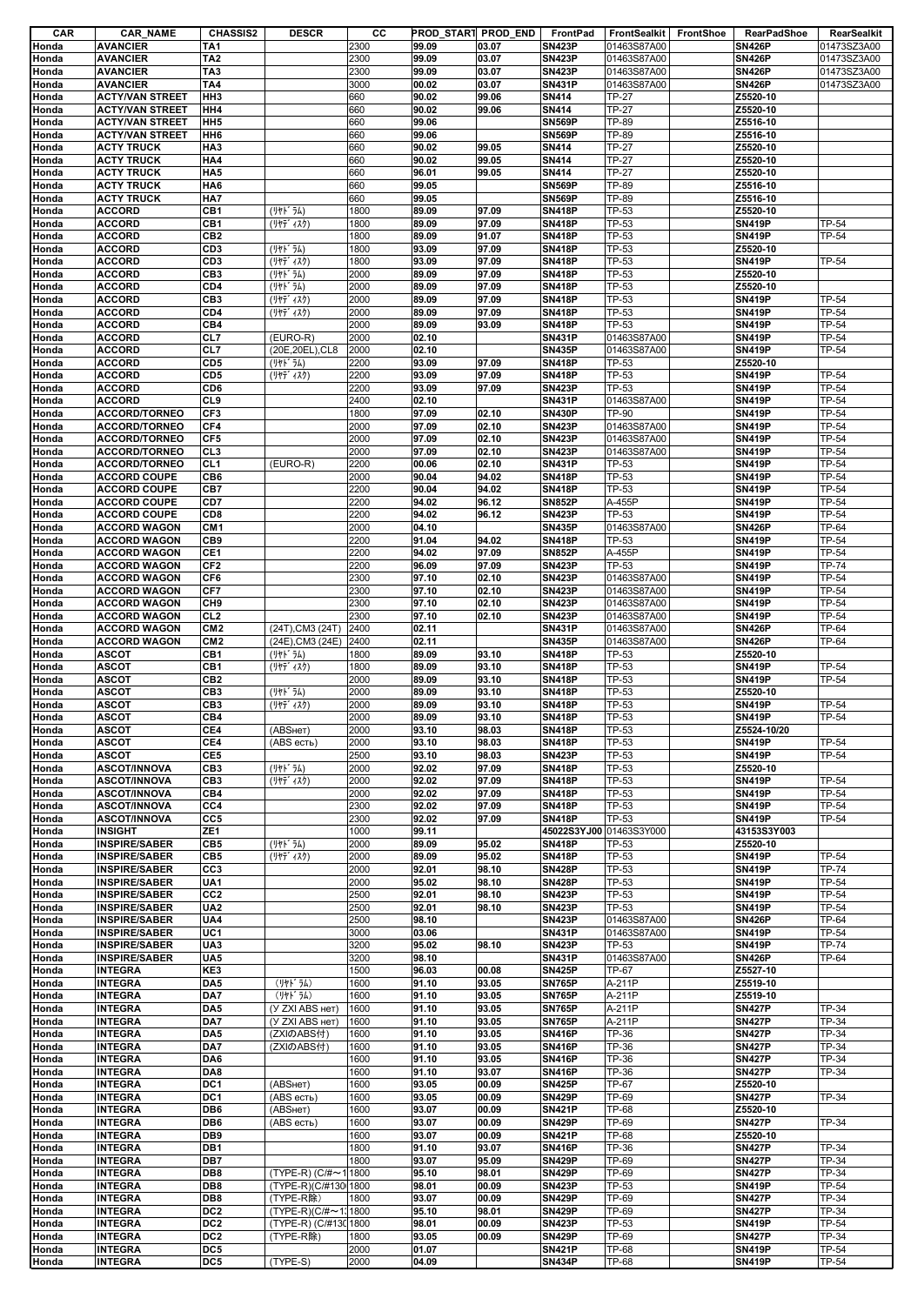| CAR            | <b>CAR_NAME</b>           | <b>CHASSIS2</b>        | <b>DESCR</b>           | cс           | PROD START PROD END |                | FrontPad                       | FrontSealkit          | FrontShoe | RearPadShoe                    | RearSealkit    |
|----------------|---------------------------|------------------------|------------------------|--------------|---------------------|----------------|--------------------------------|-----------------------|-----------|--------------------------------|----------------|
| Honda          | <b>INTEGRA</b>            | DC5                    | (TYPE-R)               | 2000         | 01.07               |                | 45022S6MJ52 01463S6MJ51        |                       |           | <b>SN419P</b>                  | TP-54          |
| Honda          | <b>AIRWAVE</b>            | GJ1                    |                        | 1500         | 05.04               |                | <b>SN421P</b>                  | 01463S2A000           |           | Z5524-10/20                    |                |
| Honda          | <b>AIRWAVE</b>            | GJ <sub>2</sub>        |                        | 1500         | 05.04               |                | <b>SN421P</b>                  | 01463S2A000           |           | Z5524-10/20                    |                |
| Honda          | <b>S2000</b>              | AP1                    |                        | 2000         | 99.04               |                | <b>SN434P</b>                  | 01463S2A000           |           | <b>SN419P</b>                  | 01473S2A000    |
| Honda          | S-MX                      | RH <sub>1</sub>        |                        | 2000         | 96.11               | 02.04          | <b>SN423P</b>                  | TP-53                 |           | Z5524-10/20                    |                |
| Honda          | S-MX                      | RH <sub>2</sub>        |                        | 2000         | 96.11               | 02.04          | <b>SN423P</b>                  | TP-53                 |           | Z5524-10/20                    |                |
| Honda          | HR-V                      | GH <sub>1</sub>        |                        | 1600         | 98.09               | 03.09          | <b>SN423P</b>                  | TP-53                 |           | Z5520-10                       |                |
| Honda          | HR-V                      | GH <sub>2</sub>        |                        | 1600         | 98.09               | 03.09          | <b>SN423P</b>                  | TP-53                 |           | Z5520-10                       |                |
| Honda          | HR-V                      | GH <sub>3</sub>        |                        | 1600         | 99.07               |                | <b>SN423P</b>                  | TP-53                 |           | Z5524-10/20                    |                |
| Honda          | HR-V                      | GH4                    |                        | 1600         | 99.07               |                | <b>SN423P</b>                  | TP-53                 |           | Z5524-10/20                    |                |
| Honda          | <b>EDIX</b>               | BE <sub>1</sub>        |                        | 1700         | 04.07               |                | <b>SN421P</b>                  | 01463S2A000           |           | Z5524-10/20                    |                |
| Honda          | <b>EDIX</b>               | BE <sub>2</sub>        |                        | 1700         | 04.07               |                | <b>SN595P</b>                  | <b>TP-92</b>          |           | <b>SN426P</b>                  | 01473SZ3A00    |
| Honda          | <b>EDIX</b>               | BE <sub>3</sub>        |                        | 2000         | 04.07               |                | <b>SN595P</b>                  | TP-92                 |           | <b>SN426P</b>                  | 01473SZ3A00    |
| Honda          | <b>EDIX</b>               | BE4                    |                        | 2000         | 04.07               |                | <b>SN595P</b>                  | <b>TP-92</b>          |           | <b>SN426P</b>                  | 01473SZ3A00    |
| Honda          | <b>NSX</b>                | NA <sub>1</sub>        |                        | 3000         | 90.09               | 99.11          | <b>SN423P</b>                  | C-211P                |           | 43022SL0000                    | 01473SL0010    |
| Honda          | <b>NSX</b>                | NA <sub>1</sub>        | (TYPE-R)               | 3000         | 92.11               | 95.09          | 45022SL0N00 01463SL0000        |                       |           |                                |                |
| Honda          | <b>NSX</b>                | NA <sub>1</sub>        | (00 + T' IV)           | 3000         | 99.11               |                | <b>SN423P</b>                  | 01463SL0J01           |           | 43022SL0J02                    | 01473SL0J00    |
| Honda          | <b>NSX</b>                | NA <sub>2</sub>        |                        | 3200         | 97.01               | 99.11          | <b>SN423P</b>                  | C-211P                |           | 43022SL0000                    | 01473SL0010    |
| Honda          | <b>NSX</b>                | <b>NA2</b>             | (00 + T' IV)           | 3200         | 99.11               |                | <b>SN423P</b>                  | 01463SL0J01           |           | 43022SL0J02                    | 01473SL0J00    |
| Honda          | <b>NSX</b>                | NA <sub>2</sub>        | (TYPE-R)               | 3200         | 02.05               |                | 45022SL0N10 01463SL0J01        |                       |           | 43022SL0N10                    | 01473SL0J00    |
| Honda          | <b>MDX</b>                | YD1                    |                        | 3500         | 03.03               |                | <b>SN923P</b>                  | 01463S3VA10           |           | 43022S3VA10                    | 01473S3VA00    |
| Honda          | <b>ELYSION</b>            | RR1                    |                        | 2400         | 04.05               |                | <b>SN923P</b>                  | 01463S3VA10           |           | <b>SN436P</b>                  | 01473SZ3A00    |
| Honda          | <b>ELYSION</b>            | RR <sub>2</sub>        |                        | 2400         | 04.05               |                | <b>SN923P</b>                  | 01463S3VA10           |           | <b>SN436P</b>                  | 01473SZ3A00    |
| Honda          | <b>ELYSION</b>            | RR3                    |                        | 3000         | 04.05               |                | <b>SN923P</b>                  | 01463S3VA10           |           | <b>SN436P</b>                  | 01473SZ3A00    |
| Honda          | <b>ELYSION</b>            | RR4                    |                        | 3000         | 04.05               |                | <b>SN923P</b><br><b>SN597P</b> | 01463S3VA10           |           | <b>SN436P</b>                  | 01473SZ3A00    |
| Honda          | <b>ELEMENT</b>            | YH <sub>2</sub>        |                        | 2400         | 03.04               | 05.06          |                                | 01463SDAA00           |           | <b>SN426P</b>                  | TP-64          |
| Honda          | <b>ODYSSEY</b>            | RA1<br>RA <sub>2</sub> |                        | 2200         | 94.10               | 97.08          | <b>SN423P</b><br><b>SN423P</b> | TP-53                 |           | <b>SN426P</b>                  | TP-64<br>TP-64 |
| Honda          | <b>ODYSSEY</b><br>ODYSSEY | RA3                    |                        | 2200<br>2300 | 94.10<br>97.08      | 97.08<br>99.12 | <b>SN423P</b>                  | TP-53<br>TP-53        |           | <b>SN426P</b>                  | TP-64          |
| Honda          | ODYSSEY                   | RA4                    |                        |              | 97.08               | 99.12          | <b>SN423P</b>                  | TP-53                 |           | <b>SN426P</b><br><b>SN426P</b> | TP-64          |
| Honda          |                           | RA <sub>6</sub>        |                        | 2300         | 99.12               | 03.09          | <b>SN431P</b>                  |                       |           | <b>SN426P</b>                  | TP-64          |
| Honda          | ODYSSEY                   |                        |                        | 2300         |                     |                |                                | TP-53                 |           |                                |                |
| Honda          | ODYSSEY<br>ODYSSEY        | RA7<br>RA5             |                        | 2300         | 99.12               | 03.09          | <b>SN431P</b><br><b>SN423P</b> | <b>TP-53</b><br>TP-53 |           | <b>SN426P</b>                  | TP-64<br>TP-64 |
| Honda<br>Honda | <b>ODYSSEY</b>            | RA <sub>8</sub>        |                        | 3000<br>3000 | 97.10<br>00.01      | 99.12<br>03.09 | <b>SN431P</b>                  | <b>TP-53</b>          |           | <b>SN426P</b><br><b>SN426P</b> | TP-64          |
|                |                           |                        |                        |              |                     |                |                                |                       |           |                                |                |
| Honda          | ODYSSEY<br>ODYSSEY        | RA9<br>RB1             |                        | 3000<br>3000 | 00.01<br>03.10      | 03.09          | <b>SN431P</b><br><b>SN435P</b> | <b>TP-53</b><br>TP-53 |           | <b>SN426P</b><br><b>SN436P</b> | TP-64<br>TP-64 |
| Honda<br>Honda | ODYSSEY                   | RB <sub>2</sub>        | (アブソルート除)<br>(アブソルート除) | 3000         | 03.10               |                | <b>SN435P</b>                  | TP-53                 |           | <b>SN436P</b>                  | TP-64          |
| Honda          | ODYSSEY                   | RB1                    | (アブ ソルート)              | 3000         | 03.10               |                | <b>SN431P</b>                  | TP-53                 |           | <b>SN436P</b>                  | TP-64          |
| Honda          | <b>ODYSSEY</b>            | RB <sub>2</sub>        | (アブソルート)               | 3000         | 03.10               |                | <b>SN431P</b>                  | <b>TP-53</b>          |           | <b>SN436P</b>                  | TP-64          |
| Honda          | <b>ORTHIA</b>             | EL <sub>1</sub>        |                        | 1800         | 96.03               | 99.06          | <b>SN429P</b>                  | TP-69                 |           | Z5520-10                       |                |
| Honda          | <b>ORTHIA</b>             | EL <sub>2</sub>        |                        | 2000         | 96.03               | 02.01          | <b>SN429P</b>                  | TP-69                 |           | Z5520-10                       |                |
| Honda          | <b>ORTHIA</b>             | EL <sub>3</sub>        |                        | 2000         | 96.03               | 02.01          | <b>SN429P</b>                  | TP-69                 |           | Z5520-10                       |                |
| Honda          | <b>CAPA</b>               | GA4                    |                        | 1500         | 98.04               | 01.12          | <b>SN425P</b>                  | <b>TP-67</b>          |           | Z5520-10                       |                |
| Honda          | CAPA                      | GA6                    |                        | 1500         | 98.04               | 01.12          | <b>SN425P</b>                  | <b>TP-67</b>          |           | Z5520-10                       |                |
| Honda          | <b>THAT'S</b>             | JD1                    | (ターボ除)                 | 660          | 02.02               |                | <b>SN569P</b>                  | TP-89                 |           | <b>JD1Z5529-10</b>             | JD2Z5520-10    |
| Honda          | <b>THAT'S</b>             | JD <sub>2</sub>        | (ターボ除)                 | 660          | 02.02               |                | <b>SN569P</b>                  | TP-89                 |           | JD1Z5529-10                    | JD2Z5520-10    |
| Honda          | <b>THAT'S</b>             | JD <sub>1</sub>        | (ターボ付)                 | 660          | 02.02               |                | <b>SN432P</b>                  | 01463SAP000           |           | JD1Z5529-10                    | JD2Z5520-10    |
| Honda          | <b>THAT'S</b>             | JD <sub>2</sub>        | (ターボ付)                 | 660          | 02.02               |                | <b>SN432P</b>                  | 01463SAP000           |           | JD1Z5529-10                    | JD2Z5520-10    |
| Honda          | CR-X                      | EF <sub>6</sub>        |                        | 1500         | 87.07               | 92.03          | SN403                          | <b>TP-27</b>          |           | Z5518-10                       |                |
| Honda          | CR-X                      | EG1                    | (ABSнет)               | 1500         | 92.03               | 95.05          | <b>SN425P</b>                  | TP-67                 |           | Z5527-10                       |                |
| Honda          | CR-X                      | EG1                    | (ABS есть)             | 1500         | 92.03               | 95.05          | <b>SN421P</b>                  | <b>TP-68</b>          |           | <b>SN427P</b>                  | TP-34          |
| Honda          | CR-X                      | EF7                    |                        | 1600         | 87.07               | 92.03          | <b>SN410P</b>                  | TP-33                 |           | <b>SN427P</b>                  | TP-34          |
| Honda          | CR-X                      | EF7                    | (輸出仕様)                 | 1600         | 87.07               | 92.03          | <b>SN410P</b>                  | TP-33                 |           | 43022SD2526                    | TP-34          |
| Honda          | CR-X                      | EF <sub>8</sub>        |                        | 1600         | 89.08               | 92.03          | <b>SN416P</b>                  | TP-36                 |           | <b>SN427P</b>                  | TP-34          |
| Honda          | CR-X                      | EF8                    | (輸出仕様)                 | 1600         | 89.08               | 92.03          | <b>SN416P</b>                  | TP-36                 |           | 43022SD2526                    | TP-34          |
| Honda          | CR-X                      | EG <sub>2</sub>        |                        | 1600         | 92.03               | 99.08          | <b>SN421P</b>                  | <b>TP-68</b>          |           | <b>SN427P</b>                  | TP-34          |
| Honda          | CR-X                      | EJ4                    |                        | 1600         | 95.05               | 99.08          | <b>SN425P</b>                  | TP-67                 |           | Z5527-10                       |                |
| Honda          | CR-V                      | RD1                    | (AYT)                  | 2000         | 95.10               | 01.09          | <b>SN870P</b>                  | A-455P                |           | Z5524-10/20                    |                |
| Honda          | CR-V                      | RD1                    | (M/T)                  | 2000         | 97.09               | 01.09          | <b>SN423P</b>                  | TP-53                 |           | Z5524-10/20                    |                |
| Honda          | CR-V                      | RD <sub>2</sub>        | (AT)                   | 2000         | 98.12               | 01.09          | <b>SN870P</b>                  | A-455P                |           | Z5524-10/20                    |                |
| Honda          | CR-V                      | RD <sub>2</sub>        | (M/T)                  | 2000         | 98.12               | 01.09          | <b>SN423P</b>                  | TP-53                 |           | Z5524-10/20                    |                |
| Honda          | CR-V                      | RD4                    |                        | 2000         | 01.09               | 04.09          | <b>SN903P</b>                  | A-662P                |           | 43022S9A000                    | TP-64          |
| Honda          | CR-V                      | RD <sub>5</sub>        | (ATのVSA無.MT)           | 2000         | 01.09               | 04.09          | <b>SN903P</b>                  | A-662P                |           | 43022S9A000                    | TP-64          |
| Honda          | CR-V                      | RD <sub>5</sub>        | (ATのVSA付)              | 2000         | 01.09               | 04.09          | <b>SN597P</b>                  | A-663P                |           | 43022S9A000                    | TP-64          |
| Honda          | CR-V                      | RD <sub>6</sub>        |                        | 2400         | 04.09               |                | <b>SN597P</b>                  | A-663P                |           | 43022S9A010                    | TP-64          |
| Honda          | CR-V                      | RD7                    |                        | 2400         | 04.09               |                | <b>SN597P</b>                  | A-663P                |           | 43022S9A010                    | TP-64          |
| Honda          | <b>CITY</b>               | GA <sub>1</sub>        |                        | 1200         | 88.08               | 94.06          | <b>SN414</b>                   | <b>TP-27</b>          |           | Z5521-10                       |                |
| Honda          | <b>CITY</b>               | GA <sub>2</sub>        |                        | 1300         | 88.08               | 94.06          | SN403                          | <b>TP-27</b>          |           | Z5521-10                       |                |
| Honda          | <b>CIVIC</b>              | EF <sub>1</sub>        |                        | 1300         | 89.08               | 92.10          | SN403                          | <b>TP-27</b>          |           | Z5519-10                       |                |
| Honda          | <b>CIVIC</b>              | EY <sub>2</sub>        |                        | 1300         | 87.06               | 92.10          | SN403                          | <b>TP-27</b>          |           | Z5519-10                       |                |
| Honda          | <b>CIVIC</b>              | EY <sub>2</sub>        |                        | 1300         | 92.10               | 97.02          | <b>SN425P</b>                  | <b>TP-67</b>          |           | Z5519-10                       |                |
| Honda          | <b>CIVIC</b>              | EG <sub>3</sub>        |                        | 1300         | 91.09               | 95.09          | <b>SN424P</b>                  | <b>TP-27</b>          |           | Z5527-10                       |                |
| Honda          | <b>CIVIC</b>              | EK <sub>2</sub>        | (ABSHeT)               | 1300         | 95.09               | 00.09          | <b>SN424P</b>                  | <b>TP-27</b>          |           | Z5527-10                       |                |
| Honda          | <b>CIVIC</b>              | EK <sub>2</sub>        | (ABS есть)             | 1300         | 95.09               | 00.09          | <b>SN425P</b>                  | <b>TP-67</b>          |           | Z5520-10                       |                |
| Honda          | <b>CIVIC</b>              | ES9                    |                        | 1300         | 01.12               |                | <b>SN437P</b>                  | <b>TP-68</b>          |           | Z5524-10/20                    |                |
| Honda          | <b>CIVIC</b>              | EF <sub>2</sub>        |                        | 1500         | 87.06               | 92.10          | SN403                          | <b>TP-27</b>          |           | Z5519-10                       |                |
| Honda          | <b>CIVIC</b>              | EF <sub>2</sub>        |                        | 1500         | 92.10               | 97.02          | <b>SN424P</b>                  | <b>TP-27</b>          |           | Z5519-10                       |                |
| Honda          | <b>CIVIC</b>              | EY4                    |                        | 1500         | 92.10               | 97.02          | <b>SN425P</b>                  | TP-67                 |           | Z5519-10                       |                |
| Honda          | <b>CIVIC</b>              | EG4                    | (MX,ETI)               | 1500         | 91.09               | 95.09          | <b>SN424P</b>                  | <b>TP-27</b>          |           | Z5527-10                       |                |
| Honda          | <b>CIVIC</b>              | EG4                    | (VTIのABS無)             | 1500         | 91.09               | 95.09          | <b>SN425P</b>                  | <b>TP-67</b>          |           | Z5527-10                       |                |
| Honda          | <b>CIVIC</b>              | EG4                    | (VTIのABS付)             | 1500         | 91.09               | 95.09          | <b>SN421P</b>                  | <b>TP-68</b>          |           | <b>SN427P</b>                  | TP-34          |
| Honda          | <b>CIVIC</b>              | EK3                    | (RIのABS無)              | 1500         | 95.09               | 00.09          | <b>SN424P</b>                  | <b>TP-27</b>          |           | Z5527-10                       |                |
| Honda          | <b>CIVIC</b>              | EK3                    | (RIのABS付,VT I          | 1500         | 95.09               | 00.09          | <b>SN425P</b>                  | TP-67                 |           | Z5520-10                       |                |
| Honda          | <b>CIVIC</b>              | EU1                    |                        | 1500         | 00.09               |                | <b>SN421P</b>                  | <b>TP-68</b>          |           | Z5524-10/20                    |                |
| Honda          | <b>CIVIC</b>              | EU <sub>2</sub>        |                        | 1500         | 00.09               |                | <b>SN421P</b>                  | <b>TP-68</b>          |           | Z5524-10/20                    |                |
| Honda          | <b>CIVIC</b>              | EF3                    |                        | 1600         | 87.06               | 97.02          | <b>SN410P</b>                  | TP-33                 |           | Z5519-10                       |                |
| Honda          | <b>CIVIC</b>              | EF <sub>5</sub>        |                        | 1600         | 87.06               | 97.02          | <b>SN410P</b>                  | TP-33                 |           | Z5519-10                       |                |
| Honda          | <b>CIVIC</b>              | EY <sub>5</sub>        |                        | 1600         | 92.10               | 97.02          | <b>SN425P</b>                  | TP-67                 |           | Z5519-10                       |                |
| Honda          | <b>CIVIC</b>              | EJ1                    |                        | 1600         | 93.02               | 96.12          | <b>SN421P</b>                  | <b>TP-68</b>          |           | Z5520-10                       |                |
| Honda          | <b>CIVIC</b>              | EJ7                    |                        | 1600         | 96.01               | 96.12          | <b>SN874P</b>                  | 01463S04L00           |           | Z5520-10                       |                |
| Honda          | <b>CIVIC</b>              | EG <sub>5</sub>        | (ABSHeT)               | 1600         | 91.09               | 95.09          | <b>SN425P</b>                  | <b>TP-67</b>          |           | <b>SN427P</b>                  | TP-34          |
| Honda          | <b>CIVIC</b>              | EG5                    | (ABS есть)             | 1600         | 91.09               | 95.09          | <b>SN421P</b>                  | <b>TP-68</b>          |           | <b>SN427P</b>                  | TP-34          |
| Honda          | <b>CIVIC</b>              | EG6                    |                        | 1600         | 91.09               | 95.09          | <b>SN421P</b>                  | <b>TP-68</b>          |           | <b>SN427P</b>                  | TP-34          |
| Honda          | <b>CIVIC</b>              | EK4                    |                        | 1600         | 95.09               | 00.09          | <b>SN421P</b>                  | <b>TP-68</b>          |           | <b>SN427P</b>                  | TP-34          |
| Honda          | <b>CIVIC</b>              | EK9                    |                        | 1600         | 97.08               | 00.09          | <b>SN423P</b>                  | TP-53                 |           | <b>SN419P</b>                  | TP-54          |
| Honda          | <b>CIVIC</b>              | EN <sub>1</sub>        |                        | 1600         | 99.02               |                | <b>SN874P</b>                  | 01463SR8A10           |           | Z5520-10                       |                |
| Honda          | <b>CIVIC</b>              | EU <sub>3</sub>        | (X)                    | 1700         | 00.09               |                | <b>SN421P</b>                  | <b>TP-68</b>          |           | Z5524-10/20                    |                |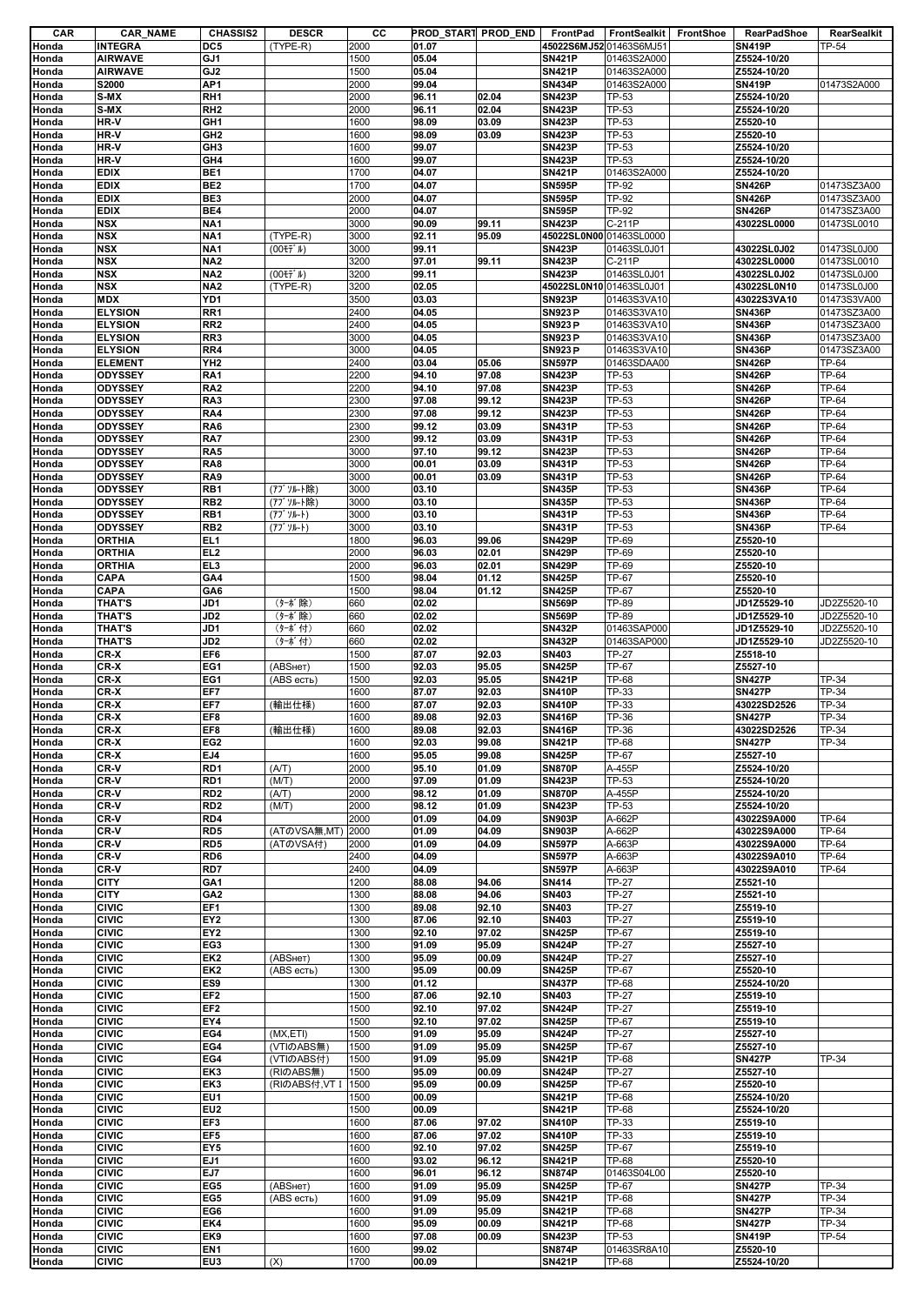| CAR            | <b>CAR_NAME</b>                          | <b>CHASSIS2</b>                    | <b>DESCR</b>           | cс           | PROD_START PROD_END |                | FrontPad                       | FrontSealkit           | <b>FrontShoe</b> | <b>RearPadShoe</b>             | RearSealkit    |
|----------------|------------------------------------------|------------------------------------|------------------------|--------------|---------------------|----------------|--------------------------------|------------------------|------------------|--------------------------------|----------------|
| Honda          | <b>CIVIC</b>                             | EU3                                | (XS)                   | 1700         | 02.10               |                | <b>SN421P</b>                  | <b>TP-68</b>           |                  | <b>SN419P</b>                  | TP-54          |
| Honda          | <b>CIVIC</b>                             | EU4                                |                        | 1700         | 00.09               |                | <b>SN421P</b>                  | <b>TP-68</b>           |                  | Z5524-10/20                    |                |
| Honda          | <b>CIVIC</b>                             | EN <sub>2</sub>                    |                        | 1700         | 01.02               |                | <b>SN870P</b>                  | 01463S5DA00            |                  | Z5520-10                       |                |
| Honda          | <b>CIVIC</b>                             | EP3                                |                        | 2000         | 01.12               |                | <b>SN434P</b>                  | 01163S2A000            |                  | <b>SN419P</b>                  | TP-54          |
| Honda          | <b>CIVIC FERIO</b>                       | EG7                                | (MT車)                  | 1300         | 91.07               | 95.08          | <b>SN424P</b>                  | <b>TP-27</b>           |                  | Z5527-10                       |                |
| Honda          | <b>CIVIC FERIO</b>                       | EG7                                | (AT車)                  | 1300         | 91.07               | 95.08          | <b>SN425P</b>                  | TP-67                  |                  | Z5527-10                       |                |
| Honda          | <b>CIVIC FERIO</b>                       | EK <sub>2</sub>                    | (セダンのMT車)(ハッチ 1300     |              | 95.09               | 00.09          | <b>SN424P</b>                  | <b>TP-27</b>           |                  | Z5527-10                       |                |
| Honda          | <b>CIVIC FERIO</b>                       | EK <sub>2</sub>                    | (セダンのAT車)(ハッチ 1300     |              | 95.09               | 00.09          | <b>SN425P</b>                  | TP-67                  |                  | Z5527-10                       |                |
| Honda          | <b>CIVIC FERIO</b>                       | EG8                                | (MT車)                  | 1500         | 91.07               | 95.08          | <b>SN424P</b>                  | <b>TP-27</b>           |                  | Z5527-10                       |                |
| Honda          | <b>CIVIC FERIO</b>                       | EG8                                | (AT車)                  | 1500         | 91.07               | 95.08          | <b>SN425P</b>                  | TP-67                  |                  | Z5527-10                       |                |
| Honda          | <b>CIVIC FERIO</b>                       | EG8                                | (VTIのABS無)             | 1500         | 91.07               | 95.08          | <b>SN425P</b>                  | TP-67                  |                  | Z5527-10                       |                |
| Honda          | <b>CIVIC FERIO</b>                       | EG8                                | (VTIのABS付)             | 1500         | 91.07               | 95.08          | <b>SN421P</b>                  | <b>TP-68</b>           |                  | <b>SN427P</b>                  | TP-34          |
| Honda          | <b>CIVIC FERIO</b>                       | EK3                                | (MI,ML,VI)             | 1500         | 95.09               | 00.09          | <b>SN425P</b>                  | TP-67                  |                  | Z5520-10                       |                |
| Honda          | <b>CIVIC FERIO</b>                       | EK3                                | $(VI-RS)$              | 1500         | 98.08               | 00.09          | <b>SN421P</b>                  | <b>TP-68</b>           |                  | <b>SN427P</b>                  | TP-34          |
| Honda          | <b>CIVIC FERIO</b>                       | ES <sub>1</sub>                    |                        | 1500         | 00.09               |                | <b>SN425P</b>                  | TP-67                  |                  | Z5520-10                       |                |
| Honda          | <b>CIVIC FERIO</b>                       | ES <sub>2</sub>                    |                        | 1500         | 00.09               |                | <b>SN421P</b>                  | <b>TP-68</b>           |                  | Z5520-10                       |                |
| Honda          | <b>CIVIC FERIO</b>                       | EG9                                |                        | 1600         | 91.07               | 95.08          | <b>SN421P</b>                  | <b>TP-68</b>           |                  | <b>SN427P</b>                  | TP-34          |
| Honda          | <b>CIVIC FERIO</b>                       | EH <sub>1</sub>                    | (RTX)                  | 1600         | 91.07               | 95.08          | <b>SN425P</b>                  | TP-67                  |                  | Z5520-10                       |                |
| Honda          | <b>CIVIC FERIO</b>                       | EH <sub>1</sub>                    | (RTSI)                 | 1600         | 91.07               | 95.08          | <b>SN421P</b>                  | <b>TP-68</b>           |                  | Z5520-10                       |                |
| Honda          | <b>CIVIC FERIO</b>                       | EJ3                                | (ABSHeT)               | 1600         | 93.08               | 95.08          | <b>SN421P</b>                  | <b>TP-68</b>           |                  | Z5527-10                       |                |
| Honda          | <b>CIVIC FERIO</b>                       | EJ3                                | (ABS есть)             | 1600         | 93.08               | 95.08          | <b>SN421P</b>                  | <b>TP-68</b>           |                  | <b>SN427P</b>                  | TP-34          |
| Honda          | <b>CIVIC FERIO</b>                       | EK4                                |                        | 1600         | 95.09               | 00.09          | <b>SN421P</b>                  | <b>TP-68</b>           |                  | <b>SN427P</b>                  | TP-34          |
| Honda          | <b>CIVIC FERIO</b>                       | EK <sub>5</sub>                    |                        | 1600         | 95.09               | 00.09          | <b>SN421P</b>                  | <b>TP-68</b>           |                  | Z5520-10                       |                |
| Honda          | <b>CIVIC FERIO</b>                       | EK8                                | $(C/\# \sim 1100000)$  | 1600         | 97.01               | 98.08          | <b>SN425P</b>                  | <b>TP-67</b>           |                  | Z5527-10                       |                |
| Honda          | <b>CIVIC FERIO</b>                       | EK8                                | $(C/H1100001\sim)$     | 1600         | 97.01               | 98.08          | <b>SN425P</b>                  | TP-67                  |                  | Z5520-10                       |                |
| Honda          | <b>CIVIC FERIO</b>                       | ES <sub>3</sub>                    | (リヤト゛ラム)               | 1700         | 00.09               |                | <b>SN421P</b>                  | <b>TP-68</b>           |                  | Z5520-10                       |                |
| Honda          | <b>CIVIC FERIO</b>                       | ES <sub>3</sub><br>ET <sub>2</sub> | (リヤデ ィスク)              | 1700         | 00.09               |                | <b>SN421P</b>                  | <b>TP-68</b>           |                  | <b>SN419P</b>                  | TP-54          |
| Honda<br>Honda | <b>CIVIC FERIO</b><br><b>JAZZ</b>        | <b>UCS69</b>                       |                        | 1700<br>3100 | 03.09<br>93.10      | 98.07          | <b>SN421P</b><br><b>SN828P</b> | <b>TP-68</b><br>A-386P |                  | Z5520-10<br><b>SN829P</b>      | A-387P         |
| Honda          | <b>STEPWGN</b>                           | RF1                                |                        | 2000         | 96.05               | 01.04          | <b>SN423P</b>                  | TP-53                  |                  | <b>SN426P</b>                  | TP-64          |
| Honda          | <b>STEPWGN</b>                           | RF <sub>2</sub>                    |                        | 2000         | 96.05               | 01.04          | <b>SN423P</b>                  | TP-53                  |                  | <b>SN426P</b>                  | TP-64          |
| Honda          | <b>STEPWGN</b>                           | RF3                                |                        | 2000         | 01.04               | 05.04          | <b>SN423P</b>                  | TP-53                  |                  | <b>SN426P</b>                  | TP-64          |
| Honda          | <b>STEPWGN</b>                           | RF4                                |                        | 2000         | 01.04               | 05.04          | <b>SN423P</b>                  | TP-53                  |                  | <b>SN426P</b>                  | TP-64          |
| Honda          | <b>STEPWGN</b>                           | RF <sub>5</sub>                    |                        | 2000         | 03.06               | 05.04          | <b>SN423P</b>                  | TP-53                  |                  | <b>SN426P</b>                  | TP-64          |
| Honda          | <b>STEPWGN</b>                           | RF <sub>6</sub>                    |                        | 2000         | 03.06               | 05.04          | <b>SN423P</b>                  | TP-53                  |                  | <b>SN426P</b>                  | TP-64          |
| Honda          | <b>STEPWGN</b>                           | RG1                                |                        | 2000         | 05.05               |                | <b>SN435P</b>                  | 01463S87A00            |                  | <b>SN436P</b>                  | 01473SP0000    |
| Honda          | <b>STEPWGN</b>                           | RG <sub>2</sub>                    |                        | 2000         | 05.05               |                | <b>SN435P</b>                  | 01463S87A00            |                  | <b>SN436P</b>                  | 01473SP0000    |
| Honda          | <b>STEPWGN</b>                           | RF7                                |                        | 2400         | 03.06               | 05.04          | <b>SN423P</b>                  | TP-53                  |                  | <b>SN426P</b>                  | TP-64          |
| Honda          | <b>STEPWGN</b>                           | RF <sub>8</sub>                    |                        | 2400         | 03.06               | 05.04          | <b>SN423P</b>                  | TP-53                  |                  | <b>SN426P</b>                  | TP-64          |
| Honda          | <b>STEPWGN</b>                           | RG3                                |                        | 2400         | 05.05               |                | <b>SN435P</b>                  | 01463S87A00            |                  | <b>SN436P</b>                  | 01473SP0000    |
| Honda          | <b>STEPWGN</b>                           | RG4                                |                        | 2400         | 05.05               |                | <b>SN435P</b>                  | 01463S87A00            |                  | <b>SN436P</b>                  | 01473SP0000    |
| Honda          | <b>STREAM</b>                            | RN <sub>1</sub>                    | (アブソルート除),RN2 1700     |              | 00.10               |                | <b>SN421P</b>                  | <b>TP-68</b>           |                  | Z5524-10/20                    |                |
| Honda          | <b>STREAM</b>                            | RN <sub>1</sub>                    | (アブ ソルート)              | 1700         | 03.09               |                | <b>SN595P</b>                  | TP-92                  |                  | <b>SN426P</b>                  | 01473SZ3A00    |
| Honda          | <b>STREAM</b>                            | RN <sub>3</sub>                    |                        | 2000         | 00.10               |                | <b>SN595P</b>                  | TP-92                  |                  | <b>SN426P</b>                  | 01473SZ3A00    |
| Honda          | <b>STREAM</b>                            | RN4                                |                        | 2000         | 00.10               |                | <b>SN595P</b>                  | TP-92                  |                  | <b>SN426P</b>                  | 01473SZ3A00    |
| Honda          | <b>STREAM</b>                            | RN <sub>5</sub>                    |                        | 2000         | 03.11               |                | <b>SN595P</b>                  | TP-92                  |                  | <b>SN426P</b>                  | 01473SZ3A00    |
| Honda          | z                                        | PA <sub>1</sub>                    |                        | 660          | 98.10               |                | 45022S2R000 01463S2R000        |                        |                  | Z5524-10/20                    |                |
| Honda          | <b>TODAY</b>                             | JA2                                |                        | 660          | 90.02               | 93.01          | <b>SN422</b>                   | <b>TP-27</b>           |                  | Z5521-10か Z5519-10             |                |
| Honda          | <b>TODAY</b>                             | JA3                                |                        | 660          | 90.02               | 93.01          | <b>SN422</b>                   | <b>TP-27</b>           |                  | Z5521-10か Z5519-10             |                |
| Honda          | <b>TODAY</b>                             | JW3                                |                        | 660          | 90.02               | 93.01          | <b>SN422</b>                   | <b>TP-27</b>           |                  | Z5521-10か Z5519-10             |                |
| Honda          | <b>TODAY</b>                             | JW4                                |                        | 660          | 90.02               | 93.01          | <b>SN422</b>                   | <b>TP-27</b>           |                  | Z5521-10か Z5519-10             |                |
| Honda          | <b>TODAY</b>                             | JW3                                | $(C/H2100001\sim)$     | 660          | 94.09               | 98.10          | <b>SN569P</b>                  | <b>TP-27</b>           |                  | Z5521-10か Z5519-10             |                |
| Honda          | <b>TODAY</b>                             | JW4                                | $(C/H2100001\sim)$     | 660          | 94.09               | 98.10          | <b>SN569P</b>                  | <b>TP-27</b>           |                  | Z5521-10か Z5519-10             |                |
| Honda          | <b>TODAY</b>                             | JW3                                | (7° ¤) (C/#2010111 660 |              | 93.02               | 98.10          | <b>SN422</b>                   | <b>TP-27</b>           |                  | Z5521-10                       |                |
| Honda          | <b>TODAY</b>                             | JW4                                | (7 µ) (C/#2001462 660  |              | 93.02               | 98.10          | <b>SN422</b>                   | <b>TP-27</b>           |                  | Z5521-10                       |                |
| Honda          | <b>TODAY</b>                             | JA4                                |                        | 660          | 93.01               | 98.10          | <b>SN569P</b>                  | <b>TP-27</b>           |                  | Z0030-10か Z5519-10             |                |
| Honda          | <b>TODAY</b>                             | JA5                                |                        | 660          | 93.01               | 98.10          | <b>SN569P</b>                  | <b>TP-27</b>           |                  | Z0030-10か Z5519-10             |                |
| Honda          | <b>DOMANI</b>                            | MA7                                |                        | 1500         | 94.02               | 98.03          | <b>SN425P</b>                  | <b>TP-67</b>           |                  | Z5527-10                       |                |
| Honda          | <b>DOMANI</b>                            | MB <sub>3</sub>                    |                        | 1500         | 97.01               | 00.08          | <b>SN425P</b>                  | TP-67                  |                  | Z5527-10                       |                |
| Honda          | <b>DOMANI</b>                            | MA4                                | (ABSHeT)               | 1600         | 92.10               | 98.03          | <b>SN425P</b>                  | <b>TP-67</b>           |                  | Z5520-10                       |                |
| Honda          | <b>DOMANI</b>                            | MA6                                | (ABSHeT)               | 1600         | 92.10               | 98.03          | <b>SN425P</b>                  | <b>TP-67</b>           |                  | Z5520-10                       |                |
| Honda          | <b>DOMANI</b>                            | MA4                                | (ABS есть)             | 1600         | 92.10               | 98.03          | <b>SN421P</b>                  | <b>TP-68</b>           |                  | <b>SN427P</b>                  | TP-34          |
| Honda          | <b>DOMANI</b>                            | MA <sub>6</sub>                    | (ABS есть)             | 1600         | 92.10               | 98.03          | <b>SN421P</b>                  | <b>TP-68</b>           |                  | <b>SN427P</b>                  | TP-34          |
| Honda          | <b>DOMANI</b>                            | MBA                                |                        | 1600         | 97.01               | 00.08          | <b>SN425P</b>                  | <b>TP-67</b>           |                  | Z5520-10                       |                |
| Honda          | <b>DOMANI</b>                            | MB <sub>5</sub>                    |                        | 1600         | 97.01               | 00.08          | <b>SN421P</b>                  | <b>TP-68</b>           |                  | Z5520-10                       |                |
| Honda          | <b>DOMANI</b>                            | MA <sub>5</sub>                    | (リヤト ラム)               | 1800         | 92.10               | 98.03          | <b>SN421P</b>                  | <b>TP-68</b>           |                  | Z5520-10                       |                |
| Honda          | <b>DOMANI</b>                            | MA <sub>5</sub>                    | (リヤデ ィスク)              | 1800         | 92.10               | 98.03          | <b>SN421P</b>                  | <b>TP-68</b>           |                  | <b>SN427P</b>                  | TP-34          |
| Honda          | <b>PARTNER VAN</b>                       | EY6<br>EY7                         |                        | 1300<br>1500 | 96.03<br>96.03      |                | <b>SN425P</b><br><b>SN425P</b> | TP-67<br>TP-67         |                  | Z5520-10<br>Z5520-10           |                |
| Honda<br>Honda | <b>PARTNER VAN</b><br><b>PARTNER VAN</b> | EY8                                |                        | 1600         | 96.03               |                | <b>SN425P</b>                  | TP-67                  |                  | Z5520-10                       |                |
| Honda          | <b>PARTNER VAN</b>                       | EY9                                |                        | 1600         | 97.02               | 99.05          | <b>SN425P</b>                  | TP-67                  |                  | Z5520-10                       |                |
| Honda          | <b>VAMOS</b>                             | HM <sub>1</sub>                    |                        | 660          | 99.05               |                | <b>SN569P</b>                  | TP-89                  |                  | Z5516-10                       |                |
| Honda          | <b>VAMOS</b>                             | HM <sub>2</sub>                    |                        | 660          | 99.05               |                | <b>SN569P</b>                  | <b>TP-89</b>           |                  | Z5516-10                       |                |
| Honda          | <b>VAMOS HOBIO</b>                       | HM <sub>3</sub>                    |                        | 660          | 03.04               |                | <b>SN569P</b>                  | TP-89                  |                  | Z5516-10                       |                |
| Honda          | <b>VAMOS HOBIO</b>                       | HM4                                |                        | 660          | 03.04               |                | <b>SN569P</b>                  | TP-89                  |                  | Z5516-10                       |                |
| Honda          | <b>VAMOS HOBIO</b>                       | HJ1                                |                        | 660          | 03.04               |                | <b>SN569P</b>                  | TP-89                  |                  | Z5516-10                       |                |
| Honda          | <b>VAMOS HOBIO</b>                       | HJ <sub>2</sub>                    |                        | 660          | 03.04               |                | <b>SN569P</b>                  | TP-89                  |                  | Z5516-10                       |                |
| Honda          | <b>BEAT</b>                              | PP <sub>1</sub>                    |                        | 660          | 91.03               | 97.02          | <b>SN422</b>                   | <b>TP-27</b>           |                  | <b>SN427P</b>                  | TP-54          |
| Honda          | <b>VIGOR</b>                             | CB <sub>5</sub>                    | (リヤト ラム)               | 2000         | 89.09               | 95.02          | <b>SN418P</b>                  | TP-53                  |                  | Z5520-10                       |                |
| Honda          | <b>VIGOR</b>                             | CB5                                | (リヤデ ィスク)              | 2000         | 89.09               | 95.02          | <b>SN418P</b>                  | TP-53                  |                  | <b>SN419P</b>                  | TP-54          |
| Honda          | <b>VIGOR</b>                             | CC <sub>3</sub>                    |                        | 2000         | 92.01               | 95.02          | <b>SN428P</b>                  | TP-53                  |                  | <b>SN419P</b>                  | TP-64          |
| Honda          | <b>VIGOR</b>                             | CC <sub>2</sub>                    |                        | 2500         | 92.01               | 95.02          | <b>SN423P</b>                  | TP-53                  |                  | <b>SN419P</b>                  | TP-54          |
| Honda          | FIT                                      | GD1                                |                        | 1300         | 01.06               |                | <b>SN424P</b>                  | 01463SAA000            |                  | Z5534-10/20                    |                |
| Honda          | <b>FIT</b>                               | GD <sub>2</sub>                    |                        | 1300         | 01.06               |                | <b>SN425P</b>                  | 01463SAA900            |                  | Z5520-10                       |                |
| Honda          | <b>FIT</b>                               | GD6                                |                        | 1300         | 02.12               |                | <b>SN424P</b>                  | 01463SAA000            |                  | Z5534-10/20                    |                |
| Honda          | <b>FIT</b>                               | GD7                                |                        | 1300         | 02.12               |                | <b>SN425P</b>                  | 01463SAA900            |                  | Z5520-10                       |                |
| Honda          | <b>FIT</b>                               | GD <sub>3</sub>                    |                        | 1500         | 02.09               |                | <b>SN425P</b>                  | 01463SAA900            |                  | Z5534-10/20                    |                |
| Honda          | <b>FIT</b>                               | GD <sub>8</sub>                    | (リヤト・ラム)               | 1500         | 02.09               |                | <b>SN425P</b>                  | 01463SAA900            |                  | Z5534-10/20                    |                |
| Honda          | <b>FIT</b>                               | GD <sub>3</sub>                    | (リヤデ ィスク)              | 1500         | 03.10               |                | <b>SN425P</b>                  | 01463SAA900            |                  | <b>SN427P</b>                  | TP-34          |
| Honda          | FIT                                      | GD4                                |                        | 1500         | 02.09               |                | <b>SN425P</b>                  | 01463SAA900            |                  | Z5520-10                       |                |
| Honda          | <b>FIT</b>                               | GD9                                |                        | 1500         | 02.09               |                | <b>SN425P</b>                  | 01463SAA900            |                  | Z5520-10                       |                |
| Honda          | <b>PRELUDE</b>                           | BA8                                |                        | 2200         | 91.09               | 98.03          | <b>SN428P</b>                  | TP-53                  |                  | <b>SN419P</b>                  | TP-54          |
| Honda          | <b>PRELUDE</b>                           | BA9                                |                        | 2200         | 91.09               | 98.03          | <b>SN428P</b>                  | TP-53                  |                  | <b>SN419P</b>                  | TP-54          |
| Honda          | <b>PRELUDE</b>                           | BB1                                |                        | 2200         | 91.09               | 98.03          | <b>SN423P</b>                  | TP-53                  |                  |                                |                |
|                |                                          |                                    |                        |              |                     |                |                                |                        |                  | <b>SN419P</b>                  | TP-54          |
| Honda          | <b>PRELUDE</b>                           | BB4                                |                        | 2200         | 91.09               | 98.03          | <b>SN423P</b>                  | TP-53                  |                  | <b>SN419P</b>                  | TP-54          |
| Honda<br>Honda | <b>PRELUDE</b><br><b>PRELUDE</b>         | BB <sub>5</sub><br>BB7             |                        | 2200<br>2200 | 96.11<br>96.11      | 00.09<br>00.09 | <b>SN428P</b><br><b>SN428P</b> | TP-53<br>TP-53         |                  | <b>SN419P</b><br><b>SN419P</b> | TP-54<br>TP-54 |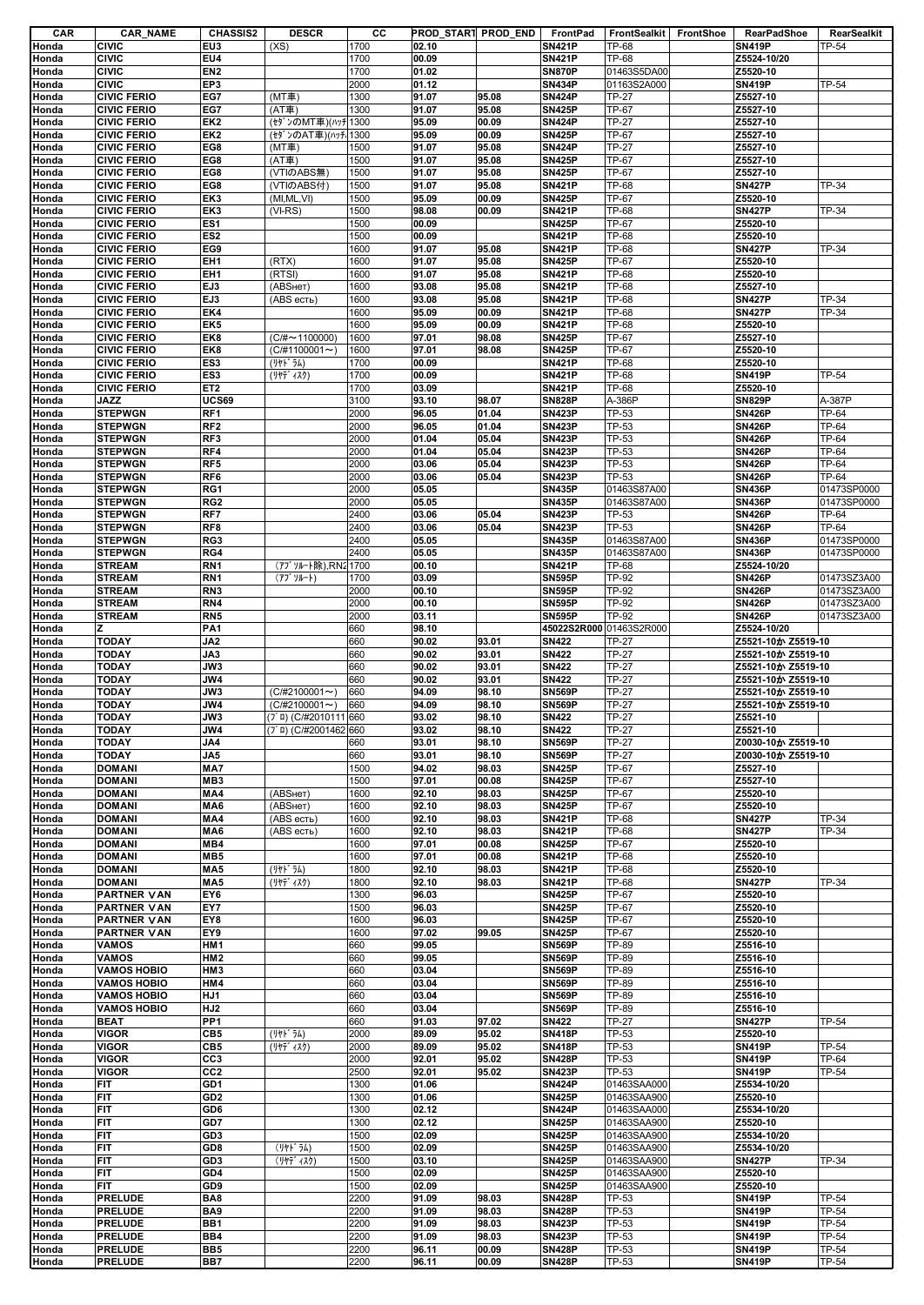| CAR    | <b>CAR_NAME</b>               | <b>CHASSIS2</b>   | <b>DESCR</b>          | СC   | PROD_START PROD_END |       | FrontPad      | FrontSealkit   FrontShoe | <b>RearPadShoe</b>             | RearSealkit  |
|--------|-------------------------------|-------------------|-----------------------|------|---------------------|-------|---------------|--------------------------|--------------------------------|--------------|
| Honda  | <b>PRELUDE</b>                | BB6               |                       | 2200 | 96.11               | 00.09 | <b>SN423P</b> | TP-53                    | <b>SN419P</b>                  | <b>TP-54</b> |
| Honda  | <b>PRELUDE</b>                | BB8               |                       | 2200 | 96.11               | 00.09 | <b>SN423P</b> | TP-53                    | <b>SN419P</b>                  | TP-54        |
| Honda  | <b>HORIZON</b>                | <b>UBS73</b>      |                       | 3000 | 98.02               | 99.09 | <b>SN828P</b> | A-386P                   | <b>SN829P</b>                  | A-387P       |
| Honda  | <b>HORIZON</b>                | UBS69             |                       | 3100 | 94.01               | 98.03 | <b>SN828P</b> | A-386P                   | <b>SN829P</b>                  | A-387P       |
| Honda  | <b>HORIZON</b>                | <b>UBS25</b>      |                       | 3200 | 94.01               | 98.03 | <b>SN828P</b> | A-386P                   | <b>SN829P</b>                  | A-387P       |
| Honda  | <b>HORIZON</b>                | <b>UBS26</b>      |                       | 3500 | 98.02               | 99.09 | <b>SN828P</b> | A-386P                   | <b>SN829P</b>                  | A-387P       |
|        |                               |                   |                       |      |                     |       |               |                          | Z5524-10/20                    |              |
| Honda  | <b>MOBILIO/MOBILIO SPGB1</b>  |                   |                       | 1500 | 01.12               |       | <b>SN421P</b> | 01463S2A000              |                                |              |
| Honda  | <b>MOBILIO/MOBILIO SPGB2</b>  |                   |                       | 1500 | 01.12               |       | <b>SN421P</b> | 01463S2A000              | Z5524-10/20                    |              |
| Honda  | <b>MOBILIO/MOBILIO SP GK1</b> |                   |                       | 1500 | 02.09               |       | <b>SN421P</b> | 01463S2A000              | Z5524-10/20                    |              |
| Honda  | <b>MOBILIO/MOBILIO SP GK2</b> |                   |                       | 1500 | 02.09               |       | <b>SN421P</b> | 01463S2A000              | Z5524-10/20                    |              |
| Honda  | LIFE                          | JA4               |                       | 660  | 97.04               | 98.10 | <b>SN569P</b> | TP-27                    | Z0030-10                       |              |
| Honda  | LIFE                          | JB1               |                       | 660  | 98.10               |       | <b>SN569P</b> | TP-89                    | JB1Z5529-10                    | JB2Z5520-10  |
| Honda  | LIFE                          | JB <sub>2</sub>   |                       | 660  | 98.10               |       | <b>SN569P</b> | TP-89                    | JB1Z5529-10                    | JB2Z5520-10  |
| Honda  | LIFE                          | JB3               | (ライフタ゛ンク)             | 660  | 00.12               |       | <b>SN432P</b> | 01463SAP000              | JB3Z5529-10                    | JB4Z5520-10  |
| Honda  | LIFE                          | JB4               | (ライフタ゛ンク)             | 660  | 00.12               |       | <b>SN432P</b> | 01463SAP000              | JB3Z5529-10                    | JB4Z5520-10  |
| Honda  | LIFE                          | JB5               |                       | 660  | 03.09               |       | <b>SN569P</b> | TP-89                    | Z5541-10                       |              |
|        | LIFE                          | JB6               |                       | 660  | 03.09               |       | <b>SN569P</b> | TP-89                    | Z5520-10                       |              |
| Honda  |                               |                   |                       |      |                     |       |               |                          |                                |              |
| Honda  | LIFE                          | JB7               |                       | 660  | 03.09               |       | <b>SN124P</b> | 01463SFC010              | Z5541-10                       |              |
| Honda  | LIFE                          | JB8               |                       | 660  | 03.09               |       | <b>SN124P</b> | 01463SFC010              | Z5520-10                       |              |
| Honda  | <b>LAGREAT</b>                | RL <sub>1</sub>   | (リヤト・ラム)              | 3500 | 99.06               | 01.11 | <b>SN110</b>  | 01463SX0010              | 43153S0X013                    |              |
| Honda  | <b>LAGREAT</b>                | RL <sub>1</sub>   | (リヤデ ィスク)             | 3500 | 01.11               | 04.01 | <b>SN110</b>  | 01463SX0010              | 43022S0XA00                    | 01473S3VA00  |
| Honda  | <b>RAFAGA</b>                 | CE4               | (リヤト・ラム)              | 2000 | 93.10               | 98.03 | <b>SN418P</b> | TP-53                    | Z5524-10/20                    |              |
| Honda  | <b>RAFAGA</b>                 | CE4               | (リヤデ ィスク)             | 2000 | 93.10               | 98.03 | <b>SN418P</b> | TP-53                    | <b>SN419P</b>                  | TP-54        |
| Honda  | <b>RAFAGA</b>                 | CE5               |                       | 2500 | 93.10               | 98.03 | <b>SN423P</b> | TP-53                    | <b>SN419P</b>                  | <b>TP-54</b> |
| Honda  | <b>LEGEND</b>                 | KA7               |                       | 3200 | 90.10               | 98.03 | <b>SN423P</b> | TP-53                    | <b>SN426P</b>                  | TP-64        |
| Honda  | <b>LEGEND</b>                 | KA8               |                       | 3200 | 90.10               | 98.03 | <b>SN423P</b> | TP-53                    | <b>SN426P</b>                  | TP-64        |
| Honda  | <b>LEGEND</b>                 | KA9               | $(C/H \sim 1200000)$  | 3500 | 96.02               | 98.10 | <b>SN423P</b> | TP-53                    | <b>SN426P</b>                  | TP-64        |
|        |                               |                   |                       |      |                     |       |               | 01463S87A00              |                                |              |
| Honda  | <b>LEGEND</b>                 | KA9               | (EURO)(C/#1200(3500   |      | 98.10               | 04.09 | <b>SN431P</b> |                          | <b>SN426P</b><br><b>SN426P</b> | 01473SZ3A00  |
| Honda  | <b>LEGEND</b>                 | KA9               | (EURO除)(C/#120 3500   |      | 98.10               | 04.09 | <b>SN423P</b> | 01463S87A00              |                                | 01473SZ3A00  |
| Honda  | <b>LEGEND</b>                 | KB1               |                       | 3500 | 04.10               |       | <b>SN128P</b> | 01463SJA000              | 43022SJA000                    | 01473SJA000  |
| Honda  | LOGO                          | GA <sub>3</sub>   | (TS,Sportic TS)       | 1300 | 98.11               | 01.06 | <b>SN425P</b> | TP-67                    | Z5528-10                       |              |
| Honda  | LOGO                          | GA <sub>3</sub>   | (TS,Sportic TS除) 1300 |      | 96.10               | 00.04 | <b>SN424P</b> | <b>TP-27</b>             | Z5528-10                       |              |
| Honda  | LOGO                          | GA <sub>3</sub>   | (TS,Sportic TS除) 1300 |      | 00.04               | 01.06 | <b>SN424P</b> | <b>TP-88</b>             | Z5528-10                       |              |
| Honda  | LOGO                          | GA5               |                       | 1300 | 98.11               | 01.06 | <b>SN425P</b> | TP-67                    | Z5520-10                       |              |
| Subaru | <b>SVX ALCYONE SVX</b>        | <b>CXW</b>        |                       | 3300 | 91.09               | 96.11 | 26296PA020    | TP-63                    | <b>SN796P</b>                  | A-297P       |
| Subaru | <b>SVX ALCYONE SVX</b>        | <b>CXD</b>        |                       | 3300 | 91.09               | 96.11 | 26296PA020    | TP-63                    | <b>SN796P</b>                  | A-297P       |
| Subaru | R <sub>1/2</sub>              | RC1               |                       | 660  | 03.12               |       | <b>SN693</b>  | 26297KG000               | Z7756-10                       |              |
|        | R <sub>1/2</sub>              | RC <sub>2</sub>   |                       | 660  | 03.12               |       | <b>SN693</b>  | 26297KG000               | Z7756-10                       |              |
| Subaru |                               |                   |                       |      |                     |       |               |                          |                                |              |
| Subaru | R <sub>1/2</sub>              | RJ1               |                       | 660  | 05.01               |       | <b>SN693</b>  | 26297KG000               | Z7756-10                       |              |
| Subaru | R <sub>1/2</sub>              | RJ <sub>2</sub>   |                       | 660  | 05.01               |       | <b>SN693</b>  | 26297KG000               | Z7756-10                       |              |
| Subaru | <b>IMPREZA GC1</b>            | СS                |                       | 1500 | 92.11               | 94.08 | <b>SN794P</b> | C-295P                   | Z7747-10/20                    |              |
| Subaru | <b>IMPREZA GC1</b>            | CX                | (ABSHeT)              | 1500 | 92.11               | 96.08 | <b>SN794P</b> | C-295P                   | Z7747-10/20                    |              |
| Subaru | <b>IMPREZA GC1</b>            | СF                | (ABSHeT)              | 1500 | 92.11               | 96.08 | <b>SN794P</b> | C-295P                   | Z7747-10/20                    |              |
| Subaru | <b>IMPREZA GC1</b>            | CX                | (ABS есть)            | 1500 | 92.11               | 96.08 | <b>SN794P</b> | C-295P                   | <b>SN796P</b>                  | C-297P       |
| Subaru | <b>IMPREZA GC1</b>            | CF                | (ABS есть)            | 1500 | 92.11               | 96.08 | <b>SN794P</b> | C-295P                   | <b>SN796P</b>                  | C-297P       |
| Subaru | <b>IMPREZA GC1</b>            | CF                | エクストラ (ABS無)          | 1500 | 96.09               | 98.08 | <b>SN794P</b> | C-295P                   | Z7747-10/20                    |              |
| Subaru | <b>IMPREZA GC1</b>            | SX                | エクストラ (ABS無)          | 1500 | 96.09               | 98.08 | <b>SN794P</b> | C-295P                   | Z7747-10/20                    |              |
|        |                               |                   |                       |      |                     |       |               |                          |                                |              |
| Subaru | <b>IMPREZA GC1</b>            | СF                | エクストラ (ABS付)          | 1500 | 96.09               | 98.08 | <b>SN856</b>  | A-462P                   | Z7744-10/20                    |              |
| Subaru | <b>IMPREZA GC1</b>            | SX                | エクストラ (ABS付)          | 1500 | 96.09               | 98.08 | <b>SN856</b>  | A-462P                   | Z7744-10/20                    |              |
| Subaru | <b>IMPREZA GC1</b>            | CS                | エクストラ (ABS無)          | 1500 | 94.09               | 00.08 | <b>SN794P</b> | C-295P                   | Z7747-10/20                    |              |
| Subaru | <b>IMPREZA GC1</b>            | CS                | Iクストラ (ABS付)          | 1500 | 94.09               | 96.08 | <b>SN794P</b> | C-295P                   | <b>SN796P</b>                  | C-297P       |
| Subaru | <b>IMPREZA GC1</b>            | <b>CS</b>         | エクストラ (ABS付)          | 1500 | 96.09               | 00.08 | <b>SN856</b>  | A-462P                   | <b>SN796P</b>                  | C-297P       |
| Subaru | <b>IMPREZA GC1</b>            |                   | リトナ                   | 1500 | 95.01               | 96.08 | <b>SN794P</b> | C-295P                   | Z7747-10/20                    |              |
| Subaru | <b>IMPREZA GC1</b>            |                   | <b>リトナ (ABS無)</b>     | 1500 | 96.09               | 97.08 | <b>SN794P</b> | C-295P                   | <b>SN796P</b>                  | C-297P       |
| Subaru | <b>IMPREZA GC1</b>            |                   | 小ナ (ABS付)             | 1500 | 96.09               | 97.08 | <b>SN856</b>  | A-462P                   | <b>SN796P</b>                  | C-297P       |
| Subaru | <b>IMPREZA GC2</b>            | СF                | エクストラ (ABS無)          | 1500 | 96.09               | 00.08 | <b>SN794P</b> | C-295P                   | Z7747-10/20                    |              |
| Subaru | <b>IMPREZA GC2</b>            | CS                | エクストラ (ABS無)          | 1500 | 96.09               | 00.08 | <b>SN794P</b> | C-295P                   | Z7747-10/20                    |              |
| Subaru | <b>IMPREZA GC2</b>            | СF                | エクストラ (ABS付)          | 1500 | 96.09               | 00.08 | <b>SN856</b>  | A-462P                   | <b>SN796P</b>                  | C-297P       |
|        |                               |                   |                       |      |                     |       |               |                          |                                |              |
| Subaru | <b>IMPREZA GC2</b>            | <b>CS</b>         | エクストラ (ABS付)          | 1500 | 96.09               | 00.08 | <b>SN856</b>  | A-462P                   | <b>SN796P</b>                  | C-297P       |
| Subaru | <b>IMPREZA GC2</b>            |                   | <b>Jトナ (ABS無)</b>     | 1500 | 96.09               | 97.08 | <b>SN794P</b> | C-295P                   | <b>SN796P</b>                  | C-297P       |
| Subaru | <b>IMPREZA GC2</b>            |                   | <b>小ナ (ABS付)</b>      | 1500 | 96.09               | 97.08 | <b>SN856</b>  | A-462P                   | <b>SN796P</b>                  | C-297P       |
| Subaru | <b>IMPREZA GD2,3</b>          | 15i               |                       | 1500 | 03.04               |       | <b>SN914</b>  | A-462P                   | Z7747-10/20                    |              |
| Subaru | <b>IMPREZA GD2,3</b>          | 15i               | リミテット゛                | 1500 | 03.04               |       | SN914         | A-462P                   | Z7747-10/20                    |              |
| Subaru | <b>IMPREZA GD2,3</b>          | $15i-F$           | <b>パッケージ</b>          | 1500 | 03.04               |       | <b>SN914</b>  | A-462P                   | Z7747-10/20                    |              |
| Subaru | <b>IMPREZA GC4</b>            | СF                | エクストラ (ABS無)          | 1600 | 92.11               | 96.08 | <b>SN794P</b> | C-295P                   | Z7747-10/20                    |              |
| Subaru | <b>IMPREZA GC4</b>            | CS                | <b>エクストラ (ABS無)</b>   | 1600 | 92.11               | 96.08 | <b>SN794P</b> | C-295P                   | Z7747-10/20                    |              |
| Subaru | <b>IMPREZA GC4</b>            | CS                | エクストラ (ABS無)          | 1600 | 92.11               | 96.08 | <b>SN794P</b> | C-295P                   | Z7747-10/20                    |              |
| Subaru | <b>IMPREZA GC4</b>            | СF                | エクストラ (ABS付)          | 1600 | 92.11               | 96.08 | <b>SN794P</b> | C-295P                   | <b>SN796P</b>                  | C-297P       |
| Subaru | <b>IMPREZA GC4</b>            | CS                | エクストラ (ABS付)          | 1600 | 92.11               | 96.08 | <b>SN794P</b> | C-295P                   | <b>SN796P</b>                  | C-297P       |
| Subaru | <b>IMPREZA GC4</b>            | CS                | エクストラ (ABS付)          | 1600 | 92.11               | 96.08 | <b>SN794P</b> | C-295P                   | <b>SN796P</b>                  | C-297P       |
| Subaru | <b>IMPREZA GC4</b>            |                   | リトナ                   | 1600 | 95.01               | 96.08 | <b>SN794P</b> | C-295P                   | Z7747-10/20                    |              |
|        | <b>IMPREZA GC6</b>            | HX                |                       |      | 92.11               |       | <b>SN794P</b> |                          | Z7747-10/20                    |              |
| Subaru |                               |                   | エデ イションS(ABS無)        | 1800 |                     | 96.08 |               | C-295P                   |                                |              |
| Subaru | <b>IMPREZA GC6</b>            | HX-S              | IディションS(ABS無)         | 1800 | 92.11               | 96.08 | <b>SN794P</b> | C-295P                   | Z7747-10/20                    |              |
| Subaru | <b>IMPREZA GC6</b>            | НX                | エディションS(ABS無)         | 1800 | 92.11               | 96.08 | <b>SN794P</b> | C-295P                   | Z7747-10/20                    |              |
| Subaru | <b>IMPREZA GC6</b>            | НX                | エディションS(ABS付)  1800   |      | 92.11               | 96.08 | <b>SN794P</b> | C-295P                   | <b>SN796P</b>                  | C-297P       |
| Subaru | <b>IMPREZA GC6</b>            | $HX-S$            | エディションS(ABS付)  1800   |      | 92.11               | 96.08 | <b>SN794P</b> | $\overline{C}$ -295P     | <b>SN796P</b>                  | C-297P       |
| Subaru | <b>IMPREZA GC6</b>            | НX                | エディションS(ABS付)         | 1800 | 92.11               | 96.08 | <b>SN794P</b> | C-295P                   | <b>SN796P</b>                  | C-297P       |
| Subaru | <b>IMPREZA GC8</b>            | HX-20             |                       | 2000 | 96.09               | 98.08 | <b>SN856</b>  | A-462P                   | ABS無Z7744-10/20 ABS付Z7747-10/  |              |
| Subaru | <b>IMPREZA GC8</b>            | <b>WRX</b>        |                       | 2000 | 92.11               | 96.08 | <b>SN795P</b> | C-295P                   | <b>SN796P</b>                  | A-297P       |
| Subaru | <b>IMPREZA GC8</b>            | <b>WRX</b>        |                       | 2000 | 96.09               | 97.08 | <b>SN855</b>  | A-463P                   | <b>SN796P</b>                  | A-297P       |
| Subaru | <b>IMPREZA GC8</b>            | <b>WRX</b>        |                       | 2000 | 98.09               | 00.08 | <b>SN855</b>  | A-463P                   | <b>SN866</b>                   | A-475P       |
| Subaru | <b>IMPREZA GC8</b>            | <b>WRX-RA</b>     |                       | 2000 | 92.11               | 96.08 | <b>SN795P</b> | C-296P                   | <b>SN796P</b>                  | A-297P       |
|        | <b>IMPREZA GC8</b>            | <b>WRX-RA</b>     | (2POT+rリパ)            | 2000 | 96.09               | 98.08 | <b>SN855</b>  |                          | <b>SN796P</b>                  | A-297P       |
| Subaru |                               |                   |                       |      |                     |       |               | A-463P                   |                                |              |
| Subaru | <b>IMPREZA GC8</b>            | <b>WRX-RA</b>     | (2POTキャリパ)            | 2000 | 98.09               | 00.08 | <b>SN855</b>  | A-463P                   | <b>SN866</b>                   | A-475P       |
| Subaru | <b>IMPREZA GC8</b>            | <b>WRX-RA</b>     | (4POTキャリパ)            | 2000 | 96.09               | 97.08 | <b>SN109P</b> | SP109                    | <b>SN796P</b>                  | C-297P       |
| Subaru | <b>IMPREZA GC8</b>            | WRX-V             | リミテット゛                | 2000 | 94.09               | 96.08 | <b>SN795P</b> | C-296P                   | <b>SN796P</b>                  | A-297P       |
| Subaru | <b>IMPREZA GC8</b>            | <b>WRX-RA-Sti</b> |                       | 2000 | 94.09               | 96.08 | <b>SN795P</b> | C-296P                   | <b>SN796P</b>                  | A-297P       |
| Subaru | <b>IMPREZA GC8</b>            | WRX-RA-STi        | (2POTキャリパ)            | 2000 | 96.09               | 00.08 | <b>SN855</b>  | A-463P                   | <b>SN796P</b>                  | A-297P       |
| Subaru | <b>IMPREZA GC8</b>            | WRX-RA-STi        | (4POT+rリパ)            | 2000 | 96.09               | 97.08 | <b>SN109P</b> | SP109                    | <b>SN796P</b>                  | A-297P       |
| Subaru | <b>IMPREZA GC8</b>            | <b>WRX-RA-STi</b> | (4POTキャリパ)            | 2000 | 97.09               | 00.08 | <b>SN109P</b> | SP109                    | SS873-s *                      | A-302P       |
| Subaru | <b>IMPREZA GC8</b>            | WRX-STi           |                       | 2000 | 95.08               | 96.08 | <b>SN795P</b> | C-296P                   | <b>SN796P</b>                  | A-297P       |
| Subaru | <b>IMPREZA GC8</b>            | WRX-STi           |                       | 2000 | 96.09               | 98.08 | <b>SN109P</b> | SP109                    | <b>SN796P</b>                  | A-297P       |
|        | <b>IMPREZA GC8</b>            | <b>WRX-STi</b>    |                       | 2000 |                     | 00.08 | <b>SN109P</b> | SP109                    | <b>SN866</b>                   | A-475P       |
| Subaru |                               |                   |                       |      | 98.09               |       |               |                          |                                |              |
| Subaru | <b>IMPREZA GC8</b>            | <b>SRX</b>        |                       | 2000 | 98.09               | 99.07 | <b>SN855</b>  | A-463P                   | <b>SN866</b>                   | A-475P       |
| Subaru | <b>IMPREZA GC8</b>            | WRX-R-STi         | (クーベ)                 | 2000 | 96.09               | 97.08 | <b>SN109P</b> | SP109                    | <b>SN796P</b>                  | C-297P       |
| Subaru | <b>IMPREZA GC8</b>            | WRX-R-STi         | (クーベ)                 | 2000 | 97.09               | 00.08 | <b>SN109P</b> | SP109                    | SS873-s *                      | A-302P       |
| Subaru | <b>IMPREZA GDA</b>            | <b>WRX-NB</b>     |                       | 2000 | 00.08               | 02.10 | <b>SN692P</b> | <b>TP-87</b>             | <b>SN866</b>                   | A-475P       |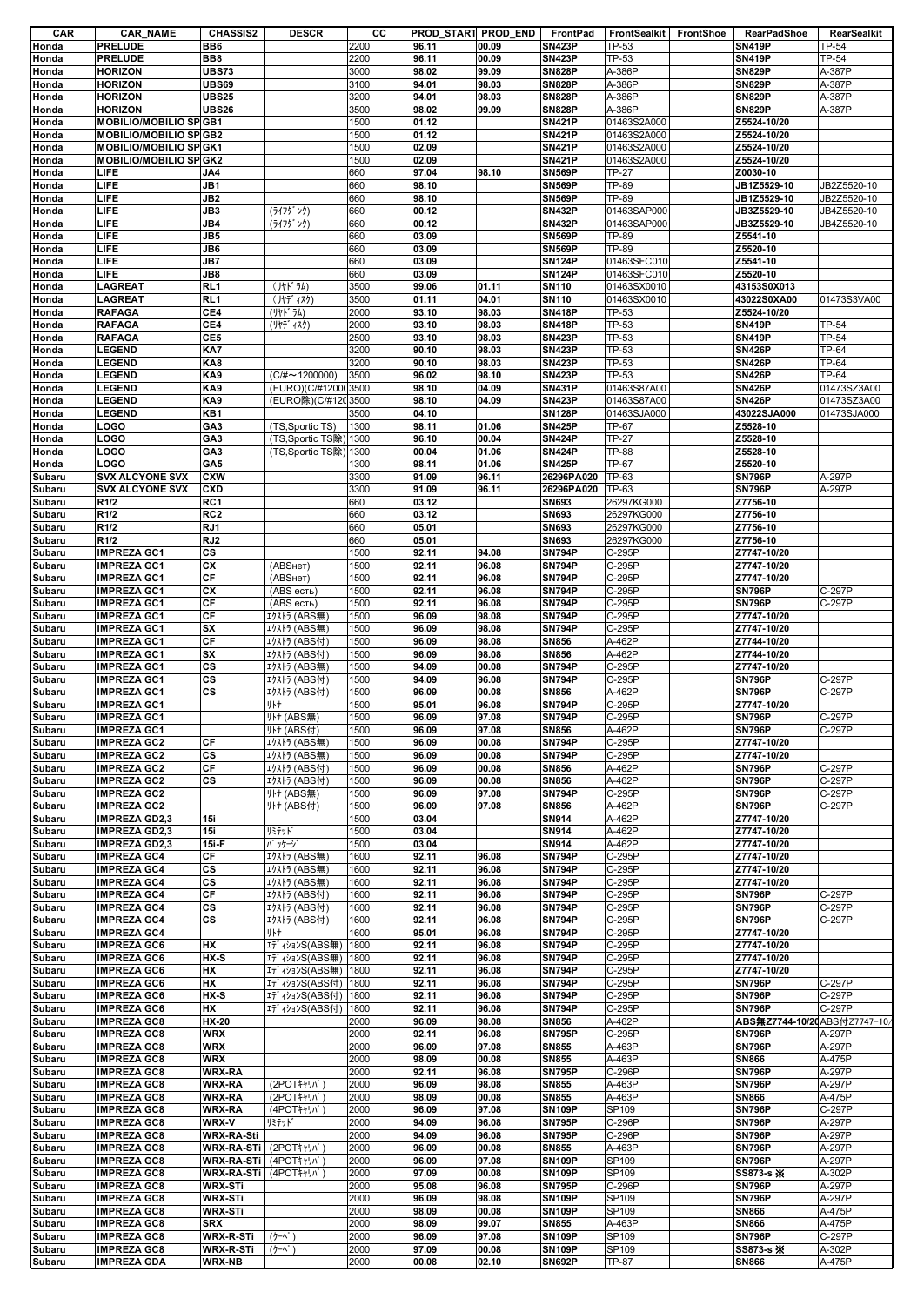| CAR              | <b>CAR_NAME</b>                                               | <b>CHASSIS2</b>              | <b>DESCR</b>                   | cс           | PROD_START PROD_END |                | FrontPad                       | FrontSealkit     | FrontShoe | <b>RearPadShoe</b>           | RearSealkit      |
|------------------|---------------------------------------------------------------|------------------------------|--------------------------------|--------------|---------------------|----------------|--------------------------------|------------------|-----------|------------------------------|------------------|
| Subaru           | <b>IMPREZA GDA</b>                                            | <b>WRX-NBR</b>               |                                | 2000         | 01.09               | 02.10          | <b>SN109P</b>                  | SP109            |           | SS873-s *                    | A-302P           |
| Subaru           | <b>IMPREZA GDA</b><br><b>IMPREZA GDA</b>                      | <b>WRX</b><br>V              |                                | 2000         | 02.11               |                | <b>SN109P</b>                  | SP109            |           | SS873-s *                    | A-302P           |
| Subaru           | <b>IMPREZA GDA</b>                                            | <b>WR</b>                    | リミテット゛<br>リミテット゛               | 2000<br>2000 | 02.11<br>02.11      |                | <b>SN109P</b><br><b>SN109P</b> | SP109<br>SP109   |           | SS873-s *<br>SS873-s ※       | A-302P<br>A-302P |
| Subaru<br>Subaru | <b>IMPREZA GD9</b>                                            | <b>WRX-NA</b>                |                                | 2000         | 00.08               | 02.10          | <b>SN692P</b>                  | <b>TP-87</b>     |           | <b>SN866</b>                 | A-475P           |
| Subaru           | <b>IMPREZA GD9</b>                                            | <b>20S</b>                   |                                | 2000         | 02.11               | 03.08          | <b>SN915P</b>                  | <b>TP-87</b>     |           | SN912                        | A-475P           |
| Subaru           | <b>IMPREZA GDB</b>                                            | STi                          | (brembo‡ャリパ                    | 2000         | 00.10               |                | SS690-s※                       | 26297FE010       |           | SS691-s *                    | 26697FE000       |
| Subaru           | <b>IMPREZA GDB</b>                                            | STi-typeRA                   | (brembo++Jn°                   | 2000         | 00.10               |                | SS690-sX                       | 26297FE010       |           | SS691-s *                    | 26697FE000       |
| Subaru           | <b>IMPREZA GDB</b>                                            | RA-specC                     | (brembo‡ャリパ                    | 2000         | 00.10               |                | SS690-s※                       | 26297FE010       |           | SS691-s *                    | 26697FE000       |
| Subaru           | <b>IMPREZA GDB</b>                                            | STi-                         | リミテット (bremboキャ 2000           |              | 00.10               |                | SS690-s※                       | 26297FE010       |           | SS691-s *                    | 26697FE000       |
| Subaru           | <b>IMPREZA GDB</b>                                            | STi-V                        | リミテット゛                         | 2000         | 00.10               |                | SS690-s※                       | 26297FE010       |           | SS691-s *                    | 26697FE000       |
| Subaru           | <b>IMPREZA GDB</b>                                            | <b>STI-PRO</b>               | (brembo‡ャリパ                    | 2000         | 00.10               |                | SS690-s※                       | 26297FE010       |           | SS691-s *                    | 26697FE000       |
| Subaru           | <b>IMPREZA GDB</b>                                            | STi-specC                    | (brembo++Jn*                   | 2000         | 00.10               |                | SS690-s※                       | 26297FE010       |           | SS691-s *                    | 26697FE000       |
| Subaru           | <b>IMPREZA GDB</b>                                            | <b>STi-typeRA</b>            | (bremboキャリパ除)<br>(bremboキャリバ除) | 2000         | 00.10<br>00.10      |                | <b>SN109P</b><br><b>SN109P</b> | SP109            |           | SS873-s *                    | A-302P<br>A-302P |
| Subaru<br>Subaru | <b>IMPREZA GDB</b><br><b>IMPREZA GDB</b>                      | <b>RA-specC</b><br>STi-specC | (bremboキャリパ除)                  | 2000<br>2000 | 00.10               |                | <b>SN109P</b>                  | SP109<br>SP109   |           | SS873-s *<br>SS873-s X       | A-302P           |
| Subaru           | <b>IMPREZA SPORT WAICS</b>                                    |                              |                                | 1500         | 94.09               | 96.08          | <b>SN794P</b>                  | C-295P           |           | Z7747-10/20                  |                  |
| Subaru           | <b>IMPREZA SPORT WA(CZ</b>                                    |                              |                                | 1500         | 94.09               | 96.08          | <b>SN794P</b>                  | C-295P           |           | Z7747-10/20                  |                  |
| Subaru           | <b>IMPREZA SPORT WA(CZ2</b>                                   |                              |                                | 1500         | 94.09               | 96.08          | <b>SN794P</b>                  | C-295P           |           | Z7747-10/20                  |                  |
| Subaru           | <b>IMPREZA SPORT WAICS</b>                                    |                              | カサブランカ (ABS無)                  | 1500         | 96.09               | 00.08          | <b>SN794P</b>                  | C-295P           |           | Z7747-10/20                  |                  |
| Subaru           | <b>IMPREZA SPORT WA(CZ</b>                                    |                              | カサブランカ (ABS無)                  | 1500         | 96.09               | 00.08          | <b>SN794P</b>                  | C-295P           |           | Z7747-10/20                  |                  |
| Subaru           | <b>IMPREZA SPORT WA(CS</b>                                    |                              | カサブランカ (ABS付)                  | 1500         | 96.09               | 00.08          | <b>SN856</b>                   | A-462P           |           | Z7744-10/20                  |                  |
| Subaru           | <b>IMPREZA SPORT WA(CZ</b>                                    |                              | カサブランカ (ABS付)                  | 1500         | 96.09               | 00.08          | <b>SN856</b>                   | A-462P           |           | Z7744-10/20                  |                  |
| Subaru           | <b>IMPREZA SPORT WA(CZ</b>                                    |                              | スポルト                           | 1500         | 99.07               | 00.08          | <b>SN856</b>                   | A-462P           |           | Z7744-10/20                  |                  |
| Subaru           | <b>IMPREZA SPORT WA(CZ</b>                                    |                              | (ABSHeT)                       | 1500         | 96.09               | 98.08          | <b>SN794P</b>                  | C-295P           |           | Z7747-10/20                  |                  |
| Subaru<br>Subaru | <b>IMPREZA SPORT WA(CZ</b><br><b>IMPREZA SPORT WA(CZ</b>      |                              | (ABS есть)<br>スポ゜ルト,カサフ゛ランカ    | 1500<br>1500 | 96.09<br>98.09      | 98.08<br>00.08 | <b>SN856</b><br><b>SN856</b>   | A-462P<br>A-462P |           | Z7744-10/20<br>Z7744-10/20   |                  |
| Subaru           | <b>IMPREZA SPORT WA(CZ</b>                                    |                              | スポ゜ルト、カサフ゛ランカ                  | 1500         | 98.09               | 00.08          | <b>SN856</b>                   | A-462P           |           | Z7744-10/20                  |                  |
| Subaru           | <b>IMPREZA SPORT WA(I'S</b>                                   |                              |                                | 1500         | 00.08               | 02.10          | <b>SN856</b>                   | A-462P           |           | Z7747-10/20                  |                  |
| Subaru           | <b>IMPREZA SPORT WA(I'S</b>                                   |                              | スポルト.I'Sスポルト-リミテ 1500          |              | 00.08               | 02.10          | <b>SN856</b>                   | A-462P           |           | Z7747-10/20                  |                  |
| Subaru           | <b>IMPREZA SPORT WA(15)</b>                                   |                              |                                | 1500         | 02.11               |                | SN914                          | A-462P           |           | Z7747-10/20                  |                  |
| Subaru           | <b>IMPREZA SPORT WA(15)</b>                                   |                              | リミテット゛                         | 1500         | 02.11               |                | SN914                          | A-462P           |           | Z7747-10/20                  |                  |
| Subaru           | <b>IMPREZA SPORT WA(15i-</b>                                  |                              | tť                             | 1500         | 02.11               |                | SN914                          | A-462P           |           | Z7747-10/20                  |                  |
| Subaru           | <b>IMPREZA SPORT WA(15i-F</b>                                 |                              | <b>パッケージ</b>                   | 1500         | 02.11               |                | SN914                          | A-462P           |           | Z7747-10/20                  |                  |
| Subaru           | <b>IMPREZA SPORT WA(15i-S</b>                                 |                              | (リヤト・ラム)                       | 1500         | 02.11               |                | SN914                          | A-462P           |           | Z7747-10/20                  |                  |
| Subaru           | <b>IMPREZA SPORT WA(15i-S)</b>                                |                              | (リヤデ ィスク)                      | 1500         | 04.06               |                | <b>SN915P</b>                  | TP-87            |           | SN912                        | A-475P           |
| Subaru<br>Subaru | <b>IMPREZA SPORT WAICS</b>                                    |                              | (ABSнет)                       | 1600<br>1600 | 92.11               | 96.08<br>96.08 | <b>SN794P</b>                  | C-295P           |           | Z7744-10/20                  |                  |
| Subaru           | <b>IMPREZA SPORT WA(CS-</b><br><b>IMPREZA SPORT WA(CS-X</b>   |                              | エクストラ (ABS無)<br>(ABSHeT)       | 1600         | 92.11<br>92.11      | 96.08          | <b>SN794P</b><br><b>SN794P</b> | C-295P<br>C-295P |           | Z7744-10/20<br>Z7744-10/20   |                  |
| Subaru           | <b>IMPREZA SPORT WA(CX</b>                                    |                              | (ABSнет)                       | 1600         | 92.11               | 96.08          | <b>SN794P</b>                  | C-295P           |           | Z7744-10/20                  |                  |
| Subaru           | <b>IMPREZA SPORT WAICS</b>                                    |                              | (ABS есть)                     | 1600         | 92.11               | 96.08          | <b>SN794P</b>                  | C-295P           |           | <b>SN796P</b>                | C-297P           |
| Subaru           | <b>IMPREZA SPORT WA(CS-</b>                                   |                              | エクストラ (ABS付)                   | 1600         | 92.11               | 96.08          | <b>SN794P</b>                  | C-295P           |           | <b>SN796P</b>                | C-297P           |
| Subaru           | <b>IMPREZA SPORT WA(CS-X</b>                                  |                              | (ABS есть)                     | 1600         | 92.11               | 96.08          | <b>SN794P</b>                  | C-295P           |           | <b>SN796P</b>                | C-297P           |
| Subaru           | <b>IMPREZA SPORT WA(CX)</b>                                   |                              | (ABS есть)                     | 1600         | 92.11               | 96.08          | <b>SN794P</b>                  | C-295P           |           | <b>SN796P</b>                | C-297P           |
| Subaru           | <b>IMPREZA SPORT WA(HX</b>                                    |                              | (ABSHeT)                       | 1800         | 92.11               | 94.08          | <b>SN794P</b>                  | C-295P           |           | Z7744-10/20                  |                  |
| Subaru           | <b>IMPREZA SPORT WA(HX</b>                                    |                              | (ABS есть)                     | 1800         | 92.11               | 94.08          | <b>SN794P</b>                  | C-295P           |           | <b>SN796P</b>                | C-297P           |
| Subaru           | <b>IMPREZA SPORT WA(GB</b>                                    |                              |                                | 1800         | 96.09               | 00.08          | <b>SN856</b>                   | A-462P           |           | Z7747-10/20                  |                  |
| Subaru           | <b>IMPREZA SPORT WA(HS</b>                                    |                              | (ABSHeT)                       | 1800         | 92.11               | 96.08          | <b>SN794P</b>                  | C-295P           |           | Z7747-10/20                  |                  |
| Subaru           | <b>IMPREZA SPORT WA(HX</b>                                    |                              | (ABSHeT)                       | 1800         | 92.11               | 96.08          | <b>SN794P</b>                  | C-295P           |           | Z7747-10/20                  |                  |
| Subaru<br>Subaru | <b>IMPREZA SPORT WA(HX-S</b><br><b>IMPREZA SPORT WA(HX-L</b>  |                              | (ABSнет)<br>(ABSнет)           | 1800<br>1800 | 92.11<br>92.11      | 96.08<br>96.08 | <b>SN794P</b><br><b>SN794P</b> | C-295P<br>C-295P |           | Z7747-10/20<br>Z7747-10/20   |                  |
| Subaru           | <b>IMPREZA SPORT WA(CZ-L</b>                                  |                              | (ABSHeT)                       | 1800         | 92.11               | 96.08          | <b>SN794P</b>                  | C-295P           |           | Z7747-10/20                  |                  |
| Subaru           | <b>IMPREZA SPORT WA(HX S</b>                                  |                              | エディション (ABS無)                  | 1800         | 92.11               | 96.08          | <b>SN794P</b>                  | C-295P           |           | Z7747-10/20                  |                  |
| Subaru           | <b>IMPREZA SPORT WA(HXL</b>                                   |                              | エディション (ABS無)                  | 1800         | 92.11               | 96.08          | <b>SN794P</b>                  | C-295P           |           | Z7747-10/20                  |                  |
| Subaru           | <b>IMPREZA SPORT WA(HS</b>                                    |                              | (ABS есть)                     | 1800         | 92.11               | 96.08          | <b>SN794P</b>                  | C-295P           |           | <b>SN796P</b>                | C-297P           |
| Subaru           | <b>IMPREZA SPORT WA(HX</b>                                    |                              | (ABS есть)                     | 1800         | 92.11               | 96.08          | <b>SN794P</b>                  | C-295P           |           | <b>SN796P</b>                | C-297P           |
| Subaru           | <b>IMPREZA SPORT WA(HX-S)</b>                                 |                              | (ABS есть)                     | 1800         | 92.11               | 96.08          | <b>SN794P</b>                  | C-295P           |           | <b>SN796P</b>                | C-297P           |
| Subaru           | <b>IMPREZA SPORT WA(HX-L</b>                                  |                              | (ABS есть)                     | 1800         | 92.11               | 96.08          | <b>SN794P</b>                  | C-295P           |           | <b>SN796P</b>                | C-297P           |
| Subaru           | <b>IMPREZA SPORT WA(CZ-L</b>                                  |                              | (ABS есть)                     | 1800         | 92.11               | 96.08          | <b>SN794P</b>                  | C-295P           |           | <b>SN796P</b>                | C-297P           |
| Subaru           | <b>IMPREZA SPORT WA(HX S</b>                                  |                              | エディション (ABS付)                  | 1800         | 92.11               | 96.08          | <b>SN794P</b>                  | C-295P           |           | <b>SN796P</b>                | C-297P           |
| Subaru<br>Subaru | <b>IMPREZA SPORT WA(HXL</b><br><b>IMPREZA SPORT WA(GB</b>     |                              | エディション (ABS付)                  | 1800<br>1800 | 92.11<br>96.09      | 96.08<br>00.08 | <b>SN794P</b><br><b>SN856</b>  | C-295P<br>A-462P |           | <b>SN796P</b><br>Z7744-10/20 | C-297P           |
| Subaru           | <b>IMPREZA SPORT WA(WRX-SA</b>                                |                              |                                | 2000         | 93.10               | 94.08          | <b>SN795P</b>                  | A-296P           |           | <b>SN796P</b>                | A-297P           |
| Subaru           | <b>IMPREZA SPORT WA(WRX</b>                                   |                              |                                | 2000         | 93.10               | 96.08          | <b>SN795P</b>                  | A-296P           |           | <b>SN796P</b>                | A-297P           |
| Subaru           | <b>IMPREZA SPORT WA(WRX</b>                                   |                              |                                | 2000         | 96.09               | 98.08          | <b>SN855</b>                   | A-463P           |           | <b>SN796P</b>                | A-297P           |
| Subaru           | <b>IMPREZA SPORT WA(WRX</b>                                   |                              |                                | 2000         | 98.09               | 00.08          | <b>SN855</b>                   | A-463P           |           | <b>SN866</b>                 | A-475P           |
| Subaru           | <b>IMPREZA SPORT WA(SRX</b>                                   |                              |                                | 2000         | 98.09               | 00.08          | <b>SN855</b>                   | A-463P           |           | <b>SN866</b>                 | A-475P           |
| Subaru           | <b>IMPREZA SPORT WA(HX-20S</b>                                |                              | (ABSHeT)                       | 2000         | 96.01               | 96.08          | <b>SN794P</b>                  | C-295P           |           | Z7744-10/20                  |                  |
| Subaru           | <b>IMPREZA SPORT WA(HX-20S</b>                                |                              | (ABS есть)                     | 2000         | 96.01               | 96.08          | <b>SN794P</b>                  | C-295P           |           | <b>SN796P</b>                | A-297P           |
| Subaru           | <b>IMPREZA SPORT WA(HX-20S</b><br><b>IMPREZA SPORT WA(EX)</b> |                              | ゲラベル                           | 2000<br>2000 | 96.09<br>95.10      | 98.08<br>96.08 | <b>SN856</b><br><b>SN795P</b>  | A-462P<br>A-296P |           | Z7744-10/20<br><b>SN796P</b> | A-297P           |
| Subaru<br>Subaru | <b>IMPREZA SPORT WAC WRX-Sti</b>                              |                              |                                | 2000         | 95.10               | 96.08          | <b>SN795P</b>                  | A-296P           |           | <b>SN796P</b>                | A-297P           |
| Subaru           | <b>IMPREZA SPORT WA(WRX-STI</b>                               |                              |                                | 2000         | 96.09               | 98.08          | <b>SN109P</b>                  | SP109            |           | <b>SN796P</b>                | A-297P           |
| Subaru           | <b>IMPREZA SPORT WA(WRX-V</b>                                 |                              | リミテット゛                         | 2000         | 96.09               | 98.08          | <b>SN109P</b>                  | SP109            |           | <b>SN796P</b>                | A-297P           |
| Subaru           | <b>IMPREZA SPORT WA(WRX-STI</b>                               |                              |                                | 2000         | 98.09               | 00.08          | <b>SN109P</b>                  | SP109            |           | <b>SN866</b>                 | A-475P           |
| Subaru           | <b>IMPREZA SPORT WA(20K)</b>                                  |                              |                                | 2000         | 00.08               | 02.10          | <b>SN692P</b>                  | <b>TP-87</b>     |           | <b>SN866</b>                 | A-475P           |
| Subaru           | <b>IMPREZA SPORT WA(WRX</b>                                   |                              |                                | 2000         | 02.11               |                | <b>SN109P</b>                  | SP109            |           | SS873-s *                    | A-302P           |
| Subaru           | <b>IMPREZA SPORT WA(STI</b>                                   |                              |                                | 2000         | 00.10               | 02.10          | <b>SN109P</b>                  | SP109            |           | SS873-s *                    | A-302P           |
| Subaru           | <b>IMPREZA SPORT WA(20N</b>                                   |                              |                                | 2000         | 00.08               | 02.10          | <b>SN692P</b>                  | TP-87            |           | <b>SN866</b>                 | A-475P           |
| Subaru           | <b>IMPREZA SPORT WA(20S)</b>                                  |                              |                                | 2000         | 02.11               | 04.05          | <b>SN915P</b>                  | <b>TP-87</b>     |           | SN912                        | A-475P           |
| Subaru           | VIVIO<br>VIVIO                                                | KK3<br>KK4                   |                                | 660<br>660   | 92.03<br>92.03      | 98.09<br>98.09 | <b>SN658</b><br><b>SN658</b>   | MP-40            |           | Z7731-10/20                  |                  |
| Subaru<br>Subaru | VIVIO                                                         | KY3                          |                                | 660          | 92.03               | 98.09          | <b>SN658</b>                   | MP-40<br>MP-40   |           | Z7731-10/20<br>Z7731-10/20   |                  |
| Subaru           | VIVIO                                                         | KW3                          |                                | 660          | 92.03               | 98.09          | <b>SN658</b>                   | MP-40            |           | Z7731-10/20                  |                  |
| Subaru           | VIVIO                                                         | KW4                          |                                | 660          | 92.03               | 98.09          | <b>SN658</b>                   | MP-40            |           | Z7731-10/20                  |                  |
| Subaru           | SAMBAR (Wagon)                                                | TW <sub>1</sub>              |                                | 660          | 99.01               | 02.08          | <b>SN681</b>                   | MP-97            |           | Z9952-10/20                  |                  |
| Subaru           | SAMBAR (Wagon)                                                | TW <sub>2</sub>              |                                | 660          | 99.01               | 02.08          | SN681                          | MP-97            |           | Z9952-10/20                  |                  |
| Subaru           | SAMBAR (Wagon)                                                | TW <sub>1</sub>              |                                | 660          | 02.09               |                | <b>SN432P</b>                  | MP-97            |           | Z9952-10/20                  |                  |
| Subaru           | SAMBAR (Wagon)                                                | TW <sub>2</sub>              |                                | 660          | 02.09               |                | <b>SN432P</b>                  | MP-97            |           | Z9952-10/20                  |                  |
| Subaru           | <b>SAMBAR</b><br>(Van · PandKV3                               |                              |                                | 660          | 90.03               | 98.12          | <b>SN636</b>                   | MP-34            |           | Z7743-10                     |                  |
| Subaru           | SAMBAR (Van · Pan KV4                                         |                              |                                | 660          | 90.03               | 98.12          | <b>SN636</b>                   | MP-34            |           | Z7743-10                     |                  |
| Subaru           | SAMBAR (Van · Pan(TV1<br>SAMBAR<br>(Van · Pan TV2             |                              | (赤帽)                           | 660<br>660   | 99.01               | 04.08<br>04.08 | <b>SN681P</b><br><b>SN681P</b> | MP-97<br>MP-97   |           | Z9952-10/20                  |                  |
| Subaru<br>Subaru | SAMBAR (Van · Pan TV1                                         |                              | (赤帽)<br>(赤帽除)                  | 660          | 99.01<br>99.01      | 04.08          | <b>SN681</b>                   | MP-97            |           | Z9952-10/20<br>Z9952-10/20   |                  |
| Subaru           | SAMBAR (Van · Pan TV2                                         |                              | (赤帽除)                          | 660          | 99.01               | 04.08          | SN681                          | MP-97            |           | Z9952-10/20                  |                  |
| Subaru           | SAMBAR (Van · Pan TV1                                         |                              |                                | 660          | 04.09               |                | 26296TC080                     | 26297TC010       |           | Z9952-10/20                  |                  |
| Subaru           | SAMBAR (Van · Pan TV2                                         |                              |                                | 660          | 04.09               |                | 26296TC080 26297TC010          |                  |           | Z9952-10/20                  |                  |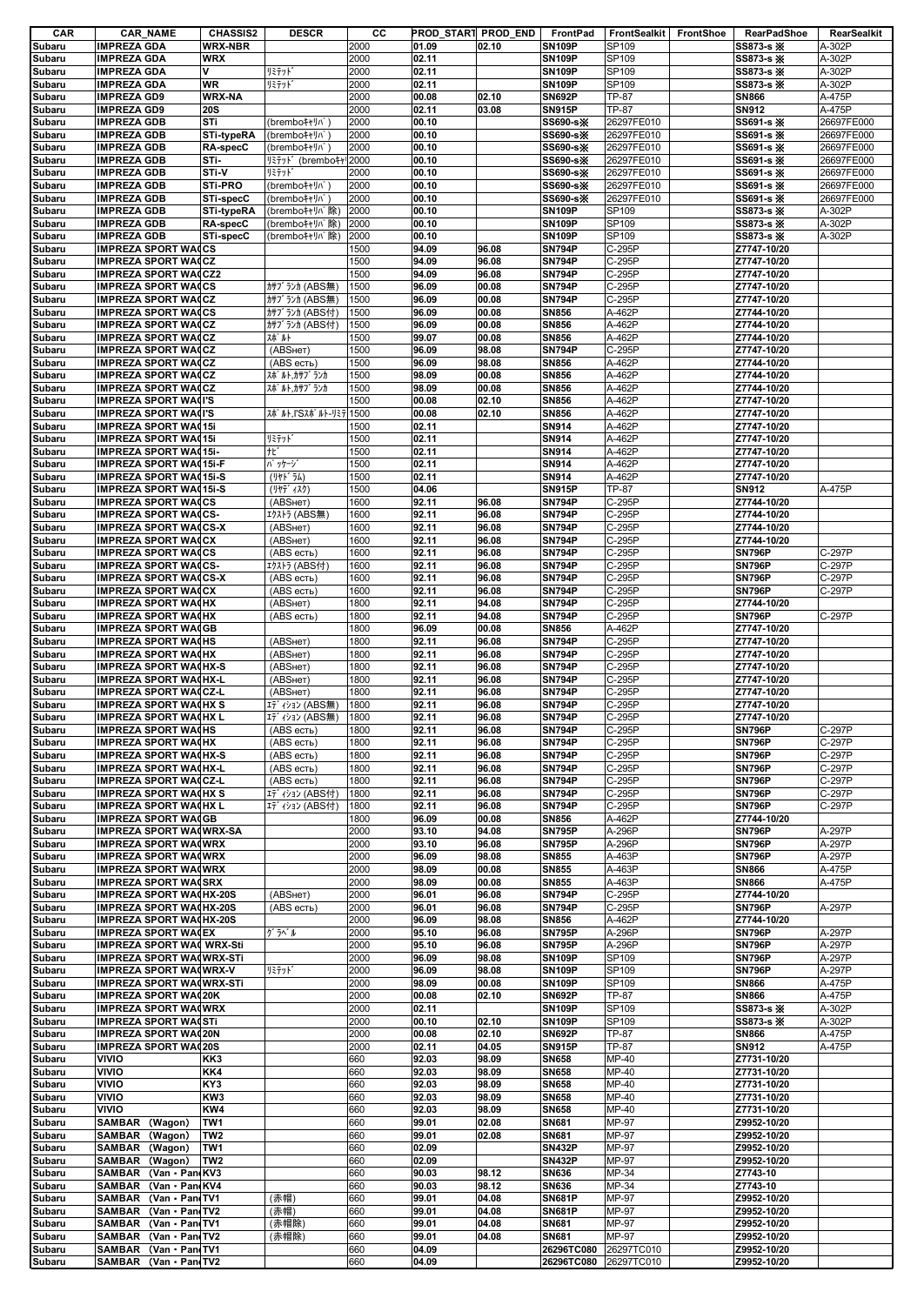| CAR              | <b>CAR_NAME</b>                            | <b>CHASSIS2</b>        | <b>DESCR</b>                      | CС           |                | PROD_START PROD_END | FrontPad                       | <b>FrontSealkit</b>          | FrontShoe                                                                                    | RearPadShoe                    | RearSealkit                    |
|------------------|--------------------------------------------|------------------------|-----------------------------------|--------------|----------------|---------------------|--------------------------------|------------------------------|----------------------------------------------------------------------------------------------|--------------------------------|--------------------------------|
| Subaru           | SAMBAR (Truck)                             | KS3                    |                                   | 660          | 90.03          | 98.12               | <b>SN636</b>                   | MP-34                        |                                                                                              | Z7743-10                       |                                |
| Subaru           | SAMBAR (Truck)                             | KS4                    |                                   | 660<br>660   | 90.03          | 98.12               | <b>SN636</b><br><b>SN681P</b>  | MP-34<br>MP-97               |                                                                                              | Z7743-10<br>Z9952-10/20        |                                |
| Subaru           | SAMBAR<br>(Truck)<br>SAMBAR<br>(Truck)     | TT1<br>TT <sub>2</sub> | (赤帽)<br>(赤帽)                      | 660          | 99.01<br>99.01 | 04.08<br>04.08      | <b>SN681P</b>                  | MP-97                        |                                                                                              | Z9952-10/20                    |                                |
| Subaru<br>Subaru | SAMBAR (Truck)                             | TT1                    | (赤帽除)                             | 660          | 99.01          | 04.08               | <b>SN681</b>                   | MP-97                        |                                                                                              | Z9952-10/20                    |                                |
| Subaru           | SAMBAR<br>(Truck)                          | TT <sub>2</sub>        | (赤帽除)                             | 660          | 99.01          | 04.08               | <b>SN681</b>                   | MP-97                        |                                                                                              | Z9952-10/20                    |                                |
| Subaru           | SAMBAR (Truck)                             | TT <sub>1</sub>        |                                   | 660          | 04.09          |                     | 26296TC080                     | 26297TC010                   |                                                                                              | Z9952-10/20                    |                                |
| Subaru           | SAMBAR (Truck)                             | TT <sub>2</sub>        |                                   | 660          | 04.09          |                     | 26296TC080                     | 26297TC010                   |                                                                                              | Z9952-10/20                    |                                |
| Subaru           | <b>JUSTY</b>                               | KA7                    |                                   | 1200         | 88.11          | 94.03               | 725193041 TP-80                |                              |                                                                                              | Z7728-10                       |                                |
| Subaru           | <b>JUSTY</b>                               | KA8                    |                                   | 1200         | 88.11          | 94.03               | 725193041 TP-80                |                              |                                                                                              | Z7728-10                       |                                |
| Subaru           | <b>TRAVIQ</b>                              | MX220                  |                                   | 2200         | 01.08          |                     | 09192157                       | 90540169                     |                                                                                              | 93170602 09200131              |                                |
| Subaru           | <b>DOMINGO</b>                             | KJ5                    |                                   | 1000         | 83.10          | 94.06               | <b>SN510</b>                   | <b>TP-25</b>                 |                                                                                              | Z7731-10/20                    |                                |
| Subaru           | <b>DOMINGO</b>                             | KJ8                    |                                   | 1200         | 86.06          | 94.06               | <b>SN510</b>                   | <b>TP-25</b>                 |                                                                                              | Z7731-10/20                    |                                |
| Subaru           | <b>DOMINGO</b><br><b>DOMINGO</b>           | FA7<br>FA8             |                                   | 1200<br>1200 | 94.06<br>94.06 | 98.11<br>98.11      | <b>SN636</b>                   | MP-34<br>MP-34               |                                                                                              | Z7731-10/20<br>Z7731-10/20     |                                |
| Subaru<br>Subaru | <b>FORESTER SF5</b>                        | C                      |                                   | 2000         | 97.02          | 98.07               | <b>SN636</b><br><b>SN855</b>   | A-463P                       |                                                                                              | <b>SN866</b>                   | A-475P                         |
| Subaru           | <b>FORESTER SF5</b>                        | S                      |                                   | 2000         | 97.02          | 98.07               | <b>SN855</b>                   | A-463P                       |                                                                                              | <b>SN866</b>                   | A-475P                         |
| Subaru           | <b>FORESTER SF5</b>                        | T                      |                                   | 2000         | 97.02          | 98.07               | <b>SN855</b>                   | A-463P                       |                                                                                              | <b>SN866</b>                   | A-475P                         |
| Subaru           | <b>FORESTER SF5</b>                        | C <sub>20</sub>        | リミテット                             | 2000         | 97.06          | 02.01               | <b>SN855</b>                   | A-463P                       |                                                                                              | Z7747-10/20                    |                                |
| Subaru           | <b>FORESTER SF5</b>                        | <b>S20</b>             | リミテット                             | 2000         | 97.06          | 02.01               | <b>SN855</b>                   | A-463P                       |                                                                                              | Z7747-10/20                    |                                |
| Subaru           | <b>FORESTER SF5</b>                        | S20-                   | リミテット                             | 2000         | 97.06          | 02.01               | <b>SN855</b>                   | A-463P                       |                                                                                              | Z7747-10/20                    |                                |
| Subaru           | <b>FORESTER SF5</b>                        | S-TB                   |                                   | 2000         | 98.08          | 02.01               | <b>SN855</b>                   | A-463P                       |                                                                                              | <b>SN866</b>                   | A-475P                         |
| Subaru           | <b>FORESTER SF5</b>                        | T-TB                   |                                   | 2000         | 98.08          | 02.01               | <b>SN855</b>                   | A-463P                       |                                                                                              | <b>SN866</b>                   | A-475P                         |
| Subaru           | <b>FORESTER SF5</b>                        | STi                    |                                   | 2000         | 00.05          | 02.01               | <b>SN109P</b>                  | SP109                        |                                                                                              | <b>SN866</b>                   | A-297P                         |
| Subaru           | <b>FORESTER SF5</b>                        | STi-                   | リミテット                             | 2000         | 00.05          | 02.01               | <b>SN109P</b>                  | SP109                        |                                                                                              | <b>SN866</b>                   | A-297P                         |
| Subaru           | <b>FORESTER SF5</b>                        | <b>STi-typeM</b>       |                                   | 2000         | 00.05          | 02.01               | <b>SN109P</b>                  | SP109                        |                                                                                              | <b>SN866</b>                   | A-297P                         |
| Subaru<br>Subaru | <b>FORESTER SG5</b><br><b>FORESTER SG5</b> | x<br>X20               |                                   | 2000<br>2000 | 02.02<br>02.02 | 03.01<br>03.01      | <b>SN692P</b><br><b>SN692P</b> | <b>TP-87</b><br><b>TP-87</b> |                                                                                              | Z7747-10/20<br>Z7747-10/20     |                                |
| Subaru           | <b>FORESTER SG5</b>                        | <b>XT</b>              |                                   | 2000         | 02.02          | 03.01               | <b>SN692P</b>                  | <b>TP-87</b>                 |                                                                                              | <b>SN866</b>                   | A-475P                         |
| Subaru           | <b>FORESTER SG5</b>                        |                        | クロススポ ーツ                          | 2000         | 02.02          | 03.01               | <b>SN692P</b>                  | <b>TP-87</b>                 |                                                                                              | <b>SN866</b>                   | A-475P                         |
| Subaru           | <b>FORESTER SG5</b>                        | ΧT                     |                                   | 2000         | 03.02          | 04.01               | <b>SN692P</b>                  | <b>TP-87</b>                 |                                                                                              | SN912                          | A-475P                         |
| Subaru           | <b>FORESTER SG5</b>                        |                        | クロススポ゜ーツ                          | 2000         | 03.02          | 04.01               | <b>SN692P</b>                  | <b>TP-87</b>                 |                                                                                              | SN912                          | A-475P                         |
| Subaru           | <b>FORESTER SG5</b>                        | x                      |                                   | 2000         | 03.02          | 04.01               | <b>SN692P</b>                  | TP-87                        |                                                                                              | Z7747-10/20                    |                                |
| Subaru           | <b>FORESTER SG5</b>                        | X20                    |                                   | 2000         | 03.02          | 04.01               | <b>SN692P</b>                  | <b>TP-87</b>                 |                                                                                              | Z7747-10/20                    |                                |
| Subaru           | <b>FORESTER SG5</b>                        |                        | バ ックパ ックエデ イション                   | 2000         | 03.02          | 04.01               | <b>SN692P</b>                  | <b>TP-87</b>                 |                                                                                              | Z7747-10/20                    |                                |
| Subaru           | <b>FORESTER SG5</b>                        |                        | クロススポ <sup>®</sup> ーツi            | 2000         | 03.02          | 04.01               | <b>SN692P</b>                  | <b>TP-87</b>                 |                                                                                              | Z7747-10/20                    |                                |
| Subaru           | <b>FORESTER SG5</b>                        | x                      |                                   | 2000         | 04.02          | 04.12               | <b>SN692P</b>                  | <b>TP-87</b>                 |                                                                                              | Z7747-10/20                    |                                |
| Subaru           | <b>FORESTER SG5</b>                        | X20                    |                                   | 2000         | 04.02          | 04.12               | <b>SN692P</b>                  | TP-87                        |                                                                                              | Z7747-10/20                    |                                |
| Subaru           | <b>FORESTER SG5</b>                        | LL                     | ビン                                | 2000         | 04.02          | 04.12               | <b>SN692P</b>                  | <b>TP-87</b>                 |                                                                                              | Z7747-10/20                    |                                |
| Subaru           | <b>FORESTER SG5</b><br><b>FORESTER SG5</b> |                        | クロススポ <sup>°</sup> ーツ i<br>タフスポーツ | 2000<br>2000 | 04.02<br>04.02 | 04.12<br>04.12      | <b>SN692P</b><br><b>SN692P</b> | <b>TP-87</b><br><b>TP-87</b> |                                                                                              | Z7747-10/20<br>Z7747-10/20     |                                |
| Subaru<br>Subaru | <b>FORESTER SG5</b>                        | ХT                     |                                   | 2000         | 04.02          | 04.12               | <b>SN692P</b>                  | <b>TP-87</b>                 |                                                                                              | SN912                          | A-475P                         |
| Subaru           | <b>FORESTER SG5</b>                        | LL                     | ビーン                               | 2000         | 04.02          | 04.12               | <b>SN692P</b>                  | <b>TP-87</b>                 |                                                                                              | SN912                          | A-475P                         |
| Subaru           | <b>FORESTER SG5</b>                        |                        | クロススポ ーツ丁                         | 2000         | 04.02          | 04.12               | <b>SN692P</b>                  | TP-87                        |                                                                                              | SN912                          | A-475P                         |
| Subaru           | <b>FORESTER SG5</b>                        | XT-WR                  | リミテット                             | 2000         | 04.02          | 04.12               | <b>SN692P</b>                  | <b>TP-87</b>                 |                                                                                              | SN912                          | A-475P                         |
| Subaru           | <b>FORESTER SG5</b>                        | x                      |                                   | 2000         | 05.01          |                     | <b>SN692P</b>                  | <b>TP-87</b>                 |                                                                                              | SN912                          | A-475P                         |
| Subaru           | <b>FORESTER SG5</b>                        | XS                     |                                   | 2000         | 05.01          |                     | <b>SN692P</b>                  | TP-87                        |                                                                                              | SN912                          | A-475P                         |
| Subaru           | <b>FORESTER SG5</b>                        | ᄔ                      | ピーン                               | 2000         | 05.01          |                     | <b>SN692P</b>                  | <b>TP-87</b>                 |                                                                                              | SN912                          | A-475P                         |
| Subaru           | <b>FORESTER SG5</b>                        |                        | クロススポ <sup>°</sup> ーツi            | 2000         | 05.01          |                     | <b>SN692P</b>                  | <b>TP-87</b>                 |                                                                                              | SN912                          | A-475P                         |
| Subaru           | <b>FORESTER SG5</b>                        |                        | クロススポ <sup>°</sup> ーツT            | 2000         | 05.01          |                     | <b>SN692P</b>                  | <b>TP-87</b>                 |                                                                                              | SN912                          | A-475P                         |
| Subaru           | <b>FORESTER SF9</b>                        | $T-25$                 |                                   | 2500         | 98.08          | 02.01               | <b>SN855</b>                   | A-463P                       |                                                                                              | <b>SN866</b>                   | A-475P                         |
| Subaru           | <b>FORESTER SG9</b>                        | STi                    | (brembo++Jn°                      | 2500         | 04.02          |                     | SS690-s※                       | 26297FE010                   |                                                                                              | SS691-s ※                      | 26697FE000                     |
| Subaru           | <b>PLEO</b>                                | RA1                    | (RS除), RV1, 2                     | 660          | 98.10          |                     | <b>SN677</b>                   | MP-92                        |                                                                                              | Z7731-10/20                    |                                |
| Subaru<br>Subaru | <b>PLEO</b><br><b>PLEO</b>                 | RA <sub>2</sub><br>RA1 | (RS除), RV1, 2<br>(RS)             | 660<br>660   | 98.10<br>98.10 |                     | <b>SN677</b><br><b>SN677</b>   | MP-92<br>MP-92               |                                                                                              | Z7731-10/20<br><b>SN570P</b>   | 26697KE000                     |
| Subaru           | <b>PLEO</b>                                | RA <sub>2</sub>        | (RS)                              | 660          | 98.10          |                     | <b>SN677</b>                   | MP-92                        |                                                                                              | <b>SN570P</b>                  | 26697KE000                     |
| Subaru           | <b>LEONE</b>                               | AA <sub>2</sub>        |                                   | 1600         | 84.07          | 94.03               | <b>SN756P</b>                  | A75P+A147BP                  |                                                                                              | Z7729-10                       |                                |
| Subaru           | <b>LEONE</b>                               | AA3                    |                                   | 1600         | 84.07          | 94.03               | <b>SN756P</b>                  | A75P+A147BP                  |                                                                                              | Z7730-10                       |                                |
| Subaru           | LEONE (Van)                                | CVFY10                 | (ABSHeT)                          | 1500         | 94.08          | 97.05               | <b>SN585P</b>                  | TP-13                        |                                                                                              | Z1170-10/20                    |                                |
| Subaru           | LEONE (Van)                                | CVFY10                 | (ABS есть)                        | 1500         | 94.08          | 97.05               | <b>SN798P</b>                  | C-213P                       |                                                                                              | Z1198-10/20                    |                                |
| Subaru           | LEONE (Van)                                | CVFY10                 |                                   | 1500         | 97.06          | 99.06               | <b>SN798P</b>                  | C-213P                       |                                                                                              | Z1198-10/20                    |                                |
| Subaru           | LEONE (Van)                                | CVFNY10                |                                   | 1500         | 97.06          | 99.06               | <b>SN798P</b>                  | C-213P                       |                                                                                              | Z1198-10/20                    |                                |
| Subaru           | LEONE (Van)                                | <b>VFY11</b>           |                                   | 1500         | 99.06          | 04.05               | <b>SN584P</b>                  | TP-81                        |                                                                                              | Z1170-10/20                    |                                |
| Subaru           | LEONE (Van)                                | AP <sub>2</sub>        |                                   | 1600         | 84.06          | 94.03               | <b>SN756P</b>                  | A75P+A147BP                  |                                                                                              | AP2,8Z7729-10                  | AP3,9Z7730-10                  |
| Subaru           | LEONE (Van)<br>LEONE (Van)                 | AP3                    |                                   | 1600         | 84.06          | 94.03               | <b>SN756P</b>                  | A75P+A147BP                  |                                                                                              | AP2,8Z7729-10                  | AP3,9Z7730-10<br>AP3,9Z7730-10 |
| Subaru<br>Subaru | LEONE (Van)                                | AP8<br>AP9             |                                   | 1600<br>1600 | 84.06<br>84.06 | 94.03<br>94.03      | <b>SN756P</b><br><b>SN756P</b> | A75P+A147BP<br>A75P+A147BP   |                                                                                              | AP2,8Z7729-10<br>AP2.8Z7729-10 | AP3,9Z7730-10                  |
| Subaru           | LEONE (Van)                                | CVSNY10                |                                   | 1700         | 94.08          | 99.06               | <b>SN798P</b>                  | C-213P                       |                                                                                              | Z1198-10/20                    |                                |
| Subaru           | LEONE (Van)                                | VHNY11                 |                                   | 1800         | 99.06          | 04.05               | <b>SN584P</b>                  | TP-81                        |                                                                                              | Z1170-10/20                    |                                |
| Subaru           | LEONE (Van)                                | VENY11                 |                                   | 2200         | 99.06          | 03.08               | <b>SN584P</b>                  | TP-81                        |                                                                                              | ABS無Z1170-10/2(ABS付Z1198-10)   |                                |
| Subaru           | <b>LEGACY BCK</b>                          | СX                     |                                   | 1800         | 90.06          | 93.09               | <b>SN794P</b>                  | <b>TP-55</b>                 |                                                                                              | Z7744-10/20                    |                                |
| Subaru           | <b>LEGACY BC2,3</b>                        | Ei                     |                                   | 1800         | 89.02          | 93.09               | <b>SN794P</b>                  | A-295P                       |                                                                                              | Z7744-10/20                    |                                |
| Subaru           | <b>LEGACY BC2,3</b>                        | Mi                     |                                   | 1800         | 89.02          | 93.09               | <b>SN794P</b>                  | A-295P                       |                                                                                              | Z7744-10/20                    |                                |
| Subaru           | <b>LEGACY BC2,3</b>                        | Mi                     | エクストラG                            | 1800         | 89.02          | 93.09               | <b>SN794P</b>                  | A-295P                       |                                                                                              | Z7744-10/20                    |                                |
| Subaru           | <b>LEGACY BC2,3</b>                        | Vi                     | (ABSHeT)                          | 1800         | 89.02          | 93.09               | <b>SN794P</b>                  | <b>TP-55</b>                 |                                                                                              | Z7744-10/20                    |                                |
| Subaru           | <b>LEGACY BC2,3</b>                        | Τi                     | (ABSHeT)                          | 1800         | 89.02          | 93.09               | <b>SN794P</b>                  | <b>TP-55</b>                 |                                                                                              | Z7744-10/20                    |                                |
| Subaru<br>Subaru | <b>LEGACY BC2,3</b><br><b>LEGACY BC2,3</b> | Ti-S<br>Vi             | (ABSHeT)<br>(ABS есть)            | 1800<br>1800 | 89.02<br>89.02 | 93.09<br>93.09      | <b>SN794P</b><br><b>SN794P</b> | <b>TP-55</b><br><b>TP-55</b> |                                                                                              | Z7744-10/20<br><b>SN796P</b>   | C-297P                         |
| Subaru           | <b>LEGACY BC2,3</b>                        | Τi                     | (ABS есть)                        | 1800         | 89.02          | 93.09               | <b>SN794P</b>                  | <b>TP-55</b>                 |                                                                                              | <b>SN796P</b>                  | C-297P                         |
| Subaru           | <b>LEGACY BC2,3</b>                        | Ti-S                   | (ABS есть)                        | 1800         | 89.02          | 93.09               | <b>SN794P</b>                  | <b>TP-55</b>                 |                                                                                              | <b>SN796P</b>                  | C-297P                         |
| Subaru           | <b>LEGACY BD2,3</b>                        | LX                     | (ABSHeT)                          | 1800         | 94.06          | 96.05               | <b>SN794P</b>                  | <b>TP-55</b>                 |                                                                                              | Z7747-10/20                    |                                |
| Subaru           | <b>LEGACY BD2,3</b>                        | LX                     | (ABSHeT)                          | 1800         | 96.06          | 98.11               | <b>SN856</b>                   | A-462P                       |                                                                                              | Z7747-10/20                    |                                |
| Subaru           | <b>LEGACY BD2,3</b>                        | LX                     | (ABS есть)                        | 1800         | 94.06          | 96.05               | <b>SN794P</b>                  | TP-55                        |                                                                                              | <b>SN796P</b>                  | C-297P                         |
| Subaru           | <b>LEGACY BD2,3</b>                        | LX                     | (ABS есть)                        | 1800         | 96.06          | 98.11               | <b>SN856</b>                   | A-462P                       |                                                                                              | <b>SN796P</b>                  | C-297P                         |
| Subaru           | LEGACY BCA, BCL, BCCX                      |                        |                                   | 2000         | 90.05          | 93.09               | <b>SN794P</b>                  | <b>TP-55</b>                 |                                                                                              | <b>SN796P</b>                  | C-297P                         |
| Subaru           | <b>LEGACY BCA, BCL, BCVZ</b>               |                        |                                   | 2000         | 90.05          | 93.09               | <b>SN794P</b>                  | <b>TP-55</b>                 |                                                                                              | <b>SN796P</b>                  | C-297P                         |
| Subaru           | <b>LEGACY BC4,5</b>                        | TZ                     |                                   | 2000         | 89.02          | 93.09               | <b>SN794P</b>                  | TP-55                        |                                                                                              | <b>SN796P</b>                  | C-297P                         |
| Subaru           | <b>LEGACY BC4,5</b>                        | VZ                     |                                   | 2000         | 89.02          | 93.09               | <b>SN794P</b>                  | TP-55                        |                                                                                              | <b>SN796P</b>                  | C-297P                         |
| Subaru           | <b>LEGACY BC4,5</b>                        |                        | ブ ライトン                            | 2000         | 89.02          | 93.09               | <b>SN794P</b>                  | TP-55                        |                                                                                              | <b>SN796P</b>                  | C-297P                         |
| Subaru           | <b>LEGACY BC4,5</b>                        | <b>RS</b>              |                                   | 2000         | 89.02          | 93.09               | <b>SN795P</b>                  |                              | $\sim$ 92,09A-296F92.10 $\sim$ C-296FSN796P                                                  |                                | A-297P                         |
| Subaru           | <b>LEGACY BC4,5</b>                        | RS-R<br>RS-RA          |                                   | 2000<br>2000 | 89.02<br>89.02 | 93.09<br>93.09      | <b>SN795P</b><br><b>SN795P</b> |                              | $\sim$ 92,09A-296F92.10 $\sim$ C-296FSN796P                                                  |                                | A-297P                         |
| Subaru<br>Subaru | <b>LEGACY BC4,5</b><br><b>LEGACY BC4,5</b> | <b>GTGTS-II</b>        |                                   | 2000         | 89.02          | 93.09               | <b>SN795P</b>                  |                              | $\sim$ 92,09A-296F92.10 $\sim$ C-296FSN796P<br>$\sim$ 92,09A-296F 92.10 $\sim$ C-296F SN796P |                                | A-297P<br>A-297P               |
| Subaru           | <b>LEGACY BC4,5</b>                        | VZ-R                   |                                   | 2000         | 89.02          | 93.09               | <b>SN795P</b>                  |                              | $\sim$ 92,09A-296F 92.10 $\sim$ C-296F SN796P                                                |                                | A-297P                         |
| Subaru           | <b>LEGACY BD4</b>                          | TS                     |                                   | 2000         | 93.10          | 96.05               | <b>SN794P</b>                  | TP-55                        |                                                                                              | <b>SN796P</b>                  | C-297P                         |
| Subaru           | <b>LEGACY BD4</b>                          | TS-V                   |                                   | 2000         | 93.10          | 96.05               | <b>SN794P</b>                  | <b>TP-55</b>                 |                                                                                              | <b>SN796P</b>                  | C-297P                         |
| Subaru           | <b>LEGACY BD4</b>                          | TS-R                   |                                   | 2000         | 93.10          | 96.05               | <b>SN794P</b>                  | <b>TP-55</b>                 |                                                                                              | <b>SN796P</b>                  | C-297P                         |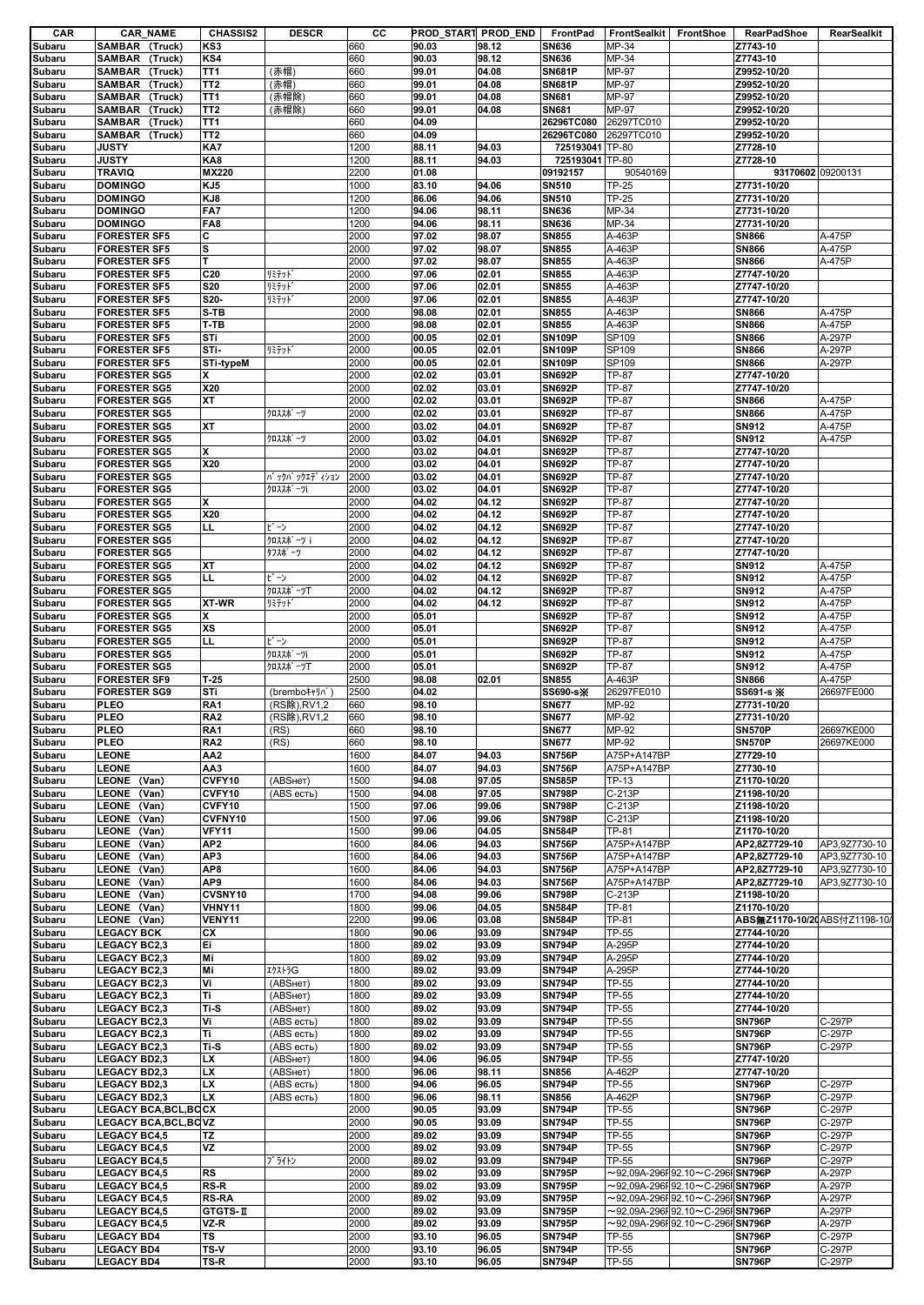| CAR              | <b>CAR_NAME</b>                                      | <b>CHASSIS2</b>    | <b>DESCR</b>                                           | cс           | PROD_START PROD_END |                | FrontPad                       | FrontSealkit                 | FrontShoe | <b>RearPadShoe</b>             | RearSealkit              |
|------------------|------------------------------------------------------|--------------------|--------------------------------------------------------|--------------|---------------------|----------------|--------------------------------|------------------------------|-----------|--------------------------------|--------------------------|
| Subaru           | <b>LEGACY BD4</b>                                    | ТX                 | (ABSHeT)                                               | 2000         | 93.10               | 96.05          | <b>SN794P</b>                  | <b>TP-55</b>                 |           | Z7747-10/20                    |                          |
| Subaru           | <b>LEGACY BD4</b>                                    |                    | ブ ライトン (ABS無)                                          | 2000         | 93.10               | 96.05          | <b>SN794P</b>                  | <b>TP-55</b>                 |           | Z7747-10/20                    |                          |
| Subaru           | <b>LEGACY BD4</b>                                    |                    | ブ ライトンゴ ールト (AB 2000                                   |              | 93.10               | 96.05          | <b>SN794P</b>                  | <b>TP-55</b>                 |           | Z7747-10/20                    |                          |
| Subaru           | <b>LEGACY BD4</b>                                    | TX                 | (ABS есть)                                             | 2000         | 93.10<br>93.10      | 96.05          | <b>SN794P</b>                  | <b>TP-55</b>                 |           | <b>SN796P</b>                  | C-297P                   |
| Subaru<br>Subaru | <b>LEGACY BD4</b>                                    |                    | ブライトン (ABS付)<br>ブ ライトンゴ ールト (AB 2000                   | 2000         | 93.10               | 96.05<br>96.05 | <b>SN794P</b><br><b>SN794P</b> | <b>TP-55</b><br><b>TP-55</b> |           | <b>SN796P</b><br><b>SN796P</b> | C-297P<br>C-297P         |
| Subaru           | <b>LEGACY BD4</b><br><b>LEGACY BD4</b>               |                    | ブライトン                                                  | 2000         | 96.06               | 98.11          | <b>SN856</b>                   | A-462P                       |           | <b>SN796P</b>                  | C-297P                   |
| Subaru           | <b>LEGACY BD4</b>                                    |                    | ブ ライトンゴ ールト                                            | 2000         | 96.06               | 98.11          | <b>SN856</b>                   | A-462P                       |           | <b>SN796P</b>                  | C-297P                   |
| Subaru           | <b>LEGACY BD5</b>                                    | <b>TX</b>          | (ABSHeT)                                               | 2000         | 93.10               | 96.05          | <b>SN794P</b>                  | <b>TP-55</b>                 |           | Z7747-10/20                    |                          |
| Subaru           | <b>LEGACY BD5</b>                                    | TX-S               | (АВSнет)                                               | 2000         | 93.10               | 96.05          | <b>SN794P</b>                  | <b>TP-55</b>                 |           | Z7747-10/20                    |                          |
| Subaru           | <b>LEGACY BD5</b>                                    |                    | ブ ライトン (ABS無)                                          | 2000         | 93.10               | 96.05          | <b>SN794P</b>                  | <b>TP-55</b>                 |           | Z7747-10/20                    |                          |
| Subaru           | <b>LEGACY BD5</b>                                    |                    | ブライトンゴールド                                              | (A 2000      | 93.10               | 96.05          | <b>SN794P</b>                  | <b>TP-55</b>                 |           | Z7747-10/20                    |                          |
| Subaru           | <b>LEGACY BD5</b>                                    | TX                 | (ABS есть)                                             | 2000         | 93.10               | 96.05          | <b>SN794P</b>                  | <b>TP-55</b>                 |           | <b>SN796P</b>                  | C-297P                   |
| Subaru           | <b>LEGACY BD5</b>                                    | TX-S               | (ABS есть)                                             | 2000         | 93.10               | 96.05          | <b>SN794P</b>                  | <b>TP-55</b>                 |           | <b>SN796P</b>                  | C-297P                   |
| Subaru           | <b>LEGACY BD5</b>                                    |                    | ブ ライトン (ABS付)                                          | 2000         | 93.10               | 96.05          | <b>SN794P</b>                  | <b>TP-55</b>                 |           | <b>SN796P</b>                  | C-297P                   |
| Subaru           | <b>LEGACY BD5</b>                                    |                    | ブライトンゴールド (AB 2000                                     |              | 93.10               | 96.05          | <b>SN794P</b>                  | <b>TP-55</b>                 |           | <b>SN796P</b>                  | C-297P                   |
| Subaru           | <b>LEGACY BD5</b>                                    | TX-S               |                                                        | 2000         | 96.06               | 98.11          | <b>SN856</b>                   | A-462P                       |           | <b>SN796P</b>                  | C-297P                   |
| Subaru           | <b>LEGACY BD5</b>                                    |                    | ブライトン                                                  | 2000         | 96.06               | 98.11          | <b>SN856</b>                   | A-462P                       |           | <b>SN796P</b>                  | C-297P                   |
| Subaru           | <b>LEGACY BD5</b>                                    |                    | ブライトンゴールド                                              | 2000         | 96.06               | 98.11          | <b>SN856</b>                   | A-462P                       |           | <b>SN796P</b>                  | C-297P                   |
| Subaru           | <b>LEGACY BD5</b>                                    | <b>TS</b>          |                                                        | 2000         | 93.10               | 97.07          | <b>SN794P</b>                  | <b>TP-55</b>                 |           | <b>SN796P</b>                  | C-297P                   |
| Subaru           | <b>LEGACY BD5</b>                                    | TS-R               |                                                        | 2000         | 93.10               | 97.07          | <b>SN794P</b>                  | TP-55                        |           | <b>SN796P</b>                  | $\overline{C-2}97P$      |
| Subaru           | <b>LEGACY BD5</b>                                    | TS-V               |                                                        | 2000         | 93.10               | 97.07          | <b>SN794P</b>                  | <b>TP-55</b>                 |           | <b>SN796P</b>                  | C-297P                   |
| Subaru           | <b>LEGACY BD5</b>                                    | TS-R               | (16"ホイール)                                              | 2000         | 97.08               | 98.11          | <b>SN855</b>                   | A-463P                       |           | <b>SN796P</b>                  | A-297P                   |
| Subaru           | <b>LEGACY BD5</b>                                    | TS-R               | (16"ホイール除)                                             | 2000         | 97.08               | 98.11          | <b>SN856</b>                   | A-462P                       |           | <b>SN796P</b>                  | C-297P                   |
| Subaru           | <b>LEGACY BD5</b>                                    | GT                 |                                                        | 2000         | 93.10               | 96.05          | <b>SN795P</b>                  | C-296P                       |           | <b>SN796P</b>                  | A-297P                   |
| Subaru           | <b>LEGACY BD5</b>                                    | <b>RS</b>          |                                                        | 2000         | 93.10               | 96.05          | <b>SN795P</b>                  | C-296P                       |           | <b>SN796P</b>                  | A-297P                   |
| Subaru           | <b>LEGACY BD5</b>                                    | GT                 |                                                        | 2000         | 96.06               | 98.11          | <b>SN855</b>                   | A-463P                       |           | <b>SN796P</b>                  | A-297P                   |
| Subaru           | <b>LEGACY BD5</b>                                    | <b>RS</b>          |                                                        | 2000         | 96.06               | 98.11          | <b>SN855</b>                   | A-463P                       |           | <b>SN796P</b>                  | A-297P                   |
| Subaru           | <b>LEGACY BE5 (B4)</b>                               | S<br><b>RS</b>     |                                                        | 2000         | 98.11               | 03.04          | <b>SN855</b>                   | A-463P                       |           | <b>SN866</b>                   | A-475P<br>A-475P         |
| Subaru           | <b>LEGACY BE5 (B4)</b>                               |                    |                                                        | 2000         | 98.11               | 03.04          | <b>SN855</b>                   | A-463P                       |           | <b>SN866</b>                   |                          |
| Subaru           | <b>LEGACY BE5 (B4)</b>                               | <b>RS-typeB</b>    |                                                        | 2000         | 98.11               | 03.04          | <b>SN855</b>                   | A-463P                       |           | <b>SN866</b>                   | A-475P                   |
| Subaru           | <b>LEGACY BE5 (B4)</b>                               | <b>RSK</b>         |                                                        | 2000         | 98.11               | 03.04          | <b>SN855</b>                   | A-463P<br><b>TP-87</b>       |           | <b>SN866</b>                   | A-475P<br>A-475P         |
| Subaru           | <b>LEGACY BE5 (B4)</b>                               | <b>RSK</b>         | リミテット <sup>*</sup> ,リミテット <sup>*</sup> Ⅱ<br>(4POTキャリパ) | 2000         | 02.01               | 03.04          | <b>SN692P</b>                  |                              |           | <b>SN866</b>                   |                          |
| Subaru           | <b>LEGACY BE5 (B4)</b>                               | <b>RSK</b><br>S401 |                                                        | 2000         | 01.05               | 03.04<br>03.04 | <b>SN109P</b>                  | SP109<br>29297FE010          |           | <b>SN866</b>                   | A-475P                   |
| Subaru           | <b>LEGACY BE5 BES</b>                                |                    | (brembo#rl)n°                                          | 2000<br>2000 | 02.11<br>03.05      |                | SS690-s※<br><b>SN692P</b>      | <b>TP-87</b>                 |           | SS691-s *<br><b>SN920P</b>     | 26297FE000<br>26697AG000 |
| Subaru<br>Subaru | <b>LEGACY BL5 (B4)</b><br><b>LEGACY BL5 (B4)</b>     | R                  |                                                        | 2000         | 03.05               |                | <b>SN915P</b>                  | <b>TP-87</b>                 |           | <b>SN920P</b>                  | 26697AG000               |
| Subaru           | <b>LEGACY BL5 (B4)</b>                               |                    | アルカンターラセレクション                                          | 2000         | 03.05               |                | <b>SN915P</b>                  | <b>TP-87</b>                 |           | <b>SN920P</b>                  | 26697AG000               |
| Subaru           | <b>LEGACY BL5 (B4)</b>                               | GT                 |                                                        | 2000         | 03.05               |                | <b>SN916P</b>                  | 26297AG000                   |           | <b>SN866</b>                   | A-475P                   |
| Subaru           | <b>LEGACY BL5 (B4)</b>                               | GT-specB           |                                                        | 2000         | 03.05               |                | <b>SN916P</b>                  | 26297AG000                   |           | <b>SN866</b>                   | A-475P                   |
| Subaru           | <b>LEGACY BL5 (B4)</b>                               |                    | ブリッツェン                                                 | 2000         | 03.05               |                | <b>SN916P</b>                  | 26297AG000                   |           | <b>SN866</b>                   | A-475P                   |
| Subaru           | <b>LEGACY BL5 (B4)</b>                               | GT                 | アルカンターラセレクション                                          | 2000         | 03.05               |                | <b>SN916P</b>                  | 26297AG000                   |           | <b>SN866</b>                   | A-475P                   |
| Subaru           | <b>LEGACY BL5 (B4)</b>                               | GT-specB-WI リミテット  |                                                        | 2000         | 03.05               |                | <b>SN916P</b>                  | 26297AG000                   |           | <b>SN866</b>                   | A-475P                   |
| Subaru           | <b>LEGACY BL5 (B4)</b>                               | <b>CNG</b>         | (天然ガス)                                                 | 2000         | 04.05               |                | <b>SN692P</b>                  | <b>TP-87</b>                 |           | <b>SN920P</b>                  | 26697AG000               |
| Subaru           | <b>LEGACY BD9</b>                                    | 250T               |                                                        | 2500         | 94.10               | 96.05          | <b>SN795P</b>                  | C-296P                       |           | <b>SN796P</b>                  | A-297P                   |
| Subaru           | <b>LEGACY BD9</b>                                    | 250T-V             |                                                        | 2500         | 94.10               | 96.05          | <b>SN795P</b>                  | C-296P                       |           | <b>SN796P</b>                  | A-297P                   |
| Subaru           | <b>LEGACY BD9</b>                                    | 250T               |                                                        | 2500         | 96.06               | 98.11          | <b>SN855</b>                   | A-463P                       |           | <b>SN796P</b>                  | A-297P                   |
| Subaru           | <b>LEGACY BD9</b>                                    | 250T-V             |                                                        | 2500         | 96.06               | 98.11          | <b>SN855</b>                   | A-463P                       |           | <b>SN796P</b>                  | A-297P                   |
| Subaru           | <b>LEGACY BE9 (B4)</b>                               | <b>RS25</b>        |                                                        | 2500         | 01.05               | 03.04          | <b>SN855</b>                   | A-463P                       |           | <b>SN866</b>                   | A-475P                   |
| Subaru           | <b>LEGACY BEE (B4)</b>                               | <b>RS30</b>        |                                                        | 3000         | 02.01               | 03.04          | <b>SN855</b>                   | A-463P                       |           | <b>SN866</b>                   | A-475P                   |
| Subaru           | <b>LEGACY BLE (B4)</b>                               | R                  |                                                        | 3000         | 03.09               |                | <b>SN916P</b>                  | 26297AG000                   |           | <b>SN866</b>                   | A-475P                   |
| Subaru           | <b>LEGACY BLE (B4)</b>                               | <b>RA</b>          |                                                        | 3000         | 03.09               |                | <b>SN916P</b>                  | 26297AG000                   |           | <b>SN866</b>                   | A-475P                   |
| Subaru           | <b>LEGACY BLE (B4)</b>                               | R-specB            |                                                        | 3000         | 03.09               |                | <b>SN916P</b>                  | 26297AG000                   |           | <b>SN866</b>                   | A-475P                   |
| Subaru           | <b>LEGACY TOURING W/Mi</b>                           |                    |                                                        | 1800         | 89.12               | 93.09          | <b>SN794P</b>                  | A-295P                       |           | Z7747-10/20                    |                          |
| Subaru           | <b>LEGACY TOURING W/Mi</b>                           |                    | <b>t</b> レクトG                                          | 1800         | 89.12               | 93.09          | <b>SN794P</b>                  | A-295P                       |           | Z7747-10/20                    |                          |
| Subaru           | <b>LEGACY TOURING WATI</b>                           |                    | (ABSHeT)                                               | 1800         | 89.12               | 93.09          | <b>SN794P</b>                  | <b>TP-55</b>                 |           | Z7747-10/20                    |                          |
| Subaru           | <b>LEGACY TOURING WATI-S</b>                         |                    | (ABSHeT)                                               | 1800         | 89.12               | 93.09          | <b>SN794P</b>                  | <b>TP-55</b>                 |           | Z7747-10/20                    |                          |
| Subaru           | <b>LEGACY TOURING WATE</b>                           |                    | (ABS есть)                                             | 1800         | 89.12               | 93.09          | <b>SN794P</b>                  | <b>TP-55</b>                 |           | <b>SN796P</b>                  | A-297P                   |
| Subaru           | <b>LEGACY TOURING WATI-S</b>                         |                    | (ABS есть)                                             | 1800         | 89.12               | 93.09          | <b>SN794P</b>                  | <b>TP-55</b>                 |           | <b>SN796P</b>                  | A-297P                   |
| Subaru           | <b>LEGACY TOURING WALX</b>                           |                    | (ABSHeT)                                               | 1800         | 94.06               | 96.05          | <b>SN794P</b>                  | <b>TP-55</b>                 |           | Z7747-10/20                    |                          |
| Subaru           | <b>LEGACY TOURING WALX</b>                           |                    | (ABSHeT)                                               | 1800         | 96.06               | 98.11          | <b>SN856</b>                   | A-462P                       |           | Z7747-10/20                    |                          |
| Subaru           | <b>LEGACY TOURING WALX</b>                           |                    | (ABS есть)                                             | 1800         | 94.06               | 96.05          | <b>SN794P</b>                  | <b>TP-55</b>                 |           | <b>SN796P</b>                  | A-297P                   |
| Subaru           | <b>LEGACY TOURING WALX</b>                           |                    | (ABS есть)                                             | 1800         | 96.06               | 98.11          | <b>SN856</b>                   | A-462P                       |           | <b>SN796P</b>                  | A-297P                   |
| Subaru           | <b>LEGACY TOURING WATZ</b>                           |                    |                                                        | 2000         | 89.02               | 93.09          | <b>SN794P</b>                  | <b>TP-55</b>                 |           | <b>SN796P</b>                  | A-297P                   |
| Subaru           | <b>LEGACY TOURING WAVZ</b>                           |                    |                                                        | 2000         | 89.02               | 93.09          | <b>SN794P</b>                  | <b>TP-55</b>                 |           | <b>SN796P</b>                  | A-297P                   |
| Subaru           | <b>LEGACY TOURING WA</b>                             |                    | ブ ライトン                                                 | 2000         | 89.02               | 93.09          | <b>SN794P</b>                  | <b>TP-55</b>                 |           | <b>SN796P</b>                  | A-297P                   |
| Subaru           | <b>LEGACY TOURING W/GT</b>                           |                    |                                                        | 2000         | 89.10               | 93.09          | <b>SN795P</b>                  | A-296P                       |           | <b>SN796P</b>                  | A-297P                   |
| Subaru           | <b>LEGACY TOURING WAVZ-R</b>                         |                    | ブライトン                                                  | 2000         | 89.10               | 93.09          | <b>SN795P</b>                  | A-296P                       |           | <b>SN796P</b>                  | A-297P                   |
| Subaru           | <b>LEGACY TOURING WA</b><br><b>LEGACY TOURING WA</b> |                    | ブライトンゴールド                                              | 2000<br>2000 | 93.10<br>93.10      | 96.05<br>96.05 | <b>SN794P</b><br><b>SN794P</b> | <b>TP-55</b><br><b>TP-55</b> |           | <b>SN796P</b><br><b>SN796P</b> | A-297P<br>A-297P         |
| Subaru<br>Subaru | <b>LEGACY TOURING WA</b>                             |                    | ブライトン                                                  | 2000         | 96.06               | 98.11          | <b>SN856</b>                   | A-462P                       |           | <b>SN796P</b>                  | A-297P                   |
| Subaru           | <b>LEGACY TOURING WA</b>                             |                    | ブライトンゴールド                                              | 2000         | 96.06               | 98.11          | <b>SN856</b>                   | A-462P                       |           | <b>SN796P</b>                  | A-297P                   |
| Subaru           | <b>LEGACY TOURING WATX</b>                           |                    | (ABSHeT)                                               | 2000         | 93.10               | 96.05          | <b>SN794P</b>                  | <b>TP-55</b>                 |           | Z7747-10/20                    |                          |
| Subaru           | <b>LEGACY TOURING W/TX-S</b>                         |                    | (ABSHeT)                                               | 2000         | 93.10               | 96.05          | <b>SN794P</b>                  | <b>TP-55</b>                 |           | Z7747-10/20                    |                          |
| Subaru           | <b>LEGACY TOURING WA</b>                             |                    | ブ ライトン (ABS無)                                          | 2000         | 93.10               | 96.05          | <b>SN794P</b>                  | <b>TP-55</b>                 |           | Z7747-10/20                    |                          |
| Subaru           | <b>LEGACY TOURING WA</b>                             |                    | ブライトンゴールド (ABS2000                                     |              | 93.10               | 96.05          | <b>SN794P</b>                  | <b>TP-55</b>                 |           | Z7747-10/20                    |                          |
| Subaru           | <b>LEGACY TOURING WATX</b>                           |                    | (ABS есть)                                             | 2000         | 93.10               | 96.05          | <b>SN794P</b>                  | <b>TP-55</b>                 |           | <b>SN796P</b>                  | A-297P                   |
| Subaru           | <b>LEGACY TOURING W/TX-S</b>                         |                    | (ABS есть)                                             | 2000         | 93.10               | 96.05          | <b>SN794P</b>                  | <b>TP-55</b>                 |           | <b>SN796P</b>                  | A-297P                   |
| Subaru           | <b>LEGACY TOURING WA</b>                             |                    | ブライトン (ABS付)                                           | 2000         | 93.10               | 96.05          | <b>SN794P</b>                  | <b>TP-55</b>                 |           | <b>SN796P</b>                  | A-297P                   |
| Subaru           | <b>LEGACY TOURING WA</b>                             |                    | ブ ライトンゴ ールト (ABS 2000                                  |              | 93.10               | 96.05          | <b>SN794P</b>                  | <b>TP-55</b>                 |           | <b>SN796P</b>                  | A-297P                   |
| Subaru           | <b>LEGACY TOURING W/TX-S</b>                         |                    |                                                        | 2000         | 96.06               | 98.11          | <b>SN856</b>                   | A-462P                       |           | <b>SN796P</b>                  | A-297P                   |
| Subaru           | <b>LEGACY TOURING WA</b>                             |                    | ブライトン                                                  | 2000         | 96.06               | 98.11          | <b>SN856</b>                   | A-462P                       |           | <b>SN796P</b>                  | A-297P                   |
| Subaru           | <b>LEGACY TOURING WA</b>                             |                    | ブライトンゴールド                                              | 2000         | 96.06               | 98.11          | <b>SN856</b>                   | A-462P                       |           | <b>SN796P</b>                  | A-297P                   |
| Subaru           | <b>LEGACY TOURING WATX</b>                           |                    | (ABSHeT)                                               | 2000         | 93.10               | 96.05          | <b>SN794P</b>                  | <b>TP-55</b>                 |           | Z7747-10/20                    |                          |
| Subaru           | <b>LEGACY TOURING W/TX-S</b>                         |                    | (АВSнет)                                               | 2000         | 93.10               | 96.05          | <b>SN794P</b>                  | <b>TP-55</b>                 |           | Z7747-10/20                    |                          |
| Subaru           | <b>LEGACY TOURING WA</b>                             |                    | ブ ライトン (ABS無)                                          | 2000         | 93.10               | 96.05          | <b>SN794P</b>                  | <b>TP-55</b>                 |           | Z7747-10/20                    |                          |
| Subaru           | <b>LEGACY TOURING WA</b>                             |                    | ブライトンゴールド (AB 2000                                     |              | 93.10               | 96.05          | <b>SN794P</b>                  | <b>TP-55</b>                 |           | Z7747-10/20                    |                          |
| Subaru           | <b>LEGACY TOURING WATX</b>                           |                    | (ABS есть)                                             | 2000         | 93.10               | 96.05          | <b>SN794P</b>                  | <b>TP-55</b>                 |           | <b>SN796P</b>                  | A-297P                   |
| Subaru           | <b>LEGACY TOURING W/TX-S</b>                         |                    | (ABS есть)                                             | 2000         | 93.10               | 96.05          | <b>SN794P</b>                  | <b>TP-55</b>                 |           | <b>SN796P</b>                  | A-297P                   |
| Subaru           | <b>LEGACY TOURING WA</b>                             |                    | ブライトン (ABS付)                                           | 2000         | 93.10               | 96.05          | <b>SN794P</b>                  | <b>TP-55</b>                 |           | <b>SN796P</b>                  | A-297P                   |
| Subaru           | <b>LEGACY TOURING WA</b>                             |                    | ブライトンゴールド (ABS2000                                     |              | 93.10               | 96.05          | <b>SN794P</b>                  | <b>TP-55</b>                 |           | <b>SN796P</b>                  | A-297P                   |
| Subaru           | <b>LEGACY TOURING WATX-S</b>                         |                    |                                                        | 2000         | 96.06               | 98.11          | <b>SN856</b>                   | A-462P                       |           | <b>SN796P</b>                  | A-297P                   |
| Subaru           | <b>LEGACY TOURING WA</b>                             |                    | ブライトン                                                  | 2000         | 96.06               | 98.11          | <b>SN856</b>                   | A-462P                       |           | <b>SN796P</b>                  | A-297P                   |
| Subaru           | <b>LEGACY TOURING WA</b>                             |                    | ブライトンゴールド                                              | 2000         | 96.06               | 98.11          | <b>SN856</b>                   | A-462P                       |           | <b>SN796P</b>                  | A-297P                   |
| Subaru           | <b>LEGACY TOURING WATS-R</b>                         |                    |                                                        | 2000         | 93.10               | 96.05          | <b>SN794P</b>                  | <b>TP-55</b>                 |           | <b>SN796P</b>                  | A-297P                   |
| Subaru           | <b>LEGACY TOURING W/TS-R-V</b>                       |                    | リミテット゛                                                 | 2000         | 93.10               | 96.05          | <b>SN794P</b>                  | <b>TP-55</b>                 |           | <b>SN796P</b>                  | A-297P                   |
| Subaru           | <b>LEGACY TOURING W/TS-R</b>                         |                    |                                                        | 2000         | 96.06               | 97.07          | <b>SN856</b>                   | A-462P                       |           | <b>SN796P</b>                  | A-297P                   |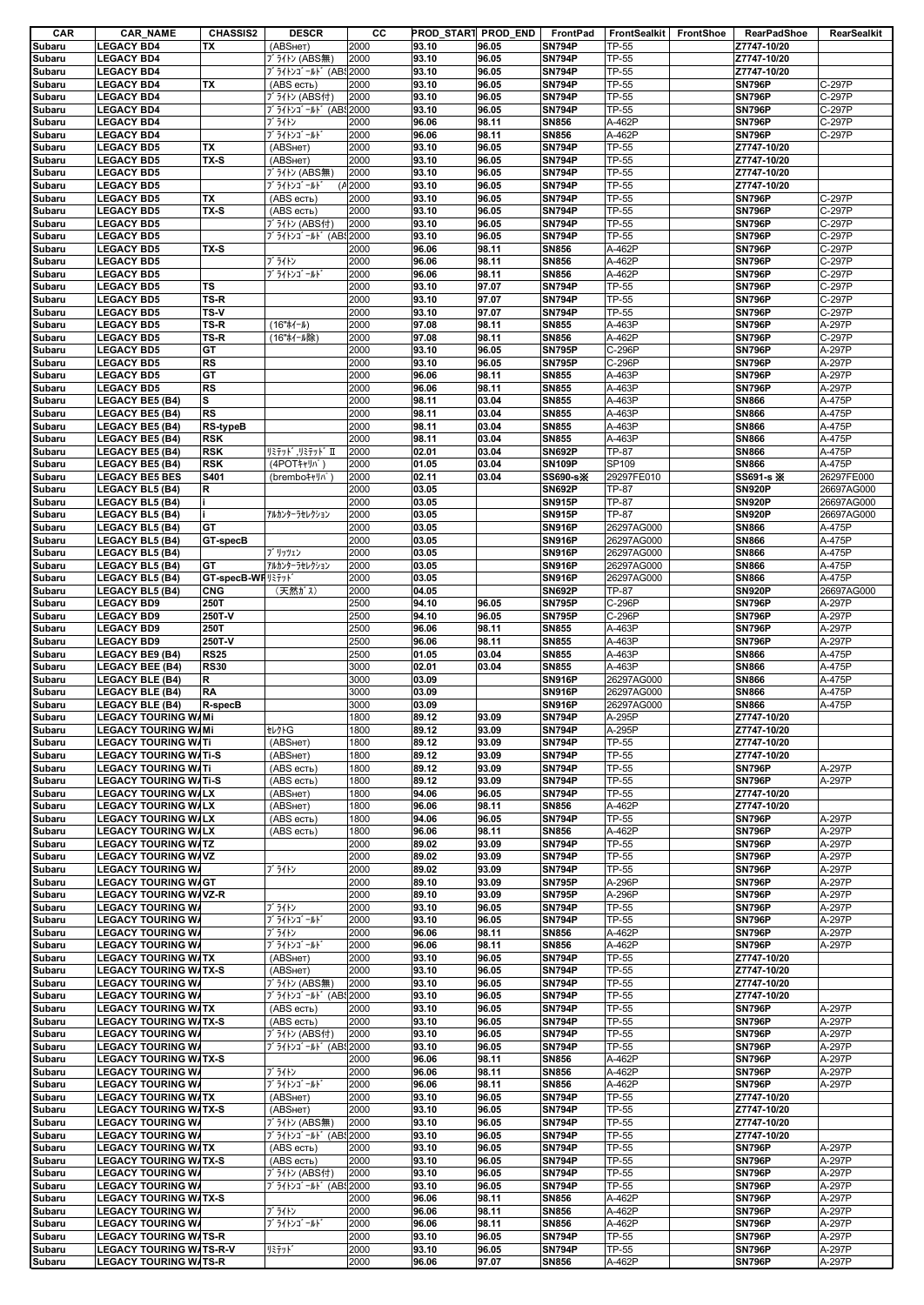| CAR             | <b>CAR NAME</b>                                            | <b>CHASSIS2</b> | <b>DESCR</b>          | CС   | PROD_START PROD_END |       | FrontPad          | <b>FrontSealkit</b>   | <b>FrontShoe</b> | <b>RearPadShoe</b>                                  | RearSealkit    |
|-----------------|------------------------------------------------------------|-----------------|-----------------------|------|---------------------|-------|-------------------|-----------------------|------------------|-----------------------------------------------------|----------------|
| Subaru          | <b>LEGACY TOURING W/TS-R-V</b>                             |                 | リミテット゛                | 2000 | 96.06               | 97.07 | <b>SN856</b>      | A-462P                |                  | <b>SN796P</b>                                       | A-297P         |
| Subaru          | <b>LEGACY TOURING W/TS-R</b>                               |                 | (16"ホイール)             | 2000 | 97.08               | 98.11 | <b>SN855</b>      | A-463P                |                  | <b>SN796P</b>                                       | A-297P         |
| Subaru          | <b>LEGACY TOURING W/TS-R</b><br><b>LEGACY TOURING WAGT</b> |                 | (16"ホイール除)            | 2000 | 97.08               | 98.11 | <b>SN856</b>      | A-462P                |                  | <b>SN796P</b>                                       | C-297P         |
| Subaru          |                                                            |                 |                       | 2000 | 93.10               | 96.05 | <b>SN795P</b>     | C-296P                |                  | <b>SN796P</b>                                       | A-297P         |
| Subaru          | <b>LEGACY TOURING WAGT-B</b>                               |                 |                       | 2000 | 93.10               | 96.05 | <b>SN795P</b>     | C-296P                |                  | <b>SN796P</b>                                       | A-297P         |
| Subaru          | <b>LEGACY TOURING W/GT-B</b>                               |                 | П                     | 2000 | 93.10               | 96.05 | <b>SN795P</b>     | C-296P                |                  | <b>SN796P</b>                                       | A-297P         |
| Subaru          | <b>LEGACY TOURING WAGTE</b>                                |                 |                       | 2000 | 93.10               | 96.05 | <b>SN795P</b>     | C-296P                |                  | <b>SN796P</b>                                       | A-297P         |
| Subaru          | <b>LEGACY TOURING W/GT-V</b>                               |                 | リミテット                 | 2000 | 93.10               | 96.05 | <b>SN795P</b>     | C-296P                |                  | <b>SN796P</b>                                       | A-297P         |
| Subaru          | <b>LEGACY TOURING WAGT</b>                                 |                 |                       | 2000 | 96.06               | 98.11 | <b>SN855</b>      | A-463P                |                  | <b>SN796P</b>                                       | A-297P         |
| Subaru          | <b>LEGACY TOURING W/GT-V</b>                               |                 | リミテット                 | 2000 | 96.06               | 98.11 | <b>SN855</b>      | A-463P                |                  | <b>SN796P</b>                                       | A-297P         |
| Subaru          | <b>LEGACY TOURING W/GT-B</b>                               |                 |                       | 2000 | 96.06               | 98.11 | <b>SN855</b>      | A-463P                |                  | <b>SN796P</b>                                       | A-297P         |
| Subaru          | <b>LEGACY TOURING W/GT-B</b>                               |                 | リミテット                 | 2000 | 96.06               | 98.11 | <b>SN855</b>      | A-463P                |                  | <b>SN796P</b>                                       | A-297P         |
| Subaru          | <b>LEGACY TOURING WATX</b>                                 |                 |                       | 2000 | 98.06               | 02.04 | <b>SN856</b>      | A-462P                |                  | Z7753-10/20                                         |                |
| Subaru          | <b>LEGACY TOURING W/TX-S</b>                               |                 |                       | 2000 | 98.06               | 02.04 | <b>SN856</b>      | A-462P                |                  | Z7753-10/20                                         |                |
| Subaru          | <b>LEGACY TOURING WA</b>                                   |                 | ブ ライトン                | 2000 | 98.06               | 02.04 | <b>SN856</b>      | A-462P                |                  | Z7753-10/20                                         |                |
| Subaru          | <b>LEGACY TOURING WATX</b>                                 |                 |                       | 2000 | 02.04               | 03.04 | SN914             | A-462P                |                  | Z7753-10/20                                         |                |
| Subaru          | <b>LEGACY TOURING W/TX-S</b>                               |                 |                       | 2000 | 02.04               | 03.04 | <b>SN914</b>      | A-462P                |                  | Z7753-10/20                                         |                |
| Subaru          | <b>LEGACY TOURING W/TS-R</b>                               |                 |                       | 2000 | 98.06               | 03.04 | <b>SN855</b>      | A-463P                |                  | <b>SN866</b>                                        | A-475P         |
| Subaru          | <b>LEGACY TOURING W/TS-R</b>                               |                 | リミテット                 | 2000 | 98.06               | 03.04 | <b>SN855</b>      | A-463P                |                  | <b>SN866</b>                                        | A-475P         |
| Subaru          | <b>LEGACY TOURING W/GT-VDC</b>                             |                 |                       | 2000 | 98.06               | 03.04 | <b>SN855</b>      | A-463P                |                  | <b>SN866</b>                                        | A-475P         |
| Subaru          | <b>LEGACY TOURING WAGT</b>                                 |                 |                       | 2000 | 98.06               | 03.04 | <b>SN855</b>      | A-463P                |                  | <b>SN866</b>                                        | A-475P         |
| Subaru          | <b>LEGACY TOURING WAGT</b>                                 |                 | リミテット                 | 2000 | 98.06               | 03.04 | <b>SN855</b>      | A-463P                |                  | <b>SN866</b>                                        | A-475P         |
| Subaru          | <b>LEGACY TOURING W/S</b>                                  |                 | ブライトンS                | 2000 | 98.06               | 03.04 | <b>SN855</b>      | A-463P                |                  | <b>SN866</b>                                        | A-475P         |
| Subaru          | <b>LEGACY TOURING W/</b>                                   |                 | ブライトンゴールド             | 2000 | 98.06               | 03.04 | <b>SN855</b>      | A-463P                |                  | <b>SN866</b>                                        | A-475P         |
| Subaru          | <b>LEGACY TOURING W/GT-B</b>                               |                 | (2POTキャリパ             | 2000 | 98.06               | 03.04 | <b>SN855</b>      | A-463P                |                  | <b>SN866</b>                                        | A-475P         |
| Subaru          | <b>LEGACY TOURING W/GT-B</b>                               |                 | (4POTキャリパ             | 2000 | 01.05               | 03.04 | <b>SN109P</b>     | SP109                 |                  | <b>SN866</b>                                        | A-475P         |
| Subaru          | <b>LEGACY TOURING WA</b> I                                 |                 |                       | 2000 | 03.05               |       | <b>SN915P</b>     | TP-87                 |                  | <b>SN920P</b>                                       | 26697AG000     |
| Subaru          | <b>LEGACY TOURING WA</b> I                                 |                 | カゾ ュアルエデ イション         | 2000 | 03.05               |       | <b>SN915P</b>     | TP-87                 |                  | <b>SN920P</b>                                       | 26697AG000     |
| Subaru          | <b>LEGACY TOURING WA</b>                                   |                 | iアルカンターラセレクション        | 2000 | 03.05               |       | <b>SN915P</b>     | TP-87                 |                  | <b>SN920P</b>                                       | 26697AG000     |
| Subaru          | <b>LEGACY TOURING WAR</b>                                  |                 |                       | 2000 | 03.05               |       | <b>SN692P</b>     | TP-87                 |                  | <b>SN920P</b>                                       | 26697AG000     |
| Subaru          | <b>LEGACY TOURING W/R</b>                                  |                 | アルカンターラセレクション         | 2000 | 03.05               |       | <b>SN692P</b>     | TP-87                 |                  | <b>SN920P</b>                                       | 26697AG000     |
| Subaru          | <b>LEGACY TOURING W/GT</b>                                 |                 | カスタマイズ エデ イション        | 2000 | 03.05               |       | <b>SN692P</b>     | TP-87                 |                  | <b>SN920P</b>                                       | 26697AG000     |
| Subaru          | <b>LEGACY TOURING W/GT</b>                                 |                 |                       | 2000 | 03.05               |       | <b>SN916P</b>     | 26297AG000            |                  | <b>SN866</b>                                        | A-475P         |
| Subaru          | <b>LEGACY TOURING WAGT</b>                                 |                 | アルカンターラセレクション         | 2000 | 03.05               |       | <b>SN916P</b>     | 26297AG000            |                  | <b>SN866</b>                                        | A-475P         |
| Subaru          | <b>LEGACY TOURING WAGT-specB</b>                           |                 |                       | 2000 | 03.05               |       | <b>SN916P</b>     | 26297AG000            |                  | <b>SN866</b>                                        | A-475P         |
| Subaru          | LEGACY TOURING W/GT-specB-WF JEF71                         |                 |                       | 2000 | 03.05               |       | <b>SN916P</b>     | 26297AG000            |                  | <b>SN866</b>                                        | A-475P         |
| Subaru          | <b>LEGACY TOURING WA</b>                                   |                 | ブライトン                 | 2200 | 92.06               | 93.09 | <b>SN795P</b>     | A-296P                |                  | <b>SN796P</b>                                       | A-297P         |
| Subaru          | <b>LEGACY TOURING WA</b>                                   |                 | ブ ライトン                | 2200 | 93.10               | 96.05 | <b>SN794P</b>     | TP-55                 |                  | <b>SN796P</b>                                       | A-297P         |
| Subaru          | <b>LEGACY TOURING W/250T</b>                               |                 |                       | 2500 | 94.10               | 96.05 | <b>SN795P</b>     | C-296P                |                  | <b>SN796P</b>                                       | A-297P         |
| Subaru          | <b>LEGACY TOURING W/250T-G</b>                             |                 |                       | 2500 | 94.10               | 96.05 | <b>SN795P</b>     | C-296P                |                  | <b>SN796P</b>                                       | A-297P         |
| Subaru          | <b>LEGACY TOURING W/250T-V</b>                             |                 |                       | 2500 | 94.10               | 96.05 | <b>SN795P</b>     | C-296P                |                  | <b>SN796P</b>                                       | A-297P         |
| Subaru          | <b>LEGACY TOURING W/250T-GRW</b>                           |                 |                       | 2500 | 94.10               | 96.05 | <b>SN795P</b>     | C-296P                |                  | <b>SN796P</b>                                       | A-297P         |
| Subaru          | <b>LEGACY TOURING W/250T</b>                               |                 |                       | 2500 | 96.06               | 98.11 | <b>SN855</b>      | A-463P                |                  | <b>SN796P</b>                                       | A-297P         |
| Subaru          | <b>LEGACY TOURING W/250T-B</b>                             |                 |                       | 2500 | 96.06               | 98.11 | <b>SN855</b>      | A-463P                |                  | <b>SN796P</b>                                       | A-297P         |
| Subaru          | <b>LEGACY TOURING W/250T-GRW</b>                           |                 |                       | 2500 | 96.06               | 98.11 | <b>SN855</b>      | A-463P                |                  | <b>SN796P</b>                                       | A-297P         |
| Subaru          | <b>LEGACY TOURING W/250T-GRW-CR</b>                        |                 |                       | 2500 | 96.06               | 98.11 | <b>SN855</b>      | A-463P                |                  | <b>SN796P</b>                                       | A-297P         |
| Subaru          | <b>LEGACY TOURING WA</b>                                   |                 | ランカスター,ランカスターリミテッ2500 |      | 96.06               | 98.11 | <b>SN855</b>      | A-463P                |                  | <b>SN796P</b>                                       | A-297P         |
| Subaru          | <b>LEGACY TOURING W/250T</b>                               |                 |                       | 2500 | 98.06               | 01.04 | <b>SN855</b>      | A-463P                |                  | <b>SN866</b>                                        | A-475P         |
| Subaru          | <b>LEGACY TOURING W/250T-B</b>                             |                 |                       | 2500 | 98.06               | 01.04 | <b>SN855</b>      | A-463P                |                  | <b>SN866</b>                                        | A-475P         |
| Subaru          | <b>LEGACY TOURING WA</b>                                   |                 | ランカスターADA             | 2500 | 98.06               | 01.04 | <b>SN855</b>      | A-463P                |                  | <b>SN866</b>                                        | A-475P         |
| Subaru          | <b>LEGACY TOURING WA</b>                                   |                 | ランカスターSリミテット          | 2500 | 98.06               | 01.04 | <b>SN855</b>      | A-463P                |                  | <b>SN866</b>                                        | A-475P         |
| Subaru          | <b>LEGACY TOURING W/250S</b>                               |                 |                       | 2500 | 98.06               | 03.04 | <b>SN855</b>      | A-463P                |                  | <b>SN866</b>                                        | A-475P         |
| Subaru          | <b>LEGACY TOURING WA</b>                                   |                 | ランカスター、ランカスターS        | 2500 | 98.06               | 03.04 | <b>SN855</b>      | A-463P                |                  | <b>SN866</b>                                        | A-475P         |
| Subaru          | <b>LEGACY TOURING WA</b>                                   |                 | ランカスター (A/TのVDC2500   |      | 02.01               | 03.04 | <b>SN692P</b>     | TP-87                 |                  | <b>SN866</b>                                        | A-475P         |
| Subaru          | <b>LEGACY TOURING WA</b>                                   |                 | ランカスターS (A/TのVD 2500  |      | 02.01               | 03.04 | <b>SN692P</b>     | TP-87                 |                  | <b>SN866</b>                                        | A-475P         |
| Subaru          | <b>LEGACY TOURING WA</b>                                   |                 |                       | 2500 | 03.10               |       | <b>SN692P</b>     | <b>TP-87</b>          |                  | <b>SN920P</b>                                       | 26697AG000     |
|                 | <b>LEGACY TOURING WAI</b>                                  |                 | i -LLt゙-ン             | 2500 | 03.10               |       | <b>SN692P</b>     | TP-87                 |                  | <b>SN920P</b>                                       | 26697AG000     |
| Subaru          |                                                            |                 |                       | 3000 | 00.05               | 03.04 |                   |                       |                  | <b>SN866</b>                                        | A-475P         |
| Subaru          | <b>LEGACY TOURING WA</b><br><b>LEGACY TOURING WA</b>       |                 | ランカスター6<br>ランカスター6ADA |      |                     |       | <b>SN855</b>      | A-463P                |                  |                                                     | A-475P         |
| Subaru          |                                                            |                 |                       | 3000 | 00.05               | 03.04 | <b>SN855</b>      | A-463P                |                  | <b>SN866</b>                                        |                |
| Subaru          | <b>LEGACY TOURING WA</b>                                   |                 | ランカスター6 (VDC無)        | 3000 | 02.01               | 03.04 | <b>SN692P</b>     | TP-87                 |                  | <b>SN866</b>                                        | A-475P         |
| Subaru          | <b>LEGACY TOURING WA</b>                                   |                 | ランカスター6ADA (VDC 3000  |      | 02.01               | 03.04 | <b>SN692P</b>     | TP-87                 |                  | <b>SN866</b>                                        | A-475P         |
| Subaru          | <b>LEGACY TOURING WAGT30</b>                               |                 |                       | 3000 | 02.01               | 03.04 | <b>SN855</b>      | A-463P                |                  | <b>SN866</b>                                        | A-475P         |
| Subaru          | <b>LEGACY TOURING W/R</b>                                  |                 |                       | 3000 | 03.09               |       | <b>SN916P</b>     | 26297-AG000           |                  | <b>SN866</b>                                        | A-475P         |
| Subaru          | <b>LEGACY TOURING WAR</b>                                  |                 | アイポリー                 | 3000 | 03.09               |       | <b>SN916P</b>     | 26297-AG000           |                  | <b>SN866</b>                                        | A-475P         |
| Subaru          | <b>LEGACY TOURING WAADA</b>                                |                 |                       | 3000 | 03.09               |       | <b>SN916P</b>     | 26297-AG000           |                  | <b>SN866</b>                                        | A-475P         |
| Subaru          | <b>LEGACY TOURING WAADA</b>                                |                 | ADA71# J-             | 3000 | 03.09               |       | <b>SN916P</b>     | 26297-AG000           |                  | <b>SN866</b>                                        | A-475P         |
| Subaru          | <b>LEGACY TOURING W/R-specB</b>                            |                 |                       | 3000 | 03.09               |       | <b>SN916P</b>     | 26297-AG000           |                  | <b>SN866</b>                                        | A-475P         |
| Subaru          | <b>LEGACY TOURING WAR</b>                                  |                 |                       | 3000 | 03.10               |       | <b>SN692P</b>     | TP-87                 |                  | <b>SN920P</b>                                       | 26697AG000     |
| Subaru          | <b>LEGACY TOURING WAR</b>                                  |                 | アイポリー                 | 3000 | 03.10               |       | <b>SN692P</b>     | TP-87                 |                  | <b>SN920P</b>                                       | 26697AG000     |
| Subaru          | <b>LEGACY TOURING W/R-LL</b>                               |                 | R-LLビーン               | 3000 | 03.10               |       | <b>SN692P</b>     | TP-87                 |                  | <b>SN920P</b>                                       | 26697AG000     |
| Subaru          | <b>REX</b>                                                 | KH <sub>3</sub> |                       | 660  | 90.03               | 92.02 | <b>SN766</b>      | TP-39                 |                  | Z7731-10/20                                         |                |
| Subaru          | <b>REX</b>                                                 | KH4             |                       | 660  | 90.03               | 92.02 | <b>SN766</b>      | TP-39                 |                  | Z7731-10/20                                         |                |
| Subaru          | <b>REX</b>                                                 | KP3             |                       | 660  | 90.03               | 92.02 | <b>SN766</b>      | TP-39                 |                  | Z7731-10/20                                         |                |
| Subaru          | <b>REX</b>                                                 | KP4             |                       | 660  | 90.03               | 92.02 | <b>SN766</b>      | TP-39                 |                  | Z7731-10/20                                         |                |
| Daihatsu        | <b>ATRAI</b> 7                                             | S221G           |                       | 1300 | 00.07               | 04.11 | <b>SN667P</b>     | MP-59                 |                  | Z0041-10                                            |                |
| Daihatsu        | <b>ATRAI7</b>                                              | S231G           |                       | 1300 | 00.07               | 04.11 | <b>SN667P</b>     | MP-59                 |                  | Z0041-10                                            |                |
| <b>Daihatsu</b> | <b>ATRAI7</b>                                              | S221G           | (ABS,DVS付) (CX 1300   |      | 02.06               | 04.11 | <b>SN902P</b>     | MP-59                 |                  | Z0041-10                                            |                |
| <b>Daihatsu</b> | <b>ATRAI</b> 7                                             | S231G           | (ABS,DVS付) (CX 1300   |      | 02.06               | 04.11 | <b>SN902P</b>     | MP-59                 |                  | Z0041-10                                            |                |
| <b>Daihatsu</b> | <b>ATRAI WAGON</b>                                         | <b>S220G</b>    | (ターボ無)                | 660  | 99.05               |       | <b>SN676P</b>     | MP-59                 |                  | $\sim$ 00.04Z0029-10/2 00.04 $\sim$ Z0038-10        |                |
| <b>Daihatsu</b> | <b>ATRAI WAGON</b>                                         | S230G           | (ターボ無)                | 660  | 99.05               |       | <b>SN676P</b>     | MP-59                 |                  | $\sim$ 00.04Z0029-10/2 00.04 $\sim$ Z0038-10        |                |
| Daihatsu        | <b>ATRAI WAGON</b>                                         | <b>S220G</b>    | (ターボ付,ABS付,14660      |      | 99.05               |       | <b>SN667P</b>     | MP-59                 |                  | $\sim$ 00.04Z0029-10/2 00.04 $\sim$ Z0038-10        |                |
| <b>Daihatsu</b> | <b>ATRAI WAGON</b>                                         | <b>S230G</b>    | (ターボ付,ABS付,14660      |      | 99.05               |       | <b>SN667P</b>     | MP-59                 |                  | $\sim$ 00.04Z0029-10/2 $\mid$ 00.04 $\sim$ Z0038-1( |                |
| <b>Daihatsu</b> | <b>ATRAI WAGON</b>                                         | S320G           |                       | 660  | 04.11               |       | 04491-B5010 SP103 |                       |                  | Z0038-10                                            |                |
| <b>Daihatsu</b> | <b>ATRAI WAGON</b>                                         | S330G           |                       | 660  | 04.11               |       | 04491-B5010       | SP103                 |                  | Z0038-10                                            |                |
| <b>Daihatsu</b> | <b>APPLAUSE</b>                                            | A101S           | (リヤト゛ラム)              | 1600 | 89.06               | 00.05 | <b>SN623P</b>     | A-243P                |                  | Z0032-10                                            |                |
| Daihatsu        | <b>APPLAUSE</b>                                            | A101S           | (リヤデ ィスク)             | 1600 | 89.06               | 00.05 | <b>SN623P</b>     | A-243P                |                  | <b>SN630</b>                                        | 04479-87101    |
| <b>Daihatsu</b> | <b>APPLAUSE</b>                                            | A111S           |                       | 1600 | 89.06               | 94.04 | <b>SN623P</b>     | A-243P                |                  | Z0032-10                                            |                |
| Daihatsu        | <b>ALTIS</b>                                               | SXV20N          |                       | 2200 | 00.03               | 01.09 | <b>SN645P</b>     | MP-50                 |                  | <b>SN672</b>                                        | MP-98          |
| Daihatsu        | <b>ALTIS</b>                                               | SXV25N          |                       | 2200 | 00.03               | 01.09 | <b>SN850</b>      | A-678P                |                  | <b>SN648P</b>                                       | MP-82          |
| <b>Daihatsu</b> | <b>ALTIS</b>                                               | ACV30N          |                       | 2400 | 01.09               |       | <b>SN687</b>      | MP-106                |                  | <b>SN885</b>                                        | MP-100         |
| <b>Daihatsu</b> | <b>ALTIS</b>                                               | ACV35N          |                       | 2400 | 01.09               |       | <b>SN687</b>      | MP-106                |                  | <b>SN648P</b>                                       | MP-105         |
| <b>Daihatsu</b> | <b>OPTI</b>                                                | <b>L300S</b>    | (スミトモキャリバ)            | 660  | 92.02               | 98.08 | <b>SN233</b>      | SP243                 |                  | Z0027-10                                            |                |
| Daihatsu        | <b>OPTI</b>                                                | <b>L300S</b>    | (アケボ゛ノキャリハ゛           | 660  | 92.02               | 98.08 | <b>SN880</b>      | A-244P                | 94.05~C-244P     | Z0027-10                                            |                |
| <b>Daihatsu</b> | OPTI                                                       | <b>L310S</b>    |                       | 660  | 92.02               | 98.08 | <b>SN233</b>      | SP243                 |                  | Z0025-10                                            |                |
| Daihatsu        | OPTI                                                       | <b>L800S</b>    | (ターボ無)                | 660  | 98.11               | 02.08 | <b>SN875</b>      | A-496P <sup>×</sup> 1 |                  | Z0027-10                                            | CLのABS付Z003    |
| <b>Daihatsu</b> | OPTI                                                       | <b>L800S</b>    | (ターボ付)                | 660  | 00.02               | 02.08 | <b>SN871</b>      | A-496P <sup>×</sup> 1 |                  | Z0037-10/20                                         |                |
| Daihatsu        | OPTI                                                       | L802S           |                       | 660  | 98.11               | 00.09 | <b>SN871</b>      | A-496P                |                  | M/TZ0027-10                                         | A/TZ0036-10/20 |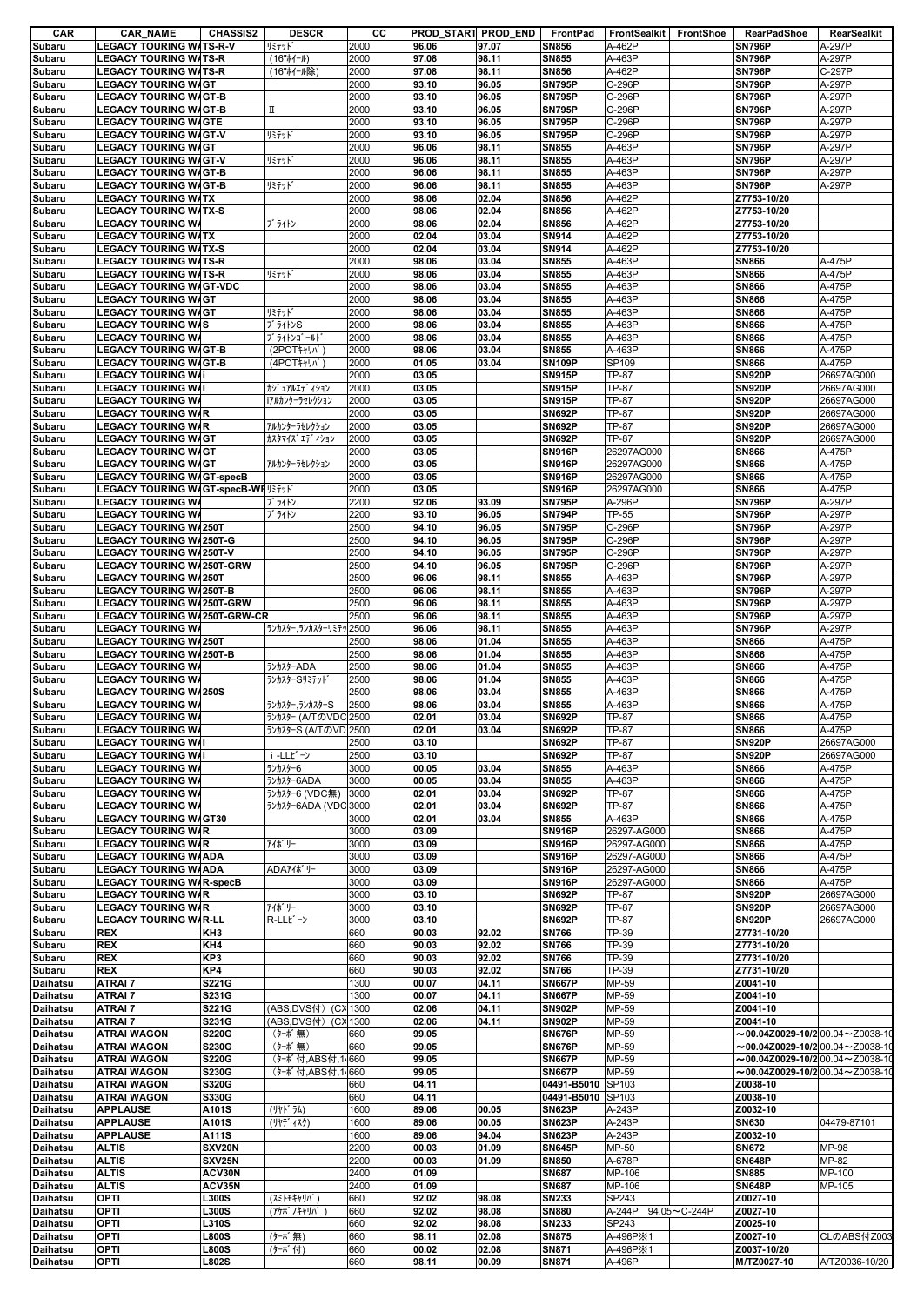| CAR                  | <b>CAR_NAME</b>                                              | <b>CHASSIS2</b>              | <b>DESCR</b>               | CС           | <b>PROD START PROD END</b> |                | FrontPad                       | FrontSealkit FrontShoe         |                      | RearPadShoe                                                                                  | RearSealkit  |
|----------------------|--------------------------------------------------------------|------------------------------|----------------------------|--------------|----------------------------|----------------|--------------------------------|--------------------------------|----------------------|----------------------------------------------------------------------------------------------|--------------|
| Daihatsu             | OPTI                                                         | <b>L810S</b>                 | (ターボ無)                     | 660          | 98.11                      | 02.08          | <b>SN875</b>                   | A-496P <sup>×</sup> 1          |                      | ABS無Z0020-10                                                                                 | ABS付Z0036-10 |
| Daihatsu<br>Daihatsu | OPTI<br><b>COPEN</b>                                         | <b>L810S</b><br><b>L880K</b> | (ターボ付)                     | 660<br>660   | 98.11<br>02.06             | 02.08          | <b>SN871</b><br><b>SN593P</b>  | A-496P <sup>×</sup> 1<br>TP-80 |                      | ABS無Z0020-10<br>Z0037-10                                                                     | ABS付Z0036-10 |
| Daihatsu             | CHARADE                                                      | G100S                        | (GTTI, GTXX)               | 1000         | 87.01                      | 93.01          | <b>SN623P</b>                  | A-243P                         |                      | 04492-87701                                                                                  | MP-26        |
| Daihatsu             | CHARADE                                                      | G100S                        | (CXのターボ無)                  | 1000         | 87.01                      | 90.11          | <b>SN669</b>                   | MP-24                          |                      | Z0030-10                                                                                     |              |
| Daihatsu             | CHARADE                                                      | G100S                        | (TR,CXのターボ付)               | 1000         | 87.01                      | 90.11          | <b>SN625P</b>                  | MP-25                          |                      | Z0030-10                                                                                     |              |
| Daihatsu             | <b>CHARADE</b>                                               | G100S                        | TD,TL,CG,CD,SE 1000        |              | 87.01                      | 90.11          | <b>SN669</b>                   | MP-24                          |                      | Z0030-10                                                                                     |              |
| Daihatsu             | <b>CHARADE</b>                                               | G100S                        | (TD)                       | 1000         | 90.11                      | 93.01          | <b>SN669</b>                   | MP-24                          |                      | Z0030-10                                                                                     |              |
| Daihatsu             | <b>CHARADE</b>                                               | G100S                        | (WILL, KISAOM/T 1000       |              | 90.11                      | 91.11          | <b>SN669</b>                   | MP-24                          |                      | Z0030-10                                                                                     |              |
| Daihatsu             | <b>CHARADE</b>                                               | G100S                        | (WILL, KISAOM/T 1000       |              | 91.12                      | 93.01          | <b>SN625P</b>                  | MP-25                          |                      | Z0030-10                                                                                     |              |
| Daihatsu<br>Daihatsu | <b>CHARADE</b><br><b>CHARADE</b>                             | G100S<br>G101S               | (WILL, KISAOA/T)           | 1000<br>1000 | 90.11<br>87.11             | 93.01<br>91.11 | <b>SN625P</b><br><b>SN669</b>  | MP-25<br>MP-24                 |                      | Z0030-10<br>Z0030-10                                                                         |              |
| Daihatsu             | <b>CHARADE</b>                                               | G101S                        |                            | 1000         | 91.12                      | 93.01          | <b>SN625P</b>                  | MP-25                          |                      | Z0030-10                                                                                     |              |
| Daihatsu             | CHARADE                                                      | G102S                        | (TR, CR)                   | 1300         | 88.01                      | 90.11          | <b>SN623P</b>                  | A-243P                         |                      | Z0030-10                                                                                     |              |
| Daihatsu             | <b>CHARADE</b>                                               | G102S                        | (TR,CR除)                   | 1300         | 88.01                      | 93.01          | <b>SN625P</b>                  | MP-25                          |                      | Z0030-10                                                                                     |              |
| Daihatsu             | <b>CHARADE</b>                                               | G112S                        |                            | 1300         | 87.01                      | 93.01          | <b>SN625P</b>                  | MP-25                          |                      | Z0032-10                                                                                     |              |
| Daihatsu<br>Daihatsu | CHARADE<br>CHARADE                                           | G200S<br>G200S               | (ABSHeT)<br>(ABSHeT)       | 1300<br>1300 | 93.01<br>96.06             | 96.06<br>00.05 | <b>SN835</b><br><b>SN835P</b>  | A-414P<br>A-414P               |                      | Z0034-10/20<br>Z0034-10/20                                                                   |              |
| Daihatsu             | CHARADE                                                      | G200S                        | (ABS есть)                 | 1300         | 93.01                      | 96.06          | <b>SN835</b>                   | A-414P                         |                      | <b>SN742</b>                                                                                 | A-415P       |
| Daihatsu             | <b>CHARADE</b>                                               | G200S                        | (ABS есть)                 | 1300         | 96.06                      | 00.05          | <b>SN835P</b>                  | A-414P                         |                      | <b>SN742</b>                                                                                 | A-415P       |
| Daihatsu             | CHARADE                                                      | G203S                        | (АВSнет)                   | 1500         | 93.07                      | 96.06          | <b>SN835</b>                   | A-414P                         |                      | G203SZ0034-10/20 G213SZ0032-10                                                               |              |
| Daihatsu             | <b>CHARADE</b>                                               | G213S                        | (АВSнет)                   | 1500         | 93.07                      | 96.06          | <b>SN835</b>                   | A-414P                         |                      | G203SZ0034-10/20 G213SZ0032-10                                                               |              |
| Daihatsu             | <b>CHARADE</b>                                               | G203S                        | (ABSнет)                   | 1500         | 96.06                      | 00.05          | <b>SN835P</b>                  | A-414P                         |                      | G203SZ0034-10/20 G213SZ0032-10                                                               |              |
| Daihatsu<br>Daihatsu | CHARADE<br><b>CHARADE</b>                                    | G213S<br>G203S               | (ABSHeT)<br>(ABS есть)     | 1500<br>1500 | 96.06<br>93.07             | 00.05<br>96.06 | <b>SN835P</b><br><b>SN835</b>  | A-414P<br>A-414P               |                      | G203SZ0034-10/20 G213SZ0032-10<br><b>SN742</b>                                               | A-415P       |
| Daihatsu             | CHARADE                                                      | G213S                        | (ABS есть)                 | 1500         | 93.07                      | 96.06          | <b>SN835</b>                   | A-414P                         |                      | <b>SN742</b>                                                                                 | A-415P       |
| Daihatsu             | CHARADE                                                      | G203S                        | (ABS есть)                 | 1500         | 96.06                      | 00.05          | <b>SN835P</b>                  | A-414P                         |                      | <b>SN742</b>                                                                                 | A-415P       |
| Daihatsu             | CHARADE                                                      | G213S                        | (ABS есть)                 | 1500         | 96.06                      | 00.05          | <b>SN835P</b>                  | A-414P                         |                      | <b>SN742</b>                                                                                 | A-415P       |
| Daihatsu             | <b>CHARADE</b>                                               | G201S                        | (ABSHeT)                   | 1600         | 93.07                      | 96.06          | <b>SN835</b>                   | A-414P                         |                      | Z0034-10/20                                                                                  |              |
| Daihatsu             | CHARADE                                                      | G201S                        | (АВSнет)                   | 1600         | 96.06                      | 98.07          | <b>SN835P</b>                  | A-414P                         |                      | Z0034-10/20                                                                                  |              |
| Daihatsu             | CHARADE                                                      | G201S                        | (ABS есть)                 | 1600         | 93.07                      | 96.06          | <b>SN835</b>                   | A-414P                         |                      | <b>SN742</b>                                                                                 | A-415P       |
| Daihatsu<br>Daihatsu | CHARADE<br><b>STORIA</b>                                     | G201S<br>M112S               | (ABS есть)                 | 1600<br>700  | 96.06<br>98.01             | 98.07<br>04.05 | <b>SN835P</b><br><b>SN871</b>  | A-414P<br>A-496P               |                      | <b>SN742</b><br>Z0036-10/20                                                                  | A-415P       |
| Daihatsu             | <b>STORIA</b>                                                | M100S                        |                            | 1000         | 98.01                      | 04.05          | <b>SN871</b>                   | A-496P                         |                      | Z0036-10/20                                                                                  |              |
| Daihatsu             | <b>STORIA</b>                                                | M110S                        |                            | 1000         | 98.01                      | 04.05          | <b>SN871</b>                   | A-496P                         |                      | ABS無Z0020-10                                                                                 | ABS付Z0036-10 |
| Daihatsu             | <b>STORIA</b>                                                | M101S                        | (CX,CZ,TORING 1300         |              | 00.05                      | 01.12          | <b>SN871</b>                   | A-496P                         |                      | Z0037-10/20                                                                                  |              |
| Daihatsu             | <b>STORIA</b>                                                | <b>M111S</b>                 | (CX,CZ,TORING 1300         |              | 00.05                      | 01.12          | <b>SN871</b>                   | A-496P                         |                      | Z0037-10/20                                                                                  |              |
| Daihatsu             | <b>STORIA</b>                                                | M101S                        | (CX)                       | 1300         | 01.12                      | 04.05          | <b>SN871</b>                   | A-496P                         |                      | Z0037-10/20                                                                                  |              |
| Daihatsu             | <b>STORIA</b>                                                | M111S<br>M101S               | (CX)                       | 1300         | 01.12                      | 04.05          | <b>SN871</b>                   | A-496P<br>TP-80                |                      | Z0037-10/20                                                                                  |              |
| Daihatsu<br>Daihatsu | <b>STORIA</b><br><b>STORIA</b>                               | M111S                        | (CZ,TORING)<br>(CZ,TORING) | 1300<br>1300 | 01.12<br>01.12             | 04.05<br>04.05 | <b>SN593P</b><br><b>SN593P</b> | TP-80                          |                      | Z0037-10/20<br>Z0037-10/20                                                                   |              |
| Daihatsu             | <b>TANTO</b>                                                 | <b>L350S</b>                 | (ターボ無)                     | 660          | 03.11                      |                | <b>SN875</b>                   | C-608P                         |                      | ABS付Z0027-10                                                                                 | ABS無Z0042-10 |
| Daihatsu             | <b>TANTO</b>                                                 | <b>L350S</b>                 | (ターボ付)                     | 660          | 03.11                      |                | <b>SN910P</b>                  | <b>TP-80</b>                   |                      | ABS付Z0027-10                                                                                 | ABS無Z0042-10 |
| Daihatsu             | <b>TANTO</b>                                                 | <b>L360S</b>                 |                            | 660          | 03.11                      |                | <b>SN910P</b>                  | <b>TP-80</b>                   |                      | Z0030-10                                                                                     |              |
| Daihatsu             | <b>TERIOS</b>                                                | J100G                        |                            | 1300         | 97.03                      | 00.05          | <b>SN297</b>                   | SP297                          |                      | Z2339-10/20 X1                                                                               |              |
| Daihatsu             | <b>TERIOS</b>                                                | J102G                        |                            | 1300         | 00.05                      |                | <b>SN297</b>                   | SP297                          |                      | Z2339-10/20 X1                                                                               |              |
| Daihatsu<br>Daihatsu | <b>TERIOS</b><br><b>TERIOS KID/LUCIA</b>                     | J122G<br>J111G               |                            | 1300<br>660  | 00.05<br>98.10             |                | <b>SN297</b><br><b>SN297</b>   | SP297<br>SP297                 |                      | Z2339-10/20 X1<br>Z2339-10/20 X1                                                             |              |
| Daihatsu             | <b>TERIOS KID/LUCIA</b>                                      | J131G                        |                            | 660          | 00.01                      |                | <b>SN297</b>                   | SP297                          |                      | Z2339-10/20 X1                                                                               |              |
| Daihatsu             | <b>NAKED</b>                                                 | <b>L750S</b>                 | (ターボ無)                     | 660          | 99.11                      | 03.12          | <b>SN875</b>                   |                                |                      | $\sim$ 02.07A-496F 02.08 $\sim$ C-680F ABS無Z0024-10                                          | ABS付Z0036-10 |
| Daihatsu             | <b>NAKED</b>                                                 | <b>L750S</b>                 | (ターボ付)                     | 660          | 99.11                      | 03.12          | <b>SN871</b>                   | A-496P                         |                      | ABS無Z0024-10                                                                                 | ABS付Z0036-10 |
| Daihatsu             | <b>NAKED</b>                                                 | <b>L760S</b>                 | (ターボ無)                     | 660          | 99.11                      | 03.12          | <b>SN875</b>                   |                                |                      | $\sim$ 02.07A-496F02.08 $\sim$ C-680FABS無Z0020-10                                            | ABS付Z0036-10 |
| Daihatsu             | <b>NAKED</b>                                                 | <b>L760S</b>                 | (ターボ付)                     | 660          | 99.11                      | 03.12          | <b>SN871</b>                   | A-496P                         |                      | ABS無Z0020-10                                                                                 | ABS付Z0036-10 |
| <b>Daihatsu</b>      | <b>HIJET/ATRAI</b><br>(Van •                                 | <b>S82P</b>                  | (フロントト・ラム)                 | 660          | 90.04                      | 94.04          |                                |                                | Z0026-10             | Z0028-10                                                                                     |              |
| Daihatsu<br>Daihatsu | <b>HIJET/ATRAI</b><br>(Van -<br><b>HIJET/ATRAI</b><br>(Van - | <b>S82C</b><br>S83P          | (フロントドラム)<br>(フロントドラム)     | 660<br>660   | 90.04<br>90.04             | 94.04<br>94.04 |                                |                                | Z0026-10<br>Z0026-10 | Z0028-10<br>Z0028-10                                                                         |              |
| Daihatsu             | <b>HIJET/ATRAI</b><br>(Van -                                 | S83C                         | (フロントト・ラム)                 | 660          | 90.04                      | 94.04          |                                |                                | Z0026-10             | Z0028-10                                                                                     |              |
| Daihatsu             | <b>HIJET/ATRAI</b><br>(Van -                                 | <b>S82P</b>                  | (フロントデ゛ィスク)                | 660          | 90.04                      | 94.04          | <b>SN233</b>                   | SP243                          |                      | Z0028-10                                                                                     |              |
| Daihatsu             | <b>HIJET/ATRAI</b><br>(Van -                                 | <b>S82C</b>                  | (フロントデ゛ィスク)                | 660          | 90.04                      | 94.04          | <b>SN233</b>                   | SP243                          |                      | Z0028-10                                                                                     |              |
| Daihatsu             | <b>HIJET/ATRAI</b><br>(Van -                                 | S83P                         | (フロントデ゛ィスク)                | 660          | 90.04                      | 94.04          | <b>SN233</b>                   | SP243                          |                      | Z0028-10                                                                                     |              |
| Daihatsu             | <b>HIJET/ATRAI</b><br>(Van -                                 | <b>S83C</b>                  | (フロントデ ィスク)                | 660          | 90.04                      | 94.04          | <b>SN233</b>                   | SP243                          |                      | Z0028-10                                                                                     |              |
| Daihatsu             | <b>HIJET/ATRAI</b><br>(Van -<br><b>HIJET/ATRAI</b><br>(Van - | <b>S82V</b>                  | (フロントドラム)<br>(フロントドラム)     | 660<br>660   | 90.04<br>90.04             | 94.04<br>94.04 |                                |                                | Z0026-10<br>Z0026-10 | Z0029-10/20<br>Z0029-10/20                                                                   |              |
| Daihatsu<br>Daihatsu | <b>HIJET/ATRAI</b><br>(Van -                                 | <b>S82W</b><br><b>S83V</b>   | (フロントドラム)                  | 660          | 90.04                      | 94.04          |                                |                                | Z0026-10             | Z0029-10/20                                                                                  |              |
| Daihatsu             | <b>HIJET/ATRAI</b><br>(Van ·                                 | <b>S83W</b>                  | (フロントドラム)                  | 660          | 90.04                      | 94.04          |                                |                                | Z0026-10             | Z0029-10/20                                                                                  |              |
| Daihatsu             | <b>HIJET/ATRAI</b><br>(Van -                                 | <b>S82V</b>                  | (フロントデ ィスク)                | 660          | 90.04                      | 94.04          | <b>SN233</b>                   | SP243                          |                      | Z0029-10/20                                                                                  |              |
| Daihatsu             | <b>HIJET/ATRAI</b><br>(Van ·                                 | <b>S82W</b>                  | (フロントデ゛ィスク)                | 660          | 90.04                      | 94.04          | <b>SN233</b>                   | SP243                          |                      | Z0029-10/20                                                                                  |              |
| Daihatsu             | <b>HIJET/ATRAI</b><br>(Van -                                 | <b>S83V</b>                  | (フロントデ ィスク)                | 660          | 90.04                      | 94.04          | <b>SN233</b>                   | SP243                          |                      | Z0029-10/20                                                                                  |              |
| Daihatsu             | <b>HIJET/ATRAI</b><br>(Van -                                 | <b>S83W</b>                  | (フロントデ ィスク)                | 660          | 90.04                      | 94.04          | <b>SN233</b>                   | SP243                          |                      | Z0029-10/20                                                                                  |              |
| Daihatsu<br>Daihatsu | <b>HIJET/ATRAI</b><br>(Van ·<br><b>HIJET/ATRAI</b><br>(Van - | 1S100C<br><b>S100CT</b>      |                            | 660<br>660   | 94.01<br>94.01             | 98.12<br>98.12 | <b>SN284P</b><br><b>SN284P</b> | SP284<br>SP284                 |                      | Z0029-10/20<br>Z0029-10/20                                                                   |              |
| Daihatsu             | <b>HIJET/ATRAI</b><br>(Van -                                 | <b>S100P</b>                 |                            | 660          | 94.01                      | 98.12          | <b>SN284P</b>                  | SP284                          |                      | Z0029-10/20                                                                                  |              |
| Daihatsu             | <b>HIJET/ATRAI</b><br>(Van -                                 | <b>S110C</b>                 |                            | 660          | 94.01                      | 98.12          | <b>SN284P</b>                  | SP284                          |                      | Z0029-10/20                                                                                  |              |
| Daihatsu             | <b>HIJET/ATRAI</b>                                           | (Van · S110CT                |                            | 660          | 94.01                      | 98.12          | <b>SN284P</b>                  | <b>SP284</b>                   |                      | Z0029-10/20                                                                                  |              |
| Daihatsu             | <b>HIJET/ATRAI</b><br>(Van 1S110P)                           |                              |                            | 660          | 94.01                      | 98.12          | <b>SN284P</b>                  | SP284                          |                      | Z0029-10/20                                                                                  |              |
| Daihatsu             | <b>HIJET/ATRAI</b><br>(Van -                                 | <b>S100V</b>                 |                            | 660          | 94.01                      | 98.12          | <b>SN667P</b>                  | MP-59                          |                      | ※S140VZ0035-10/20                                                                            |              |
| Daihatsu             | <b>HIJET/ATRAI</b><br>(Van 1S100W)<br><b>HIJET/ATRAI</b>     |                              |                            | 660          | 94.01                      | 98.12          | <b>SN667P</b>                  | MP-59                          |                      | <b>※S140VZ0035-10/20</b>                                                                     |              |
| Daihatsu<br>Daihatsu | (Van · 1S110V<br><b>HIJET/ATRAI</b><br>(Van · S110W)         |                              |                            | 660<br>660   | 94.01<br>94.01             | 98.12<br>98.12 | <b>SN667P</b><br><b>SN667P</b> | MP-59<br>MP-59                 |                      | ※S140VZ0035-10/20<br>※S140VZ0035-10/20                                                       |              |
| Daihatsu             | <b>HIJET/ATRAI</b><br>(Van -                                 | <b>S120V</b>                 |                            | 660          | 94.01                      | 98.12          | <b>SN667P</b>                  | MP-59                          |                      | ※S140VZ0035-10/20                                                                            |              |
| Daihatsu             | <b>HIJET/ATRAI</b><br>(Van -                                 | <b>S130V</b>                 |                            | 660          | 94.01                      | 98.12          | <b>SN667P</b>                  | MP-59                          |                      | ※S140VZ0035-10/20                                                                            |              |
| Daihatsu             | <b>HIJET/ATRAI</b><br>(Van •                                 | <b>S140V</b>                 |                            | 660          | 94.01                      | 98.12          | <b>SN667P</b>                  | MP-59                          |                      | ※S140VZ0035-10/20                                                                            |              |
| Daihatsu             | <b>HIJET/ATRAI</b><br>(Van -                                 | <b>S200P</b>                 |                            | 660          | 98.12                      |                | <b>SN103P</b>                  | SP103                          |                      | $\sim$ 00.04Z0029-10/2 00.04 $\sim$ Z0038-1                                                  |              |
| Daihatsu             | <b>HIJET/ATRAI</b><br>(Van -                                 | <b>S200C</b>                 |                            | 660          | 98.12                      |                | <b>SN103P</b>                  | SP103                          |                      | $\sim$ 00.04Z0029-10/2 00.04 $\sim$ Z0038-10                                                 |              |
| Daihatsu<br>Daihatsu | <b>HIJET/ATRAI</b><br>(Van -<br><b>HIJET/ATRAI</b><br>(Van - | <b>S210P</b><br><b>S210C</b> |                            | 660<br>660   | 98.12<br>98.12             |                | <b>SN103P</b><br><b>SN103P</b> | SP103<br>SP103                 |                      | $\sim$ 00.04Z0029-10/2 00.04 $\sim$ Z0038-10<br>$\sim$ 00.04Z0029-10/2 00.04 $\sim$ Z0038-10 |              |
| Daihatsu             | <b>HIJET/ATRAI</b><br>(Van -                                 | <b>S200V</b>                 | (ターボ無)                     | 660          | 98.12                      |                | <b>SN676P</b>                  | MP-59                          |                      | $\sim$ 00.04Z0029-10/2 00.04 $\sim$ Z0038-1(                                                 |              |
| Daihatsu             | <b>HIJET/ATRAI</b><br>(Van -                                 | <b>S210V</b>                 | (ターボ無)                     | 660          | 98.12                      |                | <b>SN676P</b>                  | MP-59                          |                      | $\sim$ 00.04Z0029-10/2 00.04 $\sim$ Z0038-10                                                 |              |
| Daihatsu             | <b>HIJET/ATRAI</b><br>(Van -                                 | <b>S220V</b>                 | (ターボ無)                     | 660          | 98.12                      |                | <b>SN676P</b>                  | MP-59                          |                      | $\sim$ 00.04Z0029-10/2 00.04 $\sim$ Z0038-10                                                 |              |
| Daihatsu             | <b>HIJET/ATRAI</b><br>(Van -                                 | <b>S230V</b>                 | (ターボ無)                     | 660          | 98.12                      |                | <b>SN676P</b>                  | MP-59                          |                      | $\sim$ 00.04Z0029-10/2 00.04 $\sim$ Z0038-10                                                 |              |
| Daihatsu             | <b>HIJET/ATRAI</b><br>(Van -                                 | <b>S220V</b>                 | (ターボ付)                     | 660          | 98.12                      |                | <b>SN667P</b>                  | MP-59                          |                      | $\sim$ 00.04Z0029-10/2 00.04 $\sim$ Z0038-10                                                 |              |
| Daihatsu             | <b>HIJET/ATRAI</b><br>(Van ·<br>(Van -                       | S230V<br><b>S200W</b>        | (ターボ付)                     | 660<br>660   | 98.12<br>00.01             |                | <b>SN667P</b><br><b>SN676P</b> | MP-59<br>MP-59                 |                      | $\sim$ 00.04Z0029-10/2 00.04 $\sim$ Z0038-1<br>$\sim$ 00.04Z0029-10/2 00.04 $\sim$ Z0038-10  |              |
| Daihatsu<br>Daihatsu | <b>HIJET/ATRAI</b><br><b>HIJET/ATRAI</b><br>(Van -           | <b>S210W</b>                 |                            | 660          | 00.01                      |                | <b>SN676P</b>                  | MP-59                          |                      | $\sim$ 00.04Z0029-10/2 00.04 $\sim$ Z0038-10                                                 |              |
| Daihatsu             | <b>HIJET/ATRAI</b><br>(Van S320V                             |                              |                            | 660          | 04.11                      |                | 04491-B5010                    | SP103                          |                      | Z0038-10                                                                                     |              |
| <b>Daihatsu</b>      | <b>HIJET/ATRAI</b><br>(Van - 1S330V                          |                              |                            | 660          | 04.11                      |                | 04491-B5010                    | SP103                          |                      | Z0038-10                                                                                     |              |
| Daihatsu             | HIJET ELECTRIC VEHIS200V                                     |                              |                            | EV           | 98.12                      |                | <b>SN667P</b>                  | MP-59                          |                      | $\sim$ 00.06Z0035-10/2 00.06 $\sim$ Z0041-10                                                 |              |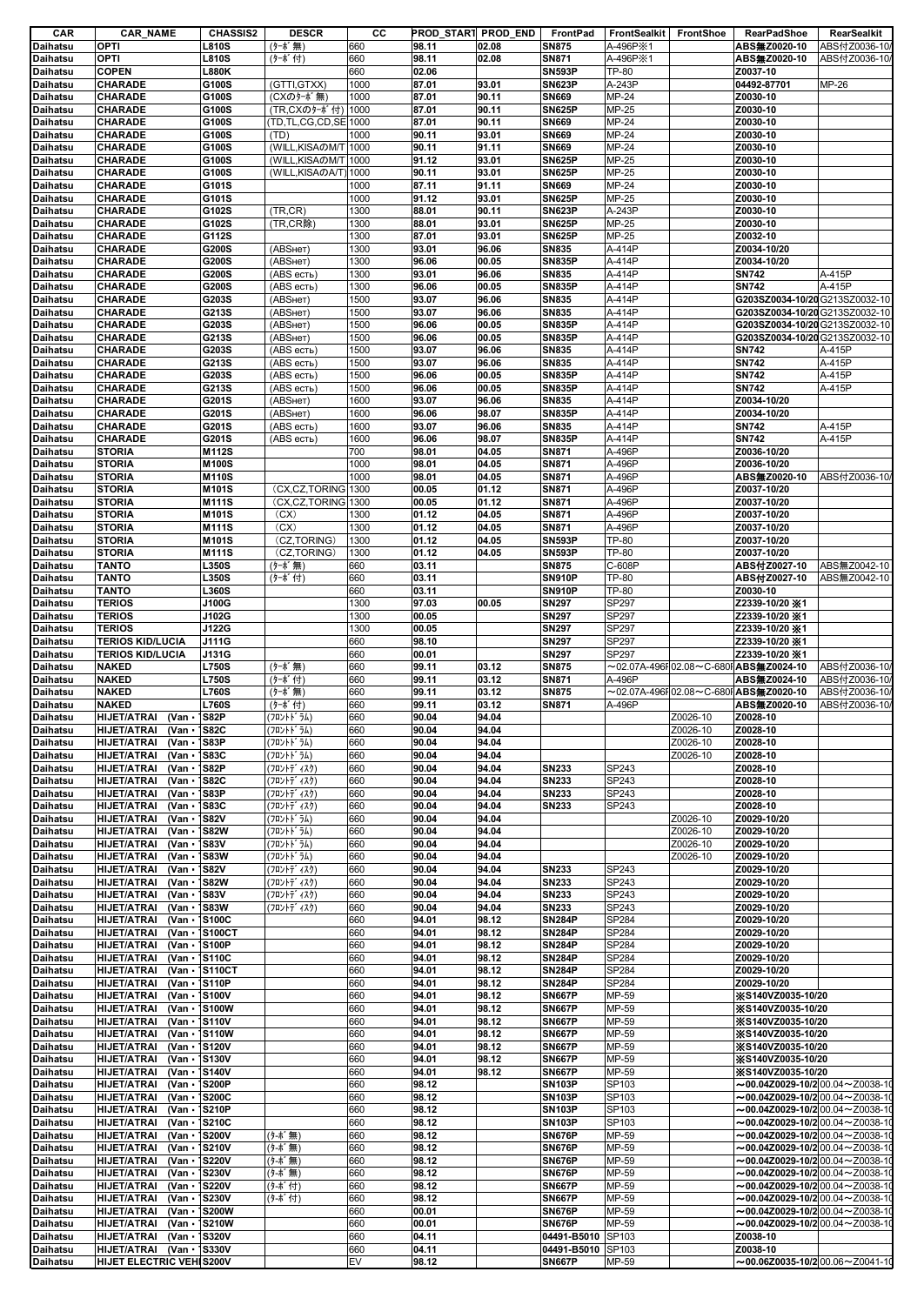| CAR                                | <b>CAR_NAME</b>                                    | <b>CHASSIS2</b>              | <b>DESCR</b>                          | CС           |                | PROD_START PROD_END | <b>FrontPad</b>                | FrontSealkit           | FrontShoe                              | <b>RearPadShoe</b>                                           | RearSealkit                    |
|------------------------------------|----------------------------------------------------|------------------------------|---------------------------------------|--------------|----------------|---------------------|--------------------------------|------------------------|----------------------------------------|--------------------------------------------------------------|--------------------------------|
| Daihatsu<br>Daihatsu               | <b>HIJET GRAN CARGO</b><br><b>HIJET GRAN CARGO</b> | <b>S221V</b><br>S231V        |                                       | 1300<br>1300 | 01.07<br>01.07 | 04.11<br>04.11      | <b>SN667P</b><br><b>SN667P</b> | MP-59<br>MP-59         |                                        | Z0041-10<br>Z0041-10                                         |                                |
| <b>Daihatsu</b>                    | <b>PYZAR</b>                                       | G303G                        | (ABSHeT)                              | 1500         | 96.08          | 02.07               | <b>SN835P</b>                  | A-414P                 |                                        | Z0035-10/20                                                  |                                |
| <b>Daihatsu</b>                    | <b>PYZAR</b>                                       | G303G                        | (ABS есть)                            | 1500         | 96.08          | 02.07               | <b>SN835P</b>                  | A-414P                 |                                        | <b>SN742</b>                                                 | A-415P                         |
| <b>Daihatsu</b>                    | <b>PYZAR</b>                                       | G313G                        |                                       | 1500         | 96.08          | 97.08               | <b>SN835P</b>                  | A-414P                 |                                        | Z0032-10                                                     |                                |
| <b>Daihatsu</b>                    | <b>PYZAR</b>                                       | G301G                        |                                       | 1600         | 97.09          | 02.07               | <b>SN835P</b>                  | A-414P                 |                                        | G301GZ0035-10/20 G311GZ0032-10                               |                                |
| Daihatsu                           | <b>PYZAR</b>                                       | G311G                        |                                       | 1600         | 97.09          | 02.07               | <b>SN835P</b>                  | A-414P                 |                                        | G301GZ0035-10/2(G311GZ0032-10                                |                                |
| Daihatsu                           | <b>BOON</b><br><b>BOON</b>                         | <b>M300S</b><br><b>M310S</b> |                                       | 1000<br>1000 | 04.04<br>04.04 |                     | <b>SN910P</b>                  | TP-80<br><b>TP-80</b>  |                                        | M3010SZ0030-10 M300S,301SZ00<br>M3010SZ0030-10 M300S,301SZ00 |                                |
| Daihatsu<br><b>Daihatsu</b>        | <b>BOON</b>                                        | M301S                        |                                       | 1300         | 04.04          |                     | <b>SN910P</b><br><b>SN910P</b> | <b>TP-80</b>           |                                        | M3010SZ0030-10 M300S,301SZ00                                 |                                |
| Daihatsu                           | <b>MAX</b>                                         | <b>L950S</b>                 | (ターボ無)                                | 660          | 01.11          |                     | <b>SN875</b>                   |                        | $\sim$ 02.07A-496F 02.08 $\sim$ C-608F | L950S ABS,DVS付 Z0037-10                                      | <b>ABS</b>                     |
| <b>Daihatsu</b>                    | MAX                                                | <b>L960S</b>                 | (ターボ無)                                | 660          | 01.11          |                     | <b>SN875</b>                   |                        |                                        | ~02.07A-496F 02.08~C-608F L950S ABS,DVS付 Z0037-10            | <b>ABS</b>                     |
| Daihatsu                           | MAX                                                | <b>L950S</b>                 | (ターボRi)                               | 660          | 01.11          | 03.08               | <b>SN871</b>                   | A-496P                 |                                        | _950S ABS,DVS付 Z0037-10                                      | <b>ABS</b>                     |
| Daihatsu                           | MAX                                                | <b>L960S</b>                 | (ターボ Ri)                              | 660          | 01.11          | 03.08               | <b>SN871</b>                   | A-496P                 |                                        | L950S ABS,DVS付 Z0037-10                                      | <b>ABS</b>                     |
| Daihatsu                           | MAX                                                | <b>L960S</b>                 | (ターボRi)                               | 660          | 03.08          |                     | <b>SN875</b>                   | C-608P                 |                                        | L950S ABS,DVS付 Z0037-10                                      | <b>ABS</b>                     |
| Daihatsu<br><b>Daihatsu</b>        | MAX<br><b>MAX</b>                                  | <b>L950S</b><br><b>L960S</b> | $(9 - k^* R)$<br>$(9 - k^* R)$        | 660<br>660   | 01.11<br>01.11 |                     | <b>SN871</b><br><b>SN871</b>   | A-496P<br>A-496P       |                                        | L950S ABS,DVS付 Z0037-10<br>L950S ABS,DVS付 Z0037-10           | <b>ABS</b><br><b>ABS</b>       |
| Daihatsu                           | MAX                                                | L952S                        | (RS,RSJEFy)'                          | 660          | 01.11          |                     | <b>SN871</b>                   | A-496P                 |                                        | L952SZ0037-10                                                | L962SZ0036-10/                 |
| <b>Daihatsu</b>                    | MAX                                                | L962S                        | $(RS,RS$ リミテットン                       | 660          | 01.11          |                     | <b>SN871</b>                   | A-496P                 |                                        | L952SZ0037-10                                                | L962SZ0036-10/                 |
| <b>Daihatsu</b>                    | <b>MIRA</b>                                        | <b>L200S</b>                 | (TRXX7^* )***7-1-R'660                |              | 90.03          | 91.05               | <b>SN880</b>                   | A-244P                 |                                        | Z0024-10かZ0027-10                                            |                                |
| Daihatsu                           | <b>MIRA</b>                                        | <b>L200S</b>                 | (TRXX7n' )*/7-1-R'660                 |              | 91.05          | 95.01               | <b>SN821</b>                   | A-414P                 |                                        | Z0024-10かZ0027-10                                            |                                |
| Daihatsu                           | <b>MIRA</b>                                        | <b>L200S</b>                 | (上記除 スミトモキャリパ 660                     |              | 90.03          | 95.01               | <b>SN233</b>                   | SP243                  |                                        | Z0024-10かZ0027-10                                            |                                |
| Daihatsu                           | <b>MIRA</b>                                        | <b>L200S</b>                 | (上記除 アケボノキャリ៸ 660                     |              | 90.03          | 95.01               | <b>SN880</b>                   | A-244P                 | 94.05~C-244P                           | Z0024-10かZ0027-10                                            |                                |
| Daihatsu<br>Daihatsu               | <b>MIRA</b><br><b>MIRA</b>                         | <b>L210S</b><br><b>L210S</b> | (RV4)<br>(上記除 スミトモキャリハ                | 660<br>660   | 90.08<br>90.03 | 94.08<br>95.01      | <b>SN821</b><br><b>SN233</b>   | A-244P<br>SP243        |                                        | Z0025-10<br>Z0024-10かZ0027-10                                |                                |
| Daihatsu                           | <b>MIRA</b>                                        | <b>L210S</b>                 | (上記除 アケボノキャリノ 660                     |              | 90.03          | 95.01               | <b>SN880</b>                   | A-244P                 | 94.05~C-244P                           | Z0024-10かZ0027-10                                            |                                |
| Daihatsu                           | <b>MIRA</b>                                        | <b>L220S</b>                 | (スミトモキャリハ^)                           | 660          | 90.04          | 93.07               | <b>SN233</b>                   | SP243                  |                                        | Z0024-10かZ0027-10                                            |                                |
| Daihatsu                           | <b>MIRA</b>                                        | <b>L220S</b>                 | (アケボノキャリパ                             | 660          | 90.04          | 93.07               | <b>SN880</b>                   | A-244P                 |                                        | Z0024-10かZ0027-10                                            |                                |
| Daihatsu                           | <b>MIRA</b>                                        | <b>L500S</b>                 | (TRXX7n' )"77-1)                      | 660          | 94.08          | 98.10               | <b>SN821</b>                   | A-414P                 |                                        | Z0024-10かZ0027-10                                            |                                |
| <b>Daihatsu</b>                    | <b>MIRA</b>                                        | <b>L500S</b>                 | (CL,クラシックのターボイ 660                    |              | 94.08          | 98.10               | <b>SN821</b>                   | C-244P                 |                                        | Z0024-10かZ0027-10                                            |                                |
| <b>Daihatsu</b>                    | <b>MIRA</b>                                        | <b>L500S</b>                 | (上記除 スミトモキャリパ 660                     |              | 94.08          | 98.10               | <b>SN233</b>                   | SP243                  |                                        | Z0024-10かZ0027-10                                            |                                |
| Daihatsu                           | <b>MIRA</b>                                        | <b>L500S</b>                 | (上記除 アケボノキャリ៸ 660                     |              | 94.08          | 98.10               | <b>SN880</b>                   | C-244P                 |                                        | Z0024-10かZ0027-10                                            |                                |
| Daihatsu                           | <b>MIRA</b>                                        | L502S                        | (TRXX7n' )*7-1-R) 660                 |              | 94.08          | 98.08               | <b>SN821</b>                   | A-414P                 |                                        | <b>SN742</b>                                                 | A-415P                         |
| Daihatsu<br>Daihatsu               | <b>MIRA</b><br><b>MIRA</b>                         | L502S<br>L502S               | (上記除 スミトモキャリパ660<br>(上記除 アケボノキャリノ 660 |              | 94.08<br>94.08 | 98.10<br>98.10      | <b>SN233</b><br><b>SN880</b>   | SP243<br>C-244P        |                                        | Z0024-10かZ0027-10<br>Z0024-10かZ0027-10                       |                                |
| Daihatsu                           | <b>MIRA</b>                                        | <b>L510S</b>                 | (ターボ無)                                | 660          | 94.08          | 98.08               | <b>SN880</b>                   | C-244P                 |                                        | Z0024-10かZ0027-10                                            |                                |
| Daihatsu                           | <b>MIRA</b>                                        | <b>L510S</b>                 | (ターボ付)                                | 660          | 97.08          | 98.08               | <b>SN821</b>                   | C-244P                 |                                        |                                                              |                                |
| Daihatsu                           | <b>MIRA</b>                                        | L512S                        |                                       | 660          | 94.08          | 98.08               | SN821                          | A-414P                 |                                        | Z0025-10                                                     |                                |
| <b>Daihatsu</b>                    | <b>MIRA</b>                                        | <b>L700S</b>                 | (ターボ無)                                | 660          | 98.08          | 02.12               | <b>SN103P</b>                  | SP103                  |                                        | <b>※1</b>                                                    |                                |
| Daihatsu                           | <b>MIRA</b>                                        | <b>L710S</b>                 | (ターボ無)                                | 660          | 98.08          | 02.12               | <b>SN103P</b>                  | SP103                  |                                        | ×1                                                           |                                |
| <b>Daihatsu</b>                    | <b>MIRA</b>                                        | <b>L700S</b>                 | (ターボ付)                                | 660          | 98.08          | 02.12               | <b>SN871</b>                   | A-496P                 |                                        |                                                              |                                |
| <b>Daihatsu</b>                    | <b>MIRA</b>                                        | <b>L710S</b>                 | (ターボ付)                                | 660          | 98.08          | 02.12               | <b>SN871</b>                   | A-496P                 |                                        |                                                              |                                |
| <b>Daihatsu</b>                    | <b>MIRA/MIRA AVY</b>                               | <b>L250S</b>                 | (DVS無)                                | 660          | 02.12          |                     | <b>SN875</b>                   | C-608P                 |                                        | L250SZ0027-10                                                | L260SZ0030-10                  |
| <b>Daihatsu</b><br><b>Daihatsu</b> | <b>MIRA/MIRA AVY</b><br><b>MIRA/MIRA AVY</b>       | <b>L260S</b><br><b>L250S</b> | (DVS無)<br>(DVS付)                      | 660<br>660   | 02.12<br>02.12 |                     | <b>SN875</b><br><b>SN910P</b>  | C-608P<br><b>TP-80</b> |                                        | L250SZ0027-10<br>L250SZ0027-10                               | L260SZ0030-10<br>L260SZ0030-10 |
| <b>Daihatsu</b>                    | <b>MIRA/MIRA AVY</b>                               | <b>L260S</b>                 | (DVS付)                                | 660          | 02.12          |                     | <b>SN910P</b>                  | <b>TP-80</b>           |                                        | L250SZ0027-10                                                | L260SZ0030-10                  |
| <b>Daihatsu</b>                    | <b>MIRA GINO</b>                                   | <b>L700S</b>                 | (ターボ無)                                | 660          | 99.02          | 04.10               | <b>SN875</b>                   | A-496P                 |                                        | Z0027-10かZ0036-10/20                                         |                                |
| Daihatsu                           | <b>MIRA GINO</b>                                   | <b>L710S</b>                 | (ターボ無)                                | 660          | 99.02          | 04.10               | <b>SN875</b>                   | A-496P                 |                                        | Z0027-10かZ0036-10/20                                         |                                |
| <b>Daihatsu</b>                    | <b>MIRA GINO</b>                                   | <b>L700S</b>                 | (ターボ付)                                | 660          | 99.02          | 04.10               | <b>SN871</b>                   |                        |                                        | $\sim$ 02.08A-496F 02.08 $\sim$ C608F Z0027-10かZ0036-10/20   |                                |
| <b>Daihatsu</b>                    | <b>MIRA GINO</b>                                   | <b>L710S</b>                 | (ターボ付)                                | 660          | 99.02          | 04.10               | <b>SN871</b>                   |                        |                                        | ~02.08A-496F02.08~ C608FZ0027-10かZ0036-10/20                 |                                |
| Daihatsu                           | <b>MIRA GINO</b>                                   | <b>L650S</b>                 |                                       | 660          | 04.11          |                     | <b>SN875</b>                   | C-608P                 |                                        | Z0024-10かZ0027-10                                            |                                |
| <b>Daihatsu</b>                    | <b>MIRA GINO</b>                                   | <b>L660S</b>                 |                                       | 660          | 04.11          |                     | <b>SN875</b>                   | C-608P                 |                                        | Z0024-10かZ0027-10                                            |                                |
| <b>Daihatsu</b>                    | <b>MIRA GINO1000</b>                               | <b>L701S</b>                 |                                       | 1000         | 02.08          | 04.10               | <b>SN871</b>                   | A-496P                 |                                        | L701SZ0037-10                                                | L711SZ0036-10/                 |
| <b>Daihatsu</b><br><b>Daihatsu</b> | <b>MIRA GINO1000</b><br>MIRA (Van)                 | <b>L711S</b><br><b>L200V</b> |                                       | 1000<br>660  | 02.08<br>90.03 | 04.10<br>94.08      | <b>SN871</b><br><b>SN233</b>   | A-496P<br>SP243        |                                        | L701SZ0037-10<br>Z0024-10かZ0027-10                           | L711SZ0036-10/                 |
| <b>Daihatsu</b>                    | MIRA<br>(Van)                                      | <b>L200V</b>                 | (スミトモキャリバ)<br>(アケボ ノキャリパ )            | 660          | 90.03          | 95.01               | <b>SN880</b>                   | A-244P                 | 94.05~C-244P                           | Z0024-10かZ0027-10                                            |                                |
| Daihatsu                           | <b>MIRA</b><br>(Van)                               | <b>L210V</b>                 | (スミトモキャリハン)                           | 660          | 90.03          | 94.08               | <b>SN233</b>                   | SP243                  |                                        | Z0025-10                                                     |                                |
| <b>Daihatsu</b>                    | (Van)<br>MIRA                                      | <b>L210V</b>                 | (アケボ ノキャリパ)                           | 660          | 90.03          | 94.08               | <b>SN880</b>                   | A-244P                 | 94.05~C-244P                           | Z0025-10                                                     |                                |
| <b>Daihatsu</b>                    | MIRA<br>(Van)                                      | <b>L500V</b>                 | (スミトモキャリハ^)                           | 660          | 94.08          | 98.08               | <b>SN233</b>                   | SP243                  |                                        | Z0024-10                                                     |                                |
| <b>Daihatsu</b>                    | <b>MIRA</b><br>(Van)                               | <b>L500V</b>                 | (寒冷地仕様 アケボノ                           | 660          | 94.08          | 98.08               | <b>SN880</b>                   | C-244P                 |                                        | Z0027-10                                                     |                                |
| Daihatsu                           | (Van)<br>MIRA                                      | <b>L510V</b>                 |                                       | 660          | 94.08          | 98.08               | <b>SN880</b>                   | C-244P                 |                                        | ABS無Z0025-10                                                 | ABS付Z0029-10                   |
| <b>Daihatsu</b>                    | MIRA<br>(Van)                                      | <b>L700V</b>                 |                                       | 660          | 98.08          | 02.12               | <b>SN103P</b>                  | SP103                  |                                        | L700VZ0037-10                                                | L710VZ0020-10                  |
| <b>Daihatsu</b><br>Daihatsu        | <b>MIRA</b><br>(Van)<br>(Van)<br>MIRA              | <b>L710V</b><br><b>L250V</b> |                                       | 660<br>660   | 98.08<br>02.12 | 02.12               | <b>SN103P</b><br><b>SN875</b>  | SP103<br>C-608P        |                                        | L700VZ0037-10<br>L250VZ0027-10                               | L710VZ0020-10<br>L260VZ0030-10 |
| <b>Daihatsu</b>                    | (Van)<br>MIRA                                      | <b>L260V</b>                 |                                       | 660          | 02.12          |                     | <b>SN875</b>                   | C-608P                 |                                        | L250VZ0027-10                                                | L260VZ0030-10                  |
| Daihatsu                           | <b>MOVE</b>                                        | <b>L600S</b>                 |                                       | 660          | 95.08          | 96.04               | <b>SN880</b>                   | C-244P                 |                                        | Z0027-10                                                     |                                |
| <b>Daihatsu</b>                    | <b>MOVE</b>                                        | <b>L600S</b>                 | (ターボ無)                                | 660          | 96.04          | 98.09               | <b>SN880</b>                   | C-244P                 |                                        | Z0027-10                                                     |                                |
| <b>Daihatsu</b>                    | <b>MOVE</b>                                        | <b>L600S</b>                 | (ターボ付)                                | 660          | 96.04          | 98.09               | <b>SN821</b>                   | A-414P                 |                                        | Z0027-10                                                     |                                |
| <b>Daihatsu</b>                    | <b>MOVE</b>                                        | L602S                        |                                       | 660          | 95.08          | 96.04               | <b>SN880</b>                   | C-244P                 |                                        | Z0027-10                                                     |                                |
| Daihatsu                           | <b>MOVE</b>                                        | <b>L602S</b>                 |                                       | 660          | 96.04          | 98.09               | <b>SN821</b>                   | A-414P                 |                                        | Z0027-10                                                     |                                |
| Daihatsu<br>Daihatsu               | <b>MOVE</b><br><b>MOVE</b>                         | <b>L610S</b><br><b>L610S</b> | (ターボ無)                                | 660<br>660   | 95.08<br>96.04 | 96.04<br>98.09      | <b>SN880</b><br><b>SN880</b>   | C-244P<br>C-244P       |                                        | ABS無 Z0025-10 ABS付 Z0029-10/<br>ABS無 Z0025-10 ABS付 Z0029-10/ |                                |
| <b>Daihatsu</b>                    | <b>MOVE</b>                                        | <b>L610S</b>                 | (ターボ付)                                | 660          | 96.04          | 98.09               | <b>SN821</b>                   | A-414P                 |                                        | ABS無 Z0025-10 ABS付 Z0029-10/                                 |                                |
| Daihatsu                           | <b>MOVE</b>                                        | <b>L900S</b>                 | (ターボ無)                                | 660          | 98.10          | 02.09               | <b>SN875</b>                   | A-496P                 |                                        | ABS無Z0024-10                                                 | ABS付Z0036-10/                  |
| <b>Daihatsu</b>                    | <b>MOVE</b>                                        | <b>L900S</b>                 | (ターボ付)                                | 660          | 99.11          | 02.09               | <b>SN871</b>                   | A-496P                 |                                        | ABS無Z0024-10                                                 | ABS付Z0036-10/                  |
| <b>Daihatsu</b>                    | <b>MOVE</b>                                        | L902S                        |                                       | 660          | 98.10          | 02.09               | <b>SN871</b>                   | A-496P                 |                                        | ABS無 Z0024-10 ABS付のA/TのTC                                    |                                |
| Daihatsu                           | <b>MOVE</b>                                        | <b>L910S</b>                 | (12"ホイール)                             | 660          | 98.10          | 02.09               | <b>SN875</b>                   | A-496P                 |                                        | ABS無Z0020-10                                                 | ABS付Z0036-10                   |
| <b>Daihatsu</b>                    | <b>MOVE</b>                                        | <b>L910S</b>                 | (13"ホイール)                             | 660          | 98.10          | 02.09               | <b>SN871</b>                   | A-496P                 |                                        | ABS無Z0020-10                                                 | ABS付Z0036-10/                  |
| <b>Daihatsu</b><br>Daihatsu        | <b>MOVE</b><br><b>MOVE</b>                         | L912S<br><b>L150S</b>        | (DVS無)                                | 660<br>660   | 01.10<br>02.10 | 02.09               | <b>SN871</b><br><b>SN875</b>   | A-496P<br>C-608P       |                                        | ABS無Z0020-10<br>L150SのLのABS無 Z0027-10 L150                   | ABS付Z0036-10/                  |
| Daihatsu                           | <b>MOVE</b>                                        | <b>L150S</b>                 | (DVS付)                                | 660          | 02.10          |                     | <b>SN910P</b>                  | <b>TP-80</b>           |                                        | L150SのLのABS無 Z0027-10 L150%                                  |                                |
| Daihatsu                           | <b>MOVE</b>                                        | <b>L160S</b>                 | (DVS無)                                | 660          | 02.10          |                     | <b>SN875</b>                   | C-608P                 |                                        | L150SのLのABS無 Z0027-10 L150                                   |                                |
| <b>Daihatsu</b>                    | <b>MOVE</b>                                        | <b>L160S</b>                 | (DVS付とRS)                             | 660          | 02.10          |                     | <b>SN910P</b>                  | TP-80                  |                                        | L150SのLのABS無 Z0027-10 L150%                                  |                                |
| Daihatsu                           | <b>MOVE</b>                                        | L152S                        |                                       | 660          | 02.10          |                     | <b>SN910P</b>                  | TP-80                  |                                        | L150SのLのABS無 Z0027-10 L150%                                  |                                |
| Daihatsu                           | <b>MOVE LATTE</b>                                  | <b>L550S</b>                 |                                       | 660          | 04.08          |                     | <b>SN875</b>                   | C-608P                 |                                        | L550SのG,P,X Z0042-10 / MのABS                                 |                                |
| Daihatsu                           | <b>MOVE LATTE</b>                                  | <b>L560S</b>                 |                                       | 660          | 04.08          |                     | <b>SN875</b>                   | C-608P                 |                                        | L550SのG,P,X Z0042-10 / MのABS                                 |                                |
| <b>Daihatsu</b>                    | <b>RUGGER</b>                                      | F70                          |                                       | 2800         | 89.10          | 93.04               | 04491-87612                    | A-304P                 |                                        | Z0022-10                                                     |                                |
| Daihatsu<br>Daihatsu               | <b>RUGGER</b>                                      | F71<br>F75                   |                                       | 2800         | 89.10          | 93.04<br>93.04      | 04491-87612                    | A-304P<br>A-304P       |                                        | Z0022-10                                                     |                                |
| Daihatsu                           | <b>RUGGER</b><br><b>RUGGER</b>                     | F76                          |                                       | 2800<br>2800 | 89.10<br>89.10 | 93.04               | 04491-87612<br>04491-87612     | A-304P                 |                                        | Z0022-10<br>Z0022-10                                         |                                |
| <b>Daihatsu</b>                    | <b>RUGGER</b>                                      | F73                          |                                       | 2800         | 93.05          | 97.05               | 04491-87612 A-304P             |                        |                                        | Z2317A-10/20                                                 |                                |
| <b>Daihatsu</b>                    | <b>RUGGER</b>                                      | F78                          |                                       | 2800         | 93.05          | 97.05               | 04491-87612                    | A-304P                 |                                        | Z2317A-10/20                                                 |                                |
| Daihatsu                           | LEEZA                                              | <b>L111S</b>                 | (フロントト・ラム)                            | 660          | 90.08          | 92.07               |                                |                        | Z0026-10                               | TD,TSZ0027-10                                                |                                |
| <b>Daihatsu</b>                    | LEEZA                                              | <b>L111S</b>                 | (フロントデ ィスク)                           | 660          | 90.08          | 92.07               | <b>SN880</b>                   | A-244P                 |                                        | TD,TS除Z0024-10                                               |                                |
| Daihatsu                           | LEEZA                                              | <b>L111SK</b>                | (フロントデ ィスク)                           | 660          | 90.08          | 92.07               | <b>SN880</b>                   | A-244P                 |                                        | TD,TS除Z0024-10                                               |                                |
| Daihatsu                           | <b>ROCKY</b>                                       | <b>F300S</b>                 |                                       | 1600         | 90.07          | 97.05               | 04491-87612                    | A-304P                 |                                        | Z0022-10                                                     |                                |
| <b>Daihatsu</b>                    | <b>YRV</b>                                         | <b>M200G</b>                 |                                       | 1000         | 00.08          | 02.12               | <b>SN871</b>                   | A-496P                 |                                        | Z0037-10/20                                                  |                                |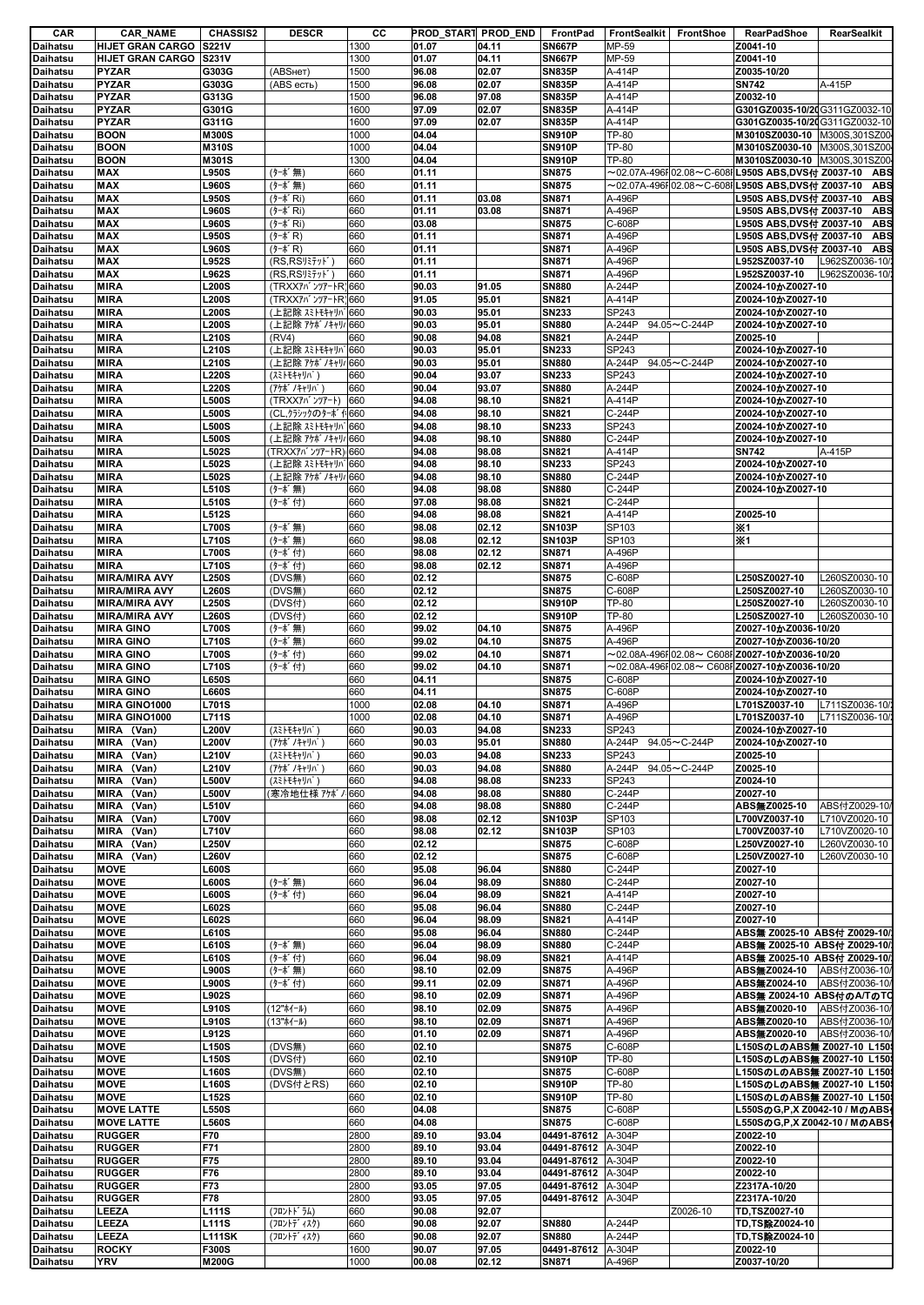| CAR                                                        | <b>CAR_NAME</b>                                                | <b>CHASSIS2</b> | <b>DESCR</b>                               | cс           | PROD START PROD END |                | FrontPad                       | <b>FrontSealkit</b>    | FrontShoe | RearPadShoe                                   | RearSealkit    |
|------------------------------------------------------------|----------------------------------------------------------------|-----------------|--------------------------------------------|--------------|---------------------|----------------|--------------------------------|------------------------|-----------|-----------------------------------------------|----------------|
| Daihatsu                                                   | YRV                                                            | M201G           | (ターボ無)                                     | 1300         | 00.08               |                | <b>SN871</b>                   | A-496P                 |           | Z0037-10/20                                   |                |
| <b>Daihatsu</b>                                            | <b>YRV</b>                                                     | M201G           | (ターボ付)                                     | 1300         | 00.08               |                | <b>SN593P</b>                  | TP-80                  |           | Z0037-10/20                                   |                |
| <b>Daihatsu</b>                                            | <b>YRV</b><br>YRV                                              | M211G<br>M211G  | (ターボ無)<br>(ターボ付)                           | 1300<br>1300 | 00.08<br>00.08      |                | <b>SN871</b><br><b>SN593P</b>  | A-496P<br><b>TP-80</b> |           | Z0036-10/20<br>Z0036-10/20                    |                |
| Daihatsu<br>Daihatsu                                       | <b>DELTA WAGON</b>                                             | <b>YB21G</b>    |                                            | 2000         | 88.08               | 91.12          | <b>SN758P</b>                  | C-226P                 |           | Z2232-10/20                                   |                |
| <b>Daihatsu</b>                                            | <b>DELTA WAGON</b>                                             | <b>B21G</b>     |                                            | 2000         | 88.08               | 91.12          | <b>SN758P</b>                  | C-226P                 |           | Z2232-10/20                                   |                |
| Daihatsu                                                   | <b>DELTA WAGON</b>                                             | <b>YB21G</b>    |                                            | 2000         | 92.01               | 96.09          | <b>SN827P</b>                  | A-379P                 |           | ABS無 K2232-10/20 (但し93.09~ C                  |                |
| Daihatsu                                                   | <b>DELTA WAGON</b>                                             | <b>B21G</b>     |                                            | 2000         | 92.01               | 96.09          | <b>SN827P</b>                  | A-379P                 |           | ABS無 K2232-10/20 (但し93.09~ C                  |                |
| Daihatsu                                                   | <b>DELTA WAGON</b>                                             | SR40N           |                                            | 2000         | 96.10               | 01.10          | <b>SN849P</b>                  | A-379P                 |           | Z2339-10/20                                   |                |
| Daihatsu                                                   | <b>DELTA WAGON</b>                                             | SR50N           |                                            | 2000         | 98.01               | 98.12          | <b>SN851P</b>                  | A-379P                 |           | Z2335A-10/20                                  |                |
| Daihatsu                                                   | <b>DELTA WAGON</b>                                             | SR50N           |                                            | 2000         | 99.01               | 01.10          | <b>SN849P</b>                  | A-379P                 |           | Z2335A-10/20                                  |                |
| Daihatsu                                                   | <b>DELTA WAGON</b>                                             | <b>CB22G</b>    |                                            | 2200         | 93.09               | 96.09          | <b>SN827P</b>                  | A-379P                 |           | ABS無 K2232-10/20 (但し93.09~ C                  |                |
| Daihatsu                                                   | <b>DELTA WAGON</b>                                             | <b>CB31G</b>    |                                            | 2200         | 94.10               | 96.09          | <b>SN826P</b>                  | A-239P                 |           | Z2252-10/20                                   |                |
| Daihatsu                                                   | <b>DELTA WAGON</b>                                             | CR40N           |                                            | 2200         | 96.10               | 01.10          | <b>SN849P</b>                  | A-379P                 |           | Z2339-10/20                                   |                |
| Daihatsu                                                   | <b>DELTA WAGON</b>                                             | CR50N           |                                            | 2200         | 96.10               | 98.12          | <b>SN851P</b>                  | A-379P                 |           | Z2335A-10/20                                  |                |
| Daihatsu                                                   | <b>DELTA WAGON</b>                                             | CR50N           |                                            | 2200         | 99.01               | 01.10          | <b>SN849P</b>                  | A-379P                 |           | Z2335A-10/20                                  |                |
| <b>Daihatsu</b>                                            | <b>DELTA VAN</b>                                               | <b>KR41J</b>    |                                            | 1500         | 96.10               | 98.12          | <b>SN849P</b>                  | A-379P                 |           | Z2232-10/20                                   |                |
| Daihatsu                                                   | <b>DELTA VAN</b>                                               | <b>YB25V</b>    |                                            | 1800         | 88.08               | 91.12          | <b>SN758P</b>                  | C-226P                 |           | Z2232-10/20                                   |                |
| Daihatsu                                                   | <b>DELTA VAN</b>                                               | <b>YB25V</b>    |                                            | 1800         | 92.01               | 96.09          | <b>SN827P</b>                  | A-379P                 |           | Z2232-10/20                                   |                |
| Daihatsu                                                   | <b>DELTA VAN</b>                                               | <b>KR42J</b>    |                                            | 1800         | 96.10               | 02.08          | <b>SN849P</b>                  | A-379P                 |           | Z2339-10/20                                   |                |
| Daihatsu                                                   | <b>DELTA VAN</b>                                               | <b>CB27V</b>    |                                            | 2000         | 88.08               | 91.12          | <b>SN758P</b>                  | C-226P                 |           | Z2232-10/20                                   |                |
| Daihatsu                                                   | <b>DELTA VAN</b>                                               | <b>CB27V</b>    |                                            | 2000         | 92.01               | 96.09          | <b>SN827P</b>                  | A-379P                 |           | Z2232-10/20                                   |                |
| <b>Daihatsu</b>                                            | <b>DELTA VAN</b>                                               | CR41J           |                                            | 2000         | 96.10               | 98.12          | <b>SN849P</b>                  | A-379P                 |           | Z2339-10/20                                   |                |
| Daihatsu                                                   | <b>DELTA VAN</b>                                               | <b>CR51J</b>    |                                            | 2000         | 96.10               | 98.12          | <b>SN851P</b>                  | A-379P                 |           | Z2335A-10/20                                  |                |
| <b>Daihatsu</b>                                            | <b>DELTA VAN</b>                                               | CR42J           |                                            | 2200         | 99.01               | 02.08          | <b>SN849P</b>                  | A-379P                 |           | Z2339-10/20                                   |                |
| Daihatsu                                                   | <b>DELTA VAN</b>                                               | <b>CR52J</b>    |                                            | 2200         | 99.01               | 02.08          | <b>SN851P</b>                  | A-379P                 |           | Z2335A-10/20                                  |                |
| <b>Daihatsu</b>                                            | DELTA (V-Series Tru V98                                        |                 | (ローデ゙ッキ)                                   | 3000         | 84.09               | 95.04          |                                |                        | Z0016-10  | Z4428-10                                      |                |
| Daihatsu                                                   | DELTA (V-Series Tru V99                                        |                 | (ローデ゛ッキ)                                   | 3000         | 84.09               | 95.04          |                                |                        | Z0016-10  | Z4428-10                                      |                |
| Daihatsu                                                   | DELTA (V-Series Tru V98                                        |                 | (ローデッキ除)                                   | 3000         | 84.09               | 95.04          |                                |                        | Z0016-10  | Z0016-10                                      |                |
| Daihatsu                                                   | DELTA (V-Series Tru(V99                                        |                 | (ローデッキ除)                                   | 3000         | 84.09               | 95.04          |                                |                        | Z0016-10  | Z0016-10                                      |                |
| <b>Daihatsu</b>                                            | DELTA (V-Series Tru(V118                                       |                 | (ローデ ッキ)                                   | 3700         | 88.08               | 95.04          |                                |                        | Z0016-10  | Z4428-10                                      |                |
| Daihatsu                                                   | DELTA<br>(V-Series Tru(V119                                    |                 | (ローデ ッキ)                                   | 3700         | 88.08               | 95.04          |                                |                        | Z0016-10  | Z4428-10                                      |                |
| Daihatsu                                                   | DELTA (V-Series Tru(V118                                       |                 | (ローデッキ除)                                   | 3700         | 88.08               | 95.04          |                                |                        | Z0016-10  | Z0016-10                                      |                |
| Daihatsu                                                   | DELTA<br>(V-Series Tru(V119                                    |                 | (ローデッキ除)                                   | 3700         | 88.08               | 95.04          |                                |                        | Z0016-10  | Z0016-10                                      |                |
| Daihatsu                                                   | DELTA (BU-Series Tr BU100N                                     |                 | (フロントドラム)                                  | 3400         | 95.05               | 99.05          |                                |                        |           | 高床シングルタイヤ 】シングルタイヤ Z2296-10 高床ダブルタイヤ          |                |
| Daihatsu                                                   | DELTA (BU-Series Tr BU100N                                     |                 | (フロントデ ィスク)フルシ ャプ3400                      |              | 95.05               | 99.05          | <b>SN650</b>                   | MP-17                  |           | シングルタイヤ Z2296-10 高床ダブルタイヤ                     |                |
| Daihatsu                                                   | DELTA<br>(BU-Series Tr BU100N                                  |                 | (フロントディスク)高床W3400                          |              | 95.05               | 99.05          | <b>SN663P</b>                  | $MP-8$                 |           | シングルタイヤ Z2296-10 高床ダブルタイヤ                     |                |
| Daihatsu                                                   | DELTA (BU-Series Tr BU105N                                     |                 | (フロントドラム)                                  | 3400         | 95.05               | 99.05          |                                |                        |           | 高床 Z2329-10 シングルタイヤ Z2296-10 高床ダブルタイヤ         |                |
| Daihatsu                                                   | DELTA (BU-Series Tr BU105N                                     |                 | (フロントディスク)高床                               | 3400         | 95.05               | 99.05          | <b>SN869P</b>                  | $MP-8$                 |           | シングルタイヤ Z2296-10 高床ダブルタイヤ                     |                |
| Daihatsu                                                   | DELTA<br>(BU-Series Tr BU105N                                  |                 | (フロントディスク)ジャストル3400                        |              | 95.05               | 99.05          | <b>SN662P</b>                  | $MP-8$                 |           | シングルタイヤ Z2296-10 高床ダブルタイヤ                     |                |
| Daihatsu                                                   | (BU-Series Tr BU301J<br>DELTA                                  |                 | (フロントディスク)低床,il3700                        |              | 99.05               | 03.08          | <b>SN662P</b>                  | MP-83                  |           | Z2329-10                                      |                |
| Daihatsu                                                   | DELTA (BU-Series Tr BU301N                                     |                 | (フロントディスク)低床,il3700                        |              | 99.05               | 03.08<br>03.08 | <b>SN662P</b><br><b>SN879P</b> | MP-83                  |           | Z2329-10<br>Z2296-10                          |                |
| Daihatsu                                                   | DELTA<br>(BU-Series Tr BU301J<br>(BU-Series Tr BU301N<br>DELTA |                 | (フロントディスク)フルジャシ3700                        |              | 99.05               |                | <b>SN879P</b>                  | MP-83<br>MP-83         |           | Z2296-10                                      |                |
| Daihatsu<br>Daihatsu                                       | DELTA<br>(BU-Series Tr BU346N                                  |                 | (フロントディスク)フルジャプ3700<br>(フロントディスク)高床,シ 3700 |              | 99.05<br>99.05      | 03.08<br>03.08 | <b>SN662P</b>                  | MP-83                  |           | 高床 Z2329-10 ジャストロー Z2296-10                   |                |
| Daihatsu                                                   | DELTA<br>(BU-Series Tr BU346N                                  |                 | (フロントディスク)フルジャプ3700                        |              | 99.05               | 03.08          | <b>SN879P</b>                  | MP-83                  |           |                                               |                |
| Daihatsu                                                   | DELTA<br>(BU-Series Tr BU102N                                  |                 | (フロントドラム)                                  | 4100         | 95.05               | 99.05          |                                |                        |           | 高床ダブルタイヤ,ダンプの高床 Z2329-10 ジャストロー Z229          |                |
| Daihatsu                                                   | DELTA<br>(BU-Series Tr BU102J                                  |                 | (フロントト・ラム)                                 | 4100         | 95.05               | 99.05          |                                |                        |           | 高床ダブルタイヤ,ダンプの高床 Z2329-10 ジャストロー Z229          |                |
| Daihatsu                                                   | DELTA (BU-Series Tr BU102N                                     |                 | (フロントデ ィスク)フルジ ャプ4100                      |              | 95.05               | 99.05          | <b>SN650</b>                   | MP-17                  |           |                                               |                |
| Daihatsu                                                   | (BU-Series Tr BU102J<br>DELTA                                  |                 | (フロントディスク)フルジャフ4100                        |              | 95.05               | 99.05          | <b>SN650</b>                   | MP-17                  |           |                                               |                |
| Daihatsu                                                   | DELTA<br>(BU-Series Tr BU102N                                  |                 | (フロントディスク)高床214100                         |              | 95.05               | 99.05          | <b>SN663P</b>                  | $MP-8$                 |           |                                               |                |
| <b>Daihatsu</b>                                            | DELTA<br>(BU-Series Tr BU102J                                  |                 | (フロントディスク)高床214100                         |              | 95.05               | 99.05          | <b>SN663P</b>                  | $MP-8$                 |           |                                               |                |
| Daihatsu                                                   | DELTA (BU-Series Tr BU107N                                     |                 | (フロントドラム)                                  | 4100         | 95.05               | 99.05          |                                |                        | Z2329-10  |                                               |                |
| Daihatsu                                                   | DELTA (BU-Series Tr BU107N                                     |                 | (フロントディスク)高床                               | 4100         | 95.05               | 99.05          | <b>SN869P</b>                  | $MP-8$                 |           |                                               |                |
| Daihatsu                                                   | DELTA (BU-Series Tr BU107N                                     |                 | (フロントディスク)ジャストI4100                        |              | 95.05               | 99.05          | SN662P                         | MP-8                   |           |                                               |                |
| Daihatsu                                                   | DELTA (BU-Series Tr BU112N                                     |                 | (フロントト・ラム)                                 | 4100         | 95.05               | 99.05          |                                |                        | Z2329-10  | Z2329-10                                      |                |
| Daihatsu                                                   | DELTA (BU-Series Tr BU112N                                     |                 | (フロントデ ィスク)                                | 4100         | 95.05               | 99.05          | <b>SN663P</b>                  | MP-8                   |           |                                               |                |
| Daihatsu                                                   | DELTA (BU-Series Tr BU142N                                     |                 | (フロントドラム)                                  | 4100         | 95.05               | 99.05          |                                |                        |           | 高床ダブルタイヤ.  <b>高床 Z2329-10 ジャストロー Z2296-10</b> |                |
| Daihatsu                                                   | DELTA<br>(BU-Series Tr BU142N                                  |                 | (フロントディスク)高床                               | 4100         | 95.05               | 99.05          | <b>SN663P</b>                  | $MP-8$                 |           | 高床 Z2329-10 ジャストロー Z2296-10                   |                |
| Daihatsu                                                   | DELTA (BU-Series Tr BU142N                                     |                 | (フロントディスク)フルジャフ4100                        |              | 95.05               | 99.05          | <b>SN650</b>                   | MP-17                  |           | 高床 Z2329-10 ジャストロー Z2296-10                   |                |
| <b>Daihatsu</b>                                            | DELTA (BU-Series Tr BU147N                                     |                 | (フロントディスク)高床 4100                          |              | 95.05               | 99.05          | <b>SN869P</b>                  | $MP-8$                 |           | 高床 Z2329-10 ジャストロー Z2296-10                   |                |
| Daihatsu                                                   | DELTA<br>(BU-Series Tr BU147N                                  |                 | (フロントディスク)ジャストI4100                        |              | 95.05               | 99.05          | <b>SN662P</b>                  | $MP-8$                 |           | 高床 Z2329-10 ジャストロー Z2296-10                   |                |
| <b>Daihatsu</b>                                            | DELTA (BU-Series Tr BU162N                                     |                 | (フロントドラム)トラック,タ4100                        |              | 95.05               | 99.05          |                                |                        |           | トラック Z2296-10 高床 Z2329-10 ジャストロー Z2296-10     |                |
| Daihatsu                                                   | DELTA (BU-Series Tr BU172N                                     |                 | (フロントト・ラム)                                 | 4100         | 95.05               | 99.05          |                                |                        |           | 高床 Z2329-10 高床 Z2329-10 ジャストロー Z2296-10       |                |
| Daihatsu                                                   | DELTA (BU-Series Tr BU212N                                     |                 | (フロントドラム)                                  | 4100         | 95.05               | 99.05          |                                |                        |           | 高床 Z2329-10 高床 Z2329-10 ジャストロー Z2296-10       |                |
| <b>Daihatsu</b>                                            | DELTA (BU-Series Tr BU212S                                     |                 | (フロントト ラム)                                 | 4100         | 95.05               | 99.05          |                                |                        |           | 高床 Z2329-10 高床 Z2329-10 ジャストロー Z2296-10       |                |
| Daihatsu                                                   | DELTA (BU-Series Tr BU212N                                     |                 | (フロントドラム)高床,フル 4100                        |              | 95.05               | 99.05          |                                |                        | Z2329-10  | 高床 Z2329-10 ジャストロー Z2296-10                   |                |
| Daihatsu                                                   | (BU-Series Tr BU212S<br>DELTA                                  |                 | (フロントドラム)高床,フル4100                         |              | 95.05               | 99.05          |                                |                        | Z2329-10  | 高床 Z2329-10 ジャストロー Z2296-10                   |                |
| Daihatsu                                                   | (BU-Series Tr BU212N<br>DELTA                                  |                 | (フロントデ ィスク)                                | 4100         | 95.05               | 99.05          | <b>SN663P</b>                  | $MP-8$                 |           | 高床 Z2329-10 ジャストロー Z2296-10                   |                |
| <b>Daihatsu</b>                                            | DELTA (BU-Series Tr BU212S                                     |                 | (フロントデ ィスク)                                | 4100         | 95.05               | 99.05          | <b>SN663P</b>                  | $MP-8$                 |           | 高床 Z2329-10 ジャストロー Z2296-10                   |                |
| Daihatsu                                                   | DELTA (BU-Series Tr BU222N                                     |                 | (フロントドラム)                                  | 4100         | 95.05               | 99.05          |                                |                        | Z2329-10  | Z2329-10                                      |                |
| <b>Daihatsu</b>                                            | DELTA (BU-Series Tr BU222N                                     |                 | (フロントデ ィスク)                                | 4100         | 95.05               | 99.05          | <b>SN663P</b>                  | $MP-8$                 |           | Z2329-10                                      |                |
| <b>Daihatsu</b>                                            | DELTA<br>(BU-Series Tr BU400N                                  |                 | (フロントデ ィスク)                                | 4100         | 99.06               | 03.08          | <b>SN662P</b>                  | MP-83                  |           | Z2329-10                                      |                |
| Daihatsu                                                   | DELTA (BU-Series Tr BU410N                                     |                 | (フロントドラム)                                  | 4100         | 99.06               | 03.08          |                                |                        | Z2376-10  | 2tZ2329-10                                    | 2t除04495-37020 |
| Daihatsu                                                   | DELTA (BU-Series Tr BU420N                                     |                 | (フロントドラム)                                  | 4100         | 99.06               | 03.08          |                                |                        | Z2376-10  | 2tZ2329-10                                    | 2t除04495-37020 |
| Daihatsu                                                   | DELTA (BU-Series Tr BU430N                                     |                 | (フロントドラム)                                  | 4100         | 99.06               | 03.08          |                                |                        | Z2376-10  | 2tZ2329-10                                    | 2t除04495-37020 |
| <b>Daihatsu</b>                                            | DELTA (BU-Series Tr BU410N                                     |                 | (フロントデ゛ィスク)                                | 4100         | 99.06               | 03.08          | <b>SN662P</b>                  | MP-83                  |           | 2tZ2329-10                                    | 2t除04495-37020 |
| <b>Daihatsu</b>                                            | DELTA (BU-Series Tr BU420N                                     |                 | (フロントデ ィスク)                                | 4100         | 99.06               | 03.08          | <b>SN662P</b>                  | MP-83                  |           | 2tZ2329-10                                    | 2t除04495-37020 |
| Daihatsu                                                   | DELTA (RZU-Series 1RZU300N                                     |                 | (2t)                                       | 2700         | 00.05               | 03.08          | <b>SN879P</b>                  | MP-83                  |           | Z2296-10                                      |                |
| <b>Daihatsu</b>                                            | DELTA (RZU-Series 1RZU300N                                     |                 | (3t)                                       | 2700         | 00.05               | 03.08          | <b>SN662P</b>                  | MP-83                  |           | Z2329-10                                      |                |
| Daihatsu                                                   | DELTA (RZU-Series 1RZU340N<br>DELTA (XZU-Series 1XZU302J       |                 |                                            | 2700         | 00.05               | 03.08          | <b>SN879P</b>                  | MP-83                  |           | Z2296-10                                      |                |
| Daihatsu<br>Daihatsu                                       | DELTA (XZU-Series 1XZU302N                                     |                 | フルジャストロー (2t)<br>フルジ ャストロー (2t)            | 4600<br>4600 | 99.06<br>99.06      | 03.08<br>03.08 | <b>SN879P</b><br><b>SN879P</b> | MP-83<br>MP-83         |           | Z2296-10<br>Z2296-10                          |                |
| <b>Daihatsu</b>                                            | DELTA (XZU-Series 1XZU302P                                     |                 | フルジ ャストロー (2t)                             | 4600         | 99.06               | 03.08          | <b>SN879P</b>                  | MP-83                  |           | Z2296-10                                      |                |
| Daihatsu                                                   | DELTA (XZU-Series 1XZU302U                                     |                 | フルジ ャストロー (2t)                             | 4600         | 99.06               | 03.08          | <b>SN879P</b>                  | MP-83                  |           | Z2296-10                                      |                |
| Daihatsu                                                   | DELTA (XZU-Series 1XZU302J                                     |                 | フルジ ャストロー (2.95t,3 4600                    |              | 99.06               | 03.08          | <b>SN662P</b>                  | MP-83                  |           | Z2329-10                                      |                |
|                                                            | DELTA (XZU-Series 1XZU302N                                     |                 |                                            |              |                     |                | <b>SN662P</b>                  |                        |           | Z2329-10                                      |                |
| Daihatsu<br>Daihatsu                                       |                                                                |                 | フルジ ャストロー (2.95t, 3 4600                   |              | 99.06               | 03.08          |                                | MP-83                  |           | Z2329-10                                      |                |
|                                                            | DELTA (XZU-Series 1XZU302P                                     |                 | フルジ ャストロー (2.95t,314600                    |              | 99.06               | 03.08          | <b>SN662P</b>                  | MP-83                  |           | Z2329-10                                      |                |
| Daihatsu                                                   | DELTA (XZU-Series 1XZU302U                                     |                 | フルジ ャストロー (2.95t,3 4600                    |              | 99.06               | 03.08          | <b>SN662P</b>                  | MP-83                  |           |                                               |                |
| Daihatsu                                                   | DELTA (XZU-Series 1XZU307N                                     |                 | 高床,ジャストロー                                  | 4600         | 99.06               | 03.08          | <b>SN662P</b>                  | MP-83                  |           | Z2329-10<br>Z2296-10                          |                |
| <b>Daihatsu</b>                                            | DELTA (XZU-Series 1XZU307N                                     |                 | フルジ ャストロー<br>フルジ ャストロー                     | 4600<br>4600 | 99.06               | 03.08          | <b>SN879P</b><br><b>SN879P</b> | MP-83                  |           | Z2296-10                                      |                |
| Daihatsu                                                   | DELTA (XZU-Series 1XZU307Z<br>(XZU-Series 1XZU322N<br>DELTA    |                 |                                            | 4600         | 99.06<br>99.06      | 03.08<br>03.08 | <b>SN662P</b>                  | MP-83<br>MP-83         |           | Z2329-10                                      |                |
|                                                            |                                                                |                 |                                            |              |                     |                |                                |                        |           |                                               |                |
|                                                            |                                                                |                 |                                            |              |                     |                |                                |                        |           |                                               |                |
|                                                            | DELTA (XZU-Series 1XZU322U                                     |                 |                                            | 4600         | 99.06               | 03.08          | <b>SN662P</b>                  | MP-83                  |           | Z2329-10                                      |                |
| Daihatsu<br>Daihatsu<br><b>Daihatsu</b><br><b>Daihatsu</b> | DELTA (XZU-Series 1XZU337N<br>DELTA (XZU-Series 1XZU337N       |                 | ジャストロー<br>フルジ ャストロー                        | 4600<br>4600 | 99.06<br>99.06      | 03.08<br>03.08 | <b>SN662P</b><br><b>SN879P</b> | MP-83<br>MP-83         |           | Z2296-10<br>Z2296-10                          |                |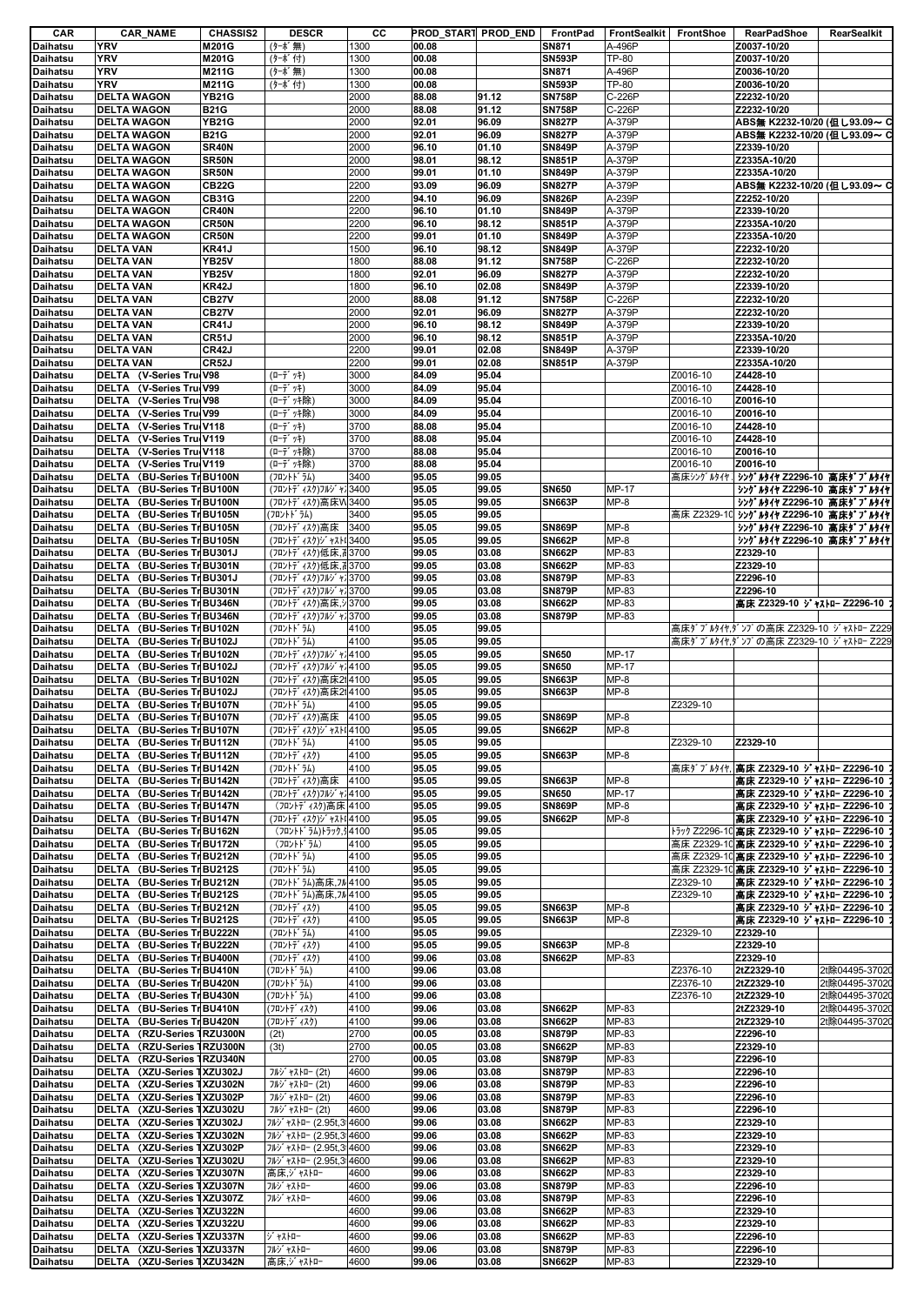| CAR             | <b>CAR_NAME</b>                      | <b>CHASSIS2</b>    | <b>DESCR</b>           | cс   | PROD_START PROD_END |       | FrontPad          | FrontSealkit FrontShoe |          | <b>RearPadShoe</b>                | RearSealkit     |
|-----------------|--------------------------------------|--------------------|------------------------|------|---------------------|-------|-------------------|------------------------|----------|-----------------------------------|-----------------|
| Daihatsu        | DELTA (XZU-Series 1XZU347N           |                    | 高床,ジャストロー              | 4600 | 99.06               | 03.08 | <b>SN662P</b>     | MP-83                  |          | Z2329-10                          |                 |
| Daihatsu        | DELTA (XZU-Series 1XZU342N           |                    | フルジ ャストロー              | 4600 | 99.06               | 03.08 | <b>SN879P</b>     | MP-83                  |          | Z2296-10                          |                 |
| Daihatsu        | DELTA (XZU-Series 1XZU347N           |                    | フルジ ャストロー              | 4600 | 99.06               | 03.08 | <b>SN879P</b>     | MP-83                  |          | Z2296-10                          |                 |
| Daihatsu        | DELTA (XZU-Series 1XZU352U           |                    |                        | 4600 | 99.06               | 03.08 | <b>SN662P</b>     | MP-83                  |          | Z2296-10                          |                 |
| <b>Daihatsu</b> | DELTA (XZU-Series 1XZU362J           |                    |                        | 4600 | 99.06               | 03.08 | <b>SN869P</b>     | MP-83                  |          | Z2329-10                          |                 |
| Daihatsu        | DELTA (XZU-Series 1XZU362N           |                    |                        | 4600 | 99.06               | 03.08 | <b>SN869P</b>     | MP-83                  |          | Z2329-10                          |                 |
| Daihatsu        | DELTA (XZU-Series 1XZU362U           |                    |                        | 4600 | 99.06               | 03.08 | <b>SN869P</b>     | MP-83                  |          | Z2329-10                          |                 |
| Daihatsu        | DELTA (XZU-Series 1XZU372N           |                    |                        | 4600 | 99.06               | 03.08 | <b>SN869P</b>     | MP-83                  |          | Z2329-10                          |                 |
| Daihatsu        | DELTA (XZU-Series 1XZU382N           |                    |                        | 4600 | 99.06               | 03.08 | <b>SN869P</b>     | MP-83                  |          | Z2329-10                          |                 |
| Daihatsu        | DELTA (XZU-Series 1XZU402N           |                    | ジャストロー,フルジャストロー        | 4600 | 99.06               | 03.08 | <b>SN662P</b>     | MP-83                  |          | ジャストローフルジャストロ-Z2296-10Z2329-      |                 |
| Daihatsu        | (XZU-Series 1XZU412N<br>DELTA        |                    | ジャストロー,フルジャストロー4600    |      | 99.06               | 03.08 | <b>SN662P</b>     | MP-83                  |          | 5' +XI-D-7J>' +XI-D-Z2296-10Z2329 |                 |
| Daihatsu        | <b>DELTA</b><br>(XZU-Series 1XZU301J |                    |                        | 4900 | 99.06               | 03.08 | <b>SN662P</b>     | MP-83                  |          | Z2329-10                          |                 |
| <b>Daihatsu</b> | DELTA (XZU-Series 1XZU301N           |                    |                        | 4900 | 99.06               | 03.08 | <b>SN662P</b>     | MP-83                  |          | Z2329-10                          |                 |
| Daihatsu        | DELTA (XZU-Series 1XZU301P           |                    |                        | 4900 | 99.06               | 03.08 | <b>SN662P</b>     | MP-83                  |          | Z2329-10                          |                 |
| Daihatsu        | DELTA (XZU-Series 1XZU301U           |                    |                        | 4900 | 99.06               | 03.08 | <b>SN662P</b>     | MP-83                  |          | Z2329-10                          |                 |
| <b>Daihatsu</b> | DELTA (XZU-Series 1XZU306N           |                    | 高床                     | 4900 | 99.06               | 03.08 | <b>SN662P</b>     | MP-83                  |          | Z2329-10                          |                 |
| <b>Daihatsu</b> | DELTA (XZU-Series 1XZU306N           |                    | フルジ ャストロー              | 4900 | 99.06               | 03.08 | <b>SN879P</b>     | MP-83                  |          | Z2296-10                          |                 |
| Daihatsu        | DELTA (XZU-Series 1XZU311J           |                    | (2t)                   | 4900 | 99.06               | 03.08 | <b>SN879P</b>     | MP-83                  |          | Z2296-10                          |                 |
| Daihatsu        | DELTA (XZU-Series 1XZU311U           |                    | (2t)                   | 4900 | 99.06               | 03.08 | <b>SN879P</b>     | MP-83                  |          | Z2296-10                          |                 |
| Daihatsu        | DELTA (XZU-Series 1XZU311J           |                    | (3t)                   | 4900 | 99.06               | 03.08 | <b>SN662P</b>     | MP-83                  |          | Z2329-10                          |                 |
| Daihatsu        | (XZU-Series 1XZU311U<br>DELTA        |                    | (3t)                   | 4900 | 99.06               | 03.08 | <b>SN662P</b>     | MP-83                  |          | Z2329-10                          |                 |
| Daihatsu        | DELTA (XZU-Series 1XZU321J           |                    |                        | 4900 | 99.06               | 03.08 | <b>SN662P</b>     | MP-83                  |          | Z2329-10                          |                 |
| Daihatsu        | DELTA (XZU-Series 1XZU321U           |                    |                        | 4900 | 99.06               | 03.08 | <b>SN662P</b>     | MP-83                  |          | Z2329-10                          |                 |
| <b>Daihatsu</b> | DELTA (XZU-Series 1XZU331N           |                    |                        | 4900 | 99.06               | 03.08 | <b>SN662P</b>     | MP-83                  |          | Z2329-10                          |                 |
| Daihatsu        | DELTA (XZU-Series 1XZU341N           |                    |                        | 4900 | 99.06               | 03.08 | <b>SN662P</b>     | MP-83                  |          | Z2329-10                          |                 |
| Daihatsu        | DELTA (XZU-Series 1XZU346N           |                    | 高床                     | 4900 | 99.06               | 03.08 | <b>SN662P</b>     | MP-83                  |          | Z2329-10                          |                 |
| Daihatsu        | DELTA (XZU-Series 1XZU346N           |                    | フルジ ャストロー              | 4900 | 99.06               | 03.08 | <b>SN879P</b>     | MP-83                  |          | Z2296-10                          |                 |
| Daihatsu        | DELTA (XZU-Series 1XZU351U           |                    |                        | 4900 | 99.06               | 03.08 | <b>SN662P</b>     | MP-83                  |          | Z2296-10                          |                 |
| Daihatsu        | DELTA (XZU-Series 1XZU371N           |                    |                        | 4900 | 99.06               | 03.08 | <b>SN869P</b>     | MP-83                  |          | Z2329-10                          |                 |
| <b>Daihatsu</b> | DELTA (XZU-Series 1XZU401N           |                    |                        | 4900 | 99.06               | 03.08 |                   |                        | Z2376-10 | 04495-37020                       |                 |
| Daihatsu        | DELTA (XZU-Series 1XZU411N           |                    | (2t)                   | 4900 | 99.06               | 03.08 | <b>SN662P</b>     | MP-83                  |          | Z2329-10                          |                 |
| Daihatsu        | (XZU-Series 1XZU411N<br>DELTA        |                    | (2.95t, 3t, 3.5t)      | 4900 | 99.06               | 03.08 |                   |                        | Z2376-10 | 04495-37020                       |                 |
| Daihatsu        | DELTA (XZU-Series 1XZU300P           |                    |                        | 5300 | 99.06               | 03.08 | <b>SN662P</b>     | MP-83                  |          | Z2329-10                          |                 |
| Daihatsu        | DELTA (XZU-Series 1XZU312U           |                    | (2t)                   | 5300 | 99.06               | 03.08 | <b>SN879P</b>     | MP-83                  |          | Z2296-10                          |                 |
| Daihatsu        | DELTA (XZU-Series 1XZU312U           |                    | (3t) XZU320J           | 5300 | 99.06               | 03.08 | <b>SN662P</b>     | MP-83                  |          | Z2329-10                          |                 |
| Daihatsu        | (XZU-Series 1XZU330N<br><b>DELTA</b> |                    | (3t)                   | 5300 | 99.06               | 03.08 | <b>SN662P</b>     | MP-83                  |          | Z2329-10                          |                 |
| Daihatsu        | <b>DELTA</b><br>(XZU-Series 1XZU330N |                    | (4t)                   | 5300 | 99.06               | 03.08 |                   |                        | Z2376-10 | 04495-37020                       |                 |
| Daihatsu        | DELTA (XZU-Series 1XZU340N           |                    | (3t)                   | 5300 | 99.06               | 03.08 | <b>SN662P</b>     | MP-83                  |          | Z2329-10                          |                 |
| Daihatsu        | DELTA (XZU-Series 1XZU340N           |                    | (3.5t,4t)XZU350P       | 5300 | 99.06               | 03.08 |                   |                        | Z2376-10 | 04495-37020                       |                 |
| Daihatsu        | DELTA (XZU-Series 1XZU400J           |                    |                        | 5300 | 99.06               | 03.08 |                   |                        | Z2376-10 | 2tZ2329-10                        | 2t除04495-37020  |
| Daihatsu        | DELTA (XZU-Series 1XZU400N           |                    |                        | 5300 | 99.06               | 03.08 |                   |                        | Z2376-10 | 2tZ2329-10                        | 2t除04495-37020  |
| Daihatsu        | DELTA (XZU-Series 1XZU410N           |                    | (2t)                   | 5300 | 99.06               | 03.08 | <b>SN662P</b>     | MP-83                  |          | 2tZ2329-10                        | 2t除04495-37020  |
| Daihatsu        | DELTA (XZU-Series 1XZU410N           |                    | (3t, 3.5t)             | 5300 | 99.06               | 03.08 |                   |                        | Z2376-10 | 2tZ2329-10                        | 2t除04495-37020  |
| Daihatsu        | DELTA (XZU-Series 1XZU421N           |                    | (2t)                   | 5300 | 99.06               | 03.08 | <b>SN662P</b>     | MP-83                  |          | Z2329-10                          |                 |
| Daihatsu        | DELTA (XZU-Series 1XZU421N           |                    | (3t) XZU420N, 430 5300 |      | 99.06               | 03.08 |                   |                        | Z2376-10 | 04495-37020                       |                 |
| Suzuki          | <b>ALTO</b>                          | CL <sub>22</sub> V | (ターボ除)                 | 660  | 91.09               | 94.11 | <b>SN553</b>      | TP-13                  |          | Z9931-10/20                       |                 |
| Suzuki          | <b>ALTO</b>                          | <b>CR22S</b>       | (ターボ除)                 | 660  | 91.09               | 94.11 | <b>SN553</b>      | TP-13                  |          | Z9931-10/20                       |                 |
| Suzuki          | <b>ALTO</b>                          | <b>CR22S</b>       | (DOHCターボ)              | 660  | 91.09               | 94.11 | SN629             | MP-34                  |          | <b>SN649</b>                      | MP-56           |
| Suzuki          | <b>ALTO</b>                          | <b>CR22S</b>       | (SOHCターボとナビ            | 660  | 91.09               | 93.09 | <b>SN553</b>      | TP-13                  |          | Z9931-10/20                       |                 |
| Suzuki          | <b>ALTO</b>                          | <b>CR22S</b>       | (SOHCターボとナビ            | 660  | 93.10               | 94.11 | <b>SN629</b>      | MP-34                  |          | Z9931-10/20                       |                 |
| Suzuki          | <b>ALTO</b>                          | <b>CR22S</b>       | (SOHCターボとナビ            | 660  | 91.09               | 94.11 | SN629             | MP-34                  |          | Z9928-10/20                       |                 |
| <b>Suzuki</b>   | <b>ALTO</b>                          | <b>CM22V</b>       | (DOHCターボ無)             | 660  | 91.09               | 93.10 | <b>SN627</b>      | MP-35                  |          | Z9928-10/20                       |                 |
| Suzuki          | <b>ALTO</b>                          | <b>CS22S</b>       | (DOHCターボ無)             | 660  | 91.09               | 93.10 | <b>SN627</b>      | MP-35                  |          | Z9928-10/20                       |                 |
| Suzuki          | <b>ALTO</b>                          | <b>CM22V</b>       | (DOHCターボ無)             | 660  | 93.10               | 94.11 | <b>SN553</b>      | MP-34                  |          | Z9928-10/20                       |                 |
| Suzuki          | <b>ALTO</b>                          | <b>CS22S</b>       | (DOHCターボ無)             | 660  | 93.10               | 94.11 | <b>SN553</b>      | MP-34                  |          | Z9928-10/20                       |                 |
| Suzuki          | <b>ALTO</b>                          | <b>CM22V</b>       | (DOHCターボ付)             | 660  | 91.09               | 94.11 | <b>SN629</b>      | MP-34                  |          | <b>SN649</b>                      | MP-56           |
| Suzuki          | <b>ALTO</b>                          | <b>CS22S</b>       | (DOHCターボ付)             | 660  | 91.09               | 94.11 | SN629             | MP-34                  |          | <b>SN649</b>                      | MP-56           |
| Suzuki          | <b>ALTO</b>                          | <b>CS22S</b>       | (SOHC)-** ie)          | 660  | 91.09               | 93.10 | <b>SN627</b>      | MP-35                  |          | Z9928-10/20                       |                 |
| Suzuki          | <b>ALTO</b>                          | <b>CS22S</b>       | (SOHC)-** ie)          | 660  | 93.10               | 94.11 | <b>SN553</b>      | MP-34                  |          | Z9928-10/20                       |                 |
| Suzuki          | <b>ALTO</b>                          | <b>HC11V</b>       | (ターボ無)                 | 660  | 94.11               | 98.09 | <b>SN576</b>      | <b>TP-80</b>           |          | Z9944-10/20                       |                 |
| Suzuki          | <b>ALTO</b>                          | HD11V              | (ターボ無)                 | 660  | 94.11               | 98.09 | <b>SN576</b>      | TP-80                  |          | Z9944-10/20                       |                 |
| Suzuki          | <b>ALTO</b>                          | <b>HA11S</b>       | (ターボ無)                 | 660  | 94.11               | 98.09 | <b>SN576</b>      | <b>TP-80</b>           |          | Z9944-10/20                       |                 |
| Suzuki          | <b>ALTO</b>                          | <b>HB11S</b>       | (ターボ無)                 | 660  | 94.11               | 98.09 | <b>SN576</b>      | <b>TP-80</b>           |          | Z9944-10/20                       |                 |
| Suzuki          | <b>ALTO</b>                          | <b>HA11S</b>       | (ターボ付、RSZ,R附660        |      | 94.11               | 98.09 | <b>SN629</b>      | MP-34                  |          | Z9944-10/20                       |                 |
| Suzuki          | <b>ALTO</b>                          | <b>HB11S</b>       | (ターボ付、RSZ,R隊660        |      | 94.11               | 98.09 | <b>SN629</b>      | MP-34                  |          | Z9944-10/20                       |                 |
| Suzuki          | <b>ALTO</b>                          | <b>HA21S</b>       | (RSZ, R)               | 660  | 94.11               | 98.09 | <b>SN629</b>      | MP-34                  |          | <b>SN649</b>                      | MP-56           |
| Suzuki          | <b>ALTO</b>                          | <b>HB21S</b>       | (RSZ,R)                | 660  | 94.11               | 98.09 | SN629             | MP-34                  |          | <b>SN649</b>                      | MP-56           |
| Suzuki          | <b>ALTO</b>                          | <b>HA22S</b>       | (AR付)                  | 660  | 98.10               | 00.12 | <b>SN589</b>      | TP-80                  |          | <b>SN427P</b>                     | TP-91           |
| Suzuki          | <b>ALTO</b>                          | <b>HA12V</b>       | (AR除)                  | 660  | 98.10               | 00.12 | <b>SN589</b>      | TP-80                  |          | Z9959-10/20                       |                 |
| Suzuki          | <b>ALTO</b>                          | <b>HA12S</b>       | (AR除)                  | 660  | 98.10               | 00.12 | <b>SN589</b>      | <b>TP-80</b>           |          | Z9959-10/20                       |                 |
| Suzuki          | <b>ALTO</b>                          | <b>HA22S</b>       | (AR除)                  | 660  | 98.10               | 00.12 | <b>SN589</b>      | TP-80                  |          | Z9959-10/20                       |                 |
| Suzuki          | <b>ALTO</b>                          | <b>HA22S</b>       |                        | 660  | 00.12               |       | <b>SN589</b>      | TP-80                  |          | Z9959-10/20                       |                 |
| Suzuki          | <b>ALTO</b>                          | <b>HA23V</b>       |                        | 660  | 00.12               |       | SN589             | <b>TP-80</b>           |          | Z9959-10/20                       |                 |
| Suzuki          | <b>ALTO</b>                          | <b>HA23S</b>       |                        | 660  | 00.12               |       | SN589             | <b>TP-80</b>           |          | Z9959-10/20                       |                 |
| Suzuki          | <b>ALTO</b>                          | <b>HA24S</b>       |                        | 660  | 04.08               | 05.05 | SN589(C/#~1 TP-80 |                        |          | Z9967-10                          |                 |
| Suzuki          | <b>ALTO</b>                          | <b>HA24S</b>       |                        | 660  | 05.01               |       | SN935開発中(TP-80    |                        |          | Z9967-10                          |                 |
| <b>Suzuki</b>   | <b>ALTO</b>                          | <b>HA24V</b>       |                        | 660  | 05.01               |       | SN935開発中(TP-80    |                        |          | Z9967-10                          |                 |
| Suzuki          | <b>ALTO HUSTLE</b>                   | <b>CL22V</b>       |                        | 660  | 91.11               | 94.11 | <b>SN553</b>      | TP-13                  |          | Z9931-10/20                       |                 |
| Suzuki          | <b>ALTO HUSTLE</b>                   | <b>CR22S</b>       |                        | 660  | 91.11               | 94.11 | <b>SN553</b>      | <b>TP-13</b>           |          | Z9931-10/20                       |                 |
| Suzuki          | <b>ALTO HUSTLE</b>                   | <b>CM22V</b>       |                        | 660  | 91.11               | 94.11 | <b>SN627</b>      | MP-35                  |          | Z9928-10/20                       |                 |
| Suzuki          | <b>ALTO HUSTLE</b>                   | <b>CS22S</b>       |                        | 660  | 91.11               | 94.11 | <b>SN627</b>      | MP-35                  |          | Z9928-10/20                       |                 |
| Suzuki          | <b>ALTO LAPIN</b>                    | <b>HE21S</b>       |                        | 660  | 02.01               | 04.12 | SN589             | <b>TP-80</b>           |          | Z9959-10/20                       |                 |
| Suzuki          | <b>ALTO LAPIN</b>                    | <b>HE21S</b>       | $(9 - k^*)$            | 660  | 02.01               |       | SN589             | <b>TP-80</b>           |          | Z9959-10/20                       |                 |
| Suzuki          | <b>ALTO LAPIN</b>                    | <b>HE21S</b>       | (ターボ除)                 | 660  | 05.01               |       | SN935開発中 TP-80    |                        |          | Z9959-10/20                       |                 |
| Suzuki          | <b>ESCUDO</b>                        | <b>TA01R</b>       |                        | 1600 | 90.08               | 97.11 | <b>SN552P</b>     | TP-40                  |          | 21 7Z9937-10                      | 3ドアZ9955-10/20  |
| Suzuki          | <b>ESCUDO</b>                        | <b>TA01W</b>       |                        | 1600 | 90.08               | 97.11 | <b>SN552P</b>     | TP-40                  |          | 21 7Z9937-10                      | 3ド 7Z9955-10/20 |
| Suzuki          | <b>ESCUDO</b>                        | <b>TD01W</b>       | $(C/H \sim 250000)$    | 1600 | 90.09               | 96.01 | <b>SN567P</b>     | TP-71                  |          | Z9942-10                          |                 |
| Suzuki          | <b>ESCUDO</b>                        | <b>TD01W</b>       | $(C/H250001 \sim )$    | 1600 | 96.01               | 97.11 | <b>SN567P</b>     | TP-71                  |          | Z9965-10/20                       |                 |
| Suzuki          | <b>ESCUDO</b>                        | <b>TA02W</b>       |                        | 1600 | 97.11               | 00.12 | <b>SN567P</b>     | TP-71                  |          | Z9958-10                          |                 |
| Suzuki          | <b>ESCUDO</b>                        | <b>TD02W</b>       |                        | 1600 | 97.11               | 00.12 | <b>SN567P</b>     | TP-71                  |          | Z9958-10                          |                 |
| Suzuki          | <b>ESCUDO</b>                        | <b>TA11W</b>       |                        | 2000 | 94.12               | 97.10 | <b>SN291P</b>     | SP291                  |          | Z9947-10/20                       |                 |
| Suzuki          | <b>ESCUDO</b>                        | <b>TA31W</b>       |                        | 2000 | 94.12               | 97.10 | <b>SN291P</b>     | SP291                  |          | Z9947-10/20                       |                 |
| Suzuki          | <b>ESCUDO</b>                        | <b>TA51W</b>       |                        | 2000 | 94.12               | 97.10 | <b>SN291P</b>     | SP291                  |          | Z9947-10/20                       |                 |
| Suzuki          | <b>ESCUDO</b>                        | <b>TD32W</b>       |                        | 2000 | 97.11               | 00.04 | <b>SN291P</b>     | SP291                  |          | Z9947-10/20                       |                 |
| Suzuki          | <b>ESCUDO</b>                        | <b>TA52W</b>       |                        | 2000 | 97.11               | 05.04 | <b>SN567P</b>     | <b>TP-71</b>           |          | Z9958-10                          |                 |
| <b>Suzuki</b>   | <b>ESCUDO</b>                        | <b>TD52W</b>       |                        | 2000 | 97.11               | 00.04 | <b>SN567P</b>     | TP-71                  |          | Z9958-10                          |                 |
| Suzuki          | <b>ESCUDO</b>                        | <b>TL52W</b>       |                        | 2000 | 98.11               | 05.04 | <b>SN291P</b>     | SP291                  |          | Z9958-10                          |                 |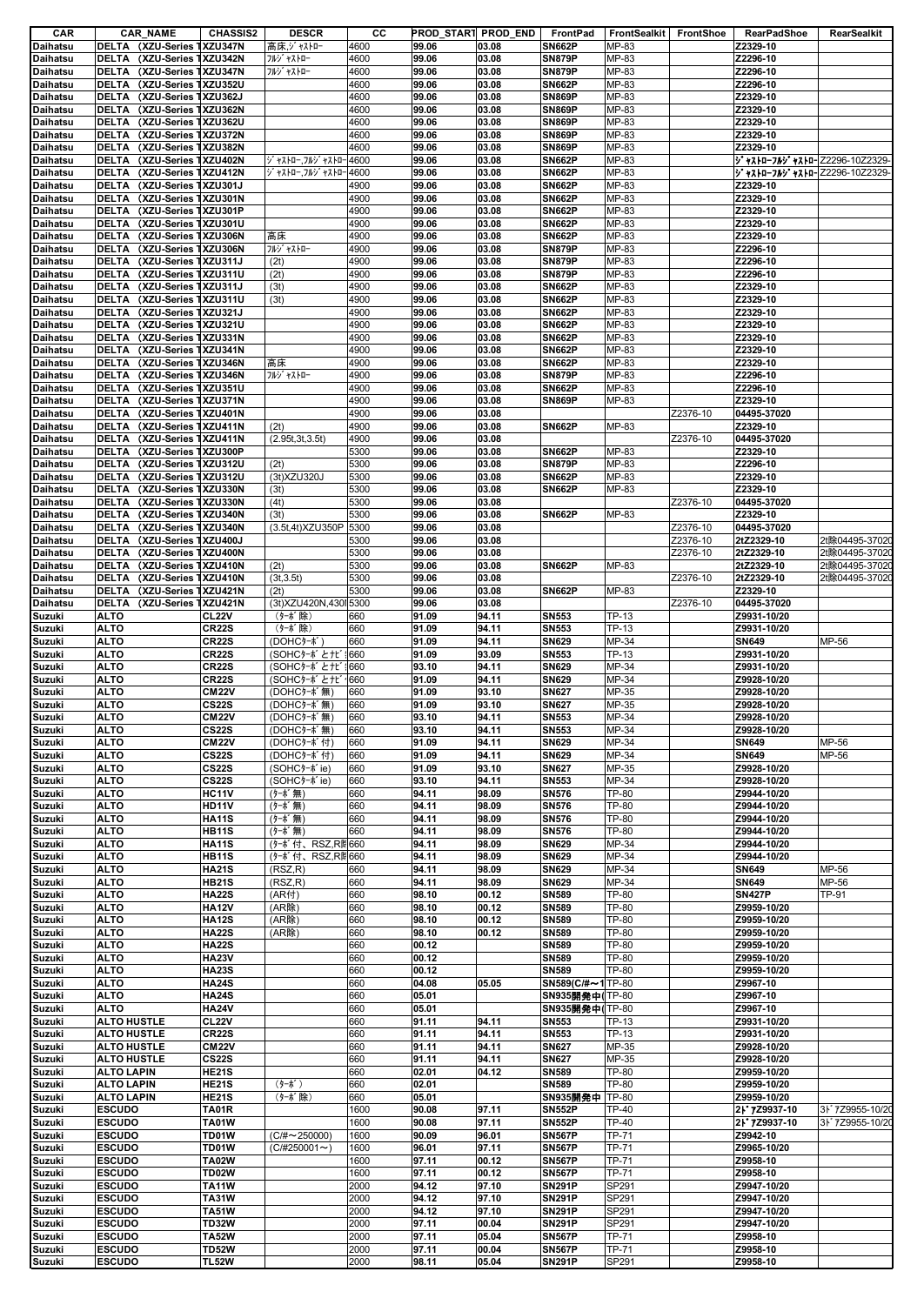| CAR           | <b>CAR_NAME</b>                | <b>CHASSIS2</b>              | <b>DESCR</b>        | CС           |       | PROD_START PROD_END | FrontPad                     | FrontSealkit FrontShoe |          | RearPadShoe       | RearSealkit  |
|---------------|--------------------------------|------------------------------|---------------------|--------------|-------|---------------------|------------------------------|------------------------|----------|-------------------|--------------|
| Suzuki        | <b>ESCUDO</b>                  | <b>TD54W</b>                 |                     | 2000         | 05.05 |                     | <b>SN131</b>                 | 55830-50J00            |          | 53200-65J00       |              |
| Suzuki        | <b>ESCUDO</b>                  | TD61W                        |                     | 2500         | 96.10 | 97.10               | <b>SN291P</b>                | SP291                  |          | Z9947-10/20       |              |
| Suzuki        | <b>ESCUDO</b>                  | <b>TD62W</b>                 |                     | 2500         | 98.02 | 05.04               | <b>SN291P</b>                | SP291                  |          | Z9958-10          |              |
| Suzuki        | <b>ESCUDO</b>                  | <b>TD94W</b>                 |                     | 2700         | 05.05 |                     | <b>SN131</b>                 | 55830-50J00            |          | 53200-65J00       |              |
| Suzuki        | <b>GRAND ESCUDO</b>            | <b>TX92W</b>                 |                     | 2700         | 00.12 |                     | <b>SN291P</b>                | SP291                  |          | 53200-52D00       |              |
| Suzuki        | $X - 90$                       | <b>LB11S</b>                 |                     | 1600         | 95.10 | 97.12               | <b>SN552P</b>                | <b>TP-40</b>           |          | Z9955-10/20       |              |
| <b>Suzuki</b> | <b>MR WAGON</b>                | <b>MF21S</b>                 |                     | 660          | 01.12 | 04.11               | <b>SN589</b>                 | <b>TP-80</b>           |          | Z9959-10/20       |              |
| Suzuki        | <b>MR WAGON</b>                | <b>MF21S</b>                 | (ターボ)               | 660          | 04.12 |                     | <b>SN589</b>                 | TP-80                  |          | Z9967-10          |              |
| Suzuki        | <b>MR WAGON</b>                | <b>MF21S</b>                 | (ターボ除)              | 660          | 04.12 |                     | SN935開発中 TP-80               |                        |          | Z9967-10          |              |
| Suzuki        | <b>AERIO</b>                   | <b>RA21S</b>                 |                     | 1500         | 01.01 |                     | <b>SN684P</b>                | MP-101                 |          | Z0032-10          |              |
| Suzuki        | <b>AERIO</b>                   | <b>RB21S</b>                 |                     | 1500         | 01.01 |                     | <b>SN684P</b>                | MP-101                 |          | Z0032-10          |              |
| Suzuki        | <b>AERIO</b>                   | <b>RC51S</b>                 |                     | 1800         | 03.01 |                     | <b>SN684P</b>                | MP-101                 |          | Z0032-10          |              |
| Suzuki        | <b>AERIO</b>                   | <b>RD51S</b>                 |                     | 1800         | 03.01 |                     | <b>SN684P</b>                | MP-101                 |          | Z0032-10          |              |
| Suzuki        | CAPPUCCINO                     | <b>EA11R</b>                 |                     | 660          | 91.10 | 95.05               | <b>SN535P</b>                | TP-13                  |          | <b>SN649</b>      | MP-56        |
| Suzuki        | <b>CAPPUCCINO</b>              | <b>EA21R</b>                 |                     | 660          | 95.05 | 98.10               | <b>SN535P</b>                | <b>TP-13</b>           |          | <b>SN649</b>      | MP-56        |
| Suzuki        | <b>CULTUS</b>                  | <b>AA44S</b>                 |                     | 1000         | 88.09 | 00.05               | <b>SN652P</b>                | MP-51                  |          | Z9933-10          |              |
| Suzuki        | <b>CULTUS</b>                  | <b>AB44S</b>                 |                     | 1000         | 88.09 | 00.05               | <b>SN652P</b>                | MP-51                  |          | Z9933-10          |              |
| <b>Suzuki</b> | <b>CULTUS</b>                  | AA34S                        | $(GT-I)$            | 1300         | 88.09 | 00.05               | <b>SN760P</b>                | TP-13                  |          | 55800-64820       | 55880-64B00  |
| <b>Suzuki</b> | <b>CULTUS</b>                  | <b>AF34S</b>                 | $(GT-I)$            | 1300         | 88.09 | 00.05               | <b>SN760P</b>                | TP-13                  |          | 55800-64820       | 55880-64B00  |
| Suzuki        | <b>CULTUS</b>                  | AA34S                        | (GT-1除)             | 1300         | 88.09 | 00.05               | <b>SN652P</b>                | MP-51                  |          | Z9933-10かZ0032-10 |              |
| <b>Suzuki</b> | <b>CULTUS</b>                  | <b>AF34S</b>                 | (GT-1除)             | 1300         | 88.09 | 00.05               | <b>SN652P</b>                | MP-51                  |          | Z9933-10かZ0032-10 |              |
|               |                                |                              |                     |              |       | 00.05               | <b>SN652P</b>                |                        |          |                   |              |
| Suzuki        | <b>CULTUS</b>                  | <b>AB34S</b>                 | (XL,XS, 1)/t01)     | 1300         | 88.09 |                     |                              | MP-51                  |          | Z9933-10かZ0032-10 |              |
| Suzuki        | <b>CULTUS</b>                  | <b>AK34S</b>                 | (コンパーチブル)           | 1300         | 92.01 | 00.05               | <b>SN760P</b>                | TP-13                  |          | Z0032-10          |              |
| Suzuki        | <b>CULTUS</b>                  | AH64S                        |                     | 1500         | 91.07 | 95.03               | <b>SN535P</b>                | <b>TP-44</b>           |          | Z0032-10          |              |
| Suzuki        | <b>CULTUS</b>                  | AJ64S                        |                     | 1500         | 91.07 | 95.03               | <b>SN535P</b>                | <b>TP-44</b>           |          | Z0032-10          |              |
| Suzuki        | <b>CULTUS ESTEEM</b>           | AH64S                        |                     | 1500         | 91.07 | 95.03               | <b>SN535P</b>                | TP-44                  |          | Z0032-10          |              |
| Suzuki        | <b>CULTUS ESTEEM</b>           | AJ64S                        |                     | 1500         | 91.07 | 95.03               | <b>SN535P</b>                | <b>TP-44</b>           |          | Z0032-10          |              |
| Suzuki        | <b>CULTUS ESTEEM</b>           | <b>AH14S</b>                 |                     | 1600         | 89.06 | 95.03               | <b>SN535P</b>                | <b>TP-44</b>           |          | Z0032-10          |              |
| Suzuki        | <b>CULTUS ESTEEM</b>           | AJ14S                        |                     | 1600         | 89.06 | 95.03               | <b>SN535P</b>                | <b>TP-44</b>           |          | Z0032-10          |              |
| <b>Suzuki</b> | <b>CULTUS CRESCENT</b>         | <b>GA11S</b>                 | (ABS無)              | 1300         | 95.01 | 00.05               | <b>SN652P</b>                | MP-51                  |          | Z0032-10          |              |
| Suzuki        | <b>CULTUS CRESCENT</b>         | <b>GA11S</b>                 | (ABS есть)          | 1300         | 95.01 | 00.05               | <b>SN651P</b>                | MP-101                 |          | Z0032-10          |              |
| Suzuki        | <b>CULTUS CRESCENT</b>         | <b>GA21S</b>                 |                     | 1500         | 95.01 | 96.02               | <b>SN651P</b>                | MP-101                 |          | Z0032-10          |              |
| <b>Suzuki</b> | <b>CULTUS CRESCENT</b>         | <b>GB21S</b>                 |                     | 1500         | 95.01 | 96.02               | <b>SN651P</b>                | MP-101                 |          | Z0032-10          |              |
| Suzuki        | <b>CULTUS CRESCENT</b>         | <b>GD21S</b>                 |                     | 1500         | 95.01 | 96.02               | <b>SN651P</b>                | MP-101                 |          | Z0032-10          |              |
| Suzuki        | <b>CULTUS CRESCENT</b>         | GC21S                        |                     | 1500         | 96.02 | 02.08               | <b>SN651P</b>                | MP-101                 |          | Z0032-10          |              |
| <b>Suzuki</b> | <b>CULTUS CRESCENT</b>         | GB31S                        |                     | 1600         | 96.02 | 00.05               | <b>SN651P</b>                | MP-101                 |          | Z0032-10          |              |
| Suzuki        | <b>CULTUS CRESCENT</b>         | GD31S                        |                     | 1600         | 96.02 | 02.08               | <b>SN651P</b>                | MP-101                 |          | Z0032-10          |              |
| Suzuki        | <b>CULTUS CRESCENT V GC21W</b> |                              |                     | 1500         | 96.02 | 02.08               | <b>SN651P</b>                | MP-101                 |          | Z0032-10          |              |
| Suzuki        | <b>CULTUS CRESCENT V GD31W</b> |                              |                     | 1600         | 96.02 | 02.08               | <b>SN651P</b>                | MP-101                 |          | Z0032-10          |              |
| Suzuki        | <b>CULTUS CRESCENT V GC41W</b> |                              |                     | 1800         | 96.02 | 02.08               | <b>SN651P</b>                | MP-101                 |          | <b>SN861</b>      | 55880-62G00  |
| Suzuki        | CARA                           | PG6SS                        |                     | 660          | 93.01 | 96.05               | <b>SN553</b>                 | TP-13                  |          | <b>SN549P</b>     | TP-43        |
| Suzuki        | <b>CARRY/EVERY</b>             | DC51T                        | (MT車) (C/#~3900660  |              | 91.09 | 99.01               |                              |                        | Z9932-10 | Z9919-10          |              |
|               | <b>CARRY/EVERY</b>             | DD51T                        | (MT車) (C/#~3900660  |              | 91.09 | 99.01               |                              |                        | Z9932-10 | Z9919-10          |              |
| <b>Suzuki</b> |                                |                              |                     |              |       |                     |                              |                        |          |                   |              |
| Suzuki        | <b>CARRY/EVERY</b>             | DC51T                        | (MT車) (C/#39000 660 |              | 91.09 | 99.01               |                              |                        | Z9932-10 | Z9951-10          |              |
| Suzuki        | <b>CARRY/EVERY</b>             | <b>DD51T</b>                 | (MT車) (C/#390001660 |              | 91.09 | 99.01               |                              |                        | Z9932-10 | Z9951-10          |              |
| <b>Suzuki</b> | <b>CARRY/EVERY</b>             | DC51T                        | (フロントデ ィスク)         | 660          | 91.10 | 99.01               | <b>SN554</b>                 | MP-40                  |          | Z9943-10          |              |
| Suzuki        | <b>CARRY/EVERY</b>             | DD51T                        | (フロントデ ィスク)         | 660          | 91.10 | 99.01               | <b>SN554</b>                 | MP-40                  |          | Z9943-10          |              |
| Suzuki        | <b>CARRY/EVERY</b>             | DC51B                        |                     | 660          | 91.09 | 97.04               | <b>SN554</b>                 | MP-40                  |          | Z9943-10          |              |
| Suzuki        | <b>CARRY/EVERY</b>             | <b>DD51B</b>                 |                     | 660          | 91.09 | 97.04               | <b>SN554</b>                 | MP-40                  |          | Z9943-10          |              |
| Suzuki        | <b>CARRY/EVERY</b>             | DE51V                        | $(C/H \sim 770000)$ | 660          | 91.09 | 99.01               | <b>SN554</b>                 | MP-40                  |          | Z9943-10          |              |
| <b>Suzuki</b> | <b>CARRY/EVERY</b>             | DF51V                        | $(C/H \sim 770000)$ | 660          | 91.09 | 99.01               | <b>SN554</b>                 | MP-40                  |          | Z9943-10          |              |
| Suzuki        | <b>CARRY/EVERY</b>             | DE51V                        | $(C/H770001 \sim )$ | 660          | 91.09 | 99.01               | <b>SN554</b>                 | MP-40                  |          | Z9952-10/20       |              |
| Suzuki        | <b>CARRY/EVERY</b>             | DF51V                        | $(C/H770001 \sim )$ | 660          | 91.09 | 99.01               | <b>SN554</b>                 | MP-40                  |          | Z9952-10/20       |              |
| <b>Suzuki</b> | <b>CARRY/EVERY</b>             | <b>DA52T</b>                 |                     | 660          | 99.01 |                     | <b>SN674</b>                 | MP-84                  |          | Z9951-10X1        | 特装車Z5524-10/ |
| <b>Suzuki</b> | <b>CARRY/EVERY</b>             | <b>DB52T</b>                 |                     | 660          | 99.01 |                     | <b>SN674</b>                 | MP-84                  |          | Z9951-10X1        | 特装車Z5524-10/ |
| Suzuki        | <b>CARRY/EVERY</b>             | <b>DA52V</b>                 |                     | 660          | 99.01 |                     | <b>SN674</b>                 | MP-84                  |          | Z9962-10/20       |              |
| Suzuki        | <b>CARRY/EVERY</b>             | <b>DB52V</b>                 |                     | 660          | 99.01 |                     | <b>SN674</b>                 | MP-84                  |          | Z9962-10/20       |              |
| Suzuki        | <b>CARRY/EVERY</b>             | <b>DA62V</b>                 |                     | 660          | 01.09 |                     | <b>SN674</b>                 | MP-84                  |          | Z9962-10/20       | 特装車C/#30000  |
| Suzuki        | <b>CARRY/EVERY</b>             | DA62T                        |                     | 660          | 01.09 |                     | <b>SN674</b>                 | MP-84                  |          | Z9962-10/20       | 特装車C/#30000  |
| Suzuki        | <b>CARRY/EVERY</b>             | DA63T                        |                     | 660          | 02.05 |                     | <b>SN589</b>                 | TP-80                  |          | 53200-67H00       |              |
| Suzuki        | <b>EVERY WAGON</b>             | <b>DA52W</b>                 |                     | 660          | 99.06 |                     | <b>SN674</b>                 | MP-84                  |          | Z9962-10/20       |              |
| Suzuki        | <b>EVERY WAGON</b>             | <b>DA62W</b>                 |                     | 660          | 01.09 |                     | <b>SN674</b>                 | MP-84                  |          | Z9962-10/20       |              |
| Suzuki        | EVERY+/EVERY LAND DA32W        |                              |                     | 1300         | 99.06 |                     | <b>SN591P</b>                | TP-80                  |          | Z5524-10/20       |              |
| Suzuki        | Kei                            | <b>HN11S</b>                 |                     | 660          | 98.10 | 01.03               | <b>SN589</b>                 | <b>TP-80</b>           |          | Z9959-10/20       |              |
|               | Kei                            | <b>HN21S</b>                 |                     | 660          | 98.10 | 01.03               | <b>SN589</b>                 | <b>TP-80</b>           |          | Z9959-10/20       |              |
| Suzuki        |                                | <b>HN12S</b>                 |                     | 660          | 01.04 | 04.10               | <b>SN589</b>                 | TP-80                  |          | Z9959-10/20       |              |
| Suzuki        | Kei                            | <b>HN22S</b>                 |                     |              |       |                     |                              |                        |          | Z9959-10/20       |              |
| Suzuki        | Kei                            |                              |                     | 660          | 01.04 | 04.10               | <b>SN589</b>                 | <b>TP-80</b>           |          |                   |              |
| Suzuki        | Kei                            | <b>HN22S</b>                 | (リヤデ ィスク)           | 660          | 02.11 |                     | <b>SN589</b>                 | <b>TP-80</b>           |          | <b>SN427P</b>     | TP-91        |
| Suzuki        | Kei                            | <b>HN12S</b>                 | (ターボ)               | 660          | 04.11 |                     | <b>SN589</b>                 | TP-80                  |          | Z9967-10          |              |
| Suzuki        | Kei                            | <b>HN22S</b>                 | $(9 - \hbar^*)$     | 660          | 04.11 |                     | <b>SN589</b>                 | TP-80                  |          | Z9967-10          |              |
| Suzuki        | Kei                            | <b>HN12S</b>                 | (ターボ除)              | 660          | 04.11 |                     | <b>SN935開発中</b>              | <b>TP-80</b>           |          | Z9967-10          |              |
| Suzuki        | Kei                            | <b>HN22S</b>                 | (ターボ除)              | 660          | 04.11 |                     | SN935開発中 TP-80               |                        |          | Z9967-10          |              |
| Suzuki        | <b>CHEVROLET CRUZE</b>         | <b>HR51S</b>                 |                     | 1300         | 01.11 |                     | <b>SN593P</b>                | TP-80                  |          | Z9959-10/20       |              |
| <b>Suzuki</b> | <b>CHEVROLET CRUZE</b>         | <b>HR52S</b>                 |                     | 1300         | 03.11 |                     | <b>SN593P</b>                | TP-80                  |          | Z9959-10/20       |              |
| Suzuki        | <b>CHEVROLET CRUZE</b>         | HR81S                        |                     | 1500         | 02.12 |                     | <b>SN593P</b>                | TP-80                  |          | Z9959-10/20       |              |
| Suzuki        | <b>CHEVROLET CRUZE</b>         | HR82S                        |                     | 1500         | 03.11 |                     | <b>SN593P</b>                | TP-80                  |          | Z9959-10/20       |              |
| Suzuki        | <b>JIMNY</b>                   | JA11C                        |                     | 660          | 90.02 | 95.11               | <b>SN611</b>                 | MP-84                  |          | Z9921-10/20       |              |
| Suzuki        | <b>JIMNY</b>                   | <b>JA11V</b>                 |                     | 660          | 90.02 | 95.11               | <b>SN611</b>                 | MP-84                  |          | Z9921-10/20       |              |
| Suzuki        | <b>JIMNY</b>                   | <b>JA12C</b>                 |                     | 660          | 95.11 | 98.10               | <b>SN611</b>                 | MP-84                  |          | Z9921-10/20       |              |
| Suzuki        | <b>JIMNY</b>                   | <b>JA12V</b>                 |                     | 660          | 95.11 | 98.10               | <b>SN611</b>                 | MP-84                  |          | Z9921-10/20       |              |
| Suzuki        | <b>JIMNY</b>                   | <b>JA12W</b>                 |                     | 660          | 95.11 | 98.10               | SN611                        | MP-84                  |          | Z9921-10/20       |              |
| Suzuki        | <b>JIMNY</b>                   | <b>JA22W</b>                 |                     | 660          | 95.11 | 98.10               | <b>SN611</b>                 | MP-84                  |          | Z9921-10/20       |              |
| Suzuki        | <b>JIMNY</b>                   | <b>JB23W</b>                 |                     | 660          | 98.10 |                     | <b>SN611</b>                 | MP-84                  |          | Z5524-10/20       |              |
| Suzuki        | <b>JIMNY WIDE</b>              | <b>JB33W</b>                 |                     | 1300         | 97.12 | 00.03               | <b>SN611</b>                 | MP-84                  |          | Z5524-10/20       |              |
| Suzuki        | <b>JIMNY WIDE</b>              | <b>JB43W</b>                 |                     | 1300         | 00.04 | 02.01               | <b>SN611</b>                 | MP-84                  |          | Z5524-10/20       |              |
| Suzuki        | JIMNY 1300 SIERRA              | <b>JB31W</b>                 |                     | 1300         | 93.05 | 95.10               | <b>SN611</b>                 | MP-84                  |          | Z9921-10/20       |              |
| Suzuki        | JIMNY 1300 SIERRA              | <b>JB32W</b>                 |                     | 1300         | 95.11 | 97.12               | <b>SN611</b>                 | MP-84                  |          | Z9921-10/20       |              |
| Suzuki        | JIMNY 1300 SIERRA              | <b>JB43W</b>                 |                     | 1300         | 02.01 |                     | <b>SN611</b>                 | MP-84                  |          | Z9921-10/20       |              |
| Suzuki        | <b>SWIFT</b>                   | <b>HT51S</b>                 |                     | 1300         | 00.02 |                     | <b>SN593P</b>                | TP-80                  |          | Z9959-10/20       |              |
| Suzuki        | <b>SWIFT</b>                   | <b>ZC11S</b>                 |                     | 1300         | 04.09 |                     | 55810-63J00                  | 55830-63J00            |          | Z9969-10          |              |
|               | <b>SWIFT</b>                   |                              |                     |              | 04.09 |                     |                              |                        |          | Z0032-10          |              |
| Suzuki        | <b>SWIFT</b>                   | <b>ZD11S</b><br><b>HT81S</b> | (SEZ, SEL, SG, SF)  | 1300<br>1500 | 03.06 |                     | 55810-63J00<br><b>SN593P</b> | 55830-63J00            |          | Z9959-10/20       |              |
| Suzuki        |                                |                              |                     |              |       |                     |                              | TP-80                  |          |                   |              |
| Suzuki        | <b>SWIFT</b>                   | <b>HT81S</b>                 | (SS)                | 1500         | 03.06 |                     | <b>SN593P</b>                | TP-80                  |          | <b>SN913P</b>     | 55830-60J00  |
| Suzuki        | <b>SWIFT</b>                   | <b>ZC21S</b>                 |                     | 1500         | 04.09 |                     | 55810-63J00                  | 55830-63J00            |          | Z9969-10          |              |
| Suzuki        | <b>SWIFT</b>                   | ZD21S                        |                     | 1500         | 04.09 |                     | 55810-63J00                  | 55830-63J00            |          | Z0032-10          |              |
| <b>Suzuki</b> | <b>CERVO MODE</b>              | <b>CN21S</b>                 | (ABSHeT)            | 660          | 90.06 | 91.08               | <b>SN553</b>                 | TP-13                  |          | Z9931-10/20       |              |
| <b>Suzuki</b> | <b>CERVO MODE</b>              | <b>CN21S</b>                 | (ABS есть)          | 660          | 90.06 | 91.08               | <b>SN629</b>                 | MP-34                  |          | Z9931-10/20       |              |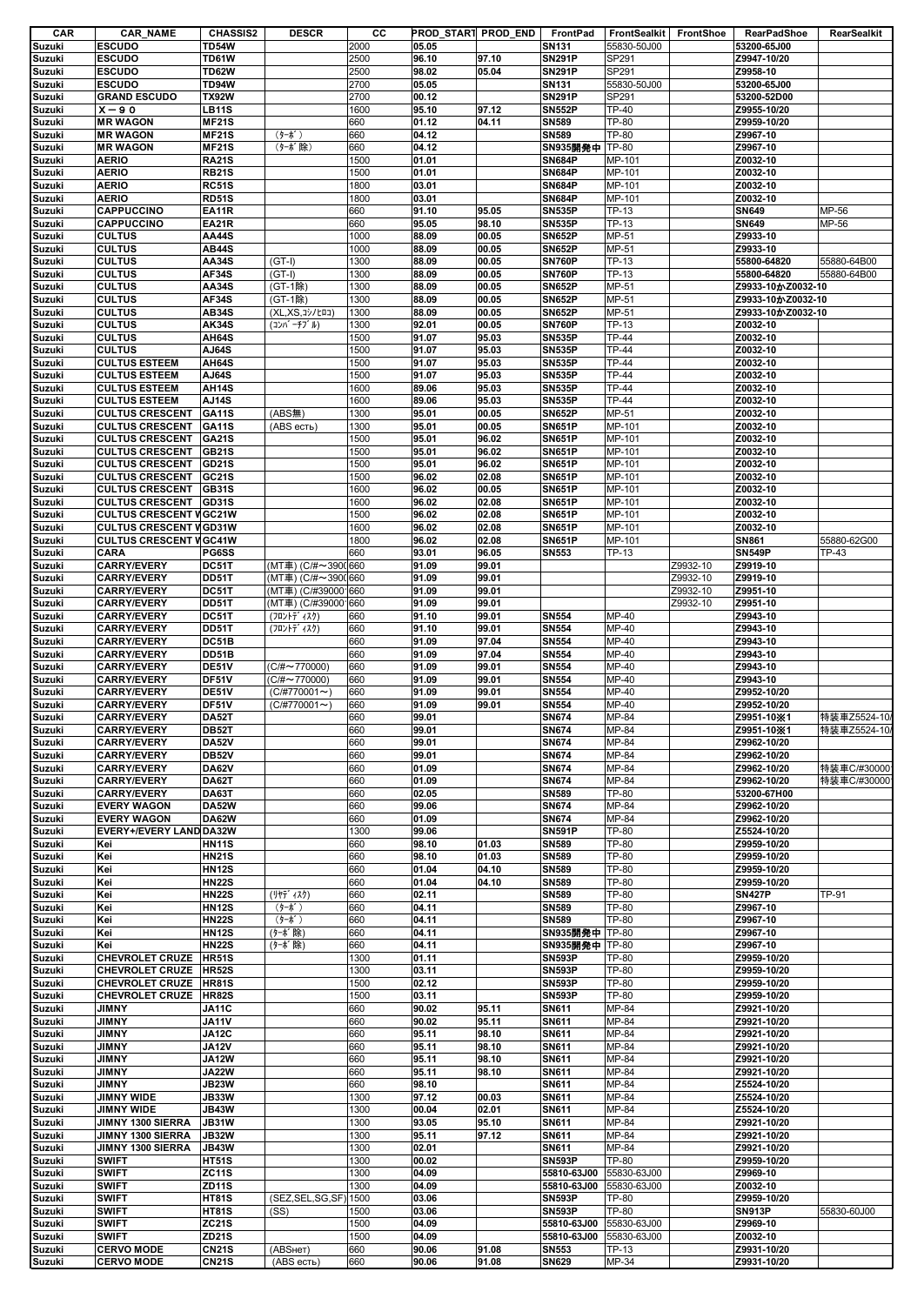| CAR    | <b>CAR_NAME</b>                | <b>CHASSIS2</b> | <b>DESCR</b>                                                 | CС   |       | PROD_START PROD_END |                   | FrontPad FrontSealkit FrontShoe   | RearPadShoe         | RearSealkit  |
|--------|--------------------------------|-----------------|--------------------------------------------------------------|------|-------|---------------------|-------------------|-----------------------------------|---------------------|--------------|
| Suzuki | <b>CERVO MODE</b>              | <b>CP21S</b>    | $(SR-T, M, S)$                                               | 660  | 90.10 | 91.08               | <b>SN627</b>      | MP-35                             | Z9928-10/20         |              |
| Suzuki | <b>CERVO MODE</b>              | <b>CN22S</b>    |                                                              | 660  | 91.08 | 95.09               | <b>SN553</b>      | TP-13                             | Z9931-10/20         |              |
| Suzuki | <b>CERVO MODE</b>              | <b>CN22S</b>    | $(SR-T)$                                                     | 660  | 93.10 | 95.10               | <b>SN629</b>      | MP-34                             | Z9931-10/20         |              |
| Suzuki | <b>CERVO MODE</b>              | <b>CN22S</b>    | (除SR-T,SR-F)                                                 | 660  | 95.10 | 97.04               | <b>SN576</b>      | <b>MP-80</b>                      | Z9944-10/20         |              |
|        |                                |                 |                                                              |      |       |                     |                   |                                   |                     |              |
| Suzuki | <b>CERVO MODE</b>              | <b>CP22S</b>    | (除SR-T,SR-F)                                                 | 660  | 95.10 | 97.04               | <b>SN576</b>      | MP-80                             | Z9944-10/20         |              |
| Suzuki | <b>CERVO MODE</b>              | <b>CN22S</b>    | $(SR-T)$                                                     | 660  | 95.10 | 97.04               | <b>SN629</b>      | MP-34                             | Z9944-10/20         |              |
| Suzuki | <b>CERVO MODE</b>              | <b>CP22S</b>    | $(SR-T)$                                                     | 660  | 95.10 | 97.04               | <b>SN629</b>      | MP-34                             | Z9944-10/20         |              |
| Suzuki | <b>CERVO MODE</b>              | <b>CN22S</b>    | (S, M, SR, Z)                                                | 660  | 97.05 | 98.06               | <b>SN576</b>      | TP-80                             | Z9944-10/20         |              |
| Suzuki | <b>CERVO MODE</b>              | <b>CP22S</b>    | (S, M, SR, Z)                                                | 660  | 97.05 | 98.06               | <b>SN576</b>      | <b>TP-80</b>                      | Z9944-10/20         |              |
| Suzuki | <b>CERVO MODE</b>              | <b>CP22S</b>    | (M,SM,S,SF,SG,S660                                           |      | 91.08 | 93.09               | <b>SN627</b>      | MP-35                             | Z9928-10/20         |              |
| Suzuki | <b>CERVO MODE</b>              | <b>CP22S</b>    | (A,SL,SM,S,SA,S 660                                          |      | 93.10 | 95.09               | <b>SN553</b>      | TP-13                             | Z9928-10/20         |              |
|        |                                |                 |                                                              |      |       |                     |                   |                                   |                     |              |
| Suzuki | <b>CERVO MODE</b>              | <b>CP22S</b>    | $(SR-T)$                                                     | 660  | 93.10 | 95.09               | <b>SN629</b>      | MP-34                             | Z9928-10/20         |              |
| Suzuki | <b>CERVO MODE</b>              | <b>CN31S</b>    | $(SR-F)$                                                     | 660  | 90.06 | 91.08               | <b>SN629</b>      | MP-34                             | Z9931-10/20 全輪ABS付は | Z0032        |
| Suzuki | <b>CERVO MODE</b>              | <b>CP31S</b>    | $(SR-F)$                                                     | 660  | 90.06 | 91.08               | <b>SN629</b>      | MP-34                             | Z9928-10/20 全輸ABS付は | Z0032        |
| Suzuki | <b>CERVO MODE</b>              | <b>CN32S</b>    | $(SR-F)$                                                     | 660  | 91.08 | 97.04               | <b>SN629</b>      | MP-34                             | <b>SN649</b>        | MP-56        |
| Suzuki | <b>CERVO MODE</b>              | <b>CP32S</b>    | $(SR-F)$                                                     | 660  | 91.08 | 97.04               | <b>SN629</b>      | MP-34                             | <b>SN649</b>        | MP-56        |
| Suzuki | <b>TWIN</b>                    | <b>EC22S</b>    | (HEV含)                                                       | 660  | 03.01 |                     | <b>SN589</b>      | <b>TP-80</b>                      | Z9959-10/20         |              |
| Suzuki | <b>WAGON R</b>                 | CT21S           | (1,2型) (ターボ無)                                                | 660  | 93.09 | 95.10               | <b>SN553</b>      | TP-13                             | Z9944-10/20         |              |
|        |                                |                 |                                                              |      |       |                     |                   |                                   |                     |              |
| Suzuki | <b>WAGON R</b>                 | CT21S           | (1,2,3型) (ターボ無) 660                                          |      | 95.10 | 97.04               | <b>SN576</b>      | TP-80                             | Z9944-10/20         |              |
| Suzuki | <b>WAGON R</b>                 | CT21S           | $(1,2,3,\underline{\mathbb{Z}})$ $(9-\pi^{\prime} \pi)$ [660 |      | 93.09 | 97.04               | <b>SN629</b>      | MP-34                             | Z9944-10/20         |              |
| Suzuki | <b>WAGON R</b>                 | <b>CV21S</b>    | (1,2型) (ターボ無)                                                | 660  | 93.09 | 95.10               | <b>SN553</b>      | <b>TP-13</b>                      | Z9944-10/20         |              |
| Suzuki | <b>WAGON R</b>                 | <b>CV21S</b>    | (1,2,3型) (ターボ無) 660                                          |      | 95.10 | 97.04               | <b>SN576</b>      | <b>TP-80</b>                      | Z9944-10/20         |              |
| Suzuki | <b>WAGON R</b>                 | <b>CV21S</b>    | (1,2,3型) (ターボ付) 660                                          |      | 93.09 | 97.04               | <b>SN629</b>      | MP-34                             | Z9944-10/20         |              |
| Suzuki | <b>WAGON R</b>                 | <b>CT21S</b>    | (4型)(ターボ無,ABS 660                                            |      | 97.04 | 98.10               | <b>SN576</b>      | <b>TP-80</b>                      | Z9944-10/20         |              |
| Suzuki | <b>WAGON R</b>                 | CT21S           | (4型)(ターボ付,ABS 660                                            |      | 97.04 | 98.10               | <b>SN629</b>      | MP-34                             | Z9944-10/20         |              |
|        | <b>WAGON R</b>                 | <b>CV21S</b>    |                                                              |      | 97.04 | 98.10               | <b>SN576</b>      | TP-80                             | Z9944-10/20         |              |
| Suzuki |                                |                 | (4型) (ターボ無,ABS 660                                           |      |       |                     |                   |                                   |                     |              |
| Suzuki | <b>WAGON R</b>                 | <b>CV21S</b>    | (4型) (ターボ付,ABS 660                                           |      | 97.04 | 98.10               | <b>SN629</b>      | MP-34                             | Z9944-10/20         |              |
| Suzuki | <b>WAGON R</b>                 | <b>CT51S</b>    | (4型) (ターボ無)                                                  | 660  | 97.04 | 98.10               | <b>SN576</b>      | <b>TP-80</b>                      | Z9944-10/20         |              |
| Suzuki | <b>WAGON R</b>                 | <b>CV51S</b>    | (4型) (ターボ無)                                                  | 660  | 97.04 | 98.10               | <b>SN576</b>      | <b>TP-80</b>                      | Z9944-10/20         |              |
| Suzuki | <b>WAGON R</b>                 | <b>CT51S</b>    | (4型) (ターボ付)                                                  | 660  | 97.04 | 98.10               | <b>SN629</b>      | MP-34                             | Z9944-10/20         |              |
| Suzuki | <b>WAGON R</b>                 | <b>CV51S</b>    | (4型) (ターボ付)                                                  | 660  | 97.04 | 98.10               | <b>SN629</b>      | MP-34                             | Z9944-10/20         |              |
| Suzuki | <b>WAGON R</b>                 | <b>CT51S</b>    | (FX,FXC,SCのAB 660                                            |      | 97.04 | 98.10               | <b>SN576</b>      | TP-80                             | Z9944-10/20         |              |
|        | <b>WAGON R</b>                 | <b>CV51S</b>    | (FX,FXC,SCのAB 660                                            |      | 97.04 | 98.10               | <b>SN576</b>      | TP-80                             | Z9944-10/20         |              |
| Suzuki |                                |                 |                                                              |      |       |                     |                   |                                   |                     |              |
| Suzuki | <b>WAGON R</b>                 | <b>CT51S</b>    | (FX,FXC,SCのAB 660                                            |      | 97.04 | 98.10               | <b>SN629</b>      | MP-34                             | Z9944-10/20         |              |
| Suzuki | <b>WAGON R</b>                 | <b>CV51S</b>    | (FX,FXC,SCのAB 660                                            |      | 97.04 | 98.10               | <b>SN629</b>      | MP-34                             | Z9944-10/20         |              |
| Suzuki | <b>WAGON R</b>                 | <b>MC11S</b>    |                                                              | 660  | 98.10 | 00.12               | <b>SN589</b>      | TP-80                             | Z9959-10/20         |              |
| Suzuki | <b>WAGON R</b>                 | <b>MC21S</b>    |                                                              | 660  | 98.10 | 00.12               | <b>SN589</b>      | TP-80                             | Z9959-10/20         |              |
| Suzuki | <b>WAGON R</b>                 | <b>MC12S</b>    |                                                              | 660  | 00.12 | 01.10               | <b>SN589</b>      | <b>TP-80</b>                      | Z9959-10/20         |              |
| Suzuki | <b>WAGON R</b>                 | <b>MC22S</b>    |                                                              | 660  | 00.12 | 03.08               | <b>SN589</b>      | TP-80                             | Z9959-10/20         |              |
|        | <b>WAGON R</b>                 | <b>MH21S</b>    |                                                              | 660  | 03.09 | 04.11               | <b>SN589</b>      | <b>TP-80</b>                      | Z9967-10            |              |
| Suzuki |                                |                 |                                                              |      |       |                     |                   |                                   |                     |              |
| Suzuki | <b>WAGON R</b>                 | <b>MH21S</b>    | (ターボ)                                                        | 660  | 04.12 |                     | <b>SN589</b>      | TP-80                             | Z9967-10            |              |
| Suzuki | <b>WAGON R</b>                 | <b>MH21S</b>    | (ターボ除)                                                       | 660  | 04.12 |                     | SN935開発中 TP-80    |                                   | Z9967-10            |              |
| Suzuki | <b>WAGON R SOLIO/SOL MA64S</b> |                 |                                                              | 1000 | 00.12 | 02.10               | <b>SN860</b>      | MP-89                             | Z9959-10/20         |              |
| Suzuki | <b>WAGON R SOLIO/SOL MA34S</b> |                 |                                                              | 1300 | 00.12 |                     | <b>SN860</b>      | MP-89                             | Z9959-10/20         |              |
| Suzuki | <b>WAGON R WIDE/PLUSMA61S</b>  |                 |                                                              | 1000 | 97.02 | 99.06               | <b>SN860</b>      | MP-89                             | Z9944-10/20         |              |
| Suzuki | WAGON R WIDE/PLUSMB61S         |                 |                                                              | 1000 | 97.02 | 99.06               | <b>SN860</b>      | MP-89                             | Z9944-10/20         |              |
|        |                                |                 |                                                              |      |       |                     |                   | MP-89                             |                     |              |
| Suzuki | <b>WAGON R WIDE/PLUSMA63S</b>  |                 |                                                              | 1000 | 99.06 | 00.12               | <b>SN860</b>      |                                   | Z9959-10/20         |              |
| Toyota | <b>ISIS</b>                    | ZNM10G          |                                                              | 1800 | 04.09 |                     | <b>SN687</b>      | 04478-44040                       | Z2371-10/20         |              |
| Toyota | ISIS                           | <b>ZNM10W</b>   |                                                              | 1800 | 04.09 |                     | <b>SN687</b>      | 04478-44040                       | Z2371-10/20         |              |
| Toyota | <b>ISIS</b>                    | ANM10G          |                                                              | 2000 | 04.09 |                     | <b>SN687</b>      | 04478-44040                       | <b>SN679P</b>       | MP-99        |
| Toyota | ISIS                           | ANM10W          |                                                              | 2000 | 04.09 |                     | <b>SN687</b>      | 04478-44040                       | <b>SN679P</b>       | MP-99        |
|        | <b>ISIS</b>                    | ANM15G          |                                                              | 2000 | 04.09 |                     | <b>SN687</b>      | 04478-44040                       | <b>SN679P</b>       | MP-99        |
| Toyota |                                |                 |                                                              |      |       |                     |                   |                                   |                     |              |
| Toyota | <b>ISIS</b>                    | ANM15W          |                                                              | 2000 | 04.09 |                     | <b>SN687</b>      | 04478-44040                       | <b>SN679P</b>       | MP-99        |
| Toyota | <b>AVALON</b>                  | MCX10           |                                                              | 3000 | 95.03 | 97.09               | <b>SN631</b>      | C-322P                            | <b>SN660P</b>       | 04479-07021  |
| Toyota | <b>AVALON</b>                  | MCX10           |                                                              | 3000 | 97.09 | 00.02               | <b>SN850</b>      | A-465P                            | <b>SN660P</b>       | 04479-07021  |
| Toyota | <b>AVENSIS SEDAN</b>           | AZT250          |                                                              | 2000 | 03.10 |                     | 04465-05221       | 04478-05090                       | 04466-05010         | 04479-05080  |
| Toyota | <b>AVENSIS SEDAN</b>           | <b>AZT255</b>   |                                                              | 2000 | 03.10 |                     | 04465-05221       | 04478-05090                       | 04466-05010         | 04479-05080  |
| Toyota | <b>AVENSIS SEDAN</b>           | <b>AZT251</b>   |                                                              | 2400 | 05.06 |                     | 04465-05221       | 04478-05090                       | 04466-05010         | 04479-05080  |
|        | <b>AVENSIS WAGON</b>           | AZT250W         |                                                              | 2000 | 03.10 |                     | 04465-05221       | 04478-05090                       | 04466-05010         | 04479-05080  |
| Toyota |                                |                 |                                                              |      |       |                     |                   |                                   |                     |              |
| Toyota | <b>AVENSIS WAGON</b>           | <b>AZT255W</b>  |                                                              | 2000 | 03.10 |                     | 04465-05221       | 04478-05090                       | 04466-05010         | 04479-05080  |
| Toyota | <b>AVENSIS WAGON</b>           | <b>AZT251W</b>  |                                                              | 2400 | 05.06 |                     | 04465-05221       | 04478-05090                       | 04466-05010         | 04479-05080  |
| Toyota | <b>ALLION/PREMIO</b>           | <b>NZT240</b>   |                                                              | 1500 | 01.12 |                     | <b>SN686P</b>     | MP-102                            | Z2342-10/20         |              |
| Toyota | <b>ALLION/PREMIO</b>           | ZZT240          |                                                              | 1800 | 01.12 |                     | <b>SN686P</b>     | MP-102                            | Z2342-10/20         |              |
| Toyota | <b>ALLION/PREMIO</b>           | <b>ZZT245</b>   |                                                              | 1800 | 01.12 |                     | <b>SN671</b>      | MP-103                            | Z2358-10/20         |              |
| Toyota | <b>ALLION/PREMIO</b>           | AZT240          |                                                              | 2000 | 01.12 |                     | <b>SN671</b>      | MP-103                            | Z2358-10/20         |              |
|        | <b>ARISTO</b>                  | <b>JZS147</b>   | (V)                                                          | 3000 | 91.10 | 93.08               | <b>SN655P</b>     | <b>MP-47</b>                      | <b>SN661P</b>       | MP-48        |
| Toyota |                                |                 |                                                              |      |       |                     |                   |                                   |                     |              |
| Toyota | <b>ARISTO</b>                  | <b>JZS147</b>   | (V)                                                          | 3000 | 93.08 | 97.08               | <b>SN659P</b>     | MP-77 95.03~95.08 04479-30 SN661P |                     | <b>MP-66</b> |
| Toyota | <b>ARISTO</b>                  | <b>JZS147</b>   | (Q)                                                          | 3000 | 91.10 | 95.08               | <b>SN631</b>      | MP-77 95.03~95.08 04479-30 SN817P |                     | MP-48        |
| Toyota | <b>ARISTO</b>                  | <b>JZS147</b>   | (Q)                                                          | 3000 | 95.08 | 97.08               | <b>SN631</b>      | <b>MP-77</b>                      | <b>SN661P</b>       | MP-66        |
| Toyota | <b>ARISTO</b>                  | <b>JZS160</b>   |                                                              | 3000 | 97.08 | 05.01               | <b>SN659P</b>     | <b>MP-77</b>                      | <b>SN854P</b>       | MP-80        |
| Toyota | <b>ARISTO</b>                  | <b>JZS161</b>   |                                                              | 3000 | 97.08 | 05.01               | <b>SN659P</b>     | <b>MP-77</b>                      | <b>SN854P</b>       | MP-80        |
| Toyota | <b>ARISTO</b>                  | <b>UZS143</b>   |                                                              | 4000 | 92.10 | 95.08               | <b>SN659P</b>     | MP-77 95.03~95.08 04479-30 SN661P |                     | MP-48        |
| Toyota | <b>ARISTO</b>                  | <b>UZS143</b>   |                                                              | 4000 | 95.08 | 97.08               | <b>SN659P</b>     | <b>MP-77</b>                      | <b>SN661P</b>       | MP-66        |
| Toyota | <b>ALTEZZA</b>                 | <b>SXE10</b>    | (17"ホイール)                                                    | 2000 | 98.10 |                     | <b>SN659P</b>     | <b>MP-77</b>                      | <b>SN854P</b>       | MP-79        |
|        |                                |                 |                                                              |      |       |                     |                   |                                   |                     |              |
| Toyota | <b>ALTEZZA</b>                 | <b>GXE10</b>    | (17"ホイール)                                                    | 2000 | 98.10 |                     | <b>SN659P</b>     | <b>MP-77</b>                      | <b>SN854P</b>       | MP-79        |
| Toyota | <b>ALTEZZA</b>                 | <b>SXE10</b>    | (17"ホイール除)                                                   | 2000 | 98.10 | 01.05               | <b>SN631</b>      | MP-70                             | <b>SN854P</b>       | MP-87        |
| Toyota | <b>ALTEZZA</b>                 | <b>GXE10</b>    | (17"ホイール除)                                                   | 2000 | 98.10 | 01.05               | <b>SN631</b>      | MP-70                             | <b>SN854P</b>       | MP-87        |
| Toyota | <b>ALTEZZA</b>                 | <b>SXE10</b>    | (17"ホイール除)                                                   | 2000 | 01.05 |                     | <b>SN680</b>      | MP-70                             | <b>SN854P</b>       | MP-87        |
| Toyota | <b>ALTEZZA</b>                 | <b>GXE10</b>    | (17"ホイール除)                                                   | 2000 | 01.05 |                     | <b>SN680</b>      | MP-70                             | <b>SN854P</b>       | MP-87        |
| Toyota | <b>ALTEZZA GITA</b>            | GXE10W          | (17"ホイール)                                                    | 2000 | 01.07 |                     | <b>SN659P</b>     | <b>MP-77</b>                      | <b>SN854P</b>       | MP-79        |
|        | <b>ALTEZZA GITA</b>            | GXE10W          | (17"ホイール除)                                                   | 2000 | 01.07 |                     | <b>SN680</b>      | MP-70                             | <b>SN854P</b>       | MP-79        |
| Toyota |                                |                 |                                                              |      |       |                     |                   |                                   |                     |              |
| Toyota | <b>ALTEZZA GITA</b>            | GXE15W          | (16"ホイール)                                                    | 2000 | 02.01 |                     | <b>SN659P</b>     | <b>MP-77</b>                      | <b>SN854P</b>       | MP-79        |
| Toyota | <b>ALTEZZA GITA</b>            | GXE15W          | (16"ホイール除)                                                   | 2000 | 02.01 | 03.08               | <b>SN631</b>      | MP-70                             | <b>SN854P</b>       | MP-79        |
| Toyota | <b>ALTEZZA GITA</b>            | JCE10W          |                                                              | 3000 | 01.07 |                     | <b>SN659P</b>     | <b>MP-77</b>                      | <b>SN854P</b>       | MP-79        |
| Toyota | <b>ALTEZZA GITA</b>            | JCE15W          |                                                              | 3000 | 01.07 |                     | <b>SN659P</b>     | <b>MP-77</b>                      | <b>SN854P</b>       | MP-79        |
| Toyota | <b>ALPHARD G/V</b>             | ANH10W          |                                                              | 2400 | 02.05 |                     | <b>SN892</b>      | MP-106                            | <b>SN679P</b>       | 04479-28170  |
|        |                                |                 |                                                              |      |       |                     |                   |                                   |                     |              |
| Toyota | <b>ALPHARD G/V</b>             | ANH15W          |                                                              | 2400 | 02.05 |                     | <b>SN892</b>      | MP-106                            | <b>SN679P</b>       | 04479-28170  |
| Toyota | <b>ALPHARD G/V</b>             | MNH10W          |                                                              | 3000 | 02.05 |                     | <b>SN892</b>      | MP-106                            | <b>SN679P</b>       | 04479-28170  |
| Toyota | <b>ALPHARD G/V</b>             | MNH15W          |                                                              | 3000 | 02.05 |                     | <b>SN892</b>      | MP-106                            | <b>SN679P</b>       | 04479-28170  |
| Toyota | <b>ALPHARD HV</b>              | ATH10W          |                                                              | 2400 | 03.07 |                     | <b>SN892</b>      | MP-106                            | <b>SN679P</b>       | 04479-28170  |
| Toyota | <b>IST</b>                     | NCP60           |                                                              | 1300 | 02.04 |                     | SN686P04.09 MP-90 |                                   | Z2342-10/20         |              |
| Toyota | <b>IST</b>                     | NCP61           |                                                              | 1500 | 02.04 |                     | SN686P04.09-MP-90 |                                   | <b>SN106P</b>       | SP222 AEROS  |
| Toyota | <b>IST</b>                     | <b>NCP65</b>    |                                                              | 1500 | 02.04 |                     | SN686P04.09 MP-90 |                                   | Z2342-10/20         |              |
|        | <b>IPSUM</b>                   | SXM10G          |                                                              | 2000 |       | 01.05               | <b>SN645P</b>     |                                   | Z2339-10/20         |              |
| Toyota |                                |                 |                                                              |      | 96.05 |                     |                   | MP-68                             |                     |              |
| Toyota | <b>IPSUM</b>                   | <b>SXM15G</b>   |                                                              | 2000 | 96.05 | 01.05               | <b>SN645P</b>     | MP-68                             | Z2339-10/20         |              |
| Toyota | <b>IPSUM</b>                   | CXM10G          |                                                              | 2200 | 97.09 | 01.05               | <b>SN645P</b>     | MP-68                             | Z2339-10/20         |              |
| Toyota | <b>IPSUM</b>                   | ACM21W          |                                                              | 2400 | 01.05 |                     | <b>SN890</b>      | A-667P                            | <b>SN679P</b>       | MP-99        |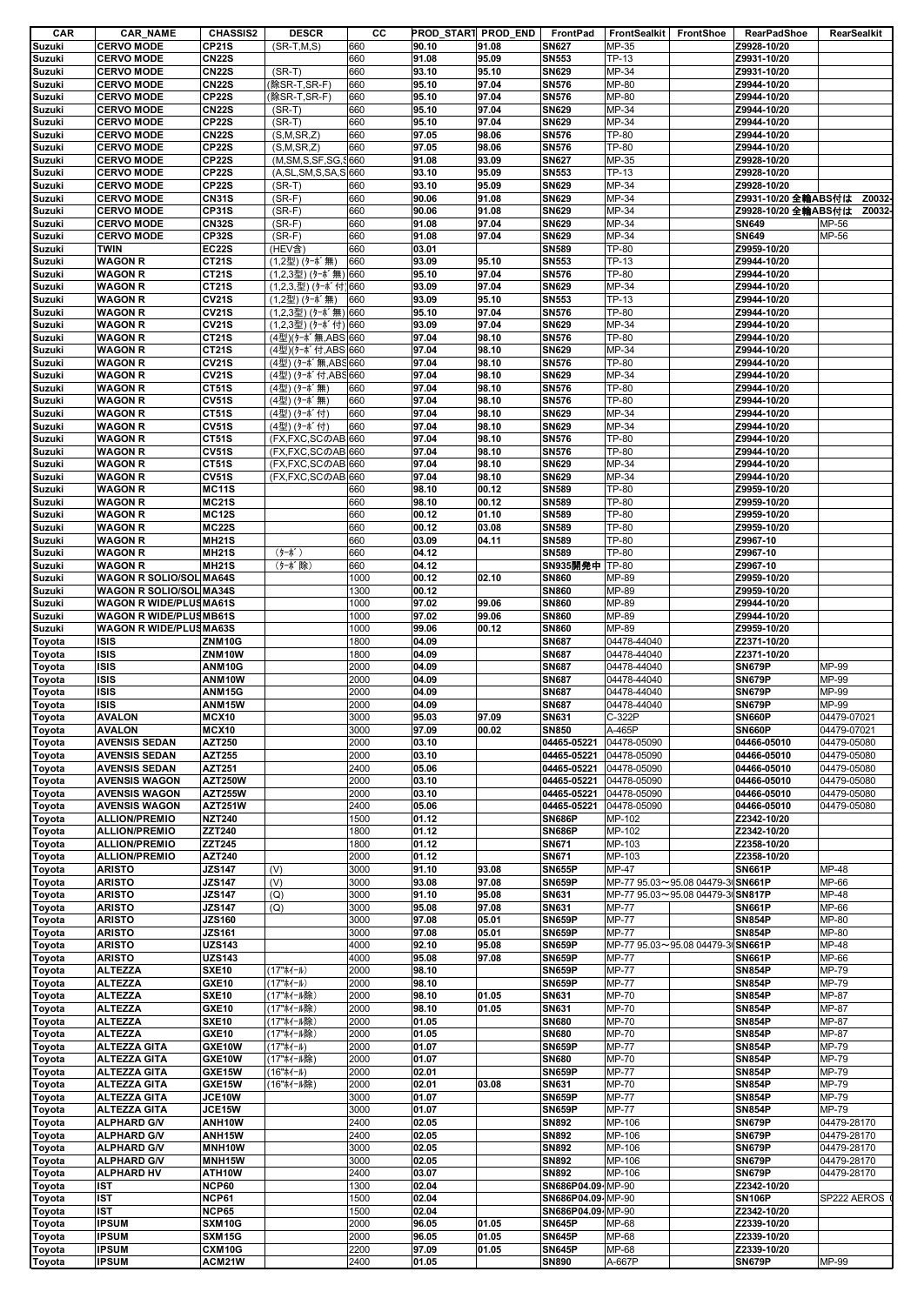| CAR    | <b>CAR_NAME</b>                  | <b>CHASSIS2</b> | <b>DESCR</b> | CС   |        | PROD START PROD END | <b>FrontPad</b>                | FrontSealkit FrontShoe |                                              | <b>RearPadShoe</b>                          | RearSealkit   |
|--------|----------------------------------|-----------------|--------------|------|--------|---------------------|--------------------------------|------------------------|----------------------------------------------|---------------------------------------------|---------------|
| Toyota | <b>IPSUM</b>                     | ACM26W          |              | 2400 | 01.05  |                     | <b>SN890</b>                   | A-667P                 |                                              | <b>SN679P</b>                               | MP-99         |
| Toyota | <b>WISH</b>                      | ZNE10G          | (Sパッケージ除)    | 1800 | 03.01  |                     | <b>SN687</b>                   | MP-106                 |                                              | Z2358-10/20                                 |               |
| Toyota | <b>WISH</b>                      | ZNE10G          |              | 1800 | 03.01  |                     | <b>SN687</b>                   | MP-106                 |                                              | <b>SN885</b>                                | MP-100        |
| Toyota | <b>WISH</b>                      | ZNE14G          |              | 1800 | 03.01  |                     | <b>SN687</b>                   | MP-106                 |                                              | <b>SN885</b>                                | MP-100        |
| Toyota | <b>WISH</b>                      | ANE10G          |              | 2000 | 03.04  |                     | <b>SN687</b>                   | MP-106                 |                                              | <b>SN885</b>                                | MP-100        |
| Toyota | <b>WISH</b>                      | ANE11W          |              | 2000 | 03.04  |                     | <b>SN687</b>                   | MP-106                 |                                              | <b>SN885</b>                                | MP-100        |
| Toyota | <b>VITZ</b>                      | SCP10           |              | 1000 | 99.01  | 05.01               | <b>SN685P</b>                  | MP-90                  |                                              | Z2350-10/20                                 |               |
| Toyota | <b>VITZ</b>                      | KSP90           |              | 1000 | 05.01  |                     | $05.01 - 05.050004478 - 52070$ |                        |                                              | 04495-52090                                 |               |
| Toyota | <b>VITZ</b>                      | NCP10           | (RS)         | 1300 | 00.10  | 05.01               | <b>SN686P</b>                  | MP-90                  |                                              | <b>SN106P</b>                               | SP222         |
| Toyota | <b>VITZ</b>                      | NCP10           | (RS除), SCP13 | 1300 | 99.08  | 05.01               | <b>SN685P</b>                  | MP-90                  |                                              | Z2350-10/20                                 |               |
| Toyota | <b>VITZ</b>                      | <b>NCP15</b>    |              | 1300 | 99.08  | 05.01               | <b>SN685P</b>                  | MP-90                  |                                              | Z2342-10/20                                 |               |
| Toyota | <b>VITZ</b>                      | SCP90           |              | 1300 | 05.01  |                     | 05.01~05.050 04478-52070       |                        |                                              | 04495-52090                                 |               |
| Toyota | <b>VITZ</b>                      | <b>NCP95</b>    |              | 1300 | 05.01  |                     | $05.01 - 05.050004478 - 52070$ |                        |                                              | 04495-52090                                 |               |
| Toyota | <b>VITZ</b>                      | NCP13           |              | 1500 | 00.10  | 05.01               | <b>SN686P</b>                  | MP-90                  |                                              | <b>SN106P</b>                               | SP222         |
| Toyota | <b>VITZ</b>                      | NCP91           | (RS)         | 1500 | 05.01  |                     | 05.01~05.050 04478-52080       |                        |                                              | 05.01~05.06 0446 04479-52080                |               |
| Toyota | <b>VITZ</b>                      | NCP91           | (RS除)        | 1500 | 05.01  |                     | $05.01 - 05.050004478 - 52070$ |                        |                                              | 04495-52090                                 |               |
| Toyota | <b>WILL VI</b>                   | <b>NCP19</b>    |              | 1300 | 00.01  | 01.12               | <b>SN686P</b>                  | MP-90                  |                                              | Z2350-10/20                                 |               |
| Toyota | <b>WILL VS</b>                   | <b>NZE127</b>   |              | 1500 | 02.01  | 04.04               | <b>SN686P</b>                  | MP-102                 |                                              | Z2342-10/20                                 |               |
| Toyota | <b>WILL VS</b>                   | ZZE127          |              | 1800 | 01.04  | 04.04               | <b>SN686P</b>                  | MP-102                 |                                              | <b>SN106P</b>                               | SP294         |
| Toyota | <b>WILL VS</b>                   | <b>ZZE128</b>   |              | 1800 | 01.04  | 04.04               | <b>SN671</b>                   | MP-103                 |                                              | <b>SN106P</b>                               | SP106         |
| Toyota | <b>WILL VS</b>                   | ZZE129          |              | 1800 | 01.04  | 04.04               | <b>SN686P</b>                  | MP-102                 |                                              | Z2342-10/20                                 |               |
| Toyota | <b>WILL CYPHA</b>                | <b>NCP70</b>    |              | 1300 | 02.09  | 05.07               | <b>SN686P</b>                  | MP-90                  |                                              | Z2342-10/20                                 |               |
| Toyota | <b>WILL CYPHA</b>                | <b>NCP75</b>    |              | 1500 | 02.09  | 05.07               | <b>SN686P</b>                  | MP-90                  |                                              | Z2342-10/20                                 |               |
| Toyota | <b>WINDOM</b>                    | <b>VCV11</b>    |              | 2500 | 93.08  | 96.08               | <b>SN631</b>                   |                        | ABS無 MP-50ABS付 C-322P                        | <b>SN648P</b>                               | MP-28 96.07~9 |
| Toyota | <b>WINDOM</b>                    | <b>MCV21</b>    |              | 2500 | 96.08  | 99.08               | <b>SN850</b>                   | A-678P                 |                                              | <b>SN648P</b>                               | <b>MP-78</b>  |
| Toyota | <b>WINDOM</b>                    | <b>MCV21</b>    |              | 2500 | 99.08  | 01.07               | <b>SN850</b>                   | A-678P                 |                                              | <b>SN672</b>                                | MP-98         |
| Toyota | <b>WINDOM</b>                    | <b>VCV10</b>    |              | 3000 | 91.10  | 93.08               | <b>SN631</b>                   | MP-50                  |                                              | <b>SN648P</b>                               | <b>MP-28</b>  |
| Toyota | <b>WINDOM</b>                    | <b>VCV10</b>    |              | 3000 | 93.08  | 96.08               | <b>SN631</b>                   |                        | ABS無 MP-50ABS付 C-322P                        | <b>SN648P</b>                               | MP-28 96.07~9 |
| Toyota | <b>WINDOM</b>                    | <b>MCV20</b>    |              | 3000 | 96.08  | 99.08               | <b>SN850</b>                   | A-678P                 |                                              | <b>SN648P</b>                               | MP-78         |
| Toyota | <b>WINDOM</b>                    | MCV20           |              | 3000 | 99.08  | 01.07               | <b>SN850</b>                   | A-678P                 |                                              | <b>SN672</b>                                | MP-98         |
| Toyota | <b>WINDOM</b>                    | MCV30           |              | 3000 | 01.07  |                     | <b>SN892</b>                   | 04479-33170            |                                              | <b>SN885</b>                                | MP-100        |
| Toyota | <b>VEROSSA</b>                   | GX110           |              | 2000 | 01.06  | 04.04               | <b>SN680</b>                   | MP-70                  |                                              | <b>SN854P</b>                               | MP-79         |
| Toyota | <b>VEROSSA</b>                   | GX115           |              | 2000 | 01.06  | 04.04               | <b>SN631</b>                   | MP-70                  |                                              | <b>SN854P</b>                               | MP-79         |
| Toyota | <b>VEROSSA</b>                   | <b>JZX110</b>   | (ターボ無)       | 2500 | 01.06  | 04.04               | <b>SN680</b>                   | MP-70                  |                                              | <b>SN854P</b>                               | MP-79         |
| Toyota | <b>VEROSSA</b>                   | <b>JZX110</b>   | (ターボ付)       | 2500 | 01.06  | 04.04               | <b>SN659P</b>                  | <b>MP-77</b>           |                                              | <b>SN854P</b>                               | MP-79         |
| Toyota | <b>VOLTZ</b>                     | ZZE136          |              | 1800 | 02.05  | 04.02               | <b>SN890</b>                   | 04479-02100            |                                              | ZZE13604495-0104 ZZE138Z2358-1              |               |
| Toyota | <b>VOLTZ</b>                     | ZZE138          |              | 1800 | 02.05  | 04.02               | <b>SN890</b>                   | 04479-02100            |                                              | ZZE13604495-0104 ZZE138Z2358-1              |               |
| Toyota | <b>VOLTZ</b>                     | ZZE137          |              | 1800 | 02.05  | 04.02               | <b>SN890</b>                   | 04479-02100            |                                              | <b>SN106P</b>                               | SP106         |
| Toyota | <b>ESTIMA</b>                    | TCR11W          |              | 2400 | 90.05  | 92.09               | <b>SN820P</b>                  | A-239P                 |                                              | <b>SN644</b>                                | MP-41         |
| Toyota | <b>ESTIMA</b>                    | TCR21W          |              | 2400 | 90.05  | 92.09               | <b>SN820P</b>                  | A-239P                 |                                              | <b>SN644</b>                                | MP-41         |
| Toyota | <b>ESTIMA</b>                    | TCR11W          |              | 2400 | 92.09  | 96.08               | <b>SN833P</b>                  | A-239P                 |                                              | <b>SN644</b>                                | MP-41         |
| Toyota | <b>ESTIMA</b>                    | TCR21W          |              | 2400 | 92.09  | 96.08               | <b>SN833P</b>                  | A-239P                 |                                              | <b>SN644</b>                                | MP-41         |
| Toyota | <b>ESTIMA</b>                    | TCR11W          |              | 2400 | 96.08  | 99.12               | <b>SN849P</b>                  | A-239P                 |                                              | SN644                                       | MP-41         |
| Toyota | <b>ESTIMA</b>                    | TCR21W          |              | 2400 | 96.08  | 99.12               | <b>SN849P</b>                  | A-239P                 |                                              | <b>SN644</b>                                | MP-41         |
| Toyota | <b>ESTIMA</b>                    | TCR10W          | (ABS無)       | 2400 | 93.02  | 96.08               | <b>SN832P</b>                  | A-379P                 |                                              | <b>SN644</b>                                | MP-41         |
| Toyota | <b>ESTIMA</b>                    | TCR20W          | (ABS無)       | 2400 | 93.02  | 96.08               | <b>SN832P</b>                  | A-379P                 |                                              | <b>SN644</b>                                | MP-41         |
| Toyota | <b>ESTIMA</b>                    | TCR10W          | (ABS付)       | 2400 | 93.02  | 96.08               | <b>SN833P</b>                  | A-239P                 |                                              | <b>SN644</b>                                | MP-41         |
| Toyota | <b>ESTIMA</b>                    | TCR20W          | (ABS付)       | 2400 | 93.02  | 96.08               | <b>SN833P</b>                  | A-239P                 |                                              | SN644                                       | MP-41         |
| Toyota | <b>ESTIMA</b>                    | TCR10W          |              | 2400 | 96.08  | 99.12               | <b>SN849P</b>                  | A-379P                 |                                              | <b>SN644</b>                                | MP-41         |
| Toyota | <b>ESTIMA</b>                    | TCR20W          |              | 2400 | 96.08  | 99.12               | <b>SN849P</b>                  | A-379P                 |                                              | <b>SN644</b>                                | MP-41         |
| Toyota | <b>ESTIMA T/L</b>                | ACR30W          |              | 2400 | 00.02  | 03.04               | <b>SN877</b>                   | A-638P                 |                                              | <b>SN679P</b>                               | MP-94         |
| Toyota | <b>ESTIMA T/L</b>                | ACR40W          |              | 2400 | 00.02  | 03.04               | <b>SN877</b>                   | A-638P                 |                                              | <b>SN679P</b>                               | MP-94         |
| Toyota | <b>ESTIMA T/L</b>                | ACR30W          |              | 2400 | 03.04  |                     | <b>SN909</b>                   | MP-106                 |                                              | <b>SN679P</b>                               | MP-94 04.04~0 |
| Toyota | <b>ESTIMA T/L</b>                | ACR40W          |              | 2400 | 03.04  |                     | <b>SN909</b>                   | MP-106                 |                                              | <b>SN679P</b>                               | MP-94 04.04~0 |
| Toyota | <b>ESTIMA T/L</b>                | MCR30W          |              | 3000 | 99.12  | 03.04               | <b>SN877</b>                   | A-638P                 |                                              | <b>SN679P</b>                               | MP-94         |
| Toyota | <b>ESTIMA T/L</b>                | MCR40W          |              | 3000 | 99.12  | 03.04               | <b>SN877</b>                   | A-638P                 |                                              | <b>SN679P</b>                               | MP-94         |
| Toyota | <b>ESTIMA T/L</b>                | MCR30W          |              | 3000 | 0.3.04 |                     | <b>SN909</b>                   | MP-106                 |                                              | <b>SN679P</b>                               | MP-94 04.04~0 |
| Toyota | <b>ESTIMA T/L</b>                | MCR40W          |              | 3000 | 0.3.04 |                     | <b>SN909</b>                   | MP-106                 |                                              | <b>SN679P</b>                               | MP-94 04.04~0 |
| Toyota | <b>ESTIMA HYBRID</b>             | AHR10W          |              | 2400 | 01.05  | 03.08               | <b>SN877</b>                   | A-638P                 |                                              | <b>SN679P</b>                               | MP-94         |
| Toyota | <b>ESTIMA HYBRID</b>             | AHR10W          |              | 2400 | 03.08  |                     | <b>SN890</b>                   | A-667P                 |                                              | <b>SN679P</b>                               | 04479-28160   |
| Toyota | <b>ESTIMA EMINA/LUCID CXR10G</b> |                 |              | 2200 | 92.01  | 93.08               | <b>SN820P</b>                  | A-379P                 |                                              | Z2252-10/20                                 |               |
| Toyota | <b>ESTIMA EMINA/LUCID CXR20G</b> |                 |              | 2200 | 92.01  | 93.08               | <b>SN820P</b>                  | A-379P                 |                                              | Z2252-10/20                                 |               |
| Toyota | <b>ESTIMA EMINA/LUCID CXR10G</b> |                 | (ABS#)       | 2200 | 93.08  | 96.08               | <b>SN833P</b>                  | A-379P                 |                                              | $\sim$ 94.05Z2252-10/294.05~Z2335A1         |               |
| Toyota | <b>ESTIMA EMINA/LUCID CXR20G</b> |                 | (ABS無)       | 2200 | 93.08  | 96.08               | <b>SN833P</b>                  | A-379P                 |                                              | $\sim$ 94.05Z2252-10/2 94.05 $\sim$ Z2335A1 |               |
| Toyota | <b>ESTIMA EMINA/LUCID CXR10G</b> |                 | (ABS付)       | 2200 | 93.08  | 96.08               | <b>SN832P</b>                  | A-239P                 |                                              | <b>SN644</b>                                | MP-41         |
| Toyota | <b>ESTIMA EMINA/LUCID CXR20G</b> |                 | (ABS付)       | 2200 | 93.08  | 96.08               | <b>SN832P</b>                  | A-239P                 |                                              | SN644                                       | MP-41         |
| Toyota | ESTIMA EMINA/LUCIDCXR10G         |                 |              | 2200 | 96.08  | 99.12               | <b>SN849P</b>                  | A-379P                 |                                              | <b>SN644</b>                                | MP-41         |
| Toyota | <b>ESTIMA EMINA/LUCID CXR20G</b> |                 |              | 2200 | 96.08  | 99.12               | <b>SN849P</b>                  | A-379P                 |                                              | <b>SN644</b>                                | MP-41         |
| Toyota | <b>ESTIMA EMINA/LUCID CXR11G</b> |                 | (リヤト・ラム)     | 2200 | 92.01  | 93.08               | <b>SN820P</b>                  | A-379P                 |                                              | Z2252-10/20                                 |               |
| Toyota | <b>ESTIMA EMINA/LUCID CXR21G</b> |                 | (リヤト・ラム)     | 2200 | 92.01  | 93.08               | <b>SN820P</b>                  | A-379P                 |                                              | Z2252-10/20                                 |               |
| Toyota | <b>ESTIMA EMINA/LUCID CXR11G</b> |                 | (リヤデ ィスク)    | 2200 | 92.01  | 93.08               | <b>SN820P</b>                  | A-239P                 |                                              | <b>SN644</b>                                | MP-41         |
| Toyota | <b>ESTIMA EMINA/LUCID CXR21G</b> |                 | (リヤデ゛ィスク)    | 2200 | 92.01  | 93.08               | <b>SN820P</b>                  | A-239P                 |                                              | <b>SN644</b>                                | MP-41         |
| Toyota | <b>ESTIMA EMINA/LUCID CXR11G</b> |                 | (ABS無)       | 2200 | 93.08  | 96.08               | <b>SN833P</b>                  | A-379P                 |                                              | $\sim$ 94.05Z2252-10/2 94.05 $\sim$ Z2335A1 |               |
| Toyota | <b>ESTIMA EMINA/LUCID CXR21G</b> |                 | (ABS無)       | 2200 | 93.08  | 96.08               | <b>SN833P</b>                  | A-379P                 |                                              | $\sim$ 94.05Z2252-10/2 94.05 $\sim$ Z2335A1 |               |
| Toyota | <b>ESTIMA EMINA/LUCID CXR11G</b> |                 | (ABS付)       | 2200 | 93.08  | 96.08               | <b>SN832P</b>                  |                        | $\sim$ 95.01A-239F 95.01 $\sim$ A-379F SN644 |                                             | MP-41         |
| Toyota | <b>ESTIMA EMINA/LUCID CXR21G</b> |                 | (ABS付)       | 2200 | 93.08  | 96.08               | <b>SN832P</b>                  |                        | $\sim$ 95.01A-239F 95.01 $\sim$ A-379F SN644 |                                             | MP-41         |
| Toyota | <b>ESTIMA EMINA/LUCID CXR11G</b> |                 |              | 2200 | 96.08  | 99.12               | <b>SN849P</b>                  | A-379P                 |                                              | <b>SN644</b>                                | MP-41         |
| Toyota | <b>ESTIMA EMINA/LUCID CXR21G</b> |                 |              | 2200 | 96.08  | 99.12               | <b>SN849P</b>                  | A-379P                 |                                              | <b>SN644</b>                                | MP-41         |
| Toyota | <b>ESTIMA EMINA/LUCID TCR10G</b> |                 |              | 2400 | 92.01  | 93.08               | <b>SN820P</b>                  | A-379P                 |                                              | Z2252-10/20                                 |               |
| Toyota | <b>ESTIMA EMINA/LUCIDTCR20G</b>  |                 |              | 2400 | 92.01  | 93.08               | <b>SN820P</b>                  | A-379P                 |                                              | Z2252-10/20                                 |               |
| Toyota | <b>ESTIMA EMINA/LUCID TCR10G</b> |                 | (ABS#)       | 2400 | 93.08  | 96.04               | <b>SN833P</b>                  | A-379P                 |                                              | $\sim$ 94.05Z2252-10/2 94.05 $\sim$ Z2335A1 |               |
| Toyota | <b>ESTIMA EMINA/LUCID TCR20G</b> |                 | (ABS無)       | 2400 | 93.08  | 96.04               | <b>SN833P</b>                  | A-379P                 |                                              | $\sim$ 94.05Z2252-10/2 94.05 $\sim$ Z2335A1 |               |
| Toyota | <b>ESTIMA EMINA/LUCIDTCR10G</b>  |                 | (ABS付)       | 2400 | 93.08  | 96.08               | <b>SN832P</b>                  |                        | $\sim$ 95.01A-239F 95.01 $\sim$ A-379F SN644 |                                             | MP-41         |
| Toyota | <b>ESTIMA EMINA/LUCID TCR20G</b> |                 | (ABS付)       | 2400 | 93.08  | 96.08               | <b>SN832P</b>                  |                        | $\sim$ 95.01A-239F 95.01 $\sim$ A-379F SN644 |                                             | MP-41         |
| Toyota | <b>ESTIMA EMINA/LUCID TCR10G</b> |                 |              | 2400 | 96.08  | 99.12               | <b>SN849P</b>                  | A-379P                 |                                              | <b>SN644</b>                                | MP-41         |
| Toyota | <b>ESTIMA EMINA/LUCID TCR20G</b> |                 |              | 2400 | 96.08  | 99.12               | <b>SN849P</b>                  | A-379P                 |                                              | <b>SN644</b>                                | MP-41         |
| Toyota | <b>ESTIMA EMINA/LUCID TCR11G</b> |                 | (リヤト゛ラム)     | 2400 | 92.01  | 93.08               | <b>SN820P</b>                  | A-379P                 |                                              | Z2252-10/20                                 |               |
| Toyota | <b>ESTIMA EMINA/LUCID TCR21G</b> |                 | (リヤト゛ラム)     | 2400 | 92.01  | 93.08               | <b>SN820P</b>                  | A-379P                 |                                              | Z2252-10/20                                 |               |
| Toyota | <b>ESTIMA EMINA/LUCID TCR11G</b> |                 | (リヤデ ィスク)    | 2400 | 92.01  | 93.08               | <b>SN820P</b>                  | A-239P                 |                                              | <b>SN644</b>                                | MP-41         |
| Toyota | <b>ESTIMA EMINA/LUCID TCR21G</b> |                 | (リヤデ ィスク)    | 2400 | 92.01  | 93.08               | <b>SN820P</b>                  | A-239P                 |                                              | <b>SN644</b>                                | MP-41         |
| Toyota | <b>ESTIMA EMINA/LUCID TCR11G</b> |                 | (ABS無)       | 2400 | 93.08  | 96.08               | <b>SN833P</b>                  | A-379P                 |                                              | $\sim$ 94.05Z2252-10/2 94.05 $\sim$ Z2335A1 |               |
| Toyota | <b>ESTIMA EMINA/LUCID TCR21G</b> |                 | (ABS無)       | 2400 | 93.08  | 96.08               | <b>SN833P</b>                  | A-379P                 |                                              | $\sim$ 94.05Z2252-10/2 94.05 $\sim$ Z2335A1 |               |
| Toyota | <b>ESTIMA EMINA/LUCID TCR11G</b> |                 | (ABS付)       | 2400 | 93.08  | 96.08               | <b>SN832P</b>                  |                        | $\sim$ 95.01A-239F 95.01 $\sim$ A-379F SN644 |                                             | MP-41         |
| Toyota | <b>ESTIMA EMINA/LUCID TCR21G</b> |                 | (ABS付)       | 2400 | 93.08  | 96.08               | <b>SN832P</b>                  |                        | $\sim$ 95.01A-239F 95.01 $\sim$ A-379F SN644 |                                             | MP-41         |
| Toyota | <b>ESTIMA EMINA/LUCID TCR11G</b> |                 |              | 2400 | 96.08  | 99.12               | <b>SN849P</b>                  | A-379P                 |                                              | <b>SN644</b>                                | MP-41         |
| Toyota | <b>ESTIMA EMINA/LUCIDTCR21G</b>  |                 |              | 2400 | 96.08  | 99.12               | <b>SN849P</b>                  | A-379P                 |                                              | <b>SN644</b>                                | MP-41         |
| Toyota | $MS-S$                           | <b>ZZW30</b>    |              | 1800 | 99.10  |                     | <b>SN686P</b>                  | MP-90                  |                                              | <b>SN637P</b>                               | <b>B-321P</b> |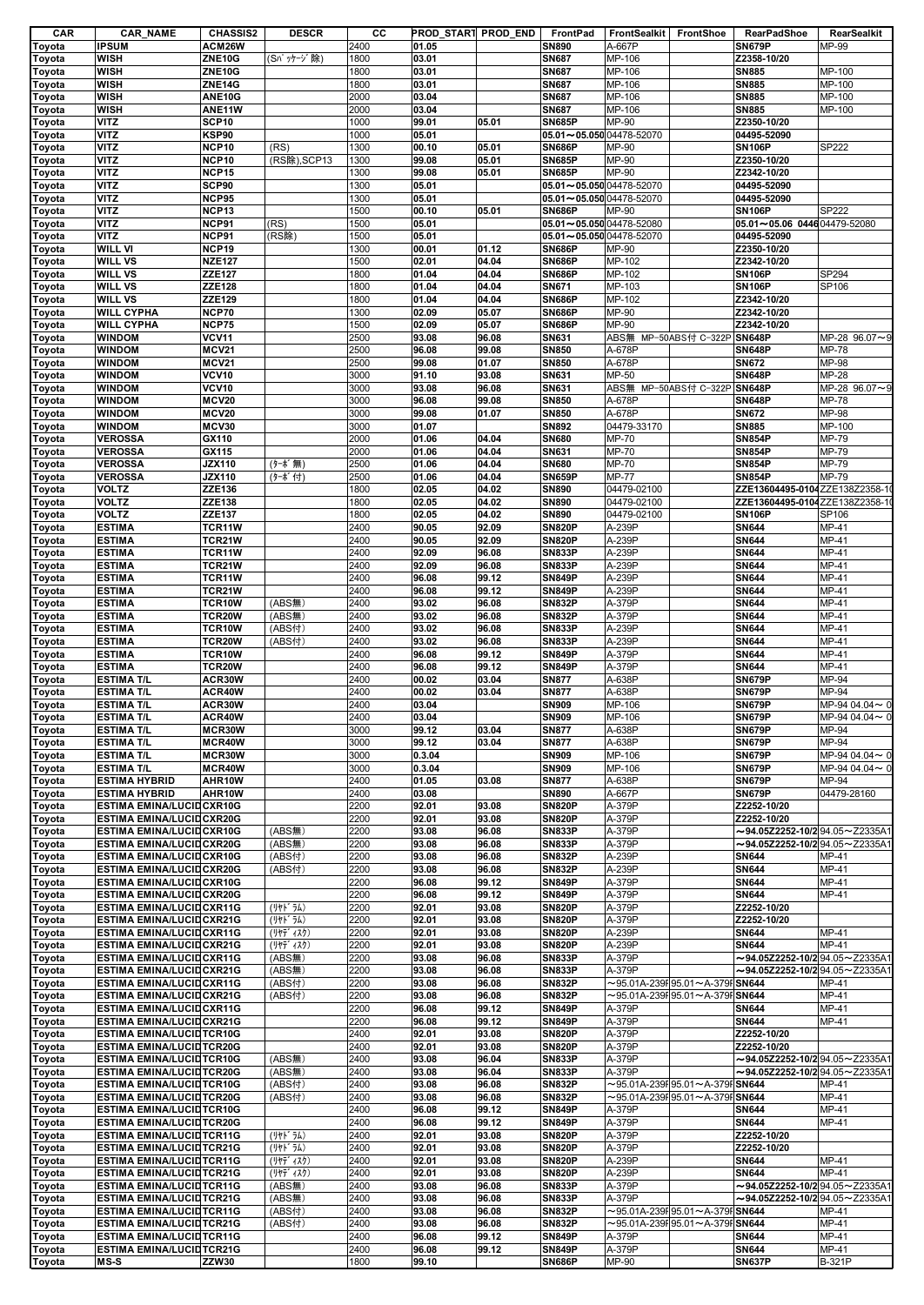| <b>CAR</b>                 | <b>CAR_NAME</b>                              | <b>CHASSIS2</b>                 | <b>DESCR</b>        | cс           | PROD_START PROD_END |       | FrontPad                      | FrontSealkit    | FrontShoe                                           | RearPadShoe                 | RearSealkit    |
|----------------------------|----------------------------------------------|---------------------------------|---------------------|--------------|---------------------|-------|-------------------------------|-----------------|-----------------------------------------------------|-----------------------------|----------------|
| Toyota                     | <b>MR2</b>                                   | <b>SW20</b>                     |                     | 2000         | 89.12               | 91.12 | 04465-17060                   | MP-44           |                                                     | <b>SN637P</b>               | A-321P         |
| Toyota                     | <b>MR2</b>                                   | <b>SW20</b>                     |                     | 2000         | 91.12               | 99.08 | <b>SN653P</b>                 | MP-44           |                                                     | <b>SN637P</b>               | 04479-17040    |
| Toyota                     | <b>OPA</b>                                   | <b>ZCT10</b>                    | (リヤト ラム)            | 1800         | 00.04               | 05.04 | <b>SN686P</b>                 | MP-104          |                                                     | Z2342-10/20                 |                |
| Toyota                     | <b>OPA</b>                                   | <b>ZCT10</b>                    | (リヤデ ィスク)           | 1800         | 02.05               | 05.04 | <b>SN671</b>                  | MP-103          |                                                     | <b>SN672</b>                | MP-96          |
|                            | <b>OPA</b>                                   | <b>ZCT15</b>                    | (リヤト ラム)            | 1800         | 00.04               | 05.04 | <b>SN671</b>                  |                 | $\sim$ 02.0504497-02.05 $\sim$ 04479-Z2342-10/20    |                             |                |
| Toyota                     |                                              |                                 |                     |              |                     |       |                               |                 |                                                     |                             |                |
| Toyota                     | <b>OPA</b>                                   | ZCT <sub>15</sub>               | (リヤデ ィスク)           | 1800         | 02.05               | 05.04 | SN671                         | MP-103          |                                                     | <b>SN672</b>                | MP-96          |
| Toyota                     | <b>OPA</b>                                   | ACT <sub>10</sub>               | (A917)              | 2000         | 00.08               | 02.05 | <b>SN686P</b>                 | MP-104          |                                                     | Z2358-10/20                 |                |
| Toyota                     | <b>OPA</b>                                   | ACT <sub>10</sub>               | (1947° のリヤト* ラム)    | 2000         | 00.08               | 05.04 | <b>SN671</b>                  |                 | $\sim$ 02.05MP-10 02.05 $\sim$ 04479- Z2358-10/20   |                             |                |
| Toyota                     | <b>OPA</b>                                   | ACT <sub>10</sub>               | (1947° のリヤデ ィスク)    | 2000         | 02.05               | 05.04 | SN671                         | MP-103          |                                                     | <b>SN672</b>                | MP-96          |
| Toyota                     | <b>GAIA</b>                                  | SXM10G                          |                     | 2000         | 98.05               | 01.04 | <b>SN645P</b>                 | MP-68           |                                                     | Z2339-10/20                 |                |
| Toyota                     | GAIA                                         | SXM15G                          |                     | 2000         | 98.05               | 01.04 | <b>SN645P</b>                 | MP-68           |                                                     | Z2339-10/20                 |                |
|                            | GAIA                                         | SXM10G                          |                     | 2000         | 01.04               | 02.08 | <b>SN850</b>                  | 04479-44050     |                                                     | Z2339-10/20                 |                |
| Toyota                     |                                              |                                 |                     |              |                     |       |                               |                 |                                                     |                             |                |
| Toyota                     | GAIA                                         | SXM15G                          |                     | 2000         | 01.04               | 02.08 | <b>SN850</b>                  | 04479-44050     |                                                     | Z2339-10/20                 |                |
| Toyota                     | GAIA                                         | ACM10G                          |                     | 2000         | 01.04               | 04.09 | <b>SN850</b>                  | 04479-44050     |                                                     | Z2339-10/20                 |                |
| Toyota                     | GAIA                                         | ACM15G                          |                     | 2000         | 01.04               | 04.09 | <b>SN850</b>                  | 04479-44050     |                                                     | Z2339-10/20                 |                |
| Toyota                     | GAIA                                         | CXM10G                          |                     | 2200         | 98.05               | 01.04 | <b>SN645P</b>                 | MP-68           |                                                     | Z2339-10/20                 |                |
| Toyota                     | <b>GAIA</b>                                  | CXM10G                          |                     | 2200         | 01.04               | 04.09 | <b>SN850</b>                  | 04479-44050     |                                                     | Z2339-10/20                 |                |
| Toyota                     | <b>CAMRY</b>                                 | <b>SV30</b>                     |                     | 1800         | 90.07               | 94.06 | SN641                         | MP-50           |                                                     | Z2285-10/20                 |                |
| Toyota                     | <b>CAMRY</b>                                 | <b>SV40</b>                     |                     | 1800         | 94.06               | 98.06 | <b>SN645P</b>                 |                 | $\sim$ 97.11MP-50 97.11 $\sim$ MP-68 Z2285-10/20    |                             |                |
|                            | <b>CAMRY</b>                                 | <b>CV30</b>                     | (VZ,ZE)             | 2000         | 90.07               | 94.06 | SN641                         | MP-50           |                                                     | Z2285-10/20                 |                |
| Toyota                     |                                              |                                 |                     |              |                     |       |                               |                 |                                                     |                             |                |
| Toyota                     | <b>CAMRY</b>                                 | <b>CV30</b>                     | (ZX,ルミエール)          | 2000         | 92.06               | 94.06 | <b>SN641</b>                  | MP-50           |                                                     | <b>SN648P</b>               | MP-22          |
| Toyota                     | <b>CAMRY</b>                                 | <b>SV32</b>                     | (ZX,ルミエール)          | 2000         | 90.07               | 94.06 | <b>SN641</b>                  | MP-50           |                                                     | <b>SN648P</b>               | MP-22          |
| Toyota                     | <b>CAMRY</b>                                 | <b>SV33</b>                     | (ZX,ルミエール)          | 2000         | 90.07               | 94.06 | <b>SN641</b>                  | MP-50           |                                                     | <b>SN648P</b>               | MP-22          |
| Toyota                     | <b>CAMRY</b>                                 | <b>SV32</b>                     | (ZXのツーリングパッケー2000   |              | 92.06               | 94.06 | SN641                         | MP-50           |                                                     | <b>SN648P</b>               | MP-28          |
| Toyota                     | <b>CAMRY</b>                                 | <b>SV33</b>                     | (ZXのツーリングパッケー2000   |              | 92.06               | 94.06 | <b>SN641</b>                  | MP-50           |                                                     | <b>SN648P</b>               | MP-28          |
| Toyota                     | <b>CAMRY</b>                                 | <b>SV32</b>                     | (GT) VZV30,31       | 2000         | 90.07               | 94.06 | <b>SN643</b>                  | MP-50           |                                                     | <b>SN648P</b>               | MP-28          |
|                            | <b>CAMRY</b>                                 | <b>SV33</b>                     | (GT) VZV30,31       | 2000         | 90.07               | 94.06 | <b>SN643</b>                  | MP-50           |                                                     | <b>SN648P</b>               | $MP-28$        |
| Toyota                     |                                              |                                 |                     |              |                     |       |                               |                 |                                                     |                             |                |
| Toyota                     | <b>CAMRY</b>                                 | <b>SV35</b>                     |                     | 2000         | 90.07               | 94.06 | SN641                         | MP-50           |                                                     | <b>SN648P</b>               | MP-28          |
| Toyota                     | <b>CAMRY</b>                                 | <b>SV41</b>                     |                     | 2000         | 94.06               | 98.06 | <b>SN645P</b>                 |                 | $\sim$ 97.11MP-50 97.11 $\sim$ MP-68 SN837P         |                             | A-222P97.11~04 |
| Toyota                     | <b>CAMRY</b>                                 | <b>SV42</b>                     |                     | 2000         | 94.06               | 98.06 | <b>SN645P</b>                 |                 | $\sim$ 97.11MP-50 97.11 $\sim$ MP-68 SN837P         |                             | A-222P97.11~04 |
| Toyota                     | <b>CAMRY</b>                                 | <b>SV43</b>                     |                     | 2000         | 94.06               | 98.06 | <b>SN645P</b>                 |                 | $\sim$ 97.11MP-50 97.11 $\sim$ MP-68 SN837P         |                             | C-222P97.11~0  |
| Toyota                     | <b>CAMRY</b>                                 | <b>CV40</b>                     |                     | 2200         | 94.06               | 98.06 | <b>SN645P</b>                 |                 | $\sim$ 97.11MP-50 $ $ 97.11 $\sim$ MP-68 SN837P     |                             | A-222P         |
| Toyota                     | <b>CAMRY</b>                                 | <b>CV43</b>                     |                     | 2200         | 95.01               | 98.06 | <b>SN645P</b>                 |                 | ${\sim}$ 97.11MP-50 $ $ 97.11 ${\sim}$ MP-68 SN837P |                             | A-222P97.11~04 |
|                            |                                              |                                 |                     |              |                     |       |                               |                 |                                                     | <b>SN648P</b>               |                |
| Toyota                     | <b>CAMRY</b>                                 | <b>SXV20</b>                    |                     | 2200         | 96.12               | 99.08 | <b>SN645P</b>                 | MP-50           |                                                     |                             | MP-78          |
| Toyota                     | <b>CAMRY</b>                                 | <b>SXV20</b>                    |                     | 2200         | 99.08               | 01.09 | <b>SN645P</b>                 | MP-50           |                                                     | <b>SN672</b>                | MP-96          |
| Toyota                     | <b>CAMRY</b>                                 | <b>SXV25</b>                    |                     | 2200         | 97.06               | 01.09 | <b>SN850</b>                  | A-678P          |                                                     | <b>SN648P</b>               | MP-82          |
| Toyota                     | <b>CAMRY</b>                                 | ACV30                           |                     | 2400         | 01.09               |       | <b>SN687</b>                  | MP-106          |                                                     | <b>SN885</b>                | MP-100         |
| Toyota                     | <b>CAMRY</b>                                 | ACV35                           |                     | 2400         | 01.09               |       | <b>SN687</b>                  | MP-106          |                                                     | <b>SN648P</b>               | MP-105         |
| Toyota                     | <b>CAMRY</b>                                 | <b>VZV32</b>                    |                     | 2500         | 91.05               | 94.06 | SN643                         | MP-50           |                                                     | <b>SN648P</b>               | MP-28          |
|                            | <b>CAMRY</b>                                 | <b>VZV33</b>                    |                     | 2500         | 91.05               | 94.06 | <b>SN643</b>                  | MP-50           |                                                     | <b>SN648P</b>               | MP-28          |
| Toyota                     |                                              |                                 |                     |              |                     |       |                               |                 |                                                     |                             |                |
| Toyota                     | <b>CAMRY</b>                                 | <b>MCV21</b>                    |                     | 2500         | 96.12               | 99.08 | <b>SN850</b>                  | A-678P          |                                                     | <b>SN648P</b>               | MP-78          |
| Toyota                     | <b>CAMRY</b>                                 | <b>MCV21</b>                    |                     | 2500         | 99.08               | 01.09 | <b>SN850</b>                  | A-678P          |                                                     | <b>SN672</b>                | MP-98          |
| Toyota                     | <b>CAMRY GRACIA</b>                          | SXV20W                          |                     | 2200         | 96.12               | 99.08 | <b>SN645P</b>                 | MP-50           |                                                     | <b>SN648P</b>               | MP-82          |
| Toyota                     | <b>CAMRY GRACIA</b>                          | SXV20W                          |                     | 2200         | 99.08               | 01.09 | <b>SN645P</b>                 | MP-50           |                                                     | <b>SN672</b>                | MP-98          |
| Toyota                     | <b>CAMRY GRACIA</b>                          | SXV25W                          |                     | 2200         | 97.06               | 01.09 | <b>SN850</b>                  | A-678P          |                                                     | <b>SN648P</b>               | MP-82          |
| Toyota                     | <b>CAMRY GRACIA</b>                          | MCV21W                          |                     | 2500         | 96.12               | 99.08 | <b>SN850</b>                  | A-678P          |                                                     | <b>SN648P</b>               | MP-82          |
| Toyota                     | <b>CAMRY GRACIA</b>                          | MCV21W                          |                     | 2500         | 99.08               | 01.09 | <b>SN850</b>                  | A-678P          |                                                     | <b>SN672</b>                | MP-98          |
|                            |                                              |                                 |                     |              |                     |       |                               |                 |                                                     |                             |                |
| Toyota                     | <b>CAMRY GRACIA</b>                          | MCV25W                          |                     | 2500         | 97.06               | 01.09 | <b>SN850</b>                  | A-678P          |                                                     | <b>SN648P</b>               | MP-82          |
| Toyota                     | <b>CARINA</b>                                | AT192                           | (SX)                | 1500         | 92.08               | 96.08 | <b>SN645P</b>                 | MP-50           |                                                     | Z2285-10/20                 |                |
| Toyota                     | <b>CARINA</b>                                | AT192                           | (SGの14"ホイール)        | 1500         | 94.08               | 96.08 | <b>SN645P</b>                 | MP-50           |                                                     | Z2285-10/20                 |                |
| Toyota                     | <b>CARINA</b>                                | AT192                           | SGの14"ホイール除)        | 1500         | 92.08               | 96.08 | <b>SN606</b>                  | MP-20           |                                                     | Z2285-10/20                 |                |
| Toyota                     | <b>CARINA</b>                                | AT212                           | (13"ホイール)           | 1500         | 97.11               | 01.12 | <b>SN606</b>                  |                 | $\sim$ 98.08MP-65 98.08 $\sim$ MP-62 Z2311-10/20    |                             |                |
|                            |                                              |                                 |                     |              |                     |       |                               |                 |                                                     |                             |                |
| Toyota                     | <b>CARINA</b>                                | AT212                           | (13"ホイール除)          | 1500         | 96.08               | 01.12 | <b>SN645P</b>                 | MP-68           |                                                     | Z2311-10/20                 |                |
| Toyota                     | <b>CARINA</b>                                | AT190                           | (SXi)               | 1600         | 92.08               | 96.08 | <b>SN645P</b>                 | MP-50           |                                                     | Z2311-10/20                 |                |
| Toyota                     | <b>CARINA</b>                                | AT190                           | (SGiの14"ホイール)       | 1600         | 94.08               | 96.08 | <b>SN645P</b>                 | MP-50           |                                                     | Z2311-10/20                 |                |
| Toyota                     | <b>CARINA</b>                                | AT190                           | (SGIの14"ホイール除)      | 1600         | 92.08               | 96.08 | <b>SN606</b>                  | MP-20           |                                                     | Z2285-10/20                 |                |
| Toyota                     | <b>CARINA</b>                                | AT210                           |                     | 1600         | 96.08               | 98.08 | <b>SN645P</b>                 | MP-68           |                                                     | <b>SN837P</b>               | A-222P         |
| Toyota                     | <b>CARINA</b>                                | AT210                           |                     | 1600         | 98.08               | 01.12 | <b>SN653P</b>                 | MP-62           |                                                     | <b>SN837P</b>               | MP-96          |
| Toyota                     | <b>CARINA</b>                                | <b>ST190</b>                    | (SX, SE, SEEXT)     | 1800         | 92.08               | 94.08 | <b>SN645P</b>                 | MP-50           |                                                     | Z2285-10/20                 |                |
|                            |                                              |                                 |                     |              |                     |       |                               |                 |                                                     |                             |                |
| Toyota                     | <b>CARINA</b>                                | ST190                           | (SL)                | 1800         | 92.08               | 94.08 | <b>SN645P</b>                 | MP-50           |                                                     | <b>SN648P</b>               | A-222P         |
| Toyota                     | <b>CARINA</b>                                | AT191                           | (SL)                | 1800         | 94.08               | 96.08 | <b>SN645P</b>                 | MP-50           |                                                     | <b>SN837P</b>               | A-222P         |
| Toyota                     | CARINA                                       | AT191                           | (SGi)               | 1800         | 94.08               | 96.08 | <b>SN606</b>                  | MP-20           |                                                     | Z2285-10/20                 |                |
| Toyota                     | <b>CARINA</b>                                | AT191                           | (SXi, SEEXT)        | 1800         | 94.08               | 96.08 | <b>SN645P</b>                 | MP-50           |                                                     | Z2285-10/20                 |                |
| Toyota                     | <b>CARINA</b>                                | AT211                           |                     | 1800         | 96.08               | 01.12 | <b>SN645P</b>                 | MP-68           |                                                     | Z2311-10/20                 |                |
| Toyota                     | <b>CARINA</b>                                | CT190                           |                     | 2000         | 92.08               | 96.08 | <b>SN645P</b>                 | MP-50           |                                                     | Z2285-10/20                 |                |
| Toyota                     | <b>CARINA</b>                                | CT195                           |                     | 2000         | 92.08               | 94.02 | <b>SN645P</b>                 | MP-50           |                                                     | <b>SN648P</b>               | MP-28          |
|                            | <b>CARINA</b>                                | <b>ST195</b>                    |                     | 2000         |                     | 94.02 | <b>SN645P</b>                 | MP-50           |                                                     | <b>SN648P</b>               | MP-28          |
| Toyota                     |                                              |                                 |                     |              | 92.08               |       |                               |                 |                                                     |                             |                |
| Toyota                     | <b>CARINA</b>                                | CT195                           |                     | 2000         | 94.02               | 96.08 | <b>SN645P</b>                 | MP-50           |                                                     | <b>SN837P</b>               | C-222P         |
| Toyota                     | <b>CARINA</b>                                | ST195                           |                     | 2000         | 94.02               | 96.08 | <b>SN645P</b>                 | MP-50           |                                                     | <b>SN837P</b>               | C-222P         |
| Toyota                     | <b>CARINA</b>                                | CT210                           |                     | 2000         | 96.08               | 01.12 | <b>SN645P</b>                 | MP-68           |                                                     | Z2285-10/20かZ2338-10/20     |                |
| Toyota                     | <b>CARINA</b>                                | CT215                           |                     | 2000         | 96.08               | 01.12 | <b>SN645P</b>                 | MP-68           |                                                     | Z2285-10/20かZ2338-10/20     |                |
| Toyota                     | <b>CARINA</b>                                | ST215                           |                     | 2000         | 96.08               | 01.12 | <b>SN645P</b>                 | MP-68           |                                                     | Z2285-10/20かZ2338-10/20     |                |
| Toyota                     | <b>CARINA</b>                                | CT211                           |                     | 2200         | 98.08               | 01.12 | <b>SN645P</b>                 | MP-68           |                                                     | Z2311-10/20                 |                |
| Toyota                     | <b>CARINA</b>                                | CT216                           |                     | 2200         | 98.08               | 01.12 | <b>SN645P</b>                 | MP-68           |                                                     | Z2311-10/20                 |                |
| Toyota                     | <b>CARINA ED</b>                             | <b>ST200</b>                    |                     | 1800         | 93.05               | 98.04 | <b>SN645P</b>                 | MP-50           |                                                     | Z2285-10/20                 |                |
|                            | <b>CARINA ED</b>                             | ST201                           |                     | 1800         | 93.05               | 98.04 | <b>SN645P</b>                 | MP-50           |                                                     | Z2285-10/20                 |                |
| Toyota                     |                                              |                                 |                     |              |                     |       |                               |                 |                                                     |                             |                |
| Toyota                     | <b>CARINA ED</b>                             | ST202                           | (SLIM, X)           | 2000         | 93.09               | 95.08 | <b>SN645P</b>                 | MP-50           |                                                     | <b>SN648P</b>               | A-222P         |
| Toyota                     | <b>CARINA ED</b>                             | ST202                           | (SLIM, X)           | 2000         | 95.08               | 98.04 | <b>SN645P</b>                 | MP-50           |                                                     | <b>SN837P</b>               | A-222P         |
| Toyota                     | <b>CARINA ED</b>                             | ST202                           | (GLIMのスーパーストラッ2000  |              | 93.09               | 95.08 | <b>SN631</b>                  | MP-50           |                                                     | <b>SN648P</b>               | C-222P         |
| Toyota                     | <b>CARINA ED</b>                             | ST202                           | (GLIMのスーパーストラッ2000  |              | 93.09               | 95.08 | <b>SN666P</b>                 | MP-61           |                                                     | <b>SN648P</b>               | C-222P         |
| Toyota                     | <b>CARINA ED</b>                             | <b>ST202</b>                    | (GTのスーパーストラットサ 2000 |              | 95.08               | 98.04 | SN631                         | MP-50           |                                                     | <b>SN837P</b>               | C-222P         |
| Toyota                     | <b>CARINA ED</b>                             | ST202                           | (GTのスーパーストラットサ 2000 |              | 95.08               | 98.04 | <b>SN666P</b>                 | MP-61           |                                                     | <b>SN837P</b>               | C-222P         |
|                            |                                              |                                 |                     |              |                     |       |                               |                 |                                                     |                             |                |
| Toyota                     | <b>CARINA ED</b>                             | ST203                           |                     | 2000         | 93.09               | 95.08 | <b>SN645P</b>                 | MP-50           |                                                     | <b>SN648P</b>               | A-222P         |
| Toyota                     | <b>CARINA ED</b>                             | ST203                           |                     | 2000         | 95.08               | 97.12 | <b>SN645P</b>                 | MP-50           |                                                     | <b>SN837P</b>               | A-222P         |
| Toyota                     | <b>CARINA ED</b>                             | ST205                           |                     | 2000         | 94.05               | 95.08 | <b>SN666P</b>                 | MP-61           |                                                     | <b>SN648P</b>               | C-438P         |
| Toyota                     | <b>CARINA ED</b>                             | <b>ST205</b>                    |                     | 2000         | 95.08               | 98.04 | <b>SN666P</b>                 | MP-61           |                                                     | <b>SN837P</b>               | C-438P         |
| Toyota                     | <b>CARINA WAGON</b>                          | <b>AT170G</b>                   |                     | 1500         | 88.05               | 92.11 | <b>SN606</b>                  | MP-20           |                                                     | Z2285-10/20                 |                |
| Toyota                     | <b>CARINA WAGON</b>                          | <b>ST170G</b>                   |                     | 1800         | 88.05               | 92.11 | <b>SN606</b>                  | MP-20           |                                                     | Z2285-10/20                 |                |
|                            |                                              |                                 |                     |              |                     |       |                               |                 |                                                     |                             |                |
| Toyota                     | <b>CARINA WAGON</b>                          | <b>CT170G</b>                   |                     | 2000         | 88.05               | 92.11 | <b>SN606</b>                  | MP-20           |                                                     | Z2285-10/20                 |                |
| Toyota                     | <b>CARINA VAN</b>                            | <b>ET176V</b>                   |                     | 1500         | 88.08               | 92.11 | <b>SN606</b>                  | MP-20           |                                                     | Z2285-10/20                 |                |
| Toyota                     | <b>CARINA VAN</b>                            | <b>CT176V</b>                   |                     | 2000         | 88.08               | 92.11 | <b>SN606</b>                  | MP-20           |                                                     | Z2285-10/20                 |                |
| Toyota                     | <b>CALDINA WAGON</b>                         | ST190G                          |                     | 1800         | 92.11               | 96.01 | <b>SN645P</b>                 | MP-50           |                                                     | Z2285-10/20                 |                |
| Toyota                     | <b>CALDINA WAGON</b>                         | <b>AT191G</b>                   |                     | 1800         | 92.11               | 96.01 | <b>SN645P</b>                 | MP-50           |                                                     | Z2285-10/20                 |                |
| Toyota                     |                                              |                                 |                     |              |                     |       |                               |                 |                                                     |                             |                |
|                            |                                              |                                 |                     |              |                     |       |                               |                 |                                                     |                             |                |
|                            | <b>CALDINA WAGON</b>                         | <b>ST190G</b>                   |                     | 1800         | 96.01               | 97.08 | <b>SN645P</b>                 | MP-68           |                                                     |                             |                |
|                            | <b>CALDINA WAGON</b>                         | <b>AT191G</b>                   |                     | 1800         | 96.01               | 97.08 | <b>SN645P</b>                 | MP-68           |                                                     |                             |                |
| Toyota<br>Toyota<br>Toyota | <b>CALDINA WAGON</b><br><b>CALDINA WAGON</b> | <b>AT211G</b><br><b>ZZT241W</b> |                     | 1800<br>1800 | 97.08<br>02.09      | 02.09 | <b>SN645P</b><br><b>SN671</b> | MP-68<br>MP-103 |                                                     | Z2313-10/20<br><b>SN672</b> | MP-98          |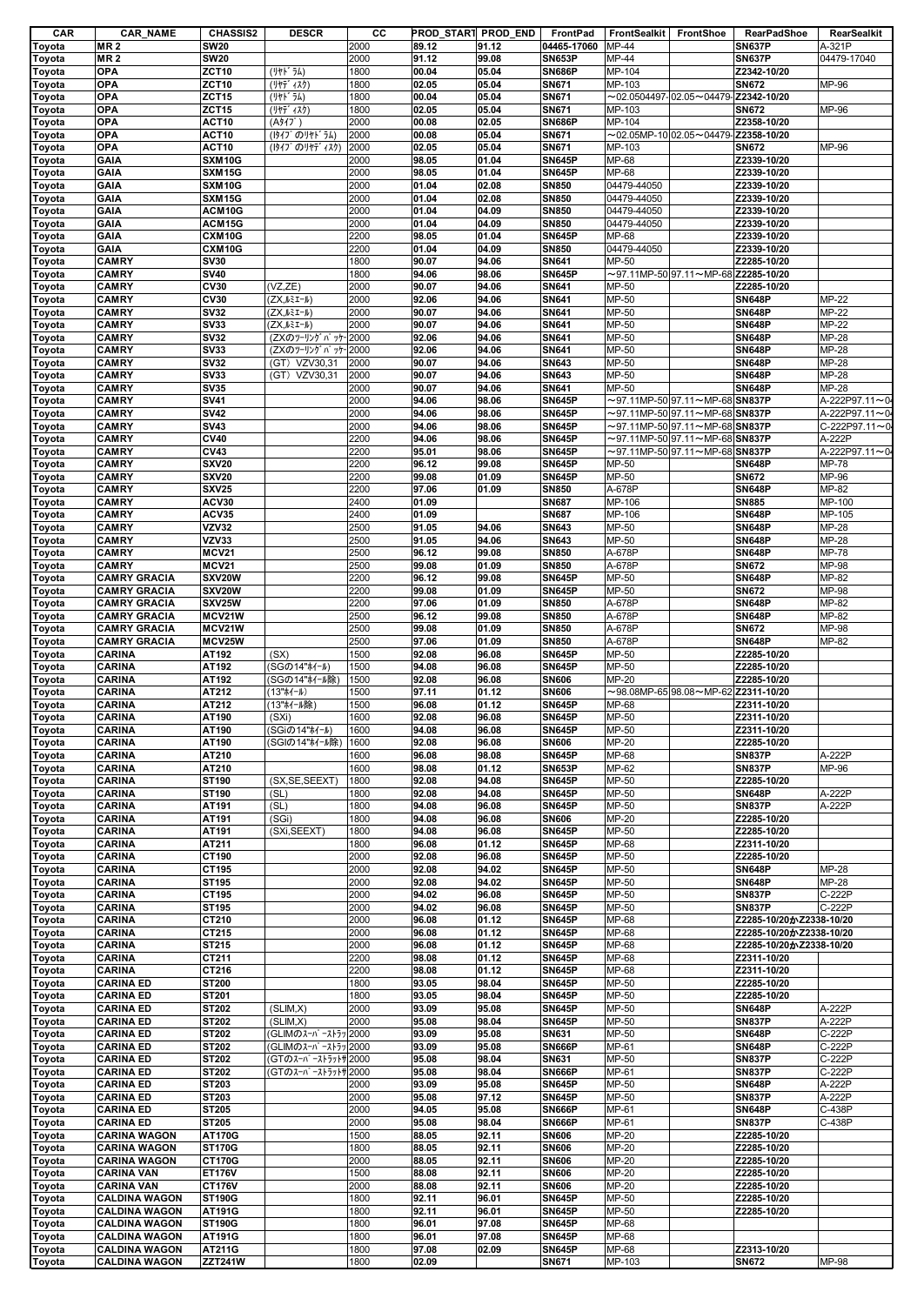| CAR              | <b>CAR NAME</b>                                                | <b>CHASSIS2</b>                 | <b>DESCR</b>        | cс           | PROD START PROD END |                | FrontPad                       | <b>FrontSealkit</b>    | FrontShoe                                       | <b>RearPadShoe</b>                                                                   | RearSealkit     |
|------------------|----------------------------------------------------------------|---------------------------------|---------------------|--------------|---------------------|----------------|--------------------------------|------------------------|-------------------------------------------------|--------------------------------------------------------------------------------------|-----------------|
| Toyota           | <b>CALDINA WAGON</b>                                           | CT190G                          |                     | 2000         | 92.11               | 96.01          | <b>SN645P</b>                  | MP-50                  |                                                 | Z2285-10/20                                                                          |                 |
| Toyota           | <b>CALDINA WAGON</b>                                           | CT190G                          |                     | 2000         | 96.01               | 97.08          | <b>SN645P</b>                  | MP-68                  |                                                 |                                                                                      |                 |
| Toyota           | <b>CALDINA WAGON</b>                                           | <b>ST191G</b>                   |                     | 2000         | 92.11               | 94.02          | <b>SN645P</b>                  | MP-50                  |                                                 | <b>SN648P</b>                                                                        | A-222P          |
| Toyota           | <b>CALDINA WAGON</b>                                           | <b>ST191G</b>                   |                     | 2000         | 94.02               | 96.01          | <b>SN645P</b>                  | MP-50                  |                                                 | <b>SN837P</b>                                                                        | A-222P          |
| Toyota           | <b>CALDINA WAGON</b><br><b>CALDINA WAGON</b>                   | <b>ST191G</b>                   | (CZ, TZ)            | 2000<br>2000 | 96.01               | 97.08<br>94.02 | <b>SN645P</b><br><b>SN645P</b> | MP-68<br>MP-50         |                                                 | Z2311-10/20<br><b>SN648P</b>                                                         | <b>MP-28</b>    |
| Toyota<br>Toyota | <b>CALDINA WAGON</b>                                           | <b>ST195G</b><br><b>ST195G</b>  | (CZ, TZ)            | 2000         | 92.11<br>94.02      | 96.01          | <b>SN645P</b>                  | MP-50                  |                                                 | <b>SN837P</b>                                                                        | C-222P          |
| Toyota           | <b>CALDINA WAGON</b>                                           | <b>ST195G</b>                   | (CZ, TZ)            | 2000         | 96.01               | 97.08          | <b>SN645P</b>                  | MP-68                  |                                                 | Z2338-10/20                                                                          |                 |
| Toyota           | <b>CALDINA WAGON</b>                                           | <b>ST195G</b>                   | (TZG)               | 2000         | 95.02               | 96.01          | <b>SN645P</b>                  | MP-50                  |                                                 | <b>SN648P</b>                                                                        | <b>MP-28</b>    |
| Toyota           | <b>CALDINA WAGON</b>                                           | <b>ST195G</b>                   | (TZG)               | 2000         | 96.01               | 97.08          | <b>SN645P</b>                  | MP-68                  |                                                 | <b>SN837P</b>                                                                        | C-222P          |
| Toyota           | <b>CALDINA WAGON</b>                                           | <b>ST210G</b>                   | (E,G)               | 2000         | 97.08               | 02.09          | <b>SN645P</b>                  | MP-68                  |                                                 | Z2313-10/20                                                                          |                 |
| Toyota           | <b>CALDINA WAGON</b>                                           | <b>ST210G</b>                   | (GT)                | 2000         | 99.12               | 02.09          | <b>SN653P</b>                  | MP-85                  |                                                 | <b>SN837P</b>                                                                        | C-438P          |
| Toyota           | <b>CALDINA WAGON</b>                                           | <b>ST215G</b>                   | (E,G)               | 2000         | 97.08               | 02.09          | <b>SN645P</b>                  | MP-68                  |                                                 | Z2285-10/20                                                                          |                 |
| Toyota           | <b>CALDINA WAGON</b>                                           | <b>ST215G</b>                   | (GT)ST215W          | 2000         | 97.08               | 02.09          | <b>SN653P</b>                  |                        | $\sim$ 97.11MP-62 97.11 $\sim$ MP-85 SN837P     |                                                                                      | C-438P          |
| Toyota           | <b>CALDINA WAGON</b>                                           | <b>AZT241W</b>                  |                     | 2000         | 02.09               |                | <b>SN671</b>                   | MP-103                 |                                                 | <b>SN672</b>                                                                         | MP-98           |
| Toyota           | <b>CALDINA WAGON</b>                                           | <b>AZT246W</b><br><b>ST246W</b> |                     | 2000<br>2000 | 02.09<br>02.09      |                | <b>SN671</b><br><b>SN892</b>   | MP-103<br>04479-33170  |                                                 | <b>SN672</b><br><b>SN885</b>                                                         | MP-98<br>MP-100 |
| Toyota           | <b>CALDINA WAGON</b><br><b>CALDINA WAGON</b>                   | CT216G                          |                     | 2200         | 97.08               | 02.09          | <b>SN645P</b>                  | MP-68                  |                                                 | Z2338-10/20                                                                          |                 |
| Toyota<br>Toyota | <b>CALDINA VAN</b>                                             | <b>ET196V</b>                   |                     | 1500         | 92.11               | 94.05          | <b>SN606</b>                   | MP-20                  |                                                 | Z2285-10/20                                                                          |                 |
| Toyota           | <b>CALDINA VAN</b>                                             | <b>ET196V</b>                   |                     | 1500         | 94.05               | 97.11          | <b>SN606</b>                   | MP-19                  |                                                 | Z2285-10/20                                                                          |                 |
| Toyota           | <b>CALDINA VAN</b>                                             | <b>ET196V</b>                   |                     | 1500         | 97.11               | 02.06          | <b>SN606</b>                   | MP-65                  |                                                 | Z2285-10/20                                                                          |                 |
| Toyota           | <b>CALDINA VAN</b>                                             | CT196V                          |                     | 2000         | 92.11               | 94.05          | <b>SN606</b>                   | MP-20                  |                                                 | Z2285-10/20                                                                          |                 |
| Toyota           | <b>CALDINA VAN</b>                                             | <b>CT196V</b>                   |                     | 2000         | 94.05               | 97.11          | <b>SN606</b>                   | MP-19                  |                                                 | Z2285-10/20                                                                          |                 |
| Toyota           | <b>CALDINA VAN</b>                                             | <b>CT196V</b>                   |                     | 2000         | 97.11               | 98.05          | <b>SN606</b>                   | MP-65                  |                                                 | Z2285-10/20                                                                          |                 |
| Toyota           | <b>CALDINA VAN</b>                                             | <b>CT198V</b>                   |                     | 2000         | 92.11               | 94.05          | <b>SN606</b>                   | MP-20                  |                                                 | Z2313-10/20                                                                          |                 |
| Toyota           | <b>CALDINA VAN</b>                                             | <b>CT198V</b>                   |                     | 2000         | 94.05               | 97.11          | <b>SN606</b>                   | MP-19                  |                                                 | Z2313-10/20                                                                          |                 |
| Toyota           | <b>CALDINA VAN</b>                                             | <b>CT198V</b>                   |                     | 2000         | 97.11               | 98.05          | <b>SN606</b>                   | MP-65                  |                                                 | Z2313-10/20                                                                          |                 |
| Toyota           | <b>CALDINA VAN</b>                                             | <b>ST198V</b>                   |                     | 2000<br>2200 | 99.08               | 02.06          | <b>SN606</b>                   | $MP-65$<br>MP-65       |                                                 | Z2203-10/20<br>Z2285-10/20                                                           |                 |
| Toyota<br>Toyota | <b>CALDINA VAN</b><br><b>CALDINA VAN</b>                       | CT197V<br><b>CT199V</b>         |                     | 2200         | 98.05<br>98.05      | 02.06<br>02.06 | <b>SN606</b><br><b>SN606</b>   | MP-65                  |                                                 | Z2313-10/20                                                                          |                 |
| Toyota           | <b>CURREN</b>                                                  | <b>ST208</b>                    |                     | 1800         | 95.09               | 98.07          | <b>SN645P</b>                  | MP-50                  |                                                 | Z2285-10/20                                                                          |                 |
| Toyota           | <b>CURREN</b>                                                  | ST206                           | (XS, FS)            | 2000         | 94.02               | 98.07          | <b>SN645P</b>                  | MP-50                  |                                                 | <b>SN648P</b>                                                                        | A-222P          |
| Toyota           | <b>CURREN</b>                                                  | ST206                           | (ZSのスーパーストラットサ.     | 2000         | 94.02               | 98.07          | SN631                          | MP-50                  |                                                 | <b>SN648P</b>                                                                        | C-222P          |
| Toyota           | <b>CURREN</b>                                                  | ST206                           | (ZSのスーパーストラットサ 2000 |              | 94.02               | 98.07          | <b>SN666P</b>                  | MP-61                  |                                                 | <b>SN648P</b>                                                                        | C-222P          |
| Toyota           | <b>CURREN</b>                                                  | ST207                           |                     | 2000         | 94.02               | 98.07          | <b>SN645P</b>                  | MP-50                  |                                                 | <b>SN648P</b>                                                                        | A-222P          |
| Toyota           | COROLLA/SPRINTER EE101                                         |                                 |                     | 1300         | 91.06               | 00.08          | <b>SN606</b>                   | MP-15                  |                                                 | Z2311-10/20                                                                          |                 |
| Toyota           | COROLLA/SPRINTER EE111                                         |                                 |                     | 1300         | 91.06               | 00.08          | <b>SN606</b>                   | MP-15                  |                                                 | Z2311-10/20                                                                          |                 |
| Toyota           | COROLLA/SPRINTER NZE120                                        |                                 |                     | 1300         | 00.08               |                | <b>SN686P</b>                  | MP-95                  |                                                 | Z2342-10/20                                                                          |                 |
| Toyota           | COROLLA/SPRINTER AE100                                         |                                 |                     | 1500         | 91.06               | 00.08          | <b>SN606</b>                   | MP-15                  |                                                 | Z2311-10/20                                                                          |                 |
| Toyota           | COROLLA/SPRINTER AE110                                         |                                 |                     | 1500         | 91.06               | 00.08          | <b>SN606</b>                   | MP-15                  |                                                 | Z2311-10/20                                                                          |                 |
| Toyota           | COROLLA/SPRINTER NZE121                                        |                                 |                     | 1500<br>1500 | 00.08               |                | <b>SN686P</b><br><b>SN686P</b> | MP-95<br>MP-102        |                                                 | Z2342-10/20                                                                          |                 |
| Toyota           | COROLLA/SPRINTER NZE124<br>COROLLA/SPRINTER AE101              |                                 | (SEG,SJ)            | 1600         | 00.08<br>91.06      | 95.05          | <b>SN606</b>                   | MP-15                  |                                                 | Z2342-10/20<br>Z2311-10/20                                                           |                 |
| Toyota<br>Toyota | COROLLA/SPRINTER AE101                                         |                                 | (GTのスーパーストラットサ 1600 |              | 91.06               | 95.05          | <b>SN606</b>                   | MP-19                  |                                                 | <b>SN747P</b>                                                                        | C128P+A128LP    |
| Toyota           | COROLLA/SPRINTER AE101                                         |                                 | (GTのスーパーストラットサ 1600 |              | 92.05               | 95.05          | <b>SN653P</b>                  | MP-42                  |                                                 | <b>SN747P</b>                                                                        | C128P+A128LP    |
| Toyota           | <b>COROLLA/SPRINTER AE104</b>                                  |                                 |                     | 1600         | 91.06               | 95.05          | <b>SN606</b>                   | MP-15                  |                                                 | Z2285-10/20                                                                          |                 |
| Toyota           | COROLLA/SPRINTER AE111                                         |                                 | (Sクルーズ)             | 1600         | 95.05               | 97.04          | <b>SN606</b>                   | MP-15                  |                                                 | Z2311-10/20                                                                          |                 |
| Toyota           | COROLLA/SPRINTER AE111                                         |                                 | (GT)                | 1600         | 97.04               | 00.08          | <b>SN606</b>                   | MP-19                  |                                                 | <b>SN844P</b>                                                                        | A-464P          |
| Toyota           | <b>COROLLA/SPRINTER AE114</b>                                  |                                 |                     | 1600         | 95.05               | 00.08          | <b>SN606</b>                   | MP-19                  |                                                 | Z2285-10/20                                                                          |                 |
| Toyota           | COROLLA/SPRINTER ZZE122                                        |                                 |                     | 1800         | 00.08               |                | <b>SN686P</b>                  | MP-102                 |                                                 | <b>SN106P</b>                                                                        | <b>SP297</b>    |
| Toyota           | <b>COROLLA/SPRINTER ZZE124</b>                                 |                                 |                     | 1800         | 00.08               |                | <b>SN686P</b>                  | MP-102                 |                                                 | Z2342-10/20                                                                          |                 |
| <b>Toyota</b>    | COROLLA/SPRINTER CE100                                         |                                 |                     | 2000         | 91.06               | 95.05          | <b>SN606</b>                   | MP-15                  |                                                 | CE100Z2311-10/20 CE104Z2285-10                                                       |                 |
| Toyota           | COROLLA/SPRINTER CE104                                         |                                 |                     | 2000<br>2000 | 91.06               | 95.05<br>98.04 | <b>SN606</b><br><b>SN606</b>   | MP-15<br>MP-15         |                                                 | CE100Z2311-10/20 CE104Z2285-10<br>Z2311-10/20                                        |                 |
| Toyota<br>Toyota | <b>COROLLA/SPRINTER CE110</b><br><b>COROLLA/SPRINTER CE114</b> |                                 |                     | 2000         | 95.05<br>95.05      | 98.04          | <b>SN606</b>                   | MP-19                  |                                                 | Z2285-10/20                                                                          |                 |
| Toyota           | <b>COROLLA/SPRINTER CE113</b>                                  |                                 |                     | 2200         | 98.04               | 00.08          | <b>SN606</b>                   | MP-15                  |                                                 | Z2311-10/20                                                                          |                 |
| Toyota           | COROLLA/SPRINTER CE116                                         |                                 |                     | 2200         | 98.04               | 00.08          | <b>SN606</b>                   | MP-19                  |                                                 | Z2285-10/20                                                                          |                 |
| Toyota           | COROLLA/SPRINTER CE121                                         |                                 |                     | 2200         | 00.08               | 04.04          | <b>SN686P</b>                  | MP-102                 |                                                 | Z2342-10/20                                                                          |                 |
| Toyota           | COROLLA/FIELDER/SIAE100G                                       |                                 |                     | 1500         | 91.09               | 02.04          | <b>SN606</b>                   | MP-15                  |                                                 | Z2311-10/20                                                                          |                 |
| Toyota           | COROLLA/FIELDER/SIEE104G                                       |                                 |                     | 1500         | 91.09               | 02.04          | <b>SN606</b>                   | MP-15                  |                                                 | Z2311-10/20                                                                          |                 |
| Toyota           | COROLLA/FIELDER/SIEE108G                                       |                                 |                     | 1500         | 91.09               | 02.04          | <b>SN606</b>                   | MP-15                  |                                                 | Z2311-10/20                                                                          |                 |
| Toyota           | COROLLA/FIELDER/SINZE121G                                      |                                 |                     | 1500         | 00.08               |                | <b>SN686P</b>                  | MP-95                  |                                                 | Z2342-10/20                                                                          |                 |
| Toyota           | COROLLA/FIELDER/SINZE124G                                      |                                 |                     | 1500         | 00.08               |                | <b>SN686P</b>                  | MP-102                 |                                                 | Z2342-10/20                                                                          |                 |
| Toyota           | COROLLA/FIELDER/SIAE101G<br>COROLLA/FIELDER/SIAE104G           |                                 |                     | 1600<br>1600 | 96.05<br>95.05      | 00.08<br>00.08 | <b>SN606</b><br><b>SN606</b>   | MP-19<br>MP-19         |                                                 | <b>SN844P</b><br>Z2285-10/20                                                         | A-644P          |
| Toyota<br>Toyota | COROLLA/FIELDER/SIZZE123G                                      |                                 |                     | 1800         | 00.08               |                | <b>SN671</b>                   | MP-103                 |                                                 | <b>SN106P</b>                                                                        | SP106           |
| Toyota           | COROLLA/FIELDER/SIZZE122G                                      |                                 |                     | 1800         | 00.08               |                | <b>SN686P</b>                  | MP-102                 |                                                 | Z2342-10/20                                                                          |                 |
| Toyota           | COROLLA/FIELDER/SIZZE124G                                      |                                 |                     | 1800         | 00.08               |                | <b>SN686P</b>                  | MP-102                 |                                                 | Z2342-10/20                                                                          |                 |
| Toyota           | COROLLA/FIELDER/SICE100G                                       |                                 |                     | 2000         | 91.09               | 98.04          | <b>SN606</b>                   | MP-15                  |                                                 | Z2311-10/20                                                                          |                 |
| Toyota           | COROLLA/FIELDER/SICE108G                                       |                                 |                     | 2000         | 91.09               | 98.04          | <b>SN606</b>                   | MP-15                  |                                                 | Z2311-10/20                                                                          |                 |
| Toyota           | COROLLA/FIELDER/SICE101G                                       |                                 |                     | 2200         | 98.04               | 02.06          | <b>SN606</b>                   | MP-15                  |                                                 | Z2311-10/20                                                                          |                 |
| Toyota           | COROLLA/FIELDER/SICE102G                                       |                                 |                     | 2200         | 98.04               | 02.06          | <b>SN606</b>                   | MP-15                  |                                                 | Z2311-10/20                                                                          |                 |
| Toyota           | COROLLA/FIELDER/SICE121G                                       |                                 |                     | 2200         | 00.08               | 04.04          | <b>SN686P</b>                  | MP-102                 |                                                 | Z2342-10/20                                                                          |                 |
| Toyota           | COROLLA/SPRINTER EE102V                                        |                                 |                     | 1300         | 91.03<br>91.03      | 02.06          | <b>SN606</b>                   | MP-15<br>MP-15         |                                                 | Z2311-10/20                                                                          |                 |
| Toyota<br>Toyota | COROLLA/SPRINTER EE106V<br>COROLLA/SPRINTER EE103V             |                                 |                     | 1300<br>1500 | 91.09               | 02.06<br>02.06 | <b>SN606</b><br><b>SN606</b>   | MP-15                  |                                                 | Z2311-10/20<br>Z2311-10/20                                                           |                 |
| Toyota           | COROLLA/SPRINTER EE107V                                        |                                 |                     | 1500         | 91.09               | 02.06          | <b>SN606</b>                   | MP-15                  |                                                 | Z2311-10/20                                                                          |                 |
| Toyota           | COROLLA/SPRINTER AE109V                                        |                                 |                     | 1600         | 96.05               | 02.06          | <b>SN606</b>                   | MP-19                  |                                                 | Z2313-10/20                                                                          |                 |
| Toyota           | COROLLA/SPRINTER CE106V                                        |                                 |                     | 2000         | 91.09               | 98.04          | <b>SN606</b>                   | MP-15                  |                                                 | Z2311-10/20                                                                          |                 |
| Toyota           | COROLLA/SPRINTER CE109V                                        |                                 |                     | 2000         | 91.09               | 98.04          | <b>SN606</b>                   |                        | $\sim$ 95.08MP-15 95.08 $\sim$ MP19 Z2313-10/20 |                                                                                      |                 |
| Toyota           | COROLLA/SPRINTER CE105V                                        |                                 |                     | 2200         | 98.04               | 02.06          | <b>SN606</b>                   | MP-19                  |                                                 | Z2313-10/20                                                                          |                 |
| Toyota           | COROLLA/SPRINTER CE107V                                        |                                 |                     | 2200         | 98.04               | 02.06          | <b>SN606</b>                   | MP-15                  |                                                 | Z2311-10/20                                                                          |                 |
| Toyota           | <b>COROLLA II</b>                                              | <b>EL41</b>                     |                     | 1300         | 90.09               | 99.07          | <b>SN606</b>                   | ABS無MP-7               | ABS付MP-15 Z2321-10/20                           |                                                                                      |                 |
| Toyota           | <b>COROLLA II</b>                                              | <b>EL51</b>                     |                     | 1300         | 90.09               | 99.07          | <b>SN606</b>                   | ABS無MP-7               | ABS付MP-15 Z2321-10/20                           |                                                                                      |                 |
| Toyota           | <b>COROLLA II</b>                                              | <b>EL43</b>                     |                     | 1500         | 90.09               | 94.09          | <b>SN606</b>                   |                        | SRのABS無MISRのABS,ZSN Z2321-10/20                 |                                                                                      |                 |
| Toyota           | <b>COROLLA II</b>                                              | <b>EL45</b>                     |                     | 1500         | 90.09               | 99.07          | <b>SN606</b>                   | ABS無MP-45              |                                                 | ABS付MP-15 EL45Z2313-10/20 NL40,50,53Z232                                             |                 |
| Toyota<br>Toyota | <b>COROLLA II</b><br><b>COROLLA II</b>                         | <b>NL40</b><br><b>NL50</b>      |                     | 1500<br>1500 | 90.09<br>90.09      | 99.07<br>99.07 | <b>SN606</b><br><b>SN606</b>   | ABS無MP-45<br>ABS無MP-45 |                                                 | ABS付MP-15 EL45Z2313-10/20 NL40,50,53Z232<br>ABS付MP-15 EL45Z2313-10/20 NL40,50,53Z232 |                 |
| Toyota           | <b>COROLLA II</b>                                              | <b>NL53</b>                     |                     | 1500         | 90.09               | 99.07          | <b>SN606</b>                   | ABS無MP-45              |                                                 | ABS付MP-15 EL45Z2313-10/20 NL40,50,53Z232                                             |                 |
| Toyota           | <b>COROLLA II</b>                                              | <b>EL55</b>                     |                     | 1500         | 94.09               | 99.07          | <b>SN606</b>                   | MP-15                  |                                                 | Z2313-10/20                                                                          |                 |
| Toyota           | L EVIN/CERES/TRUEN AE100                                       |                                 |                     | 1500         | 91.06               | 00.08          | <b>SN606</b>                   | MP-15                  |                                                 | Z2311-10/20                                                                          |                 |
| Toyota           | L EVIN/CERES/TRUEN AE110                                       |                                 |                     | 1500         | 91.06               | 00.08          | <b>SN606</b>                   | MP-15                  |                                                 | Z2311-10/20                                                                          |                 |
| Toyota           | L EVIN/CERES/TRUEN AE101                                       |                                 | (SJ,X)              | 1600         | 91.06               | 98.08          | <b>SN606</b>                   | MP-15                  |                                                 | Z2311-10/20                                                                          |                 |
| Toyota           | L EVIN/CERES/TRUEN AE101                                       |                                 | (G)                 | 1600         | 91.06               | 95.05          | <b>SN606</b>                   | MP-15                  |                                                 | <b>SN747P</b>                                                                        | C128P+A128LP    |
| Toyota           | L EVIN/CERES/TRUENO/MARINO                                     |                                 |                     | 1600         | 95.05               | 98.08          | <b>SN606</b>                   | MP-15                  |                                                 | <b>SN844P</b>                                                                        | A-464P          |
| Toyota           | L EVIN/CERES/TRUEN AE101                                       |                                 | (GTAPXのスーパース 1600   |              | 91.06               | 95.05          | <b>SN606</b>                   | MP-19                  |                                                 | <b>SN747P</b>                                                                        | C128P+A128LP    |
| Toyota           | L EVIN/CERES/TRUEN AE101                                       |                                 | (GTAPXのスーパース 1600   |              | 91.06               | 95.05          | <b>SN653P</b>                  | MP-42                  |                                                 | <b>SN747P</b>                                                                        | C128P+A128LP    |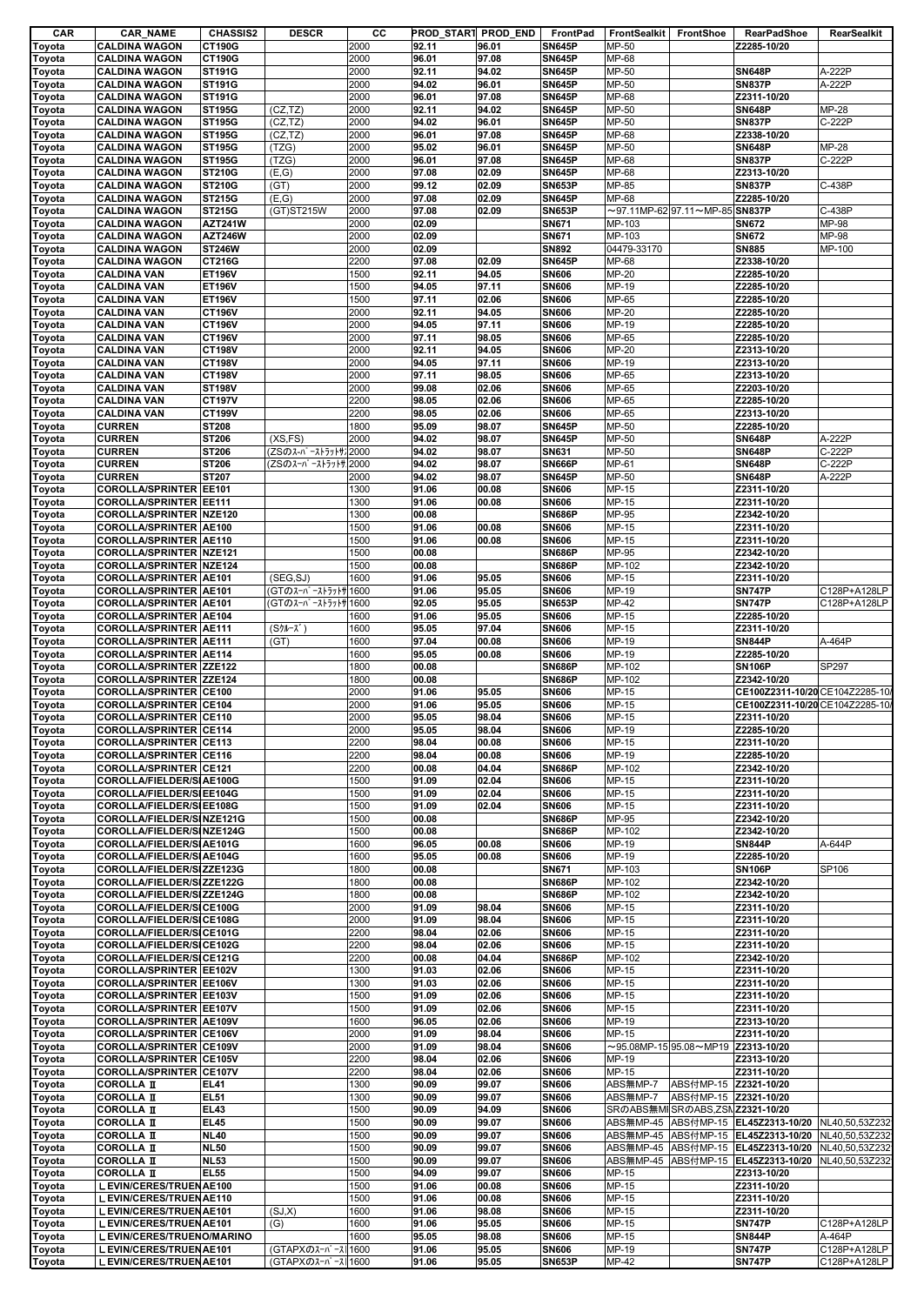| CAR           | <b>CAR_NAME</b>                | <b>CHASSIS2</b> | <b>DESCR</b>       | cс   | PROD START PROD END |       | FrontPad      | FrontSealkit     | FrontShoe                           | <b>RearPadShoe</b>      | RearSealkit   |
|---------------|--------------------------------|-----------------|--------------------|------|---------------------|-------|---------------|------------------|-------------------------------------|-------------------------|---------------|
| Toyota        | L EVIN/CERES/TRUEN AE111       |                 | (XZ)               | 1600 | 95.05               | 00.08 | <b>SN606</b>  | MP-15            |                                     | Z2311-10/20             |               |
| Toyota        | L EVIN/CERES/TRUEN AE111       |                 | (BZGのスーパーストラッ 1600 |      | 95.05               | 00.08 | <b>SN606</b>  | MP-19            |                                     | <b>SN844P</b>           | A-464P        |
| Toyota        | L EVIN/CERES/TRUENAE111        |                 | (BZGのスーパーストラッ 1600 |      | 95.05               | 00.08 | <b>SN653P</b> | MP-42            |                                     | <b>SN844P</b>           | A-464P        |
| Toyota        | <b>COROLLA SPACIO</b>          | <b>NZE121N</b>  | (5人乗)              | 1500 | 01.05               | 03.04 | <b>SN686P</b> | MP-95            |                                     | Z2342-10/20             |               |
| Toyota        | <b>COROLLA SPACIO</b>          | <b>NZE121N</b>  | (7人乗)              | 1500 | 01.05               |       | <b>SN686P</b> | MP-102           |                                     | Z2358-10/20             |               |
| Toyota        | <b>COROLLA SPACIO</b>          | <b>AE111N</b>   |                    | 1600 | 97.01               | 01.05 | <b>SN606</b>  | MP-19            |                                     | Z2311-10/20             |               |
|               | <b>COROLLA SPACIO</b>          | <b>AE115N</b>   |                    | 1800 | 97.08               | 01.05 | <b>SN606</b>  | MP-19            |                                     | Z2285-10/20             |               |
| Toyota        | <b>COROLLA SPACIO</b>          | <b>ZZE122N</b>  |                    |      |                     |       |               | MP-102           |                                     |                         |               |
| Toyota        |                                |                 |                    | 1800 | 01.08               |       | <b>SN686P</b> |                  |                                     | Z2358-10/20             |               |
| Toyota        | <b>COROLLA SPACIO</b>          | <b>ZZE124N</b>  |                    | 1800 | 01.08               |       | <b>SN686P</b> | MP-102           |                                     | Z2358-10/20             |               |
| Toyota        | <b>COROLLA RUNX/ALLENZE121</b> |                 |                    | 1500 | 01.01               |       | <b>SN686P</b> |                  | NZE121MP-95 NZE124MP-10 Z2342-10/20 |                         |               |
| Toyota        | <b>COROLLA RUNX/ALLENZE124</b> |                 |                    | 1500 | 01.01               |       | <b>SN686P</b> |                  | NZE121MP-95 NZE124MP-10 Z2342-10/20 |                         |               |
| Toyota        | <b>COROLLA RUNX/ALLEZZE123</b> |                 |                    | 1800 | 01.01               |       | <b>SN671</b>  | MP-103           |                                     | <b>SN106P</b>           | SP106         |
| Toyota        | <b>COROLLA RUNX/ALLEZZE122</b> |                 |                    | 1800 | $02.09 -$           |       | <b>SN686P</b> | MP-102           |                                     | Z2342-10/20             |               |
|               | <b>COROLLA RUNX/ALLEZZE124</b> |                 |                    | 1800 | $02.09 -$           |       | <b>SN686P</b> | MP-102           |                                     | Z2342-10/20             |               |
| Toyota        |                                |                 |                    |      |                     |       |               |                  |                                     |                         |               |
| Toyota        | CAMI                           | J100E           |                    | 1300 | 99.05               | 00.05 | <b>SN297</b>  | SP297            |                                     | Z2333-10/20             |               |
| Toyota        | CAMI                           | J102E           |                    | 1300 | 00.05               |       | <b>SN297</b>  | SP297            |                                     | Z2339-10/20             |               |
| Toyota        | CAMI                           | J122E           |                    | 1300 | 00.05               |       | <b>SN297</b>  | SP297            |                                     | Z2339-10/20             |               |
| Toyota        | CROWN/MAJESTA/ROGS130          |                 |                    | 2000 | 87.09               | 95.12 | <b>SN249</b>  | SP249            |                                     | SN764   J K2252 SP238   |               |
| Toyota        | CROWN/MAJESTA/ROGS131          |                 |                    | 2000 | 87.09               | 95.12 | <b>SN249</b>  | SP249            |                                     | SN764   J4 K2252 C-227P |               |
| Toyota        | CROWN/MAJESTA/ROYS130          |                 |                    | 2000 | 87.09               | 95.12 | <b>SN249</b>  | SP249            |                                     | SN764   54 K2252 C-227P |               |
| <b>Toyota</b> | CROWN/MAJESTA/ROGS141          |                 |                    | 2000 | 93.08               | 95.08 | <b>SN249</b>  | SP249            |                                     | <b>SN764</b>            | 04479-30111   |
| Toyota        | CROWN/MAJESTA/ROGS151H         |                 |                    | 2000 | 95.08               | 01.08 | SN631         | MP-70            |                                     | <b>SN661P</b>           | MP-67         |
|               | CROWN/MAJESTA/ROGS151          |                 |                    | 2000 | 95.12               | 98.08 | <b>SN645P</b> | SP003            |                                     | <b>SN660P</b>           | SP002         |
| Toyota        |                                |                 |                    |      |                     |       |               |                  |                                     |                         |               |
| Toyota        | CROWN/MAJESTA/ROYAL/ATHLETE    |                 |                    | 2000 | 98.08               | 01.08 | <b>SN102</b>  | SP102            |                                     | <b>SN293</b>            | SP295         |
| Toyota        | CROWN/MAJESTA/ROGS171          |                 |                    | 2000 | 00.04               | 03.12 | <b>SN680</b>  | MP-70            |                                     | <b>SN854P</b>           | MP-79         |
| Toyota        | CROWN/MAJESTA/ROLS130          |                 |                    | 2400 | 87.09               | 91.10 | <b>SN249</b>  | SP249            |                                     | SN764   J4 K2252 SP238  |               |
| Toyota        | CROWN/MAJESTA/ROLS130          |                 |                    | 2400 | 91.10               | 95.12 | <b>SN249</b>  | SP249            |                                     | SN764 1 54 K2252 C-227P |               |
| Toyota        | CROWN/MAJESTA/ROLS131          |                 |                    | 2400 | 91.10               | 95.12 | <b>SN249</b>  | SP249            |                                     | SN764   54 K2252 C-227P |               |
| Toyota        | CROWN/MAJESTA/ROLS141          |                 |                    | 2400 | 91.10               | 95.08 | <b>SN249</b>  | SP249            |                                     | <b>SN764</b>            | C-227P95.03~0 |
|               |                                |                 |                    |      |                     |       |               |                  |                                     |                         |               |
| Toyota        | CROWN/MAJESTA/ROLS151H         |                 |                    | 2400 | 95.08               | 99.09 | SN631         | MP-70            |                                     | <b>SN661P</b>           | MP-67         |
| Toyota        | CROWN/MAJESTA/ROLS151          |                 |                    | 2400 | 95.12               | 99.09 | <b>SN645P</b> | SP003            |                                     | <b>SN660P</b>           | SP002         |
| Toyota        | CROWN/MAJESTA/ROJZS130         |                 |                    | 2500 | 90.08               | 95.12 | <b>SN249</b>  | SP249            |                                     | <b>SN764</b>            | C-227P        |
| Toyota        | CROWN/MAJESTA/ROJZS131         |                 |                    | 2500 | 90.08               | 95.12 | <b>SN249</b>  | SP249            |                                     | <b>SN764</b>            | C-227P        |
| Toyota        | CROWN/MAJESTA/ROJZS141         |                 |                    | 2500 | 91.10               | 95.08 | <b>SN249</b>  | SP249            |                                     | <b>SN764</b>            | C-227P95.03~0 |
| Toyota        | CROWN/MAJESTA/ROJZS151         |                 |                    | 2500 | 95.08               | 01.08 | SN631         | MP-70            |                                     | <b>SN661P</b>           | MP-67         |
|               |                                |                 |                    |      |                     |       |               |                  |                                     |                         |               |
| Toyota        | CROWN/MAJESTA/ROJZS153         |                 |                    | 2500 | 95.08               | 01.08 | SN631         | MP-70            |                                     | <b>SN661P</b>           | MP-67         |
| Toyota        | CROWN/MAJESTA/ROJZS171         |                 | (ターボ無)             | 2500 | 99.09               | 01.08 | <b>SN680</b>  | MP-70            |                                     | <b>SN854P</b>           | MP-79         |
| Toyota        | CROWN/MAJESTA/ROJZS171         |                 | (ターボ付)             | 2500 | 99.09               | 03.12 | <b>SN659P</b> | <b>MP-77</b>     |                                     | <b>SN854P</b>           | MP-79         |
| Toyota        | CROWN/MAJESTA/ROJZS173         |                 |                    | 2500 | 99.09               | 03.12 | SN631         | MP-70            |                                     | <b>SN854P</b>           | MP-79         |
| Toyota        | CROWN/MAJESTA/ROGRS180         |                 | (ロイヤル)             | 2500 | 03.12               |       | <b>SN125</b>  | MP-70            |                                     | <b>SN126P</b>           | 04479-30260   |
| Toyota        | CROWN/MAJESTA/ROGRS181         |                 | (ロイヤル)             | 2500 | 03.12               |       | <b>SN125</b>  | MP-70            |                                     | <b>SN126P</b>           | 04479-30260   |
| Toyota        | CROWN/MAJESTA/ROGRS180         |                 | $(77!) - )$        | 2500 | 03.12               |       | <b>SN687</b>  | MP-70            |                                     | <b>SN126P</b>           | 04479-30270   |
|               |                                |                 |                    |      |                     |       |               |                  |                                     |                         |               |
| Toyota        | CROWN/MAJESTA/ROGRS181         |                 | $(77! - 1)$        | 2500 | 03.12               |       | <b>SN687</b>  | MP-70            |                                     | <b>SN126P</b>           | 04479-30270   |
| Toyota        | CROWN/MAJESTA/ROJZS133         |                 |                    | 3000 | 91.10               | 95.12 | <b>SN249</b>  | SP249            |                                     | <b>SN764</b>            | C-227P        |
| Toyota        | CROWN/MAJESTA/ROJZS135         |                 |                    | 3000 | 91.10               | 95.12 | <b>SN249</b>  | SP249            |                                     | <b>SN764</b>            | C-227P        |
| Toyota        | CROWN/MAJESTA/ROJZS143         |                 |                    | 3000 | 91.10               | 95.08 | <b>SN249</b>  | SP249            |                                     | <b>SN764</b>            | C-227P95.03~0 |
| Toyota        | CROWN/MAJESTA/ROJZS145         |                 |                    | 3000 | 91.10               | 95.08 | <b>SN249</b>  | SP249            |                                     | <b>SN764</b>            | C-227P95.03~0 |
| Toyota        | CROWN/MAJESTA/ROJZS147         |                 |                    | 3000 | 91.10               | 95.08 | <b>SN631</b>  | $\sim$ 95.3MP-47 | 95.03~04479-SN817P                  |                         | MP-48         |
|               | CROWN/MAJESTA/ROJZS149         |                 |                    | 3000 |                     |       |               | $\sim$ 95.3MP-47 |                                     |                         |               |
| Toyota        |                                |                 |                    |      | 91.10               | 95.08 | SN631         |                  | 95.03~04479-SN817P                  |                         | MP-48         |
| Toyota        | CROWN/MAJESTA/ROJZS155         |                 | (マジェスタ)            | 3000 | 95.08               | 99.09 | <b>SN631</b>  | <b>MP-77</b>     |                                     | <b>SN661P</b>           | MP-66         |
| Toyota        | CROWN/MAJESTA/ROJZS155         |                 | (マジェスタ除)           | 3000 | 95.08               | 01.08 | <b>SN631</b>  | MP-70            |                                     | <b>SN661P</b>           | MP-67         |
| Toyota        | CROWN/MAJESTA/ROJZS157         |                 |                    | 3000 | 98.08               | 99.09 | <b>SN631</b>  | MP-70            |                                     | <b>SN661P</b>           | MP-67         |
| Toyota        | CROWN/MAJESTA/ROJZS175         |                 |                    | 3000 | 99.09               |       | <b>SN680</b>  | MP-70            |                                     | <b>SN854P</b>           | MP-79         |
| Toyota        | CROWN/MAJESTA/ROJKS175         |                 |                    | 3000 | 99.09               |       | <b>SN680</b>  | <b>MP-70</b>     |                                     | <b>SN854P</b>           | MP-79         |
| Toyota        | CROWN/MAJESTA/ROJZS177         |                 |                    | 3000 | 99.09               | 04.06 | <b>SN631</b>  | <b>MP-77</b>     |                                     | <b>SN854P</b>           | MP-87         |
|               | CROWN/MAJESTA/ROJZS179         |                 |                    | 3000 | 99.09               | 03.12 | <b>SN631</b>  | <b>MP-70</b>     |                                     | <b>SN854P</b>           | MP-79         |
| Toyota        |                                |                 |                    |      |                     |       |               |                  |                                     |                         |               |
| Toyota        | CROWN/MAJESTA/ROGRS182         |                 | (ロイヤル)             | 3000 | 03.12               |       | <b>SN125</b>  | 04479-30110      |                                     | <b>SN126P</b>           | 04479-30260   |
| Toyota        | CROWN/MAJESTA/ROGRS183         |                 | (ロイヤル)             | 3000 | 03.12               |       | <b>SN125</b>  | 04479-30110      |                                     | <b>SN126P</b>           | 04479-30260   |
| Toyota        | CROWN/MAJESTA/ROGRS182         |                 | $(77! - 1)$        | 3000 | 03.12               |       | <b>SN687</b>  | 04479-30110      |                                     | <b>SN126P</b>           | 04479-30270   |
| Toyota        | CROWN/MAJESTA/ROUZS141         |                 |                    | 4000 | 91.10               | 95.08 | <b>SN631</b>  | $\sim$ 95.3MP-47 | 95.03~04479-SN817P                  |                         | MP-48         |
| Toyota        | CROWN/MAJESTA/ROUZS147         |                 |                    | 4000 | 91.10               | 95.08 | SN631         | $\sim$ 95.3MP-47 | 95.03~04479-SN817P                  |                         | MP-48         |
|               | CROWN/MAJESTA/ROUZS143         |                 |                    | 4000 | 92.10               | 95.08 | <b>SN659P</b> | $\sim$ 95.3MP-47 | 95.03~04479-SN661P                  |                         | MP-48         |
| Toyota        |                                |                 |                    |      |                     |       |               |                  |                                     |                         |               |
| Toyota        | CROWN/MAJESTA/ROUZS145         |                 |                    | 4000 | 92.10               | 95.08 | <b>SN659P</b> | $\sim$ 95.3MP-47 | 95.03~04479-SN661P                  |                         | MP-48         |
| Toyota        | CROWN/MAJESTA/ROUZS151         |                 |                    | 4000 | 95.08               | 99.09 | <b>SN631</b>  | <b>MP-77</b>     |                                     | <b>SN661P</b>           | MP-66         |
| Toyota        | CROWN/MAJESTA/ROUZS157         |                 |                    | 4000 | 95.08               | 99.09 | SN631         | <b>MP-77</b>     |                                     | <b>SN661P</b>           | MP-66         |
| Toyota        | CROWN/MAJESTA/ROUZS155         |                 |                    | 4000 | 95.08               | 99.09 | <b>SN659P</b> | <b>MP-77</b>     |                                     | <b>SN661P</b>           | MP-66         |
| Toyota        | CROWN/MAJESTA/ROUZS171         |                 |                    | 4000 | 99.09               | 04.06 | <b>SN631</b>  | <b>MP-77</b>     |                                     | <b>SN854P</b>           | MP-87         |
| Toyota        | CROWN/MAJESTA/ROUZS175         |                 |                    | 4000 | 99.09               | 04.06 | <b>SN631</b>  | <b>MP-77</b>     |                                     | <b>SN854P</b>           | MP-87         |
| Toyota        | CROWN/MAJESTA/ROUZS173         |                 |                    | 4000 | 99.09               | 04.06 | <b>SN659P</b> | <b>MP-77</b>     |                                     | <b>SN854P</b>           | MP-87         |
|               | CROWN/MAJESTA/ROUZS186         |                 |                    | 4300 | 04.06               |       | <b>SN687</b>  |                  |                                     | <b>SN126P</b>           |               |
| Toyota        |                                |                 | (マジェスタ)            |      |                     |       |               | 04479-30110      |                                     |                         | 04479-30270   |
| Toyota        | CROWN/MAJESTA/ROUZS187         |                 | (マジェスタ)            | 4300 | 04.06               |       | <b>SN687</b>  | 04479-30110      |                                     | <b>SN126P</b>           | 04479-30270   |
| Toyota        | <b>CROWN/ESTATE WAGGS130G</b>  |                 |                    | 2000 | 87.09               | 99.04 | <b>SN249</b>  | SP249            |                                     | Z2252-10/20             |               |
| Toyota        | <b>CROWN/ESTATE WAGGS130W</b>  |                 |                    | 2000 | 87.09               | 99.04 | <b>SN249</b>  | SP249            |                                     | Z2252-10/20             |               |
| Toyota        | <b>CROWN/ESTATE WAGGS171W</b>  |                 |                    | 2000 | 01.08               | 03.12 | <b>SN680</b>  | MP-70            |                                     | <b>SN854P</b>           | MP-79         |
| Toyota        | <b>CROWN/ESTATE WAGLS130G</b>  |                 |                    | 2400 | 87.09               | 99.04 | <b>SN249</b>  | SP249            |                                     | Z2252-10/20             |               |
| Toyota        | <b>CROWN/ESTATE WAGLS130W</b>  |                 |                    | 2400 | 87.09               | 99.04 | <b>SN249</b>  | SP249            |                                     | Z2252-10/20             |               |
| Toyota        | <b>CROWN/ESTATE WAGJZS130G</b> |                 |                    | 2500 | 90.08               | 99.04 | <b>SN249</b>  | SP249            |                                     | Z2252-10/20             |               |
|               |                                |                 |                    |      |                     |       |               |                  |                                     |                         |               |
| Toyota        | <b>CROWN/ESTATE WAGJZS171W</b> |                 | (ターボ無)             | 2500 | 99.12               |       | <b>SN680</b>  | MP-70            |                                     | <b>SN854P</b>           | MP-79         |
| Toyota        | <b>CROWN/ESTATE WAGJZS171W</b> |                 | (ターボ付)             | 2500 | 99.12               | 03.12 | <b>SN659P</b> | <b>MP-77</b>     |                                     | <b>SN854P</b>           | MP-79         |
| Toyota        | <b>CROWN/ESTATE WAGJZS173W</b> |                 |                    | 2500 | 99.12               |       | <b>SN631</b>  | MP-70            |                                     | <b>SN854P</b>           | MP-79         |
| Toyota        | <b>CROWN/ESTATE WAGJZS175W</b> |                 |                    | 3000 | 99.12               |       | <b>SN680</b>  | MP-70            |                                     | <b>SN854P</b>           | MP-79         |
| Toyota        | <b>CROWN VAN</b>               | <b>GS136V</b>   |                    | 2000 | 87.09               | 99.04 | <b>SN249</b>  | SP249            |                                     | Z2252-10/20             |               |
| Toyota        | <b>CROWN VAN</b>               | <b>LS136V</b>   |                    | 2400 | 87.09               | 94.09 | <b>SN249</b>  | SP249            |                                     | Z2252-10/20             |               |
|               | <b>CROWN COMFORT</b>           | <b>GXS10</b>    |                    | 2000 | 95.12               | 97.01 | <b>SN251</b>  | SP251            |                                     | Z2333-10/20             |               |
| Toyota        |                                |                 |                    |      |                     |       |               |                  |                                     |                         |               |
| Toyota        | <b>CROWN COMFORT</b>           | <b>YXS10</b>    |                    | 2000 | 95.12               | 97.01 | <b>SN251</b>  | SP251            |                                     | Z2333-10/20             |               |
| Toyota        | <b>CROWN COMFORT</b>           | YXS10H          |                    | 2000 | 95.12               | 97.01 | <b>SN251</b>  | SP251            |                                     | Z2333-10/20             |               |
| Toyota        | <b>CROWN COMFORT</b>           | <b>GXS10</b>    |                    | 2000 | 97.01               |       | <b>SN299</b>  | SP299            |                                     | Z2333-10/20             |               |
| Toyota        | <b>CROWN COMFORT</b>           | <b>YXS10</b>    |                    | 2000 | 97.01               |       | <b>SN299</b>  | SP299            |                                     | Z2333-10/20             |               |
| Toyota        | <b>CROWN COMFORT</b>           | YXS10H          |                    | 2000 | 97.01               |       | <b>SN299</b>  | SP299            |                                     | Z2333-10/20             |               |
|               |                                |                 |                    |      |                     |       |               |                  |                                     | Z2363-10/20             |               |
| Toyota        | <b>CROWN COMFORT</b>           | <b>GXS12</b>    |                    | 2000 | 01.08               |       | <b>SN299</b>  | SP299            |                                     |                         |               |
| Toyota        | <b>CROWN COMFORT</b>           | <b>GBS12</b>    |                    | 2000 | 01.08               |       | <b>SN299</b>  | SP299            |                                     | Z2363-10/20             |               |
| Toyota        | <b>CROWN/CROWN COM GS130</b>   |                 |                    | 2000 | 91.12               | 95.12 | SX249         | SP249            |                                     | Z2252-10/20             |               |
| Toyota        | <b>CROWN/CROWN COM YS130</b>   |                 |                    | 2000 | 91.12               | 95.12 | SX249         | SP249            |                                     | Z2252-10/20             |               |
| Toyota        | <b>CROWN/CROWN COM GS151</b>   |                 |                    | 2000 | 95.12               | 01.08 | <b>SX645P</b> | SP003            |                                     | <b>SN660P</b>           | SP002         |
| Toyota        | <b>CROWN/CROWN COM GS151H</b>  |                 |                    | 2000 | 95.12               | 01.08 | <b>SX645P</b> | SP003            |                                     | <b>SN660P</b>           | SP002         |
| Toyota        | <b>CROWN/CROWN COM YXS11</b>   |                 |                    | 2000 | 95.12               | 97.01 | <b>SX251</b>  | SP251            |                                     | Z2333-10/20             |               |
| Toyota        | <b>CROWN/CROWN COM YXS11</b>   |                 |                    | 2000 | 97.01               |       | <b>SX299</b>  | SP299            |                                     | Z2333-10/20             |               |
|               |                                |                 |                    |      |                     |       |               |                  |                                     |                         |               |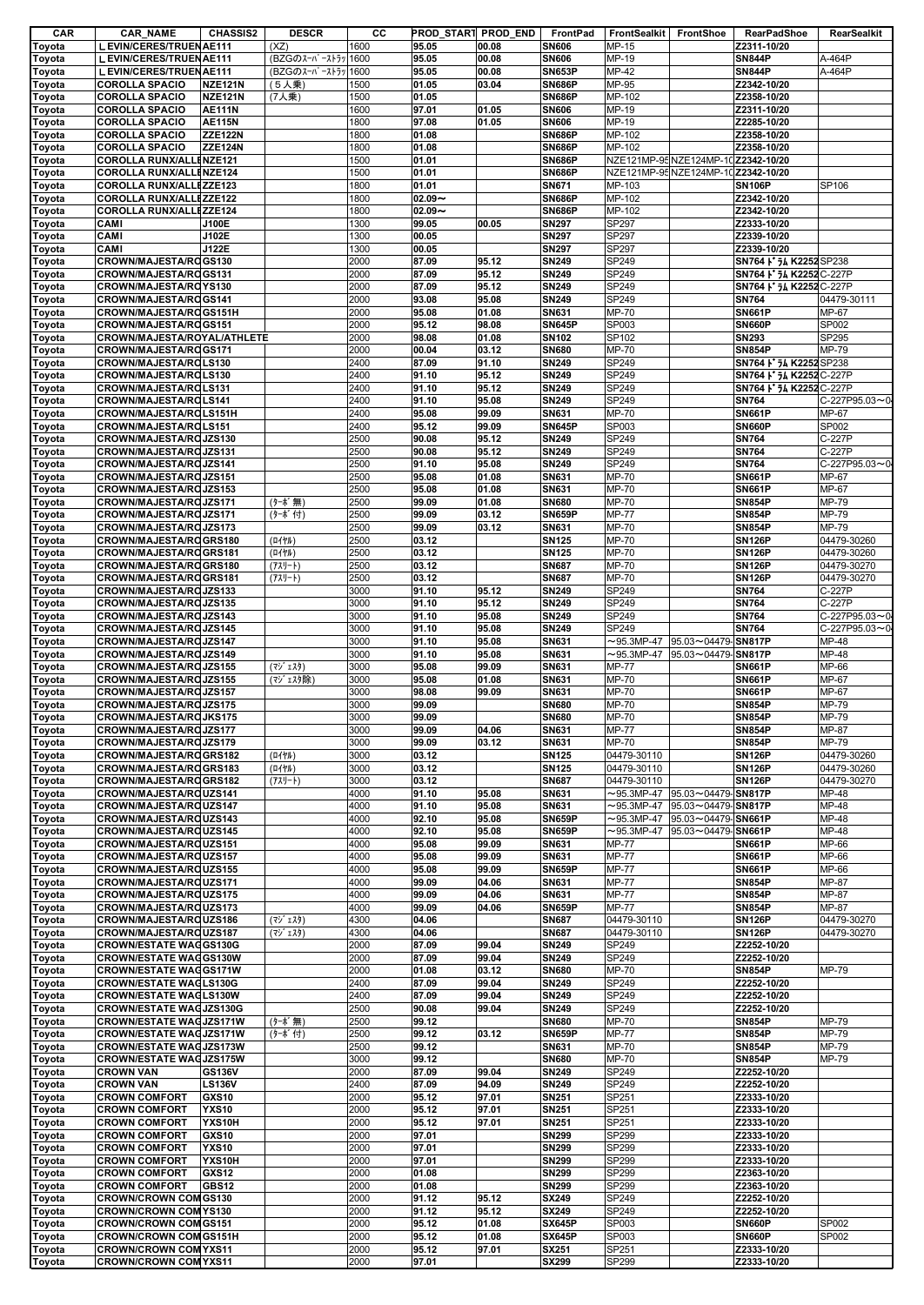| CAR              | <b>CAR_NAME</b>                              | <b>CHASSIS2</b>    | <b>DESCR</b>        | cс           | PROD START PROD_END |                | FrontPad                       | FrontSealkit   | FrontShoe                                   | <b>RearPadShoe</b>         | RearSealkit          |
|------------------|----------------------------------------------|--------------------|---------------------|--------------|---------------------|----------------|--------------------------------|----------------|---------------------------------------------|----------------------------|----------------------|
| Toyota           | <b>CROWN/CROWN COMLS130</b>                  |                    |                     | 2400         | 87.09               | 95.08          | <b>SX249</b>                   | SP249          |                                             | Z2252-10/20                |                      |
| Toyota           | <b>CROWN/CROWN COM LXS11</b>                 |                    |                     | 2400         | 95.12               | 97.01          | <b>SX251</b>                   | SP251          |                                             | Z2333-10/20                |                      |
| Toyota           | <b>CROWN/CROWN COM LXS11</b>                 |                    |                     | 2400         | 97.01               | 99.08          | SX299                          | SP299          |                                             | Z2333-10/20                |                      |
| Toyota           | <b>CROWN COMFORT (SXS11Y</b>                 |                    |                     | 1800         | 96.04               | 97.01          | <b>SN251</b>                   | SP251          |                                             | Z2232-10/20                |                      |
| Toyota           | <b>CROWN COMFORT (SXS11Y</b>                 |                    |                     | 1800         | 97.01               |                | <b>SN299</b>                   | SP299          |                                             | Z2232-10/20                |                      |
| Toyota           | <b>CROWN COMFORT</b><br><b>CROWN COMFORT</b> | (YXS11Y<br>(YXS11Y |                     | 2000<br>2000 | 96.04<br>97.01      | 97.01          | <b>SN251</b><br><b>SN299</b>   | SP251<br>SP299 |                                             | Z2232-10/20<br>Z2232-10/20 |                      |
| Toyota<br>Toyota | <b>CROWN COMFORT</b>                         | (SXS13Y)           |                     | 2000         | 01.08               |                | <b>SN299</b>                   | SP299          |                                             | Z2232-10/20                |                      |
| Toyota           | <b>CROWN COMFORT</b>                         | (LXS11Y            |                     | 2400         | 96.04               | 97.01          | <b>SN251</b>                   | SP251          |                                             | Z2232-10/20                |                      |
| Toyota           | <b>CROWN COMFORT (LXS11Y</b>                 |                    |                     | 2400         | 97.01               | 99.08          | <b>SN299</b>                   | SP299          |                                             | Z2232-10/20                |                      |
| Toyota           | <b>GRANVIA/GRAND HIA RCH11W</b>              |                    |                     | 2700         | 95.08               | 97.08          | <b>SN647</b>                   | MP-60          |                                             | Z2330-10/20                |                      |
| Toyota           | <b>GRANVIA/GRAND HIA RCH11W</b>              |                    |                     | 2700         | 97.08               | 98.04          | <b>SN647</b>                   | MP-60          |                                             | <b>SN661P</b>              | MP-63                |
| Toyota           | <b>GRANVIA/GRAND HIA KCH12K</b>              |                    |                     | 3000         | 95.08               | 97.08          | <b>SN647</b>                   | MP-60          |                                             | Z2330-10/20                |                      |
| Toyota           | <b>GRANVIA/GRAND HIA KCH10W</b>              |                    |                     | 3000         | 95.08               | 97.08          | <b>SN647</b>                   | MP-60          |                                             | Z2330-10/20                |                      |
| Toyota           | <b>GRANVIA/GRAND HIA KCH16W</b>              |                    |                     | 3000         | 95.08               | 97.08          | <b>SN647</b>                   | MP-60          |                                             | Z2330-10/20                |                      |
| Toyota           | <b>GRANVIA/GRAND HIA KCH12K</b>              |                    |                     | 3000         | 97.08               | 02.05          | <b>SN647</b>                   |                | $\sim$ 99.07MP-60 99.07 $\sim$ MP-86 SN661P |                            | MP-63                |
| Toyota           | <b>GRANVIA/GRAND HIA KCH10W</b>              |                    |                     | 3000         | 97.08               | 02.05          | <b>SN647</b>                   |                | $\sim$ 99.07MP-60 99.07 $\sim$ MP-86 SN661P |                            | MP-63                |
| Toyota           | <b>GRANVIA/GRAND HIA KCH16W</b>              |                    |                     | 3000         | 97.08               | 02.05          | <b>SN647</b>                   |                | $\sim$ 99.07MP-60 99.07 $\sim$ MP-86 SN661P |                            | MP-63                |
| Toyota           | <b>GRANVIA/GRAND HIA VCH10W</b>              |                    |                     | 3400         | 97.08               | 05.01          | <b>SN647</b>                   |                | $\sim$ 99.07MP-60 99.07 $\sim$ MP-86 SN661P |                            | MP-63                |
| Toyota           | <b>GRANVIA/GRAND HIA VCH16W</b>              |                    |                     | 3400         | 97.08               | 05.01          | <b>SN647</b>                   |                | $\sim$ 99.07MP-60 99.07 $\sim$ MP-86 SN661P |                            | MP-63                |
| Toyota           | <b>GRANVIA/GRAND HIA VCH22K</b>              |                    |                     | 3400         | 97.08               | 05.01          | <b>SN647</b>                   |                | $\sim$ 99.07MP-60 99.07 $\sim$ MP-86 SN661P |                            | MP-63                |
| Toyota           | <b>GRANVIA/GRAND HIA VCH28K</b>              |                    |                     | 3400         | 97.08               | 05.01          | <b>SN647</b>                   |                | $\sim$ 99.07MP-60 99.07 $\sim$ MP-86 SN661P |                            | MP-63                |
| Toyota           | <b>KLUGER L/V</b>                            | ACU20W             |                     | 2400         | 00.11               | 03.08          | <b>SN884</b>                   | 04479-48020    |                                             | <b>SN885</b>               | MP-100               |
| Toyota           | <b>KLUGER L/V</b>                            | ACU25W             |                     | 2400         | 00.11               | 03.08          | <b>SN884</b>                   | 04479-48020    |                                             | <b>SN885</b>               | MP-100               |
| Toyota           | <b>KLUGER L/V</b>                            | ACU20W             |                     | 2400         | 03.08               |                | <b>SN884</b>                   | 04479-48020    |                                             | <b>SN908</b>               | MP-100               |
| Toyota           | <b>KLUGER L/V</b>                            | ACU25W             |                     | 2400         | 03.08               |                | <b>SN884</b>                   | 04479-48020    |                                             | <b>SN908</b>               | MP-100               |
| Toyota           | <b>KLUGER L/V</b>                            | MCU20W             |                     | 3000         | 00.11               | 03.08          | <b>SN884</b>                   | 04479-48020    |                                             | <b>SN885</b>               | MP-100               |
| Toyota           | <b>KLUGER L/V</b>                            | MCU25W             |                     | 3000         | 00.11               | 03.08          | <b>SN884</b>                   | 04479-48020    |                                             | <b>SN885</b>               | MP-100               |
| Toyota           | <b>KLUGER L/V</b>                            | MCU20W             |                     | 3000         | 03.08               |                | <b>SN884</b>                   | 04479-48020    |                                             | <b>SN908</b>               | MP-100               |
| Toyota           | <b>KLUGER L/V</b>                            | MCU25W             |                     | 3000         | 03.08               |                | <b>SN884</b>                   | 04479-48020    |                                             | <b>SN908</b>               | $\overline{MP}$ -100 |
| Toyota           | <b>KLUGER HV</b>                             | MHU28W             |                     | 3300         | 05.03               |                | <b>SN907</b>                   | A-687P         |                                             | <b>SN908</b>               | MP-100               |
| Toyota           | <b>CRESTA</b>                                | <b>SX90</b>        |                     | 1800         | 92.10               | 96.09          | <b>SN645P</b>                  | SP255          |                                             | <b>SN660P</b>              | SP263                |
| Toyota           | <b>CRESTA</b>                                | GX90               |                     | 2000         | 92.10               | 96.09          | <b>SN645P</b>                  | SP255          |                                             | <b>SN660P</b>              | SP263                |
| Toyota           | <b>CRESTA</b>                                | GX100              |                     | 2000         | 96.09               | 98.08          | <b>SN645P</b>                  | SP204          |                                             | <b>SN293</b>               | SP295                |
| Toyota           | <b>CRESTA</b>                                | GX100              |                     | 2000         | 98.08               | 01.06          | <b>SN102</b>                   | SP102          |                                             | <b>SN293</b>               | SP295                |
| Toyota           | <b>CRESTA</b>                                | GX105              |                     | 2000         | 98.08               | 01.06          | <b>SN631</b>                   | MP-72          |                                             | <b>SN661P</b>              | MP-73                |
| Toyota           | <b>CRESTA</b>                                | LX90               |                     | 2400         | 92.10               | 96.09          | <b>SN645P</b>                  | SP255          |                                             | <b>SN660P</b>              | SP263                |
| Toyota           | <b>CRESTA</b>                                | LX100              |                     | 2400         | 96.09               | 98.08          | <b>SN645P</b>                  | SP204          |                                             | <b>SN293</b>               | SP295                |
| Toyota           | <b>CRESTA</b>                                | LX100              |                     | 2400         | 98.08               | 99.08          | <b>SN102</b>                   | SP102          |                                             | <b>SN293</b>               | SP295                |
| Toyota           | <b>CRESTA</b>                                | <b>JZX90</b>       | (ターボ無)              | 2500         | 92.10               | 95.09          | <b>SN631</b>                   | MP-50          |                                             | <b>SN660P</b>              | SP263                |
| Toyota           | <b>CRESTA</b>                                | JZX90              | (ターボ無)              | 2500         | 95.09               | 96.09          | <b>SN631</b>                   | MP-50          |                                             | <b>SN661P</b>              | MP-67                |
| Toyota           | <b>CRESTA</b>                                | JZX90              | (ターボ付)              | 2500         | 92.10               | 96.09          | <b>SN659P</b>                  | MP-47          |                                             | <b>SN660P</b>              | SP256                |
| Toyota           | <b>CRESTA</b>                                | JZX93              |                     | 2500         | 92.10               | 95.09          | <b>SN631</b>                   | MP-50          |                                             | <b>SN660P</b>              | SP263                |
| Toyota           | <b>CRESTA</b>                                | JZX93              |                     | 2500         | 95.09               | 96.09          | <b>SN631</b>                   | MP-50          |                                             | <b>SN661P</b>              | MP-67                |
| Toyota           | <b>CRESTA</b>                                | <b>JZX100</b>      | (ターボ無),JZX105       | 2500         | 96.09               | 01.06          | <b>SN631</b>                   | MP-72          |                                             | <b>SN661P</b>              | MP-73                |
| Toyota           | <b>CRESTA</b>                                | <b>JZX100</b>      | (ターボ付)              | 2500         | 96.09               | 01.06          | <b>SN659P</b>                  | $MP-47$        |                                             | <b>SN293</b>               | SP293                |
| Toyota           | <b>CRESTA</b>                                | JZX91              |                     | 3000         | 92.10               | 95.09          | <b>SN631</b>                   | MP-50          |                                             | <b>SN660P</b>              | SP263                |
| Toyota           | <b>CRESTA</b>                                | JZX91              |                     | 3000         | 95.09               | 96.09          | <b>SN631</b>                   | MP-50          |                                             | <b>SN661P</b>              | MP-67                |
| Toyota           | <b>CRESTA</b>                                | <b>JZX101</b>      |                     | 3000         | 96.09               | 01.06          | <b>SN631</b>                   | MP-72          |                                             | <b>SN661P</b>              | MP-73                |
| Toyota           | <b>CORONA EXIV</b>                           | <b>ST200</b>       |                     | 1800         | 93.09               | 98.04          | <b>SN645P</b>                  | MP-50          |                                             | Z2285-10/20                |                      |
| Toyota           | <b>CORONA EXIV</b>                           | ST201              |                     | 1800         | 93.09               | 98.04          | <b>SN645P</b>                  | MP-50          |                                             | Z2285-10/20                |                      |
| Toyota           | <b>CORONA EXIV</b>                           | ST202              | (TRR,TRX)           | 2000         | 93.09               | 95.08          | <b>SN645P</b>                  | MP-50          |                                             | <b>SN648P</b>              | A-222P               |
| Toyota           | <b>CORONA EXIV</b>                           | ST202              | (200G, 200E)        | 2000         | 95.08               | 98.04          | <b>SN645P</b>                  | MP-50          |                                             | <b>SN837P</b>              | A-222P               |
| Toyota           | <b>CORONA EXIV</b>                           | <b>ST202</b>       | (TRGのスーパーストラッ2000   |              | 93.09               | 95.08          | SN631                          | MP-50          |                                             | <b>SN648P</b>              | C-222P               |
| Toyota           | <b>CORONA EXIV</b>                           | ST202              | (TRGのスーパーストラッ  2000 |              | 93.09               | 95.08          | <b>SN666P</b>                  | MP-61          |                                             | <b>SN648P</b>              | C-222P               |
| Toyota           | <b>CORONA EXIV</b>                           | <b>ST202</b>       | (200GTのスーパーストラ2000  |              | 95.08               | 98.04          | SN631                          | MP-50          |                                             | <b>SN837P</b>              | C-222P               |
| Toyota           | <b>CORONA EXIV</b>                           | <b>ST202</b>       | (200GTのスーパーストラ2000  |              | 95.08               | 98.04          | <b>SN666P</b>                  | MP-61          |                                             | <b>SN837P</b>              | C-222P               |
| Toyota           | <b>CORONA EXIV</b>                           | <b>ST203</b>       | (TRR,TRX)           | 2000         | 93.09               | 95.08          | <b>SN645P</b>                  | MP-50          |                                             | <b>SN648P</b>              | A-222P               |
| Toyota           | <b>CORONA EXIV</b>                           | ST203              | (200G)              | 2000         | 95.08               | 97.12          | <b>SN645P</b>                  | MP-50          |                                             | <b>SN837P</b>              | A-222P               |
| Toyota           | <b>CORONA EXIV</b>                           | <b>ST205</b>       | (TRG4)              | 2000         | 94.05               | 95.08          | <b>SN666P</b>                  | MP-61          |                                             | <b>SN648P</b>              | C-438P               |
| Toyota           | <b>CORONA EXIV</b>                           | <b>ST205</b>       | (GT4WD)             | 2000         | 95.08               | 98.04          | <b>SN666P</b>                  | MP-61          |                                             | <b>SN837P</b>              | C-438P               |
| Toyota           | <b>CORONA/PREMIO</b>                         | AT190              |                     | 1600         | 92.02               | 96.01          | <b>SN645P</b>                  | MP-50          |                                             | Z2285-10/20                |                      |
| Toyota           | <b>CORONA/PREMIO</b>                         | AT210              |                     | 1600         | 96.01               | 01.12          | <b>SN645P</b>                  | MP-68          |                                             | Z2311-10/20                |                      |
| Toyota           | <b>CORONA/PREMIO</b>                         | <b>YT141</b>       |                     | 1800         | 87.12               | 98.04          | 04465-20290                    | A-246P         |                                             | Z2268-10/20                |                      |
| Toyota           | <b>CORONA/PREMIO</b>                         | <b>ST190</b>       |                     | 1800         | 92.02               | 96.01          | <b>SN645P</b>                  | MP-50          |                                             | Z2285-10/20                |                      |
| Toyota           | <b>CORONA/PREMIO</b>                         | <b>ST190Y</b>      |                     | 1800         | 92.02               | 96.01          | <b>SN645P</b><br><b>SN645P</b> | MP-50          |                                             | Z2285-10/20                |                      |
| Toyota           | <b>CORONA/PREMIO</b><br><b>CORONA/PREMIO</b> | AT211<br>CT190     |                     | 1800<br>2000 | 96.01<br>92.02      | 01.12<br>96.01 | <b>SN645P</b>                  | MP-68<br>MP-50 |                                             | Z2311-10/20<br>Z2285-10/20 |                      |
| Toyota<br>Toyota | <b>CORONA/PREMIO</b>                         | <b>CT190Y</b>      |                     | 2000         | 92.02               | 96.01          | <b>SN645P</b>                  | MP-50          |                                             | Z2285-10/20                |                      |
| Toyota           | <b>CORONA/PREMIO</b>                         | <b>ST191</b>       |                     | 2000         | 92.02               | 96.01          | <b>SN645P</b>                  | MP-50          |                                             | <b>SN648P</b>              | A-222P               |
| Toyota           | <b>CORONA/PREMIO</b>                         | <b>ST195</b>       |                     | 2000         | 92.02               | 94.02          | <b>SN645P</b>                  | MP-50          |                                             | <b>SN648P</b>              | <b>MP-28</b>         |
| Toyota           | <b>CORONA/PREMIO</b>                         | CT195              |                     | 2000         | 92.02               | 94.02          | <b>SN645P</b>                  | MP-50          |                                             | <b>SN648P</b>              | MP-28                |
| Toyota           | <b>CORONA/PREMIO</b>                         | ST195              |                     | 2000         | 94.02               | 96.01          | <b>SN645P</b>                  | MP-50          |                                             | <b>SN837P</b>              | C-222P               |
| Toyota           | <b>CORONA/PREMIO</b>                         | CT195              |                     | 2000         | 94.02               | 96.01          | <b>SN645P</b>                  | MP-50          |                                             | <b>SN837P</b>              | C-222P               |
| Toyota           | <b>CORONA/PREMIO</b>                         | ST210              |                     | 2000         | 96.01               | 01.12          | <b>SN645P</b>                  | MP-68          |                                             | Z2285-10/20                |                      |
| Toyota           | <b>CORONA/PREMIO</b>                         | ST215              |                     | 2000         | 96.01               | 01.12          | <b>SN645P</b>                  | MP-68          |                                             | Z2285-10/20                |                      |
| Toyota           | <b>CORONA/PREMIO</b>                         | CT210              |                     | 2000         | 96.10               | 97.12          | <b>SN645P</b>                  | MP-68          |                                             | Z2311-10/20                |                      |
| Toyota           | <b>CORONA/PREMIO</b>                         | CT215              |                     | 2000         | 96.10               | 97.12          | <b>SN645P</b>                  | MP-68          |                                             | Z2311-10/20                |                      |
| Toyota           | <b>CORONA/PREMIO</b>                         | CT211              |                     | 2200         | 97.12               | 01.12          | <b>SN645P</b>                  | MP-68          |                                             | Z2311-10/20                |                      |
| Toyota           | <b>CORONA/PREMIO</b>                         | CT216              |                     | 2200         | 97.12               | 01.12          | <b>SN645P</b>                  | MP-68          |                                             | Z2311-10/20                |                      |
| Toyota           | <b>CORONA VAN</b>                            | <b>ET176V</b>      |                     | 1500         | 87.12               | 92.11          | <b>SN606</b>                   | MP-20          |                                             | Z2285-10/20                |                      |
| Toyota           | <b>CORONA VAN</b>                            | <b>CT176V</b>      |                     | 2000         | 87.12               | 92.11          | <b>SN606</b>                   | MP-20          |                                             | Z2285-10/20                |                      |
| Toyota           | <b>CYNOS</b>                                 | <b>EL52</b>        | (ABSHeT)            | 1300         | 95.08               | 96.08          | <b>SN606</b>                   | $MP-7$         |                                             | Z2321-10/20                |                      |
| Toyota           | <b>CYNOS</b>                                 | <b>EL52</b>        | (コンバ ーチブ ル)         | 1300         | 96.10               | 99.03          | <b>SN606</b>                   | MP-15          |                                             | Z2321-10/20                |                      |
| Toyota           | <b>CYNOS</b>                                 | <b>EL52</b>        | (クーペの3FC,4FのA 1300  |              | 95.08               | 99.07          | <b>SN606</b>                   | MP-15          |                                             | Z2321-10/20                |                      |
| Toyota           | <b>CYNOS</b>                                 | <b>EL52</b>        | (ケーベの5FC)           | 1300         | 96.10               | 99.07          | <b>SN606</b>                   | MP-15          |                                             | Z2311-10/20                |                      |
| Toyota           | <b>CYNOS</b>                                 | <b>EL44</b>        | $(\alpha)$          | 1500         | 91.01               | 95.08          | <b>SN606</b>                   | MP-15          |                                             | Z2321-10/20                |                      |
| Toyota           | <b>CYNOS</b>                                 | <b>EL44</b>        | $(\beta)$           | 1500         | 91.01               | 95.08          | <b>SN606</b>                   | MP-15          |                                             | <b>SN619</b>               | MP-23                |
| Toyota           | <b>CYNOS</b>                                 | <b>EL54</b>        |                     | 1500         | 95.08               | 99.07          | <b>SN606</b>                   | MP-15          |                                             | Z2321-10/20                |                      |
| Toyota           | <b>SIENTA</b>                                | <b>NCP81G</b>      |                     | 1500         | 03.09               | 04.10          | <b>SN686P</b>                  | MP-102         |                                             | Z2358-10/20                |                      |
| Toyota           | <b>SIENTA</b>                                | <b>NCP85G</b>      |                     | 1500         | 03.09               | 04.10          | <b>SN686P</b>                  | MP-102         |                                             | Z2358-10/20                |                      |
| Toyota           | <b>SIENTA</b>                                | NCP81G             |                     | 1500         | 04.10               |                | 04465-52220                    | MP-102         |                                             | Z2358-10/20                |                      |
| Toyota           | <b>SIENTA</b>                                | <b>NCP85G</b>      |                     | 1500         | 04.10               |                | 04465-52220                    | MP-102         |                                             | Z2358-10/20                |                      |
| Toyota           | <b>SUPRA</b>                                 | <b>JZA80</b>       | (17"ホイール)           | 3000         | 93.05               | 02.08          | <b>SN290P</b>                  | SP272          |                                             | <b>SN289P</b>              | SP289                |
| Toyota           | <b>SUPRA</b>                                 | <b>JZA80</b>       | (17"ホイール除)          | 3000         | 93.05               | 02.08          | <b>SN659P</b>                  | A-413P         |                                             | <b>SN661P</b>              | MP-43                |
| Toyota           | <b>STARET</b>                                | <b>EP82</b>        | (ABSHeT)            | 1300         | 89.12               | 98.01          | SN635                          | MP-36          |                                             | Z2321-10/20                |                      |
| Toyota           | <b>STARET</b>                                | <b>EP82</b>        | (ABS есть)          | 1300         | 89.12               | 98.01          | <b>SN606</b>                   | MP-15          |                                             | Z2321-10/20                |                      |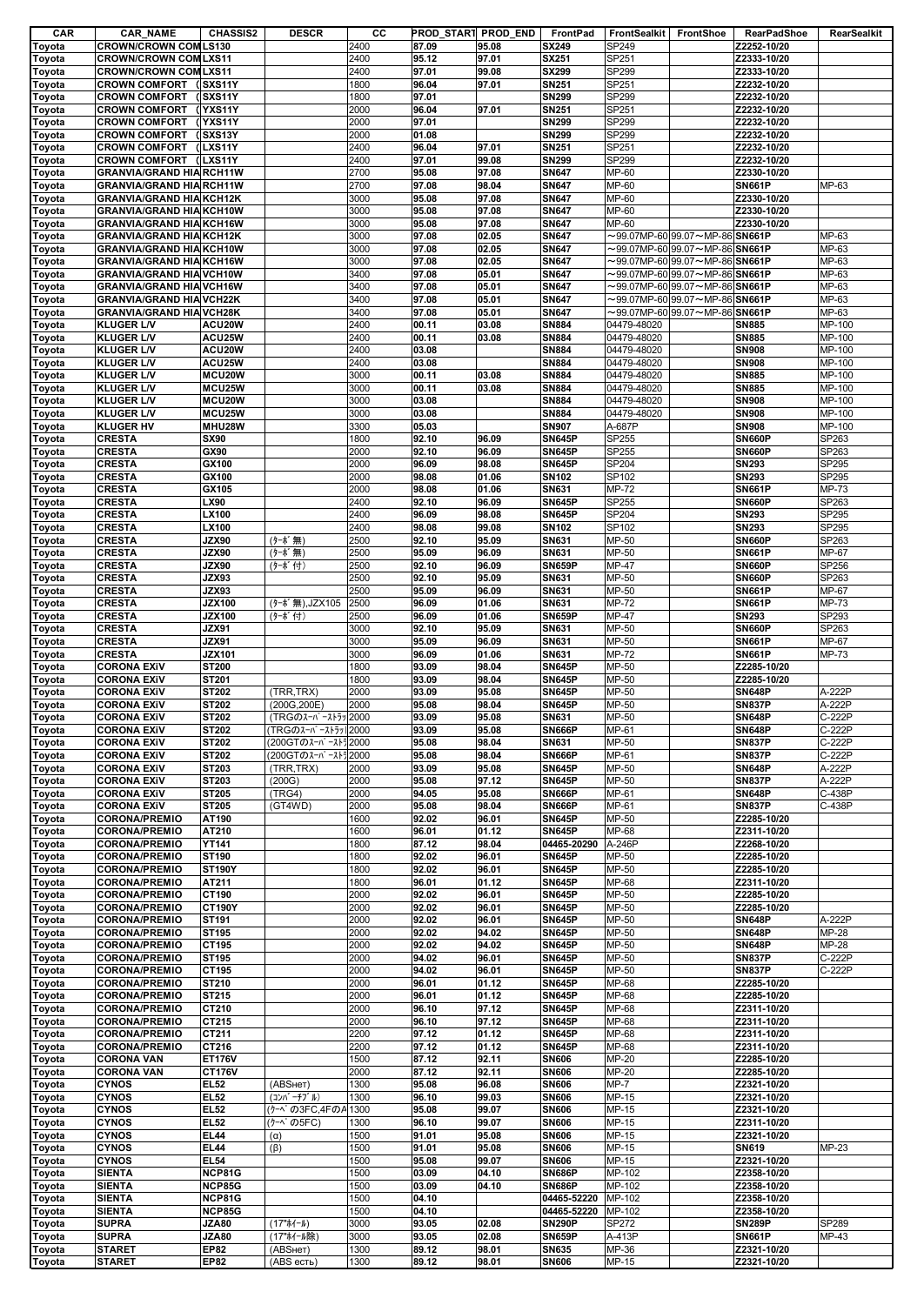| CAR    | <b>CAR_NAME</b>       | <b>CHASSIS2</b> | <b>DESCR</b>                   | cс   |       | PROD_START PROD_END | FrontPad      | FrontSealkit        | FrontShoe             | <b>RearPadShoe</b>                      | RearSealkit     |
|--------|-----------------------|-----------------|--------------------------------|------|-------|---------------------|---------------|---------------------|-----------------------|-----------------------------------------|-----------------|
| Toyota | <b>STARET</b>         | <b>EP82</b>     | (GT)                           | 1300 | 89.12 | 98.01               | <b>SN606</b>  | MP-15               |                       | SN619                                   | MP-23           |
| Toyota | <b>STARET</b>         | <b>EP85</b>     |                                | 1300 | 90.08 | 98.01               | <b>SN606</b>  | MP-15               |                       | Z2313-10/20                             |                 |
| Toyota | <b>STARET</b>         | EP91            | (RFLのABS無)                     | 1300 | 96.01 | 97.04               | <b>SN635</b>  | MP-36               |                       | Z2321-10/20                             |                 |
| Toyota | <b>STARET</b>         | EP91            | (RFLのABS付)                     | 1300 | 96.01 | 97.04               | <b>SN606</b>  | MP-15               |                       | Z2321-10/20                             |                 |
| Toyota | STARET                | <b>EP91</b>     | (RFL)                          | 1300 | 97.04 | 99.07               | <b>SN606</b>  | $MP-7$              |                       | Z2321-10/20                             |                 |
| Toyota | <b>STARET</b>         | EP91            | (RFLF, RFLX, CAR,              | 1300 | 96.01 | 99.07               | <b>SN606</b>  | MP-15               |                       | Z2321-10/20                             |                 |
| Toyota | STARET                | <b>EP91</b>     | (GLZV)                         | 1300 | 96.01 | 99.07               | <b>SN606</b>  | MP-15               |                       | SN619                                   | MP-23           |
| Toyota | <b>STARET</b>         | <b>EP95</b>     |                                | 1300 | 96.01 | 99.07               | <b>SN606</b>  | MP-15               |                       | Z2313-10/20                             |                 |
| Toyota | STARET                | <b>NP80</b>     | (ABSHeT)                       | 1500 | 89.12 | 98.01               | <b>SN635</b>  | MP-36               |                       | Z2321-10/20                             |                 |
| Toyota | STARET                | <b>NP80</b>     | (ABS есть)                     | 1500 | 89.12 | 98.01               | <b>SN606</b>  | MP-15               |                       | Z2321-10/20                             |                 |
| Toyota | <b>STARET</b>         | <b>NP90</b>     | (АВSнет)                       | 1500 | 96.01 | 97.04               | <b>SN635</b>  | MP-36               |                       | Z2321-10/20                             |                 |
|        | <b>STARET</b>         | <b>NP90</b>     | (ABS есть)                     | 1500 | 96.01 | 97.04               | <b>SN606</b>  | MP-15               |                       | Z2321-10/20                             |                 |
| Toyota |                       |                 |                                |      |       |                     |               |                     |                       |                                         |                 |
| Toyota | STARET                | <b>NP90</b>     |                                | 1500 | 97.04 | 99.07               | <b>SN606</b>  | $MP-7$              |                       | Z2321-10/20                             |                 |
| Toyota | <b>SPARKY</b>         | <b>S221E</b>    |                                | 1300 | 00.09 | 02.06               | <b>SN667P</b> | MP-59               |                       | Z0041-10                                |                 |
| Toyota | <b>SPARKY</b>         | S231E           |                                | 1300 | 00.09 | 02.06               | <b>SN667P</b> | MP-59               |                       | Z0041-10                                |                 |
| Toyota | <b>SPARKY</b>         | S221E           |                                | 1300 | 02.06 | 03.03               | <b>SN902P</b> | MP-59               |                       | Z0041-10                                |                 |
| Toyota | <b>SPARKY</b>         | S231E           |                                | 1300 | 02.06 | 03.03               | <b>SN902P</b> | MP-59               |                       | Z0041-10                                |                 |
| Toyota | <b>SPRINTER CARIB</b> | <b>AE114G</b>   |                                | 1600 | 95.08 | 02.07               | <b>SN606</b>  | MP-19               |                       | Z2285-10/20                             |                 |
| Toyota | <b>SPRINTER CARIB</b> | <b>AE111G</b>   | (BZT)                          | 1600 | 96.05 | 02.07               | <b>SN606</b>  | MP-19               |                       | <b>SN844P</b>                           | A-464P          |
| Toyota | <b>SPRINTER CARIB</b> | <b>AE111G</b>   | (BZT除)                         | 1600 | 96.05 | 02.07               | <b>SN606</b>  | MP-15               |                       | Z2311-10/20                             |                 |
| Toyota | <b>SPRINTER CARIB</b> | <b>AE115G</b>   |                                | 1800 | 95.08 | 02.07               | <b>SN606</b>  | MP-19               |                       | Z2285-10/20                             |                 |
| Toyota | <b>SCEPTER</b>        | <b>SXV10</b>    |                                | 2200 | 92.11 | 96.08               | <b>SN645P</b> | MP-50               |                       | <b>SN648P</b>                           | MP-2896.07~MI   |
| Toyota | <b>SCEPTER</b>        | <b>SXV15</b>    |                                | 2200 | 92.12 | 96.07               | <b>SN645P</b> | MP-50               |                       | <b>SN648P</b>                           | MP-28           |
| Toyota | <b>SCEPTER</b>        | SXV15W          |                                | 2200 | 92.12 | 96.07               | <b>SN645P</b> | MP-50               |                       | <b>SN648P</b>                           | MP-28           |
|        | <b>SCEPTER</b>        | <b>VCV10</b>    |                                | 3000 | 92.11 | 96.08               | <b>SN631</b>  | MP-5093.08~ ABS付のみC |                       | 3SN648P                                 | MP-2896.07~MI   |
| Toyota |                       |                 |                                |      |       |                     |               |                     |                       |                                         |                 |
| Toyota | <b>SCEPTER</b>        | <b>VCV15</b>    |                                | 3000 | 92.12 | 94.08               | <b>SN631</b>  | MP-50 VCV15WのGパッケーシ |                       | <b>SN648P</b>                           | MP-28 VCV15W    |
| Toyota | <b>SCEPTER</b>        | VCV15W          |                                | 3000 | 92.12 | 94.08               | <b>SN631</b>  | MP-50 VCV15WのGパッケーシ |                       | <b>SN648P</b>                           | MP-28 VCV15W    |
| Toyota | <b>SCEPTER</b>        | <b>VCV15</b>    |                                | 3000 | 94.08 | 96.07               | <b>SN631</b>  | C-322P              |                       | <b>SN648P</b>                           | クーへ MP-28ワゴ     |
| Toyota | <b>SCEPTER</b>        | VCV15W          |                                | 3000 | 94.08 | 96.07               | <b>SN631</b>  | C-322P              |                       | <b>SN648P</b>                           | MP-2871<br>クーヘ゜ |
| Toyota | <b>SERA</b>           | <b>EXY10</b>    | (ABSHeT)                       | 1500 | 90.03 | 95.12               | <b>SN606</b>  | MP-15               |                       | Z2321-10/20                             |                 |
| Toyota | <b>SERA</b>           | <b>EXY10</b>    | (ABS есть)                     | 1500 | 90.03 | 95.12               | <b>SN606</b>  | MP-15               |                       | SN619                                   | MP-23           |
| Toyota | <b>CELICA</b>         | ZZT230          |                                | 1800 | 99.08 |                     | <b>SN686P</b> | MP-102              |                       | Z2342-10/20                             |                 |
| Toyota | CELICA                | ZZT231          |                                | 1800 | 99.08 |                     | <b>SN671</b>  | MP-103              |                       | <b>SN106P</b>                           | SP106           |
| Toyota | CELICA                | ST202           | (SS I)                         | 2000 | 93.09 | 95.08               | <b>SN645P</b> | MP-50               |                       | <b>SN648P</b>                           | A-222P          |
| Toyota | CELICA                | ST202           | (SS I)                         | 2000 | 95.08 | 99.08               | <b>SN645P</b> | MP-50               |                       | <b>SN837P</b>                           | A-222P          |
| Toyota | CELICA                | ST202           | (SSIのスーパーストラ: 2000             |      | 93.09 | 95.08               | <b>SN631</b>  | MP-50               |                       | <b>SN648P</b>                           | C-222P          |
| Toyota | <b>CELICA</b>         | ST202           | (SSIのスーパーストラ: 2000             |      | 95.08 | 97.12               | <b>SN631</b>  | MP-50               |                       | <b>SN837P</b>                           | C-222P          |
|        | CELICA                | ST202           | (SSI のスーパーストラ: 2000            |      | 97.12 | 99.08               | <b>SN653P</b> | MP-62               |                       | <b>SN837P</b>                           | C-222P          |
| Toyota |                       |                 |                                |      |       |                     |               |                     |                       |                                         |                 |
| Toyota | <b>CELICA</b>         |                 | $ST202(SSII C1λ-∧° -λ+5γ+†λ付)$ | 2000 | 93.09 | 95.08               | <b>SN666P</b> | MP-61               |                       | <b>SN648P</b>                           | C-222P          |
| Toyota | CELICA                | ST202           | (SSIII)                        | 2000 | 95.08 | 99.08               | <b>SN666P</b> | MP-61               |                       | <b>SN837P</b>                           | C-222P          |
| Toyota | CELICA                | <b>ST202C</b>   |                                | 2000 | 94.08 | 95.12               | <b>SN631</b>  | MP-50               |                       | <b>SN648P</b>                           | C-222P          |
| Toyota | <b>CELICA</b>         | <b>ST202C</b>   |                                | 2000 | 95.12 | 97.12               | <b>SN631</b>  | MP-50               |                       | <b>SN837P</b>                           | C-222P          |
| Toyota | <b>CELICA</b>         | <b>ST202C</b>   |                                | 2000 | 97.12 | 99.05               | <b>SN653P</b> | MP-62               |                       | <b>SN837P</b>                           | A-222P          |
| Toyota | CELICA                | ST203           |                                | 2000 | 93.09 | 95.09               | <b>SN645P</b> | MP-50               |                       | <b>SN648P</b>                           | A-222P          |
| Toyota | <b>CELICA</b>         | ST203           |                                | 2000 | 95.08 | 97.12               | <b>SN645P</b> | MP-50               |                       | <b>SN837P</b>                           | A-222P          |
| Toyota | <b>CELICA</b>         | ST205           |                                | 2000 | 94.02 | 99.08               | <b>SN290P</b> | SP287               |                       | <b>SN289P</b>                           | SP288           |
| Toyota | <b>CELSIOR</b>        | UCF10           |                                | 4000 | 89.11 | 92.08               | <b>SN631</b>  | MP-37               |                       | SN632                                   | MP-38           |
| Toyota | <b>CELSIOR</b>        | UCF11           |                                | 4000 | 89.11 | 92.08               | <b>SN631</b>  | MP-37               |                       | SN632                                   | MP-38           |
| Toyota | <b>CELSIOR</b>        | UCF10           | (A仕様のABS無                      | 4000 | 92.08 | 94.10               | <b>SN659P</b> | <b>MP-47</b>        |                       | <b>SN661P</b>                           | MP-54           |
|        | <b>CELSIOR</b>        | UCF10           | (A仕様のABS付,B14000               |      | 92.08 | 94.10               | <b>SN659E</b> | MP-47               |                       | <b>SN661E</b>                           | MP-54           |
| Toyota |                       |                 |                                |      |       |                     |               |                     |                       |                                         |                 |
| Toyota | <b>CELSIOR</b>        | UCF11           |                                | 4000 | 92.08 | 94.10               | <b>SN659E</b> | <b>MP-47</b>        |                       | <b>SN661E</b>                           | MP-54           |
| Toyota | <b>CELSIOR</b>        | <b>UCF20</b>    |                                | 4000 | 94.10 | 97.07               | <b>SN286E</b> | SP286               |                       | <b>SN661E</b>                           | MP-67           |
| Toyota | <b>CELSIOR</b>        | <b>UCF21</b>    |                                | 4000 | 94.10 | 97.07               | <b>SN286E</b> | SP286               |                       | <b>SN661E</b>                           | MP-67           |
| Toyota | <b>CELSIOR</b>        | <b>UCF20</b>    |                                | 4000 | 97.07 | 00.08               | <b>SN286E</b> | SP286               |                       | <b>SN661E</b>                           | MP-66           |
| Toyota | <b>CELSIOR</b>        | <b>UCF21</b>    |                                | 4000 | 97.07 | 00.08               | <b>SN286E</b> | SP286               |                       | <b>SN661E</b>                           | MP-66           |
| Toyota | <b>CELSIOR</b>        | UCF30           |                                | 4300 | 00.08 |                     | <b>SN112E</b> | SP112               |                       | <b>SN113E</b>                           | SP113           |
| Toyota | <b>CELSIOR</b>        | UCF31           |                                | 4300 | 00.08 |                     | <b>SN112E</b> | SP112               |                       | <b>SN113E</b>                           | SP113           |
| Toyota | <b>CENTURY</b>        | <b>VG40</b>     |                                | 4000 | 87.09 | 92.12               | <b>SN610P</b> | MP-10               |                       | <b>SN764</b>                            | SP239           |
| Toyota | <b>CENTURY</b>        | <b>VG45</b>     |                                | 4000 | 87.09 | 92.12               | <b>SN610P</b> | MP-10               |                       | <b>SN764</b>                            | SP239           |
| Toyota | <b>CENTURY</b>        | <b>VG40</b>     |                                | 4000 | 92.12 | 97.01               | <b>SN631</b>  | MP-37               |                       | <b>SN764</b>                            | SP239           |
| Toyota | <b>CENTURY</b>        | <b>VG45</b>     |                                | 4000 | 92.12 | 97.01               | <b>SN631</b>  | MP-37               |                       | <b>SN764</b>                            | SP239           |
| Toyota | <b>CENTURY</b>        | GZG50           |                                | 5000 | 97.04 |                     | <b>SN286E</b> | SP286               |                       | <b>SN661E</b>                           | MP-67           |
| Toyota | <b>SOARER</b>         | JZZ30           | (15"ホイール)                      | 2500 | 91.05 | 92.04               | <b>SN631</b>  | MP-37               |                       | <b>SN817P</b>                           | MP-43           |
| Toyota | <b>SOARER</b>         | JZZ30           | (16"ホイール)                      | 2500 | 91.05 | 94.01               | <b>SN655P</b> | MP-37               |                       | <b>SN817P</b>                           | MP-43           |
|        | <b>SOARER</b>         | JZZ30           | (16"ホイール)                      | 2500 | 94.01 | 00.12               | <b>SN655P</b> | MP-37               |                       | <b>SN661P</b>                           | MP-43           |
| Toyota |                       | JZZ31           |                                | 3000 | 92.04 | 99.08               |               |                     |                       | <b>SN817P</b>                           | MP-43           |
| Toyota | <b>SOARER</b>         |                 | (15"ホイール)                      |      |       |                     | <b>SN631</b>  | MP-37               |                       |                                         |                 |
| Toyota | <b>SOARER</b>         | JZZ31           | (16"ホイール)                      | 3000 | 96.08 | 00.12               | <b>SN655P</b> | MP-37               |                       | <b>SN661P</b>                           | MP-43           |
| Toyota | <b>SOARER</b>         | <b>UZZ30</b>    |                                | 4000 | 91.05 | 97.09               | <b>SN631</b>  | MP-37               |                       | <b>SN817P</b>                           | MP-43           |
| Toyota | <b>SOARER</b>         | UZZ31           |                                | 4000 | 91.05 | 97.09               | <b>SN631</b>  | MP-37               |                       | <b>SN817P</b>                           | MP-43           |
| Toyota | <b>SOARER</b>         | <b>UZZ32</b>    |                                | 4000 | 91.05 | 94.01               | <b>SN655P</b> | MP-37               |                       | <b>SN817P</b>                           | MP-43           |
| Toyota | <b>SOARER</b>         | <b>UZZ32</b>    |                                | 4000 | 94.01 | 96.08               | <b>SN655P</b> | MP-37               |                       | <b>SN661P</b>                           | MP-43           |
| Toyota | <b>SOARER</b>         | <b>UZZ40</b>    |                                | 4300 | 01.04 |                     | <b>SN659P</b> | <b>MP-77</b>        |                       | <b>SN854P</b>                           | MP-80           |
| Toyota | <b>TERCEL/CORSA</b>   | <b>EL41</b>     |                                | 1300 | 90.09 | 99.07               | <b>SN606</b>  | ABS無MP-7            | ABS付MP-15             | Z2321-10/20                             |                 |
| Toyota | <b>TERCEL/CORSA</b>   | <b>EL51</b>     |                                | 1300 | 90.09 | 99.07               | <b>SN606</b>  | ABS無MP-7            | ABS付MP-15 Z2321-10/20 |                                         |                 |
| Toyota | <b>TERCEL/CORSA</b>   | <b>NL40</b>     |                                | 1500 | 90.09 | 99.07               | <b>SN606</b>  | ABS無MP-45           |                       | ABS付MP-15 EL45Z2313-10/20 EL45除Z2321-10 |                 |
| Toyota | <b>TERCEL/CORSA</b>   | <b>NL50</b>     |                                | 1500 | 90.09 | 99.07               | <b>SN606</b>  | ABS無MP-45           |                       | ABS付MP-15 EL45Z2313-10/20 EL45除Z2321-10 |                 |
| Toyota | <b>TERCEL/CORSA</b>   | <b>EL43</b>     |                                | 1500 | 90.09 | 99.07               | <b>SN606</b>  | ABS無MP-45           |                       | ABS付MP-15 EL45Z2313-10/20               | EL45除Z2321-10   |
| Toyota | <b>TERCEL/CORSA</b>   | <b>EL45</b>     |                                | 1500 | 90.09 | 99.07               | <b>SN606</b>  | ABS無MP-45           |                       | ABS付MP-15  EL45Z2313-10/20              | EL45除Z2321-10   |
| Toyota | <b>TERCEL/CORSA</b>   | <b>EL53</b>     |                                | 1500 | 90.09 | 99.07               | <b>SN606</b>  | ABS無MP-45           |                       | ABS付MP-15 EL45Z2313-10/20               | EL45除Z2321-10   |
| Toyota | <b>TERCEL/CORSA</b>   | <b>EL55</b>     |                                | 1500 | 94.09 | 99.07               | <b>SN606</b>  | MP-15               |                       | Z2313-10/20                             |                 |
| Toyota | <b>CHASER</b>         | <b>SX90</b>     |                                | 1800 | 92.10 | 96.09               | <b>SN645P</b> | SP255               |                       | <b>SN660P</b>                           | SP263           |
|        | <b>CHASER</b>         | <b>SX100</b>    |                                | 1800 | 97.04 | 98.08               | <b>SN645P</b> | SP204               |                       | SN293                                   | SP295           |
| Toyota |                       | <b>SX100</b>    |                                | 1800 | 98.08 | 01.06               | <b>SN102</b>  |                     |                       | SN293                                   |                 |
| Toyota | <b>CHASER</b>         |                 |                                |      |       |                     |               | SP102               |                       |                                         | SP295           |
| Toyota | <b>CHASER</b>         | GX90            |                                | 2000 | 92.10 | 96.09               | <b>SN645P</b> | SP255               |                       | <b>SN660P</b>                           | SP263           |
| Toyota | <b>CHASER</b>         | GX100           |                                | 2000 | 96.09 | 98.08               | <b>SN645P</b> | SP204               |                       | SN293                                   | SP295           |
| Toyota | <b>CHASER</b>         | GX100           |                                | 2000 | 98.08 | 01.06               | <b>SN102</b>  | SP102               |                       | SN293                                   | SP295           |
| Toyota | <b>CHASER</b>         | GX105           |                                | 2000 | 98.08 | 01.06               | <b>SN631</b>  | MP-72               |                       | <b>SN661P</b>                           | MP-73           |
| Toyota | <b>CHASER</b>         | LX90            |                                | 2400 | 92.10 | 96.09               | <b>SN645P</b> | SP255               |                       | <b>SN660P</b>                           | SP263           |
| Toyota | <b>CHASER</b>         | LX100           |                                | 2400 | 96.09 | 98.08               | <b>SN645P</b> | SP204               |                       | SN293                                   | SP295           |
| Toyota | <b>CHASER</b>         | LX100           |                                | 2400 | 98.08 | 99.08               | <b>SN102</b>  | SP102               |                       | <b>SN293</b>                            | SP295           |
| Toyota | <b>CHASER</b>         | <b>JZX90</b>    | (ターボ無)<br>,JZX93               | 2500 | 92.10 | 95.09               | <b>SN631</b>  | MP-50               |                       | <b>SN660P</b>                           | SP263           |
| Toyota | <b>CHASER</b>         | JZX90           | (ターボ無)<br>,JZX93               | 2500 | 95.09 | 96.09               | <b>SN631</b>  | MP-50               |                       | <b>SN661P</b>                           | MP-67           |
| Toyota | <b>CHASER</b>         | JZX90           | (ターボ付)                         | 2500 | 92.10 | 96.09               | <b>SN659P</b> | MP-47               |                       | <b>SN660P</b>                           | SP256           |
|        | <b>CHASER</b>         | <b>JZX100</b>   | (ターボ無), JZX1052500             |      | 96.09 | 01.06               | <b>SN631</b>  | MP-72               |                       | <b>SN661P</b>                           | MP-73           |
| Toyota |                       |                 |                                |      |       |                     |               |                     |                       |                                         |                 |
| Toyota | <b>CHASER</b>         | <b>JZX100</b>   | (ターボ付)                         | 2500 | 96.09 | 01.06               | <b>SN659P</b> | <b>MP-47</b>        |                       | SN293                                   | SP293           |
| Toyota | <b>CHASER</b>         | JZX91           |                                | 3000 | 92.10 | 95.09               | <b>SN631</b>  | MP-50               |                       | <b>SN660P</b>                           | SP263           |
| Toyota | <b>CHASER</b>         | JZX91           |                                | 3000 | 95.09 | 96.09               | <b>SN631</b>  | MP-50               |                       | <b>SN661P</b>                           | MP-67           |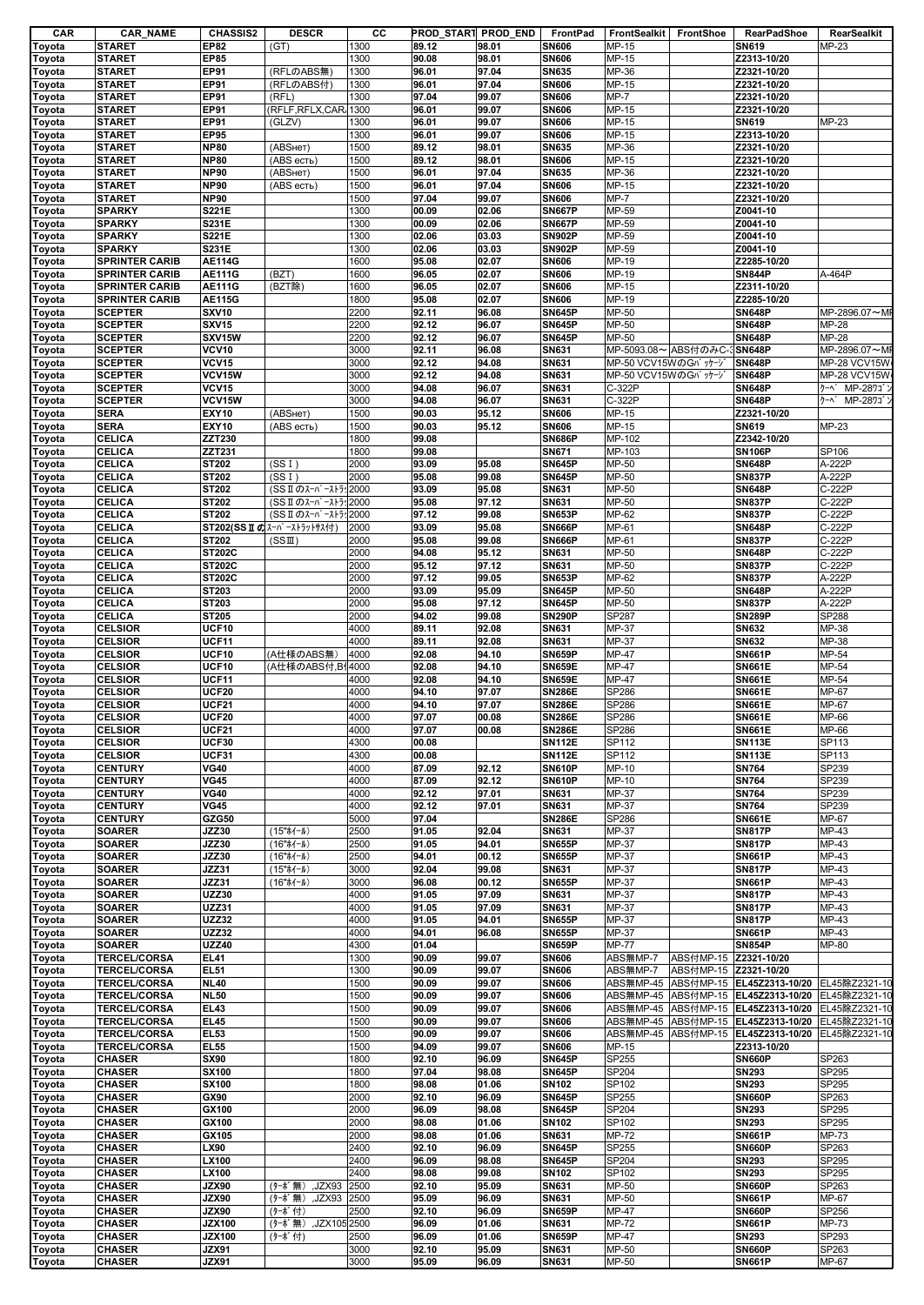| CAR                                                                          | <b>CAR_NAME</b>                    | <b>CHASSIS2</b>   | <b>DESCR</b> | cс   | PROD START PROD END |       | FrontPad           | FrontSealkit FrontShoe |                                                  |               | <b>RearPadShoe</b> | RearSealkit                    |
|------------------------------------------------------------------------------|------------------------------------|-------------------|--------------|------|---------------------|-------|--------------------|------------------------|--------------------------------------------------|---------------|--------------------|--------------------------------|
| Toyota                                                                       | <b>CHASER</b>                      | <b>JZX101</b>     |              | 3000 | 96.09               | 01.06 | <b>SN631</b>       | MP-72                  |                                                  | <b>SN661P</b> |                    | MP-73                          |
| Toyota                                                                       | DUET                               | <b>M100A</b>      |              | 1000 | 98.09               | 04.05 | SN871              | A-496P                 |                                                  |               |                    | Z0037-10/20 99.08~99.09のみ Z003 |
| Toyota                                                                       | <b>DUET</b>                        | <b>M110A</b>      |              | 1000 | 98.09               | 04.05 | <b>SN871</b>       | A-496P                 |                                                  |               |                    | VのABS無 Z0020-10 VのABS付,X台      |
| Toyota                                                                       | DUET                               | M101A             | .111A (V,X)  | 1300 | 00.05               | 04.05 | <b>SN871</b>       | A-496P                 |                                                  |               |                    | M101AZ0037-10/2(M111AZ0036-10  |
|                                                                              | <b>DUET</b>                        | M101A             | ,111A (VS)   | 1300 | 00.05               | 01.12 | SN871              | A-496P                 |                                                  |               |                    | M101AZ0037-10/2(M111AZ0036-10  |
| Toyota                                                                       |                                    |                   |              |      |                     |       |                    |                        |                                                  |               |                    |                                |
| Toyota                                                                       | <b>DUET</b>                        | M101A             | ,111A (VS)   | 1300 | 01.12               | 04.05 | <b>SN593P</b>      | 04479-97401            |                                                  |               |                    | M101AZ0037-10/2(M111AZ0036-10  |
| Toyota                                                                       | <b>DELIBOY</b>                     | <b>KXC10V</b>     |              | 1500 | 89.07               | 91.05 | <b>SN758</b>       | C-226P                 |                                                  |               | Z2232-10/20        |                                |
| Toyota                                                                       | <b>DELIBOY</b>                     | <b>KXC10V</b>     |              | 1500 | 91.05               | 95.11 | <b>SN758P</b>      | C-226P                 |                                                  |               | Z2232-10/20        |                                |
| Toyota                                                                       | <b>DELIBOY</b>                     | CXC10V            |              | 2000 | 91.05               | 94.09 | <b>SN758P</b>      | C-226P                 |                                                  |               | Z2232-10/20        |                                |
| Toyota                                                                       | <b>NADIA</b>                       | <b>SXN10</b>      |              | 2000 | 98.07               | 02.08 | <b>SN850</b>       | 04479-33140            |                                                  |               | Z2339-10/20        |                                |
|                                                                              | <b>NADIA</b>                       | SXN10H            |              | 2000 | 98.07               | 02.08 | <b>SN850</b>       | 04479-33140            |                                                  |               | Z2339-10/20        |                                |
| Toyota                                                                       |                                    |                   |              |      |                     |       |                    |                        |                                                  |               |                    |                                |
| Toyota                                                                       | <b>NADIA</b>                       | <b>SXN15</b>      |              | 2000 | 98.07               | 02.08 | <b>SN850</b>       | 04479-33140            |                                                  |               | Z2339-10/20        |                                |
| Toyota                                                                       | <b>NADIA</b>                       | SXN15H            |              | 2000 | 98.07               | 02.08 | <b>SN850</b>       | 04479-33140            |                                                  |               | Z2339-10/20        |                                |
| Toyota                                                                       | <b>NADIA</b>                       | ACN <sub>10</sub> |              | 2000 | 01.04               | 03.07 | <b>SN850</b>       | 04479-44050            |                                                  |               | Z2339-10/20        |                                |
| Toyota                                                                       | <b>NADIA</b>                       | ACN10H            |              | 2000 | 01.04               | 03.07 | <b>SN850</b>       | 04479-44050            |                                                  |               | Z2339-10/20        |                                |
| Toyota                                                                       | <b>NADIA</b>                       | <b>ACN15</b>      |              | 2000 | 01.04               | 03.07 | <b>SN850</b>       | 04479-44050            |                                                  |               | Z2339-10/20        |                                |
|                                                                              | <b>NADIA</b>                       | ACN15H            |              | 2000 | 01.04               | 03.07 | <b>SN850</b>       | 04479-44050            |                                                  |               | Z2339-10/20        |                                |
| Toyota                                                                       |                                    |                   |              |      |                     |       |                    |                        |                                                  |               |                    |                                |
| Toyota                                                                       | <b>HIACE WAGON</b>                 | <b>RZH100G</b>    |              | 2000 | 89.08               | 93.08 | <b>SN646</b>       | MP-30                  |                                                  |               | Z2317-10/20        |                                |
| Toyota                                                                       | <b>HIACE WAGON</b>                 | <b>RZH110G</b>    |              | 2000 | 89.08               | 93.08 | <b>SN646</b>       | MP-30                  |                                                  |               | Z2317-10/20        |                                |
| Toyota                                                                       | <b>HIACE WAGON</b>                 | <b>RZH100G</b>    |              | 2000 | 93.08               | 95.08 | <b>SN647</b>       | MP-60                  |                                                  |               | Z2330-10/20        |                                |
| Toyota                                                                       | <b>HIACE WAGON</b>                 | <b>RZH110G</b>    |              | 2000 | 93.08               | 95.08 | <b>SN647</b>       | MP-60                  |                                                  |               | Z2330-10/20        |                                |
| Toyota                                                                       | <b>HIACE WAGON</b>                 | <b>LH100G</b>     |              | 2400 | 89.08               | 93.08 | <b>SN646</b>       | MP-30                  |                                                  |               | Z2317-10/20        |                                |
|                                                                              | <b>HIACE WAGON</b>                 | <b>LH110G</b>     |              | 2400 | 89.08               | 93.08 | <b>SN646</b>       | MP-30                  |                                                  |               | Z2317-10/20        |                                |
| Toyota                                                                       |                                    |                   |              |      |                     |       |                    |                        |                                                  |               |                    |                                |
| Toyota                                                                       | <b>HIACE WAGON</b>                 | <b>LH120G</b>     |              | 2400 | 89.08               | 93.08 | <b>SN646</b>       | MP-30                  |                                                  |               | Z2317-10/20        |                                |
| Toyota                                                                       | <b>HIACE WAGON</b>                 | <b>LH140</b>      |              | 2400 | 89.08               | 93.08 | <b>SN646</b>       | MP-30                  |                                                  |               | Z2317-10/20        |                                |
| Toyota                                                                       | <b>HIACE WAGON</b>                 | <b>RZH101G</b>    |              | 2400 | 89.08               | 93.08 | <b>SN646</b>       | MP-30                  |                                                  |               | Z2317-10/20        |                                |
| Toyota                                                                       | <b>HIACE WAGON</b>                 | <b>RZH101G</b>    |              | 2400 | 93.08               | 02.08 | <b>SN647</b>       |                        | $\sim$ 99.10MP-60 99.10 $\sim$ MP-86 Z2330-10/20 |               |                    |                                |
| Toyota                                                                       | <b>HIACE WAGON</b>                 | <b>RZH111G</b>    |              | 2400 | 93.08               | 02.08 | <b>SN647</b>       |                        | $\sim$ 99.10MP-60 99.10 $\sim$ MP-86 Z2330-10/20 |               |                    |                                |
|                                                                              | <b>HIACE WAGON</b>                 | <b>TRH224W</b>    |              | 2700 | 05.01               |       | 04465-26420        | <b>MP-86</b>           |                                                  |               | Z2378-10/20        |                                |
| Toyota                                                                       |                                    |                   |              |      |                     |       |                    |                        |                                                  |               |                    |                                |
| Toyota                                                                       | <b>HIACE WAGON</b>                 | <b>TRH229W</b>    |              | 2700 | 05.01               |       | 04465-26420        | MP-86                  |                                                  |               | Z2378-10/20        |                                |
| Toyota                                                                       | <b>HIACE WAGON</b>                 | <b>LH107G</b>     |              | 2800 | 89.08               | 93.08 | <b>SN647</b>       | MP-31                  |                                                  |               | Z2317-10/20        |                                |
| Toyota                                                                       | <b>HIACE WAGON</b>                 | <b>LH107W</b>     |              | 2800 | 89.08               | 93.08 | <b>SN647</b>       | MP-31                  |                                                  |               | Z2317-10/20        |                                |
| Toyota                                                                       | <b>HIACE WAGON</b>                 | <b>LH117G</b>     |              | 2800 | 89.08               | 93.08 | <b>SN647</b>       | MP-31                  |                                                  |               | Z2317-10/20        |                                |
| Toyota                                                                       | <b>HIACE WAGON</b>                 | <b>KZH100G</b>    |              | 3000 | 93.08               | 04.08 | <b>SN647</b>       |                        | $\sim$ 99.10MP-60 99.10 $\sim$ MP-86 Z2330-10/20 |               |                    |                                |
| Toyota                                                                       | <b>HIACE WAGON</b>                 | <b>KZH106G</b>    |              | 3000 | 93.08               | 04.08 | <b>SN647</b>       |                        | $\sim$ 99.10MP-60 99.10 $\sim$ MP-86 Z2330-10/20 |               |                    |                                |
|                                                                              | <b>HIACE WAGON</b>                 | <b>KZH106W</b>    |              | 3000 | 93.08               | 04.08 | <b>SN647</b>       |                        | $\sim$ 99.10MP-60 99.10 $\sim$ MP-86 Z2330-10/20 |               |                    |                                |
| Toyota                                                                       |                                    |                   |              |      |                     |       |                    |                        |                                                  |               |                    |                                |
| Toyota                                                                       | <b>HIACE WAGON</b>                 | 110G              |              | 3000 | 93.08               | 04.08 | <b>SN647</b>       |                        | $\sim$ 99.10MP-60 99.10 $\sim$ MP-86 Z2330-10/20 |               |                    |                                |
| Toyota                                                                       | <b>HIACE WAGON</b>                 | <b>KZH116G</b>    |              | 3000 | 93.08               | 04.08 | <b>SN647</b>       |                        | $\sim$ 99.10MP-60 99.10 $\sim$ MP-86 Z2330-10/20 |               |                    |                                |
| Toyota                                                                       | <b>HIACE WAGON</b>                 | <b>KZH120G</b>    |              | 3000 | 93.08               | 04.08 | <b>SN647</b>       |                        | $\sim$ 99.10MP-60 99.10 $\sim$ MP-86 Z2330-10/20 |               |                    |                                |
| Toyota                                                                       | <b>HIACE WAGON</b>                 | <b>KZH126G</b>    |              | 3000 | 93.08               | 04.08 | <b>SN647</b>       |                        | $\sim$ 99.10MP-60 99.10 $\sim$ MP-86 Z2330-10/20 |               |                    |                                |
| Toyota                                                                       | <b>HIACE/REGIUS ACE V RZH102V</b>  |                   |              | 2000 | 89.08               | 96.08 | <b>SN646</b>       | MP-30                  |                                                  |               |                    | 低床 89.08~93.08 Z2317-10/20 93  |
|                                                                              | <b>HIACE/REGIUS ACE V RZH112V</b>  |                   |              | 2000 | 89.08               | 96.08 | <b>SN646</b>       | MP-30                  |                                                  |               |                    | 低床 89.08~93.08 Z2317-10/20 93. |
| Toyota                                                                       |                                    |                   |              |      |                     |       |                    |                        |                                                  |               |                    |                                |
| Toyota                                                                       | <b>HIACE/REGIUS ACE V RZH112K</b>  |                   |              | 2000 | 89.08               | 96.08 | <b>SN646</b>       | MP-30                  |                                                  |               |                    | 低床 89.08~93.08 Z2317-10/20 93. |
| Toyota                                                                       | <b>HIACE/REGIUS ACE V RZH182K</b>  |                   |              | 2000 | 89.08               | 96.08 | <b>SN646</b>       | MP-30                  |                                                  |               |                    | 低床 89.08~93.08 Z2317-10/20 93  |
| Toyota                                                                       | <b>HIACE/REGIUS ACE V RZH122V</b>  |                   |              | 2000 | 89.08               | 96.08 | <b>SN646</b>       | MP-30                  |                                                  |               |                    | 低床 89.08~93.08 Z2317-10/20 93. |
| Toyota                                                                       | <b>HIACE/REGIUS ACE V RZH102V</b>  |                   |              | 2000 | 96.08               | 03.08 | <b>SN647</b>       |                        | $\sim$ 99.10MP-60 99.10 $\sim$ MP-86 Z2330-10/20 |               |                    |                                |
| Toyota                                                                       | HIACE/REGIUS ACE V RZH112V         |                   |              | 2000 | 96.08               | 03.08 | <b>SN647</b>       |                        | $\sim$ 99.10MP-60 99.10 $\sim$ MP-86 Z2330-10/20 |               |                    |                                |
|                                                                              | HIACE/REGIUS ACE V RZH112K         |                   |              | 2000 | 96.08               | 03.08 | <b>SN647</b>       |                        | $\sim$ 99.10MP-60 99.10 $\sim$ MP-86 Z2330-10/20 |               |                    |                                |
| Toyota                                                                       |                                    |                   |              |      |                     |       |                    |                        |                                                  |               |                    |                                |
| Toyota                                                                       | <b>HIACE/REGIUS ACE V RZH182K</b>  |                   |              | 2000 | 96.08               | 03.08 | <b>SN647</b>       |                        | $\sim$ 99.10MP-60 99.10 $\sim$ MP-86 Z2330-10/20 |               |                    |                                |
| Toyota                                                                       | <b>HIACE/REGIUS ACE V RZH122V</b>  |                   |              | 2000 | 96.08               | 03.08 | <b>SN647</b>       |                        | $\sim$ 99.10MP-60 99.10 $\sim$ MP-86 Z2330-10/20 |               |                    |                                |
| Toyota                                                                       | HIACE/REGIUS ACE V TRH102V         |                   |              | 2000 | 03.08               | 04.08 | <b>SN647</b>       | MP-86                  |                                                  |               | Z2330-10/20        |                                |
| Toyota                                                                       | <b>HIACE/REGIUS ACE V TRH112V</b>  |                   |              | 2000 | 03.08               | 04.08 | <b>SN647</b>       | MP-86                  |                                                  |               | Z2330-10/20        |                                |
| Toyota                                                                       | <b>HIACE/REGIUS ACE V TRH112K</b>  |                   |              | 2000 | 03.08               | 04.08 | <b>SN647</b>       | MP-86                  |                                                  |               | Z2330-10/20        |                                |
|                                                                              | <b>HIACE/REGIUS ACE V TRH122K</b>  |                   |              | 2000 | 03.08               | 04.08 | <b>SN647</b>       | <b>MP-86</b>           |                                                  |               | Z2330-10/20        |                                |
| Toyota                                                                       |                                    |                   |              |      |                     |       |                    |                        |                                                  |               |                    |                                |
| Toyota                                                                       | <b>HIACE/REGIUS ACE V TRH200K</b>  |                   |              | 2000 | 04.08               |       | 04465-26420 MP-86  |                        |                                                  |               | Z2378-10/20        |                                |
| Toyota                                                                       | <b>HIACE/REGIUS ACE V TRH200V</b>  |                   |              | 2000 | 04.08               |       | 04465-26420 MP-86  |                        |                                                  |               | Z2378-10/20        |                                |
| Toyota                                                                       | HIACE/REGIUS ACE VILH102V          |                   |              | 2400 | 89.08               | 93.08 | <b>SN646</b>       | MP-30                  |                                                  |               |                    | 低床 Z2317-10/20 ジャストロー Z2252A   |
| Toyota                                                                       | <b>HIACE/REGIUS ACE V RZH133V</b>  |                   |              | 2400 | 95.08               | 99.07 | <b>SN647</b>       | MP-60                  |                                                  |               | Z2330-10/20        |                                |
| Toyota                                                                       | <b>HIACE/REGIUS ACE V RZH183K</b>  |                   |              | 2400 | 00.12               | 03.08 | <b>SN647</b>       | MP-86                  |                                                  |               | Z2330-10/20        |                                |
|                                                                              |                                    |                   |              |      |                     |       |                    |                        |                                                  |               |                    |                                |
| Toyota                                                                       | <b>HIACE/REGIUS ACE V KDH200K</b>  |                   |              | 2500 | 04.08               |       | 04465-26420 MP-86  |                        |                                                  |               | Z2378-10/20        |                                |
| Toyota                                                                       | <b>HIACE/REGIUS ACE V KDH205K</b>  |                   |              | 2500 | 04.08               |       | 04465-26420 MP-86  |                        |                                                  |               | Z2378-10/20        |                                |
| Toyota                                                                       | <b>HIACE/REGIUS ACE V KDH220K</b>  |                   |              | 2500 | 04.08               |       | 04465-26420        | <b>MP-86</b>           |                                                  |               | Z2378-10/20        |                                |
| Toyota                                                                       | <b>HIACE/REGIUS ACE V KDH225K</b>  |                   |              | 2500 | 04.08               |       | 04465-26420        | <b>MP-86</b>           |                                                  |               | Z2378-10/20        |                                |
| Toyota                                                                       | HIACE/REGIUS ACE V KDH200V         |                   |              | 2500 | 04.08               |       | 04465-26420 MP-86  |                        |                                                  |               | Z2378-10/20        |                                |
| Toyota                                                                       | <b>HIACE/REGIUS ACE V. KDH205V</b> |                   |              | 2500 | 04.08               |       | 04465-26420 MP-86  |                        |                                                  |               | Z2378-10/20        |                                |
| Toyota                                                                       | <b>HIACE/REGIUS ACE V TRH221K</b>  |                   |              | 2700 | 04.08               |       | 04465-264200 MP-86 |                        |                                                  |               | Z2378-10/20        |                                |
| Toyota                                                                       | <b>HIACE/REGIUS ACE V TRH226K</b>  |                   |              | 2700 | 04.08               |       | 04465-264200 MP-86 |                        |                                                  |               | Z2378-10/20        |                                |
|                                                                              |                                    |                   |              |      |                     |       |                    |                        |                                                  |               |                    |                                |
| Toyota                                                                       | <b>HIACE/REGIUS ACE V TRH214W</b>  |                   |              | 2700 | 04.08               |       | 04465-264200 MP-86 |                        |                                                  |               | Z2378-10/20        |                                |
| Toyota                                                                       | <b>HIACE/REGIUS ACE V TRH219W</b>  |                   |              | 2700 | 04.08               |       | 04465-264200 MP-86 |                        |                                                  |               | Z2378-10/20        |                                |
| Toyota                                                                       | HIACE/REGIUS ACE V LH103V          |                   |              | 2800 | 89.08               | 96.08 | <b>SN646</b>       | MP-30                  |                                                  |               |                    | 低床 89.08~93.08 Z2317-10/20 93. |
| Toyota                                                                       | <b>HIACE/REGIUS ACE V LH113V</b>   |                   |              | 2800 | 89.08               | 96.08 | <b>SN646</b>       | MP-30                  |                                                  |               |                    | 低床 89.08~93.08 Z2317-10/20 93. |
| Toyota                                                                       | <b>HIACE/REGIUS ACE VILH113K</b>   |                   |              | 2800 | 89.08               | 96.08 | <b>SN646</b>       | MP-30                  |                                                  |               |                    | 低床 89.08~93.08 Z2317-10/20 93. |
| Toyota                                                                       | HIACE/REGIUS ACE V LH123V          |                   |              | 2800 | 89.08               | 96.08 | <b>SN646</b>       | MP-30                  |                                                  |               |                    | 低床 89.08~93.08 Z2317-10/20 93. |
| Toyota                                                                       | <b>HIACE/REGIUS ACE VILH103V</b>   |                   |              | 2800 | 96.08               | 98.08 | <b>SN647</b>       | MP-60                  |                                                  |               | Z2330-10/20        |                                |
| Toyota                                                                       | <b>HIACE/REGIUS ACE V LH113V</b>   |                   |              | 2800 | 96.08               | 98.08 | <b>SN647</b>       | MP-60                  |                                                  |               | Z2330-10/20        |                                |
| Toyota                                                                       | <b>HIACE/REGIUS ACE V LH113K</b>   |                   |              | 2800 | 96.08               | 98.08 | <b>SN647</b>       | MP-60                  |                                                  |               | Z2330-10/20        |                                |
|                                                                              |                                    |                   |              | 2800 | 96.08               |       | <b>SN647</b>       | MP-60                  |                                                  |               | Z2330-10/20        |                                |
| Toyota                                                                       | HIACE/REGIUS ACE V LH123V          |                   |              |      |                     | 98.08 |                    |                        |                                                  |               |                    |                                |
| Toyota                                                                       | <b>HIACE/REGIUS ACE V LH109V</b>   |                   |              | 2800 | 89.08               | 98.08 | <b>SN647</b>       |                        | $\sim$ 93.08MP-31 93.08 $\sim$ MP-60 Z2305-10/20 |               |                    |                                |
| Toyota                                                                       | <b>HIACE/REGIUS ACE V LH119V</b>   |                   |              | 2800 | 89.08               | 98.08 | <b>SN647</b>       |                        | $\sim$ 93.08MP-31 93.08 $\sim$ MP-60 Z2305-10/20 |               |                    |                                |
| Toyota                                                                       | HIACE/REGIUS ACE V LH129V          |                   |              | 2800 | 89.08               | 98.08 | <b>SN647</b>       |                        | $\sim$ 93.08MP-31 93.08 $\sim$ MP-60 Z2305-10/20 |               |                    |                                |
| Toyota                                                                       | <b>HIACE/REGIUS ACE V KZH132V</b>  |                   |              | 3000 | 95.08               | 04.08 | <b>SN647</b>       |                        | $\sim$ 99.10MP-60 99.10 $\sim$ MP-86 Z2305-10/20 |               |                    |                                |
| Toyota                                                                       | <b>HIACE/REGIUS ACE V KZH138V</b>  |                   |              | 3000 | 95.08               | 04.08 | <b>SN647</b>       |                        | $\sim$ 99.10MP-60 99.10 $\sim$ MP-86 Z2305-10/20 |               |                    |                                |
| Toyota                                                                       | <b>HIACE/REGIUS ACE V LH168V</b>   |                   |              | 3000 | 95.08               | 04.08 | <b>SN647</b>       |                        | $\sim$ 99.10MP-60 99.10 $\sim$ MP-86 Z2305-10/20 |               |                    |                                |
| Toyota                                                                       | <b>HIACE/REGIUS ACE V LH178V</b>   |                   |              | 3000 | 95.08               | 04.08 | <b>SN647</b>       |                        | $\sim$ 99.10MP-60 99.10 $\sim$ MP-86 Z2305-10/20 |               |                    |                                |
|                                                                              |                                    |                   |              |      |                     |       |                    |                        |                                                  |               |                    |                                |
| Toyota                                                                       | <b>HIACE/REGIUS ACE VILH188K</b>   |                   |              | 3000 | 95.08               | 04.08 | <b>SN647</b>       |                        | $\sim$ 99.10MP-60 99.10 $\sim$ MP-86 Z2305-10/20 |               |                    |                                |
| Toyota                                                                       | HIACE/REGIUS ACE V LH162V          |                   |              | 3000 | 98.08               | 04.08 | <b>SN647</b>       |                        | $\sim$ 99.10MP-60 99.10 $\sim$ MP-86 Z2330-10/20 |               |                    |                                |
| Toyota                                                                       | <b>HIACE/REGIUS ACE V LH172V</b>   |                   |              | 3000 | 98.08               | 04.08 | <b>SN647</b>       |                        | $\sim$ 99.10MP-60 99.10 $\sim$ MP-86 Z2330-10/20 |               |                    |                                |
| Toyota                                                                       | <b>HIACE/REGIUS ACE V LH172K</b>   |                   |              | 3000 | 98.08               | 04.08 | <b>SN647</b>       |                        | $\sim$ 99.10MP-60 99.10 $\sim$ MP-86 Z2330-10/20 |               |                    |                                |
|                                                                              | <b>HIACE/REGIUS ACE V LH182K</b>   |                   |              | 3000 | 98.08               | 04.08 | <b>SN647</b>       |                        | $\sim$ 99.10MP-60 99.10 $\sim$ MP-86 Z2330-10/20 |               |                    |                                |
|                                                                              |                                    |                   |              |      |                     | 02.05 | <b>SN647</b>       |                        | $\sim$ 99.10MP-60 99.10 $\sim$ MP-86 SN661P      |               |                    | MP-63                          |
|                                                                              |                                    |                   |              |      |                     |       |                    |                        |                                                  |               |                    |                                |
|                                                                              | <b>HIACE REGIUS/TOURI RCH41W</b>   |                   |              | 2700 | 97.04               |       |                    |                        |                                                  |               |                    |                                |
|                                                                              | <b>HIACE REGIUS/TOURI RCH47W</b>   |                   |              | 2700 | 97.04               | 02.05 | <b>SN647</b>       |                        | $\sim$ 99.10MP-60 99.10 $\sim$ MP-86 SN661P      |               |                    | MP-63                          |
|                                                                              | <b>HIACE REGIUS/TOURI KCH40G</b>   |                   |              | 3000 | 97.04               | 02.05 | <b>SN647</b>       |                        | $\sim$ 99.10MP-60 99.10 $\sim$ MP-86 SN661P      |               |                    | MP-63                          |
|                                                                              | <b>HIACE REGIUS/TOURI KCH46G</b>   |                   |              | 3000 | 97.04               | 02.05 | <b>SN647</b>       |                        | $\sim$ 99.10MP-60 99.10 $\sim$ MP-86 SN661P      |               |                    | MP-63                          |
|                                                                              | <b>HIACE REGIUS/TOURI KCH40W</b>   |                   |              | 3000 | 97.04               | 02.05 | <b>SN647</b>       |                        | $\sim$ 99.10MP-60 99.10 $\sim$ MP-86 SN661P      |               |                    | MP-63                          |
|                                                                              | <b>HIACE REGIUS/TOURI KCH46W</b>   |                   |              | 3000 | 97.04               | 02.05 | <b>SN647</b>       |                        | $\sim$ 99.10MP-60 99.10 $\sim$ MP-86 SN661P      |               |                    |                                |
| Toyota<br>Toyota<br>Toyota<br>Toyota<br>Toyota<br>Toyota<br>Toyota<br>Toyota | <b>HIACE REGIUS VAN RCH42V</b>     |                   |              | 2000 | 97.06               | 02.05 | <b>SN647</b>       |                        | $\sim$ 99.10MP-60 99.10 $\sim$ MP-86 Z2330-10/20 |               |                    | MP-63                          |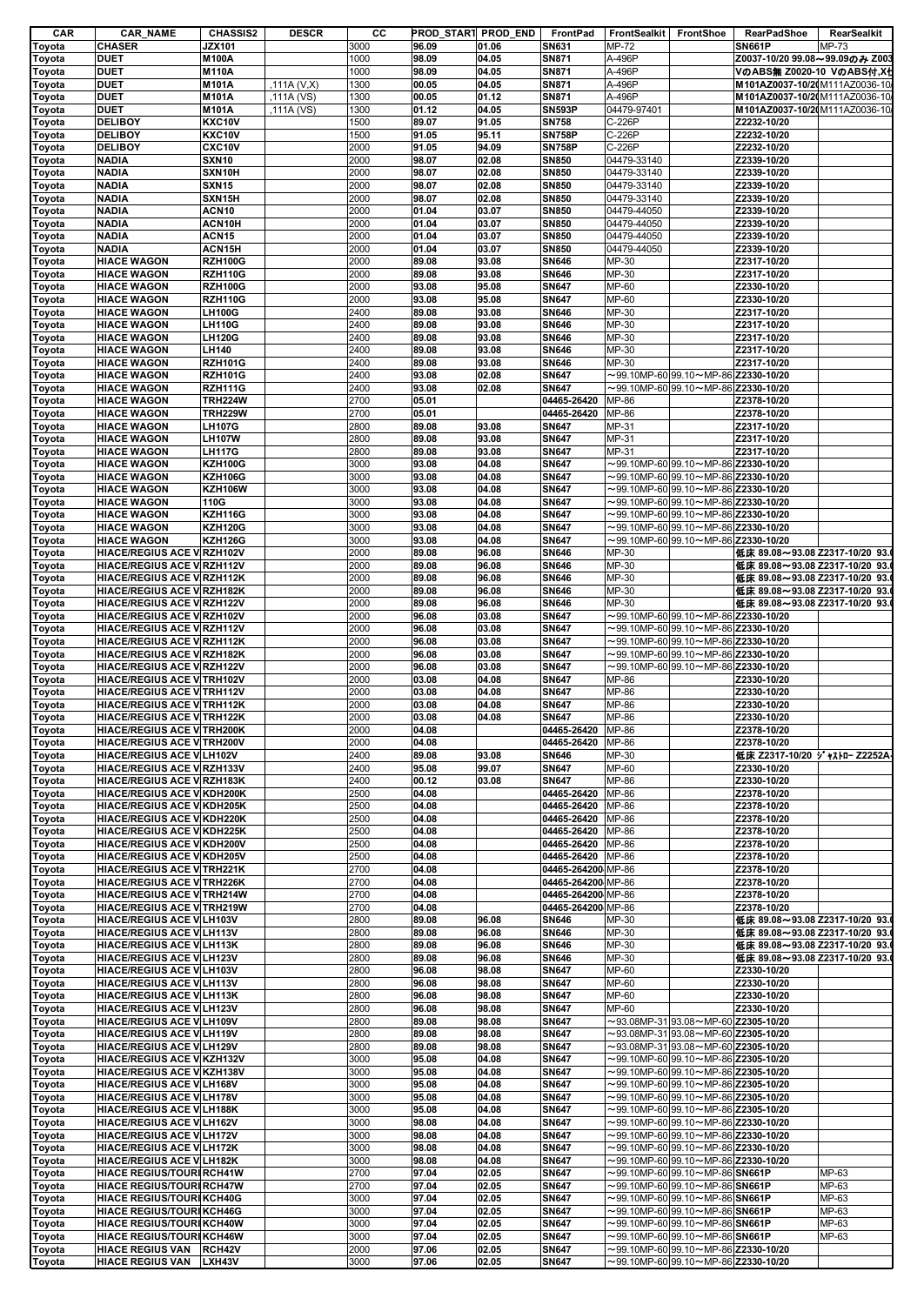| CAR    | <b>CAR NAME</b>         | <b>CHASSIS2</b> | <b>DESCR</b>       | cс   |       | PROD START PROD END | FrontPad                       | <b>FrontSealkit</b><br>FrontShoe                 | <b>RearPadShoe</b>             | <b>RearSealkit</b>  |
|--------|-------------------------|-----------------|--------------------|------|-------|---------------------|--------------------------------|--------------------------------------------------|--------------------------------|---------------------|
| Toyota | <b>HIACE REGIUS VAN</b> | LXH49V          |                    | 3000 | 97.06 | 02.05               | <b>SN647</b>                   | $\sim$ 99.10MP-60 99.10 $\sim$ MP-86 Z2330-10/20 |                                |                     |
| Toyota | <b>HILUX</b>            | <b>YN80</b>     |                    | 1800 | 88.09 | 94.08               | <b>SN610P</b>                  | MP-10                                            | Z2260-10/20                    |                     |
| Toyota | <b>HILUX</b>            | <b>YN85</b>     |                    | 1800 | 88.09 | 94.08               | <b>SN610P</b>                  | MP-10                                            | Z2260-10/20                    |                     |
| Toyota | <b>HILUX</b>            | <b>YN81</b>     |                    | 2000 | 94.08 | 97.08               | <b>SN610P</b>                  | MP-10                                            | ジャストローZ2260-10/!ジャストロー除Z2330   |                     |
| Toyota | <b>HILUX</b>            | <b>YN86</b>     |                    | 2000 | 94.08 | 97.08               | <b>SN610P</b>                  | MP-10                                            | ジャストローZ2260-10/ ジャストロー除Z2330   |                     |
| Toyota | <b>HILUX</b>            | <b>YN100</b>    |                    | 2000 | 88.09 | 97.08               | <b>SN253P</b>                  | SP253                                            | Z2305-10/20                    |                     |
| Toyota | <b>HILUX</b>            | <b>YN105</b>    |                    | 2000 | 88.09 | 97.08               | <b>SN253P</b>                  | SP253                                            | Z2305-10/20                    |                     |
| Toyota | <b>HILUX</b>            | <b>YN107</b>    |                    | 2000 | 88.09 | 97.08               | <b>SN253P</b>                  | SP253                                            | Z2305-10/20                    |                     |
| Toyota | <b>HILUX</b>            | <b>RZN167</b>   |                    | 2000 | 97.08 | 99.08               | <b>SN253P</b>                  | SP253                                            | Z2305-10/20                    |                     |
| Toyota | <b>HILUX</b>            | <b>RZN147</b>   |                    | 2000 | 97.08 | 04.07               | <b>SN646</b>                   | MP-10                                            | Z2330-10/20                    |                     |
| Toyota | <b>HILUX</b>            | RZN152H         |                    | 2000 | 97.08 | 04.07               | <b>SN646</b>                   | MP-10                                            | Z2330-10/20                    |                     |
| Toyota | <b>HILUX</b>            | <b>LN80</b>     |                    | 2400 | 88.09 | 94.08               | <b>SN610P</b>                  | MP-10                                            | Z2260-10/20                    |                     |
| Toyota | <b>HILUX</b>            | <b>LN85</b>     |                    | 2400 | 88.09 | 94.08               | <b>SN610P</b>                  | MP-10                                            | Z2260-10/20                    |                     |
| Toyota | <b>HILUX</b>            | <b>LN108</b>    |                    | 2400 | 95.08 | 99.08               | <b>SN253P</b>                  | SP253                                            | Z2305-10/20                    |                     |
| Toyota | <b>HILUX</b>            | <b>LN112</b>    |                    | 2400 | 95.08 | 99.08               | <b>SN253P</b>                  | SP253                                            | Z2305-10/20                    |                     |
| Toyota | <b>HILUX</b>            | <b>LN165</b>    |                    | 2400 | 95.08 | 99.08               | <b>SN253P</b>                  | SP253                                            | Z2305-10/20                    |                     |
|        | <b>HILUX</b>            | <b>LN165H</b>   |                    | 2400 | 95.08 | 99.08               | <b>SN253P</b>                  | SP253                                            | Z2305-10/20                    |                     |
| Toyota | <b>HILUX</b>            | <b>LN170H</b>   |                    | 2400 | 95.08 |                     | <b>SN253P</b>                  | SP253                                            |                                |                     |
| Toyota |                         |                 |                    |      |       | 99.08               |                                |                                                  | Z2305-10/20                    |                     |
| Toyota | <b>HILUX</b>            | <b>RZN169H</b>  |                    | 2700 | 99.08 | 03.08               | <b>SN253P</b><br><b>SN253P</b> | SP253                                            | Z2305-10/20                    |                     |
| Toyota | <b>HILUX</b>            | RZN174H         |                    | 2700 | 99.08 | 03.08               |                                | SP253                                            | Z2305-10/20                    |                     |
| Toyota | <b>HILUX</b>            | <b>LN81</b>     |                    | 2800 | 94.08 | 97.08               | <b>SN610P</b>                  | MP-10                                            | ジ ャストローZ2260-10/パ ジャストロー除Z2330 |                     |
| Toyota | <b>HILUX</b>            | <b>LN86</b>     |                    | 2800 | 94.08 | 97.08               | <b>SN610P</b>                  | MP-10                                            | ジャストローZ2260-10/ ジャストロー除Z2330   |                     |
| Toyota | <b>HILUX</b>            | <b>LN100</b>    |                    | 2800 | 88.09 | 97.08               | <b>SN253P</b>                  | SP253                                            | Z2305-10/20                    |                     |
| Toyota | <b>HILUX</b>            | <b>LN106</b>    |                    | 2800 | 88.09 | 97.08               | <b>SN253P</b>                  | SP253                                            | Z2305-10/20                    |                     |
| Toyota | <b>HILUX</b>            | <b>LN107</b>    |                    | 2800 | 88.09 | 97.08               | <b>SN253P</b>                  | SP253                                            | Z2305-10/20                    |                     |
| Toyota | <b>HILUX</b>            | LN109           |                    | 2800 | 88.09 | 97.08               | <b>SN253P</b>                  | SP253                                            | Z2305-10/20                    |                     |
| Toyota | <b>HILUX</b>            | <b>LN147</b>    |                    | 3000 | 97.08 | 04.07               | <b>SN646</b>                   | MP-10                                            | Z2330-10/20                    |                     |
| Toyota | <b>HILUX</b>            | <b>LN167</b>    |                    | 3000 | 97.08 | 04.07               | <b>SN253P</b>                  | SP253                                            | Z2305-10/20                    |                     |
| Toyota | <b>HILUX</b>            | <b>LH172H</b>   |                    | 3000 | 97.08 | 04.07               | <b>SN253P</b>                  | SP253                                            | Z2305-10/20                    |                     |
| Toyota | <b>HILUX SURF</b>       | <b>LN130G</b>   |                    | 2400 | 89.04 | 91.08               | <b>SN253P</b>                  | SP253                                            | Z2305-10/20                    |                     |
| Toyota | <b>HILUX SURF</b>       | <b>LN130W</b>   |                    | 2400 | 91.08 | 93.08               | <b>SN287P</b>                  | SP265                                            | Z2305-10/20                    |                     |
| Toyota | <b>HILUX SURF</b>       | <b>RZN185W</b>  |                    | 2700 | 95.11 | 02.11               | <b>SN292P</b>                  | ノーマルボディSP2 ワイドボディSP2  <b>Z2305-10/20</b>         |                                |                     |
| Toyota | <b>HILUX SURF</b>       | <b>RZN180W</b>  |                    | 2700 | 98.07 | 02.11               | <b>SN292P</b>                  | SP292                                            | Z2305-10/20                    |                     |
|        |                         |                 |                    |      |       |                     | <b>SN119P</b>                  |                                                  |                                | SP120               |
| Toyota | <b>HILUX SURF</b>       | <b>RZN210W</b>  |                    | 2700 | 02.11 |                     |                                | SP119                                            | <b>SN120</b>                   |                     |
| Toyota | <b>HILUX SURF</b>       | <b>RZN215W</b>  |                    | 2700 | 02.11 |                     | <b>SN119P</b>                  | SP119                                            | <b>SN120</b>                   | SP120               |
| Toyota | <b>HILUX SURF</b>       | <b>TRN210W</b>  |                    | 2700 | 02.11 |                     | <b>SN119P</b>                  | SP119                                            | <b>SN120</b>                   | SP120               |
| Toyota | <b>HILUX SURF</b>       | <b>TRN215W</b>  |                    | 2700 | 02.11 |                     | <b>SN119P</b>                  | SP119                                            | <b>SN120</b>                   | SP120               |
| Toyota | <b>HILUX SURF</b>       | <b>LN131V</b>   |                    | 2800 | 89.04 | 91.08               | <b>SN253P</b>                  | SP253                                            | Z2305-10/20                    |                     |
| Toyota | <b>HILUX SURF</b>       | <b>LN131V</b>   |                    | 2800 | 91.08 | 93.08               | <b>SN287P</b>                  | SP265                                            | Z2305-10/20                    |                     |
| Toyota | <b>HILUX SURF</b>       | <b>VZN130G</b>  |                    | 3000 | 90.08 | 91.08               | <b>SN253P</b>                  | SP253                                            | Z2305-10/20                    |                     |
| Toyota | <b>HILUX SURF</b>       | <b>VZN130G</b>  |                    | 3000 | 91.08 | 95.11               | <b>SN287P</b>                  | SP265                                            | Z2305-10/20                    |                     |
| Toyota | <b>HILUX SURF</b>       | <b>KZN130G</b>  |                    | 3000 | 91.08 | 95.11               | <b>SN287P</b>                  | SP265                                            | Z2305-10/20                    |                     |
| Toyota | <b>HILUX SURF</b>       | <b>KZN130W</b>  |                    | 3000 | 91.08 | 95.11               | <b>SN287P</b>                  | SP265                                            | Z2305-10/20                    |                     |
| Toyota | <b>HILUX SURF</b>       | <b>KZN185G</b>  |                    | 3000 | 95.11 | 00.08               | <b>SN292P</b>                  | SP210                                            | Z2305-10/20                    |                     |
| Toyota | <b>HILUX SURF</b>       | <b>KZN185W</b>  |                    | 3000 | 95.11 | 00.08               | <b>SN292P</b>                  | SP292                                            | Z2305-10/20                    |                     |
|        | <b>HILUX SURF</b>       | <b>KDN185G</b>  |                    | 3000 | 00.08 | 02.11               | <b>SN292P</b>                  | SP210                                            | Z2305-10/20                    |                     |
| Toyota |                         |                 |                    |      |       |                     |                                |                                                  |                                |                     |
| Toyota | <b>HILUX SURF</b>       | <b>KDN185W</b>  |                    | 3000 | 00.08 | 02.11               | <b>SN292P</b>                  | SP292                                            | Z2305-10/20                    |                     |
| Toyota | <b>HILUX SURF</b>       | <b>KDN215W</b>  |                    | 3000 | 02.11 | 05.08               | <b>SN119P</b>                  | SP119                                            | <b>SN120</b>                   | SP120               |
| Toyota | <b>HILUX SURF</b>       | <b>VZN180W</b>  |                    | 3400 | 95.11 | 02.11               | <b>SN292P</b>                  | SP292                                            | Z2305-10/20                    |                     |
| Toyota | <b>HILUX SURF</b>       | <b>VZN185W</b>  |                    | 3400 | 95.11 | 02.11               | <b>SN292P</b>                  | SP292                                            | Z2305-10/20                    |                     |
| Toyota | <b>HILUX SURF</b>       | <b>VZN210W</b>  |                    | 3400 | 02.11 | 05.08               | <b>SN119P</b>                  | SP119                                            | <b>SN120</b>                   | SP120               |
| Toyota | <b>HILUX SURF</b>       | <b>VZN215W</b>  |                    | 3400 | 02.11 | 05.08               | <b>SN119P</b>                  | SP119                                            | <b>SN120</b>                   | SP120               |
| Toyota | <b>HILUX SURF</b>       | <b>GRN215W</b>  |                    | 4000 | 05.08 |                     | <b>SN119P</b>                  | SP119                                            | <b>SN120</b>                   | SP120               |
| Toyota | <b>PASSO</b>            | KGC10           |                    | 1000 | 04.06 |                     | <b>SN910P</b>                  | 04478-B1010                                      | KGC10Z0042-10                  | KGC15Z0030-10       |
| Toyota | <b>PASSO</b>            | KGC15           |                    | 1000 | 04.06 |                     | <b>SN910P</b>                  | 04478-B1010                                      | KGC10Z0042-10                  | KGC15Z0030-10       |
| Toyota | <b>PASSO</b>            | QNC10           |                    | 1300 | 04.06 |                     | <b>SN910P</b>                  | 04478-B1010                                      | Z0042-10                       |                     |
| Toyota | <b>HARRIER</b>          | SXU10W          |                    | 2200 | 97.12 | 00.11               | <b>SN850</b>                   | A-678P                                           | <b>SN648P</b>                  | <b>MP-75</b>        |
|        |                         |                 |                    | 2200 |       | 00.11               |                                |                                                  |                                | $\overline{MP}$ -75 |
| Toyota | <b>HARRIER</b>          | SXU15W          |                    |      | 97.12 |                     | <b>SN850</b>                   | A-678P                                           | <b>SN648P</b>                  |                     |
| Toyota | <b>HARRIER</b>          | ACU10W          |                    | 2400 | 00.11 | 01.08               | <b>SN850</b>                   | A-678P                                           | <b>SN648P</b>                  | MP-75               |
| Toyota | <b>HARRIER</b>          | ACU15W          |                    | 2400 | 00.11 | 01.08               | <b>SN850</b>                   | A-678P                                           | <b>SN648P</b>                  | MP-75               |
| Toyota | <b>HARRIER</b>          | ACU10W          |                    | 2400 | 01.08 | 01.11               | <b>SN893</b>                   | A-678P                                           | <b>SN648P</b>                  | MP-75               |
| Toyota | <b>HARRIER</b>          | ACU15W          |                    | 2400 | 01.08 | 01.11               | <b>SN893</b>                   | A-678P                                           | <b>SN648P</b>                  | MP-75               |
| Toyota | <b>HARRIER</b>          | ACU10W          |                    | 2400 | 01.11 | 03.02               | <b>SN893</b>                   | A-678P                                           | <b>SN771P</b>                  | MP-75               |
| Toyota | <b>HARRIER</b>          | ACU15W          |                    | 2400 | 01.11 | 03.02               | <b>SN893</b>                   | A-678P                                           | <b>SN771P</b>                  | MP-75               |
| Toyota | <b>HARRIER</b>          | ACU30W          |                    | 2400 | 03.02 |                     | <b>SN907</b>                   | A-687P                                           | <b>SN908</b>                   | A-688P              |
| Toyota | <b>HARRIER</b>          | ACU35W          |                    | 2400 | 03.02 |                     | <b>SN907</b>                   | A-687P                                           | <b>SN908</b>                   | A-688P              |
| Toyota | <b>HARRIER</b>          | MCU10W          |                    | 3000 | 97.12 | 01.08               | <b>SN850</b>                   | A-678P                                           | <b>SN648P</b>                  | MP-75               |
| Toyota | <b>HARRIER</b>          | MCU15W          |                    | 3000 | 97.12 | 01.08               | <b>SN850</b>                   | A-678P                                           | <b>SN648P</b>                  | MP-75               |
| Toyota | <b>HARRIER</b>          | MCU10W          |                    | 3000 | 01.08 | 01.11               | SN893                          | A-678P                                           | <b>SN648P</b>                  | MP-75               |
| Toyota | <b>HARRIER</b>          | MCU15W          |                    | 3000 | 01.08 | 01.11               | <b>SN893</b>                   | A-678P                                           | <b>SN648P</b>                  | MP-75               |
| Toyota | <b>HARRIER</b>          | MCU10W          |                    | 3000 | 01.11 | 03.02               | <b>SN893</b>                   | A-678P                                           | <b>SN771P</b>                  | MP-75               |
| Toyota | <b>HARRIER</b>          | MCU15W          |                    | 3000 | 01.11 | 03.02               | <b>SN893</b>                   | A-678P                                           | <b>SN771P</b>                  | MP-75               |
| Toyota | <b>HARRIER</b>          | MCU30W          |                    | 3000 | 03.02 |                     | <b>SN907</b>                   | A-687P                                           | <b>SN908</b>                   | A-688P              |
|        | <b>HARRIER</b>          | MCU31W          |                    | 3000 | 03.02 |                     | <b>SN907</b>                   | A-687P                                           | <b>SN908</b>                   | A-688P              |
| Toyota |                         | MCU35W          |                    | 3000 | 03.02 |                     | <b>SN907</b>                   | A-687P                                           | <b>SN908</b>                   | A-688P              |
| Toyota | <b>HARRIER</b>          |                 |                    |      |       |                     |                                |                                                  |                                |                     |
| Toyota | <b>HARRIER</b>          | MCU36W          |                    | 3000 | 03.02 |                     | <b>SN907</b>                   | A-687P                                           | <b>SN908</b>                   | A-688P              |
| Toyota | <b>HARRIER HV</b>       | MHU38W          |                    | 3300 | 05.03 |                     | <b>SN907</b>                   | A-687P                                           | <b>SN908</b>                   | A-688P              |
| Toyota | bB/bB Open Deck         | <b>NCP30</b>    |                    | 1300 | 00.01 | 04.11               | <b>SN686P</b>                  | MP-90                                            | Z2342-10/20                    |                     |
| Toyota | bB/bB Open Deck         | <b>NCP30</b>    |                    | 1300 | 04.11 |                     | 04465-52230                    | MP-90                                            | Z2342-10/20                    |                     |
| Toyota | bB/bB Open Deck         | <b>NCP31</b>    | (VSCH              | 1500 | 00.01 | 04.11               | <b>SN686P</b>                  | MP-90                                            | Z2342-10/20                    |                     |
| Toyota | bB/bB Open Deck         | <b>NCP31</b>    | (VSCH)             | 1500 | 04.11 |                     | 04465-52230                    | MP-90                                            | Z2342-10/20                    |                     |
| Toyota | bB/bB Open Deck         | <b>NCP31</b>    | (VSC付)             | 1500 | 03.05 | 04.09               | <b>SN686P</b>                  | MP-95                                            | Z2342-10/20                    |                     |
| Toyota | bB/bB Open Deck         | <b>NCP31</b>    | (VSC付)             | 1500 | 04.09 |                     | 04465-52210                    | MP-95                                            | Z2342-10/20                    |                     |
| Toyota | bB/bB Open Deck         | NCP34           |                    | 1500 | 01.06 | 03.03               | <b>SN686P</b>                  | MP-90                                            | Z2342-10/20                    |                     |
| Toyota | bB/bB Open Deck         | <b>NCP35</b>    |                    | 1500 | 00.01 | 04.11               | <b>SN686P</b>                  | MP-90                                            | Z2342-10/20                    |                     |
| Toyota | bB/bB Open Deck         | <b>NCP35</b>    |                    | 1500 | 04.11 |                     | 06645-52230                    | MP-90                                            | Z2342-10/20                    |                     |
|        | <b>VISTA</b>            | <b>SV30</b>     |                    | 1800 | 90.07 | 94.06               | <b>SN641</b>                   | MP-50                                            | Z2285-10/20                    |                     |
| Toyota |                         |                 |                    |      |       |                     |                                |                                                  |                                |                     |
| Toyota | <b>VISTA</b>            | <b>SV40</b>     |                    | 1800 | 94.06 | 98.06               | <b>SN645P</b>                  | $\sim$ 97.11MP-50 97.11 $\sim$ MP-68 Z2285-10/20 |                                |                     |
| Toyota | <b>VISTA</b>            | <b>ZZV50</b>    |                    | 1800 | 98.06 | 00.04               | <b>SN645P</b>                  | MP-68                                            | Z2342-10/20                    |                     |
| Toyota | <b>VISTA</b>            | <b>ZZV50</b>    |                    | 1800 | 00.04 | 03.07               | <b>SN686P</b>                  | MP-104                                           | Z2342-10/20                    |                     |
| Toyota | <b>VISTA</b>            | <b>CV30</b>     | (VR)               | 2000 | 90.07 | 94.06               | <b>SN641</b>                   | MP-50                                            | Z2285-10/20                    |                     |
| Toyota | <b>VISTA</b>            | <b>CV30</b>     | (VE, VX, II-7-II)  | 2000 | 90.07 | 94.06               | SN641                          | MP-50                                            | <b>SN648P</b>                  | MP-22               |
| Toyota | <b>VISTA</b>            | <b>SV32</b>     | (VE, VX, II-7-II)  | 2000 | 90.07 | 94.06               | <b>SN641</b>                   | MP-50                                            | <b>SN648P</b>                  | MP-22               |
| Toyota | <b>VISTA</b>            | <b>SV33</b>     | (VE, VX, II-7-II)  | 2000 | 90.07 | 94.06               | <b>SN641</b>                   | MP-50                                            | <b>SN648P</b>                  | MP-22               |
| Toyota | <b>VISTA</b>            | <b>SV32</b>     | (V X のツーリングバック2000 |      | 92.06 | 94.06               | <b>SN641</b>                   | MP-50                                            | <b>SN648P</b>                  | MP-28               |
| Toyota | <b>VISTA</b>            | SV33            | (VXのツーリングバック2000   |      | 92.06 | 94.06               | <b>SN641</b>                   | MP-50                                            | <b>SN648P</b>                  | MP-28               |
| Toyota | <b>VISTA</b>            | <b>SV32</b>     | (GT)               | 2000 | 90.07 | 94.06               | <b>SN643</b>                   | MP-50                                            | <b>SN648P</b>                  | MP-28               |
|        |                         |                 |                    |      |       |                     |                                |                                                  |                                |                     |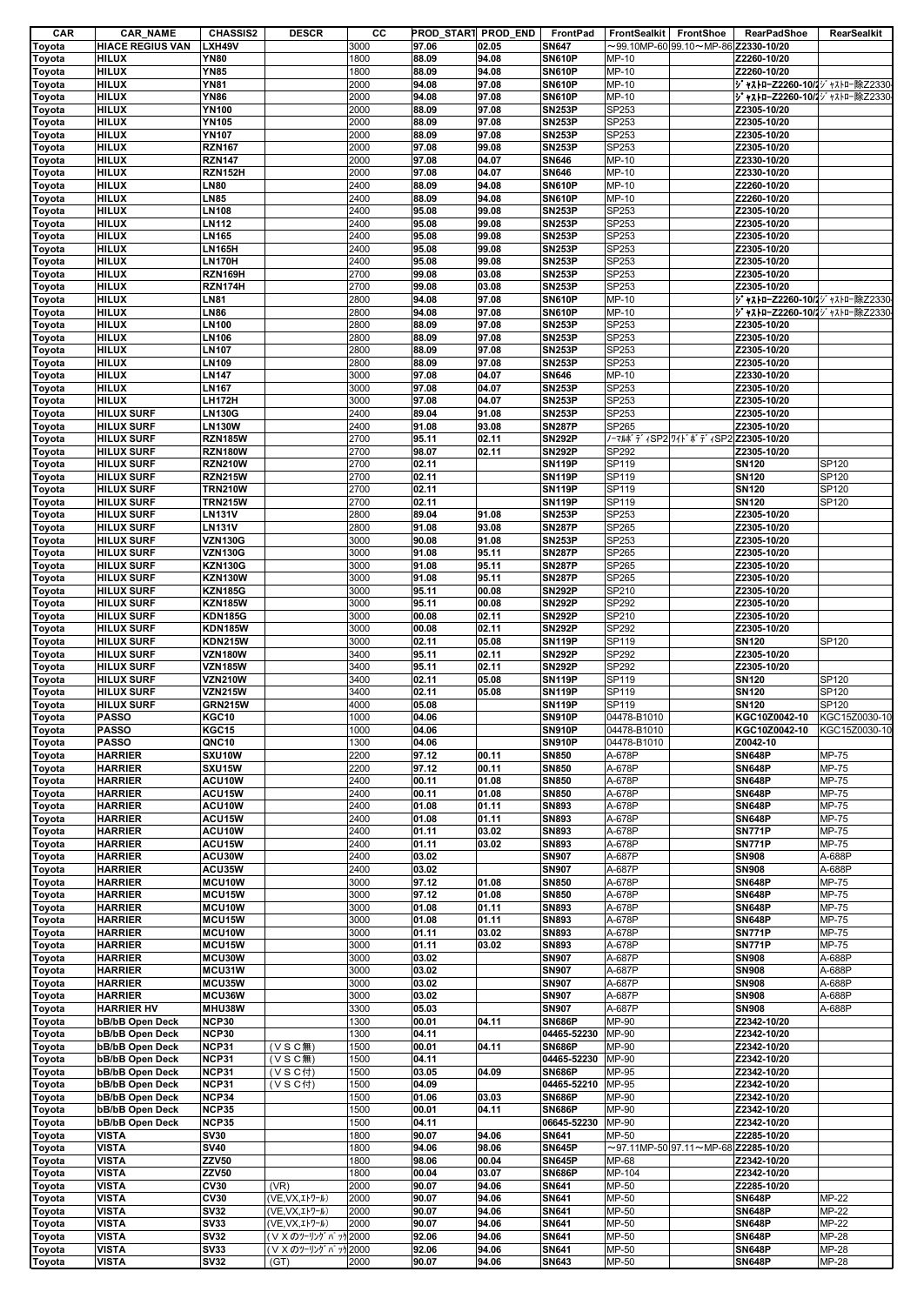| CAR    | <b>CAR_NAME</b>                 | <b>CHASSIS2</b> | <b>DESCR</b>       | cс   | PROD_START PROD_END |       | FrontPad      | <b>FrontSealkit</b> | FrontShoe                                                | <b>RearPadShoe</b> | RearSealkit    |
|--------|---------------------------------|-----------------|--------------------|------|---------------------|-------|---------------|---------------------|----------------------------------------------------------|--------------------|----------------|
| Toyota | <b>VISTA</b>                    | <b>SV33</b>     | (GT)               | 2000 | 90.07               | 94.06 | <b>SN643</b>  | MP-50               |                                                          | <b>SN648P</b>      | MP-28          |
| Toyota | <b>VISTA</b>                    | <b>SV35</b>     |                    | 2000 | 90.07               | 94.06 | <b>SN641</b>  | MP-50               |                                                          | <b>SN648P</b>      | MP-28          |
| Toyota | <b>VISTA</b>                    | <b>SV41</b>     |                    | 2000 | 94.06               | 98.06 | <b>SN645P</b> |                     | $\sim$ 97.11MP-50 97.11 $\sim$ MP-68 SN837P              |                    | A-222P97.11~0  |
| Toyota | VISTA                           | <b>SV42</b>     |                    | 2000 | 94.06               | 98.06 | <b>SN645P</b> |                     | $\sim$ 97.11MP-50 $ $ 97.11 $\sim$ MP-68 $ $ SN837P      |                    | A-222P97.11~04 |
| Toyota | <b>VISTA</b>                    | <b>SV43</b>     |                    | 2000 | 94.06               | 98.06 | <b>SN645P</b> |                     | $\sim$ 97.11MP-50 97.11 $\sim$ MP-68 SN837P              |                    | C-222P97.11~0  |
|        |                                 | <b>SV50</b>     |                    |      |                     |       |               |                     |                                                          |                    |                |
| Toyota | <b>VISTA</b>                    |                 |                    | 2000 | 98.06               | 02.04 | <b>SN671</b>  | MP-68               |                                                          | <b>SN672</b>       | MP-96          |
| Toyota | <b>VISTA</b>                    | <b>SV55</b>     |                    | 2000 | 98.06               | 02.04 | <b>SN671</b>  | MP-68               |                                                          | <b>SN672</b>       | MP-96          |
| Toyota | <b>VISTA</b>                    | <b>AZV50</b>    |                    | 2000 | 01.08               | 03.07 | <b>SN671</b>  | MP-68               |                                                          | <b>SN672</b>       | MP-96          |
| Toyota | <b>VISTA</b>                    | <b>AZV55</b>    |                    | 2000 | 01.08               | 03.07 | <b>SN671</b>  | MP-68               |                                                          | <b>SN672</b>       | MP-96          |
| Toyota | <b>VISTA</b>                    | <b>CV40</b>     |                    | 2200 | 94.06               | 98.06 | <b>SN645P</b> |                     | $\sim$ 97.11MP-50 97.11 $\sim$ MP-68 SN837P              |                    | A-222P         |
| Toyota | <b>VISTA</b>                    | <b>CV43</b>     |                    | 2200 | 95.01               | 98.06 | <b>SN645P</b> |                     | $\sim$ 97.11MP-50 97.11 $\sim$ MP-68 SN837P              |                    | C-222P97.11~0  |
| Toyota | <b>VISTA ARDEO</b>              | ZZV50G          |                    | 1800 | 98.06               | 00.04 | <b>SN645P</b> | MP-68               |                                                          | Z2342-10/20        |                |
| Toyota | <b>VISTA ARDEO</b>              | ZZV50G          |                    | 1800 | 00.04               | 03.07 | <b>SN686P</b> | MP-104              |                                                          | Z2342-10/20        |                |
| Toyota | <b>VISTA ARDEO</b>              | <b>SV50G</b>    |                    | 2000 | 98.06               | 02.04 | SN671         | MP-68               |                                                          | <b>SN672</b>       | MP-96          |
|        | <b>VISTA ARDEO</b>              | <b>SV55G</b>    |                    | 2000 | 98.06               | 02.04 | <b>SN671</b>  | MP-68               |                                                          | <b>SN672</b>       | MP-96          |
| Toyota |                                 |                 |                    |      |                     |       |               |                     |                                                          |                    |                |
| Toyota | <b>VISTA ARDEO</b>              | AZV50G          |                    | 2000 | 01.08               | 03.07 | <b>SN671</b>  | MP-68               |                                                          | <b>SN672</b>       | MP-96          |
| Toyota | <b>VISTA ARDEO</b>              | AZV55G          |                    | 2000 | 01.08               | 03.07 | SN671         | MP-68               |                                                          | <b>SN672</b>       | MP-96          |
| Toyota | <b>FUN CARGO</b>                | <b>NCP20</b>    |                    | 1300 | 99.08               | 04.11 | <b>SN686P</b> | MP-90               |                                                          | Z2342-10/20        |                |
| Toyota | <b>FUN CARGO</b>                | <b>NCP20</b>    |                    | 1300 | 04.11               |       | 04465-52230   | MP-90               |                                                          | Z2342-10/20        |                |
| Toyota | <b>FUN CARGO</b>                | <b>NCP21</b>    |                    | 1500 | 99.08               | 04.11 | <b>SN686P</b> | MP-90               |                                                          | Z2342-10/20        |                |
| Toyota | <b>FUN CARGO</b>                | <b>NCP25</b>    |                    | 1500 | 99.08               | 04.11 | <b>SN686P</b> | MP-90               |                                                          | Z2342-10/20        |                |
| Toyota | <b>FUN CARGO</b>                | <b>NCP21</b>    |                    | 1500 | 04.11               |       | 04465-52230   | MP-90               |                                                          | Z2342-10/20        |                |
| Toyota | <b>FUN CARGO</b>                | <b>NCP25</b>    |                    | 1500 | 04.11               |       | 04465-52230   | MP-90               |                                                          | Z2342-10/20        |                |
| Toyota | <b>PLATZ</b>                    | <b>SCP11</b>    |                    | 1000 | 99.08               |       | <b>SN685P</b> | MP-90               |                                                          | Z2350-10/20        |                |
|        | <b>PLATZ</b>                    | NCP16           |                    | 1300 | 99.08               |       | <b>SN685P</b> | MP-90               |                                                          | Z2342-10/20        |                |
| Toyota |                                 |                 |                    |      |                     |       |               |                     |                                                          |                    |                |
| Toyota | <b>PLATZ</b>                    | <b>NCP12</b>    |                    | 1500 | 99.08               |       | <b>SN685P</b> | MP-90               |                                                          | Z2350-10/20        |                |
| Toyota | <b>PRIUS</b>                    | NHW10           |                    | 1500 | 97.12               | 00.05 | <b>SN645P</b> | MP-74               |                                                          | Z2342-10/20        |                |
| Toyota | <b>PRIUS</b>                    | NHW11           | (ユーロハ゜ッケージ゛)       | 1500 | 01.08               | 03.08 | <b>SN686P</b> | MP-102              |                                                          | <b>SN106P</b>      | SP106          |
| Toyota | <b>PRIUS</b>                    | NHW11           | (ユーロパッケージ除)        | 1500 | 00.05               | 03.08 | <b>SN686P</b> | MP-95               |                                                          | Z2342-10/20        |                |
| Toyota | <b>PRIUS</b>                    | NHW20           |                    | 1500 | 03.08               |       | <b>SN686P</b> |                     | $\sim$ 03.11MP-95 03.11 $\sim$ 04478- <b>Z2342-10/20</b> |                    |                |
| Toyota | <b>BREVIS</b>                   | JCG10           |                    | 2500 | 01.05               |       | <b>SN680</b>  | <b>MP-70</b>        |                                                          | <b>SN854P</b>      | MP-80          |
| Toyota | <b>BREVIS</b>                   | JCG15           |                    | 2500 | 01.10               |       | SN631         | MP-70               |                                                          | <b>SN854P</b>      | MP-80          |
| Toyota | <b>BREVIS</b>                   | JCG11           |                    | 3000 | 01.05               |       | <b>SN680</b>  | MP-70               |                                                          | <b>SN854P</b>      | MP-80          |
| Toyota | <b>PROGRES</b>                  | JCG10           |                    | 2500 | 98.05               | 01.04 | <b>SN631</b>  | MP-70               |                                                          | <b>SN854P</b>      | MP-80          |
|        |                                 |                 |                    |      |                     |       |               |                     |                                                          |                    |                |
| Toyota | <b>PROGRES</b>                  | JCG10           |                    | 2500 | 01.04               |       | <b>SN680</b>  | MP-70               |                                                          | <b>SN854P</b>      | MP-80          |
| Toyota | <b>PROGRES</b>                  | JCG15           |                    | 2500 | 99.12               |       | <b>SN631</b>  | MP-70               |                                                          | <b>SN854P</b>      | MP-80          |
| Toyota | <b>PROGRES</b>                  | JCG11           |                    | 3000 | 98.05               | 01.04 | <b>SN631</b>  | MP-70               |                                                          | <b>SN854P</b>      | MP-80          |
| Toyota | <b>PROGRES</b>                  | JCG11           |                    | 3000 | 01.04               |       | <b>SN680</b>  | MP-70               |                                                          | <b>SN854P</b>      | MP-80          |
| Toyota | <b>PRONARD</b>                  | <b>MCX20</b>    |                    | 3000 | 00.02               |       | <b>SN850</b>  | A-678P              |                                                          | 04466-41020        | 04479-07040    |
| Toyota | PROBOX/SUCCEED WNCP58G          |                 | (14"ホイール)          | 1500 | 02.06               | 04.11 | <b>SN686P</b> | MP-90               |                                                          | Z2358-10/20        |                |
| Toyota | PROBOX/SUCCEED WNCP59G          |                 | (14"ホイール)          | 1500 | 02.06               | 04.11 | <b>SN686P</b> | MP-90               |                                                          | Z2358-10/20        |                |
| Toyota | PROBOX/SUCCEED WNCP58G          |                 | (14"ホイール)          | 1500 | 04.11               |       | 04465-52230   | MP-90               |                                                          | Z2358-10/20        |                |
| Toyota | PROBOX/SUCCEED W NCP59G         |                 | (14"ホイール)          | 1500 | 04.11               |       | 04465-52230   | MP-90               |                                                          | Z2358-10/20        |                |
|        |                                 |                 |                    |      |                     |       |               |                     |                                                          |                    |                |
| Toyota | PROBOX/SUCCEED WNCP58G          |                 | (14"ホイール除)         | 1500 | 02.06               |       | <b>SN685P</b> | MP-95               |                                                          | Z2358-10/20        |                |
| Toyota | PROBOX/SUCCEED WNCP59G          |                 | (14"ホイール除)         | 1500 | 02.06               |       | <b>SN685P</b> | MP-95               |                                                          | Z2358-10/20        |                |
| Toyota | PROBOX/SUCCEED V/NCP50V         |                 |                    | 1300 | 02.06               |       | <b>SN685P</b> | MP-95               |                                                          | Z2358-10/20        |                |
| Toyota | PROBOX/SUCCEED V/NLP51V         |                 |                    | 1400 | 02.06               |       | <b>SN685P</b> | MP-95               |                                                          | Z2358-10/20        |                |
| Toyota | PROBOX/SUCCEED V/NCP51V         |                 |                    | 1500 | 02.06               |       | <b>SN685P</b> | MP-95               |                                                          | Z2358-10/20        |                |
| Toyota | PROBOX/SUCCEED V/NCP52V         |                 |                    | 1500 | 02.06               |       | <b>SN685P</b> | MP-95               |                                                          | Z2358-10/20        |                |
| Toyota | PROBOX/SUCCEED V/NCP55V         |                 |                    | 1500 | 02.06               |       | <b>SN685P</b> | MP-95               |                                                          | Z2358-10/20        |                |
| Toyota | <b>PORTE</b>                    | <b>NNP10</b>    |                    | 1300 | 04.07               | 04.09 | <b>SN686P</b> | MP-95               |                                                          | Z2342-10/20        |                |
|        |                                 |                 |                    |      |                     |       | 04465-52210   |                     |                                                          |                    |                |
| Toyota | <b>PORTE</b>                    | <b>NNP10</b>    |                    | 1300 | 04.09               |       |               | MP-95               |                                                          | Z2342-10/20        |                |
| Toyota | <b>PORTE</b>                    | <b>NNP11</b>    |                    | 1500 | 04.07               | 04.09 | <b>SN686P</b> | MP-95               |                                                          | Z2342-10/20        |                |
| Toyota | <b>PORTE</b>                    | <b>NNP11</b>    |                    | 1500 | 04.09               |       | 04465-52210   | MP-95               |                                                          | Z2342-10/20        |                |
| Toyota | <b>MARKI</b>                    | <b>SX90</b>     |                    | 1800 | 92.10               | 96.09 | <b>SN645P</b> | SP255               |                                                          | <b>SN660P</b>      | SP263          |
| Toyota | <b>MARKI</b>                    | GX90            |                    | 2000 | 92.10               | 96.09 | <b>SN645P</b> | SP255               |                                                          | <b>SN660P</b>      | SP263          |
| Toyota | <b>MARKII</b>                   | GX100           |                    | 2000 | 96.09               | 98.08 | <b>SN645P</b> | SP204               |                                                          | <b>SN293</b>       | SP295          |
| Toyota | <b>MARKII</b>                   | GX100           |                    | 2000 | 98.08               | 00.10 | SN102         | SP102               |                                                          | <b>SN293</b>       | SP295          |
| Toyota | <b>MARKI</b>                    | GX105           |                    | 2000 | 98.08               | 00.10 | SN631         | MP-72               |                                                          | <b>SN661P</b>      | MP-73          |
| Toyota | <b>MARKI</b>                    | GX110           |                    | 2000 | 00.10               | 04.11 | <b>SN680</b>  | MP-70               |                                                          | <b>SN854P</b>      | MP-79          |
|        |                                 |                 |                    |      |                     |       |               |                     |                                                          |                    |                |
| Toyota | <b>MARKI</b>                    | GX115           |                    | 2000 | 00.10               | 04.11 | <b>SN631</b>  | MP-70               |                                                          | <b>SN854P</b>      | MP-79          |
| Toyota | <b>MARKI</b>                    | LX90            |                    | 2400 | 92.10               | 96.09 | <b>SN645P</b> | SP255               |                                                          | <b>SN660P</b>      | SP263          |
| Toyota | <b>MARKI</b>                    | LX100           |                    | 2400 | 96.09               | 98.08 | <b>SN645P</b> | SP204               |                                                          | <b>SN293</b>       | SP295          |
| Toyota | <b>MARKI</b>                    | LX100           |                    | 2400 | 98.08               | 99.08 | SN102         | SP102               |                                                          | <b>SN293</b>       | SP295          |
| Toyota | <b>MARKII</b>                   | JZX90           | (ターボ 無), JZX93     | 2500 | 92.10               | 95.09 | SN631         | MP-50               |                                                          | <b>SN660P</b>      | SP263          |
| Toyota | <b>MARKI</b>                    | JZX90           | (ターボ無),JZX93       | 2500 | 95.09               | 96.09 | SN631         | MP-50               |                                                          | <b>SN661P</b>      | MP-67          |
| Toyota | <b>MARKI</b>                    | JZX90           | (ターボ付)             | 2500 | 92.10               | 96.09 | <b>SN659P</b> | MP-47               |                                                          | <b>SN660P</b>      | SP256          |
| Toyota | <b>MARKI</b>                    | <b>JZX100</b>   | (ターボ無),JZX105 2500 |      | 96.09               | 00.10 | SN631         | MP-72               |                                                          | <b>SN661P</b>      | MP-73          |
| Toyota | <b>MARKI</b>                    | <b>JZX100</b>   | (ターボ付)             | 2500 | 96.09               | 00.10 | <b>SN659P</b> | MP-47               |                                                          | <b>SN293</b>       | SP293          |
| Toyota | <b>MARKI</b>                    | <b>JZX110</b>   | (ターボ無)             | 2500 | 00.10               | 04.11 | <b>SN680</b>  | MP-70               |                                                          | <b>SN854P</b>      | MP-79          |
| Toyota | <b>MARKII</b>                   | <b>JZX110</b>   | (ターボ付)             | 2500 | 00.10               | 04.11 | <b>SN659P</b> | <b>MP-77</b>        |                                                          | <b>SN854P</b>      | MP-79          |
|        |                                 |                 |                    |      |                     |       |               |                     |                                                          |                    |                |
| Toyota | <b>MARKI</b>                    | <b>JZX115</b>   |                    | 2500 | 00.10               | 04.11 | SN631         | MP-70               |                                                          | <b>SN854P</b>      | MP-79          |
| Toyota | <b>MARKI</b>                    | JZX91           |                    | 3000 | 92.10               | 95.09 | <b>SN631</b>  | MP-50               |                                                          | <b>SN660P</b>      | SP263          |
| Toyota | <b>MARKII</b>                   | JZX91           |                    | 3000 | 95.09               | 96.09 | SN631         | MP-50               |                                                          | <b>SN661P</b>      | MP-67          |
| Toyota | <b>MARKI</b>                    | <b>JZX101</b>   |                    | 3000 | 96.09               | 00.10 | SN631         | MP-72               |                                                          | <b>SN661P</b>      | MP-73          |
| Toyota | <b>MARK X</b>                   | <b>GRX120</b>   | (18"ホイール)          | 2500 | 04.11               |       | <b>SN687</b>  | 04478-30110         |                                                          | <b>SN126P</b>      | GRX120のSパッケ    |
| Toyota | <b>MARK X</b>                   | <b>GRX125</b>   | (18"ホイール)          | 2500 | 04.11               |       | <b>SN687</b>  | 04478-30110         |                                                          | <b>SN126P</b>      | GRX120のSパッケ    |
| Toyota | <b>MARK X</b>                   | <b>GRX120</b>   | (18"ホイール除)         | 2500 | 04.11               |       | <b>SN125</b>  | 04478-30110         |                                                          | <b>SN126P</b>      | 04479-30340    |
| Toyota | <b>MARK X</b>                   | <b>GRX125</b>   | (18"ホイール除)         | 2500 | 04.11               |       | <b>SN125</b>  | 04478-30110         |                                                          | <b>SN126P</b>      | 04479-30340    |
|        | <b>MARK X</b>                   | <b>GRX121</b>   | (18"ホイール)          | 3000 | 04.11               |       | <b>SN687</b>  | 04478-30110         |                                                          | <b>SN126P</b>      | GRX121の300GF   |
| Toyota |                                 |                 |                    |      |                     |       |               |                     |                                                          |                    |                |
| Toyota | <b>MARK X</b>                   | <b>GRX121</b>   | (18"ホイール除)         | 3000 | 04.11               |       | <b>SN125</b>  | 04478-30110         |                                                          | <b>SN126P</b>      | 04479-30340    |
| Toyota | <b>MARK II WAGON/MAFGX70G</b>   |                 |                    | 2000 | 88.10               | 97.04 | <b>SN229</b>  | SP229               |                                                          | Z2232-10/20        |                |
| Toyota | <b>MARK II WAGON/MAFGX110W</b>  |                 |                    | 2000 | 02.01               |       | <b>SN680</b>  | MP-70               |                                                          | <b>SN854P</b>      | MP-79          |
| Toyota | <b>MARK II WAGON/MAFGX115W</b>  |                 |                    | 2000 | 02.01               |       | SN631         | MP-70               |                                                          | <b>SN854P</b>      | MP-79          |
| Toyota | <b>MARK II WAGON/MAFSXV20W</b>  |                 |                    | 2200 | 97.04               | 99.08 | <b>SN645P</b> | MP-50               |                                                          | <b>SN648P</b>      | MP-82          |
| Toyota | <b>MARK II WAGON/MAFSXV20W</b>  |                 |                    | 2200 | 99.08               | 01.12 | <b>SN645P</b> | MP-50               |                                                          | <b>SN672</b>       | MP-98          |
| Toyota | <b>MARK II WAGON/MAFSXV25W</b>  |                 |                    | 2200 | 97.06               | 01.12 | <b>SN850</b>  | A-678P              |                                                          | <b>SN648P</b>      | MP-82          |
|        |                                 |                 |                    | 2500 | 97.04               | 99.08 | <b>SN850</b>  | A-678P              |                                                          | <b>SN648P</b>      | MP-82          |
| Toyota | <b>MARK II WAGON/MARMCV21W</b>  |                 |                    |      |                     |       |               |                     |                                                          |                    |                |
| Toyota | <b>MARK II WAGON/MARMCV21W</b>  |                 |                    | 2500 | 99.08               | 01.12 | <b>SN850</b>  | A-678P              |                                                          | <b>SN672</b>       | MP-98          |
| Toyota | <b>MARK II WAGON/MARMCV25W</b>  |                 |                    | 2500 | 97.06               | 01.12 | <b>SN850</b>  | A-678P              |                                                          | <b>SN648P</b>      | MP-82          |
| Toyota | <b>MARK II WAGON/MAFJZX110W</b> |                 | (ターボ無)             | 2500 | 02.01               |       | <b>SN680</b>  | MP-70               |                                                          | <b>SN854P</b>      | MP-79          |
| Toyota | <b>MARK II WAGON/MAFJZX110W</b> |                 | (ターボ付)             | 2500 | 02.01               |       | <b>SN659P</b> | <b>MP-77</b>        |                                                          | <b>SN854P</b>      | MP-79          |
| Toyota | <b>MARK II WAGON/MAFJZX115W</b> |                 |                    | 2500 | 02.01               |       | SN631         | MP-70               |                                                          | <b>SN854P</b>      | MP-79          |
| Toyota | <b>MARK II WAGON/MARMCV20W</b>  |                 |                    | 3000 | 97.04               | 99.08 | <b>SN850</b>  | A-678P              |                                                          | <b>SN648P</b>      | MP-82          |
| Toyota | <b>MARK II WAGON/MARMCV20W</b>  |                 |                    | 3000 | 99.08               | 01.12 | <b>SN850</b>  | A-678P              |                                                          | <b>SN672</b>       | MP-98          |
| Toyota | <b>MARKI VAN</b>                | <b>YX76V</b>    |                    | 1800 | 84.11               | 93.02 | <b>SN229</b>  | SP229               |                                                          | Z2232-10/20        |                |
|        | <b>MARKI VAN</b>                | <b>YX78V</b>    |                    | 2000 | 93.02               | 97.04 | <b>SN229</b>  | SP229               |                                                          | Z2232-10/20        |                |
| Toyota |                                 |                 |                    |      |                     |       |               |                     |                                                          |                    |                |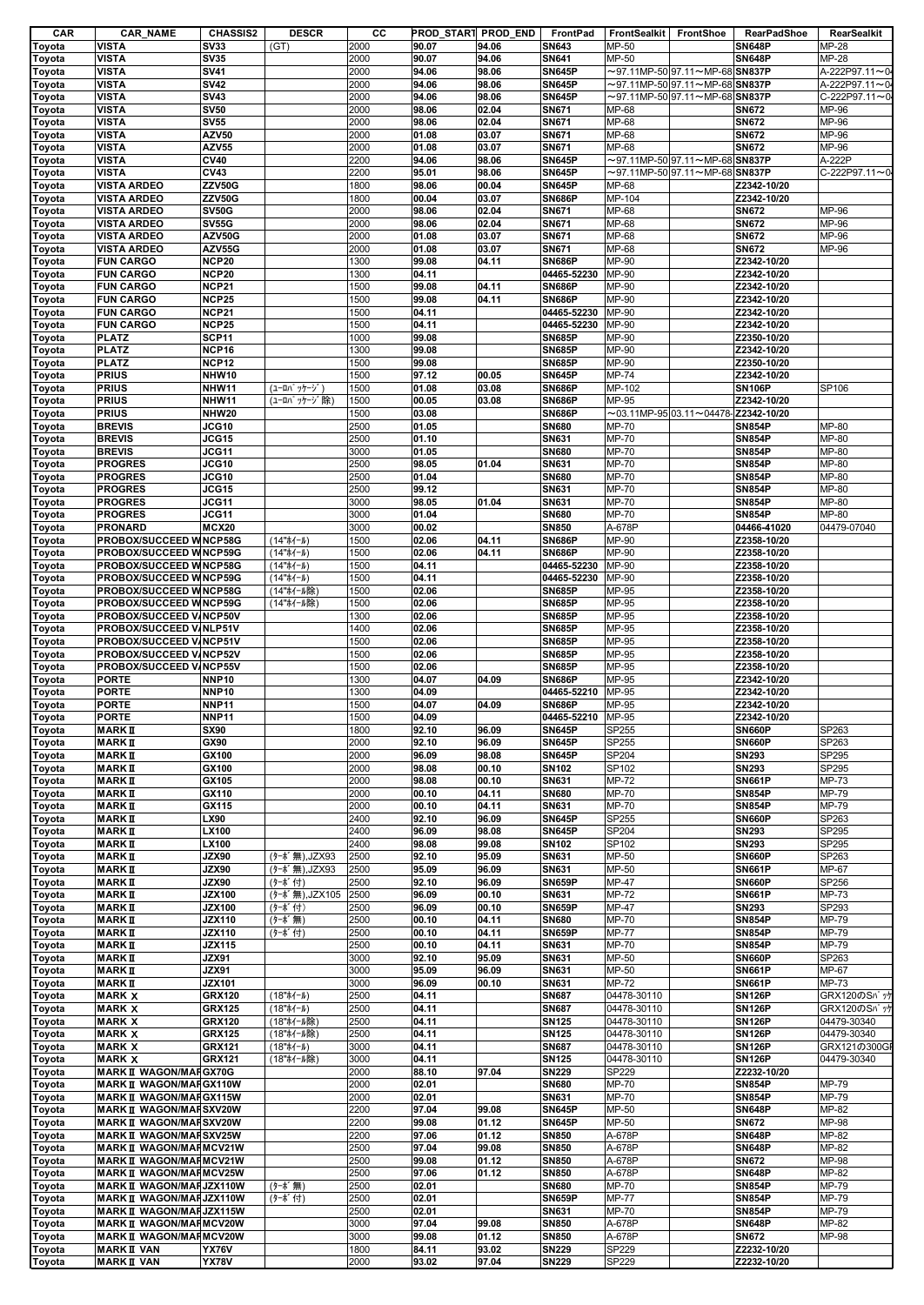| CAR    | <b>CAR NAME</b>                 | <b>CHASSIS2</b> | <b>DESCR</b> | cс   | PROD_START PROD_END |       | FrontPad      | FrontSealkit | FrontShoe                         | <b>RearPadShoe</b>            | <b>RearSealkit</b> |
|--------|---------------------------------|-----------------|--------------|------|---------------------|-------|---------------|--------------|-----------------------------------|-------------------------------|--------------------|
| Toyota | <b>MARKI VAN</b>                | <b>LX76V</b>    |              | 2400 | 84.11               | 94.09 | <b>SN229</b>  | SP229        |                                   | Z2232-10/20                   |                    |
| Toyota | <b>MASTER ACE SURF</b>          | <b>YR20G</b>    |              | 1800 | 88.08               | 92.01 | <b>SN758P</b> | C-226P       |                                   | Z2232-10/20                   |                    |
| Toyota | <b>MASTER ACE SURF</b>          | <b>YR28G</b>    |              | 1800 | 88.08               | 92.01 | <b>SN758P</b> | C-226P       |                                   | Z2232-10/20                   |                    |
| Toyota | <b>MASTER ACE SURF</b>          | <b>CR21G</b>    |              | 2000 | 88.08               | 92.01 | <b>SN758P</b> | C-226P       |                                   | Z2232-10/20                   |                    |
|        | <b>MASTER ACE SURF</b>          | <b>CR28G</b>    |              | 2000 | 88.08               | 92.01 | <b>SN758P</b> | C-226P       |                                   | Z2232-10/20                   |                    |
| Toyota |                                 |                 |              |      |                     |       |               |              |                                   |                               |                    |
| Toyota | <b>MASTER ACE SURF</b>          | <b>YR21G</b>    |              | 2000 | 88.08               | 92.01 | <b>SN758P</b> | C-226P       |                                   | Z2232-10/20                   |                    |
| Toyota | <b>MASTER ACE SURF</b>          | <b>CR30G</b>    |              | 2000 | 88.08               | 92.01 | <b>SN815P</b> | A-239P       |                                   | Z2252-10/20                   |                    |
| Toyota | <b>MASTER ACE SURF</b>          | <b>CR37G</b>    |              | 2000 | 88.08               | 92.01 | <b>SN815P</b> | A-239P       |                                   | Z2252-10/20                   |                    |
| Toyota | <b>MASTER ACE SURF</b>          | <b>YR30G</b>    |              | 2000 | 88.08               | 92.01 | <b>SN815P</b> | A-239P       |                                   | Z2252-10/20                   |                    |
| Toyota | <b>MASTER ACE SURF</b>          | <b>YR36G</b>    |              | 2000 | 88.08               | 92.01 | <b>SN815P</b> | A-239P       |                                   | Z2252-10/20                   |                    |
| Toyota | RAV4 J/L                        | ZCA25W          | (リヤト・ラム)     | 1800 | 00.05               |       | <b>SN111</b>  | SP102        |                                   | Z2333-10/20                   |                    |
| Toyota | RAV4 J/L                        | ZCA26W          | (リヤト・ラム)     | 1800 | 00.05               |       | <b>SN111</b>  | SP102        |                                   | Z2333-10/20                   |                    |
|        | RAV4 J/L                        | ZCA25W          |              | 1800 | 00.05               |       | <b>SN111</b>  | SP102        |                                   | <b>SN294P</b>                 | SP294              |
| Toyota |                                 |                 | (リヤデ゛ィスク)    |      |                     |       |               |              |                                   |                               |                    |
| Toyota | RAV4 J/L                        | ZCA26W          | (リヤデ ィスク)    | 1800 | 00.05               |       | <b>SN111</b>  | SP102        |                                   | <b>SN294P</b>                 | SP294              |
| Toyota | RAV4 J/L                        | <b>SXA10G</b>   |              | 2000 | 94.04               | 00.05 | <b>SN645P</b> | SP290        |                                   | Z2333-10/20                   |                    |
| Toyota | RAV4 J/L                        | <b>SXA11G</b>   |              | 2000 | 94.04               | 00.05 | <b>SN645P</b> | SP290        |                                   | Z2333-10/20                   |                    |
| Toyota | RAV4 J/L                        | SXA10W          | (G仕様)        | 2000 | 96.08               | 97.09 | <b>SN645P</b> | SP290        |                                   | Z2333-10/20                   |                    |
| Toyota | RAV4 J/L                        | SXA11W          | (G仕様)        | 2000 | 96.08               | 97.09 | <b>SN645P</b> | SP290        |                                   | Z2333-10/20                   |                    |
| Toyota | RAV4 J/L                        | SXA10W          | (G仕様)        | 2000 | 97.09               | 00.05 | <b>SN645P</b> | SP290        |                                   | <b>SN294P</b>                 | SP294              |
| Toyota | RAV4 J/L                        | SXA11W          | (G仕様)        | 2000 | 97.09               | 00.05 | <b>SN645P</b> | SP290        |                                   | <b>SN294P</b>                 | SP294              |
|        | RAV4 J/L                        | SXA10W          | (X仕様)        | 2000 | 97.09               | 00.05 | <b>SN645P</b> | SP290        |                                   | Z2333-10/20                   |                    |
| Toyota |                                 |                 |              |      |                     |       |               |              |                                   | Z2333-10/20                   |                    |
| Toyota | RAV4 J/L                        | SXA11W          | (X仕様)        | 2000 | 97.09               | 00.05 | <b>SN645P</b> | SP290        |                                   |                               |                    |
| Toyota | RAV4 J/L                        | <b>SXA10C</b>   |              | 2000 | 97.09               | 00.05 | <b>SN645P</b> | SP290        |                                   | Z2333-10/20                   |                    |
| Toyota | RAV4 J/L                        | <b>SXA15G</b>   |              | 2000 | 97.09               | 00.05 | <b>SN645P</b> | SP290        |                                   | Z2333-10/20                   |                    |
| Toyota | RAV4 J/L                        | <b>SXA16G</b>   |              | 2000 | 97.09               | 00.05 | <b>SN645P</b> | SP290        |                                   | Z2333-10/20                   |                    |
| Toyota | RAV4 J/L                        | ACA20W          | (リヤト・ラム)     | 2000 | 00.05               |       | <b>SN111</b>  | SP102        |                                   | Z2333-10/20                   |                    |
| Toyota | RAV4 J/L                        | ACA21W          | (リヤト・ラム)     | 2000 | 00.05               |       | <b>SN111</b>  | SP102        |                                   | Z2333-10/20                   |                    |
| Toyota | RAV4 J/L                        | ACA20W          | (リヤデ゛ィスク)    | 2000 | 03.07               |       | <b>SN111</b>  | SP102        |                                   | <b>SN294P</b>                 | SP294              |
|        |                                 | ACA21W          |              |      |                     |       |               |              |                                   | <b>SN294P</b>                 | SP294              |
| Toyota | RAV4 J/L                        |                 | (リヤデ゛ィスク)    | 2000 | 03.07               |       | <b>SN111</b>  | SP102        |                                   |                               |                    |
| Toyota | RAV4 LEV                        | ECA10G          |              | EM   | 96.08               |       | <b>SN645P</b> | SP290        |                                   | 04495-42010                   |                    |
| Toyota | RAV4 LEV                        | BEA11G          |              | EM   | 96.08               |       | <b>SN645P</b> | SP290        |                                   | 04495-42010                   |                    |
| Toyota | LITE/TOWN ACE NOAI KM30G        |                 |              | 1500 | 88.08               | 92.01 | <b>SN758P</b> | C-124P       |                                   | Z2232-10/20                   |                    |
| Toyota | <b>LITE/TOWN ACE NOAI YR20G</b> |                 |              | 1800 | 88.08               | 92.01 | <b>SN758P</b> |              | TR20G,28GC-YM30GC-124FZ2232-10/20 |                               |                    |
| Toyota | <b>LITE/TOWN ACE NOAI YR28G</b> |                 |              | 1800 | 88.08               | 92.01 | <b>SN758P</b> |              | TR20G,28GC-YM30GC-124FZ2232-10/20 |                               |                    |
|        | <b>LITE/TOWN ACE NOAI YM30G</b> |                 |              | 1800 | 88.08               | 92.01 | <b>SN758P</b> |              | TR20G,28GC-YM30GC-124FZ2232-10/20 |                               |                    |
| Toyota |                                 |                 |              |      |                     |       |               |              |                                   |                               |                    |
| Toyota | <b>LITE/TOWN ACE NOAI CM30G</b> |                 |              | 2000 | 88.08               | 92.01 | <b>SN758P</b> | C-124P       |                                   | Z2232-10/20                   |                    |
| Toyota | <b>LITE/TOWN ACE NOAI YM40G</b> |                 |              | 2000 | 88.08               | 92.01 | <b>SN825P</b> | C-124P       |                                   | Z2252-10/20                   |                    |
| Toyota | <b>LITE/TOWN ACE NOAI CM40G</b> |                 |              | 2000 | 88.08               | 92.01 | <b>SN825P</b> | C-124P       |                                   | Z2252-10/20                   |                    |
| Toyota | <b>LITE/TOWN ACE NOAI CR21G</b> |                 |              | 2000 | 88.08               | 92.01 | <b>SN758P</b> | C-226P       |                                   | ABS無Z2232-10/20 ABS付Z2282A10  |                    |
| Toyota | <b>LITE/TOWN ACE NOAI CR28G</b> |                 |              | 2000 | 88.08               | 92.01 | <b>SN758P</b> | C-226P       |                                   | ABS無Z2232-10/20 ABS付Z2282A10  |                    |
| Toyota | <b>LITE/TOWN ACE NOAI YR21G</b> |                 |              | 2000 | 88.08               | 92.01 | <b>SN758P</b> | C-226P       |                                   | ABS無Z2232-10/2(ABS付Z2282A10   |                    |
| Toyota | <b>LITE/TOWN ACE NOAI CR21G</b> |                 |              | 2000 | 92.01               | 96.10 | <b>SN827P</b> | A-379P       |                                   | ABS無Z2232-10/2(ABS付Z2282A1    |                    |
|        |                                 |                 |              |      |                     |       |               |              |                                   |                               |                    |
| Toyota | <b>LITE/TOWN ACE NOAI CR28G</b> |                 |              | 2000 | 92.01               | 96.10 | <b>SN827P</b> | A-379P       |                                   | ABS無Z2232-10/20 ABS付Z2282A10  |                    |
| Toyota | <b>LITE/TOWN ACE NOAI YR21G</b> |                 |              | 2000 | 92.01               | 96.10 | <b>SN827P</b> | A-379P       |                                   | ABS無Z2232-10/20 ABS付Z2282A10  |                    |
| Toyota | <b>LITE/TOWN ACE NOAI CR30G</b> |                 |              | 2000 | 88.08               | 92.01 | <b>SN815P</b> | A-239P       |                                   | Z2252-10/20                   |                    |
| Toyota | <b>LITE/TOWN ACE NOAI CR37G</b> |                 |              | 2000 | 88.08               | 92.01 | <b>SN815P</b> | A-239P       |                                   | Z2252-10/20                   |                    |
| Toyota | <b>LITE/TOWN ACE NOAI CR38G</b> |                 |              | 2000 | 88.08               | 92.01 | <b>SN815P</b> | A-239P       |                                   | Z2252-10/20                   |                    |
| Toyota | LITE/TOWN ACE NOAI YR30G        |                 |              | 2000 | 88.08               | 92.01 | <b>SN815P</b> | A-239P       |                                   | Z2252-10/20                   |                    |
|        |                                 |                 |              |      | 88.08               |       | <b>SN815P</b> | A-239P       |                                   |                               |                    |
| Toyota | <b>LITE/TOWN ACE NOAI YR36G</b> |                 |              | 2000 |                     | 92.01 |               |              |                                   | Z2252-10/20                   |                    |
| Toyota | <b>LITE/TOWN ACE NOAI CR30G</b> |                 |              | 2000 | 92.01               | 96.10 | <b>SN826P</b> | A-239P       |                                   | Z2252-10/20                   |                    |
| Toyota | <b>LITE/TOWN ACE NOAI CR37G</b> |                 |              | 2000 | 92.01               | 96.10 | <b>SN826P</b> | A-239P       |                                   | Z2252-10/20                   |                    |
| Toyota | <b>LITE/TOWN ACE NOAI CR38G</b> |                 |              | 2000 | 92.01               | 96.10 | <b>SN826P</b> | A-239P       |                                   | Z2252-10/20                   |                    |
| Toyota | <b>LITE/TOWN ACE NOAI YR30G</b> |                 |              | 2000 | 92.01               | 96.10 | <b>SN826P</b> | A-239P       |                                   | Z2252-10/20                   |                    |
| Toyota | <b>LITE/TOWN ACE NOAI YR36G</b> |                 |              | 2000 | 92.01               | 96.10 | <b>SN826P</b> | A-239P       |                                   | Z2252-10/20                   |                    |
| Toyota | LITE/TOWN ACE NOAI SR40G        |                 |              | 2000 | 96.10               | 01.11 | <b>SN849P</b> | A-379P       |                                   | Z2339-10/20                   |                    |
| Toyota | <b>LITE/TOWN ACE NOAI SR50G</b> |                 |              | 2000 | 96.10               | 98.12 | <b>SN851P</b> | A-379P       |                                   | Z2282A10/20                   |                    |
|        | <b>LITE/TOWN ACE NOAI SR50G</b> |                 | (6人乗)        | 2000 | 98.12               | 01.11 | <b>SN851P</b> | A-379P       |                                   | Z2282A10/20                   |                    |
| Toyota |                                 |                 |              |      |                     |       |               |              |                                   |                               |                    |
| Toyota | <b>LITE/TOWN ACE NOAISR50G</b>  |                 | (7,8人乗)      | 2000 | 98.12               | 01.11 | <b>SN849P</b> | A-379P       |                                   | Z2282A10/20                   |                    |
| Toyota | <b>LITE/TOWN ACE NOAI CR22G</b> |                 |              | 2200 | 93.09               | 96.10 | <b>SN827P</b> | A-379P       |                                   | M/TZ2252-10A/TZ: ABS付Z2282A10 |                    |
| Toyota | <b>LITE/TOWN ACE NOAI CR29G</b> |                 |              | 2200 | 93.09               | 96.10 | <b>SN827P</b> | A-379P       |                                   | M/TZ2252-10A/TZ: ABS付Z2282A10 |                    |
| Toyota | <b>LITE/TOWN ACE NOAI CR40G</b> |                 |              | 2200 | 96.10               | 01.11 | <b>SN849P</b> | A-379P       |                                   | Z2339-10/20                   |                    |
| Toyota | LITE/TOWN ACE NOAICR50G         |                 |              | 2200 | 96.10               | 98.12 | <b>SN851P</b> | A-379P       |                                   | Z2282A10/20                   |                    |
| Toyota | <b>LITE/TOWN ACE NOAI CR50G</b> |                 |              | 2200 | 98.12               | 01.11 | <b>SN849P</b> | A-379P       |                                   | Z2282A10/20                   |                    |
| Toyota | <b>NOAH/VOXY</b>                | AZR60G          |              | 2000 | 01.11               |       | <b>SN890</b>  | A-667P       |                                   | 04495-28150                   |                    |
|        |                                 |                 |              |      |                     |       |               |              |                                   |                               |                    |
| Toyota | <b>NOAH/VOXY</b>                | AZR65G          |              | 2000 | 01.11               |       | <b>SN890</b>  | A-667P       |                                   | 04495-28150                   |                    |
| Toyota | LITE/TOWN ACE VAN KM31V         |                 |              | 1500 | 88.08               | 92.01 | <b>SN758P</b> | C-124P       |                                   | Z2232-10/20                   |                    |
| Toyota | LITE/TOWN ACE VAN KM36V         |                 |              | 1500 | 88.08               | 92.01 | <b>SN758P</b> | C-124P       |                                   | Z2232-10/20                   |                    |
| Toyota | LITE/TOWN ACE VAN KR27V         |                 |              | 1500 | 90.08               | 92.01 | <b>SN758P</b> | C-226P       |                                   | ABS無Z2232-10/20 ABS付Z2282A10  |                    |
| Toyota | LITE/TOWN ACE VAN KR27V         |                 |              | 1500 | 92.01               | 96.10 | <b>SN827P</b> | A-379P       |                                   | ABS無Z2232-10/2(ABS付Z2282A10   |                    |
| Toyota | LITE/TOWN ACE VAN KR41V         |                 |              | 1500 | 96.11               | 98.12 | <b>SN849P</b> | A-379P       |                                   | Z2339-10/20                   |                    |
| Toyota | LITE/TOWN ACE VAN YM31V         |                 |              | 1800 | 90.08               | 92.01 | <b>SN758P</b> | C-124P       |                                   | Z2232-10/20                   |                    |
| Toyota | LITE/TOWN ACE VAN KR25V         |                 |              | 1800 | 88.08               | 92.01 | <b>SN758P</b> | C-226P       |                                   | ABS無Z2232-10/2(ABS付Z2282A10   |                    |
| Toyota | LITE/TOWN ACE VAN KR25V         |                 |              | 1800 | 92.01               | 96.10 | <b>SN827P</b> | A-379P       |                                   | ABS無Z2232-10/2(ABS付Z2282A10   |                    |
| Toyota | <b>LITE/TOWN ACE VAN KR42V</b>  |                 |              | 1800 | 96.11               |       | <b>SN849P</b> | A-379P       |                                   | Z2339-10/20                   |                    |
|        | LITE/TOWN ACE VAN KR52V         |                 |              | 1800 | 04.12               |       | <b>SN851P</b> | A-379P       |                                   | Z2335-10/20                   |                    |
| Toyota |                                 |                 |              |      |                     |       |               |              |                                   |                               |                    |
| Toyota | LITE/TOWN ACE VAN CM31V         |                 |              | 2000 | 88.08               | 92.01 | <b>SN758P</b> | C-124P       |                                   | Z2232-10/20                   |                    |
| Toyota | LITE/TOWN ACE VAN CM36V         |                 |              | 2000 | 88.08               | 92.01 | <b>SN758P</b> | C-124P       |                                   | Z2232-10/20                   |                    |
| Toyota | <b>LITE/TOWN ACE VAN CM41V</b>  |                 |              | 2000 | 88.08               | 92.01 | <b>SN825P</b> | C-124P       |                                   | Z2252-10/20                   |                    |
| Toyota | <b>LITE/TOWN ACE VAN CR27V</b>  |                 |              | 2000 | 88.08               | 92.01 | <b>SN758P</b> | C-226P       |                                   | ABS無Z2232-10/2(ABS付Z2282A10   |                    |
| Toyota | LITE/TOWN ACE VAN CR27V         |                 |              | 2000 | 92.01               | 96.10 | <b>SN827P</b> | A-379P       |                                   | ABS無Z2232-10/2(ABS付Z2282A10   |                    |
| Toyota | LITE/TOWN ACE VAN CR36V         |                 |              | 2000 | 88.08               | 92.01 | <b>SN815P</b> | A-239P       |                                   | Z2252-10/20                   |                    |
| Toyota | LITE/TOWN ACE VAN CR36V         |                 |              | 2000 | 92.01               | 96.10 | <b>SN826P</b> | A-239P       |                                   | Z2252-10/20                   |                    |
| Toyota | LITE/TOWN ACE VAN CR41V         |                 |              | 2000 | 96.11               | 98.12 | <b>SN849P</b> | A-379P       |                                   | Z2339-10/20                   |                    |
|        |                                 |                 |              |      |                     |       |               |              |                                   |                               |                    |
| Toyota | LITE/TOWN ACE VAN CR51V         |                 |              | 2000 | 96.11               | 98.12 | <b>SN851P</b> | A-379P       |                                   | Z2335A10/20                   |                    |
| Toyota | <b>LITE/TOWN ACE VAN CR42V</b>  |                 |              | 2200 | 98.12               |       | <b>SN849P</b> | A-379P       |                                   | Z2339-10/20                   |                    |
| Toyota | <b>LITE/TOWN ACE VAN CR52V</b>  |                 |              | 2200 | 98.12               |       | <b>SN851P</b> | A-379P       |                                   | Z2335A10/20                   |                    |
| Toyota | <b>RAUM</b>                     | <b>EXZ10</b>    |              | 1500 | 97.05               | 03.04 | <b>SN606</b>  | MP-15        |                                   | 2WDZ2311-10/20                | 4WDZ2285-10/2      |
| Toyota | <b>RAUM</b>                     | <b>EXZ15</b>    |              | 1500 | 97.05               | 03.04 | <b>SN606</b>  | MP-15        |                                   | 2WDZ2311-10/20                | 4WDZ2285-10/2      |
| Toyota | <b>RAUM</b>                     | <b>NCZ20</b>    |              | 1500 | 03.04               | 04.09 | <b>SN686P</b> | MP-95        |                                   | 2WDZ2311-10/20                | 4WDZ2285-10/2      |
|        | <b>RAUM</b>                     | <b>NCZ25</b>    |              | 1500 | 03.04               | 04.09 | <b>SN686P</b> | MP-95        |                                   | 2WDZ2311-10/20                | 4WDZ2285-10/2      |
| Toyota |                                 |                 |              |      |                     |       |               |              |                                   |                               |                    |
| Toyota | <b>RAUM</b>                     | <b>NCZ20</b>    |              | 1500 | 04.09               |       | 04465-52210   | MP-95        |                                   | 2WDZ2311-10/20                | 4WDZ2285-10/2      |
| Toyota | <b>RAUM</b>                     | <b>NCZ25</b>    |              | 1500 | 04.09               |       | 04465-52210   | MP-95        |                                   | 2WDZ2311-10/20                | 4WDZ2285-10/2      |
| Toyota | <b>LAND CRUISER PRAD LJ71G</b>  |                 |              | 2400 | 90.04               | 93.05 | <b>SN274P</b> | SP217        |                                   | <b>SN120</b>                  | SP259              |
| Toyota | <b>LAND CRUISER PRADLJ78G</b>   |                 |              | 2400 | 90.04               | 93.05 | <b>SN253P</b> | SP253        |                                   | <b>SN120</b>                  | SP259              |
| Toyota | <b>LAND CRUISER PRAD LJ78W</b>  |                 |              | 2400 | 90.04               | 93.05 | <b>SN253P</b> | SP253        |                                   | <b>SN120</b>                  | SP259              |
| Toyota | <b>LAND CRUISER PRAD RZJ90W</b> |                 |              | 2700 | 97.04               | 02.09 | <b>SN292P</b> | SP292        |                                   | <b>SN120</b>                  | SP259              |
| Toyota | <b>LAND CRUISER PRAD RZJ95W</b> |                 |              | 2700 | 97.04               | 02.09 | <b>SN292P</b> | SP292        |                                   | <b>SN120</b>                  | SP259              |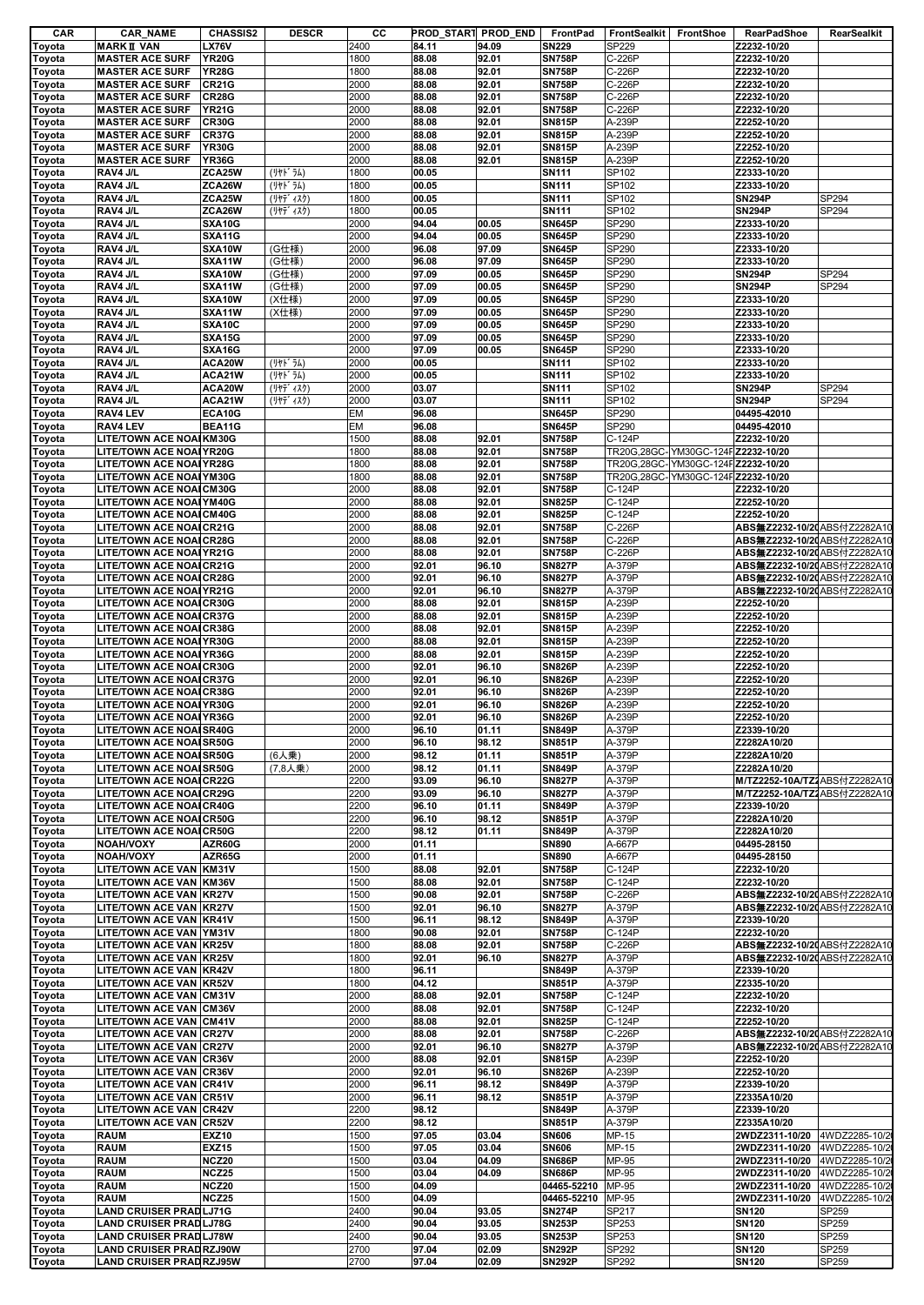| CAR              | <b>CAR_NAME</b><br><b>CHASSIS2</b>                               | <b>DESCR</b>  | cс           |                | PROD_START PROD_END | FrontPad                       | <b>FrontSealkit</b> | FrontShoe                                        | RearPadShoe                                            | RearSealkit    |
|------------------|------------------------------------------------------------------|---------------|--------------|----------------|---------------------|--------------------------------|---------------------|--------------------------------------------------|--------------------------------------------------------|----------------|
| Toyota           | <b>LAND CRUISER PRADRZJ120W</b>                                  |               | 2700         | 02.09          |                     | <b>SN119P</b>                  | SP119               |                                                  | <b>SN120</b>                                           | SP259          |
| Toyota           | <b>LAND CRUISER PRADRZJ125W</b>                                  |               | 2700         | 02.09          |                     | <b>SN119P</b>                  | SP119               |                                                  | <b>SN120</b>                                           | SP259          |
| Toyota           | <b>LAND CRUISER PRADTRJ120W</b>                                  |               | 2700         | 02.09          |                     | <b>SN119P</b>                  | SP119               |                                                  | <b>SN120</b>                                           | SP259          |
| Toyota           | <b>LAND CRUISER PRADTRJ125W</b>                                  |               | 2700<br>3000 | 02.09          |                     | <b>SN119P</b><br><b>SN253P</b> | SP119<br>SP253      |                                                  | <b>SN120</b>                                           | SP259          |
| Toyota           | <b>LAND CRUISER PRADKZJ71G</b>                                   |               | 3000         | 93.05<br>93.05 | 96.04<br>96.04      | <b>SN253P</b>                  | SP253               |                                                  | <b>SN120</b><br><b>SN120</b>                           | SP259<br>SP259 |
| Toyota<br>Toyota | <b>LAND CRUISER PRADKZJ71W</b><br><b>LAND CRUISER PRADKZJ78G</b> |               | 3000         | 93.05          | 96.04               | <b>SN253P</b>                  | SP253               |                                                  | <b>SN120</b>                                           | SP259          |
| Toyota           | <b>LAND CRUISER PRADKZJ78W</b>                                   |               | 3000         | 93.05          | 96.04               | <b>SN253P</b>                  | SP253               |                                                  | <b>SN120</b>                                           | SP259          |
| Toyota           | <b>LAND CRUISER PRADKZJ90W</b>                                   |               | 3000         | 96.04          | 02.11               | <b>SN292P</b>                  | SP292               |                                                  | <b>SN120</b>                                           | SP259          |
| Toyota           | <b>LAND CRUISER PRADKZJ95W</b>                                   |               | 3000         | 96.04          | 02.11               | <b>SN292P</b>                  | SP292               |                                                  | <b>SN120</b>                                           | SP259          |
| Toyota           | <b>LAND CRUISER PRADKDJ90W</b>                                   |               | 3000         | 96.04          | 02.11               | <b>SN292P</b>                  | SP292               |                                                  | <b>SN120</b>                                           | SP259          |
| Toyota           | <b>LAND CRUISER PRADKDJ95W</b>                                   |               | 3000         | 96.04          | 02.11               | <b>SN292P</b>                  | SP292               |                                                  | <b>SN120</b>                                           | SP259          |
| Toyota           | <b>LAND CRUISER PRADKDJ120W</b>                                  |               | 3000         | 02.09          |                     | <b>SN119P</b>                  | SP119               |                                                  | <b>SN120</b>                                           | SP259          |
| Toyota           | <b>LAND CRUISER PRADKDJ121W</b>                                  |               | 3000         | 02.09          |                     | <b>SN119P</b>                  | SP119               |                                                  | <b>SN120</b>                                           | SP259          |
| Toyota           | <b>LAND CRUISER PRADKDJ125W</b>                                  |               | 3000         | 02.09          |                     | <b>SN119P</b>                  | SP119               |                                                  | <b>SN120</b>                                           | SP259          |
| Toyota           | <b>LAND CRUISER PRAD VZJ90W</b>                                  |               | 3400         | 96.04          | 02.09               | <b>SN292P</b>                  | SP292               |                                                  | <b>SN120</b>                                           | SP259          |
| Toyota           | <b>LAND CRUISER PRAD VZJ95W</b>                                  |               | 3400         | 96.04          | 02.09               | <b>SN292P</b>                  | SP292               |                                                  | <b>SN120</b>                                           | SP259          |
| Toyota           | <b>LAND CRUISER PRADVZJ120W</b>                                  |               | 3400         | 02.09          | 05.08               | <b>SN119P</b>                  | SP119               |                                                  | <b>SN120</b>                                           | SP259          |
| Toyota           | <b>LAND CRUISER PRAD VZJ121W</b>                                 |               | 3400         | 02.09          | 05.08               | <b>SN119P</b>                  | SP119               |                                                  | <b>SN120</b>                                           | SP259          |
| Toyota           | <b>LAND CRUISER PRADVZJ125W</b>                                  |               | 3400         | 02.09          | 05.08               | <b>SN119P</b>                  | SP119               |                                                  | <b>SN120</b>                                           | SP259          |
| Toyota           | <b>LAND CRUISER PRAD GRJ120W</b>                                 |               | 4000         | 05.08          |                     | <b>SN119P</b>                  | SP119               |                                                  | <b>SN120</b>                                           | SP259          |
| Toyota           | <b>LAND CRUISER PRAD GRJ121W</b>                                 |               | 4000         | 05.08          |                     | <b>SN119P</b>                  | SP119               |                                                  | <b>SN120</b>                                           | SP259          |
| Toyota           | <b>LAND CRUISER WAG(FJ80G</b>                                    |               | 4000         | 90.01          | 92.08               | <b>SN265P</b>                  | SP265               |                                                  | <b>SN120</b>                                           | SP259          |
| Toyota           | <b>LAND CRUISER WAG(FZJ80G</b>                                   |               | 4500         | 92.08          | 98.01               | <b>SN265P</b>                  | SP265               |                                                  | <b>SN120</b>                                           | SP259          |
| Toyota           | <b>LAND CRUISER WAG(UZJ100W</b>                                  |               | 4700         | 98.01          |                     | <b>SN101P</b>                  |                     | $\sim$ 02.08SP101 02.08 $\sim$ 04479 SN100       |                                                        | SP100          |
|                  | <b>LAND CRUISER VAN PZJ70</b>                                    |               | 3500         | 90.01          | 94.01               | <b>SN253P</b>                  | SP253               |                                                  | Z2280-10/20                                            |                |
| Toyota           | <b>LAND CRUISER VAN</b><br>PZJ70V                                |               | 3500         | 90.01          | 94.01               | <b>SN253P</b>                  | SP253               |                                                  | Z2280-10/20                                            |                |
| Toyota           | <b>LAND CRUISER VAN PZJ77V</b>                                   |               | 3500         | 90.01          | 94.01               | <b>SN253P</b>                  | SP253               |                                                  | Z2280-10/20                                            |                |
| Toyota<br>Toyota | <b>LAND CRUISER VAN PZJ77HV</b>                                  |               | 3500         | 90.01          | 94.01               | <b>SN253P</b>                  | SP253               |                                                  | Z2280-10/20                                            |                |
| Toyota           | <b>LAND CRUISER VAN   HZJ70</b>                                  |               | 4200         | 94.01          | 99.08               | <b>SN253P</b>                  | SP253               |                                                  | Z2280-10/20                                            |                |
|                  | <b>LAND CRUISER VAN</b><br>HZJ70V                                |               | 4200         | 94.01          | 99.08               | <b>SN253P</b>                  | SP253               |                                                  | Z2280-10/20                                            |                |
| Toyota           |                                                                  |               |              |                |                     |                                |                     |                                                  |                                                        |                |
| Toyota           | <b>LAND CRUISER VAN HZJ77V</b><br>HZJ73HV                        |               | 4200<br>4200 | 94.01<br>90.01 | 99.08<br>99.08      | <b>SN253P</b><br><b>SN253P</b> | SP253<br>SP253      |                                                  | Z2280-10/20                                            | SP259          |
| Toyota           | <b>LAND CRUISER VAN</b>                                          |               |              |                |                     |                                |                     |                                                  | <b>SN120</b>                                           |                |
| Toyota           | <b>LAND CRUISER VAN</b><br>HZJ73V                                | (LX)          | 4200         | 94.01          | 99.08               | <b>SN253P</b>                  | SP253               |                                                  | Z2280-10/20                                            |                |
| Toyota           | HZJ73V<br>LAND CRUISER VAN                                       | (ZX)          | 4200         | 94.01          | 99.08               | <b>SN253P</b>                  | SP253               |                                                  | <b>SN120</b>                                           | SP259          |
| Toyota           | <b>LAND CRUISER VAN HZJ75</b>                                    |               | 4200         | 92.12          | 99.08               | <b>SN253P</b>                  | SP253               |                                                  | Z2280-10/20                                            |                |
| Toyota           | <b>LAND CRUISER VAN</b><br><b>HZJ77HV</b>                        | (LX)          | 4200         | 90.01          | 99.08               | <b>SN253P</b>                  | SP253               |                                                  | Z2280-10/20                                            |                |
| Toyota           | LAND CRUISER VAN<br><b>HZJ77HV</b>                               | (ZX)          | 4200         | 90.01          | 99.08               | <b>SN253P</b>                  | SP253               |                                                  | <b>SN120</b>                                           | SP259          |
| Toyota           | LAND CRUISER VAN  HDJ81V                                         |               | 4200         | 90.01          | 98.01               | <b>SN265P</b>                  | SP265               |                                                  | <b>SN120</b>                                           | SP259          |
| Toyota           | LAND CRUISER VAN<br>HZJ81V                                       | (STD)         | 4200         | 90.01          | 98.01               | <b>SN265P</b>                  | SP265               |                                                  | Z2280-10/20                                            |                |
| Toyota           | LAND CRUISER VAN HZJ81V                                          | (GX, VX, VXL) | 4200         | 90.01          | 98.01               | <b>SN265P</b>                  | SP265               |                                                  | <b>SN120</b>                                           | SP259          |
| Toyota           | LAND CRUISER VAN HDJ101K                                         |               | 4200         | 98.01          |                     | <b>SN101P</b>                  |                     | $\sim$ 02.08SP101 02.08 $\sim$ 04479 SN100       |                                                        | SP100          |
| Toyota           | LAND CRUISER VAN HZJ71                                           |               | 4200         | 99.08          | 04.08               | <b>SN101P</b>                  | SP001               |                                                  | Z2280-10/20                                            |                |
| Toyota           | <b>LAND CRUISER VAN</b><br>HZJ71V                                |               | 4200         | 99.08          | 04.08               | <b>SN101P</b>                  | SP001               |                                                  | Z2280-10/20                                            |                |
| Toyota           | <b>LAND CRUISER VAN</b><br>HZJ74V                                |               | 4200         | 99.08          | 04.08               | <b>SN101P</b>                  | SP001               |                                                  | Z2280-10/20                                            |                |
| Toyota           | <b>LAND CRUISER VAN</b><br>HZJ76K                                |               | 4200         | 99.08          | 04.08               | <b>SN101P</b>                  | SP001               |                                                  | Z2280-10/20                                            |                |
| Toyota           | LAND CRUISER VAN HZJ76V                                          |               | 4200         | 99.08          | 04.08               | <b>SN101P</b>                  | SP001               |                                                  | Z2280-10/20                                            |                |
| Toyota           | <b>LAND CRUISER VAN</b><br><b>HZJ79</b>                          |               | 4200         | 99.08          | 04.08               | <b>SN101P</b>                  | SP001               |                                                  | Z2280-10/20                                            |                |
| Toyota           | <b>LAND CRUISER VAN</b><br>HZJ74K                                | (ZX)          | 4200         | 99.08          | 04.08               | <b>SN101P</b>                  | SP001               |                                                  | <b>SN120</b>                                           | SP259          |
| Toyota           | <b>LAND CRUISER VAN HZJ76K</b>                                   | (ZX)          | 4200         | 99.08          | 04.08               | <b>SN101P</b>                  | SP001               |                                                  | <b>SN120</b>                                           | SP259          |
| Toyota           | <b>MEGA CRUISER</b><br>BXD20V                                    |               | 4100         | 96.01          | 01.10               | 04465-65010                    | SP265               |                                                  | 04466-65010                                            | SP217          |
| Toyota           | QUICK DELIVERY/URELH80VH                                         | (デラックス仕様)     | 2400         | 88.08          | 95.05               | <b>SN664P</b>                  | MP-10               |                                                  | Z2276-10/20                                            |                |
| Toyota           | QUICK DELIVERY/URELH80VH                                         | (宅配仕様)        | 2400         | 88.08          | 95.05               | <b>SN646</b>                   | MP-10               |                                                  | Z2276-10/20                                            |                |
| Toyota           | QUICK DELIVERY/URELH85VH                                         |               | 2400         | 87.11          | 95.05               | <b>SN618P</b>                  | MP-27               |                                                  | Z2276-10/20                                            |                |
| Toyota           | QUICK DELIVERY/URERZU68VH                                        | (LPG)         | 2700         | 96.10          | 99.08               | <b>SN650</b>                   | MP-17               |                                                  | Z2297-10/20                                            |                |
| Toyota           | QUICK DELIVERY/UREBU280K                                         | (LPG)         | 2700         | 00.01          | 03.06               | <b>SN879P</b>                  | MP-83               |                                                  | Z2296-10                                               |                |
| Toyota           | QUICK DELIVERY/URERZU280K                                        | (LPG)         | 2700         | 03.06          |                     | <b>SN879P</b>                  | MP-83               |                                                  | Z2296-10                                               |                |
| Toyota           | QUICK DELIVERY/URI XZU281K                                       | (LPG)         | 2700         | 03.06          |                     | <b>SN879P</b>                  | MP-83               |                                                  | Z2296-10                                               |                |
| Toyota           | QUICK DELIVERY/URELH81VH                                         | (宅配仕様含)       | 2800         | 95.05          | 99.05               | <b>SN664P</b>                  | MP-10               |                                                  | Z2276-10/20                                            |                |
| Toyota           | QUICK DELIVERY/URELY151                                          |               | 2800         | 95.05          | 99.05               | <b>SN618P</b>                  | MP-27               |                                                  | Z2276-10/20                                            |                |
| Toyota           | <b>QUICK DELIVERY/URELH82K</b>                                   |               | 3000         | 99.05          | 01.08               | <b>SN664P</b>                  | MP-10               |                                                  | Z2276-10/20                                            |                |
| Toyota           | QUICK DELIVERY/URELY152                                          |               | 3000         | 99.05          | 01.08               | <b>SN618P</b>                  | MP-27               |                                                  | Z2276-10/20                                            |                |
| Toyota           | <b>QUICK DELIVERY/URELY228K</b>                                  |               | 3000         | 01.08          | 04.07               | <b>SN618P</b>                  | MP-27               |                                                  | Z2296-10/20                                            |                |
| Toyota           | QUICK DELIVERY/URELY270                                          |               | 3000         | 01.08          | 04.07               | <b>SN618P</b>                  | MP-27               |                                                  | Z2296-10/20                                            |                |
| Toyota           | QUICK DELIVERY/URIBU68VH                                         |               | 3400         | 95.05          | 99.05               | <b>SN650</b>                   | <b>MP-17</b>        |                                                  | Z2276-10/20                                            |                |
| Toyota           | QUICK DELIVERY/UREBU280K                                         |               | 3700         | 99.08          | 04.06               | <b>SN879P</b>                  | MP-83               |                                                  | Z2296-10/20                                            |                |
| Toyota           | QUICK DELIVERY/UREBU281K                                         |               | 3700         | 99.08          | 04.06               | <b>SN879P</b>                  | MP-83               |                                                  | Z2296-10/20                                            |                |
| Toyota           | QUICK DELIVERY/UREXZU280K                                        |               | 4000         | 04.06          |                     | <b>SN879P</b>                  | MP-83               |                                                  | Z2296-10/20                                            |                |
| Toyota           | QUICK DELIVERY/UREXZU281K                                        |               | 4000         | 04.06          |                     | <b>SN879P</b>                  | MP-83               |                                                  | Z2296-10/20                                            |                |
| Toyota           | <b>HIACE COMMUTER</b><br><b>RZH124B</b>                          |               | 2000         | 89.08          | 96.08               | <b>SN646</b>                   | MP-30               |                                                  | $\sim$ 93.08Z2317-10/293.08 $\sim$ Z2330-10            |                |
| Toyota           | <b>HIACE COMMUTER</b><br><b>RZH124B</b>                          |               | 2000         | 96.08          | 03.08               | <b>SN647</b>                   |                     | $\sim$ 99.10MP-60 99.10 $\sim$ MP-86 Z2330-10/20 |                                                        |                |
| Toyota           | <b>TRH124B</b><br><b>HIACE COMMUTER</b>                          |               | 2000         | 03.08          | 04.08               | <b>SN647</b>                   | MP-86               |                                                  | Z2330-10/20                                            |                |
| Toyota           | <b>RZH125B</b><br><b>HIACE COMMUTER</b>                          |               | 2400         | 98.08          | 03.08               | <b>SN647</b>                   |                     | $\sim$ 99.10MP-60 99.10 $\sim$ MP-86 Z2330-10/20 |                                                        |                |
| Toyota           | <b>HIACE COMMUTER</b><br><b>KDH222B</b>                          |               | 2500         | 04.08          |                     | 04465-264200 MP-86             |                     |                                                  | 04495-26240                                            |                |
| Toyota           | <b>HIACE COMMUTER</b><br><b>KDH227B</b>                          |               | 2500         | 04.08          |                     | 04465-264200 MP-86             |                     |                                                  | 04495-26240                                            |                |
| Toyota           | <b>HIACE COMMUTER</b><br><b>TRH223B</b>                          |               | 2700         | 05.01          |                     | 04465-26420                    | MP-86               |                                                  | 04495-26240                                            |                |
| Toyota           | <b>TRH228B</b><br><b>HIACE COMMUTER</b>                          |               | 2700         | 05.01          |                     | 04465-26420                    | MP-86               |                                                  | 04495-26240                                            |                |
| Toyota           | <b>LH115B</b><br><b>HIACE COMMUTER</b>                           |               | 2800         | 89.08          | 96.08               | <b>SN646</b>                   | MP-30               |                                                  | $\sim$ 93.08Z2317-10/293.08 $\sim$ Z2330-1             |                |
| Toyota           | <b>HIACE COMMUTER</b><br><b>LH125B</b>                           |               | 2800         | 89.08          | 96.08               | <b>SN646</b>                   | MP-30               |                                                  | $\sim$ 93.08Z2317-10/2 93.08 $\sim$ Z2330-10           |                |
| Toyota           | <b>LH115B</b><br><b>HIACE COMMUTER</b>                           |               | 2800         | 96.08          | 98.08               | <b>SN647</b>                   | MP-60               |                                                  | Z2330-10/20                                            |                |
| Toyota           | <b>HIACE COMMUTER</b><br><b>LH125B</b>                           |               | 2800         | 96.08          | 98.08               | <b>SN647</b>                   | MP-60               |                                                  | Z2330-10/20                                            |                |
| Toyota           | <b>LH184B</b><br><b>HIACE COMMUTER</b>                           |               | 3000         | 98.08          | 04.08               | <b>SN647</b>                   |                     |                                                  | ~99.10MP-60 99.10~MP-86 LH184BZ2330-10/2 LH186BZ2305-1 |                |
| Toyota           | <b>LH186B</b><br><b>HIACE COMMUTER</b>                           |               | 3000         | 98.08          | 04.08               | <b>SN647</b>                   |                     |                                                  | ~99.10MP-60 99.10~MP-86 LH184BZ2330-10/2 LH186BZ2305-1 |                |
| Toyota           | <b>HIACE TRUCK</b><br>YH81                                       |               | 1800         | 88.03          | 95.05               | <b>SN664P</b>                  | MP-10               |                                                  | S941Z2260-10/20 W941Z2276-10/2                         |                |
| Toyota           | <b>HIACE TRUCK</b><br>YY101                                      |               | 2000         | 95.05          | 96.10               | <b>SN664P</b>                  | <b>MP-27</b>        |                                                  | Z2260-10/20                                            |                |
| Toyota           | <b>HIACE TRUCK</b><br>LH80                                       |               | 2400         | 87.08          | 95.05               | <b>SN664P</b>                  | MP-10               |                                                  | S94+22260-10/20 W94+Z2276-10/2                         |                |
| Toyota           | <b>HIACE TRUCK</b><br>LH90                                       |               | 2400         | 87.08          | 95.05               | <b>SN664P</b>                  | MP-10               |                                                  | S941Z2260-10/20 W941Z2276-10/2                         |                |
| Toyota           | LH85<br><b>HIACE TRUCK</b>                                       |               | 2400         | 87.10          | 95.05               | <b>SN618P</b>                  | MP-27               |                                                  | スーパ ーシンク* ルジャストロー,ジャストロー Z2260                         |                |
| Toyota           | <b>HIACE TRUCK</b><br>LH95                                       |               | 2400         | 87.10          | 95.05               | <b>SN618P</b>                  | MP-27               |                                                  | スーパ ーシンク゛ルジ ャストロー,ジ ャストロー Z2260                        |                |
| Toyota           | <b>HIACE TRUCK</b><br>LY101                                      |               | 2800         | 95.05          | 96.10               | <b>SN664P</b>                  | MP-27               |                                                  | Z2260-10/20                                            |                |
| Toyota           | <b>HIACE TRUCK</b><br>LY111                                      |               | 2800         | 95.05          | 96.10               | <b>SN664P</b>                  | MP-27               |                                                  | Z2260-10/20                                            |                |
| Toyota           | <b>HIACE TRUCK</b><br>LY151                                      |               | 2800         | 95.05          | 96.10               | <b>SN618P</b>                  | MP-10               |                                                  | ジ ャストローZ2260-10/ Wキャブ Z2276-10/                        |                |
| Toyota           | <b>HIACE TRUCK</b><br>LY161                                      |               | 2800         | 95.05          | 96.10               | <b>SN618P</b>                  | MP-10               |                                                  | ジ ャストローZ2260-10/ Wキャブ Z2276-10/                        |                |
| Toyota           | LITE/TOWN ACE TRUCKM51                                           |               | 1500         | 86.10          | 88.08               | <b>SN758</b>                   | C-226P              |                                                  | Z2232-10/20                                            |                |
| Toyota           | LITE/TOWN ACE TRUCKM51                                           |               | 1500         | 88.08          | 99.06               | <b>SN758P</b>                  | C-226P              |                                                  | Z2232-10/20                                            |                |
| Toyota           | LITE/TOWN ACE TRU(YM60                                           |               | 1800         | 86.10          | 88.08               | <b>SN825</b>                   | C-226P              |                                                  | Z2252-10/20                                            |                |
| Toyota           | LITE/TOWN ACE TRU(YM65                                           |               | 1800         | 86.10          | 88.08               | <b>SN825</b>                   | C-226P              |                                                  | Z2252-10/20                                            |                |
|                  |                                                                  |               |              |                |                     |                                |                     |                                                  |                                                        |                |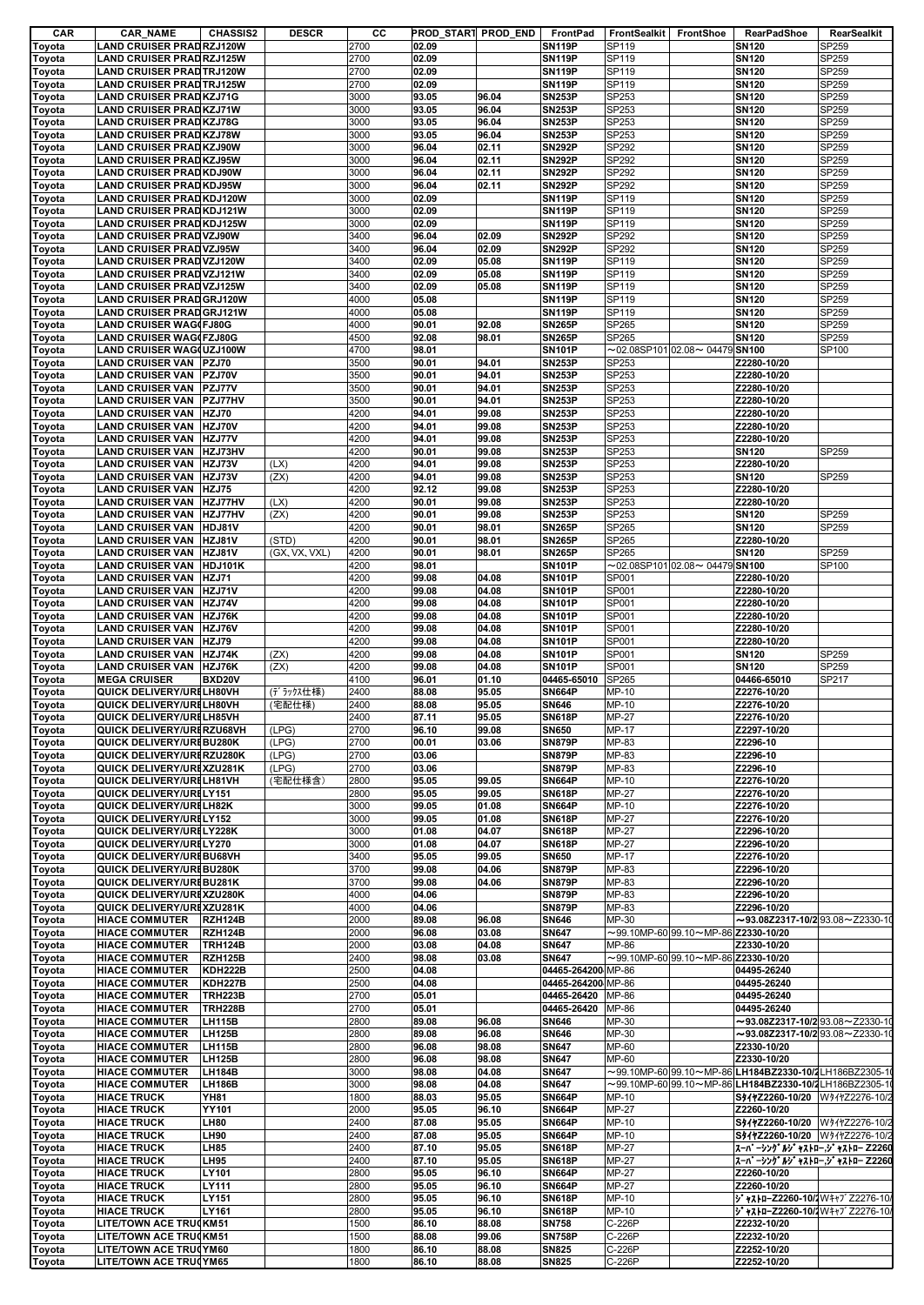| CAR              | <b>CAR_NAME</b>                                                | <b>CHASSIS2</b>              | <b>DESCR</b>                         | cс           | PROD_START PROD_END |                | FrontPad                       | FrontSealkit     | <b>FrontShoe</b> | <b>RearPadShoe</b>                                         | RearSealkit |
|------------------|----------------------------------------------------------------|------------------------------|--------------------------------------|--------------|---------------------|----------------|--------------------------------|------------------|------------------|------------------------------------------------------------|-------------|
| Toyota           | LITE/TOWN ACE TRU(YM60                                         |                              |                                      | 1800         | 88.08               | 99.06          | <b>SN825P</b>                  | C-226P           |                  | Z2252-10/20                                                |             |
| Toyota           | <b>LITE/TOWN ACE TRU(YM65</b>                                  |                              |                                      | 1800         | 88.08               | 99.06          | <b>SN825P</b>                  | C-226P           |                  | Z2252-10/20                                                |             |
| Toyota           | <b>LITE/TOWN ACE TRU(YM55</b>                                  |                              |                                      | 1800         | 86.10               | 88.08          | <b>SN758</b>                   | C-226P           |                  | Z2232-10/20                                                |             |
| Toyota           | <b>LITE/TOWN ACE TRUCYM55</b>                                  |                              |                                      | 1800         | 88.08               | 99.06          | <b>SN758P</b>                  | C-226P           |                  | Z2232-10/20                                                |             |
| Toyota           | LITE/TOWN ACE TRUCKM70                                         |                              |                                      | 1800         | 99.06               |                | <b>SN849P</b>                  | A-379P           |                  | Z2339-10/20                                                |             |
| Toyota           | LITE/TOWN ACE TRU(KM75                                         |                              | (シング ルジ ャストロー)                       | 1800         | 99.06               |                | <b>SN879P</b>                  | A-379P           |                  | Z2339-10/20                                                |             |
| Toyota           | <b>LITE/TOWN ACE TRUCKM75</b><br><b>LITE/TOWN ACE TRUCKM80</b> |                              | (シングルジャストロー除)                        | 1800<br>1800 | 99.06<br>99.06      |                | <b>SN849P</b><br><b>SN879P</b> | A-379P           |                  | Z2339-10/20<br>Z2335A-10/20                                |             |
| Toyota           | <b>LITE/TOWN ACE TRUCKM85</b>                                  |                              |                                      | 1800         | 99.06               |                | <b>SN879P</b>                  | A-379P<br>A-379P |                  | Z2335A-10/20                                               |             |
| Toyota           | <b>LITE/TOWN ACE TRUCCM51</b>                                  |                              |                                      | 2000         | 86.10               | 88.08          | <b>SN758</b>                   | C-226P           |                  | Z2232-10/20                                                |             |
| Toyota<br>Toyota | <b>LITE/TOWN ACE TRUCCM55</b>                                  |                              |                                      | 2000         | 86.10               | 88.08          | <b>SN758</b>                   | C-226P           |                  | Z2232-10/20                                                |             |
| Toyota           | <b>LITE/TOWN ACE TRU(CM51</b>                                  |                              |                                      | 2000         | 88.08               | 99.06          | <b>SN758P</b>                  | C-226P           |                  | Z2232-10/20                                                |             |
| Toyota           | <b>LITE/TOWN ACE TRUCCM55</b>                                  |                              |                                      | 2000         | 88.08               | 99.06          | <b>SN758P</b>                  | C-226P           |                  | Z2232-10/20                                                |             |
| Toyota           | <b>LITE/TOWN ACE TRUCCM52</b>                                  |                              |                                      | 2000         | 91.10               | 99.06          | <b>SN825P</b>                  | C-226P           |                  | Z2317-10/20                                                |             |
| Toyota           | <b>LITE/TOWN ACE TRUCCM61</b>                                  |                              |                                      | 2000         | 91.10               | 99.06          | <b>SN825P</b>                  | C-226P           |                  | Z2317-10/20                                                |             |
| Toyota           | <b>LITE/TOWN ACE TRUCCM60</b>                                  |                              |                                      | 2000         | 86.10               | 88.08          | <b>SN825</b>                   | C-226P           |                  | Z2252-10/20                                                |             |
| Toyota           | <b>LITE/TOWN ACE TRUCCM65</b>                                  |                              |                                      | 2000         | 86.10               | 88.08          | <b>SN825</b>                   | C-226P           |                  | Z2252-10/20                                                |             |
| Toyota           | <b>LITE/TOWN ACE TRUCCM60</b>                                  |                              |                                      | 2000         | 88.08               | 99.06          | <b>SN825P</b>                  | C-226P           |                  | Z2252-10/20                                                |             |
| Toyota           | <b>LITE/TOWN ACE TRUCCM65</b>                                  |                              |                                      | 2000         | 88.08               | 99.06          | <b>SN825P</b>                  | C-226P           |                  | Z2252-10/20                                                |             |
| Toyota           | <b>LITE/TOWN ACE TRUCCM55</b>                                  |                              | (高所作業)                               | 2000         | 94.04               | 99.06          | <b>SN827P</b>                  | A-379P           |                  | Z2335A-10/20                                               |             |
| Toyota           | <b>LITE/TOWN ACE TRUCCM65</b>                                  |                              | (高所作業)                               | 2000         | 96.11               | 99.06          | <b>SN826P</b>                  | A-239P           |                  | Z2335A-10/20                                               |             |
| Toyota           | <b>LITE/TOWN ACE TRUCCM70</b>                                  |                              |                                      | 2200         | 99.06               | 04.08          | <b>SN849P</b>                  | A-379P           |                  | Z2339-10/20                                                |             |
| Toyota           | <b>LITE/TOWN ACE TRUCCM75</b>                                  |                              | (シング ルジ ャストロー)                       | 2200         | 99.06               | 04.08          | <b>SN897P</b>                  | A-379P           |                  | Z2339-10/20                                                |             |
| Toyota           | <b>LITE/TOWN ACE TRU(CM75</b>                                  |                              | (シング ルゾ ャストロー除)                      | 2200         | 99.06               | 04.08          | <b>SN849P</b>                  | A-379P           |                  | Z2339-10/20                                                |             |
| Toyota           | <b>LITE/TOWN ACE TRUCCM80</b>                                  |                              |                                      | 2200         | 99.06               | 04.08          | <b>SN897P</b>                  | A-379P           |                  | Z2335A-10/20                                               |             |
| Toyota           | <b>LITE/TOWN ACE TRUCCM85</b>                                  |                              | (高所作業車,ヤマト仕                          | 2200         | 99.06               | 02.08          | <b>SN820P</b>                  | 04479-28100      |                  | Z2330-10/20                                                |             |
| Toyota           | <b>LITE/TOWN ACE TRUCCM85</b>                                  |                              | (高所作業車,ヤマト仕2200                      |              | 99.06               | 04.08          | <b>SN897P</b>                  | A-379P           |                  | Z2335A-10/20                                               |             |
| Toyota           | <b>COASTER</b>                                                 | <b>RB20</b>                  |                                      | 2400         | 84.08               | 90.09          | SN663                          | MP-81            |                  | Z2295-10                                                   |             |
| Toyota           | <b>COASTER</b>                                                 | <b>RB26V</b>                 |                                      | 2400         | 84.08               | 90.09          | SN663                          | MP-81            |                  | Z2295-10<br>Z2295-10                                       |             |
| Toyota           | <b>COASTER</b>                                                 | <b>BB20</b>                  |                                      | 3400         | 84.08               | 90.09          | SN663                          | MP-81            |                  |                                                            |             |
| Toyota           | <b>COASTER</b><br><b>COASTER</b>                               | <b>BB21</b><br><b>BB26V</b>  |                                      | 3400<br>3400 | 84.08<br>84.08      | 90.09<br>90.09 | SN663<br>SN663                 | MP-81<br>MP-81   |                  | Z2295-10<br>Z2295-10                                       |             |
| Toyota<br>Toyota | <b>COASTER</b>                                                 | <b>BB30</b>                  |                                      | 3400         | 84.08               | 90.09          | SN663                          | MP-81            |                  | Z2295-10                                                   |             |
| Toyota           | <b>COASTER</b>                                                 | <b>BB31</b>                  |                                      | 3400         | 84.08               | 90.09          | SN663                          | MP-81            |                  | Z2295-10                                                   |             |
| Toyota           | <b>COASTER</b>                                                 | <b>BB36</b>                  |                                      | 3400         | 84.08               | 90.09          | SN663                          | MP-81            |                  | Z2295-10                                                   |             |
| Toyota           | <b>COASTER</b>                                                 | <b>BB40</b>                  |                                      | 3400         | 93.01               | 99.07          | <b>SN662P</b>                  | MP-81            |                  | Z2329-10                                                   |             |
| Toyota           | <b>COASTER</b>                                                 | <b>BB46V</b>                 |                                      | 3400         | 93.01               | 99.07          | <b>SN662P</b>                  | MP-81            |                  | Z2329-10                                                   |             |
| Toyota           | <b>COASTER</b>                                                 | <b>BB23</b>                  |                                      | 3700         | 84.08               | 93.05          | SN663                          | MP-81            |                  | Z2295-10                                                   |             |
| Toyota           | <b>COASTER</b>                                                 | <b>BB24</b>                  |                                      | 3700         | 84.08               | 93.05          | SN663                          | MP-81            |                  | Z2295-10                                                   |             |
| Toyota           | <b>COASTER</b>                                                 | <b>HB30</b>                  |                                      | 4000         | 84.08               | 90.09          | SN663                          | MP-81            |                  | Z2295-10                                                   |             |
| Toyota           | <b>COASTER</b>                                                 | <b>HB31</b>                  |                                      | 4000         | 84.08               | 90.09          | SN663                          | MP-81            |                  | Z2295-10                                                   |             |
| Toyota           | <b>COASTER</b>                                                 | <b>HB32</b>                  |                                      | 4000         | 84.08               | 90.09          | SN663                          | MP-81            |                  | Z2295-10                                                   |             |
| Toyota           | <b>COASTER</b>                                                 | <b>HB36V</b>                 |                                      | 4000         | 84.08               | 90.09          | <b>SN663</b>                   | MP-81            |                  | Z2295-10                                                   |             |
| Toyota<br>Toyota | <b>COASTER</b><br><b>COASTER</b>                               | XZB40<br>XZB46V              | (ABSнет)<br>(ABSнет)                 | 4000<br>4000 | 04.08<br>04.08      |                | <b>SN662P</b><br><b>SN662P</b> | MP-81<br>MP-81   |                  | Z2329-10<br>Z2329-10                                       |             |
| Toyota           | <b>COASTER</b>                                                 | XZB40                        | (ABS есть)                           | 4000         | 04.08               |                | <b>SN869P</b>                  | MP-81            |                  | Z2329-10                                                   |             |
| Toyota           | <b>COASTER</b>                                                 | XZB46V                       | (ABS есть)                           | 4000         | 04.08               |                | <b>SN869P</b>                  | MP-81            |                  | Z2329-10                                                   |             |
| Toyota           | <b>COASTER</b>                                                 | XZB50                        |                                      | 4000         | 04.08               |                | <b>SN869P</b>                  | MP-81            |                  | Z2329-10                                                   |             |
| Toyota           | <b>COASTER</b>                                                 | XZB51                        |                                      | 4000         | 04.08               |                | <b>SN869P</b>                  | MP-81            |                  | Z2329-10                                                   |             |
| Toyota           | <b>COASTER</b>                                                 | XZB56V                       |                                      | 4000         | 04.08               |                | <b>SN869P</b>                  | MP-81            |                  | Z2329-10                                                   |             |
| Toyota           | <b>COASTER</b>                                                 | <b>BB55</b>                  | (S917)                               | 4100         | 95.12               | 97.05          | 04465-65010                    | SP265            |                  | 04466-65010                                                | SP217       |
| Toyota           | <b>COASTER</b>                                                 | <b>BB55</b>                  | (Sタイヤ除)                              | 4100         | 95.12               | 04.08          | 04465-65010                    | SP265            |                  | Z2329-10                                                   |             |
| Toyota           | <b>COASTER</b>                                                 | <b>BB58</b>                  | (Sタイヤ除)                              | 4100         | 95.12               | 04.08          | 04465-65010                    | SP265            |                  | Z2329-10                                                   |             |
| Toyota           | <b>COASTER</b>                                                 | <b>BZB40</b><br><b>BZB50</b> |                                      | 4100<br>4100 | 02.03               |                | <b>SN869P</b><br><b>SN869P</b> | MP-81            |                  | Z2329-10                                                   |             |
| Toyota<br>Toyota | <b>COASTER</b><br><b>COASTER</b>                               | <b>HZB30</b>                 |                                      | 4200         | 02.03<br>90.01      | 93.01          | <b>SN663</b>                   | MP-81<br>MP-81   |                  | Z2329-10<br>Z2295-10                                       |             |
| Toyota           | <b>COASTER</b>                                                 | <b>HZB31</b>                 |                                      | 4200         | 90.01               | 93.01          | SN663                          | MP-81            |                  | Z2295-10                                                   |             |
| Toyota           | <b>COASTER</b>                                                 | HZB36V                       |                                      | 4200         | 90.01               | 93.01          | SN663                          | MP-81            |                  | Z2295-10                                                   |             |
| Toyota           | <b>COASTER</b>                                                 | <b>HDB20</b>                 |                                      | 4200         | 90.01               | 93.01          | SN663                          | MP-81            |                  | Z2295-10                                                   |             |
| Toyota           | <b>COASTER</b>                                                 | HDB30                        |                                      | 4200         | 90.01               | 93.01          | SN663                          | MP-81            |                  | Z2295-10                                                   |             |
| Toyota           | <b>COASTER</b>                                                 | HDB31                        |                                      | 4200         | 90.01               | 93.01          | <b>SN663</b>                   | MP-81            |                  | Z2295-10                                                   |             |
| Toyota           | <b>COASTER</b>                                                 | HZB41                        |                                      | 4200         | 93.01               | 04.08          | <b>SN869P</b>                  | MP-81            |                  | Z2329-10                                                   |             |
| Toyota           | <b>COASTER</b>                                                 | <b>HZB50</b>                 |                                      | 4200         | 93.01               | 04.08          | <b>SN869P</b>                  | MP-81            |                  | Z2329-10                                                   |             |
| Toyota           | <b>COASTER</b>                                                 | HZB56V                       |                                      | 4200         | 93.01               | 04.08          | <b>SN869P</b>                  | MP-81            |                  | Z2329-10                                                   |             |
| Toyota           | <b>COASTER</b>                                                 | <b>HDB50</b>                 |                                      | 4200         | 93.01               | 04.08          | <b>SN869P</b>                  | MP-81            |                  | Z2329-10                                                   |             |
| Toyota           | <b>COASTER</b>                                                 | HDB51                        |                                      | 4200         | 93.01               | 04.08          | <b>SN869P</b>                  | MP-81            |                  | Z2329-10                                                   |             |
| Toyota           | <b>COASTER</b><br><b>COASTER</b>                               | <b>HZB40</b><br>HZB46V       | (LXのABS付)<br>(LXのABS付)               | 4200<br>4200 | 93.01<br>93.01      | 04.08<br>04.08 | <b>SN662P</b><br><b>SN662P</b> | MP-81<br>MP-81   |                  | Z2329-10<br>Z2329-10                                       |             |
| Toyota<br>Toyota | <b>COASTER</b>                                                 | <b>HZB40</b>                 | (LXのABS付除)                           | 4200         | 93.01               | 04.08          | <b>SN869P</b>                  | MP-81            |                  | Z2329-10                                                   |             |
| Toyota           | <b>COASTER</b>                                                 | HZB46V                       | (LXのABS付除)                           | 4200         | 93.01               | 04.08          | <b>SN869P</b>                  | MP-81            |                  | Z2329-10                                                   |             |
| Toyota           | <b>COASTER HYBRID</b>                                          | HZB50                        |                                      | EV           | 99.07               |                | <b>SN869P</b>                  | MP-81            |                  | 04494-36240                                                |             |
| Toyota           | DYNA/TOYOACE (LYYY51                                           |                              | (W‡†J*)                              | 1800         | 87.08               | 93.09          | <b>SN823</b>                   | MP-17            |                  | Z2275-10                                                   |             |
| Toyota           |                                                                |                              |                                      |              |                     |                |                                |                  |                  |                                                            |             |
| Toyota           | DYNA/TOYOACE (LY YY51                                          |                              | (W911, ) *** +7.                     | 1800         | 87.08               | 93.09          | SN823                          | MP-17            |                  | Z2276-10/20                                                |             |
|                  | DYNA/TOYOACE (LYYY51                                           |                              | (Sタイヤ,Wキャブ除ジャ                        | 1800         | 87.08               | 93.09          | SN823                          | MP-17            |                  | Z2260-10/20                                                |             |
| Toyota           | DYNA/TOYOACE (LYYY52                                           |                              | (Wタイヤのジャストロー) 2000                   |              | 87.08               | 95.05          | SN823                          | MP-17            |                  | Z2286-10                                                   |             |
| Toyota           | DYNA/TOYOACE (LYYY52                                           |                              | (Sタイヤ,Sタイヤのジャス 2000                  |              | 87.08               | 95.05          | SN823                          | MP-17            |                  | Z2275-10                                                   |             |
| Toyota           | DYNA/TOYOACE (LYYY52                                           |                              | (Sタイヤの1t,1.25t,1.5 2000              |              | 93.09               | 95.05          | SN823                          | MP-17            |                  | Z2286-10                                                   |             |
| Toyota           | DYNA/TOYOACE (LYYY52                                           |                              | (W31+の1.25t, 1.5t) 2000              |              | 93.09               | 95.05          | <b>SN823</b>                   | MP-17            |                  | Z2275-10                                                   |             |
| Toyota           | DYNA/TOYOACE (LY YY61                                          |                              | (フルジャストロー)                           | 2000         | 87.08               | 95.05          | <b>SN650</b>                   | MP-17            |                  | Z2297-10/20                                                |             |
| Toyota           | DYNA/TOYOACE (LY YY61                                          |                              | (Wタイヤのジャストロー)                        | 2000         | 87.08               | 95.05          | SN823                          | MP-17            |                  | Z2286-10                                                   |             |
| Toyota           | DYNA/TOYOACE (LYYY61                                           |                              | (Sタイヤ,Sタイヤのジャス 2000                  |              | 87.08               | 95.05          | SN823                          | MP-17            |                  | Z2275-10                                                   |             |
| Toyota<br>Toyota | DYNA/TOYOACE (LYYY211<br>DYNA/TOYOACE (LY YY201                |                              | フルジ ャストロー)<br>(フルジャストロー除)            | 2000<br>2000 | 95.05<br>95.05      | 01.07<br>01.07 | <b>SN650</b><br>SN823          | MP-17<br>MP-17   |                  | YY201のシングルタイヤ Z2260-10/20 ダ<br>YY201のシングルタイヤ Z2260-10/20 ダ |             |
| Toyota           | DYNA/TOYOACE (LY YY211                                         |                              | (フルジャストロー除)                          | 2000         | 95.05               | 01.07          | SN823                          | MP-17            |                  | YY201のシングルタイヤ Z2260-10/20 ダ                                |             |
| Toyota           | DYNA/TOYOACE (LY YY101                                         |                              |                                      | 2000         | 96.01               | 01.07          | <b>SN664P</b>                  | MP-10            |                  | Z2260-10/20                                                |             |
| Toyota           | DYNA/TOYOACE (LY YY131                                         |                              | (S917)                               | 2000         | 96.01               | 01.07          | <b>SN618P</b>                  | MP-27            |                  | $\sim$ 99.05Z2275-10 99.05~Z2362-10                        |             |
| Toyota           | DYNA/TOYOACE (LY YY131                                         |                              | (W31+)                               | 2000         | 96.01               | 01.07          | <b>SN618P</b>                  | MP-27            |                  | Z2286-10                                                   |             |
| Toyota           | DYNA/TOYOACE (LYLY161                                          |                              |                                      | 2000         | 98.05               | 99.05          | <b>SN618P</b>                  | MP-27            |                  | Z2276-10/20                                                |             |
| Toyota           | DYNA/TOYOACE (LYLY162                                          |                              | (Sタイヤのジャストロー 1.:                     | 2000         | 99.05               | 01.07          | <b>SN618P</b>                  | MP-27            |                  | Z2260-10/20                                                |             |
| Toyota           | DYNA/TOYOACE (LYLY162                                          |                              | (Sタイヤのジャストロー 1. 2000                 |              | 99.05               | 01.07          | <b>SN618P</b>                  | MP-27            |                  | Z2280-10/20                                                |             |
| Toyota           | DYNA/TOYOACE (LYLY162                                          |                              | (W317)                               | 2000         | 99.05               | 01.07          | <b>SN618P</b>                  | MP-27            |                  | Z2276-10/20                                                |             |
| Toyota           | DYNA/TOYOACE (LYLY162                                          |                              | (TECS特装キャンピン/2000                    |              | 99.05<br>87.08      | 01.07<br>95.05 | <b>SN618P</b><br><b>SN823</b>  | MP-27<br>MP-17   |                  | Z2305-10/20                                                |             |
| Toyota           | DYNA/TOYOACE (LYLY50<br>DYNA/TOYOACE (LYLY50                   |                              | (Sタイヤの1.25t,Wタイ12400<br>(Wタイヤの1.25t) | 2400         | 87.08               | 95.05          | <b>SN823</b>                   | MP-17            |                  | Z2286-10<br>Z2276-10/20                                    |             |
| Toyota<br>Toyota | DYNA/TOYOACE (LYLY60                                           |                              | (ジャストロー)                             | 2400         | 87.08               | 95.05          | SN823                          | MP-17            |                  | Z2286-10                                                   |             |
| Toyota           | DYNA/TOYOACE (LYLY60                                           |                              | (ジャストロー除)<br>(W3イヤのジャストロー) 2800      | 2400         | 87.08               | 95.05          | <b>SN650</b>                   | MP-17            |                  | Z2297-10/20<br>Z2286-10                                    |             |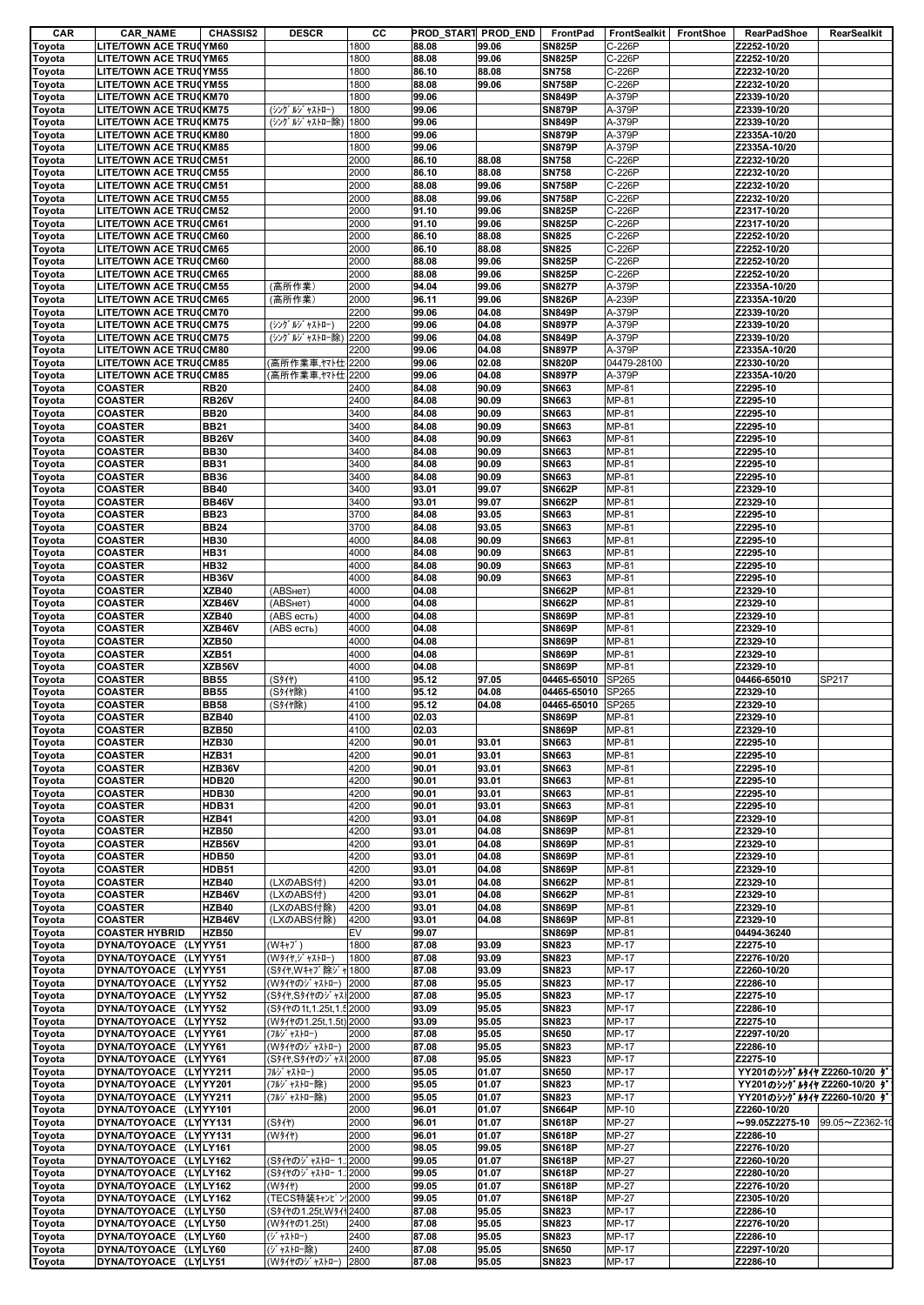| CAR    | <b>CAR_NAME</b>                                | <b>CHASSIS2</b> | <b>DESCR</b>         | cс   | <b>PROD_START PROD_END</b> |                | FrontPad                       | FrontSealkit | FrontShoe                                        | <b>RearPadShoe</b>                                  | RearSealkit    |
|--------|------------------------------------------------|-----------------|----------------------|------|----------------------------|----------------|--------------------------------|--------------|--------------------------------------------------|-----------------------------------------------------|----------------|
| Toyota | DYNA/TOYOACE (LYLY51                           |                 | (S311, S311のジャス 2800 |      | 87.08                      | 95.05          | <b>SN823</b>                   | <b>MP-17</b> |                                                  | Z2275-10                                            |                |
| Toyota | DYNA/TOYOACE (LYLY61                           |                 | (フルジャストロー)           | 2800 | 87.08                      | 95.05          | <b>SN650</b>                   | MP-17        |                                                  | Z2297-10/20                                         |                |
| Toyota | DYNA/TOYOACE (LYLY61                           |                 | (W3イヤのジャストロー) 2800   |      | 87.08                      | 95.05          | <b>SN823</b>                   | MP-17        |                                                  | Z2286-10                                            |                |
| Toyota | DYNA/TOYOACE (LYLY61                           |                 | (Sタイヤ.Sタイヤのジャス 2800  |      | 87.08                      | 95.05          | <b>SN823</b>                   | MP-17        |                                                  | Z2275-10                                            |                |
| Toyota | DYNA/TOYOACE (LYLY101                          |                 |                      | 2800 | 96.01                      | 99.05          | <b>SN664P</b>                  | MP-10        |                                                  | Z2260-10/20                                         |                |
|        | DYNA/TOYOACE (LYLY111                          |                 |                      | 2800 | 96.01                      | 99.05          | <b>SN664P</b>                  | MP-10        |                                                  | Z2260-10/20                                         |                |
| Toyota | DYNA/TOYOACE (LYLY111                          |                 |                      | 2800 | 98.05                      | 99.05          | <b>SN647</b>                   | MP-60        |                                                  | Z2305-10/20                                         |                |
| Toyota | DYNA/TOYOACE (LYLY121                          |                 | (キャンピ ング カー)         | 2800 | 96.01                      |                |                                | MP-27        |                                                  | Z2260-10/20                                         |                |
| Toyota | DYNA/TOYOACE (LYLY131                          |                 |                      | 2800 | 96.01                      | 99.05<br>99.05 | <b>SN618P</b><br><b>SN618P</b> | MP-27        |                                                  | Z2260-10/20                                         |                |
| Toyota |                                                |                 |                      |      |                            |                |                                |              |                                                  |                                                     |                |
| Toyota | DYNA/TOYOACE (LYLY151                          |                 |                      | 2800 | 96.01                      | 99.05          | <b>SN618P</b>                  | MP-27        |                                                  | Z2260-10/20                                         |                |
| Toyota | DYNA/TOYOACE (LYLY161                          |                 |                      | 2800 | 96.01                      | 99.05          | <b>SN618P</b>                  | MP-27        |                                                  | Z2260-10/20                                         |                |
| Toyota | DYNA/TOYOACE (LYLY102                          |                 |                      | 3000 | 99.05                      | 01.07          | <b>SN618P</b>                  | MP-69        |                                                  | Z2260-10/20                                         |                |
| Toyota | DYNA/TOYOACE (LYLY112                          |                 |                      | 3000 | 99.05                      | 01.07          | <b>SN664P</b>                  | MP-69        |                                                  | Z2260-10/20                                         |                |
| Toyota | DYNA/TOYOACE (LYLY112                          |                 | (キャンピ ング カー)         | 3000 | 99.05                      | 01.07          | <b>SN647</b>                   |              | $\sim$ 99.10MP-60 99.10 $\sim$ MP-86 Z2305-10/20 |                                                     |                |
| Toyota | DYNA/TOYOACE (LYLY122                          |                 |                      | 3000 | 99.05                      | 01.07          | <b>SN618P</b>                  | <b>MP-27</b> |                                                  | LY122Z2260-10/20 LY132Z2362-10                      |                |
| Toyota | DYNA/TOYOACE (LYLY132                          |                 |                      | 3000 | 99.05                      | 01.07          | <b>SN618P</b>                  | MP-27        |                                                  | LY122Z2260-10/20 LY132Z2362-10                      |                |
| Toyota | DYNA/TOYOACE (LYLY152                          |                 | (ジャストロー)(スーパーシン・3000 |      | 99.05                      | 01.07          | <b>SN618P</b>                  | MP-27        |                                                  | Z2260-10/20                                         |                |
| Toyota | DYNA/TOYOACE (LYLY152                          |                 | (高床, シングルジャストロ 3000  |      | 99.05                      | 01.07          | <b>SN618P</b>                  | MP-27        |                                                  | Z2280-10/20                                         |                |
| Toyota | DYNA/TOYOACE (LYLY162                          |                 | (Sタイヤジャストローの1.23000  |      | 99.05                      | 01.07          | <b>SN618P</b>                  | MP-27        |                                                  | Z2260-10/20                                         |                |
| Toyota | DYNA/TOYOACE (LYLY162                          |                 | (W タイヤゾ ャストローの1.3000 |      | 99.05                      | 01.07          | <b>SN618P</b>                  | MP-27        |                                                  | Z2280-10/20                                         |                |
| Toyota | DYNA/TOYOACE (LYLY162                          |                 | (W9イヤジャストローの1.       | 3000 | 99.05                      | 01.07          | <b>SN618P</b>                  | <b>MP-27</b> |                                                  | Z2276-10/20                                         |                |
| Toyota | DYNA/TOYOACE (LYLY162                          |                 | (TECS特装キャンピン!3000    |      | 99.05                      | 01.07          | <b>SN618P</b>                  | MP-27        |                                                  | Z2305-10/20                                         |                |
| Toyota | DYNA/TOYOACE (LYRZY220                         |                 |                      | 2000 | 01.07                      |                | <b>SN618P</b>                  | MP-27        |                                                  | RZY220,TRY220のS外々                                   | ・低床            |
| Toyota | DYNA/TOYOACE (LYRZY230                         |                 |                      | 2000 | 01.07                      |                | <b>SN618P</b>                  | MP-27        |                                                  | RZY220,TRY220のS外                                    | ・低床            |
| Toyota | DYNA/TOYOACE (LY TRY220                        |                 |                      | 2000 | 01.07                      |                | <b>SN618P</b>                  | MP-27        |                                                  | RZY220,TRY220のS外化                                   | ・低床            |
| Toyota | DYNA/TOYOACE (LYTRY230                         |                 |                      | 2000 | 01.07                      |                | <b>SN618P</b>                  | MP-27        |                                                  | RZY220,TRY220のSタイヤ                                  | ・低床            |
| Toyota | DYNA/TOYOACE (LYKDY220                         |                 |                      | 2500 | 04.08                      |                | <b>SN618P</b>                  | <b>MP-27</b> |                                                  | KDY220.230                                          | ・シングルジャストロー    |
| Toyota | DYNA/TOYOACE (LYKDY230                         |                 |                      | 2500 | 04.08                      |                | <b>SN618P</b>                  | MP-27        |                                                  | KDY220,230                                          | ・ シング ルジ ャストロー |
| Toyota | DYNA/TOYOACE (LYKDY240V                        |                 |                      | 2500 | 04.08                      |                | <b>SN618P</b>                  | MP-27        |                                                  | KDY220,230                                          | ・ シング ルジ ャストロー |
|        | DYNA/TOYOACE (LYKDY270                         |                 |                      | 2500 | 04.08                      |                | <b>SN618P</b>                  | MP-27        |                                                  | KDY220.230                                          | ・シングルジャストロー    |
| Toyota |                                                |                 |                      | 2500 | 04.08                      |                |                                | MP-27        |                                                  |                                                     |                |
| Toyota | DYNA/TOYOACE (LYKDY280<br>DYNA/TOYOACE (LY290V |                 |                      |      |                            |                | <b>SN618P</b>                  |              |                                                  | KDY220,230                                          | ・シングルジャストロー    |
| Toyota |                                                |                 |                      | 2500 | 04.08                      |                | <b>SN618P</b>                  | MP-27        |                                                  | KDY220,230                                          | ・シングルジャストロー    |
| Toyota | DYNA/TOYOACE (LYLY230                          |                 |                      | 2700 | 01.07                      |                | <b>SN618P</b>                  | MP-27        |                                                  | KDY270,280,LY230,280,RZY231H,2                      |                |
| Toyota | DYNA/TOYOACE (LYLY280                          |                 |                      | 2700 | 01.07                      |                | <b>SN618P</b>                  | MP-27        |                                                  | KDY270,280,LY230,280,RZY231H,                       |                |
| Toyota | DYNA/TOYOACE (LYRZY231H                        |                 |                      | 2700 | 01.07                      |                | <b>SN618P</b>                  | <b>MP-27</b> |                                                  | KDY270,280,LY230,280,RZY231H,                       |                |
| Toyota | DYNA/TOYOACE (LYRZY281H                        |                 |                      | 2700 | 01.07                      |                | <b>SN618P</b>                  | MP-27        |                                                  | KDY270,280,LY230,280,RZY231H,                       |                |
| Toyota | DYNA/TOYOACE (LYLY211                          |                 | フルジ ャストロー            | 2800 | 95.05                      | 99.05          | <b>SN650</b>                   | MP-17        |                                                  | LY201のシングルタイヤ Z2260-10/20 タ                         |                |
| Toyota | DYNA/TOYOACE (LYLY201                          |                 | フルジャストロー除            | 2800 | 95.05                      | 99.05          | <b>SN823</b>                   | MP-17        |                                                  | LY201のシングルタイヤ Z2260-10/20 ダ                         |                |
| Toyota | DYNA/TOYOACE (LYLY211                          |                 | フルジャストロー除            | 2800 | 95.05                      | 99.05          | <b>SN823</b>                   | MP-17        |                                                  | LY201のシングルタイヤ Z2260-10/20 ダ                         |                |
| Toyota | DYNA/TOYOACE (LYLY202                          |                 |                      | 3000 | 99.05                      | 01.07          | <b>SN823</b>                   | MP-17        |                                                  | Z2362-10                                            |                |
| Toyota | DYNA/TOYOACE (LYLY212                          |                 | フルジ ャストロー            | 3000 | 99.05                      | 01.07          | <b>SN650</b>                   | MP-17        |                                                  | Z2297-10                                            |                |
| Toyota | DYNA/TOYOACE (LYLY212                          |                 | フルジャストロー除            | 3000 | 99.05                      | 01.07          | <b>SN823</b>                   | MP-17        |                                                  | S94122362-10                                        | W911Z2286-10   |
| Toyota | DYNA/TOYOACE (LYLY220                          |                 |                      | 3000 | 01.07                      | 04.08          | <b>SN618P</b>                  | MP-27        |                                                  | LY230,280のシングルジャストロー 1t,1.25t                       |                |
| Toyota | DYNA/TOYOACE (LYLY230                          |                 |                      | 3000 | 01.07                      | 04.08          | <b>SN618P</b>                  | MP-27        |                                                  | LY230,280のシングルジャストロー 1t,1.25t                       |                |
| Toyota | DYNA/TOYOACE (LYLY270                          |                 |                      | 3000 | 01.07                      | 04.08          | <b>SN618P</b>                  | MP-27        |                                                  | LY230,280のシングルジャストロー 1t,1.25t                       |                |
| Toyota | DYNA/TOYOACE (LYLY280                          |                 |                      | 3000 | 01.07                      | 04.08          | <b>SN618P</b>                  | MP-27        |                                                  | LY230,280のシングルジャストロー 1t,1.25t                       |                |
| Toyota | DYNA/TOYOACE (LYLY240V                         |                 |                      | 3000 | 01.07                      | 04.08          | <b>SN618P</b>                  | MP-27        |                                                  | LY230,280のシングルジャストロー 1t,1.25t                       |                |
| Toyota | DYNA/TOYOACE (LYLY290V                         |                 |                      | 3000 | 01.07                      | 04.08          | <b>SN618P</b>                  | MP-27        |                                                  | LY230.280のシングルジャストロー 1t,1.25t                       |                |
| Toyota | DYNA/TOYOACE (BUYU60                           |                 | (フロントト・ラム)           | 2000 | 88.08                      | 95.05          |                                |              |                                                  | 91.08~のキャブWタイヤ高床のフロント ~91.03 Z2294-10               |                |
| Toyota | DYNA/TOYOACE (BUYU61                           |                 | (フロントト・ラム)           | 2000 | 88.08                      | 95.05          |                                |              |                                                  | 91.08~のキャブ Wタイヤ高床のフロント ~91.03 Z2294-10              |                |
| Toyota | DYNA/TOYOACE (BUYU70                           |                 | (フロントト゛ラム)           | 2000 | 88.08                      | 95.05          |                                |              |                                                  | 91.08~のキャフ <sup>゙</sup> Wタイヤ高床のフロント ~91.03 Z2294-10 |                |
| Toyota | DYNA/TOYOACE (BUYU60                           |                 | (フロントデ ィスク)          | 2000 | 91.09                      | 95.05          | <b>SN663P</b>                  | $MP-8$       |                                                  | Wタイヤ高床のフロント ~91.03 Z2294-10                         |                |
| Toyota | DYNA/TOYOACE (BUBU60                           |                 |                      | 3000 | 88.08                      | 95.05          |                                |              |                                                  | 91.08~のキャブWタイヤ高床のフロント ~91.03 Z2294-10               |                |
| Toyota | DYNA/TOYOACE (BUBU61                           |                 |                      | 3000 | 88.08                      | 95.05          |                                |              |                                                  | 91.08~のキャフ <sup>1</sup> Wタイヤ高床のフロント ~91.03 Z2294-10 |                |
| Toyota | DYNA/TOYOACE (BUBU70                           |                 |                      | 3000 | 88.08                      | 95.05          |                                |              |                                                  | 91.08~のキャブ Wタイヤ高床のフロント ~91.03 Z2294-10              |                |
| Toyota | DYNA/TOYOACE (BUBU83                           |                 |                      | 3000 | 88.08                      | 95.05          |                                |              |                                                  | 91.08~のキャブ Wタイヤ高床のフロント ~91.03 Z2294-10              |                |
|        | DYNA/TOYOACE (BUBU84                           |                 |                      | 3000 | 88.08                      | 95.05          |                                |              |                                                  | 91.08~のキャフ <sup>1</sup> Wタイヤ高床のフロント ~91.03 Z2294-10 |                |
| Toyota | DYNA/TOYOACE (BUBU68                           |                 |                      | 3400 |                            |                |                                |              |                                                  |                                                     |                |
| Toyota |                                                |                 |                      |      | 88.08                      | 91.03          |                                |              | Z2294-10                                         | Z2295-10                                            |                |
| Toyota | DYNA/TOYOACE (BUBU68                           |                 |                      | 3400 | 91.03                      | 95.05          |                                |              | Z2316-10                                         | Z2295-10                                            |                |
| Toyota | DYNA/TOYOACE (BUBU68DH                         |                 |                      | 3400 | 89.10                      | 95.05          |                                |              | Z2316-10                                         | Z2295-10                                            |                |
| Toyota | DYNA/TOYOACE (BUBU85                           |                 |                      | 3400 | 88.08                      | 95.05          |                                |              |                                                  | 91.08~のキャフ <sup>1</sup> Wタイヤ高床のフロント ~91.03 Z2294-10 |                |
| Toyota | DYNA/TOYOACE (BUBU90                           |                 |                      | 3400 | 88.08                      | 95.05          |                                |              | Z2292-10                                         | Z2292-10                                            |                |
| Toyota | DYNA/TOYOACE (BUBU95                           |                 |                      | 3400 | 88.08                      | 95.05          |                                |              | Z2292-10                                         | Z2292-10                                            |                |
| Toyota | DYNA/TOYOACE (BUBU68                           |                 |                      | 3400 | 88.08                      | 91.03          |                                |              | Z2294-10                                         | Z2295-10                                            |                |
| Toyota | DYNA/TOYOACE (BUBU68                           |                 |                      | 3400 | 91.03                      | 95.05          |                                |              | Z2316-10                                         | Z2295-10                                            |                |
| Toyota | DYNA/TOYOACE (BUBU68DH                         |                 |                      | 3400 | 89.10                      | 95.05          |                                |              | Z2316-10                                         | Z2295-10                                            |                |
| Toyota | DYNA/TOYOACE (BUBU85                           |                 |                      | 3400 | 88.08                      | 95.05          |                                |              |                                                  | 91.08~のキャプ Wタイヤ高床のフロント ~91.03 Z2294-10              |                |
| Toyota | DYNA/TOYOACE (BUBU90                           |                 |                      | 3400 | 88.08                      | 95.05          |                                |              | Z2292-10                                         | Z2292-10                                            |                |
| Toyota | DYNA/TOYOACE (BUBU95                           |                 |                      | 3400 | 88.08                      | 95.05          |                                |              | Z2292-10                                         | Z2292-10                                            |                |
| Toyota | DYNA/TOYOACE (BUBU66                           |                 |                      | 3700 | 88.08                      | 95.05          |                                |              |                                                  | 91.08~のキャフ <sup>1</sup> Wタイヤ高床のフロント ~91.03 Z2294-10 |                |
| Toyota | DYNA/TOYOACE (BUBU73                           |                 |                      | 3700 | 88.08                      | 95.05          |                                |              |                                                  | 91.08~のキャブ Wタイヤ高床のフロント ~91.03 Z2294-10              |                |
| Toyota | DYNA/TOYOACE (BUBU72                           |                 |                      | 3700 | 88.08                      | 95.05          |                                |              |                                                  | 91.08~のキャブ Wタイヤ高床のフロント ~91.03 Z2294-10              |                |
| Toyota | DYNA/TOYOACE (BUBU66DH                         |                 |                      | 3700 | 90.08                      | 95.05          |                                |              | Z2316-10                                         | Z2297-10/20                                         |                |
| Toyota | DYNA/TOYOACE (BUBU67                           |                 | (フロントト・ラム)           | 3700 | 88.08                      | 91.03          |                                |              | Z2294-10                                         | Z2295-10                                            |                |
| Toyota | DYNA/TOYOACE (BUBU67                           |                 | (フロントト・ラム)           | 3700 | 91.03                      | 95.05          |                                |              | Z2316-10                                         | Z2295-10                                            |                |
| Toyota | DYNA/TOYOACE (BUBU66H                          |                 | (フロントデ ィスク)          | 3700 | 91.03                      | 95.05          | <b>SN663P</b>                  | $MP-8$       |                                                  | Z2296-10かZ2295-10かZ2297-10/20                       |                |
| Toyota | DYNA/TOYOACE (BUBU67                           |                 | (フロントデ ィスク)          | 3700 | 91.03                      | 95.05          | <b>SN663P</b>                  | $MP-8$       |                                                  | Z2296-10かZ2295-10かZ2297-10/20                       |                |
|        | DYNA/TOYOACE (BUBU72                           |                 |                      | 3700 | 88.08                      | 95.05          |                                |              |                                                  | フロント 高床 Z2316-10 フルジャストロー Z2296-10 リヤ 高床 Z          |                |
| Toyota | DYNA/TOYOACE (BUBU74                           |                 |                      | 3700 | 88.08                      | 95.05          |                                |              |                                                  | フロント 高床 Z2316-10 フルジャストロー Z2296-10 リヤ 高床 Z          |                |
| Toyota | DYNA/TOYOACE (B BU72D                          |                 |                      | 3700 | 89.10                      |                |                                |              |                                                  |                                                     |                |
| Toyota |                                                |                 |                      |      |                            | 95.05          |                                |              | Z2316-10                                         | Z2295-10                                            |                |
| Toyota | DYNA/TOYOACE (B BU72DH                         |                 |                      | 3700 | 89.10                      | 95.05          |                                |              | Z2316-10                                         | Z2295-10                                            |                |
| Toyota | DYNA/TOYOACE (B BU72                           |                 |                      | 3700 | 89.10                      | 95.05          |                                |              | Z2316-10                                         | Z2295-10                                            |                |
| Toyota | DYNA/TOYOACE (B BU74                           |                 |                      | 3700 | 89.10                      | 95.05          |                                |              | Z2316-10                                         | Z2295-10                                            |                |
| Toyota | DYNA/TOYOACE (B BU73                           |                 |                      | 3700 | 90.05                      | 95.05          |                                |              |                                                  | Z2296-10かZ2 Z2296-10かZ2295-10かZ2297-10/20           |                |
| Toyota | DYNA/TOYOACE (B BU78                           |                 | (フロントドラム)            | 3700 | 89.10                      | 95.05          |                                |              |                                                  | Z2296-10かZ2 Z2296-10かZ2295-10かZ2297-10/20           |                |
| Toyota | DYNA/TOYOACE (B BU78                           |                 | (フロントデ ィスク)          | 3700 | 89.10                      | 95.05          | <b>SN663P</b>                  | $MP-8$       |                                                  | Z2296-10かZ2 Z2296-10かZ2295-10かZ2297-10/20           |                |
| Toyota | DYNA/TOYOACE (B BU87                           |                 | (フロントデ ィスク)          | 3700 | 89.10                      | 95.05          | <b>SN663P</b>                  | $MP-8$       |                                                  | Z2296-10かZ2 Z2296-10かZ2295-10かZ2297-10/20           |                |
| Toyota | DYNA/TOYOACE (B BU88                           |                 | (フロントドラム)            | 3700 | 88.08                      | 95.05          |                                |              |                                                  | Z2296-10かZ2 Z2296-10かZ2295-10かZ2297-10/20           |                |
| Toyota | DYNA/TOYOACE (B BU94                           |                 | (フロントドラム)            | 3700 | 88.08                      | 95.05          |                                |              |                                                  | Z2296-10かZ2 Z2296-10かZ2295-10かZ2297-10/20           |                |
| Toyota | DYNA/TOYOACE (B BU88                           |                 | (フロントデ ィスク)          | 3700 | 91.09                      | 95.05          | <b>SN663P</b>                  | $MP-8$       |                                                  | Z2296-10かZ2 Z2296-10かZ2295-10かZ2297-10/20           |                |
| Toyota | DYNA/TOYOACE (B BU94                           |                 | (フロントデ ィスク)          | 3700 | 91.09                      | 95.05          | <b>SN663P</b>                  | $MP-8$       |                                                  | Z2296-10かZ2 Z2296-10かZ2295-10かZ2297-10/20           |                |
| Toyota | DYNA/TOYOACE (B BU91                           |                 |                      | 3700 | 88.08                      | 95.05          |                                |              | Z2292-10                                         | Z2296-10かZ2295-10かZ2297-10/20                       |                |
| Toyota | DYNA/TOYOACE (B BU96                           |                 |                      | 3700 | 88.08                      | 95.05          |                                |              | Z2292-10                                         | Z2296-10かZ2295-10かZ2297-10/20                       |                |
| Toyota | DYNA/TOYOACE (B WU85                           |                 | (フロントト゛ラム)           | 4000 | 89.10                      | 95.05          |                                |              |                                                  | Z2296-10かZ2 Z2296-10かZ2295-10かZ2297-10/20           |                |
| Toyota | DYNA/TOYOACE (B WU85                           |                 | (フロントディスク)           | 4000 | 89.10                      | 95.05          | <b>SN663P</b>                  | $MP-8$       |                                                  | Z2296-10かZ2295-10かZ2297-10/20                       |                |
| Toyota | DYNA/TOYOACE (B WU93                           |                 | (フロントドラム)            | 4000 | 88.08                      | 95.05          |                                |              |                                                  | Z2292-10かZ2 Z2292-10かZ2295-10                       |                |
| Toyota | DYNA/TOYOACE (B WU93                           |                 | (フロントデ ィスク)          | 4000 | 91.09                      | 95.05          | <b>SN663P</b>                  | $MP-8$       |                                                  | Z2292-10かZ2295-10                                   |                |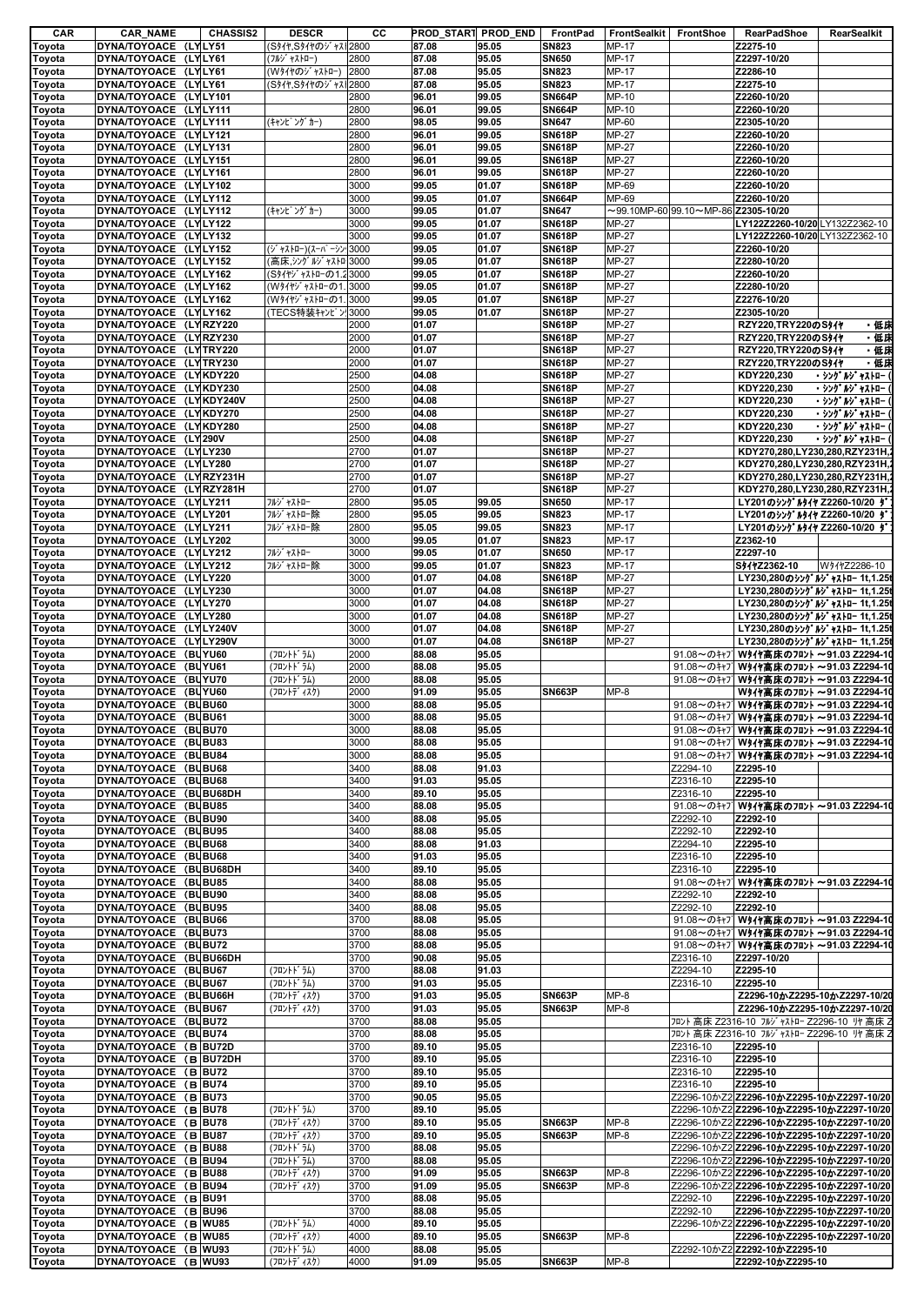| CAR              | <b>CAR_NAME</b>         | <b>CHASSIS2</b> | <b>DESCR</b>          | CС   |       | PROD_START PROD_END | FrontPad      | <b>FrontSealkit</b> | FrontShoe               | <b>RearPadShoe</b>                                      | RearSealkit     |
|------------------|-------------------------|-----------------|-----------------------|------|-------|---------------------|---------------|---------------------|-------------------------|---------------------------------------------------------|-----------------|
| Toyota           | DYNA/TOYOACE (B WU75    |                 |                       | 4000 | 88.08 | 95.05               |               |                     | Z2292-10                | Z2292-10                                                |                 |
| Toyota           | DYNA/TOYOACE (B WU90    |                 |                       | 4000 | 88.08 | 95.05               |               |                     | Z2292-10                | Z2292-10                                                |                 |
| Toyota           | DYNA/TOYOACE (B WU95    |                 |                       | 4000 | 88.08 | 95.05               |               |                     | Z2292-10                | Z2297-10/20                                             |                 |
| Toyota           | DYNA/TOYOACE (R RZU100  |                 | (フロントドラム)低床シ          | 2700 | 95.05 | 00.05               |               |                     | Z2296-10                | 低床Z2296-10                                              | ジ ャストローZ2297-1  |
| Toyota           | DYNA/TOYOACE (R RZU100  |                 | 高床,ダンプ,消防車 2700       |      | 95.05 | 00.05               |               |                     |                         | Z2296-10かZ2 S41ヤZ2296-10                                | W91122329-10    |
| Toyota           | DYNA/TOYOACE (R RZU100  |                 | (フロントト ラム)フルジ ャス 2700 |      | 95.05 | 00.05               |               |                     | Z2297-10                | Z2297-10                                                |                 |
| Toyota           | DYNA/TOYOACE (R RZU100  |                 | (フロントディスク)高床,タ 2700   |      | 95.05 | 00.05               | <b>SN663P</b> | MP-18               |                         | S911Z2296-10                                            | W911Z2329-10    |
| Toyota           | DYNA/TOYOACE (R RZU100  |                 | フルジャストロー,ダンプ含2700     |      | 95.05 | 00.05               | <b>SN650</b>  | MP-17               |                         | Z2297-10                                                |                 |
| Toyota           | DYNA/TOYOACE (R RZU140  |                 |                       | 2700 | 97.08 | 00.05               | <b>SN650</b>  | MP-17               |                         | Z2297-10/20                                             |                 |
| Toyota           | DYNA/TOYOACE (B BU100   |                 | (フロントドラム)低床,ジ         | 3400 | 95.05 | 99.05               |               |                     | Z2296-10                | 低床Z2296-10                                              | ジ ャストローZ2297-10 |
| Toyota           | DYNA/TOYOACE (B BU100   |                 | フルジャストロー,ダンプ含3400     |      | 95.05 | 99.05               |               |                     | Z2297-10                | Z2297-10                                                |                 |
| Toyota           | DYNA/TOYOACE (B BU100   |                 | 高床,ダンプ,消防車 3400       |      | 95.05 | 99.05               |               |                     |                         | Z2296-10かZ2 S41+Z2296-10                                | W911Z2329-10    |
| Toyota           | DYNA/TOYOACE (B BU100   |                 | (フロントディスク)高床.タ 3400   |      | 95.05 | 99.05               | <b>SN663P</b> | MP-18               |                         | S941Z2296-10                                            | W91122329-10    |
| Toyota           | DYNA/TOYOACE (B BU100   |                 | フルジャストロー,ダンプ含3400     |      | 95.05 | 99.05               | <b>SN650</b>  | MP-17               |                         | Z2297-10                                                |                 |
| Toyota           | DYNA/TOYOACE (B BU105   |                 | 高床                    | 3400 | 97.08 | 99.05               | <b>SN869P</b> | $MP-8$              |                         | Z2297-10/20                                             |                 |
| Toyota           | DYNA/TOYOACE (B BU145   |                 | 高床                    | 3400 | 97.08 | 99.05               | <b>SN869P</b> | $MP-8$              |                         | Z2297-10/20                                             |                 |
| Toyota           | DYNA/TOYOACE (B BU105   |                 | ジ ャストロー,フルジ ャストロー3400 |      | 97.08 | 99.05               | <b>SN662P</b> | $MP-8$              |                         | Z2297-10/20                                             |                 |
| Toyota           | DYNA/TOYOACE (B BU145   |                 | ジャストロー,フルジャストロー3400   |      | 97.08 | 99.05               | <b>SN662P</b> | $MP-8$              |                         | Z2297-10/20                                             |                 |
| Toyota           | DYNA/TOYOACE (B BU120   |                 |                       | 3400 | 95.05 | 99.05               |               |                     | Z2329-10                | Z2296-10                                                |                 |
| Toyota           | DYNA/TOYOACE (B BU140   |                 | (フロントト・ラム)            | 3400 | 95.05 | 97.08               |               |                     | Z2329-10                | Z2329-10                                                |                 |
| Toyota           | DYNA/TOYOACE (B BU140   |                 | (フロントデ ィスク)フルシ        | 3400 | 95.05 | 97.08               | <b>SN663P</b> | $MP-8$              |                         | Z2329-10                                                |                 |
| Toyota           | DYNA/TOYOACE (B BU102   |                 | (フロントドラム)低床,ジ 4100    |      | 95.05 | 99.05               |               |                     | Z2296-10                | 低床Z2296-10                                              | ジャストローZ2297-1៲  |
| Toyota           | DYNA/TOYOACE (B BU142   |                 | (フロントドラム)低床,ジ 4100    |      | 95.05 | 99.05               |               |                     | Z2296-10                | 低床Z2296-10                                              | ジャストローZ2297-1   |
| Toyota           | DYNA/TOYOACE (B BU102   |                 | フルジャストロー,ダンプ含 4100    |      | 95.05 | 99.05               |               |                     | Z2297-10                | Z2297-10                                                |                 |
| Toyota           | DYNA/TOYOACE (B BU142   |                 | フルジャストロー,ダンプ含4100     |      | 95.05 | 99.05               |               |                     | Z2297-10                | Z2297-10                                                |                 |
|                  | DYNA/TOYOACE (B BU102   |                 | (フロントドラム)高床,ダ 4100    |      | 95.05 | 99.05               |               |                     | Z2296-10かZ2             | S 94 72296-10                                           | W911Z2329-10    |
| Toyota           | DYNA/TOYOACE (B BU142   |                 | (フロントドラム)高床.ダ 4100    |      | 95.05 |                     |               |                     |                         |                                                         |                 |
| Toyota           |                         |                 |                       |      |       | 99.05               |               |                     |                         | Z2296-10かZ2 S タイヤZ2296-10                               | W91122329-10    |
| Toyota           | DYNA/TOYOACE (B BU102   |                 | (フロントディスク)高床,タ 4100   |      | 95.05 | 99.05               | <b>SN663P</b> | <b>MP-18</b>        |                         | Z2298-50かZ0 S 94 7Z2296-10                              | W91122329-10    |
| Toyota           | DYNA/TOYOACE (B BU142   |                 | (フロントディスク)高床,タ 4100   |      | 95.05 | 99.05               | <b>SN663P</b> | MP-18               |                         | Z2298-50かZ0 S タイヤZ2296-10                               | W911Z2329-10    |
| Toyota           | DYNA/TOYOACE (B BU102   |                 | フルジャストロー.ダンプ含4100     |      | 95.05 | 99.05               | <b>SN650</b>  | MP-17               |                         | Z2297-10                                                |                 |
| Toyota           | DYNA/TOYOACE (B BU142   |                 | フルジャストロー,ダンプ含4100     |      | 95.05 | 99.05               | <b>SN650</b>  | MP-17               |                         | Z2297-10                                                |                 |
| Toyota           | DYNA/TOYOACE (B BU112   |                 | (フロントト・ラム)            | 4100 | 95.05 | 99.05               |               |                     | Z2329-10                | Z2329-10                                                |                 |
| Toyota           | DYNA/TOYOACE (B BU112   |                 | (フロントディスク)            | 4100 | 95.05 | 99.05               | <b>SN663P</b> | $MP-8$              |                         |                                                         |                 |
| Toyota           | DYNA/TOYOACE (B BU122   |                 |                       | 4100 | 95.05 | 99.05               |               |                     | Z2329-10                | Z2296-10                                                |                 |
| Toyota           | DYNA/TOYOACE (B BU132   |                 | (フロントト・ラム)            | 4100 | 95.05 | 99.05               |               |                     | Z2298-50かZ0 Z2329-10    |                                                         |                 |
| Toyota           | DYNA/TOYOACE (B BU132   |                 | (フロントディスク)高床4100      |      | 95.05 | 99.05               | <b>SN663P</b> | $MP-8$              | Z2298-50かZ0 Z2329-10    |                                                         |                 |
| Toyota           | DYNA/TOYOACE (B BU132   |                 | フルジ ャストロー             | 4100 | 95.05 | 99.05               | <b>SN650</b>  | MP-17               | Z2298-50かZ0 Z2297-10/20 |                                                         |                 |
| Toyota           | DYNA/TOYOACE (BUBU137   |                 |                       | 4100 | 95.05 | 99.05               | <b>SN662P</b> | $MP-8$              | Z2298-50かZ0 Z2297-10/20 |                                                         |                 |
| Toyota           | DYNA/TOYOACE (BUBU162   |                 | フルジャストロー,ダンプ含4100     |      | 95.05 | 99.05               |               |                     | Z2296-10                | Z2297-10/20                                             |                 |
| Toyota           | DYNA/TOYOACE (BUBU162   |                 | 強化型ダンプ3.1m 4100       |      | 95.05 | 99.05               |               |                     | Z2329-10                | Z2329-10                                                |                 |
| Toyota           | DYNA/TOYOACE (BUBU172   |                 |                       | 4100 | 95.05 | 99.05               |               |                     | Z2329-10                | Z2329-10                                                |                 |
| Toyota           | DYNA/TOYOACE (BUBU182   |                 |                       | 4100 | 95.05 | 99.05               |               |                     | Z2329-10                | Z2329-10                                                |                 |
| Toyota           | DYNA/TOYOACE (BUBU202   |                 | (フロントト・ラム)            | 4100 | 95.05 | 99.05               |               |                     | Z2329-10                | Z2329-10                                                |                 |
| Toyota           | DYNA/TOYOACE (BUBU212   |                 | (フロントト・ラム)            | 4100 | 95.05 | 99.05               |               |                     | Z2329-10                | Z2329-10                                                |                 |
| Toyota           | DYNA/TOYOACE (BUBU202   |                 | (フロントデ ィスク)           | 4100 | 95.05 | 99.05               | <b>SN663P</b> | $MP-8$              |                         | Z2329-10                                                |                 |
| Toyota           | DYNA/TOYOACE (BUBU212   |                 | (フロントデ ィスク)           | 4100 | 95.05 | 99.05               | <b>SN663P</b> | $MP-8$              |                         | 高床,フルジャストロー Z2329-10 ジャストロ                              |                 |
| Toyota           | DYNA/TOYOACE (BUBU222   |                 | (フロントト・ラム)            | 4100 | 95.05 | 99.05               |               |                     | Z2329-10                | Z2329-10                                                |                 |
| Toyota           | DYNA/TOYOACE (BUBU222   |                 | (フロントディスク)            | 4100 | 95.05 | 99.05               | <b>SN663P</b> | $MP-8$              |                         | Z2329-10                                                |                 |
|                  | DYNA/TOYOACE (BUBU107   |                 |                       | 4100 | 97.08 | 99.05               | <b>SN869P</b> | $MP-8$              |                         | Z2297-10/20                                             |                 |
| Toyota           |                         |                 | (フロントディスク)高床          |      |       |                     |               |                     |                         | Z2297-10/20                                             |                 |
| Toyota           | DYNA/TOYOACE (BUBU147   |                 | (フロントディスク)高床          | 4100 | 97.08 | 99.05               | <b>SN869P</b> | $MP-8$              |                         |                                                         |                 |
| Toyota           | DYNA/TOYOACE (BUBU107   |                 | (フロントディスク)高床隙4100     |      | 97.08 | 99.05               | <b>SN662P</b> | $MP-8$              |                         | Z2297-10/20                                             |                 |
| Toyota           | DYNA/TOYOACE (BUBU147   |                 | (フロントディスク)高床隙4100     |      | 97.08 | 99.05               | <b>SN662P</b> | $MP-8$              |                         | Z2297-10/20                                             |                 |
| Toyota           | DYNA/TOYOACE (BUBU137   |                 |                       | 4100 | 97.08 | 99.05               | <b>SN662P</b> | $MP-8$              |                         | Z2297-10/20                                             |                 |
| Toyota           | DYNA/TOYOACE (BUBU297   |                 |                       | 4100 | 97.08 | 99.05               | 04465-65010   | <b>SP265</b>        |                         | 04466-65010                                             | SP217           |
| Toyota           | DYNA/TOYOACE (BUXZU130  |                 |                       | 5300 | 95.05 | 99.05               |               |                     | Z2329-10                | Z2329-10                                                |                 |
| Toyota           | DYNA/TOYOACE (BUXZU140  |                 |                       | 5300 | 95.05 | 99.05               |               |                     | Z2329-10                | Z2329-10                                                |                 |
| Toyota           | DYNA/TOYOACE (BURZU300  |                 | (2 t)                 | 2700 | 00.05 |                     | <b>SN879P</b> |                     |                         | MP-83 04.06~ 04478-37040 Z2296-10かZ2329-10か             |                 |
| Toyota           | DYNA/TOYOACE (BURZU300A |                 | (2 t)                 | 2700 | 00.05 |                     | <b>SN879P</b> |                     |                         | MP-83 04.06~ 04478-37040 Z2296-10かZ2329-10か             |                 |
| Toyota           | DYNA/TOYOACE (BURZU300  |                 | (3t)                  | 2700 | 00.05 |                     | <b>SN662P</b> |                     |                         | MP-83 04.06~ 04478-37040 Z2296-10かZ2329-10か             |                 |
| Toyota           | DYNA/TOYOACE (BURZU340  |                 |                       | 2700 | 00.05 |                     | <b>SN879P</b> |                     |                         | MP-83 04.06~ 04478-37040 Z2296-10かZ2329-10か             |                 |
| Toyota           | DYNA/TOYOACE (BURZU301  |                 |                       | 2700 | 03.06 |                     | <b>SN879P</b> |                     |                         | MP-83 04.06~ 04478-37040 Z2296-10かZ2329-10か             |                 |
| Toyota           | DYNA/TOYOACE (BUBU301   |                 | 低床,高床、ジャストロー 3700     |      | 99.05 | 04.06               | <b>SN662P</b> | MP-83               |                         | 低床,高床Z2329-10 n ), y +xhn-Z229                          |                 |
| Toyota           | DYNA/TOYOACE (BUBU301A  |                 | 低床,高床,ジャストロー 3700     |      | 99.05 | 04.06               | <b>SN662P</b> | MP-83               |                         | 低床,高床Z2329-10 n ン, ジャストローZ229                           |                 |
| Toyota           | DYNA/TOYOACE (BUBU306   |                 | 低床,高床,ジャストロー 3700     |      | 99.05 | 04.06               | <b>SN662P</b> | MP-83               |                         | 低床,高床Z2329-10 バン,ジャストローZ229                             |                 |
| Toyota           | DYNA/TOYOACE (BUBU346   |                 | 低床,高床,ジャストロー          | 3700 | 99.05 | 04.06               | <b>SN662P</b> | MP-83               |                         | 低床,高床Z2329-10 バン,ジャストローZ229                             |                 |
| Toyota           | DYNA/TOYOACE (BUBU301   |                 | バ ン,フルジ ャストロー         | 3700 | 99.05 | 04.06               | <b>SN879P</b> | MP-83               |                         | Z2296-10                                                |                 |
| Toyota           | DYNA/TOYOACE (BUBU306   |                 | バ ン,フルジ ャストロー         | 3700 | 99.05 | 04.06               | <b>SN879P</b> | MP-83               |                         | Z2296-10                                                |                 |
| Toyota           | DYNA/TOYOACE (BUBU346   |                 | バ ン,フルジ ャストロー         | 3700 | 99.05 | 04.06               | <b>SN879P</b> | MP-83               |                         | Z2296-10                                                |                 |
| Toyota           | DYNA/TOYOACE (BUXZU304  |                 | (2t)                  | 4000 | 03.10 |                     | <b>SN879P</b> |                     |                         | MP-83 04.06~ 04478-37040 Z2296-10かZ2329-10か 04495-3708  |                 |
| Toyota           | DYNA/TOYOACE (BUXZU344  |                 | (2t)                  | 4000 | 03.10 |                     | <b>SN879P</b> |                     |                         | MP-83 04.06~ 04478-37040 Z2296-10かZ2329-10か 04495-37080 |                 |
| Toyota           | DYNA/TOYOACE (BUXZU304  |                 | (1.75t, 3t)           | 4000 | 03.10 |                     | <b>SN662P</b> |                     |                         | MP-83 04.06~ 04478-37040 Z2296-10かZ2329-10か 04495-37080 |                 |
| Toyota           | DYNA/TOYOACE (BUXZU344  |                 | (1.75t, 3t)           | 4000 | 03.10 |                     | <b>SN662P</b> |                     |                         | MP-83 04.06~ 04478-37040 Z2296-10かZ2329-10か 04495-37080 |                 |
| Toyota           | DYNA/TOYOACE (BUXZU304A |                 |                       | 4000 | 03.10 |                     | <b>SN662P</b> |                     |                         | MP-83 04.06~ 04478-37040 Z2296-10かZ2329-10か 04495-3708  |                 |
| Toyota           | DYNA/TOYOACE (BUXZU304H |                 |                       | 4000 | 03.10 |                     | <b>SN662P</b> |                     |                         | MP-83 04.06~ 04478-37040 Z2296-10かZ2329-10か 04495-3708  |                 |
| Toyota           | DYNA/TOYOACE (BUXZU305A |                 |                       | 4000 | 03.10 |                     | <b>SN662P</b> |                     |                         | MP-83 04.06~ 04478-37040 Z2296-10かZ2329-10か 04495-3708  |                 |
| Toyota           | DYNA/TOYOACE (BUXZU308  |                 | (高床, ジャストロー)          | 4000 | 04.06 |                     | <b>SN662P</b> | 04478-37020         |                         | Z2296-10かZ2329-10か 04495-3708                           |                 |
| Toyota           | DYNA/TOYOACE (BUXZU308  |                 | (フルジャストロー)            | 4000 | 04.06 |                     | <b>SN879P</b> | 04478-37020         |                         | Z2296-10かZ2329-10か 04495-37080                          |                 |
| Toyota           | DYNA/TOYOACE (BUXZU308V |                 |                       | 4000 | 04.06 |                     | <b>SN879P</b> | 04478-37020         |                         | Z2296-10かZ2329-10か 04495-37080                          |                 |
| Toyota           | DYNA/TOYOACE (BUXZU314D |                 |                       | 4000 | 04.06 |                     | <b>SN879P</b> | 04478-37020         |                         | Z2296-10かZ2329-10か 04495-3708                           |                 |
| Toyota           | DYNA/TOYOACE (BUXZU354D |                 |                       | 4000 | 04.06 |                     | <b>SN879P</b> | 04478-37020         |                         | Z2296-10かZ2329-10か 04495-3708                           |                 |
| Toyota           | DYNA/TOYOACE (BUXZU334  |                 | (2t)                  | 4000 | 04.06 |                     | <b>SN879P</b> | 04478-37020         |                         | Z2296-10かZ2329-10か 04495-37080                          |                 |
|                  | DYNA/TOYOACE (BUXZU344  |                 | (2t)                  | 4000 | 04.06 |                     | <b>SN879P</b> | 04478-37020         |                         | Z2296-10かZ2329-10か 04495-3708                           |                 |
| Toyota           | DYNA/TOYOACE (BUXZU334  |                 | (3t)                  | 4000 | 04.06 |                     | <b>SN662P</b> | 04478-37020         |                         | Z2296-10かZ2329-10か 04495-3708                           |                 |
| Toyota           |                         |                 |                       |      |       |                     |               |                     |                         | Z2296-10かZ2329-10か 04495-37080                          |                 |
| Toyota           | DYNA/TOYOACE (BUXZU344  |                 | (3t)                  | 4000 | 04.06 |                     | <b>SN662P</b> | 04478-37020         |                         |                                                         |                 |
| Toyota           | DYNA/TOYOACE (BUXZU334  |                 | (3.5t, 4t)            | 4000 | 04.06 |                     | <b>SN896</b>  | 04478-37020         |                         | <b>SN896</b>                                            | 04479-37040     |
| Toyota           | DYNA/TOYOACE (BUXZU344  |                 | (3.5t, 4t)            | 4000 | 04.06 |                     | <b>SN896</b>  | 04478-37020         |                         | <b>SN896</b>                                            | 04479-37040     |
| Toyota           | DYNA/TOYOACE (BUXZU354H |                 | (3.5t, 4t)            | 4000 | 04.06 |                     | <b>SN896</b>  | 04478-37020         |                         | <b>SN896</b>                                            | 04479-37040     |
| Toyota           | DYNA/TOYOACE (BUXZU348  |                 | (ジャストロー)              | 4000 | 04.06 |                     | <b>SN662P</b> | 04478-37020         |                         | Z2329-10か04495-37080                                    |                 |
|                  |                         |                 | (フルジャストロー)            | 4000 | 04.06 |                     | <b>SN879P</b> | 04478-37020         |                         | Z2329-10か04495-37080                                    |                 |
|                  | DYNA/TOYOACE (BUXZU348  |                 |                       | 4000 | 04.06 |                     | <b>SN662P</b> | 04478-37020         |                         | Z2329-10か04495-37080                                    |                 |
| Toyota<br>Toyota | DYNA/TOYOACE (BUXZU368  |                 |                       |      |       |                     |               |                     |                         |                                                         |                 |
| Toyota           | DYNA/TOYOACE (BUXZU368D |                 |                       | 4000 | 04.06 |                     | <b>SN662P</b> | 04478-37020         |                         | Z2329-10か04495-37080                                    |                 |
| Toyota           | DYNA/TOYOACE (BUXZU378  |                 |                       | 4000 | 04.06 |                     | <b>SN662P</b> | 04478-37020         |                         | Z2329-10か04495-37080                                    |                 |
| Toyota           | DYNA/TOYOACE (BUXZU388  |                 | (標準キャブ)               | 4000 | 04.06 |                     | <b>SN662P</b> | 04478-37020         |                         | Z2329-10か04495-37080                                    |                 |
|                  | DYNA/TOYOACE (BUXZU388  |                 | (ワイト゛キャブ゜)            | 4000 | 04.06 |                     | <b>SN896</b>  | 04478-37020         |                         | Z2329-10か04495-37080                                    |                 |
| Toyota<br>Toyota | DYNA/TOYOACE (BUXZU301A |                 |                       | 4100 | 00.05 | 03.06               | <b>SN662P</b> | MP-83               |                         | Z2296-10かZ2329-10                                       |                 |
| Toyota           | DYNA/TOYOACE (BUXZU301H |                 |                       | 4100 | 00.05 | 03.06               | <b>SN662P</b> | MP-83               |                         | Z2296-10かZ2329-10                                       |                 |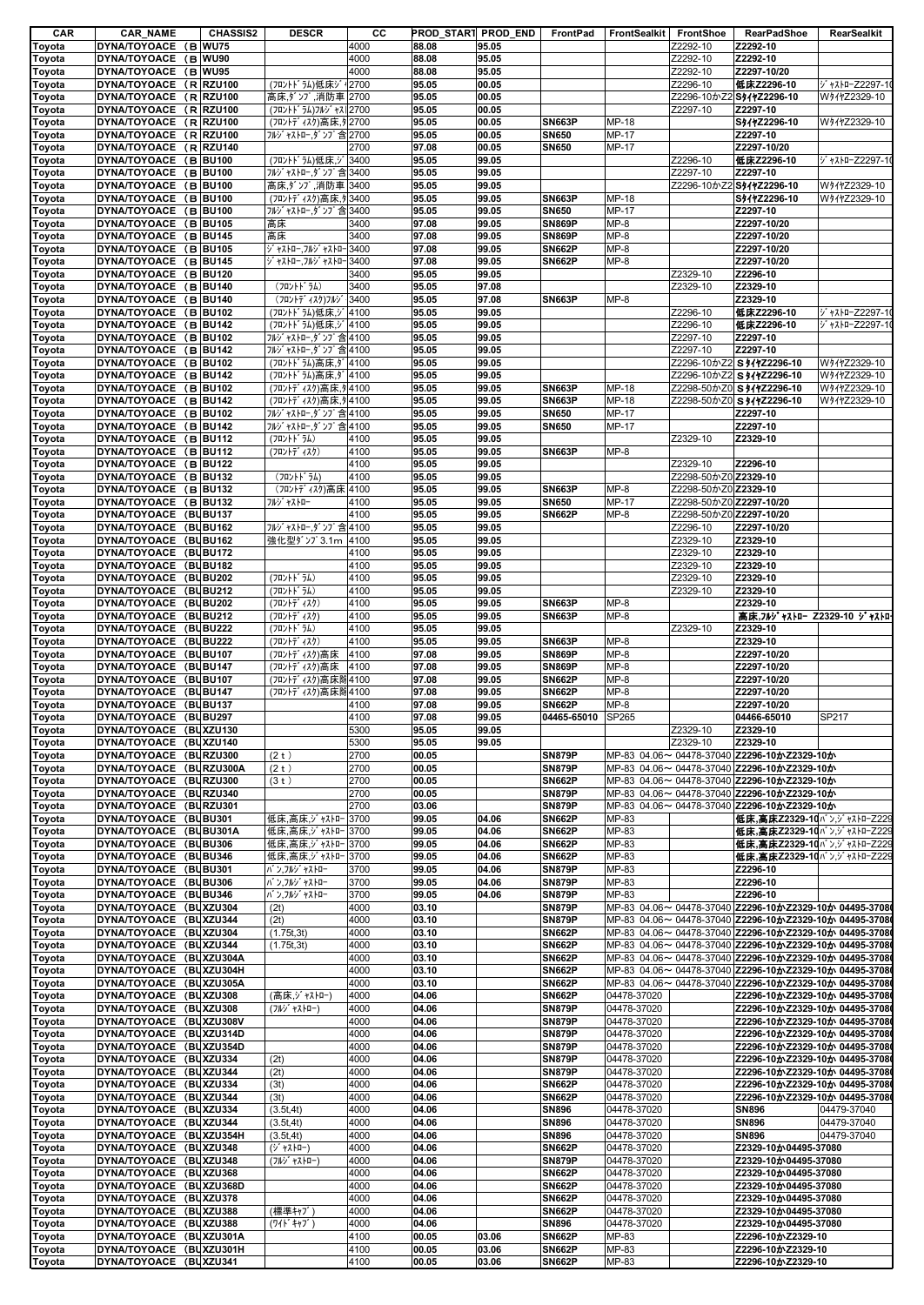| DYNA/TOYOACE (BUXZU302<br>4100<br>00.05<br>03.06<br><b>SN879P</b><br>MP-83<br>Toyota<br>DYNA/TOYOACE (BUXZU342<br>4100<br>01.08<br><b>SN869P</b><br>MP-83<br>03.06<br>Toyota<br><b>SN879P</b><br>DYNA/TOYOACE (BUBZU300<br>(2t)<br>4100<br>03.06<br>Toyota<br>DYNA/TOYOACE (BUBZU300<br>4100<br>03.06<br><b>SN662P</b><br>(3t)<br>Toyota<br>DYNA/TOYOACE (BUBZU300A<br>4100<br><b>SN662P</b><br>03.06<br>Toyota<br>DYNA/TOYOACE (BUBZU340<br>4100<br>03.06<br><b>SN879P</b><br>Toyota<br>DYNA/TOYOACE (BURZU300<br>4100<br><b>SN879P</b><br>(2t)フルジャストロー<br>03.06<br>Toyota<br>DYNA/TOYOACE (BURZU340<br>4100<br><b>SN879P</b><br>(2t)フルジ ャストロー<br>03.06<br>Toyota<br>4100<br><b>SN662P</b><br>DYNA/TOYOACE (BURZU300A<br>03.06<br>Toyota<br>(2t)<br>DYNA/TOYOACE (BURZU300<br>4100<br>03.06<br><b>SN662P</b><br>(3t) 高床<br>Toyota<br>DYNA/TOYOACE (BURZU340<br><b>SN662P</b><br>(3t)高床<br>4100<br>03.06<br>Toyota<br><b>SN879P</b><br>DYNA/TOYOACE (BUXZU302<br>(2t)フルジ ャストロー<br>4600<br>99.05<br>04.06<br>MP-83<br>Toyota | Z2296-10かZ2329-10<br>Z2296-10かZ2329-10<br>MP-83 04.06~ 04478-37040 Z2296-10かZ2329-10<br>MP-83 04.06~ 04478-37040 Z2296-10かZ2329-10<br>MP-83 04.06~ 04478-37040 Z2296-10かZ2329-10<br>MP-83 04.06~ 04478-37040 Z2296-10かZ2329-10<br>MP-83 04.06~ 04478-37040 Z2296-10かZ2329-10<br>MP-83 04.06~ 04478-37040 Z2296-10かZ2329-10<br>MP-83 04.06~ 04478-37040 Z2296-10かZ2329-10 |
|-----------------------------------------------------------------------------------------------------------------------------------------------------------------------------------------------------------------------------------------------------------------------------------------------------------------------------------------------------------------------------------------------------------------------------------------------------------------------------------------------------------------------------------------------------------------------------------------------------------------------------------------------------------------------------------------------------------------------------------------------------------------------------------------------------------------------------------------------------------------------------------------------------------------------------------------------------------------------------------------------------------------------------|--------------------------------------------------------------------------------------------------------------------------------------------------------------------------------------------------------------------------------------------------------------------------------------------------------------------------------------------------------------------------|
|                                                                                                                                                                                                                                                                                                                                                                                                                                                                                                                                                                                                                                                                                                                                                                                                                                                                                                                                                                                                                             |                                                                                                                                                                                                                                                                                                                                                                          |
|                                                                                                                                                                                                                                                                                                                                                                                                                                                                                                                                                                                                                                                                                                                                                                                                                                                                                                                                                                                                                             |                                                                                                                                                                                                                                                                                                                                                                          |
|                                                                                                                                                                                                                                                                                                                                                                                                                                                                                                                                                                                                                                                                                                                                                                                                                                                                                                                                                                                                                             |                                                                                                                                                                                                                                                                                                                                                                          |
|                                                                                                                                                                                                                                                                                                                                                                                                                                                                                                                                                                                                                                                                                                                                                                                                                                                                                                                                                                                                                             |                                                                                                                                                                                                                                                                                                                                                                          |
|                                                                                                                                                                                                                                                                                                                                                                                                                                                                                                                                                                                                                                                                                                                                                                                                                                                                                                                                                                                                                             |                                                                                                                                                                                                                                                                                                                                                                          |
|                                                                                                                                                                                                                                                                                                                                                                                                                                                                                                                                                                                                                                                                                                                                                                                                                                                                                                                                                                                                                             |                                                                                                                                                                                                                                                                                                                                                                          |
|                                                                                                                                                                                                                                                                                                                                                                                                                                                                                                                                                                                                                                                                                                                                                                                                                                                                                                                                                                                                                             |                                                                                                                                                                                                                                                                                                                                                                          |
|                                                                                                                                                                                                                                                                                                                                                                                                                                                                                                                                                                                                                                                                                                                                                                                                                                                                                                                                                                                                                             |                                                                                                                                                                                                                                                                                                                                                                          |
|                                                                                                                                                                                                                                                                                                                                                                                                                                                                                                                                                                                                                                                                                                                                                                                                                                                                                                                                                                                                                             | MP-83 04.06~ 04478-37040 Z2296-10かZ2329-10                                                                                                                                                                                                                                                                                                                               |
|                                                                                                                                                                                                                                                                                                                                                                                                                                                                                                                                                                                                                                                                                                                                                                                                                                                                                                                                                                                                                             | MP-83 04.06~ 04478-37040 Z2296-10かZ2329-10                                                                                                                                                                                                                                                                                                                               |
|                                                                                                                                                                                                                                                                                                                                                                                                                                                                                                                                                                                                                                                                                                                                                                                                                                                                                                                                                                                                                             | Z2296-10かZ2329-10                                                                                                                                                                                                                                                                                                                                                        |
| DYNA/TOYOACE (BUXZU302<br>(2.95t, 3t) フルジ ャストロ 4600<br>99.05<br>04.06<br><b>SN662P</b><br>MP-83<br>Toyota                                                                                                                                                                                                                                                                                                                                                                                                                                                                                                                                                                                                                                                                                                                                                                                                                                                                                                                   | Z2296-10かZ2329-10                                                                                                                                                                                                                                                                                                                                                        |
| DYNA/TOYOACE (XZXZU302A<br><b>SN662P</b><br>4600<br>99.05<br>04.06<br>MP-83<br>Toyota                                                                                                                                                                                                                                                                                                                                                                                                                                                                                                                                                                                                                                                                                                                                                                                                                                                                                                                                       | Z2296-10かZ2329-10                                                                                                                                                                                                                                                                                                                                                        |
| DYNA/TOYOACE (XZXZU302D<br>4600<br>99.05<br><b>SN662P</b><br>MP-83<br>04.06<br>Toyota                                                                                                                                                                                                                                                                                                                                                                                                                                                                                                                                                                                                                                                                                                                                                                                                                                                                                                                                       | Z2296-10かZ2329-10                                                                                                                                                                                                                                                                                                                                                        |
| DYNA/TOYOACE (XZXZU302H<br>4600<br><b>SN662P</b><br>99.05<br>04.06<br>MP-83<br>Toyota                                                                                                                                                                                                                                                                                                                                                                                                                                                                                                                                                                                                                                                                                                                                                                                                                                                                                                                                       | Z2296-10かZ2329-10                                                                                                                                                                                                                                                                                                                                                        |
| DYNA/TOYOACE (XZXZU307<br>ジャストロー,高床<br>4600<br>99.05<br>04.06<br><b>SN662P</b><br>MP-83<br>Toyota                                                                                                                                                                                                                                                                                                                                                                                                                                                                                                                                                                                                                                                                                                                                                                                                                                                                                                                           | Z2296-10かZ2329-10                                                                                                                                                                                                                                                                                                                                                        |
| DYNA/TOYOACE (XZXZU307<br>4600<br>バ ン,フルジ ャストロー<br>99.05<br>04.06<br><b>SN879P</b><br>MP-83<br>Toyota<br>DYNA/TOYOACE (XZXZU312D<br>4600<br><b>SN879P</b><br>99.05                                                                                                                                                                                                                                                                                                                                                                                                                                                                                                                                                                                                                                                                                                                                                                                                                                                          | Z2296-10かZ2329-10                                                                                                                                                                                                                                                                                                                                                        |
| 04.06<br>MP-83<br>Toyota<br>DYNA/TOYOACE (XZXZU322<br>4600<br>99.05<br><b>SN662P</b><br>MP-83<br>04.06<br>Toyota                                                                                                                                                                                                                                                                                                                                                                                                                                                                                                                                                                                                                                                                                                                                                                                                                                                                                                            | Z2296-10かZ2329-10<br>Z2296-10かZ2329-10                                                                                                                                                                                                                                                                                                                                   |
| DYNA/TOYOACE (XZXZU322D<br>4600<br><b>SN662P</b><br>99.05<br>04.06<br>MP-83<br>Toyota                                                                                                                                                                                                                                                                                                                                                                                                                                                                                                                                                                                                                                                                                                                                                                                                                                                                                                                                       | Z2296-10かZ2329-10                                                                                                                                                                                                                                                                                                                                                        |
| DYNA/TOYOACE (XZXZU337<br>ジャストロー<br>4600<br><b>SN662P</b><br>MP-83<br>99.05<br>04.06<br>Toyota                                                                                                                                                                                                                                                                                                                                                                                                                                                                                                                                                                                                                                                                                                                                                                                                                                                                                                                              | Z2296-10かZ2329-10                                                                                                                                                                                                                                                                                                                                                        |
| DYNA/TOYOACE (XZXZU337<br>フルジ ャストロー<br>4600<br><b>SN879P</b><br>99.05<br>04.06<br>MP-83<br>Toyota                                                                                                                                                                                                                                                                                                                                                                                                                                                                                                                                                                                                                                                                                                                                                                                                                                                                                                                           | Z2296-10かZ2329-10                                                                                                                                                                                                                                                                                                                                                        |
| DYNA/TOYOACE (XZXZU342<br>4600<br><b>SN662P</b><br>高床<br>01.08<br>04.06<br>MP-83<br>Toyota                                                                                                                                                                                                                                                                                                                                                                                                                                                                                                                                                                                                                                                                                                                                                                                                                                                                                                                                  | Z2296-10かZ2329-10                                                                                                                                                                                                                                                                                                                                                        |
| フルジ ャストロー<br>4600<br><b>SN869P</b><br>DYNA/TOYOACE (XZXZU342<br>01.08<br>04.06<br>MP-83<br>Toyota                                                                                                                                                                                                                                                                                                                                                                                                                                                                                                                                                                                                                                                                                                                                                                                                                                                                                                                           | Z2296-10かZ2329-10                                                                                                                                                                                                                                                                                                                                                        |
| DYNA/TOYOACE (XZXZU347<br>ジャストロー,高床<br><b>SN662P</b><br>MP-83<br>4600<br>99.05<br>04.06<br>Toyota                                                                                                                                                                                                                                                                                                                                                                                                                                                                                                                                                                                                                                                                                                                                                                                                                                                                                                                           | Z2296-10かZ2329-10                                                                                                                                                                                                                                                                                                                                                        |
| DYNA/TOYOACE (XZXZU347<br>4600<br><b>SN879P</b><br>MP-83<br>フルジ ャストロー<br>99.05<br>04.06<br>Toyota                                                                                                                                                                                                                                                                                                                                                                                                                                                                                                                                                                                                                                                                                                                                                                                                                                                                                                                           | Z2296-10かZ2329-10                                                                                                                                                                                                                                                                                                                                                        |
| <b>SN662P</b><br>DYNA/TOYOACE (XZXZU352D<br>ジャストロー<br>4600<br>99.05<br>04.06<br>MP-83<br>Toyota                                                                                                                                                                                                                                                                                                                                                                                                                                                                                                                                                                                                                                                                                                                                                                                                                                                                                                                             | Z2296-10かZ2329-10                                                                                                                                                                                                                                                                                                                                                        |
| DYNA/TOYOACE (XZXZU352D<br>4600<br><b>SN879P</b><br>MP-83<br>フルジ ャストロー<br>99.05<br>04.06<br>Toyota                                                                                                                                                                                                                                                                                                                                                                                                                                                                                                                                                                                                                                                                                                                                                                                                                                                                                                                          | Z2296-10かZ2329-10                                                                                                                                                                                                                                                                                                                                                        |
| DYNA/TOYOACE (XZXZU362<br>4600<br><b>SN869P</b><br>99.07<br>04.06<br>MP-83<br>Toyota                                                                                                                                                                                                                                                                                                                                                                                                                                                                                                                                                                                                                                                                                                                                                                                                                                                                                                                                        | Z2296-10かZ2329-10                                                                                                                                                                                                                                                                                                                                                        |
| DYNA/TOYOACE (XZXZU362A<br>4600<br>99.07<br>04.06<br><b>SN869P</b><br>MP-83<br>Toyota                                                                                                                                                                                                                                                                                                                                                                                                                                                                                                                                                                                                                                                                                                                                                                                                                                                                                                                                       | Z2296-10かZ2329-10                                                                                                                                                                                                                                                                                                                                                        |
| DYNA/TOYOACE (XZXZU362D<br>4600<br><b>SN869P</b><br>MP-83<br>99.07<br>04.06<br>Toyota                                                                                                                                                                                                                                                                                                                                                                                                                                                                                                                                                                                                                                                                                                                                                                                                                                                                                                                                       | Z2296-10かZ2329-10                                                                                                                                                                                                                                                                                                                                                        |
| DYNA/TOYOACE (XZXZU372<br>4600<br>MP-83<br>99.07<br>04.06<br><b>SN869P</b><br>Toyota                                                                                                                                                                                                                                                                                                                                                                                                                                                                                                                                                                                                                                                                                                                                                                                                                                                                                                                                        | Z2296-10かZ2329-10                                                                                                                                                                                                                                                                                                                                                        |
| DYNA/TOYOACE (XZXZU382<br>4600<br>99.07<br><b>SN869P</b><br>MP-83<br>04.06<br>Toyota                                                                                                                                                                                                                                                                                                                                                                                                                                                                                                                                                                                                                                                                                                                                                                                                                                                                                                                                        | Z2296-10かZ2329-10                                                                                                                                                                                                                                                                                                                                                        |
| DYNA/TOYOACE (XZXZU301<br>4900<br>99.05<br><b>SN662P</b><br>MP-83<br>Toyota                                                                                                                                                                                                                                                                                                                                                                                                                                                                                                                                                                                                                                                                                                                                                                                                                                                                                                                                                 | Z2296-10かZ2329-10                                                                                                                                                                                                                                                                                                                                                        |
| DYNA/TOYOACE (XZXZU301A<br>4900<br><b>SN662P</b><br>99.05<br>MP-83<br>Toyota<br><b>SN662P</b><br>DYNA/TOYOACE (XZXZU301D<br>4900<br>99.05<br>MP-83                                                                                                                                                                                                                                                                                                                                                                                                                                                                                                                                                                                                                                                                                                                                                                                                                                                                          | Z2296-10かZ2329-10<br>Z2296-10かZ2329-10                                                                                                                                                                                                                                                                                                                                   |
| Toyota<br>DYNA/TOYOACE (XZXZU301H<br>4900<br>99.05<br><b>SN662P</b><br>MP-83<br>Toyota                                                                                                                                                                                                                                                                                                                                                                                                                                                                                                                                                                                                                                                                                                                                                                                                                                                                                                                                      | Z2296-10かZ2329-10                                                                                                                                                                                                                                                                                                                                                        |
| DYNA/TOYOACE (XZXZU306<br>4900<br><b>SN662P</b><br>高床<br>99.05<br>Toyota                                                                                                                                                                                                                                                                                                                                                                                                                                                                                                                                                                                                                                                                                                                                                                                                                                                                                                                                                    | MP-83 04.06~ 04478-37040 Z2296-10かZ2329-10                                                                                                                                                                                                                                                                                                                               |
| DYNA/TOYOACE (XZXZU306<br>フルジ ャストロー<br>4900<br>99.05<br><b>SN879P</b><br>Toyota                                                                                                                                                                                                                                                                                                                                                                                                                                                                                                                                                                                                                                                                                                                                                                                                                                                                                                                                             | MP-83 04.06~ 04478-37040 Z2296-1020 Z2329-10                                                                                                                                                                                                                                                                                                                             |
| DYNA/TOYOACE (XZXZU311D<br><b>SN879P</b><br>(2t)フルジ ャストロー<br>4900<br>99.05<br>Toyota                                                                                                                                                                                                                                                                                                                                                                                                                                                                                                                                                                                                                                                                                                                                                                                                                                                                                                                                        | MP-83 04.06~ 04478-37040 Z2296-10かZ2329-10                                                                                                                                                                                                                                                                                                                               |
| DYNA/TOYOACE (XZXZU311A<br>4900<br>99.05<br><b>SN662P</b><br>(3t)フルジャストロー<br>Toyota                                                                                                                                                                                                                                                                                                                                                                                                                                                                                                                                                                                                                                                                                                                                                                                                                                                                                                                                         | MP-83 04.06~ 04478-37040 Z2296-10かZ2329-10                                                                                                                                                                                                                                                                                                                               |
| <b>SN662P</b><br>DYNA/TOYOACE (XZXZU311D<br>(3t)フルジ ャストロー<br>4900<br>99.05<br>Toyota                                                                                                                                                                                                                                                                                                                                                                                                                                                                                                                                                                                                                                                                                                                                                                                                                                                                                                                                        | MP-83 04.06~ 04478-37040 Z2296-10かZ2329-10                                                                                                                                                                                                                                                                                                                               |
| DYNA/TOYOACE (XZXZU321A<br>4900<br><b>SN662P</b><br>MP-83 $\times$ 1<br>99.05<br>Toyota                                                                                                                                                                                                                                                                                                                                                                                                                                                                                                                                                                                                                                                                                                                                                                                                                                                                                                                                     | Z2296-10かZ2329-10                                                                                                                                                                                                                                                                                                                                                        |
| DYNA/TOYOACE (XZXZU321D<br>4900<br>99.05<br><b>SN662P</b><br>MP-83 $×1$<br>Toyota                                                                                                                                                                                                                                                                                                                                                                                                                                                                                                                                                                                                                                                                                                                                                                                                                                                                                                                                           | Z2296-10かZ2329-10                                                                                                                                                                                                                                                                                                                                                        |
| 4900<br><b>SN662P</b><br>DYNA/TOYOACE (XZXZU331<br>99.05<br>MP-83 $×1$<br>Toyota                                                                                                                                                                                                                                                                                                                                                                                                                                                                                                                                                                                                                                                                                                                                                                                                                                                                                                                                            | Z2296-10かZ2329-10                                                                                                                                                                                                                                                                                                                                                        |
| DYNA/TOYOACE (XZXZU341<br>高床<br>4900<br><b>SN662P</b><br>MP-83 $\times$ 1<br>99.05<br>Toyota                                                                                                                                                                                                                                                                                                                                                                                                                                                                                                                                                                                                                                                                                                                                                                                                                                                                                                                                | Z2296-10かZ2329-10                                                                                                                                                                                                                                                                                                                                                        |
| DYNA/TOYOACE (XZXZU346<br>4900<br><b>SN662P</b><br>MP-83 $\times$ 1<br>高床<br>99.05<br>Toyota                                                                                                                                                                                                                                                                                                                                                                                                                                                                                                                                                                                                                                                                                                                                                                                                                                                                                                                                | Z2296-10かZ2329-10                                                                                                                                                                                                                                                                                                                                                        |
| DYNA/TOYOACE (XZXZU346<br>4900<br>99.05<br><b>SN879P</b><br>MP-83 $\times$ 1<br>フルジ ャストロー<br>Toyota                                                                                                                                                                                                                                                                                                                                                                                                                                                                                                                                                                                                                                                                                                                                                                                                                                                                                                                         | Z2296-10かZ2329-10                                                                                                                                                                                                                                                                                                                                                        |
| DYNA/TOYOACE (XZXZU341<br>フルジ ャストロー<br>4900<br>99.05<br><b>SN879P</b><br>MP-83 $×1$<br>Toyota                                                                                                                                                                                                                                                                                                                                                                                                                                                                                                                                                                                                                                                                                                                                                                                                                                                                                                                               | Z2296-10かZ2329-10                                                                                                                                                                                                                                                                                                                                                        |
| DYNA/TOYOACE (XZXZU351D<br>4900<br><b>SN662P</b><br>ジャストロー<br>99.05<br>MP-83 $×1$<br>Toyota                                                                                                                                                                                                                                                                                                                                                                                                                                                                                                                                                                                                                                                                                                                                                                                                                                                                                                                                 | Z2296-10かZ2329-10                                                                                                                                                                                                                                                                                                                                                        |
| DYNA/TOYOACE (XZXZU351D<br>フルジ ャストロー<br>4900<br>99.05<br><b>SN879P</b><br>MP-83 $×1$<br>Toyota                                                                                                                                                                                                                                                                                                                                                                                                                                                                                                                                                                                                                                                                                                                                                                                                                                                                                                                              | Z2296-10かZ2329-10                                                                                                                                                                                                                                                                                                                                                        |
| DYNA/TOYOACE (XZXZU371<br>4900<br><b>SN869P</b><br>Toyota<br>99.08<br>MP-83 $×1$                                                                                                                                                                                                                                                                                                                                                                                                                                                                                                                                                                                                                                                                                                                                                                                                                                                                                                                                            | Z2296-10かZ2329-10                                                                                                                                                                                                                                                                                                                                                        |
| 4900<br><b>SN662P</b><br>DYNA/TOYOACE (XZXZU336<br>(ジャストロー)<br>04.06<br>04478-37040<br>Toyota<br>04478-37040                                                                                                                                                                                                                                                                                                                                                                                                                                                                                                                                                                                                                                                                                                                                                                                                                                                                                                                | Z2296-10かZ2329-10                                                                                                                                                                                                                                                                                                                                                        |
| DYNA/TOYOACE (XZXZU336<br>4900<br>04.06<br><b>SN879P</b><br>Toyota<br>(フルジャストロー)<br>Toyota<br>DYNA/TOYOACE (XZXZU300H<br>5300<br>99.05<br>04.06<br><b>SN662P</b><br>MP-83                                                                                                                                                                                                                                                                                                                                                                                                                                                                                                                                                                                                                                                                                                                                                                                                                                                   | Z2296-10かZ2329-10<br>Z2296-10かZ2329-10                                                                                                                                                                                                                                                                                                                                   |
| 5300<br>DYNA/TOYOACE (XZXZU320A<br>99.05<br>04.06<br><b>SN662P</b><br>MP-83<br>Toyota                                                                                                                                                                                                                                                                                                                                                                                                                                                                                                                                                                                                                                                                                                                                                                                                                                                                                                                                       |                                                                                                                                                                                                                                                                                                                                                                          |
| DYNA/TOYOACE (XZXZU330<br>5300<br>99.05<br>04.06                                                                                                                                                                                                                                                                                                                                                                                                                                                                                                                                                                                                                                                                                                                                                                                                                                                                                                                                                                            |                                                                                                                                                                                                                                                                                                                                                                          |
|                                                                                                                                                                                                                                                                                                                                                                                                                                                                                                                                                                                                                                                                                                                                                                                                                                                                                                                                                                                                                             | Z2296-10かZ2329-10                                                                                                                                                                                                                                                                                                                                                        |
| (3, 5t, 4t)                                                                                                                                                                                                                                                                                                                                                                                                                                                                                                                                                                                                                                                                                                                                                                                                                                                                                                                                                                                                                 | Z2376-10<br>04495-37020                                                                                                                                                                                                                                                                                                                                                  |
| DYNA/TOYOACE (XZXZU340<br>5300<br>Z2376-10<br>(3, 5t, 4t)<br>99.05<br>04.06                                                                                                                                                                                                                                                                                                                                                                                                                                                                                                                                                                                                                                                                                                                                                                                                                                                                                                                                                 | 04495-37020                                                                                                                                                                                                                                                                                                                                                              |
| DYNA/TOYOACE (XZXZU330<br>5300<br>99.05<br>04.06<br>MP-83<br>(3t)<br><b>SN662P</b>                                                                                                                                                                                                                                                                                                                                                                                                                                                                                                                                                                                                                                                                                                                                                                                                                                                                                                                                          | Z2329-10                                                                                                                                                                                                                                                                                                                                                                 |
| DYNA/TOYOACE (XZXZU340<br>5300<br><b>SN662P</b><br>(3t)<br>99.05<br>04.06<br>MP-83<br>DYNA/TOYOACE (XZXZU350H<br>5300<br>Z2376-10<br>99.05<br>04.06                                                                                                                                                                                                                                                                                                                                                                                                                                                                                                                                                                                                                                                                                                                                                                                                                                                                         | Z2329-10<br>04495-37020                                                                                                                                                                                                                                                                                                                                                  |
| DYNA/TOYOACE (BUXZU404<br>4000<br>04.05                                                                                                                                                                                                                                                                                                                                                                                                                                                                                                                                                                                                                                                                                                                                                                                                                                                                                                                                                                                     | 04495-37020<br>04495-37020                                                                                                                                                                                                                                                                                                                                               |
| DYNA/TOYOACE (BUXZU404A<br>4000<br>04.05                                                                                                                                                                                                                                                                                                                                                                                                                                                                                                                                                                                                                                                                                                                                                                                                                                                                                                                                                                                    | 04495-37020<br>04495-37020                                                                                                                                                                                                                                                                                                                                               |
| DYNA/TOYOACE (BUXZU424<br>4000<br>04.05                                                                                                                                                                                                                                                                                                                                                                                                                                                                                                                                                                                                                                                                                                                                                                                                                                                                                                                                                                                     | 04495-37020<br>04495-37020                                                                                                                                                                                                                                                                                                                                               |
| DYNA/TOYOACE (BUXZU414<br>4000<br>03.10<br>Z2329-10<br>(3.5t, 4t)<br>Toyota                                                                                                                                                                                                                                                                                                                                                                                                                                                                                                                                                                                                                                                                                                                                                                                                                                                                                                                                                 | Z2329-10                                                                                                                                                                                                                                                                                                                                                                 |
| DYNA/TOYOACE (BUXZU414<br>4000<br>03.10<br><b>SN662P</b><br>MP-83 04.06~Z2329-10<br>(2t)                                                                                                                                                                                                                                                                                                                                                                                                                                                                                                                                                                                                                                                                                                                                                                                                                                                                                                                                    |                                                                                                                                                                                                                                                                                                                                                                          |
| DYNA/TOYOACE (BUXZU414<br>4000<br>03.10<br>MP-83 04.06~Z2329-10<br>(3t)<br><b>SN896</b>                                                                                                                                                                                                                                                                                                                                                                                                                                                                                                                                                                                                                                                                                                                                                                                                                                                                                                                                     | MP-83 04.06~<br><b>SN896</b>                                                                                                                                                                                                                                                                                                                                             |
| DYNA/TOYOACE (BUXZU415<br>4000<br>(2t, 3.5t)<br>03.10<br>Z2376-10                                                                                                                                                                                                                                                                                                                                                                                                                                                                                                                                                                                                                                                                                                                                                                                                                                                                                                                                                           | Z2376-10                                                                                                                                                                                                                                                                                                                                                                 |
| DYNA/TOYOACE (BUXZU415<br>4000<br>03.10<br><b>SN896</b><br>MP-83 04.06~Z2376-10<br>(3t)                                                                                                                                                                                                                                                                                                                                                                                                                                                                                                                                                                                                                                                                                                                                                                                                                                                                                                                                     | <b>SN896</b><br>MP-83 04.06~                                                                                                                                                                                                                                                                                                                                             |
| DYNA/TOYOACE (BUBU400<br>4100<br><b>SN662P</b><br>MP-83<br>(2t)<br>99.08<br>04.06<br>Z2376-10                                                                                                                                                                                                                                                                                                                                                                                                                                                                                                                                                                                                                                                                                                                                                                                                                                                                                                                               | BU400Z2296-10<br>BU410,420Z232                                                                                                                                                                                                                                                                                                                                           |
| DYNA/TOYOACE (BUBU410<br>(2t)<br>4100<br>99.08<br>04.06<br><b>SN662P</b><br>MP-83<br>Z2376-10                                                                                                                                                                                                                                                                                                                                                                                                                                                                                                                                                                                                                                                                                                                                                                                                                                                                                                                               | BU400Z2296-10<br>BU410,420Z232                                                                                                                                                                                                                                                                                                                                           |
| DYNA/TOYOACE (BUBU420<br>4100<br>99.08<br>04.06<br><b>SN662P</b><br>Z2376-10<br>(2t)<br>MP-83                                                                                                                                                                                                                                                                                                                                                                                                                                                                                                                                                                                                                                                                                                                                                                                                                                                                                                                               | BU400Z2296-10<br>BU410,420Z232                                                                                                                                                                                                                                                                                                                                           |
| DYNA/TOYOACE (BUBU410<br>(3t, 3.5t4t)<br>4100<br>99.08<br>04.06<br>Z2376-10                                                                                                                                                                                                                                                                                                                                                                                                                                                                                                                                                                                                                                                                                                                                                                                                                                                                                                                                                 | 04495-37020                                                                                                                                                                                                                                                                                                                                                              |
| DYNA/TOYOACE (BUBU420<br>4100<br>Z2376-10<br>(3t, 3.5t4t)<br>99.08<br>04.06                                                                                                                                                                                                                                                                                                                                                                                                                                                                                                                                                                                                                                                                                                                                                                                                                                                                                                                                                 | 04495-37020                                                                                                                                                                                                                                                                                                                                                              |
| DYNA/TOYOACE (BUBU430<br>4100<br>99.08<br>Z2376-10<br>(3t, 3.5t4t)<br>04.06<br>4100<br>Z2376-10                                                                                                                                                                                                                                                                                                                                                                                                                                                                                                                                                                                                                                                                                                                                                                                                                                                                                                                             | 04495-37020                                                                                                                                                                                                                                                                                                                                                              |
| DYNA/TOYOACE (BUXZU412<br>00.11<br>(3t)<br>03.06<br>DYNA/TOYOACE (BUXZU412<br>4100<br>00.11<br><b>SN662P</b><br>MP-83<br>Z2376-10<br>(2t)<br>03.06                                                                                                                                                                                                                                                                                                                                                                                                                                                                                                                                                                                                                                                                                                                                                                                                                                                                          | Z2329-10か04495-37060                                                                                                                                                                                                                                                                                                                                                     |
| DYNA/TOYOACE (BUBZU410<br>4100<br>03.06<br><b>SN662P</b><br>MP-83 04.06~Z2376-10                                                                                                                                                                                                                                                                                                                                                                                                                                                                                                                                                                                                                                                                                                                                                                                                                                                                                                                                            |                                                                                                                                                                                                                                                                                                                                                                          |
| DYNA/TOYOACE (BUXZU402<br>4600<br><b>SN662P</b><br>MP-83<br>Z2376-10<br>99.05<br>04.06<br>Toyota                                                                                                                                                                                                                                                                                                                                                                                                                                                                                                                                                                                                                                                                                                                                                                                                                                                                                                                            | ジャストローZ2296-10 フルジャストロー,高床                                                                                                                                                                                                                                                                                                                                               |
| DYNA/TOYOACE (BUXZU412<br>(3t)<br>4600<br>99.05<br>04.06<br>Z2376-10                                                                                                                                                                                                                                                                                                                                                                                                                                                                                                                                                                                                                                                                                                                                                                                                                                                                                                                                                        | 04495-37020                                                                                                                                                                                                                                                                                                                                                              |
| DYNA/TOYOACE (BUXZU412<br>4600<br>99.05<br>04.06<br>MP-83<br>Z2376-10<br>(2t)<br><b>SN662P</b>                                                                                                                                                                                                                                                                                                                                                                                                                                                                                                                                                                                                                                                                                                                                                                                                                                                                                                                              | ジャストローZ2296-10 フルジャストロー,高床                                                                                                                                                                                                                                                                                                                                               |
| DYNA/TOYOACE (BUXZU401<br>4900<br>Z2376-10<br>99.05                                                                                                                                                                                                                                                                                                                                                                                                                                                                                                                                                                                                                                                                                                                                                                                                                                                                                                                                                                         | 04495-37020                                                                                                                                                                                                                                                                                                                                                              |
| DYNA/TOYOACE (BUXZU411<br>4900<br>99.05<br>Z2376-10<br>(2.95t, 3t, 3.5t)                                                                                                                                                                                                                                                                                                                                                                                                                                                                                                                                                                                                                                                                                                                                                                                                                                                                                                                                                    |                                                                                                                                                                                                                                                                                                                                                                          |
| DYNA/TOYOACE (BUXZU411<br>4900<br>99.05<br><b>SN662P</b><br>MP-83<br>Z2376-10<br>(2t)                                                                                                                                                                                                                                                                                                                                                                                                                                                                                                                                                                                                                                                                                                                                                                                                                                                                                                                                       | ジャストローZ2296-10 フルジャストロー,高床                                                                                                                                                                                                                                                                                                                                               |
| DYNA/TOYOACE (BUXZU421<br>4000<br>99.05<br>(3t)                                                                                                                                                                                                                                                                                                                                                                                                                                                                                                                                                                                                                                                                                                                                                                                                                                                                                                                                                                             | 04495-37020                                                                                                                                                                                                                                                                                                                                                              |
| DYNA/TOYOACE (BUXZU421<br>4000<br>99.05<br><b>SN662P</b><br>MP-83<br>(2t)                                                                                                                                                                                                                                                                                                                                                                                                                                                                                                                                                                                                                                                                                                                                                                                                                                                                                                                                                   | Z2329-10                                                                                                                                                                                                                                                                                                                                                                 |
| DYNA/TOYOACE (BUXZU410<br>5300<br>99.05<br>04.06<br>(2t)                                                                                                                                                                                                                                                                                                                                                                                                                                                                                                                                                                                                                                                                                                                                                                                                                                                                                                                                                                    | Z2329-10                                                                                                                                                                                                                                                                                                                                                                 |
| DYNA/TOYOACE (BUXZU410<br>5300<br>04.06<br>(3t, 3.5t, 4t)<br>99.05                                                                                                                                                                                                                                                                                                                                                                                                                                                                                                                                                                                                                                                                                                                                                                                                                                                                                                                                                          | Z2329-10                                                                                                                                                                                                                                                                                                                                                                 |
| DYNA/TOYOACE (BUXZU400<br>5300<br>99.05<br>04.06                                                                                                                                                                                                                                                                                                                                                                                                                                                                                                                                                                                                                                                                                                                                                                                                                                                                                                                                                                            | 04495-37020                                                                                                                                                                                                                                                                                                                                                              |
| DYNA/TOYOACE (BUXZU400A<br>5300<br>99.05<br>04.06<br>Toyota                                                                                                                                                                                                                                                                                                                                                                                                                                                                                                                                                                                                                                                                                                                                                                                                                                                                                                                                                                 | 04495-37020                                                                                                                                                                                                                                                                                                                                                              |
| DYNA/TOYOACE (BUXZU420<br>5300<br>99.05<br>04.06                                                                                                                                                                                                                                                                                                                                                                                                                                                                                                                                                                                                                                                                                                                                                                                                                                                                                                                                                                            | 04495-37020                                                                                                                                                                                                                                                                                                                                                              |
| 5300<br>99.05<br>DYNA/TOYOACE (BUXZU430<br>04.06                                                                                                                                                                                                                                                                                                                                                                                                                                                                                                                                                                                                                                                                                                                                                                                                                                                                                                                                                                            | 04495-37020                                                                                                                                                                                                                                                                                                                                                              |
| DYNA/TOYOACE HV XKU304H<br>4000<br><b>SN662P</b><br>03.10<br>04478-37040                                                                                                                                                                                                                                                                                                                                                                                                                                                                                                                                                                                                                                                                                                                                                                                                                                                                                                                                                    | Z2329-10                                                                                                                                                                                                                                                                                                                                                                 |
| Toyota<br>Toyota<br>Toyota<br>Toyota<br>Toyota<br>Toyota<br>Toyota<br>Toyota<br>Toyota<br>Toyota<br>Toyota<br>Toyota<br>Toyota<br>Toyota<br>Toyota<br>Toyota<br>Toyota<br>Toyota<br>Toyota<br>Toyota<br>Toyota<br>Toyota<br>Toyota<br>Toyota<br>Toyota<br>Toyota<br>Toyota<br>Toyota<br>Toyota<br>Toyota<br>Toyota<br>Toyota<br>Toyota<br>Toyota<br><b>DYNA/TOYOACE HV</b><br>4000<br>03.10<br><b>SN662P</b><br>04478-37040<br><b>XKU344</b><br>Toyota<br>DYNA/TOYOACE HV XKU414<br>(2t)<br>4000<br>03.10<br><b>SN662P</b><br>04478-37040<br>Toyota                                                                                                                                                                                                                                                                                                                                                                                                                                                                         | Z2329-10<br>Z2329-10                                                                                                                                                                                                                                                                                                                                                     |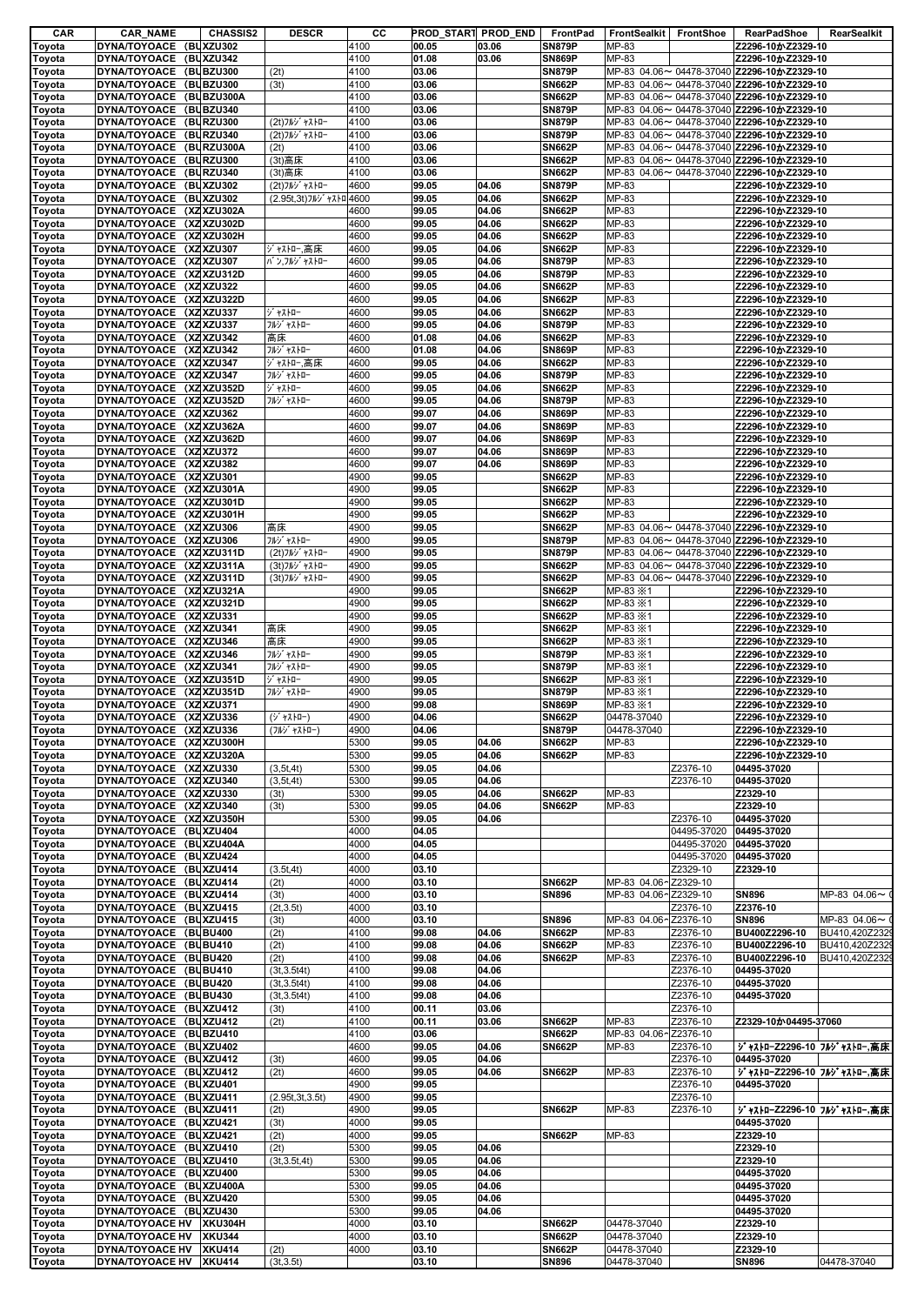| CAR           | <b>CAR_NAME</b>                 | <b>CHASSIS2</b> | <b>DESCR</b> | cс   | PROD_START PROD_END |       | FrontPad                     | FrontSealkit | FrontShoe | <b>RearPadShoe</b> | RearSealkit   |
|---------------|---------------------------------|-----------------|--------------|------|---------------------|-------|------------------------------|--------------|-----------|--------------------|---------------|
| Toyota        | <b>DYNA/TOYOACE HV</b>          | <b>XKU424</b>   | (3t, 3.5t)   |      | 03.10               |       | <b>SN896</b>                 | 04478-37040  |           | <b>SN896</b>       | 04478-37040   |
| Nissan        | <b>AVENIR/AVENIR SALUVEW10</b>  |                 | (ABS無)       | 1600 | 90.05               | 93.12 | SN783P(347   A-240P          |              |           | Z1170-10/20        |               |
| <b>Nissan</b> | <b>AVENIR/AVENIR SALUVENW10</b> |                 | (ABS無)       | 1600 | 90.05               | 93.12 | SN783P(yAX'   A-240P         |              |           | Z1170-10/20        |               |
| Nissan        | <b>AVENIR/AVENIR SALUVEW10</b>  |                 | (ABS無)       | 1600 | 93.12               | 99.06 | <b>SN853P</b>                | A-240P       |           | Z1170-10/20        |               |
| Nissan        | <b>AVENIR/AVENIR SALUVENW10</b> |                 | (ABS#)       | 1600 | 93.12               | 99.06 | <b>SN853P</b>                | A-240P       |           | Z1170-10/20        |               |
|               |                                 |                 |              |      |                     |       |                              | <b>TP-82</b> |           |                    |               |
| <b>Nissan</b> | AVENIR/AVENIR SALUVEW10         |                 | (ABS付)       | 1600 | 93.01               | 99.06 | <b>SN560P</b>                |              |           | <b>SN564P</b>      | <b>TP-21A</b> |
| Nissan        | <b>AVENIR/AVENIR SALUVENW10</b> |                 | (ABS付)       | 1600 | 93.01               | 99.06 | <b>SN560P</b>                | TP-82        |           | <b>SN564P</b>      | <b>TP-21A</b> |
| <b>Nissan</b> | <b>AVENIR/AVENIR SALUW10</b>    |                 | (ABS無)       | 1800 | 90.05               | 93.12 | <b>SN783P(%LX*</b>           | A-240P       |           | Z1170-10/20        |               |
| Nissan        | AVENIR/AVENIR SALUW10           |                 | (ABS無)       | 1800 | 93.12               | 95.08 | <b>SN853P</b>                | A-240P       |           | Z1170-10/20        |               |
| <b>Nissan</b> | <b>AVENIR/AVENIR SALUW10</b>    |                 | (ABS無)       | 1800 | 95.08               | 97.01 | <b>SN560P</b>                | <b>TP-82</b> |           | Z1170-10/20        |               |
| <b>Nissan</b> | <b>AVENIR/AVENIR SALUW10</b>    |                 | (ABS付)       | 1800 | 93.01               | 97.01 | <b>SN560P</b>                | TP-82        |           | <b>SN564P</b>      | <b>TP-21A</b> |
| Nissan        | <b>AVENIR/AVENIR SALUW10</b>    |                 |              | 1800 | 97.01               | 98.08 | <b>SN560P</b>                | <b>TP-82</b> |           | <b>SN564P</b>      | <b>TP-21A</b> |
| <b>Nissan</b> | <b>AVENIR/AVENIR SALUW11</b>    |                 |              | 1800 | 98.08               | 05.09 | <b>SN559P</b>                | <b>TP-82</b> |           | Z1170-10/20        |               |
|               |                                 |                 |              |      |                     |       |                              |              |           |                    |               |
| Nissan        | <b>AVENIR/AVENIR SALUVSW10</b>  |                 | (ABS無)       | 2000 | 90.05               | 93.12 | SN783P( $\frac{1}{2}$ A-240P |              |           | Z1170-10/20        |               |
| Nissan        | <b>AVENIR/AVENIR SALUVSW10</b>  |                 | (ABS#)       | 2000 | 93.12               | 99.06 | <b>SN853P</b>                | A-240P       |           | Z1170-10/20        |               |
| Nissan        | <b>AVENIR/AVENIR SALUVSW10</b>  |                 | (ABS付)       | 2000 | 93.01               | 99.06 | <b>SN560P</b>                | TP-82        |           | <b>SN564P</b>      | <b>TP-21A</b> |
| <b>Nissan</b> | <b>AVENIR/AVENIR SALUPW10</b>   |                 |              | 2000 | 90.05               | 98.08 | <b>SN560P</b>                | <b>TP-82</b> |           | <b>SN564P</b>      | <b>TP-21A</b> |
| Nissan        | <b>AVENIR/AVENIR SALUSW10</b>   |                 |              | 2000 | 93.01               | 98.08 | <b>SN560P</b>                | <b>TP-82</b> |           | <b>SN564P</b>      | <b>TP-21A</b> |
| <b>Nissan</b> | <b>AVENIR/AVENIR SALUPNW10</b>  |                 | (ターボ無)       | 2000 | 90.10               | 98.08 | <b>SN560P</b>                | <b>TP-82</b> |           | <b>SN564P</b>      | <b>TP-21A</b> |
| Nissan        | <b>AVENIR/AVENIR SALUPNW10</b>  |                 | (ターボ付)       | 2000 | 95.08               | 98.08 | <b>SN565P</b>                | TP-60        |           | <b>SN564P</b>      | <b>TP-21A</b> |
| <b>Nissan</b> | <b>AVENIR/AVENIR SALUSW11</b>   |                 |              | 2000 | 98.08               | 00.05 | <b>SN559P</b>                | TP-82        |           | Z1170-10/20        |               |
| Nissan        | <b>AVENIR/AVENIR SALUPW11</b>   |                 |              | 2000 | 98.08               | 01.01 | <b>SN559P</b>                | <b>TP-82</b> |           | <b>SN564P</b>      | <b>TP-43</b>  |
|               |                                 |                 |              |      |                     |       | <b>SN559P</b>                | <b>TP-82</b> |           | <b>SN594P</b>      | <b>TP-43</b>  |
| Nissan        | <b>AVENIR/AVENIR SALUPW11</b>   |                 |              | 2000 | 01.01               | 02.08 |                              |              |           |                    |               |
| <b>Nissan</b> | <b>AVENIR/AVENIR SALUPNW11</b>  |                 | (ターボ無)       | 2000 | 98.08               | 01.01 | <b>SN559P</b>                | TP-82        |           | <b>SN564P</b>      | <b>TP-43</b>  |
| Nissan        | <b>AVENIR/AVENIR SALUPNW11</b>  |                 | (ターボ無)       | 2000 | 01.01               | 02.08 | <b>SN559P</b>                | <b>TP-82</b> |           | <b>SN594P</b>      | <b>TP-43</b>  |
| Nissan        | <b>AVENIR/AVENIR SALUPNW11</b>  |                 | (ターボ付)       | 2000 | 98.08               | 01.01 | <b>SN572P</b>                | <b>TP-78</b> |           | <b>SN564P</b>      | <b>TP-43</b>  |
| <b>Nissan</b> | <b>AVENIR/AVENIR SALUPNW11</b>  |                 | (ターボ付)       | 2000 | 01.01               | 02.08 | <b>SN572P</b>                | <b>TP-78</b> |           | <b>SN594P</b>      | <b>TP-43</b>  |
| <b>Nissan</b> | <b>AVENIR/AVENIR SALURW11</b>   |                 |              | 2000 | 02.08               | 05.09 | <b>SN559P</b>                | TP-82        |           | <b>SN594P</b>      | <b>TP-43</b>  |
| Nissan        | <b>AVENIR/AVENIR SALURNW11</b>  |                 |              | 2000 | 02.08               | 05.09 | <b>SN559P</b>                | TP-82        |           | <b>SN594P</b>      | <b>TP-43</b>  |
| <b>Nissan</b> | <b>180SX</b>                    | <b>RS13</b>     |              | 1800 | 89.03               | 91.01 | <b>SN760P</b>                | <b>TP-52</b> |           | <b>SN551P</b>      | <b>TP-43</b>  |
|               |                                 |                 |              |      |                     |       |                              |              |           |                    |               |
| Nissan        | <b>180SX</b>                    | <b>RPS13</b>    |              | 2000 | 91.01               | 96.08 | <b>SN559P</b>                | TP-82        |           | <b>SN551P</b>      | <b>TP-43</b>  |
| <b>Nissan</b> | <b>180SX</b>                    | KRPS13          |              | 2000 | 91.01               | 96.08 | <b>SN559P</b>                | TP-82        |           | <b>SN551P</b>      | <b>TP-43</b>  |
| <b>Nissan</b> | <b>180SX</b>                    | <b>RPS13</b>    |              | 2000 | 96.08               | 99.01 | <b>SN559P</b>                | TP-82        |           | <b>SN551P</b>      | <b>TP-21A</b> |
| Nissan        | <b>180SX</b>                    | KRPS13          |              | 2000 | 96.08               | 99.01 | <b>SN559P</b>                | <b>TP-82</b> |           | <b>SN551P</b>      | <b>TP-21A</b> |
| <b>Nissan</b> | <b>INFINITI</b>                 | G50             |              | 4500 | 89.10               | 93.06 | 41060-61U90                  | SP266        |           | 44060-61U87        | C-280AP       |
| <b>Nissan</b> | <b>INFINITI</b>                 | <b>HG50</b>     |              | 4500 | 89.10               | 93.06 | 41060-61U90                  | <b>SP266</b> |           | 44060-61U87        | C-280AP       |
| Nissan        | <b>INFINITI</b>                 | G50             |              | 4500 | 93.06               | 94.11 | 41060-61U90                  | SP274        |           | 44060-61U87        | C-280AP       |
|               |                                 |                 |              |      |                     |       |                              |              |           |                    |               |
| <b>Nissan</b> | <b>INFINITI</b>                 | <b>HG50</b>     |              | 4500 | 93.06               | 94.11 | 41060-61U90                  | SP274        |           | 44060-61U87        | C-280AP       |
| <b>Nissan</b> | <b>INFINITI</b>                 | G50             |              | 4500 | 94.11               | 95.11 | D1060-0P690 SP274            |              |           | <b>SN812P</b>      | C-280AP       |
| Nissan        | <b>INFINITI</b>                 | <b>HG50</b>     |              | 4500 | 94.11               | 95.11 | D1060-0P690 SP274            |              |           | <b>SN812P</b>      | C-280AP       |
| Nissan        | <b>INFINITI</b>                 | G50             |              | 4500 | 95.11               | 98.03 | D1060-0P690 SP209            |              |           | <b>SN812P</b>      | C-280AP       |
| <b>Nissan</b> | <b>INFINITI</b>                 | <b>HG50</b>     |              | 4500 | 95.11               | 98.03 | D1060-0P690 SP209            |              |           | <b>SN812P</b>      | C-280AP       |
| <b>Nissan</b> | <b>WINGROAD</b>                 | WFY10           | (ABSHeT)     | 1500 | 90.10               | 96.05 | <b>SN585P</b>                | TP-13        |           | Z1170-10/20        |               |
| <b>Nissan</b> | <b>WINGROAD</b>                 | WFY10           | (ABS есть)   | 1500 | 94.08               | 96.05 | <b>SN798P</b>                | C-213AP      |           | Z1198-10/20        |               |
|               |                                 | WFNY10          |              | 1500 | 90.10               |       | <b>SN798P</b>                |              |           |                    |               |
| Nissan        | <b>WINGROAD</b>                 |                 |              |      |                     | 96.05 |                              | C-213AP      |           | Z1198-10/20        |               |
| <b>Nissan</b> | <b>WINGROAD</b>                 | WFY10           | (ABSHeT)     | 1500 | 96.05               | 99.05 | <b>SN568P</b>                | TP-81        |           | Z1185-10/20        |               |
| <b>Nissan</b> | WINGROAD                        | WFGY10          | (ABSHeT)     | 1500 | 96.05               | 99.05 | <b>SN568P</b>                | TP-81        |           | Z1185-10/20        |               |
| Nissan        | <b>WINGROAD</b>                 | WFY10           | (ABS есть)   | 1500 | 96.05               | 99.05 | <b>SN568P</b>                | TP-81        |           | Z1198-10/20        |               |
| <b>Nissan</b> | <b>WINGROAD</b>                 | WFGY10          | (ABS есть)   | 1500 | 96.05               | 99.05 | <b>SN568P</b>                | TP-81        |           | Z1198-10/20        |               |
| <b>Nissan</b> | <b>WINGROAD</b>                 | WFNY10          | (ABSHeT)     | 1500 | 96.05               | 99.05 | <b>SN568P</b>                | TP-81        |           | Z1170-10/20        |               |
| Nissan        | <b>WINGROAD</b>                 | WFNY10          | (ABS есть)   | 1500 | 96.05               | 99.05 | <b>SN568P</b>                | TP-81        |           | Z1198-10/20        |               |
| <b>Nissan</b> | <b>WINGROAD</b>                 | <b>WFY11</b>    |              | 1500 | 99.05               |       | <b>SN584P</b>                | TP-81        |           | Z1170-10/20        |               |
|               |                                 |                 |              |      |                     |       |                              |              |           |                    |               |
| <b>Nissan</b> | <b>WINGROAD</b>                 | Y12             |              | 1500 | 05.11               |       | <b>SN898P</b>                | A-675P       |           | Z1267-10/20        |               |
| Nissan        | <b>WINGROAD</b>                 | <b>NY12</b>     |              | 1500 | 05.11               |       | <b>SN898P</b>                | A-675P       |           | Z1264-10/20        |               |
| Nissan        | <b>WINGROAD</b>                 | <b>WHY10</b>    | (ABSHeT)     | 1800 | 96.05               | 99.05 | <b>SN568P</b>                | TP-81        |           | Z1170-10/20        |               |
| Nissan        | <b>WINGROAD</b>                 | WHNY10          | (ABSHeT)     | 1800 | 96.05               | 99.05 | <b>SN568P</b>                | TP-81        |           | Z1170-10/20        |               |
| <b>Nissan</b> | <b>WINGROAD</b>                 | WHY10           | (ABS есть)   | 1800 | 96.05               | 99.05 | <b>SN568P</b>                | TP-81        |           | Z1198-10/20        |               |
| <b>Nissan</b> | <b>WINGROAD</b>                 | WHNY10          | (ABS есть)   | 1800 | 96.05               | 99.05 | <b>SN568P</b>                | <b>TP-81</b> |           | Z1198-10/20        |               |
| <b>Nissan</b> | <b>WINGROAD</b>                 | <b>WHY11</b>    |              | 1800 | 99.05               | 01.10 | <b>SN584P</b>                | TP-81        |           | Z1170-10/20        |               |
| Nissan        | <b>WINGROAD</b>                 | WHNY11          |              | 1800 | 99.05               | 01.10 | <b>SN584P</b>                | <b>TP-81</b> |           | Z1170-10/20        |               |
|               |                                 |                 |              |      |                     |       |                              |              |           |                    |               |
| Nissan        | <b>WINGROAD</b>                 | JY12            |              | 1800 | 05.11               |       | <b>SN898P</b>                | A-675P       |           | Z1267-10/20        |               |
| Nissan        | <b>WINGROAD</b>                 | WEY10           | (ABSHeT)     | 2000 | 96.05               | 99.05 | <b>SN568P</b>                | TP-81        |           | Z1185-10/20        |               |
| Nissan        | <b>WINGROAD</b>                 | WEY10           | (ABS есть)   | 2000 | 96.05               | 99.05 | <b>SN568P</b>                | <b>TP-81</b> |           | Z1198-10/20        |               |
| <b>Nissan</b> | <b>WINGROAD</b>                 | WPY11           |              | 2000 | 99.05               | 01.03 | <b>SN559P</b>                | <b>TP-82</b> |           | <b>SN564P</b>      | <b>TP-43</b>  |
| <b>Nissan</b> | <b>WINGROAD</b>                 | WPY11           |              | 2000 | 01.03               | 01.10 | <b>SN559P</b>                | TP-82        |           | <b>SN594P</b>      | <b>TP-43</b>  |
| <b>Nissan</b> | <b>WINGROAD</b>                 | WRY11           |              | 2000 | 01.10               |       | <b>SN584P</b>                | TP-81        |           | Z1198-10/20        |               |
| <b>Nissan</b> | <b>AD VAN/WAGON</b>             | <b>VY10</b>     |              | 1300 | 90.10               | 97.05 | <b>SN585P</b>                | TP-13        |           | Z1170-10/20        |               |
| <b>Nissan</b> | <b>AD VAN/WAGON</b>             | <b>VY10</b>     |              | 1300 | 97.05               | 99.06 | <b>SN798P</b>                | C-213AP      |           | Z1198-10/20        |               |
|               | <b>AD VAN/WAGON</b>             | <b>WY10</b>     |              | 1300 | 90.10               | 95.06 | <b>SN585P</b>                | TP-13        |           | Z1185-10/20        |               |
| <b>Nissan</b> |                                 |                 |              |      |                     |       |                              |              |           |                    |               |
| Nissan        | <b>AD VAN/WAGON</b>             | MVY10           | (メキシコ生産車)    | 1300 | 93.07               | 99.06 | <b>SN585P</b>                | TP-13        |           | Z1185-10/20        |               |
| <b>Nissan</b> | <b>AD VAN/WAGON</b>             | <b>VY11</b>     | (ABSHeT)     | 1300 | 99.06               |       | <b>SN584P</b>                | <b>TP-81</b> |           | Z1170-10/20        |               |
| <b>Nissan</b> | <b>AD VAN/WAGON</b>             | <b>VY11</b>     | (ABS есть)   | 1300 | 99.06               |       | <b>SN584P</b>                | TP-81        |           | Z1198-10/20        |               |
| Nissan        | <b>AD VAN/WAGON</b>             | <b>VFY10</b>    | (ABSHeT)     | 1500 | 90.10               | 97.05 | <b>SN585P</b>                | TP-13        |           | Z1170-10/20        |               |
| <b>Nissan</b> | <b>AD VAN/WAGON</b>             | VFGY10          | (ABSHeT)     | 1500 | 90.10               | 97.05 | <b>SN585P</b>                | TP-13        |           | Z1170-10/20        |               |
| <b>Nissan</b> | <b>AD VAN/WAGON</b>             | <b>VFY10</b>    | (ABSHeT)     | 1500 | 97.05               | 99.06 | <b>SN798P</b>                | C-213AP      |           | Z1198-10/20        |               |
| Nissan        | <b>AD VAN/WAGON</b>             | VFGY10          | (ABSHeT)     | 1500 | 97.05               | 99.06 | <b>SN798P</b>                | $C-213AP$    |           | Z1198-10/20        |               |
| Nissan        | <b>AD VAN/WAGON</b>             | <b>VFY10</b>    | (ABS付)       | 1500 | 94.08               | 99.06 | <b>SN798P</b>                | C-213AP      |           | Z1198-10/20        |               |
|               |                                 | VFGY10          |              |      | 94.08               |       | <b>SN798P</b>                | C-213AP      |           |                    |               |
| <b>Nissan</b> | <b>AD VAN/WAGON</b>             |                 | (ABS付)       | 1500 |                     | 99.06 |                              |              |           | Z1198-10/20        |               |
| Nissan        | <b>AD VAN/WAGON</b>             | VFNY10          |              | 1500 | 90.10               | 99.06 | <b>SN798P</b>                | C-213AP      |           | Z1198-10/20        |               |
| <b>Nissan</b> | <b>AD VAN/WAGON</b>             | WFY10           | (ABSHeT)     | 1500 | 90.10               | 96.05 | <b>SN585P</b>                | TP-13        |           | Z1170-10/20        |               |
| Nissan        | <b>AD VAN/WAGON</b>             | WFGY10          | (ABSHeT)     | 1500 | 90.10               | 96.05 | <b>SN585P</b>                | TP-13        |           | Z1170-10/20        |               |
| <b>Nissan</b> | <b>AD VAN/WAGON</b>             | WFY10           | (ABS есть)   | 1500 | 90.10               | 96.05 | <b>SN798P</b>                | C-213AP      |           | Z1198-10/20        |               |
| <b>Nissan</b> | <b>AD VAN/WAGON</b>             | WFGY10          | (ABS есть)   | 1500 | 90.10               | 96.05 | <b>SN798P</b>                | C-213AP      |           | Z1198-10/20        |               |
| Nissan        | <b>AD VAN/WAGON</b>             | WFNY10          | (全車)         | 1500 | 90.10               | 96.05 | <b>SN798P</b>                | C-213AP      |           | Z1198-10/20        |               |
| <b>Nissan</b> | <b>AD VAN/WAGON</b>             | MVFY10          | (メキシコ生産車)    | 1500 | 93.07               | 99.06 | <b>SN585P</b>                | TP-13        |           | Z1185-10/20        |               |
|               |                                 |                 |              |      |                     |       |                              |              |           |                    |               |
| <b>Nissan</b> | <b>AD VAN/WAGON</b>             | <b>VFY11</b>    |              | 1500 | 99.06               |       | <b>SN584P</b>                | TP-81        |           | Z1170-10/20        |               |
| Nissan        | <b>AD VAN/WAGON</b>             | <b>VSY10</b>    | (ABSHeT)     | 1700 | 90.10               | 97.05 | <b>SN585P</b>                | TP-13        |           | Z1170-10/20        |               |
| <b>Nissan</b> | <b>AD VAN/WAGON</b>             | VSGY10          | (ABSHeT)     | 1700 | 90.10               | 97.05 | <b>SN585P</b>                | TP-13        |           | Z1170-10/20        |               |
| <b>Nissan</b> | <b>AD VAN/WAGON</b>             | <b>VSY10</b>    | (ABSHeT)     | 1700 | 97.05               | 99.06 | <b>SN798P</b>                | C-213AP      |           | Z1198-10/20        |               |
| Nissan        | <b>AD VAN/WAGON</b>             | VSGY10          | (ABSHeT)     | 1700 | 97.05               | 99.06 | <b>SN798P</b>                | C-213AP      |           | Z1198-10/20        |               |
| Nissan        | <b>AD VAN/WAGON</b>             | <b>VSY10</b>    | (ABS付)       | 1700 | 94.08               | 99.06 | <b>SN798P</b>                | C-213AP      |           | Z1198-10/20        |               |
| Nissan        | <b>AD VAN/WAGON</b>             | VSGY10          | (ABS付)       | 1700 | 94.08               | 99.06 | <b>SN798P</b>                | C-213AP      |           | Z1198-10/20        |               |
|               |                                 |                 |              |      |                     |       |                              |              |           |                    |               |
| Nissan        | <b>AD VAN/WAGON</b>             | VSNY10          |              | 1700 | 90.10               | 99.06 | <b>SN798P</b>                | C-213AP      |           | Z1198-10/20        |               |
| Nissan        | <b>AD VAN/WAGON</b>             | <b>WSY10</b>    | (ABSHeT)     | 1700 | 90.10               | 93.08 | <b>SN585P</b>                | TP-13        |           | Z1170-10/20        |               |
| Nissan        | <b>AD VAN/WAGON</b>             | <b>WSY10</b>    | (ABS есть)   | 1700 | 90.10               | 93.08 | <b>SN798P</b>                | C-213AP      |           | Z1198-10/20        |               |
| Nissan        | <b>AD VAN/WAGON</b>             | VHNY11          |              | 1800 | 99.06               |       | <b>SN584P</b>                | TP-81        |           | Z1170-10/20        |               |
| Nissan        | AD VAN/WAGON                    | <b>VGY11</b>    |              | 1800 | 00.01               |       | <b>SN584P</b>                | TP-81        |           | Z1170-10/20        |               |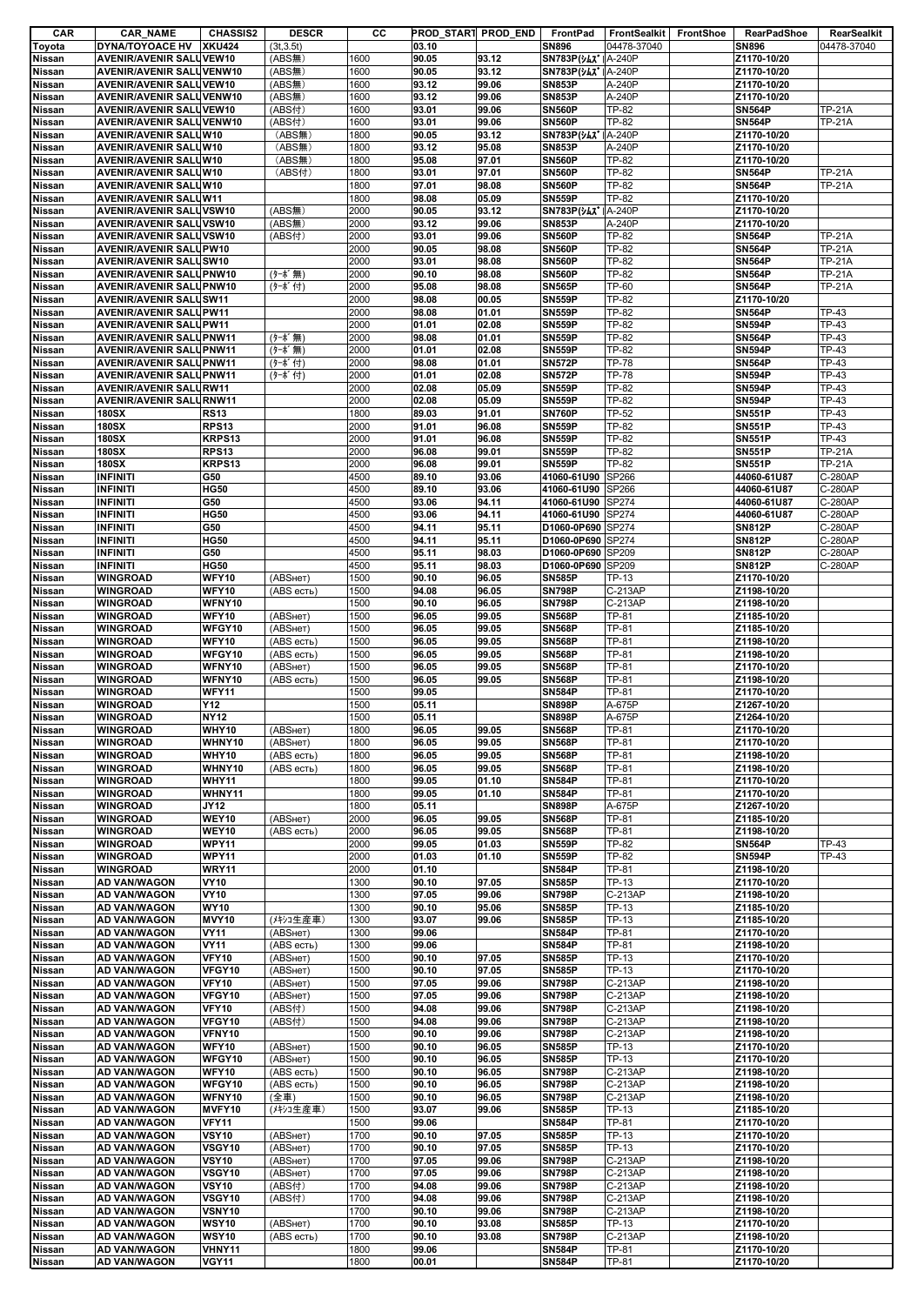| CAR           | <b>CAR_NAME</b>        | <b>CHASSIS2</b> | <b>DESCR</b> | cс   | PROD_START PROD_END |       | FrontPad      | <b>FrontSealkit</b> | FrontShoe | <b>RearPadShoe</b>      | RearSealkit   |
|---------------|------------------------|-----------------|--------------|------|---------------------|-------|---------------|---------------------|-----------|-------------------------|---------------|
| Nissan        | AD VAN/WAGON           | WEY10           | (ABSнет)     | 2000 | 93.08               | 96.05 | <b>SN585P</b> | TP-13               |           | Z1170-10/20             |               |
| <b>Nissan</b> | AD VAN/WAGON           | WEY10           | (ABS есть)   | 2000 | 93.08               | 96.05 | <b>SN798P</b> | C-213AP             |           | Z1198-10/20             |               |
| Nissan        | AD VAN/WAGON           | <b>VEY11</b>    | (ABS無)       | 2200 | 99.06               | 03.10 | <b>SN584P</b> | TP-81               |           | Z1170-10/20             |               |
| Nissan        | AD VAN/WAGON           | VENY11          | (ABS無)       | 2200 | 99.06               | 03.10 | <b>SN584P</b> | TP-81               |           | Z1170-10/20             |               |
|               |                        |                 |              |      |                     |       |               |                     |           |                         |               |
| Nissan        | AD VAN/WAGON           | <b>VEY11</b>    | (ABS付)       | 2200 | 99.06               | 03.10 | <b>SN584P</b> | TP-81               |           | Z1198-10/20             |               |
| <b>Nissan</b> | AD VAN/WAGON           | VENY11          | (ABS付)       | 2200 | 99.06               | 03.10 | <b>SN584P</b> | TP-81               |           | Z1198-10/20             |               |
| Nissan        | <b>EXPERT</b>          | <b>VW11</b>     |              | 1800 | 99.06               |       | <b>SN584P</b> | TP-81               |           | Z1198-10/20かZ1170-10/20 |               |
| <b>Nissan</b> | <b>EXPERT</b>          | <b>VNW11</b>    |              | 1800 | 99.06               |       | <b>SN584P</b> | TP-81               |           | Z1198-10/20かZ1170-10/20 |               |
| <b>Nissan</b> | <b>EXPERT</b>          | <b>VEW11</b>    |              | 2200 | 99.06               | 05.12 | <b>SN584P</b> | <b>TP-81</b>        |           | Z1198-10/20かZ1170-10/20 |               |
| <b>Nissan</b> | <b>EXPERT</b>          | VENW11          |              | 2200 | 99.06               | 05.12 | <b>SN584P</b> | TP-81               |           | Z1198-10/20かZ1170-10/20 |               |
|               | X-TRAIL                | <b>T30</b>      |              | 2000 | 00.10               |       | <b>SN923P</b> | A-450P              |           | <b>SN891P</b>           | A-654P        |
| <b>Nissan</b> |                        |                 |              |      |                     |       |               |                     |           |                         |               |
| Nissan        | <b>X-TRAIL</b>         | <b>NT30</b>     |              | 2000 | 00.10               |       | <b>SN923P</b> | A-450P              |           | <b>SN891P</b>           | A-654P        |
| <b>Nissan</b> | X-TRAIL                | <b>PNT30</b>    |              | 2000 | 00.10               |       | <b>SN923P</b> | A-450P              |           | <b>SN891P</b>           | A-654P        |
| <b>Nissan</b> | <b>ELGRAND</b>         | <b>ME51</b>     |              | 2500 | 04.12               |       | <b>SN899P</b> | A-677P              |           | <b>SN891P</b>           | AY620-NS031   |
| Nissan        | <b>ELGRAND</b>         | <b>MNE51</b>    |              | 2500 | 04.12               |       | SN899P        | A-677P              |           | <b>SN891P</b>           | AY620-NS031   |
| <b>Nissan</b> | <b>ELGRAND</b>         | ATE50           |              | 3000 | 99.08               | 02.05 | <b>SN859P</b> | A-450P              |           | Z1174-10/20             |               |
| <b>Nissan</b> | <b>ELGRAND</b>         | ATWE50          |              | 3000 | 99.08               | 02.05 | <b>SN859P</b> | A-450P              |           | Z1174-10/20             |               |
|               |                        | <b>AVE50</b>    |              | 3200 | 97.05               | 99.08 | <b>SN859P</b> | A-450P              |           |                         |               |
| Nissan        | <b>ELGRAND</b>         |                 |              |      |                     |       |               |                     |           | Z1174-10/20             |               |
| Nissan        | <b>ELGRAND</b>         | AVWE50          |              | 3200 | 97.05               | 99.08 | <b>SN859P</b> | A-450P              |           | Z1174-10/20             |               |
| <b>Nissan</b> | <b>ELGRAND</b>         | <b>ALE50</b>    |              | 3300 | 97.05               | 00.08 | <b>SN859P</b> | A-450P              |           | Z1174-10/20             |               |
| <b>Nissan</b> | <b>ELGRAND</b>         | ALWE50          |              | 3300 | 97.05               | 00.08 | <b>SN859P</b> | A-450P              |           | Z1174-10/20             |               |
| <b>Nissan</b> | <b>ELGRAND</b>         | APE50           |              | 3500 | 00.08               | 02.05 | <b>SN859P</b> | A-450P              |           | Z1174-10/20             |               |
| <b>Nissan</b> | <b>ELGRAND</b>         | APWE50          |              | 3500 | 00.08               | 02.05 | <b>SN859P</b> | A-450P              |           | Z1174-10/20             |               |
| <b>Nissan</b> | <b>ELGRAND</b>         | E51             |              | 3500 | 02.05               |       | <b>SN899P</b> | A-677P              |           | <b>SN891P</b>           | AY620-NS031   |
|               |                        |                 |              |      |                     |       |               |                     |           |                         |               |
| <b>Nissan</b> | <b>ELGRAND</b>         | <b>EN51</b>     |              | 3500 | 02.05               |       | <b>SN899P</b> | A-677P              |           | <b>SN891P</b>           | AY620-NS031   |
| Nissan        | ΟΤΤΙ                   | <b>H91W</b>     |              | 660  | 05.06               |       | <b>SN875</b>  | 41120-6A0A0         |           | Z6726-10/20             |               |
| <b>Nissan</b> | <b>CARAVAN/HOMY</b>    | KHE24           |              | 2000 | 86.09               | 95.08 | <b>SN536P</b> | <b>TP-66</b>        |           | Z1174-10/20             |               |
| <b>Nissan</b> | <b>CARAVAN/HOMY</b>    | KHGE24          |              | 2000 | 86.09               | 95.08 | <b>SN536P</b> | TP-66               |           | Z1174-10/20             |               |
| Nissan        | <b>CARAVAN/HOMY</b>    | <b>VTE24</b>    |              | 2000 | 90.08               | 92.10 | <b>SN225</b>  | SP220               |           | Z1171-10/20             |               |
|               |                        | VTGE24          |              | 2000 | 90.08               | 92.10 |               | SP220               |           |                         |               |
| Nissan        | <b>CARAVAN/HOMY</b>    |                 |              |      |                     |       | <b>SN225</b>  |                     |           | Z1171-10/20             |               |
| <b>Nissan</b> | <b>CARAVAN/HOMY</b>    | CTGE24          |              | 2000 | 90.08               | 92.10 | <b>SN225</b>  | SP220               |           | Z1171-10/20             |               |
| <b>Nissan</b> | <b>CARAVAN/HOMY</b>    | DTGE24          |              | 2000 | 90.08               | 92.10 | <b>SN225</b>  | SP220               |           | Z1171-10/20             |               |
| <b>Nissan</b> | <b>CARAVAN/HOMY</b>    | FTGE24          |              | 2000 | 90.08               | 92.10 | <b>SN225</b>  | SP220               |           | Z1171-10/20             |               |
| <b>Nissan</b> | <b>CARAVAN/HOMY</b>    | <b>VTE24</b>    |              | 2000 | 92.10               | 99.06 | <b>SN536</b>  | TP-66               |           | Z1174-10/20             |               |
| Nissan        | <b>CARAVAN/HOMY</b>    | VTGE24          |              | 2000 | 92.10               | 99.06 | <b>SN536</b>  | <b>TP-66</b>        |           | Z1174-10/20             |               |
|               |                        |                 |              |      |                     |       |               |                     |           |                         |               |
| <b>Nissan</b> | <b>CARAVAN/HOMY</b>    | CTGE24          |              | 2000 | 92.10               | 99.06 | <b>SN536</b>  | TP-66               |           | Z1174-10/20             |               |
| Nissan        | <b>CARAVAN/HOMY</b>    | DTGE24          |              | 2000 | 92.10               | 99.06 | <b>SN536</b>  | TP-66               |           | Z1174-10/20             |               |
| <b>Nissan</b> | <b>CARAVAN/HOMY</b>    | FTGE24          |              | 2000 | 92.10               | 99.06 | <b>SN536</b>  | <b>TP-66</b>        |           | Z1174-10/20             |               |
| Nissan        | <b>CARAVAN/HOMY</b>    | <b>VPE24</b>    |              | 2000 | 99.06               | 01.04 | <b>SN859P</b> | A-450P              |           | Z1189-10/20             |               |
| Nissan        | <b>CARAVAN/HOMY</b>    | CPGE24          |              | 2000 | 99.06               | 01.04 | <b>SN859P</b> | A-450P              |           | Z1189-10/20             |               |
| <b>Nissan</b> | <b>CARAVAN/HOMY</b>    | VPGE24          |              | 2000 | 99.06               | 01.04 | <b>SN859P</b> | A-450P              |           | Z1189-10/20             |               |
| <b>Nissan</b> | <b>CARAVAN/HOMY</b>    | <b>VPE25</b>    |              | 2000 | 01.04               |       | <b>SN900P</b> | A-665P              |           | Z1174-10/20             |               |
|               |                        |                 |              |      |                     |       |               |                     |           |                         |               |
| <b>Nissan</b> | <b>CARAVAN/HOMY</b>    | CQGE24          |              | 2400 | 99.06               | 01.04 | <b>SN859P</b> | A-450P              |           | Z1189-10/20             |               |
| <b>Nissan</b> | <b>CARAVAN/HOMY</b>    | DRGE24          |              | 2400 | 87.10               | 92.10 | <b>SN225</b>  | SP220               |           | Z1171-10/20             |               |
| <b>Nissan</b> | <b>CARAVAN/HOMY</b>    | DRGE24          |              | 2400 | 92.10               | 97.05 | <b>SN536P</b> | TP-66               |           | Z1174-10/20             |               |
| <b>Nissan</b> | <b>CARAVAN/HOMY</b>    | <b>QE25</b>     |              | 2400 | 01.04               |       | <b>SN900P</b> | A-665P              |           | Z1174-10/20             |               |
| <b>Nissan</b> | <b>CARAVAN/HOMY</b>    | CQGE25          |              | 2400 | 01.04               |       | <b>SN900P</b> | A-665P              |           | Z1174-10/20             |               |
|               | CARAVAN/HOMY           | DQGE25          |              | 2400 | 01.04               |       | <b>SN900P</b> | A-665P              |           |                         |               |
| <b>Nissan</b> |                        |                 |              |      |                     |       |               |                     |           | Z1174-10/20             |               |
| <b>Nissan</b> | <b>CARAVAN/HOMY</b>    | KRME24          |              | 2700 | 87.10               | 99.06 | <b>SN536P</b> | <b>TP-66</b>        |           | Z1174-10/20             |               |
| <b>Nissan</b> | <b>CARAVAN/HOMY</b>    | ARME24          |              | 2700 | 87.10               | 99.06 | <b>SN536P</b> | TP-66               |           | Z1174-10/20             |               |
| <b>Nissan</b> | <b>CARAVAN/HOMY</b>    | ARMGE24         |              | 2700 | 87.10               | 99.06 | <b>SN536P</b> | <b>TP-66</b>        |           | Z1174-10/20             |               |
| <b>Nissan</b> | <b>CARAVAN/HOMY</b>    | <b>KRE24</b>    |              | 2700 | 88.10               | 99.06 | <b>SN536P</b> | TP-66               |           | Z1174-10/20             |               |
| <b>Nissan</b> | <b>CARAVAN/HOMY</b>    | ARE24           |              | 2700 | 88.10               | 99.06 | <b>SN536P</b> | TP-66               |           | Z1174-10/20             |               |
| <b>Nissan</b> | <b>CARAVAN/HOMY</b>    | KRGE24          |              | 2700 | 88.10               | 99.06 | <b>SN536P</b> | <b>TP-66</b>        |           | Z1174-10/20             |               |
|               |                        |                 |              |      |                     |       |               |                     |           |                         |               |
| Nissan        | <b>CARAVAN/HOMY</b>    | ARGE24          |              | 2700 | 88.10               | 99.06 | <b>SN536P</b> | TP-66               |           | Z1174-10/20             |               |
| Nissan        | <b>CARAVAN/HOMY</b>    | <b>VRE24</b>    |              | 2700 | 90.08               | 92.10 | <b>SN225</b>  | SP220               |           | Z1171-10/20             |               |
| Nissan        | <b>CARAVAN/HOMY</b>    | <b>VRGE24</b>   |              | 2700 | 90.08               | 92.10 | <b>SN225</b>  | SP220               |           | Z1171-10/20             |               |
| <b>Nissan</b> | <b>CARAVAN/HOMY</b>    | CRGE24          |              | 2700 | 90.08               | 92.10 | <b>SN225</b>  | SP220               |           | Z1171-10/20             |               |
| Nissan        | <b>CARAVAN/HOMY</b>    | VRMGE24         |              | 2700 | 90.08               | 92.10 | <b>SN225</b>  | SP220               |           | Z1171-10/20             |               |
| Nissan        | <b>CARAVAN/HOMY</b>    | <b>VRE24</b>    |              | 2700 | 92.10               | 97.05 | <b>SN536</b>  | TP-66               |           | Z1174-10/20             |               |
|               |                        | VRGE24          |              |      |                     |       |               | TP-66               |           |                         |               |
| <b>Nissan</b> | <b>CARAVAN/HOMY</b>    |                 |              | 2700 | 92.10               | 97.05 | <b>SN536</b>  |                     |           | Z1174-10/20             |               |
| Nissan        | <b>CARAVAN/HOMY</b>    | CRGE24          |              | 2700 | 92.10               | 97.05 | <b>SN536</b>  | <b>TP-66</b>        |           | Z1174-10/20             |               |
| Nissan        | <b>CARAVAN/HOMY</b>    | VRMGE24         |              | 2700 | 92.10               | 97.05 | <b>SN536</b>  | <b>TP-66</b>        |           | Z1174-10/20             |               |
| <b>Nissan</b> | <b>CARAVAN/HOMY</b>    | CRMGE24         |              | 2700 | 90.10               | 96.09 | <b>SN536</b>  | TP-66               |           |                         |               |
| Nissan        | <b>CARAVAN/HOMY</b>    | AEGE24          |              | 3000 | 88.10               | 99.06 | <b>SN536P</b> | TP-66               |           | Z1174-10/20             |               |
| Nissan        | <b>CARAVAN/HOMY</b>    | KEE24           |              | 3000 | 88.10               | 99.06 | <b>SN536P</b> | TP-66               |           | Z1174-10/20             |               |
| <b>Nissan</b> | <b>CARAVAN/HOMY</b>    | FEGE24          |              | 3000 | 88.10               | 99.06 | <b>SN536P</b> | TP-66               |           | Z1174-10/20             |               |
| <b>Nissan</b> | <b>CARAVAN/HOMY</b>    | <b>VWE25</b>    |              | 3000 | 01.04               |       | <b>SN900P</b> | A-665P              |           | Z1174-10/20             |               |
|               |                        |                 |              |      |                     |       |               |                     |           |                         |               |
| <b>Nissan</b> | <b>CARAVAN/HOMY</b>    | <b>VWME25</b>   |              | 3000 | 01.04               |       | <b>SN900P</b> | A-665P              |           | Z1174-10/20             |               |
| Nissan        | <b>CARAVAN/HOMY</b>    | DWMGE25         |              | 3000 | 01.04               |       | <b>SN900P</b> | A-665P              |           | Z1174-10/20             |               |
| <b>Nissan</b> | <b>CARAVAN/HOMY</b>    | <b>CWMGE25</b>  |              | 3000 | 01.04               |       | <b>SN900P</b> | A-665P              |           | Z1174-10/20             |               |
| Nissan        | <b>CARAVAN/HOMY</b>    | DWGE25          |              | 3000 | 01.04               |       | <b>SN900P</b> | A-665P              |           | Z1174-10/20             |               |
| Nissan        | <b>CARAVAN/HOMY</b>    | <b>CWGE25</b>   |              | 3000 | 01.04               |       | <b>SN900P</b> | A-665P              |           | Z1174-10/20             |               |
| Nissan        | <b>CARAVAN/HOMY</b>    | <b>VWE24</b>    |              | 3200 | 96.08               | 99.06 | <b>SN536</b>  | TP-66               |           | Z1174-10/20             |               |
| Nissan        | <b>CARAVAN/HOMY</b>    | <b>VWGE24</b>   |              | 3200 | 96.08               | 99.06 | <b>SN536</b>  | <b>TP-66</b>        |           | Z1174-10/20             |               |
|               | <b>CARAVAN/HOMY</b>    | CWGE24          |              | 3200 | 96.08               | 99.06 | <b>SN536</b>  | TP-66               |           | Z1174-10/20             |               |
| Nissan        |                        |                 |              |      |                     |       |               |                     |           |                         |               |
| <b>Nissan</b> | <b>CARAVAN/HOMY</b>    | VWMGE24         |              | 3200 | 96.08               | 99.06 | <b>SN536</b>  | <b>TP-66</b>        |           | Z1174-10/20             |               |
| <b>Nissan</b> | <b>CARAVAN/HOMY</b>    | <b>CWMGE24</b>  |              | 3200 | 96.08               | 99.06 | <b>SN536</b>  | TP-66               |           | Z1174-10/20             |               |
| Nissan        | <b>CARAVAN/HOMY</b>    | <b>VWE24</b>    |              | 3200 | 99.06               | 01.04 | <b>SN859P</b> | A-450P              |           | Z1189-10/20             |               |
| <b>Nissan</b> | <b>CARAVAN/HOMY</b>    | VWGE24          |              | 3200 | 99.06               | 01.04 | <b>SN859P</b> | A-450P              |           | Z1189-10/20             |               |
| Nissan        | <b>CARAVAN/HOMY</b>    | CWGE24          |              | 3200 | 99.06               | 01.04 | <b>SN859P</b> | A-450P              |           | Z1189-10/20             |               |
| <b>Nissan</b> | <b>CARAVAN/HOMY</b>    | VWMGE24         |              | 3200 | 99.06               | 01.04 | <b>SN859P</b> | A-450P              |           | Z1189-10/20             |               |
|               |                        |                 |              |      |                     | 01.04 |               | A-450P              |           |                         |               |
| <b>Nissan</b> | <b>CARAVAN/HOMY</b>    | <b>CWMGE24</b>  |              | 3200 | 99.06               |       | <b>SN859P</b> |                     |           | Z1189-10/20             |               |
| Nissan        | <b>CARAVAN/HOMY</b>    | DWGE24          |              | 3200 | 97.05               | 01.04 | <b>SN536P</b> | TP-66               |           | Z1174-10/20             |               |
| Nissan        | <b>CUBE/CUBE CUBIC</b> | Z10             |              | 1300 | 98.02               | 99.11 | <b>SN582P</b> | TP-81               |           | Z1204-10/20             |               |
| <b>Nissan</b> | <b>CUBE/CUBE CUBIC</b> | AZ10            |              | 1300 | 99.11               | 00.09 | <b>SN582P</b> | TP-81               |           | Z1204-10/20             |               |
| Nissan        | <b>CUBE/CUBE CUBIC</b> | AZ10            |              | 1300 | 00.09               | 02.10 | <b>SN584P</b> | TP-81               |           | Z1204-10/20             |               |
| Nissan        | <b>CUBE/CUBE CUBIC</b> | <b>ANZ10</b>    |              | 1300 | 99.11               | 02.10 | <b>SN584P</b> | TP-81               |           | 2WDZ1261-10/20          | 4WDZ1198-10/2 |
| <b>Nissan</b> | <b>CUBE/CUBE CUBIC</b> | <b>BZ11</b>     |              | 1400 | 02.10               | 03.05 | <b>SN898P</b> | A-675P              |           | 2WDZ1261-10/20          | 4WDZ1198-10/2 |
|               |                        |                 |              |      |                     |       |               |                     |           |                         |               |
| Nissan        | <b>CUBE/CUBE CUBIC</b> | <b>BNZ11</b>    |              | 1400 | 02.10               | 03.05 | <b>SN898P</b> | A-675P              |           | 2WDZ1261-10/20          | 4WDZ1198-10/2 |
| <b>Nissan</b> | <b>CUBE/CUBE CUBIC</b> | <b>BZ11</b>     |              | 1400 | 03.05               | 05.05 | <b>SN898P</b> | 41120-AX026         |           | 2WDZ1261-10/20          | 4WDZ1198-10/2 |
| <b>Nissan</b> | <b>CUBE/CUBE CUBIC</b> | <b>BNZ11</b>    |              | 1400 | 03.05               | 05.05 | <b>SN898P</b> | 41120-AX026         |           | 2WDZ1261-10/20          | 4WDZ1198-10/2 |
| Nissan        | <b>CUBE/CUBE CUBIC</b> | <b>BGZ11</b>    |              | 1400 | 03.09               | 05.05 | <b>SN898P</b> | 41120-AX026         |           | 2WDZ1261-10/20          | 4WDZ1198-10/2 |
| <b>Nissan</b> | <b>CUBE/CUBE CUBIC</b> | <b>BZ11</b>     |              | 1400 | 05.05               |       | <b>SN898P</b> | 41120-AX026         |           | Z1261-10/20             |               |
|               | <b>CUBE/CUBE CUBIC</b> | <b>BNZ11</b>    |              | 1400 |                     |       | <b>SN898P</b> | 41120-AX026         |           | Z1264-10/20             |               |
| Nissan        |                        |                 |              |      | 05.05               |       |               |                     |           |                         |               |
| Nissan        | <b>CUBE/CUBE CUBIC</b> | <b>BGZ11</b>    |              | 1400 | 05.05               |       | <b>SN898P</b> | 41120-AX026         |           | Z1264-10/20             |               |
| Nissan        | <b>CUBE/CUBE CUBIC</b> | <b>YZ11</b>     |              | 1500 | 05.05               |       | <b>SN898P</b> | A-675P              |           | Z1261-10/20             |               |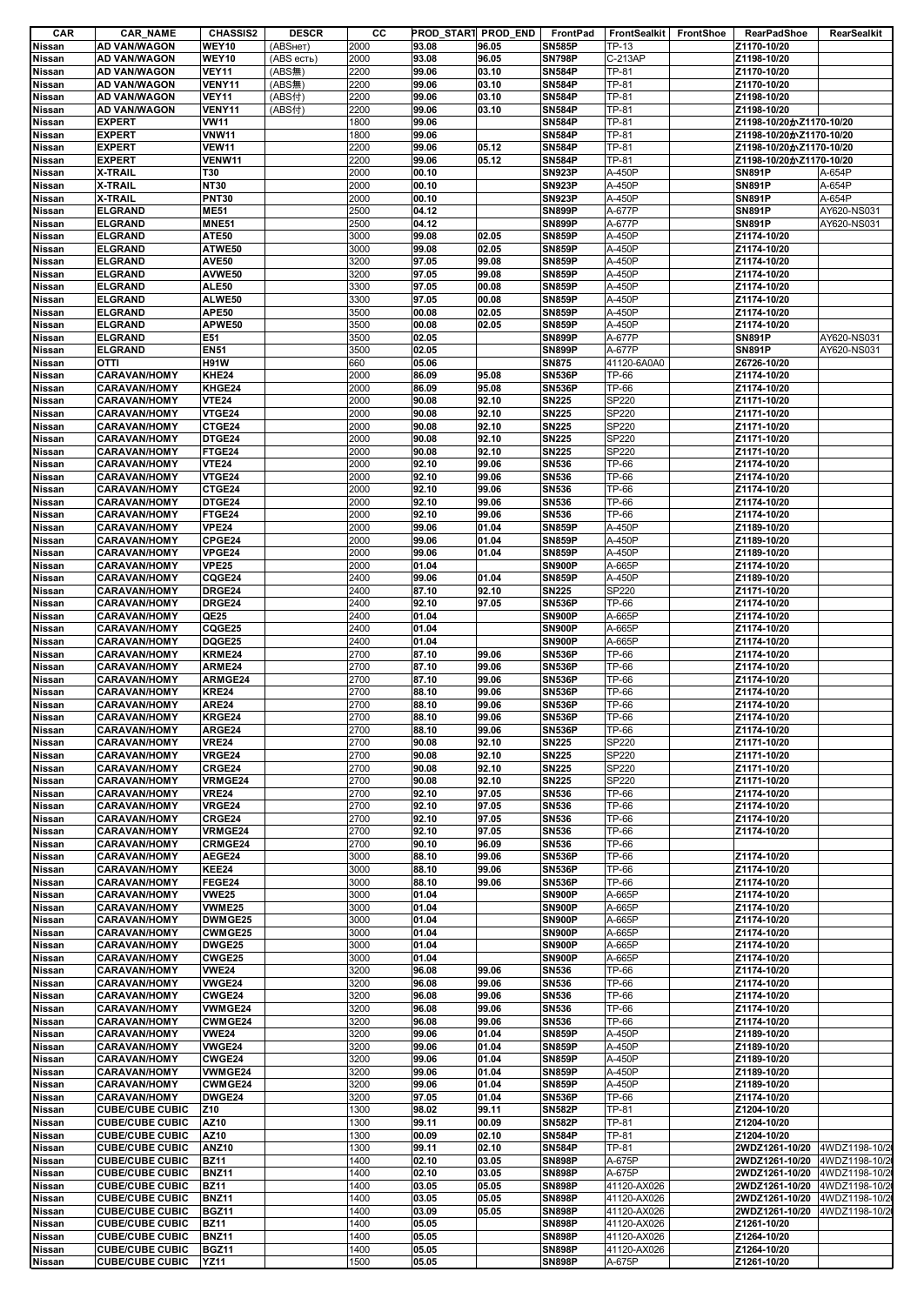| <b>CAR</b>       | <b>CAR_NAME</b>                       | <b>CHASSIS2</b>            | <b>DESCR</b>                   | CС           | PROD START PROD END |                | FrontPad                       | FrontSealkit     | FrontShoe | RearPadShoe                                               | RearSealkit      |
|------------------|---------------------------------------|----------------------------|--------------------------------|--------------|---------------------|----------------|--------------------------------|------------------|-----------|-----------------------------------------------------------|------------------|
| Nissan           | <b>CUBE/CUBE CUBIC</b>                | YGZ11                      |                                | 1500         | 05.05               |                | <b>SN898P</b>                  | A-675P           |           | Z1264-10/20                                               |                  |
| Nissan<br>Nissan | <b>CUBE/CUBE CUBIC</b><br><b>CREW</b> | YGNZ11<br><b>HK30</b>      |                                | 1500<br>2000 | 05.05<br>94.01      |                | <b>SN898P</b><br><b>SN536P</b> | A-675P<br>TP-66  |           | Z1264-10/20<br>$\sim$ 96.09Z1198-10/296.09 $\sim$ Z1170-1 |                  |
| Nissan           | <b>CREW</b>                           | <b>THK30</b>               |                                | 2000         | 94.01               |                | <b>SN536P</b>                  | TP-66            |           | $\sim$ 96.09Z1198-10/296.09 $\sim$ Z1170-1                |                  |
| Nissan           | <b>CREW</b>                           | YHK30                      |                                | 2000         | 94.01               |                | <b>SN536P</b>                  | TP-66            |           | $\sim$ 96.09Z1198-10/2 96.09 $\sim$ Z1170-1               |                  |
| Nissan           | <b>CREW</b>                           | <b>SK30</b>                |                                | 2800         | 93.07               |                | <b>SN536P</b>                  | TP-66            |           | $\sim$ 96.09Z1198-10/296.09 $\sim$ Z1170-1                |                  |
| Nissan           | <b>CREW</b>                           | <b>TSK30</b>               |                                | 2800         | 93.07               |                | <b>SN536P</b>                  | TP-66            |           | $\sim$ 96.09Z1198-10/2 96.09 $\sim$ Z1170-1               |                  |
| Nissan           | CREW (Taxi)                           | QK30                       |                                | 2000         | 93.07               |                | <b>SX536P</b>                  | TP-66            |           | $\sim$ 96.09Z1198-10/2 96.09 $\sim$ Z1170-1               |                  |
| Nissan           | CREW (Taxi)                           | <b>SK30</b>                |                                | 2800         | 93.07               | 05.12          | <b>SX536P</b>                  | TP-66            |           | $\sim$ 96.09Z1198-10/2 96.09 $\sim$ Z1170-10              |                  |
| Nissan           | <b>CLIPPER</b>                        | <b>U71V</b>                |                                | 660          | 03.10               |                | <b>SN876</b>                   | A-607P           |           | Z6729-10/20                                               |                  |
| Nissan           | <b>CLIPPER</b>                        | 71T                        |                                | 660          | 03.10               |                | <b>SN876</b>                   | A-607P           |           | Z6729-10/20                                               |                  |
| Nissan           | <b>CLIPPER</b>                        | <b>U72V</b>                |                                | 660          | 03.10               |                | <b>SN876</b>                   | A-607P           |           | Z6729-10/20                                               |                  |
| Nissan           | <b>CLIPPER</b>                        | <b>72T</b>                 |                                | 660          | 03.10               |                | <b>SN876</b>                   | A-607P           |           | Z6729-10/20                                               |                  |
| Nissan           | <b>SUNNY</b>                          | <b>B13</b>                 |                                | 1300         | 90.01               | 93.12          | <b>SN555P</b>                  | TP-13            |           | Z1185-10/20<br>Z1185-10/20                                |                  |
| Nissan<br>Nissan | <b>SUNNY</b><br><b>SUNNY</b>          | <b>B14</b><br><b>B15</b>   |                                | 1300<br>1300 | 94.01<br>98.10      | 98.10<br>04.10 | <b>SN568P</b><br><b>SN584P</b> | TP-13<br>TP-81   |           | Z1167-10/20                                               |                  |
| Nissan           | <b>SUNNY</b>                          | <b>FB13</b>                | (ABS無 1500<br>(クーペ含)           |              | 90.01               | 93.12          | <b>SN555P</b>                  | TP-13            |           | Z1185-10/20かZ1170-10/20                                   |                  |
| Nissan           | <b>SUNNY</b>                          | <b>FB13</b>                | (クーペ含)<br>(ABS付 1500           |              | 90.01               | 93.12          | <b>SN555P</b>                  | TP-13            |           | <b>SN792P</b>                                             | A-119P+A-214L    |
| Nissan           | <b>SUNNY</b>                          | <b>FNB13</b>               | (АВSнет)                       | 1500         | 90.01               | 93.12          | <b>SN555P</b>                  | TP-13            |           | Z1185-10/20かZ1170-10/20                                   |                  |
| Nissan           | <b>SUNNY</b>                          | <b>FNB13</b>               | (ABS есть)                     | 1500         | 90.01               | 93.12          | <b>SN555P</b>                  | TP-13            |           | <b>SN792P</b>                                             | A-119P+A-214LF   |
| Nissan           | <b>SUNNY</b>                          | <b>FB14</b>                | (ABS無 1500<br>(クーベ含)           |              | 94.01               | 98.10          | <b>SN568P</b>                  | TP-13            |           | Z1185-10/20                                               |                  |
| Nissan           | <b>SUNNY</b>                          | <b>FB14</b>                | (クーペ含)<br>(ABS付 1500           |              | 94.01               | 98.10          | <b>SN568P</b>                  | TP-13            |           | <b>SN573P</b>                                             | TP-70            |
| Nissan           | <b>SUNNY</b>                          | <b>FNB14</b>               | (ABS#)                         | 1500         | 94.01               | 98.10          | <b>SN568P</b>                  | TP-13            |           | Z1170-10/20                                               |                  |
| Nissan           | <b>SUNNY</b>                          | <b>FNB14</b>               | (ABS付)                         | 1500         | 94.01               | 98.10          | <b>SN568P</b>                  | TP-13            |           | <b>SN792P</b>                                             | A-119P+A-214LF   |
| Nissan           | <b>SUNNY</b>                          | <b>FB15</b>                |                                | 1500         | 98.10               | 04.10          | <b>SN584P</b>                  | TP-81            |           | Z1167-10/20                                               |                  |
| Nissan           | <b>SUNNY</b>                          | <b>FNB15</b>               |                                | 1500         | 98.10               | 04.10          | <b>SN584P</b>                  | TP-81            |           | Z1170-10/20                                               |                  |
| Nissan           | <b>SUNNY</b>                          | EB13                       | (クーベ含)<br>(ABS無                | 1600         | 90.01               | 93.12          | <b>SN555P</b>                  | TP-13            |           | Z1185-10/20                                               |                  |
| Nissan<br>Nissan | <b>SUNNY</b><br><b>SUNNY</b>          | <b>EB13</b><br><b>EB14</b> | (クーペ含)<br>(ABS付 1600<br>(ABS無) | 1600         | 90.01<br>94.01      | 93.12<br>98.10 | <b>SN555P</b><br><b>SN568P</b> | TP-13<br>TP-13   |           | <b>SN792P</b><br>Z1185-10/20                              | A-119P+A-214LF   |
| Nissan           | <b>SUNNY</b>                          | <b>EB14</b>                | (ABS付)                         | 1600         | 94.01               | 98.10          | <b>SN568P</b>                  | TP-13            |           | <b>SN573P</b>                                             | <b>TP-70</b>     |
| Nissan           | <b>SUNNY</b>                          | <b>JB14</b>                | $(VZ-R)$                       | 1600         | 97.08               | 99.04          | <b>SN803P</b>                  | 41120-0N626      |           | <b>SN564P</b>                                             | TP-43            |
| Nissan           | <b>SUNNY</b>                          | <b>JB15</b>                |                                | 1600         | 98.10               | 01.05          | <b>SN559P</b>                  | TP-82            |           | <b>SN564P</b>                                             | TP-43            |
| Nissan           | <b>SUNNY</b>                          | <b>JB15</b>                |                                | 1600         | 01.05               | 02.05          | <b>SN559P</b>                  | TP-82            |           | <b>SN594P</b>                                             | <b>TP-43</b>     |
| Nissan           | <b>SUNNY</b>                          | <b>SB13</b>                |                                | 1700         | 90.01               | 93.12          | <b>SN555P</b>                  | TP-13            |           | Z1185-10/20                                               |                  |
| Nissan           | <b>SUNNY</b>                          | <b>SNB13</b>               |                                | 1700         | 90.01               | 93.12          | <b>SN555P</b>                  | TP-13            |           | Z1170-10/20                                               |                  |
| Nissan           | <b>SUNNY</b>                          | <b>HB13</b>                | (ケーペのABS付)                     | 1800         | 90.01               | 93.12          | <b>SN558P</b>                  | TP-42            |           | <b>SN792P</b>                                             | A-119P+A-214L    |
| Nissan           | <b>SUNNY</b>                          | <b>HB13</b>                | (АВSнет)                       | 1800         | 90.01               | 93.12          | <b>SN798P</b>                  | C-213AP          |           | <b>SN792P</b>                                             | A-119P+A-214LF   |
| <b>Nissan</b>    | <b>SUNNY</b>                          | <b>HNB13</b>               |                                | 1800         | 90.01               | 93.12          | <b>SN798P</b>                  | C-213AP          |           | <b>SN792P</b>                                             | A-119P+A-214LF   |
| Nissan           | <b>SUNNY</b>                          | <b>HB14</b>                | (クーペ含)                         | 1800         | 94.01               | 98.10          | <b>SN568P</b>                  | TP-13            |           | <b>SN573P</b>                                             | <b>TP-70</b>     |
| Nissan           | <b>SUNNY</b>                          | <b>HB14</b>                | (オーテックバージョン)                   | 1800         | 95.09               | 97.08          | <b>SN803P</b>                  | 41120-0N626      |           | <b>SN564P</b>                                             | TP-43            |
| Nissan           | <b>SUNNY</b>                          | QB15                       |                                | 1800         | 98.10               | 02.05          | <b>SN584P</b>                  | TP-81            |           | Z1167-10/20                                               |                  |
| Nissan           | <b>SUNNY</b>                          | <b>SB14</b>                | (ABS無)                         | 2000         | 94.01               | 98.10          | <b>SN568P</b>                  | TP-13            |           | Z1185-10/20                                               |                  |
| <b>Nissan</b>    | <b>SUNNY</b>                          | <b>SB14</b>                | (ABS付)                         | 2000         | 94.01               | 98.10          | <b>SN568P</b>                  | TP-13            |           | <b>SN573P</b>                                             | <b>TP-70</b>     |
| Nissan           | <b>SUNNY</b>                          | <b>SNB14</b>               | (ABS#)                         | 2000         | 94.01               | 98.10          | <b>SN568P</b>                  | TP-13            |           | Z1170-10/20                                               |                  |
| Nissan           | <b>SUNNY</b>                          | <b>SNB14</b>               | (ABS付)                         | 2000         | 94.01               | 98.10          | <b>SN568P</b>                  | TP-13            |           | <b>SN792P</b>                                             | A-119P+A-214LI   |
| <b>Nissan</b>    | <b>SUNNY</b>                          | <b>SB15</b>                |                                | 2200         | 99.09               | 02.05          | <b>SN584P</b>                  | TP-81            |           | Z1167-10/20                                               |                  |
| <b>Nissan</b>    | <b>SUNNY TRUCK</b>                    | B122<br>GB122              |                                | 1200         | 89.10<br>89.10      | 94.03          | SN831<br><b>SN831</b>          | A-311P<br>A-311P |           | Z1149-10/20<br>Z1149-10/20                                |                  |
| Nissan<br>Nissan | <b>SUNNY TRUCK</b><br><b>SAFARI</b>   | <b>WYY60</b>               |                                | 1200<br>2800 | 94.10               | 94.03<br>97.10 | <b>SN539P</b>                  | TP-15            |           | <b>SN839P</b>                                             | A-276P           |
| Nissan           | <b>SAFARI</b>                         | <b>WYY61</b>               |                                | 2800         | 97.10               | 99.09          | <b>SN581P</b>                  | TP-76            |           | <b>SN558P</b>                                             | <b>TP-77</b>     |
| Nissan           | <b>SAFARI</b>                         | <b>WTY61</b>               |                                | 3000         | 99.09               | 02.11          | <b>SN581P</b>                  | TP-76            |           | <b>SN558P</b>                                             | <b>TP-77</b>     |
| Nissan           | <b>SAFARI</b>                         | <b>VRY60</b>               |                                | 4200         | 87.10               | 91.10          | <b>SN539</b>                   | TP-15            |           | <b>SN791</b>                                              | A-276P           |
| Nissan           | <b>SAFARI</b>                         | VRGY60                     |                                | 4200         | 87.10               | 91.10          | SN539                          | TP-15            |           | <b>SN791</b>                                              | A-276P           |
| Nissan           | <b>SAFARI</b>                         | <b>FGY60</b>               |                                | 4200         | 87.10               | 91.10          | SN539                          | TP-15            |           | <b>SN791</b>                                              | A-276P           |
| Nissan           | <b>SAFARI</b>                         | WRGY60                     | (標準ルーフ 4ドア)                    | 4200         | 91.02               | 91.10          | <b>SN539</b>                   | TP-15            |           | <b>SN791</b>                                              | A-276P           |
| Nissan           | <b>SAFARI</b>                         | <b>FGY60</b>               | (消防車)                          | 4200         | 87.10               | 94.10          | <b>SN539</b>                   | TP-15            |           | Z1179-10                                                  |                  |
| Nissan           | <b>SAFARI</b>                         | <b>WGY60</b>               | (リヤト゛ラム)                       | 4200         | 91.10               | 94.10          | <b>SN566</b>                   | SP270            |           | Z1179-10                                                  |                  |
| Nissan           | <b>SAFARI</b>                         | <b>WGY60</b>               | (リヤデ゛ィスク)                      | 4200         | 91.10               | 93.08          | <b>SN566</b>                   | SP270            |           | <b>SN791</b>                                              | A-276P           |
| <b>Nissan</b>    | <b>SAFARI</b>                         | <b>WGY60</b>               | (リヤデ ィスク)                      | 4200         | 93.08               | 94.10          | <b>SN566</b>                   | SP270            |           | <b>SN839P</b>                                             |                  |
| Nissan           | <b>SAFARI</b>                         | <b>VRY60</b>               | (リヤト・ラム)                       | 4200         | 91.10               |                |                                |                  |           |                                                           |                  |
| Nissan           | <b>SAFARI</b>                         |                            |                                |              |                     | 94.10          | <b>SN539</b>                   | TP-15            |           | Z1179-10                                                  |                  |
| Nissan<br>Nissan |                                       | VRGY60                     | ( Jヤト ラム)                      | 4200         | 91.10               | 94.10          | <b>SN539</b>                   | TP-15            |           | Z1179-10                                                  |                  |
|                  | <b>SAFARI</b>                         | <b>WRY60</b>               | (リヤト・ラム)                       | 4200         | 91.10               | 94.10          | <b>SN539</b>                   | TP-15            |           | Z1179-10                                                  |                  |
|                  | <b>SAFARI</b>                         | WRGY60                     | (リヤト・ラム)                       | 4200         | 91.10               | 94.10          | <b>SN539</b>                   | TP-15            |           | Z1179-10                                                  |                  |
| Nissan           | <b>SAFARI</b>                         | <b>VRY60</b>               | $(1177 + 177)$                 | 4200         | 91.10               | 93.08          | <b>SN539</b>                   | TP-15            |           | <b>SN791</b>                                              | A-276P           |
| Nissan           | <b>SAFARI</b>                         | VRGY60                     | (リヤデ ィスク)                      | 4200         | 91.10               | 93.08          | <b>SN539</b>                   | TP-15            |           | <b>SN791</b>                                              | A-276P           |
| Nissan<br>Nissan | <b>SAFARI</b><br><b>SAFARI</b>        | <b>WRY60</b><br>WRGY60     | (リヤデ ィスク)<br>(リヤデ ィスク)         | 4200<br>4200 | 91.10<br>91.10      | 93.08<br>93.08 | <b>SN539</b><br><b>SN539</b>   | TP-15<br>TP-15   |           | <b>SN791</b><br><b>SN791</b>                              | A-276P<br>A-276P |
| Nissan           | <b>SAFARI</b>                         | <b>VRY60</b>               | (リヤデ ィスク)                      | 4200         | 93.08               | 94.10          | <b>SN539</b>                   | TP-15            |           | <b>SN839P</b>                                             | A-276P           |
| Nissan           | <b>SAFARI</b>                         | VRGY60                     | (リヤデ ィスク)                      | 4200         | 93.08               | 94.10          | <b>SN539</b>                   | TP-15            |           | <b>SN839P</b>                                             | A-276P           |
| <b>Nissan</b>    | <b>SAFARI</b>                         | <b>WRY60</b>               | (リヤデ ィスク)                      | 4200         | 93.08               | 94.10          | <b>SN539</b>                   | TP-15            |           | <b>SN839P</b>                                             | A-276P           |
| Nissan           | <b>SAFARI</b>                         | WRGY60                     | (リヤデ ィスク)                      | 4200         | 93.08               | 94.10          | <b>SN539</b>                   | TP-15            |           | <b>SN839P</b>                                             | A-276P           |
| Nissan           | <b>SAFARI</b>                         | <b>FGY60</b>               | (消防車)                          | 4200         | 94.10               | 97.10          | <b>SN539P</b>                  | TP-15            |           | Z1179-10                                                  |                  |
| Nissan           | <b>SAFARI</b>                         | <b>VRGY60</b>              |                                | 4200         | 94.10               | 97.10          | <b>SN539P</b>                  | TP-15            |           | <b>SN839P</b>                                             | A-276P           |
| Nissan           | <b>SAFARI</b>                         | <b>WRY60</b>               |                                | 4200         | 94.10               | 97.10          | <b>SN539P</b>                  | TP-15            |           | <b>SN839P</b>                                             | A-276P           |
| Nissan           | <b>SAFARI</b>                         | WRGY60                     |                                | 4200         | 94.10               | 97.10          | <b>SN539P</b>                  | TP-15            |           | <b>SN839P</b>                                             | A-276P           |
| Nissan           | <b>SAFARI</b>                         | <b>WGY60</b>               |                                | 4200         | 94.10               | 97.10          | <b>SN566</b>                   | SP270            |           | <b>SN839P</b>                                             | A-276P           |
| Nissan           | <b>SAFARI</b>                         | WRGY61                     |                                | 4200         | 97.10               | 99.09          | <b>SN581P</b>                  | TP-76            |           | <b>SN558P</b>                                             | <b>TP-77</b>     |
| Nissan           | <b>SAFARI</b>                         | <b>WGY61</b>               |                                | 4500         | 97.10               | 02.11          | <b>SN581P</b>                  | TP-76            |           | <b>SN558P</b>                                             | <b>TP-77</b>     |
| Nissan           | <b>SAFARI</b>                         | WFGY61                     |                                | 4800         | 02.11               |                | <b>SN905P</b>                  | TP-76            |           | 44060-VC290                                               | <b>TP-77</b>     |
| Nissan<br>Nissan | <b>CIMA</b><br><b>CIMA</b>            | FPY31<br>FPAY31            |                                | 3000<br>3000 | 88.01<br>88.01      | 91.08<br>91.08 | <b>SN536P</b><br><b>SN536P</b> | TP-66<br>TP-66   |           | <b>SN746P</b><br><b>SN746P</b>                            | C-149P<br>C-149P |
| Nissan           | <b>CIMA</b>                           | FPY32                      |                                | 3000         | 93.09               | 96.06          | <b>SN572P</b>                  | TP-78            |           | <b>SN812P</b>                                             | C-280AP          |
| Nissan           | <b>CIMA</b>                           | FHY33                      |                                | 3000         | 96.06               | 97.09          | <b>SN572P</b>                  | TP-78            |           | <b>SN812P</b>                                             | C-280AP          |
| Nissan           | <b>CIMA</b>                           | FHY33                      | (トラクションコントロール仕様                | 3000         | 97.09               | 98.09          | <b>SN572P</b>                  | A-450P           |           | <b>SN812P</b>                                             | C-280AP          |
| Nissan           | <b>CIMA</b>                           | FHY33                      | トラクションコントロール仕様                 | 3000         | 97.09               | 01.01          | <b>SN859P</b>                  | A-450P           |           | <b>SN812P</b>                                             | C-280AP          |
| Nissan           | <b>CIMA</b>                           | <b>HF50</b>                |                                | 3000         | 01.01               |                | <b>SN583P</b>                  | TP-83            |           | <b>SN812P</b>                                             | C-373P           |
| Nissan           | <b>CIMA</b>                           | <b>FGY32</b>               |                                | 4100         | 91.08               | 96.06          | <b>SN572P</b>                  | TP-78            |           | <b>SN812P</b>                                             | C-280AP          |
| Nissan           | <b>CIMA</b>                           | FGDY32                     |                                | 4100         | 91.08               | 96.06          | <b>SN572P</b>                  | TP-78            |           | <b>SN812P</b>                                             | C-280AP          |
| Nissan           | <b>CIMA</b>                           | FGNY32                     |                                | 4100         | 91.08               | 96.06          | <b>SN572P</b>                  | TP-78            |           | <b>SN812P</b>                                             | C-280AP          |
| Nissan           | <b>CIMA</b>                           | FGY33                      |                                | 4100         | 96.06               | 00.07          | <b>SN859P</b>                  | A-450P           |           | <b>SN812P</b>                                             | C-280AP          |
| Nissan           | <b>CIMA</b>                           | FGDY33                     |                                | 4100         | 96.06               | 00.07          | <b>SN859P</b>                  | A-450P           |           | <b>SN812P</b>                                             | C-280AP          |
| Nissan           | <b>CIMA</b>                           | <b>FGY33</b>               |                                | 4100         | 00.07               | 01.01          | <b>SN859P</b>                  | A-450P           |           | <b>SN812P</b>                                             | 44120-0P625      |
| Nissan           | <b>CIMA</b>                           | FGDY33                     |                                | 4100         | 00.07               | 01.01          | <b>SN859P</b>                  | A-450P           |           | <b>SN812P</b>                                             | 44120-0P625      |
| Nissan           | <b>CIMA</b>                           | FGNY33                     |                                | 4100         | 97.09               | 01.01          | <b>SN859P</b>                  | A-450P           |           | <b>SN812P</b>                                             | C-280AP          |
| Nissan<br>Nissan | <b>CIMA</b><br><b>CIMA</b>            | GF50<br><b>GNF50</b>       |                                | 4500<br>4500 | 01.01<br>01.01      |                | <b>SN583P</b><br><b>SN583P</b> | TP-83<br>TP-83   |           | <b>SN812P</b><br><b>SN812P</b>                            | C-373P<br>C-373P |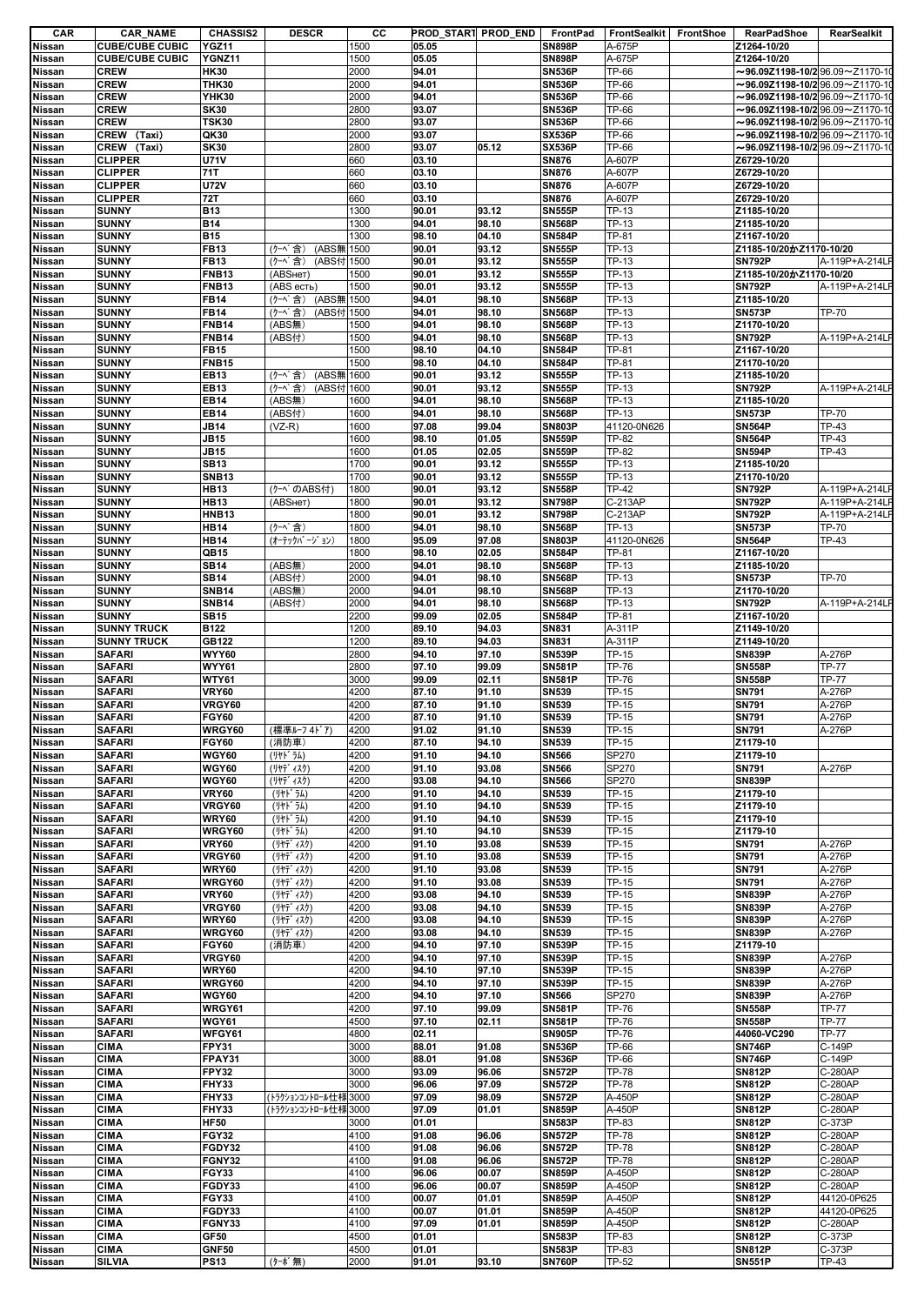| CAR                            | <b>CAR_NAME</b>                              | <b>CHASSIS2</b>              | <b>DESCR</b>                | cс           | PROD START PROD_END |                | FrontPad                              | FrontSealkit   | FrontShoe | RearPadShoe                             | RearSealkit                    |
|--------------------------------|----------------------------------------------|------------------------------|-----------------------------|--------------|---------------------|----------------|---------------------------------------|----------------|-----------|-----------------------------------------|--------------------------------|
| Nissan                         | <b>SILVIA</b>                                | <b>PS13</b>                  | (ターボ付)                      | 2000         | 91.01               | 93.10          | <b>SN559P</b>                         | <b>TP-82</b>   |           | <b>SN551P</b>                           | TP-43                          |
| Nissan                         | SILVIA                                       | <b>KPS13</b>                 |                             | 2000         | 91.01               | 93.10          | <b>SN559P</b>                         | TP-82          |           | <b>SN551P</b>                           | TP-43                          |
| Nissan                         | SILVIA                                       | <b>S14</b>                   | (ターボ無)                      | 2000         | 93.10               | 96.06          | <b>SN558P</b>                         | <b>TP-42</b>   |           | <b>SN551P</b>                           | <b>TP-21A</b>                  |
| Nissan                         | SILVIA                                       | <b>CS14</b>                  | (ターボ無)                      | 2000         | 93.10               | 96.06          | <b>SN558P</b>                         | <b>TP-42</b>   |           | <b>SN551P</b>                           | TP-21A                         |
| Nissan                         | SILVIA                                       | <b>S14</b>                   | (ターボ無)                      | 2000         | 96.06               | 99.01          | <b>SN560P</b>                         | <b>TP-82</b>   |           | <b>SN551P</b>                           | <b>TP-21A</b>                  |
| Nissan                         | <b>SILVIA</b>                                | <b>CS14</b>                  | (ターボ無)                      | 2000         | 96.06               | 99.01          | <b>SN560P</b>                         | <b>TP-82</b>   |           | <b>SN551P</b>                           | <b>TP-21A</b>                  |
| Nissan                         | SILVIA                                       | <b>S14</b>                   | (ターボ付)                      | 2000         | 93.10               | 99.01          | <b>SN258P</b>                         | SP258          |           | <b>SN551P</b>                           | <b>TP-21A</b>                  |
| Nissan                         | SILVIA                                       | <b>CS14</b>                  | (ターボ付)                      | 2000         | 93.10               | 99.01          | <b>SN258P</b>                         | SP258          |           | <b>SN551P</b>                           | <b>TP-21A</b>                  |
| Nissan                         | SILVIA                                       | <b>S15</b>                   | (ターボ無)                      | 2000         | 99.01               | 02.08          | <b>SN559P</b><br><b>SN105P</b>        | <b>TP-82</b>   |           | <b>SN551P</b>                           | <b>TP-21A</b>                  |
| <b>Nissan</b>                  | SILVIA<br>SILVIA                             | <b>S15</b><br><b>S15</b>     | (ターボ付)<br>(オーテックバ ージ ョン)    | 2000<br>2000 | 99.01<br>99.09      | 02.08<br>02.08 | <b>SN105P</b>                         | SP258<br>SP258 |           | <b>SN551P</b><br><b>SN551P</b>          | <b>TP-21A</b><br><b>TP-21A</b> |
| Nissan<br>Nissan               | <b>SKYLINE</b>                               | <b>FR32</b>                  |                             | 1800         | 89.05               | 93.08          | <b>SN558P</b>                         | TP-42          |           | Z1170-10/20                             |                                |
| <b>Nissan</b>                  | <b>SKYLINE</b>                               | <b>HR32</b>                  | (ターボ無)                      | 2000         | 89.05               | 90.04          | <b>SN560P</b>                         | <b>TP-82</b>   |           | <b>SN746P</b>                           | A-280P                         |
| <b>Nissan</b>                  | <b>SKYLINE</b>                               | <b>YHR32</b>                 | (ターボ無)                      | 2000         | 89.05               | 90.04          | <b>SN560P</b>                         | <b>TP-82</b>   |           | <b>SN746P</b>                           | A-280P                         |
| Nissan                         | <b>SKYLINE</b>                               | HCR32                        | (ターボ無)                      | 2000         | 89.05               | 90.04          | <b>SN560P</b>                         | <b>TP-82</b>   |           | <b>SN746P</b>                           | A-280P                         |
| Nissan                         | <b>SKYLINE</b>                               | <b>HR32</b>                  | (ターボ無)                      | 2000         | 90.04               | 93.08          | <b>SN560P</b>                         | <b>TP-82</b>   |           | <b>SN811P</b>                           | A-280P                         |
| <b>Nissan</b>                  | <b>SKYLINE</b>                               | <b>YHR32</b>                 | (ターボ無)                      | 2000         | 90.04               | 93.08          | <b>SN560P</b>                         | <b>TP-82</b>   |           | <b>SN811P</b>                           | A-280P                         |
| Nissan                         | <b>SKYLINE</b>                               | HCR32                        | (ターボ無)                      | 2000         | 90.04               | 93.08          | <b>SN560P</b>                         | <b>TP-82</b>   |           | <b>SN811P</b>                           | A-280P                         |
| Nissan                         | <b>SKYLINE</b>                               | HCR32                        | (GTST)                      | 2000         | 89.05               | 90.04          | <b>SN559P</b>                         | <b>TP-41</b>   |           | <b>SN746P</b>                           | C-280AP                        |
| <b>Nissan</b>                  | <b>SKYLINE</b>                               | HCR32                        | (GTST)                      | 2000         | 90.04               | 91.08          | <b>SN559P</b>                         | <b>TP-41</b>   |           | <b>SN811P</b>                           | A-280P                         |
| <b>Nissan</b>                  | <b>SKYLINE</b>                               | HCR32                        | (TYPE-M)                    | 2000         | 89.05               | 91.08          | <b>SN258P</b>                         | SP258          |           | <b>SN797P</b>                           | A-302P                         |
| <b>Nissan</b>                  | <b>SKYLINE</b>                               | HCR32                        | (ターボ付)                      | 2000         | 91.08               |                | 93,08 SN258P                          | SP258          |           | <b>SN797P</b>                           | A-302P                         |
| Nissan                         | <b>SKYLINE</b>                               | <b>HNR32</b>                 | $(GTS-4)$                   | 2000         | 89.05               | 93.08          | <b>SN258P</b>                         | SP258          |           | <b>SN797P</b>                           | A-302P                         |
| <b>Nissan</b>                  | <b>SKYLINE</b>                               | <b>HR33</b>                  |                             | 2000         | 93.08               | 98.05          | <b>SN560P</b>                         | <b>TP-82</b>   |           | <b>SN811P</b>                           | A-280P                         |
| Nissan                         | <b>SKYLINE</b>                               | <b>HR34</b>                  | (16"ホィール)                   | 2000         | 98.05               | 00.07          | <b>SN565P</b>                         | TP-60          |           | <b>SN811P</b>                           | A-280P                         |
| Nissan                         | <b>SKYLINE</b>                               | <b>HR34</b>                  | (16"ホィール)                   | 2000         | 00.07               | 01.06          | <b>SN565P</b>                         | TP-60          |           | <b>SN811P</b>                           | A-480P                         |
| <b>Nissan</b>                  | <b>SKYLINE</b>                               | <b>HR34</b>                  | (16"ホィール除)                  | 2000         | 98.05               | 00.07          | <b>SN571P</b>                         | C-402P         |           | <b>SN811P</b>                           | A-480P                         |
| <b>Nissan</b>                  | <b>SKYLINE</b>                               | <b>HR34</b>                  | (16"ホィール除)                  | 2000         | 00.07               | 01.06          | <b>SN571P</b>                         | C-402P         |           | <b>SN811P</b>                           | A-480P                         |
| Nissan                         | <b>SKYLINE</b>                               | <b>ER32</b>                  |                             | 2500         | 91.08               | 93.08          | <b>SN559P</b>                         | TP-82          |           | <b>SN811P</b>                           | C-280AP                        |
| Nissan                         | <b>SKYLINE</b>                               | <b>ECR32</b>                 |                             | 2500         | 91.08               | 93.08          | <b>SN559P</b>                         | <b>TP-82</b>   |           | <b>SN811P</b>                           | $C-280AP$                      |
| Nissan                         | <b>SKYLINE</b>                               | <b>ER33</b>                  | (ターボ無)                      | 2500         | 93.08               | 98.05          | <b>SN565P</b>                         | <b>TP-60</b>   |           | <b>SN811P</b>                           | A-280P                         |
| <b>Nissan</b>                  | <b>SKYLINE</b><br><b>SKYLINE</b>             | <b>ER33</b><br><b>ER33</b>   | (ターボ付)<br>(GTS25)47° SS)    | 2500<br>2500 | 93.08<br>96.01      | 98.05<br>98.05 | <b>SN258P</b><br><b>SN258P</b>        | SP258<br>SP258 |           | <b>SN797P</b><br><b>SN797P</b>          | A-302P<br>A-302P               |
| <b>Nissan</b><br>Nissan        | <b>SKYLINE</b>                               | <b>ECR33</b>                 | (ターボ無)                      | 2500         | 93.08               | 98.05          | <b>SN565P</b>                         | <b>TP-60</b>   |           | <b>SN811P</b>                           | A-280P                         |
| <b>Nissan</b>                  | <b>SKYLINE</b>                               | <b>ECR33</b>                 | (ターボ付)                      | 2500         | 93.08               | 98.05          | <b>SN258P</b>                         | SP258          |           | <b>SN797P</b>                           | A-302P                         |
| Nissan                         | <b>SKYLINE</b>                               | <b>ENR33</b>                 |                             | 2500         | 93.11               | 98.05          | <b>SN565P</b>                         | TP-60          |           | <b>SN811P</b>                           | A-280P                         |
| Nissan                         | <b>SKYLINE</b>                               | <b>ER34</b>                  | (ターボ無)(ハイキャス無)              | 2500         | 98.05               | 01.06          | <b>SN565P</b>                         | <b>TP-60</b>   |           | <b>SN811P</b>                           | A-480P                         |
| <b>Nissan</b>                  | <b>SKYLINE</b>                               | <b>ER34</b>                  | (ターボ無)(ハイキャス付)2500          |              | 98.05               | 01.06          | <b>SN258P</b>                         | SP258          |           | <b>SN797P</b>                           | A-497P                         |
| <b>Nissan</b>                  | <b>SKYLINE</b>                               | <b>ER34</b>                  | (ターボ付)(ハイキャス付) 2500         |              | 98.05               | 01.06          | <b>SN258P</b>                         | SP258          |           | <b>SN797P</b>                           | A-497P                         |
| Nissan                         | <b>SKYLINE</b>                               | <b>ENR34</b>                 |                             | 2500         | 98.05               | 00.07          | <b>SN565P</b>                         | <b>TP-60</b>   |           | <b>SN811P</b>                           | A-480P                         |
| Nissan                         | <b>SKYLINE</b>                               | <b>ENR34</b>                 |                             | 2500         | 00.07               | 01.06          | <b>SN565P</b>                         | <b>TP-60</b>   |           | <b>SN811P</b>                           | A-480P                         |
| <b>Nissan</b>                  | <b>SKYLINE</b>                               | V35                          |                             | 2500         | 01.06               | 03.01          | <b>SN596P</b>                         | <b>TP-82</b>   |           | <b>SN891P</b>                           | AY620-NS031                    |
| <b>Nissan</b>                  | <b>SKYLINE</b>                               | V35                          |                             | 2500         | 03.01               |                | <b>SN592P</b>                         | TP-82          |           | <b>SN891P</b>                           | AY620-NS031                    |
| Nissan                         | <b>SKYLINE</b>                               | <b>NV35</b>                  |                             | 2500         | 01.09               |                | <b>SN596P</b>                         | TP-82          |           | <b>SN891P</b>                           | AY620-NS031                    |
| <b>Nissan</b><br><b>Nissan</b> | <b>SKYLINE</b><br><b>SKYLINE</b>             | <b>BNR32</b><br><b>BNR33</b> | (Vスペック除)<br>(Vスペック) (brembo | 2600<br>2600 | 89.05<br>93.02      | 95.01<br>95.01 | <b>SN258P</b><br>CS577スポー141120-12U25 | SP258          |           | <b>SN797P</b><br>CS691スポーツ仕144120-12U25 | A-302P                         |
| <b>Nissan</b>                  | <b>SKYLINE</b>                               | BCNR33                       | (GT-R) (brembo‡ 2600        |              | 95.01               | 99.01          | CS577スポー141120-12U25                  |                |           | CS691スポーツ仕144120-12U25                  |                                |
| Nissan                         | <b>SKYLINE</b>                               | <b>BNR34</b>                 | (GT-R) (brembo‡             | 2600         | 99.01               | 02.08          | CS577スポー141120-12U25                  |                |           | CS691スポーツ仕144120-12U25                  |                                |
| <b>Nissan</b>                  | <b>SKYLINE</b>                               | <b>HV35</b>                  |                             | 3000         | 01.06               | 03.01          | <b>SN596P</b>                         | <b>TP-82</b>   |           | <b>SN891P</b>                           | AY620-NS031                    |
| Nissan                         | <b>SKYLINE</b>                               | <b>HV35</b>                  |                             | 3000         | 03.01               | 04.11          | <b>SN592P</b>                         | <b>TP-82</b>   |           | <b>SN891P</b>                           | AY620-NS031                    |
| Nissan                         | <b>SKYLINE</b>                               | <b>PV35</b>                  | (bremboキャリパー除)              | 3500         | 02.01               | 04.11          | <b>SN592P</b>                         | <b>TP-82</b>   |           | <b>SN891P</b>                           | AY620-NS031                    |
| Nissan                         | <b>SKYLINE</b>                               | CPV35                        | (bremboキャリパー除)              | 3500         | 02.01               | 04.11          | <b>SN592P</b>                         | TP-82          |           | <b>SN891P</b>                           | AY620-NS031                    |
| <b>Nissan</b>                  | <b>SKYLINE</b>                               | CPV35                        | (brembo#rl)n°               | 3500         | 03.01               | 04.11          | 41060-CD028 41120-12U25               |                |           | 44060-CD094                             | 44120-12U25                    |
| Nissan                         | <b>SKYLINE</b>                               | <b>PV35</b>                  | (CVTとAT,F5)                 | 3500         | 04.11               |                | <b>SN592P</b>                         | <b>TP-82</b>   |           | <b>SN891P</b>                           | AY620-NS031                    |
| Nissan                         | <b>SKYLINE</b>                               | <b>PV35</b>                  | (MT,F6) とCPV35 3500         |              | 04.11               |                | <b>SN583P</b>                         | TP-83          |           | <b>SN891P</b>                           | AY620-NS031                    |
| Nissan                         | <b>STAGEA</b><br><b>STAGEA</b>               | WHC34<br>WHC34               |                             | 2000         | 96.09<br>97.08      | 97.08<br>01.10 | <b>SN559P</b>                         | TP-82<br>TP-82 |           | <b>SN811P</b><br><b>SN811P</b>          | C-280AP<br>A-480P              |
| <b>Nissan</b><br>Nissan        | <b>STAGEA</b>                                | WGC34                        | (ターボ無)                      | 2000<br>2500 | 96.09               | 97.08          | <b>SN559P</b><br><b>SN559P</b>        | <b>TP-82</b>   |           | <b>SN811P</b>                           | C-280AP                        |
| Nissan                         | <b>STAGEA</b>                                | WGC34                        | (ターボ無)                      | 2500         | 97.08               | 01.10          | <b>SN559P</b>                         | <b>TP-82</b>   |           | <b>SN811P</b>                           | A-480P                         |
| Nissan                         | <b>STAGEA</b>                                | WGC34                        | (ターボ付)                      | 2500         | 98.10               | 01.04          | <b>SN583P</b>                         | TP-83          |           | <b>SN812P</b>                           | C-280AP                        |
| Nissan                         | <b>STAGEA</b>                                | WGNC34                       | (ターボ無)                      | 2500         | 96.09               | 97.08          | <b>SN565P</b>                         | TP-60          |           | <b>SN811P</b>                           | C-280AP                        |
| Nissan                         | <b>STAGEA</b>                                | WGNC34                       | (ターボ無)                      | 2500         | 97.08               | 01.10          |                                       |                |           |                                         |                                |
| Nissan                         | <b>STAGEA</b>                                | WGNC34                       | (ターボ付)                      | 2500         |                     |                | <b>SN565P</b>                         | <b>TP-60</b>   |           | <b>SN811P</b>                           | A-480P                         |
| <b>Nissan</b>                  | <b>STAGEA</b>                                | WGNC34                       |                             |              | 96.09               | 97.08          | <b>SN572P</b>                         | <b>TP-78</b>   |           | <b>SN811P</b>                           | C-280AP                        |
| Nissan                         | <b>STAGEA</b>                                |                              | (ターボ付)                      | 2500         | 97.08               | 98.08          | <b>SN572P</b>                         | <b>TP-78</b>   |           | <b>SN811P</b>                           | A-480P                         |
| <b>Nissan</b>                  |                                              | WGNC34                       | (ターボ付)                      | 2500         | 98.08               | 01.10          | <b>SN583P</b>                         | TP-83          |           | <b>SN812P</b>                           | C-280AP                        |
|                                | <b>STAGEA</b>                                | M35                          |                             | 2500         | 01.10               | 04.03          | <b>SN596P</b>                         | <b>TP-82</b>   |           | <b>SN891P</b>                           | AY620-NS031                    |
| Nissan                         | <b>STAGEA</b>                                | M35                          |                             | 2500         | 04.03               |                | <b>SN592P</b>                         | <b>TP-82</b>   |           | <b>SN891P</b>                           | AY060-NS031                    |
| Nissan                         | <b>STAGEA</b>                                | <b>NM35</b>                  |                             | 2500         | 01.10               |                | <b>SN596P</b>                         | TP-82          |           | <b>SN891P</b>                           | AY620-NS031                    |
| Nissan                         | <b>STAGEA</b>                                | <b>AWC34</b>                 | (brembo++Jn°                | 2600         | 97.11               |                | CS577スポー                              | 41120-12U25    |           | CS691 スポーツ仕 44120-12U25                 |                                |
| <b>Nissan</b>                  | <b>STAGEA</b>                                | <b>HM35</b>                  |                             | 3000         | 01.10               | 04.08          | <b>SN596P</b>                         | TP-82          |           | <b>SN891P</b>                           | 44120-AL525                    |
| Nissan                         | <b>STAGEA</b>                                | AM35                         | (オーテック アクシス)                | 3500         | 03.06               | 04.08          | <b>SN592P</b>                         | <b>TP-82</b>   |           | <b>SN891P</b>                           | 44120-AL525                    |
| <b>Nissan</b>                  | <b>STAGEA</b>                                | <b>PM35</b>                  |                             | 3500         | 04.08               |                | <b>SN592P</b>                         | <b>TP-82</b>   |           | <b>SN891P</b>                           | AY620-NS031                    |
| Nissan                         | <b>STAGEA</b><br><b>CEDRIC/GLORIA</b>        | <b>PNM35</b>                 |                             | 3500         | 04.08               | 02.08          | <b>SN596P</b><br><b>SN225P</b>        | <b>TP-82</b>   |           | <b>SN891P</b>                           | 44120-AL525                    |
| <b>Nissan</b><br>Nissan        | <b>CEDRIC/GLORIA</b>                         | MJY31<br>CMJY31              |                             | 2000<br>2000 | 87.06<br>87.06      | 02.08          | <b>SN225P</b>                         | SP220<br>SP220 |           | Z1156-10/20<br>Z1156-10/20              |                                |
| Nissan                         | <b>CEDRIC/GLORIA</b>                         | TY31                         |                             | 2000         | 87.06               | 02.08          | <b>SN225P</b>                         | SP220          |           | Z1156-10/20                             |                                |
| <b>Nissan</b>                  | <b>CEDRIC/GLORIA</b>                         | Y31                          | (ABS無)                      | 2000         | 87.06               | 02.08          | <b>SN225P</b>                         | SP220          |           | <b>SN746P</b>                           | C-149P                         |
| <b>Nissan</b>                  | <b>CEDRIC/GLORIA</b>                         | CY31                         | (ABS無)                      | 2000         | 87.06               | 02.08          | <b>SN225P</b>                         | <b>SP220</b>   |           | <b>SN746P</b>                           | C-149P                         |
| Nissan                         | <b>CEDRIC/GLORIA</b>                         | Y31                          | (ABS付)                      | 2000         | 87.06               | 02.08          | <b>SN536P</b>                         | <b>TP-66</b>   |           | <b>SN746P</b>                           | C-149P                         |
| <b>Nissan</b>                  | <b>CEDRIC/GLORIA</b>                         | CY31                         | (ABS付)                      | 2000         | 87.06               | 02.08          | <b>SN536P</b>                         | TP-66          |           | <b>SN746P</b>                           | C-149P                         |
| <b>Nissan</b>                  | <b>CEDRIC/GLORIA</b>                         | QJY31                        |                             | 2000         | 87.06               | 99.08          | <b>SN536P</b>                         | TP-66          |           | Z1156-10/20                             |                                |
| <b>Nissan</b>                  | <b>CEDRIC/GLORIA</b>                         | <b>NJY31</b>                 |                             | 2000         | 87.06               | 99.08          | <b>SN536P</b>                         | <b>TP-66</b>   |           | Z1156-10/20                             |                                |
| Nissan                         | <b>CEDRIC/GLORIA</b>                         | TNJY31                       |                             | 2000         | 87.06               | 99.08          | <b>SN536P</b>                         | <b>TP-66</b>   |           | Z1156-10/20                             |                                |
| Nissan                         | <b>CEDRIC/GLORIA</b>                         | <b>YY31</b>                  | (ABSHeT)                    | 2000         | 91.06               | 95.08          | <b>SN225P</b>                         | SP220          |           | <b>SN746P</b>                           | C-149P                         |
| <b>Nissan</b>                  | <b>CEDRIC/GLORIA</b>                         | <b>YY31</b><br>Y32           | (ABS есть)                  | 2000<br>2000 | 91.06<br>91.06      | 95.08<br>95.06 | <b>SN536P</b><br><b>SN225P</b>        | TP-66          |           | <b>SN746P</b>                           | C-149P<br>C-280AP              |
| Nissan<br>Nissan               | <b>CEDRIC/GLORIA</b><br><b>CEDRIC/GLORIA</b> | Y32                          | (ABS無)<br>(ABS付)            | 2000         | 91.06               | 95.06          | <b>SN536P</b>                         | SP220<br>TP-66 |           | <b>SN811P</b><br><b>SN811P</b>          | C-280AP                        |
| <b>Nissan</b>                  | <b>CEDRIC/GLORIA</b>                         | Y33                          |                             | 2000         | 96.01               | 99.06          | <b>SN572P</b>                         | <b>TP-78</b>   |           | <b>SN811P</b>                           | C-280AP                        |
| <b>Nissan</b>                  | <b>CEDRIC/GLORIA</b>                         | Y34                          |                             | 2000         | 99.06               | 00.07          | <b>SN572P</b>                         | <b>TP-78</b>   |           | <b>SN811P</b>                           | <b>TP-78</b>                   |
| Nissan                         | <b>CEDRIC/GLORIA</b>                         | Y34                          |                             | 2000         | 00.07               | 01.12          | <b>SN572P</b>                         | <b>TP-78</b>   |           | <b>SN811P</b>                           | A-480P                         |
|                                | <b>CEDRIC/GLORIA</b>                         | MY33                         |                             | 2500         | 97.06               | 99.06          | <b>SN572P</b>                         | <b>TP-78</b>   |           | <b>SN811P</b>                           | C-280AP                        |
| Nissan<br>Nissan               | <b>CEDRIC/GLORIA</b>                         | ENY33                        |                             | 2500         | 97.06               | 99.06          | <b>SN572P</b>                         | <b>TP-78</b>   |           | <b>SN812P</b>                           | C-280AP                        |
| Nissan                         | <b>CEDRIC/GLORIA</b>                         | <b>MY34</b>                  |                             | 2500         | 99.06               | 00.07          | <b>SN572P</b>                         | <b>TP-78</b>   |           | <b>SN811P</b>                           | <b>TP-78</b>                   |
| Nissan                         | <b>CEDRIC/GLORIA</b>                         | <b>MY34</b>                  |                             | 2500         | 00.07               | 04.09          | <b>SN572P</b>                         | <b>TP-78</b>   |           | <b>SN811P</b>                           | A-480P                         |
| <b>Nissan</b><br>Nissan        | <b>CEDRIC/GLORIA</b><br><b>CEDRIC/GLORIA</b> | <b>ENY34</b><br><b>ENY34</b> |                             | 2500<br>2500 | 99.06<br>00.07      | 00.07<br>04.09 | <b>SN583P</b><br><b>SN583P</b>        | TP-83<br>TP-83 |           | <b>SN812P</b><br><b>SN812P</b>          | <b>TP-78</b><br>A-480P         |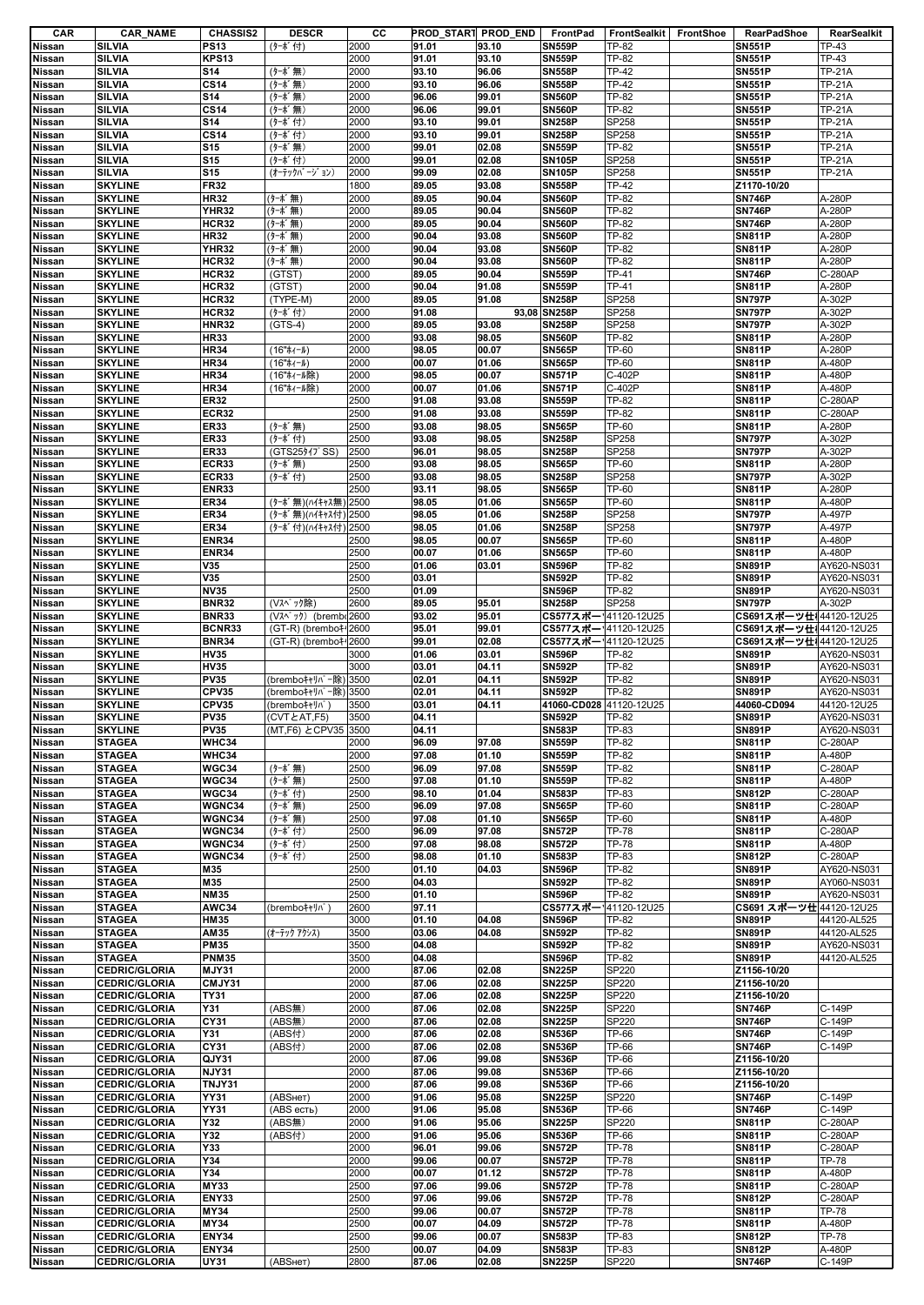| CAR           | <b>CAR NAME</b>          | <b>CHASSIS2</b>   | <b>DESCR</b>       | cс   | PROD_START PROD_END |       | FrontPad      | FrontSealkit | <b>FrontShoe</b> | <b>RearPadShoe</b>   | RearSealkit    |
|---------------|--------------------------|-------------------|--------------------|------|---------------------|-------|---------------|--------------|------------------|----------------------|----------------|
| Nissan        | <b>CEDRIC/GLORIA</b>     | CUY31             | (ABSHeT)           | 2800 | 87.06               | 02.08 | <b>SN225P</b> | SP220        |                  | <b>SN746P</b>        | C-149P         |
| Nissan        | <b>CEDRIC/GLORIA</b>     | <b>UY31</b>       | (ABS есть)         | 2800 | 87.06               | 02.08 | <b>SN536P</b> | TP-66        |                  | <b>SN746P</b>        | C-149P         |
| Nissan        | <b>CEDRIC/GLORIA</b>     | CUY31             | (ABS есть)         | 2800 | 87.06               | 02.08 | <b>SN536P</b> | TP-66        |                  | <b>SN746P</b>        | C-149P         |
|               |                          |                   |                    |      |                     |       |               |              |                  |                      |                |
| Nissan        | <b>CEDRIC/GLORIA</b>     | TUJY31            |                    | 2800 | 87.06               | 99.08 | <b>SN536P</b> | TP-66        |                  | Z1156-10/20          |                |
| <b>Nissan</b> | <b>CEDRIC/GLORIA</b>     | <b>UJY31</b>      |                    | 2800 | 87.06               | 99.08 | <b>SN536P</b> | TP-66        |                  | Z1156-10/20          |                |
| <b>Nissan</b> | <b>CEDRIC/GLORIA</b>     | <b>UY32</b>       |                    | 2800 | 91.06               | 95.06 | <b>SN536P</b> | TP-66        |                  | <b>SN811P</b>        | C-280AP        |
| Nissan        | <b>CEDRIC/GLORIA</b>     | <b>UY33</b>       |                    | 2800 | 95.06               | 99.06 | <b>SN572P</b> | TP-78        |                  | <b>SN812P</b>        | C-280AP        |
| Nissan        | <b>CEDRIC/GLORIA</b>     | <b>PY31</b>       | $(7'$ $\Box 7L)$   | 3000 | 87.06               | 99.08 | <b>SN225P</b> | SP220        |                  | <b>SN746P</b>        | C-149P         |
| Nissan        | <b>CEDRIC/GLORIA</b>     | <b>PY31</b>       | (ブロアムVIP.ターボ付)     | 3000 | 87.06               | 99.08 | <b>SN536P</b> | TP-66        |                  | <b>SN746P</b>        | C-149P         |
|               |                          |                   |                    |      | 87.06               |       |               |              |                  | <b>SN746P</b>        | C-149P         |
| Nissan        | <b>CEDRIC/GLORIA</b>     | <b>YPY31</b>      |                    | 3000 |                     | 91.06 | <b>SN225P</b> | SP220        |                  |                      |                |
| Nissan        | <b>CEDRIC/GLORIA</b>     | YPY31             |                    | 3000 | 91.06               | 99.08 | <b>SN536P</b> | TP-66        |                  | <b>SN746P</b>        | C-149P         |
| Nissan        | <b>CEDRIC/GLORIA</b>     | <b>PY32</b>       | (VG30Eエンジン)        | 3000 | 91.06               | 93.06 | <b>SN536P</b> | TP-66        |                  | <b>SN811P</b>        | C-280AP        |
| Nissan        | <b>CEDRIC/GLORIA</b>     | <b>PY32</b>       | (VG30Eエンジンのフ       | 3000 | 93.06               | 95.06 | <b>SN536P</b> | TP-66        |                  | <b>SN811P</b>        | C-280AP        |
| Nissan        | <b>CEDRIC/GLORIA</b>     | <b>PY32</b>       | (VG30EエンジンのブI      | 3000 | 93.06               | 95.06 | <b>SN572P</b> | TP-78        |                  | <b>SN812P</b>        | C-280AP        |
| Nissan        | <b>CEDRIC/GLORIA</b>     | <b>PY32</b>       | (VG30Dエンジン)        | 3000 | 91.06               | 95.06 | <b>SN536P</b> | TP-66        |                  | <b>SN811P</b>        | C-280AP        |
|               | <b>CEDRIC/GLORIA</b>     | <b>PY32</b>       | (VG30DTエンジン)       | 3000 | 91.06               | 95.06 | <b>SN572P</b> | TP-78        |                  | <b>SN812P</b>        | C-280AP        |
| <b>Nissan</b> |                          |                   |                    |      |                     |       |               |              |                  |                      |                |
| <b>Nissan</b> | <b>CEDRIC/GLORIA</b>     | <b>PAY32</b>      |                    | 3000 | 91.06               | 95.06 | <b>SN572P</b> | TP-78        |                  | <b>SN812P</b>        | C-280AP        |
| Nissan        | <b>CEDRIC/GLORIA</b>     | <b>PBY32</b>      |                    | 3000 | 91.06               | 95.06 | <b>SN572P</b> | TP-78        |                  | <b>SN812P</b>        | C-280AP        |
| Nissan        | <b>CEDRIC/GLORIA</b>     | PY33              |                    | 3000 | 95.06               | 99.06 | <b>SN572P</b> | TP-78        |                  | <b>SN811P</b>        | C-280AP        |
| Nissan        | <b>CEDRIC/GLORIA</b>     | HY33              | (ターボ無)             | 3000 | 95.06               | 99.06 | <b>SN572P</b> | TP-78        |                  | <b>SN811P</b>        | C-280AP        |
| <b>Nissan</b> | <b>CEDRIC/GLORIA</b>     | HY33              | (ターボ付)             | 3000 | 95.06               | 99.06 | <b>SN572P</b> | TP-78        |                  | <b>SN812P</b>        | C-280AP        |
| Nissan        | <b>CEDRIC/GLORIA</b>     | HBY33             |                    | 3000 | 95.06               | 99.06 | <b>SN572P</b> | TP-78        |                  | <b>SN812P</b>        | C-280AP        |
|               |                          |                   |                    |      |                     |       |               |              |                  |                      |                |
| Nissan        | <b>CEDRIC/GLORIA</b>     | HY34              | (ターボ無)             | 3000 | 99.06               | 00.07 | <b>SN572P</b> | TP-78        |                  | <b>SN811P</b>        | <b>TP-78</b>   |
| <b>Nissan</b> | <b>CEDRIC/GLORIA</b>     | <b>HY34</b>       | (ターボ無)             | 3000 | 00.07               | 04.09 | <b>SN572P</b> | TP-78        |                  | <b>SN811P</b>        | A-480P         |
| <b>Nissan</b> | <b>CEDRIC/GLORIA</b>     | <b>HY34</b>       | (ターボ付)             | 3000 | 99.06               | 00.07 | <b>SN583P</b> | TP-83        |                  | <b>SN812P</b>        | <b>TP-78</b>   |
| Nissan        | <b>CEDRIC/GLORIA</b>     | <b>HY34</b>       | (ターボ付)             | 3000 | 00.07               | 04.09 | <b>SN583P</b> | TP-83        |                  | <b>SN812P</b>        | A-480P         |
| <b>Nissan</b> | <b>CEDRIC/GLORIA</b>     | (WWY30            |                    | 2000 | 83.06               | 99.06 | <b>SN225P</b> | SP220        |                  | Z1156-10/20          |                |
| Nissan        | <b>CEDRIC/GLORIA</b>     | (W VY30           |                    | 2000 | 83.06               | 99.06 | <b>SN225P</b> | SP220        |                  | Z1156-10/20          |                |
|               | <b>CEDRIC/GLORIA</b>     | (W VNY30          |                    | 2000 | 83.06               | 99.06 | <b>SN225P</b> | SP220        |                  | Z1156-10/20          |                |
| Nissan        |                          |                   |                    |      |                     |       |               |              |                  |                      |                |
| Nissan        | <b>CEDRIC/GLORIA</b>     | (WWHY30           |                    | 2800 | 83.06               | 93.08 | <b>SN225P</b> | SP220        |                  | Z1156-10/20          |                |
| <b>Nissan</b> | <b>CEDRIC/GLORIA</b>     | (WWUY30           |                    | 2800 | 83.06               | 93.08 | <b>SN225P</b> | SP220        |                  | Z1156-10/20          |                |
| <b>Nissan</b> | <b>CEDRIC/GLORIA</b>     | (W VHY30          |                    | 2800 | 83.06               | 93.08 | <b>SN225P</b> | SP220        |                  | Z1156-10/20          |                |
| Nissan        | <b>CEDRIC/GLORIA</b>     | (W VUY30          |                    | 2800 | 83.06               | 93.08 | <b>SN225P</b> | SP220        |                  | Z1156-10/20          |                |
| Nissan        | <b>CEDRIC/GLORIA</b>     | (T:NJY31          |                    | 2000 | 87.06               | 91.05 | <b>SX536P</b> | TP-66        |                  | Z1198-10/20          |                |
|               |                          |                   |                    |      | 87.06               | 98.06 |               |              |                  |                      |                |
| Nissan        | <b>CEDRIC/GLORIA</b>     | (T:MJY31          |                    | 2000 |                     |       | <b>SX225P</b> | SP220        |                  | Z1198-10/20          |                |
| Nissan        | <b>CEDRIC/GLORIA</b>     | $(T_iMJY31$       |                    | 2000 | 98.06               |       | <b>SX536P</b> | TP-66        |                  | Z1198-10/20          |                |
| Nissan        | <b>CEDRIC/GLORIA</b>     | (T:QJY31          |                    | 2000 | 91.06               |       | <b>SX536P</b> | TP-66        |                  | Z1198-10/20          |                |
| <b>Nissan</b> | CEDRIC/GLORIA (T:CBJY31  |                   |                    | 2000 | 02.06               |       | <b>SX536P</b> | TP-66        |                  | Z1198-10/20          |                |
| Nissan        | CEDRIC/GLORIA (T&BJY31   |                   |                    | 2000 | 02.06               |       | <b>SX536P</b> | TP-66        |                  | Z1198-10/20          |                |
| Nissan        | CEDRIC/GLORIA (TaUY31    |                   |                    | 2800 | 87.06               |       | <b>SX225P</b> | SP220        |                  | Z1198-10/20          |                |
| Nissan        | <b>SEFIRO</b>            | A31               | (SOHCのABS無)        | 2000 | 88.09               | 90.04 | <b>SN558P</b> | TP-42        |                  | <b>SN746P</b>        | A-280P         |
|               |                          |                   |                    |      |                     |       |               |              |                  |                      |                |
| <b>Nissan</b> | <b>SEFIRO</b>            | CA31              | (SOHCのABS無)        | 2000 | 88.09               | 90.04 | <b>SN558P</b> | TP-42        |                  | <b>SN746P</b>        | A-280P         |
| Nissan        | <b>SEFIRO</b>            | A31               | (SOHCのABS無)        | 2000 | 90.04               | 94.08 | <b>SN558P</b> | TP-42        |                  | <b>SN811P</b>        | C-280AP        |
| Nissan        | <b>SEFIRO</b>            | CA31              | (SOHCのABS無)        | 2000 | 90.04               | 94.08 | <b>SN558P</b> | TP-42        |                  | <b>SN811P</b>        | C-280AP        |
| Nissan        | <b>SEFIRO</b>            | A31               | (SOHCのABS付)   2000 |      | 88.09               | 90.04 | <b>SN560P</b> | TP-82        |                  | <b>SN746P</b>        | A-280P         |
| <b>Nissan</b> | <b>SEFIRO</b>            | CA31              | (SOHCのABS付)        | 2000 | 88.09               | 90.04 | <b>SN560P</b> | TP-82        |                  | <b>SN746P</b>        | A-280P         |
| Nissan        | <b>SEFIRO</b>            | A31               | (SOHCのABS付) 2000   |      | 90.04               | 94.08 | <b>SN560P</b> | TP-82        |                  | <b>SN811P</b>        | C-280AP        |
|               |                          |                   |                    |      |                     |       |               |              |                  |                      |                |
| Nissan        | <b>SEFIRO</b>            | CA31              | (SOHCのABS付)        | 2000 | 90.04               | 94.08 | <b>SN560P</b> | TP-82        |                  | <b>SN811P</b>        | C-280AP        |
| Nissan        | <b>SEFIRO</b>            | CA31              | (DOHCのターボ無)        | 2000 | 88.09               | 90.04 | <b>SN560P</b> | TP-82        |                  | <b>SN746P</b>        | A-280P         |
| Nissan        | <b>SEFIRO</b>            | LA31              | (DOHCのターボ無)        | 2000 | 88.09               | 90.04 | <b>SN560P</b> | TP-82        |                  | <b>SN746P</b>        | A-280P         |
| Nissan        | <b>SEFIRO</b>            | CA31              | (DOHCのターボ無)        | 2000 | 90.04               | 94.08 | <b>SN560P</b> | TP-82        |                  | <b>SN811P</b>        | C-280AP        |
| <b>Nissan</b> | <b>SEFIRO</b>            | LA31              | (DOHCのターボ無)        | 2000 | 90.04               | 94.08 | <b>SN560P</b> | TP-82        |                  | <b>SN811P</b>        | C-280AP        |
| Nissan        | <b>SEFIRO</b>            | <b>CA31</b>       | (DOHCのターボ付) 2000   |      | 88.09               | 90.04 | <b>SN559P</b> | TP-82        |                  | <b>SN746P</b>        | A-280P         |
|               |                          |                   |                    |      |                     |       |               |              |                  |                      |                |
| Nissan        | <b>SEFIRO</b>            | LA31              | (DOHCのターボ付) 2000   |      | 88.09               | 90.04 | <b>SN559P</b> | TP-82        |                  | <b>SN746P</b>        | A-280P         |
| Nissan        | <b>SEFIRO</b>            | CA31              | (DOHCのターボ付) 2000   |      | 90.04               | 94.08 | <b>SN559P</b> | TP-82        |                  | <b>SN811P</b>        | C-280AP        |
| Nissan        | <b>SEFIRO</b>            | LA31              | (DOHCのターボ付)        | 2000 | 90.04               | 94.08 | <b>SN559P</b> | TP-82        |                  | <b>SN811P</b>        | C-280AP        |
| Nissan        | <b>SEFIRO</b>            | <b>LNA31</b>      |                    | 2000 | 92.06               | 94.08 | <b>SN559P</b> | TP-82        |                  | <b>SN811P</b>        | C-280AP        |
| Nissan        | <b>SEFIRO</b>            | A32               |                    | 2000 | 94.08               | 98.12 | <b>SN559P</b> | TP-82        |                  | <b>SN564P</b>        | TP-43          |
| Nissan        | <b>SEFIRO</b>            | A33               |                    | 2000 | 98.12               | 00.12 | <b>SN592P</b> | TP-82        |                  | <b>SN564P</b>        | TP-43          |
|               |                          |                   |                    |      |                     |       |               |              |                  |                      |                |
| Nissan        | <b>SEFIRO</b>            | A33               |                    | 2000 | 00.12               | 01.03 | <b>SN592P</b> | TP-82        |                  | <b>SN594P</b>        | <b>TP-43</b>   |
| Nissan        | <b>SEFIRO</b>            | A33               |                    | 2000 | 01.03               | 02.12 | <b>SN596P</b> | TP-82        |                  | <b>SN594P</b>        | TP-43          |
| Nissan        | <b>SEFIRO</b>            | EA31              |                    | 2500 | 92.06               | 94.08 | <b>SN559P</b> | TP-82        |                  | <b>SN811P</b>        | C-280AP        |
| Nissan        | <b>SEFIRO</b>            | <b>ECA31</b>      |                    | 2500 | 92.06               | 94.08 | <b>SN559P</b> | TP-82        |                  | <b>SN811P</b>        | C-280AP        |
| Nissan        | <b>SEFIRO</b>            | <b>PA32</b>       |                    | 2500 | 94.08               | 98.12 | <b>SN559P</b> | TP-82        |                  | <b>SN564P</b>        | <b>TP-43</b>   |
| Nissan        | <b>SEFIRO</b>            | <b>PA33</b>       |                    | 2500 | 98.12               | 00.12 | <b>SN592P</b> | TP-82        |                  | <b>SN564P</b>        | <b>TP-43</b>   |
|               |                          | <b>PA33</b>       |                    | 2500 | 00.12               | 02.08 | <b>SN592P</b> | TP-82        |                  | <b>SN594P</b>        | TP-43          |
| Nissan        | <b>SEFIRO</b>            |                   |                    |      |                     |       |               |              |                  |                      |                |
| Nissan        | <b>SEFIRO</b>            | <b>HA32</b>       |                    | 3000 | 94.08               | 98.12 | <b>SN559P</b> | TP-82        |                  | <b>SN564P</b>        | TP-43          |
| Nissan        | <b>SEFIRO WAGON</b>      | <b>WA32</b>       |                    | 2000 | 97.06               | 00.08 | <b>SN559P</b> | TP-82        |                  | <b>SN564P</b>        | <b>TP-43</b>   |
| Nissan        | <b>SEFIRO WAGON</b>      | <b>WPA32</b>      |                    | 2500 | 97.06               | 00.08 | <b>SN559P</b> | TP-82        |                  | <b>SN564P</b>        | TP-43          |
| Nissan        | <b>SEFIRO WAGON</b>      | <b>WHA32</b>      |                    | 3000 | 97.06               | 99.08 | <b>SN559P</b> | TP-82        |                  | <b>SN564P</b>        | <b>TP-43</b>   |
| Nissan        | <b>DATSUN TRUCK</b>      | D <sub>21</sub>   |                    | 1600 | 89.09               | 95.08 | <b>SN225P</b> | SP220        |                  | Z1171-10/20          |                |
| Nissan        | <b>DATSUN TRUCK</b>      | GD21              |                    | 1600 | 89.09               | 95.08 | <b>SN225P</b> | SP220        |                  | Z1171-10/20          |                |
| Nissan        | <b>DATSUN TRUCK</b>      | QD <sub>21</sub>  |                    | 2000 | 89.09               | 92.08 | <b>SN225P</b> | SP220        |                  |                      |                |
|               |                          |                   |                    |      |                     |       |               |              |                  |                      |                |
| Nissan        | <b>DATSUN TRUCK</b>      | QYD21             |                    | 2000 | 89.09               | 92.08 | <b>SN225P</b> | SP220        |                  |                      |                |
| Nissan        | <b>DATSUN TRUCK</b>      | QGD21             |                    | 2000 | 89.09               | 97.01 | <b>SN225P</b> | SP220        |                  | Z1174-10/20          |                |
| Nissan        | <b>DATSUN TRUCK</b>      | QMD21             |                    | 2000 | 89.09               | 97.01 | <b>SN225P</b> | SP220        |                  | Z1174-10/20          |                |
| Nissan        | <b>DATSUN TRUCK</b>      | QD <sub>22</sub>  |                    | 2000 | 97.01               | 99.06 | <b>SN536P</b> | TP-66        |                  | Z1189-10/20          |                |
| Nissan        | <b>DATSUN TRUCK</b>      | <b>PD22</b>       |                    | 2000 | 99.06               | 02.08 | <b>SN536P</b> | TP-66        |                  | Z1174-10/20          |                |
| Nissan        | <b>DATSUN TRUCK</b>      | LPD <sub>22</sub> |                    | 2000 | 99.06               | 02.08 | <b>SN536P</b> | TP-66        |                  | Z1174-10/20          |                |
|               |                          |                   |                    |      |                     |       |               |              |                  |                      |                |
| Nissan        | <b>DATSUN TRUCK</b>      | <b>PD21</b>       |                    | 2300 | 87.08               | 92.08 | <b>SN225P</b> | SP220        |                  | $\sim$ 89.09Z1162-10 | 89.09~Z1171-10 |
| Nissan        | <b>DATSUN TRUCK</b>      | <b>PGD21</b>      |                    | 2300 | 87.08               | 92.08 | <b>SN225P</b> | SP220        |                  | $\sim$ 89.09Z1162-10 | 89.09~Z1171-10 |
| Nissan        | <b>DATSUN TRUCK</b>      | LFMD22            |                    | 2400 | 97.01               | 02.08 | <b>SN536P</b> | TP-66        |                  | Z1189-10/20          |                |
| Nissan        | <b>DATSUN TRUCK</b>      | LFD <sub>22</sub> |                    | 2400 | 99.06               | 02.08 | <b>SN536P</b> | TP-66        |                  | Z1189-10/20          |                |
| Nissan        | <b>DATSUN TRUCK</b>      | <b>BMD21</b>      | (ターボ無)             | 2700 | 89.09               | 97.01 | <b>SN225P</b> | SP220        |                  | Z1171-10/20          |                |
| Nissan        | <b>DATSUN TRUCK</b>      | <b>BMD21</b>      | (ターボ付)             | 2700 | 89.09               | 97.01 | <b>SN536P</b> | TP-66        |                  | Z1171-10/20          |                |
|               |                          |                   |                    |      |                     |       |               |              |                  |                      |                |
| Nissan        | <b>DATSUN TRUCK</b>      | <b>BD21</b>       |                    | 2700 | 92.08               | 97.01 | <b>SN225P</b> | SP220        |                  | Z1174-10/20          |                |
| Nissan        | <b>DATSUN TRUCK</b>      | <b>BGD21</b>      |                    | 2700 | 92.08               | 97.01 | <b>SN225P</b> | SP220        |                  | Z1174-10/20          |                |
| Nissan        | <b>DATSUN TRUCK</b>      | <b>BD22</b>       |                    | 2700 | 97.01               | 02.08 | <b>SN536P</b> | TP-66        |                  | Z1174-10/20          |                |
| Nissan        | <b>DATSUN TRUCK</b>      | LBD22             | (ABSHET)           | 2700 | 99.06               | 02.08 | <b>SN536P</b> | TP-66        |                  | Z1189-10/20          |                |
| Nissan        | <b>DATSUN TRUCK</b>      | LBD22             | (ABS есть)         | 2700 | 99.06               | 02.08 | <b>SN536P</b> | TP-66        |                  | Z1174-10/20          |                |
|               | <b>DATSUN TRUCK</b>      | LRMD22            |                    | 3200 | 97.01               | 02.08 | <b>SN536P</b> | TP-66        |                  | Z1189-10/20          |                |
| Nissan        |                          |                   |                    |      |                     |       |               |              |                  |                      |                |
| Nissan        | <b>DATSUN TRUCK</b>      | LRMD22            | (オーテックバ ージ ョン)     | 3200 | 98.08               | 99.06 | <b>SN536P</b> | TP-66        |                  | Z1174-10/20          |                |
| Nissan        | TEANA                    | J31               |                    | 2300 | 03.02               |       | <b>SN596P</b> | TP-82        |                  | <b>SN891P</b>        | A-654P         |
| Nissan        | TEANA                    | TNJ31             |                    | 2500 | 03.02               |       | <b>SN596P</b> | TP-82        |                  | <b>SN891P</b>        | A-654P         |
| Nissan        | <b>TEANA</b>             | PJ31              |                    | 3500 | 03.02               |       | <b>SN596P</b> | TP-82        |                  | <b>SN891P</b>        | A-654P         |
| Nissan        | <b>TIIDA/TIIDA LATIO</b> | <b>SC11</b>       |                    | 1500 | 04.10               |       | <b>SN898P</b> | A-675P       |                  | Z1264-10/20          |                |
| Nissan        | <b>TIIDA/TIIDA LATIO</b> | C <sub>11</sub>   |                    | 1500 | 04.10               |       | <b>SN898P</b> | A-675P       |                  | Z1264-10/20          |                |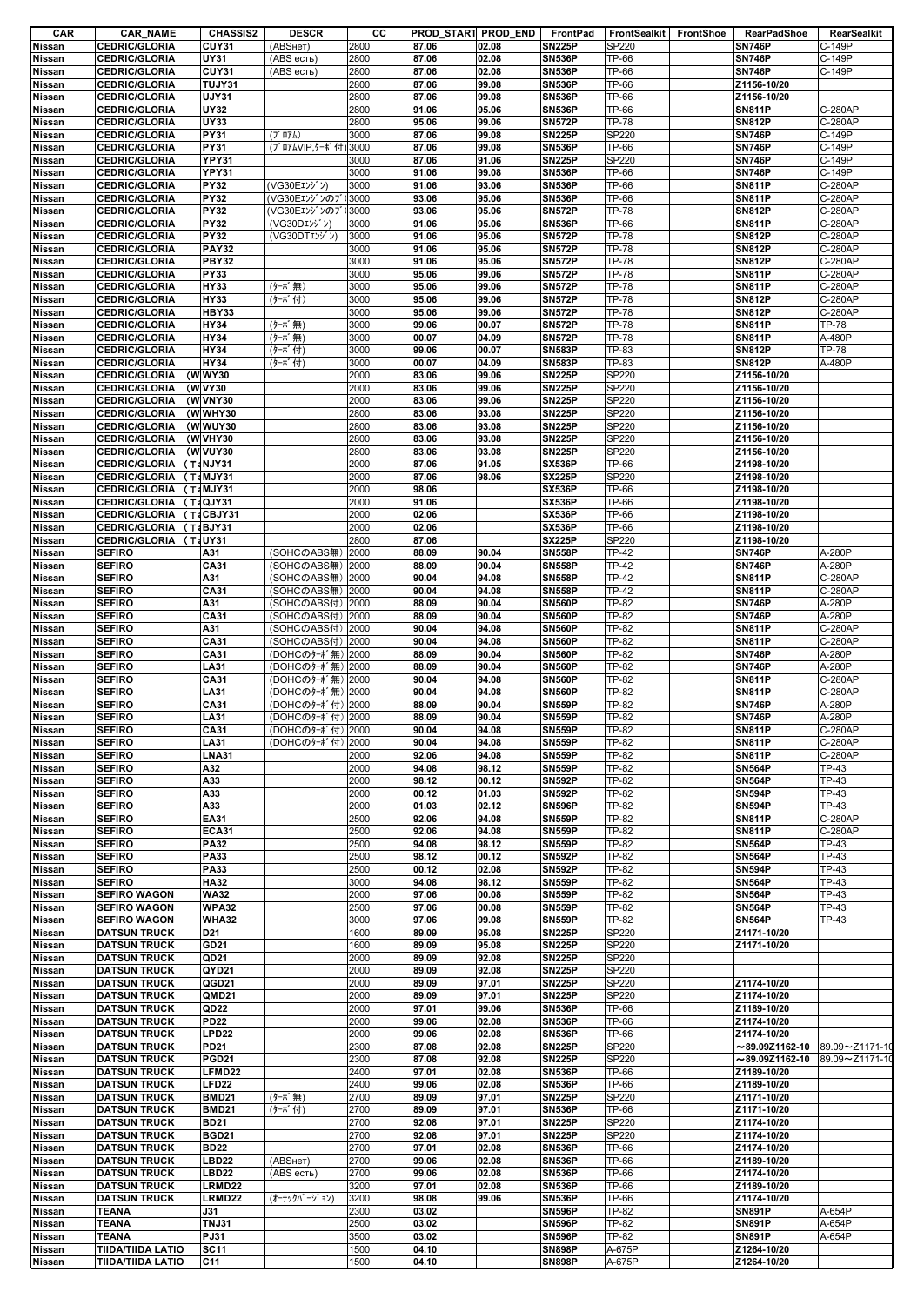| <b>CAR</b>              | <b>CAR_NAME</b>                                 | <b>CHASSIS2</b>             | <b>DESCR</b> | cс           | PROD START PROD END |                | FrontPad                                      | FrontSealkit     | FrontShoe | RearPadShoe                                  | RearSealkit           |
|-------------------------|-------------------------------------------------|-----------------------------|--------------|--------------|---------------------|----------------|-----------------------------------------------|------------------|-----------|----------------------------------------------|-----------------------|
| Nissan                  | <b>TIIDA/TIIDA LATIO</b>                        | <b>NC11</b>                 |              | 1500         | 04.10               |                | <b>SN898P</b>                                 | A-675P           |           | Z1264-10/20                                  |                       |
| Nissan                  | <b>TIIDA/TIIDA LATIO</b>                        | <b>SNC11</b>                |              | 1500         | 04.10               |                | <b>SN898P</b>                                 | A-675P           |           | Z1264-10/20                                  |                       |
| Nissan                  | <b>TIIDA/TIIDA LATIO</b>                        | SJC11                       |              | 1800         | 05.01               |                | <b>SN898P</b>                                 | A-675P           |           | Z1264-10/20                                  |                       |
| Nissan                  | TIIDA/TIIDA LATIO                               | <b>JC11</b>                 |              | 1800         | 05.01               |                | <b>SN898P</b>                                 | A-675P           |           | Z1264-10/20                                  |                       |
| <b>Nissan</b>           | TINO<br>TINO                                    | V10<br>V10                  |              | 1800<br>1800 | 98.12<br>01.01      | 01.01<br>03.03 | <b>SN592P</b><br><b>SN592P</b>                | TP-82<br>TP-82   |           | <b>SN564P</b><br><b>SN594P</b>               | <b>TP-43</b><br>TP-43 |
| Nissan<br>Nissan        | <b>TINO</b>                                     | V10                         | (ハイブリット゛)    | 1800         | 00.03               | 01.01          | <b>SN592P</b>                                 | TP-82            |           | <b>SN564P</b>                                | <b>TP-43</b>          |
| Nissan                  | <b>TINO</b>                                     | V10                         | (ハイブリット゛)    | 1800         | 01.01               | 02.10          | <b>SN592P</b>                                 | TP-82            |           | <b>SN594P</b>                                | <b>TP-43</b>          |
| Nissan                  | TINO                                            | <b>HV10</b>                 |              | 2000         | 98.12               | 01.01          | <b>SN592P</b>                                 | TP-82            |           | <b>SN564P</b>                                | <b>TP-43</b>          |
| <b>Nissan</b>           | TINO                                            | <b>HV10</b>                 |              | 2000         | 01.01               | 02.10          | <b>SN592P</b>                                 | TP-82            |           | <b>SN594P</b>                                | TP-43                 |
| Nissan                  | TERRANO/TERRANO   VBYD21                        |                             |              | 2700         | 86.08               | 93.01          | <b>SN225</b>                                  | SP220            |           | $\sim$ 89.09Z1171-10/289.09 $\sim$ Z1189-1   |                       |
| Nissan                  | TERRANO/TERRANO I WBYD21                        |                             | (ターボ無)       | 2700         | 86.08               | 90.10          | <b>SN225P</b>                                 | SP220            |           | $\sim$ 89.09Z1171-10/2 89.09 $\sim$ Z1189-1( |                       |
| Nissan                  | TERRANO/TERRANO IWBYD21                         |                             | (ターボ付)       | 2700         | 86.08               | 95.08          | <b>SN536P</b>                                 | TP-66            |           | <b>SN789P</b>                                | A-226P                |
| Nissan                  | TERRANO/TERRANO ILBYD21                         |                             |              | 2700         | 93.01               | 95.08          | <b>SN536P</b>                                 | TP-66            |           | <b>SN789P</b>                                | A-226P                |
| Nissan                  | TERRANO/TERRANO IPR50                           |                             |              | 2700         | 95.09               | 99.02          | <b>SN859P</b>                                 | A-450P           |           | Z1189-10/20                                  |                       |
| Nissan                  | TERRANO/TERRANO (WHYD21                         |                             |              | 3000         | 87.10               | 95.08          | <b>SN536P</b>                                 | TP-66            |           | <b>SN789P</b>                                | A-226P                |
| Nissan                  | TERRANO/TERRANO ITR50                           |                             |              | 3000         | 95.09               | 01.05          | <b>SN859P</b>                                 | A-450P           |           | Z1189-10/20                                  |                       |
| <b>Nissan</b>           | TERRANO/TERRANO                                 | <b>JTR50</b>                |              | 3000         | 95.09               | 01.05          | <b>SN859P</b>                                 | A-450P           |           | Z1189-10/20                                  |                       |
| Nissan                  | <b>TERRANO/TERRANO</b>                          | ITR50                       |              | 3000         | 01.05               | 02.08          | <b>SN584P</b>                                 | A-450P           |           | Z1189-10/20                                  |                       |
| Nissan                  | <b>TERRANO/TERRANO</b>                          | <b>JTR50</b>                |              | 3000         | 01.05               | 02.08          | <b>SN584P</b>                                 | A-450P           |           | Z1189-10/20                                  |                       |
| Nissan<br>Nissan        | <b>TERRANO/TERRANO IRR50</b><br>TERRANO/TERRANO | <b>IJRR50</b>               |              | 3200<br>3200 | 96.08<br>96.08      | 99.02<br>99.02 | <b>SN859P</b><br><b>SN859P</b>                | A-450P<br>A-450P |           | Z1189-10/20<br>Z1189-10/20                   |                       |
| Nissan                  | TERRANO/TERRANO ILR50                           |                             |              | 3300         | 95.09               | 01.05          | <b>SN859P</b>                                 | A-450P           |           | Z1189-10/20                                  |                       |
| Nissan                  | TERRANO/TERRANO   JLR50                         |                             |              | 3300         | 95.09               | 01.05          | <b>SN859P</b>                                 | A-450P           |           | Z1189-10/20                                  |                       |
| <b>Nissan</b>           | TERRANO/TERRANO                                 | <b>ILUR50</b>               |              | 3300         | 95.09               | 01.05          | <b>SN859P</b>                                 | A-450P           |           | Z1189-10/20                                  |                       |
| Nissan                  | TERRANO/TERRANO I JLUR50                        |                             |              | 3300         | 95.09               | 01.05          | <b>SN859P</b>                                 | A-450P           |           | Z1189-10/20                                  |                       |
| Nissan                  | TERRANO/TERRANO ILR50                           |                             |              | 3300         | 01.05               | 02.08          | <b>SN584P</b>                                 | A-450P           |           | Z1189-10/20                                  |                       |
| Nissan                  | <b>TERRANO/TERRANO   JLR50</b>                  |                             |              | 3300         | 01.05               | 02.08          | <b>SN584P</b>                                 | A-450P           |           | Z1189-10/20                                  |                       |
| <b>Nissan</b>           | TERRANO/TERRANO ILUR50                          |                             |              | 3300         | 01.05               | 02.08          | <b>SN584P</b>                                 | A-450P           |           | Z1189-10/20                                  |                       |
| Nissan                  | TERRANO/TERRANO I JLUR50                        |                             |              | 3300         | 01.05               | 02.08          | <b>SN584P</b>                                 | A-450P           |           | Z1189-10/20                                  |                       |
| Nissan                  | <b>NOTE</b>                                     | E11                         |              | 1500         | 05.01               |                | <b>SN898P</b>                                 | A-675P           |           | ATZ1261-10/20                                | CVTZ1264-10/20        |
| Nissan                  | <b>NOTE</b>                                     | <b>NE11</b>                 |              | 1500         | 05.01               |                | <b>SN898P</b>                                 | A-675P           |           | ATZ1261-10/20                                | CVTZ1264-10/20        |
| Nissan                  | <b>HYPER MINI</b>                               | EAO                         |              | EV           | 99.09               | 01.12          | <b>SN582P</b>                                 | TP-72            |           | <b>SN551P</b>                                | <b>TP-21A</b>         |
| Nissan                  | <b>BASSARA</b>                                  | JU30                        |              | 2400         | 99.11               | 01.08          | <b>SN923P</b>                                 | A-450P           |           | Z1193-10/20                                  |                       |
| <b>Nissan</b>           | <b>BASSARA</b>                                  | <b>JNU30</b>                |              | 2400         | 99.11               | 01.08          | <b>SN923P</b>                                 | A-450P           |           | Z1193-10/20                                  |                       |
| Nissan                  | <b>BASSARA</b>                                  | <b>JVU30</b>                |              | 2500         | 99.11               | 01.08          | <b>SN923P</b>                                 | A-450P           |           | Z1193-10/20                                  |                       |
| Nissan                  | <b>BASSARA</b>                                  | <b>JVNU30</b>               |              | 2500         | 99.11               | 01.08          | <b>SN923P</b>                                 | A-450P           |           | Z1193-10/20                                  |                       |
| Nissan                  | <b>BASSARA</b>                                  | JTU30                       |              | 2500         | 01.08               | 03.09          | <b>SN923P</b>                                 | A-450P           |           | Z1193-10/20                                  |                       |
| Nissan                  | <b>BASSARA</b>                                  | JTNU30                      |              | 2500         | 01.08               | 03.09          | <b>SN923P</b>                                 | A-450P           |           | Z1193-10/20                                  |                       |
| Nissan                  | <b>BASSARA</b>                                  | JHU30                       |              | 3000         | 99.11               | 03.09          | <b>SN923P</b>                                 | A-450P           |           | Z1193-10/20                                  |                       |
| Nissan                  | <b>VANETTE SERENA</b>                           | KAJC23                      | (FE)         | 1600         | 91.06               | 94.05          | SN783P(yAX'   A-240P                          |                  |           | Z1198-10/20                                  |                       |
| Nissan                  | <b>VANETTE SERENA</b>                           | KAJC23                      | (FG)         | 1600         | 91.06               | 97.01          | <b>SN562P</b>                                 | TP-82            |           | Z1193-10/20                                  |                       |
| <b>Nissan</b>           | <b>VANETTE SERENA</b>                           | VAJC23                      |              | 1600         | 91.06               | 94.05          | SN783P( $\frac{1}{2}$ AX <sup>*</sup>   TP-82 |                  |           | Z1198-10/20                                  |                       |
| Nissan                  | <b>VANETTE SERENA</b>                           | VAJC23                      |              | 1600         | 94.05               | 99.06          | SN783P( $\frac{1}{2}$ A <sup>+</sup>   A-240P |                  |           | Z1198-10/20                                  |                       |
| Nissan                  | <b>VANETTE SERENA</b>                           | KVJC23                      | (FE)         | 2000         | 91.06               | 93.08          | SN783P(yAX'   A-240P                          |                  |           | Z1198-10/20                                  |                       |
| <b>Nissan</b>           | <b>VANETTE SERENA</b>                           | KVJC23                      | (FG)         | 2000         | 91.06               | 93.08          | <b>SN562P</b>                                 | TP-82            |           | Z1193-10/20                                  |                       |
| Nissan                  | <b>VANETTE SERENA</b>                           | VVJC23                      |              | 2000         | 91.06               | 99.06          | SN783P( $\frac{1}{2}$ A-240P                  |                  |           | Z1198-10/20                                  |                       |
| Nissan                  | <b>VANETTE SERENA</b>                           | KBC23                       |              | 2000         | 91.06               | 99.06          | <b>SN562P</b>                                 | TP-82            |           | Z1198-10/20                                  |                       |
| Nissan                  | <b>VANETTE SERENA</b>                           | KBCC23                      |              | 2000         | 91.06               | 99.06          | <b>SN562P</b>                                 | TP-82            |           | Z1198-10/20                                  |                       |
| Nissan                  | <b>VANETTE SERENA</b>                           | <b>KVC23</b>                |              | 2000         | 91.06               | 99.06          | <b>SN562P</b>                                 | TP-82            |           | Z1198-10/20                                  |                       |
| Nissan                  | <b>VANETTE SERENA</b>                           | KBNC23                      |              | 2000         | 91.06               | 99.06          | <b>SN562P</b>                                 | TP-82            |           | Z1193-10/20                                  |                       |
| Nissan                  | <b>VANETTE SERENA</b>                           | KVNC23                      |              | 2000         | 91.06               | 99.06          | <b>SN562P</b>                                 | TP-82            |           | Z1193-10/20                                  |                       |
| Nissan                  | <b>SERENA</b>                                   | <b>PC24</b><br><b>PNC24</b> |              | 2000<br>2000 | 99.06               | 02.01<br>02.01 | <b>SN923P</b><br><b>SN923P</b>                | A-450P           |           | Z1193-10/20                                  |                       |
| Nissan                  | <b>SERENA</b><br><b>SERENA</b>                  |                             |              |              | 99.06               |                |                                               | A-450P           |           | Z1193-10/20                                  |                       |
| Nissan<br><b>Nissan</b> | <b>SERENA</b>                                   | TC24<br><b>TNC24</b>        |              | 2000<br>2000 | 02.01<br>02.01      |                | <b>SN923P</b><br><b>SN923P</b>                | A-450P<br>A-450P |           | Z1193-10/20<br>Z1193-10/20                   |                       |
| Nissan                  | <b>SERENA</b>                                   | C <sub>25</sub>             |              | 2000         | 05.06               |                | AY040-NS130 TP-83                             |                  |           | <b>SN891P</b>                                | A-654P                |
| Nissan                  | <b>SERENA</b>                                   | <b>NC25</b>                 |              | 2000         | 05.06               |                | AY040-NS130 TP-83                             |                  |           | <b>SN891P</b>                                | A-654P                |
| Nissan                  | <b>SERENA</b>                                   | <b>VC24</b>                 |              | 2500         | 99.06               | 02.01          | <b>SN923P</b>                                 | A-450P           |           | Z1193-10/20                                  |                       |
| Nissan                  | <b>SERENA</b>                                   | <b>VNC24</b>                |              | 2500         | 99.06               | 02.01          | <b>SN923P</b>                                 | A-450P           |           | Z1193-10/20                                  |                       |
| Nissan                  | <b>SERENA</b>                                   | <b>RC24</b>                 |              | 2500         | 02.01               |                | <b>SN923P</b>                                 | A-450P           |           | Z1193-10/20                                  |                       |
| Nissan                  | <b>VANETTE LARGO</b>                            | VPGJ22                      |              | 1500         | 86.05               | 93.04          | <b>SN762</b>                                  | A-215P           |           | Z1170-10/20                                  |                       |
| Nissan                  | <b>VANETTE LARGO</b>                            | KHGC22                      |              | 1800         | 86.05               | 93.04          | <b>SN762P</b>                                 | A-215P           |           | Z1170-10/20                                  |                       |
| Nissan                  | <b>VANETTE LARGO</b>                            | KHGNC22                     |              | 1800         | 89.06               | 93.04          | <b>SN225P</b>                                 | SP220            |           | Z1176-10/20                                  |                       |
| Nissan                  | <b>VANETTE LARGO</b>                            | <b>VUGJC22</b>              |              | 2000         | 86.05               | 93.04          | <b>SN762</b>                                  | A-215P           |           | Z1170-10/20                                  |                       |
| Nissan                  | <b>VANETTE LARGO</b>                            | <b>VUGJNC22</b>             |              | 2000         | 86.11               | 93.04          | <b>SN225</b>                                  | SP220            |           | Z1176-10/20                                  |                       |
| Nissan                  | <b>VANETTE LARGO</b>                            | KMGC22                      |              | 2000         | 86.05               | 93.04          | <b>SN762P</b>                                 | A-215P           |           | Z1170-10/20                                  |                       |
| Nissan                  | <b>VANETTE LARGO</b>                            | KUGC22                      |              | 2000         | 86.05               | 93.04          | <b>SN762P</b>                                 | A-215P           |           | Z1170-10/20                                  |                       |
| Nissan                  | <b>VANETTE LARGO</b>                            | KMGNC22                     |              | 2000         | 86.11               | 93.04          | <b>SN225P</b>                                 | SP220            |           | Z1176-10/20                                  |                       |
| Nissan                  | <b>VANETTE LARGO</b>                            | KUGNC22                     |              | 2000         | 86.11               | 93.04          | <b>SN225P</b>                                 | SP220            |           | Z1176-10/20                                  |                       |
| Nissan                  | <b>VANETTE LARGO</b>                            | <b>VW30</b>                 | (7人乗り)       | 2000         | 93.05               | 99.06          | <b>SN562P</b>                                 | TP-82            |           | Z1193-10/20                                  |                       |
| Nissan                  | <b>VANETTE LARGO</b>                            | <b>VNW30</b>                | (7人乗り)       | 2000         | 93.05               | 99.06          | <b>SN562P</b>                                 | TP-82            |           | Z1193-10/20                                  |                       |
| Nissan                  | <b>VANETTE LARGO</b>                            | <b>VNW30</b>                | (8人乗り)       | 2000         | 93.05               | 99.06          | <b>SN575P</b>                                 | TP-66            |           | Z1193-10/20                                  |                       |
| Nissan                  | <b>VANETTE LARGO</b>                            | <b>W30</b><br><b>CW30</b>   |              | 2400<br>2400 | 93.05<br>93.05      | 99.06<br>99.06 | <b>SN562P</b><br><b>SN562P</b>                | TP-82<br>TP-82   |           | Z1193-10/20                                  |                       |
| Nissan<br>Nissan        | <b>VANETTE LARGO</b><br><b>VANETTE LARGO</b>    | <b>NW30</b>                 |              | 2400         | 93.05               | 99.06          | <b>SN575P</b>                                 | TP-66            |           | Z1193-10/20<br>Z1193-10/20                   |                       |
| Nissan                  | <b>VANETTE LARGO</b>                            | <b>NCW30</b>                |              | 2400         | 93.05               | 99.06          | <b>SN575P</b>                                 | TP-66            |           | Z1193-10/20                                  |                       |
| Nissan                  | VANETTE (Van · TrueJC22                         |                             | J C22, VJC22 | 1200         | 85.09               | 94.03          | <b>SN762</b>                                  | A-215P           |           | Z1170-10/20                                  |                       |
| Nissan                  | VANETTE (Van · TrueVJC22                        |                             | J C22, VJC22 | 1200         | 85.09               | 94.03          | <b>SN762</b>                                  | A-215P           |           | Z1170-10/20                                  |                       |
| Nissan                  | VANETTE (Van · TruePJC22                        |                             |              | 1500         | 85.09               | 94.03          | <b>SN762</b>                                  | A-215P           |           | Z1170-10/20                                  |                       |
| Nissan                  | VANETTE (Van · TruePGJC22                       |                             |              | 1500         | 85.09               | 94.03          | <b>SN762</b>                                  | A-215P           |           | Z1170-10/20                                  |                       |
| Nissan                  | VANETTE (Van · TrueVPJC22                       |                             |              | 1500         | 85.09               | 94.03          | <b>SN762</b>                                  | A-215P           |           | Z1170-10/20                                  |                       |
| Nissan                  | VANETTE (Van · TrueSE58TN                       |                             | (S91)        | 1500         | 94.04               | 99.07          | <b>SN236P</b>                                 | SP236            |           | Z3348-10/20                                  |                       |
| Nissan                  | VANETTE (Van · TrueSS58VN                       |                             | (S91)        | 1500         | 94.04               | 99.07          | <b>SN236P</b>                                 | SP236            |           | Z3348-10/20                                  |                       |
| Nissan                  | VANETTE (Van · Trus SE58TN                      |                             | (W31)        | 1500         | 94.04               | 99.07          | <b>SN236P</b>                                 | SP236            |           | Z3351-10/20                                  |                       |
| Nissan                  | VANETTE (Van · TrueSS58VN                       |                             | (W3(1))      | 1500         | 94.04               | 99.07          | <b>SN236P</b>                                 | SP236            |           | Z3351-10/20                                  |                       |
| Nissan                  | VANETTE (Van · TrueVAJC23                       |                             |              | 1600         | 91.06               | 98.01          | <b>SN783P</b>                                 | A-240P           |           | Z1198-10/20                                  |                       |
| Nissan                  | VANETTE (Van · TrueVAJC23                       |                             |              | 1600         | 98.01               | 99.07          | <b>SN853P</b>                                 | A-240P           |           | Z1198-10/20                                  |                       |
| Nissan                  | VANETTE (Van · TrueSE88MN                       |                             |              | 1800         | 94.04               | 99.07          | <b>SN236P</b>                                 | SP236            |           | Z3348-10/20かZ3351-10/20                      |                       |
| Nissan                  | VANETTE (Van · TrueSS88VN                       |                             |              | 1800         | 94.04               | 99.07          | <b>SN236P</b>                                 | SP236            |           | Z3348-10/20かZ3351-10/20                      |                       |
| Nissan                  | VANETTE (Van · TrueSE88TN                       |                             |              | 1800         | 94.04               | 99.07          | <b>SN236P</b>                                 | SP236            |           | Z3348-10/20                                  |                       |
| Nissan                  | VANETTE (Van · TrueSS88MN                       |                             |              | 1800         | 94.04               | 99.07          | <b>SN236P</b>                                 | SP236            |           | Z3348-10/20                                  |                       |
| Nissan                  | VANETTE (Van · TrueSK82LN                       |                             |              | 1800         | 99.06               |                | <b>SN281P</b>                                 | SP237            |           | Z3410-10                                     |                       |
| Nissan                  | VANETTE (Van · Trus SK82MN                      |                             |              | 1800         | 99.06               |                | <b>SN281P</b>                                 | SP237            |           | Z3410-10                                     |                       |
| Nissan                  | VANETTE (Van · TrueSK82TN                       |                             |              | 1800         | 99.06               |                | <b>SN281P</b>                                 | SP237            |           | Z3410-10                                     |                       |
| <b>Nissan</b>           | VANETTE (Van · TrueSK82VN                       |                             |              | 1800         | 99.06               |                | <b>SN281P</b>                                 | SP237            |           | Z3410-10                                     |                       |
| Nissan                  | VANETTE (Van · Tru(UJC22                        |                             |              | 2000         | 85.09               | 94.03          | <b>SN762</b>                                  | A-215P           |           | Z1170-10/20                                  |                       |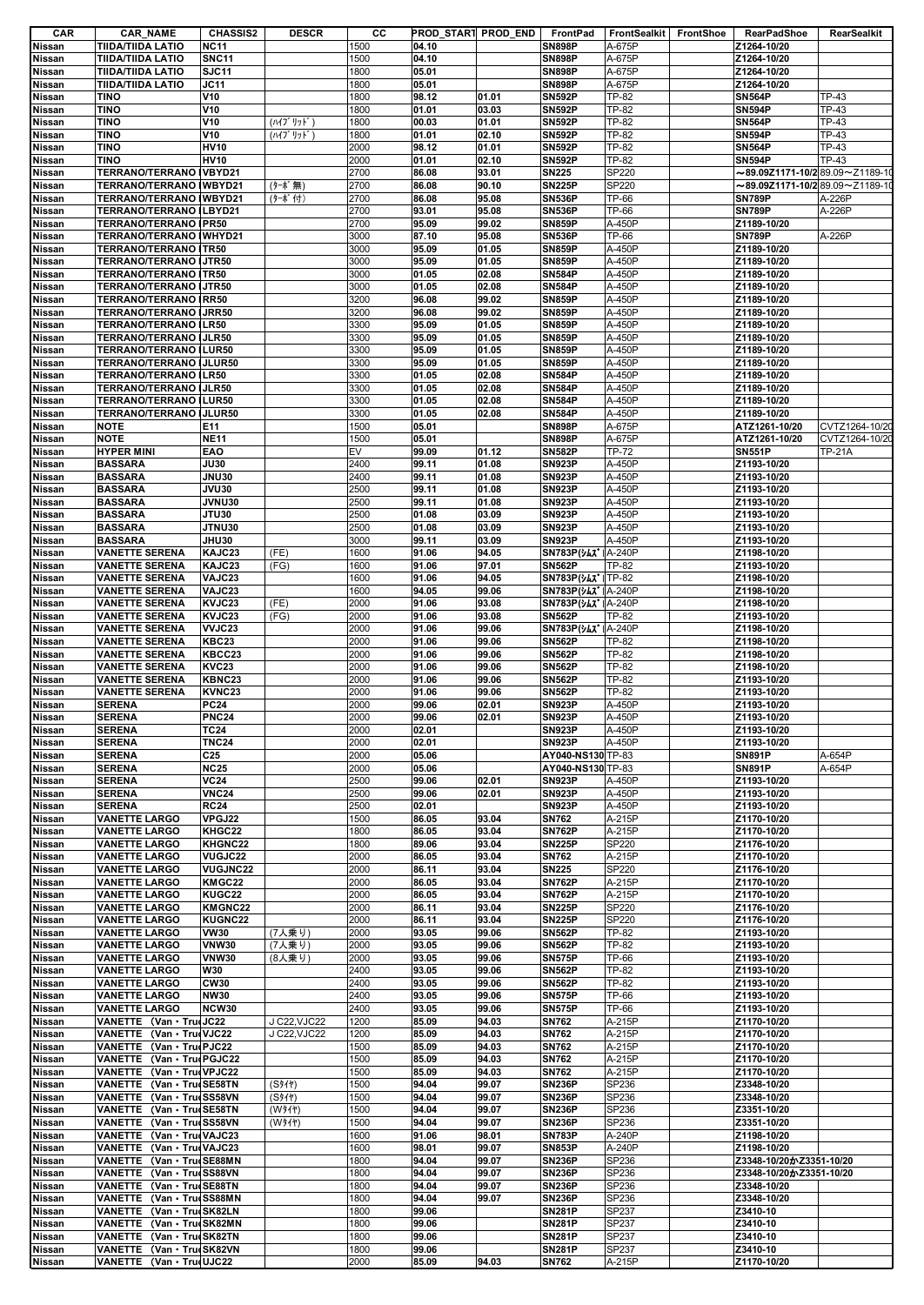| CAR                     | <b>CAR NAME</b>                        | <b>CHASSIS2</b>             | <b>DESCR</b>                         | CС           | PROD_START PROD_END |                | FrontPad                       | FrontSealkit          | FrontShoe | <b>RearPadShoe</b>             | RearSealkit                      |
|-------------------------|----------------------------------------|-----------------------------|--------------------------------------|--------------|---------------------|----------------|--------------------------------|-----------------------|-----------|--------------------------------|----------------------------------|
| Nissan                  | VANETTE (Van · TrueUGJC22              |                             |                                      | 2000         | 85.09               | 94.03          | <b>SN762</b>                   | A-215P                |           | Z1170-10/20                    |                                  |
| Nissan                  | VANETTE (Van · TrueVUJC22              |                             |                                      | 2000         | 85.09               | 94.03          | <b>SN762</b>                   | A-215P                |           | Z1170-10/20                    |                                  |
| <b>Nissan</b>           | <b>VANETTE</b><br>(Van • TrucRJNC22)   |                             |                                      | 2000         | 85.09               | 94.03          | <b>SN560P</b>                  | TP-82                 |           | Z1170-10/20                    |                                  |
| Nissan                  | <b>VANETTE</b><br>(Van · TrutUGJNC22   |                             |                                      | 2000         | 85.09               | 94.03          | <b>SN560P</b>                  | TP-82                 |           | Z1170-10/20                    |                                  |
| Nissan                  | VANETTE (Van · TrueFJNC22              |                             |                                      | 2000         | 85.09               | 94.03          | <b>SN560P</b>                  | TP-82                 |           | Z1170-10/20                    |                                  |
| Nissan                  | (Van · True VUJNC22<br>VANETTE         |                             |                                      | 2000         | 85.09               | 94.03          | <b>SN560P</b>                  | <b>TP-82</b>          |           | Z1170-10/20                    |                                  |
| Nissan                  | VANETTE<br>(Van · True VVJC23          |                             |                                      | 2000         | 91.06               | 98.01          | <b>SN783P</b>                  | A-240P                |           | Z1198-10/20                    |                                  |
| Nissan                  | VANETTE (Van · TrueVVJC23              |                             |                                      | 2000         | 98.01               | 99.07          | <b>SN853P</b>                  | A-240P                |           | Z1198-10/20                    |                                  |
| <b>Nissan</b>           | <b>VANETTE</b><br>(Van · TrueSKF2LN    |                             |                                      | 2000         | 03.12               |                | <b>SN281P</b>                  | SP237                 |           | Z1198-10/20                    |                                  |
| Nissan                  | VANETTE<br>(Van · TrueSKF2MN           |                             |                                      | 2000         | 03.12               |                | <b>SN281P</b>                  | SP237                 |           | Z1198-10/20                    |                                  |
| Nissan                  | VANETTE (Van · TrueSKF2TN              |                             |                                      | 2000         | 03.12               |                | <b>SN281P</b>                  | SP237                 |           | Z1198-10/20                    |                                  |
| <b>Nissan</b>           | <b>VANETTE</b><br>(Van · TrueSKF2VN    |                             |                                      | 2000         | 03.12               |                | <b>SN281P</b>                  | SP237                 |           | Z1198-10/20                    |                                  |
| Nissan                  | VANETTE<br>(Van · TrueSE28TN           |                             | ,SE28MN                              | 2200         | 94.04               | 99.07          | <b>SN236P</b>                  | SP236                 |           | Z3348-10/20かZ3351-10/20        |                                  |
| Nissan                  | (Van TrueSS28VN<br>VANETTE             |                             | (W31)                                | 2200         | 94.04               | 99.07          | <b>SN236P</b>                  | SP236                 |           | S941Z3350-10/20 W941Z3351-10/2 |                                  |
| <b>Nissan</b>           | <b>VANETTE</b><br>(Van · TrueSK22MN    |                             |                                      | 2200         | 99.06               | 03.12          | <b>SN281P</b>                  | SP237                 |           | Z3410-10                       |                                  |
| Nissan                  | VANETTE (Van · TrueSK22VN              |                             |                                      | 2200         | 99.06               | 03.12          | <b>SN281P</b>                  | SP237                 |           | Z3410-10                       |                                  |
| Nissan                  | VANETTE<br>(Van • TrucSK22LN           |                             |                                      | 2200         | 99.06               | 03.12          | <b>SN281P</b>                  | SP237                 |           | Z3410-10                       |                                  |
| Nissan                  | <b>VANETTE</b><br>(Van • TrueSK22TN    |                             |                                      | 2200         | 99.06               | 03.12          | <b>SN281P</b>                  | SP237                 |           | Z3410-10                       |                                  |
| Nissan                  | <b>PULSAR</b>                          | N <sub>14</sub>             |                                      | 1300         | 90.08               | 94.12          | <b>SN555P</b>                  | TP-13                 |           | Z1185-10/20                    |                                  |
| Nissan                  | <b>PULSAR</b>                          | <b>FN14</b>                 | (ABSHeT)                             | 1500         | 90.08               | 94.12          | <b>SN555P</b>                  | <b>TP-13</b>          |           | Z1185-10/20                    |                                  |
| <b>Nissan</b>           | <b>PULSAR</b>                          | <b>FN14</b>                 | (ABS есть)                           | 1500         | 90.08               | 94.12          | <b>SN555P</b>                  | TP-13                 |           | <b>SN792P</b>                  | A-119P+A-214LP                   |
| Nissan                  | <b>PULSAR</b>                          | <b>FNN14</b>                | (АВSнет)                             | 1500         | 90.08               | 94.12          | <b>SN555P</b>                  | TP-14                 |           | Z1170-10/20                    |                                  |
| Nissan                  | <b>PULSAR</b><br><b>PULSAR</b>         | <b>FNN14</b><br><b>EN14</b> | (ABS есть)                           | 1500         | 90.08<br>90.08      | 94.12<br>94.12 | <b>SN555P</b>                  | TP-13<br><b>TP-13</b> |           | <b>SN792P</b><br>Z1185-10/20   | A-119P+A-214LF                   |
| Nissan<br><b>Nissan</b> | <b>PULSAR</b>                          | <b>EN14</b>                 | (ABSHeT)<br>(ABS есть)               | 1600<br>1600 | 90.08               | 94.12          | <b>SN555P</b><br><b>SN555P</b> | TP-13                 |           | <b>SN792P</b>                  | A-119P+A-214LF                   |
|                         | <b>PULSAR</b>                          | <b>SN14</b>                 | (ABSнет)                             | 1700         | 90.08               | 94.12          | <b>SN555P</b>                  | TP-13                 |           | Z1185-10/20                    |                                  |
| Nissan                  | <b>PULSAR</b>                          | <b>SN14</b>                 |                                      | 1700         | 90.08               | 94.12          | <b>SN555P</b>                  | <b>TP-13</b>          |           | <b>SN792P</b>                  |                                  |
| Nissan<br>Nissan        | <b>PULSAR</b>                          | <b>HN14</b>                 | (ABS есть)                           | 1800         | 90.08               | 94.12          | <b>SN558P</b>                  | TP-42                 |           | <b>SN792P</b>                  | A-119P+A-214LF<br>A-119P+A-214LF |
| Nissan                  | <b>PULSAR</b>                          | <b>RNN14</b>                |                                      | 2000         | 90.08               | 94.12          | <b>SN803P</b>                  | A-350P                |           | <b>SN564P</b>                  | TP-43                            |
| Nissan                  | PULSAR/PULSAR SERFB14                  |                             | (ABSHeT)                             | 1500         | 94.05               | 99.04          | <b>SN568P</b>                  | TP-81                 |           | Z1185-10/20                    |                                  |
| <b>Nissan</b>           | PULSAR/PULSAR SERFB14                  |                             | (ABS есть)                           | 1500         | 94.05               | 99.04          | <b>SN568P</b>                  | <b>TP-81</b>          |           | <b>SN573P</b>                  | TP-70                            |
| Nissan                  | PULSAR/PULSAR SERFN15                  |                             | (リヤト・ラム)                             | 1500         | 95.01               | 00.08          | <b>SN568P</b>                  | TP-81                 |           | Z1167-10/20かZ1185-10/20        |                                  |
| Nissan                  | PULSAR/PULSAR SERFN15                  |                             | (リヤデ ィスク)                            | 1500         | 95.01               | 00.09          | <b>SN568P</b>                  | TP-81                 |           | <b>SN573P</b>                  | TP-70                            |
| <b>Nissan</b>           | PULSAR/PULSAR SERFNN15                 |                             | (ABS#)                               | 1500         | 95.01               | 00.08          | <b>SN568P</b>                  | TP-81                 |           | Z1170-10/20                    |                                  |
| Nissan                  | PULSAR/PULSAR SERFNN15                 |                             | (ABS есть)                           | 1500         | 95.01               | 00.08          | <b>SN568P</b>                  | <b>TP-81</b>          |           | <b>SN792P</b>                  | A-119P+A-214LF                   |
| Nissan                  | PULSAR/PULSAR SERJB14                  |                             |                                      | 1600         | 97.08               | 99.04          | <b>SN803P</b>                  | 41120-0N626           |           | <b>SN564P</b>                  | TP-43                            |
| Nissan                  | PULSAR/PULSAR SEREN15                  |                             | (ABSHeT)                             | 1600         | 95.01               | 97.09          | <b>SN568P</b>                  | TP-81                 |           | Z1185-10/20                    |                                  |
| Nissan                  | PULSAR/PULSAR SEREN15                  |                             | (ABSHeT)                             | 1600         | 97.09               | 00.08          | <b>SN568P</b>                  | <b>TP-81</b>          |           | Z1167-10/20                    |                                  |
| Nissan                  | PULSAR/PULSAR SEREN15                  |                             | (ABS есть)                           | 1600         | 95.01               | 00.08          | <b>SN568P</b>                  | TP-81                 |           | <b>SN573P</b>                  | TP-70                            |
| Nissan                  | PULSAR/PULSAR SERJN15                  |                             |                                      | 1600         | 97.09               | 00.08          | <b>SN803P</b>                  | 41120-0N626           |           | <b>SN564P</b>                  | TP-43                            |
| <b>Nissan</b>           | PULSAR/PULSAR SERHB14                  |                             |                                      | 1800         | 94.05               | 97.08          | <b>SN568P</b>                  | TP-81                 |           | <b>SN573P</b>                  | TP-70                            |
| <b>Nissan</b>           | PULSAR/PULSAR SERHN15                  |                             | (15"7ルミ+195タイヤ)                      | 1800         | 95.01               | 97.09          | <b>SN803P</b>                  | A-350P                |           | <b>SN564P</b>                  | TP-43                            |
| Nissan                  | PULSAR/PULSAR SERHN15                  |                             | (15"7ルミ+195タイヤ)                      | 1800         | 97.09               | 00.08          | <b>SN803P</b>                  | 41120-0N626           |           | <b>SN564P</b>                  | TP-43                            |
| Nissan                  | PULSAR/PULSAR SERHN15                  |                             | (15"7ルミ+195タイヤ除 1800                 |              | 95.01               | 00.08          | <b>SN568P</b>                  | TP-81                 |           | <b>SN573P</b>                  | TP-70                            |
| <b>Nissan</b>           | PULSAR/PULSAR SERHNN15                 |                             |                                      | 1800         | 96.05               | 97.09          | <b>SN803P</b>                  | A-350P                |           | <b>SN564P</b>                  | TP-43                            |
| Nissan                  | PULSAR/PULSAR SERHNN15                 |                             |                                      | 1800         | 97.09               | 00.08          | <b>SN803P</b>                  | 41120-0N626           |           | <b>SN564P</b>                  | TP-43                            |
| <b>Nissan</b>           | PULSAR/PULSAR SERSN15                  |                             |                                      | 2000         | 95.01               | 97.09          | <b>SN568P</b>                  | TP-81                 |           | Z1185-10/20                    |                                  |
| Nissan                  | PULSAR/PULSAR SERSN15                  |                             |                                      | 2000         | 97.09               | 00.08          | <b>SN568P</b>                  | TP-81                 |           | <b>SN792P</b>                  | A-119P+A-214LF                   |
| Nissan                  | PULSAR/PULSAR SERSNN15                 |                             | (ABSHeT)                             | 2000         | 95.01               | 99.10          | <b>SN568P</b>                  | <b>TP-81</b>          |           | Z1170-10/20                    |                                  |
| Nissan                  | PULSAR/PULSAR SERSNN15                 |                             | (ABS есть)                           | 2000         | 95.01               | 97.09          | <b>SN568P</b>                  | TP-81                 |           | <b>SN792P</b>                  | A-119P+A-214LF                   |
| Nissan                  | PULSAR/PULSAR SERSNN15                 |                             | (リヤト・ラム)                             | 2000         | 97.09               | 00.08          | <b>SN568P</b>                  | TP-81                 |           | Z1170-10/20                    |                                  |
| <b>Nissan</b>           | PULSAR/PULSAR SERSNN15                 |                             | (リヤデ イスク)                            | 2000         | 97.09               | 00.08          | <b>SN568P</b>                  | TP-81                 |           | <b>SN792P</b>                  | A-119P+A-214LF                   |
| Nissan                  | <b>FUGA</b>                            | <b>Y50</b>                  |                                      | 2500         | 04.10               |                | <b>SN583P</b>                  | 41120-CA025           |           | <b>SN891P</b>                  | AY620-NS031                      |
| <b>Nissan</b>           | <b>FUGA</b>                            | <b>PY50</b>                 |                                      | 3500         | 04.10               |                | <b>SN583P</b>                  | 41120-CA025           |           | <b>SN891P</b>                  | AY620-NS031                      |
| Nissan                  | <b>FUGA</b>                            | <b>PNY50</b>                |                                      | 3500         | 04.10               |                | <b>SN583P</b>                  | 41120-CA025           |           | <b>SN891P</b>                  | AY620-NS031                      |
| Nissan                  | <b>FAIRLADY Z</b>                      | GZ32                        |                                      | 3000         | 89.07               | 98.10          | <b>SN258P</b>                  | SP258                 |           | <b>SN797P</b>                  | A-302P                           |
| <b>Nissan</b>           | <b>FAIRLADY Z</b>                      | CZ32                        |                                      | 3000         | 89.07               | 98.10          | <b>SN258P</b>                  | SP258                 |           | <b>SN797P</b>                  | A-302P                           |
| Nissan                  | <b>FAIRLADY Z</b>                      | GCZ32                       |                                      | 3000         | 89.07               | 98.10          | <b>SN258P</b>                  | SP258                 |           | <b>SN797P</b>                  | A-302P                           |
| Nissan                  | <b>FAIRLADY Z</b>                      | GZ32                        |                                      | 3000         | 98.10               | 00.08          | <b>SN258P</b>                  | SP258                 |           | <b>SN797P</b>                  | A-497P                           |
| Nissan                  | <b>FAIRLADY Z</b>                      | CZ32                        |                                      | 3000         | 98.10               | 00.08          | <b>SN258P</b>                  | SP258                 |           | <b>SN797P</b>                  | A-497P                           |
| <b>Nissan</b>           | <b>FAIRLADY Z</b>                      | GCZ32                       |                                      | 3000         | 98.10               | 00.08          | <b>SN258P</b>                  | SP258                 |           | <b>SN797P</b>                  | A-497P                           |
| <b>Nissan</b>           | <b>FAIRLADY Z</b>                      | HZ32                        | (コンバ ーチブ ル)                          | 3000         | 92.08               | 98.10          | <b>SN258P</b>                  | SP258                 |           | <b>SN797P</b>                  | A-302P                           |
| Nissan                  | <b>FAIRLADY Z</b>                      | Z33                         | (bremboキャリパー除)<br>(bremboキャリパー除13500 | 3500         | 02.07               | 05.09          | <b>SN592P</b>                  | TP-82                 |           | <b>SN891P</b>                  | AY620-NS031                      |
| Nissan                  | <b>FAIRLADY Z</b><br><b>FAIRLADY Z</b> | HZ33<br>Z33                 |                                      |              | 02.07<br>05.09      | 05.09          | <b>SN592P</b><br><b>SN583P</b> | TP-82<br>TP-83        |           | <b>SN891P</b><br><b>SN891P</b> | AY620-NS031<br>AY620-NS031       |
| Nissan                  | <b>FAIRLADY Z</b>                      | HZ33                        | (bremboキャリパー除]3500                   |              | 05.09               |                | <b>SN583P</b>                  | TP-83                 |           | <b>SN891P</b>                  | AY620-NS031                      |
| Nissan<br>Nissan        | <b>FAIRLADY Z</b>                      | Z33                         | (bremboキャリパー除]3500<br>(brembo++Jn°-) | 3500         | 02.07               | 03.07          | 41060-CD026 41120-12U25        |                       |           | 44060-CD094                    | AY620-NS032                      |
| Nissan                  | <b>FAIRLADY Z</b>                      | HZ33                        | (brembo++リパ-)                        | 3500         | 02.07               | 03.07          | 41060-CD026 41120-12U25        |                       |           | 44060-CD094                    | AY620-NS032                      |
| Nissan                  | <b>FAIRLADY Z</b>                      | Z33                         | (brembo++リパ-)                        | 3500         | 03.08               |                | 41060-CD028 AY600-NS057        |                       |           | D4060-CD00B                    | AY620-NS032                      |
| Nissan                  | <b>FAIRLADY Z</b>                      | HZ33                        | (brembo++リパ-)                        | 3500         | 03.08               |                | 41060-CD028                    | AY600-NS057           |           | D4060-CD00B                    | AY620-NS032                      |
| Nissan                  | PRIMERA/PRIMERA CP10                   |                             | (ABS#)                               | 1800         | 90.02               | 95.09          | <b>SN783P</b>                  | A-240P                |           | Z1167-10/20                    |                                  |
| Nissan                  | PRIMERA/PRIMERA CP10                   |                             | (ABS付)                               | 1800         | 92.09               | 95.09          | <b>SN560P</b>                  | TP-82                 |           | <b>SN549P</b>                  | TP-43                            |
| <b>Nissan</b>           | PRIMERA/PRIMERA CP11                   |                             | (リヤト・ラム)                             | 1800         | 95.09               | 96.08          | <b>SN560P</b>                  | TP-82                 |           | Z1167-10/20                    |                                  |
| Nissan                  | PRIMERA/PRIMERA CP11                   |                             | (リヤデ ィスク)                            | 1800         | 95.09               | 97.09          | <b>SN560P</b>                  | TP-82                 |           | <b>SN564P</b>                  | TP-43                            |
| Nissan                  | PRIMERA/PRIMERA CP11                   |                             |                                      | 1800         | 97.09               | 98.09          | <b>SN560P</b>                  | TP-82                 |           | Z1223                          |                                  |
| Nissan                  | PRIMERA/PRIMERA COP11                  |                             |                                      | 1800         | 98.09               | 01.01          | <b>SN560P</b>                  | TP-82                 |           | Z1223                          |                                  |
| Nissan                  | PRIMERA/PRIMERA COP12                  |                             |                                      | 1800         | 02.02               |                | <b>SN596P</b>                  | <b>TP-82</b>          |           | <b>SN594P</b>                  | TP-43                            |
| Nissan                  | PRIMERA/PRIMERA CHP10                  |                             |                                      | 2000         | 90.02               | 95.09          | <b>SN560P</b>                  | TP-82                 |           | <b>SN549P</b>                  | TP-43                            |
| Nissan                  | PRIMERA/PRIMERA CFHP10                 |                             |                                      | 2000         | 91.07               | 96.11          | <b>SN560P</b>                  | TP-82                 |           | <b>SN549P</b>                  | TP-43                            |
| <b>Nissan</b>           | PRIMERA/PRIMERA CHNP10                 |                             |                                      | 2000         | 90.10               | 95.09          | <b>SN560P</b>                  | TP-82                 |           | <b>SN564P</b>                  | TP-43                            |
| Nissan                  | PRIMERA/PRIMERA CHP11                  |                             | $(Te-V)$                             | 2000         | 97.09               | 00.11          | <b>SN559P</b>                  | TP-82                 |           | <b>SN564P</b>                  | TP-43                            |
| Nissan                  | PRIMERA/PRIMERA CHP11                  |                             | $(Te-V)$                             | 2000         | 00.11               | 01.01          | <b>SN559P</b>                  | TP-82                 |           | <b>SN594P</b>                  | TP-43                            |
| <b>Nissan</b>           | PRIMERA/PRIMERA CHP11                  |                             | (Te-V除)                              | 2000         | 95.09               | 00.11          | <b>SN560P</b>                  | TP-82                 |           | <b>SN564P</b>                  | TP-43                            |
| <b>Nissan</b>           | PRIMERA/PRIMERA CHP11                  |                             | (Te-V除)                              | 2000         | 00.11               | 01.01          | <b>SN560P</b>                  | <b>TP-82</b>          |           | <b>SN594P</b>                  | TP-43                            |
| Nissan                  | PRIMERA/PRIMERA CHNP11                 |                             |                                      | 2000         | 95.09               | 97.09          | <b>SN560P</b>                  | TP-82                 |           | <b>SN564P</b>                  | TP-43                            |
| <b>Nissan</b>           | PRIMERA/PRIMERA CHNP11                 |                             |                                      | 2000         | 97.09               | 00.11          | <b>SN559P</b>                  | TP-82                 |           | <b>SN564P</b>                  | TP-43                            |
| Nissan                  | PRIMERA/PRIMERA CHNP11                 |                             |                                      | 2000         | 00.11               | 01.01          | <b>SN559P</b>                  | TP-82                 |           | <b>SN594P</b>                  | TP-43                            |
| Nissan                  | PRIMERA/PRIMERA CFHP11                 |                             |                                      | 2000         | 97.02               | 98.09          | <b>SN560P</b>                  | <b>TP-82</b>          |           | <b>SN564P</b>                  | TP-43                            |
| Nissan                  | PRIMERA/PRIMERA CTP12                  |                             |                                      | 2000         | 01.01               |                | <b>SN596P</b>                  | TP-82                 |           | <b>SN594P</b>                  | TP-43                            |
| Nissan                  | PRIMERA/PRIMERA CHP12                  |                             |                                      | 2000         | 01.08               | 03.07          | <b>SN596P</b>                  | TP-82                 |           | <b>SN594P</b>                  | TP-43                            |
| Nissan                  | PRIMERA/PRIMERA CTNP12                 |                             |                                      | 2000         | 01.08               |                | <b>SN596P</b>                  | TP-82                 |           | <b>SN891P</b>                  | A-651P                           |
| Nissan                  | PRIMERA/PRIMERA CRP12                  |                             |                                      | 2500         | 01.01<br>97.09      |                | <b>SN596P</b><br><b>SN560P</b> | TP-82<br>TP-82        |           | <b>SN594P</b><br><b>SN564P</b> | TP-43<br>TP-43                   |
| Nissan<br>Nissan        | PRIMERA WAGON<br>PRIMERA WAGON         | <b>WP11</b><br><b>WQP11</b> |                                      | 1800<br>1800 | 98.08               | 98.09<br>00.11 | <b>SN560P</b>                  | TP-82                 |           | <b>SN564P</b>                  | TP-43                            |
| Nissan                  | PRIMERA WAGON                          | WQP11                       |                                      | 1800         | 00.11               | 01.01          | <b>SN560P</b>                  | TP-82                 |           | <b>SN594P</b>                  | TP-43                            |
| Nissan                  | <b>PRIMERA WAGON</b>                   | <b>WHP11</b>                |                                      | 2000         | 97.09               | 00.11          | <b>SN559P</b>                  | TP-82                 |           | <b>SN564P</b>                  | TP-43                            |
| Nissan                  | PRIMERA WAGON                          | <b>WHP11</b>                |                                      | 2000         | 00.11               | 01.01          | <b>SN559P</b>                  | <b>TP-82</b>          |           | <b>SN594P</b>                  | TP-43                            |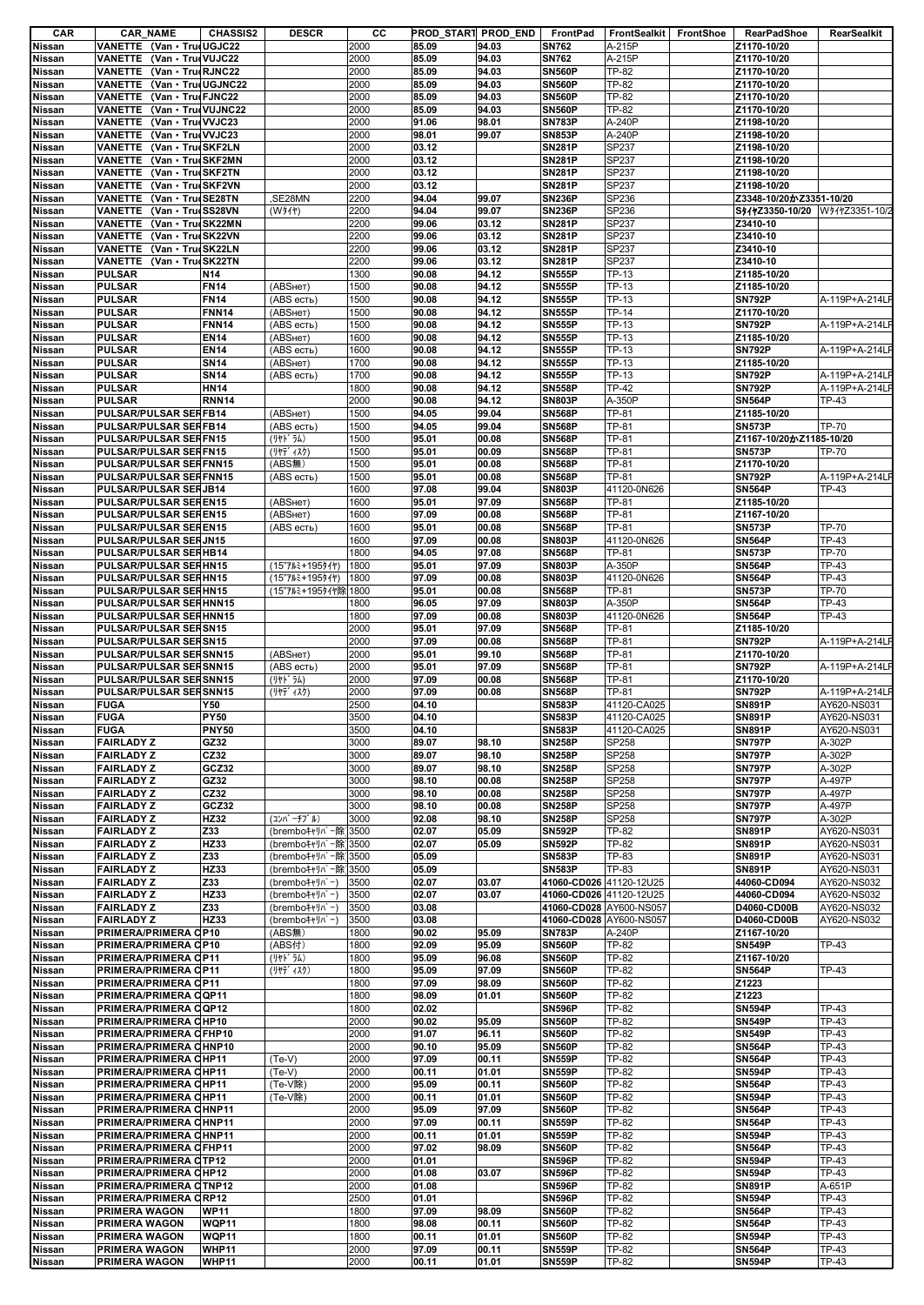| CAR                        | <b>CAR_NAME</b>                  | <b>CHASSIS2</b>                    | <b>DESCR</b>     | cс           | PROD_START PROD_END |                | FrontPad                       | FrontSealkit FrontShoe | RearPadShoe                              | RearSealkit    |
|----------------------------|----------------------------------|------------------------------------|------------------|--------------|---------------------|----------------|--------------------------------|------------------------|------------------------------------------|----------------|
| Nissan                     | <b>PRIMERA WAGON</b>             | WHNP11                             |                  | 2000         | 97.09               | 01.01          | <b>SN559P</b>                  | TP-82                  | <b>SN564P</b>                            | <b>TP-21A</b>  |
| Nissan                     | PRIMERA WAGON                    | WTNP12                             |                  | 2000         | 01.01               |                | <b>SN596P</b>                  | TP-82                  | <b>SN891P</b>                            | A-651P         |
| <b>Nissan</b>              | PRIMERA WAGON                    | w                                  | TP12             | 2000         | 01.01               |                | <b>SN596P</b>                  | TP-82                  | <b>SN594P</b>                            | TP-43          |
| <b>Nissan</b>              | PRIMERA WAGON                    | <b>WHP12</b>                       |                  | 2000         | 01.08               | 03.07          | <b>SN596P</b>                  | TP-82                  | <b>SN594P</b>                            | TP-43          |
| Nissan                     | PRIMERA WAGON<br><b>BLUEBIRD</b> | WRP12                              | (ABSHeT)         | 2500         | 01.01               |                | <b>SN596P</b><br><b>SN783P</b> | TP-82                  | <b>SN594P</b>                            | TP-43          |
| Nissan<br><b>Nissan</b>    | <b>BLUEBIRD</b>                  | U13<br>U13                         | (ABS есть)       | 1600<br>1600 | 91.09<br>91.09      | 96.01<br>96.01 | <b>SN560P</b>                  | A-240P<br><b>TP-82</b> | Z1196-10/20<br><b>SN564P</b>             | TP-43          |
| <b>Nissan</b>              | <b>BLUEBIRD</b>                  | <b>EU13</b>                        | (ABSHeT)         | 1800         | 91.09               | 96.01          | <b>SN783P</b>                  | A-240P                 | Z1196-10/20                              |                |
| Nissan                     | <b>BLUEBIRD</b>                  | <b>EU13</b>                        | (ABS есть)       | 1800         | 91.09               | 96.01          | <b>SN560P</b>                  | <b>TP-82</b>           | <b>SN564P</b>                            | <b>TP-43</b>   |
| <b>Nissan</b>              | <b>BLUEBIRD</b>                  | <b>ENU13</b>                       | (ABSHeT)         | 1800         | 91.09               | 96.01          | <b>SN560P</b>                  | TP-82                  | Z1198-10/20                              |                |
| <b>Nissan</b>              | <b>BLUEBIRD</b>                  | <b>ENU13</b>                       | (ABS есть)       | 1800         | 91.09               | 96.01          | <b>SN560P</b>                  | <b>TP-82</b>           | <b>SN564P</b>                            | <b>TP-43</b>   |
| Nissan                     | <b>BLUEBIRD</b>                  | <b>EU14</b>                        | (リヤドラム)          | 1800         | 96.01               | 98.09          | <b>SN560P</b>                  | TP-82                  | Z1167-10/20                              |                |
| <b>Nissan</b>              | <b>BLUEBIRD</b>                  | <b>EU14</b>                        | (リヤデ ィスク)        | 1800         | 96.01               | 98.09          | <b>SN560P</b>                  | TP-82                  | <b>SN564P</b>                            | <b>TP-43</b>   |
| <b>Nissan</b>              | <b>BLUEBIRD</b>                  | <b>ENU14</b>                       |                  | 1800         | 96.01               | 00.11          | <b>SN560P</b>                  | TP-82                  | <b>SN564P</b>                            | TP-43          |
| Nissan                     | <b>BLUEBIRD</b>                  | <b>ENU14</b>                       |                  | 1800         | 00.11               | 01.08          | <b>SN560P</b>                  | TP-82                  | <b>SN594P</b>                            | TP-43          |
| Nissan                     | <b>BLUEBIRD</b>                  | QU14                               | (リヤト ラム)         | 1800         | 98.09               | 01.08          | <b>SN560P</b>                  | TP-82                  | Z1223-10/20                              |                |
| <b>Nissan</b>              | <b>BLUEBIRD</b>                  | QU14                               | (リヤデ ィスク)        | 1800         | 00.11               | 01.08          | <b>SN560P</b>                  | TP-82                  | <b>SN594P</b>                            | TP-43          |
| <b>Nissan</b>              | <b>BLUEBIRD</b>                  | <b>HAU12</b>                       |                  | 2000         | 91.02               | 92.04          | <b>SN560P</b>                  | <b>TP-82</b>           | <b>SN549P</b>                            | <b>TP-43</b>   |
| <b>Nissan</b>              | <b>BLUEBIRD</b>                  | <b>HU13</b>                        |                  | 2000         | 91.09               | 96.01          | <b>SN560P</b>                  | TP-82                  | <b>SN564P</b>                            | TP-43          |
| Nissan                     | <b>BLUEBIRD</b>                  | <b>HNU13</b>                       | (ターボ無)           | 2000         | 91.09               | 96.01          | <b>SN560P</b>                  | TP-82                  | <b>SN564P</b>                            | <b>TP-43</b>   |
| <b>Nissan</b>              | <b>BLUEBIRD</b>                  | <b>HNU13</b>                       | (ターボ付)           | 2000         | 91.09               | 96.01          | <b>SN565P</b>                  | <b>TP-60</b>           | <b>SN564P</b>                            | <b>TP-43</b>   |
| Nissan                     | <b>BLUEBIRD</b>                  | <b>SU13</b>                        | (ABSHeT)         | 2000         | 91.09               | 96.01          | <b>SN783P</b>                  | A-240P                 | Z1196-10/20                              |                |
| Nissan                     | <b>BLUEBIRD</b>                  | <b>SU13</b>                        | (ABS есть)       | 2000         | 91.09               | 96.01          | <b>SN560P</b>                  | TP-82                  | <b>SN564P</b>                            | TP-43          |
| Nissan                     | <b>BLUEBIRD</b>                  | <b>SNU13</b>                       | (ABSHeT)         | 2000         | 91.09               | 96.01          | <b>SN560P</b>                  | TP-82                  | Z1198-10/20                              |                |
| <b>Nissan</b>              | <b>BLUEBIRD</b>                  | <b>SNU13</b>                       | (ABS есть)       | 2000         | 91.09               | 96.01          | <b>SN560P</b>                  | TP-82                  | <b>SN564P</b>                            | <b>TP-43</b>   |
| Nissan                     | <b>BLUEBIRD</b>                  | <b>HU14</b>                        | (LEGRN)          | 2000         | 96.01               | 01.08          | <b>SN560P</b>                  | TP-82                  | Z1167-10/20かZ1223-10/20                  |                |
| <b>Nissan</b>              | <b>BLUEBIRD</b>                  | <b>HU14</b>                        | (LEGRN除)         | 2000         | 96.01               | 00.11          | <b>SN560P</b>                  | TP-82                  | <b>SN564P</b>                            | <b>TP-43</b>   |
| <b>Nissan</b>              | <b>BLUEBIRD</b>                  | <b>HU14</b>                        | (LEGRN除)         | 2000         | 00.11               | 01.08          | <b>SN560P</b>                  | TP-82                  | <b>SN594P</b>                            | TP-43          |
| Nissan                     | <b>BLUEBIRD</b>                  | <b>HU14</b>                        | $(SSS-Z)$        | 2000         | 97.09               | 00.11          | <b>SN559P</b>                  | TP-82                  | <b>SN564P</b>                            | TP-43          |
| <b>Nissan</b>              | <b>BLUEBIRD</b>                  | <b>HU14</b>                        | $(SSS-Z)$        | 2000         | 00.11               | 01.08          | <b>SN559P</b>                  | TP-82                  | <b>SN594P</b>                            | <b>TP-43</b>   |
| Nissan                     | <b>BLUEBIRD</b>                  | <b>HNU14</b>                       |                  | 2000         | 96.01               | 00.11          | <b>SN560P</b>                  | TP-82                  | <b>SN564P</b>                            | <b>TP-43</b>   |
| <b>Nissan</b>              | <b>BLUEBIRD</b>                  | <b>HNU15</b>                       |                  | 2000         | 00.11               | 01.08          | <b>SN560P</b>                  | <b>TP-82</b>           | <b>SN594P</b>                            | TP-43          |
| <b>Nissan</b>              | <b>BLUEBIRD</b>                  | <b>SU14</b>                        | (リヤト ラム)         | 2000         | 96.01               | 01.08          | <b>SN560P</b>                  | TP-82                  | Z1167-10/20かZ1223-10/20                  |                |
| Nissan                     | <b>BLUEBIRD</b>                  | <b>SU14</b>                        | (リヤデ ィスク)        | 2000         | 96.01               | 00.11          | <b>SN560P</b>                  | <b>TP-82</b>           | <b>SN564P</b>                            | TP-43          |
| <b>Nissan</b>              | <b>BLUEBIRD</b>                  | <b>SU14</b>                        | (リヤデ ィスク)        | 2000         | 00.11               | 01.08          | <b>SN560P</b>                  | TP-82                  | <b>SN594P</b>                            | TP-43          |
| <b>Nissan</b>              | <b>BLUEBIRD</b>                  | <b>SU14</b>                        | (教習車)            | 2000         | 96.01               | 00.11          | <b>SN560P</b>                  | TP-82                  | <b>SN564P</b>                            | TP-43          |
| Nissan                     | <b>BLUEBIRD</b>                  | <b>SU14</b>                        | (教習車)            | 2000         | 00.11               | 01.08          | <b>SN560P</b>                  | TP-82                  | <b>SN594P</b>                            | <b>TP-43</b>   |
| <b>Nissan</b>              | <b>BLUEBIRD</b>                  | <b>PU13</b>                        |                  | 2400         | 93.08               | 95.11          | <b>SN560P</b>                  | TP-82                  | <b>SN564P</b>                            | TP-43          |
| <b>Nissan</b>              | <b>BLUEBIRD SYLPHY</b>           | <b>FG10</b>                        |                  | 1500         | 00.08               |                | <b>SN584P</b>                  | TP-81                  | Z1167-10/20                              |                |
| <b>Nissan</b>              | <b>BLUEBIRD SYLPHY</b>           | G11                                |                  | 1500         | 05.12               |                | <b>SN898P</b>                  | A-675P                 | 2WDZ1267-10/20                           | 4WDZ1264-10/2  |
| Nissan                     | <b>BLUEBIRD SYLPHY</b>           | <b>NG11</b>                        |                  | 1500         | 05.12               |                | <b>SN898P</b>                  | A-675P                 | 2WDZ1267-10/20                           | 4WDZ1264-10/2  |
| <b>Nissan</b>              | <b>BLUEBIRD SYLPHY</b>           | QG10                               |                  | 1800         | 00.08               |                | <b>SN584P</b>                  | TP-81                  | Z1167-10/20                              |                |
| <b>Nissan</b>              | <b>BLUEBIRD SYLPHY</b>           | QNG10                              |                  | 1800         | 00.08               |                | <b>SN584P</b>                  | <b>TP-81</b>           | Z1170-10/20                              |                |
| <b>Nissan</b>              | <b>BLUEBIRD SYLPHY</b>           | <b>TG10</b>                        |                  | 2000         | 00.08               |                | <b>SN584P</b>                  | TP-81                  | Z1167-10/20                              |                |
| Nissan                     | <b>BLUEBIRD SYLPHY</b>           | <b>KG11</b>                        |                  | 2000         | 05.12               |                | <b>SN898P</b>                  | A-675P                 | Z1167-10/20                              |                |
| <b>Nissan</b>              | PRAIRE/PRAIRE LIBE M11           |                                    |                  | 2000         | 88.09               | 95.08          | <b>SN560P</b>                  | TP-82                  | Z1170-10/20                              |                |
| Nissan                     | <b>PRAIRE/PRAIRE LIBE NM11</b>   |                                    | (4WDの8人乗り)       | 2000         | 90.09               | 95.08          | <b>SN562P</b>                  | TP-82                  | <b>SN549P</b>                            | TP-43          |
| Nissan                     |                                  |                                    |                  |              |                     |                |                                |                        |                                          |                |
|                            | <b>PRAIRE/PRAIRE LIBE NM11</b>   |                                    | (4WDの8人乗り隙2000   |              | 88.09               | 95.08          | <b>SN560P</b>                  | TP-82                  | <b>SN549P</b>                            | TP-43          |
| Nissan                     | <b>PRAIRE LIBERTY</b>            | <b>PM11</b>                        | (ABS無)           | 2000         | 95.08               | 98.11          | <b>SN562P</b>                  | TP-82                  | Z1170-10/20                              |                |
| <b>Nissan</b>              | <b>PRAIRE LIBERTY</b>            | <b>PM11</b>                        | (ABS付)           | 2000         | 95.08               | 98.11          | <b>SN562P</b>                  | TP-82                  | <b>SN564P</b>                            | TP-43          |
| <b>Nissan</b>              | <b>PRAIRE LIBERTY</b>            | <b>PNM11</b>                       | (ABSHeT)         | 2000         | 95.08               | 98.11          | <b>SN562P</b>                  | TP-82                  | Z1170-10/20                              |                |
| Nissan                     | <b>PRAIRE LIBERTY</b>            | <b>PNM11</b>                       | (ABS есть)       | 2000         | 95.08               | 98.11          | <b>SN562P</b>                  | TP-82                  | <b>SN564P</b>                            | TP-43          |
| Nissan                     | <b>PRAIRE LIBERTY</b>            | <b>PM12</b>                        |                  | 2000         | 98.11               | 01.05          | <b>SN572P</b>                  | <b>TP-78</b>           | Z1170-10/20                              |                |
| Nissan                     | <b>PRAIRE LIBERTY</b>            | <b>PNM12</b>                       |                  | 2000         | 98.11               | 01.05          | <b>SN572P</b>                  | <b>TP-78</b>           | Z1193-10/20                              |                |
|                            | <b>PRAIRE LIBERTY</b>            | <b>RM12</b>                        |                  | 2000         | 01.05               | 04.12          | <b>SN572P</b>                  | TP-78                  | A/TZ1193-10/20                           | CVTZ1170-10/20 |
| Nissan<br>Nissan           | PRAIRE LIBERTY                   | <b>RNM12</b>                       |                  | 2000         | 01.05               | 04.12          | <b>SN572P</b>                  | TP-78                  | A/TZ1193-10/20                           | CVTZ1170-10/20 |
| Nissan                     | <b>PRAIRE LIBERTY</b>            | <b>HM11</b>                        |                  | 2400         | 90.09               | 95.08          | <b>SN560P</b>                  | TP-82                  | Z1170-10/20                              |                |
| <b>Nissan</b>              | <b>PRAIRE LIBERTY</b>            | <b>HNM11</b>                       | (ABSHeT)         | 2400         | 90.09               | 95.08          | <b>SN562P</b>                  | TP-82                  | Z1170-10/20                              |                |
| Nissan                     | <b>PRAIRE LIBERTY</b>            | <b>HNM11</b>                       | (ABS есть)       | 2400         | 90.09               | 95.08          | <b>SN562P</b>                  | TP-82                  | <b>SN549P</b>                            | <b>TP-43</b>   |
| <b>Nissan</b>              | <b>LIBERTY</b>                   | <b>RM12</b>                        |                  | 2000         | 01.05               | 04.12          | <b>SN572P</b>                  | <b>TP-78</b>           | Z1170-10/20                              |                |
| <b>Nissan</b>              | LIBERTY                          | <b>RNM12</b>                       |                  | 2000         | 01.05               | 04.12          | <b>SN572P</b>                  | <b>TP-78</b>           | Z1193-10/20                              |                |
| <b>Nissan</b>              | <b>PRESAGE</b>                   | U30                                |                  | 2400         | 98.06               | 01.08          | <b>SN923P</b>                  | A-450P                 | Z1193-10/20                              |                |
| <b>Nissan</b>              | <b>PRESAGE</b>                   | <b>NU30</b>                        |                  | 2400         | 98.06               | 01.08          | <b>SN923P</b>                  | A-450P                 | Z1193-10/20                              |                |
| <b>Nissan</b>              | <b>PRESAGE</b>                   | <b>VU30</b>                        |                  | 2500         | 98.06               | 01.08          | <b>SN923P</b>                  | A-450P                 | Z1193-10/20                              |                |
| <b>Nissan</b>              | <b>PRESAGE</b>                   | <b>VNU30</b>                       |                  | 2500         | 98.06               | 01.08          | <b>SN923P</b>                  | A-450P                 | Z1193-10/20                              |                |
| <b>Nissan</b>              | <b>PRESAGE</b>                   | <b>TU30</b>                        |                  | 2500         | 01.08               | 03.06          | <b>SN923P</b>                  | A-450P                 | Z1193-10/20                              |                |
| <b>Nissan</b>              | <b>PRESAGE</b>                   | <b>TNU30</b>                       |                  | 2500         | 01.08               | 03.06          | <b>SN923P</b>                  | A-450P                 | Z1193-10/20                              |                |
|                            | <b>PRESAGE</b>                   | <b>TU31</b>                        |                  | 2500         | 03.07               | 04.10          | <b>SN899P</b>                  | A-677P                 | <b>SN891P</b>                            | AY620-NS031    |
| Nissan                     | <b>PRESAGE</b>                   | <b>TNU31</b>                       |                  | 2500         | 03.07               | 04.10          | <b>SN899P</b>                  | A-677P                 | <b>SN891P</b>                            | AY620-NS031    |
| Nissan                     | <b>PRESAGE</b>                   | <b>TU31</b>                        |                  | 2500         | 04.10               |                | <b>SN899P</b>                  | A-665P                 | <b>SN891P</b>                            | AY620-NS031    |
| Nissan<br>Nissan           | <b>PRESAGE</b>                   | <b>TNU31</b>                       |                  | 2500         | 04.10               |                | <b>SN899P</b>                  | A-665P                 | <b>SN891P</b>                            | AY620-NS031    |
| Nissan                     | <b>PRESAGE</b>                   | <b>HU30</b>                        |                  | 3000         | 98.06               | 03.06          | <b>SN923P</b>                  | A-450P                 | Z1193-10/20                              |                |
| Nissan                     | <b>PRESAGE</b>                   | <b>PU31</b>                        |                  | 3500         | 03.07               | 04.10          | <b>SN899P</b>                  | A-677P                 | <b>SN891P</b>                            | AY620-NS031    |
| Nissan                     | <b>PRESAGE</b>                   | <b>PNU31</b>                       |                  | 3500         | 03.07               | 04.10          | <b>SN899P</b>                  | A-677P                 | <b>SN891P</b>                            | AY620-NS031    |
| Nissan                     | <b>PRESAGE</b>                   | <b>PU31</b>                        |                  | 3500         | 04.10               |                | <b>SN899P</b>                  | A-665P                 | <b>SN891P</b>                            | AY620-NS031    |
| Nissan                     | <b>PRESAGE</b>                   | <b>PNU31</b>                       |                  | 3500         | 04.10               |                | <b>SN899P</b>                  | A-665P                 | <b>SN891P</b>                            | AY620-NS031    |
| Nissan                     | <b>PRESIDENT</b>                 | JG50                               |                  | 4500         | 90.10               | 94.05          | 41060-66U90                    | SP266                  | AY060-NS004                              | C-280AP        |
| Nissan                     | <b>PRESIDENT</b>                 | <b>JHG50</b>                       |                  | 4500         | 90.10               | 94.05          | 41060-66U90                    | SP266                  | AY060-NS004                              | C-280AP        |
| Nissan                     | <b>PRESIDENT</b>                 | <b>PG50</b>                        |                  | 4500         | 90.10               | 94.05          | 41060-66U90                    | SP266                  | AY060-NS004                              | C-280AP        |
| Nissan                     | <b>PRESIDENT</b>                 | <b>PHG50</b>                       |                  | 4500         | 90.10               | 94.05          | 41060-66U90                    | <b>SP266</b>           | AY060-NS004                              | C-280AP        |
| Nissan                     | <b>PRESIDENT</b>                 | JG50                               |                  | 4500         | 94.05               | 95.11          | 41060-66U91                    | SP274                  | AY060-NS004                              | C-280AP        |
|                            | <b>PRESIDENT</b>                 | JHG50                              |                  | 4500         | 94.05               | 95.11          | 41060-66U91                    | SP274                  | AY060-NS004                              | C-280AP        |
| Nissan                     | <b>PRESIDENT</b>                 | <b>PG50</b>                        |                  | 4500         | 94.05               | 95.11          | 41060-66U91                    | <b>SP274</b>           | AY060-NS004                              | C-280AP        |
| Nissan                     | <b>PRESIDENT</b>                 | <b>PHG50</b>                       |                  | 4500         | 94.05               | 95.11          | 41060-66U91                    | SP274                  | AY060-NS004                              | C-280AP        |
|                            | <b>PRESIDENT</b>                 | JG50                               |                  | 4500         | 95.11               | 98.12          | 41060-66U91                    | SP209                  | AY060-NS004                              | C-280AP        |
| Nissan                     | <b>PRESIDENT</b>                 | JHG50                              |                  | 4500         | 95.11               | 98.12          | 41060-66U91                    | SP209                  | AY060-NS004                              | C-280AP        |
| Nissan                     | <b>PRESIDENT</b>                 | <b>PG50</b>                        |                  | 4500         | 95.11               | 98.12          | 41060-66U91                    | <b>SP209</b>           | AY060-NS004                              | C-280AP        |
| Nissan                     | <b>PRESIDENT</b>                 | <b>PHG50</b>                       |                  | 4500         | 95.11               | 98.12          | 41060-66U91                    | SP209                  | AY060-NS004                              | C-280AP        |
| Nissan                     | <b>PRESIDENT</b>                 | <b>JG50</b>                        |                  | 4500         | 98.12               | 02.08          | 41060-4H585 A-450P             |                        | AY060-NS004                              | C-280AP        |
| Nissan                     | <b>PRESIDENT</b>                 | <b>JHG50</b>                       |                  | 4500         | 98.12               | 02.08          | 41060-4H585 A-450P             |                        | AY060-NS004                              | C-280AP        |
| Nissan                     | <b>PRESIDENT</b>                 | <b>PG50</b>                        |                  | 4500         | 98.12               | 02.08          | 41060-4H585                    | A-450P                 | AY060-NS004                              | C-280AP        |
| Nissan<br>Nissan<br>Nissan | <b>PRESIDENT</b>                 | PHG50                              |                  | 4500         | 98.12               | 02.08          | 41060-4H585                    | A-450P                 | AY060-NS004                              | C-280AP        |
| Nissan                     | <b>PRESIDENT</b>                 | <b>PGF50</b>                       |                  | 4500         | 03.10               |                | <b>SN583P</b>                  | TP-83                  | <b>SN812P</b>                            | C-373P         |
| Nissan                     | <b>PRESEA</b>                    | <b>R10</b>                         | (ABSHeT)         | 1500         | 90.06               | 95.01          | <b>SN555P</b>                  | TP-13                  | Z1185-10/20                              |                |
| Nissan                     | <b>PRESEA</b>                    | <b>R10</b>                         | (ABS есть)       | 1500         | 90.06               | 95.01          | <b>SN555P</b>                  | TP-13                  | <b>SN792P</b>                            | A-119P+A-214LF |
| <b>Nissan</b><br>Nissan    | <b>PRESEA</b><br><b>PRESEA</b>   | R <sub>11</sub><br>R <sub>11</sub> | (ABS無)<br>(ABS付) | 1500<br>1500 | 95.01<br>95.01      | 00.08<br>00.08 | <b>SN568P</b><br><b>SN568P</b> | TP-81<br>TP-81         | Z1185-10/20かZ1167-10/20<br><b>SN573P</b> | <b>TP-70</b>   |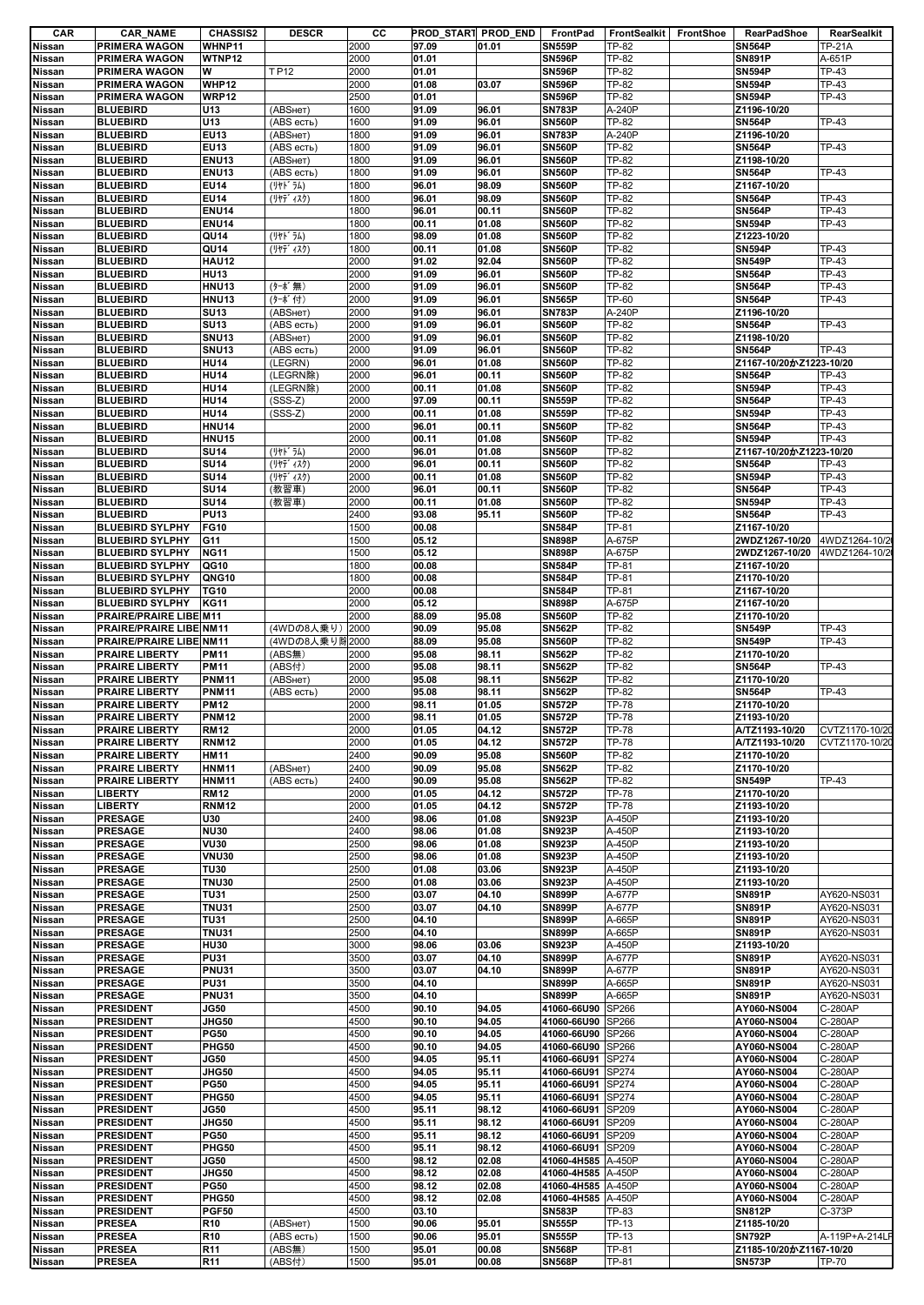| CAR                     | <b>CAR_NAME</b>                                | <b>CHASSIS2</b>              | <b>DESCR</b>     | cс           | PROD_START PROD_END |                | FrontPad                       | FrontSealkit                   | FrontShoe | RearPadShoe                                  | RearSealkit            |
|-------------------------|------------------------------------------------|------------------------------|------------------|--------------|---------------------|----------------|--------------------------------|--------------------------------|-----------|----------------------------------------------|------------------------|
| Nissan                  | <b>PRESEA</b>                                  | <b>PR10</b>                  | (リヤト゛ラム)         | 1800         | 90.06               | 95.01          | <b>SN555P</b>                  | TP-13                          |           | Z1185-10/20                                  |                        |
| Nissan                  | <b>PRESEA</b>                                  | <b>PR10</b>                  | (リヤデ ィスク)        | 1800         | 90.06               | 94.06          | <b>SN555P</b>                  | TP-13                          |           | <b>SN792P</b>                                | A-119P+A-214LF         |
| <b>Nissan</b>           | <b>PRESEA</b>                                  | <b>PR10</b>                  |                  | 1800         | 94.06               | 95.01          | <b>SN585P</b>                  | TP-13                          |           | <b>SN792P</b>                                | A-119P+A-214LF         |
| Nissan                  | <b>PRESEA</b>                                  | <b>PR11</b>                  | (ABS無)           | 1800         | 95.01               | 00.08          | <b>SN568P</b>                  | TP-81                          |           | Z1185-10/20かZ1167-10/20                      |                        |
| Nissan                  | <b>PRESEA</b>                                  | <b>PR11</b>                  | (ABS付)           | 1800         | 95.01               | 00.08          | <b>SN568P</b>                  | <b>TP-81</b>                   |           | <b>SN573P</b>                                | <b>TP-70</b>           |
| Nissan                  | <b>PRESEA</b>                                  | <b>HR10</b>                  |                  | 2000         | 90.06               | 95.01          | <b>SN558P</b>                  | <b>TP-42</b>                   |           | <b>SN792P</b>                                | A-119P+A-214LF         |
| Nissan                  | <b>PRESEA</b>                                  | <b>HR11</b>                  | (ABS無)           | 2000         | 95.01               | 97.08          | <b>SN568P</b>                  | TP-81                          |           | Z1185-10/20かZ1167-10/20                      |                        |
| Nissan                  | <b>PRESEA</b>                                  | <b>HR11</b>                  | (ABS付)           | 2000         | 95.01               | 97.08          | <b>SN568P</b>                  | TP-81                          |           | <b>SN573P</b>                                | <b>TP-70</b>           |
| Nissan                  | <b>PRESEA</b>                                  | <b>HR11</b>                  |                  | 2000         | 97.08               | 00.08          | <b>SN568P</b>                  | TP-81                          |           | <b>SN573P</b>                                | TP-70                  |
| <b>Nissan</b>           | <b>MARCH</b>                                   | K11                          | (АВSнет)         | 1000         | 92.01               | 97.05          | <b>SN538P</b>                  | <b>TP-18</b>                   |           | Z1204-10/20                                  |                        |
| Nissan                  | <b>MARCH</b>                                   | K11                          | (ABS есть)       | 1000         | 92.01               | 97.05          | <b>SN538P</b>                  | <b>TP-58</b>                   |           | <b>SN570P</b>                                | TP-59                  |
| Nissan                  | <b>MARCH</b>                                   | K11                          |                  | 1000         | 97.05               | 99.11          | <b>SN590P</b>                  | TP-13                          |           | Z1204-10/20                                  |                        |
| <b>Nissan</b>           | <b>MARCH</b>                                   | K11                          |                  | 1000         | 99.11               | 02.02          | <b>SN584P</b>                  | <b>TP-81</b>                   |           | Z1204-10/20                                  |                        |
| <b>Nissan</b>           | <b>MARCH</b>                                   | <b>WK11</b>                  |                  | 1000         | 99.11               | 02.02          | <b>SN584P</b>                  | <b>TP-81</b>                   |           | Z1204-10/20                                  |                        |
| Nissan                  | <b>MARCH</b>                                   | K <sub>12</sub>              |                  | 1000         | 02.02               | 03.07          | <b>SN898P</b>                  | A-675P                         |           | Z1261-10/20                                  |                        |
| Nissan                  | <b>MARCH</b>                                   | <b>AK12</b>                  |                  | 1200         | 02.02               | 04.04          | <b>SN898P</b>                  | A-675P                         |           | Z1261-10/20                                  |                        |
| <b>Nissan</b>           | <b>MARCH</b>                                   | <b>AK12</b>                  |                  | 1200<br>1300 | 04.04               |                | <b>SN898P</b><br><b>SN538P</b> | A-675P                         |           | Z1261-10/20                                  |                        |
| <b>Nissan</b>           | <b>MARCH</b>                                   | <b>HK11</b>                  | (ABS無)           |              | 92.01               | 97.05          | <b>SN538P</b>                  | <b>TP-18</b>                   |           | Z1204-10/20<br><b>SN570P</b>                 | TP-59                  |
| Nissan<br><b>Nissan</b> | <b>MARCH</b><br><b>MARCH</b>                   | <b>HK11</b><br><b>HK11</b>   | (ABS付)           | 1300<br>1300 | 92.01<br>97.05      | 97.05<br>99.11 | <b>SN590P</b>                  | <b>TP-58</b><br>TP-13          |           | Z1204-10/20                                  |                        |
| <b>Nissan</b>           | <b>MARCH</b>                                   | <b>HK11</b>                  |                  | 1300         | 99.11               | 02.02          | <b>SN584P</b>                  | <b>TP-81</b>                   |           | Z1204-10/20                                  |                        |
| <b>Nissan</b>           | <b>MARCH</b>                                   | <b>FHK11</b>                 |                  | 1300         | 97.05               | 99.11          | <b>SN590P</b>                  | TP-13                          |           | Z1204-10/20                                  |                        |
| Nissan                  | <b>MARCH</b>                                   | <b>AK11</b>                  |                  | 1300         | 99.11               | 02.02          | <b>SN584P</b>                  | TP-81                          |           | Z1204-10/20                                  |                        |
| <b>Nissan</b>           | <b>MARCH</b>                                   | <b>WAK11</b>                 |                  | 1300         | 99.11               | 02.02          | <b>SN584P</b>                  | <b>TP-81</b>                   |           | Z1204-10/20                                  |                        |
| Nissan                  | <b>MARCH</b>                                   | <b>ANK11</b>                 |                  | 1300         | 99.11               | 02.02          | <b>SN584P</b>                  | <b>TP-81</b>                   |           | Z1198-10/20                                  |                        |
| Nissan                  | <b>MARCH</b>                                   | <b>BK12</b>                  |                  | 1400         | 02.02               | 05.08          | <b>SN898P</b>                  | A-675P                         |           | Z1261-10/20                                  |                        |
| <b>Nissan</b>           | <b>MARCH</b>                                   | <b>BNK12</b>                 |                  | 1400         | 02.09               |                | <b>SN898P</b>                  | A-675P                         |           | Z1198-10/20                                  |                        |
| <b>Nissan</b>           | <b>MARCH</b>                                   | <b>YK12</b>                  |                  | 1500         | 05.08               |                | <b>SN898P</b>                  | A-675P                         |           | Z1261-10/20                                  |                        |
| Nissan                  | <b>MAXIMA</b>                                  | PJ30                         |                  | 3000         | 91.08               | 91.11          | <b>SN559P</b>                  | <b>TP-82</b>                   |           | <b>SN564P</b>                                | TP-43                  |
| Nissan                  | <b>MAXIMA</b>                                  | PJ30                         |                  | 3000         | 91.11               | 94.02          | <b>SN559P</b>                  | <b>TP-82</b>                   |           | 44060-61J92                                  | <b>TP-43</b>           |
| Nissan                  | <b>MISTRAL</b>                                 | <b>R20</b>                   |                  | 2700         | 94.02               | 98.07          | <b>SN536P</b>                  | <b>TP-78</b>                   |           | Z1174-10/20                                  |                        |
| <b>Nissan</b>           | <b>MISTRAL</b>                                 | <b>KR20</b>                  |                  | 2700         | 94.02               | 98.07          | <b>SN536P</b>                  | <b>TP-78</b>                   |           | Z1174-10/20                                  |                        |
| <b>Nissan</b>           | <b>MURANO</b>                                  | <b>TZ50</b>                  |                  | 2500         | 04.09               |                | AY040-NS121 41120-CA025        |                                |           | <b>SN891P</b>                                | AY620-NS031            |
| Nissan                  | <b>MURANO</b>                                  | <b>PZ50</b>                  |                  | 3500         | 04.09               |                |                                | AY040-NS12141120-CA025 SN928予  |           | <b>SN891P</b>                                | AY620-NS031            |
| <b>Nissan</b>           | <b>MURANO</b>                                  | <b>PNZ50</b>                 |                  | 3500         | 04.09               |                |                                | AY040-NS121 41120-CA025 SN928予 |           | <b>SN891P</b>                                | AY620-NS031            |
| Nissan                  | <b>MOCO</b>                                    | <b>MG21S</b>                 |                  | 660          | 02.04               | 04.12          | S N 589                        | TP-80                          |           | $\sim$ 03.08Z9959-10/2 03.08 $\sim$ Z9967-10 |                        |
| Nissan                  | <b>MOCO</b>                                    | <b>MG21S</b>                 | (ターボ無)2WD C/#    | 660          | 04.12               |                | 41060-4A0A5: TP-80             |                                |           | Z9967-10                                     |                        |
| <b>Nissan</b>           | <b>MOCO</b>                                    | <b>MG21S</b>                 | (ターボ付)           | 660          | 04.12               |                | <b>SN589</b>                   | <b>TP-80</b>                   |           | Z9967-10                                     |                        |
| <b>Nissan</b>           | <b>MOCO</b>                                    | <b>MG22S</b>                 |                  | 660          | 06.02               |                | 41060-4A0A5 TP-80              |                                |           | Z9967-10                                     |                        |
| Nissan                  | <b>RASHEEN</b>                                 | RFNB14                       |                  | 1500         | 94.12               | 98.01          | <b>SN568P</b>                  | <b>TP-81</b>                   |           | <b>SN792P</b>                                | A-119P+A-214LF         |
| Nissan                  | <b>RASHEEN</b>                                 | RFNB14                       |                  | 1500         | 98.01               | 99.09          | <b>SN568P</b>                  | TP-81                          |           | <b>SN792P</b>                                | 44120-50A26            |
| <b>Nissan</b>           | <b>RASHEEN</b>                                 | RFNB14                       |                  | 1500         | 99.09               | 00.08          | <b>SN568P</b>                  | TP-81                          |           | <b>SN792P</b>                                | A-119P+A-214LF         |
| <b>Nissan</b>           | <b>RASHEEN</b>                                 | RHNB14                       |                  | 1800         | 97.01               | 98.01          | <b>SN803P</b>                  | A-350P                         |           | <b>SN564P</b>                                | TP-43                  |
| Nissan                  | <b>RASHEEN</b>                                 | RHNB14                       |                  | 1800         | 98.01               | 00.08          | <b>SN803P</b>                  | 41120-0N626                    |           | <b>SN564P</b>                                | TP-43                  |
| <b>Nissan</b>           | <b>RASHEEN</b>                                 | RKNB14                       |                  | 2000         | 98.01               | 00.08          | <b>SN803P</b>                  | 41120-0N626                    |           | <b>SN564P</b>                                | TP-43                  |
| <b>Nissan</b>           | <b>LAFESTA</b>                                 | <b>B30</b>                   |                  | 2000         | 04.12               |                | <b>SN592P</b>                  | <b>TP-82</b>                   |           | Z1264-10/20                                  |                        |
| <b>Nissan</b>           | <b>LAFESTA</b>                                 | <b>NB30</b>                  |                  | 2000         | 04.12               |                | <b>SN592P</b>                  | <b>TP-82</b>                   |           | Z1264-10/20                                  |                        |
| Nissan                  | <b>RNESSA</b>                                  | N30                          |                  | 2000         | 97.10               | 01.07          | <b>SN572P</b>                  | <b>TP-78</b>                   |           | Z1170-10/20                                  |                        |
| <b>Nissan</b>           | <b>RNESSA</b>                                  | <b>NN30</b>                  |                  | 2000<br>2400 | 97.10               | 01.07          | <b>SN923P</b><br><b>SN923P</b> | A-450P                         |           | Z1170-10/20                                  |                        |
| <b>Nissan</b>           | <b>RNESSA</b><br><b>RNESSA EV</b>              | <b>PNN30</b><br><b>EVN30</b> | (電気自動車)          | EV           | 97.10<br>98.05      | 01.07<br>00.11 | <b>SN923P</b>                  | A-450P<br>A-450P               |           | Z1170-10/20<br>Z1193-10/20                   |                        |
| Nissan<br>Nissan        | <b>LEOPARD/LEOPARD</b>                         | GF31                         |                  | 2000         | 86.02               | 91.12          | <b>SN225P</b>                  | SP220                          |           | <b>SN746P</b>                                | C-149P                 |
| <b>Nissan</b>           | LEOPARD/LEOPARD JY33                           |                              |                  | 2000         | 97.01               | 99.06          | <b>SN572P</b>                  | <b>TP-78</b>                   |           | <b>SN811P</b>                                | C-280AP                |
| Nissan                  | LEOPARD/LEOPARD JENY33                         |                              |                  | 2500         | 97.10               | 99.06          | <b>SN572P</b>                  | <b>TP-78</b>                   |           | <b>SN812P</b>                                | C-280AP                |
| Nissan                  | LEOPARD/LEOPARD JMY33                          |                              |                  | 2500         | 97.10               | 99.06          | <b>SN572P</b>                  | <b>TP-78</b>                   |           | <b>SN811P</b>                                | C-280AP                |
| Nissan                  | LEOPARD/LEOPARD JUF31                          |                              |                  | 3000         | 86.02               | 91.12          | <b>SN225P</b>                  | SP220                          |           | <b>SN746P</b>                                | A-149P                 |
| Nissan                  | LEOPARD/LEOPARD JJPY32                         |                              |                  | 3000         | 92.06               | 95.12          | <b>SN572P</b>                  | <b>TP-78</b>                   |           | <b>SN812P</b>                                | C-280AP                |
| Nissan                  | LEOPARD/LEOPARD JPY33                          |                              |                  | 3000         | 96.03               | 97.10          | <b>SN572P</b>                  | <b>TP-78</b>                   |           | <b>SN811P</b>                                | C-280AP                |
| Nissan                  | LEOPARD/LEOPARD JHY33                          |                              | (ターボ無)           | 3000         | 96.03               | 99.06          | <b>SN572P</b>                  | <b>TP-78</b>                   |           | <b>SN811P</b>                                | C-280AP                |
| Nissan                  | LEOPARD/LEOPARD JJHY33                         |                              | (ターボ付)           | 3000         | 96.03               | 99.06          | <b>SN572P</b>                  | <b>TP-78</b>                   |           | <b>SN812P</b>                                | C-280AP                |
| Nissan                  | LEOPARD/LEOPARD JJHBY33                        |                              |                  | 3000         | 96.03               | 99.06          | <b>SN572P</b>                  | <b>TP-78</b>                   |           | <b>SN811P</b>                                | C-280AP                |
| Nissan                  | <b>LEOPARD/LEOPARD</b>                         | JGBY32                       |                  | 4100         | 92.06               | 95.12          | <b>SN572P</b>                  | <b>TP-78</b>                   |           | <b>SN812P</b>                                | C-280AP                |
| Nissan                  | LAUREL                                         | <b>FJC32</b>                 |                  | 1800         | 84.10               | 93.08          | <b>SN225P</b>                  | SP220                          |           | Z1170-10/20                                  |                        |
| Nissan                  | <b>LAUREL</b>                                  | <b>FC33</b>                  |                  | 1800         | 88.12               | 93.01          | <b>SN558P</b>                  | <b>TP-42</b>                   |           | Z1170-10/20                                  |                        |
| Nissan                  | <b>LAUREL</b>                                  | <b>HC33</b>                  | (ABS無)           | 2000         | 88.12               | 90.04          | <b>SN558P</b>                  | <b>TP-42</b>                   |           | <b>SN746P</b>                                | A-280P                 |
| <b>Nissan</b>           | <b>LAUREL</b>                                  | <b>HC33</b>                  | (ABS無)           | 2000         | 90.04               | 93.01          | <b>SN558P</b>                  | <b>TP-42</b>                   |           | <b>SN811P</b>                                | C-280AP                |
| <b>Nissan</b>           | <b>LAUREL</b>                                  | <b>HC33</b>                  | (ABS付)           | 2000         | 88.12               | 90.04          | <b>SN560P</b>                  | <b>TP-82</b>                   |           | <b>SN746P</b>                                | A-280P                 |
| Nissan                  | LAUREL                                         | <b>HC33</b>                  | (ABS付)           | 2000         | 90.04               | 93.01          | <b>SN560P</b>                  | <b>TP-82</b>                   |           | <b>SN811P</b>                                | C-280AP                |
| <b>Nissan</b>           | LAUREL<br><b>LAUREL</b>                        | <b>RC33</b><br><b>RCC33</b>  | (ターボ無)           | 2000<br>2000 | 88.12<br>88.12      | 90.04<br>90.04 | <b>SN560P</b><br><b>SN560P</b> | <b>TP-82</b><br><b>TP-82</b>   |           | <b>SN746P</b><br><b>SN746P</b>               | A-280P<br>A-280P       |
| <b>Nissan</b><br>Nissan | LAUREL                                         | <b>RC33</b>                  | (ターボ無)<br>(ターボ無) | 2000         | 90.04               | 93.01          | <b>SN560P</b>                  | <b>TP-82</b>                   |           | <b>SN811P</b>                                | C-280AP                |
| Nissan                  | LAUREL                                         | RCC33                        | (ターボ無)           | 2000         | 90.04               | 93.01          | <b>SN560P</b>                  | <b>TP-82</b>                   |           | <b>SN811P</b>                                | C-280AP                |
| Nissan                  | <b>LAUREL</b>                                  | <b>RC33</b>                  | (ターボ付)           | 2000         | 88.12               | 90.04          | <b>SN559P</b>                  | <b>TP-82</b>                   |           | <b>SN746P</b>                                | A-280P                 |
| <b>Nissan</b>           | LAUREL                                         | <b>RCC33</b>                 | (ターボ付)           | 2000         | 88.12               | 90.04          | <b>SN559P</b>                  | <b>TP-82</b>                   |           | <b>SN746P</b>                                | A-280P                 |
| Nissan                  | LAUREL                                         | <b>RC33</b>                  | (ターボ付)           | 2000         | 90.04               | 93.01          | <b>SN559P</b>                  | <b>TP-82</b>                   |           | <b>SN811P</b>                                | C-280AP                |
| Nissan                  | <b>LAUREL</b>                                  | <b>RCC33</b>                 | (ターボ付)           | 2000         | 90.04               | 93.01          | <b>SN559P</b>                  | <b>TP-82</b>                   |           | <b>SN811P</b>                                | C-280AP                |
| <b>Nissan</b>           | <b>LAUREL</b>                                  | <b>HC34</b>                  |                  | 2000         | 93.01               | 97.06          | <b>SN571P</b>                  | A-402P                         |           | <b>SN811P</b>                                | C-280AP                |
| Nissan                  | <b>LAUREL</b>                                  | <b>HC35</b>                  |                  | 2000         | 97.06               | 02.07          | <b>SN559P</b>                  | <b>TP-82</b>                   |           | <b>SN811P</b>                                | A-480P                 |
| Nissan                  | LAUREL                                         | <b>EC33</b>                  |                  | 2500         | 91.10               | 93.01          | <b>SN559P</b>                  | <b>TP-82</b>                   |           | <b>SN811P</b>                                | C-280AP                |
| Nissan                  | <b>LAUREL</b>                                  | <b>ECC33</b>                 |                  | 2500         | 91.10               | 93.01          | <b>SN559P</b>                  | <b>TP-82</b>                   |           | <b>SN811P</b>                                | C-280AP                |
| Nissan                  | <b>LAUREL</b>                                  | GC34                         | (ターボ無)           | 2500         | 93.01               | 97.06          | <b>SN559P</b>                  | <b>TP-82</b>                   |           | <b>SN811P</b>                                | C-280AP                |
| <b>Nissan</b>           | <b>LAUREL</b>                                  | GCC34                        | (ターボ無)           | 2500         | 93.01               | 97.06          | <b>SN559P</b>                  | TP-82                          |           | <b>SN811P</b>                                | C-280AP                |
| Nissan                  | LAUREL                                         | GC34                         | (ターボ付)           | 2500         | 94.01               | 97.06          | <b>SN565P</b>                  | TP-60                          |           | <b>SN811P</b>                                | C-280AP                |
| Nissan                  | <b>LAUREL</b>                                  | GCC34                        | (ターボ付)           | 2500         | 94.01               | 97.06          | <b>SN565P</b>                  | TP-60                          |           | <b>SN811P</b>                                | C-280AP                |
| <b>Nissan</b>           | LAUREL                                         | <b>GNC34</b>                 |                  | 2500         | 94.09               | 97.06          | <b>SN565P</b>                  | TP-60                          |           | <b>SN811P</b>                                | C-280AP                |
| Nissan                  | LAUREL                                         | GC35                         | (ターボ無)           | 2500         | 97.06               | 02.07          | <b>SN559P</b>                  | <b>TP-82</b>                   |           | <b>SN811P</b>                                | A-480P                 |
| Nissan                  | <b>LAUREL</b>                                  | GC35                         | (ターボ付),GCC35     | 2500         | 97.06               | 98.09          | <b>SN565P</b>                  | TP-60                          |           | <b>SN811P</b>                                | A-480P                 |
| Nissan                  | LAUREL                                         | GC35                         | (ターボ付),GCC35     | 2500         | 98.09               | 02.08          | <b>SN583P</b>                  | TP-83                          |           | <b>SN811P</b>                                | A-480P                 |
| Nissan                  | <b>LAUREL</b>                                  | <b>GNC35</b>                 |                  | 2500         | 97.06               | 02.08          | <b>SN565P</b>                  | TP-60                          |           | <b>SN811P</b>                                | A-480P                 |
| Nissan                  | <b>LAUREL</b>                                  | <b>SJC32</b>                 |                  | 2800         | 86.10               | 93.08          | <b>SN225P</b>                  | SP220                          |           | Z1170-10/20                                  |                        |
| Nissan                  | <b>LAUREL</b>                                  | <b>SC33</b><br><b>SC33</b>   | (ABS無)           | 2800         | 88.12               | 93.01          | <b>SN558P</b>                  | <b>TP-42</b><br><b>TP-82</b>   |           | Z1170-10/20                                  | A-480P                 |
| Nissan                  | LAUREL                                         |                              | (ABS付)           | 2800         | 88.12               | 90.04          | <b>SN560P</b>                  | <b>TP-82</b>                   |           | <b>SN746P</b>                                |                        |
|                         |                                                |                              |                  |              |                     |                |                                |                                |           |                                              |                        |
| Nissan                  | LAUREL                                         | <b>SC33</b>                  | (ABS付)           | 2800         | 90.04               | 93.01          | <b>SN560P</b>                  |                                |           | <b>SN811P</b>                                | C-280AP                |
| Nissan                  | <b>LAUREL</b>                                  | <b>SC34</b>                  |                  | 2800         | 93.01               | 97.06          | <b>SN571P</b>                  | A-402P                         |           | <b>SN811P</b>                                | A-480P                 |
| <b>Nissan</b><br>Nissan | <b>LAUREL</b><br>ATLAS (F 2 2 $\cdot$ F 2 UF22 | <b>SC35</b>                  |                  | 2800<br>1600 | 97.06<br>90.07      | 02.08<br>92.01 | <b>SN559P</b><br><b>SN225</b>  | <b>TP-82</b><br>SP220          |           | <b>SN811P</b><br>S41121162-10                | A-480P<br>W91121163-10 |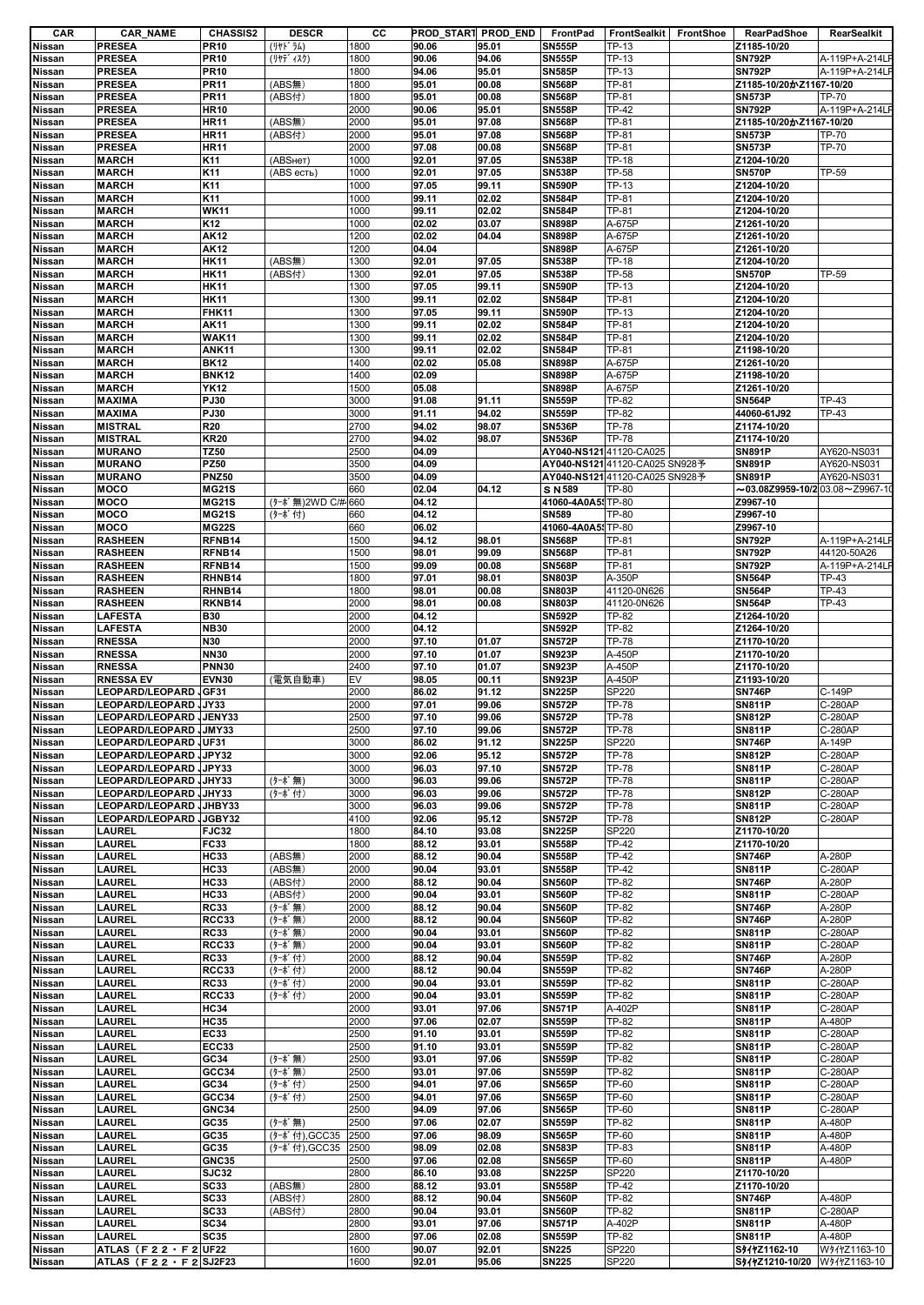| CAR                     | <b>CAR NAME</b>                                                    | <b>CHASSIS2</b> | <b>DESCR</b>              | CС           |                | <b>PROD_START PROD_END</b> | FrontPad                       | <b>FrontSealkit</b> | FrontShoe | RearPadShoe                                                                | RearSealkit                  |
|-------------------------|--------------------------------------------------------------------|-----------------|---------------------------|--------------|----------------|----------------------------|--------------------------------|---------------------|-----------|----------------------------------------------------------------------------|------------------------------|
| Nissan                  | ATLAS $(F 2 2 \cdot F 2)$ WF22                                     |                 |                           | 2000         | 90.07          | 92.01                      | <b>SN574</b>                   | TP-15               |           | Z1146A-10                                                                  |                              |
| Nissan                  | ATLAS $(F 2 2 \cdot F 2)$ WGF22                                    |                 |                           | 2000         | 90.07          | 92.01                      | <b>SN574</b>                   | TP-15               |           | Z1146A-10                                                                  |                              |
| Nissan                  | ATLAS (F $2 2 \cdot F 2$ SK2F23                                    |                 | (W91+ 1.5t)               | 2000         | 92.01          | 97.08                      | <b>SN574</b>                   | TP-15               |           | S417Z1210-10/20                                                            | W91121163-10                 |
| Nissan                  | ATLAS (F 2 2 · F 2 SK4F23                                          |                 | (W91+ 1.5t)               | 2000         | 92.01          | 97.08                      | <b>SN574</b>                   | TP-15               |           | S94121210-10/20                                                            | W94+Z1163-10                 |
| Nissan                  | ATLAS (F 2 2 F 2 SK2F23                                            |                 |                           | 2000         | 97.08          | 99.06                      | <b>SN574P</b>                  | TP-15               |           | S11121210-10/20                                                            | W91+21163-10                 |
| Nissan<br>Nissan        | ATLAS (F 2 2 · F 2 SK4F23<br>ATLAS (F $22 \cdot F2$ SK2F23         |                 | (S91+ 1.0t)               | 2000<br>2000 | 97.08<br>95.06 | 99.06<br>97.08             | <b>SN574P</b><br><b>SN225</b>  | TP-15<br>SP220      |           | S%1121210-10/20<br>S417Z1210-10/20                                         | W911Z1163-10<br>W911Z1163-10 |
| Nissan                  | ATLAS (F 2 2 · F 2 SK2F23                                          |                 |                           | 2000         | 97.08          | 99.06                      | <b>SN225P</b>                  | SP220               |           | S417Z1210-10/20                                                            | W911Z1163-10                 |
| Nissan                  | ATLAS (F22 F2 SK2F23                                               |                 | (S}1+, W } 1+ 1.25t) 2000 |              | 95.06          | 97.08                      | <b>SN536</b>                   | <b>TP-78</b>        |           | S947Z1210-10/20                                                            | W91121163-10                 |
| Nissan                  | ATLAS (F $2 2 \cdot F 2$ SK2F23                                    |                 |                           | 2000         | 97.08          | 99.06                      | <b>SN536P</b>                  | <b>TP-78</b>        |           | S91121210-10/20 W91121163-10                                               |                              |
| Nissan                  | ATLAS (F 2 2 $\cdot$ F 2 SH2F23                                    |                 | (1.3t)(シング ルタイヤと /2000    |              | 99.06          | 02.08                      | <b>SN536P</b>                  | <b>TP-78</b>        |           | Z1210-10/20かZ1174-10/20かZ1136                                              |                              |
| Nissan                  | ATLAS (F 2 2 $\cdot$ F 2 SH2F23                                    |                 | (シングルタイヤの1.3tと2000        |              | 02.08          |                            | <b>SN536P</b>                  | <b>TP-66</b>        |           | Z1210-10/20かZ1174-10/20かZ1136                                              |                              |
| <b>Nissan</b>           | ATLAS (F 2 2 F 2 SH2F23                                            |                 | (1.25t.1.5t)              | 2000         | 99.06          |                            | <b>SN574P</b>                  | TP-15               |           | Z1210-10/20かZ1174-10/20かZ1136-                                             |                              |
| Nissan                  | ATLAS (F $2 2 \cdot F 2$ SH4F23                                    |                 |                           | 2000         | 99.06          |                            | <b>SN574P</b>                  | TP-15               |           | A/TZ1163-10                                                                | M/TZ1208-10/20               |
| Nissan                  | ATLAS (F 2 2 $\cdot$ F 2 TF22                                      |                 | (1.0t)                    | 2300         | 88.10          | 92.01                      | <b>SN225</b>                   | SP220               |           | Z1162-10                                                                   |                              |
| Nissan                  | ATLAS (F 2 2 $\cdot$ F 2 TGF22                                     |                 | (1.0t)                    | 2300         | 88.10          | 92.01                      | <b>SN225</b>                   | SP220               |           | Z1162-10                                                                   |                              |
| Nissan                  | ATLAS (F22 · F2 SM2F23                                             |                 |                           | 2300         | 92.01          | 95.06                      | <b>SN225</b>                   | SP220               |           | ST, MTSTZ1210-1 WTZ1163-10                                                 |                              |
| Nissan                  | ATLAS (F $22 \cdot F2$ SM4F23                                      |                 |                           | 2300         | 92.01          | 95.06                      | <b>SN225</b>                   | SP220               |           | ST, MT STZ1210-1 WTZ1163-10                                                |                              |
| <b>Nissan</b>           | ATLAS (F $22 \cdot F2$ SM6F23                                      |                 |                           | 2300         | 92.01          | 95.06                      | <b>SN536</b>                   | <b>TP-78</b>        |           | Z1210-10/20                                                                |                              |
| Nissan                  | ATLAS (F $2 2 \cdot F 2$ SN2F23                                    |                 |                           | 2500         | 95.06          | 97.08                      | <b>SN536</b>                   | <b>TP-78</b>        |           | ST, MT 9TZ1210-1 小径WTZ1163-1                                               |                              |
| <b>Nissan</b>           | ATLAS (F 2 2 · F 2 SN2F23                                          |                 |                           | 2500         | 97.08          | 99.06                      | <b>SN536P</b>                  | <b>TP-78</b>        |           | ST, MT STZ1210-1 小径WTZ1163-1                                               |                              |
| Nissan                  | ATLAS (F 2 2 · F 2 SN4F23                                          |                 | (1.25)                    | 2500         | 95.06          | 97.08                      | <b>SN536</b>                   | <b>TP-78</b>        |           | Z1163-10                                                                   |                              |
| Nissan                  | ATLAS (F $22 \cdot F2$ SN4F23                                      |                 | (1.25)                    | 2500         | 97.08          | 99.06                      | <b>SN536P</b>                  | <b>TP-78</b>        |           | Z1163-10                                                                   |                              |
| Nissan                  | ATLAS (F22 $\cdot$ F2 SN4F23                                       |                 | (1.5t)                    | 2500         | 95.06          | 97.08                      | <b>SN574</b>                   | TP-15               |           | Z1163-10                                                                   |                              |
| Nissan                  | ATLAS (F 2 2 · F 2 SN4F23                                          |                 | (1.5t)                    | 2500         | 97.08          | 99.06                      | <b>SN574P</b>                  |                     |           | Z1163-10                                                                   |                              |
| Nissan                  | ATLAS (F 2 2 F 2 SN6F23                                            |                 |                           | 2500         | 95.06          | 97.08                      | <b>SN536</b>                   | <b>TP-78</b>        |           | Z1210-10/20                                                                |                              |
| Nissan                  | ATLAS $(F 2 2 \cdot F 2)$ SN6F23                                   |                 |                           | 2500         | 97.08          | 99.06                      | <b>SN536P</b>                  | <b>TP-78</b>        |           | Z1210-10/20                                                                |                              |
| Nissan                  | ATLAS (F $2 2 \cdot F 2$ AF22W                                     |                 | (1.0t)                    | 2700         | 88.10          | 92.01                      | <b>SN225</b>                   | <b>SP220</b>        |           | STZ14146A-10                                                               | WTZ1163-10                   |
| Nissan                  | ATLAS (F22 · F2 AGF22W                                             |                 | (1.0t)                    | 2700         | 88.10          | 92.01                      | <b>SN225</b>                   | SP220               |           | STZ14146A-10                                                               | WTZ1163-10                   |
| Nissan                  | ATLAS (F 2 2 $\cdot$ F 2 AF22                                      |                 | (1.5t)                    | 2700         | 88.10          | 92.01                      | <b>SN574P</b>                  | TP-15               |           | STZ14146A-10                                                               | WTZ1163-10                   |
| Nissan                  | ATLAS (F $2 2 \cdot F 2$ AGF22                                     |                 | (1.5t)                    | 2700         | 88.10          | 92.01                      | <b>SN574P</b>                  | <b>TP-15</b>        |           | STZ14146A-10                                                               | WTZ1163-10                   |
| Nissan                  | ATLAS $(F 2 2 \cdot F 2)$ VAGF22                                   |                 |                           | 2700<br>2700 | 88.10          | 92.01<br>92.01             | <b>SN574</b>                   | TP-15<br>TP-15      |           | STZ14146A-10                                                               | WTZ1163-10                   |
| Nissan                  | ATLAS (F $2 2 \cdot F 2$ AMF22                                     |                 |                           | 2700         | 88.10<br>88.10 | 92.01                      | <b>SN574</b><br><b>SN574</b>   | TP-15               |           | STZ14146A-10<br>STZ14146A-10                                               | WTZ1163-10<br>WTZ1163-10     |
| Nissan                  | ATLAS (F22 · F2 KAGF22W                                            |                 |                           | 2700         | 92.01          | 95.06                      | <b>SN225</b>                   | SP220               |           | 標準ポディST,扁平ロングボディST                                                         |                              |
| Nissan                  | ATLAS (F $2 2 \cdot F 2$ SP2F23                                    |                 | (WT のA/T)                 | 2700         | 92.01          |                            |                                | <b>SP220</b>        |           |                                                                            |                              |
| Nissan<br>Nissan        | ATLAS (F 2 2 $\cdot$ F 2 SP4F23<br>ATLAS (F 2 2 $\cdot$ F 2 SP2F23 |                 | (WT のA/T)<br>(WT のA/T)    | 2700         | 95.06          | 95.06<br>97.08             | <b>SN225</b><br><b>SN574</b>   | TP-15               |           | 標準ポディST,扁平ロングボディST<br>標準ポディST,扁平ロングボディST                                   |                              |
| <b>Nissan</b>           | ATLAS (F 2 2 · F 2 SP4F23                                          |                 | $(W T \mathcal{D} A/T)$   | 2700         | 95.06          | 97.08                      | <b>SN574</b>                   | TP-15               |           | <b>標準ポディST,扁平</b> ロングボディST                                                 |                              |
| Nissan                  | ATLAS (F 2 2 · F 2 SP2F23                                          |                 | (ST,WTのA/T除)              | 2700         | 92.01          | 97.08                      | <b>SN574</b>                   | TP-15               |           | 標準ポディST,扁平ロングボディST                                                         |                              |
| Nissan                  | ATLAS (F 2 2 $\cdot$ F 2 SP4F23                                    |                 | (ST,WTのA/T除)              | 2700         | 92.01          | 97.08                      | <b>SN574</b>                   | TP-15               |           | 標準ポディST.扁平ロングボディST                                                         |                              |
| Nissan                  | ATLAS (F $2 2 \cdot F 2$ SP2F23                                    |                 |                           | 2700         | 99.06          | 02.08                      | <b>SN536P</b>                  | <b>TP-78</b>        |           | <b>標準ポディST,扁平</b> ロングボディST                                                 |                              |
| Nissan                  | ATLAS (F 2 2 · F 2 SP4F23                                          |                 |                           | 2700         | 99.06          | 02.08                      | <b>SN536P</b>                  | <b>TP-78</b>        |           | 標準ポディST,扁平ロングボディST                                                         |                              |
| <b>Nissan</b>           | ATLAS (F 2 2 · F 2 SP2F23                                          |                 |                           | 2700         | 02.08          | 04.08                      | <b>SN536P</b>                  | <b>TP-66</b>        |           | 標準ポディST,扁平ロングボディST                                                         |                              |
| <b>Nissan</b>           | ATLAS (F $22 \cdot F2$ SP4F23                                      |                 |                           | 2700         | 02.08          | 04.08                      | <b>SN536P</b>                  | <b>TP-66</b>        |           | 標準ポディST,扁平ロングボディST                                                         |                              |
| Nissan                  | ATLAS (F $2 2 \cdot F 2$ SP6F23                                    |                 |                           | 2700         | 99.06          | 02.08                      | <b>SN536P</b>                  | <b>TP-78</b>        |           | Z1208-10/20                                                                |                              |
| Nissan                  | ATLAS (F 2 2 · F 2 SP6F23                                          |                 |                           | 2700         | 02.08          | 04.08                      | <b>SN536P</b>                  | <b>TP-66</b>        |           | Z1208-10/20                                                                |                              |
| Nissan                  | ATLAS (F 2 2 F 2 SP8F23                                            |                 |                           | 2700         | 92.01          | 97.08                      | <b>SN574</b>                   | TP-15               |           | Z1208-10/20                                                                |                              |
| Nissan                  | ATLAS (F $22 \cdot F2$ SR2F23                                      |                 |                           | 3200         | 97.08          |                            | <b>SN574P</b>                  | TP-15               |           | <b>標準ボディ小径W1ロン</b> グボディST                                                  |                              |
| <b>Nissan</b>           | ATLAS (F22 $\cdot$ F2 SR4F23                                       |                 |                           | 3200         | 97.08          |                            | <b>SN574P</b>                  | <b>TP-15</b>        |           | 標準ポディ小径W1ロングボディST                                                          |                              |
| Nissan                  | ATLAS (F 2 2 · F 2 SR8F23                                          |                 |                           | 3200         | 97.08          |                            | <b>SN574P</b>                  | TP-15               |           | 標準ポディ小径W ロングボディST                                                          |                              |
| Nissan                  | ATLAS/CONDOR (H SW2H41                                             |                 | (フロントドラム)                 | 3000         | 91.10          | 95.05                      | <b>SN813P</b>                  | A-381P              |           | 小径WTZ1197 SタイヤZ1197-10 WタイヤZ1201-10                                        |                              |
| Nissan                  | ATLAS/CONDOR (H SW2S41                                             |                 | (フロントト゛ラム)                | 3000         | 91.10          | 95.05                      | <b>SN813P</b>                  | A-381P              |           | 小径WTZ1197 SタイヤZ1197-10 WタイヤZ1201-10                                        |                              |
| Nissan                  | ATLAS/CONDOR (H DW2H41                                             |                 | (フロントト゛ ラム)               | 3000         | 91.10          | 95.05                      | <b>SN813P</b>                  | A-381P              |           | 小径WTZ1197 SタイヤZ1197-10 WタイヤZ1201-10                                        |                              |
| Nissan                  | ATLAS/CONDOR (H DW2S41                                             |                 | (フロントドラム)                 | 3000         | 91.10          | 95.05                      | <b>SN813P</b>                  | A-381P              |           | 小径WTZ1197 SタイヤZ1197-10 WタイヤZ1201-10                                        |                              |
| Nissan                  | ATLAS/CONDOR (H LW4YH41                                            |                 | (フロントドラム)                 | 3000         | 91.10          | 95.05                      | <b>SN813P</b>                  | A-381P              |           | 小径WTZ1197 SタイヤZ1197-10 WタイヤZ1201-10                                        |                              |
| <b>Nissan</b>           | ATLAS/CONDOR (H LW4YS41                                            |                 | (フロントドラム)                 | 3000         | 91.10          | 95.05                      | <b>SN813P</b>                  | A-381P              |           | 小径WTZ1197 SタイヤZ1197-10 WタイヤZ1201-10                                        |                              |
| Nissan                  | ATLAS/CONDOR (H SW2H41                                             |                 | (フロントデ ィスク)               | 3000         | 91.10          | 95.05                      | <b>SN813P</b>                  | A-381P              |           | SタイヤZ1197-10 W94+Z1201-10                                                  |                              |
| Nissan                  | ATLAS/CONDOR (H SW2S41                                             |                 | (フロントデ゛ィスク)               | 3000         | 91.10          | 95.05                      | <b>SN813P</b>                  | A-381P              |           | SタイヤZ1197-10 WタイヤZ1201-10                                                  |                              |
| Nissan                  | ATLAS/CONDOR (H DW2H41                                             |                 | (フロントデ ィスク)               | 3000         | 91.10          | 95.05                      | <b>SN813P</b>                  | A-381P              |           | SタイヤZ1197-10 W 4121201-10                                                  |                              |
| Nissan                  | ATLAS/CONDOR (H DW2S41                                             |                 | (フロントデ ィスク)               | 3000         | 91.10          | 95.05                      | <b>SN813P</b>                  | A-381P              |           | SタイヤZ1197-10 WタイヤZ1201-10                                                  |                              |
| Nissan                  | ATLAS/CONDOR (H LW4YH41                                            |                 | (フロントデ ィスク)               | 3000         | 91.10          | 95.05                      | <b>SN813P</b>                  | A-381P              |           | SタイヤZ1197-10 WタイヤZ1201-10                                                  |                              |
| Nissan                  | ATLAS/CONDOR (H LW4YS41                                            |                 | (フロントディスク)                | 3000         | 91.10          | 95.05                      | <b>SN813P</b>                  | A-381P              |           | SタイヤZ1197-10 WタイヤZ1201-10                                                  |                              |
| Nissan<br>Nissan        | ATLAS/CONDOR (H SE2H41<br>ATLAS/CONDOR (H SE2S41                   |                 | (フロントト・ラム)<br>(フロントドラム)   | 3500<br>3500 | 91.10<br>91.10 | 95.05<br>95.05             |                                |                     |           | 小径WTはZ11 S タイヤZ1197-10 WタイヤZ1201-10<br>小径WTはZ11 S タイヤZ1197-10 WタイヤZ1201-10 |                              |
|                         | ATLAS/CONDOR (H TE2H41                                             |                 |                           | 3500         | 91.10          | 95.05                      |                                |                     |           | 小径WTはZ11 S タイヤZ1197-10 W 4121201-10                                        |                              |
| Nissan<br><b>Nissan</b> | ATLAS/CONDOR (H TE2S41                                             |                 | (フロントドラム)<br>(フロントドラム)    | 3500         | 91.10          | 95.05                      |                                |                     |           | 小径WTはZ11 S タイヤZ1197-10 WタイヤZ1201-10                                        |                              |
| <b>Nissan</b>           | ATLAS/CONDOR (H SE2H41                                             |                 | (フロントデ ィスク)               | 3500         | 91.10          | 95.05                      | <b>SN813P</b>                  | A-381P              |           | SタイヤZ1197-10 W 4121201-10                                                  |                              |
| Nissan                  | ATLAS/CONDOR (H SE2S41                                             |                 | (フロントデ゛ィスク)               | 3500         | 91.10          | 95.05                      | <b>SN813P</b>                  | A-381P              |           | SタイヤZ1197-10 WタイヤZ1201-10                                                  |                              |
| Nissan                  | ATLAS/CONDOR (H TE2H41                                             |                 | (フロントデ ィスク)               | 3500         | 91.10          | 95.05                      | <b>SN813P</b>                  | A-381P              |           | SタイヤZ1197-10 WタイヤZ1201-10                                                  |                              |
| <b>Nissan</b>           | ATLAS/CONDOR (H TE2S41                                             |                 | (フロントデ゛ィスク)               | 3500         | 91.10          | 95.05                      | <b>SN813P</b>                  | A-381P              |           | SタイヤZ1197-10 WタイヤZ1201-10                                                  |                              |
| Nissan                  | ATLAS/CONDOR (H SG2H41                                             |                 | (フロントドラム)                 | 4200         | 91.10          | 95.05                      |                                |                     |           | 小径WTはZ11 S タイヤZ1197-10 WタイヤZ1201-10                                        |                              |
| Nissan                  | ATLAS/CONDOR (H SG2S41                                             |                 | (フロントドラム)                 | 4200         | 91.10          | 95.05                      |                                |                     |           | 小径WTはZ11 S タイヤZ1197-10 WタイヤZ1201-10                                        |                              |
| Nissan                  | ATLAS/CONDOR (H DG2H41                                             |                 | (フロントドラム)                 | 4200         | 91.10          | 95.05                      |                                |                     |           | 小径WTはZ11 SタイヤZ1197-10 WタイヤZ1201-10                                         |                              |
| <b>Nissan</b>           | ATLAS/CONDOR (H DG2S41                                             |                 | (フロントドラム)                 | 4200         | 91.10          | 95.05                      |                                |                     |           | 小径WTはZ11 S タイヤZ1197-10 WタイヤZ1201-10                                        |                              |
| Nissan                  | ATLAS/CONDOR (H LG2YH41                                            |                 | (フロントドラム)                 | 4200         | 91.10          | 95.05                      |                                |                     |           | 小径WTはZ11 SタイヤZ1197-10 WタイヤZ1201-10                                         |                              |
| Nissan                  | ATLAS/CONDOR (H LG2YS41                                            |                 | (フロントドラム)                 | 4200         | 91.10          | 95.05                      |                                |                     |           | 小径WTはZ11 S タイヤZ1197-10 WタイヤZ1201-10                                        |                              |
| Nissan                  | ATLAS/CONDOR (H LG4YH41                                            |                 | (フロントドラム)                 | 4200         | 91.10          | 95.05                      |                                |                     |           | 小径WTはZ11 S タイヤZ1197-10 WタイヤZ1201-10                                        |                              |
| Nissan                  | ATLAS/CONDOR (H LG4YS41                                            |                 | (フロントドラム)                 | 4200         | 91.10          | 95.05                      |                                |                     |           | 小径WTはZ11 SタイヤZ1197-10 WタイヤZ1201-10                                         |                              |
| Nissan                  | ATLAS/CONDOR (H UG4YH41                                            |                 | (フロントドラム)                 | 4200         | 91.10          | 95.05                      |                                |                     |           | 小径WTはZ11 S タイヤZ1197-10 WタイヤZ1201-10                                        |                              |
| Nissan                  | ATLAS/CONDOR (H UG4YS41                                            |                 | (フロントドラム)                 | 4200         | 91.10          | 95.05                      |                                |                     |           | 小径WTはZ11 S タイヤZ1197-10 WタイヤZ1201-10                                        |                              |
| Nissan                  | ATLAS/CONDOR (H VG2YH41                                            |                 | (フロントドラム)                 | 4200         | 91.10          | 95.05                      |                                |                     |           | 小径WTはZ11 S タイヤZ1197-10 WタイヤZ1201-10                                        |                              |
| Nissan                  | ATLAS/CONDOR (H VG2YS41                                            |                 | (フロントドラム)                 | 4200         | 91.10          | 95.05                      |                                |                     |           | 小径WTはZ11 SタイヤZ1197-10 WタイヤZ1201-10                                         |                              |
| Nissan                  | ATLAS/CONDOR (H SG2H41                                             |                 | (フロントデ゛ィスク)               | 4200         | 91.10          | 95.05                      | <b>SN813P</b>                  | A-381P              |           | SタイヤZ1197-10 WタイヤZ1201-10                                                  |                              |
| Nissan                  | ATLAS/CONDOR (H SG2S41                                             |                 | (フロントデ゛ィスク)               | 4200         | 91.10          | 95.05                      | <b>SN813P</b>                  | A-381P              |           | SタイヤZ1197-10 WタイヤZ1201-10                                                  |                              |
| Nissan                  | ATLAS/CONDOR (H DG2H41                                             |                 | (フロントデ ィスク)               | 4200         | 91.10          | 95.05                      | <b>SN813P</b>                  | A-381P              |           | SタイヤZ1197-10 WタイヤZ1201-10                                                  |                              |
| Nissan                  | ATLAS/CONDOR (H DG2S41                                             |                 | (フロントデ ィスク)               | 4200         | 91.10          | 95.05                      | <b>SN813P</b>                  | A-381P              |           | SタイヤZ1197-10 WタイヤZ1201-10                                                  |                              |
| Nissan                  | ATLAS/CONDOR (H LG2YH41                                            |                 | (フロントデ ィスク)               | 4200<br>4200 | 91.10<br>91.10 | 95.05                      | <b>SN813P</b><br><b>SN813P</b> | A-381P<br>A-381P    |           | SタイヤZ1197-10 WタイヤZ1201-10                                                  |                              |
| Nissan                  | ATLAS/CONDOR (H LG2YS41<br>ATLAS/CONDOR (H LG4YH41                 |                 | (フロントデ ィスク)               | 4200         |                | 95.05<br>95.05             | <b>SN813P</b>                  | A-381P              |           | SタイヤZ1197-10 WタイヤZ1201-10<br>SタイヤZ1197-10 WタイヤZ1201-10                     |                              |
| Nissan                  | ATLAS/CONDOR (H LG4YS41                                            |                 | (フロントディスク)<br>(フロントデ ィスク) | 4200         | 91.10<br>91.10 | 95.05                      | <b>SN813P</b>                  | A-381P              |           | SタイヤZ1197-10 WタイヤZ1201-10                                                  |                              |
| Nissan<br>Nissan        | ATLAS/CONDOR (H UG4YH41                                            |                 | (フロントデ ィスク)               | 4200         | 91.10          | 95.05                      | <b>SN813P</b>                  | A-381P              |           | SタイヤZ1197-10 WタイヤZ1201-10                                                  |                              |
| Nissan                  | ATLAS/CONDOR (H UG4YS41                                            |                 | (フロントディスク)                | 4200         | 91.10          | 95.05                      | <b>SN813P</b>                  | A-381P              |           | SタイヤZ1197-10 WタイヤZ1201-10                                                  |                              |
| Nissan                  | ATLAS/CONDOR (H VG2YH41                                            |                 | (フロントデ゛ィスク)               | 4200         | 91.10          | 95.05                      | <b>SN813P</b>                  | A-381P              |           | SタイヤZ1197-10 WタイヤZ1201-10                                                  |                              |
| Nissan                  | ATLAS/CONDOR (H VG2YS41                                            |                 | (フロントデ ィスク)               | 4200         | 91.10          | 95.05                      | <b>SN813P</b>                  | A-381P              |           | SタイヤZ1197-10 WタイヤZ1201-10                                                  |                              |
| Nissan                  | ATLAS/CONDOR (H LG7YH41                                            |                 | (フロントト・ラム)                | 4200         | 91.10          | 95.05                      |                                |                     |           | 小径WTはZ11 S タイヤZ1197-10 WタイヤZ1201-10                                        |                              |
| Nissan                  | ATLAS/CONDOR (H LG8YH41                                            |                 | (フロントト・ラム)                | 4200         | 91.10          | 95.05                      |                                |                     |           | 小径WTはZ11 S タイヤZ1197-10 WタイヤZ1201-10                                        |                              |
| Nissan                  | ATLAS/CONDOR (H DG7YH41                                            |                 | (フロントト・ラム)                | 4200         | 91.10          | 95.05                      |                                |                     |           | 小径WTはZ11 S タイヤZ1197-10 WタイヤZ1201-10                                        |                              |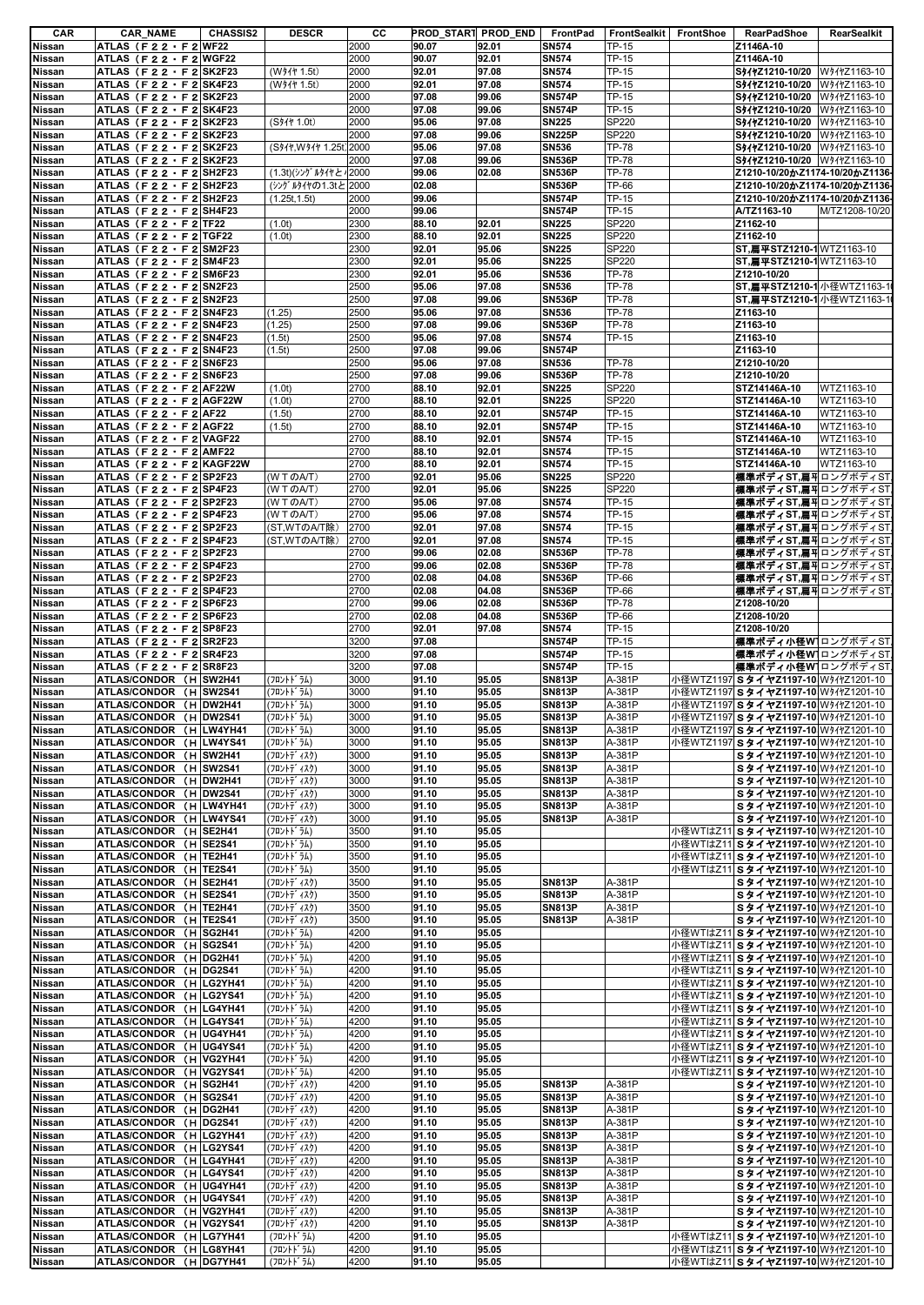| CAR                            | <b>CAR_NAME</b>                                | <b>CHASSIS2</b>             | <b>DESCR</b>                           | cс           | PROD_START PROD_END |                | FrontPad                       | FrontSealkit     | FrontShoe            | RearPadShoe<br>RearSealkit                                               |
|--------------------------------|------------------------------------------------|-----------------------------|----------------------------------------|--------------|---------------------|----------------|--------------------------------|------------------|----------------------|--------------------------------------------------------------------------|
| <b>Nissan</b>                  | ATLAS/CONDOR (H LG7YH41                        |                             | (フロントデ ィスク)                            | 4200         | 91.10               | 95.05          | <b>SN813P</b>                  | A-381P           |                      | SタイヤZ1197-10 WタイヤZ1201-10                                                |
| <b>Nissan</b>                  | ATLAS/CONDOR (H LG8YH41                        |                             | (フロントデ ィスク)                            | 4200         | 91.10               | 95.05          | <b>SN813P</b>                  | A-381P           |                      | S タイヤZ1197-10 W 4121201-10                                               |
| Nissan                         | <b>ATLAS/CONDOR</b>                            | (H DG7YH41                  | (フロントデ ィスク)                            | 4200         | 91.10               | 95.05          | <b>SN813P</b>                  | A-381P           |                      | SタイヤZ1197-10 WタイヤZ1201-10                                                |
| <b>Nissan</b>                  | <b>ATLAS/CONDOR</b>                            | (H UH4YH41                  | フロントト ラム)                              | 4600         | 91.10               | 95.05          |                                |                  |                      | 小径WTはZ11 SタイヤZ1197-10 WタイヤZ1201-10                                       |
| <b>Nissan</b>                  | ATLAS/CONDOR (H UH4YS41                        |                             | フロントト ラム)                              | 4600         | 91.10               | 95.05          |                                |                  |                      | 小径WTはZ11 S タイヤZ1197-10 WタイヤZ1201-10                                      |
| Nissan                         | ATLAS/CONDOR (H UH5YH41                        |                             | フロントト ラム)                              | 4600         | 91.10               | 95.05          |                                |                  |                      | 小径WTはZ11 SタイヤZ1197-10 WタイヤZ1201-10                                       |
| <b>Nissan</b>                  | <b>ATLAS/CONDOR</b>                            | (H UH5YS41                  | フロントト ラム)                              | 4600         | 91.10               | 95.05          |                                |                  |                      | 小径WTはZ11 S タイヤZ1197-10 WタイヤZ1201-10                                      |
| Nissan                         | <b>ATLAS/CONDOR</b>                            | (H RH4YH41                  | フロントト ラム)                              | 4600<br>4600 | 91.10<br>91.10      | 95.05<br>95.05 |                                |                  |                      | 小径WTはZ11 S タイヤZ1197-10 WタイヤZ1201-10                                      |
| Nissan                         | <b>ATLAS/CONDOR</b>                            | (H RH4YS41<br>(H UH4YH41    | フロントト ラム)                              |              |                     |                |                                | A-381P           |                      | 小径WTはZ11 S タイヤZ1197-10 WタイヤZ1201-10                                      |
| <b>Nissan</b><br><b>Nissan</b> | <b>ATLAS/CONDOR</b><br>ATLAS/CONDOR (H UH4YS41 |                             | (フロントデ ィスク)<br>(フロントディスク)              | 4600<br>4600 | 91.10<br>91.10      | 95.05<br>95.05 | <b>SN813P</b><br><b>SN813P</b> | A-381P           |                      | SタイヤZ1197-10 WタイヤZ1201-10<br>SタイヤZ1197-10 WタイヤZ1201-10                   |
| <b>Nissan</b>                  | <b>ATLAS/CONDOR</b>                            | (H UH5YH41                  | (フロントデ゛ィスク)                            | 4600         | 91.10               | 95.05          | <b>SN813P</b>                  | A-381P           |                      | SタイヤZ1197-10 WタイヤZ1201-10                                                |
| Nissan                         | ATLAS/CONDOR (H UH5YS41                        |                             | (フロントデ ィスク)                            | 4600         | 91.10               | 95.05          | <b>SN813P</b>                  | A-381P           |                      | SタイヤZ1197-10 W 4121201-10                                                |
| <b>Nissan</b>                  | ATLAS/CONDOR (H RH4YH41                        |                             | (フロントデ゛ィスク)                            | 4600         | 91.10               | 95.05          | <b>SN813P</b>                  | A-381P           |                      | SタイヤZ1197-10 WタイヤZ1201-10                                                |
| <b>Nissan</b>                  | <b>ATLAS/CONDOR</b>                            | (H RH4YS41                  | (フロントデ ィスク)                            | 4600         | 91.10               | 95.05          | <b>SN813P</b>                  | A-381P           |                      | SタイヤZ1197-10 WタイヤZ1201-10                                                |
| Nissan                         | <b>ATLAS/CONDOR</b>                            | (H AKR69E                   | (独立懸架)                                 | 3100         | 95.05               |                | <b>SN836P</b>                  | A-429P           |                      | Z4451-10かZ4428-10かZ4458-10                                               |
| Nissan                         | <b>ATLAS/CONDOR</b>                            | (H BKR69E                   | (独立懸架)                                 | 3100         | 95.05               |                | <b>SN836P</b>                  | A-429P           |                      | Z4451-10かZ4428-10かZ4458-10                                               |
| <b>Nissan</b>                  | <b>ATLAS/CONDOR</b>                            | (H AKR69E                   | (独立懸架除)                                | 3100         | 95.05               |                | <b>SN858P</b>                  | A-522P           |                      | Z4451-10かZ4428-10かZ4458-10                                               |
| <b>Nissan</b>                  | <b>ATLAS/CONDOR</b>                            | (H BKR69E                   | (独立懸架除)                                | 3100         | 95.05               |                | <b>SN858P</b>                  | A-522P           |                      | Z4451-10かZ4428-10かZ4458-10                                               |
| Nissan                         | <b>ATLAS/CONDOR</b>                            | (H AKR69L                   |                                        | 3100         | 95.05               |                | <b>SN836P</b>                  | A-429P           |                      |                                                                          |
| Nissan                         | <b>ATLAS/CONDOR</b>                            | (H BKR69L                   |                                        | 3100         | 95.05               |                | <b>SN836P</b>                  | A-429P           |                      |                                                                          |
| Nissan                         | <b>ATLAS/CONDOR</b>                            | (H APR66G                   | (フロントト・ラム)                             | 4300         | 95.05               |                |                                |                  |                      | Z4451-10かZ4 Z4447-10かZ4458-10かZ4451-10                                   |
| Nissan                         | <b>ATLAS/CONDOR</b>                            | (H APR66L                   | (フロントトンラム)                             | 4300         | 95.05               |                |                                |                  |                      | Z4451-10かZ4 Z4447-10かZ4458-10かZ4451-10                                   |
| <b>Nissan</b>                  | <b>ATLAS/CONDOR</b>                            | (H APR66P                   | (フロントドラム)                              | 4300         | 95.05               |                |                                |                  |                      | Z4451-10かZ4 Z4447-10かZ4458-10かZ4451-10                                   |
| Nissan                         | <b>ATLAS/CONDOR</b>                            | (H BPR66G                   | (フロントドラム)                              | 4300         | 95.05               |                |                                |                  |                      | Z4451-10かZ4 Z4447-10かZ4458-10かZ4451-10                                   |
| <b>Nissan</b>                  | <b>ATLAS/CONDOR</b>                            | (H BPR66L                   | (フロントドラム)                              | 4300         | 95.05               |                |                                |                  |                      | Z4451-10かZ4 Z4447-10かZ4458-10かZ4451-10                                   |
| Nissan                         | <b>ATLAS/CONDOR</b>                            | (H BPR66P                   | (フロントドラム)                              | 4300         | 95.05               |                |                                |                  |                      | Z4451-10かZ4 Z4447-10かZ4458-10かZ4451-10                                   |
| Nissan                         | <b>ATLAS/CONDOR</b>                            | (H APR66G                   | (フロントデ゛ィスク)                            | 4300         | 95.05               |                | <b>SN858P</b>                  | A-522P           |                      | Z4447-10かZ4458-10かZ4451-10                                               |
| Nissan                         | <b>ATLAS/CONDOR</b><br>ATLAS/CONDOR (H APR66P  | (H APR66L                   | (フロントデ゛ィスク)                            | 4300<br>4300 | 95.05<br>95.05      |                | <b>SN858P</b><br><b>SN858P</b> | A-522P           |                      | Z4447-10かZ4458-10かZ4451-10<br>Z4447-10かZ4458-10かZ4451-10                 |
| Nissan<br>Nissan               | <b>ATLAS/CONDOR</b>                            |                             | (フロントデ゛ィスク)                            | 4300         | 95.05               |                | <b>SN858P</b>                  | A-522P<br>A-522P |                      | Z4447-10かZ4458-10かZ4451-10                                               |
| Nissan                         | <b>ATLAS/CONDOR</b>                            | (H BPR66G<br>(H BPR66L      | (フロントデ゛ィスク)<br>(フロントデ ィスク)             | 4300         | 95.05               |                | <b>SN858P</b>                  | A-522P           |                      | Z4447-10かZ4458-10かZ4451-10                                               |
| <b>Nissan</b>                  | <b>ATLAS/CONDOR</b>                            | (H BPR66P                   | (フロントデ゛ィスク)                            | 4300         | 95.05               |                | <b>SN858P</b>                  | A-522P           |                      | Z4447-10かZ4458-10かZ4451-10                                               |
| Nissan                         | <b>ATLAS/CONDOR</b>                            | (H AKR66E                   | (フロントドラム)                              | 4300         | 95.05               |                |                                |                  |                      | Z4458-10かZ4 Z4451-10かZ4428-10かZ4458-10                                   |
| Nissan                         | <b>ATLAS/CONDOR</b>                            | (H AKR66G                   | (フロントドラム)                              | 4300         | 95.05               |                |                                |                  |                      | Z4458-10かZ4 Z4451-10かZ4428-10かZ4458-10                                   |
| Nissan                         | <b>ATLAS/CONDOR</b>                            | (H AKR66L                   | (フロントドラム)                              | 4300         | 95.05               |                |                                |                  |                      | Z4458-10かZ4 Z4451-10かZ4428-10かZ4458-10                                   |
| Nissan                         | <b>ATLAS/CONDOR</b>                            | (H BKR66E                   | (フロントドラム)                              | 4300         | 95.05               |                |                                |                  |                      | Z4458-10かZ4 Z4451-10かZ4428-10かZ4458-10                                   |
| Nissan                         | ATLAS/CONDOR (H BKR66L                         |                             | (フロントドラム)                              | 4300         | 95.05               |                |                                |                  |                      | Z4458-10かZ4 Z4451-10かZ4428-10かZ4458-10                                   |
| Nissan                         | ATLAS/CONDOR (H BKR66G                         |                             | (フロントドラム)                              | 4300         | 95.05               |                |                                |                  |                      | Z4458-10かZ4 Z4451-10かZ4428-10かZ4458-10                                   |
| Nissan                         | <b>ATLAS/CONDOR</b>                            | (H AKR66E                   | (フロントディスクの独立!4300                      |              | 95.05               |                | <b>SN836P</b>                  | A-429P           |                      | Z4451-10かZ4428-10かZ4458-10                                               |
| Nissan                         | <b>ATLAS/CONDOR</b>                            | (H AKR66                    | (フロントディスクの独立‼4300                      |              | 95.05               |                | <b>SN836P</b>                  | A-429P           |                      | Z4451-10かZ4428-10かZ4458-10                                               |
| Nissan                         | <b>ATLAS/CONDOR</b>                            | (H LBKR66E                  | (フロントディスクの独立‼4300                      |              | 95.05               |                | <b>SN836P</b>                  | A-429P           |                      | Z4451-10かZ4428-10かZ4458-10                                               |
| Nissan                         | <b>ATLAS/CONDOR</b>                            | (H LBKR66L                  | (フロントディスクの独立‼4300                      |              | 95.05               |                | <b>SN836P</b>                  | A-429P           |                      | Z4451-10かZ4428-10かZ4458-10                                               |
| Nissan                         | <b>ATLAS/CONDOR</b>                            | (H AKR66E                   | (フロントディスクの独立‼4300                      |              | 95.05               |                | <b>SN858P</b>                  | A-522P           |                      | Z4451-10かZ4428-10かZ4458-10                                               |
| Nissan<br>Nissan               | <b>ATLAS/CONDOR</b><br><b>ATLAS/CONDOR</b>     | (H AKR66L<br>(H BKR66E      | (フロントディスクの独立‼4300<br>(フロントディスクの独立‼4300 |              | 95.05<br>95.05      |                | <b>SN858P</b><br><b>SN858P</b> | A-522P<br>A-522P |                      | Z4451-10かZ4428-10かZ4458-10<br>Z4451-10かZ4428-10かZ4458-10                 |
| Nissan                         | ATLAS/CONDOR (H BKR66L                         |                             | (フロントディスクの独立‼4300                      |              | 95.05               |                | <b>SN858P</b>                  | A-522P           |                      | Z4451-10かZ4428-10かZ4458-10                                               |
| Nissan                         | <b>ATLAS/CONDOR</b>                            | (H APR71G                   | (フロントドラム)                              | 4600         | 95.05               |                |                                |                  |                      | Z4450-10かZ4 <b>Z4447-10かZ4458-10かZ4451-10かZ</b>                          |
| Nissan                         | ATLAS/CONDOR (H APR71L                         |                             | (フロントドラム)                              | 4600         | 95.05               |                |                                |                  |                      | Z4450-10かZ4 Z4447-10かZ4458-10かZ4451-10かZ                                 |
| Nissan                         | <b>ATLAS/CONDOR</b>                            | (H APR71P                   | (フロントドラム)                              | 4600         | 95.05               |                |                                |                  |                      | Z4450-10かZ4 Z4447-10かZ4458-10かZ4451-10かZ                                 |
| <b>Nissan</b>                  | <b>ATLAS/CONDOR</b>                            | (H BPR71G                   | (フロントト゛ラム)                             | 4600         | 95.05               |                |                                |                  |                      | Z4450-10かZ4 Z4447-10かZ4458-10かZ4451-10かZ                                 |
| Nissan                         | <b>ATLAS/CONDOR</b>                            | (H BPR71L                   | (フロントドラム)                              | 4600         | 95.05               |                |                                |                  |                      | Z4450-10かZ4 Z4447-10かZ4458-10かZ4451-10かZ                                 |
| Nissan                         | ATLAS/CONDOR (H BPR71P                         |                             | (フロントドラム)                              | 4600         | 95.05               |                |                                |                  |                      | Z4450-10かZ4 <b>Z4447-10かZ4458-10かZ4451-10かZ</b>                          |
| Nissan                         | ATLAS/CONDOR (H APR71G                         |                             | (フロントデ ィスク)                            | 4600         | 95.05               |                | <b>SN858P</b>                  | A-522P           |                      | Z4447-10かZ4458-10かZ4451-10かZ                                             |
| Nissan<br>Nissan               | ATLAS/CONDOR (H APR71L                         |                             | (フロントデ゛ィスク)<br>(フロントデ ィスク)             | 4600         | 95.05               |                | <b>SN858P</b>                  | A-522P<br>A-522P |                      | Z4447-10かZ4458-10かZ4451-10かZ<br>Z4447-10かZ4458-10かZ4451-10かZ             |
| Nissan                         | ATLAS/CONDOR (H APR71P<br><b>ATLAS/CONDOR</b>  | (H BPR71G                   | (フロントデ ィスク)                            | 4600<br>4600 | 95.05<br>95.05      |                | <b>SN858P</b><br><b>SN858P</b> | A-522P           |                      | Z4447-10かZ4458-10かZ4451-10かZ                                             |
| Nissan                         | <b>ATLAS/CONDOR</b>                            | (H BPR71L                   | (フロントディスク)                             | 4600         | 95.05               |                | <b>SN858P</b>                  | A-522P           |                      | Z4447-10かZ4458-10かZ4451-10かZ                                             |
| <b>Nissan</b>                  | <b>ATLAS/CONDOR</b>                            | (H BPR71P                   | (フロントデ ィスク)                            | 4600         | 95.05               |                | <b>SN858P</b>                  | A-522P           |                      | Z4447-10かZ4458-10かZ4451-10かZ                                             |
| Nissan                         | <b>ATLAS/CONDOR</b>                            | (H AKR71G                   |                                        | 4600         | 95.05               |                |                                |                  | Z4459-10             | Z4447-10かZ4458-10かZ4451-10かZ                                             |
| Nissan                         | ATLAS/CONDOR (H BKR71G                         |                             |                                        | 4600         | 95.05               |                |                                |                  | Z4459-10             | Z4447-10かZ4458-10かZ4451-10かZ                                             |
| Nissan                         | <b>ATLAS/CONDOR</b>                            | (H AKR71E                   | (ጋ¤ントドラム)                              | 4600         | 95.05               |                |                                |                  |                      | Z4458-10かZ4 Z4447-10かZ4458-10かZ4451-10かZ                                 |
| Nissan                         | ATLAS/CONDOR (H BKR71E                         |                             | (フロントト・ラム)                             | 4600         | 95.05               |                |                                |                  |                      | Z4458-10かZ4 Z4447-10かZ4458-10かZ4451-10かZ                                 |
| Nissan                         | ATLAS/CONDOR (H AKR71E                         |                             | (フロントディスクの独立‼4600                      |              | 95.05               |                | <b>SN836P</b>                  | A-429P           |                      | Z4447-10かZ4458-10かZ4451-10かZ                                             |
| Nissan                         | <b>ATLAS/CONDOR</b>                            | (H BKR71E                   | (フロントディスクの独立!4600                      |              | 95.05               |                | <b>SN836P</b>                  | A-429P           |                      | Z4447-10かZ4458-10かZ4451-10かZ                                             |
| Nissan                         | <b>ATLAS/CONDOR</b>                            | (H AKR71E                   | (フロントディスクの独立!4600                      |              | 95.05               |                | <b>SN858P</b>                  | A-522P           |                      | Z4447-10かZ4458-10かZ4451-10かZ                                             |
| Nissan<br>Nissan               | ATLAS/CONDOR (H BKR71E<br><b>ATLAS/CONDOR</b>  | (H APT70G                   | (フロントディスクの独立リ4600<br>(フロントト・ラム)        | 4800         | 95.05<br>95.05      |                | <b>SN858P</b>                  | A-522P           |                      | Z4447-10かZ4458-10かZ4451-10かZ<br>Z4451-10かZ4 Z4447-10かZ4458-10かZ4451-10かZ |
| Nissan                         | <b>ATLAS/CONDOR</b>                            | (H BPT70G                   | (フロントト゛ラム)                             | 4800         | 95.05               |                |                                |                  |                      | Ζ4451-10かΖ4 Ζ4447-10かΖ4458-10かΖ4451-10かΖ                                 |
| <b>Nissan</b>                  | <b>ATLAS/CONDOR</b>                            | (H APR70L                   | (フロントト・ラム)                             | 4800         | 95.05               |                |                                |                  |                      | Z4451-10かZ4 Z4447-10かZ4458-10かZ4451-10かZ                                 |
| Nissan                         | ATLAS/CONDOR (H APR70LY                        |                             | (フロントト・ラム)                             | 4800         | 95.05               |                |                                |                  |                      | Z4451-10かZ4 Z4447-10かZ4458-10かZ4451-10かZ                                 |
| Nissan                         | ATLAS/CONDOR (H APR70P                         |                             | (フロントト・ラム)                             | 4800         | 95.05               |                |                                |                  |                      | Z4451-10かZ4 Z4447-10かZ4458-10かZ4451-10かZ                                 |
| Nissan                         | <b>ATLAS/CONDOR</b>                            | (H APR70PY                  | (フロントト・ラム)                             | 4800         | 95.05               |                |                                |                  |                      | Z4451-10かZ4 Z4447-10かZ4458-10かZ4451-10かZ                                 |
| Nissan                         | ATLAS/CONDOR (H BPR70L                         |                             | (フロントト・ラム)                             | 4800         | 95.05               |                |                                |                  |                      | Z4451-10かZ4 Z4447-10かZ4458-10かZ4451-10かZ                                 |
| Nissan                         | <b>ATLAS/CONDOR</b>                            | (H BPR70LY                  | (フロントドラム)                              | 4800         | 95.05               |                |                                |                  |                      | Z4451-10かZ4 Z4447-10かZ4458-10かZ4451-10かZ                                 |
| Nissan                         | <b>ATLAS/CONDOR</b>                            | (H BPR70P                   | (フロントト・ラム)                             | 4800         | 95.05               |                |                                |                  |                      | Z4451-10かZ4 Z4447-10かZ4458-10かZ4451-10かZ                                 |
| Nissan                         | ATLAS/CONDOR (H BPR70PY                        |                             | (フロントト・ラム)                             | 4800         | 95.05               |                |                                |                  |                      | Z4451-10かZ4 Z4447-10かZ4458-10かZ4451-10かZ                                 |
| <b>Nissan</b>                  | ATLAS/CONDOR (H APT70G                         |                             | (フロントデ ィスク)                            | 4800         | 95.05               |                | <b>SN858P</b>                  | A-522P           |                      | Z4447-10かZ4458-10かZ4451-10かZ                                             |
| Nissan<br>Nissan               | <b>ATLAS/CONDOR</b><br><b>ATLAS/CONDOR</b>     | (H BPT70G<br>(H APR70L      | (フロントデ ィスク)<br>$(7D)+77/47)$           | 4800<br>4800 | 95.05<br>95.05      |                | <b>SN858P</b><br><b>SN858P</b> | A-522P<br>A-522P |                      | Z4447-10かZ4458-10かZ4451-10かZ<br>Z4447-10かZ4458-10かZ4451-10かZ             |
| Nissan                         | <b>ATLAS/CONDOR</b>                            | (H APR70LY                  | (フロントデ ィスク)                            | 4800         | 95.05               |                | <b>SN858P</b>                  | A-522P           |                      | Z4447-10かZ4458-10かZ4451-10かZ                                             |
| Nissan                         | <b>ATLAS/CONDOR</b>                            | (H APR70P                   | (フロントデ ィスク)                            | 4800         | 95.05               |                | <b>SN858P</b>                  | A-522P           |                      | Z4447-10かZ4458-10かZ4451-10かZ                                             |
| Nissan                         | <b>ATLAS/CONDOR</b>                            | (H APR70PY                  | (フロントデ ィスク)                            | 4800         | 95.05               |                | <b>SN858P</b>                  | A-522P           |                      | Z4447-10かZ4458-10かZ4451-10かZ                                             |
| <b>Nissan</b>                  | <b>ATLAS/CONDOR</b>                            | (H BPR70L                   | (フロントディスク)                             | 4800         | 95.05               |                | <b>SN858P</b>                  | A-522P           |                      | Z4447-10かZ4458-10かZ4451-10かZ                                             |
| Nissan                         | <b>ATLAS/CONDOR</b>                            | (H BPR70LY                  | (フロントデ ィスク)                            | 4800         | 95.05               |                | <b>SN858P</b>                  | A-522P           |                      | Z4447-10かZ4458-10かZ4451-10かZ                                             |
| Nissan                         | ATLAS/CONDOR (H BPR70P                         |                             | (フロントデ ィスク)                            | 4800         | 95.05               |                | <b>SN858P</b>                  | A-522P           |                      | Z4447-10かZ4458-10かZ4451-10かZ                                             |
| Nissan                         | ATLAS/CONDOR (H BPR70PY                        |                             | (フロントデ ィスク)                            | 4800         | 95.05               |                | <b>SN858P</b>                  | A-522P           |                      | Z4447-10かZ4458-10かZ4451-10かZ                                             |
| Nissan                         | <b>CIVILIAN</b>                                | <b>BW40</b>                 |                                        | 3500         | 90.06               | 93.04          |                                |                  | Z1152-10             | Z1152-10                                                                 |
| Nissan                         | <b>CIVILIAN</b>                                | <b>BGW40</b>                |                                        | 3500         | 90.06               | 93.04          |                                |                  | Z1152-10             | Z1152-10                                                                 |
| Nissan                         | <b>CIVILIAN</b>                                | <b>BW40</b>                 |                                        | 3500         | 93.04               | 04.08          | <b>SN813P</b>                  | A-381P           |                      | Z1152-10                                                                 |
| Nissan                         | <b>CIVILIAN</b>                                | <b>BGW40</b>                |                                        | 3500         | 93.04               | 04.08          | <b>SN813P</b>                  | A-381P           |                      | Z1152-10                                                                 |
| Nissan<br>Nissan               | <b>CIVILIAN</b><br><b>CIVILIAN</b>             | <b>RW40</b><br><b>RGW40</b> |                                        | 4200<br>4200 | 88.05<br>88.05      | 93.04<br>93.04 |                                |                  | Z1152-10<br>Z1152-10 | Z1152-10<br>Z1152-10                                                     |
| Nissan                         | <b>CIVILIAN</b>                                | RYW40                       |                                        | 4200         | 88.05               | 93.04          |                                |                  | Z1152-10             | Z1152-10                                                                 |
| Nissan                         | <b>CIVILIAN</b>                                | <b>RW40</b>                 |                                        | 4200         | 93.04               | 04.08          | <b>SN813P</b>                  | A-381P           |                      | Z1201-10                                                                 |
| Nissan                         | <b>CIVILIAN</b>                                | <b>RGW40</b>                |                                        | 4200         | 93.04               | 04.08          | <b>SN813P</b>                  | A-381P           |                      | Z1201-10                                                                 |
| <b>Nissan</b>                  | <b>CIVILIAN</b>                                | <b>RAW40</b>                |                                        | 4200         | 93.04               | 04.08          | <b>SN813P</b>                  | A-381P           |                      | Z1201-10                                                                 |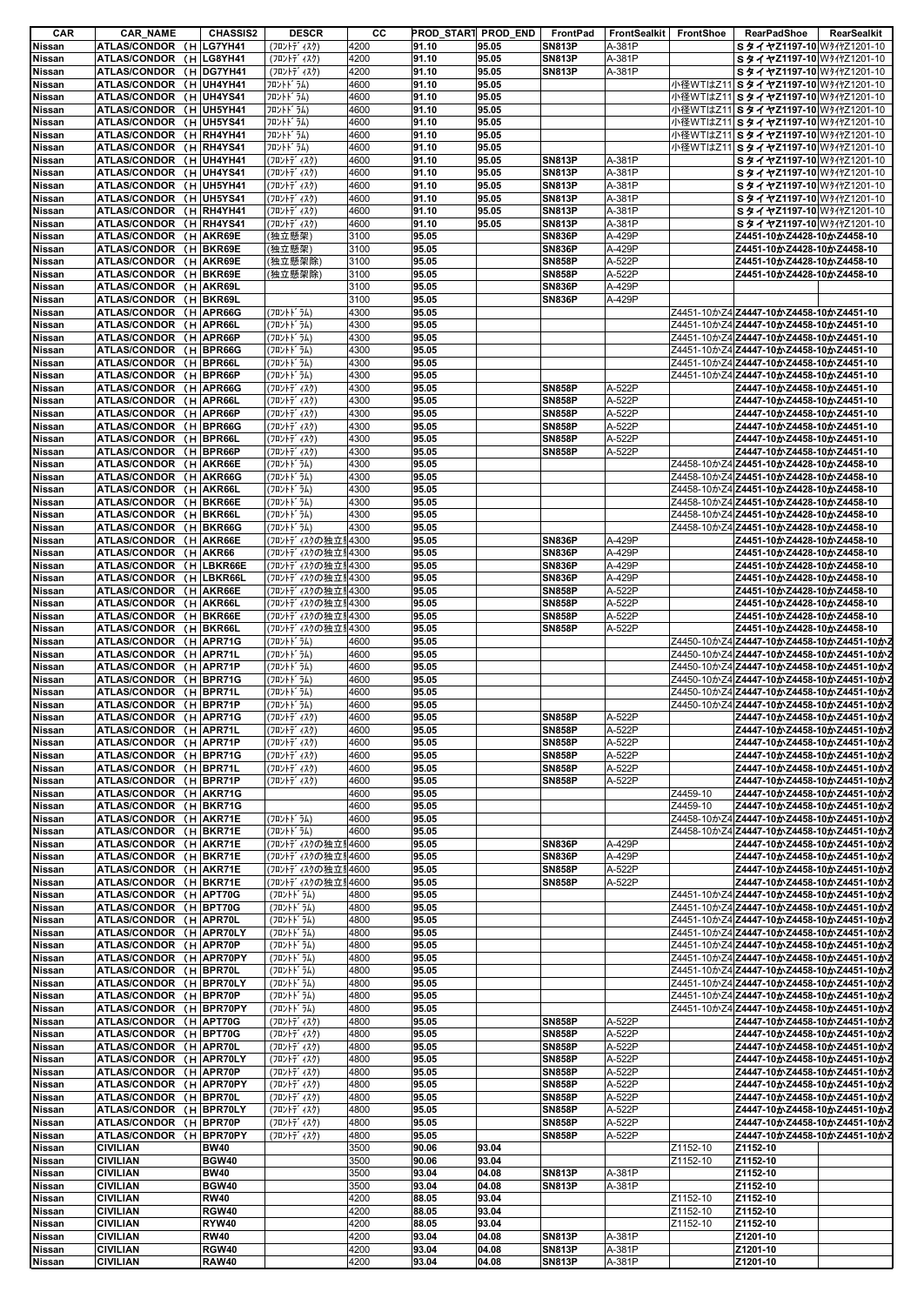| CAR                                                                                                                                                                                              | <b>CAR_NAME</b>                              | <b>CHASSIS2</b>                | <b>DESCR</b>                    | cс           | PROD_START PROD_END FrontPad |                |                               | <b>FrontSealkit</b> | FrontShoe            | <b>RearPadShoe</b>             | RearSealkit      |
|--------------------------------------------------------------------------------------------------------------------------------------------------------------------------------------------------|----------------------------------------------|--------------------------------|---------------------------------|--------------|------------------------------|----------------|-------------------------------|---------------------|----------------------|--------------------------------|------------------|
| <b>Nissan</b>                                                                                                                                                                                    | <b>CIVILIAN</b>                              | RYW40                          |                                 | 4200         | 93.04                        | 04.08          | <b>SN813P</b>                 | A-381P              |                      | Z1201-10                       |                  |
| Nissan                                                                                                                                                                                           | <b>CIVILIAN</b>                              | <b>BVW41</b>                   |                                 | 4200         | 99.02                        | 04.08          | <b>SN881</b>                  | A-617P              |                      | Z1201-10                       |                  |
| Nissan                                                                                                                                                                                           | <b>CIVILIAN</b>                              | <b>BHW41</b>                   |                                 | 4200         | 99.02                        | 04.08          | <b>SN881</b>                  | A-617P              |                      | Z1201-10                       |                  |
| <b>Nissan</b>                                                                                                                                                                                    | <b>CIVILIAN</b>                              | <b>BCW41</b>                   |                                 | 4200         | 99.02                        | 04.08          | <b>SN881</b>                  | A-617P              |                      | Z1201-10                       |                  |
| Nissan                                                                                                                                                                                           | <b>CIVILIAN</b>                              | <b>BJW41</b>                   |                                 | 4200         | 99.02                        | 04.08          | <b>SN881</b>                  | A-617P              |                      | Z1201-10                       |                  |
| <b>Nissan</b><br><b>Nissan</b>                                                                                                                                                                   | <b>CIVILIAN</b>                              | <b>DVW41</b><br>DHW41          |                                 | 4500<br>4500 | 04.09<br>04.09               |                | <b>SN896</b><br><b>SN896</b>  | A-617P<br>A-617P    |                      | Z1201-10<br>Z1201-10           |                  |
| Nissan                                                                                                                                                                                           | <b>CIVILIAN</b><br><b>CIVILIAN</b>           | <b>DCW41</b>                   |                                 | 4500         | 04.09                        |                | <b>SN896</b>                  | A-617P              |                      | Z1201-10                       |                  |
| <b>Nissan</b>                                                                                                                                                                                    | <b>CIVILIAN</b>                              | <b>DJW41</b>                   |                                 | 4500         | 04.09                        |                | SN896                         | A-617P              |                      | Z1201-10                       |                  |
| <b>Nissan</b>                                                                                                                                                                                    | <b>CIVILIAN</b>                              | <b>ACW41</b>                   | (LB/LSの幼児車除4900                 |              | 04.10                        |                | <b>SN118</b>                  | 41120-WK625         |                      | Z6653-10                       |                  |
| <b>Nissan</b>                                                                                                                                                                                    | <b>CIVILIAN</b>                              | <b>AVW41</b>                   | (LB/LSの幼児車除4900                 |              | 04.10                        |                | <b>SN118</b>                  | 41120-WK625         |                      | Z6653-10                       |                  |
| Nissan                                                                                                                                                                                           | <b>CIVILIAN</b>                              |                                | AJW41AHW4 (LB/LSの幼児車除4900       |              | 04.10                        |                | <b>SN118</b>                  | 41120-WK625         |                      | Z6653-10                       |                  |
| <b>Nissan</b>                                                                                                                                                                                    | <b>CIVILIAN</b>                              | AHW41                          | (LB/LSの幼児車)                     | 4900         | 04.10                        | 05.12          | <b>SN896</b>                  | A-617P              |                      | Z6653-10                       |                  |
| Hino                                                                                                                                                                                             | <b>RANGER</b>                                | <b>BU100</b>                   | (フロントドラム)ダンプの3400               |              | 96.09                        |                |                               |                     | Z2297-10             | <b>ダンプZ2296-10</b>             | W‡†J` Z2297-10   |
| Hino                                                                                                                                                                                             | <b>RANGER</b>                                | <b>BU100</b>                   | ダンプのジャストローW 3400                |              | 96.09                        |                |                               |                     | Z2296-10             | S91122296-10                   | W911Z2297-10     |
| Hino                                                                                                                                                                                             | <b>RANGER</b>                                | <b>BU100</b>                   | 高床三方開のWタイ <sup>1</sup> 3400     |              | 96.09                        |                |                               |                     | Z2329-10             | Z2329-10                       |                  |
| Hino                                                                                                                                                                                             | <b>RANGER</b>                                | <b>BU100</b>                   | (フロントディスク)トラックの3400             |              | 96.09                        |                | <b>SN650</b>                  | MP-17               |                      | S91122296-10                   | W911Z2297-10     |
| Hino                                                                                                                                                                                             | <b>RANGER</b>                                | <b>BU100</b>                   | 高床三方開のWタイリ3400                  |              | 96.09                        |                | <b>SN663P</b>                 | MP-18               |                      | Z2329-10                       |                  |
| Hino                                                                                                                                                                                             | <b>RANGER</b>                                | <b>BU107</b>                   |                                 | 4100         | 96.09                        |                | <b>SN662P</b>                 | 04479-36020         |                      | Z2297-10/20                    |                  |
| Hino                                                                                                                                                                                             | <b>RANGER</b>                                | <b>BU102</b>                   | (フロントドラム)Wキヤブ(4100              |              | 96.09                        |                |                               |                     | Z2297-10             | S941Z2296-10                   | W911Z2297-10     |
| Hino                                                                                                                                                                                             | <b>RANGER</b>                                | <b>BU102</b>                   | ダンプのジャストローW:4100                |              | 96.09                        |                |                               |                     | Z2296-10             | S911Z2296-10                   | W911Z2297-10     |
| Hino                                                                                                                                                                                             | <b>RANGER</b>                                | <b>BU102</b>                   | ダンプ(3転式)Wタイ 4100                |              | 96.09                        |                |                               |                     | Z2329-10             | Z2329-10                       |                  |
| Hino                                                                                                                                                                                             | <b>RANGER</b>                                | <b>BU102</b>                   | (フロントディスク)トラックの4100             |              | 96.09                        |                | <b>SN650</b>                  | MP-17               |                      | Z2329-10                       |                  |
| Hino                                                                                                                                                                                             | <b>RANGER</b>                                | <b>BU102</b>                   | 強化型ダンプのWタ <sup>.</sup> 4100     |              | 96.09                        |                | <b>SN663P</b>                 | MP-18               |                      | Z2329-10                       |                  |
| Hino                                                                                                                                                                                             | <b>RANGER</b>                                | <b>BU112</b>                   | (フロントト゛ラム)                      | 4100         | 95.05                        |                |                               |                     | Z2329-10             | Z2329-10                       |                  |
| Hino<br>Hino                                                                                                                                                                                     | <b>RANGER</b><br><b>RANGER</b>               | <b>BU112</b><br><b>BU142</b>   | (フロントデ ィスク)                     | 4100         | 96.09<br>96.09               |                | <b>SN663P</b>                 | $MP-8$              |                      | Z2329-10<br>Z2297-10/20        |                  |
|                                                                                                                                                                                                  | <b>RANGER</b>                                | <b>BU142</b>                   | (フロントドラム)ジャストロー4100             | 4100         | 96.09                        |                |                               |                     | Z2296-10<br>Z2297-10 | Z2297-10/20                    |                  |
| Hino<br>Hino                                                                                                                                                                                     | <b>RANGER</b>                                | <b>BU142</b>                   | フルジャストロー含ダンプ<br>高床, 3転ダンプ強化4100 |              | 96.09                        |                |                               |                     | Z2296-10             | S91122296-10                   | W91122329-10     |
| Hino                                                                                                                                                                                             | <b>RANGER</b>                                | <b>BU142</b>                   | (フロントディスク)高床,34100              |              | 96.09                        |                | <b>SN663P</b>                 | MP-18               |                      | S911Z2296-10                   | W91122329-10     |
| Hino                                                                                                                                                                                             | <b>RANGER</b>                                | <b>BU142</b>                   | フルシャストロー含ダンプ                    | 4100         | 96.09                        |                | <b>SN650</b>                  | MP-17               |                      | Z2297-10/20                    |                  |
| Hino                                                                                                                                                                                             | <b>RANGER</b>                                | <b>BU162</b>                   | フルジャストロー含ダンプ                    | 4100         | 96.09                        |                |                               |                     | Z2296-10             | Z2297-10/20                    |                  |
| Hino                                                                                                                                                                                             | <b>RANGER</b>                                | <b>BU162</b>                   | 強化型ダンプ3.1m 4100                 |              | 96.09                        |                |                               |                     | Z2329-10             | Z2329-10                       |                  |
| Hino                                                                                                                                                                                             | <b>RANGER</b>                                | <b>BU172</b>                   | 消防車含                            | 4100         | 96.09                        |                |                               |                     | Z2329-10             | Z2329-10                       |                  |
| Hino                                                                                                                                                                                             | <b>RANGER</b>                                | <b>BU182</b>                   | 消防車含                            | 4100         | 96.09                        |                |                               |                     | Z2329-10             | Z2329-10                       |                  |
| Hino                                                                                                                                                                                             | <b>RANGER</b>                                | <b>BU202</b>                   | (フロントト゛ラム)                      | 4100         | 96.09                        |                |                               |                     | Z2329-10             | Z2329-10                       |                  |
| Hino                                                                                                                                                                                             | <b>RANGER</b>                                | <b>BU202</b>                   | (フロントデ ィスク)                     | 4100         | 96.09                        |                | <b>SN663P</b>                 | $MP-8$              |                      | Z2329-10                       |                  |
| Hino                                                                                                                                                                                             | <b>RANGER</b>                                | <b>BU212</b>                   | (フロントドラム)ジャストロー4100             |              | 96.09                        |                |                               |                     | Z2329-10             | Z2329-10                       |                  |
| Hino                                                                                                                                                                                             | <b>RANGER</b>                                | <b>BU212</b>                   | (フロントディスク) ジャス 4100             |              | 96.09                        |                | <b>SN663P</b>                 | $MP-8$              |                      | Z2329-10                       |                  |
| Hino                                                                                                                                                                                             | <b>RANGER</b>                                | <b>BU222</b>                   | (フロントト・ラム)                      | 4100         | 96.09                        |                |                               |                     | Z2329-10             | Z2329-10                       |                  |
| Hino                                                                                                                                                                                             | <b>RANGER</b>                                | <b>BU222</b>                   | (フロントデ ィスク)                     | 4100         | 96.09                        |                | <b>SN663P</b>                 | $MP-8$              |                      | Z2329-10                       |                  |
| Hino                                                                                                                                                                                             | <b>RANGER</b>                                | <b>XZU130A</b>                 |                                 | 5300         | 96.09                        |                |                               |                     | Z2329-10             | Z2329-10                       |                  |
| Hino                                                                                                                                                                                             | <b>RIESSE</b>                                | HDB50                          |                                 | 4200         | 96.06                        |                | <b>SN869P</b>                 | 04479-36020         |                      | ~99.07Z2329-10                 | 99.07~Z2329-1    |
| Hino                                                                                                                                                                                             | <b>RIESSE</b>                                | HZB50                          |                                 | 4200         | 96.06                        |                | <b>SN869P</b>                 | 04479-36020         |                      | $\sim$ 99.07Z2329-10           | 99.07~Z2329-1    |
| <b>Mitsubishi</b>                                                                                                                                                                                | <b>RVR/SPORTS GEAR</b>                       | <b>N11W</b>                    | (АВSнет)                        | 1800         | 91.05                        | 97.11          | <b>SN801P</b>                 | A-312P              |                      | N11WZ6701-10/20 N21W,21WGZ66   |                  |
| <b>Mitsubishi</b>                                                                                                                                                                                | <b>RVR/SPORTS GEAR</b>                       | <b>N21W</b>                    | (АВSнет)                        | 1800         | 91.05                        | 97.11          | <b>SN801P</b>                 | A-312P              |                      | N11WZ6701-10/20 N21W,21WGZ66   |                  |
| <b>Mitsubishi</b>                                                                                                                                                                                | <b>RVR/SPORTS GEAR</b>                       | <b>N21WG</b>                   | (ABSHeT)                        | 1800         | 91.05                        | 97.11          | <b>SN801P</b>                 | A-312P              |                      | N11WZ6701-10/20 N21W,21WGZ66   |                  |
| <b>Mitsubishi</b>                                                                                                                                                                                | <b>RVR/SPORTS GEAR</b>                       | <b>N11W</b>                    | (ABS есть)                      | 1800         | 91.05                        | 97.11          | <b>SN801P</b>                 | A-312P              |                      | <b>SN775P</b>                  | C-224P           |
| <b>Mitsubishi</b>                                                                                                                                                                                | <b>RVR/SPORTS GEAR</b>                       | <b>N21W</b>                    | (ABS есть)                      | 1800         | 91.05                        | 97.11          | <b>SN801P</b>                 | A-312P              |                      | <b>SN775P</b>                  | C-224P           |
| <b>Mitsubishi</b>                                                                                                                                                                                | <b>RVR/SPORTS GEAR</b>                       | <b>N21WG</b>                   | (ABS есть)                      | 1800         | 91.05                        | 97.11          | <b>SN801P</b>                 | A-312P              |                      | <b>SN775P</b>                  | C-224P           |
| <b>Mitsubishi</b>                                                                                                                                                                                | <b>RVR/SPORTS GEAR</b>                       | <b>N61W</b>                    |                                 | 1800         | 97.09                        | 02.08          | <b>SN867</b>                  | A-487P              |                      | Z6723-10/20                    |                  |
| <b>Mitsubishi</b>                                                                                                                                                                                | <b>RVR/SPORTS GEAR</b>                       | <b>N71W</b>                    |                                 | 1800         | 97.09                        | 02.08          | <b>SN867</b>                  | A-487P              |                      | Z6723-10/20                    |                  |
| <b>Mitsubishi</b>                                                                                                                                                                                | <b>RVR/SPORTS GEAR</b>                       | <b>N13W</b>                    |                                 | 2000         | 91.01                        | 97.11          | <b>SN801P</b>                 | A-312P              |                      | <b>SN775P</b>                  | C-224P           |
| Mitsubishi                                                                                                                                                                                       | <b>RVR/SPORTS GEAR</b>                       | <b>N23W</b>                    |                                 | 2000         | 91.01                        | 94.08          | <b>SN801P</b>                 | A-312P              |                      | <b>SN775P</b>                  | C-224P           |
| Mitsubishi                                                                                                                                                                                       | <b>RVR/SPORTS GEAR</b>                       | N <sub>23</sub> W <sub>G</sub> |                                 | 2000         | 91.01                        | 94.08          | <b>SN801P</b>                 | A-312P              |                      | <b>SN775P</b>                  | C-224P           |
| Mitsubishi                                                                                                                                                                                       | <b>RVR/SPORTS GEAR</b>                       | <b>N23W</b>                    | (ターボ無)                          | 2000         | 94.09                        | 97.11          | <b>SN801P</b>                 | A-312P              |                      | <b>SN775P</b>                  | C-224P           |
| <b>Mitsubishi</b>                                                                                                                                                                                | <b>RVR/SPORTS GEAR</b>                       | <b>N23WG</b>                   | (ターボ無)                          | 2000         | 94.09                        | 97.11          | <b>SN801P</b>                 | A-312P              |                      | <b>SN775P</b>                  | C-224P           |
| <b>Mitsubishi</b>                                                                                                                                                                                | <b>RVR/SPORTS GEAR</b>                       | <b>N23W</b>                    | (ターボ付)                          | 2000         | 94.09                        | 97.11          | <b>SN799P</b>                 | C-313P              |                      | <b>SN775P</b>                  | C-224P           |
| <b>Mitsubishi</b>                                                                                                                                                                                | <b>RVR/SPORTS GEAR</b>                       | <b>N23WG</b>                   | (ターボ付)                          | 2000         | 94.09                        | 97.11          | <b>SN799P</b>                 | C-313P              |                      | <b>SN775P</b>                  | C-224P           |
| <b>Mitsubishi</b>                                                                                                                                                                                | <b>RVR/SPORTS GEAR</b>                       | <b>N28W</b>                    | (ABSHeT)                        | 2000         | 92.09                        | 97.11          | <b>SN801P</b>                 | A-312P              |                      | Z6687-10/20                    |                  |
| Mitsubishi                                                                                                                                                                                       | <b>RVR/SPORTS GEAR</b>                       | <b>N28WG</b>                   | (ABSHeT)                        | 2000         | 92.09                        | 97.11          | <b>SN801P</b>                 | A-312P              |                      | Z6687-10/20                    |                  |
| <b>Mitsubishi</b>                                                                                                                                                                                | <b>RVR/SPORTS GEAR</b>                       | <b>N28W</b>                    | (ABS есть)                      | 2000         | 92.09                        | 97.11          | <b>SN801P</b>                 | A-312P              |                      | <b>SN775P</b>                  | C-224P           |
| Mitsubishi                                                                                                                                                                                       | <b>RVR/SPORTS GEAR</b>                       | <b>N28WG</b>                   | (ABS есть)                      | 2000         | 92.09                        | 97.11          | <b>SN801P</b>                 | A-312P              |                      | <b>SN775P</b>                  | C-224P           |
| <b>Mitsubishi</b>                                                                                                                                                                                | <b>RVR/SPORTS GEAR</b>                       | <b>N73WG</b>                   |                                 | 2000         | 97.09                        | 00.11          | <b>SN867</b>                  | A-487P              |                      | <b>SN775P</b>                  | C-224P           |
| <b>Mitsubishi</b>                                                                                                                                                                                | <b>RVR/SPORTS GEAR</b>                       | N64WG                          |                                 | 2400         | 97.09                        | 02.08          | <b>SN867</b>                  | A-487P              |                      | Z6723-10/20                    |                  |
| Mitsubishi                                                                                                                                                                                       | <b>RVR/SPORTS GEAR</b>                       | <b>N74WG</b>                   |                                 | 2400         | 97.09                        | 02.08          | <b>SN867</b>                  | A-487P              |                      | Z6723-10/20                    |                  |
| Mitsubishi                                                                                                                                                                                       | eK WAGON/SPORT/CL H81W                       |                                |                                 | 660          | 01.10                        |                | <b>SN875</b>                  | A-607P              |                      | Z6726-10/20                    |                  |
| Mitsubishi<br>Mitsubishi                                                                                                                                                                         | <b>AIRTREK</b>                               | <b>CU2W</b>                    | (ターボ無)                          | 2000         | 01.06                        |                | <b>SN889</b>                  | A-650P              |                      | Z6723-10/20                    |                  |
| Mitsubishi                                                                                                                                                                                       | <b>AIRTREK</b>                               | CU <sub>2</sub> W<br>CU4W      | (ターボ付)                          | 2000<br>2400 | 02.05<br>01.06               |                | <b>SN799P</b><br><b>SN889</b> | MR857840<br>A-650P  |                      | SN895<br>Z6723-10/20           | MR955067         |
| Mitsubishi                                                                                                                                                                                       | <b>AIRTREK</b><br><b>AIRTREK</b>             | <b>CU4W</b>                    | (リヤト゛ラム)                        | 2400         | 03.01                        | 04.01<br>04.01 | <b>SN889</b>                  | A-650P              |                      | <b>SN895</b>                   | MR955067         |
| Mitsubishi                                                                                                                                                                                       | <b>AIRTREK</b>                               | CU5W                           | (リヤデ゛ィスク)                       | 2400         | 04.01                        |                | <b>SN889</b>                  | A-650P              |                      | <b>SN895</b>                   | MR955067         |
| Mitsubishi                                                                                                                                                                                       | <b>ECLIPSE/SPIDER</b>                        | D22A                           |                                 | 2000         | 89.09                        | 94.04          | <b>SN801P</b>                 | C-312P              |                      | <b>SN830</b>                   | A-128P+C-128LF   |
| Mitsubishi                                                                                                                                                                                       | <b>ECLIPSE/SPIDER</b>                        | <b>D27A</b>                    |                                 | 2000         | 89.09                        | 90.09          | <b>SN801P</b>                 | A-312P              |                      | <b>SN830</b>                   | A-314P           |
| Mitsubishi                                                                                                                                                                                       | <b>ECLIPSE/SPIDER</b>                        | <b>D27A</b>                    |                                 | 2000         | 90.10                        | 92.06          | <b>SN801P</b>                 | A-312P              |                      | <b>SN745</b>                   | A-314P           |
| Mitsubishi                                                                                                                                                                                       | <b>ECLIPSE/SPIDER</b>                        | <b>D27A</b>                    |                                 | 2000         | 92.07                        | 95.05          | <b>SN799P</b>                 | A-313P              |                      | <b>SN745</b>                   | A-314P           |
| Mitsubishi                                                                                                                                                                                       | <b>ECLIPSE/SPIDER</b>                        | D32A                           |                                 | 2000         | 95.02                        | 99.05          | <b>SN801P</b>                 | A-312P              |                      | <b>SN775P</b>                  | MR129588         |
| Mitsubishi                                                                                                                                                                                       | <b>ECLIPSE/SPIDER</b>                        | D38A                           |                                 | 2000         | 95.02                        | 99.05          | <b>SN801P</b>                 | A-312P              |                      | <b>SN775P</b>                  | MR129588         |
| Mitsubishi                                                                                                                                                                                       | <b>FTO</b>                                   | DE <sub>2</sub> A              |                                 | 1800         | 94.09                        | 00.07          | <b>SN801P</b>                 | C-312P              |                      | <b>SN818P</b>                  | A-128P+C-128L    |
| Mitsubishi                                                                                                                                                                                       | <b>FTO</b>                                   | DE3A                           | (MIVECエンジン)                     | 2000         | 94.09                        | 00.07          | <b>SN799P</b>                 | C-313P              |                      | <b>SN818P</b>                  | A-128P+C-128LF   |
| Mitsubishi                                                                                                                                                                                       | <b>FTO</b>                                   | DE3A                           | (MIVECエンジン除)                    | 2000         | 94.09                        | 00.07          | <b>SN801P</b>                 | C-312P              |                      | <b>SN818P</b>                  | A-128P+C-128L    |
| Mitsubishi                                                                                                                                                                                       | <b>GALANT/ASPIRE</b>                         | EA1A                           | (リヤト゛ラム)                        | 1800         | 96.07                        | 00.05          | <b>SN801P</b>                 | A-312P              |                      | EA1AZ6701-10/20                | EC1AZ6687-10/2   |
| <b>Mitsubishi</b>                                                                                                                                                                                | <b>GALANT/ASPIRE</b>                         | EC1A                           | (リヤト゛ラム)                        | 1800         | 96.07                        | 00.05          | <b>SN801P</b>                 | A-312P              |                      | EA1AZ6701-10/20 EC1AZ6687-10/2 |                  |
| Mitsubishi                                                                                                                                                                                       | <b>GALANT/ASPIRE</b>                         | EA <sub>1</sub> A              | (リヤデ ィスク)                       | 1800         | 96.07                        | 00.05          | <b>SN801P</b>                 | A-312P              |                      | <b>SN775P</b>                  | C-224P           |
| Mitsubishi                                                                                                                                                                                       | <b>GALANT/ASPIRE</b>                         | EC1A                           | (リヤデ ィスク)                       | 1800         | 96.07                        | 00.05          | <b>SN801P</b>                 | A-312P              |                      | <b>SN775P</b>                  | C-224P           |
|                                                                                                                                                                                                  | <b>GALANT/ASPIRE</b>                         | EA7A                           |                                 | 2000         | 00.05                        | 02.09          | <b>SN801P</b>                 | A-312P              |                      | EA7AZ6701-10/20 EC7AZ6687-10/2 |                  |
|                                                                                                                                                                                                  |                                              |                                |                                 | 2000         | 00.05                        | 02.09          | <b>SN801P</b>                 | A-312P              |                      | EA7AZ6701-10/20                | EC7AZ6687-10/2   |
|                                                                                                                                                                                                  |                                              |                                |                                 |              | 02.09                        |                | <b>SN801P</b>                 | A-312P              |                      | <b>SN775P</b>                  | C-224P           |
|                                                                                                                                                                                                  | <b>GALANT/ASPIRE</b>                         | EC7A                           |                                 |              |                              |                |                               |                     |                      |                                |                  |
|                                                                                                                                                                                                  | <b>GALANT/ASPIRE</b>                         | EA7A                           | (16"ホイール)                       | 2000         |                              |                |                               |                     |                      |                                |                  |
|                                                                                                                                                                                                  | <b>GALANT/ASPIRE</b>                         | EC7A                           | (16"ホイール)                       | 2000         | 02.09                        |                | <b>SN801P</b>                 | A-312P              |                      | <b>SN775P</b>                  | C-224P           |
|                                                                                                                                                                                                  | <b>GALANT/ASPIRE</b>                         | EA7A                           | (16"ホイール除)                      | 2000         | 02.09                        |                | <b>SN801P</b>                 | A-312P              |                      | EA7AZ6701-10/20                | EC7AZ6687-10/2   |
|                                                                                                                                                                                                  | <b>GALANT/ASPIRE</b>                         | EC7A                           | (16"ホイール除)                      | 2000         | 02.09                        |                | <b>SN801P</b>                 | A-312P              |                      | EA7AZ6701-10/20 EC7AZ6687-10/2 |                  |
|                                                                                                                                                                                                  | <b>GALANT/ASPIRE</b>                         | EA3A                           |                                 | 2400         | 98.08                        | 00.04          | <b>SN799P</b>                 | C-313P              |                      | <b>SN775P</b>                  | C-224P           |
|                                                                                                                                                                                                  | <b>GALANT/ASPIRE</b>                         | EC3A                           |                                 | 2400         | 98.08                        | 00.04          | <b>SN799P</b>                 | C-313P              |                      | <b>SN775P</b>                  | C-224P           |
|                                                                                                                                                                                                  | <b>GALANT/ASPIRE</b>                         | EA3A                           |                                 | 2400         | 00.05                        | 02.07          | <b>SN889</b>                  | A-650P              |                      | <b>SN775P</b>                  | C-224P           |
| Mitsubishi<br>Mitsubishi<br><b>Mitsubishi</b><br><b>Mitsubishi</b><br><b>Mitsubishi</b><br>Mitsubishi<br><b>Mitsubishi</b><br><b>Mitsubishi</b><br>Mitsubishi<br>Mitsubishi<br><b>Mitsubishi</b> | <b>GALANT/ASPIRE</b><br><b>GALANT/ASPIRE</b> | EC3A<br>EC5A                   |                                 | 2400<br>2500 | 00.05<br>96.07               | 02.07<br>02.07 | <b>SN889</b><br><b>SN799P</b> | A-650P<br>C-313P    |                      | <b>SN775P</b><br><b>SN804P</b> | C-224P<br>A-348P |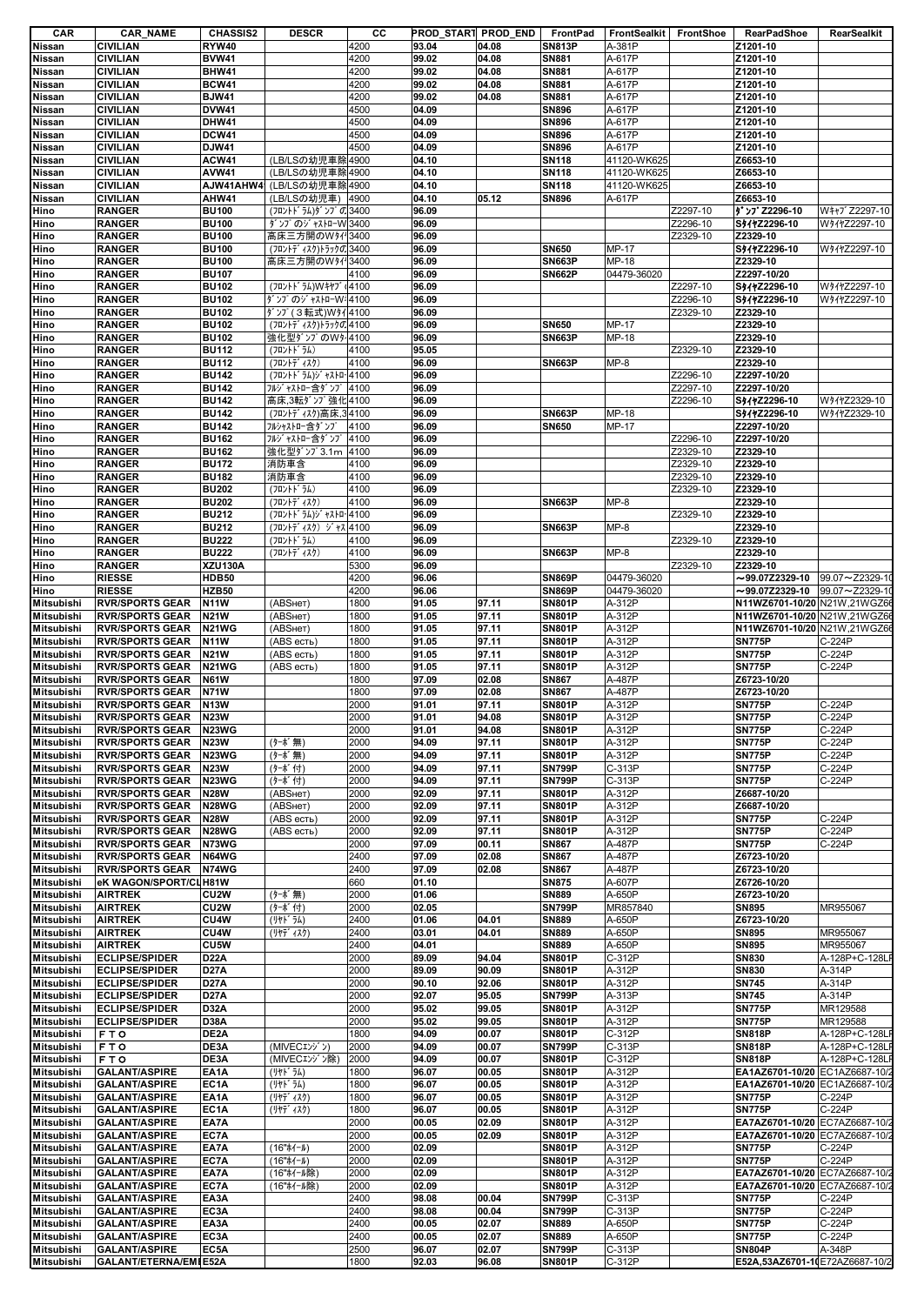| CAR                                    | <b>CAR_NAME</b>                                  | <b>CHASSIS2</b>            | <b>DESCR</b>                | CС           | PROD_START PROD_END |                | FrontPad                       | FrontSealkit FrontShoe                                         | <b>RearPadShoe</b>             | RearSealkit      |
|----------------------------------------|--------------------------------------------------|----------------------------|-----------------------------|--------------|---------------------|----------------|--------------------------------|----------------------------------------------------------------|--------------------------------|------------------|
| <b>Mitsubishi</b>                      | GALANT/ETERNA/EMIE53A                            |                            |                             | 1800         | 92.03               | 96.08          | <b>SN801P</b>                  | C-312P                                                         | E52A,53AZ6701-1(E72AZ6687-10/2 |                  |
| <b>Mitsubishi</b>                      | <b>GALANT/ETERNA/EMI E72A</b>                    |                            |                             | 1800         | 92.03               | 96.08          | <b>SN801P</b>                  | C-312P                                                         | E52A,53AZ6701-1(E72AZ6687-10/2 |                  |
| <b>Mitsubishi</b>                      | GALANT/ETERNA/EMIE54A                            |                            |                             | 2000         | 92.03               | 93.08          | <b>SN801P</b>                  | A-312P リヤドラム車のシールSN775P リヤドラ C-224P                            |                                |                  |
| <b>Mitsubishi</b><br>Mitsubishi        | GALANT/ETERNA/EMIE54A<br>GALANT/ETERNA/EMIE54A   |                            | (MIVECエンジン)<br>(MIVECエンジン除) | 2000<br>2000 | 93.09<br>93.09      | 95.07<br>95.07 | <b>SN799P</b><br><b>SN801P</b> | C-313P<br>A-312P リヤドラム車のシールSN775P リヤドラ IC-224P                 | <b>SN775P</b>                  | A-348P           |
| <b>Mitsubishi</b>                      | GALANT/ETERNA/EMIE54A                            |                            | (DOHC)                      | 2000         | 95.08               | 96.08          | <b>SN799P</b>                  | C-313P                                                         | <b>SN775P</b>                  | A-348P           |
| <b>Mitsubishi</b>                      | GALANT/ETERNA/EMIE54A                            |                            | (SOHC)                      | 2000         | 95.08               | 96.08          | <b>SN801P</b>                  | A-312P                                                         | SN775P リヤドラJC-224P             |                  |
| <b>Mitsubishi</b>                      | GALANT/ETERNA/EMIE57A                            |                            |                             | 2000         | 92.06               | 96.08          | <b>SN801P</b>                  | C-312P                                                         | Z6701-10/20                    |                  |
| <b>Mitsubishi</b>                      | GALANT/ETERNA/EMIE64A                            |                            | (ギャラン,エテルナ)                 | 2000         | 92.03               | 93.10          | <b>SN801P</b>                  | A-312P                                                         | <b>SN775P</b>                  | C-224P           |
| <b>Mitsubishi</b>                      | <b>GALANT/ETERNA/EMI E64A</b>                    |                            | (IXO-}')                    | 2000         | 92.07               | 93.08          | <b>SN801P</b>                  | A-312P                                                         | <b>SN775P</b>                  | C-224P           |
| <b>Mitsubishi</b>                      | GALANT/ETERNA/EMIE64A                            |                            | (Iメロード)                     | 2000         | 93.09               | 96.08          | <b>SN799P</b>                  | C-313P                                                         | <b>SN775P</b>                  | A-348P           |
| <b>Mitsubishi</b>                      | GALANT/ETERNA/EMIE74A                            |                            | (ターボ無)                      | 2000         | 92.03               | 96.08          | <b>SN799P</b>                  | C-313P                                                         | <b>SN775P</b>                  | A-348P           |
| <b>Mitsubishi</b>                      | GALANT/ETERNA/EMIE84A                            |                            | (ターボ無)                      | 2000         | 92.03               | 96.08          | <b>SN799P</b>                  | C-313P                                                         | <b>SN775P</b>                  | A-348P           |
| <b>Mitsubishi</b><br><b>Mitsubishi</b> | GALANT/ETERNA/EMIE74A<br>GALANT/ETERNA/EMI E84A  |                            | (ターボ付)<br>(ターボ付)            | 2000<br>2000 | 92.03<br>92.03      | 96.08<br>96.08 | <b>SN799P</b><br><b>SN799P</b> | C-313P<br>C-313P                                               | <b>SN804P</b><br><b>SN804P</b> | A-348P<br>A-348P |
| <b>Mitsubishi</b>                      | <b>GALANT/ETERNA/EMI E77A</b>                    |                            |                             | 2000         | 92.06               | 96.08          | <b>SN801P</b>                  | C-312P                                                         | Z6687-10/20                    |                  |
| <b>Mitsubishi</b>                      | <b>COLT</b>                                      | Z25A                       |                             | 1300         | 02.11               | 04.10          | <b>SN911</b>                   | MN116154                                                       | Z6729-10/20                    |                  |
| <b>Mitsubishi</b>                      | <b>COLT</b>                                      | Z26A                       |                             | 1300         | 02.11               | 04.10          | <b>SN911</b>                   | MN116154                                                       | Z6729-10/20                    |                  |
| <b>Mitsubishi</b>                      | <b>COLT</b>                                      | Z21A                       |                             | 1300         | 04.08               |                | <b>SN911</b>                   | MN116154                                                       | Z6729-10/20                    |                  |
| <b>Mitsubishi</b>                      | <b>COLT</b>                                      | <b>Z22A</b>                |                             | 1300         | 04.08               |                | SN911                          | MN116154                                                       | Z6729-10/20                    |                  |
| <b>Mitsubishi</b>                      | <b>COLT</b>                                      | Z28A                       |                             | 1500         | 02.11               | 04.10          | <b>SN911</b>                   | MN116154                                                       | Z6729-10/20                    |                  |
| <b>Mitsubishi</b>                      | <b>COLT</b>                                      | Z23A                       |                             | 1500         | 04.08               |                | <b>SN911</b>                   | MN116154                                                       | Z6729-10/20                    |                  |
| <b>Mitsubishi</b><br><b>Mitsubishi</b> | <b>COLT</b><br><b>COLT</b>                       | Z24A<br><b>Z24W</b>        |                             | 1500<br>1500 | 04.08<br>04.08      |                | <b>SN911</b><br><b>SN911</b>   | MN116154<br>MN116154                                           | Z6729-10/20<br>Z6729-10/20     |                  |
| <b>Mitsubishi</b>                      | <b>COLT</b>                                      | <b>Z27A</b>                | (ターボ無)                      | 1500         | 02.11               | 04.10          | <b>SN911</b>                   | MN116154                                                       | Z6729-10/20                    |                  |
| <b>Mitsubishi</b>                      | <b>COLT</b>                                      | <b>Z27A</b>                | (ターボ付),Z27W                 | 1500         | 04.08               |                | MN116764                       | MN569233                                                       | <b>SN818P</b>                  | C-128LP          |
| <b>Mitsubishi</b>                      | <b>COLT</b>                                      | Z23W                       | (14"ホイール)                   | 1500         | 04.08               |                | SN911                          | MN116154                                                       | Z6729-10/20                    |                  |
| <b>Mitsubishi</b>                      | <b>COLT</b>                                      | Z23W                       | (15"ホイール)                   | 1500         | 04.08               |                | MN116764MN MN569233            |                                                                | <b>SN818P</b>                  | C-128LP          |
| <b>Mitsubishi</b>                      | <b>GTO</b>                                       | <b>Z15A</b>                |                             | 3000         | 94.08               | 95.06          | MR389516                       | SP267                                                          | <b>SN269P</b>                  | SP269            |
| <b>Mitsubishi</b>                      | <b>GTO</b>                                       | <b>Z15A</b>                | (ターボ無)                      | 3000         | 95.07               | 00.08          | MR389514                       | SP267                                                          | <b>SN804P</b>                  | A-348P           |
| <b>Mitsubishi</b>                      | <b>GTO</b>                                       | Z15A                       | (ターボ付)                      | 3000         | 95.07               | 00.08          | MR389516                       | SP267                                                          | <b>SN269P</b>                  | SP269            |
| <b>Mitsubishi</b>                      | GTO                                              | <b>Z16A</b>                |                             | 3000         | 90.09               | 92.09          | MR389514                       | SP267                                                          | <b>SN804P</b>                  | A-348P<br>SP269  |
| <b>Mitsubishi</b><br><b>Mitsubishi</b> | <b>GTO</b><br><b>SIGMA</b>                       | <b>Z16A</b><br><b>F11A</b> |                             | 3000<br>2000 | 92.10<br>90.10      | 00.08<br>95.08 | MR389516<br><b>SN801P</b>      | SP267<br>A-312P                                                | <b>SN269P</b><br><b>SN775P</b> | C-224P           |
| <b>Mitsubishi</b>                      | <b>SIGMA</b>                                     | <b>F12A</b>                |                             | 2000         | 90.10               | 95.08          | <b>SN801P</b>                  | A-312P                                                         | <b>SN775P</b>                  | C-224P           |
| <b>Mitsubishi</b>                      | <b>SIGMA</b>                                     | F13A                       | (25E)                       | 2500         | 90.10               | 93.09          | <b>SN801P</b>                  | A-312P                                                         | <b>SN775P</b>                  | C-224P           |
| <b>Mitsubishi</b>                      | <b>SIGMA</b>                                     | <b>F13A</b>                | (25E除)                      | 2500         | 93.10               | 95.08          | <b>SN799P</b>                  | A-313P                                                         | <b>SN775P</b>                  | A-224P           |
| <b>Mitsubishi</b>                      | <b>SIGMA</b>                                     | <b>F15A</b>                |                             | 2500         | 90.10               | 93.09          | <b>SN799P</b>                  | A-313P                                                         | <b>SN775P</b>                  | A-224P           |
| <b>Mitsubishi</b>                      | <b>SIGMA</b>                                     | <b>F25A</b>                |                             | 2500         | 90.10               | 95.08          | <b>SN799P</b>                  | A-313P                                                         | <b>SN804P</b>                  | A-348P           |
| <b>Mitsubishi</b>                      | <b>SIGMA</b>                                     | <b>F17A</b>                |                             | 3000         | 90.10               | 95.08          | <b>SN799P</b>                  | A-313P                                                         | <b>SN775P</b>                  | A-224P           |
| Mitsubishi                             | <b>SIGMA</b>                                     | <b>F27A</b>                |                             | 3000         | 90.10               | 93.09          | <b>SN799P</b>                  | A-313P                                                         | <b>SN804P</b>                  | A-348P           |
| <b>Mitsubishi</b>                      | <b>CHARIOT/GRANDIS</b>                           | <b>N33W</b>                | (ABSHeT)                    | 2000         | 91.05               | 97.10          | <b>SN801P</b>                  | C-312P クリスタル,ライトル Z6687-10/20                                  |                                |                  |
| <b>Mitsubishi</b><br><b>Mitsubishi</b> | <b>CHARIOT/GRANDIS</b><br><b>CHARIOT/GRANDIS</b> | <b>N38W</b><br><b>N48W</b> | (ABSнет)<br>(ABSнет)        | 2000<br>2000 | 91.05<br>91.05      | 97.10<br>97.10 | <b>SN801P</b><br><b>SN801P</b> | C-312P クリスタル,ライトル Z6687-10/20<br>C-312P クリスタル,ライトル Z6687-10/20 |                                |                  |
| <b>Mitsubishi</b>                      | <b>CHARIOT/GRANDIS</b>                           | <b>N33W</b>                | (ABS есть)                  | 2000         | 91.05               | 97.10          | <b>SN801P</b>                  | C-312P クリスタル,ライトル SN775P                                       |                                | C-224P           |
| <b>Mitsubishi</b>                      | <b>CHARIOT/GRANDIS</b>                           | <b>N38W</b>                | (ABS есть)                  | 2000         | 91.05               | 97.10          | <b>SN801P</b>                  | C-312P クリスタル,ライトル SN775P                                       |                                | C-224P           |
| <b>Mitsubishi</b>                      | <b>CHARIOT/GRANDIS</b>                           | <b>N48W</b>                | (ABS есть)                  | 2000         | 91.05               | 97.10          | <b>SN801P</b>                  | C-312P クリスタル、ライトル·SN775P                                       |                                | C-224P           |
| <b>Mitsubishi</b>                      | <b>CHARIOT/GRANDIS</b>                           | <b>N43W</b>                | (ABSнет)                    | 2000         | 91.05               | 95.03          | <b>SN801P</b>                  | C-312P                                                         | Z6687-10/20                    |                  |
| <b>Mitsubishi</b>                      | <b>CHARIOT/GRANDIS</b>                           | <b>N43W</b>                | (ABS есть)                  | 2000         | 91.05               | 95.03          | <b>SN801P</b>                  | C-312P                                                         | <b>SN775P</b>                  | C-224P           |
| <b>Mitsubishi</b>                      | <b>CHARIOT/GRANDIS</b>                           | <b>N43W</b>                | (ターボ無)                      | 2000         | 95.04               | 97.10          | <b>SN801P</b>                  | C-312P                                                         | Z6687-10/20                    |                  |
| <b>Mitsubishi</b>                      | <b>CHARIOT/GRANDIS</b>                           | <b>N43W</b>                | (ターボ付)                      | 2000         | 95.04               | 97.10          | <b>SN799P</b>                  | C-313P                                                         | <b>SN775P</b>                  | C-224P           |
| Mitsubishi                             | <b>CHARIOT/GRANDIS</b>                           | <b>N34W</b>                |                             | 2400         | 93.05               | 97.10          | <b>SN801P</b>                  | C-312P クリスタル,ライトル SN775P                                       |                                | C-224P           |
| <b>Mitsubishi</b><br><b>Mitsubishi</b> | <b>CHARIOT/GRANDIS</b><br><b>CHARIOT/GRANDIS</b> | <b>N44W</b><br><b>N84W</b> |                             | 2400<br>2400 | 93.05<br>97.08      | 97.10<br>00.03 | <b>SN801P</b><br><b>SN867</b>  | C-312P クリスタル,ライトル SN775P<br>A-487P                             | Z6723-10/20                    | C-224P           |
| Mitsubishi                             | <b>CHARIOT/GRANDIS</b>                           | <b>N94W</b>                |                             | 2400         | 97.08               | 00.03          | <b>SN867</b>                   | A-487P                                                         | Z6723-10/20                    |                  |
| <b>Mitsubishi</b>                      | <b>CHARIOT/GRANDIS</b>                           | <b>N84W</b>                |                             | 2400         | 00.04               | 03.05          | <b>SN889</b>                   | A-650P                                                         |                                |                  |
| <b>Mitsubishi</b>                      | <b>CHARIOT/GRANDIS</b>                           | <b>N94W</b>                |                             | 2400         | 00.04               | 03.05          | <b>SN889</b>                   | A-650P                                                         |                                |                  |
| <b>Mitsubishi</b>                      | <b>CHARIOT/GRANDIS</b>                           | NA4W                       |                             | 2400         | 03.05               |                | <b>SN889</b>                   | A-650P                                                         | <b>SN678</b>                   | MR955067         |
| Mitsubishi                             | <b>CHARIOT/GRANDIS</b>                           | <b>N86W</b>                |                             | 3000         | 99.10               | 02.06          | <b>SN867</b>                   | A-487P                                                         | <b>SN804P</b>                  | A-348P           |
| <b>Mitsubishi</b>                      | <b>CHARIOT/GRANDIS</b>                           | <b>N96W</b>                |                             | 3000         | 99.10               | 02.06          | <b>SN867</b>                   | A-487P                                                         | <b>SN804P</b>                  | A-348P           |
| <b>Mitsubishi</b>                      | <b>STRADA</b>                                    | <b>K34T</b>                |                             | 2500         | 91.03               | 97.05          | <b>SN776P</b>                  | A-233P                                                         | Z6664-10/20                    |                  |
| Mitsubishi<br><b>Mitsubishi</b>        | <b>STRADA</b><br><b>TOWNBOX</b>                  | <b>K74T</b><br><b>U63W</b> |                             | 2500<br>660  | 97.06<br>98.11      | 99.11          | <b>SN799P</b><br><b>SN875</b>  | C-313P<br>A-607P                                               | Z6718-10/20<br>Z6729-10/20     |                  |
| <b>Mitsubishi</b>                      | <b>TOWNBOX</b>                                   | <b>U64W</b>                |                             | 660          | 98.11               | 02.08<br>02.08 | <b>SN875</b>                   | A-607P                                                         | Z6729-10/20                    |                  |
| <b>Mitsubishi</b>                      | <b>TOWNBOX</b>                                   | <b>U61W</b>                |                             | 660          | 98.11               |                | <b>SN875</b>                   | A-607P                                                         | Z6729-10/20                    |                  |
| <b>Mitsubishi</b>                      | <b>TOWNBOX</b>                                   | <b>U62W</b>                |                             | 660          | 98.11               |                | <b>SN875</b>                   | A-607P                                                         | Z6729-10/20                    |                  |
| <b>Mitsubishi</b>                      | <b>TOWNBOX WIDE</b>                              | <b>U65W</b>                |                             | 1100         | 99.06               | 01.05          | <b>SN875</b>                   | A-607P                                                         | Z6723-10/20かZ6729-10/20        |                  |
| <b>Mitsubishi</b>                      | <b>TOWNBOX WIDE</b>                              | <b>U66W</b>                |                             | 1100         | 99.06               | 01.05          | <b>SN875</b>                   | A-607P                                                         | Z6723-10/20かZ6729-10/20        |                  |
| <b>Mitsubishi</b>                      | <b>CHALLENGER</b>                                | <b>K94W</b>                |                             | 2500         | 96.05               | 97.07          | <b>SN799P</b>                  | C-313P                                                         | <b>SN298P</b>                  | SP296            |
| Mitsubishi<br><b>Mitsubishi</b>        | <b>CHALLENGER</b><br><b>CHALLENGER</b>           | K94WG<br>K97WG             |                             | 2500<br>2800 | 96.05               | 97.07          | <b>SN799P</b><br><b>SN799P</b> | C-313P<br>C-313P                                               | <b>SN298P</b><br><b>SN298P</b> | SP296<br>SP296   |
| <b>Mitsubishi</b>                      | <b>CHALLENGER</b>                                | <b>K96W</b>                |                             | 3000         | 96.05<br>96.05      | 99.05<br>98.07 | <b>SN799P</b>                  | C-313P                                                         | <b>SN298P</b>                  | SP296            |
| Mitsubishi                             | <b>CHALLENGER</b>                                | <b>K99W</b>                |                             | 3500         | 97.08               | 01.08          | <b>SN799P</b>                  | C-313P                                                         | <b>SN298P</b>                  | SP296            |
| Mitsubishi                             | <b>DIAMANTE</b>                                  | <b>F11A</b>                |                             | 2000         | 90.02               | 95.01          | <b>SN801P</b>                  | A-312P                                                         | <b>SN775P</b>                  | C-224P           |
| <b>Mitsubishi</b>                      | <b>DIAMANTE</b>                                  | <b>F12A</b>                |                             | 2000         | 90.02               | 95.01          | <b>SN801P</b>                  | A-312P                                                         | <b>SN775P</b>                  | C-224P           |
| Mitsubishi                             | <b>DIAMANTE</b>                                  | <b>F13A</b>                | $(25E, 25I3N^2 - 9^*)$      | 2500         | 90.05               | 95.01          | <b>SN801P</b>                  | A-312P                                                         | <b>SN775P</b>                  | C-224P           |
| Mitsubishi                             | <b>DIAMANTE</b>                                  | <b>F13A</b>                | $(25V-S)$                   | 2500         | 92.10               | 93.09          | <b>SN799P</b>                  | A-313P                                                         | <b>SN775P</b>                  | A-224P           |
| <b>Mitsubishi</b>                      | <b>DIAMANTE</b>                                  | <b>F13A</b>                | $(25V-S)$                   | 2500         | 93.10               | 95.01          | <b>SN801P</b>                  | A-313P                                                         | <b>SN775P</b>                  | C-224P           |
| <b>Mitsubishi</b>                      | <b>DIAMANTE</b>                                  | <b>F13A</b>                | (25V,25V-SE)                | 2500         | 93.11               | 95.01          | <b>SN799P</b>                  | A-313P                                                         | <b>SN775P</b>                  | A-224P<br>A-224P |
| <b>Mitsubishi</b><br><b>Mitsubishi</b> | <b>DIAMANTE</b><br><b>DIAMANTE</b>               | <b>F15A</b><br><b>F25A</b> |                             | 2500<br>2500 | 90.05<br>90.05      | 93.11<br>95.01 | <b>SN799P</b><br><b>SN799P</b> | A-313P<br>A-313P                                               | <b>SN775P</b><br><b>SN804P</b> | A-348P           |
| <b>Mitsubishi</b>                      | <b>DIAMANTE</b>                                  | <b>F31A</b>                |                             | 2500         | 95.01               | 02.09          | <b>SN799P</b>                  | C-313P                                                         | <b>SN775P</b>                  | A-348P           |
| <b>Mitsubishi</b>                      | <b>DIAMANTE</b>                                  | <b>F41A</b>                |                             | 2500         | 95.01               | 02.09          | <b>SN799P</b>                  | C-313P                                                         | <b>SN804P</b>                  | A-348P           |
| Mitsubishi                             | <b>DIAMANTE</b>                                  | <b>F34A</b>                |                             | 2500         | 02.10               |                | <b>SN799P</b>                  | C-313P                                                         | <b>SN775P</b>                  | A-348P           |
| <b>Mitsubishi</b>                      | <b>DIAMANTE</b>                                  | <b>F17A</b>                |                             | 3000         | 90.05               | 95.01          | <b>SN799P</b>                  | A-313P                                                         | <b>SN775P</b>                  | A-224P           |
| <b>Mitsubishi</b>                      | <b>DIAMANTE</b>                                  | <b>F27A</b>                |                             | 3000         | 90.05               | 95.01          | <b>SN799P</b>                  | A-313P                                                         | <b>SN804P</b>                  | A-348P           |
| Mitsubishi                             | <b>DIAMANTE</b>                                  | F36A                       |                             | 3000         | 95.01               | 02.09          | <b>SN799P</b>                  | C-313P                                                         | <b>SN775P</b>                  | A-348P           |
| <b>Mitsubishi</b>                      | <b>DIAMANTE</b>                                  | <b>F46A</b>                |                             | 3000         | 95.01               | 02.09          | <b>SN799P</b>                  | C-313P                                                         | <b>SN804P</b>                  | A-348P           |
| <b>Mitsubishi</b><br><b>Mitsubishi</b> | <b>DIAMANTE</b><br><b>DIAMANTE WAGON</b>         | <b>F47A</b><br><b>F07W</b> | (ABS есть)                  | 3000<br>3000 | 95.01<br>92.12      | 02.09<br>96.10 | <b>SN799P</b><br><b>SN799P</b> | C-313P<br>C-313P                                               | <b>SN804P</b><br><b>SN804P</b> | A-348P<br>A-348P |
| <b>Mitsubishi</b>                      | <b>DIAMANTE WAGON</b>                            | <b>F07W</b>                | (ABSнет)                    | 3000         | 94.08               | 96.10          | MR908192                       | AW349941                                                       | AW346528                       | AW329605         |
| <b>Mitsubishi</b>                      | <b>DIAMANTE WAGON</b>                            | <b>F36W</b>                |                             | 3000         | 97.10               | 98.12          | MR908192                       | AW349941                                                       | AW346513                       | AW349942         |
| <b>Mitsubishi</b>                      | <b>DION</b>                                      | CR5W                       |                             | 1800         | 02.05               |                | <b>SN889</b>                   | A-650P                                                         | Z6723-10/20                    |                  |
| <b>Mitsubishi</b>                      | <b>DION</b>                                      | <b>CR6W</b>                |                             | 2000         | 00.01               |                | <b>SN801P</b>                  | A-312P                                                         | Z6723-10/20                    |                  |
| <b>Mitsubishi</b>                      | <b>DION</b>                                      | CR9W                       |                             | 2000         | 00.01               |                | <b>SN801P</b>                  | A-312P                                                         | Z6723-10/20                    |                  |
| <b>Mitsubishi</b>                      | <b>DEBONAIR</b>                                  | <b>S11A</b>                | (リヤト・ラム)                    | 2000         | 89.09               | 92.08          | <b>SN801P</b>                  | A-312P                                                         | Z6687-10/20                    |                  |
| <b>Mitsubishi</b>                      | <b>DEBONAIR</b>                                  | <b>S11A</b>                | (リヤデ ィスク)                   | 2000         | 89.09               | 92.08          | <b>SN801P</b>                  | A-312P                                                         | <b>SN775P</b>                  | A-224P           |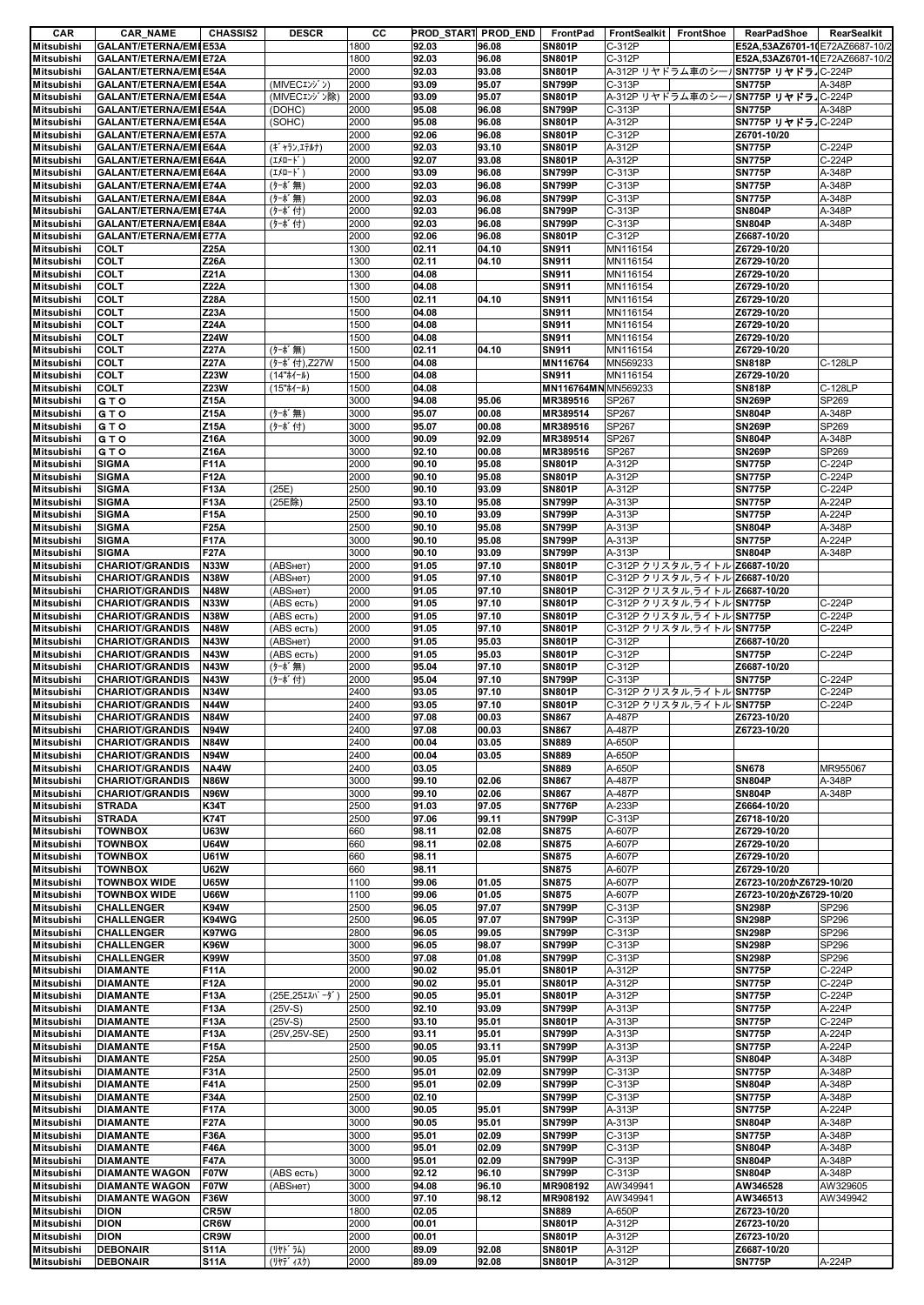| CAR                                                  | <b>CAR_NAME</b>                | <b>CHASSIS2</b>            | <b>DESCR</b> | cс           | PROD_START PROD_END |                | FrontPad                       | FrontSealkit     | FrontShoe                         | RearPadShoe                                 | RearSealkit      |
|------------------------------------------------------|--------------------------------|----------------------------|--------------|--------------|---------------------|----------------|--------------------------------|------------------|-----------------------------------|---------------------------------------------|------------------|
| <b>Mitsubishi</b>                                    | <b>DEBONAIR</b>                | <b>S12A</b>                | (SOHC)       | 3000         | 89.09               | 92.08          | <b>SN801P</b>                  | A-312P           |                                   | <b>SN775P</b>                               | A-224P           |
| <b>Mitsubishi</b>                                    | <b>DEBONAIR</b>                | <b>S12A</b>                | (DOHC)       | 3000         | 89.09               | 92.08          | <b>SN799P</b>                  | A-313P           |                                   | <b>SN775P</b>                               | A-224P           |
| <b>Mitsubishi</b>                                    | <b>DEBONAIR</b>                | <b>S22A</b>                | (LPG含)       | 3000         | 92.08               | 00.02          | <b>SN799P</b>                  | C-313P           |                                   | <b>SN804P</b>                               | A-348P           |
| <b>Mitsubishi</b>                                    | <b>DEBONAIR</b>                | <b>S26A</b>                |              | 3500         | 92.08               | 00.02          | <b>SN799P</b>                  | C-313P           |                                   | <b>SN804P</b>                               | A-348P           |
| <b>Mitsubishi</b>                                    | <b>DEBONAIR</b>                | <b>S27A</b>                |              | 3500         | 92.08               | 00.02          | <b>SN799P</b>                  | C-313P           |                                   | <b>SN804P</b>                               | A-348P           |
| <b>Mitsubishi</b>                                    | <b>DELICA STAR WAGON P03W</b>  |                            |              | 2000         | 86.04               | 94.05          | <b>SN776P</b>                  | A-233P           |                                   | Z6664-10/20                                 |                  |
| <b>Mitsubishi</b>                                    | <b>DELICA STAR WAGON P04W</b>  |                            |              | 2400         | 89.08               | 93.06          | <b>SN776P</b>                  | A-233P           |                                   | Z6664-10/20                                 |                  |
| <b>Mitsubishi</b>                                    | <b>DELICA STAR WAGON P24W</b>  |                            |              | 2400         | 89.08               | 94.05          | <b>SN776P</b>                  | A-223P           |                                   | Z6686-10                                    |                  |
| <b>Mitsubishi</b>                                    | <b>DELICA STAR WAGON PD4W</b>  |                            |              | 2400         | 94.03               | 97.09          | <b>SN799P</b>                  | C-313P           |                                   | <b>SN806P</b>                               | A-348P           |
| <b>Mitsubishi</b>                                    | <b>DELICA STAR WAGON PA4W</b>  |                            |              | 2400         | 94.03               | 02.07          | <b>SN840</b>                   | C-313P           |                                   | PA4WZ6715-10/20 PB4W, PC4WZ6                |                  |
| <b>Mitsubishi</b>                                    | <b>DELICA STAR WAGON PB4W</b>  |                            |              | 2400         | 94.03               | 02.07          | <b>SN840</b>                   | C-313P           |                                   | PA4WZ6715-10/20 PB4W, PC4WZ6                |                  |
| <b>Mitsubishi</b>                                    | <b>DELICA STAR WAGON PC4W</b>  |                            |              | 2400         | 94.03               | 02.07          | <b>SN840</b>                   | C-313P           |                                   | PA4WZ6715-10/20 PB4W, PC4WZ6                |                  |
| <b>Mitsubishi</b>                                    | <b>DELICA STAR WAGON P05W</b>  |                            |              | 2500         | 86.04               | 99.08          | <b>SN776P</b>                  | A-233P           |                                   | P05W,15WZ6664-1P25WZ6686-10                 |                  |
| <b>Mitsubishi</b>                                    | <b>DELICA STAR WAGONP15W</b>   |                            |              | 2500         | 86.04               | 99.08          | <b>SN776P</b>                  | A-233P           |                                   | P05W,15WZ6664-1P25WZ6686-10                 |                  |
| <b>Mitsubishi</b>                                    | <b>DELICA STAR WAGON P25W</b>  |                            |              | 2500         |                     |                | <b>SN776P</b>                  | A-233P           |                                   |                                             |                  |
|                                                      | <b>DELICA STAR WAGON P35W</b>  |                            |              |              | 86.04               | 99.08          | <b>SN776P</b>                  |                  |                                   | P05W,15WZ6664-1P25WZ6686-10                 |                  |
| <b>Mitsubishi</b>                                    |                                |                            |              | 2500         | 86.04               | 99.08          |                                | A-223P           |                                   | Z6686-10                                    |                  |
| <b>Mitsubishi</b>                                    | <b>DELICA STAR WAGON PA5W</b>  |                            |              | 2500         | 94.03               | 99.04          | <b>SN840</b>                   | C-313P           |                                   | PA5WZ6715-10/20 PB5W, PC5WZ6                |                  |
| <b>Mitsubishi</b>                                    | <b>DELICA STAR WAGON PB5W</b>  |                            |              | 2500         | 94.03               | 99.04          | <b>SN840</b>                   | C-313P           |                                   | PA5WZ6715-10/20 PB5W, PC5WZ6                |                  |
| <b>Mitsubishi</b>                                    | <b>DELICA STAR WAGON PC5W</b>  |                            |              | 2500         | 94.03               | 99.04          | <b>SN840</b>                   | C-313P           |                                   | PA5WZ6715-10/20 PB5W, PC5WZ6                |                  |
| <b>Mitsubishi</b>                                    | <b>DELICA STAR WAGON PD8W</b>  |                            |              | 2800         | 94.03               | 04.10          | <b>SN799P</b>                  | C-313P           |                                   | <b>SN806P</b>                               | A-348P           |
| <b>Mitsubishi</b>                                    | <b>DELICA STAR WAGON PE8W</b>  |                            |              | 2800         | 94.03               | 04.10          | <b>SN799P</b>                  | C-313P           |                                   | <b>SN806P</b>                               | A-348P           |
| <b>Mitsubishi</b>                                    | <b>DELICA STAR WAGON PF8W</b>  |                            |              | 2800         | 94.03               | 04.10          | <b>SN799P</b>                  | C-313P           |                                   | <b>SN806P</b>                               | A-348P           |
| <b>Mitsubishi</b>                                    | <b>DELICA STAR WAGON PB6W</b>  |                            |              | 3000         | 94.03               | 99.04          | <b>SN840</b>                   | C-313P           |                                   | Z6718-10/20                                 |                  |
| <b>Mitsubishi</b>                                    | <b>DELICA STAR WAGON PD6W</b>  |                            |              | 3000         | 94.03               |                | <b>SN799P</b>                  | C-313P           |                                   | <b>SN806P</b>                               | A-348P           |
| <b>Mitsubishi</b>                                    | <b>DELICA STAR WAGON PF6W</b>  |                            |              | 3000         | 94.03               |                | <b>SN799P</b>                  | C-313P           |                                   | <b>SN806P</b>                               | A-348P           |
| <b>Mitsubishi</b>                                    | <b>DELICA VAN/CARGO P01V</b>   |                            |              | 1400         | 86.04               | 93.04          |                                |                  | Z6618A10/20                       | Z6637-10/20                                 |                  |
| <b>Mitsubishi</b>                                    | <b>DELICA VAN/CARGO P02V</b>   |                            |              | 1600         | 88.08               | 94.03          | <b>SN776P</b>                  | A-233P           |                                   | 低平床Z6637-10/20 低平床除Z6664                    |                  |
| <b>Mitsubishi</b>                                    | <b>DELICA VAN/CARGO</b>        | <b>P12V</b>                |              | 1600         | 86.08               | 93.06          | <b>SN776P</b>                  | A-233P           |                                   | $\sim$ 90.06Z6664-10/2 90.06 $\sim$ Z6637-1 |                  |
| <b>Mitsubishi</b>                                    | <b>DELICA VAN/CARGO P06V</b>   |                            |              | 1600         | 94.04               | 99.08          | <b>SN776P</b>                  | A-233P           |                                   | Z6664-10/20                                 |                  |
|                                                      |                                | <b>SK82V</b>               |              | 1800         |                     |                |                                |                  |                                   | Z3410-10                                    |                  |
| <b>Mitsubishi</b>                                    | <b>DELICA VAN/CARGO</b>        |                            |              |              | 99.06               |                | <b>SN281P</b>                  | SP281            |                                   |                                             |                  |
| <b>Mitsubishi</b>                                    | <b>DELICA VAN/CARGO</b>        | SK82M                      |              | 1800         | 99.06               |                | <b>SN281P</b>                  | SP281            |                                   | Z3410-10                                    |                  |
| <b>Mitsubishi</b>                                    | <b>DELICA VAN/CARGO P23V</b>   |                            |              | 2000         | 88.08               | 94.05          | <b>SN776P</b>                  | A-233P           |                                   | 低平床Z6637-10/20 低平床除Z6664-                   |                  |
| <b>Mitsubishi</b>                                    | <b>DELICA VAN/CARGO P03V</b>   |                            |              | 2000         | 93.05               | 99.08          | <b>SN776P</b>                  | A-233P           |                                   | Z6637-10/20                                 |                  |
| <b>Mitsubishi</b>                                    | <b>DELICA VAN/CARGO P07V</b>   |                            |              | 2000         | 93.05               | 99.08          | <b>SN776P</b>                  | A-233P           |                                   | Z6637-10/20                                 |                  |
| <b>Mitsubishi</b>                                    | <b>DELICA VAN/CARGO P13V</b>   |                            |              | 2000         | 93.05               | 99.08          | <b>SN776P</b>                  | A-233P           |                                   | Z6637-10/20                                 |                  |
| <b>Mitsubishi</b>                                    | <b>DELICA VAN/CARGO P17V</b>   |                            |              | 2000         | 93.05               | 99.08          | <b>SN776P</b>                  | A-233P           |                                   | Z6637-10/20                                 |                  |
| <b>Mitsubishi</b>                                    | <b>DELICA VAN/CARGO   P27V</b> |                            |              | 2000         | 94.04               | 99.08          | <b>SN776P</b>                  | A-233P           |                                   | Z6686-10                                    |                  |
| <b>Mitsubishi</b>                                    | <b>DELICA VAN/CARGO PA3V</b>   |                            |              | 2000         | 94.03               | 99.04          | <b>SN840</b>                   |                  | ABS無A-312P ABS付C-313P Z6715-10/20 |                                             |                  |
| <b>Mitsubishi</b>                                    | <b>DELICA VAN/CARGO</b>        | <b>SKE6V</b>               |              | 2000         | 99.09               |                | <b>SN283P</b>                  | SP281            |                                   | WI1123407-10                                | S91+23406-10     |
|                                                      |                                |                            |              |              |                     |                |                                |                  |                                   |                                             |                  |
| <b>Mitsubishi</b>                                    | <b>DELICA VAN/CARGO</b>        | SKF6M                      |              | 2000         | 99.09               |                | <b>SN283P</b>                  | SP281            |                                   | W111Z3407-10                                | S91+23406-10     |
| <b>Mitsubishi</b>                                    | <b>DELICA VAN/CARGO SKF6V</b>  |                            |              | 2000         | 99.09               |                | <b>SN283P</b>                  | SP281            |                                   | W911Z3407-10                                | S91+23406-10     |
| <b>Mitsubishi</b>                                    | <b>DELICA VAN/CARGO SKF2M</b>  |                            |              | 2000         | 03.12               |                | <b>SN283P</b>                  | SP281            |                                   | Z3410-10                                    |                  |
| <b>Mitsubishi</b>                                    | <b>DELICA VAN/CARGO</b>        | SKF <sub>2V</sub>          |              | 2000         | 03.12               |                | <b>SN283P</b>                  | SP281            |                                   | Z3410-10                                    |                  |
| <b>Mitsubishi</b>                                    | <b>DELICA VAN/CARGO</b>        | <b>SK22M</b>               |              | 2200         | 99.06               |                | <b>SN281P</b>                  | SP281            |                                   | Z3410-10                                    |                  |
| <b>Mitsubishi</b>                                    | <b>DELICA VAN/CARGO</b>        | <b>SK22V</b>               |              | 2200         | 99.06               |                | <b>SN281P</b>                  | SP281            |                                   | Z3410-10                                    |                  |
| <b>Mitsubishi</b>                                    | <b>DELICA VAN/CARGO</b>        | <b>P05V</b>                |              | 2500         | 86.04               | 99.08          | <b>SN776P</b>                  | A-233P           |                                   | Z6686-10                                    |                  |
| <b>Mitsubishi</b>                                    | <b>DELICA VAN/CARGO</b>        | <b>P25V</b>                |              | 2500         | 86.04               | 99.08          | <b>SN776P</b>                  | A-233P           |                                   | Z6686-10                                    |                  |
| <b>Mitsubishi</b>                                    | <b>DELICA VAN/CARGO</b>        | <b>P45V</b>                |              | 2500         | 86.04               | 99.08          | <b>SN776P</b>                  | A-233P           |                                   | Z6686-10                                    |                  |
|                                                      |                                |                            |              |              |                     |                |                                |                  |                                   |                                             |                  |
| <b>Mitsubishi</b>                                    | <b>DELICA VAN/CARGO</b>        | <b>P15V</b>                |              | 2500         | 86.08               | 94.03          | <b>SN776P</b>                  | A-233P           |                                   | 4 7Z6637-10/20                              | 4ドア除Z6664-10     |
| <b>Mitsubishi</b>                                    | <b>DELICA VAN/CARGO   PA5V</b> |                            |              | 2500         | 94.03               | 99.04          | <b>SN840</b>                   |                  | ABS無A-312P ABS付C-313P Z6715-10/20 |                                             |                  |
| <b>Mitsubishi</b>                                    | <b>DELICA VAN/CARGO</b>        | PB5V                       |              | 2500         | 94.03               | 99.04          | SN840                          | C-313P           |                                   | Z6718-10/20                                 |                  |
| <b>Mitsubishi</b>                                    | <b>DELICA VAN/CARGO</b>        | PD5V                       | (ABSHeT)     | 2500         | 94.03               | 99.04          | <b>SN840</b>                   | C-313P           |                                   | Z6721-10                                    |                  |
| <b>Mitsubishi</b>                                    | <b>DELICA VAN/CARGO</b>        | PD5V                       | (ABS есть)   | 2500         | 94.03               | 99.04          | <b>SN799P</b>                  | A-312P           |                                   | Z6721-10                                    |                  |
| <b>Mitsubishi</b>                                    | <b>DELICA VAN/CARGO SK56V</b>  |                            |              | 2500         | 99.06               | 03.12          | <b>SN283P</b>                  | SP281            |                                   | W941Z3407-10                                | S91+23406-10     |
| <b>Mitsubishi</b>                                    | <b>DELICA VAN/CARGO SK56M</b>  |                            |              | 2500         | 99.06               | 03.12          | <b>SN283P</b>                  | SP281            |                                   | W911Z3407-10                                | S91+23406-10     |
|                                                      |                                |                            |              |              |                     |                |                                |                  |                                   |                                             |                  |
| <b>Mitsubishi</b>                                    | <b>DELICA TRUCK</b>            | L036P                      |              | 1400         | 86.04               | 94.05          |                                |                  | Z6618A10/20                       | Z6637-10/20                                 |                  |
| Mitsubishi                                           | <b>DELICA TRUCK</b>            | L063P                      |              | 1600         | 86.04               | 94.05          | <b>SN732</b>                   | A-97P            |                                   | Z6637-10/20                                 |                  |
| <b>Mitsubishi</b>                                    | <b>DELICA TRUCK</b>            | <b>P02T</b>                |              | 1600         | 94.03               | 99.06          | <b>SN840</b>                   | A-312P           |                                   | Z6637-10/20                                 |                  |
| Mitsubishi                                           | <b>DELICA TRUCK</b>            | <b>SK82T</b>               |              | 1800         | 99.06               |                | <b>SN281P</b>                  | SP281            |                                   | Z3410-10                                    |                  |
| Mitsubishi                                           | <b>DELICA TRUCK</b>            | SK82L                      |              | 1800         | 99.06               |                | <b>SN281P</b>                  | SP281            |                                   | Z3410-10                                    |                  |
| Mitsubishi                                           | <b>DELICA TRUCK</b>            | P13T                       |              | 2000         | 94.03               | 99.06          | <b>SN840</b>                   |                  | ABS無A-312P ABS付C-313P Z6686-10    |                                             |                  |
| Mitsubishi                                           | <b>DELICA TRUCK</b>            | SKF2L                      |              | 2000         | 03.12               |                | <b>SN281P</b>                  | SP281            |                                   | Z3410-10                                    |                  |
| <b>Mitsubishi</b>                                    | <b>DELICA TRUCK</b>            | SKF2T                      |              | 2000         | 03.12               |                | <b>SN281P</b>                  | SP281            |                                   | Z3410-10                                    |                  |
| <b>Mitsubishi</b>                                    | <b>DELICA TRUCK</b>            | SK <sub>22</sub> L         |              | 2200         | 99.06               |                | <b>SN281P</b>                  | SP281            |                                   | Z3410-10                                    |                  |
| <b>Mitsubishi</b>                                    | <b>DELICA TRUCK</b>            | <b>SK22T</b>               |              | 2200         | 99.06               |                | <b>SN281P</b>                  | SP281            |                                   | Z3410-10                                    |                  |
| <b>Mitsubishi</b>                                    | <b>DELICA TRUCK</b>            | L069P                      |              | 2500         | 86.04               | 94.05          | <b>SN732</b>                   | A-97P            |                                   | Z6637-10/20                                 |                  |
|                                                      |                                |                            |              |              |                     |                |                                |                  |                                   |                                             |                  |
| Mitsubishi                                           | <b>DELICA TRUCK</b>            | L039P                      |              | 2500         | 86.04               | 94.05          | <b>SN732</b>                   | A-97P            |                                   | 平低床Z6637-10/20 高床Z6664-10/20                |                  |
| <b>Mitsubishi</b>                                    | <b>DELICA TRUCK</b>            | L039G                      |              | 2500         | 88.08               | 94.05          | <b>SN776P</b>                  | A-233P           |                                   | Z6664-10/20                                 |                  |
| Mitsubishi                                           | <b>DELICA TRUCK</b>            | <b>P05T</b>                |              | 2500         | 94.03               | 99.06          | <b>SN840</b>                   | A-312P           |                                   | Z6637-10/20                                 |                  |
| Mitsubishi                                           | <b>DELICA TRUCK</b>            | P15T                       |              | 2500         | 94.03               | 99.06          | <b>SN840</b>                   |                  | ABS無A-312P ABS付C-313P Z6686-10    |                                             |                  |
| <b>Mitsubishi</b>                                    | <b>DELICA TRUCK</b>            | P25T                       | (ABSHeT)     | 2500         | 94.03               | 99.06          | <b>SN840</b>                   | A-312P           |                                   | Z6715-10/20                                 |                  |
| <b>Mitsubishi</b>                                    | <b>DELICA TRUCK</b>            | P25T                       | (ABS есть)   | 2500         | 94.03               | 99.06          | <b>SN799P</b>                  | C-313P           |                                   | Z6715-10/20                                 |                  |
| <b>Mitsubishi</b>                                    | <b>PAJERO</b>                  | <b>V21W</b>                |              | 2400         | 96.05               | 99.09          | <b>SN799P</b>                  | C-313P           |                                   | <b>SN806P</b>                               | A-366P           |
| <b>Mitsubishi</b>                                    | <b>PAJERO</b>                  | <b>V14V</b>                |              | 2500         | 90.10               | 93.06          | <b>SN776P</b>                  | A-233P           |                                   | Z6664-10/20                                 |                  |
| Mitsubishi                                           | PAJERO                         | <b>V34V</b>                |              | 2500         | 90.10               | 93.06          | <b>SN776P</b>                  | A-233P           |                                   | Z6664-10/20                                 |                  |
| <b>Mitsubishi</b>                                    | <b>PAJERO</b>                  | <b>V24V</b>                |              | 2500         | 90.10               | 93.06          | <b>SN776P</b>                  | A-233P           |                                   | <b>SN806P</b>                               | A-366P           |
| Mitsubishi                                           | <b>PAJERO</b>                  | <b>V24C</b>                |              | 2500         | 90.10               | 97.03          | <b>SN799P</b>                  | C-313P           |                                   | <b>SN806P</b>                               | A-366P           |
|                                                      |                                |                            |              |              |                     |                |                                |                  |                                   |                                             |                  |
| Mitsubishi                                           | <b>PAJERO</b>                  | <b>V24W</b>                | (ABSHeT)     | 2500         | 90.10               | 93.06          | <b>SN776P</b>                  | A-233P           |                                   | <b>SN806P</b>                               | A-366P           |
| <b>Mitsubishi</b>                                    | <b>PAJERO</b>                  | <b>V24WG</b>               | (ABSHeT)     | 2500         | 90.10               | 93.06          | <b>SN776P</b>                  | A-233P           |                                   | <b>SN806P</b>                               | A-366P           |
| <b>Mitsubishi</b>                                    | <b>PAJERO</b>                  | <b>V44W</b>                | (ABSHeT)     | 2500         | 90.10               | 93.06          | <b>SN776P</b>                  | A-233P           |                                   | <b>SN806P</b>                               | A-366P           |
| <b>Mitsubishi</b>                                    | PAJERO                         | <b>V44WG</b>               | (ABSHeT)     | 2500         | 90.10               | 93.06          | <b>SN776P</b>                  | A-233P           |                                   | <b>SN806P</b>                               | A-366P           |
| <b>Mitsubishi</b>                                    | <b>PAJERO</b>                  | <b>V24W</b>                | (ABS есть)   | 2500         | 90.10               | 93.06          | <b>SN799P</b>                  | C-313P           |                                   | <b>SN806P</b>                               | A-366P           |
| <b>Mitsubishi</b>                                    | <b>PAJERO</b>                  | <b>V24WG</b>               | (ABS есть)   | 2500         | 90.10               | 93.06          | <b>SN799P</b>                  | C-313P           |                                   | <b>SN806P</b>                               | A-366P           |
| Mitsubishi                                           | <b>PAJERO</b>                  | <b>V44W</b>                | (ABS есть)   | 2500         | 90.10               | 93.06          | <b>SN799P</b>                  | C-313P           |                                   | <b>SN806P</b>                               | A-366P           |
| <b>Mitsubishi</b>                                    | <b>PAJERO</b>                  | <b>V44WG</b>               | (ABS есть)   | 2500         | 90.10               | 93.06          | <b>SN799P</b>                  | C-313P           |                                   | <b>SN806P</b>                               | A-366P           |
|                                                      |                                | <b>V24W</b>                |              | 2500         |                     |                |                                | C-313P           |                                   |                                             |                  |
| <b>Mitsubishi</b>                                    | <b>PAJERO</b>                  |                            |              |              | 93.07               | 97.03          | <b>SN799P</b>                  |                  |                                   | <b>SN806P</b>                               | A-366P           |
| <b>Mitsubishi</b>                                    | <b>PAJERO</b>                  | <b>V24WG</b>               |              | 2500         | 93.07               | 97.03          | <b>SN799P</b>                  | C-313P           |                                   | <b>SN806P</b>                               | A-366P           |
| <b>Mitsubishi</b>                                    | <b>PAJERO</b>                  | <b>V47WG</b>               |              | 2500         | 93.07               | 97.03          | <b>SN799P</b>                  | C-313P           |                                   | <b>SN806P</b>                               | A-366P           |
| <b>Mitsubishi</b>                                    | <b>PAJERO</b>                  | <b>V26W</b>                |              | 2800         | 93.07               | 99.09          | <b>SN799P</b>                  | C-313P           |                                   | <b>SN806P</b>                               | A-366P           |
| <b>Mitsubishi</b>                                    | <b>PAJERO</b>                  | <b>V26WG</b>               |              | 2800         | 93.07               | 99.09          | <b>SN799P</b>                  | C-313P           |                                   | <b>SN806P</b>                               | A-366P           |
| <b>Mitsubishi</b>                                    | <b>PAJERO</b>                  | <b>V46W</b>                |              | 2800         | 93.07               | 99.09          | <b>SN799P</b>                  | C-313P           |                                   | <b>SN806P</b>                               | A-366P           |
| <b>Mitsubishi</b>                                    | <b>PAJERO</b>                  | <b>V46WG</b>               |              | 2800         | 93.07               | 99.09          | <b>SN799P</b>                  | C-313P           |                                   | <b>SN806P</b>                               | A-366P           |
| <b>Mitsubishi</b>                                    | <b>PAJERO</b>                  | <b>V26C</b>                |              | 2800         | 93.07               | 99.09          | <b>SN799P</b>                  | C-313P           |                                   | <b>SN806P</b>                               | A-366P           |
|                                                      |                                | <b>V46V</b>                |              | 2800         | 93.07               |                | <b>SN799P</b>                  |                  |                                   |                                             | A-366P           |
| <b>Mitsubishi</b>                                    |                                |                            |              |              |                     | 99.09          |                                | C-313P           |                                   | <b>SN806P</b>                               |                  |
|                                                      | <b>PAJERO</b>                  |                            |              |              |                     |                |                                |                  |                                   |                                             |                  |
|                                                      | <b>PAJERO</b>                  | <b>V23C</b>                |              | 3000         | 90.10               | 99.09          | <b>SN799P</b>                  | C-313P           |                                   | <b>SN806P</b>                               | A-366P           |
| Mitsubishi<br><b>Mitsubishi</b><br><b>Mitsubishi</b> | <b>PAJERO</b><br><b>PAJERO</b> | <b>V23W</b><br><b>V43W</b> |              | 3000<br>3000 | 90.10<br>90.10      | 99.09<br>99.09 | <b>SN799P</b><br><b>SN799P</b> | C-313P<br>C-313P |                                   | <b>SN806P</b><br><b>SN806P</b>              | A-366P<br>A-366P |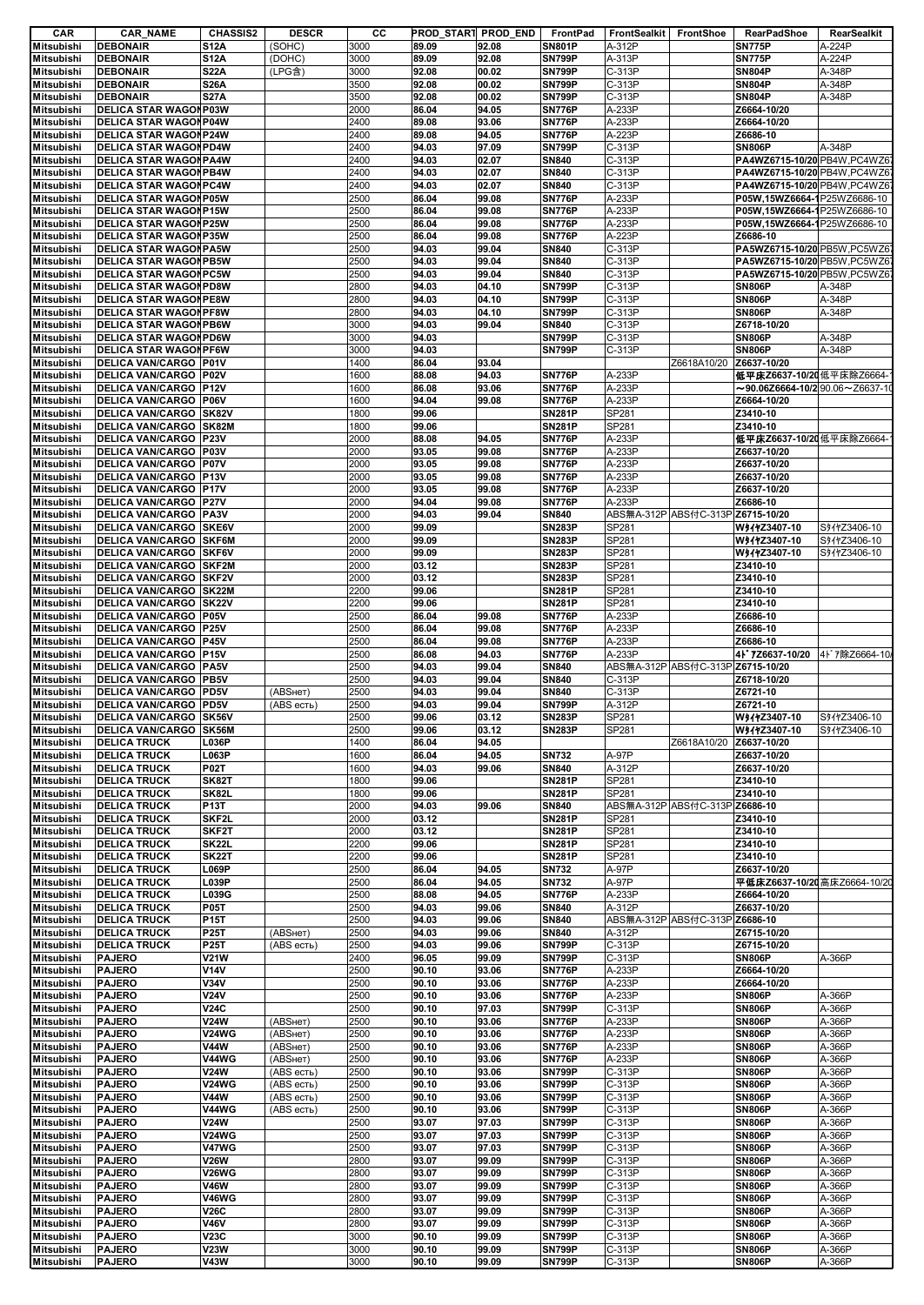| CAR               | <b>CAR_NAME</b>                     | <b>CHASSIS2</b>   | <b>DESCR</b> | cс   |       | PROD_START PROD_END | FrontPad      | FrontSealkit FrontShoe |                          | <b>RearPadShoe</b>             | <b>RearSealkit</b> |
|-------------------|-------------------------------------|-------------------|--------------|------|-------|---------------------|---------------|------------------------|--------------------------|--------------------------------|--------------------|
| <b>Mitsubishi</b> | <b>PAJERO</b>                       | <b>V63W</b>       |              | 3000 | 00.08 |                     | <b>SN107</b>  | SP107                  |                          | <b>SN678</b>                   | A-632P             |
| <b>Mitsubishi</b> | <b>PAJERO</b>                       | <b>V73W</b>       |              | 3000 | 00.08 |                     | <b>SN107</b>  | SP107                  |                          | <b>SN678</b>                   | A-632P             |
| <b>Mitsubishi</b> | <b>PAJERO</b>                       | <b>V68W</b>       |              | 3200 | 99.06 | 04.11               | <b>SN107</b>  | SP107                  |                          | <b>SN678</b>                   | A-632P             |
| Mitsubishi        | <b>PAJERO</b>                       | <b>V78W</b>       |              | 3200 | 99.06 | 04.11               | <b>SN107</b>  | SP107                  |                          | <b>SN678</b>                   | A-632P             |
|                   |                                     |                   |              |      |       |                     |               |                        |                          |                                |                    |
| <b>Mitsubishi</b> | <b>PAJERO</b>                       | <b>V25C</b>       |              | 3500 | 93.07 | 99.09               | <b>SN799P</b> | C-313P                 |                          | <b>SN806P</b>                  | A-366P             |
| <b>Mitsubishi</b> | <b>PAJERO</b>                       | <b>V25W</b>       |              | 3500 | 93.07 | 99.09               | <b>SN799P</b> | C-313P                 |                          | <b>SN806P</b>                  | A-366P             |
| <b>Mitsubishi</b> | <b>PAJERO</b>                       | <b>V45W</b>       |              | 3500 | 93.07 | 99.09               | <b>SN799P</b> | C-313P                 |                          | <b>SN806P</b>                  | A-366P             |
| <b>Mitsubishi</b> | <b>PAJERO</b>                       | <b>V55W</b>       |              | 3500 | 97.08 | 99.09               | <b>SN107</b>  | SP107                  |                          | <b>SN806P</b>                  | A-366P             |
| Mitsubishi        | <b>PAJERO</b>                       | <b>V65W</b>       |              | 3500 | 99.06 |                     | <b>SN107</b>  | SP107                  |                          | <b>SN678</b>                   | A-632P             |
| Mitsubishi        | <b>PAJERO</b>                       | <b>V75W</b>       |              | 3500 | 99.06 |                     | <b>SN107</b>  | SP107                  |                          | <b>SN678</b>                   | A-632P             |
|                   |                                     |                   |              |      |       |                     |               |                        |                          |                                |                    |
| Mitsubishi        | PAJERO io                           | <b>H61W</b>       |              | 1800 | 98.03 | 00.06               | <b>SN296</b>  | SP226                  |                          | Z6723-10/20                    |                    |
| <b>Mitsubishi</b> | PAJERO io                           | <b>H66W</b>       |              | 1800 | 98.03 | 00.06               | <b>SN296</b>  | SP226                  |                          | Z6723-10/20                    |                    |
| Mitsubishi        | PAJERO io                           | <b>H71W</b>       |              | 1800 | 98.03 | 00.06               | <b>SN296</b>  | SP226                  |                          | Z6723-10/20                    |                    |
| Mitsubishi        | PAJERO io                           | <b>H76W</b>       | (ターボ無)       | 1800 | 98.05 |                     | <b>SN296</b>  | SP226                  |                          | Z6723-10/20                    |                    |
| Mitsubishi        | PAJERO io                           | <b>H76W</b>       | (ターボ付)       | 1800 | 98.05 |                     | <b>SN296</b>  | SP226                  |                          | <b>SN775P</b>                  | C-224P             |
| <b>Mitsubishi</b> | PAJERO io                           | <b>H62W</b>       |              | 2000 | 00.06 | 02.09               | <b>SN296</b>  | SP226                  |                          | Z6723-10/20                    |                    |
|                   |                                     |                   |              |      | 00.06 | 02.09               |               |                        |                          |                                |                    |
| Mitsubishi        | PAJERO io                           | <b>H67W</b>       |              | 2000 |       |                     | <b>SN296</b>  | SP226                  |                          | Z6723-10/20                    |                    |
| Mitsubishi        | PAJERO io                           | <b>H72W</b>       |              | 2000 | 00.06 | 02.09               | <b>SN296</b>  | SP226                  |                          | Z6723-10/20                    |                    |
| <b>Mitsubishi</b> | PAJERO io                           | <b>H77W</b>       |              | 2000 | 00.06 |                     | <b>SN296</b>  | SP226                  |                          | Z6723-10/20                    |                    |
| Mitsubishi        | PAJERO Jr                           | <b>H57A</b>       |              | 1100 | 95.10 | 96.11               | <b>SN288P</b> | SP257                  |                          | Z6687-10/20                    |                    |
| <b>Mitsubishi</b> | PAJERO Jr                           | <b>H57A</b>       |              | 1100 | 96.11 | 98.06               | <b>SN296</b>  | SP296                  |                          | Z6687-10/20                    |                    |
| Mitsubishi        | <b>PAJERO MINI</b>                  | <b>H51A</b>       |              | 660  | 94.11 | 97.05               | <b>SN288P</b> | SP257                  |                          | Z6687-10/20                    |                    |
|                   |                                     |                   |              |      |       |                     |               |                        |                          |                                |                    |
| <b>Mitsubishi</b> | <b>PAJERO MINI</b>                  | <b>H56A</b>       |              | 660  | 94.11 | 97.05               | <b>SN288P</b> | SP257                  |                          | Z6687-10/20                    |                    |
| <b>Mitsubishi</b> | <b>PAJERO MINI</b>                  | <b>H51A</b>       |              | 660  | 97.06 | 98.08               | <b>SN296</b>  | SP296                  |                          | Z6687-10/20                    |                    |
| Mitsubishi        | <b>PAJERO MINI</b>                  | <b>H56A</b>       |              | 660  | 97.06 | 98.08               | <b>SN296</b>  | SP296                  |                          | Z6687-10/20                    |                    |
| Mitsubishi        | <b>PAJERO MINI</b>                  | <b>H53A</b>       |              | 660  | 98.08 |                     | <b>SN296</b>  | SP296                  |                          | Z6687-10/20                    |                    |
| <b>Mitsubishi</b> | <b>PAJERO MINI</b>                  | <b>H58A</b>       |              | 660  | 98.08 |                     | <b>SN296</b>  | SP296                  |                          | Z6687-10/20                    |                    |
| <b>Mitsubishi</b> | <b>PROUDIA</b>                      | <b>S32A</b>       |              | 3500 | 00.02 | 01.05               | <b>SN107</b>  | SP107                  |                          | <b>SN804P</b>                  | A-348P             |
|                   | <b>PROUDIA</b>                      |                   |              |      |       |                     |               |                        |                          | <b>SN804P</b>                  | A-348P             |
| Mitsubishi        |                                     | <b>S33A</b>       |              | 4500 | 00.02 | 01.05               | <b>SN107</b>  | SP107                  |                          |                                |                    |
| <b>Mitsubishi</b> | <b>PROUDIA</b>                      | <b>S43A</b>       |              | 4500 | 00.02 | 01.05               | <b>SN107</b>  | SP107                  |                          | <b>SN804P</b>                  | A-348P             |
| <b>Mitsubishi</b> | <b>TOPPO BJ WIDE</b>                | <b>H43A</b>       |              | 1100 | 98.11 | 01.05               | <b>SN875</b>  | A-607P                 |                          | Z6726-10                       |                    |
| <b>Mitsubishi</b> | <b>TOPPO BJ WIDE</b>                | <b>H48A</b>       |              | 1100 | 98.11 | 01.05               | <b>SN875</b>  | A-607P                 |                          | Z6726-10                       |                    |
| <b>Mitsubishi</b> | MINICA/MINICA TOPP H31A             |                   |              | 660  | 93.08 | 98.12               | <b>SN257</b>  | SP257                  |                          | Z6701-10/20                    |                    |
| Mitsubishi        | <b>MINICA/MINICA TOPP H32A</b>      |                   |              | 660  | 93.08 | 98.12               | <b>SN257</b>  | SP257                  |                          | Z6701-10/20                    |                    |
| Mitsubishi        |                                     |                   |              | 660  | 93.08 |                     |               | SP257                  |                          | Z6701-10/20                    |                    |
|                   | <b>MINICA/MINICA TOPP H37A</b>      |                   |              |      |       | 98.12               | <b>SN257</b>  |                        |                          |                                |                    |
| Mitsubishi        | MINICA/MINICA TOPP H36A             |                   | (ダンガン)       | 660  | 93.08 | 98.10               | <b>SN257</b>  | SP257                  |                          | <b>SN843</b>                   | A-128P+C-128L      |
| <b>Mitsubishi</b> | <b>MINICA/MINICA TOPP H36A</b>      |                   | (ダンガン除)      | 660  | 93.08 | 98.10               | <b>SN257</b>  | SP257                  |                          | Z6701-10/20                    |                    |
| Mitsubishi        | <b>MINICA/MINICA TOPP H41A</b>      |                   |              | 660  | 98.08 |                     | <b>SN875</b>  | A-607P                 |                          | Z6726-10                       |                    |
| Mitsubishi        | <b>MINICA/MINICA TOPP H42A</b>      |                   |              | 660  | 98.08 |                     | <b>SN875</b>  | A-607P                 |                          | Z6726-10                       |                    |
| Mitsubishi        | MINICA/MINICA TOPP H46A             |                   |              | 660  | 98.08 |                     | <b>SN875</b>  | A-607P                 |                          | Z6726-10                       |                    |
| Mitsubishi        | <b>MINICA/MINICA TOPP H47A</b>      |                   |              | 660  | 98.08 |                     | <b>SN875</b>  | A-607P                 |                          | Z6726-10                       |                    |
|                   |                                     |                   |              |      |       |                     |               |                        |                          |                                |                    |
| <b>Mitsubishi</b> | MINICA/TOPPO/TOPP H32V              |                   |              | 660  | 93.08 | 98.10               | <b>SN257</b>  | SP257                  |                          | Z6701-10/20                    |                    |
| <b>Mitsubishi</b> | MINICA/TOPPO/TOPP H37V              |                   |              | 660  | 93.08 | 98.10               | <b>SN257</b>  | SP257                  |                          | Z6701-10/20                    |                    |
| <b>Mitsubishi</b> | MINICA/TOPPO/TOPP H42V              |                   |              | 660  | 98.08 | 00.12               | <b>SN875</b>  | A-607P                 |                          | Z6726-10                       |                    |
| <b>Mitsubishi</b> | MINICA/TOPPO/TOPP H47V              |                   |              | 660  | 98.08 | 00.12               | <b>SN875</b>  | A-607P                 |                          | Z6726-10                       |                    |
| <b>Mitsubishi</b> | MINICA/TOPPO/TOPP H42V              |                   | (ABSHeT)     | 660  | 01.01 |                     | <b>SN876</b>  | A-607P                 |                          | Z6726-10                       |                    |
| Mitsubishi        | MINICA/TOPPO/TOPP H47V              |                   | (ABSнет)     | 660  | 01.01 |                     | <b>SN876</b>  | A-607P                 |                          | Z6726-10                       |                    |
|                   |                                     |                   |              |      |       |                     |               |                        |                          |                                |                    |
| <b>Mitsubishi</b> | MINICA/TOPPO/TOPP H42V              |                   | (ABS есть)   | 660  | 01.01 |                     | <b>SN875</b>  | A-607P                 |                          | Z6726-10                       |                    |
| <b>Mitsubishi</b> | MINICA/TOPPO/TOPP H47V              |                   | (ABS есть)   | 660  | 01.01 |                     | <b>SN875</b>  | A-607P                 |                          | Z6726-10                       |                    |
| Mitsubishi        | MINICAB (Panel Van U41TP            |                   |              | 660  | 90.12 | 95.01               | <b>SN654</b>  | MP-40                  |                          | Z6707-10/20                    |                    |
| <b>Mitsubishi</b> | <b>MINICAB</b><br>(Panel Van) U42TP |                   |              | 660  | 90.12 | 95.01               | <b>SN654</b>  | MP-40                  |                          | Z6707-10/20                    |                    |
| <b>Mitsubishi</b> | <b>MINICAB</b><br>(Panel Van)U41TP  |                   |              | 660  | 95.01 | 99.08               | <b>SN670</b>  | MP-40                  |                          | Z6707-10/20                    |                    |
| <b>Mitsubishi</b> | MINICAB (Panel Van U42TP            |                   |              | 660  | 95.01 | 99.08               | <b>SN670</b>  | MP-40                  |                          | Z6707-10/20                    |                    |
|                   |                                     |                   |              |      |       |                     |               |                        |                          |                                |                    |
| <b>Mitsubishi</b> | MINICAB (Panel Van U61TP            |                   |              | 660  | 98.11 |                     | <b>SN876</b>  | A-607P                 |                          | Z6729-10/20                    |                    |
| Mitsubishi        | MINICAB (Panel Van U62TP            |                   |              | 660  | 98.11 |                     | <b>SN876</b>  | A-607P                 |                          | Z6729-10/20                    |                    |
| <b>Mitsubishi</b> | MINICAB/BRAVO (VaU41V               |                   |              | 660  | 90.12 | 95.01               | <b>SN654</b>  | MP-40                  |                          | Z6707-10/20                    |                    |
| <b>Mitsubishi</b> | MINICAB/BRAVO (VaU42V               |                   |              | 660  | 90.12 | 95.01               | <b>SN654</b>  | MP-40                  |                          | Z6707-10/20                    |                    |
| <b>Mitsubishi</b> | MINICAB/BRAVO (VaU43V               |                   |              | 660  | 90.12 | 95.01               | <b>SN654</b>  | MP-40                  |                          | Z6707-10/20                    |                    |
| <b>Mitsubishi</b> | <b>MINICAB/BRAVO</b>                | (VaU44V)          |              | 660  | 90.12 | 95.01               | <b>SN654</b>  | MP-40                  |                          | Z6707-10/20                    |                    |
|                   |                                     |                   |              |      |       |                     |               |                        |                          |                                |                    |
| Mitsubishi        | <b>MINICAB/BRAVO</b>                | (VaU41V           |              | 660  | 95.01 | 99.08               | <b>SN670</b>  | MP-40                  |                          | Z6707-10/20                    |                    |
| <b>Mitsubishi</b> | MINICAB/BRAVO (VaU42V               |                   |              | 660  | 95.01 | 99.08               | <b>SN670</b>  | MP-40                  |                          | Z6707-10/20                    |                    |
| <b>Mitsubishi</b> | <b>MINICAB/BRAVO</b>                | (VaU43V           |              | 660  | 95.01 | 99.08               | <b>SN670</b>  | MP-40                  |                          | Z6707-10/20                    |                    |
| <b>Mitsubishi</b> | <b>MINICAB/BRAVO</b>                | (VaU44V           |              | 660  | 95.01 | 99.08               | <b>SN670</b>  | MP-40                  |                          | Z6707-10/20                    |                    |
| Mitsubishi        | <b>MINICAB/BRAVO</b>                | (VaU61V           |              | 660  | 98.11 |                     | <b>SN876</b>  | A-607P                 |                          | Z6729-10/20                    |                    |
| Mitsubishi        | MINICAB/BRAVO (VaU62V               |                   |              | 660  | 98.11 |                     | <b>SN876</b>  | A-607P                 |                          | Z6729-10/20                    |                    |
| <b>Mitsubishi</b> | MINICAB (Truck)                     | <b>U41T</b>       |              | 660  | 90.12 | 95.01               | <b>SN654</b>  | MP-40                  | フロントト・ラム車 Z6Z6707-10/20  |                                |                    |
|                   |                                     |                   |              |      |       | 95.01               |               |                        | フロントト*ラム車 Z6 Z6707-10/20 |                                |                    |
| <b>Mitsubishi</b> | MINICAB (Truck)                     | <b>U42T</b>       |              | 660  | 90.12 |                     | <b>SN654</b>  | MP-40                  |                          |                                |                    |
| Mitsubishi        | MINICAB (Truck)                     | <b>U41T</b>       |              | 660  | 95.01 | 99.08               | <b>SN670</b>  | MP-40                  |                          | Z6707-10/20                    |                    |
| Mitsubishi        | MINICAB (Truck)                     | <b>U42T</b>       |              | 660  | 95.01 | 99.08               | <b>SN670</b>  | MP-40                  |                          | Z6707-10/20                    |                    |
| <b>Mitsubishi</b> | MINICAB (Truck)                     | U61T              |              | 660  | 98.11 |                     | <b>SN876</b>  | A-607P                 |                          | Z6729-10/20                    |                    |
| <b>Mitsubishi</b> | MINICAB (Truck)                     | <b>U62T</b>       |              | 660  | 98.11 |                     | <b>SN876</b>  | A-607P                 |                          | Z6729-10/20                    |                    |
| <b>Mitsubishi</b> | <b>MIRAGE</b>                       | CA <sub>1</sub> A | (ABSHeT)     | 1300 | 91.08 | 95.11               | <b>SN278</b>  | SP260                  |                          | Z6712-10/20                    |                    |
| Mitsubishi        | <b>MIRAGE</b>                       | CB1A              | (ABSHeT)     | 1300 | 91.08 | 95.11               | <b>SN278</b>  | SP260                  |                          | Z6712-10/20                    |                    |
|                   |                                     |                   |              |      |       |                     |               |                        |                          |                                |                    |
| <b>Mitsubishi</b> | <b>MIRAGE</b>                       | CA <sub>1</sub> A | (ABS есть)   | 1300 | 91.08 | 95.11               | <b>SN277</b>  | SP261                  |                          | <b>SN818P</b>                  | A-128P+C-128LF     |
| <b>Mitsubishi</b> | <b>MIRAGE</b>                       | CB1A              | (ABS есть)   | 1300 | 91.08 | 95.11               | <b>SN277</b>  | SP261                  |                          | <b>SN818P</b>                  | A-128P+C-128LF     |
| Mitsubishi        | <b>MIRAGE</b>                       | CJ1A              |              | 1300 | 95.08 | 00.08               | <b>SN277</b>  | SP261                  |                          | CJ1AZ6701-10/20 CK1AZ6712-10/2 |                    |
| <b>Mitsubishi</b> | <b>MIRAGE</b>                       | CK1A              |              | 1300 | 95.08 | 00.08               | <b>SN277</b>  | SP261                  |                          | CJ1AZ6701-10/20 CK1AZ6712-10/2 |                    |
| Mitsubishi        | <b>MIRAGE</b>                       | CA <sub>2</sub> A | (ABS#)       | 1500 | 91.08 | 95.11               | <b>SN278</b>  | SP260                  |                          | Z6712-10/20                    |                    |
| Mitsubishi        | <b>MIRAGE</b>                       | CA3A              | (ABS無)       | 1500 | 91.08 | 95.11               | <b>SN278</b>  | SP260                  |                          | Z6712-10/20                    |                    |
| Mitsubishi        | <b>MIRAGE</b>                       | CB <sub>2</sub> A | (ABS無)       | 1500 | 91.08 | 95.11               | <b>SN278</b>  | SP260                  |                          | Z6712-10/20                    |                    |
|                   |                                     |                   |              |      |       |                     |               |                        |                          |                                |                    |
| <b>Mitsubishi</b> | <b>MIRAGE</b>                       | CB3A              | (ABS無)       | 1500 | 91.08 | 95.11               | <b>SN278</b>  | SP260                  |                          | Z6712-10/20                    |                    |
| <b>Mitsubishi</b> | <b>MIRAGE</b>                       | CA <sub>2</sub> A | (ABS есть)   | 1500 | 91.08 | 95.11               | <b>SN277</b>  | SP261                  |                          | <b>SN818P</b>                  | A-128P+C-128LF     |
| <b>Mitsubishi</b> | <b>MIRAGE</b>                       | CA3A              | (ABS есть)   | 1500 | 91.08 | 95.11               | <b>SN277</b>  | SP261                  |                          | <b>SN818P</b>                  | A-128P+C-128LF     |
| Mitsubishi        | <b>MIRAGE</b>                       | CB <sub>2</sub> A | (ABS есть)   | 1500 | 91.08 | 95.11               | <b>SN277</b>  | SP261                  |                          | <b>SN818P</b>                  | A-128P+C-128LI     |
| Mitsubishi        | <b>MIRAGE</b>                       | CB3A              | (ABS есть)   | 1500 | 91.08 | 95.11               | <b>SN277</b>  | SP261                  |                          | <b>SN818P</b>                  | A-128P+C-128LF     |
|                   |                                     |                   |              |      |       |                     |               |                        |                          |                                |                    |
| <b>Mitsubishi</b> | <b>MIRAGE</b>                       | CC3A              | (ABSHeT)     | 1600 | 91.08 | 94.08               | <b>SN277</b>  | SP261                  |                          | Z6687-10/20                    |                    |
| <b>Mitsubishi</b> | <b>MIRAGE</b>                       | CD3A              | (ABSHeT)     | 1600 | 91.08 | 94.08               | <b>SN277</b>  | SP261                  |                          | Z6687-10/20                    |                    |
| Mitsubishi        | <b>MIRAGE</b>                       | CC3A              | (ABSHeT)     | 1600 | 94.09 | 95.11               | <b>SN278</b>  | SP260                  |                          | Z6687-10/20                    |                    |
| <b>Mitsubishi</b> | <b>MIRAGE</b>                       | CD3A              | (ABSнет)     | 1600 | 94.09 | 95.11               | <b>SN278</b>  | SP260                  |                          | Z6687-10/20                    |                    |
| Mitsubishi        | <b>MIRAGE</b>                       | CC3A              | (ABS есть)   | 1600 | 91.08 | 95.11               | <b>SN277</b>  | SP261                  |                          | <b>SN818P</b>                  | A-128P+C-128Ll     |
| <b>Mitsubishi</b> | <b>MIRAGE</b>                       | CD3A              | (ABS есть)   | 1600 | 91.08 | 95.11               | <b>SN277</b>  | SP261                  |                          | <b>SN818P</b>                  | A-128P+C-128LF     |
|                   |                                     |                   |              |      |       |                     |               |                        |                          |                                |                    |
| <b>Mitsubishi</b> | <b>MIRAGE</b>                       | CK <sub>2</sub> A | (ABSнет)     | 1600 | 95.08 | 00.08               | <b>SN277</b>  | SP261                  |                          | Z6712-10/20                    |                    |
| Mitsubishi        | <b>MIRAGE</b>                       | CM <sub>2</sub> A | (ABSнет)     | 1600 | 95.08 | 00.08               | <b>SN277</b>  | SP261                  |                          | Z6712-10/20                    |                    |
| Mitsubishi        | <b>MIRAGE</b>                       | CJ2A              | (ABSHeT)     | 1600 | 95.08 | 00.08               | <b>SN277</b>  | SP261                  |                          | Z6712-10/20                    |                    |
| <b>Mitsubishi</b> | <b>MIRAGE</b>                       | CL <sub>2</sub> A | (ABSHeT)     | 1600 | 95.08 | 00.08               | <b>SN277</b>  | SP261                  |                          | Z6712-10/20                    |                    |
| Mitsubishi        | <b>MIRAGE</b>                       | CK <sub>2</sub> A | (ABS есть)   | 1600 | 95.08 | 00.08               | <b>SN277</b>  | SP261                  |                          | <b>SN818P</b>                  | A-128P+C-128LF     |
| <b>Mitsubishi</b> | <b>MIRAGE</b>                       | CM <sub>2</sub> A | (ABS есть)   | 1600 | 95.08 | 00.08               | <b>SN277</b>  | SP261                  |                          | <b>SN818P</b>                  | A-128P+C-128LF     |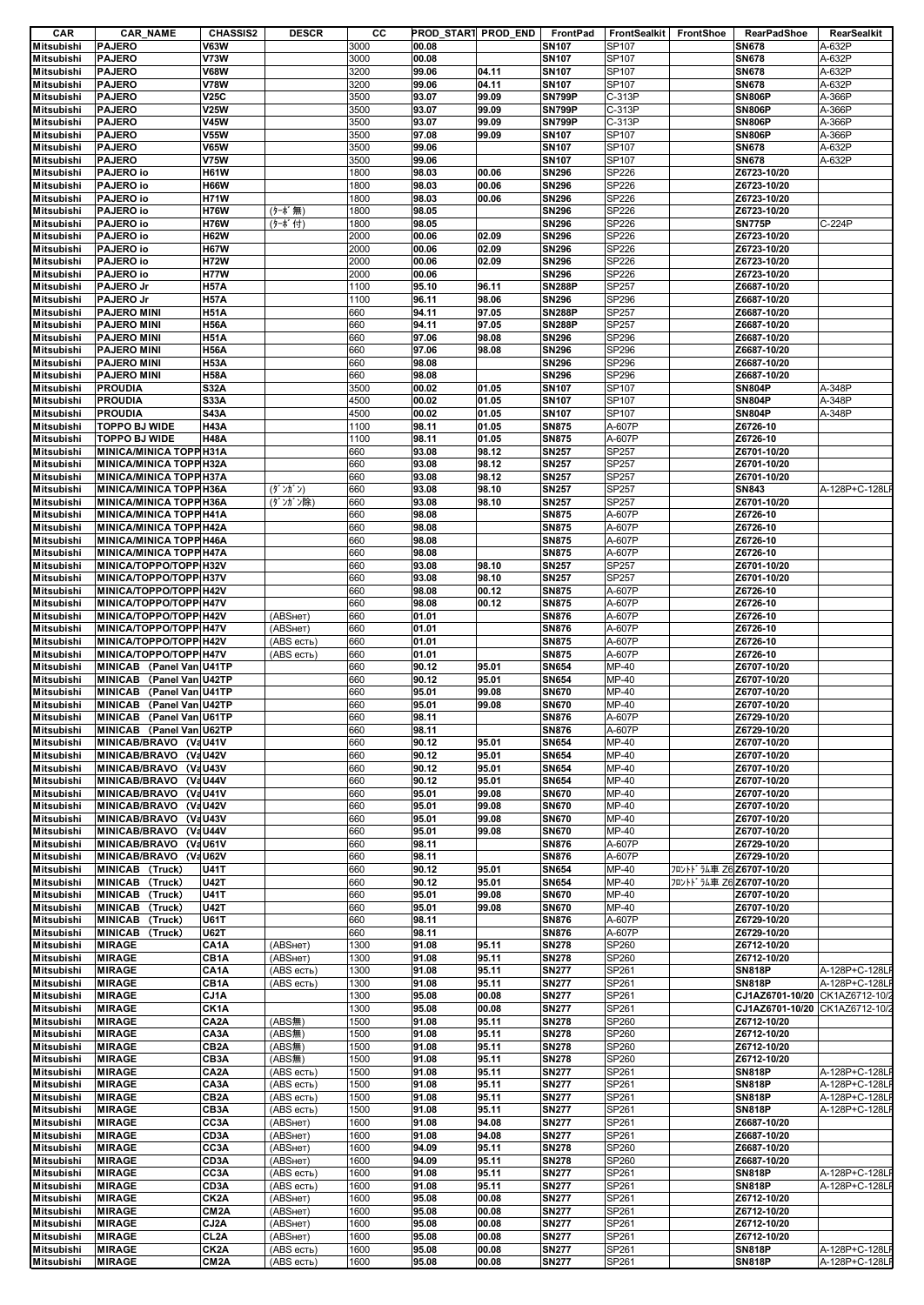| CAR               | CAR_NAME            | <b>CHASSIS2</b>   | <b>DESCR</b>               | cс   | PROD_STAR1 PROD_END |       | FrontPad                   | FrontSealkit | FrontShoe | <b>RearPadShoe</b>             | RearSealkit    |
|-------------------|---------------------|-------------------|----------------------------|------|---------------------|-------|----------------------------|--------------|-----------|--------------------------------|----------------|
| Mitsubishi        | <b>MIRAGE</b>       | CJ2A              | (ABS есть)                 | 1600 | 95.08               | 00.08 | <b>SN277</b>               | SP261        |           | <b>SN818P</b>                  | A-128P+C-128L  |
| <b>Mitsubishi</b> | <b>MIRAGE</b>       | CL <sub>2</sub> A | (ABS есть)                 | 1600 | 95.08               | 00.08 | <b>SN277</b>               | SP261        |           | <b>SN818P</b>                  | A-128P+C-128L  |
| <b>Mitsubishi</b> | <b>MIRAGE</b>       | CC4A              |                            | 1600 | 91.08               | 95.11 | <b>SN801P</b>              | A-312P       |           | <b>SN818P</b>                  | A-314P         |
| <b>Mitsubishi</b> | <b>MIRAGE</b>       | CA4A              |                            | 1600 | 91.12               | 95.11 | <b>SN801P</b>              | C-312P       |           | <b>SN818P</b>                  | A-128P+C-128L  |
| <b>Mitsubishi</b> | <b>MIRAGE</b>       | CB4A              |                            | 1600 | 91.12               | 95.11 | <b>SN801P</b>              | C-312P       |           | <b>SN818P</b>                  | A-128P+C-128L  |
| <b>Mitsubishi</b> | <b>MIRAGE</b>       | CB6A              |                            | 1600 | 91.12               | 95.11 | <b>SN801P</b>              | C-312P       |           | <b>SN818P</b>                  | A-128P+C-128L  |
| <b>Mitsubishi</b> | <b>MIRAGE</b>       | CJ4A              | (ダウンサイズタイヤ)                | 1600 | 95.08               | 00.08 | MR449127                   | MR449126     |           | <b>SN818P</b>                  | A-128P+C-128L  |
| <b>Mitsubishi</b> | <b>MIRAGE</b>       | CJ4A              | (1POTキャリパ)                 | 1600 | 95.08               | 00.08 | <b>SN801P</b>              | C-312P       |           | <b>SN818P</b>                  | A-128P+C-128L  |
| <b>Mitsubishi</b> | <b>MIRAGE</b>       | CJ4A              | (2POTキャリパ                  | 1600 | 95.08               | 00.08 | <b>SN799P</b>              | C-313P       |           | <b>SN818P</b>                  | A-128P+C-128L  |
| <b>Mitsubishi</b> | <b>MIRAGE</b>       | CK4A              |                            | 1600 | 95.08               | 00.08 | <b>SN801P</b>              | C-312P       |           | <b>SN818P</b>                  | A-128P+C-128L  |
| <b>Mitsubishi</b> | <b>MIRAGE</b>       | CB7A              | (ABSHeT)                   | 1800 | 91.08               | 92.10 | <b>SN277</b>               | SP261        |           | Z6687-10/20                    |                |
| <b>Mitsubishi</b> | <b>MIRAGE</b>       | CD7A              | (ABSHeT)                   | 1800 | 91.08               | 92.10 | <b>SN277</b>               | SP261        |           | Z6687-10/20                    |                |
| <b>Mitsubishi</b> | <b>MIRAGE</b>       | CB7A              | (ABS есть)                 | 1800 | 91.08               | 92.10 | <b>SN277</b>               | SP261        |           | <b>SN818P</b>                  | A-128P+C-128L  |
| <b>Mitsubishi</b> | <b>MIRAGE</b>       | CD7A              | (ABS есть)                 | 1800 | 91.08               | 92.10 | <b>SN277</b>               | SP261        |           | <b>SN818P</b>                  | A-128P+C-128L  |
| <b>Mitsubishi</b> | <b>MIRAGE</b>       | CK6A              |                            | 1800 | 95.08               | 00.08 | <b>SN801P</b>              | C-312P       |           | <b>SN818P</b>                  | A-128P+C-128L  |
| <b>Mitsubishi</b> | <b>MIRAGE</b>       | CM <sub>5</sub> A |                            | 1800 | 95.08               | 00.08 | <b>SN801P</b>              | C-312P       |           | <b>SN818P</b>                  | A-128P+C-128L  |
| <b>Mitsubishi</b> | <b>MIRAGE</b>       | CD8A              | (АВSнет)                   | 2000 | 92.10               | 95.11 | <b>SN277</b>               | SP261        |           | Z6687-10/20                    |                |
| <b>Mitsubishi</b> | <b>MIRAGE</b>       | CD8A              | ABS付)                      | 2000 | 92.10               | 95.11 | <b>SN277</b>               | SP261        |           | <b>SN818P</b>                  | A-128P+C-128L  |
| <b>Mitsubishi</b> | <b>MIRAGE</b>       | CB8A              | (АВSнет)                   | 2000 | 92.10               | 94.08 | <b>SN277</b>               | SP261        |           | Z6687-10/20                    |                |
| <b>Mitsubishi</b> | <b>MIRAGE</b>       | CB8A              | (АВSнет)                   | 2000 | 94.09               | 95.11 | <b>SN278</b>               | SP260        |           | Z6687-10/20                    |                |
| <b>Mitsubishi</b> | <b>MIRAGE</b>       | CB8A              | (ABS есть)                 | 2000 | 92.10               | 95.11 | <b>SN277</b>               | SP261        |           | <b>SN818P</b>                  | A-128P+C-128L  |
| <b>Mitsubishi</b> | <b>MIRAGE</b>       | CK8A              | (АВSнет)                   | 2000 | 95.08               | 99.06 | <b>SN277</b>               | SP261        |           | CK8A 95.08~96.8 Z6712-10/20 96 |                |
| <b>Mitsubishi</b> | <b>MIRAGE</b>       | CM8A              | (ABSнет)                   | 2000 | 95.08               | 99.06 | <b>SN277</b>               | SP261        |           | CK8A 95.08~96.8 Z6712-10/20 9  |                |
| <b>Mitsubishi</b> | <b>MIRAGE</b>       | CK8A              | (ABS есть)                 | 2000 | 95.08               | 99.06 | <b>SN277</b>               | SP261        |           | <b>SN818P</b>                  | A-128P+C-128L  |
| <b>Mitsubishi</b> | <b>MIRAGE</b>       | CM8A              | (ABS есть)                 | 2000 | 95.08               | 99.06 | <b>SN277</b>               | SP261        |           | <b>SN818P</b>                  | A-128P+C-128L  |
| <b>Mitsubishi</b> | <b>MIRAGE DINGO</b> | CQ1A              |                            | 1300 | 00.01               | 00.11 | <b>SN801P</b>              | C-312P       |           | 2WDZ6729-10/20                 | 4WDZ6723-10/2  |
| <b>Mitsubishi</b> | <b>MIRAGE DINGO</b> | CQ1A              |                            | 1300 | 00.12               | 02.08 | SN114                      | MR569233     |           | 2WDZ6729-10/20                 | 4WDZ6723-10/2  |
| <b>Mitsubishi</b> | <b>MIRAGE DINGO</b> | CQ2A              |                            | 1500 | 98.11               | 00.11 | <b>SN801P</b>              | C-312P       |           | Z6729-10/20                    |                |
| <b>Mitsubishi</b> | <b>MIRAGE DINGO</b> | CQ <sub>2</sub> A |                            | 1500 | 00.12               | 02.08 | <b>SN114</b>               | MR569233     |           | 2WDZ6729-10/20                 | 4WDZ6723-10/2  |
| <b>Mitsubishi</b> | <b>MIRAGE DINGO</b> | CQ5A              |                            | 1800 | 00.02               | 00.11 | <b>SN801P</b>              | C-312P       |           | Z6729-10/20                    |                |
| <b>Mitsubishi</b> | <b>MIRAGE DINGO</b> | CQ5A              |                            | 1800 | 00.12               | 02.08 | SN114                      | MR569233     |           | Z6729-10/20                    |                |
| <b>Mitsubishi</b> | <b>LANCER</b>       | CB1A              | (ABSHeT)                   | 1300 | 91.08               | 95.11 | <b>SN278</b>               | SP260        |           | Z6712-10/20                    |                |
| Mitsubishi        | <b>LANCER</b>       | CB1A              | (ABS есть)                 | 1300 | 91.08               | 95.11 | <b>SN277</b>               | SP261        |           | <b>SN818P</b>                  | A-128P+C-128L  |
| <b>Mitsubishi</b> | <b>LANCER</b>       | CK1A              |                            | 1300 | 95.08               | 00.05 | <b>SN277</b>               | SP261        |           | Z6712-10/20                    |                |
|                   |                     |                   |                            |      |                     |       |                            |              |           |                                |                |
| <b>Mitsubishi</b> | <b>LANCER</b>       | CB <sub>2</sub> A | (АВSнет)                   | 1500 | 91.08               | 95.11 | <b>SN278</b>               | SP260        |           | Z6712-10/20                    |                |
| Mitsubishi        | <b>LANCER</b>       | CB3A              | (ABSHeT)                   | 1500 | 91.08               | 95.11 | <b>SN278</b>               | SP260        |           | Z6712-10/20<br><b>SN818P</b>   |                |
| <b>Mitsubishi</b> | <b>LANCER</b>       | CB <sub>2</sub> A | (ABS есть)                 | 1500 | 91.08               | 95.11 | <b>SN277</b>               | SP261        |           |                                | A-128P+C-128L  |
| <b>Mitsubishi</b> | <b>LANCER</b>       | CB3A              | (ABS есть)                 | 1500 | 91.08               | 95.11 | <b>SN277</b>               | SP261        |           | <b>SN818P</b>                  | A-128P+C-128L  |
| <b>Mitsubishi</b> | <b>LANCER</b>       | CD <sub>3</sub> A | (АBSнет)                   | 1500 | 91.08               | 94.08 | <b>SN277</b>               | SP261        |           | Z6687-10/20                    |                |
| <b>Mitsubishi</b> | <b>LANCER</b>       |                   |                            | 1500 | 94.09               | 95.11 | <b>SN278</b>               | SP260        |           | Z6687-10/20                    |                |
| <b>Mitsubishi</b> | <b>LANCER</b>       | CD3A              | (ABS есть)                 | 1500 | 91.08               | 95.11 | <b>SN277</b>               | SP261        |           | <b>SN818P</b>                  | A-128P+C-128L  |
| <b>Mitsubishi</b> | <b>LANCER</b>       | CK <sub>2</sub> A | (АВSнет)                   | 1500 | 95.08               | 00.05 | <b>SN277</b>               | SP261        |           | Z6712-10/20                    |                |
| <b>Mitsubishi</b> | <b>LANCER</b>       | CM <sub>2</sub> A | (ABSHeT)                   | 1500 | 95.08               | 00.05 | <b>SN277</b>               | SP261        |           | Z6712-10/20                    |                |
| <b>Mitsubishi</b> | <b>LANCER</b>       | CK <sub>2</sub> A | (ABS есть)                 | 1500 | 95.08               | 00.05 | <b>SN277</b>               | SP261        |           | <b>SN818P</b>                  | A-128P+C-128L  |
| <b>Mitsubishi</b> | <b>LANCER</b>       | CM <sub>2</sub> A | (ABS есть)                 | 1500 | 95.08               | 00.05 | <b>SN277</b>               | SP261        |           | <b>SN818P</b>                  | A-128P+C-128L  |
| <b>Mitsubishi</b> | <b>LANCER</b>       | CS <sub>2</sub> A |                            | 1500 | 00.05               |       | SN114                      | MR569233     |           | 2WDZ6729-10/20                 | 4WDZ6723-10/2  |
| <b>Mitsubishi</b> | <b>LANCER</b>       | CB4A              |                            | 1600 | 91.12               | 95.11 | <b>SN801P</b>              | C-312P       |           | <b>SN818P</b>                  | A-128P+C-128L  |
| <b>Mitsubishi</b> | <b>LANCER</b>       | CB6A              |                            | 1600 | 91.12               | 95.11 | <b>SN801P</b>              | C-312P       |           | <b>SN818P</b>                  | A-128P+C-128L  |
| <b>Mitsubishi</b> | <b>LANCER</b>       | CK4A              |                            | 1600 | 95.08               | 00.05 | <b>SN801P</b>              | C-312P       |           | <b>SN818P</b>                  | A-128P+C-128L  |
| <b>Mitsubishi</b> | <b>LANCER</b>       | CB7A              | (ABSHeT)                   | 1800 | 91.08               | 92.10 | <b>SN277</b>               | SP261        |           | Z6687-10/20                    |                |
| <b>Mitsubishi</b> | <b>LANCER</b>       | CD7A              | (АВSнет)                   | 1800 | 91.08               | 92.10 | <b>SN277</b>               | SP261        |           | Z6687-10/20                    |                |
| <b>Mitsubishi</b> | <b>LANCER</b>       | CB7A              | (ABS есть)                 | 1800 | 91.08               | 92.10 | <b>SN277</b>               | SP261        |           | <b>SN818P</b>                  | A-128P+C-128L  |
| <b>Mitsubishi</b> | <b>LANCER</b>       | CD7A              | (ABS есть)                 | 1800 | 91.08               | 92.10 | <b>SN277</b>               | SP261        |           | <b>SN818P</b>                  | A-128P+C-128L  |
| <b>Mitsubishi</b> | <b>LANCER</b>       | CD5A              |                            | 1800 | 91.10               | 95.11 | <b>SN801P</b>              | A-312P       |           | <b>SN818P</b>                  | A-314P         |
| Mitsubishi        | <b>LANCER</b>       | CB5AR             |                            | 1800 | 92.10               | 00.05 | SN277                      | SP261        |           | CB5ARZ6712-10/2 CK5ARZ6701-10  |                |
| <b>Mitsubishi</b> | <b>LANCER</b>       | CK5AR             |                            | 1800 | 92.10               | 00.05 | <b>SN277</b>               | SP261        |           | CB5ARZ6712-10/2 CK5ARZ6701-10  |                |
| <b>Mitsubishi</b> | <b>LANCER</b>       | CK6A              |                            | 1800 | 95.08               | 00.05 | <b>SN801P</b>              | C-312P       |           | <b>SN818P</b>                  | A-128P+C-128LF |
| <b>Mitsubishi</b> | <b>LANCER</b>       | CM <sub>5</sub> A |                            | 1800 | 95.08               | 00.05 | <b>SN801P</b>              | C-312P       |           | <b>SN818P</b>                  | A-128P+C-128LI |
| <b>Mitsubishi</b> | <b>LANCER</b>       | CS5A              | (ターボ 無),5AR                | 1800 | 00.05               |       | SN114                      | MR569233     |           | 2WDZ6729-10/20                 | 4WDZ6723-10/2  |
| Mitsubishi        | <b>LANCER</b>       | CS5A              | (ターボ付)                     | 1800 | 03.11               |       | <b>SN889</b>               | A-650P       |           | SN895                          | MR955067       |
| Mitsubishi        | <b>LANCER</b>       | CD8A              | (ABSHeT)                   | 2000 | 92.10               | 95.11 | <b>SN277</b>               | SP261        |           | Z6687-10/20                    |                |
| <b>Mitsubishi</b> | <b>LANCER</b>       | CD8A              | (ABS есть)                 | 2000 | 92.10               | 95.11 | <b>SN277</b>               | SP261        |           | <b>SN818P</b>                  | A-128P+C-128L  |
| Mitsubishi        | <b>LANCER</b>       | CB8AR             |                            | 2000 | 92.10               | 96.10 | <b>SN277</b>               | SP261        |           | Z6712-10/20                    |                |
| Mitsubishi        | <b>LANCER</b>       | CK8A              | (ABSHeT)                   | 2000 | 95.08               | 99.06 | <b>SN277</b>               | SP261        |           | CK8A 95.08~96.8 Z6712-10/20 96 |                |
| <b>Mitsubishi</b> | <b>LANCER</b>       | CM8A              | (ABSHeT)                   | 2000 | 95.08               | 99.06 | <b>SN277</b>               | SP261        |           | CK8A 95.08~96.8 Z6712-10/20 96 |                |
| <b>Mitsubishi</b> | <b>LANCER</b>       | CK8A              | (ABS есть)                 | 2000 | 95.08               | 99.06 | <b>SN277</b>               | SP261        |           | <b>SN818P</b>                  | A-128P+C-128LI |
| Mitsubishi        | <b>LANCER</b>       | CM8A              | (ABS есть)                 | 2000 | 95.08               | 99.06 | <b>SN277</b>               | SP261        |           | <b>SN818P</b>                  | A-128P+C-128Ll |
| Mitsubishi        | <b>LANCER</b>       | CS6A              |                            | 2000 | 05.01               |       | SN114                      | A-650P       |           | Z6729-10/20                    |                |
| Mitsubishi        | <b>LANCER</b>       | CD9A              | (エボ1 '93モデル)               | 2000 | 92.10               | 93.12 | SS799-sスポ- C-313P          |              |           | SS818-s スポーツ A-314P            |                |
| <b>Mitsubishi</b> | <b>LANCER</b>       | CE9A              | (I# 2,3 '94, '95+7" N 2000 |      | 94.01               | 96.07 | <b>SS799-sスポ-</b> IC-313P  |              |           | <b>SS818-s スポーツ</b> A-314P     |                |
| Mitsubishi        | <b>LANCER</b>       | CN9A              | (エボ4 '97モデル)               | 2000 | 96.08               | 97.12 | <b>SS799-sスポ-</b> IC-313P  |              |           | SS804-s スポーツ C-224P            |                |
| Mitsubishi        | <b>LANCER</b>       | CP9A              | (I# 5'98+7' M RS) 2000     |      | 98.01               | 98.12 | SS799-sスポーC-313P           |              |           | SS804-s スポーツ C-224P            |                |
| <b>Mitsubishi</b> | <b>LANCER</b>       | CP9A              | (エボ5 '98モデルbrem 2000       |      | 98.01               | 98.12 | SS690-sスポ-MR407375         |              |           | SS691-s スポーツ MR407390          |                |
| <b>Mitsubishi</b> | <b>LANCER</b>       | CP9A              | (I# 6'99 + 5' M RS) 2000   |      | 99.01               | 00.05 | <b>SS799-sスポ-</b> IC-313P  |              |           | <b>SS804-s スポーツ</b> に-224P     |                |
| Mitsubishi        | <b>LANCER</b>       | CP9A              | (I# 6 '99+7" lbrem 2000    |      | 99.01               | 00.05 | SS690-sスポ-MR407375         |              |           | SS691-s スポーツ MR407390          |                |
| Mitsubishi        | <b>LANCER</b>       | CT9A              | (I#' 7'01 + 7' M RS) 2000  |      | 01.01               | 03.01 | <b>SS799-Sスポ-</b> IC-313P  |              |           | <b>SS804-s スポーツ</b> に-224P     |                |
| <b>Mitsubishi</b> | <b>LANCER</b>       | CT9A              | (I# 7'01 +7" Mbrem 2000    |      | 01.01               | 03.01 | SS690-sスポ-MR407375         |              |           | SS691-s スポーツ MR407390          |                |
| Mitsubishi        | <b>LANCER</b>       | CT9A              | (I#' 7'02 +7' N GT-/2000   |      | 02.02               | 03.01 | SS690-sスポ-MR407375         |              |           | SS691-s スポーツ∥MR407390          |                |
| <b>Mitsubishi</b> | <b>LANCER</b>       | CT9A              | (Iボ8 '03モデル RS)  2000      |      | 03.01               | 04.01 | <b>SS799-sスポ-</b> IC-313P  |              |           | <b>SS804-s スポーツ</b> に-224P     |                |
| <b>Mitsubishi</b> | <b>LANCER</b>       | CT9A              | (エボ8 '03モデルbrem 2000       |      | 03.01               | 04.01 | SS690-sスポ-MR407375         |              |           | SS691-s スポーツ MR407390          |                |
| Mitsubishi        | <b>LANCER</b>       | CT9A              | (I# 8'04 + 5" M RS) 2000   |      | 04.02               | 05.02 | SS799-sスポーC-313P           |              |           | SS804-s スポーツ C-224P            |                |
| Mitsubishi        | <b>LANCER</b>       | CT9A              | (エボ8 '04モデルbrem 2000       |      | 04.02               | 05.02 | SS690-sスポ- MR407375        |              |           | SS691-s スポーツ MR407390          |                |
| Mitsubishi        | <b>LANCER</b>       | CT9A              | (I# 9'05 + 5" M RS) 2000   |      | 05.03               |       | <b>SS799-sスポ-</b> IC-313P  |              |           | <b>SS804-s スポーツ</b> に-224P     |                |
| <b>Mitsubishi</b> | <b>LANCER</b>       | CT9A              | (I#' 9 '05+7' Mbrem 2000   |      | 05.03               |       | SS690-sスポ-MR407375         |              |           | SS691-s スポーツ MR407390          |                |
| Mitsubishi        | <b>LANCER WAGON</b> | CS <sub>2</sub> W |                            | 1500 | 05.01               |       | SN114                      | MR569233     |           | Z6729-10/20                    |                |
| Mitsubishi        | <b>LANCER WAGON</b> | CS5W              |                            | 1800 | 00.11               | 01.04 | SN114                      | MR569233     |           | 2WDZ6729-10/20                 | 4WDZ6687-10/2  |
| <b>Mitsubishi</b> | <b>LANCER WAGON</b> | CS5W              | (ツーリング ,ツーリング スーパ          | 1800 | 01.05               | 02.12 | SN114                      | MR569233     |           | 2WDZ6729-10/20                 | 4WDZ6723-10/2  |
| Mitsubishi        | <b>LANCER WAGON</b> | CS5W              | (T-ツーリング,ツーリングスi1800       |      | 01.05               |       | <b>SN889</b>               | A-650P       |           | <b>SN895</b>                   | MR955067       |
| <b>Mitsubishi</b> | <b>LANCER WAGON</b> | CT9W              | (I#' ワゴ ン bremboキ2000      |      | 05.09               |       | <b>SS690-sスポ-</b> MR407375 |              |           | SS691-s スポーツ MR407390          |                |
| Mitsubishi        | <b>LANCER CARGO</b> | CS <sub>2V</sub>  |                            | 1500 | 02.11               |       | <b>SN584P</b>              | MN102195     |           | Z6723-10/20                    |                |
| <b>Mitsubishi</b> | <b>LIBERO WAGON</b> | CB <sub>2</sub> W | (ABSHeT)                   | 1500 | 93.12               | 99.05 | <b>SN278</b>               | SP260        |           | Z6701-10/20                    |                |
| Mitsubishi        | <b>LIBERO WAGON</b> | CB <sub>2</sub> W | (ABSHeT)                   | 1500 | 99.06               | 02.08 | <b>SN277</b>               | SP261        |           | Z6701-10/20                    |                |
| Mitsubishi        | <b>LIBERO WAGON</b> | CB <sub>2</sub> W | (ABS есть)                 | 1500 | 93.12               | 99.05 | <b>SN278</b>               | SP261        |           | <b>SN818P</b>                  | A-314P         |
| Mitsubishi        | <b>LIBERO WAGON</b> | CB <sub>2</sub> W | (ABS есть)                 | 1500 | 99.06               | 02.08 | <b>SN277</b>               | SP261        |           | <b>SN818P</b>                  | A-314P         |
| <b>Mitsubishi</b> | <b>LIBERO WAGON</b> | CB4W              | (ABSHeT)                   | 1600 | 97.09               | 00.05 | <b>SN277</b>               | SP261        |           | Z6701-10/20                    |                |
| <b>Mitsubishi</b> | <b>LIBERO WAGON</b> | CB4W              | (ABS есть)                 | 1600 | 97.09               | 00.05 | <b>SN277</b>               | SP261        |           | <b>SN818P</b>                  | A-314P         |
| Mitsubishi        | <b>LIBERO WAGON</b> | CB5W              | (ABSHeT)                   | 1800 | 92.04               | 00.05 | <b>SN277</b>               | SP261        |           | Z6701-10/20                    |                |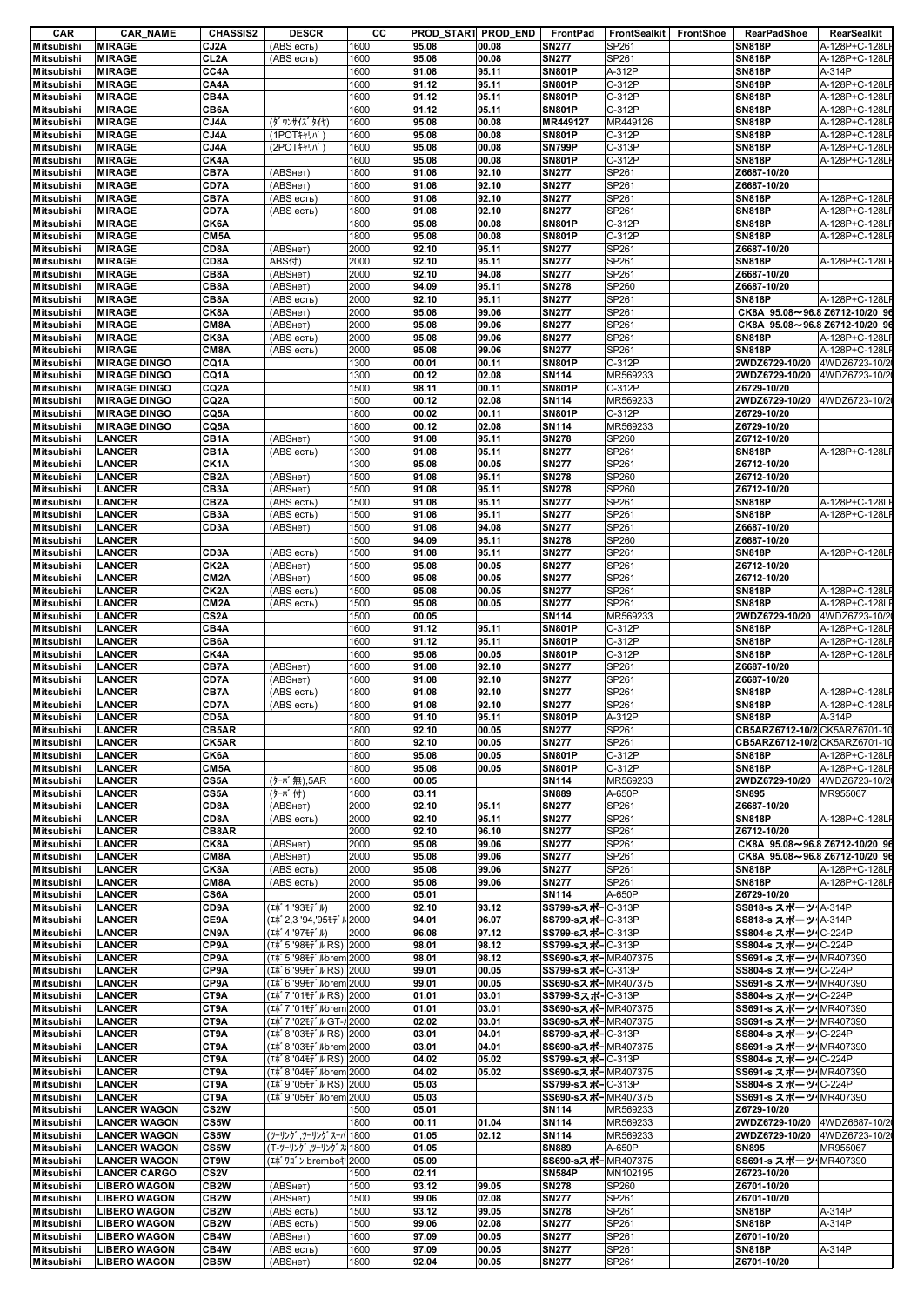| CAR               | <b>CAR_NAME</b>          | <b>CHASSIS2</b>       | <b>DESCR</b>      | cс   |       | PROD_START PROD_END | FrontPad      | <b>FrontSealkit</b> | FrontShoe | <b>RearPadShoe</b>                        | <b>RearSealkit</b> |
|-------------------|--------------------------|-----------------------|-------------------|------|-------|---------------------|---------------|---------------------|-----------|-------------------------------------------|--------------------|
| Mitsubishi        | <b>LIBERO WAGON</b>      | CB5W                  | (ABS есть)        | 1800 | 92.04 | 00.05               | <b>SN277</b>  | SP261               |           | <b>SN818P</b>                             | A-314P             |
| <b>Mitsubishi</b> | <b>LIBERO WAGON</b>      | CD5W                  | (ターボ無)            | 1800 | 92.04 | 00.05               | <b>SN801P</b> | C-312P              |           | Z6687-10/20                               |                    |
| Mitsubishi        | <b>LIBERO WAGON</b>      | CD5W                  | (ターボ付)            | 1800 | 92.04 | 00.05               | <b>SN801P</b> | C-312P              |           | <b>SN842P</b>                             | A-314P             |
| <b>Mitsubishi</b> | <b>LIBERO WAGON</b>      | CB8W                  | (АВSнет)          | 2000 | 92.06 | 02.08               | <b>SN277</b>  | SP261               |           | Z6701-10/20                               |                    |
|                   |                          |                       |                   |      |       |                     |               |                     |           |                                           |                    |
| <b>Mitsubishi</b> | <b>LIBERO WAGON</b>      | CB8W                  | (ABS есть)        | 2000 | 92.06 | 02.08               | <b>SN277</b>  | SP261               |           | <b>SN818P</b>                             | A-314P             |
| Mitsubishi        | <b>LIBERO WAGON</b>      | CD8W                  |                   | 2000 | 92.04 | 99.06               | <b>SN801P</b> | C-312P              |           | Z6687-10/20                               |                    |
| Mitsubishi        | <b>LIBERO CARGO</b>      | CB <sub>1</sub> V     |                   | 1300 | 92.04 | 95.08               | <b>SN278</b>  | SP260               |           | Z6701-10/20                               |                    |
| <b>Mitsubishi</b> | <b>LIBERO CARGO</b>      | CB <sub>1</sub> V     | (ABSHeT)          | 1300 | 95.09 | 02.08               | <b>SN278</b>  | SP261               |           | Z6701-10/20                               |                    |
| <b>Mitsubishi</b> | <b>LIBERO CARGO</b>      | CB <sub>1</sub> V     | (ABS есть)        | 1300 | 95.09 | 02.08               | <b>SN277</b>  | SP261               |           | <b>SN818P</b>                             | A-314P             |
| <b>Mitsubishi</b> | <b>LIBERO CARGO</b>      | CB <sub>2V</sub>      | (АВSнет)          | 1500 | 92.04 | 99.05               | <b>SN278</b>  | SP260               |           | Z6701-10/20                               |                    |
| Mitsubishi        | <b>LIBERO CARGO</b>      | CB <sub>2V</sub>      | (ABSHeT)          | 1500 | 99.06 | 02.08               | <b>SN277</b>  | SP261               |           | Z6701-10/20                               |                    |
|                   |                          |                       |                   |      |       |                     |               |                     |           |                                           |                    |
| Mitsubishi        | <b>LIBERO CARGO</b>      | CB <sub>2V</sub>      | (ABS есть)        | 1500 | 92.04 | 02.08               | <b>SN277</b>  | SP261               |           | <b>SN818P</b>                             | A-314P             |
| <b>Mitsubishi</b> | <b>LIBERO CARGO</b>      | CD <sub>2V</sub>      |                   | 1500 | 92.04 | 02.08               | <b>SN277</b>  | SP261               |           | Z6687-10/20                               |                    |
| Mitsubishi        | <b>LIBERO CARGO</b>      | CB8V                  | (ABSHeT)          | 2000 | 92.04 | 02.08               | <b>SN277</b>  | SP261               |           | Z6701-10/20                               |                    |
| Mitsubishi        | <b>LIBERO CARGO</b>      | CB8V                  | (ABS есть)        | 2000 | 92.04 | 02.08               | <b>SN277</b>  | SP261               |           | <b>SN818P</b>                             | A-314P             |
| <b>Mitsubishi</b> | <b>LIBERO CARGO</b>      | CD8V                  |                   | 2000 | 92.04 | 02.08               | <b>SN277</b>  | SP261               |           | Z6687-10/20                               |                    |
| <b>Mitsubishi</b> | <b>LEGNUM</b>            | EA <sub>1</sub> W     | (リヤト・ラム)          | 1800 | 96.08 | 00.05               | <b>SN801P</b> | A-312P              |           | Z6701-10/20                               |                    |
|                   | <b>LEGNUM</b>            | EC1W                  | (リヤト・ラム)          | 1800 |       | 00.05               | <b>SN801P</b> | A-312P              |           | Z6701-10/20                               |                    |
| <b>Mitsubishi</b> |                          |                       |                   |      | 96.08 |                     |               |                     |           |                                           |                    |
| <b>Mitsubishi</b> | <b>LEGNUM</b>            | EA <sub>1</sub> W     | (リヤデ ィスク)         | 1800 | 96.08 | 00.05               | <b>SN801P</b> | A-312P              |           | <b>SN775P</b>                             | C-224P             |
| <b>Mitsubishi</b> | <b>LEGNUM</b>            | EC1W                  | (リヤデ゛ィスク)         | 1800 | 96.08 | 00.05               | <b>SN801P</b> | A-312P              |           | <b>SN775P</b>                             | C-224P             |
| <b>Mitsubishi</b> | <b>LEGNUM</b>            | EA4W                  | (リヤト ラム)          | 2000 | 96.08 | 98.08               | <b>SN801P</b> | A-312P              |           | Z6701-10/20                               |                    |
| Mitsubishi        | <b>LEGNUM</b>            | EA4W                  | (リヤデ゛ィスク)         | 2000 | 96.08 | 98.08               | <b>SN801P</b> | A-312P              |           | <b>SN775P</b>                             | C-224P             |
| <b>Mitsubishi</b> | <b>LEGNUM</b>            | EC4W                  | (リヤデ゛ィスク)         | 2000 | 96.08 | 98.08               | <b>SN801P</b> | A-312P              |           | <b>SN775P</b>                             | C-224P             |
| <b>Mitsubishi</b> | <b>LEGNUM</b>            | EA7W                  |                   | 2000 | 00.05 | 02.08               | <b>SN801P</b> | A-312P              |           | EA7WZ6701-10/20 EC7WZ6687-10/             |                    |
|                   |                          |                       |                   |      |       |                     |               |                     |           |                                           |                    |
| Mitsubishi        | <b>LEGNUM</b>            | EC7W                  |                   | 2000 | 00.05 | 02.08               | <b>SN801P</b> | A-312P              |           | EA7WZ6701-10/20 EC7WZ6687-10/             |                    |
| <b>Mitsubishi</b> | <b>LEGNUM</b>            | EA3W                  |                   | 2400 | 98.08 | 00.04               | <b>SN799P</b> | C-313P              |           | <b>SN775P</b>                             | C-224P             |
| <b>Mitsubishi</b> | <b>LEGNUM</b>            | EC3W                  |                   | 2400 | 98.08 | 00.04               | <b>SN799P</b> | C-313P              |           | <b>SN775P</b>                             | C-224P             |
| <b>Mitsubishi</b> | <b>LEGNUM</b>            | EA3W                  |                   | 2400 | 00.04 | 02.08               | <b>SN889</b>  | A-650P              |           | <b>SN775P</b>                             | C-224P             |
| <b>Mitsubishi</b> | <b>LEGNUM</b>            | EC3W                  |                   | 2400 | 00.04 | 02.08               | <b>SN889</b>  | A-650P              |           | <b>SN775P</b>                             | C-224P             |
| <b>Mitsubishi</b> | <b>LEGNUM</b>            | EA5W                  |                   | 2500 | 96.08 | 98.08               | <b>SN801P</b> | A-312P              |           | <b>SN775P</b>                             | C-224P             |
|                   |                          |                       |                   |      |       |                     |               |                     |           |                                           |                    |
| <b>Mitsubishi</b> | <b>LEGNUM</b>            | EC5W                  | (ターボ無)            | 2500 | 96.08 | 02.08               | <b>SN801P</b> | A-312P              |           | <b>SN775P</b>                             | C-224P             |
| Mitsubishi        | <b>LEGNUM</b>            | EC5W                  | (ターボ付)            | 2500 | 96.08 | 02.08               | <b>SN799P</b> | C-313P              |           | <b>SN804P</b>                             | A-348P             |
| <b>Mitsubishi</b> | CANTER (FA5##)           | <b>FA500</b>          |                   | 2000 | 97.06 | 99.04               | <b>SN280E</b> | SP280               |           | Z6655-10                                  |                    |
| <b>Mitsubishi</b> | CANTER (FA5##)           | FA510                 | 超低床               | 2000 | 97.06 | 99.04               | <b>SN814E</b> | A-300P              |           | Z6655-10                                  |                    |
| <b>Mitsubishi</b> | CANTER (FA5##)           | <b>FA510</b>          | 全低床               | 2000 | 97.06 | 99.04               | <b>SN280E</b> | SP280               |           | Z6655-10                                  |                    |
| <b>Mitsubishi</b> | CANTER (FA5##)           | <b>FA580</b>          |                   | 2000 | 97.06 | 99.04               | <b>SN280E</b> | SP280               |           | Z6655-10                                  |                    |
|                   |                          |                       |                   |      |       |                     |               |                     |           |                                           |                    |
| <b>Mitsubishi</b> | CANTER (FA5##)           | FA590                 |                   | 2000 | 97.06 | 99.04               | <b>SN280E</b> | SP280               |           | Z6655-10                                  |                    |
| <b>Mitsubishi</b> | CANTER (FA5##)           | FA523                 |                   | 2400 | 96.11 | 99.04               | <b>SN280E</b> | SP280               |           | Z6653-10                                  |                    |
| <b>Mitsubishi</b> | CANTER (FB3,5,7##FB500   |                       |                   | 2000 | 99.03 |                     | <b>SN280E</b> | SP280               |           | Z4447-10                                  |                    |
| <b>Mitsubishi</b> | CANTER (FB3,5,7##FB510   |                       | 全低床               | 2000 | 99.03 | 02.06               | <b>SN280E</b> | SP280               |           | Z4447-10                                  |                    |
| <b>Mitsubishi</b> | CANTER (FB3,5,7##FB510   |                       | 超低床               | 2000 | 99.03 | 02.06               | <b>SN814E</b> | A-300P              |           | Z6655-10                                  |                    |
| <b>Mitsubishi</b> | CANTER (FB3,5,7##FB700   |                       | (リヤドラム)超低床        | 2000 | 03.07 |                     | <b>SN917E</b> | MK449942            |           | Z6655-10                                  |                    |
|                   |                          |                       |                   |      |       |                     |               | MK449942            |           | <b>SN917E</b>                             | MK449942           |
| <b>Mitsubishi</b> | CANTER (FB3,5,7##FB700   |                       | (リヤディスク)全低床       | 2000 | 03.07 |                     | <b>SN917E</b> |                     |           |                                           |                    |
| <b>Mitsubishi</b> | CANTER (FB3,5,7##FB523   |                       |                   | 2400 | 99.03 |                     | <b>SN280E</b> | SP280               |           | Z4447-10                                  |                    |
| <b>Mitsubishi</b> | CANTER (FB3,5,7##FB300   |                       | シングルタイヤ,小径ダブ2700  |      | 85.09 | 89.09               | <b>SN814P</b> | A-300P              |           | FB300Z6656-10/20 FB300BZ6655-1            |                    |
| <b>Mitsubishi</b> | CANTER (FB3,5,7##FB300   |                       | 全輪小径シングルタイヤ: 2700 |      | 87.09 | 89.09               | <b>SN280P</b> | SP280               |           | FB300Z6656-10/20 FB300BZ6655-1            |                    |
| <b>Mitsubishi</b> | CANTER (FB3,5,7##FB308   |                       | シングルタイヤ,小径ダブ2800  |      | 89.10 | 91.04               | <b>SN814P</b> | A-300P              |           | FB308AZ6656-10/2 FB308BZ6655-1            |                    |
| <b>Mitsubishi</b> | CANTER (FB3,5,7##FB308   |                       | 全輪小径シングルタイヤ: 2800 |      | 89.10 | 91.04               | <b>SN280P</b> | SP280               |           | FB308AZ6656-10/2 FB308BZ6655-1            |                    |
|                   |                          |                       |                   |      |       |                     |               |                     |           |                                           |                    |
| <b>Mitsubishi</b> | CANTER (FB3,5,7##FB308   |                       | シングルタイヤ,小径ダブ2800  |      | 91.04 | 93.10               | <b>SN814E</b> | A-300P              |           | FB308AZ6656-10/2 FB308BZ6655-1            |                    |
| <b>Mitsubishi</b> | CANTER (FB3,5,7##FB308   |                       | 全輪小径タイヤ全輪小2800    |      | 91.04 | 93.10               | <b>SN280E</b> | SP280               |           | FB308AZ6656-10/2 FB308BZ6655-1            |                    |
| <b>Mitsubishi</b> | CANTER (FB3,5,7##FB328   |                       |                   | 2800 | 91.04 | 93.10               | <b>SN280E</b> | SP280               |           | Z6655-10                                  |                    |
| <b>Mitsubishi</b> | CANTER (FB3,5,7##FB501   |                       |                   | 2800 | 93.10 | 99.04               | <b>SN280E</b> | SP280               |           | Z6655-10                                  |                    |
| <b>Mitsubishi</b> | CANTER (FB3,5,7##FB511   |                       | 超低床,高床            | 2800 | 93.10 | 99.04               | <b>SN814E</b> | A-300P              |           | Z6655-10                                  |                    |
| <b>Mitsubishi</b> | CANTER (FB3,5,7##FB511   |                       | 全低床               | 2800 | 93.10 | 99.04               | <b>SN280E</b> | SP280               |           | Z6655-10                                  |                    |
|                   |                          |                       |                   |      |       |                     |               |                     |           |                                           |                    |
| <b>Mitsubishi</b> | CANTER (FB3,5,7##FB511   |                       | 高所作業,ヤマト仕様 2800   |      | 96.01 | 99.04               | <b>SN279E</b> | SP279               |           | Z6655-10                                  |                    |
| <b>Mitsubishi</b> | CANTER (FB3,5,7##FB50A   |                       |                   | 2800 | 99.03 | 02.06               | <b>SN280E</b> | SP280               |           | A1, B1系Z4447-10 B0系Z6655-10               |                    |
| <b>Mitsubishi</b> | CANTER (FB3,5,7##FB51A   |                       | 超低床,高床            | 2800 | 99.03 | 02.06               | <b>SN814E</b> | A-300P              |           | Z6655-10                                  |                    |
| <b>Mitsubishi</b> | CANTER (FB3,5,7##FB51A   |                       | 全低床               | 2800 | 99.03 | 02.06               | <b>SN280E</b> | SP280               |           | Z6602-10かZ4447-10                         |                    |
| Mitsubishi        | CANTER (FB3,5,7##FB51A   |                       | 特装車               | 2800 | 99.03 | 02.06               | <b>SN279E</b> | SP279               |           | Z6602-10かZ4447-10                         |                    |
| <b>Mitsubishi</b> | CANTER (FB3,5,7##FB70A   |                       | (リヤドラム)超低床        | 2800 | 02.06 |                     | <b>SN917E</b> | MK449942            |           | Z6655-10                                  |                    |
|                   |                          |                       |                   |      |       |                     |               |                     |           |                                           |                    |
| Mitsubishi        | CANTER (FB3,5,7##FB70A   |                       | (リヤディスク)全低床,i2800 |      | 02.06 |                     | <b>SN917E</b> | MK449942            |           | <b>SN917E</b>                             | MK449942           |
| Mitsubishi        | CANTER (FB3,5,7##FB70B   |                       |                   | 3000 | 04.09 |                     | <b>SN917E</b> | MK449942            |           | <b>SN917E</b>                             | MK449942           |
| Mitsubishi        | CANTER (FC5##)           | FC563                 |                   | 2400 | 96.11 | 99.04               | <b>SN295E</b> | SP201               |           | Z6653-10                                  |                    |
| <b>Mitsubishi</b> | CANTER (FD3,5,7##) FD378 |                       |                   | 2800 | 92.09 | 93.10               | <b>SN280E</b> | SP280               |           | Z6655-10                                  |                    |
| Mitsubishi        | CANTER (FD3.5.7##) FD501 |                       |                   | 2800 | 93.10 | 99.04               | <b>SN280E</b> | SP280               |           | Z6655-10                                  |                    |
| Mitsubishi        | CANTER (FD3,5,7##) FD50A |                       |                   | 2800 | 99.05 | 02.06               | <b>SN280E</b> | SP280               |           | <b>シングルタイヤZ6655-10</b>  ダブルタイヤZ4447-      |                    |
| Mitsubishi        | CANTER (FD3,5,7##) FD70A |                       |                   | 2800 | 02.06 |                     | <b>SN917E</b> | MK449942            |           | <b>SN917E</b>                             | MK449942           |
|                   |                          |                       |                   |      |       |                     |               |                     |           |                                           |                    |
| <b>Mitsubishi</b> | CANTER (FD3,5,7##) FD70B |                       |                   | 3000 | 02.06 |                     | <b>SN917E</b> | MK449942            |           | <b>SN917E</b>                             | MK449942           |
| Mitsubishi        | CANTER (FE3##)           | <b>FE300</b>          |                   | 2700 | 85.09 | 89.09               | <b>SN814P</b> | A-300P              |           | Z6602-10かZ6668-10                         |                    |
| Mitsubishi        | CANTER (FE3##)           | <b>FE320</b>          |                   | 2700 | 85.09 | 89.09               | <b>SN814P</b> | A-300P              |           | Z6602-10かZ6668-10                         |                    |
| Mitsubishi        | CANTER (FE3##)           | FB301BFE              |                   | 3300 | 87.09 | 91.04               | <b>SN244P</b> | SP244               |           | Z6602-10かZ6668-10                         |                    |
| Mitsubishi        | CANTER (FE3##)           | FB301BFEW             |                   | 3300 | 87.09 | 91.04               | <b>SN244P</b> | SP244               |           | Z6602-10かZ6668-10                         |                    |
| Mitsubishi        | CANTER (FE3##)           | FB301BFE              |                   | 3300 | 91.04 | 93.10               | <b>SN244E</b> | SP244               |           | Z6602-10かZ6668-10                         |                    |
| Mitsubishi        | CANTER (FE3##)           | FB301BFEW             |                   | 3300 | 91.04 | 93.10               | <b>SN244E</b> | SP244               |           | Z6602-10かZ6668-10                         |                    |
|                   |                          |                       |                   |      |       |                     |               |                     |           |                                           |                    |
| Mitsubishi        | CANTER (FE3##)           | FB301BFE              | 除                 | 3300 | 85.09 | 91.04               | <b>SN814P</b> | A-300P              |           | Z6602-10かZ6668-10                         |                    |
| <b>Mitsubishi</b> | CANTER (FE3##)           | FB301BFEW             | 除                 | 3300 | 85.09 | 91.04               | <b>SN814P</b> | A-300P              |           | Z6602-10かZ6668-10                         |                    |
| Mitsubishi        | CANTER (FE3##)           | FB301BFE              | 除                 | 3300 | 91.04 | 93.10               | <b>SN814E</b> | A-300P              |           | Z6602-10かZ6668-10                         |                    |
| Mitsubishi        | CANTER (FE3##)           | FB301BFEW             | 除                 | 3300 | 91.04 | 93.10               | <b>SN814E</b> | A-300P              |           | Z6602-10かZ6668-10                         |                    |
| <b>Mitsubishi</b> | CANTER (FE3##)           | <b>FE311</b>          | (フロントト・ラム)        | 3300 | 85.09 | 93.10               |               |                     |           | Z6627-10かZ6 Z6602-10かZ6668-10             |                    |
| Mitsubishi        | CANTER (FE3##)           | FE311                 | (フロントデ ィスク)ダ ンプ   | 3300 | 87.09 | 91.04               | <b>SN279</b>  | SP248               |           | Z6602-10かZ6668-10                         |                    |
|                   |                          |                       |                   |      |       |                     |               |                     |           |                                           |                    |
| Mitsubishi        | CANTER (FE3##)           | FE311                 | (フロントデ ィスク)ダ ンプ   | 3300 | 91.04 | 93.10               | <b>SN279E</b> | SP248               |           | Z6602-10かZ6668-10                         |                    |
| <b>Mitsubishi</b> | CANTER (FE3##)           | FE311                 | カーゴ               | 3300 | 85.09 | 91.04               | <b>SN244P</b> | SP244               |           | Z6602-10かZ6668-10                         |                    |
| <b>Mitsubishi</b> | CANTER (FE3##)           | FE311                 | カーゴ               | 3300 | 91.04 | 93.10               | <b>SN244E</b> | SP244               |           | Z6602-10かZ6668-10                         |                    |
| Mitsubishi        | CANTER (FE3##)           | <b>FE321全低床</b>       |                   | 3300 | 89.09 | 91.04               | <b>SN814P</b> | A-300P              |           | Z6602-10かZ6668-10                         |                    |
| <b>Mitsubishi</b> | CANTER (FE3##)           | <b>FE321全低床</b>       |                   | 3300 | 91.04 | 93.10               | <b>SN814E</b> | A-300P              |           | Z6602-10かZ6668-10                         |                    |
| Mitsubishi        | CANTER (FE3##)           | FE321                 | 超低床               | 3300 | 89.09 | 91.04               | <b>SN244P</b> | SP244               |           | Z6602-10かZ6668-10                         |                    |
|                   |                          |                       |                   |      |       |                     |               |                     |           |                                           |                    |
| <b>Mitsubishi</b> | CANTER (FE3##)           | FE321                 | 超低床               | 3300 | 91.04 | 93.10               | <b>SN244E</b> | SP244               |           | Z6602-10かZ6668-10                         |                    |
| <b>Mitsubishi</b> | CANTER (FE3##)           | FE331                 |                   | 3300 | 85.09 | 91.04               | <b>SN244P</b> | SP244               |           | Z6602-10かZ6668-10                         |                    |
| Mitsubishi        | CANTER (FE3##)           | FE331                 |                   | 3300 | 91.04 | 93.10               | <b>SN244E</b> | SP244               |           | Z6602-10かZ6668-10                         |                    |
| <b>Mitsubishi</b> | CANTER (FE3##)           | FE334                 | (フロントト゛ラム)        | 3300 | 85.09 | 89.09               |               |                     |           | EH系全車,EV32tZ6602-10かZ666 2.75t,3t Z6653-1 |                    |
| Mitsubishi        | CANTER (FE3##)           | FE334                 | (フロントデ ィスク)       | 3300 | 85.09 | 89.09               | <b>SN244P</b> | SP244               |           | 2tZ6602-10かZ666 2.75t,3t Z6653-1          |                    |
|                   |                          |                       |                   |      | 85.09 |                     |               |                     |           |                                           |                    |
| Mitsubishi        | CANTER (FE3##)           | FE305                 | (フロントドラム)         | 3600 |       | 93.10               |               |                     |           | Z6627-10かZ6 Z6602-10かZ6668-10             |                    |
| <b>Mitsubishi</b> | CANTER (FE3##)           | FE305BFE              | (フロントデ ィスク)       | 3600 | 87.09 | 91.04               | <b>SN244P</b> | SP244               |           | Z6602-10かZ6668-10                         |                    |
| Mitsubishi        | CANTER (FE3##)           | FE305BFM              | (フロントデ ィスク)       | 3600 | 87.09 | 91.04               | <b>SN244P</b> | SP244               |           | Z6602-10かZ6668-10                         |                    |
| <b>Mitsubishi</b> | CANTER (FE3##)           | FE305BFEK             | (フロントデ ィスク)       | 3600 | 87.09 | 91.04               | <b>SN244P</b> | SP244               |           | Z6602-10かZ6668-10                         |                    |
| <b>Mitsubishi</b> | CANTER (FE3##)           | FE305BFEM             | (フロントデ ィスク)       | 3600 | 87.09 | 91.04               | <b>SN244P</b> | SP244               |           | Z6602-10かZ6668-10                         |                    |
| <b>Mitsubishi</b> | CANTER (FE3##)           | FE305BFEKQ (フロントディスク) |                   | 3600 | 87.09 | 91.04               | <b>SN244P</b> | SP244               |           | Z6602-10かZ6668-10                         |                    |
|                   |                          |                       |                   |      |       |                     |               |                     |           |                                           |                    |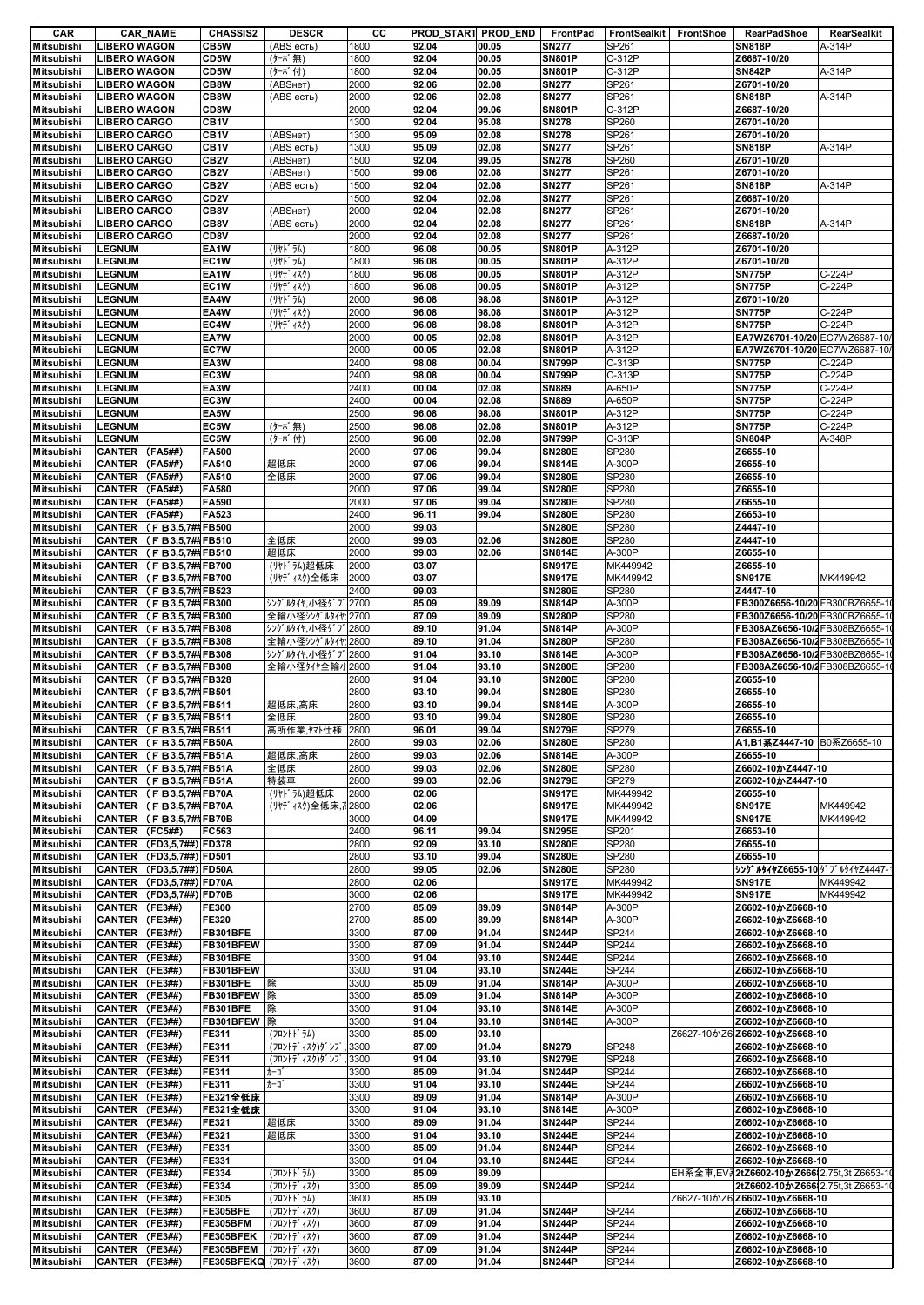| CAR                                                                                                                                                                                                            |                                  | <b>CAR_NAME</b> | <b>CHASSIS2</b>                                 | <b>DESCR</b>                               | cс           | PROD_START PROD_END FrontPad |                |                                | FrontSealkit FrontShoe |          | RearPadShoe<br>RearSealkit                                                          |
|----------------------------------------------------------------------------------------------------------------------------------------------------------------------------------------------------------------|----------------------------------|-----------------|-------------------------------------------------|--------------------------------------------|--------------|------------------------------|----------------|--------------------------------|------------------------|----------|-------------------------------------------------------------------------------------|
| <b>Mitsubishi</b>                                                                                                                                                                                              | CANTER (FE3##)                   |                 | FE305BFEMG (フロントディスク)                           |                                            | 3600         | 87.09                        | 91.04          | <b>SN244P</b>                  | <b>SP244</b>           |          | Z6602-10かZ6668-10                                                                   |
| <b>Mitsubishi</b>                                                                                                                                                                                              | CANTER (FE3##)                   |                 | FE305BFEQ                                       | (フロントデ ィスク)                                | 3600         | 87.09                        | 91.04          | <b>SN244P</b>                  | SP244                  |          | Z6602-10かZ6668-10                                                                   |
| <b>Mitsubishi</b>                                                                                                                                                                                              | CANTER (FE3##)                   |                 | FE305BFEA                                       | (フロントディスク)                                 | 3600         | 87.09                        | 91.04          | <b>SN244P</b>                  | <b>SP244</b>           |          | Z6602-10かZ6668-10                                                                   |
| <b>Mitsubishi</b>                                                                                                                                                                                              | CANTER (FE3##)                   |                 | FE305BFEW                                       | (フロントデ ィスク)                                | 3600         | 87.09                        | 91.04          | <b>SN244P</b>                  | <b>SP244</b>           |          | Z6602-10かZ6668-10                                                                   |
| <b>Mitsubishi</b>                                                                                                                                                                                              | CANTER (FE3##)                   |                 | FE305BFE                                        | (フロントデ ィスク)                                | 3600         | 91.04                        | 93.10          | <b>SN244E</b>                  | SP244                  |          | Z6602-10かZ6668-10                                                                   |
| <b>Mitsubishi</b>                                                                                                                                                                                              | CANTER (FE3##)                   |                 | FE305BFM                                        | (フロントデ ィスク)                                | 3600         | 91.04                        | 93.10          | <b>SN244E</b>                  | SP244                  |          | Z6602-10かZ6668-10                                                                   |
| Mitsubishi                                                                                                                                                                                                     | CANTER (FE3##)                   |                 | FE305BFEK                                       | (フロントデ ィスク)                                | 3600         | 91.04                        | 93.10          | <b>SN244E</b>                  | <b>SP244</b>           |          | Z6602-10かZ6668-10                                                                   |
| <b>Mitsubishi</b>                                                                                                                                                                                              | CANTER (FE3##)                   |                 | FE305BFEM (フロントディスク)                            |                                            | 3600         | 91.04                        | 93.10          | <b>SN244E</b>                  | <b>SP244</b>           |          | Z6602-10かZ6668-10                                                                   |
| <b>Mitsubishi</b>                                                                                                                                                                                              | CANTER (FE3##)                   |                 | FE305BFEKQ (フロントディスク)                           |                                            | 3600         | 91.04                        | 93.10          | <b>SN244E</b>                  | SP244                  |          | Z6602-10かZ6668-10                                                                   |
| <b>Mitsubishi</b>                                                                                                                                                                                              | CANTER (FE3##)                   |                 | FE305BFEMG (フロントディスク)                           |                                            | 3600         | 91.04                        | 93.10          | <b>SN244E</b>                  | <b>SP244</b>           |          | Z6602-10かZ6668-10                                                                   |
| <b>Mitsubishi</b>                                                                                                                                                                                              | CANTER (FE3##)                   |                 | FE305BFEQ (フロントディスク)                            |                                            | 3600         | 91.04                        | 93.10          | <b>SN244E</b>                  | SP244                  |          | Z6602-10かZ6668-10                                                                   |
| <b>Mitsubishi</b>                                                                                                                                                                                              | CANTER (FE3##)                   |                 | FE305BFEA                                       | (フロントデ ィスク)                                | 3600         | 91.04                        | 93.10          | <b>SN244E</b>                  | <b>SP244</b>           |          | Z6602-10かZ6668-10                                                                   |
| <b>Mitsubishi</b>                                                                                                                                                                                              | CANTER (FE3##)                   |                 | FE305BFEW (フロントディスク)                            |                                            | 3600         | 91.04                        | 93.10          | <b>SN244E</b>                  | <b>SP244</b>           |          | Z6602-10かZ6668-10                                                                   |
| <b>Mitsubishi</b>                                                                                                                                                                                              | CANTER (FE3##)                   |                 | FE305BDGE                                       |                                            | 3600         | 89.10                        | 91.04          | <b>SN279</b>                   | <b>SP248</b>           |          | Z6602-10かZ6668-10                                                                   |
| <b>Mitsubishi</b>                                                                                                                                                                                              | CANTER (FE3##)                   |                 | FE305BDGEC                                      |                                            | 3600         | 89.10                        | 91.04          | <b>SN279</b>                   | <b>SP248</b>           |          | Z6602-10かZ6668-10                                                                   |
| <b>Mitsubishi</b>                                                                                                                                                                                              | CANTER (FE3##)                   |                 | FE305BDGE                                       |                                            | 3600         | 91.04                        | 93.10          | <b>SN279E</b>                  | SP248                  |          | Z6602-10かZ6668-10                                                                   |
| <b>Mitsubishi</b>                                                                                                                                                                                              | CANTER (FE3##)                   |                 | FE305BDGEC                                      |                                            | 3600         | 91.04                        | 93.10          | <b>SN279E</b>                  | <b>SP248</b>           |          | Z6602-10かZ6668-10                                                                   |
| <b>Mitsubishi</b>                                                                                                                                                                                              | CANTER (FE3##)                   |                 | FE305                                           | 上記除                                        | 3600         | 85.09                        | 91.04          | <b>SN814P</b>                  | A-300P                 |          | Z6602-10かZ6668-10                                                                   |
| <b>Mitsubishi</b>                                                                                                                                                                                              | CANTER (FE3##)                   |                 | FE305                                           | 上記除                                        | 3600         | 91.04                        | 93.10          | <b>SN814E</b>                  | A-300P                 |          | Z6602-10かZ6668-10                                                                   |
| <b>Mitsubishi</b>                                                                                                                                                                                              | CANTER (FE3##)                   |                 | FE315                                           | (フロントト゛ラム)                                 | 3600         | 85.09<br>87.09               | 93.10<br>91.04 |                                | <b>SP248</b>           |          | Z6627-10かZ6 Z6602-10かZ6668-10                                                       |
| <b>Mitsubishi</b>                                                                                                                                                                                              | CANTER (FE3##)<br>CANTER (FE3##) |                 | FE315<br>FE315                                  | (フロントディスク)BD,BN3600<br>(フロントディスク)BD,BN3600 |              | 91.04                        | 93.10          | <b>SN279</b><br><b>SN279E</b>  | <b>SP248</b>           |          | Z6602-10かZ6668-10<br>Z6602-10かZ6668-10                                              |
| <b>Mitsubishi</b><br><b>Mitsubishi</b>                                                                                                                                                                         | CANTER (FE3##)                   |                 | <b>FE315BH</b>                                  | 系                                          | 3600         | 85.09                        | 91.04          | <b>SN244P</b>                  | <b>SP244</b>           |          | Z6602-10かZ6668-10                                                                   |
| <b>Mitsubishi</b>                                                                                                                                                                                              | CANTER (FE3##)                   |                 | <b>FE315BH</b>                                  | 系                                          | 3600         | 91.04                        | 93.10          | <b>SN244E</b>                  | <b>SP244</b>           |          | Z6602-10かZ6668-10                                                                   |
| <b>Mitsubishi</b>                                                                                                                                                                                              | CANTER (FE3##)                   |                 | FE325                                           | (フロントドラム)                                  | 3600         | 85.09                        | 93.10          |                                |                        |          | Z6627-10かZ6 Z6602-10かZ6668-10                                                       |
| <b>Mitsubishi</b>                                                                                                                                                                                              | CANTER (FE3##)                   |                 | <b>FE325BV</b>                                  | (フロントディスク) BV系 3600                        |              | 85.09                        | 89.01          | <b>SN814P</b>                  | A-300P                 |          | Z6602-10かZ6668-10                                                                   |
| <b>Mitsubishi</b>                                                                                                                                                                                              | CANTER (FE3##)                   |                 | <b>FE325EV</b>                                  | (フロントディスク) EV系 3600                        |              | 85.09                        | 89.01          | <b>SN814P</b>                  | A-300P                 |          | Z6602-10かZ6668-10                                                                   |
| <b>Mitsubishi</b>                                                                                                                                                                                              | CANTER (FE3##)                   |                 | FE325ET                                         | 系                                          | 3600         | 85.09                        | 91.04          | <b>SN814P</b>                  | A-300P                 |          | Z6602-10かZ6668-10                                                                   |
| <b>Mitsubishi</b>                                                                                                                                                                                              | CANTER (FE3##)                   |                 | <b>FE325ET</b>                                  | 系                                          | 3600         | 91.04                        | 93.10          | <b>SN814E</b>                  | A-300P                 |          | Z6602-10かZ6668-10                                                                   |
| <b>Mitsubishi</b>                                                                                                                                                                                              | CANTER (FE3##)                   |                 | FE325EF                                         | 系                                          | 3600         | 87.09                        | 91.04          | <b>SN244P</b>                  | SP244                  |          | Z6602-10かZ6668-10                                                                   |
| <b>Mitsubishi</b>                                                                                                                                                                                              | CANTER (FE3##)                   |                 | <b>FE325BF</b>                                  | 系                                          | 3600         | 87.09                        | 91.04          | <b>SN244P</b>                  | SP244                  |          | Z6602-10かZ6668-10                                                                   |
| <b>Mitsubishi</b>                                                                                                                                                                                              | CANTER (FE3##)                   |                 | <b>FE325EF</b>                                  | 系                                          | 3600         | 91.04                        | 93.10          | <b>SN244E</b>                  | <b>SP244</b>           |          | Z6602-10かZ6668-10                                                                   |
| <b>Mitsubishi</b>                                                                                                                                                                                              | CANTER (FE3##)                   |                 | <b>FE325BF</b>                                  | 系                                          | 3600         | 91.04                        | 93.10          | <b>SN244E</b>                  | <b>SP244</b>           |          | Z6602-10かZ6668-10                                                                   |
| <b>Mitsubishi</b>                                                                                                                                                                                              | CANTER (FE3##)                   |                 | <b>FE335BV</b>                                  | (フロントドラム)系                                 | 3600         | 85.09                        | 93.10          |                                |                        |          | 85.09~89.09 22 t Z6602-10かZ66 2.75t,3t Z6653-1                                      |
|                                                                                                                                                                                                                | CANTER (FE3##)                   |                 | FE335EH                                         | (フロントドラム)系                                 | 3600         | 85.09                        | 93.10          |                                |                        |          | 85.09~89.09 22 t Z6602-10かZ66 2.75t,3t Z6653-1                                      |
| <b>Mitsubishi</b>                                                                                                                                                                                              |                                  |                 | <b>FE335EV</b>                                  |                                            | 3600         | 85.09                        | 93.10          |                                |                        |          |                                                                                     |
| <b>Mitsubishi</b><br><b>Mitsubishi</b>                                                                                                                                                                         | CANTER (FE3##)<br>CANTER (FE3##) |                 | FE335                                           | (フロントドラム)系<br>(フロントデ ィスク) EHEV 3600        |              | 85.09                        | 87.08          | <b>SN814P</b>                  | A-300P                 |          | 85.09~89.09 22 t Z6602-10かZ66 2.75t,3t Z6653-1<br>2 t Z6602-10かZ66 2.75t,3t Z6653-1 |
|                                                                                                                                                                                                                | CANTER (FE3##)                   |                 | FE335                                           | (フロントデ ィスク) EHEV 3600                      |              | 87.09                        | 91.04          | <b>SN244P</b>                  | <b>SP244</b>           |          | 2 t Z6602-10かZ66 2.75t,3t Z6653-1                                                   |
| <b>Mitsubishi</b><br><b>Mitsubishi</b>                                                                                                                                                                         | CANTER (FE3##)                   |                 | FE335                                           | (フロントディスク)EHEW3600                         |              | 91.04                        | 93.10          | <b>SN244E</b>                  | <b>SP244</b>           |          | 2 t Z6602-10かZ66 2.75t, 3t Z6653-1                                                  |
|                                                                                                                                                                                                                | CANTER (FE3##)                   |                 | <b>FE335EH</b>                                  | 系 (EHEW除)                                  | 3600         | 87.05                        | 91.04          | <b>SN244P</b>                  | <b>SP244</b>           |          | 2 t Z6602-10かZ66 2.75t,3t Z6653-1                                                   |
| <b>Mitsubishi</b><br><b>Mitsubishi</b>                                                                                                                                                                         | CANTER (FE3##)                   |                 | <b>FE335EH</b>                                  | 系 (EHEW除)                                  | 3600         | 91.04                        | 93.10          | <b>SN244E</b>                  | SP244                  |          | 2 t Z6602-10かZ66 2.75t, 3t Z6653-1                                                  |
| <b>Mitsubishi</b>                                                                                                                                                                                              | CANTER (FE3##)                   |                 | <b>FE335BV</b>                                  | 系                                          | 3600         | 87.09                        | 91.04          | <b>SN279</b>                   | <b>SP248</b>           |          | 2 t Z6602-10かZ66 2.75t,3t Z6653-1                                                   |
| <b>Mitsubishi</b>                                                                                                                                                                                              | CANTER (FE3##)                   |                 | <b>FE335EV</b>                                  | 系                                          | 3600         | 87.09                        | 91.04          | <b>SN279</b>                   | <b>SP248</b>           |          | 2 t Z6602-10かZ66 2.75t,3t Z6653-1                                                   |
| <b>Mitsubishi</b>                                                                                                                                                                                              | CANTER (FE3##)                   |                 | <b>FE335BG</b>                                  | 系                                          | 3600         | 87.09                        | 91.04          | <b>SN279</b>                   | <b>SP248</b>           |          | 2 t Z6602-10かZ66 2.75t,3t Z6653-1                                                   |
| <b>Mitsubishi</b>                                                                                                                                                                                              | CANTER (FE3##)                   |                 | <b>FE335BH</b>                                  | 系                                          | 3600         | 87.09                        | 91.04          | <b>SN279</b>                   | <b>SP248</b>           |          | 2 t Z6602-10かZ66 2.75t,3t Z6653-1                                                   |
|                                                                                                                                                                                                                | CANTER (FE3##)                   |                 | <b>FE335BV</b>                                  | 系                                          | 3600         | 91.04                        | 93.10          | <b>SN279E</b>                  | <b>SP248</b>           |          | 2 t Z6602-10かZ66 2.75t,3t Z6653-1                                                   |
| <b>Mitsubishi</b>                                                                                                                                                                                              | CANTER (FE3##)                   |                 | <b>FE335EV</b>                                  | 系                                          |              | 91.04                        | 93.10          |                                |                        |          | 2 t Z6602-10かZ66 2.75t,3t Z6653-1                                                   |
| <b>Mitsubishi</b>                                                                                                                                                                                              |                                  |                 |                                                 |                                            | 3600         |                              |                | <b>SN279E</b>                  | <b>SP248</b>           |          |                                                                                     |
| <b>Mitsubishi</b>                                                                                                                                                                                              | CANTER (FE3##)                   |                 | <b>FE335BG</b>                                  | 系                                          | 3600         | 91.04                        | 93.10          | <b>SN279E</b>                  | <b>SP248</b>           |          | 2 t Z6602-10かZ66 2.75t,3t Z6653-1                                                   |
| <b>Mitsubishi</b>                                                                                                                                                                                              | CANTER (FE3##)                   |                 | <b>FE335BH</b>                                  | 系                                          | 3600         | 91.04                        | 93.10          | <b>SN279E</b>                  | SP248                  |          | 2 t Z6602-10かZ66 2.75t, 3t Z6653-1                                                  |
| <b>Mitsubishi</b>                                                                                                                                                                                              | CANTER (FE3##)                   |                 | FE355                                           |                                            | 3600         | 85.09                        | 93.10          |                                |                        | Z6653-10 | Z6635-10                                                                            |
| <b>Mitsubishi</b>                                                                                                                                                                                              | CANTER (FE3##)                   |                 | FE307                                           |                                            | 4200         | 87.03                        | 91.04          | <b>SN279</b>                   | <b>SP248</b>           |          | Z6602-10かZ6668-10                                                                   |
| <b>Mitsubishi</b>                                                                                                                                                                                              | CANTER (FE3##)                   |                 | FE307                                           |                                            | 4200         | 91.04                        | 93.10          | <b>SN279E</b>                  | SP248                  |          | Z6602-10かZ6668-10                                                                   |
| <b>Mitsubishi</b>                                                                                                                                                                                              | CANTER (FE3##)                   |                 | <b>FE317</b>                                    |                                            | 4200         | 87.03                        | 91.04          | <b>SN279</b>                   | <b>SP248</b>           |          | Z6602-10かZ6668-10                                                                   |
| Mitsubishi                                                                                                                                                                                                     | CANTER (FE3##)                   |                 | <b>FE317</b>                                    |                                            | 4200         | 91.04                        | 93.10          | <b>SN279E</b>                  | <b>SP248</b>           |          | Z6602-10かZ6668-10                                                                   |
| Mitsubishi                                                                                                                                                                                                     | CANTER (FE3##)                   |                 | FE337                                           | (フロントドラム)                                  | 4200         | 85.09                        | 93.10          |                                |                        | Z6653-10 | BV,EH,EV系 Z6627-10かZ6667-10 1                                                       |
| <b>Mitsubishi</b>                                                                                                                                                                                              | CANTER (FE3##)                   |                 | <b>FE337</b>                                    | (フロントデ ィスク)                                | 4200         | 89.10                        | 91.04          | <b>SN279</b>                   | <b>SP248</b>           |          | BV.EH.EV系 Z6627-10かZ6667-10                                                         |
| <b>Mitsubishi</b>                                                                                                                                                                                              | CANTER (FE3##)                   |                 | <b>FE337</b>                                    | (フロントデ ィスク)                                | 4200         | 91.04                        | 93.10          | <b>SN279E</b>                  | <b>SP248</b>           |          | BV.EH.EV系 Z6627-10かZ6667-10                                                         |
| Mitsubishi                                                                                                                                                                                                     | CANTER (FE4##)                   |                 | FE431                                           |                                            | 3300         | 85.09                        | 89.09          | <b>SN244P</b>                  | <b>SP244</b>           |          | Z6602-10かZ6668-10                                                                   |
| <b>Mitsubishi</b>                                                                                                                                                                                              | CANTER (FE4##)                   |                 | FE434                                           | (フロントドラム)FHES, F3300                       |              | 85.09                        | 89.09          |                                |                        |          | ZZ627-10かZ6 2tZ6602-10かZ666 2.75t,3t Z6653-1                                        |
| <b>Mitsubishi</b>                                                                                                                                                                                              | CANTER (FE4##)                   |                 | FE434                                           | 上記除                                        | 3300         | 85.09                        | 89.09          |                                |                        | Z6653-10 | 2tZ6602-10かZ666 2.75t,3t Z6653-1                                                    |
| <b>Mitsubishi</b>                                                                                                                                                                                              | CANTER (FE4##)                   |                 | FE434                                           | (フロントディスク)CHES3300                         |              | 85.09                        | 89.09          | <b>SN244P</b>                  | SP244                  |          | 2tZ6602-10かZ666 2.75t.3t Z6653-1                                                    |
| <b>Mitsubishi</b>                                                                                                                                                                                              | CANTER (FE4##)                   |                 | <b>FE434EVHES</b>                               |                                            | 3300         | 85.09                        | 89.09          | <b>SN279</b>                   | <b>SP248</b>           |          | 2tZ6602-10かZ666 2.75t,3t Z6653-1                                                    |
| <b>Mitsubishi</b>                                                                                                                                                                                              | CANTER (FE4##)                   |                 | <b>FE434EVHES</b>                               |                                            | 3300         | 85.09                        | 89.09          | <b>SN279</b>                   | SP248                  |          | 2tZ6602-10かZ666 2.75t,3t Z6653-1                                                    |
| <b>Mitsubishi</b>                                                                                                                                                                                              | CANTER (FE4##)                   |                 | FE434FHESH                                      |                                            | 3300         | 85.09                        | 89.09          | <b>SN279</b>                   | SP248                  |          | 2tZ6602-10かZ666 2.75t,3t Z6653-1                                                    |
| <b>Mitsubishi</b>                                                                                                                                                                                              | CANTER (FE4##)                   |                 | FE434FHESH                                      |                                            | 3300         | 85.09                        | 89.09          | <b>SN279</b>                   | <b>SP248</b>           |          | 2tZ6602-10かZ666 2.75t,3t Z6653-1                                                    |
| <b>Mitsubishi</b>                                                                                                                                                                                              | CANTER (FE4##)                   |                 | FE435EDHEY (フロントトン)                             |                                            | 3300         | 85.09                        | 93.10          |                                |                        |          | ZZ627-10かZ6 CHZ,CHZQ,EHM,EHMQ,EHZ,EHZ                                               |
| Mitsubishi                                                                                                                                                                                                     | CANTER (FE4##)                   |                 | FE435EHEK (フロントドラム)                             |                                            | 3300         | 85.09                        | 93.10          |                                |                        |          | ZZ627-10かZ6 CHZ,CHZQ,EHM,EHMQ,EHZ,EHZ                                               |
| <b>Mitsubishi</b>                                                                                                                                                                                              | CANTER (FE4##)                   |                 | FE435FHE                                        | (フロントドラム)                                  | 3300         | 85.09                        | 93.10          |                                |                        |          | ZZ627-10かZ6 CHZ,CHZQ,EHM,EHMQ,EHZ,EHZ                                               |
| Mitsubishi                                                                                                                                                                                                     | CANTER (FE4##)                   |                 | FE435EHEKQ (フロントドラム)                            |                                            | 3300         | 85.09                        | 93.10          |                                |                        |          | ZZ627-10かZ6 CHZ,CHZQ,EHM,EHMQ,EHZ,EHZ                                               |
| <b>Mitsubishi</b>                                                                                                                                                                                              | CANTER (FE4##)                   |                 | FE435EVHEK (フロントトン)                             |                                            | 3300         | 85.09                        | 93.10          |                                |                        |          | ZZ627-10かZ6 CHZ,CHZQ,EHM,EHMQ,EHZ,EHZ                                               |
| <b>Mitsubishi</b>                                                                                                                                                                                              | CANTER (FE4##)                   |                 | FE435EVHEQ (フロントドラム)                            |                                            | 3300         | 85.09                        | 93.10          |                                |                        |          | ZZ627-10かZ6 CHZ,CHZQ,EHM,EHMQ,EHZ,EHZ                                               |
| Mitsubishi                                                                                                                                                                                                     | CANTER (FE4##)                   |                 | FE435EVHEY (フロントトン)                             |                                            | 3300         | 85.09                        | 93.10          |                                |                        |          | ZZ627-10かZ6 CHZ,CHZQ,EHM,EHMQ,EHZ,EHZ                                               |
| <b>Mitsubishi</b>                                                                                                                                                                                              | CANTER (FE4##)                   |                 | FE435FHEQ (フロントドラム)                             |                                            | 3300         | 85.09                        | 93.10          |                                |                        |          | ZZ627-10かZ6 CHZ,CHZQ,EHM,EHMQ,EHZ,EHZ                                               |
| Mitsubishi                                                                                                                                                                                                     | CANTER (FE4##)                   |                 | FE435EHEKQ (フロントドラム)                            |                                            | 3300         | 85.09                        | 93.10          |                                |                        |          | ZZ627-10かZ6 CHZ,CHZQ,EHM,EHMQ,EHZ,EHZ                                               |
| <b>Mitsubishi</b>                                                                                                                                                                                              | CANTER (FE4##)                   |                 | <b>FE435EVHEK</b> (フロントドラム)                     |                                            | 3300         | 85.09                        | 93.10          |                                |                        |          | ZZ627-10かZ6 CHZ,CHZQ,EHM,EHMQ,EHZ,EHZ                                               |
| Mitsubishi                                                                                                                                                                                                     | CANTER (FE4##)                   |                 | FE435EVHEQ (フロントドラム)                            |                                            | 3300         | 85.09                        | 93.10          |                                |                        |          | ZZ627-10かZ6 CHZ,CHZQ,EHM,EHMQ,EHZ,EHZ                                               |
| Mitsubishi                                                                                                                                                                                                     | CANTER (FE4##)                   |                 | FE435EVHEY (フロントドラム)                            |                                            | 3300         | 85.09                        | 93.10          |                                |                        |          | ZZ627-10かZ6 CHZ,CHZQ,EHM,EHMQ,EHZ,EHZ                                               |
| <b>Mitsubishi</b>                                                                                                                                                                                              | CANTER (FE4##)                   |                 | FE435FHEQ (フロントドラム)                             |                                            | 3300         | 85.09                        | 93.10          |                                |                        |          | ZZ627-10かZ6 CHZ,CHZQ,EHM,EHMQ,EHZ,EHZ0                                              |
| <b>Mitsubishi</b>                                                                                                                                                                                              | CANTER (FE4##)                   |                 | <b>FE435</b>                                    | 上記除                                        | 3300         | 85.09                        | 93.10          |                                |                        | Z6653-10 | CHZ,CHZQ,EHM,EHMQ,EHZ,EHZ                                                           |
| <b>Mitsubishi</b>                                                                                                                                                                                              | CANTER (FE4##)                   |                 | FE435CHE                                        | (フロントデ ィスク)                                | 3300         | 89.09                        | 91.04          | <b>SN244P</b>                  | SP244                  |          | Z6602-10かZ6668-10                                                                   |
| Mitsubishi                                                                                                                                                                                                     | CANTER (FE4##)                   |                 | FE435CHEQ                                       | (フロントディスク)                                 | 3300         | 89.09                        | 91.04          | <b>SN244P</b>                  | SP244                  |          | Z6602-10かZ6668-10                                                                   |
| <b>Mitsubishi</b>                                                                                                                                                                                              | CANTER (FE4##)                   |                 | FE435EHE                                        | (フロントデ ィスク)                                | 3300         | 89.09                        | 91.04          | <b>SN244P</b>                  | <b>SP244</b>           |          | Z6602-10かZ6668-10                                                                   |
| Mitsubishi                                                                                                                                                                                                     | CANTER (FE4##)                   |                 | FE435EHEQ (フロントディスク)                            |                                            | 3300         | 89.09                        | 91.04          | <b>SN244P</b>                  | <b>SP244</b>           |          | Z6602-10かZ6668-10                                                                   |
| <b>Mitsubishi</b>                                                                                                                                                                                              | CANTER (FE4##)                   |                 | FE435EHEW (フロントディスク)                            |                                            | 3300         | 89.09                        | 91.04          | <b>SN244P</b>                  | SP244                  |          | Z6602-10かZ6668-10                                                                   |
| <b>Mitsubishi</b>                                                                                                                                                                                              | CANTER (FE4##)                   |                 | FE435EHEK ( 70) + 7 ( 7)                        |                                            | 3300         | 89.09                        | 91.04          | <b>SN244P</b>                  | <b>SP244</b>           |          | Z6602-10かZ6668-10                                                                   |
|                                                                                                                                                                                                                | CANTER (FE4##)                   |                 | FE435EHEKQ (フロントディスク)                           |                                            | 3300         | 89.09                        | 91.04          | <b>SN244P</b>                  | SP244                  |          | Z6602-10かZ6668-10                                                                   |
|                                                                                                                                                                                                                |                                  |                 | FE435EHEM ( Ju>トデ ィスク)                          |                                            | 3300         | 89.09                        | 91.04          | <b>SN244P</b>                  | <b>SP244</b>           |          | Z6602-10かZ6668-10                                                                   |
|                                                                                                                                                                                                                | CANTER (FE4##)                   |                 |                                                 |                                            |              | 89.09                        | 91.04          | <b>SN244P</b>                  | <b>SP244</b>           |          | Z6602-10かZ6668-10                                                                   |
|                                                                                                                                                                                                                | CANTER (FE4##)                   |                 | FE435EHEMC (フロントディスク)                           |                                            | 3300         |                              |                |                                |                        |          |                                                                                     |
|                                                                                                                                                                                                                | CANTER (FE4##)                   |                 | FE435CHE                                        | (フロントデ゛ィスク)                                | 3300         | 91.04                        | 93.09          | <b>SN244E</b>                  | <b>SP244</b>           |          |                                                                                     |
|                                                                                                                                                                                                                | CANTER (FE4##)                   |                 | FE435CHEQ ( 70) + 7 (7)                         |                                            | 3300         | 91.04                        | 93.09          | <b>SN244E</b>                  | <b>SP244</b>           |          |                                                                                     |
|                                                                                                                                                                                                                | CANTER (FE4##)                   |                 | FE435EHE                                        | (フロントデ ィスク)                                | 3300         | 91.04                        | 93.09          | <b>SN244E</b>                  | <b>SP244</b>           |          |                                                                                     |
|                                                                                                                                                                                                                | CANTER (FE4##)                   |                 | FE435EHEQ (フロントディスク)                            |                                            | 3300         | 91.04                        | 93.09          | <b>SN244E</b>                  | <b>SP244</b>           |          |                                                                                     |
|                                                                                                                                                                                                                | CANTER (FE4##)                   |                 | FE435EHEW ( Jロントデ ィスク)                          |                                            | 3300         | 91.04                        | 93.09          | <b>SN244E</b>                  | SP244                  |          |                                                                                     |
|                                                                                                                                                                                                                |                                  |                 |                                                 |                                            | 3300         | 91.04                        |                | <b>SN244E</b>                  |                        |          |                                                                                     |
|                                                                                                                                                                                                                | CANTER (FE4##)<br>CANTER (FE4##) |                 | FE435EHEK ( 70) + 7 ( 7)                        |                                            |              |                              | 93.09          |                                | <b>SP244</b>           |          |                                                                                     |
| <b>Mitsubishi</b><br>Mitsubishi<br><b>Mitsubishi</b><br><b>Mitsubishi</b><br>Mitsubishi<br><b>Mitsubishi</b><br>Mitsubishi<br><b>Mitsubishi</b><br><b>Mitsubishi</b><br><b>Mitsubishi</b><br><b>Mitsubishi</b> | CANTER (FE4##)                   |                 | FE435EHEKQ (フロントディスク)<br>FE435EHEM ( Ju>トデ ィスク) |                                            | 3300<br>3300 | 91.04<br>91.04               | 93.09<br>93.09 | <b>SN244E</b><br><b>SN244E</b> | SP244<br><b>SP244</b>  |          |                                                                                     |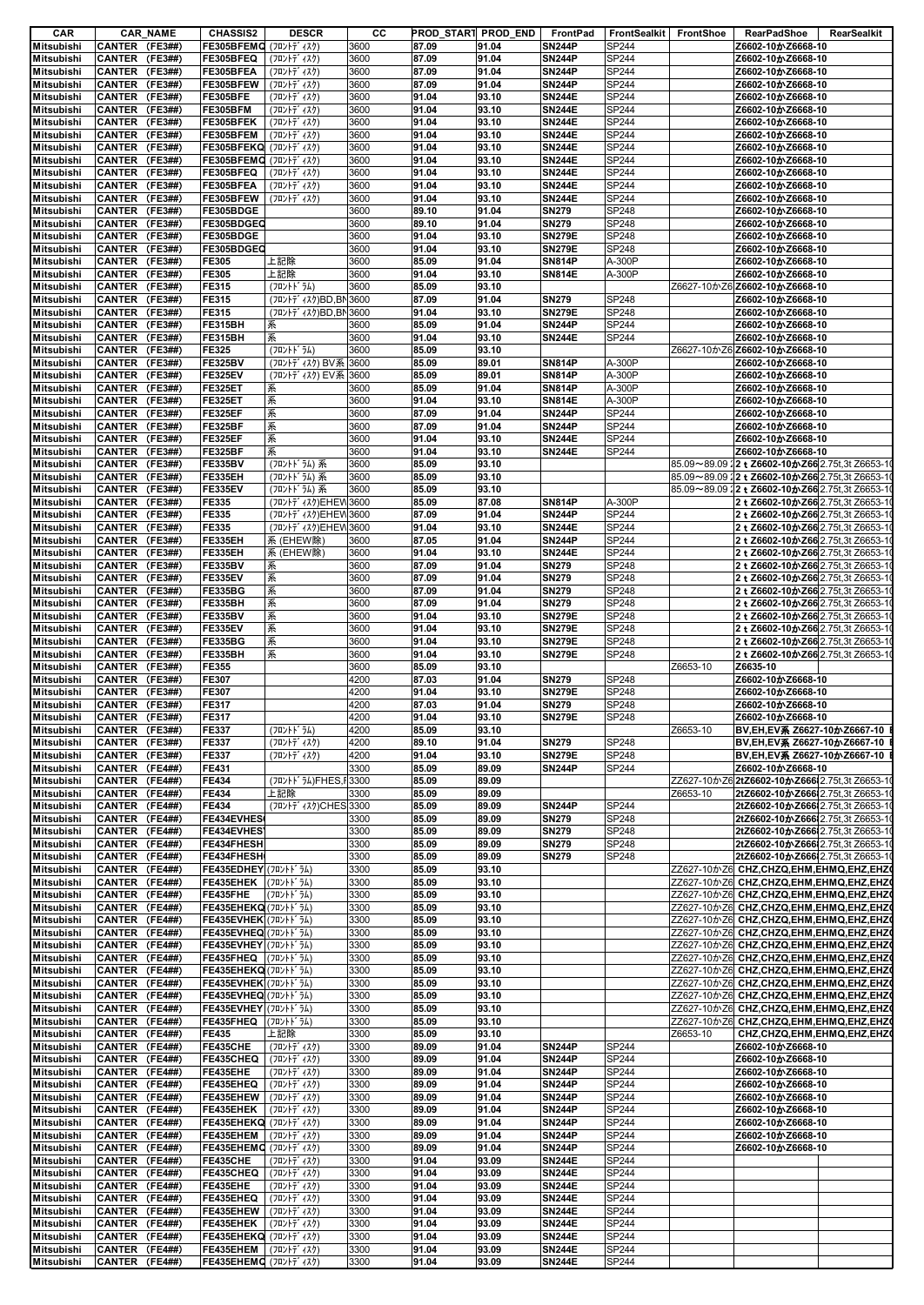| CAR                             |                  | <b>CAR_NAME</b> | <b>CHASSIS2</b>           | <b>DESCR</b>         | CС   |       | PROD_START PROD_END | FrontPad      | FrontSealkit | FrontShoe | <b>RearPadShoe</b>               | RearSealkit  |
|---------------------------------|------------------|-----------------|---------------------------|----------------------|------|-------|---------------------|---------------|--------------|-----------|----------------------------------|--------------|
| Mitsubishi                      | CANTER (FE4##)   |                 | FE435EDHEY (フロントディスク)     |                      | 3300 | 87.09 | 93.09               | <b>SN279</b>  | SP248        |           |                                  |              |
| Mitsubishi                      | CANTER (FE4##)   |                 | FE435EVHEK (フロントディスク)     |                      | 3300 | 87.09 | 93.09               | <b>SN279</b>  | SP248        |           |                                  |              |
| Mitsubishi                      | CANTER (FE4##)   |                 | FE435FGE                  | (フロントデ ィスク)          | 3300 | 87.09 | 93.09               | <b>SN279</b>  | SP248        |           |                                  |              |
| Mitsubishi                      | CANTER (FE4##)   |                 | FE435FGEQ                 | (フロントデ ィスク)          | 3300 | 87.09 | 93.09               | <b>SN279</b>  | SP248        |           |                                  |              |
| Mitsubishi                      | CANTER (FE4##)   |                 | FE435FHE                  | (フロントデ ィスク)          | 3300 | 87.09 | 93.09               | <b>SN279</b>  | SP248        |           |                                  |              |
| Mitsubishi                      | CANTER (FE4##)   |                 | FE435FGEQ                 | (フロントデ ィスク)          | 3300 | 87.09 | 93.09               | <b>SN279</b>  | SP248        |           |                                  |              |
| Mitsubishi                      | CANTER (FE4##)   |                 | FE435EVGE                 | (フロントデ ィスク)          | 3300 | 87.09 | 93.09               | <b>SN279</b>  | SP248        |           |                                  |              |
| Mitsubishi                      | CANTER (FE4##)   |                 | FE435EVGEM (フロントディスク)     |                      | 3300 | 87.09 | 93.09               | <b>SN279</b>  | SP248        |           |                                  |              |
| Mitsubishi                      | CANTER (FE4##)   |                 | FE435EVGEM (フロントディスク)     |                      | 3300 | 87.09 | 93.09               | <b>SN279</b>  | SP248        |           |                                  |              |
| Mitsubishi                      | CANTER (FE4##)   |                 | FE435EVGEQ (フロントディスク)     |                      | 3300 | 87.09 | 93.09               | <b>SN279</b>  | SP248        |           |                                  |              |
| Mitsubishi                      | CANTER (FE4##)   |                 | FE435EVHE                 | (フロントデ ィスク)          | 3300 | 87.09 | 93.09               | <b>SN279</b>  | SP248        |           |                                  |              |
| <b>Mitsubishi</b>               | CANTER (FE4##)   |                 | FE435EVGE                 | (フロントデ ィスク)          | 3300 | 87.09 | 93.09               | <b>SN279</b>  | SP248        |           |                                  |              |
| Mitsubishi                      | CANTER (FE4##)   |                 | FE435EVGEM (フロントディスク)     |                      | 3300 | 87.09 | 93.09               | <b>SN279</b>  | SP248        |           |                                  |              |
| Mitsubishi                      | CANTER (FE4##)   |                 | FE435EVGEM (フロントディスク)     |                      | 3300 | 87.09 | 93.09               | <b>SN279</b>  | SP248        |           |                                  |              |
| Mitsubishi                      | CANTER (FE4##)   |                 | FE435EVGEQ (フロントディスク)     |                      | 3300 | 87.09 | 93.09               | <b>SN279</b>  | SP248        |           |                                  |              |
| Mitsubishi                      | CANTER (FE4##)   |                 | FE435EVHE                 | (フロントデ゛ィスク)          | 3300 | 87.09 | 93.09               | <b>SN279</b>  | SP248        |           |                                  |              |
| Mitsubishi                      | CANTER (FE4##)   |                 | FE435EVHEM (フロントデ ィスク)    |                      | 3300 | 87.09 | 93.09               | <b>SN279</b>  | SP248        |           |                                  |              |
| Mitsubishi                      | CANTER (FE4##)   |                 | FE435EVHEM ( Ju> +7' ( 3) |                      | 3300 | 87.09 | 93.09               | <b>SN279</b>  | SP248        |           |                                  |              |
| Mitsubishi                      | CANTER (FE4##)   |                 | FE435EVHEQ (フロントディスク)     |                      | 3300 | 87.09 | 93.09               | <b>SN279</b>  | SP248        |           |                                  |              |
| Mitsubishi                      | CANTER (FE4##)   |                 | <b>FE437</b>              | (フロントドラム)            | 3300 | 87.06 | 93.10               |               |              | Z6653-10  | 86.07~89.09 2t Z6602-10かZ6668-   |              |
| Mitsubishi                      | CANTER (FE4##)   |                 | <b>FE437</b>              | $(7D)+77'$ (7)       | 3300 | 87.06 | 91.04               | <b>SN279</b>  | SP248        |           |                                  |              |
| Mitsubishi                      | CANTER (FE4##)   |                 | <b>FE437</b>              | (フロントデ ィスク)          | 3300 | 91.04 | 93.10               | <b>SN279E</b> | SP248        |           |                                  |              |
| Mitsubishi                      | CANTER (FE4##)   |                 | FE444                     |                      | 3300 | 85.09 | 89.10               |               |              | Z6653-10  | Z6653-10                         |              |
| Mitsubishi                      | CANTER (FE4##)   |                 | <b>FF425</b>              | (フロントト゛ラム)           | 3600 | 85.09 | 93.10               |               |              |           | ZZ627-10かZ6 Z6602-10かZ6668-10    |              |
| Mitsubishi                      | CANTER (FE4##)   |                 | <b>FE425</b>              | (フロントディスク)ETEQ 3600  |      | 85.09 | 87.08               | <b>SN244P</b> | SP244        |           | Z6602-10かZ6668-10                |              |
|                                 |                  |                 |                           |                      |      |       |                     |               |              |           |                                  |              |
| Mitsubishi                      | CANTER (FE4##)   |                 | <b>FE425</b>              | (フロントディスク)ETEQ 3600  |      | 87.08 | 89.09               | <b>SN814P</b> | A-300P       |           | Z6602-10かZ6668-10                |              |
| Mitsubishi                      | CANTER (FE4##)   |                 | <b>FE425</b>              | (フロントディスク)ETEQ 3600  |      | 85.09 | 91.04               | <b>SN244P</b> | SP244        |           | Z6602-10かZ6668-10                |              |
| Mitsubishi                      | CANTER (FE4##)   |                 | <b>FE425</b>              | (フロントデ ィスク)ETEQ 3600 |      | 91.04 | 93.10               | <b>SN244E</b> | SP244        |           | Z6602-10かZ6668-10                |              |
| Mitsubishi                      | CANTER (FE4##)   |                 | FE445                     |                      | 3600 | 85.09 | 93.10               |               |              | Z6653-10  | Z6653-10                         |              |
| <b>Mitsubishi</b>               | CANTER (FE4##)   |                 | FE465                     |                      | 3600 | 85.09 | 93.10               |               |              | Z6653-10  | Z6653-10                         |              |
| Mitsubishi                      | CANTER (FE4##)   |                 | FE439                     | (フロントト・ラム)           | 3900 | 89.10 | 93.10               |               |              | Z6653-10  | 2tZ6602-10かZ666 2.75t,3tZ6653-10 |              |
| Mitsubishi                      | CANTER (FE4##)   |                 | FE439                     | (フロントデ ィスク)          | 3900 | 89.10 | 91.04               | <b>SN279</b>  | SP248        |           | 2tZ6602-10かZ666 2.75t,3tZ6653-10 |              |
| Mitsubishi                      | CANTER (FE4##)   |                 | FE439                     | (フロントデ ィスク)          | 3900 | 91.04 | 93.10               | <b>SN279E</b> | SP248        |           | 2tZ6602-10かZ666 2.75t,3tZ6653-10 |              |
| Mitsubishi                      | CANTER (FE4##)   |                 | FE449                     |                      | 3900 | 89.10 | 93.10               |               |              | Z6653-10  | Z6653-10                         |              |
| Mitsubishi                      | CANTER (FE4##)   |                 | <b>FE447</b>              |                      | 4200 | 85.09 | 93.10               |               |              |           |                                  |              |
| Mitsubishi                      | CANTER (FE4##)   |                 | <b>FE467</b>              |                      | 4200 | 85.09 | 93.10               |               |              |           |                                  |              |
| Mitsubishi                      | CANTER (FE5##)   |                 | FE533                     | (フロントト・ラム)           | 2400 | 99.03 |                     |               |              | Z6722-10  | Z6653-10                         |              |
| Mitsubishi                      | CANTER (FE5##)   |                 | FE533                     | (フロントデ ィスク)          | 2400 | 99.03 |                     | <b>SN295E</b> | SP201        |           | 塵芥車 Z6722-10有り                   |              |
| Mitsubishi                      | CANTER (FE5##)   |                 | <b>FE516</b>              | (フロントト゛ラム)           | 3600 | 93.10 | 99.04               |               |              | ZZ6653-10 | Z6602-10                         | 93.10~96.11塵 |
| Mitsubishi                      | CANTER (FE5##)   |                 | FE516                     | (フロントディスク)BC,BE 3600 |      | 93.10 | 99.04               | <b>SN279E</b> | SP279        |           | Z6602-10                         | 93.10~96.11塵 |
| Mitsubishi                      | CANTER (FE5##)   |                 | <b>FE516BT</b>            | 系                    | 3600 | 93.10 | 99.04               | <b>SN814E</b> | A-300P       |           | Z6602-10                         | 93.10~96.11塵 |
| Mitsubishi                      | CANTER (FE5##)   |                 | FE536                     |                      | 3600 | 93.10 | 99.04               | <b>SN279E</b> | SP279        |           | Z6602-10                         | 93.10~96.11塵 |
| Mitsubishi                      | CANTER (FE5##)   |                 | FE566                     | (フロントト・ラム)           | 3600 | 96.11 | 99.04               |               |              | Z6653-10  | A/TZ6722-10                      | M/TZ6653-10  |
| Mitsubishi                      | CANTER (FE5##)   |                 | <b>FE566</b>              | (フロントデ ィスク)          | 3600 | 96.11 | 99.04               | <b>SN295E</b> | SP201        |           | A/TZ6722-10                      | M/TZ6653-10  |
| Mitsubishi                      | CANTER (FE5##)   |                 | <b>FE507</b>              |                      | 4200 | 93.10 | 99.04               | <b>SN279E</b> | SP278        |           | Z6602-10                         |              |
| Mitsubishi                      | CANTER (FE5##)   |                 | <b>FE527</b>              |                      | 4200 | 93.10 | 99.04               | <b>SN279E</b> | SP278        |           | Z6602-10                         |              |
| Mitsubishi                      | CANTER (FE5##)   |                 | <b>FE517</b>              | (フロントト・ラム)           | 4200 | 93.10 | 99.04               |               |              | Z6653-10  | Z6602-10                         |              |
| <b>Mitsubishi</b>               | CANTER (FE5##)   |                 | <b>FE517</b>              | (フロントデ ィスク)          | 4200 | 93.10 | 99.04               | <b>SN279E</b> | SP279        |           | Z6602-10                         |              |
| Mitsubishi                      | CANTER (FE5##)   |                 | FE537                     | (フロントト゛ラム)           | 4200 | 93.10 | 99.04               |               |              | Z6653-10  | Z6602-10かZ6653-10                |              |
| Mitsubishi                      | CANTER (FE5##)   |                 | <b>FE537BD</b>            | (フロントディスク)系          | 4200 | 96.11 | 99.04               | <b>SN295E</b> | SP201        |           | Z6602-10かZ6653-10                |              |
| Mitsubishi                      | CANTER (FE5##)   |                 | FE537BD                   | 系除                   | 4200 | 93.10 | 99.04               | <b>SN279E</b> | SP279        |           | Z6602-10かZ6653-10                |              |
| Mitsubishi                      | CANTER (FE5##)   |                 | <b>FE567</b>              | (フロントドラム)            | 4200 | 96.11 | 99.04               |               |              | Z6653-10  | Z6602-10かZ6653- 塵芥車(A/T) Z67     |              |
| Mitsubishi                      | CANTER (FE5##)   |                 | <b>FE567EV1</b>           | (フロントディスク)系          | 4200 | 96.11 | 99.04               | <b>SN279E</b> | SP279        |           | Z6602-10かZ6653- 塵芥車(A/T) Z67     |              |
| Mitsubishi                      | CANTER (FE5##)   |                 | <b>FE567EV4</b>           | (フロントディスク)系          | 4200 | 96.11 | 99.04               | <b>SN279E</b> | <b>SP279</b> |           | Z6602-10かZ6653- 塵芥車(A/T) Z672    |              |
| <b>Mitsubishi</b>               | CANTER (FE5##)   |                 | <b>FE567B1</b>            | 系                    | 4200 | 96.11 | 99.04               | <b>SN295E</b> | SP201        |           | Z6602-10かZ6653- 塵芥車(A/T) Z67     |              |
| Mitsubishi                      | CANTER (FE5##)   |                 | FE567B3                   | 系                    | 4200 | 96.11 | 99.04               | <b>SN295E</b> | SP201        |           | Z6602-10かZ6653- 塵芥車(A/T) Z67     |              |
| Mitsubishi                      | CANTER (FE5##)   |                 | FE567B4                   | 系                    | 4200 | 96.11 | 99.04               | <b>SN295E</b> | SP201        |           | Z6602-10かZ6653- 塵芥車(A/T) Z67.    |              |
| Mitsubishi                      | CANTER (FE5##)   |                 | <b>FE567B6</b>            | 系                    | 4200 | 96.11 | 99.04               | <b>SN295E</b> | SP201        |           | Z6602-10かZ6653- 塵芥車(A/T) Z67     |              |
| Mitsubishi                      | CANTER (FE5##)   |                 | <b>FE508</b>              |                      | 4600 | 93.10 | 99.04               | <b>SN279E</b> | <b>SP278</b> |           | Z6602-10                         |              |
| Mitsubishi                      | CANTER (FE5##)   |                 | <b>FE528</b>              |                      | 4600 | 93.10 | 99.04               | <b>SN279E</b> |              |           | Z6602-10                         |              |
|                                 |                  |                 |                           |                      |      |       |                     |               | <b>SP278</b> |           |                                  |              |
| Mitsubishi                      | CANTER (FE5##)   |                 | <b>FE518</b>              |                      | 4600 | 93.10 | 99.04               | <b>SN279E</b> | SP279        |           | Z6602-10                         |              |
| Mitsubishi                      | CANTER (FE5##)   |                 | <b>FE538</b>              | (フロントト゛ラム)           | 4600 | 93.10 | 99.04               |               |              | Z6653-10  | Z6602-10かZ6653-10                |              |
| <b>Mitsubishi</b>               | CANTER (FE5##)   |                 | <b>FE538BD</b>            | (フロントディスク)系          | 4600 | 96.11 | 99.04               | <b>SN295E</b> | SP201        |           | Z6602-10かZ6653-Z6602-10かZ665     |              |
| Mitsubishi                      | CANTER (FE5##)   |                 | FE538E3                   | (フロントデ ィスク)          | 4600 | 96.11 | 99.04               | <b>SN295E</b> | SP201        |           | Z6602-10かZ6653-Z6602-10かZ665     |              |
| Mitsubishi                      | CANTER (FE5##)   |                 | FE5383Q                   | (フロントデ ィスク)          | 4600 | 96.11 | 99.04               | <b>SN295E</b> | SP201        |           | Z6602-10かZ6653-Z6602-10かZ665     |              |
| Mitsubishi                      | CANTER (FE5##)   |                 | FE5386                    | (フロントデ ィスク)          | 4600 | 96.11 | 99.04               | <b>SN295E</b> | SP201        |           | Z6602-10かZ6653-Z6602-10かZ665     |              |
| <b>Mitsubishi</b>               | CANTER (FE5##)   |                 | FE5386Q                   | (フロントデ ィスク)          | 4600 | 96.11 | 99.04               | <b>SN295E</b> | SP201        |           | Z6602-10かZ6653-Z6602-10かZ665     |              |
| Mitsubishi                      | CANTER (FE5##)   |                 | <b>FE538BD</b>            | 系                    | 4600 | 93.10 | 99.04               | <b>SN279E</b> | <b>SP279</b> |           | Z6602-10かZ6653-Z6602-10かZ665     |              |
| Mitsubishi                      | CANTER (FE5##)   |                 | FE538E3                   |                      | 4600 | 93.10 | 99.04               | <b>SN279E</b> | SP279        |           | Z6602-10かZ6653-Z6602-10かZ665     |              |
| Mitsubishi                      | CANTER (FE5##)   |                 | FE5383Q                   |                      | 4600 | 93.10 | 99.04               | <b>SN279E</b> | SP279        |           | Z6602-10かZ6653-Z6602-10かZ66      |              |
| Mitsubishi                      | CANTER (FE5##)   |                 | FE5386                    |                      | 4600 | 93.10 | 99.04               | <b>SN279E</b> | <b>SP279</b> |           | Z6602-10かZ6653-Z6602-10かZ665     |              |
| Mitsubishi                      | CANTER (FE5##)   |                 | <b>FE5386Q</b>            | 除                    | 4600 | 93.10 | 99.04               | <b>SN279E</b> | SP279        |           | Z6602-10かZ6653-Z6602-10かZ665     |              |
| Mitsubishi                      | CANTER (FE5##)   |                 | <b>FE548</b>              |                      | 4600 | 95.03 | 99.04               |               |              | Z6653-10  | Z6653-10                         |              |
| Mitsubishi                      | CANTER (FE5##)   |                 | <b>FE568</b>              | (フロントドラム)            | 4600 | 96.11 | 99.04               |               |              | Z6653-10  | Z6602-10かZ6653- 塵芥車(A/T)はZ       |              |
| Mitsubishi                      | CANTER (FE5##)   |                 | <b>FE568EV1</b>           | (フロントディスク)系          | 4600 | 96.11 | 99.04               | <b>SN279E</b> | SP279        |           | Z6602-10かZ6653- 塵芥車(A/T)はZ       |              |
| Mitsubishi                      | CANTER (FE5##)   |                 | <b>FE568EV4</b>           | (フロントディスク)系          | 4600 | 96.11 | 99.04               | <b>SN279E</b> | SP279        |           | Z6602-10かZ6653- 塵芥車(A/T)はZ       |              |
| Mitsubishi                      | CANTER (FE5##)   |                 | FE568C1M69                |                      | 4600 | 96.11 | 99.04               | <b>SN279E</b> | SP278        |           | Z6602-10かZ6653- 塵芥車(A/T)はZ       |              |
| <b>Mitsubishi</b>               | CANTER (FE5##)   |                 | FE568C1M169               |                      | 4600 | 96.11 | 99.04               | <b>SN279E</b> | <b>SP278</b> |           | Z6602-10かZ6653- 塵芥車(A/T)はZ       |              |
| Mitsubishi                      | CANTER (FE5##)   |                 | <b>FE568BI</b>            |                      | 4600 | 96.11 | 99.04               | <b>SN295E</b> | SP201        |           | Z6602-10かZ6653- 塵芥車(A/T)は Z      |              |
| Mitsubishi                      | CANTER (FE5##)   |                 | FE568B3                   |                      | 4600 | 96.11 | 99.04               | <b>SN295E</b> | SP201        |           | Z6602-10かZ6653- 塵芥車(A/T)はZ       |              |
| Mitsubishi                      | CANTER (FE5##)   |                 | <b>FE568B4</b>            |                      | 4600 | 96.11 | 99.04               | <b>SN295E</b> | SP201        |           | Z6602-10かZ6653- 塵芥車(A/T)はZ       |              |
| Mitsubishi                      | CANTER (FE5##)   |                 | <b>FE568B6</b>            |                      | 4600 | 96.11 | 99.04               | <b>SN295E</b> | SP201        |           | Z6602-10かZ6653- 塵芥車(A/T)はZ       |              |
| Mitsubishi                      | CANTER (FE5##)   |                 | <b>FE568BC1</b>           | 系(C1M69,169除)        | 4600 | 96.11 | 99.04               | <b>SN295E</b> | SP201        |           | Z6602-10かZ6653- 塵芥車(A/T)は Z      |              |
| Mitsubishi                      | CANTER (FE5##)   |                 | FE512                     |                      | 5200 | 97.10 | 99.04               | <b>SN279E</b> | SP279        |           | Z6602-10                         |              |
| Mitsubishi                      | CANTER (FE5##)   |                 | FE532PTO                  | 無                    | 5200 | 97.10 | 99.04               | <b>SN279E</b> | SP279        |           | Z6602-10                         |              |
| Mitsubishi                      | CANTER (FE5##)   |                 | FE532PTO                  | 付                    | 5200 | 97.10 | 99.04               | <b>SN295E</b> | SP201        |           | Z6653-10                         |              |
|                                 | CANTER (FE5##)   |                 | <b>FE542</b>              |                      | 5200 | 97.10 | 99.04               |               |              | Z6653-10  | Z6653-10                         |              |
| Mitsubishi<br><b>Mitsubishi</b> | CANTER (FE5##)   |                 | FE562                     | (フロントデ ィスク)EV1,45200 |      |       | 99.04               | <b>SN279E</b> | SP279        |           | Z6602-10                         |              |
|                                 |                  |                 |                           |                      |      | 97.10 |                     |               |              |           |                                  |              |
| Mitsubishi                      | CANTER (FE5##)   |                 | FE562B1                   | 系                    | 5200 | 97.10 | 99.04               | <b>SN295E</b> | SP201        |           | Z6653-10                         |              |
| Mitsubishi                      | CANTER (FE5##)   |                 | FE562B3                   | 系                    | 5200 | 97.10 | 99.04               | <b>SN295E</b> | SP201        |           | Z6653-10                         |              |
| Mitsubishi                      | CANTER (FE5##)   |                 | FE562B4                   | 系                    | 5200 | 97.10 | 99.04               | <b>SN295E</b> | SP201        |           | Z6653-10                         |              |
| <b>Mitsubishi</b>               | CANTER (FE5##)   |                 | <b>FE562B6</b>            | 系                    | 5200 | 97.10 | 99.04               | <b>SN295E</b> | SP201        |           | Z6653-10                         |              |
| Mitsubishi                      | CANTER (FE5##)   |                 | <b>FE562C1</b>            | 系                    | 5200 | 97.10 | 99.04               | <b>SN295E</b> | SP201        |           | Z6653-10                         |              |
| Mitsubishi                      | CANTER (FE5##)   |                 | <b>FE562C3</b>            | 系                    | 5200 | 97.10 | 99.04               | <b>SN295E</b> | SP201        |           | Z6653-10                         |              |
| Mitsubishi                      | CANTER (FE5##)   |                 | <b>FE562C4</b>            | 系                    | 5200 | 97.10 | 99.04               | <b>SN295E</b> | SP201        |           | Z6653-10                         |              |
| <b>Mitsubishi</b>               | CANTER (FE5#C,E) |                 | <b>FE50C</b>              |                      | 4200 | 99.03 | 02.06               | <b>SN279E</b> | <b>SP278</b> |           | ^ >Z6602-10                      | トラックZ6653-10 |
| Mitsubishi                      | CANTER (FE5#C,E) |                 | <b>FE52C</b>              |                      | 4200 | 99.03 | 02.06               | <b>SN279E</b> | <b>SP278</b> |           | <b>バンZ6602-10</b>                | トラックZ6653-10 |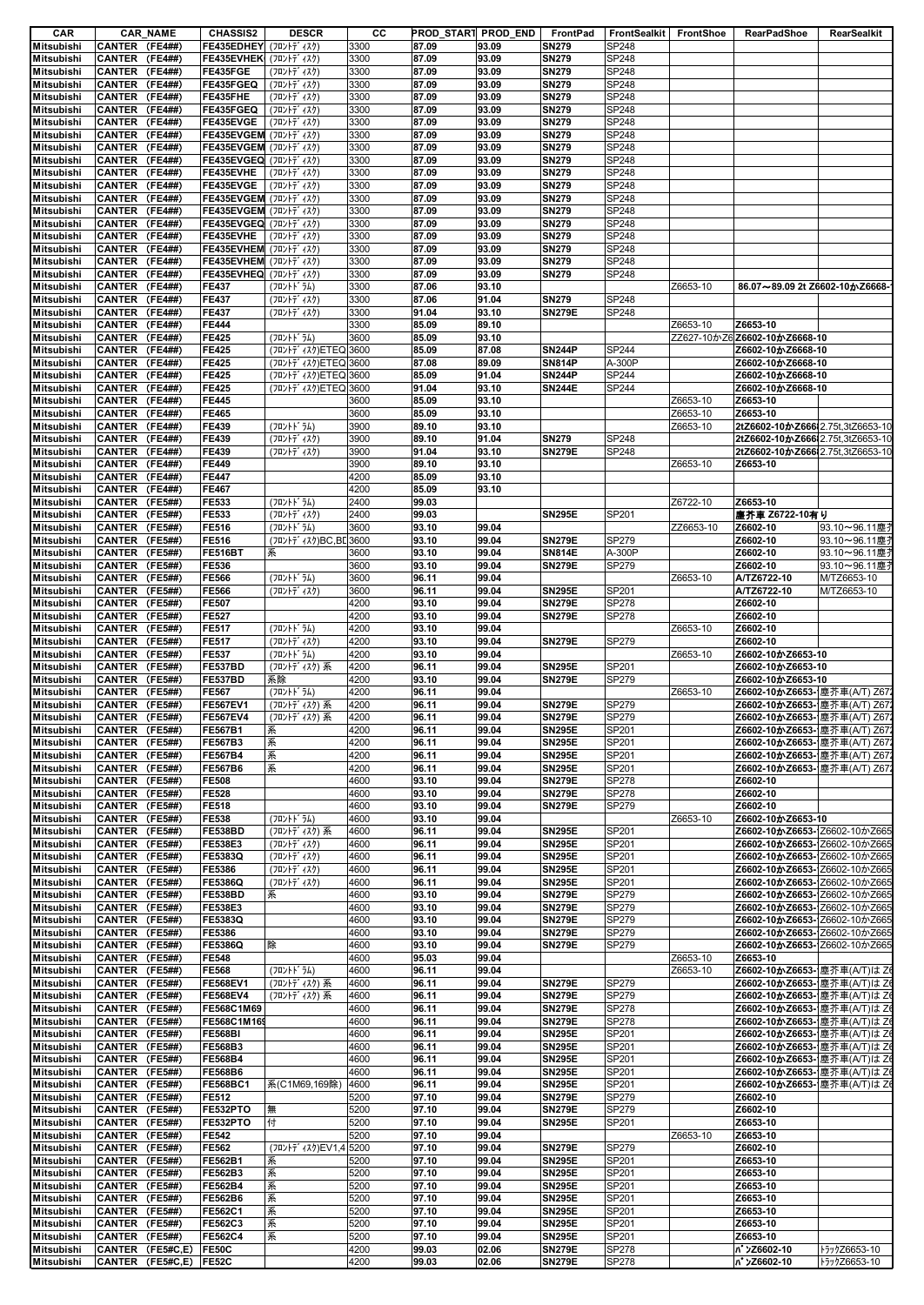| CAR               |                            | <b>CAR_NAME</b>            | <b>CHASSIS2</b>                         | <b>DESCR</b>           | cс   | PROD_START PROD_END |       | FrontPad      | FrontSealkit | FrontShoe                      | <b>RearPadShoe</b>                       | RearSealkit  |
|-------------------|----------------------------|----------------------------|-----------------------------------------|------------------------|------|---------------------|-------|---------------|--------------|--------------------------------|------------------------------------------|--------------|
| Mitsubishi        | CANTER (FE5#C,E)           |                            | <b>FE51C</b>                            |                        | 4200 | 99.03               | 02.06 | <b>SN279E</b> | SP279        |                                | <b>バンZ6602-10</b>                        | トラックZ6653-10 |
| Mitsubishi        | CANTER (FE5#C,E)           |                            | <b>FE53C</b>                            | (フロントト゛ラム)             | 4200 | 99.03               | 02.06 |               |              | Z6653-10かZ6  <b>バンZ6602-10</b> |                                          | トラックZ6653-10 |
| Mitsubishi        | CANTER (FE5#C,E)           |                            | FE53C                                   | (フロントデ ィスク)BI(バ ン 4200 |      | 99.03               | 02.06 | <b>SN279E</b> | SP279        |                                | n >Z6602-10                              | トラックZ6653-10 |
| Mitsubishi        |                            | CANTER (FE5#C,E) FE53CB1   |                                         | (バン除) 系                | 4200 | 99.03               | 02.06 | <b>SN295E</b> | SP201        |                                | n <sup>*</sup> ンZ6602-10                 | トラックZ6653-10 |
| Mitsubishi        |                            | CANTER (FE5#C,E) FE53CB4   |                                         | (バン除) 系                | 4200 | 99.03               | 02.06 | <b>SN295E</b> | SP201        |                                | n >Z6602-10                              | トラックZ6653-10 |
| Mitsubishi        |                            | CANTER (FE5#C,E) FE53CEV6  |                                         | (バン除)系                 | 4200 | 99.03               | 02.06 | <b>SN295E</b> | SP201        |                                | <b>バンZ6602-10</b>                        | トラックZ6653-10 |
| Mitsubishi        |                            | CANTER (FE5#C,E) FE50E     |                                         |                        | 5200 | 99.03               | 02.06 | <b>SN279E</b> | SP278        |                                | Z6602-10                                 |              |
| Mitsubishi        |                            | CANTER (FE5#C,E) FE52E     |                                         |                        | 5200 | 99.03               | 02.06 | <b>SN279E</b> | SP278        |                                | Z6602-10                                 |              |
| Mitsubishi        | CANTER (FE5#C,E)           |                            | FE51EBD1                                | 系                      | 5200 | 990.3               | 00.05 | <b>SN279E</b> | SP279        |                                | Z6602-10                                 |              |
|                   |                            |                            |                                         |                        |      |                     |       |               |              |                                |                                          |              |
| Mitsubishi        |                            | CANTER (FE5#C,E) FE51EBD3  |                                         | 系                      | 5200 | 990.3               | 00.05 | <b>SN279E</b> | SP279        |                                | Z6602-10                                 |              |
| Mitsubishi        |                            | CANTER (FE5#C,E) FE51EBD4  |                                         | 系                      | 5200 | 990.3               | 00.05 | <b>SN279E</b> | SP279        |                                | Z6602-10                                 |              |
| Mitsubishi        | CANTER (FE5#C,E)           |                            | FE51EBD6                                | 系                      | 5200 | 990.3               | 00.05 | <b>SN279E</b> | SP279        |                                | Z6602-10                                 |              |
| Mitsubishi        |                            | CANTER (FE5#C,E) FE51EBD1  |                                         | 系                      | 5200 | 00.06               | 02.06 | <b>SN279E</b> | SP279        |                                | Z6602-10                                 |              |
| Mitsubishi        |                            | CANTER (FE5#C,E) FE51EBD4  |                                         | 系                      | 5200 | 00.06               | 02.06 | <b>SN279E</b> | SP279        |                                | Z6602-10                                 |              |
| Mitsubishi        |                            | CANTER (FE5#C,E) FE51EBD3  |                                         | 系                      | 5200 | 00.06               | 02.06 | <b>SN295E</b> | SP201        |                                | Z6602-10                                 |              |
| Mitsubishi        |                            |                            | CANTER (FE5#C,E) FE51EBD6               | 系                      | 5200 | 00.06               | 02.06 | <b>SN295E</b> | SP201        |                                | Z6602-10                                 |              |
| Mitsubishi        |                            | CANTER (FE5#C,E)           |                                         |                        |      | 99.03               | 02.06 |               |              |                                |                                          |              |
|                   |                            |                            | FE53E                                   | (フロントト・ラム)             | 5200 |                     |       |               |              |                                | Z6653-10かZ6 Z6602-10かZ6653-10かZ6722-10   |              |
| Mitsubishi        | CANTER (FE5#C,E)           |                            | FE53EC1M16 (フロントディスク)                   |                        | 5200 | 99.03               | 02.06 | <b>SN279E</b> | SP278        |                                | Z6602-10かZ6653-10かZ6722-10               |              |
| Mitsubishi        |                            | CANTER (FE5#C,E)           | FE53EC1M16 (フロントディスク)                   |                        | 5200 | 99.03               | 02.06 | <b>SN279E</b> | SP278        |                                | Z6602-10かZ6653-10かZ6722-10               |              |
| Mitsubishi        |                            |                            | CANTER (FE5#C,E) FE53EC1M36 (70)+7 (74) |                        | 5200 | 99.03               | 02.06 | <b>SN279E</b> | SP278        |                                | Z6602-10かZ6653-10かZ6722-10               |              |
| Mitsubishi        |                            | CANTER (FE5#C,E) FE53EEV1  |                                         | (フロントディスク) EV1 系5200   |      | 99.03               | 02.06 | <b>SN279E</b> | SP279        |                                | Z6602-10かZ6653-10かZ6722-10               |              |
| Mitsubishi        |                            | CANTER (FE5#C,E) FE53EC1   |                                         | (フロントディスク) C1系(5200    |      | 99.03               | 02.06 | <b>SN279E</b> | SP279        |                                | Z6602-10かZ6653-10かZ6722-10               |              |
| Mitsubishi        |                            | CANTER (FE5#C,E) FE53EB1   |                                         | 系                      | 5200 | 99.03               | 02.06 | <b>SN295E</b> | SP201        |                                | Z6602-10かZ6653-10かZ6722-10               |              |
| Mitsubishi        |                            | CANTER (FE5#C,E) FE53EB3   |                                         | 系                      | 5200 | 99.03               | 02.06 | <b>SN295E</b> | SP201        |                                | Z6602-10かZ6653-10かZ6722-10               |              |
|                   |                            |                            |                                         |                        |      |                     |       |               |              |                                | Z6602-10かZ6653-10かZ6722-10               |              |
| Mitsubishi        |                            | CANTER (FE5#C,E) FE53EB4   |                                         | 系                      | 5200 | 99.03               | 02.06 | <b>SN295E</b> | SP201        |                                |                                          |              |
| Mitsubishi        | CANTER (FE5#C,E)           |                            | <b>FE53EB6</b>                          | 系                      | 5200 | 99.03               | 02.06 | <b>SN295E</b> | SP201        |                                | Z6602-10かZ6653-10かZ6722-10               |              |
| Mitsubishi        |                            | CANTER (FE5#C,E) FE53EC6   |                                         | 系                      | 5200 | 99.03               | 02.06 | <b>SN295E</b> | SP201        |                                | Z6602-10かZ6653-10かZ6722-10               |              |
| Mitsubishi        | CANTER (FE5#C,E)           |                            | FE53EBD                                 | 系                      | 5200 | 99.03               | 02.06 | <b>SN295E</b> | SP201        |                                | Z6602-10かZ6653-10かZ6722-10               |              |
| Mitsubishi        |                            | CANTER (FE5#C,E)           | FE53EBX                                 | 系                      | 5200 | 99.03               | 02.06 | <b>SN295E</b> | SP201        |                                | Z6602-10かZ6653-10かZ6722-10               |              |
| Mitsubishi        |                            | CANTER (FE5#C,E) FE53EEV6  |                                         | 系                      | 5200 | 99.03               | 02.06 | <b>SN295E</b> | SP201        |                                | Z6602-10かZ6653-10かZ6722-10               |              |
| Mitsubishi        |                            | CANTER (FE5#C,E)           | <b>FE59E</b>                            | (フロントト゛ラム)             | 5200 | 99.03               | 02.06 |               |              | Z6653-10                       | Z6653-10                                 |              |
|                   |                            |                            |                                         |                        |      |                     |       |               |              |                                |                                          |              |
| Mitsubishi        |                            | CANTER (FE5#C,E)           | <b>FE59E</b>                            | (フロントデ ィスク)            | 5200 | 99.03               | 02.06 | <b>SN279E</b> | SP279        |                                | Z6653-10                                 |              |
| Mitsubishi        | CANTER (FE6##)             |                            | FE636                                   |                        | 3600 | 93.10               | 99.04 | <b>SN279E</b> | SP279        |                                | ZZ6602-10                                |              |
| Mitsubishi        | CANTER (FE6##)             |                            | FE639                                   | (フロントト゛ラム)             | 3900 | 93.10               | 99.04 |               |              | Z6653-10                       | ZZ6602-10                                |              |
| Mitsubishi        | CANTER (FE6##)             |                            | FE639                                   | (フロントディスク)後輪W 3900     |      | 93.10               | 99.04 | <b>SN279E</b> | SP279        |                                | ZZ6602-10                                |              |
| Mitsubishi        | CANTER (FE6##)             |                            | FE639                                   | 全低床Wタイヤ3t,3.5 3900     |      | 96.11               | 99.04 | <b>SN295E</b> | SP201        |                                | Z6653-10                                 |              |
| Mitsubishi        | CANTER (FE6##)             |                            | FE649                                   |                        | 3900 | 97.10               | 99.04 |               |              | Z6653-10                       | Z6653-10                                 |              |
| Mitsubishi        | CANTER (FE6##)             |                            | FE669                                   | (フロントディスク) 全43900      |      | 96.11               | 99.04 | <b>SN279E</b> | SP279        | Z6653-10                       | Z6602-10                                 |              |
|                   |                            |                            |                                         |                        |      |                     |       |               |              |                                |                                          |              |
| Mitsubishi        | CANTER (FE6##)             |                            | FE669                                   | 全低床W 91+3t, 3.5t 3900  |      | 96.11               | 99.04 | <b>SN295E</b> | SP201        | Z6653-10                       | Z6653-10                                 |              |
| Mitsubishi        | CANTER (FE6##)             |                            | <b>FE637</b>                            | (フロントト゛ラム)             | 4200 | 93.10               | 99.04 |               |              | Z6653-10                       | ZZ6602-10                                |              |
| Mitsubishi        | CANTER (FE6##)             |                            | FE637                                   | (フロントディスク)超低床4200      |      | 93.10               | 99.04 | <b>SN279E</b> | SP279        |                                | 93.10~95.03 Z6653-10 95.03~99.0          |              |
| Mitsubishi        | CANTER (FE6##)             |                            | <b>FE667EV1</b>                         |                        | 4200 | 96.10               | 99.04 | <b>SN279E</b> | SP279        |                                | Z6602-10                                 |              |
| Mitsubishi        | CANTER (FE6##)             |                            | <b>FE667EV1A</b>                        |                        | 4200 | 96.10               | 99.04 | <b>SN279E</b> | SP279        |                                | Z6602-10                                 |              |
| Mitsubishi        | CANTER (FE6##)             |                            | <b>FE667EV4</b>                         |                        | 4200 | 96.10               | 99.04 | <b>SN279E</b> | SP279        |                                | Z6602-10                                 |              |
|                   |                            |                            |                                         |                        |      |                     |       |               |              |                                |                                          |              |
| Mitsubishi        | CANTER (FE6##)             |                            | <b>FE667EV4A</b>                        |                        | 4200 | 96.10               | 99.04 | <b>SN279E</b> | SP279        |                                | Z6602-10                                 |              |
| Mitsubishi        | CANTER (FE6##)             |                            | FE667EV4MA                              |                        | 4200 | 96.10               | 99.04 | <b>SN279E</b> | SP279        |                                | Z6602-10                                 |              |
| Mitsubishi        | CANTER (FE6##)             |                            | FE667EV488                              |                        | 4200 | 96.10               | 99.04 | <b>SN279E</b> | SP279        |                                | Z6602-10                                 |              |
| Mitsubishi        | CANTER (FE6##)             |                            | <b>FE667</b>                            |                        | 4200 | 96.10               | 99.04 | <b>SN295E</b> | SP201        |                                | Z6653-10                                 |              |
| Mitsubishi        | CANTER (FE6##)             |                            | <b>EV688</b>                            |                        | 4200 | 96.10               | 99.04 | <b>SN295E</b> | SP201        |                                | Z6653-10                                 |              |
| Mitsubishi        | CANTER (FE6##)             |                            | FE638                                   | (フロントト゛ラム)             | 4600 | 93.10               | 99.04 | Z6653-10      |              |                                | Z6602-10                                 |              |
|                   |                            |                            | FE638                                   | (フロントデ ィスク)C6,E34600   |      |                     | 99.04 |               | SP201        |                                |                                          |              |
| Mitsubishi        | CANTER (FE6##)             |                            |                                         |                        |      | 96.11               |       | <b>SN295E</b> |              |                                | Z6653-10                                 |              |
| Mitsubishi        | CANTER (FE6##)             |                            | <b>FE638C6</b>                          | 系除                     | 4600 | 96.11               | 99.04 | <b>SN279E</b> | SP279        |                                | Z6602-10                                 |              |
| <b>Mitsubishi</b> | CANTER (FE6##)             |                            | FE638E3                                 | 系除                     | 4600 | 96.11               | 99.04 | <b>SN279E</b> | SP279        |                                | Z6602-10                                 |              |
| <b>Mitsubishi</b> | CANTER (FE6##)             |                            | FE638E6                                 | 系除                     | 4600 | 96.11               | 99.04 | <b>SN279E</b> | SP279        |                                | Z6602-10                                 |              |
| <b>Mitsubishi</b> | CANTER (FE6##)             |                            | <b>FE648</b>                            | (フロントト・ラム)             | 4600 | 97.10               | 99.04 |               |              | Z6653-10                       | Z6653-10                                 |              |
| Mitsubishi        | CANTER (FE6##)             |                            | <b>FE648</b>                            | (フロントデ ィスク)            | 4600 | 97.10               | 99.04 | <b>SN295E</b> | SP201        |                                | <b>SN295E</b>                            | SP201        |
| Mitsubishi        | CANTER (FE6##)             |                            | <b>FE658</b>                            |                        | 4600 | 95.04               | 99.04 |               |              | ABS無 95.04~                    | 95.04~96.11 MC886174 96.11~99            |              |
| Mitsubishi        |                            |                            | FE659                                   |                        | 4600 | 95.04               | 99.04 |               |              |                                | ABS無 95.04~95.04~96.11 MC886174 96.11~99 |              |
|                   | CANTER (FE6##)             |                            |                                         |                        |      |                     |       |               |              |                                |                                          |              |
| Mitsubishi        | CANTER (FE6##)             |                            | <b>FE668EV1</b>                         | 系                      | 4600 | 96.11               | 99.04 | <b>SN279E</b> | SP279        |                                | Z6602-10                                 |              |
| <b>Mitsubishi</b> | CANTER (FE6##)             |                            | <b>FE668EV4</b>                         | 系                      | 4600 | 96.11               | 99.04 | <b>SN279E</b> | SP279        |                                | Z6602-10                                 |              |
| Mitsubishi        | CANTER (FE6##)             |                            | FE668EV3                                | 系                      | 4600 | 96.11               | 99.04 | <b>SN295E</b> | SP201        |                                | Z6653-10                                 |              |
| Mitsubishi        | CANTER (FE6##)             |                            | <b>FE668EV6</b>                         | 系                      | 4600 | 96.11               | 99.04 | <b>SN295E</b> | SP201        |                                | Z6653-10                                 |              |
| <b>Mitsubishi</b> | CANTER (FE6##)             |                            | FE632                                   | (フロントト・ラム)             | 5200 | 97.10               | 99.04 |               |              | Z6653-10                       | Z6602-10かZ6653-10                        |              |
| Mitsubishi        | CANTER (FE6##)             |                            | FE632                                   | (フロントディスク)C1,G15200    |      | 97.10               | 99.04 | <b>SN279E</b> | SP279        |                                | Z6602-10                                 |              |
|                   | CANTER (FE6##)             |                            | <b>FE632C6</b>                          |                        | 5200 |                     | 99.04 |               | SP201        |                                |                                          |              |
| <b>Mitsubishi</b> |                            |                            |                                         | 系                      |      | 97.10               |       | <b>SN295E</b> |              |                                | Z6653-10                                 |              |
| Mitsubishi        | CANTER (FE6##)             |                            | FE632G3                                 | 系                      | 5200 | 97.10               | 99.04 | <b>SN295E</b> | SP201        |                                | Z6653-10                                 |              |
| <b>Mitsubishi</b> | CANTER (FE6##)             |                            | FE632G6                                 | 系                      | 5200 | 97.10               | 99.04 | <b>SN295E</b> | SP201        |                                | Z6653-10                                 |              |
| Mitsubishi        | CANTER (FE6##)             |                            | <b>FE642</b>                            |                        | 5200 | 97.10               | 99.04 |               |              | Z6653-10                       | Z6653-10                                 |              |
| Mitsubishi        | CANTER (FE6##)             |                            | FE652                                   |                        | 5200 | 97.10               | 99.04 |               |              | Z6722-10                       | Z6722-10                                 |              |
| Mitsubishi        | CANTER (FE6##)             |                            | <b>FE662E1</b>                          | 系                      | 5200 | 97.10               | 99.04 | <b>SN279E</b> | SP279        |                                | Z6602-10                                 |              |
| <b>Mitsubishi</b> | CANTER (FE6##)             |                            | <b>FE662EV1</b>                         | 系                      | 5200 | 97.10               | 99.04 | <b>SN279E</b> | SP279        |                                | Z6602-10                                 |              |
|                   |                            |                            | <b>FE662EV4</b>                         |                        | 5200 |                     | 99.04 |               |              |                                |                                          |              |
| <b>Mitsubishi</b> | CANTER (FE6##)             |                            |                                         | 系                      |      | 97.10               |       | <b>SN279E</b> | SP279        |                                | Z6602-10                                 |              |
| Mitsubishi        | CANTER (FE6##)             |                            | FE662E3                                 | 系                      | 5200 | 97.10               | 99.04 | <b>SN295E</b> | SP201        |                                | Z6653-10                                 |              |
| Mitsubishi        | CANTER (FE6##)             |                            | FE662EV3                                | 系                      | 5200 | 97.10               | 99.04 | <b>SN295E</b> | SP201        |                                | Z6653-10                                 |              |
| Mitsubishi        | CANTER (FE6##)             |                            | <b>FE662EV6</b>                         | 系                      | 5200 | 97.10               | 99.04 | <b>SN295E</b> | SP201        |                                | Z6653-10                                 |              |
| <b>Mitsubishi</b> |                            | CANTER (FE6#C,D,E)FE63C    |                                         | (フロントト゛ラム)             | 4200 | 99.03               | 02.06 |               |              | Z6653-10                       | Z6653-10かZ6602-10                        |              |
| Mitsubishi        |                            | CANTER (FE6#C,D,E FE63C    |                                         | (フロントディスク)EV3,64200    |      | 99.03               | 02.06 | <b>SN295E</b> | SP201        |                                | Z6653-10かZ6602-10                        |              |
| <b>Mitsubishi</b> |                            | CANTER (FE6#C,D,E)FE63CET  |                                         | 系                      | 4200 | 99.03               | 02.06 | <b>SN279E</b> | SP279        |                                | Z6653-10かZ6602-10                        |              |
|                   |                            |                            |                                         |                        |      |                     |       |               |              |                                |                                          |              |
| Mitsubishi        |                            | CANTER (FE6#C,D,E)FE63CEV1 |                                         | 系                      | 4200 | 99.03               | 02.06 | <b>SN279E</b> | SP279        |                                | Z6653-10かZ6602-10                        |              |
| Mitsubishi        |                            | CANTER (FE6#C,D,E FE63CEV4 |                                         | 系                      | 4200 | 99.03               | 02.06 | <b>SN279E</b> | SP279        |                                | Z6653-10かZ6602-10                        |              |
| Mitsubishi        |                            | CANTER (FE6#C,D,E)FE63CE1  |                                         | 系                      | 4200 | 99.03               | 02.06 | <b>SN279E</b> | SP279        |                                | Z6653-10かZ6602-10                        |              |
| Mitsubishi        |                            | CANTER (FE6#C,D,E)FE63CE4  |                                         | 系                      | 4200 | 99.03               | 02.06 | <b>SN279E</b> | SP279        |                                | Z6653-10かZ6602-10                        |              |
| Mitsubishi        |                            | CANTER (FE6#C,D,E)FE63D    |                                         | (フロントト゛ラム)             | 4900 | 99.03               | 02.06 |               |              |                                | Z6653-10かZ6 Z6653-10かZ6602-10かZ6722-10   |              |
| Mitsubishi        |                            | CANTER (FE6#C,D,E)FE63D    |                                         | (フロントデ ィスク) EV1,4 4900 |      | 99.03               | 02.06 | <b>SN279E</b> | SP279        |                                | SN295E + 5A車MK SP201                     |              |
|                   |                            |                            |                                         |                        |      |                     |       |               |              |                                |                                          |              |
| Mitsubishi        |                            | CANTER (FE6#C,D,E FE63DEV3 |                                         | 系                      | 4900 | 99.03               | 02.06 | <b>SN295E</b> | SP201        |                                | SN295EI' 弘車MK SP201                      |              |
| Mitsubishi        |                            | CANTER (FE6#C,D,E)FE63DEV6 |                                         | 系                      | 4900 | 99.03               | 02.06 | <b>SN295E</b> | SP201        |                                | SN295EI JA車MK SP201                      |              |
| Mitsubishi        |                            | CANTER (FE6#C,D,E)FE63DE3  |                                         | 系                      | 4900 | 99.03               | 02.06 | <b>SN295E</b> | SP201        |                                | SN295EI JA車MK SP201                      |              |
| Mitsubishi        |                            | CANTER (FE6#C,D,E)FE63DE6  |                                         | 系                      | 4900 | 99.03               | 02.06 | <b>SN295E</b> | SP201        |                                | SN295E 74 車MK SP201                      |              |
| Mitsubishi        |                            | CANTER (FE6#C,D,E)FE63DG3  |                                         | 系                      | 4900 | 99.03               | 02.06 | <b>SN295E</b> | SP201        |                                | SN295EI' 弘車MK SP201                      |              |
|                   |                            |                            |                                         |                        |      |                     |       |               |              |                                |                                          |              |
| <b>Mitsubishi</b> |                            | CANTER (FE6#C,D,E)FE63DG6  |                                         | 系                      | 4900 | 99.03               | 02.06 | <b>SN295E</b> | SP201        |                                | SN295EI JA車MK SP201                      |              |
| Mitsubishi        |                            | CANTER (FE6#C,D,E)FE62E    |                                         |                        | 5200 | 99.03               |       | <b>SN295E</b> | SP201        |                                | SN295EI 丸車Z66 SP201                      |              |
| Mitsubishi        |                            | CANTER (FE6#C,D,E)FE63E    |                                         | (フロントト゛ラム)             | 5200 | 99.03               | 02.06 |               |              |                                | Z6653-10かZ6 Z6653-10かZ6602-10かZ6722-10   |              |
| Mitsubishi        |                            | CANTER (FE6#C,D,E)FE63E    |                                         | (フロントデ ィスク)C4, EV 5200 |      | 99.03               | 02.06 | <b>SN279E</b> | SP279        |                                | SN295Eドラム車MK SP201                       |              |
| Mitsubishi        |                            | CANTER (FE6#C,D,E)FE63EC6  |                                         | 系                      | 5200 | 99.03               | 02.06 | <b>SN295E</b> | SP201        |                                | SN295EI <sup>+</sup> 九車MK SP201          |              |
| Mitsubishi        |                            | CANTER (FE6#C,D,E)FE63EE6  |                                         | 系                      | 5200 | 99.03               | 02.06 | <b>SN295E</b> | SP201        |                                | SN295EI JA車MK SP201                      |              |
| <b>Mitsubishi</b> |                            | CANTER (FE6#C,D,E)FE63EG6  |                                         | 系                      | 5200 | 99.03               | 02.06 | <b>SN295E</b> | SP201        |                                | SN295E + 54車MK SP201                     |              |
| <b>Mitsubishi</b> |                            |                            |                                         | 系                      |      | 99.03               | 02.06 |               |              |                                |                                          |              |
|                   | CANTER (FE6#C,D,E)FE63EEV3 |                            |                                         |                        | 5200 |                     |       | <b>SN295E</b> | SP201        |                                | SN295EI' 弘車MK SP201                      |              |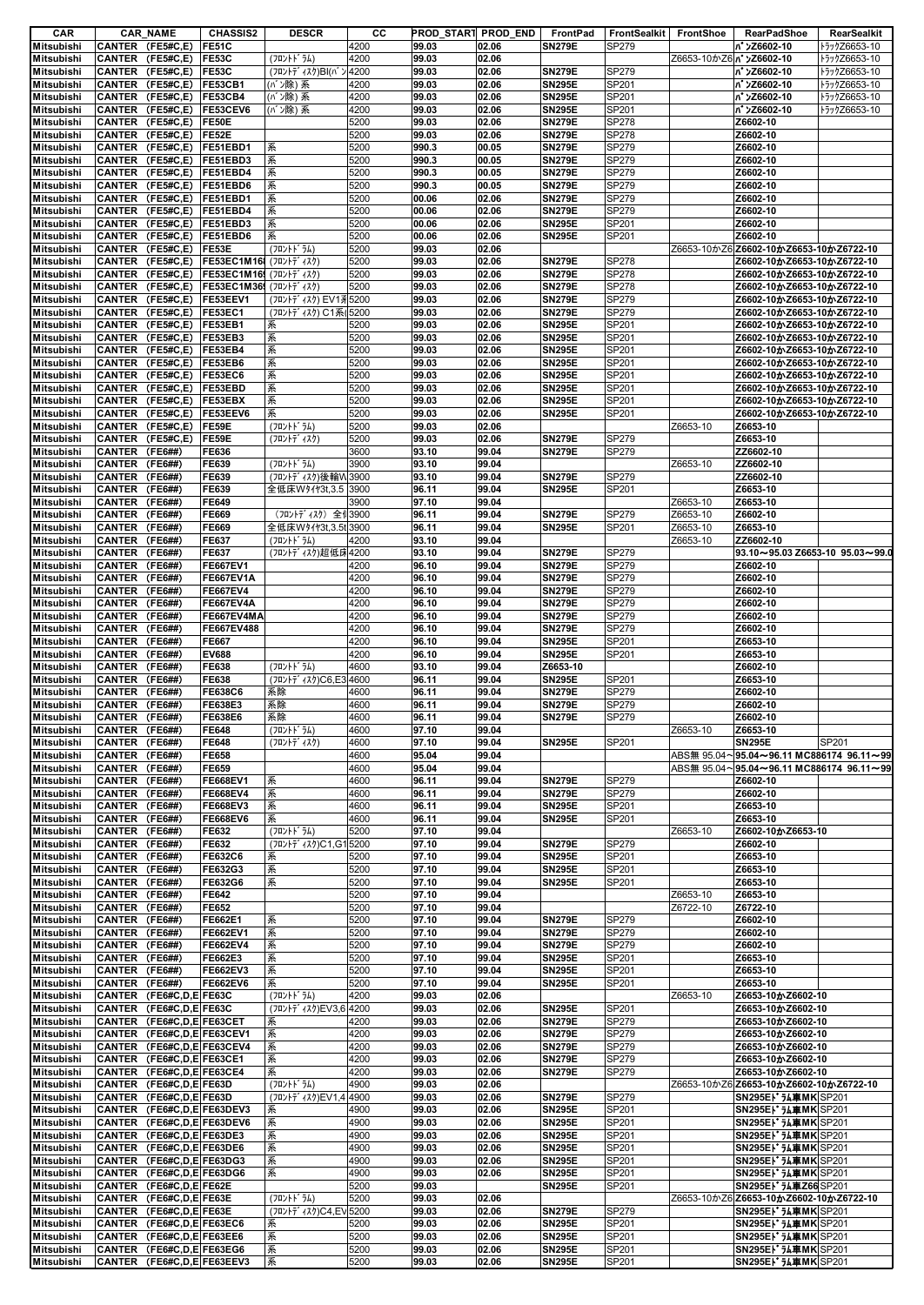| CAR                                    | <b>CAR NAME</b><br><b>CHASSIS2</b>                          | <b>DESCR</b>                                | CС           | PROD_START PROD_END |                | FrontPad                       | FrontSealkit         | <b>FrontShoe</b>     | <b>RearPadShoe</b>                         | RearSealkit          |
|----------------------------------------|-------------------------------------------------------------|---------------------------------------------|--------------|---------------------|----------------|--------------------------------|----------------------|----------------------|--------------------------------------------|----------------------|
| <b>Mitsubishi</b>                      | CANTER (FE6#C,D,E)FE63EEV6                                  | 系                                           | 5200         | 99.03               | 02.06          | <b>SN295E</b>                  | SP201                |                      | SN295EI <sup>+</sup> 认真MK SP201            |                      |
| <b>Mitsubishi</b>                      | CANTER (FE6#C,D,E)FE69E                                     | (フロントト゛ラム)                                  | 5200         | 99.03               | 02.06          |                                |                      | Z6653-10             | Z6653-10かZ6602-10                          |                      |
| <b>Mitsubishi</b>                      | CANTER (FE6#C,D,E)FE69E                                     | (フロントデ ィスク)EV11                             | 5200         | 99.03               | 02.06          | <b>SN279E</b>                  | SP279                |                      | Z6653-10かZ6602-10<br>Z6653-10かZ6602-10     |                      |
| <b>Mitsubishi</b><br><b>Mitsubishi</b> | CANTER (FE6#C,D,E)FE69EEV31<br>CANTER (FE7#B,C,D FE70B      |                                             | 5200<br>3000 | 99.03<br>04.09      | 02.06          | <b>SN295E</b><br><b>SN117E</b> | SP201<br>MK449105    |                      | Z6602-10                                   |                      |
| <b>Mitsubishi</b>                      | CANTER (FE7#B,C,D FE71B                                     | シング ルキャブ                                    | 3000         | 04.09               |                | <b>SN117E</b>                  | MK449105             |                      | Z6602-10                                   |                      |
| <b>Mitsubishi</b>                      | CANTER (FE7#B,C,D FE71B                                     | ダブ ルキャブ                                     | 3000         | 04.09               |                | <b>SN117E</b>                  | MK449105             |                      | <b>SN117E</b>                              | MK449105             |
| <b>Mitsubishi</b>                      | CANTER (FE7#B,C,D FE72B                                     |                                             | 3000         | 04.09               |                | <b>SN117E</b>                  | MK449105             |                      | Z6602-10                                   |                      |
| <b>Mitsubishi</b>                      | CANTER (FE7#B,C,D FE73B                                     | パン                                          | 3000         | 04.09               |                | <b>SN117E</b>                  | MK449105             |                      | Z6602-10                                   |                      |
| <b>Mitsubishi</b>                      | CANTER (FE7#B,C,D FE73B                                     | バン除                                         | 3000         | 04.09               |                | <b>SN118E</b>                  | MK449106             |                      | Z6653-10                                   |                      |
| <b>Mitsubishi</b>                      | CANTER (FE7#B,C,D FE70C                                     |                                             | 4200         | 02.06               | 04.08          | <b>SN117E</b>                  | MK449105             |                      | FE70CZ6655-10                              | FE71C,72CZ660        |
| <b>Mitsubishi</b>                      | CANTER (FE7#B,C,D FE71C                                     |                                             | 4200         | 02.06               | 04.08          | <b>SN117E</b>                  | MK449105             |                      | FE70CZ6655-10                              | FE71C,72CZ660        |
| <b>Mitsubishi</b>                      | CANTER (FE7#B,C,D FE72C                                     |                                             | 4200         | 02.06               | 04.08          | <b>SN117E</b>                  | MK449105             |                      | FE70CZ6655-10                              | FE71C,72CZ660        |
| <b>Mitsubishi</b>                      | CANTER (FE7#B,C,D FE73C                                     | (フロントト゛ラム)                                  | 4200         | 02.06               | 04.08          |                                |                      | Z6722-10             | Z6722-10                                   |                      |
| <b>Mitsubishi</b><br><b>Mitsubishi</b> | CANTER (FE7#B,C,D FE73C<br>CANTER (FE7#B,C,D FE73CB1        | (フロントデ ィスク)EV1,4 4200<br>系 (ABS+EZGO付) 4200 |              | 02.06<br>02.06      | 04.08<br>04.08 | <b>SN117E</b><br><b>SN118E</b> | MK449105<br>MK449106 |                      | Z6602-10<br>Z6653-10                       |                      |
| <b>Mitsubishi</b>                      | CANTER (FE7#B,C,D FE73CB4                                   | 系 (ABS+EZGO付) 4200                          |              | 02.06               | 04.08          | <b>SN118E</b>                  | MK449106             |                      | Z6653-10                                   |                      |
| <b>Mitsubishi</b>                      | CANTER (FE7#B,C,D FE73CEV6                                  | 系 (ABS+EZGO付) 4200                          |              | 02.06               | 04.08          | <b>SN118E</b>                  | MK449106             |                      | Z6653-10                                   |                      |
| Mitsubishi                             | CANTER (FE7#B,C,D FE70DB0                                   | 系                                           | 4900         | 04.02               |                | <b>SN117E</b>                  | MK449105             |                      | Z6602-10                                   |                      |
| <b>Mitsubishi</b>                      | CANTER (FE7#B,C,D FE70DB1                                   | 系                                           | 4900         | 04.02               |                | <b>SN117E</b>                  | MK449105             |                      | Z6602-10                                   |                      |
| <b>Mitsubishi</b>                      | CANTER (FE7#B,C,D FE70DB4                                   | 系                                           | 4900         | 04.02               |                | <b>SN117E</b>                  | MK449105             |                      | Z6602-10                                   |                      |
| <b>Mitsubishi</b>                      | CANTER (FE7#B,C,D FE70DB8                                   | 系                                           | 4900         | 04.02               |                | <b>SN117E</b>                  | MK449105             |                      | Z6602-10                                   |                      |
| <b>Mitsubishi</b>                      | CANTER (FE7#B,C,D FE70DB3                                   | 系                                           | 4900         | 04.02               |                | <b>SN118E</b>                  | MK449106             |                      | Z6653-10                                   |                      |
| <b>Mitsubishi</b>                      | CANTER (FE7#B,C,D FE70DB6                                   | 系                                           | 4900         | 04.02               |                | <b>SN118E</b>                  | MK449106             |                      | Z6653-10                                   |                      |
| <b>Mitsubishi</b>                      | CANTER (FE7#B,C,D FE71D                                     | (リヤドラム)BD1,4系                               | 4900         | 04.02               |                | <b>SN117E</b>                  | MK449105             |                      | Z6602-10                                   |                      |
| <b>Mitsubishi</b>                      | CANTER (FE7#B,C,D FE71D                                     | (リヤディスク)BD1,4系4900                          |              | 04.02               |                | <b>SN117E</b>                  | MK449105             |                      | <b>SN117E</b>                              | MK449105             |
| Mitsubishi                             | CANTER (FE7#B,C,D FE71DBD3                                  | 系<br>系                                      | 4900<br>4900 | 04.02<br>04.02      |                | <b>SN118E</b><br><b>SN118E</b> | MK449106             |                      | Z6653-10                                   |                      |
| <b>Mitsubishi</b><br><b>Mitsubishi</b> | CANTER (FE7#B,C,D FE71DBD6<br>CANTER (FE7#B,C,D FE72DB1     | 系                                           | 4900         | 04.02               |                | <b>SN117E</b>                  | MK449106<br>MK449105 |                      | Z6653-10<br>Z6602-10                       |                      |
| <b>Mitsubishi</b>                      | CANTER (FE7#B,C,D FE72DB4                                   | 系                                           | 4900         | 04.02               |                | <b>SN117E</b>                  | MK449105             |                      | Z6602-10                                   |                      |
| <b>Mitsubishi</b>                      | CANTER (FE7#B,C,D FE72DC1                                   | 系                                           | 4900         | 04.02               |                | <b>SN117E</b>                  | MK449105             |                      | Z6602-10                                   |                      |
| Mitsubishi                             | CANTER (FE7#B,C,D FE72DC4                                   | 系                                           | 4900         | 04.02               |                | <b>SN117E</b>                  | MK449105             |                      | Z6602-10                                   |                      |
| <b>Mitsubishi</b>                      | CANTER (FE7#B,C,D FE72DE1                                   | 系                                           | 4900         | 04.02               |                | <b>SN117E</b>                  | MK449105             |                      | Z6602-10                                   |                      |
| <b>Mitsubishi</b>                      | CANTER (FE7#B,C,D FE72DE4                                   | 系                                           | 4900         | 04.02               |                | <b>SN117E</b>                  | MK449105             |                      | Z6602-10                                   |                      |
| <b>Mitsubishi</b>                      | CANTER (FE7#B,C,D FE72DEV1                                  | 系                                           | 4900         | 04.02               |                | <b>SN117E</b>                  | MK449105             |                      | Z6602-10                                   |                      |
| <b>Mitsubishi</b>                      | CANTER (FE7#B,C,D FE72DEV4                                  | 系                                           | 4900         | 04.02               |                | <b>SN117E</b>                  | MK449105             |                      | Z6602-10                                   |                      |
| <b>Mitsubishi</b>                      | CANTER (FE7#B,C,D FE72DE3                                   | 系                                           | 4900         | 04.02               |                | <b>SN118E</b>                  | MK449106             |                      | Z6653-10                                   |                      |
| <b>Mitsubishi</b>                      | CANTER (FE7#B,C,D FE72DE6                                   | 系                                           | 4900         | 04.02               |                | <b>SN118E</b>                  | MK449106             |                      | Z6653-10                                   |                      |
| <b>Mitsubishi</b>                      | CANTER (FE7#B,C,D FE72DEV3                                  | 系                                           | 4900         | 04.02               |                | <b>SN118E</b>                  | MK449106             |                      | Z6653-10                                   |                      |
| <b>Mitsubishi</b>                      | CANTER (FE7#B,C,D FE72DEV6                                  | 系                                           | 4900         | 04.02               |                | <b>SN118E</b>                  | MK449106             |                      | Z6653-10                                   |                      |
| <b>Mitsubishi</b><br><b>Mitsubishi</b> | CANTER (FE7#B,C,D FE73D<br>CANTER (FE7#B,C,D FE73D          | (フロント,リヤドラム)<br>(リヤト ラム)                    | 4900<br>4900 | 04.02<br>04.02      |                | <b>SN118E</b>                  | MK449106             |                      | Z6722-10かZ6 Z6653-10 Z 6722-10<br>Z6653-10 |                      |
| <b>Mitsubishi</b>                      | CANTER (FE7#B,C,D FE73D                                     | (リヤデ ィスク)                                   | 4900         | 04.02               |                | <b>SN118E</b>                  | MK449106             |                      | <b>SN118E</b>                              | MK449106             |
| <b>Mitsubishi</b>                      | CANTER (FE7#B,C,D FE78D                                     |                                             | 4900         | 04.02               |                | <b>SN117E</b>                  | MK449105             |                      | Z6602-10                                   |                      |
| <b>Mitsubishi</b>                      | CANTER (FE7#B,C,D FE70E                                     | (リヤト うム)B0,1,3 (B: 5200                     |              | 02.06               | 04.08          | <b>SN117E</b>                  | MK449105             |                      | Z6602-10                                   |                      |
| <b>Mitsubishi</b>                      | CANTER (FE7#B,C,D FE70EB6EA1                                |                                             | 5200         | 02.06               | 04.08          | <b>SN118E</b>                  | MK449106             |                      | Z6653-10                                   |                      |
| <b>Mitsubishi</b>                      | CANTER (FE7#B,C,D FE70EB6EM1                                |                                             | 5200         | 02.06               | 04.08          | <b>SN118E</b>                  | MK449106             |                      | Z6653-10                                   |                      |
| <b>Mitsubishi</b>                      | CANTER (FE7#B,C,D FE70EB6E1                                 |                                             | 5200         | 02.06               | 04.08          | <b>SN118E</b>                  | MK449106             |                      | Z6653-10                                   |                      |
| <b>Mitsubishi</b>                      | CANTER (FE7#B,C,D FE70E                                     | (リヤデ ィスク)BD12,B15200                        |              | 02.06               | 04.08          | <b>SN117E</b>                  | MK449105             |                      | <b>SN117E</b>                              | MK449105             |
| <b>Mitsubishi</b>                      | CANTER (FE7#B,C,D FE70EB32                                  |                                             | 5200         | 02.06               | 04.08          | <b>SN118E</b>                  | MK449106             |                      | <b>SN118E</b>                              | MK449106             |
| <b>Mitsubishi</b>                      | CANTER (FE7#B,C,D FE70EB6E2                                 |                                             | 5200         | 02.06               | 04.08          | <b>SN118E</b>                  | MK449106             |                      | <b>SN118E</b>                              | MK449106             |
| <b>Mitsubishi</b>                      | CANTER (FE7#B,C,D FE71E                                     | (リヤドラム)BD1,4系 (5200                         |              | 02.06               | 04.08          | <b>SN117E</b>                  | MK449105             |                      | Z6602-10                                   |                      |
| <b>Mitsubishi</b>                      | CANTER (FE7#B,C,D FE71EBD3                                  | 系                                           | 5200<br>5200 | 02.06               | 04.08<br>04.08 | <b>SN118E</b>                  | MK449106             |                      | Z6653-10<br>Z6653-10                       |                      |
| <b>Mitsubishi</b><br>Mitsubishi        | CANTER (FE7#B,C,D FE71EBD6<br>CANTER (FE7#B,C,D FE71EBD4EA3 | 系                                           | 5200         | 02.06<br>02.06      | 04.08          | <b>SN118E</b><br><b>SN118E</b> | MK449106<br>MK449106 |                      | Z6653-10                                   |                      |
| Mitsubishi                             | CANTER (FE7#B,C,D FE71E                                     | ( Jヤデ ィスク)BD4E2                             | 5200         | 02.06               | 04.08          | <b>SN117E</b>                  | MK449105             |                      | <b>SN117E</b>                              | MK449105             |
| <b>Mitsubishi</b>                      | CANTER (FE7#B,C,D FE71EBD32                                 |                                             | 5200         | 02.06               | 04.08          | <b>SN118E</b>                  | MK449106             |                      | <b>SN118E</b>                              | MK449106             |
| Mitsubishi                             | CANTER (FE7#B,C,D FE71EB6E2                                 |                                             | 5200         | 02.06               | 04.08          | <b>SN118E</b>                  | MK449106             |                      | <b>SN118E</b>                              | MK449106             |
| <b>Mitsubishi</b>                      | CANTER (FE7#B,C,D FE72E                                     | (リヤト うム)B1,4,C1,45200                       |              | 02.06               | 04.08          | <b>SN117E</b>                  | MK449105             |                      | Z6602-10                                   |                      |
| <b>Mitsubishi</b>                      | CANTER (FE7#B,C,D FE72EEV3                                  | 系                                           | 5200         | 02.06               | 04.08          | <b>SN118E</b>                  | MK449106             |                      | Z6653-10                                   |                      |
| Mitsubishi                             | CANTER (FE7#B,C,D FE72EEV6                                  | 系                                           | 5200         | 02.06               | 04.08          | <b>SN118E</b>                  | MK449106             |                      | Z6653-10                                   |                      |
| <b>Mitsubishi</b>                      | CANTER (FE7#B,C,D FE72EE3                                   | 系                                           | 5200         | 02.06               | 04.08          | <b>SN118E</b>                  | MK449106             |                      | Z6653-10                                   |                      |
| <b>Mitsubishi</b>                      | CANTER (FE7#B,C,D FE72EE6                                   | 系                                           | 5200         | 02.06               | 04.08          | <b>SN118E</b>                  | MK449106             |                      | Z6653-10                                   |                      |
| Mitsubishi                             | CANTER (FE7#B,C,D FE72E                                     | (リヤデ ィスク)E12,42,E 5200                      |              | 02.06               | 04.08          | <b>SN117E</b>                  | MK449105             |                      | <b>SN117E</b>                              | MK449105             |
| <b>Mitsubishi</b><br>Mitsubishi        | CANTER (FE7#B,C,D FE72EE32<br>CANTER (FE7#B,C,D FE72EE62    |                                             | 5200<br>5200 | 02.06<br>02.06      | 04.08<br>04.08 | <b>SN118E</b><br><b>SN118E</b> | MK449106<br>MK449106 |                      | <b>SN118E</b><br><b>SN118E</b>             | MK449106<br>MK449106 |
| <b>Mitsubishi</b>                      | CANTER (FE7#B,C,D FE72EEV32                                 |                                             | 5200         | 02.06               | 04.08          | <b>SN118E</b>                  | MK449106             |                      | <b>SN118E</b>                              | MK449106             |
| <b>Mitsubishi</b>                      | CANTER (FE7#B,C,D FE72EEV62                                 |                                             | 5200         | 02.06               | 04.08          | <b>SN118E</b>                  | MK449106             |                      | <b>SN118E</b>                              | MK449106             |
| Mitsubishi                             | CANTER (FE7#B,C,D FE73E                                     | (フロントト・ラム)                                  | 5200         | 02.06               | 04.08          |                                |                      | Z6722-10             | Z6722-10                                   |                      |
| Mitsubishi                             | CANTER (FE7#B.C.D FE73E                                     | (フロントデ ィスク)                                 | 5200         | 02.06               | 04.08          | <b>SN118E</b>                  | MK449106             |                      | Z6653-10                                   |                      |
| Mitsubishi                             | CANTER (FE7#B,C,D FE78E                                     |                                             | 5200         | 02.06               | 04.08          | <b>SN117E</b>                  | MK449105             |                      | Z6602-10                                   |                      |
| Mitsubishi                             | CANTER (FE8#C,D,E)FE82C                                     |                                             | 4200         | 02.06               | 04.08          | <b>SN117E</b>                  | MK449105             |                      | Z6602-10                                   |                      |
| <b>Mitsubishi</b>                      | CANTER (FE8#C,D,E FE83CEV1                                  | 系                                           | 4200         | 02.06               | 04.08          | <b>SN117E</b>                  | MK449105             |                      | Z6602-10                                   |                      |
| <b>Mitsubishi</b>                      | CANTER (FE8#C,D,E FE83CEV4                                  | 系                                           | 4200         | 02.06               | 04.08          | <b>SN117E</b>                  | MK449105             |                      | Z6602-10                                   |                      |
| <b>Mitsubishi</b>                      | CANTER (FE8#C,D,E)FE83CEV3                                  | 系                                           | 4200         | 02.06               | 04.08          | <b>SN118E</b>                  | MK449106             |                      | Z6653-10                                   |                      |
| <b>Mitsubishi</b><br>Mitsubishi        | CANTER (FE8#C,D,E)FE83CEV6<br>CANTER (FE8#C,D,E FE82DEV1    | 系                                           | 4200<br>4900 | 02.06<br>02.06      | 04.08<br>04.02 | <b>SN118E</b><br><b>SN117E</b> | MK449106<br>MK449105 |                      | Z6653-10<br><b>SN117E</b>                  | MK449105             |
| <b>Mitsubishi</b>                      | CANTER (FE8#C,D,E)FE82DEV4                                  |                                             | 4900         | 02.06               | 04.02          | <b>SN117E</b>                  | MK449105             |                      | <b>SN117E</b>                              | MK449105             |
| Mitsubishi                             | CANTER (FE8#C,D,E FE82DE1                                   |                                             | 4900         | 02.06               | 04.02          | <b>SN117E</b>                  | MK449105             |                      | <b>SN117E</b>                              | MK449105             |
| Mitsubishi                             | CANTER (FE8#C,D,E)FE82DE4                                   |                                             | 4900         | 02.06               | 04.02          | <b>SN117E</b>                  | MK449105             |                      | <b>SN117E</b>                              | MK449105             |
| <b>Mitsubishi</b>                      | CANTER (FE8#C,D,E FE82DG1                                   |                                             | 4900         | 02.06               | 04.02          | <b>SN117E</b>                  | MK449105             |                      | <b>SN117E</b>                              | MK449105             |
| Mitsubishi                             | CANTER (FE8#C,D,E FE82DG4                                   |                                             | 4900         | 02.06               | 04.02          | <b>SN117E</b>                  | MK449105             |                      | <b>SN117E</b>                              | MK449105             |
| Mitsubishi                             | CANTER (FE8#C,D,E)FE82DEV3                                  |                                             | 4900         | 02.06               | 04.02          | <b>SN118E</b>                  | MK449106             |                      | <b>SN118E</b>                              | MK449106             |
| <b>Mitsubishi</b>                      | CANTER (FE8#C,D,E)FE82DEV6                                  |                                             | 4900         | 02.06               | 04.02          | <b>SN118E</b>                  | MK449106             |                      | <b>SN118E</b>                              | MK449106             |
| Mitsubishi                             | CANTER (FE8#C,D,E FE82DEX3                                  |                                             | 4900         | 02.06               | 04.02          | <b>SN118E</b>                  | MK449106             |                      | <b>SN118E</b>                              | MK449106             |
| Mitsubishi                             | CANTER (FE8#C,D,E)FE82DEX3V                                 |                                             | 4900         | 02.06               | 04.02          | <b>SN118E</b>                  | MK449106             |                      | <b>SN118E</b>                              | MK449106             |
| <b>Mitsubishi</b>                      | CANTER (FE8#C,D,E FE82DE3                                   |                                             | 4900         | 02.06               | 04.02          | <b>SN118E</b>                  | MK449106             |                      | <b>SN118E</b>                              | MK449106             |
| <b>Mitsubishi</b>                      | CANTER (FE8#C,D,E FE82DE6                                   |                                             | 4900<br>4900 | 02.06               | 04.02<br>04.02 | <b>SN118E</b>                  | MK449106             |                      | <b>SN118E</b>                              | MK449106             |
| Mitsubishi<br><b>Mitsubishi</b>        | CANTER (FE8#C,D,E FE82DG3<br>CANTER (FE8#C,D,E FE82DG6      |                                             | 4900         | 02.06<br>02.06      | 04.02          | <b>SN118E</b><br><b>SN118E</b> | MK449106<br>MK449106 |                      | <b>SN118E</b><br><b>SN118E</b>             | MK449106<br>MK449106 |
| Mitsubishi                             | CANTER (FE8#C,D,E FE83D                                     |                                             | 4900         | 02.06               | 04.02          |                                |                      | Z6722-10かZ6 Z6722-10 |                                            |                      |
| Mitsubishi                             | CANTER (FE8#C,D,E)FE88DEV13                                 |                                             | 4900         | 02.06               | 04.08          | <b>SN117E</b>                  | MK449105             |                      | Z6602-10                                   |                      |
| <b>Mitsubishi</b>                      | CANTER (FE8#C,D,E FE88DEV14                                 |                                             | 4900         | 02.06               | 04.08          | <b>SN118E</b>                  | MK449106             |                      | Z6653-10                                   |                      |
| Mitsubishi                             | CANTER (FE8#C,D,E)FE82E                                     | (リヤト うム)C4,EV1,45200                        |              | 02.06               | 04.08          | <b>SN117E</b>                  | MK449105             |                      | Z6602-10                                   | C4系Z6653-10          |
| Mitsubishi                             | CANTER (FE8#C,D,E FE82EEV3                                  | 系                                           | 5200         | 02.06               | 04.08          | <b>SN118E</b>                  | MK449106             |                      | Z6653-10                                   | EX系Z6722-10          |
| <b>Mitsubishi</b>                      | CANTER (FE8#C,D,E)FE82EEV6                                  | 系                                           | 5200         | 02.06               | 04.08          | <b>SN118E</b>                  | MK449106             |                      | Z6653-10                                   | EX系Z6722-10          |
| <b>Mitsubishi</b>                      | CANTER (FE8#C,D,E)FE82EE3                                   | 系                                           | 5200         | 02.06               | 04.08          | <b>SN118E</b>                  | MK449106             |                      | Z6653-10                                   | EX系Z6722-10          |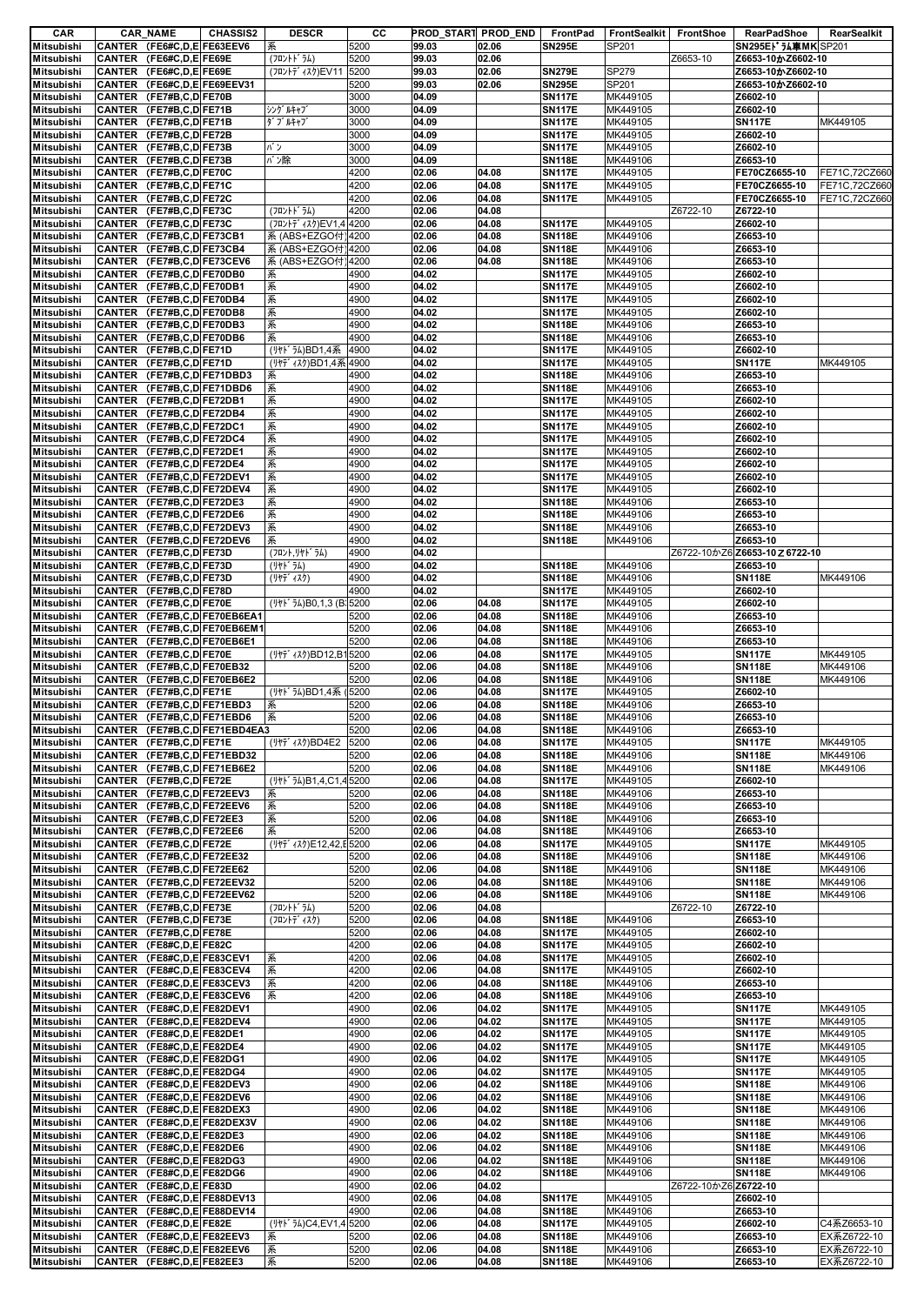| CAR               |                  | <b>CAR_NAME</b>            | <b>CHASSIS2</b>       | <b>DESCR</b>        | cс   |           | PROD_START PROD_END | FrontPad      | FrontSealkit FrontShoe |          | <b>RearPadShoe</b>                            | RearSealkit |
|-------------------|------------------|----------------------------|-----------------------|---------------------|------|-----------|---------------------|---------------|------------------------|----------|-----------------------------------------------|-------------|
| Mitsubishi        |                  | CANTER (FE8#C,D,E)FE82EE6  |                       | 系                   | 5200 | 02.06     | 04.08               | <b>SN118E</b> | MK449106               |          | Z6653-10                                      | EX系Z6722-10 |
| <b>Mitsubishi</b> |                  | CANTER (FE8#C,D,E)FE82EEX  |                       | 系                   | 5200 | 02.06     | 04.08               | <b>SN118E</b> | MK449106               |          | Z6653-10                                      | EX系Z6722-10 |
| Mitsubishi        |                  | CANTER (FE8#C,D,E)FE82EG3  |                       | 系                   | 5200 | 02.06     | 04.08               | <b>SN118E</b> | MK449106               |          | Z6653-10                                      | EX系Z6722-10 |
|                   |                  |                            |                       |                     |      |           |                     |               |                        |          |                                               |             |
| <b>Mitsubishi</b> |                  | CANTER (FE8#C,D,E)FE82EG6  |                       | 系                   | 5200 | 02.06     | 04.08               | <b>SN118E</b> | MK449106               |          | Z6653-10                                      | EX系Z6722-10 |
| <b>Mitsubishi</b> |                  | CANTER (FE8#C,D,E)FE82EC4  |                       | (リヤディスク) 系          | 5200 | 02.06     | 04.08               | <b>SN117E</b> | MK449105               |          | <b>SN117E</b>                                 | MK449105    |
| <b>Mitsubishi</b> |                  | CANTER (FE8#C,D,E)FE82EEV1 |                       | (リヤディスク)系           | 5200 | 02.06     | 04.08               | <b>SN117E</b> | MK449105               |          | <b>SN117E</b>                                 | MK449105    |
| <b>Mitsubishi</b> |                  | CANTER (FE8#C,D,E)FE82EEV4 |                       | (リヤディスク) 系          | 5200 | 02.06     | 04.08               | <b>SN117E</b> | MK449105               |          | <b>SN117E</b>                                 | MK449105    |
| <b>Mitsubishi</b> |                  | CANTER (FE8#C,D,E)FE82EE1  |                       | (リヤディスク)系           | 5200 | 02.06     | 04.08               | <b>SN117E</b> | MK449105               |          | <b>SN117E</b>                                 | MK449105    |
| <b>Mitsubishi</b> |                  | CANTER (FE8#C,D,E)FE82EE4  |                       | (リヤディスク)系           | 5200 | 02.06     | 04.08               | <b>SN117E</b> | MK449105               |          | <b>SN117E</b>                                 | MK449105    |
| <b>Mitsubishi</b> |                  | CANTER (FE8#C,D,E)FE82EG1  |                       | (リヤディスク) 系          | 5200 | 02.06     | 04.08               | <b>SN117E</b> | MK449105               |          | <b>SN117E</b>                                 | MK449105    |
|                   |                  |                            |                       |                     |      |           |                     |               |                        |          |                                               |             |
| <b>Mitsubishi</b> |                  | CANTER (FE8#C,D,E FE82EG4  |                       | (リヤディスク)系           | 5200 | 02.06     | 04.08               | <b>SN117E</b> | MK449105               |          | <b>SN117E</b>                                 | MK449105    |
| <b>Mitsubishi</b> | <b>CANTER</b>    | (FE8#C,D,E)FE82EEV3        |                       | 系                   | 5200 | 02.06     | 04.08               | <b>SN118E</b> | MK449106               |          | <b>SN118E</b>                                 | MK449106    |
| <b>Mitsubishi</b> |                  | CANTER (FE8#C,D,E)FE82EEV6 |                       | 系                   | 5200 | 02.06     | 04.08               | <b>SN118E</b> | MK449106               |          | <b>SN118E</b>                                 | MK449106    |
| Mitsubishi        |                  | CANTER (FE8#C,D,E)FE82EE3  |                       | 系                   | 5200 | 02.06     | 04.08               | <b>SN118E</b> | MK449106               |          | <b>SN118E</b>                                 | MK449106    |
| <b>Mitsubishi</b> |                  | CANTER (FE8#C,D,E)FE82EE6  |                       | 系                   | 5200 | 02.06     | 04.08               | <b>SN118E</b> | MK449106               |          | <b>SN118E</b>                                 | MK449106    |
| <b>Mitsubishi</b> |                  | CANTER (FE8#C,D,E)FE82EEX  |                       | 系                   | 5200 | 02.06     | 04.08               | <b>SN118E</b> | MK449106               |          | <b>SN118E</b>                                 | MK449106    |
| <b>Mitsubishi</b> |                  | CANTER (FE8#C,D,E)FE82EG3  |                       | 系                   | 5200 | 02.06     | 04.08               | <b>SN118E</b> | MK449106               |          | <b>SN118E</b>                                 | MK449106    |
|                   |                  |                            |                       |                     |      |           |                     |               |                        |          |                                               |             |
| <b>Mitsubishi</b> |                  | CANTER (FE8#C,D,E)FE82EG6  |                       | 系                   | 5200 | 02.06     | 04.08               | <b>SN118E</b> | MK449106               |          | <b>SN118E</b>                                 | MK449106    |
| <b>Mitsubishi</b> |                  | CANTER (FE8#C,D,E FE83E    |                       | (フロントドラム)           | 5200 | 02.06     | 04.08               |               |                        |          | Z6722-10かZ6 Z6722-10かZ6653-10                 |             |
| <b>Mitsubishi</b> |                  | CANTER (FE8#C,D,E)FE83E    |                       | (フロントデ ィスク)         | 5200 | 02.06     | 04.08               | <b>SN118E</b> | MK449106               |          | Z6653-10                                      |             |
| <b>Mitsubishi</b> |                  | CANTER (FE8#C,D,E)FE88EEV1 |                       | 系                   | 5200 | 02.06     | 04.08               | <b>SN117E</b> | MK449105               |          | Z6602-10                                      |             |
| Mitsubishi        |                  | CANTER (FE8#C,D,E FE88EEV3 |                       | 系                   | 5200 | 02.06     | 04.08               | <b>SN118E</b> | MK449106               |          | Z6653-10                                      |             |
| <b>Mitsubishi</b> | CANTER (FF6##)   |                            | FF659                 |                     | 3900 | 96.10     | 99.05               |               |                        | Z6722-10 | Z6602-10                                      |             |
|                   |                  |                            |                       |                     |      |           |                     |               |                        |          |                                               |             |
| <b>Mitsubishi</b> | CANTER (FF6##)   |                            | FF658                 |                     | 4600 | 96.10     | 99.05               |               |                        | Z6722-10 | Z6602-10                                      |             |
| <b>Mitsubishi</b> | CANTER (FF6##)   |                            | FF63D                 |                     | 4900 | 99.03     |                     |               |                        | Z6653-10 | Z 6602-10                                     |             |
| <b>Mitsubishi</b> | CANTER (FF6##)   |                            | FF63E                 |                     | 5200 | 99.03     |                     |               |                        | Z6653-10 | Z 6602-10                                     |             |
| <b>Mitsubishi</b> | CANTER (FF8##)   |                            | <b>FF83D</b>          |                     | 4900 | $02.06 -$ |                     |               |                        | Z6722-10 | Z6602-10                                      |             |
| <b>Mitsubishi</b> | CANTER (FF8##)   |                            | FF83E                 |                     | 5100 | $02.06 -$ |                     |               |                        | Z6722-10 | Z6602-10                                      |             |
| <b>Mitsubishi</b> |                  | CANTER (FG3,4,5,6# FG325   |                       |                     | 3600 | 85.12     | 93.10               |               |                        | Z6653-10 | Z6653-10                                      |             |
| <b>Mitsubishi</b> |                  |                            |                       |                     |      |           |                     |               |                        |          |                                               |             |
|                   |                  | CANTER (FG3,4,5,6# FG335   |                       |                     | 3600 | 85.12     | 93.10               |               |                        | Z6653-10 | Z6653-10                                      |             |
| <b>Mitsubishi</b> |                  | CANTER (FG3,4,5,6# FG435   |                       |                     | 3600 | 85.12     | 93.10               |               |                        | Z6653-10 | Z6653-10                                      |             |
| <b>Mitsubishi</b> |                  | CANTER (FG3,4,5,6#FG437    |                       |                     | 3600 | 85.12     | 93.10               |               |                        | Z6653-10 | Z6653-10                                      |             |
| <b>Mitsubishi</b> |                  | CANTER (FG3,4,5,6# FG327   |                       |                     | 4200 | 89.10     | 93.10               |               |                        | Z6653-10 | Z6653-10                                      |             |
| <b>Mitsubishi</b> |                  | CANTER (FG3,4,5,6# FG337   |                       |                     | 4200 | 89.10     | 93.10               |               |                        | Z6653-10 | Z6653-10                                      |             |
| <b>Mitsubishi</b> |                  | CANTER (FG3,4,5,6# FG537   |                       |                     | 4200 | 93.10     | 95.03               |               |                        | Z6653-10 | Z6653-10                                      |             |
| Mitsubishi        |                  | CANTER (FG3,4,5,6# FG507   |                       |                     | 4200 | 96.10     | 99.04               |               |                        |          | Z6602-10                                      |             |
|                   |                  |                            |                       |                     |      |           |                     | <b>SN279E</b> | <b>SP278</b>           |          |                                               |             |
| <b>Mitsubishi</b> |                  | CANTER (FG3,4,5,6#FG508    |                       |                     | 4600 | 96.10     | 99.04               | <b>SN279E</b> | SP278                  |          | Z6602-10                                      |             |
| <b>Mitsubishi</b> |                  | CANTER (FG3,4,5,6#FG538    |                       |                     | 4600 | 93.10     | 99.04               |               |                        | Z6653-10 | Z6653-10                                      |             |
| Mitsubishi        |                  | CANTER (FG3,4,5,6# FG638   |                       |                     | 4600 | 93.10     | 99.04               |               |                        | Z6653-10 | Z6653-10                                      |             |
| <b>Mitsubishi</b> |                  | CANTER (FG3,4,5,6# FG50E   |                       |                     | 5200 | 99.03     | 02.06               | <b>SN279E</b> | SP278                  |          | Z6722-10                                      |             |
| <b>Mitsubishi</b> |                  | CANTER (FG3,4,5,6#FG52E    |                       |                     | 5200 | 99.03     | 02.06               | <b>SN279E</b> | <b>SP278</b>           |          | Z6602-10かZ6722-10                             |             |
|                   |                  | CANTER (FG3,4,5,6# FG53E   |                       |                     | 5200 |           |                     |               |                        | Z6653-10 | Z6653-10                                      |             |
| <b>Mitsubishi</b> |                  |                            |                       |                     |      | 99.03     |                     |               |                        |          |                                               |             |
| <b>Mitsubishi</b> |                  | CANTER (FG3,4,5,6# FG63E   |                       |                     | 5200 | 99.03     |                     |               |                        | Z6653-10 | Z6653-10                                      |             |
| <b>Mitsubishi</b> |                  | CANTER (FG3,4,5,6# FG62E   |                       |                     | 5200 | 99.03     |                     | <b>SN295E</b> | SP201                  |          | Z6602-10                                      |             |
| <b>Mitsubishi</b> |                  | CANTER (FG3,4,5,6# FG68E   |                       |                     | 5200 | 99.03     |                     | <b>SN295E</b> | SP201                  |          | Z6602-10                                      |             |
| <b>Mitsubishi</b> | CANTER (FG7,8#E) |                            | FG70DB1               | 系                   | 4900 | 04.02     |                     | <b>SN117E</b> | MK449105               |          | Z6602-10                                      |             |
| <b>Mitsubishi</b> | CANTER (FG7,8#E) |                            | FG70DBD1              | 系                   | 4900 | 04.02     |                     | <b>SN117E</b> | MK449105               |          | Z6602-10                                      |             |
|                   |                  |                            | FG70DB3               |                     | 4900 | 04.02     |                     | <b>SN118E</b> |                        |          | Z6653-10                                      |             |
| <b>Mitsubishi</b> | CANTER (FG7,8#E) |                            |                       | 系                   |      |           |                     |               | MK449106               |          |                                               |             |
| <b>Mitsubishi</b> | CANTER (FG7,8#E) |                            | FG70DC3               | 系                   | 4900 | 04.02     |                     | <b>SN118E</b> | MK449106               |          | Z6653-10                                      |             |
| <b>Mitsubishi</b> | CANTER (FG7,8#E) |                            | FG70DBD3              | 系                   | 4900 | 04.02     |                     | <b>SN118E</b> | MK449106               |          | Z6653-10                                      |             |
| <b>Mitsubishi</b> | CANTER (FG7,8#E) |                            | <b>FG72DC1</b>        | 系                   | 4900 | 04.02     |                     | <b>SN117E</b> | MK449105               |          | Z6602-10                                      |             |
| <b>Mitsubishi</b> | CANTER (FG7,8#E) |                            | <b>FG72DE1</b>        | 系                   | 4900 | 04.02     |                     | <b>SN117E</b> | MK449105               |          | Z6602-10                                      |             |
| <b>Mitsubishi</b> | CANTER (FG7,8#E) |                            | FG72DB3               | 系                   | 4900 | 04.02     |                     | <b>SN118E</b> | MK449106               |          | Z6653-10                                      |             |
| <b>Mitsubishi</b> | CANTER (FG7,8#E) |                            | FG72DC3               | 系                   | 4900 | 04.02     |                     | <b>SN118E</b> | MK449106               |          | Z6653-10                                      |             |
|                   |                  |                            |                       |                     |      |           |                     |               |                        |          |                                               |             |
| Mitsubishi        | CANTER (FG7,8#E) |                            | FG73D                 |                     | 4900 | 04.02     |                     |               |                        | Z6653-10 | Z6653-10                                      |             |
| Mitsubishi        | CANTER (FG7,8#E) |                            | <b>FG83D</b>          |                     | 4900 | 04.02     |                     |               |                        | Z6653-10 | Z6653-10                                      |             |
| <b>Mitsubishi</b> | CANTER (FG7,8#E) |                            | FG82D                 |                     | 4900 | 04.02     |                     | <b>SN117E</b> | MK449105               |          | Z6602-10                                      |             |
| <b>Mitsubishi</b> | CANTER (FG7,8#E) |                            | <b>FG88D</b>          |                     | 4900 | 04.02     |                     | <b>SN117E</b> | MK449105               |          | Z6602-10                                      |             |
| Mitsubishi        | CANTER (FG7,8#E) |                            | FG70EBD1              | 系                   | 5200 | 02.06     |                     | <b>SN117E</b> | MK449105               |          | Z6602-10                                      |             |
| Mitsubishi        | CANTER (FG7,8#E) |                            | FG70EB1               | 系                   | 5200 | 02.06     |                     | <b>SN117E</b> | MK449105               |          | Z6602-10                                      |             |
|                   |                  |                            |                       |                     |      |           |                     |               |                        |          |                                               |             |
| Mitsubishi        | CANTER (FG7,8#E) |                            | FG70EBD3              | 系                   | 5200 | 02.06     |                     | <b>SN118E</b> | MK449106               |          | Z6653-10                                      |             |
| <b>Mitsubishi</b> | CANTER (FG7,8#E) |                            | FG70EB3               | 系                   | 5200 | 02.06     |                     | <b>SN118E</b> | MK449106               |          | Z6653-10                                      |             |
| Mitsubishi        | CANTER (FG7,8#E) |                            | <b>FG72EC1</b>        | 系                   | 5200 | 02.06     |                     | <b>SN117E</b> | MK449105               |          | Z6602-10                                      |             |
| Mitsubishi        | CANTER (FG7,8#E) |                            | <b>FG72EE1</b>        | 系                   | 5200 | 02.06     |                     | <b>SN117E</b> | MK449105               |          | Z6602-10                                      |             |
| Mitsubishi        | CANTER (FG7,8#E) |                            | FG72EB3               | 系                   | 5200 | 02.06     |                     | <b>SN118E</b> | MK449106               |          | Z6653-10                                      |             |
| Mitsubishi        | CANTER (FG7,8#E) |                            | FG72EC3               | 系                   | 5200 | 02.06     |                     | <b>SN118E</b> | MK449106               |          | Z6653-10                                      |             |
| Mitsubishi        | CANTER (FG7,8#E) |                            | FG73E                 |                     | 5200 | 02.06     |                     |               |                        | Z6653-10 | Z6653-10                                      |             |
|                   |                  |                            |                       |                     |      |           |                     |               |                        |          |                                               |             |
| Mitsubishi        | CANTER (FG7,8#E) |                            | FG83E                 |                     | 5200 | 02.06     |                     |               |                        | Z6653-10 | Z6653-10                                      |             |
| <b>Mitsubishi</b> | CANTER (FG7,8#E) |                            | FG82E                 |                     | 5200 | 02.06     |                     | <b>SN117E</b> | MK449105               |          | Z6602-10                                      |             |
| Mitsubishi        | CANTER (FG7,8#E) |                            | FG88E                 |                     | 5200 | 02.06     |                     | <b>SN117E</b> | MK449105               |          | Z6602-10                                      |             |
| Mitsubishi        | <b>ROSA</b>      |                            | <b>BE435</b>          | (フロントト゛ラム)          | 3600 | 85.11     | 89.10               |               |                        | Z6653-10 | ショートホ <sup>*</sup> デ 4Z6602-1 ロング ボ デ 4 Z6653 |             |
| Mitsubishi        | <b>ROSA</b>      |                            | <b>BE435</b>          | (フロントディスク)ED,EE3600 |      | 85.11     | 89.10               | <b>SN244P</b> | SP244                  |          | ショートポ デ 4Z6602-1 ロング ボ デ 4 Z6653              |             |
| Mitsubishi        | <b>ROSA</b>      |                            | <b>BE435</b>          | FK,FS,FKB,FMK,F3600 |      | 89.10     | 91.09               | <b>SN279</b>  | <b>SP268</b>           |          | ショートポ デ 4Z6602-1 ロング ボ デ 4 Z665               |             |
| Mitsubishi        | <b>ROSA</b>      |                            | BE435FK               | FK,FS,FKB,FMK,F3600 |      | 91.10     | 93.10               | <b>SN279E</b> | SP268                  |          | ジョートポ デ 4Z6602-1 ロング ボ デ 4 Z6653              |             |
|                   |                  |                            |                       |                     |      |           |                     |               |                        |          |                                               |             |
| Mitsubishi        | <b>ROSA</b>      |                            | <b>BE435FS</b>        | FK,FS,FKB,FMK,F3600 |      | 91.10     | 93.10               | <b>SN279E</b> | SP268                  |          | ショートホ <sup>*</sup> デ 4Z6602-1 ロング ボ デ 4 Z6653 |             |
| <b>Mitsubishi</b> | <b>ROSA</b>      |                            | BE435FKB              | FK,FS,FKB,FMK,F3600 |      | 91.10     | 93.10               | <b>SN279E</b> | SP268                  |          | ショートポ デ 4Z6602-1 ロング ボ デ 4 Z6653              |             |
| Mitsubishi        | <b>ROSA</b>      |                            | BE435FMK              | FK,FS,FKB,FMK,F3600 |      | 91.10     | 93.10               | <b>SN279E</b> | <b>SP268</b>           |          | ショートポ デ 4Z6602-1 ロング ボ デ 4 Z6653              |             |
| Mitsubishi        | <b>ROSA</b>      |                            | <b>BE435FMKB</b>      | FK,FS,FKB,FMK,F3600 |      | 91.10     | 93.10               | <b>SN279E</b> | <b>SP268</b>           |          | ショートポ デ 4Z6602-1 ロング ボ デ 4 Z6653              |             |
| Mitsubishi        | <b>ROSA</b>      |                            | <b>BE435FMKH</b>      | FK,FS,FKB,FMK,F3600 |      | 91.10     | 93.10               | <b>SN279E</b> | <b>SP268</b>           |          | ジョートボディZ6602-1ロングボディZ6653                     |             |
| <b>Mitsubishi</b> | <b>ROSA</b>      |                            | <b>BE435</b>          | 上記除                 | 3600 | 89.10     | 91.09               | <b>SN244P</b> | SP244                  |          | ショートホ <sup>*</sup> デ 4Z6602-1 ロング ボ デ 4 Z6653 |             |
|                   |                  |                            |                       |                     |      |           |                     |               |                        |          |                                               |             |
| Mitsubishi        | <b>ROSA</b>      |                            | <b>BE435</b>          | 上記除                 | 3600 | 91.10     | 93.10               | <b>SN244E</b> | <b>SP244</b>           |          | ショートポ デ 4Z6602-1 ロング ボ デ 4 Z6653              |             |
| Mitsubishi        | <b>ROSA</b>      |                            | BE436FHK              | (フロントデ ィスク)         | 3600 | 93.10     | 95.03               | <b>SN279E</b> | SP202                  |          | ジョートポディZ6602-1 ロング ボディ Z6653                  |             |
| <b>Mitsubishi</b> | <b>ROSA</b>      |                            | <b>BE436FK54</b>      | (フロントデ゛ィスク)         | 3600 | 93.10     | 95.03               | <b>SN279E</b> | SP202                  |          | ショートポ デ 4Z6602-1 ロング ボ デ 4 Z6653              |             |
| Mitsubishi        | <b>ROSA</b>      |                            | <b>BE43654A</b>       | (フロントデ ィスク)         | 3600 | 93.10     | 95.03               | <b>SN279E</b> | SP202                  |          | ショートホ <sup>*</sup> デ 4Z6602-1 ロング ボ デ 4 Z6653 |             |
| Mitsubishi        | <b>ROSA</b>      |                            | BE436FMKH (フロントディスク)  |                     | 3600 | 93.10     | 95.03               | <b>SN279E</b> | SP202                  |          | ショートポ デ 4Z6602-1 ロング ボ デ 4 Z6653              |             |
| Mitsubishi        | <b>ROSA</b>      |                            | BE436FMK54 (フロントディスク) |                     | 3600 | 93.10     | 95.03               | <b>SN279E</b> | SP202                  |          | ショートポ デ 4Z6602-1 ロング ボ デ 4 Z6653              |             |
|                   |                  |                            |                       |                     |      |           |                     |               |                        |          |                                               |             |
| <b>Mitsubishi</b> | <b>ROSA</b>      |                            | BE436FMK54 (フロントディスク) |                     | 3600 | 93.10     | 95.03               | <b>SN279E</b> | SP202                  |          | ジョートポ デ 4Z6602-1 ロング ボ デ 4 Z6653              |             |
| Mitsubishi        | <b>ROSA</b>      |                            | BE436ED               |                     | 3600 | 93.10     | 95.03               | <b>SN244E</b> | <b>SP244</b>           |          | ジョートホ <sup>*</sup> デ 4Z6602-1 ロング ボ デ 4 Z6653 |             |
| Mitsubishi        | <b>ROSA</b>      |                            | BE436EDH              |                     | 3600 | 93.10     | 95.03               | <b>SN244E</b> | SP244                  |          | ショートポ デ 4Z6602-1 ロング ボ デ 4 Z6653              |             |
| Mitsubishi        | <b>ROSA</b>      |                            | BE436EDHJ             |                     | 3600 | 93.10     | 95.03               | <b>SN244E</b> | SP244                  |          | ショートポ デ 4Z6602-1 ロング ボ デ 4 Z6653              |             |
| <b>Mitsubishi</b> | <b>ROSA</b>      |                            | <b>BE436EK42</b>      |                     | 3600 | 93.10     | 95.03               | <b>SN244E</b> | <b>SP244</b>           |          | ジョートポ デ 4Z6602-1 ロング ボ デ 4 Z6653              |             |
| Mitsubishi        | <b>ROSA</b>      |                            | BE436EK42A            |                     | 3600 | 93.10     | 95.03               | <b>SN244E</b> | <b>SP244</b>           |          | ジョートホ <sup>*</sup> デ 4Z6602-1 ロング ボ デ 4 Z6653 |             |
|                   |                  |                            |                       |                     |      |           |                     |               |                        |          |                                               |             |
| Mitsubishi        | <b>ROSA</b>      |                            | <b>BE436EK44</b>      |                     | 3600 | 93.10     | 95.03               | <b>SN244E</b> | SP244                  |          | ショートポ デ 4Z6602-1 ロング ボ デ 4 Z6653              |             |
| <b>Mitsubishi</b> | <b>ROSA</b>      |                            | BE436EDH              |                     | 3600 | 95.04     | 97.11               | <b>SN295E</b> | SP202 M/TSP201 A/T     |          | Z6653-10                                      |             |
| <b>Mitsubishi</b> | <b>ROSA</b>      |                            | BE436EDHJ             |                     | 3600 | 95.04     | 97.11               | <b>SN295E</b> | SP202 M/TSP201 A/T     |          | Z6653-10                                      |             |
| <b>Mitsubishi</b> | <b>ROSA</b>      |                            | <b>BE436EK44</b>      |                     | 3600 | 95.04     | 97.11               | <b>SN295E</b> | SP202 M/TSP201 A/T     |          | Z6653-10                                      |             |
| <b>Mitsubishi</b> | <b>ROSA</b>      |                            | BE436EK44A            |                     | 3600 | 95.04     | 97.11               | <b>SN295E</b> | SP202 M/TSP201 A/T     |          | Z6653-10                                      |             |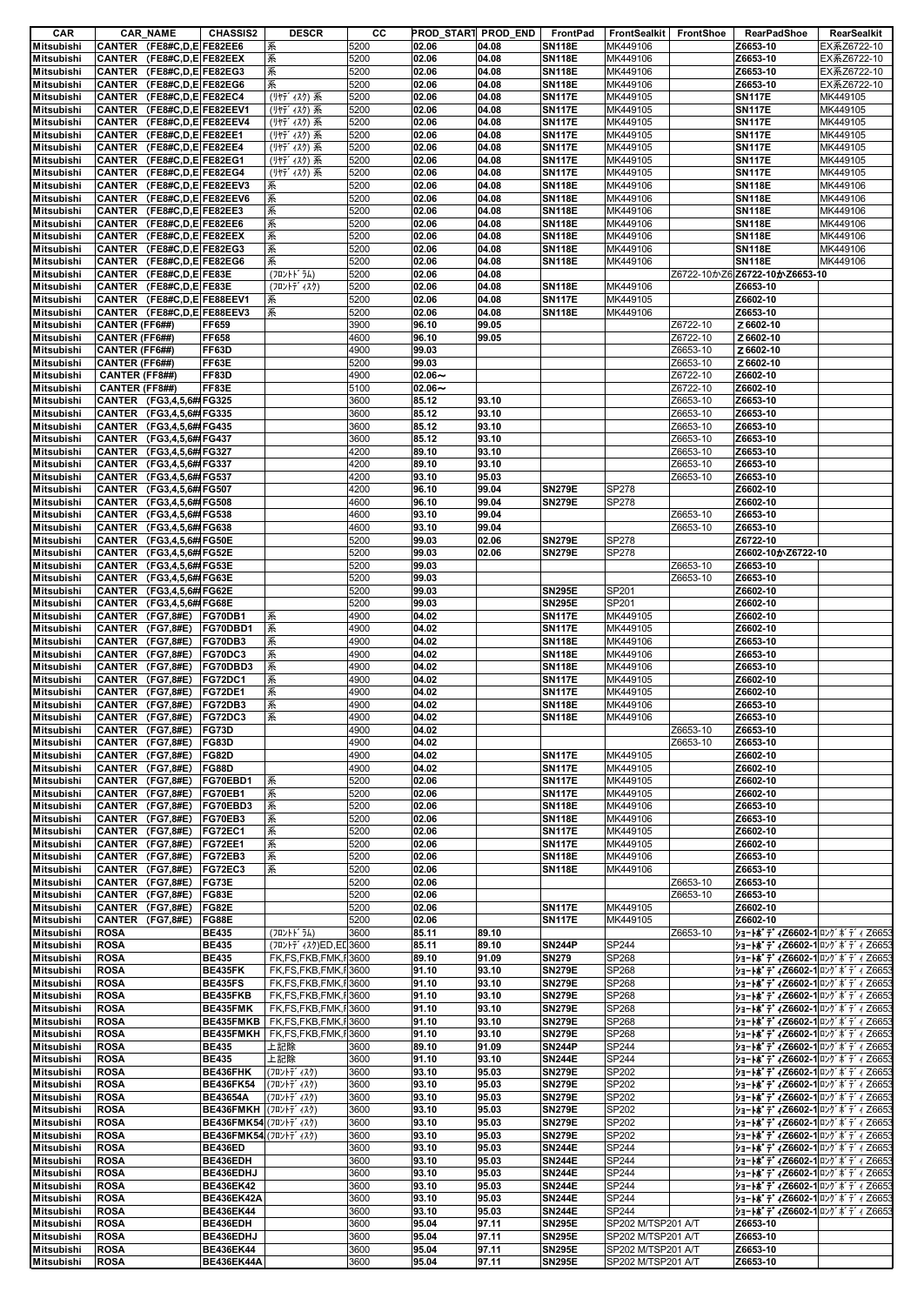| CAR               | <b>CAR_NAME</b> | <b>CHASSIS2</b>   | <b>DESCR</b>                 | cс   |       | PROD_START PROD_END | FrontPad      | FrontSealkit FrontShoe |                                               |          | RearPadShoe | RearSealkit                                                  |
|-------------------|-----------------|-------------------|------------------------------|------|-------|---------------------|---------------|------------------------|-----------------------------------------------|----------|-------------|--------------------------------------------------------------|
| Mitsubishi        | <b>ROSA</b>     | BE436EMD          |                              | 3600 | 95.04 | 97.11               | <b>SN295E</b> | SP202 M/TSP201 A/T     |                                               | Z6653-10 |             |                                                              |
| <b>Mitsubishi</b> | <b>ROSA</b>     | <b>BE436EMK42</b> |                              | 3600 | 95.04 | 97.11               | <b>SN295E</b> | SP202 M/TSP201 A/T     |                                               | Z6653-10 |             |                                                              |
| <b>Mitsubishi</b> | <b>ROSA</b>     | E436EMK44         |                              | 3600 | 95.04 | 97.11               | <b>SN295E</b> | SP202 M/TSP201 A/T     |                                               | Z6653-10 |             |                                                              |
| <b>Mitsubishi</b> | <b>ROSA</b>     | <b>BE436ES</b>    |                              | 3600 | 95.04 | 97.11               | <b>SN295E</b> | SP202 M/TSP201 A/T     |                                               | Z6653-10 |             |                                                              |
| Mitsubishi        | <b>ROSA</b>     | BE436EMDA         |                              | 3600 | 95.04 | 97.11               | <b>SN295E</b> | SP202 M/TSP201 A/T     |                                               | Z6653-10 |             |                                                              |
| <b>Mitsubishi</b> | <b>ROSA</b>     | <b>BE436EMK42</b> |                              | 3600 | 95.04 | 97.11               | <b>SN295E</b> | SP202 M/TSP201 A/T     |                                               | Z6653-10 |             |                                                              |
| <b>Mitsubishi</b> | <b>ROSA</b>     | <b>BE436EMK44</b> |                              | 3600 | 95.04 | 97.11               | <b>SN295E</b> | SP202 M/TSP201 A/T     |                                               | Z6653-10 |             |                                                              |
| Mitsubishi        | <b>ROSA</b>     | BE636EDH          |                              | 3600 | 97.08 | 99.04               | <b>SN279E</b> | SP202                  |                                               | Z6653-10 |             |                                                              |
| <b>Mitsubishi</b> | <b>ROSA</b>     | <b>BE636EK44</b>  |                              | 3600 | 97.08 | 99.04               | <b>SN279E</b> | SP202                  |                                               | Z6653-10 |             |                                                              |
| Mitsubishi        | <b>ROSA</b>     | BE636EMD          |                              | 3600 | 97.08 | 99.04               | <b>SN279E</b> | SP202                  |                                               | Z6653-10 |             |                                                              |
| <b>Mitsubishi</b> | <b>ROSA</b>     | <b>BE636EMK42</b> |                              | 3600 | 97.08 | 99.04               | <b>SN279E</b> | SP202                  |                                               | Z6653-10 |             |                                                              |
| <b>Mitsubishi</b> | <b>ROSA</b>     | <b>BE636EMK44</b> |                              | 3600 | 97.08 | 99.04               | <b>SN279E</b> | SP202                  |                                               | Z6653-10 |             |                                                              |
| <b>Mitsubishi</b> | <b>ROSA</b>     | BE636EMKES        |                              | 3600 | 97.08 | 99.04               | <b>SN279E</b> | SP202                  |                                               | Z6653-10 |             |                                                              |
| <b>Mitsubishi</b> | <b>ROSA</b>     | <b>BE636EK44A</b> |                              | 3600 | 97.08 | 99.04               | <b>SN295E</b> | SP201                  |                                               | Z6653-10 |             |                                                              |
| <b>Mitsubishi</b> | <b>ROSA</b>     | BE636EMDA         |                              | 3600 | 97.08 | 99.04               | <b>SN295E</b> | SP201                  |                                               | Z6653-10 |             |                                                              |
| <b>Mitsubishi</b> | <b>ROSA</b>     | <b>BE636EMK42</b> |                              | 3600 | 97.08 | 99.04               | <b>SN295E</b> | SP201                  |                                               | Z6653-10 |             |                                                              |
| <b>Mitsubishi</b> | <b>ROSA</b>     | <b>BE636EMK44</b> |                              | 3600 | 97.08 | 99.04               | <b>SN295E</b> | SP201                  |                                               | Z6653-10 |             |                                                              |
| <b>Mitsubishi</b> | <b>ROSA</b>     | <b>BE439</b>      |                              | 3900 | 89.10 | 91.09               | <b>SN279</b>  | SP268                  |                                               | Z6653-10 |             |                                                              |
| <b>Mitsubishi</b> | <b>ROSA</b>     | <b>BE449</b>      |                              | 3900 | 89.10 | 91.09               | <b>SN279</b>  | SP268                  |                                               | Z6653-10 |             |                                                              |
| <b>Mitsubishi</b> | <b>ROSA</b>     | <b>BE459</b>      |                              | 3900 | 89.10 | 91.09               | <b>SN279</b>  | SP268                  |                                               | Z6653-10 |             |                                                              |
| <b>Mitsubishi</b> | <b>ROSA</b>     | <b>BE439</b>      |                              |      | 91.10 | 95.03               | <b>SN279E</b> |                        | $\sim$ 93.10SP268 93.11 $\sim$ SP202 Z6653-10 |          |             |                                                              |
| Mitsubishi        | <b>ROSA</b>     | <b>BE449</b>      |                              |      | 91.10 | 95.03               | <b>SN279E</b> |                        | $\sim$ 93.10SP268 93.11 $\sim$ SP202 Z6653-10 |          |             |                                                              |
| <b>Mitsubishi</b> | <b>ROSA</b>     | <b>BE459</b>      |                              |      | 91.10 | 95.03               | <b>SN279E</b> |                        | $\sim$ 93.10SP268 93.11 $\sim$ SP202 Z6653-10 |          |             |                                                              |
| <b>Mitsubishi</b> | <b>ROSA</b>     | <b>BE439</b>      |                              |      | 95.04 | 97.11               | <b>SN295E</b> | SP201                  |                                               | Z6653-10 |             |                                                              |
| <b>Mitsubishi</b> | <b>ROSA</b>     | <b>BE449</b>      |                              |      | 95.04 | 97.11               | <b>SN295E</b> | SP201                  |                                               | Z6653-10 |             |                                                              |
| <b>Mitsubishi</b> | <b>ROSA</b>     | <b>BE459</b>      |                              |      | 95.04 | 97.11               | <b>SN295E</b> | SP201                  |                                               | Z6653-10 |             |                                                              |
| <b>Mitsubishi</b> | <b>ROSA</b>     | <b>BE437</b>      |                              | 4200 | 89.10 | 91.09               | <b>SN279</b>  | SP268                  |                                               | Z6653-10 |             |                                                              |
| <b>Mitsubishi</b> | <b>ROSA</b>     | BE437EMD          |                              | 4200 | 91.09 | 95.05               | <b>SN244E</b> | <b>SP244</b>           |                                               |          |             | ショートポ デ 4Z6602-1 ロング ボ デ 4 Z665                              |
| <b>Mitsubishi</b> | <b>ROSA</b>     | BE437EMDA         |                              | 4200 | 91.09 | 95.05               | <b>SN244E</b> | SP244                  |                                               |          |             | ジョートボディZ6602-1ロング ボディ Z665                                   |
| Mitsubishi        | <b>ROSA</b>     | BE437EMH          |                              | 4200 | 91.09 | 95.05               | <b>SN244E</b> | SP244                  |                                               |          |             | ショートポ デ 4Z6602-1 ロング ボ デ 4 Z665                              |
| <b>Mitsubishi</b> | <b>ROSA</b>     | BE437EMHA         |                              | 4200 | 91.09 | 95.05               | <b>SN244E</b> | SP244                  |                                               |          |             |                                                              |
|                   |                 |                   |                              |      |       |                     |               |                        |                                               |          |             | ジョートポディZ6602-1 ロング ボディZ665                                   |
| Mitsubishi        | <b>ROSA</b>     | BE437EMHJ         |                              | 4200 | 91.09 | 95.05               | <b>SN244E</b> | SP244                  |                                               |          |             | ジョートボ デ 4Z6602-1 ロング ボ デ 4 Z665                              |
| <b>Mitsubishi</b> | <b>ROSA</b>     | <b>BE437EU6</b>   |                              | 4200 | 91.09 | 95.05               | <b>SN244E</b> | SP244                  |                                               |          |             | ジョートポ デ 4Z6602-1 ロング ボ デ 4 Z665                              |
| <b>Mitsubishi</b> | <b>ROSA</b>     | <b>BE437FD</b>    |                              | 4200 | 91.09 | 95.05               | <b>SN279E</b> |                        |                                               |          |             | ~93.10SP268 93.11~SP202  <b>ショートボディZ6602-1</b>  ロングボディ Z665  |
| Mitsubishi        | <b>ROSA</b>     | BE437FDA          |                              | 4200 | 91.09 | 95.05               | <b>SN279E</b> |                        |                                               |          |             | ~93.10SP268 93.11~SP202  <b>ショートボディZ6602-1</b>  ロングボディ Z665: |
| <b>Mitsubishi</b> | <b>ROSA</b>     | BE437FDH          |                              | 4200 | 91.09 | 95.05               | <b>SN279E</b> |                        |                                               |          |             | ~93.10SP268 93.11~SP202  <b>ショートボディZ6602-1</b>  ロングボディ Z6653 |
| <b>Mitsubishi</b> | <b>ROSA</b>     | BE437FDHA         |                              | 4200 | 91.09 | 95.05               | <b>SN279E</b> |                        |                                               |          |             | ~93.10SP268 93.11~SP202  <b>ショ−トボディZ6602-1</b>  ロングボディZ665:  |
| <b>Mitsubishi</b> | <b>ROSA</b>     | BE437FDHJ         |                              | 4200 | 91.09 | 95.05               | <b>SN279E</b> |                        |                                               |          |             | ~93.10SP268 93.11~SP202  <b>ショ−トボディZ6602-1</b>  ロングボディ Z665: |
| <b>Mitsubishi</b> | <b>ROSA</b>     | BE437FDM          |                              | 4200 | 91.09 | 95.05               | <b>SN279E</b> |                        |                                               |          |             | ~93.10SP268 93.11~SP202  <b>ショートボディZ6602-1</b>  ロングボディ Z665: |
| <b>Mitsubishi</b> | <b>ROSA</b>     | BE437FMHJA        |                              | 4200 | 91.09 | 95.05               | <b>SN279E</b> |                        |                                               |          |             | ~93.10SP268 93.11~SP202  <b>ショートボディZ6602-1</b>  ロングボディ Z665  |
| <b>Mitsubishi</b> | <b>ROSA</b>     | <b>BE437FMK54</b> |                              | 4200 | 91.09 | 95.05               | <b>SN279E</b> |                        |                                               |          |             | ~93.10SP268 93.11~SP202  <b>ショートボディZ6602-1</b>  ロングボディ Z665: |
| <b>Mitsubishi</b> | <b>ROSA</b>     | <b>BE437FMK54</b> |                              | 4200 | 91.09 | 95.05               | <b>SN279E</b> |                        |                                               |          |             | ~93.10SP268 93.11~SP202  <b>ショートボディZ6602-1</b>  ロングボディ Z665  |
| <b>Mitsubishi</b> | <b>ROSA</b>     | <b>BG437</b>      |                              | 4200 | 89.08 | 95.05               |               |                        | Z6653-10                                      |          |             | ショートポ デ 4Z6602-1 ロング ボ デ 4 Z6653                             |
| Mitsubishi        | <b>ROSA</b>     | <b>BE63C</b>      |                              | 4200 | 99.04 |                     | <b>SN279E</b> | SP202                  |                                               | Z6653-10 |             |                                                              |
| <b>Mitsubishi</b> | <b>ROSA</b>     | BE63CHDH          |                              | 4200 | 99.04 |                     | <b>SN279E</b> | SP202                  |                                               | Z6653-10 |             |                                                              |
| <b>Mitsubishi</b> | <b>ROSA</b>     | BE63CEK44         |                              | 4200 | 99.04 |                     | <b>SN279E</b> | SP202                  |                                               | Z6653-10 |             |                                                              |
| Mitsubishi        | <b>ROSA</b>     | BE63CEMD          |                              | 4200 | 99.04 |                     | <b>SN279E</b> | SP202                  |                                               | Z6653-10 |             |                                                              |
| <b>Mitsubishi</b> | <b>ROSA</b>     | BE63CEMHB         |                              | 4200 | 99.04 |                     | <b>SN279E</b> | SP202                  |                                               | Z6653-10 |             |                                                              |
| <b>Mitsubishi</b> | <b>ROSA</b>     | BE63CEMHJ         |                              | 4200 | 99.04 |                     | <b>SN279E</b> | SP202                  |                                               | Z6653-10 |             |                                                              |
| <b>Mitsubishi</b> | <b>ROSA</b>     | BE63CEMK42        |                              | 4200 | 99.04 |                     | <b>SN279E</b> | SP202                  |                                               | Z6653-10 |             |                                                              |
| <b>Mitsubishi</b> | <b>ROSA</b>     | BE63CEMK44        |                              | 4200 | 99.04 |                     | <b>SN279E</b> | SP202                  |                                               | Z6653-10 |             |                                                              |
| <b>Mitsubishi</b> | <b>ROSA</b>     | BE63CEMK44        |                              | 4200 | 99.04 |                     | <b>SN279E</b> | SP202                  |                                               | Z6653-10 |             |                                                              |
| <b>Mitsubishi</b> | <b>ROSA</b>     | BE63CES           |                              | 4200 | 99.04 |                     | <b>SN279E</b> | SP202                  |                                               | Z6653-10 |             |                                                              |
| <b>Mitsubishi</b> | <b>ROSA</b>     |                   | BE63CHDH (サイズアップブレーキ仕オ4200   |      | 99.04 |                     | <b>SN295E</b> | SP108                  |                                               | Z6653-10 |             |                                                              |
|                   |                 |                   | BE63CEK44 (サイズアップブレーキ仕オ4200  |      | 99.04 |                     |               | <b>SP108</b>           |                                               |          |             |                                                              |
| Mitsubishi        | <b>ROSA</b>     | BE63CEMD          |                              |      |       |                     | <b>SN295E</b> |                        |                                               | Z6653-10 |             |                                                              |
| <b>Mitsubishi</b> | <b>ROSA</b>     |                   | (サイズアップブレーキ仕キ4200            |      | 99.04 |                     | <b>SN295E</b> | SP108                  |                                               | Z6653-10 |             |                                                              |
| <b>Mitsubishi</b> | <b>ROSA</b>     |                   | BE63CEMHB (サイズアップブレーキ仕オ4200  |      | 99.04 |                     | <b>SN295E</b> | SP108                  |                                               | Z6653-10 |             |                                                              |
| Mitsubishi        | <b>ROSA</b>     |                   | BE63CEMHJ (サイズアップブレーキ仕キ4200  |      | 99.04 |                     | <b>SN295E</b> | SP108                  |                                               | Z6653-10 |             |                                                              |
| <b>Mitsubishi</b> | <b>ROSA</b>     |                   | BE63CEMK42 (サイズアップブレーキ仕オ4200 |      | 99.04 |                     | <b>SN295E</b> | SP108                  |                                               | Z6653-10 |             |                                                              |
| <b>Mitsubishi</b> | <b>ROSA</b>     |                   | BE63CEMK44 (サイズアップブレーキ仕オ4200 |      | 99.04 |                     | <b>SN295E</b> | SP108                  |                                               | Z6653-10 |             |                                                              |
| <b>Mitsubishi</b> | <b>ROSA</b>     | <b>BE63C</b>      |                              | 4200 | 99.04 |                     | <b>SN295E</b> | SP108                  |                                               | Z6653-10 |             |                                                              |
| Mitsubishi        | <b>ROSA</b>     | BE63CEK44A        |                              | 4200 | 99.04 |                     | <b>SN295E</b> | <b>SP108</b>           |                                               | Z6653-10 |             |                                                              |
| <b>Mitsubishi</b> | <b>ROSA</b>     | BE63CEMDA         |                              | 4200 | 99.04 |                     | <b>SN295E</b> | SP108                  |                                               | Z6653-10 |             |                                                              |
| <b>Mitsubishi</b> | <b>ROSA</b>     | BE63CEMK44        |                              | 4200 | 99.04 |                     | <b>SN295E</b> | SP108                  |                                               | Z6653-10 |             |                                                              |
| <b>Mitsubishi</b> | <b>ROSA</b>     | BE63CGDH          |                              | 4200 | 99.04 |                     | <b>SN295E</b> | SP108                  |                                               | Z6653-10 |             |                                                              |
| <b>Mitsubishi</b> | <b>ROSA</b>     | BE63CGMD          |                              | 4200 | 99.04 |                     | <b>SN295E</b> | SP108                  |                                               | Z6653-10 |             |                                                              |
| <b>Mitsubishi</b> | <b>ROSA</b>     | BE63CGMHB         |                              | 4200 | 99.04 |                     | <b>SN295E</b> | SP108                  |                                               | Z6653-10 |             |                                                              |
| <b>Mitsubishi</b> | <b>ROSA</b>     | BE63CGMHB         |                              | 4200 | 99.04 |                     | <b>SN295E</b> | SP108                  |                                               | Z6653-10 |             |                                                              |
| <b>Mitsubishi</b> | <b>ROSA</b>     | BE63CEMK42        |                              | 4200 | 99.04 |                     | <b>SN295E</b> | SP108                  |                                               | Z6653-10 |             |                                                              |
| <b>Mitsubishi</b> | <b>ROSA</b>     | BE63CGMHB         |                              | 4200 | 99.04 |                     | <b>SN295E</b> | SP108                  |                                               | Z6653-10 |             |                                                              |
| Mitsubishi        | <b>ROSA</b>     | BE63CGMHB         |                              | 4200 | 99.04 |                     | <b>SN295E</b> | <b>SP108</b>           |                                               | Z6653-10 |             |                                                              |
| <b>Mitsubishi</b> | <b>ROSA</b>     | BE63GMKH5         |                              | 4200 | 99.04 |                     | <b>SN295E</b> | SP108                  |                                               | Z6653-10 |             |                                                              |
| <b>Mitsubishi</b> | <b>ROSA</b>     | BE63CEMHB         |                              | 4200 | 99.04 |                     | <b>SN295E</b> | SP108                  |                                               | Z6653-10 |             |                                                              |
| <b>Mitsubishi</b> | <b>ROSA</b>     | <b>BE438</b>      |                              | 4600 | 95.04 | 97.09               | <b>SN279E</b> | SP202                  |                                               |          |             | ジョートポディZ6602-1 ロング ボディ Z6653                                 |
| <b>Mitsubishi</b> | <b>ROSA</b>     | BE438EMH          |                              | 4600 | 95.04 | 97.09               | <b>SN279E</b> | SP202                  |                                               |          |             | ジョートボディZ6602-1 ロング ボディ Z6653                                 |
| <b>Mitsubishi</b> | <b>ROSA</b>     | BE438EMHJ         |                              | 4600 | 95.04 | 97.09               | <b>SN279E</b> | SP202                  |                                               |          |             | ジョートポディZ6602-1 ロングボディ Z6653                                  |
| <b>Mitsubishi</b> | <b>ROSA</b>     | <b>BE438EU6</b>   |                              | 4600 | 95.04 | 97.09               | <b>SN279E</b> | SP202                  |                                               |          |             | ショートポ デ 4Z6602-1 ロング ボ デ 4 Z6653                             |
| <b>Mitsubishi</b> | <b>ROSA</b>     | <b>BE438</b>      |                              | 4600 | 95.04 | 97.09               | <b>SN295E</b> | SP201                  |                                               |          |             | ジョートポ デ 4Z6602-1 ロング ボ デ 4 Z6653                             |
| <b>Mitsubishi</b> | <b>ROSA</b>     | BE438EMHA         |                              | 4600 | 95.04 | 97.09               | <b>SN295E</b> | SP201                  |                                               |          |             | ジョートボディZ6602-1ロングボディZ6653                                    |
| Mitsubishi        | <b>ROSA</b>     | BE438EU6A         |                              | 4600 | 95.04 | 97.09               | <b>SN295E</b> | SP201                  |                                               |          |             | ショートホ <sup>*</sup> デ 4Z6602-1 ロング ボ デ 4 Z6653                |
| <b>Mitsubishi</b> | <b>ROSA</b>     | BE438FDH          |                              | 4600 | 95.04 | 97.09               | <b>SN295E</b> | SP201                  |                                               |          |             | ショートボ デ 4Z6602-1 ロング ボ デ 4 Z6653                             |
| <b>Mitsubishi</b> | <b>ROSA</b>     | BE438FDHA         |                              | 4600 | 95.04 | 97.09               | <b>SN295E</b> | SP201                  |                                               |          |             | ショートポ デ 4Z6602-1 ロング ボ デ 4 Z6653                             |
| Mitsubishi        | <b>ROSA</b>     | BE438FK           |                              | 4600 | 95.04 | 97.09               | <b>SN295E</b> | SP201                  |                                               |          |             | ジョートボディZ6602-1ロング ボディ Z6653                                  |
| <b>Mitsubishi</b> | <b>ROSA</b>     | BE438FKA          |                              | 4600 | 95.04 | 97.09               | <b>SN295E</b> | SP201                  |                                               |          |             | ショートホ <sup>*</sup> デ 4Z6602-1 ロング ボ デ 4 Z6653                |
| <b>Mitsubishi</b> | <b>ROSA</b>     | BE438FMD          |                              | 4600 | 95.04 | 97.09               | <b>SN295E</b> | SP201                  |                                               |          |             | ショートポ デ 4Z6602-1 ロング ボ デ 4 Z6653                             |
| <b>Mitsubishi</b> | <b>ROSA</b>     | BE438FMH          |                              | 4600 | 95.04 | 97.09               | <b>SN295E</b> | SP201                  |                                               |          |             | ショートポ デ 4Z6602-1 ロング ボ デ 4 Z6653                             |
| <b>Mitsubishi</b> | <b>ROSA</b>     | BE438FMHA         |                              | 4600 | 95.04 | 97.09               | <b>SN295E</b> | SP201                  |                                               |          |             | ジョートボ デ 4Z6602-1 ロング ボ デ 4 Z6653                             |
| <b>Mitsubishi</b> | <b>ROSA</b>     | BE438FMHJ         |                              | 4600 | 95.04 | 97.09               | <b>SN295E</b> | SP201                  |                                               |          |             | ショートホ <sup>*</sup> デ 4Z6602-1 ロング ボ デ 4 Z6653                |
| <b>Mitsubishi</b> | <b>ROSA</b>     | BE438FMHJA        |                              | 4600 | 95.04 | 97.09               | <b>SN295E</b> | SP201                  |                                               |          |             | ジョートポディZ6602-1 ロングボディ Z6653                                  |
| <b>Mitsubishi</b> | <b>ROSA</b>     | BE438FMK          |                              | 4600 | 95.04 | 97.09               | <b>SN295E</b> | SP201                  |                                               |          |             | ショートボ デ 4Z6602-1 ロング ボ デ 4 Z6653                             |
| <b>Mitsubishi</b> | <b>ROSA</b>     | BE438FMKA         |                              | 4600 | 95.04 | 97.09               | <b>SN295E</b> | SP201                  |                                               |          |             | ジョートポ デ 4Z6602-1 ロング ボ デ 4 Z6653                             |
| Mitsubishi        | <b>ROSA</b>     | BE438FMKH         |                              | 4600 | 95.04 | 97.09               | <b>SN295E</b> | SP201                  |                                               |          |             | ジョートボディZ6602-1ロング ボディ Z6653                                  |
| <b>Mitsubishi</b> | <b>ROSA</b>     | <b>BE438FU9</b>   |                              | 4600 | 95.04 | 97.09               | <b>SN295E</b> | SP201                  |                                               |          |             | ジョートポディZ6602-1 ロングボディ Z6653                                  |
| Mitsubishi        | <b>ROSA</b>     | BE438FU9A         |                              | 4600 | 95.04 | 97.09               | <b>SN295E</b> | SP201                  |                                               |          |             | ショートポ デ 4Z6602-1 ロング ボ デ 4 Z6653                             |
| <b>Mitsubishi</b> | <b>ROSA</b>     | <b>BG438</b>      |                              | 4600 | 89.12 | 95.03               |               |                        | Z6653-10                                      | Z6653-10 |             |                                                              |
| Mitsubishi        | <b>ROSA</b>     | <b>BE644</b>      |                              | 4900 | 97.08 | 99.04               | <b>SN295E</b> | SP201                  |                                               | Z6653-10 |             |                                                              |
| Mitsubishi        | <b>ROSA</b>     | <b>BE654</b>      |                              | 4900 | 97.08 | 99.04               | <b>SN295E</b> | SP201                  |                                               | Z6653-10 |             |                                                              |
|                   |                 |                   |                              |      |       |                     |               |                        |                                               |          |             |                                                              |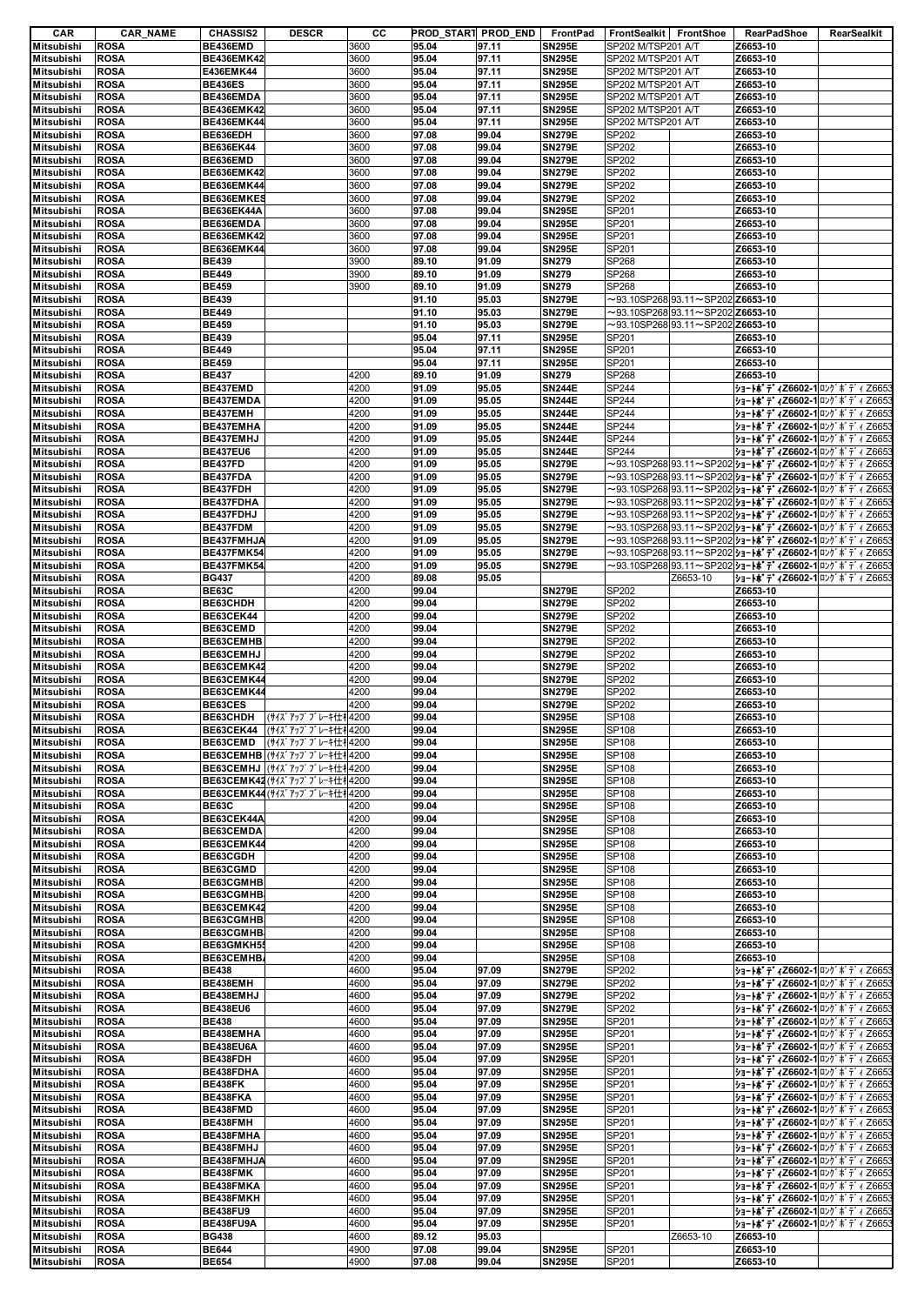| CAR                                    | <b>CAR_NAME</b>                                              | <b>CHASSIS2</b>                              | <b>DESCR</b>                                    | cс           |                | PROD_START PROD_END | FrontPad                                       | FrontSealkit FrontShoe                                           |          | RearPadShoe                                                | RearSealkit            |
|----------------------------------------|--------------------------------------------------------------|----------------------------------------------|-------------------------------------------------|--------------|----------------|---------------------|------------------------------------------------|------------------------------------------------------------------|----------|------------------------------------------------------------|------------------------|
| Mitsubishi                             | <b>ROSA</b>                                                  | BE64D                                        | (リヤト゛ラム)                                        | 4900         | 99.04          |                     | <b>SN295E</b>                                  |                                                                  |          | SP108 SP108 Gy ***, Ey *** BE66D Z6653-10 BE64D 99.04~01   |                        |
| <b>Mitsubishi</b>                      | <b>ROSA</b>                                                  | BE66D                                        | (リヤト゛ラム)                                        | 4900         | 99.04          |                     | <b>SN295E</b>                                  |                                                                  |          | SP108 SP108 Gy ***, Ey *** BE66D Z6653-10 BE64D 99.04~01   |                        |
| <b>Mitsubishi</b>                      | <b>ROSA</b>                                                  | <b>BG64D</b>                                 | (リヤト゛ラム)                                        | 4900         | 99.04          |                     | <b>SN295E</b>                                  |                                                                  |          | SP108 SP108 Gy ***, Ey *** BE66D Z6653-10 BE64D 99.04~01   |                        |
| <b>Mitsubishi</b><br><b>Mitsubishi</b> | <b>ROSA</b><br><b>ROSA</b>                                   | BE64D<br>BE66D                               | (リヤデ ィスク)<br>(リヤデ゙ィスク)                          | 4900<br>4900 | 99.04<br>99.04 |                     | <b>SN295E</b><br><b>SN295E</b>                 | SP108 %1SP201 SP108 GV {SN295E<br>SP108 %1SP201 SP108 GV {SN295E |          |                                                            | SP108<br>SP108         |
| <b>Mitsubishi</b>                      | <b>ROSA</b>                                                  | <b>BG64D</b>                                 | (リヤデ ィスク)                                       | 4900         | 99.04          |                     | <b>SN295E</b>                                  | SP108 ※1SP201 SP108 Gジ∤ <b>SN295E</b>                            |          |                                                            | SP108                  |
| <b>Mitsubishi</b>                      | <b>ROSA</b>                                                  | BE63D                                        | (リヤト゛ラム)                                        | 4900         | 04.06          |                     | <b>SN295E</b>                                  | SP108                                                            |          | MC112750                                                   |                        |
| <b>Mitsubishi</b>                      | <b>ROSA</b>                                                  | BE63D                                        | (リヤデ゛ィスク)                                       | 4900         | 04.06          |                     | <b>SN295E</b>                                  | SP108                                                            |          | <b>SN295E</b>                                              | SP108                  |
| <b>Mitsubishi</b>                      | <b>ROSA</b>                                                  | <b>BG642</b>                                 |                                                 | 5200         | 97.08          | 99.04               | <b>SN295E</b>                                  | SP201                                                            |          | BG642 Z6653-10 BE642G Z6653-1                              |                        |
| <b>Mitsubishi</b>                      | <b>ROSA</b>                                                  | <b>BE642</b>                                 |                                                 | 5200         | 97.08          | 99.04               | <b>SN295E</b>                                  | SP201                                                            |          | BG642 Z6653-10 BE642G Z6653-1                              |                        |
| <b>Mitsubishi</b>                      | <b>ROSA</b>                                                  | <b>BE642J</b>                                |                                                 | 5200         | 97.08          | 99.04               | <b>SN295E</b>                                  | SP201                                                            |          | BG642 Z6653-10 BE642G Z6653-10                             |                        |
| <b>Mitsubishi</b>                      | <b>ROSA</b>                                                  | <b>BE632</b>                                 | (フロントト゛ラム)                                      | 5200         | 97.08          | 99.04               |                                                |                                                                  | Z6722-10 | Z6722-10                                                   |                        |
| <b>Mitsubishi</b>                      | <b>ROSA</b>                                                  | <b>BE632</b>                                 | (フロントデ ィスク)EDM.I 5200                           |              | 97.08          | 99.04               | <b>SN279E</b>                                  | SP202                                                            |          | Z6653-10                                                   |                        |
| <b>Mitsubishi</b>                      | <b>ROSA</b>                                                  | <b>BE632</b>                                 | EMHA, EU6A, GDI 5200                            |              | 97.08          | 99.04               | <b>SN295E</b>                                  | SP201                                                            |          | Z6653-10                                                   |                        |
| <b>Mitsubishi</b>                      | <b>ROSA</b>                                                  | BG64E                                        | (リヤト゛ラム)                                        | 5200         | 99.04          |                     | <b>SN295E</b>                                  | SP108                                                            |          | Z6653-10                                                   |                        |
| <b>Mitsubishi</b>                      | <b>ROSA</b>                                                  | BG64E                                        | (リヤデ゙ィスク)                                       | 5200         | 99.04          |                     | <b>SN295E</b>                                  | SP108                                                            |          | <b>SN295E</b>                                              | SP108                  |
| <b>Mitsubishi</b>                      | <b>ROSA</b>                                                  | BE63E                                        | (フロントト・ラム)                                      | 5200         | 99.04          |                     |                                                |                                                                  | Z6722-10 | Z6722-10                                                   |                        |
| <b>Mitsubishi</b>                      | <b>ROSA</b>                                                  | BE63E                                        | (フロントデ ィスク)                                     | 5200         | 99.04          |                     | <b>SN295E</b>                                  | SP108                                                            |          | SN295El 54車Z66SP108                                        |                        |
| <b>Mitsubishi</b>                      | <b>ROSA</b>                                                  | BE63EMHA                                     | (フロントデ ィスク)                                     | 5200         | 99.04          |                     | <b>SN295E</b>                                  | SP108                                                            |          | SN295EI 丸車Z66 SP108                                        |                        |
| <b>Mitsubishi</b><br><b>Mitsubishi</b> | <b>ROSA</b><br><b>ROSA</b>                                   | BE63EMHA3 (フロントディスク)<br>BE63EMHJA (フロントディスク) |                                                 | 5200<br>5200 | 99.04<br>99.04 |                     | <b>SN295E</b><br><b>SN295E</b>                 | SP108<br>SP108                                                   |          | SN295E 1 74 車 Z66 SP108<br>SN295EI <sup>+</sup> 九車Z66SP108 |                        |
| <b>Mitsubishi</b>                      | <b>ROSA</b>                                                  | BE63EMK42A (フロントディスク)                        |                                                 | 5200         | 99.04          |                     | <b>SN295E</b>                                  | SP108                                                            |          | SN295El うん車Z66SP108                                        |                        |
| <b>Mitsubishi</b>                      | <b>ROSA</b>                                                  | BE63EU6A                                     | (フロントデ ィスク)                                     | 5200         | 99.04          |                     | <b>SN295E</b>                                  | SP108                                                            |          | SN295EI <sup>+</sup> 九車Z66SP108                            |                        |
| <b>Mitsubishi</b>                      | <b>ROSA</b>                                                  | BE63DGH                                      | (フロントデ ィスク)                                     | 5200         | 99.04          |                     | <b>SN295E</b>                                  | SP108                                                            |          | SN295E 1 74 車 Z66 SP108                                    |                        |
| <b>Mitsubishi</b>                      | <b>ROSA</b>                                                  | BE63GK                                       | (フロントデ ィスク)                                     | 5200         | 99.04          |                     | <b>SN295E</b>                                  | SP108                                                            |          | SN295Eドラム車Z66SP108                                         |                        |
| <b>Mitsubishi</b>                      | <b>ROSA</b>                                                  | BE63GKA                                      | (フロントデ ィスク)                                     | 5200         | 99.04          |                     | <b>SN295E</b>                                  | SP108                                                            |          | SN295E 14 1266 SP108                                       |                        |
| <b>Mitsubishi</b>                      | <b>ROSA</b>                                                  | BE63GMD                                      | (フロントデ ィスク)                                     | 5200         | 99.04          |                     | <b>SN295E</b>                                  | SP108                                                            |          | SN295EI <sup>+</sup> 认車Z66SP108                            |                        |
| <b>Mitsubishi</b>                      | <b>ROSA</b>                                                  | BE63GMH                                      | (フロントデ ィスク)                                     | 5200         | 99.04          |                     | <b>SN295E</b>                                  | SP108                                                            |          | SN295Eドラム車Z66SP108                                         |                        |
| <b>Mitsubishi</b>                      | <b>ROSA</b>                                                  | BE63GMHA                                     | (フロントデ ィスク)                                     | 5200         | 99.04          |                     | <b>SN295E</b>                                  | SP108                                                            |          | SN295Eドラム車Z66SP108                                         |                        |
| <b>Mitsubishi</b>                      | <b>ROSA</b>                                                  | BE63GMHA3 (フロントディスク)                         |                                                 | 5200         | 99.04          |                     | <b>SN295E</b>                                  | SP108                                                            |          | SN295El' 丸車Z66SP108                                        |                        |
| <b>Mitsubishi</b>                      | <b>ROSA</b>                                                  | BE63GMHJ                                     | (フロントデ ィスク)                                     | 5200         | 99.04          |                     | <b>SN295E</b>                                  | SP108                                                            |          | SN295EI 74車Z66SP108                                        |                        |
| <b>Mitsubishi</b>                      | <b>ROSA</b>                                                  | BE63GMHJA (フロントディスク)                         |                                                 | 5200         | 99.04          |                     | <b>SN295E</b>                                  | SP108                                                            |          | SN295EI 74車Z66SP108                                        |                        |
| <b>Mitsubishi</b>                      | <b>ROSA</b>                                                  | BE63GMHL                                     | (フロントデ ィスク)                                     | 5200         | 99.04          |                     | <b>SN295E</b>                                  | SP108                                                            |          | SN295E 1 74 車 Z66 SP108                                    |                        |
| <b>Mitsubishi</b>                      | <b>ROSA</b>                                                  | <b>BE63G</b>                                 | (フロントデ゛ィスク)                                     | 5200         | 99.04          |                     | <b>SN295E</b>                                  | SP108                                                            |          | SN295E 1 74 車 Z66 SP108                                    |                        |
| <b>Mitsubishi</b>                      | <b>ROSA</b>                                                  | BE63MHLA                                     | (フロントデ ィスク)                                     | 5200         | 99.04          |                     | <b>SN295E</b>                                  | SP108                                                            |          | SN295El うん車Z66SP108                                        |                        |
| <b>Mitsubishi</b>                      | <b>ROSA</b>                                                  | BE63GMH3                                     | (フロントデ ィスク)                                     | 5200         | 99.04          |                     | <b>SN295E</b>                                  | SP108                                                            |          | SN295EI 丸車Z66 SP108                                        |                        |
| <b>Mitsubishi</b><br><b>Mitsubishi</b> | <b>ROSA</b><br><b>ROSA</b>                                   | BE63GMK<br>BE63GMKA                          | (フロントデ ィスク)<br>(フロントデ ィスク)                      | 5200<br>5200 | 99.04<br>99.04 |                     | <b>SN295E</b><br><b>SN295E</b>                 | SP108<br>SP108                                                   |          | SN295E 1 74 車 Z66 SP108<br>SN295El うん車Z66SP108             |                        |
| <b>Mitsubishi</b>                      | <b>ROSA</b>                                                  | BE63GMKH                                     | (フロントデ ィスク)                                     | 5200         | 99.04          |                     | <b>SN295E</b>                                  | SP108                                                            |          | SN295El <sup>*</sup> 九車Z66 SP108                           |                        |
| <b>Mitsubishi</b>                      | <b>ROSA</b>                                                  | BE63GMKHA (フロントディスク)                         |                                                 | 5200         | 99.04          |                     | <b>SN295E</b>                                  | SP108                                                            |          | SN295EI 74車Z66SP108                                        |                        |
| <b>Mitsubishi</b>                      | <b>ROSA</b>                                                  | BE63EMK42A (フロントディスク)                        |                                                 | 5200         | 99.04          |                     | <b>SN295E</b>                                  | SP108                                                            |          | SN295E 1 74 車 Z66 SP108                                    |                        |
| <b>Mitsubishi</b>                      | <b>ROSA</b>                                                  | BE63GMKHA (フロントディスク)                         |                                                 | 5200         | 99.04          |                     | <b>SN295E</b>                                  | SP108                                                            |          | SN295Eドラム車Z66SP108                                         |                        |
| <b>Mitsubishi</b>                      | <b>ROSA</b>                                                  | BE63GMKH3 (フロントディスク)                         |                                                 | 5200         | 99.04          |                     | <b>SN295E</b>                                  | SP108                                                            |          | SN295EI 74車Z66SP108                                        |                        |
| <b>Mitsubishi</b>                      | <b>ROSA</b>                                                  | EB63E                                        |                                                 | 5200         | 99.04          |                     | <b>SN279E</b>                                  | SP202                                                            |          | SN295EI 丸車Z66SP108                                         |                        |
| <b>Mitsubishi</b>                      | <b>ROSA</b>                                                  | EB63EDH                                      |                                                 | 5200         | 99.04          |                     | <b>SN279E</b>                                  | SP202                                                            |          | SN295E 1 74 車 Z66 SP108                                    |                        |
| <b>Mitsubishi</b>                      | <b>ROSA</b>                                                  | EB63EMHJ                                     |                                                 | 5200         | 99.04          |                     | <b>SN279E</b>                                  | SP202                                                            |          | SN295Eドラム車Z66SP108                                         |                        |
| <b>Mitsubishi</b>                      | <b>ROSA</b>                                                  | EB63EMH                                      |                                                 | 5200         | 99.04          |                     | <b>SN279E</b>                                  | SP202                                                            |          | SN295El 74車Z66SP108                                        |                        |
| <b>Mitsubishi</b>                      | <b>ROSA</b>                                                  | EB63EMH3                                     |                                                 | 5200         | 99.04          |                     | <b>SN279E</b>                                  | SP202                                                            |          | SN295EI <sup>+</sup> 认車Z66SP108                            |                        |
| <b>Mitsubishi</b>                      | <b>ROSA</b>                                                  | EB63EU6                                      |                                                 | 5200         | 99.04          |                     | <b>SN279E</b>                                  | SP202                                                            |          | SN295EI 九車Z66SP108                                         |                        |
| <b>Mitsubishi</b>                      | <b>ROSA</b>                                                  | EB63EMK42                                    |                                                 | 5200         | 99.04          |                     | <b>SN279E</b>                                  | SP202                                                            |          | SN295Eドラム車Z66SP108                                         |                        |
| <b>Mitsubishi</b>                      | <b>ROSA</b>                                                  | <b>EB63EMK432</b>                            |                                                 | 5200         | 99.04          |                     | <b>SN279E</b>                                  | SP202                                                            |          | SN295E 1 74 車 Z66 SP108                                    |                        |
| <b>Mitsubishi</b>                      | <b>ROSA</b>                                                  | EB63E                                        | (ザイズアップブレーキ仕5200                                |              | 99.04          |                     | <b>SN295E</b>                                  | SP108                                                            |          | SN295EI 74車Z66SP108                                        |                        |
| <b>Mitsubishi</b>                      | <b>ROSA</b>                                                  | EB63EMH<br>EB63EMH3                          | (ザイズアップブレーキ仕5200                                |              | 99.04          |                     | <b>SN295E</b>                                  | SP108                                                            |          | SN295EI 丸車Z66SP108<br>SN295Eドラム車Z66SP108                   |                        |
| <b>Mitsubishi</b><br><b>Mitsubishi</b> | <b>ROSA</b><br><b>ROSA</b>                                   | EB63EU6                                      | (ザイズアップブレーキ仕5200                                |              | 99.04<br>99.04 |                     | <b>SN295E</b><br><b>SN295E</b>                 | SP108<br>SP108                                                   |          | SN295EI <sup>+</sup> 九車Z66 SP108                           |                        |
| Mitsubishi                             | <b>ROSA</b>                                                  |                                              | (ザイズアップブレーキ仕5200<br>EB63EMK42E (ザイズアップブレーキ仕5200 |              | 99.04          |                     | <b>SN295E</b>                                  | SP108                                                            |          | SN295El <sup>*</sup> 九車Z66 SP108                           |                        |
| <b>Mitsubishi</b>                      | <b>ROSA</b>                                                  | BE64E                                        | (リヤト゛ラム)                                        | 5200         | 99.04          |                     | <b>SN295E</b>                                  | Jジ ャックSP201Bジ ャックSP108                                           |          | Z6653-10                                                   | スパ -ロング Z6722-         |
| <b>Mitsubishi</b>                      | <b>ROSA</b>                                                  | BE64E                                        | (リヤデ゛ィスク)                                       | 5200         | 99.04          |                     | <b>SN295E</b>                                  | Jy +yhSP201By +yhSP108                                           |          | <b>SN295E</b>                                              | SP108                  |
| Mazda                                  | <b>AXELA SEDAN/SPORTBK5P</b>                                 |                                              | (リヤト゛ラム)                                        | 1500         | 03.09          |                     | B3YH3323Z                                      | BPYK3326Z                                                        |          | B3YH2638Z                                                  |                        |
| Mazda                                  | AXELA SEDAN/SPORTBK5P                                        |                                              | (リヤデ゛ィスク)                                       | 1500         | 03.09          |                     | B3YH3323Z                                      | BPYK3326Z                                                        |          | BPYK2648ZA                                                 | BPYK2645ZA             |
| Mazda                                  | <b>AXELA SEDAN/SPORTBKEP</b>                                 |                                              |                                                 | 2000         | 03.09          |                     | B3YH3323Z                                      | BPYK3326Z                                                        |          | BPYK2648ZA                                                 | BPYK2645ZA             |
| Mazda                                  | <b>AXELA SEDAN/SPORTBK3P</b>                                 |                                              |                                                 | 2300         | 03.09          |                     | <b>B3YH3323Z</b>                               | BPYK3326Z                                                        |          | BPYK2648ZA                                                 | BPYK2645ZA             |
| Mazda                                  | <b>ATENZA SEDAN/SPORGGEP</b>                                 |                                              |                                                 | 2000         | 02.05          |                     | <b>SN599P S N 5 GJYA3326Z</b>                  |                                                                  |          | <b>SN773</b>                                               | GJYA2646Z              |
| Mazda                                  | <b>ATENZA SEDAN/SPORGGES</b>                                 |                                              |                                                 | 2000         | 02.05          |                     | <b>SN599P S N 5 GJYA3326Z</b>                  |                                                                  |          | <b>SN773</b>                                               | GJYA2646Z              |
| Mazda                                  | <b>ATENZA SEDAN/SPORGG3P</b>                                 |                                              | (18"ホイール除く)                                     | 2300         | 02.05          |                     | <b>SN599P</b>                                  | GJYA3326Z                                                        |          | <b>SN773</b>                                               | GJYA2646Z              |
| Mazda                                  | <b>ATENZA SEDAN/SPORGG3S</b>                                 |                                              | (18"ホイール除く)                                     | 2300         | 02.05          |                     | <b>SN599P</b>                                  | GJYA3326Z                                                        |          | <b>SN773</b>                                               | GJYA2646Z              |
| Mazda                                  | <b>ATENZA SEDAN/SPORGG3S</b>                                 |                                              | (18"ホイール)                                       | 2300         | 02.05          | 05.04               | SN919P S N 5 GJY E 3326Z                       |                                                                  |          | <b>SN773</b>                                               | GJYA2646Z              |
| Mazda                                  | <b>ATENZA SEDAN/SPORGG3S</b>                                 |                                              | (18"ホイール)                                       | 2300         | 05.05          |                     | GPYA3323ZD GPYA3326Z                           |                                                                  |          | <b>GPYB2648Z</b>                                           | GPYA2646Z              |
| Mazda<br>Mazda                         | <b>ATENZA SPORTS WAIGYEW</b><br><b>ATENZA SPORTS WAIGY3W</b> |                                              | (4WD除,18"ホイール隙2300                              | 2000         | 02.06<br>02.06 |                     | <b>SN599P S N 5 GJYA3326Z</b><br><b>SN599P</b> | GJYA3326Z                                                        |          | <b>SN773</b><br><b>SN773</b>                               | GJYA2646Z<br>GJYA2646Z |
| Mazda                                  | <b>ATENZA SPORTS WAIGY3W</b>                                 |                                              | (4WD,18"ホイール)                                   | 2300         | 02.05          | 05.04               | SN919PS N5 GJYE3326Z                           |                                                                  |          | <b>SN773</b>                                               | GJYA2646Z              |
| Mazda                                  | <b>ATENZA SPORTS WAIGY3W</b>                                 |                                              | (4WD,18"ホイール)                                   | 2300         | 05.05          |                     | GPYA3323ZD GPYA3326Z                           |                                                                  |          | <b>GPYB2648Z</b>                                           | GPYA2646Z              |
| Mazda                                  | $RX - 7$                                                     | FC3S                                         | $(C/H111985\sim)$                               | ロータリー        | 85.09          | 92.12               | <b>SN242</b>                                   | SP242                                                            |          | <b>SN773</b>                                               | C-219AP                |
| Mazda                                  | $RX - 7$                                                     | FC3C                                         | (カブリオレ)                                         | ロータリー        | 87.06          | 92.12               | <b>SN242</b>                                   | SP242                                                            |          | <b>SN773</b>                                               | C-219AP                |
| Mazda                                  | $RX - 7$                                                     | FD3S                                         | (17"ホィール除)                                      | ロータリー        | 91.10          | 02.08               | <b>SN276P</b>                                  | SP242                                                            |          | <b>SN773</b>                                               | A-219P+A-219BF         |
| <b>Mazda</b>                           | $RX - 7$                                                     | FD3S                                         | (17"ホィール)                                       | ロータリー        | 98.12          | 02.08               | <b>SN276P</b>                                  | <b>SP227</b>                                                     |          | <b>SN773</b>                                               | A-219P+A-219BF         |
| Mazda                                  | $RX - 8$                                                     | SE3P                                         |                                                 | ロータリー        | 03.02          |                     | SN122SN433FSP104                               |                                                                  |          | F1Y12643Z                                                  | F1Y1-26-46Z            |
| Mazda                                  | <b>IXION</b>                                                 | CP8WF                                        | (2WD)                                           | 1800         | 99.04          | 03.01               | <b>SN642P</b>                                  | GAYR3326Z                                                        |          | Z3382-10/20                                                |                        |
| Mazda                                  | <b>IXION</b>                                                 | CP8WF                                        | (4WD)                                           | 1800         | 99.04          | 03.01               | <b>SN642P</b>                                  | GAYR3326Z                                                        |          | <b>SN773</b>                                               | A-AD35P                |
| Mazda                                  | <b>AZ-OFFROAD</b>                                            | <b>JM23W</b>                                 |                                                 | 660          | 98.10          |                     | <b>SN611</b>                                   | MP-40                                                            |          | Z5524-10/20                                                |                        |
| Mazda                                  | AZ-3/EUNOS PRESSO EC5SA                                      |                                              | (リヤト゛ラム)                                        | 1500         | 91.06          | 93.09               | <b>SN256P</b>                                  | SP252                                                            |          | Z3385-10                                                   |                        |
| Mazda                                  | AZ-3/EUNOS PRESSO EC5SA                                      |                                              | (リヤデ ィスク)                                       | 1500         | 91.06          | 93.09               | <b>SN256P</b>                                  | SP252                                                            |          | <b>SN630</b>                                               | GAYE2646Z              |
| Mazda                                  | AZ-3/EUNOS PRESSO EC5SA                                      |                                              | (リヤデ゛ィスク)                                       | 1500         | 93.09          | 98.06               | <b>SN256P</b><br><b>SN256P</b>                 | SP252                                                            |          | <b>SN742</b><br>Z3385-10                                   | C-209AP                |
| Mazda<br><b>Mazda</b>                  | AZ-3/EUNOS PRESSO EC5S                                       |                                              | (リヤト゛ラム)                                        | 1500<br>1500 | 93.09          | 98.03               |                                                | SP252<br>SP252                                                   |          | <b>SN742</b>                                               | C-209AP                |
| Mazda                                  | AZ-3/EUNOS PRESSO EC5S<br>AZ-3/EUNOS PRESSO EC8S             |                                              | (リヤデ ィスク)<br>(GT)                               | 1800         | 93.09<br>91.04 | 98.03<br>98.03      | <b>SN256P</b><br><b>SN256P</b>                 | SP252                                                            |          | <b>SN742</b>                                               | C-209AP                |
| Mazda                                  | AZ-3/EUNOS PRESSO EC8S                                       |                                              | (HIX)                                           | 1800         | 91.04          | 98.03               | <b>SN256P</b>                                  | SP252                                                            |          | <b>SN630</b>                                               | GAYE2646Z              |
| Mazda                                  | AZ-3/EUNOS PRESSO ECPSA                                      |                                              |                                                 | 1800         | 93.09          | 98.06               | <b>SN256P</b>                                  | SP252                                                            |          | <b>SN742</b>                                               | C-209AP                |
| Mazda                                  | AZ-3/EUNOS PRESSO EC8SE                                      |                                              |                                                 | 1800         | 91.06          | 93.09               | <b>SN256P</b>                                  | SP252                                                            |          | <b>SN630</b>                                               | GAYE2646Z              |
| Mazda                                  | <b>AZ WAGON</b>                                              | <b>CY21S</b>                                 | $(C/H \sim 110001)$                             | 660          | 94.07          | 97.01               | <b>SN553</b>                                   | TP-13                                                            |          | Z9931-10/20                                                |                        |
| Mazda                                  | <b>AZ WAGON</b>                                              | <b>CZ21S</b>                                 | $(C/H \sim 110001)$                             | 660          | 94.07          | 97.01               | <b>SN553</b>                                   | TP-13                                                            |          | Z9931-10/20                                                |                        |
| Mazda                                  | <b>AZ WAGON</b>                                              | <b>CY21S</b>                                 | $(C/H110002\sim)$                               | 660          | 95.01          | 98.10               | <b>SN576</b>                                   | TP-80                                                            |          | Z9944-10/20                                                |                        |
| Mazda                                  | <b>AZ WAGON</b>                                              | <b>CZ21S</b>                                 | $(C/H110002\sim)$                               | 660          | 95.01          | 98.10               | <b>SN576</b>                                   | TP-80                                                            |          | Z9944-10/20                                                |                        |
| Mazda                                  | <b>AZ WAGON</b>                                              | <b>CY21S</b>                                 | (ターボ付)                                          | 660          | 94.07          | 98.10               | <b>SN629</b>                                   | MP-34                                                            |          | Z9944-10/20                                                |                        |
| Mazda                                  | <b>AZ WAGON</b>                                              | <b>CZ21S</b>                                 | (ターボ付)                                          | 660          | 94.07          | 98.10               | <b>SN629</b>                                   | MP-34                                                            |          | Z9944-10/20                                                |                        |
| Mazda                                  | <b>AZ WAGON</b>                                              | <b>CY21S</b>                                 | (ZG-4S, FXのABS#660                              |              | 97.04          | 98.10               | <b>SN576</b>                                   | TP-80                                                            |          | Z9944-10/20                                                |                        |
| Mazda                                  | <b>AZ WAGON</b>                                              | <b>CZ21S</b>                                 | (ZG-4S, FXのABS#660                              |              | 97.04          | 98.10               | <b>SN576</b>                                   | <b>TP-80</b>                                                     |          | Z9944-10/20                                                |                        |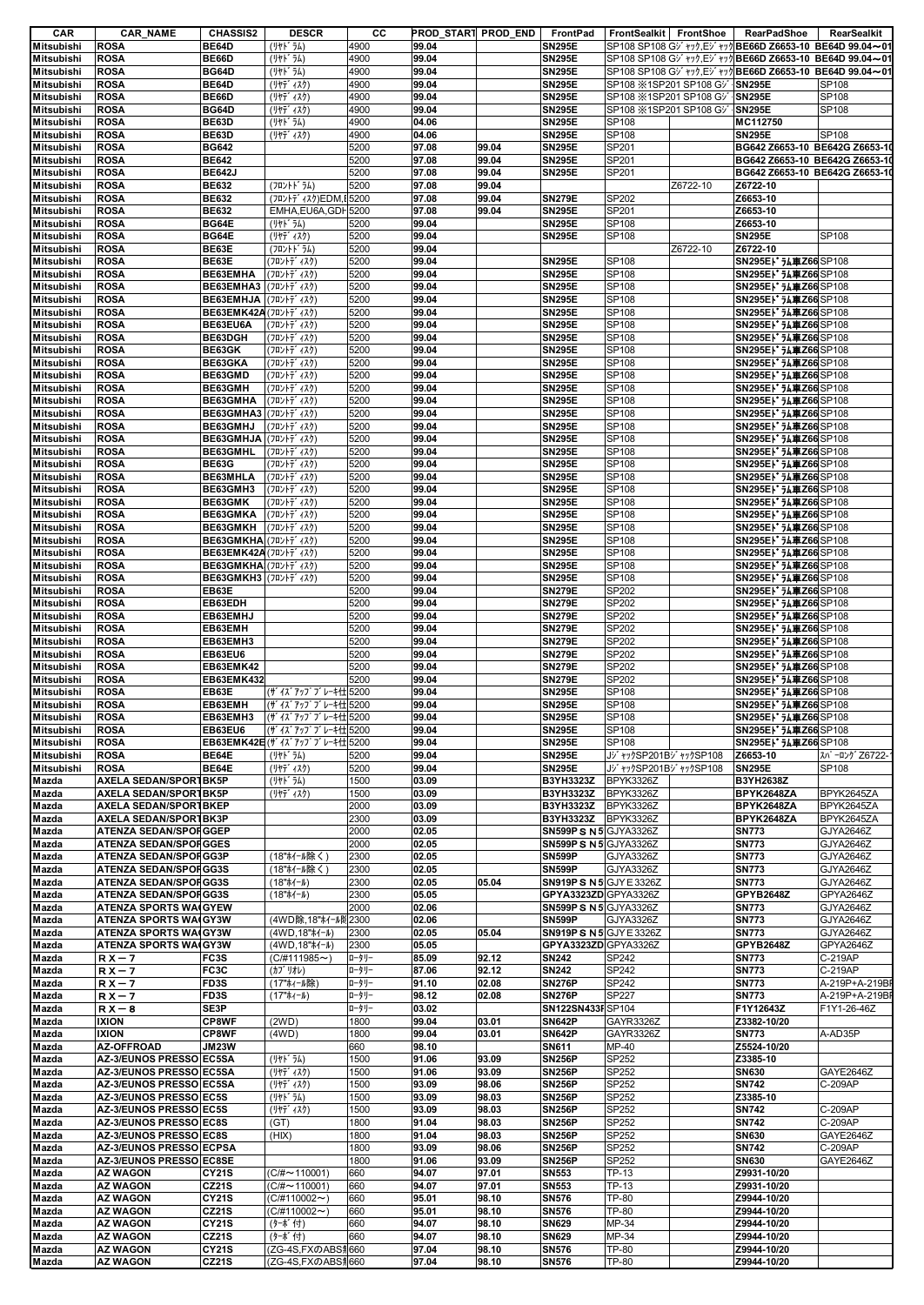| CAR            | <b>CAR_NAME</b>                          | <b>CHASSIS2</b>              | <b>DESCR</b>                                 | CС           | PROD START PROD END |                | FrontPad                       | <b>FrontSealkit</b>      | FrontShoe | RearPadShoe                  | RearSealkit          |
|----------------|------------------------------------------|------------------------------|----------------------------------------------|--------------|---------------------|----------------|--------------------------------|--------------------------|-----------|------------------------------|----------------------|
| Mazda          | <b>AZ WAGON</b><br><b>AZ WAGON</b>       | <b>CY21S</b>                 | (ZG-4S, FX のABS 1660                         |              | 97.04               | 98.10          | <b>SN629</b>                   | MP-34                    |           | Z9944-10/20                  |                      |
| Mazda<br>Mazda | <b>AZ WAGON</b>                          | <b>CZ21S</b><br><b>CY51S</b> | (ZG-4S,FXのABS仆660                            | 660          | 97.04<br>97.04      | 98.10<br>98.10 | <b>SN629</b><br><b>SN576</b>   | MP-34<br><b>TP-80</b>    |           | Z9944-10/20<br>Z9944-10/20   |                      |
| Mazda          | <b>AZ WAGON</b>                          | <b>CZ51S</b>                 |                                              | 660          | 97.04               | 98.10          | <b>SN576</b>                   | TP-80                    |           | Z9944-10/20                  |                      |
| Mazda          | <b>AZ WAGON</b>                          | <b>CY51S</b>                 | (ターボ付)                                       | 660          | 97.04               | 98.10          | <b>SN629</b>                   | MP-34                    |           | Z9944-10/20                  |                      |
| Mazda          | <b>AZ WAGON</b>                          | <b>CZ51S</b>                 | (ターボ付)                                       | 660          | 97.04               | 98.10          | <b>SN629</b>                   | MP-34                    |           | Z9944-10/20                  |                      |
| Mazda          | <b>AZ WAGON</b>                          | <b>CY51S</b>                 | (FXのABS無とFM660                               |              | 97.04               | 98.10          | <b>SN576</b>                   | <b>TP-80</b>             |           | Z9944-10/20                  |                      |
| Mazda          | <b>AZ WAGON</b>                          | <b>CZ51S</b>                 | (FXのABS無とFM660                               |              | 97.04               | 98.10          | <b>SN576</b>                   | <b>TP-80</b>             |           | Z9944-10/20                  |                      |
| Mazda          | <b>AZ WAGON</b>                          | <b>CY51S</b>                 | (FXのABS付)                                    | 660          | 97.04               | 98.10          | <b>SN629</b>                   | MP-34                    |           | Z9944-10/20                  |                      |
| Mazda          | <b>AZ WAGON</b>                          | <b>CZ51S</b>                 | (FXのABS付)                                    | 660          | 97.04               | 98.10          | <b>SN629</b>                   | MP-34                    |           | Z9944-10/20                  |                      |
| Mazda          | <b>AZ WAGON</b>                          | <b>MD11S</b>                 |                                              | 660          | 98.10               | 00.11          | <b>SN589</b>                   | 1A00-33-671              |           | Z9959-10/20                  |                      |
| Mazda          | <b>AZ WAGON</b>                          | <b>MD21S</b>                 |                                              | 660          | 98.10               | 00.11          | <b>SN589</b>                   | 1A00-33-671              |           | Z9959-10/20                  |                      |
| Mazda          | <b>AZ WAGON</b>                          | <b>MD12S</b>                 |                                              | 660          | 00.12               | 02.02          | <b>SN589</b>                   | 1A00-33-671              |           | Z9959-10/20                  |                      |
| Mazda          | <b>AZ WAGON</b>                          | <b>MD22S</b>                 |                                              | 660          | 00.12               | 03.09          | <b>SN589</b>                   | 1A00-33-671              |           | Z9959-10/20                  |                      |
| Mazda          | <b>AZ WAGON</b>                          | <b>MJ21S</b>                 |                                              | 660          | 03.10               | 04.10          | <b>SN589</b>                   | 1A00-33-671              |           | 1A14-26-38ZA                 |                      |
| Mazda          | <b>AZ WAGON</b>                          | <b>MJ21S</b>                 | (ターボ無)                                       | 660          | 04.10               |                | 1A13-33-23ZS 1A00-33-671       |                          |           | 1A14-26-38ZA                 |                      |
| Mazda          | <b>AZ WAGON</b>                          | <b>MJ21S</b>                 | (ターボ付)                                       | 660          | 04.10               |                | <b>SN589</b>                   | 1A00-33-671              |           | 1A14-26-38ZA                 |                      |
| Mazda          | A Z — 1                                  | PG6SA<br><b>EPEWF</b>        |                                              | 660          | 92.08               | 96.05          | <b>SN553</b>                   | TP-13                    |           | <b>SN549P</b>                | P10X-26-670          |
| Mazda<br>Mazda | ESCAPE (Wagon)<br>ESCAPE (Wagon)         | EP3WF                        |                                              | 2000<br>2300 | 00.11<br>03.11      | 03.11          | EC253323ZA<br>E1813323Z        | EC013326ZB<br>EC013326ZB |           | Z3382-10/20<br>Z3382-10/20   |                      |
| Mazda          | ESCAPE (Wagon)                           | <b>EPFWF</b>                 |                                              | 3000         | 03.11               |                | E1813323Z                      | EC013326ZB               |           | Z3382-10/20                  |                      |
| Mazda          | $MS - 8$                                 | <b>MBEP</b>                  |                                              | 2000         | 92.01               | 98.02          | <b>SN642P</b>                  | GAYR3326Z                |           | <b>SN656</b>                 | G5Y52646Z            |
| Mazda          | $MS - 8$                                 | MB5A                         |                                              | 2500         | 92.01               | 98.02          | <b>SN642P</b>                  | GAYR3326Z                |           | <b>SN656</b>                 | G5Y52646Z            |
| Mazda          | $MS - 8$                                 | MB <sub>5</sub> P            |                                              | 2500         | 92.01               | 98.02          | <b>SN642P</b>                  | GAYR3326Z                |           | <b>SN656</b>                 | G5Y52646Z            |
| Mazda          | $MX - 6$                                 | <b>GEEB</b>                  |                                              | 2000         | 91.11               | 96.01          | <b>SN642P</b>                  | GAYR3326Z                |           | <b>SN656</b>                 | G5Y52646Z            |
| Mazda          | $MX - 6$                                 | <b>GEES</b>                  |                                              | 2000         | 91.11               | 96.01          | <b>SN642P</b>                  | GAYR3326Z                |           | <b>SN656</b>                 | G5Y52646Z            |
| Mazda          | $MX - 6$                                 | GE5B                         |                                              | 2500         | 91.11               | 96.01          | <b>SN642P</b>                  | GAYR3326Z                |           | <b>SN656</b>                 | G5Y52646Z            |
| Mazda          | $MX - 6$                                 | GE5S                         |                                              | 2500         | 91.11               | 96.01          | <b>SN642P</b>                  | GAYR3326Z                |           | <b>SN656</b>                 | G5Y52646Z            |
| Mazda          | MPV                                      | LWEW                         |                                              | 2000         | 99.05               | 02.04          | <b>SN115</b>                   | SP281                    |           | Z3402-10/20                  |                      |
| Mazda          | <b>MPV</b>                               | LW3W                         | (B,G)                                        | 2300         | 02.04               |                | <b>SN115</b>                   | SP281                    |           | Z3411-10/20                  |                      |
| Mazda          | <b>MPV</b>                               | LW3W                         | (B,G除)                                       | 2300         | 02.04               |                | <b>SN115</b>                   | SP281                    |           | <b>SN922P</b>                | LEY42646Z            |
| Mazda          | <b>MPV</b>                               | <b>LVLR</b>                  |                                              | 2500         | 95.10               | 99.05          | <b>SN283P</b>                  | SP281                    |           | <b>SN657P</b>                | A-344P               |
| Mazda          | <b>MPV</b>                               | <b>LVLW</b>                  |                                              | 2500         | 95.10               | 99.05          | <b>SN283P</b>                  | SP281                    |           | <b>SN657P</b>                | A-344P               |
| Mazda          | MPV                                      | LV5W                         |                                              | 2500         | 95.10               | 99.05          | <b>SN283P</b>                  | SP281                    |           | <b>SN657P</b>                | A-344P               |
| Mazda          | <b>MPV</b>                               | LW5W                         |                                              | 2500         | 99.05               | 02.04          | <b>SN115</b>                   | SP281                    |           | Z3402-10/20                  |                      |
| Mazda          | <b>MPV</b><br><b>MPV</b>                 | <b>LVEW</b><br>LVEW          | $(C/H \sim 200000)$<br>(リヤト うム)(C/#200003000 | 3000         | 89.11<br>91.08      | 91.08<br>95.10 | <b>SN275P</b><br><b>SN281P</b> | SP275<br>SP281           |           | Z3378-10/20                  |                      |
| Mazda<br>Mazda | <b>MPV</b>                               | <b>LVEW</b>                  | (リヤテ 4スク)(C/#2000 3000                       |              | 91.08               | 99.05          | <b>SN283P</b>                  | SP281                    |           | <b>SN657P</b>                | A-344P               |
| Mazda          | <b>MPV</b>                               | <b>LWFW</b>                  |                                              | 3000         | 02.04               |                | <b>SN115</b>                   | SP281                    |           | <b>SN922P</b>                | LEY42646Z            |
| Mazda          | <b>CUSTOM CAB</b>                        | <b>HBEY</b>                  | (C/#300001~C/#32000                          |              | 89.05               | 92.06          | H7363328Z                      | A-104AP                  |           | Z3365-10/20                  |                      |
| Mazda          | <b>CUSTOM CAB</b>                        | HBEY                         | $(C/H350001 \sim )$                          | 2000         | 92.06               | 96.01          | H7363328Z                      | C-104P                   |           | Z3365-10/20                  |                      |
| Mazda          | <b>CAPELLA</b>                           | CG2PP                        | (リヤト゛ラム)                                     | 1800         | 94.07               | 97.06          | <b>SN642P</b>                  | GAYR3323ZB               |           | Z3386-10                     |                      |
| Mazda          | <b>CAPELLA</b>                           | CG2PP                        | (リヤデ゛ィスク)                                    | 1800         | 94.07               | 97.06          | <b>SN642P</b>                  | GAYR3323ZB               |           | <b>SN656</b>                 | G5Y52646ZA           |
| Mazda          | <b>CAPELLA</b>                           | GF8P                         |                                              | 1800         | 97.06               | 02.08          | <b>SN642P</b>                  | GAYR3326Z                |           | Z3386-10                     |                      |
| Mazda          | <b>CAPELLA</b>                           | CG2SP                        | (リヤト ラム)                                     | 2000         | 94.07               | 97.06          | <b>SN642P</b>                  | GAYR3323ZB               |           | Z3386-10                     |                      |
| Mazda          | <b>CAPELLA</b>                           | CG2SP                        | (リヤデ ィスク)                                    | 2000         | 94.07               | 97.06          | <b>SN642P</b>                  | GAYR3323ZB               |           | <b>SN656</b>                 | G5Y52646ZA           |
| Mazda          | <b>CAPELLA</b>                           | CG2SR                        | (リヤト ラム)                                     | 2000         | 94.07               | 97.06          | <b>SN642P</b>                  | GAYR3323ZB               |           | Z3386-10                     |                      |
| Mazda          | <b>CAPELLA</b>                           | CG2SR                        | (リヤデ ィスク)                                    | 2000         | 94.07               | 97.06          | <b>SN642P</b>                  | GAYR3323ZB               |           | <b>SN773</b>                 | C-219P               |
| Mazda          | CAPELLA                                  | <b>GFEP</b>                  |                                              | 2000         | 97.06               | 99.09          | <b>SN642P</b>                  | GAYR3326Z                |           | <b>SN656</b>                 | G5Y52646ZA           |
| Mazda          | <b>CAPELLA</b>                           | <b>GFEP</b>                  |                                              | 2000         | 99.09               | 02.08          | <b>SN642P</b>                  | GAYR3326Z                |           | <b>SN883</b>                 | A-AD35P              |
| Mazda          | CAPELLA                                  | <b>GFER</b><br><b>GFFP</b>   |                                              | 2000         | 97.06               | 02.08          | <b>SN642P</b><br><b>SN642P</b> | GAYR3326Z                |           | <b>SN773</b><br>Z3386-10     | A-AD35P              |
| Mazda<br>Mazda | CAPELLA<br><b>CAPELLA CARGO/WA GV8W</b>  |                              |                                              | 2000<br>1800 | 98.06<br>88.01      | 99.09<br>97.10 | <b>SN784P</b>                  | GAYR3326Z<br>A-249P      |           | <b>SN785</b>                 | A-250P               |
| Mazda          | <b>CAPELLA CARGO/WA GW8W</b>             |                              |                                              | 1800         | 97.10               | 02.08          | <b>SN642P</b>                  | GAYR3326Z                |           | C#~102554Z3391C/#109268~Z33  |                      |
| Mazda          | <b>CAPELLA CARGO/WA GVFW</b>             |                              |                                              | 2000         | 89.05               | 97.10          | <b>SN784P</b>                  | A-249P                   |           | <b>SN785</b>                 | A-250P               |
| Mazda          | <b>CAPELLA CARGO/WA GVFR</b>             |                              |                                              | 2000         | 92.07               | 97.10          | <b>SN848P</b>                  | A-454P                   |           | <b>SN773</b>                 | C-219P               |
| Mazda          | <b>CAPELLA CARGO/WA GVER</b>             |                              |                                              | 2000         | 92.06               | 94.09          | <b>SN784P</b>                  | A-249P                   |           | <b>SN773</b>                 | C-219P               |
| Mazda          | <b>CAPELLA CARGO/WA GVER</b>             |                              | (SV, SV-SF)                                  | 2000         | 94.10               | 95.12          | <b>SN784P</b>                  | A-249P                   |           | <b>SN773</b>                 | C-219P               |
| Mazda          | <b>CAPELLA CARGO/WA GVER</b>             |                              | $(FX.FX-CR)$                                 | 2000         | 95.12               | 97.10          | <b>SN848P</b>                  | A-454P                   |           | <b>SN773</b>                 | C-219P               |
| Mazda          | <b>CAPELLA CARGO/WA GVEW</b>             |                              |                                              | 2000         | 96.06               | 97.10          | <b>SN784P</b>                  | A-249P                   |           | <b>SN785</b>                 | A-250P               |
| Mazda          | <b>CAPELLA CARGO/WA GWEW</b>             |                              |                                              | 2000         | 97.10               | 02.08          | <b>SN642P</b>                  | GAYR3326Z                |           | <b>SN773</b>                 | A-AD35P              |
| Mazda          | <b>CAPELLA CARGO/WA GWER</b>             |                              |                                              | 2000         | 97.10               | 02.08          | <b>SN872P</b>                  | GAYR3326Z                |           | <b>SN773</b>                 | A-AD35P              |
| Mazda          | <b>CAPELLA CARGO/WA GWFW</b>             |                              |                                              | 2000         | 97.10               | 02.08          | <b>SN872P</b>                  | GAYR3326Z                |           | <b>SN773</b>                 | A-AD35P              |
| Mazda          | <b>CAPELLA CARGO/WA GW5R</b>             |                              |                                              | 2500         | 97.10               | 02.08          | <b>SN872P</b>                  | GAYR3326Z                |           | <b>SN773</b>                 | A-AD35P              |
| Mazda          | CAPELLA CARGO (VGV6V                     |                              | (リヤト ラム)                                     | 1600         | 88.01               | 99.06          | <b>SN784P</b>                  | A-249P                   |           | Z3375-10/20                  |                      |
| Mazda          | CAPELLA CARGO (VGV6V                     |                              | (リヤデ ィスク)                                    | 1600         | 88.01               | 99.06          | <b>SN784P</b>                  | A-249P                   |           | <b>SN785</b>                 | A-250P               |
| Mazda          | CAPELLA CARGO (VGVFV                     |                              | (リヤト゛ラム)                                     | 2000         | 88.01               | 99.04          | <b>SN784P</b>                  | A-249P                   |           | Z3375-10/20                  |                      |
| Mazda<br>Mazda | CAPELLA CARGO (VGVFV<br><b>CAROL</b>     | AA6PA                        | (リヤデ ィスク)<br>(ターボ無とABS無) 660                 | 2000         | 88.01<br>90.02      | 99.04<br>95.10 | <b>SN784P</b><br><b>SN553</b>  | A-249P<br>TP-13          |           | <b>SN785</b><br>Z9931-10/20  | A-250P               |
| Mazda          | CAROL                                    | AA6PA                        | (ターボ付とABS付) 660                              |              | 92.07               | 95.10          | <b>SN629</b>                   | MP-34                    |           | Z9931-10/20                  | M/TZ0032-10          |
| Mazda          | <b>CAROL</b>                             | AA6RA                        |                                              | 660          | 92.07               | 95.10          | <b>SN627</b>                   | MP-35                    |           | Z9931-10/20                  | ABS付のM/TZ00          |
| Mazda          | CAROL                                    | AC6P                         | (ターボ無とXGのAE 660                              |              | 95.10               | 98.09          | <b>SN576</b>                   | <b>TP-80</b>             |           | Z9944-10/20                  |                      |
| Mazda          | CAROL                                    | AC6P                         | (ターボ付とXGのAE 660                              |              | 95.10               | 98.09          | <b>SN629</b>                   | MP-34                    |           | Z9944-10/20                  |                      |
| Mazda          | CAROL                                    | AC6R                         |                                              | 660          | 95.10               | 98.09          | <b>SN576</b>                   | TP-80                    |           | Z9944-10/20                  |                      |
| Mazda          | <b>CAROL</b>                             | <b>HB12S</b>                 |                                              | 660          | 98.10               | 02.04          | <b>SN589</b>                   | 1A0033671                |           | Z9959-10/20                  |                      |
| Mazda          | CAROL                                    | <b>HB22S</b>                 |                                              | 660          | 98.10               | 02.04          | <b>SN589</b>                   | 1A0033671                |           | Z9959-10/20                  |                      |
| Mazda          | <b>CAROL</b>                             | <b>HB23S</b>                 |                                              | 660          | 00.12               |                | <b>SN589</b>                   | 1A0033671                |           | Z9959-10/20                  |                      |
| Mazda          | <b>CLEF</b>                              | <b>GEEPA</b>                 |                                              | 2000         | 92.04               | 94.07          | <b>SN642P</b>                  | GAYR3326Z                |           | <b>SN656</b>                 | GAYE2646Z            |
| Mazda          | <b>CLEF</b>                              | <b>GESRA</b>                 |                                              | 2000         | 92.04               | 94.07          | <b>SN642P</b>                  | GAYR3326Z                |           | <b>SN773</b>                 | C-219P               |
| Mazda          | <b>CLEF</b>                              | GE5PA                        |                                              | 2500         | 92.04               | 94.07          | <b>SN642P</b>                  | GAYR3326Z                |           | <b>SN656</b>                 | GAYE2646Z            |
| Mazda          | <b>CRONOS/MS-6</b>                       | GE8P                         |                                              | 1800         | 91.09               | 94.07          | <b>SN642P</b>                  | GAYR3326Z                |           | <b>SN656</b>                 | GAYE2646Z            |
| Mazda          | <b>CRONOS/MS-6</b>                       | <b>GEEP</b>                  |                                              | 2000         | 91.09               | 96.04          | <b>SN642P</b>                  | GAYR3326Z                |           | <b>SN656</b>                 | G5Y52646ZA           |
| Mazda          | <b>CRONOS/MS-6</b><br><b>CRONOS/MS-6</b> | <b>GEFP</b><br><b>GESR</b>   |                                              | 2000<br>2000 | 91.09<br>91.11      | 96.04<br>96.01 | <b>SN642P</b><br><b>SN642P</b> | GAYR3326Z<br>GAYR3326Z   |           | <b>SN656</b><br><b>SN773</b> | G5Y52646ZA<br>C-219P |
| Mazda<br>Mazda | <b>CRONOS/MS-6</b>                       | GE5P                         |                                              | 2500         | 92.04               | 96.01          | <b>SN642P</b>                  | GAYR3326Z                |           | <b>SN656</b>                 | GAYE2644Z            |
| Mazda          | J 1 0 0 (Van)                            | <b>SREAVF</b>                | (フロントト・ラム)                                   | 2000         | 87.09               | 93.09          |                                |                          | Z3355-10  | Z3349-10                     |                      |
| Mazda          | J 1 0 0 (Van)                            | <b>SREAVF</b>                | (フロントデ ィスク)                                  | 2000         | 93.09               | 97.05          | <b>SN236P</b>                  | SP236                    |           | Z3349-10                     |                      |
| Mazda          | (Van)<br>J 1 0 0                         | SR2AVF                       |                                              | 2200         | 87.09               | 92.12          | <b>SN236P</b>                  | SP236                    |           | Z3349-10                     |                      |
| Mazda          | J 1 0 0 (Van)                            | SR2AMF                       | (フロントト・ラム)                                   | 2200         | 87.09               | 93.09          |                                |                          | Z3355-10  | Z3349-10                     |                      |
| Mazda          | J 1 0 0 (Van)                            | SR2AMF                       | (フロントデ ィスク)                                  | 2200         | 93.09               | 97.05          | <b>SN236P</b>                  | SP236                    |           | Z3349-10                     |                      |
| Mazda          | J 1 0 0 (Van)                            | <b>SR5AMF</b>                |                                              | 2500         | 97.04               | 99.06          | <b>SN236P</b>                  | SP236                    |           | Z3349-10                     |                      |
| Mazda          | J 1 0 0<br>(Van)                         | <b>SR5AVF</b>                |                                              | 2500         | 97.04               | 99.06          | <b>SN236P</b>                  | SP236                    |           | Z3349-10                     |                      |
| Mazda          | J 1 0 0 (Van)                            | <b>SRSAVF</b>                |                                              | 3000         | 92.02               | 97.05          | <b>SN236P</b>                  | SP236                    |           | Z3349-10                     |                      |
| Mazda          | J 100 (Truck)                            | <b>SDEATF</b>                | (フロントト・ラム)                                   | 2000         | 87.09               | 93.09          |                                |                          | Z3355-10  | Z3350-10/20                  |                      |
| Mazda          | J 1 0 0<br>(Truck)                       | <b>SDEATF</b>                | (フロントデ ィスク)                                  | 2000         | 93.09               | 97.05          | <b>SN236P</b>                  | SP236                    |           | Z3349-10                     |                      |
| Mazda          | J100 (Truck)                             | SD2ATF                       | (フロントドラム)                                    | 2200         | 87.09               | 93.09          |                                |                          | Z3355-10  | Z3350-10/20                  |                      |
| Mazda          | J 1 0 0 (Truck)                          | SD2ATF                       | (フロントデ ィスク)                                  | 2200         | 93.09               | 97.05          | <b>SN236P</b>                  | SP236                    |           | Z3349-10                     |                      |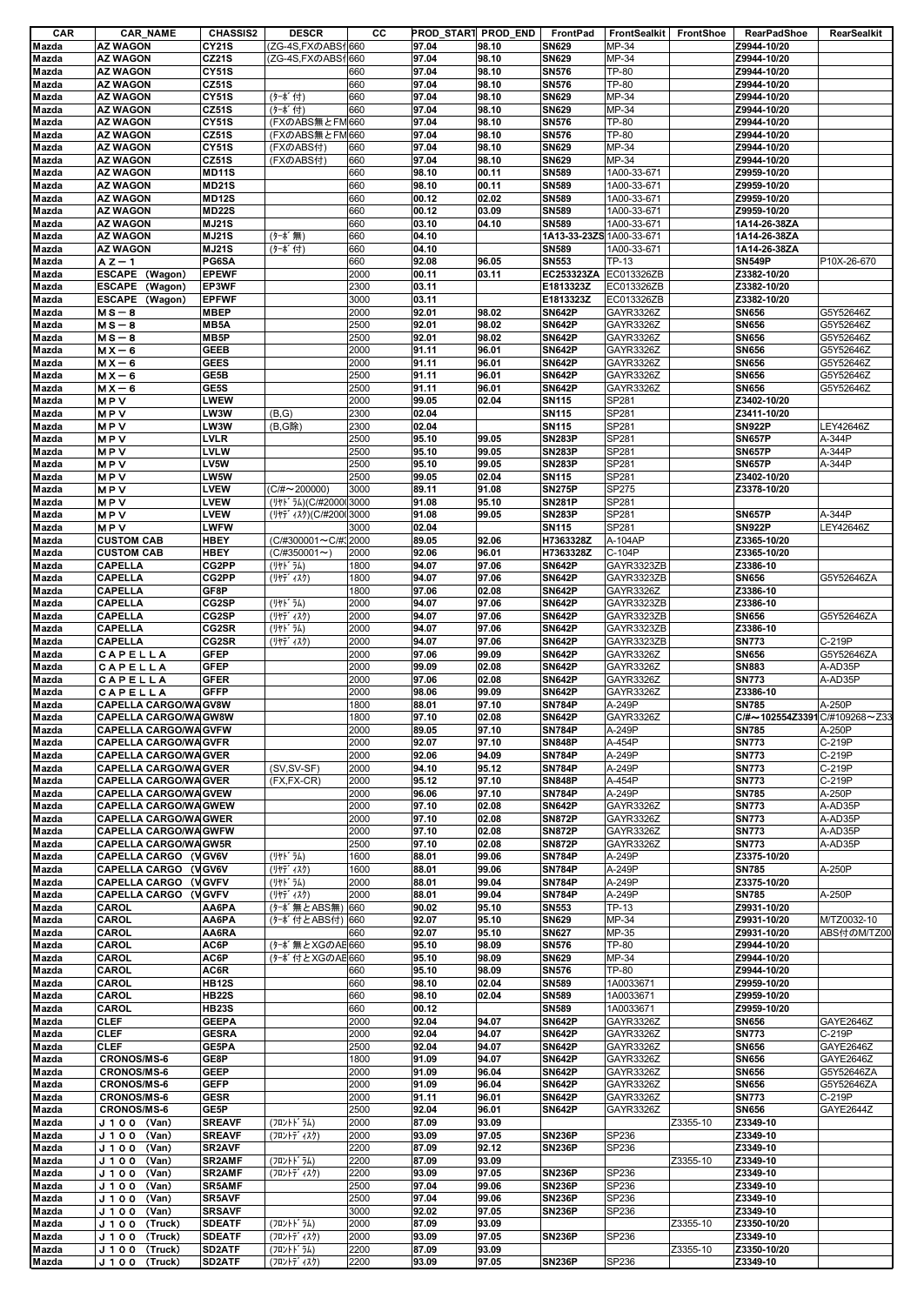| CAR            | <b>CAR_NAME</b>                   | <b>CHASSIS2</b> | <b>DESCR</b>        | cс   |       | PROD_STAR1 PROD_END | FrontPad                       | FrontSealkit   FrontShoe |          | <b>RearPadShoe</b>                | RearSealkit          |
|----------------|-----------------------------------|-----------------|---------------------|------|-------|---------------------|--------------------------------|--------------------------|----------|-----------------------------------|----------------------|
| Mazda          | J 1 0 0<br>(Truck)                | SD29MF          |                     | 2200 | 93.09 | 97.05               | <b>SN236P</b>                  | SP236                    |          | Z3350-10/20                       |                      |
| Mazda          | J 1 0 0<br>(Truck)                | SD5ATF          |                     | 2500 | 97.04 | 99.06               | <b>SN236P</b>                  | SP236                    |          | Z3350-10/20                       |                      |
| Mazda          | (Van/Wagon/DJ51B<br><b>SCRUM</b>  |                 |                     | 660  | 91.09 | 98.10               | <b>SN554</b>                   | MP-40                    |          | トラックのM/TZ9919-1その他Z9943-10        |                      |
| Mazda          | <b>SCRUM</b><br>(Van/Wagon/DJ51T  |                 |                     | 660  | 91.09 | 98.10               | <b>SN554</b>                   | MP-40                    |          | トラックのM/TZ9919-1その他Z9943-10        |                      |
| Mazda          | (Van/Wagon/DK51B<br><b>SCRUM</b>  |                 |                     | 660  | 91.09 | 98.10               | <b>SN554</b>                   | MP-40                    |          | <b>トラックのM/TZ9919-1その他Z9943-10</b> |                      |
| Mazda          | <b>SCRUM</b><br>(Van/Wagon/DK51T  |                 |                     | 660  | 91.09 | 98.10               | <b>SN554</b>                   | MP-40                    |          | トラックのM/TZ9919-1その他Z9943-10        |                      |
| Mazda          | <b>SCRUM</b><br>(Van/Wagon/DL51V  |                 |                     | 660  | 91.09 | 98.10               | <b>SN554</b>                   | MP-40                    |          | <b>トラックのM/TZ9919-1その他Z9943-10</b> |                      |
| Mazda          | (Van/Wagon/DM51V<br><b>SCRUM</b>  |                 |                     | 660  | 91.09 | 98.10               | <b>SN554</b>                   | MP-40                    |          | トラックのM/TZ9919-1その他Z9943-10        |                      |
| Mazda          | <b>SCRUM</b><br>(Van/Wagon/DG52T  |                 |                     | 660  | 99.01 | 01.11               | <b>SN674</b>                   | MP-40                    |          | Z9951-10                          |                      |
| Mazda          | <b>SCRUM</b><br>(Van/Wagon/DH52T  |                 |                     | 660  | 99.01 | 01.11               | <b>SN674</b>                   | MP-40                    |          | Z9951-10                          |                      |
| Mazda          | <b>SCRUM</b><br>(Van/Wagon/DH52V  |                 |                     | 660  | 99.01 | 01.11               | <b>SN674</b>                   | MP-40                    |          | Z9951-10                          |                      |
| Mazda          | <b>SCRUM</b><br>(Van/Wagon/DG52W  |                 |                     | 660  | 99.12 | 01.11               | <b>SN674</b>                   | MP-40                    |          | Z9962-10/20                       |                      |
| Mazda          | <b>SCRUM</b><br>(Van/Wagon/DG62V  |                 |                     | 660  | 01.09 |                     | <b>SN674</b>                   | MP-40                    |          | Z9962-10/20                       |                      |
| Mazda          | <b>SCRUM</b><br>(Van/Wagon/DG62W  |                 |                     | 660  | 01.09 |                     | <b>SN674</b>                   | MP-40                    |          | Z9962-10/20                       |                      |
| Mazda          | <b>SCRUM</b><br>(Van/Wagon/DG63T  |                 |                     | 660  | 02.05 |                     | <b>SN589</b>                   | 1A0033671                |          | Z5524-10/20                       |                      |
| Mazda          | <b>SPIANO</b>                     | <b>HF21S</b>    | (ターボ付)              | 660  | 02.02 |                     | <b>SN589</b>                   | 1A0033671                |          | Z9959-10/20                       |                      |
| Mazda          | <b>SPIANO</b>                     | <b>HF21S</b>    | (ターボ無)              | 660  | 02.02 | 05.02               | <b>SN589</b>                   | 1A0033671                |          | 1A142638ZA                        |                      |
| Mazda          | <b>SPIANO</b>                     | <b>HF21S</b>    | (ターボ無)              | 660  | 05.02 |                     | 1A15-33-23ZS 1A0033671         |                          |          | Z9967-10                          |                      |
| Mazda          | SPECTRON (Wagon) SSE8RF           |                 |                     | 2000 | 86.11 | 97.10               | <b>SN236P</b>                  | SP236                    |          | Z3348-10/20                       |                      |
| Mazda          | <b>SPECTRON</b><br>(Wagon) SSE8WF |                 |                     | 2000 | 86.11 | 97.10               | <b>SN236P</b>                  | SP236                    |          | Z3348-10/20                       |                      |
| Mazda          | SPECTRON (Wagon) SSF8RF           |                 |                     | 2000 | 86.11 | 97.10               | <b>SN236P</b>                  | SP236                    |          | Z3348-10/20                       |                      |
| Mazda          | SPECTRON (Wagon) SSF8WF           |                 |                     | 2000 | 86.11 | 97.10               | <b>SN236P</b>                  | SP236                    |          | Z3348-10/20                       |                      |
| Mazda          | SPECTRON/J8 0 (V:SS58VF           |                 |                     | 1500 | 90.07 | 95.09               | <b>SN236P</b>                  | SP236                    |          | Z3348-10/20                       |                      |
| Mazda          | SPECTRON/J8 0 (V:SS88VF           |                 |                     | 1800 | 95.08 | 99.05               | <b>SN236P</b>                  | SP236                    |          | STZ3348-10/20                     | WTZ3351-10/20        |
| Mazda          | SPECTRON/J8 0 (V:SS88HF           |                 |                     | 1800 | 95.08 | 99.05               | <b>SN236P</b>                  | SP236                    |          | STZ3348-10/20                     | WTZ3351-10/20        |
|                | SPECTRON/J8 0 (V:SSF8VF           |                 |                     | 2000 | 83.09 |                     | <b>SN236P</b>                  | SP236                    |          | Z3348-10/20                       |                      |
| Mazda<br>Mazda | <b>SPECTRON/J8 0</b>              | (V:SS28MF       |                     | 2200 | 86.11 | 95.08<br>99.05      | <b>SN236P</b>                  | SP236                    |          | Z3348-10/20                       |                      |
|                |                                   | (V:SS28VF       |                     | 2200 | 93.08 | 99.05               | <b>SN236P</b>                  | SP236                    |          | STZ3348-10/20                     | WTZ3351-10/20        |
| Mazda          | <b>SPECTRON/J8 0</b>              |                 |                     |      |       |                     |                                |                          |          |                                   |                      |
| Mazda          | SPECTRON/J8 0 (V SS28HF           |                 |                     | 2200 | 93.08 | 99.05               | <b>SN236P</b>                  | SP236                    |          | STZ3348-10/20                     | WTZ3351-10/20        |
| Mazda          | SPECTRON/J 8 0 (1SE58TF           |                 | $(C/H \sim 200000)$ | 1500 | 90.07 | 93.09               |                                |                          | Z3327-10 | Z3351-10/20                       |                      |
| Mazda          | SPECTRON/J 8 0                    | (1SE58TF        | $(C/H200001 \sim )$ | 1500 | 93.09 | 95.09               | <b>SN236P</b>                  | SP236                    |          | Z3351-10/20                       |                      |
| Mazda          | SPECTRON/J 8 0                    | (1SE88TF        |                     | 1800 | 95.08 | 99.05               | <b>SN236P</b>                  | SP236                    |          | Z3351-10/20                       |                      |
| Mazda          | SPECTRON/J 8 0                    | (1SEF8TF        |                     | 2000 | 87.09 | 93.08               |                                |                          | Z3327-10 | Z3351-10/20                       |                      |
| Mazda          | SPECTRON/J 8 0                    | (1SE28TF        |                     | 2200 | 93.09 | 99.05               | <b>SN236P</b>                  | SP236                    |          | SE28TFZ3351-10/2 SS28MFZ3350-     |                      |
| Mazda          | SPECTRON/J 8 0 (1SS28MF           |                 |                     | 2200 | 93.09 | 99.05               | <b>SN236P</b>                  | SP236                    |          | SE28TFZ3351-10/2 SS28MFZ3350-     |                      |
| Mazda          | <b>SENTIA/MS-9</b>                | HD5S            |                     | 2500 | 91.03 | 96.01               | <b>SN819P</b>                  | A-367P                   |          | <b>SN657P</b>                     | A-344P               |
| Mazda          | SENTIA/MS-9                       | HD5P            |                     | 2500 | 91.03 | 96.01               | <b>SN819P</b>                  | A-367P                   |          | <b>SN657P</b>                     | A-344P               |
| Mazda          | <b>SENTIA/MS-9</b>                | <b>HDES</b>     |                     | 3000 | 91.03 | 00.09               | <b>SN819P</b>                  | A-367P                   |          | <b>SN657P</b>                     | A-344P               |
| Mazda          | <b>SENTIA/MS-9</b>                | <b>HDEP</b>     |                     | 3000 | 91.03 | 00.09               | <b>SN819P</b>                  | A-367P                   |          | <b>SN657P</b>                     | A-344P               |
| Mazda          | <b>SENTIA/MS-9</b>                | <b>HEEA</b>     |                     | 3000 | 91.03 | 00.09               | <b>SN819P</b>                  | A-367P                   |          | <b>SN657P</b>                     | A-344P               |
| Mazda          | <b>SENTIA/MS-9</b>                | <b>HEEP</b>     |                     | 3000 | 91.03 | 00.09               | <b>SN819P</b>                  | A-367P                   |          | <b>SN657P</b>                     | A-344P               |
| Mazda          | <b>DEMIO</b>                      | DW3W            |                     | 1300 | 96.07 | 02.08               | <b>SN252P</b>                  | SP282                    |          | ABS無Z3387-10                      | ABS付Z3388-10         |
| Mazda          | <b>DEMIO</b>                      | DY3W            |                     | 1300 | 02.08 |                     | D3Y03328ZASD3Y03326Z           |                          |          | D3Y02638ZA                        |                      |
| Mazda          | <b>DEMIO</b>                      | DW5W            |                     | 1500 | 96.07 | 02.08               | <b>SN252P</b>                  | SP282                    |          | ABS無Z3387-10                      | ABS付Z3388-10         |
| Mazda          | <b>DEMIO</b>                      | DY5W            |                     | 1500 | 02.08 |                     | D3Y03328ZA                     | D3Y03326Z                |          | Z3421-10/20                       |                      |
| Mazda          | <b>TELSTAR</b>                    | GE8PF           |                     | 1800 | 91.10 | 94.07               | <b>SN642P</b>                  | GAYR3323ZB               |          | <b>SN656</b>                      | G5Y52646ZA           |
| Mazda          | <b>TELSTAR</b>                    | CG2PPF          | (リヤト・ラム)            | 1800 | 94.07 | 97.06               | <b>SN642P</b>                  | GAYR3323ZB               |          | Z3386-10                          |                      |
| Mazda          | <b>TELSTAR</b>                    | CG2PPF          | (リヤデ ィスク)           | 1800 | 94.07 | 97.06               | <b>SN642P</b>                  | GAYR3323ZB               |          | <b>SN656</b>                      | G5Y52646ZA           |
| Mazda          | <b>TELSTAR</b>                    | GF8PF           |                     | 1800 | 97.06 | 99.08               | <b>SN642P</b>                  | GAYR3326Z                |          | Z3386-10                          |                      |
| Mazda          | <b>TELSTAR</b>                    | <b>GEEPF</b>    |                     | 2000 | 91.10 | 99.08               | <b>SN642P</b>                  | GAYR3326Z                |          | <b>SN656</b>                      | G5Y52646ZA           |
| Mazda          | <b>TELSTAR</b>                    | <b>GEFPF</b>    |                     | 2000 | 91.10 | 99.08               | <b>SN642P</b>                  | GAYR3326Z                |          | <b>SN656</b>                      | G5Y52646ZA           |
| Mazda          | <b>TELSTAR</b>                    | <b>GFEPF</b>    |                     | 2000 | 91.10 | 99.08               | <b>SN642P</b>                  | GAYR3326Z                |          | <b>SN656</b>                      | G5Y52646ZA           |
|                | <b>TELSTAR</b>                    | <b>GFFPF</b>    |                     | 2000 |       |                     |                                |                          |          | <b>SN656</b>                      |                      |
| Mazda          |                                   | <b>GESRF</b>    |                     | 2000 | 91.10 | 99.08               | <b>SN642P</b><br><b>SN642P</b> | GAYR3326Z                |          | <b>SN773</b>                      | G5Y52646ZA<br>C-219P |
| Mazda          | <b>TELSTAR</b>                    |                 |                     |      | 91.11 | 94.07               |                                | GAYR3326Z                |          |                                   |                      |
| Mazda          | <b>TELSTAR</b>                    | <b>GFERF</b>    |                     | 2000 | 97.06 | 99.08               | <b>SN642P</b>                  | GAYR3326Z                |          | <b>SN773</b>                      | A-AD35P              |
| Mazda          | <b>TELSTAR</b>                    | GE5PF           |                     | 2500 | 92.04 | 96.01               | <b>SN642P</b>                  | GAYR3326Z                |          | <b>SN656</b>                      | G5Y52646ZA           |
| Mazda          | <b>TELSTAR II</b>                 | CG2PPF          | (ABSHeT)            | 1800 | 94.07 | 97.06               | <b>SN642P</b>                  | GAYR3323ZB               |          | Z3386-10                          |                      |
| Mazda          | <b>TELSTAR II</b>                 | CG2PPF          | (ABS есть)          | 1800 | 94.07 | 97.06               | <b>SN642P</b>                  | GAYR3323ZB               |          | <b>SN656</b>                      | G5Y52646ZA           |
| Mazda          | <b>TELSTAR II</b>                 | CG2SPF          |                     | 2000 | 94.07 | 97.06               | <b>SN642P</b>                  | GAYR3323ZB               |          | <b>SN656</b>                      | G5Y52646ZA           |
| Mazda          | <b>TELSTAR II</b>                 | <b>CG2SRF</b>   |                     | 2000 | 94.07 | 97.06               | <b>SN642P</b>                  | GAYR3323ZB               |          | <b>SN773</b>                      | C-219P               |
| Mazda          | TELSTAR (Wagon)                   | <b>GV8WF</b>    |                     | 1800 | 92.07 | 97.10               | <b>SN784P</b>                  | A-249P                   |          | <b>SN785</b>                      | A-250P               |
| Mazda          | TELSTAR (Wagon)                   | <b>GW8WF</b>    |                     | 1800 | 97.10 | 99.08               | <b>SN642P</b>                  | GAYR3326Z                |          | C/#~100488Z3391C/#100489~Z33      |                      |
| Mazda          | TELSTAR (Wagon)                   | <b>GVFWF</b>    |                     | 2000 | 90.08 | 97.10               | <b>SN784P</b>                  | A-249P                   |          | <b>SN785</b>                      | A-250P               |
| Mazda          | TELSTAR (Wagon)                   | <b>GVEWF</b>    |                     | 2000 | 90.08 | 97.10               | <b>SN784P</b>                  | A-249P                   |          | <b>SN785</b>                      | A-250P               |
| Mazda          | TELSTAR (Wagon)                   | <b>GVERF</b>    |                     | 2000 | 90.08 | 97.10               | <b>SN784P</b>                  | A-249P                   |          | <b>SN773</b>                      | C-219P               |
| Mazda          | TELSTAR (Wagon)                   | <b>GVFRF</b>    |                     | 2000 | 92.07 | 97.10               | <b>SN848P</b>                  | A-454P                   |          | <b>SN773</b>                      | C-219P               |
| Mazda          | TELSTAR (Wagon)                   | <b>GWEWF</b>    |                     | 2000 | 97.10 | 99.08               | <b>SN642P</b>                  | GAYR3326Z                |          | <b>SN773</b>                      | A-AD35P              |
| Mazda          | TELSTAR (Wagon)                   | <b>GWERF</b>    |                     | 2000 | 97.10 | 99.08               | <b>SN872P</b>                  | GAYR3326Z                |          | <b>SN773</b>                      | A-AD35P              |
| Mazda          | TELSTAR (Wagon)                   | <b>GWFWF</b>    |                     | 2000 | 97.10 | 99.08               | <b>SN872P</b>                  | GAYR3326Z                |          | <b>SN773</b>                      | A-AD35P              |
| Mazda          | TELSTAR (Wagon)                   | <b>GW5RF</b>    |                     | 2500 | 97.11 | 99.08               | <b>SN872P</b>                  | GAYR3326Z                |          | <b>SN773</b>                      | A-AD35P              |
| Mazda          | <b>TRIBUTE</b>                    | <b>EPEW</b>     |                     | 2000 | 00.10 |                     | EC253323ZA9 EC013326ZB         |                          |          | Z3382-10/20                       |                      |
| Mazda          | <b>TRIBUTE</b>                    | <b>EPFW</b>     |                     | 3000 | 00.10 |                     | EC253323ZA EC013326ZB          |                          |          |                                   |                      |
| Mazda          | <b>FAMILIA</b>                    | BG3P            |                     | 1300 | 89.01 | 96.01               | <b>SN252P</b>                  | SP252                    |          | Z3373-10かZ3385-10                 |                      |
| Mazda          | <b>FAMILIA</b>                    | BG3S            |                     | 1300 | 89.01 | 96.01               | <b>SN252P</b>                  | SP252                    |          | Z3373-10かZ3385-10                 |                      |
| Mazda          | <b>FAMILIA</b>                    | BHA3P           |                     | 1300 | 94.03 | 99.05               | <b>SN252P</b>                  | SP252                    |          | Z3385-10                          |                      |
| Mazda          | <b>FAMILIA</b>                    | BHA3S           |                     | 1300 | 94.03 | 99.05               | <b>SN252P</b>                  | SP252                    |          | Z3385-10                          |                      |
| Mazda          | <b>FAMILIA</b>                    | BJ3P            |                     | 1300 | 98.04 | 00.09               | <b>SN104</b>                   | SP104                    |          | Z3394-10/20                       |                      |
| Mazda          | <b>FAMILIA</b>                    | BG5P            | (リヤト・ラム)            | 1500 | 89.01 | 96.01               | <b>SN252P</b>                  | SP252                    |          | Z3373-10か Z3385-10                |                      |
| Mazda          | <b>FAMILIA</b>                    | <b>BG5S</b>     | (リヤト゛ラム)            | 1500 | 89.01 | 96.01               | <b>SN252P</b>                  | SP252                    |          | Z3373-10か Z3385-10                |                      |
| Mazda          | <b>FAMILIA</b>                    | BG5P            | (リヤデ ィスク)           | 1500 | 90.11 | 96.01               | <b>SN252P</b>                  | SP252                    |          | <b>SN742</b>                      | C-209AP              |
| Mazda          | <b>FAMILIA</b>                    | <b>BG5S</b>     | (リヤデ ィスク)           | 1500 | 90.11 | 96.01               | <b>SN252P</b>                  | SP252                    |          | <b>SN742</b>                      | C-209AP              |
| Mazda          | <b>FAMILIA</b>                    | <b>BHALS</b>    | (リヤト ラム)            | 1500 | 94.05 | 99.05               | <b>SN252P</b>                  | SP252                    |          | Z3385-10                          |                      |
| Mazda          | <b>FAMILIA</b>                    | <b>BHALS</b>    | (リヤデ゛ィスク)           | 1500 | 94.05 | 99.05               | <b>SN252P</b>                  | SP252                    |          | <b>SN668</b>                      | TP-85N               |
| Mazda          | <b>FAMILIA</b>                    | <b>BHALP</b>    | (リヤト゛ラム)            | 1500 | 94.03 | 99.05               | <b>SN252P</b>                  | SP252                    |          | Z3385-10                          |                      |
|                |                                   | <b>BHALP</b>    |                     |      |       |                     |                                |                          |          |                                   |                      |
| Mazda          | <b>FAMILIA</b>                    |                 | (リヤデ ィスク)           | 1500 | 94.03 | 99.05               | <b>SN252P</b>                  | SP252                    |          | <b>SN668</b>                      | <b>TP-85N</b>        |
| Mazda          | <b>FAMILIA</b>                    | BHA5S           | (リヤト・ラム)            | 1500 | 94.05 | 96.10               | <b>SN256P</b>                  | SP252                    |          | Z3385-10                          |                      |
| Mazda          | <b>FAMILIA</b>                    | BHA5S           | (リヤデ゛ィスク)           | 1500 | 94.05 | 96.10               | <b>SN256P</b>                  | SP252                    |          | <b>SN668</b>                      | <b>TP-85N</b>        |
| Mazda          | <b>FAMILIA</b>                    | BHA5P           | (リヤト・ラム)            | 1500 | 94.05 | 96.10               | <b>SN256P</b>                  | SP252                    |          | Z3385-10                          |                      |
| Mazda          | <b>FAMILIA</b>                    | BHA5P           | (リヤデ ィスク)           | 1500 | 94.05 | 96.10               | <b>SN256P</b>                  | SP252                    |          | <b>SN668</b>                      | <b>TP-85N</b>        |
| Mazda          | <b>FAMILIA</b>                    | BJ5P            | (リヤト ラム)            | 1500 | 98.04 |                     | <b>SN104</b>                   | SP104                    |          | Z3394-10/20                       |                      |
| Mazda          | <b>FAMILIA</b>                    | BJ5P            | (リヤデ ィスク)           | 1500 | 98.04 | 00.09               | SN104                          | SP104                    |          | <b>SN883</b>                      | <b>TP-85N</b>        |
| Mazda          | <b>FAMILIA</b>                    | BJ5P            | (RS,LSのAT)          | 1500 | 00.09 |                     | <b>SN104</b>                   | SP104                    |          | <b>SN883</b>                      | <b>TP-85N</b>        |
| Mazda          | <b>FAMILIA</b>                    | BJ5P            | (LSのMT)             | 1500 | 00.09 |                     | <b>SN104</b>                   | SP104                    |          | <b>SN773</b>                      | A-AD35P              |
| Mazda          | <b>FAMILIA</b>                    | BJ5P            | (バリアブルバルブ付)         | 1500 | 00.09 |                     | <b>SN642P</b>                  | GAYR3326Z                |          | <b>SN883</b>                      | <b>TP-85N</b>        |
| Mazda          | <b>FAMILIA</b>                    | BJ5P            | (4WD)               | 1500 | 98.04 |                     | <b>SN642P</b>                  | GAYR3326Z                |          | <b>SN773</b>                      | A-AD35P              |
| Mazda          | <b>FAMILIA</b>                    | BG6P            |                     | 1600 | 89.08 | 96.01               | <b>SN252P</b>                  | SP252                    |          | <b>SN742</b>                      | C-209AP              |
| Mazda          | <b>FAMILIA</b>                    | BG6R            |                     | 1600 | 89.08 | 96.01               | <b>SN252P</b>                  | SP252                    |          | <b>SN742</b>                      | C-209AP              |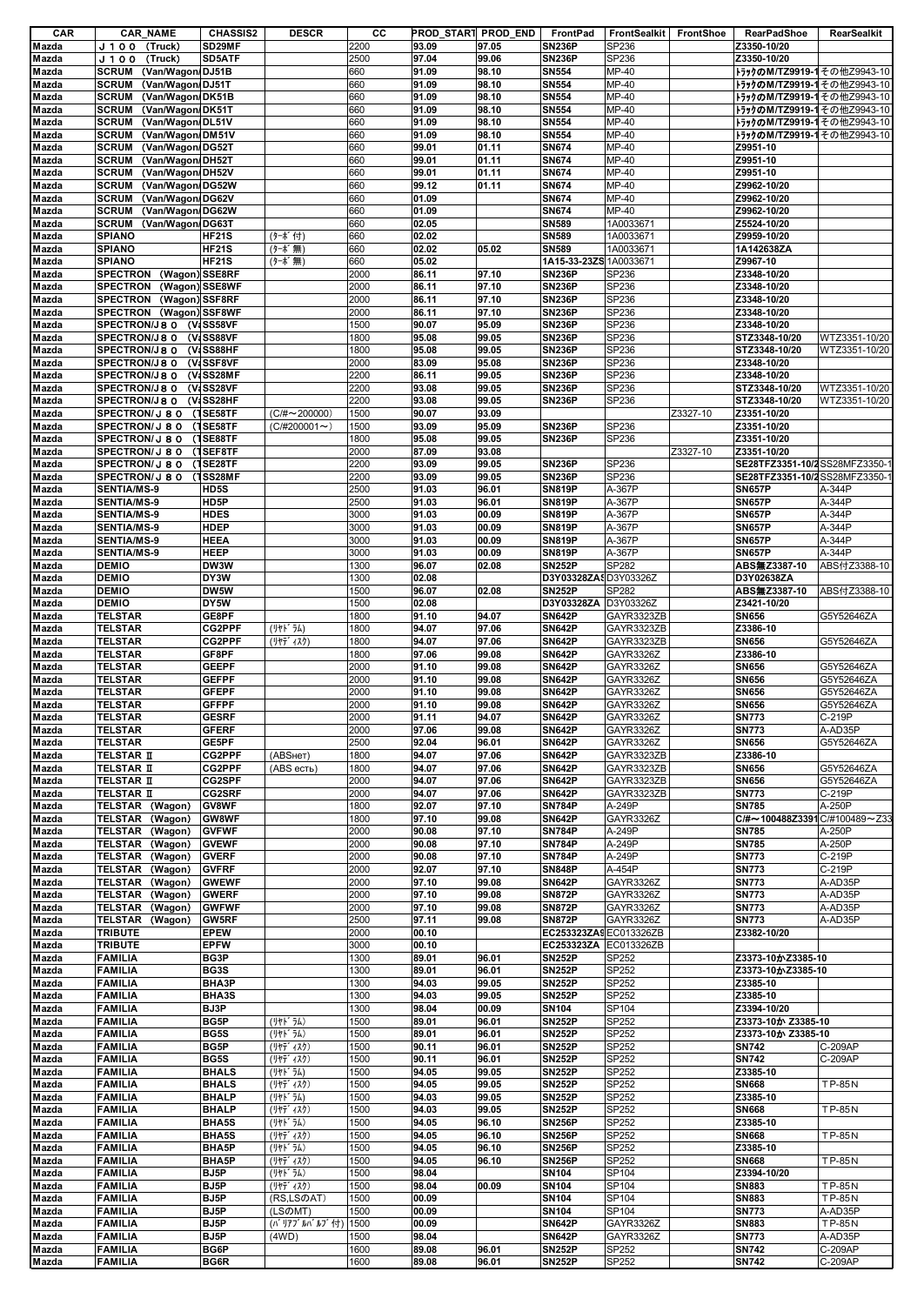| CAR                                       | <b>CAR_NAME</b>                           | <b>CHASSIS2</b>              | <b>DESCR</b>          | cс           |                | PROD_START PROD_END | FrontPad                       | FrontSealkit FrontShoe | <b>RearPadShoe</b>                          | RearSealkit             |
|-------------------------------------------|-------------------------------------------|------------------------------|-----------------------|--------------|----------------|---------------------|--------------------------------|------------------------|---------------------------------------------|-------------------------|
| Mazda                                     | <b>FAMILIA</b>                            | <b>BG6S</b>                  |                       | 1600         | 89.08          | 96.01               | <b>SN252P</b>                  | SP252                  | <b>SN742</b>                                | C-209AP                 |
| Mazda                                     | <b>FAMILIA</b>                            | BG6Z                         |                       | 1600         | 89.08          | 96.01               | <b>SN252P</b>                  | SP252                  | <b>SN742</b>                                | C-209AP                 |
| Mazda                                     | <b>FAMILIA</b>                            | BHA6R                        |                       | 1600         | 94.03          | 98.05               | <b>SN256P</b>                  | SP252                  | <b>SN668</b>                                | <b>TP-85N</b>           |
| Mazda                                     | <b>FAMILIA</b>                            | <b>BG7P</b>                  |                       | 1700         | 89.01          | 96.01               | <b>SN252P</b>                  | SP252                  | Z3373-10かZ3385-10                           |                         |
| Mazda                                     | <b>FAMILIA</b>                            | <b>BHA7P</b>                 |                       | 1700         | 94.09          | 99.05               | <b>SN256P</b>                  | SP252                  | Z3385-10                                    |                         |
| Mazda<br>Mazda                            | <b>FAMILIA</b><br><b>FAMILIA</b>          | <b>BHA7R</b><br><b>BHA7R</b> | (リヤト ラム)<br>(リヤデ ィスク) | 1700<br>1700 | 94.09<br>94.09 | 98.05<br>98.05      | <b>SN256P</b><br><b>SN256P</b> | SP252<br>SP252         | Z3385-10<br><b>SN668</b>                    | <b>TP-85N</b>           |
| Mazda                                     | <b>FAMILIA</b>                            | BG8P                         | $(GT-X)$              | 1800         | 89.01          | 94.04               | <b>SN256P</b>                  | SP252                  | BG8R C/#~10141. BG8R C/#10141               |                         |
| Mazda                                     | <b>FAMILIA</b>                            | BG8R                         | $(GT-X)$              | 1800         | 89.01          | 94.04               | <b>SN256P</b>                  | SP252                  | BG8R C/#~10141. BG8R C/#10141               |                         |
| Mazda                                     | <b>FAMILIA</b>                            | BG8Z                         | $(GT-X)$              | 1800         | 89.01          | 94.04               | <b>SN256P</b>                  | SP252                  | BG8R C/#~10141 BG8R C/#10141                |                         |
| Mazda                                     | <b>FAMILIA</b>                            | BG8S                         |                       | 1800         | 90.11          | 94.04               | <b>SN256P</b>                  | SP252                  | <b>SN742</b>                                | C-209AP                 |
| Mazda                                     | <b>FAMILIA</b>                            | BG8Z                         | (GT-R,GT-Ae)          | 1800         | 89.08          | 94.04               | <b>SN272</b>                   | SP273                  | <b>SN773</b>                                | C-219P                  |
| Mazda                                     | <b>FAMILIA</b>                            | BHA8P                        | (リヤト゛ラム)              | 1800         | 94.05          | 99.05               | <b>SN256P</b>                  | SP252                  | Z3385-10                                    |                         |
| Mazda                                     | <b>FAMILIA</b>                            | BHA8S                        | (リヤト ラム)              | 1800         | 94.05          | 99.05               | <b>SN256P</b>                  | SP252                  | Z3385-10                                    |                         |
| Mazda                                     | <b>FAMILIA</b>                            | BHA8P                        | (リヤデ ィスク)             | 1800         | 94.05          | 99.05               | <b>SN256P</b>                  | SP252                  | <b>SN668</b>                                | <b>TP-85N</b>           |
| Mazda                                     | <b>FAMILIA</b>                            | BHA8S                        | (リヤデ ィスク)             | 1800         | 94.05          | 99.05               | <b>SN256P</b>                  | SP252                  | <b>SN668</b>                                | <b>TP-85N</b>           |
| Mazda                                     | <b>FAMILIA</b>                            | <b>BJEP</b>                  |                       | 2000         | 98.04          | 00.10               | SN104                          | SP104                  | Z3394-10/20                                 |                         |
| Mazda                                     | <b>FAMILIA</b>                            | <b>BJFP</b>                  |                       | 2000         | 01.12          |                     | <b>SN642P</b>                  | GAYR3326Z              | <b>SN883</b>                                | <b>TP-85N</b>           |
| Mazda                                     | <b>FAMILIA</b>                            | BJ5P                         | 改 (マツダスピード仕キ 2000     |              | 01.05          |                     | <b>SN872P</b>                  | GAYR3326Z              | <b>SN883</b>                                | TP-85N                  |
| Mazda                                     | FAMILIA (Training V(BHALP                 |                              | (リヤト゛ラム)              | 1500         | 94.03          |                     | <b>SN252P</b>                  | SP252                  | Z3385-10                                    |                         |
| Mazda                                     | <b>FAMILIA</b> (Training V(BHALP          |                              | (リヤデ ィスク)             | 1500         | 94.03          |                     | <b>SN252P</b>                  | SP252                  | <b>SN668</b>                                | <b>TP-85N</b>           |
| Mazda                                     | <b>FAMILIA</b> (Training VeBHA7P          |                              |                       | 1700         | 94.09          |                     | <b>SN256P</b>                  | SP252                  | Z3385-10                                    |                         |
| Mazda                                     | <b>FAMILIA</b><br>(Wagon)                 | BW3W                         |                       | 1300         | 89.10          | 94.08               | <b>SN240P</b>                  | SP240                  | Z3356-10                                    |                         |
| Mazda                                     | FAMILIA (Wagon)                           | <b>BW5W</b>                  |                       | 1500         | 89.10          | 94.08               | <b>SN240P</b>                  | SP240                  | Z3356-10                                    |                         |
| Mazda                                     | <b>FAMILIA</b><br>(Wagon)                 | WFY10                        | (ABS無) C/#~508 1500   |              | 94.08          | 96.05               | <b>SN580P</b>                  | TP-13                  | Z1185-10/20                                 |                         |
| Mazda                                     | <b>FAMILIA</b><br>(Wagon)                 | WFY10                        | (ABS付)C/#~508 1500    |              | 94.08          | 96.05               | <b>SN798P</b>                  | C-213AP                | Z1198-10/20                                 |                         |
| Mazda                                     | FAMILIA (Wagon)                           | WFNY10                       | $(C/H \sim 508000)$   | 1500         | 94.08          | 96.05               | <b>SN798P</b>                  | C-213AP                | ABS無Z1170-10/20 ABS付Z1198-10                |                         |
| Mazda                                     | FAMILIA (Wagon)                           | WFY10                        | $(C/H508001\sim)$     | 1500         | 96.05          | 99.04               | <b>SN568P</b>                  | IN033324Z              | ABS無Z1185-10/20 ABS付Z1198-10                |                         |
| Mazda                                     | FAMILIA (Wagon)                           | WFNY10                       | $(C/H508001\sim)$     | 1500         | 96.05          | 99.04               | <b>SN568P</b>                  | IN033324Z              | ABS無Z1185-10/2(ABS付Z1198-10/                |                         |
| Mazda                                     | <b>FAMILIA</b><br>(Wagon)                 | <b>WFY11</b>                 |                       | 1500         | 99.05          |                     | <b>SN584P</b>                  | 1N013326Z              | ABS無Z1170-10/2(ABS付Z1198-10)                |                         |
| Mazda                                     | FAMILIA (Wagon)                           | <b>BWMR</b>                  |                       | 1600         | 87.03          | 94.08               | <b>SN240P</b>                  | SP240                  | <b>SN742</b>                                | A-209P                  |
| Mazda                                     | (Wagon)<br><b>FAMILIA</b>                 | <b>BW7W</b>                  |                       | 1700         | 89.10          | 94.08               | <b>SN240P</b>                  | SP240                  | Z3356-10                                    |                         |
| Mazda                                     | <b>FAMILIA</b><br>(Wagon)                 | WHY10                        |                       | 1800         | 96.05          | 99.04               | <b>SN568P</b>                  | 1N033324Z              | Z1170-10/20                                 |                         |
| Mazda                                     | <b>FAMILIA</b><br>(Wagon)                 | WHNY10                       |                       | 1800         | 96.05          | 99.04               | <b>SN568P</b>                  | 1N033324Z              | Z1170-10/20                                 |                         |
| Mazda                                     | FAMILIA (Wagon)                           | WHNY11                       |                       | 1800         | 99.05          |                     | <b>SN584P</b>                  | 1N013326Z              | Z1170-10/20                                 |                         |
| Mazda                                     | FAMILIA (Wagon)                           | WEY10                        | (ABS無) (C/#~50 2000   |              | 94.08          | 96.05               | <b>SN580P</b>                  | TP-13                  | Z1185-10/20                                 |                         |
| Mazda                                     | FAMILIA (Wagon)                           | WEY10                        | (ABS付)(C/#~5082000    |              | 94.08          | 96.05               | <b>SN798P</b>                  | C-213AP                | Z1198-10/20                                 |                         |
| Mazda                                     | FAMILIA (Wagon)                           | WEY10                        | $(C/H508001 \sim)$    | 2000         | 96.05          | 99.04               | <b>SN568P</b>                  | 1N033324Z              | ABS無Z1185-10/20 ABS付Z1198-10                |                         |
| Mazda                                     | <b>FAMILIA S-WAGON</b>                    | <b>BJ5W</b>                  | $(S-F)$               | 1500         | 00.09          |                     | <b>SN104</b>                   | SP104                  | Z3394-10                                    |                         |
| Mazda                                     | <b>FAMILIA S-WAGON</b>                    | BJ5W                         | (RS)                  | 1500         | 00.09          |                     | <b>SN642P</b>                  | GAYR3326Z              | Z3394-10                                    |                         |
| Mazda                                     | <b>FAMILIA S-WAGON</b>                    | BJ5W                         | $(RS-S)$              | 1500         | 00.09          |                     | <b>SN642P</b>                  | GAYR3326Z              | <b>SN883</b>                                | <b>TP85N</b>            |
| Mazda                                     | <b>FAMILIA S-WAGON</b>                    | BJ5W                         | $(S-4)$               | 1500         | 00.09          |                     | <b>SN642P</b>                  | GAYR3326Z              | <b>SN773</b>                                | A-AD35P                 |
| Mazda                                     | <b>FAMILIA S-WAGON</b>                    | BJ8W                         |                       | 1800         | 98.05          | 00.10               | <b>SN642P</b>                  | GAYR3326Z              | <b>SN773</b>                                | A-AD35P                 |
| Mazda                                     | <b>FAMILIA S-WAGON</b>                    | <b>BJFW</b><br><b>BJFW</b>   | (2WD)<br>(4WD)        | 2000<br>2000 | 99.06<br>99.06 |                     | <b>SN642P</b><br><b>SN642P</b> | GAYR3326Z              | <b>SN883</b><br><b>SN773</b>                | <b>TP85N</b><br>A-AD35P |
| Mazda<br>Mazda                            | <b>FAMILIA S-WAGON</b>                    | BF3V                         | (リヤト ラム)              | 1300         | 85.11          | 94.08               | <b>SN240P</b>                  | GAYR3326Z<br>SP240     | Z3358-10                                    |                         |
|                                           | FAMILIA (Van)<br>FAMILIA (Van)            | BF3V                         | (リヤデ゛ィスク)             | 1300         | 85.11          | 94.08               | <b>SN240P</b>                  | SP240                  | <b>SN742</b>                                | A-209P                  |
| Mazda                                     | (Van)                                     | <b>VY10</b>                  | $(C/\# \sim 513000)$  | 1300         | 94.08          | 97.05               | <b>SN580P</b>                  | TP-13                  | Z1185-10/20                                 |                         |
| Mazda                                     | <b>FAMILIA</b>                            | <b>VY10</b>                  |                       | 1300         | 97.05          | 99.04               | <b>SN798P</b>                  | C-213AP                |                                             |                         |
| Mazda<br>Mazda                            | FAMILIA (Van)                             | <b>VY11</b>                  | $(C/H513001 \sim )$   | 1300         | 99.05          | 04.05               | <b>SN584P</b>                  | 1N013326Z              | Z1185-10/20<br>ABS無 Z1170-10/2 ABS付Z1198-10 |                         |
|                                           | <b>FAMILIA</b><br>(Van)<br><b>FAMILIA</b> | <b>BVY11</b>                 |                       | 1300         | 04.05          |                     | <b>SN584P</b>                  | 1N063324Z              |                                             |                         |
| Mazda                                     | (Van)<br>(Van)                            | BF5V                         |                       | 1500         | 85.11          |                     | <b>SN240P</b>                  |                        | ABS無Z1170-10/20 ABS付 Z 1198-10<br>Z3358-10  |                         |
| Mazda                                     | <b>FAMILIA</b><br>FAMILIA (Van)           | BF5V                         | (リヤト゛ラム)              |              |                | 94.08<br>94.08      | <b>SN240P</b>                  | SP240                  | <b>SN742</b>                                | A-209P                  |
| Mazda                                     | FAMILIA (Van)                             | MVFY10                       | (リヤデ ィスク)             | 1500<br>1500 | 85.11<br>94.08 | 97.05               | <b>SN580P</b>                  | SP240<br>TP-13         | Z1185-10/20                                 |                         |
| Mazda                                     | FAMILIA (Van)                             | <b>VFY10</b>                 | (ABS無) (C/#~51 1500   |              | 94.08          | 97.05               | <b>SN580P</b>                  | TP-13                  | Z1185-10/20                                 |                         |
| Mazda<br>Mazda                            | FAMILIA (Van)                             | <b>VFY10</b>                 | (ABS無) (C/#5130 1500  |              | 97.05          | 99.04               | <b>SN798P</b>                  | C-213AP                | Z1170-10/20                                 |                         |
| Mazda                                     | <b>FAMILIA</b><br>(Van)                   | <b>VFY10</b>                 | (ABS есть)            | 1500         | 94.08          | 99.04               | <b>SN798P</b>                  | C-213AP                | Z1198-10/20                                 |                         |
| Mazda                                     | FAMILIA (Van)                             | VFNY10                       |                       | 1500         | 94.08          | 99.04               | <b>SN798P</b>                  | C-213AP                | ABS無Z1170-10/20 ABS付Z1198-10                |                         |
| Mazda                                     | <b>FAMILIA</b><br>(Van)                   | <b>VFY11</b>                 |                       | 1500         | 99.05          | 04.05               | <b>SN584P</b>                  | 1N013326Z              | ABS無Z1170-10/2(ABS付Z1198-10/                |                         |
| Mazda                                     | FAMILIA (Van)                             | BYFY11                       |                       | 1500         | 04.05          |                     | <b>SN584P</b>                  | 1N063324Z              | ABS無Z1170-10/20 ABS付Z1198-10/               |                         |
| Mazda                                     | <b>FAMILIA</b><br>(Van)                   | BF6M                         |                       | 1600         | 89.10          | 94.08               | <b>SN240P</b>                  | SP240                  | <b>SN742</b>                                | A-209P                  |
| Mazda                                     | <b>FAMILIA</b><br>(Van)                   | BF7V                         | (リヤト゛ラム)              | 1700         | 85.11          | 94.08               | <b>SN240P</b>                  | SP240                  | Z3358-10                                    |                         |
| Mazda                                     | FAMILIA (Van)                             | <b>BF7V</b>                  | (リヤデ ィスク)             | 1700         | 85.11          | 94.08               | <b>SN240P</b>                  | SP240                  | <b>SN742</b>                                | A-209P                  |
| Mazda                                     | FAMILIA (Van)                             | <b>VSY10</b>                 | (ABSHeT)              | 1700         | 94.08          | 97.05               | <b>SN580P</b>                  | TP-13                  | Z1170-10/20                                 |                         |
| Mazda                                     | FAMILIA (Van)                             | <b>VSY10</b>                 | (ABS есть)            | 1700         | 94.08          | 97.05               | <b>SN798P</b>                  | C-213AP                | Z1198-10/20                                 |                         |
| Mazda                                     | FAMILIA (Van)                             | VSNY10                       |                       | 1700         | 94.08          | 97.05               | <b>SN798P</b>                  | C-213AP                | ABS無Z1170-10/20 ABS付Z1198-10                |                         |
| Mazda                                     | FAMILIA (Van)                             | VHNY11                       |                       | 1800         | 99.05          | 04.05               | <b>SN584P</b>                  | 1N013326Z              | Z1170-10/20                                 |                         |
| Mazda                                     | FAMILIA (Van)                             | BVHNY11                      |                       | 1800         | 04.05          |                     | <b>SN584P</b>                  | 1N063324Z              | Z1170-10/20                                 |                         |
| Mazda                                     | <b>FAMILIA</b><br>(Van)                   | BVGY11                       |                       | 1800         | 04.05          |                     | <b>SN584P</b>                  | 1N063324Z              | ABS無Z1170-10/20 ABS付Z1198-10                |                         |
| Mazda                                     | FAMILIA (Van)                             | <b>VEY10</b>                 |                       | 2000         | 97.05          | 99.04               | <b>SN798P</b>                  | C-213AP                | ABS無Z1170-10/20 ABS付Z1198-10/               |                         |
| Mazda                                     | FAMILIA (Van)                             | VENY10                       |                       | 2000         | 97.05          | 99.04               | <b>SN798P</b>                  | C-213AP                | Z1170-10/20                                 |                         |
| Mazda                                     | FAMILIA (Van)                             | <b>VEY11</b>                 |                       | 2200         | 99.05          | 04.05               | <b>SN584P</b>                  | 1N013326Z              | ABS無 Z1170-10/2 ABS付Z1198-10/               |                         |
| Mazda                                     | FAMILIA (Van)                             | VENY11                       |                       | 2200         | 99.05          | 04.05               | <b>SN584P</b>                  | 1N013326Z              | Z1170-10/20                                 |                         |
| Mazda                                     | <b>FESTIVA</b>                            | DA1PF                        |                       | 1100         | 85.10          | 93.01               | <b>SN250P</b>                  | SP250                  | Z3369-10                                    |                         |
| Mazda                                     | <b>FESTIVA</b>                            | DA3PF                        |                       | 1300         | 85.10          | 94.05               | <b>SN250P</b>                  | SP250                  | Z3369-10                                    |                         |
| Mazda                                     | <b>FESTIVA</b>                            | DA3VF                        |                       | 1300         | 85.10          | 94.05               | <b>SN250P</b>                  | SP250                  | Z3369-10                                    |                         |
| Mazda                                     | <b>FESTIVA</b>                            | <b>DAJPF</b>                 |                       | 1300         | 85.10          | 94.05               | <b>SN250P</b>                  | SP250                  | Z3369-10                                    |                         |
| Mazda                                     |                                           |                              |                       |              | 85.10          |                     |                                |                        |                                             |                         |
|                                           | <b>FESTIVA</b>                            | <b>ADA242</b>                |                       | 1300         |                | 94.05               | <b>SN250P</b>                  | SP250                  | Z3369-10                                    |                         |
|                                           | <b>FESTIVA</b>                            | D23PF                        | (M/T)                 | 1300         | 92.11          | 97.10               | <b>SN252P</b>                  | SP252                  | Z3369-10                                    |                         |
|                                           | <b>FESTIVA</b>                            | D23PF                        | (A/T)                 | 1300         | 92.11          | 97.10               | <b>SN252P</b>                  | SP282                  | Z3387-10                                    |                         |
|                                           | <b>FESTIVA</b>                            | D <sub>25</sub> PF           |                       | 1500         | 92.11          | 97.10               | <b>SN252P</b>                  | SP252                  | Z3369-10                                    |                         |
|                                           | <b>FESTIVA MINI WAGON DW3WF</b>           |                              |                       | 1300         | 96.07          | 01.08               | <b>SN252P</b>                  | SP282                  | ABS無Z3387-10                                | ABS付Z3388-10            |
| Mazda<br>Mazda<br>Mazda<br>Mazda<br>Mazda | <b>FESTIVA MINI WAGON DW5WF</b>           |                              |                       | 1500         | 96.07          | 01.08               | <b>SN252P</b>                  | <b>SP282</b>           | ABS無Z3387-10                                | ABS付Z3388-10            |
|                                           | <b>FURIDA</b>                             | <b>SGEWF</b>                 |                       | 2000         | 95.06          | 02.10               | <b>SN283P</b>                  | SP281                  | <b>SN657P</b>                               | A-344P                  |
|                                           | <b>FURIDA</b>                             | SGE3F                        |                       | 2000         | 95.06          | 02.10               | <b>SN283P</b>                  | SP281                  | <b>SN657P</b>                               | A-344P                  |
| Mazda<br>Mazda<br>Mazda                   | <b>FURIDA</b>                             | <b>SGLWF</b>                 |                       | 2500         | 95.06          | 02.10               | <b>SN283P</b>                  | SP281                  | <b>SN657P</b>                               | A-344P                  |
|                                           | <b>FURIDA</b>                             | SGL3F                        |                       | 2500         | 95.06          | 02.10               | <b>SN283P</b>                  | SP281                  | <b>SN657P</b>                               | A-344P                  |
|                                           | <b>FURIDA</b>                             | SGL5F                        |                       | 2500         | 95.06          | 02.10               | <b>SN283P</b>                  | SP281                  | <b>SN657P</b>                               | A-344P                  |
|                                           | <b>FURIDA</b>                             | <b>SGLRF</b>                 |                       | 2500         | 95.06          | 02.10               | <b>SN283P</b>                  | <b>SP281</b>           | <b>SN657P</b>                               | A-344P                  |
| Mazda<br>Mazda<br>Mazda<br>Mazda          | <b>FURIDA</b>                             | SG5WF                        |                       | 2500         | 95.06          | 02.10               | <b>SN283P</b>                  | SP281                  | <b>SN657P</b>                               | A-344P                  |
| Mazda                                     | <b>PREMACY</b>                            | CP8W                         | (2WD)                 | 1800         | 99.02          |                     | <b>SN642P</b>                  | GAYR3326Z              | Z3382-10/20                                 |                         |
| Mazda                                     | PREMACY                                   | CP8W                         | (4WD)                 | 1800         | 99.02          |                     | <b>SN642P</b>                  | GAYR3326Z              | <b>SN773</b>                                | A-AD35P                 |
| Mazda                                     | PREMACY                                   | CP8W                         |                       | 1800         | 04.12          |                     | C2Y33323ZA BPYK3326Z           |                        | C232648Z                                    | BPYK2645ZA              |
| Mazda                                     | <b>PREMACY</b>                            | <b>CPEW</b>                  |                       | 2000         | 01.06          |                     | <b>SN642P</b>                  | GAYR3326Z              | <b>SN773</b>                                | GEYC2646ZA              |
| Mazda<br>Mazda                            | <b>PREMACY</b><br><b>PROBE</b>            | <b>CPEW</b><br><b>PT22L</b>  |                       | 2000<br>2200 | 04.12<br>89.11 | 92.02               | C2Y33323ZA<br><b>SN784P</b>    | BPYK3326Z<br>A-249P    | C232648Z<br><b>SN785</b>                    | BPYK2645ZA<br>A-250P    |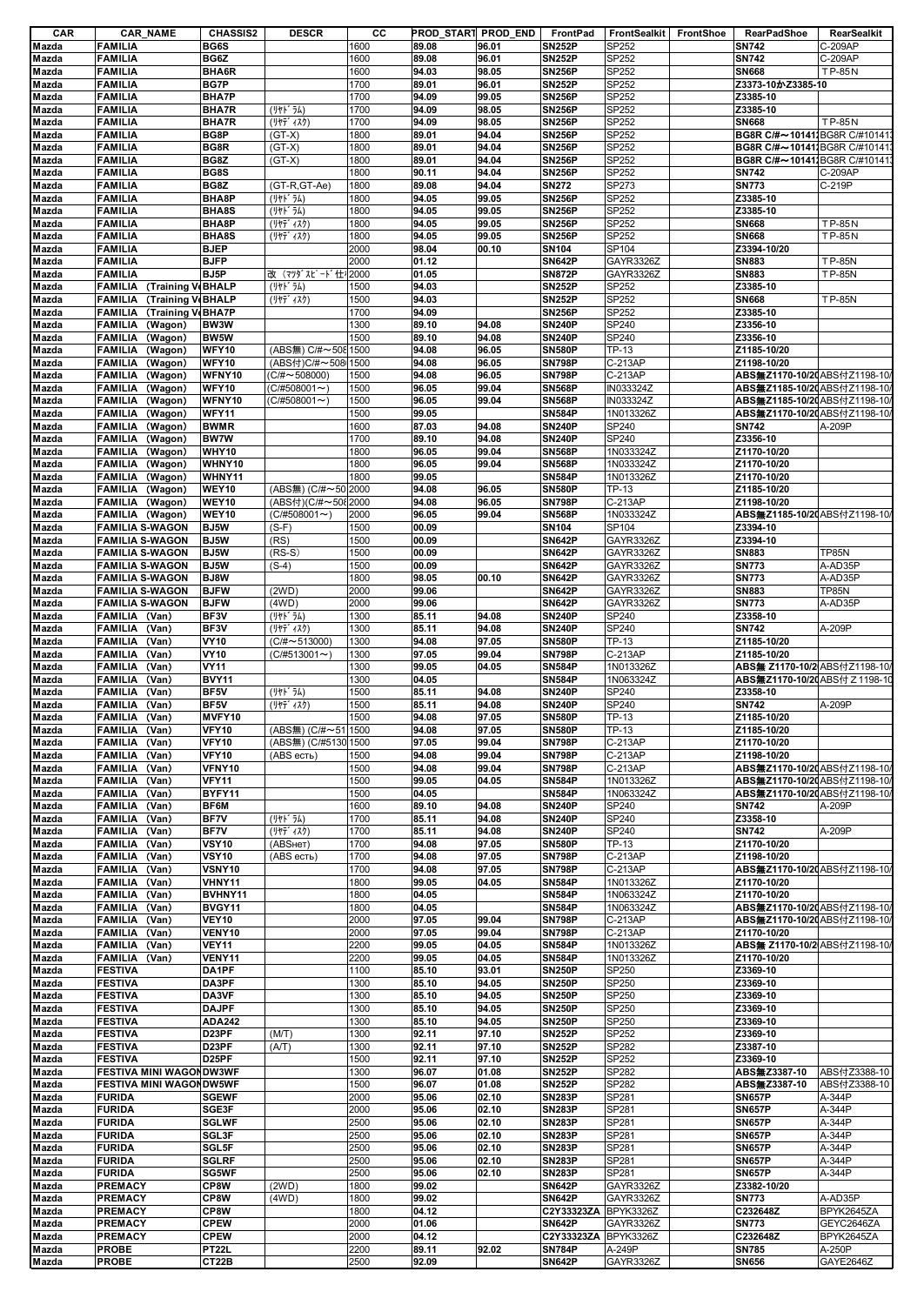| CAR            | <b>CAR_NAME</b>               | <b>CHASSIS2</b>    | <b>DESCR</b> | cс   | PROD_START PROD_END |       | FrontPad              | <b>FrontSealkit</b> | FrontShoe | <b>RearPadShoe</b> | RearSealkit      |
|----------------|-------------------------------|--------------------|--------------|------|---------------------|-------|-----------------------|---------------------|-----------|--------------------|------------------|
| Mazda          | <b>PROBE</b>                  | <b>PT21U</b>       |              | 3000 | 89.11               | 92.02 | <b>SN784P</b>         | A-249P              |           | <b>SN785</b>       | A-250P           |
| Mazda          | PROCEED/PROCEED IUV56R        |                    |              | 2500 | 96.02               | 99.02 | <b>SN846</b>          | U0Y93326Z           |           | Z3378-10/20        |                  |
| Mazda          | PROCEED/PROCEED   UVL6R       |                    |              | 2500 | 96.02               | 99.02 | <b>SN846</b>          | U0Y93326Z           |           | Z3378-10/20        |                  |
| Mazda          | PROCEED/PROCEED IUF66M        |                    |              | 2600 | 96.02               | 99.02 | SN846                 | U0Y93326Z           |           | Z3378-10/20        |                  |
| Mazda          | PROCEED/LEVANTE               | <b>TF11W</b>       |              | 2000 | 95.01               | 97.11 | <b>SN291P</b>         | 1A503326Z           |           | Z9947-10/20        |                  |
|                |                               |                    |              |      |                     |       |                       |                     |           |                    |                  |
| Mazda          | PROCEED/LEVANTE               | <b>TF31W</b>       |              | 2000 | 95.01               | 97.11 | <b>SN291P</b>         | 1A503326Z           |           | Z9947-10/20        |                  |
| Mazda          | PROCEED/LEVANTE               | <b>TF51W</b>       |              | 2000 | 95.01               | 97.11 | <b>SN291P</b>         | 1A503326Z           |           | Z9947-10/20        |                  |
| Mazda          | PROCEED/LEVANTE               | <b>TJ11W</b>       |              | 2000 | 95.01               | 97.11 | <b>SN291P</b>         | 1A503326Z           |           | Z9947-10/20        |                  |
| Mazda          | PROCEED/LEVANTE               | <b>TJ31W</b>       |              | 2000 | 95.01               | 97.11 | <b>SN291P</b>         | 1A503326Z           |           | Z9947-10/20        |                  |
| Mazda          | PROCEED/LEVANTE               | <b>TF52W</b>       |              | 2000 | 97.11               | 99.09 | <b>SN567P</b>         | 1A503367X           |           | Z9958-10           |                  |
| Mazda          | PROCEED/LEVANTE               | <b>TJ52W</b>       |              | 2000 | 97.11               | 99.09 | <b>SN567P</b>         | 1A503367X           |           | Z9958-10           |                  |
| Mazda          | PROCEED/LEVANTE               | <b>TJ32W</b>       |              | 2000 | 98.02               | 99.09 | <b>SN291P</b>         | 1A503326Z           |           | Z9958-10           |                  |
|                |                               |                    |              |      |                     |       |                       |                     |           |                    |                  |
| Mazda          | PROCEED/LEVANTE               | <b>TJ61W</b>       |              | 2500 | 96.10               | 99.09 | <b>SN291P</b>         | 1A503326Z           |           | Z9958-10           |                  |
| Mazda          | PROCEED/LEVANTE               | <b>TJ62W</b>       |              | 2500 | 96.10               | 99.09 | <b>SN291P</b>         | 1A503326Z           |           | Z9958-10           |                  |
| Mazda          | <b>VERISA</b>                 | DC5R               |              | 1500 | 04.06               |       | D3Y03328ZB \D3Y03326Z |                     |           | Z3421-10/20        |                  |
| Mazda          | <b>VERISA</b>                 | DC5W               |              | 1500 | 04.06               |       | D3Y03328ZB: D3Y03326Z |                     |           | Z3421-10/20        |                  |
| Mazda          | (Wagon)<br><b>BONGO</b>       | SSE8R              |              | 2000 | 89.01               | 99.05 | <b>SN236P</b>         | SP236               |           | Z3348-10/20        |                  |
| Mazda          | <b>BONGO</b><br>(Wagon)       | SSE8W              |              | 2000 | 89.01               | 99.05 | <b>SN236P</b>         | SP236               |           | Z3348-10/20        |                  |
| Mazda          | <b>BONGO</b>                  | SSF8R              |              | 2000 | 89.01               | 99.05 | <b>SN236P</b>         | SP236               |           | Z3348-10/20        |                  |
|                | (Wagon)                       |                    |              |      |                     |       |                       |                     |           |                    |                  |
| Mazda          | <b>BONGO</b><br>(Wagon)       | SSF8W              |              | 2000 | 89.01               | 99.05 | <b>SN236P</b>         | SP236               |           | Z3348-10/20        |                  |
| Mazda          | BONGO (Van)                   | <b>SS58V</b>       |              | 1500 | 90.07               | 95.09 | <b>SN236P</b>         | SP236               |           | STZ3348-10/20      | WTZ3351-10/20    |
| Mazda          | BONGO (Van)                   | <b>SS88M</b>       |              | 1800 | 84.10               | 99.05 | <b>SN236P</b>         | SP236               |           | Z3348-10/20        |                  |
| Mazda          | BONGO (Van)                   | SS88H              |              | 1800 | 95.08               | 96.09 | <b>SN236P</b>         | SP236               |           | STZ3348-10/20      | WTZ3351-10/20    |
| Mazda          | BONGO (Van)                   | <b>SS88V</b>       |              | 1800 | 95.08               | 96.09 | <b>SN236P</b>         | SP236               |           | STZ3348-10/20      | WTZ3351-10/20    |
|                | BONGO (Van)                   |                    |              |      |                     |       | <b>SN281P</b>         | SP237               |           | S4YP2638ZA         |                  |
| Mazda          |                               | SK82M              |              | 1800 | 99.05               |       |                       |                     |           |                    |                  |
| Mazda          | BONGO (Van)                   | <b>SK82V</b>       |              | 1800 | 99.05               |       | <b>SN281P</b>         | SP237               |           | S4YP2638ZA         |                  |
| Mazda          | BONGO (Van)                   | SSF8V              |              | 2000 | 83.09               | 95.09 | <b>SN236P</b>         | SP236               |           | STZ3348-10/20      | WTZ3351-10/20    |
| Mazda          | BONGO (Van)                   | SKF <sub>2V</sub>  |              | 2000 | 03.12               |       | <b>SN281P</b>         | SP237               |           |                    |                  |
| Mazda          | BONGO (Van)                   | SKF2M              |              | 2000 | 03.12               |       | <b>SN281P</b>         | SP237               |           |                    |                  |
| Mazda          | BONGO (Van)                   | <b>SS28M</b>       |              | 2200 | 86.11               | 99.05 | <b>SN236P</b>         | SP236               |           | Z3348-10/20        |                  |
|                |                               |                    |              |      |                     |       |                       |                     |           |                    |                  |
| Mazda          | BONGO (Van)                   | SS28H              |              | 2200 | 93.08               | 99.05 | <b>SN236P</b>         | SP236               |           | STZ3348-10/20      | WTZ3351-10/20    |
| Mazda          | BONGO (Van)                   | <b>SS28V</b>       |              | 2200 | 93.08               | 99.05 | <b>SN236P</b>         | SP236               |           | STZ3348-10/20      | WTZ3351-10/20    |
| Mazda          | BONGO (Van)                   | <b>SK22M</b>       |              | 2200 | 99.05               | 03.12 | <b>SN281P</b>         | SP237               |           | S4YP2638ZA         |                  |
| Mazda          | BONGO (Van)                   | <b>SK22V</b>       |              | 2200 | 99.05               | 03.12 | <b>SN281P</b>         | SP237               |           | S4YP2638ZA         |                  |
| Mazda          | (Truck)<br><b>BONGO</b>       | SE58T              |              | 1500 | 90.07               | 95.09 | <b>SN236P</b>         | SP236               |           | STZ3348-10/20      | WTZ3351-10/20    |
|                | <b>BONGO</b><br>(Truck)       |                    |              |      | 85.09               |       |                       | SP236               |           | Z3350-10/20        |                  |
| Mazda          |                               | SE88M              |              | 1800 |                     | 99.05 | <b>SN236P</b>         |                     |           |                    |                  |
| Mazda          | <b>BONGO</b><br>(Truck)       | <b>SE88T</b>       |              | 1800 | 95.08               | 99.05 | <b>SN236P</b>         | SP236               |           | STZ3348-10/20      | WTZ3351-10/20    |
| Mazda          | <b>BONGO</b><br>(Truck)       | SK82L              |              | 1800 | 99.05               |       | <b>SN281P</b>         | SP237               |           | S4YP2638ZA         |                  |
| Mazda          | <b>BONGO</b><br>(Truck)       | <b>SK82T</b>       |              | 1800 | 99.05               |       | <b>SN281P</b>         | SP237               |           | S4YP2638ZA         |                  |
| Mazda          | <b>BONGO</b><br>(Truck)       | SEF8T              |              | 2000 | 84.04               | 93.08 |                       |                     | Z3327-10  | STZ3348-10/20      | WTZ3351-10/20    |
| Mazda          | <b>BONGO</b><br>(Truck)       | SKF82T             |              | 2000 | 03.12               |       | <b>SN281P</b>         | SP237               |           |                    |                  |
| Mazda          | <b>BONGO</b><br>(Truck)       | <b>SKF822T</b>     |              | 2000 | 03.12               |       | <b>SN281P</b>         | SP237               |           |                    |                  |
|                |                               |                    |              |      |                     |       |                       |                     |           |                    |                  |
| Mazda          | <b>BONGO</b><br>(Truck)       | SK82L              |              | 2000 | 03.12               |       | <b>SN281P</b>         | SP237               |           |                    |                  |
| Mazda          | <b>BONGO</b><br>(Truck)       | SK82F2L            |              | 2000 | 03.12               |       | <b>SN281P</b>         | SP237               |           |                    |                  |
| Mazda          | <b>BONGO</b><br>(Truck)       | SE28M              |              | 2200 | 87.09               | 99.05 | <b>SN236P</b>         | SP236               |           | Z3350-10/20        |                  |
| Mazda          | <b>BONGO</b><br>(Truck)       | SE28T              |              | 2200 | 93.08               | 99.05 | <b>SN236P</b>         | SP236               |           | STZ3348-10/20      | WTZ3351-10/20    |
| Mazda          | <b>BONGO</b><br>(Truck)       | SK <sub>22</sub> L |              | 2200 | 99.05               | 03.12 | <b>SN281P</b>         | SP237               |           | <b>S4YP2638ZA</b>  |                  |
| Mazda          | BONGO (Truck)                 | <b>SK22T</b>       |              | 2200 | 99.05               | 03.12 | <b>SN281P</b>         | SP237               |           | S4YP2638ZA         |                  |
|                |                               |                    |              |      |                     |       |                       |                     |           |                    |                  |
| Mazda          | <b>BONGO BRAWNY</b>           | (WSRE9W            |              | 2000 | 83.05               | 95.09 | <b>SN236P</b>         | SP236               |           | Z3349-10           |                  |
| Mazda          | <b>BONGO BRAWNY</b>           | (WSRF9W            |              | 2000 | 83.05               | 95.09 | <b>SN236P</b>         | SP236               |           | Z3349-10           |                  |
| Mazda          | <b>BONGO BRAWNY</b>           | (V SR89V           |              | 1800 | 83.05               | 93.08 | <b>SN236P</b>         | SP236               |           | STZ3349-10         | WTZ3350-10/20    |
| Mazda          | <b>BONGO BRAWNY</b>           | (V SRE9V           |              | 2000 | 85.07               | 97.05 | <b>SN236P</b>         | SP236               |           | STZ3349-10         | WTZ3350-10/20    |
| Mazda          | <b>BONGO BRAWNY</b>           | (V SKE6V           |              | 2000 | 99.06               |       | <b>SN283P</b>         | SP281               |           | STZ3406-10         | WTZ3407-10       |
|                | <b>BONGO BRAWNY (V SKF6V</b>  |                    |              | 2000 | 99.06               |       | <b>SN283P</b>         | SP281               |           | STZ3406-10         | WTZ3407-10       |
| Mazda          |                               |                    |              |      |                     |       |                       |                     |           |                    |                  |
| Mazda          | <b>BONGO BRAWNY (V SKF6M</b>  |                    |              | 2000 | 99.06               |       | <b>SN283P</b>         | SP281               |           | STZ3406-10         | WTZ3407-10       |
| Mazda          | <b>BONGO BRAWNY (V SREAV</b>  |                    |              | 2000 | 83.05               | 99.06 | <b>SN236P</b>         | SP236               |           | STZ3349-10         | WTZ3350-10/20    |
| Mazda          | <b>BONGO BRAWNY</b>           | (V SK82V           |              | 2000 | 02.09               |       | <b>SN283P</b>         | SP281               |           | STZ3349-10         | WTZ3350-10/20    |
| Mazda          | BONGO BRAWNY (V SK82F2V       |                    |              | 2000 | 02.09               |       | <b>SN283P</b>         | SP281               |           | STZ3349-10         | WTZ3350-10/20    |
| Mazda          | BONGO BRAWNY (V SK82M         |                    |              | 2000 | 02.09               |       | <b>SN283P</b>         | SP281               |           | STZ3349-10         | WTZ3350-10/20    |
| Mazda          | <b>BONGO BRAWNY</b>           | (V.SK82F2M         |              | 2000 | 02.09               |       | <b>SN283P</b>         | SP281               |           | STZ3349-10         | WTZ3350-10/20    |
|                |                               |                    |              |      |                     |       |                       |                     |           |                    |                  |
| Mazda          | BONGO BRAWNY (V SR29V         |                    |              | 2200 | 83.05               | 97.05 | <b>SN236P</b>         | SP236               |           | STZ3349-10         | WTZ3350-10/20    |
| Mazda          | BONGO BRAWNY (V SR2AV         |                    |              | 2200 | 83.05               | 97.05 | <b>SN236P</b>         | SP236               |           | STZ3349-10         | WTZ3350-10/20    |
| Mazda          | BONGO BRAWNY (V SR2AM         |                    |              | 2200 | 83.05               | 97.05 | <b>SN236P</b>         | SP236               |           | STZ3349-10         | WTZ3350-10/20    |
| Mazda          | BONGO BRAWNY (V SR5AM         |                    |              | 2500 | 97.04               | 99.06 | <b>SN236P</b>         | SP236               |           | STZ3349-10         | WTZ3350-10/20    |
| Mazda          | BONGO BRAWNY (V SR5AV         |                    |              | 2500 | 97.04               | 99.06 | <b>SN236P</b>         | SP236               |           | STZ3349-10         | WTZ3350-10/20    |
| Mazda          | BONGO BRAWNY (V SR59V         |                    |              | 2500 | 97.04               | 99.06 | <b>SN236P</b>         | SP236               |           | STZ3349-10         | WTZ3350-10/20    |
|                | BONGO BRAWNY (V SK5HM         |                    |              |      |                     |       |                       |                     |           |                    |                  |
| Mazda          |                               |                    |              | 2500 | 99.06               |       | <b>SN283P</b>         | SP281               |           | STZ3406-10         | WTZ3407-10       |
| Mazda          | BONGO BRAWNY (V SK5HV         |                    |              | 2500 | 99.06               |       | <b>SN283P</b>         | SP281               |           | STZ3406-10         | WTZ3407-10       |
| Mazda          | BONGO BRAWNY (V SK54V         |                    |              | 2500 | 99.06               |       | <b>SN283P</b>         | SP281               |           | STZ3406-10         | WTZ3407-10       |
| Mazda          | BONGO BRAWNY (V SK56M         |                    |              | 2500 | 99.06               |       | <b>SN283P</b>         | SP281               |           | STZ3406-10         | WTZ3407-10       |
| Mazda          | <b>BONGO BRAWNY</b>           | (V SK56V           |              | 2500 | 99.06               |       | <b>SN283P</b>         | SP281               |           | STZ3406-10         | WTZ3407-10       |
| Mazda          | BONGO BRAWNY (V SRS9V         |                    |              | 3000 | 92.02               | 97.05 | <b>SN236P</b>         | SP236               |           | STZ3349-10         | WTZ3350-10/20    |
|                | <b>BONGO BRAWNY (V SRSAV</b>  |                    |              |      | 92.02               | 97.05 | <b>SN236P</b>         | SP236               |           | STZ3349-10         | WTZ3350-10/20    |
| Mazda          |                               |                    |              | 3000 |                     |       |                       |                     |           |                    |                  |
| Mazda          | <b>BONGO BRAWNY</b>           | (TISD89T           |              | 1800 | 83.12               | 99.06 | <b>SN236P</b>         | SP236               |           | STZ3349-10         | WTZ3350-10/20    |
| Mazda          | <b>BONGO BRAWNY (T SDEAT</b>  |                    |              | 2000 | 83.12               | 99.06 | <b>SN236P</b>         | SP236               |           | STZ3349-10         | WTZ3350-10/20    |
| Mazda          | <b>BONGO BRAWNY</b>           | (TISKE6T           | (1.1t)       | 2000 | 99.06               |       | <b>SN283P</b>         | SP281               |           | STZ3406-10         | WTZ3407-10       |
| Mazda          | <b>BONGO BRAWNY (T SKE4T</b>  |                    | (1.1t)       | 2000 | 99.06               |       | <b>SN283P</b>         | SP281               |           | STZ3406-10         | WTZ3407-10       |
| Mazda          | <b>BONGO BRAWNY</b>           | <b>(TISKE4T</b>    | (1.35t)      | 2000 | 99.06               |       | S4YR3323Z             | SP281               |           | STZ3406-10         | WTZ3407-10       |
| Mazda          | <b>BONGO BRAWNY</b>           | (TISD29T           |              | 2200 | 83.12               | 99.06 | <b>SN236P</b>         | SP236               |           | STZ3349-10         | WTZ3350-10/20    |
|                |                               |                    |              |      |                     |       |                       |                     |           |                    |                  |
| Mazda          | <b>BONGO BRAWNY (T SD2AT</b>  |                    |              | 2200 | 83.12               | 99.06 | <b>SN236P</b>         | SP236               |           | STZ3349-10         | WTZ3350-10/20    |
| Mazda          | <b>BONGO BRAWNY (TISD29M</b>  |                    |              | 2200 | 87.09               | 99.06 | <b>SN236P</b>         | SP236               |           | Z3349-10           |                  |
| Mazda          | <b>BONGO BRAWNY</b>           | (TISD2AM           |              | 2200 | 87.09               | 99.06 | <b>SN236P</b>         | SP236               |           | Z3349-10           |                  |
| Mazda          | <b>BONGO BRAWNY (T SK24T</b>  |                    |              | 2200 | 99.06               |       | <b>SN283P</b>         | SP281               |           | STZ3349-10         | WTZ3350-10/20    |
| Mazda          | BONGO BRAWNY (T SK24L         |                    |              | 2200 | 99.06               |       | <b>SN283P</b>         | SP281               |           | STZ3349-10         | WTZ3350-10/20    |
|                |                               | (T SK26T           |              | 2200 | 99.06               |       | <b>SN283P</b>         | SP281               |           |                    |                  |
| Mazda          | <b>BONGO BRAWNY</b>           |                    |              |      |                     |       |                       |                     |           | STZ3349-10         | WTZ3350-10/20    |
| Mazda          | <b>BONGO BRAWNY</b>           | (T SK26L)          |              | 2200 | 99.06               |       | <b>SN283P</b>         | SP281               |           | STZ3349-10         | WTZ3350-10/20    |
| Mazda          | <b>BONGO BRAWNY</b>           | (TISD5AM           |              | 2500 | 97.04               | 99.06 | <b>SN236P</b>         | SP236               |           | STZ3349-10         | WTZ3350-10/20    |
| Mazda          | BONGO BRAWNY (T SD5AT         |                    |              | 2500 | 97.04               | 99.06 | <b>SN236P</b>         | SP236               |           | STZ3349-10         | WTZ3350-10/20    |
| Mazda          | <b>BONGO BRAWNY</b>           | (TISD59M           |              | 2500 | 97.04               | 99.06 | <b>SN236P</b>         | SP236               |           | STZ3349-10         | WTZ3350-10/20    |
|                | <b>BONGO BRAWNY</b>           |                    |              |      | 97.04               |       | <b>SN236P</b>         | SP236               |           | STZ3349-10         | WTZ3350-10/20    |
| Mazda          |                               | (TISD59T           |              | 2500 |                     | 99.06 |                       |                     |           |                    |                  |
| Mazda          | BONGO BRAWNY (T SK54L         |                    |              | 2500 | 99.06               |       | <b>SN283P</b>         | SP281               |           | STZ3406-10         | WTZ3407-10       |
| Mazda          | <b>BONGO BRAWNY</b>           | (TISK56T           |              | 2500 | 99.06               |       | <b>SN283P</b>         | SP281               |           | STZ3406-10         | WTZ3407-10       |
| Mazda          | <b>BONGO BRAWNY</b>           | (T SK56L)          |              | 2500 | 99.06               |       | <b>SN283P</b>         | SP281               |           | STZ3406-10         | WTZ3407-10       |
| Mazda          | BONGO BRAWNY (T SK54T         |                    |              | 2500 | 99.06               |       | S4YR3323ZSI SP281     |                     |           | STZ3406-10         | WTZ3407-10       |
| Mazda          | <b>BONGO FRIENDEE (ISGEW</b>  |                    |              | 2000 | 95.05               |       | <b>SN283P</b>         | SP281               |           | <b>SN657P</b>      | A-344P           |
|                | <b>BONGO FRIENDEE</b>         |                    |              |      |                     |       |                       |                     |           |                    |                  |
| Mazda<br>Mazda |                               | (ISGE3             |              | 2000 | 95.05<br>95.05      | 02.08 | <b>SN283P</b>         | SP281               |           | <b>SN657P</b>      | A-344P<br>A-344P |
|                | <b>BONGO FRIENDEE (ISG5W)</b> |                    |              | 2500 |                     |       | <b>SN283P</b>         | SP281               |           | <b>SN657P</b>      |                  |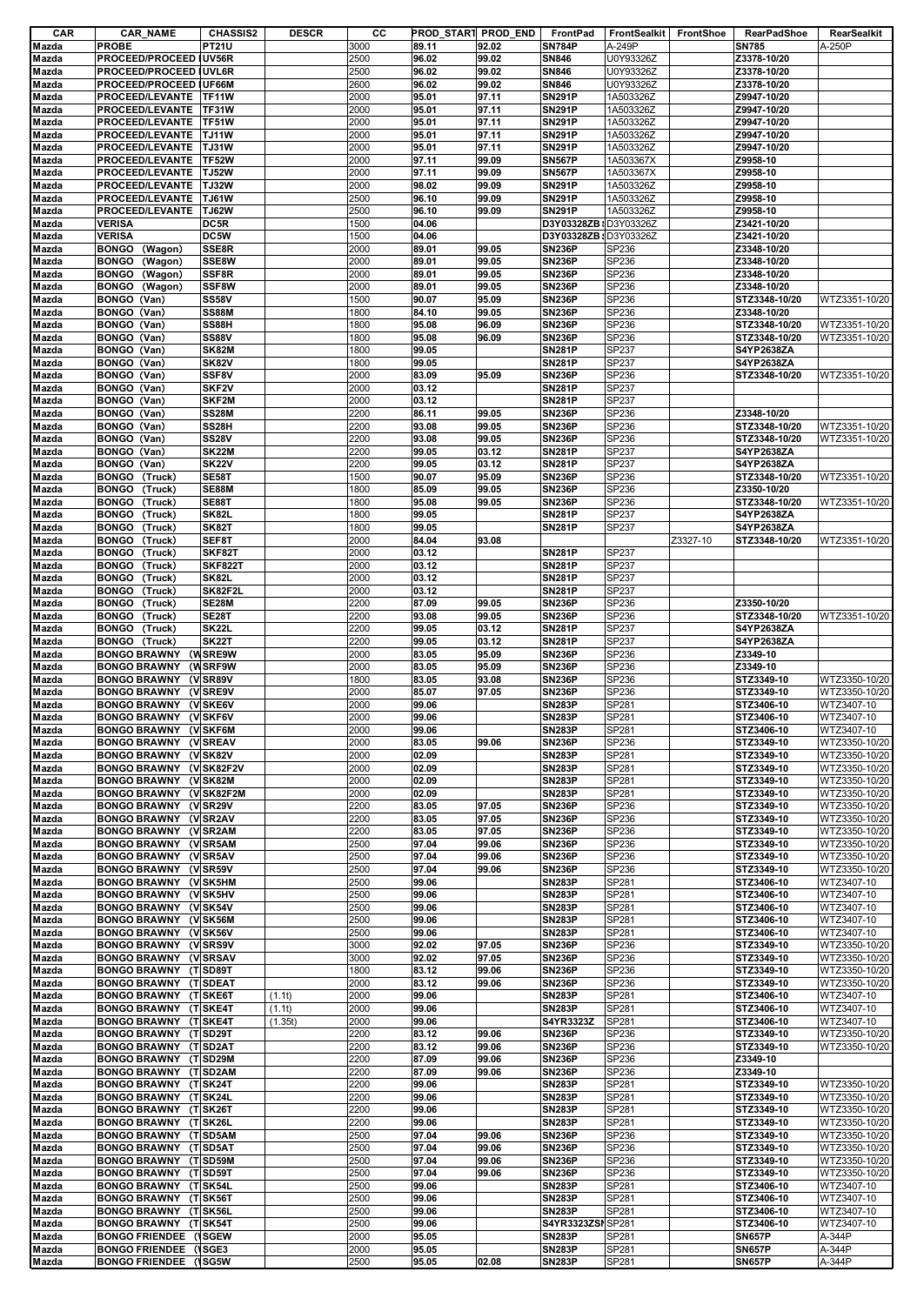| CAR            | <b>CAR NAME</b>                                   | <b>CHASSIS2</b>                | <b>DESCR</b>                              | cс           | PROD_START PROD_END |                | FrontPad                       | FrontSealkit     | FrontShoe | <b>RearPadShoe</b>                  | RearSealkit                 |
|----------------|---------------------------------------------------|--------------------------------|-------------------------------------------|--------------|---------------------|----------------|--------------------------------|------------------|-----------|-------------------------------------|-----------------------------|
| Mazda          | <b>BONGO FRIENDEE (ISGLW</b>                      |                                |                                           | 2500         | 95.05               |                | <b>SN283P</b>                  | SP281            |           | <b>SN657P</b>                       | A-344P                      |
| Mazda          | <b>BONGO FRIENDEE (ISGLR</b>                      |                                |                                           | 2500         | 95.05               |                | <b>SN283P</b>                  | SP281            |           | <b>SN657P</b>                       | A-344P                      |
| Mazda          | <b>BONGO FRIENDEE</b>                             | (ISGL3                         |                                           | 2500         | 95.05               |                | <b>SN283P</b>                  | SP281            |           | <b>SN657P</b>                       | A-344P                      |
| Mazda          | <b>BONGO FRIENDEE</b>                             | (\SGL5                         |                                           | 2500         | 95.05               |                | <b>SN283P</b>                  | SP281            |           | <b>SN657P</b>                       | A-344P                      |
| Mazda          | MILLENIA/EUNOS 800 TAFP                           |                                |                                           | 2000         | 98.06               | 02.10          | <b>SN846</b>                   | A-423P           |           | <b>SN847</b>                        | A-424P                      |
| Mazda          | MILLENIA/EUNOS 800 TA3<br>MILLENIA/EUNOS 800 TA3P |                                |                                           | 2300<br>2300 | 93.08<br>93.08      | 00.07<br>00.07 | <b>SN846</b><br><b>SN846</b>   | A-423P<br>A-423P |           | <b>SN847</b><br><b>SN847</b>        | A-424P<br>A-424P            |
| Mazda<br>Mazda | MILLENIA/EUNOS 800 TA3Y                           |                                |                                           | 2300         | 93.08               | 00.07          | <b>SN846</b>                   | A-423P           |           | <b>SN847</b>                        | A-424P                      |
| Mazda          | MILLENIA/EUNOS 800 TA3Z                           |                                |                                           | 2300         | 93.08               | 00.07          | <b>SN846</b>                   | A-423P           |           | <b>SN847</b>                        | A-424P                      |
| Mazda          | MILLENIA/EUNOS 800 TA5                            |                                |                                           | 2500         | 93.08               |                | <b>SN846</b>                   | A-423P           |           | <b>SN847</b>                        | A-424P                      |
| Mazda          | MILLENIA/EUNOS 800 TA5P                           |                                |                                           | 2500         | 93.08               |                | <b>SN846</b>                   | A-423P           |           | <b>SN847</b>                        | A-424P                      |
| Mazda          | MILLENIA/EUNOS 800 TA5Y                           |                                |                                           | 2500         | 93.08               |                | <b>SN846</b>                   | A-423P           |           | <b>SN847</b>                        | A-424P                      |
| Mazda          | MILLENIA/EUNOS 800 TA5Z                           |                                |                                           | 2500         | 93.08               |                | <b>SN846</b>                   | A-423P           |           | <b>SN847</b>                        | A-424P                      |
| Mazda          | <b>EUNOS 100</b>                                  | <b>BG5PE</b>                   |                                           | 1500         | 89.10               | 94.06          | <b>SN252P</b>                  | SP252            |           | Z3373-10                            |                             |
| Mazda          | <b>EUNOS 100</b>                                  | BG8PE                          | $(C/H \sim 100300)$                       | 1800         | 89.10               | 93.06          | <b>SN256P</b>                  | SP252            |           | <b>SN630</b>                        | C-209AP                     |
| Mazda          | <b>EUNOS 100</b>                                  | BG8PE                          | $(C/H100301\sim)$                         | 1800         | 93.07               | 94.06          | <b>SN256P</b>                  | SP252            |           | <b>SN742</b>                        | BWYH2644Z                   |
| Mazda          | EUNOS 300/PERSONA MA8P                            |                                |                                           | 1800         | 88.11               | 92.01          | <b>SN784P</b>                  | A-249P           |           | Z3372-10                            |                             |
| Mazda          | EUNOS 300/PERSONA MA8PE                           |                                |                                           | 1800         | 89.10               | 92.01          | <b>SN784P</b>                  | A-249P           |           | <b>SN785</b>                        | A-250P                      |
| Mazda          | EUNOS 300/PERSONA MAEP                            |                                |                                           | 2000         | 88.11               | 92.01          | <b>SN784P</b>                  | A-249P           |           | <b>SN785</b>                        | A-250P                      |
| Mazda          | EUNOS 300/PERSONA MAEPE                           |                                |                                           | 2000         | 88.11               | 92.01          | <b>SN784P</b>                  | A-249P           |           | <b>SN785</b>                        | A-250P                      |
| Mazda          | <b>EUNOS 500</b>                                  | CA8P                           |                                           | 1800         | 91.12               | 96.01          | <b>SN642P</b>                  | MP-55            |           | <b>SN656</b>                        | GAYE2646Z                   |
| Mazda          | <b>EUNOS 500</b>                                  | CA8PE                          |                                           | 1800         | 91.12               | 96.01          | <b>SN642P</b>                  | MP-55            |           | <b>SN656</b>                        | GAYE2646Z                   |
| Mazda          | <b>EUNOS 500</b>                                  | <b>CAPP</b>                    |                                           | 1800         | 91.12               | 96.01          | <b>SN642P</b>                  | MP-55            |           | <b>SN656</b>                        | GAYE2646Z                   |
| Mazda          | <b>EUNOS 500</b>                                  | <b>CAEP</b>                    |                                           | 2000         | 91.12               | 96.01          | <b>SN642P</b>                  | MP-55            |           | <b>SN656</b>                        | GAYE2646Z                   |
| Mazda          | <b>EUNOS 500</b>                                  | <b>CAEPE</b>                   |                                           | 2000         | 91.12               | 96.01          | <b>SN642P</b>                  | MP-55            |           | <b>SN656</b>                        | GAYE2646Z                   |
| Mazda          | EUNOS CARGO (WadSSE8WE                            |                                |                                           | 2000         | 90.01               | 93.08          | <b>SN236P</b>                  | SP236            |           | Z3348-10/20                         |                             |
| Mazda          | <b>EUNOS CARGO</b>                                | (Wad SSF8RE                    |                                           | 2000         | 90.01               | 93.08          | <b>SN236P</b>                  | SP236            |           | Z3348-10/20                         |                             |
| Mazda          | <b>EUNOS CARGO</b>                                | (Wag SSF8WE                    |                                           | 2000         | 90.01               | 93.08          | <b>SN236P</b>                  | SP236            |           | Z3348-10/20                         |                             |
| Mazda          | <b>EUNOS CARGO</b>                                | (Van SS58VE                    |                                           | 1500         | 90.07               | 93.09          | <b>SN236P</b>                  | SP236            |           | STZ3348-10/20                       | WTZ3351-10/20               |
| Mazda          | EUNOS CARGO (Van SS28ME                           |                                |                                           | 2200         | 90.07               | 93.09          | <b>SN236P</b>                  | SP236            |           | Z3348-10/20                         |                             |
| Mazda          | <b>EUNOS CARGO</b>                                | Tru SE58TE)                    |                                           | 1500         | 90.07               | 93.09          | <b>SN236P</b>                  | SP236            |           | Z3350-10/20                         |                             |
| Mazda          | <b>EUNOS CARGO</b>                                | <b>(TrueSE28ME)</b>            |                                           | 2200         | 90.07               | 93.09          | <b>SN236P</b>                  | SP236            |           | Z3350-10/20                         |                             |
| Mazda          | <b>EUNOS COSMO</b>                                | JC3SE                          |                                           | ロータリー        | 90.02               | 94.02          | <b>SN272</b>                   | SP236            |           | <b>SN657P</b>                       | A-344P                      |
| Mazda          | <b>EUNOS COSMO</b>                                | <b>JCESE</b>                   |                                           | ロータリー        | 90.02               | 94.02          | <b>SN272</b>                   | SP236            |           | <b>SN657P</b>                       | A-344P                      |
| Mazda          | <b>EUNOS COSMO</b>                                | JC3S                           |                                           | ロータリー        | 94.02               | 96.09          | <b>SN272</b>                   | SP236            |           | <b>SN657P</b>                       | A-344P                      |
| Mazda          | <b>EUNOS COSMO</b>                                | <b>JCES</b><br>NA6CE           |                                           | ロータリー        | 94.02               | 96.09          | <b>SN272</b>                   | SP236            |           | <b>SN657P</b>                       | A-344P                      |
| Mazda          | <b>EUNOS ROADSTER</b>                             | NB6C                           |                                           | 1600<br>1600 | 89.06<br>97.12      | 93.08<br>00.06 | <b>SN254</b><br><b>SN285P</b>  | SP254<br>SP285   |           | <b>SN630</b><br><b>SN668P</b>       | NAY12646Z<br><b>T P-86N</b> |
| Mazda<br>Mazda | <b>EUNOS ROADSTER</b><br><b>EUNOS ROADSTER</b>    | NB6C                           | (ノーマルサス)                                  | 1600         | 00.06               |                | <b>SN285P</b>                  | SP285            |           | <b>SN668P</b>                       | <b>T P-86N</b>              |
|                |                                                   | NB6C                           |                                           | 1600         | 00.06               |                | N0Y93323Z設 N0Y73326Z           |                  |           | N0Y92643ZA                          | N0Y72646Z                   |
| Mazda<br>Mazda | <b>EUNOS ROADSTER</b><br><b>EUNOS ROADSTER</b>    | NA8C                           | (ハート・サス)                                  | 1800         | 93.08               | 98.05          | <b>SN285P</b>                  | SP285            |           | <b>SN668P</b>                       | <b>NAY12646ZA</b>           |
| Mazda          | <b>EUNOS ROADSTER</b>                             | NA8C                           |                                           | 1800         | 98.05               | 00.06          | <b>SN285P</b>                  | SP285            |           | <b>SN668P</b>                       | T P-86N                     |
| Mazda          | <b>EUNOS ROADSTER</b>                             | NB8C                           | (ノーマルサス)                                  | 1800         | 00.06               |                | <b>SN285P</b>                  | SP285            |           | <b>SN668P</b>                       | <b>T P-86N</b>              |
| Mazda          | <b>EUNOS ROADSTER</b>                             | NB8C                           | (ハート゛サス)                                  | 1800         | 00.06               |                | N0Y93323Z設 N0Y73326Z           |                  |           | N0Y92643ZA                          | N0Y72646Z                   |
| Mazda          | <b>EUNOS ROADSTER</b>                             | <b>NCEC</b>                    |                                           | 2000         | 05.08               |                | NFY73328ZSNB2YD3326Z           |                  |           | NFY72648Z SN442 NFY72646Z           |                             |
| Mazda          | LAPUTA                                            | <b>HP11S</b>                   |                                           | 660          | 99.03               | 01.03          | <b>SN589</b>                   | 1A0033671        |           | Z9959-10/20                         |                             |
| Mazda          | <b>LAPUTA</b>                                     | <b>HP21S</b>                   |                                           | 660          | 99.03               | 01.03          | <b>SN589</b>                   | 1A0033671        |           | Z9959-10/20                         |                             |
| Mazda          | LAPUTA                                            | <b>HP12S</b>                   |                                           | 660          | 01.04               | 02.02          | <b>SN589</b>                   | 1A0033671        |           | Z9959-10/20                         |                             |
| Mazda          | <b>LAPUTA</b>                                     | <b>HP22S</b>                   | (S-ターボ除)                                  | 660          | 01.04               | 03.09          | <b>SN589</b>                   | 1A0033671        |           | Z9959-10/20                         |                             |
| Mazda          | <b>LAPUTA</b>                                     | <b>HP22S</b>                   | (S-ターボ除)                                  | 660          | 03.09               | 04.12          | <b>SN589</b>                   | 1A0033671        |           | Z9967-10                            |                             |
| Mazda          | <b>LAPUTA</b>                                     | <b>HP22S</b>                   | (ターボ除)                                    | 660          | 04.12               |                | 1A153323Z                      | 1A0033671        |           | Z9967-10                            |                             |
| Mazda          | <b>LAPUTA</b>                                     | <b>HP22S</b>                   | (S-9-ボ)                                   | 660          | 02.11               |                | <b>SN589</b>                   | 1A0033671        |           | <b>SN427P</b>                       | 1A0026670                   |
| Mazda          | <b>LANTIS</b>                                     | CBA8P                          |                                           | 1800         | 93.06               | 97.06          | <b>SN256P</b>                  | SP252            |           | <b>SN668</b>                        | G5Y52646Z                   |
| Mazda          | <b>LANTIS</b>                                     | <b>CBAEP</b>                   |                                           | 2000         | 93.06               | 97.06          | <b>SN272</b>                   | SP276            |           | <b>SN668</b>                        | G5Y52646Z                   |
| Mazda          | LUCE                                              | HCEP                           |                                           | 2000         | 86.07               | 92.03          | <b>SN245</b>                   | SP245            |           | Z3365-10/20                         |                             |
| Mazda          | LUCE                                              | <b>HCFS</b>                    |                                           | 2000         | 86.07               | 92.03          | <b>SN245</b>                   | SP245            |           | <b>SN777P</b>                       | A-242P                      |
| Mazda          | LUCE                                              | <b>HCSS</b>                    |                                           | 3000         | 86.07               | 92.03          | <b>SN245</b>                   | SP245            |           | <b>SN777P</b>                       | A-242P                      |
| Mazda          | LUCE                                              | HC3S                           |                                           | ロータリー        | 86.07               | 92.03          | <b>SN245</b>                   | SP245            |           | <b>SN777P</b>                       | A-242P                      |
| Mazda          | LUCE (Training VehicHCEJ                          |                                |                                           | 2000         | 91.08               | 95.12          | <b>SN245</b>                   | SP245            |           | Z3374-10                            |                             |
| Mazda          | LUCE<br>(Training VehicHC2J                       |                                |                                           | 2200         | 92.03               | 95.12          | <b>SN245</b>                   | SP245            |           | <b>SN777P</b>                       | A-242P                      |
| Mazda          | LUCE<br><b>(Commercial VHCEP</b>                  |                                | (フロントト゛ラム)                                | 2000         | 86.08               | 96.01          |                                |                  | Z3364-10  | Z3365-10/20                         |                             |
| Mazda          | LUCE<br>(Commercial VHCEP                         |                                | (フロントデ ィスク)                               | 2000         | 86.08               | 96.01          | <b>SN245</b>                   | SP245            |           | C/#~102502Z3342 C/#102503~ Z33      |                             |
| Mazda          | <b>REVUE</b>                                      | DB3PA                          |                                           | 1300         | 90.08               | 99.02          | <b>SN252P</b>                  | SP282            |           | Z3387-10                            |                             |
| Mazda          | <b>REVUE</b>                                      | DB5PA                          | (ABSHeT)                                  | 1500         | 90.08               | 99.02          | <b>SN252P</b>                  | SP282            |           | Z3387-10                            |                             |
| Mazda          | <b>REVUE</b>                                      | DB5PA                          | (ABS есть)                                | 1500         | 90.08               | 99.02          | <b>SN252P</b>                  | SP282            |           | C/#~200692Z3387C/#200693~Z33        |                             |
| Mazda          | <b>LASER</b>                                      | BG3PF                          |                                           | 1300         | 89.03               | 94.04          | <b>SN252P</b>                  | SP252            |           | $C/H$ ~300280Z3373 $C/H$ 300281~Z33 |                             |
| Mazda          | LASER                                             | BHA3PF                         |                                           | 1300         | 96.08               | 98.10          | <b>SN252P</b>                  | SP252            |           | <b>SN668</b>                        | GAYE2646ZA                  |
| Mazda          | <b>LASER</b>                                      | BG5PF                          | $(C/H \sim 300000)$                       | 1500         | 89.03               | 90.11          | <b>SN252P</b>                  | SP252            |           | Z3373-10                            |                             |
| Mazda          | LASER                                             | BG5PF                          | $(C/H300001 \sim)$                        | 1500         | 90.11               | 94.03          | <b>SN252P</b>                  | SP252            |           | <b>SN742</b>                        | C-209AP                     |
| Mazda          | <b>LASER</b>                                      | <b>BHALPF</b>                  |                                           | 1500         | 94.04               | 98.10          | <b>SN252P</b>                  | SP252            |           | <b>SN668</b>                        | GAYE2646ZA                  |
| Mazda          | LASER                                             | <b>BHALSF</b>                  |                                           | 1500         | 94.04               | 98.10          | <b>SN252P</b>                  | SP252            |           | <b>SN668</b>                        | GAYE2646ZA                  |
| Mazda          | <b>LASER</b>                                      | BHA5PF                         |                                           | 1500         | 94.04               | 96.09          | <b>SN256P</b>                  | SP252            |           | <b>SN668</b>                        | GAYE2646ZA                  |
| Mazda          | LASER                                             | <b>BHA5SF</b>                  |                                           | 1500         | 94.04               | 96.09          | <b>SN256P</b>                  | SP252            |           | <b>SN668</b>                        | GAYE2646ZA                  |
| Mazda          | <b>LASER</b>                                      | BG6PF                          |                                           | 1600         | 89.03               | 94.04          | <b>SN252P</b>                  | SP252            |           | <b>SN742</b>                        | C-209AP                     |
| Mazda          | LASER                                             | <b>BG6RF</b>                   |                                           | 1600         | 89.03               | 94.04          | <b>SN252P</b>                  | SP252            |           | <b>SN742</b>                        | C-209AP                     |
| Mazda          | LASER                                             | BHA6RF                         |                                           | 1600         | 94.09               | 98.10          | <b>SN256P</b>                  | SP252            |           | <b>SN668</b>                        | GAYE2646ZA                  |
| Mazda          | <b>LASER</b>                                      | <b>BG7PF</b>                   |                                           | 1700         | 89.03               | 94.04          | <b>SN252P</b>                  | SP252            |           | Z3373-10                            |                             |
| Mazda          | LASER<br><b>LASER</b>                             | <b>BHA7RF</b><br><b>BHA7PF</b> | (リヤト ラム)<br>(リヤト゛ラム)                      | 1700<br>1700 | 94.09<br>94.09      | 98.05          | <b>SN256P</b><br><b>SN256P</b> | SP252<br>SP252   |           | Z3385-10<br>Z3385-10                |                             |
| Mazda<br>Mazda |                                                   | <b>BHA7RF</b>                  |                                           | 1700         | 94.09               | 98.05          | <b>SN256P</b>                  | SP252            |           | <b>SN668</b>                        | GAYE2646ZA                  |
| Mazda          | <b>LASER</b><br><b>LASER</b>                      | <b>BHA7PF</b>                  | (リヤデ ィスク)<br>(リヤデ ィスク)                    | 1700         | 94.09               | 98.05<br>98.05 | <b>SN256P</b>                  | SP252            |           | <b>SN668</b>                        | GAYE2646ZA                  |
| Mazda          | <b>LASER</b>                                      | <b>BG8RF</b>                   |                                           | 1800         | 89.08               | 94.01          | <b>SN256P</b>                  | SP252            |           | <b>SN742</b>                        | C-209AP                     |
| Mazda          | LASER                                             | BG8PF                          |                                           | 1800         | 89.08               | 94.01          | <b>SN256P</b>                  | SP252            |           | <b>SN742</b>                        | C-209AP                     |
| Mazda          | <b>LASER</b>                                      | <b>BHA8SF</b>                  | (リヤト ラム)                                  | 1800         | 94.04               | 98.10          | <b>SN256P</b>                  | SP252            |           | Z3385-10                            |                             |
| Mazda          | <b>LASER</b>                                      | BHA8PF                         | ( Jヤト ラム)                                 | 1800         | 94.04               | 98.10          | <b>SN256P</b>                  | SP252            |           | Z3385-10                            |                             |
| Mazda          | LASER                                             | <b>BHA8SF</b>                  | (リヤデ ィスク)                                 | 1800         | 94.04               | 98.10          | <b>SN256P</b>                  | SP252            |           | <b>SN668</b>                        | GAYE2646ZA                  |
| Mazda          | <b>LASER RIDEA</b>                                | BJ3PF                          |                                           | 1300         | 98.11               | 00.12          | <b>SN104</b>                   | SP104            |           | Z3394-10/20                         |                             |
| Mazda          | <b>LASER RIDEA</b>                                | BJ5PF                          | (2WD)                                     | 1500         | 98.11               | 00.12          | <b>SN104</b>                   | SP104            |           | Z3394-10/20                         |                             |
| Mazda          | <b>LASER RIDEA</b>                                | <b>BJ5WF</b>                   | (2WD)                                     | 1500         | 98.11               | 00.12          | <b>SN104</b>                   | SP104            |           | Z3394-10/20                         |                             |
|                |                                                   | <b>BJ5PF</b>                   | (4WD)                                     | 1500         | 98.11               | 00.12          | <b>SN642P</b>                  | GAYR3326Z        |           |                                     | A-AD35P                     |
| Mazda          | <b>LASER RIDEA</b><br><b>LASER RIDEA</b>          |                                |                                           |              |                     |                |                                |                  |           | <b>SN773</b>                        |                             |
| Mazda          |                                                   | <b>BJ5WF</b>                   | (4WD)                                     | 1500         | 98.11               | 00.12          | <b>SN642P</b>                  | GAYR3326Z        |           | <b>SN773</b>                        | A-AD35P                     |
| Mazda          | <b>LASER RIDEA</b>                                | <b>BJ8WF</b>                   |                                           | 1800         | 98.11               | 00.12          | <b>SN642P</b>                  | GAYR3326Z        |           | <b>SN773</b>                        | A-AD35P                     |
| Mazda          | <b>LASER RIDEA</b>                                | <b>BJEPF</b>                   |                                           | 2000         | 98.11               | 00.12          | <b>SN104</b>                   | SP104            |           | Z3394-10/20                         |                             |
| Mazda          | LASER (Van)<br>LASER (Van)                        | BF3VF                          |                                           | 1300         | 85.11               | 94.08          | <b>SN240P</b>                  | SP240            |           | Z3358-10                            |                             |
| Mazda          |                                                   | BF5VF                          |                                           | 1500         | 85.11               | 94.08          | <b>SN240P</b>                  | SP240            |           | Z3358-10                            |                             |
| Mazda          | LASER (Van)                                       | BF6MF<br>BF6MF                 | $(C/\# \sim 100430)$<br>$(C/H100431\sim)$ | 1600<br>1600 | 89.10<br>92.12      | 92.12          | <b>SN240P</b><br><b>SN240P</b> | SP240<br>SP240   |           | <b>SN742</b><br><b>SN630</b>        | A-209P<br>A-209P            |
| Mazda          | LASER (Van)                                       |                                |                                           |              |                     | 94.08          |                                |                  |           |                                     |                             |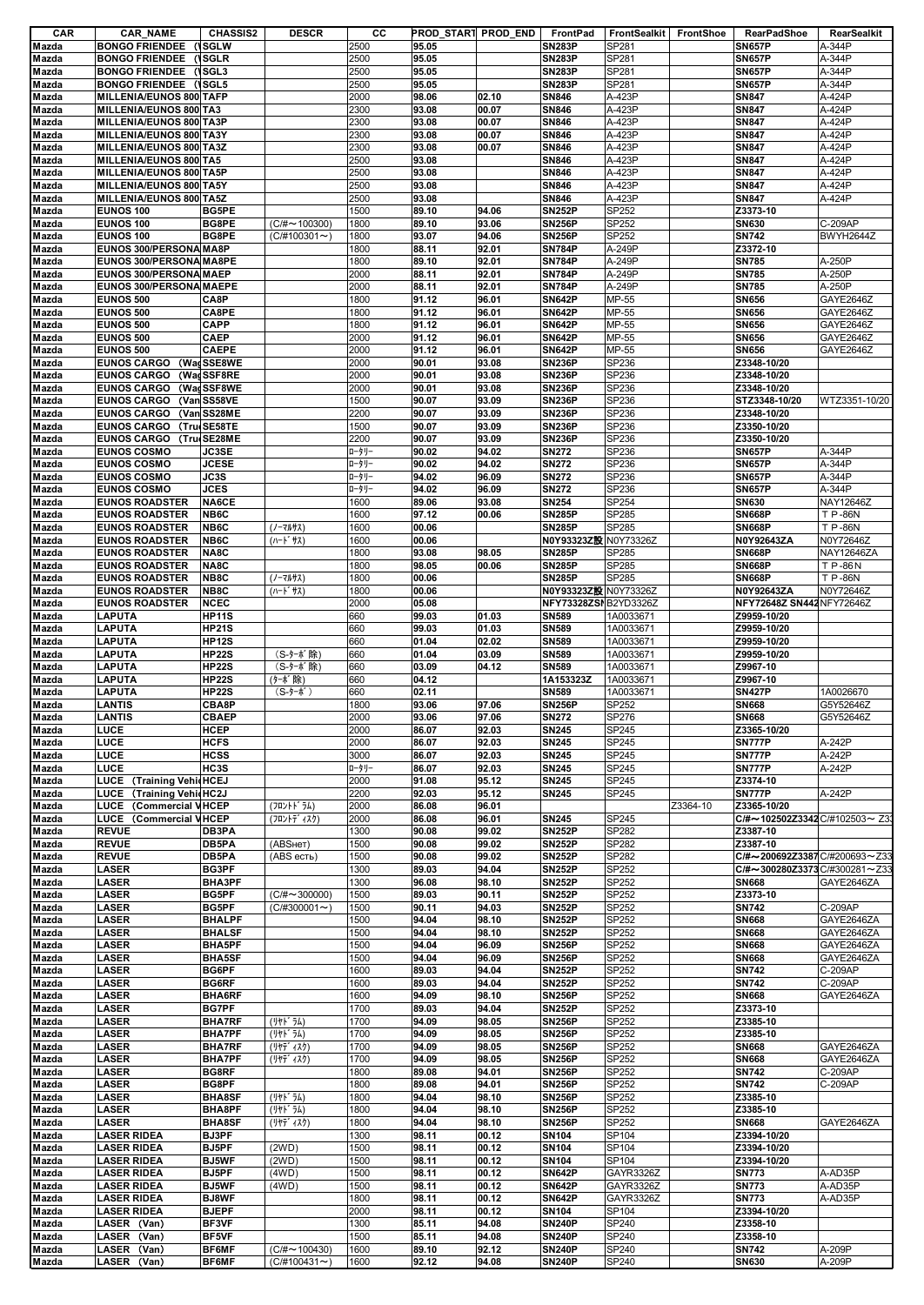| CAR            | <b>CAR_NAME</b>                        | <b>CHASSIS2</b>              | <b>DESCR</b>                              | cс           |                | PROD_START PROD_END | FrontPad                       |                          | FrontSealkit FrontShoe                        | RearPadShoe                                                | RearSealkit              |
|----------------|----------------------------------------|------------------------------|-------------------------------------------|--------------|----------------|---------------------|--------------------------------|--------------------------|-----------------------------------------------|------------------------------------------------------------|--------------------------|
| Mazda          | LASER (Van)                            | <b>BF7VF</b>                 |                                           | 1700         | 87.04          | 94.08               | <b>SN240P</b>                  | <b>SP240</b>             |                                               | Z3358-10                                                   |                          |
| Mazda          | <b>TITAN 2000</b>                      | SYE4T                        | (1.0t)                                    | 2000         | 00.09          |                     | <b>SN283P</b>                  | SP281                    |                                               | STZ3406-10                                                 | WTZ3407-10               |
| Mazda          | <b>TITAN 2000</b>                      | SYF4T<br>SYF4L               | (1.0t)                                    | 2000<br>2000 | 00.09<br>00.09 |                     | <b>SN283P</b><br><b>SN283P</b> | SP281<br>SP281           |                                               | STZ3406-10<br>STZ3406-10                                   | WTZ3407-10<br>WTZ3407-10 |
| Mazda<br>Mazda | <b>TITAN 2000</b><br><b>TITAN 2000</b> | SYF6L                        | (1.0t)<br>(1.0t)                          | 2000         | 00.09          |                     | <b>SN283P</b>                  | SP281                    |                                               | STZ3406-10                                                 | WTZ3407-10               |
| Mazda          | <b>TITAN 2000</b>                      | SYE4T                        | (1.35t)                                   | 2000         | 00.09          |                     | S4YR3323ZSNSP281               |                          |                                               | STZ3406-10                                                 | WTZ3407-10               |
| Mazda          | <b>TITAN 2000</b>                      | SYF4T                        | (1.35t)                                   | 2000         | 00.09          |                     | S4YR3323ZSI SP281              |                          |                                               | STZ3406-10                                                 | WTZ3407-10               |
| Mazda          | <b>TITAN 2000</b>                      | SYE6T                        | (1.5t)                                    | 2000         | 00.09          |                     | <b>SN283P</b>                  | SP281                    |                                               | STZ3406-10                                                 | WTZ3407-10               |
| Mazda          | <b>TITAN 2000</b>                      | SYF6T                        | (1.5t)                                    | 2000         | 00.09          |                     | <b>SN283P</b>                  | SP281                    |                                               | STZ3406-10                                                 | WTZ3407-10               |
| Mazda          | <b>TITAN 2500</b>                      | <b>WG5AT</b>                 |                                           | 2500         | 89.04          | 92.01               |                                |                          | Z3333-10                                      | Z3334-10                                                   |                          |
| Mazda          | <b>TITAN 2500</b>                      | SY54T                        | (1.0t)SY54L,56T,52500                     |              | 00.09          |                     | <b>SN283P</b>                  | SP281                    |                                               | STZ3406-10                                                 | WTZ3407-10               |
| Mazda          | <b>TITAN 2500</b>                      | SY54T                        | (1.35t)                                   | 2500         | 00.09          |                     | S4YR3323ZSN SP281              |                          |                                               | STZ3406-10                                                 | WTZ3407-10               |
| Mazda          | <b>TITAN 3000</b>                      | WGFAT                        | (1.5t)                                    | 3000         | 89.04          | 95.05               |                                |                          | Z3333-10                                      | Z3334-10                                                   |                          |
| Mazda          | <b>TITAN 3000</b>                      | WGFAT                        | (2.0t フロントト ラム)ワイト3000                    |              | 89.04          | 95.05               |                                |                          | Z3336-10                                      | Z3334-10                                                   |                          |
| Mazda          | <b>TITAN 3000</b><br><b>TITAN 3000</b> | WGFAT<br>WGFAT               | (2t)フルワイト ロー<br>(2t)高床のST                 | 3000<br>3000 | 89.04<br>89.04 | 95.05<br>95.05      |                                |                          | Z3337-10<br>Z3335-10                          | Z3371-10<br>Z3334-10                                       |                          |
| Mazda<br>Mazda | <b>TITAN 3000</b>                      | <b>WFAT</b>                  | (2t)高床のWT                                 | 3000         | 89.05          | 95.05               |                                |                          | Z3336-10                                      | Z3337-10                                                   |                          |
| Mazda          | <b>TITAN 3000</b>                      | WGFAT                        | (2.0t フロントディスク)                           | 3000         | 89.04          | 91.12               | <b>SN865</b>                   | W2Y53326Z                |                                               | Z3371-10                                                   |                          |
| Mazda          | <b>TITAN 3000</b>                      | WGFAD                        |                                           | 3000         | 89.05          | 92.01               |                                |                          | Z3335-10                                      | Z3334-10                                                   |                          |
| Mazda          | <b>TITAN 3000</b>                      | WGSAT                        | (1.5t)ワイト*ロー                              | 3000         | 95.05          | 99.04               |                                | A/TZ3390-10              | M/TZ3333-10                                   | A/TZ3362-10                                                | M/TZ3334-10              |
| Mazda          | <b>TITAN 3000</b>                      | WGSAT                        | (1.5t)フルワイドロー                             | 3000         | 95.05          | 99.04               |                                |                          | Z3370-10                                      | Z3371-10                                                   |                          |
| Mazda          | <b>TITAN 3000</b>                      | WGSAT                        | (1.5t) 高床                                 | 3000         | 95.05          | 99.04               |                                |                          | Z3333-10                                      | Z3334-10                                                   |                          |
| Mazda          | <b>TITAN 3000</b>                      | WGSAT                        | (2.0t フロントト ラム)ワイト3000                    |              | 95.05          | 99.04               |                                |                          | Z3390-10                                      | ワイト スローZ3389-10 フルワイト ローZ3334-                             |                          |
| Mazda          | <b>TITAN 3000</b>                      | WGSAT                        | (2t) 高床                                   | 3000         | 95.05          | 99.04               |                                | STZ3335-10               | WTZ3390-10                                    | STZ3389-10                                                 | WTZ3334-10               |
| Mazda          | <b>TITAN 3000</b>                      | WGSAT                        | (1.5t, 2.0t フロントディフ 3000                  |              | 99.04          |                     | <b>SN896</b>                   | W5Y03326Z                |                                               | Z3409-10                                                   |                          |
| Mazda          | <b>TITAN 3000</b>                      | WHS5T                        | (フロントト゛ラム)                                | 3000         | 00.04          | 02.06               |                                |                          | Z3384-10                                      | 高床ST71 * 0-Z34 高床WTフルワイドロ                                  |                          |
| Mazda<br>Mazda | <b>TITAN 3000</b><br><b>TITAN 3100</b> | WHS5T<br>LHR69               | (フロントデ ィスク)                               | 3000<br>3100 | 00.04<br>04.06 |                     | <b>SN896</b><br><b>SN888P</b>  | W5Y03326Z<br>1K03-33-26Z |                                               | 高床ST71 * 0-Z34 高床WTフルワイドロ<br>Z4465-10                      |                          |
| Mazda          | <b>TITAN 3100</b>                      | LHS69                        |                                           | 3100         | 04.10          |                     | <b>SN836P</b>                  | 1K02-33-26Z              |                                               | Z4465-10                                                   |                          |
| Mazda          | <b>TITAN 3500</b>                      | WGLAT                        | (1.5t)                                    | 3500         | 89.04          | 95.05               |                                |                          | Z3333-10                                      | Z3334-10                                                   |                          |
| Mazda          | <b>TITAN 3501</b>                      | WGLAT                        | (2.0t フロントト ラム) ワイ 3500                   |              | 89.04          | 95.05               |                                |                          | Z3336-10                                      | Z3334-10                                                   |                          |
| Mazda          | <b>TITAN 3502</b>                      | WGLAT                        | (2t)フルワイト ロー                              | 3500         | 89.04          | 95.05               |                                |                          | Z3370-10                                      | Z3371-10                                                   |                          |
| Mazda          | <b>TITAN 3503</b>                      | WGLAT                        | (2t)高床のST                                 | 3500         | 89.04          | 95.05               |                                |                          | Z3335-10                                      | Z3334-10                                                   |                          |
| Mazda          | <b>TITAN 3504</b>                      | WGLAT                        | (2t)高床のWT                                 | 3500         | 89.05          | 95.05               |                                |                          | Z3336-10                                      | Z3337-10                                                   |                          |
| Mazda          | <b>TITAN 3505</b>                      | WGLAT                        | (2.0t フロントディスク)                           | 3500         | 91.12          | 95.05               | <b>SN865</b>                   | W2Y53326Z                |                                               | Z3371-10                                                   |                          |
| Mazda          | <b>TITAN 3506</b>                      | <b>WGL4T</b>                 | (2.0t) 高床, 7/ \ * 마                       | 3500         | 89.04          | 95.05               |                                |                          | Z3336-10                                      | 高床Z3337-10                                                 | 711 0-Z3334-10           |
| Mazda          | <b>TITAN 3507</b>                      | <b>WGL4T</b>                 | (2.75t)                                   | 3500         | 89.04          | 95.05               |                                |                          | Z3361-10                                      | Z3362-10                                                   |                          |
| Mazda          | <b>TITAN 3508</b>                      | <b>WGL7T</b><br><b>WGL4S</b> |                                           | 3500         | 89.04          | 95.05<br>95.05      |                                |                          | Z3336-10                                      | Z3337-10<br>Z3337-10                                       |                          |
| Mazda<br>Mazda | <b>TITAN 3508</b><br><b>TITAN 3508</b> | WGLAMWGL                     |                                           | 3500<br>3500 | 89.04<br>89.04 | 95.05               |                                |                          | Z3336-10<br>Z3336-10                          | Z3337-10                                                   |                          |
| Mazda          | <b>TITAN 3509</b>                      | <b>WGL4H</b>                 | (71ドロー)                                   | 3500         | 89.04          | 95.05               |                                |                          | Z3361-10                                      | Z3334-10                                                   |                          |
| Mazda          | <b>TITAN 3510</b>                      | <b>WGL4H</b>                 | 高床のターボ無                                   | 3500         | 89.04          | 95.05               |                                |                          | $\sim$ 90.07Z3419-90.07 $\sim$ Z3361-Z3362-10 |                                                            |                          |
| Mazda          | <b>TITAN 3511</b>                      | <b>WGL4H</b>                 | 高床のターボ付                                   | 3500         | 89.04          | 95.05               |                                |                          | Z3419-10                                      | Z3420-10                                                   |                          |
| Mazda          | <b>TITAN 3512</b>                      | <b>WGL7H</b>                 |                                           | 3500         | 89.04          | 95.05               |                                |                          |                                               |                                                            |                          |
| Mazda          | <b>TITAN 3513</b>                      | <b>WGLAF</b>                 |                                           | 3500         | 89.04          | 95.05               |                                |                          | Z3361-10                                      | Z3334-10                                                   |                          |
| Mazda          | <b>TITAN 3514</b>                      | WGLAN                        |                                           | 3500         | 89.05          | 95.05               |                                |                          | Z3336-10                                      |                                                            |                          |
| Mazda          | <b>TITAN 3514</b>                      | WGLAD                        |                                           | 3500         | 89.05          | 95.05               |                                |                          | Z3336-10                                      |                                                            |                          |
| Mazda          | <b>TITAN 3515</b>                      | WGLAK                        |                                           | 3500         | 90.07          | 95.05               |                                |                          | Z3361-10                                      | Z3360-10                                                   |                          |
| Mazda          | <b>TITAN 4000</b>                      | WGT7T                        |                                           | 4000         | 89.04          | 91.12               |                                |                          | Z3336-10                                      | Z3337-10<br>Z3337-10                                       |                          |
| Mazda<br>Mazda | <b>TITAN 4000</b><br><b>TITAN 4000</b> | WGT7H<br>WGTAT               |                                           | 4000<br>4000 | 89.04<br>89.04 | 91.12<br>95.05      |                                |                          | Z3336-10<br>Z3419-10                          | Z3420-10                                                   |                          |
| Mazda          | <b>TITAN 4000</b>                      | WGTAE                        |                                           | 4000         | 89.04          | 95.05               |                                |                          | Z3361-10                                      | Z3362-10                                                   |                          |
| Mazda          | <b>TITAN 4000</b>                      | WGT4H                        | ワイドロー,3.5tの高床 4000                        |              | 89.04          | 95.05               |                                |                          | Z3361-10                                      | Z3362-10                                                   |                          |
| Mazda          | <b>TITAN 4000</b>                      | WGT4H                        | (4.0t)                                    | 4000         | 89.04          | 95.05               |                                |                          | Z3419-10                                      | Z3420-10                                                   |                          |
| Mazda          | <b>TITAN 4000</b>                      | WGTAD                        |                                           | 4000         | 89.05          | 95.05               |                                |                          | Z3336-10                                      | Z3334-10                                                   |                          |
| Mazda          | <b>TITAN 4000</b>                      | WGTAK                        |                                           | 4000         | 89.05          | 95.05               |                                |                          | Z3361-10                                      | Z3360-10                                                   |                          |
| Mazda          | <b>TITAN 4000</b>                      | <b>WGT1D</b>                 |                                           | 4000         | 89.05          | 95.05               |                                |                          | Z3419-10                                      | Z3420-10                                                   |                          |
| Mazda          | <b>TITAN 4000</b>                      | <b>WGT7V</b>                 |                                           | 4000         | 89.05          | 95.05               |                                |                          | Z3419-10                                      | Z3420-10                                                   |                          |
| Mazda          | <b>TITAN 4000</b>                      | <b>WGEAT</b>                 | (2.0t フロントト ラム) ワイ 4000                   |              | 95.05          | 99.04               |                                |                          | Z3390-10                                      | 7/ドローZ3334-10                                              | フルワイト ローZ3389-           |
| Mazda          | <b>TITAN 4000</b>                      | WGEAT                        | (2t) 高床                                   | 4000         | 95.05          | 99.04               |                                |                          | Z3390-10                                      | Z3337-10かZ3389-10                                          |                          |
| Mazda<br>Mazda | <b>TITAN 4000</b><br><b>TITAN 4000</b> | <b>WGEAT</b><br><b>WGEAT</b> | (2.0t フロントディスク)<br>(3.0t)(軽油)             | 4000<br>4000 | 95.05<br>95.05 | 99.04<br>99.04      | <b>SN865</b>                   | W2Y53326Z                | Z3336-10                                      | Z3389-10<br>Z3337-10                                       |                          |
| Mazda          | <b>TITAN 4000</b>                      | WGEAT                        | (LPG)                                     | 4000         | 95.05          | 99.04               |                                |                          | Z3361-10                                      | Z3362-10                                                   |                          |
| Mazda          | <b>TITAN 4000</b>                      | <b>WGE1T</b>                 |                                           | 4000         | 95.05          | 99.04               |                                |                          | Z3336-10                                      | Z3334-10                                                   |                          |
| Mazda          | <b>TITAN 4000</b>                      | <b>WGE4T</b>                 | 高床, ワイドロー                                 | 4000         | 95.05          | 99.04               |                                |                          | Z3390-10                                      | 高床Z3334-10                                                 | 711 0-Z3389-10           |
| Mazda          | <b>TITAN 4000</b>                      | <b>WGEAH</b>                 | (軽油)                                      | 4000         | 95.05          | 99.04               |                                |                          | Z3336-10                                      | Z3337-10                                                   |                          |
| Mazda          | <b>TITAN 4000</b>                      | WGEAH                        | (LPG)                                     | 4000         | 95.05          | 99.04               |                                |                          | Z3361-10                                      | Z3362-10                                                   |                          |
| Mazda          | <b>TITAN 4000</b>                      | <b>WGEAD</b>                 | ワイト <sup>*</sup> ロー,フルワイト <sup>*</sup> ロー | 4000         | 95.05          | 99.04               |                                |                          | Z3390-10                                      | 71 0-23334-10                                              | フルワイドローZ3389-            |
| Mazda          | <b>TITAN 4000</b>                      | WGEAD                        | (高床)                                      | 4000         | 95.05          | 99.04               |                                |                          | Z3336-10                                      | Z3337-10                                                   |                          |
| Mazda          | <b>TITAN 4000</b>                      | <b>WGFAK</b>                 | ワイト゛ロー、フルワイト゛ロー                           | 4000<br>4000 | 95.05          | 99.04               |                                | W5Y03326Z                |                                               | Z3334-10<br>741 n-Z3409-10                                 | フルワイドローZ3408-            |
| Mazda<br>Mazda | <b>TITAN 4000</b><br><b>TITAN 4000</b> | WGEAT<br>WGEAH               |                                           | 4000         | 99.04<br>99.04 | 00.05<br>00.05      | <b>SN896</b>                   |                          | Z3408-10                                      | Z3408-10                                                   |                          |
| Mazda          | <b>TITAN 4000</b>                      | WGEIT                        |                                           | 4000         | 99.04          | 00.05               |                                |                          | Z3408-10                                      | Z3408-10                                                   |                          |
| Mazda          | <b>TITAN 4000</b>                      | WGE4T                        | 標準キャビンのワイドロー4000                          |              | 99.04          | 00.05               | <b>SN896</b>                   | W5Y03326Z                |                                               | Z3409-10                                                   |                          |
| Mazda          | <b>TITAN 4000</b>                      |                              | フルワイドロー,高床ワイド4000                         |              | 99.04          | 00.05               | <b>SN896</b>                   | W5Y03326Z                |                                               | Z3408-10                                                   |                          |
| Mazda          | <b>TITAN 4000</b>                      | WHF3F                        | (フロントドラム)                                 | 4000         | 00.04          | 02.06               |                                |                          | Z3408-10                                      | <b>高床フルワイドローZ340</b> ワイドローZ3409-10                         |                          |
| Mazda          | <b>TITAN 4000</b>                      | WHF3G                        | (フロントドラム)                                 | 4000         | 00.04          | 02.06               |                                |                          | Z3408-10                                      | 高床フルワイドローZ340 ワイドローZ3409-10                                |                          |
| Mazda          | <b>TITAN 4000</b>                      | WHF5D                        | (フロントドラム)                                 | 4000         | 00.04          | 02.06               |                                |                          | Z3408-10                                      | <b>高床フルワイドローZ340</b> ワイドローZ3409-10                         |                          |
| Mazda          | <b>TITAN 4000</b>                      | WHF5G                        | (フロントドラム)                                 | 4000         | 00.04          | 02.06               |                                |                          | Z3408-10                                      | <b>高床フルワイドローZ340</b> ワイドローZ3409-10                         |                          |
| Mazda          | <b>TITAN 4000</b>                      | WHF5T                        | (フロントドラム)                                 | 4000         | 00.04          | 02.06               |                                |                          | Z3408-10                                      | 高床フルワイドローZ340 ワイドローZ3409-10                                |                          |
| Mazda          | <b>TITAN 4000</b>                      | WHF3F                        |                                           | 4000         | 00.04          |                     | <b>SN896</b>                   | W5Y03326Z                |                                               | 高床フルワイドローZ340 ワイドローZ3409-10                                |                          |
| Mazda<br>Mazda | <b>TITAN 4000</b><br><b>TITAN 4000</b> | WHF3G<br>WHF5D               |                                           | 4000<br>4000 | 00.04<br>00.04 |                     | <b>SN896</b><br><b>SN896</b>   | W5Y03326Z<br>W5Y03326Z   |                                               | 高床フルワイドローZ340 ワイドローZ3409-10<br>高床フルワイドローZ340 ワイドローZ3409-10 |                          |
| Mazda          | <b>TITAN 4000</b>                      | WHF5G                        |                                           | 4000         | 00.04          |                     | <b>SN896</b>                   | W5Y03326Z                |                                               | 高床フルワイドローZ340 ワイドローZ3409-10                                |                          |
| Mazda          | <b>TITAN 4000</b>                      | WHF5T                        |                                           | 4000         | 00.04          |                     | <b>SN896</b>                   | W5Y03326Z                |                                               | 高床フルワイドローZ340 ワイドローZ3409-10                                |                          |
| Mazda          | <b>TITAN 4000</b>                      | WHF5T                        | (改)                                       | 4000         | 00.04          |                     | <b>SN896</b>                   | W5Y03326Z                |                                               | 高床フルワイドローZ340 ワイドローZ3409-10                                |                          |
| Mazda          | <b>TITAN 4000</b>                      | WH6HH                        | (改) (フロントディスク) 4000                       |              | 00.04          |                     | <b>SN896</b>                   | W5Y03326Z                |                                               | 高床フルワイドローZ340 ワイドローZ3409-10                                |                          |
| Mazda          | <b>TITAN 4300</b>                      | WG31T                        |                                           | 4300         | 95.05          | 99.04               |                                |                          | Z3336-10                                      | Z3334-10                                                   |                          |
| Mazda          | <b>TITAN 4300</b>                      | WG34T                        |                                           | 4300         | 95.05          | 99.04               |                                |                          | Z3390-10                                      | リイドロ−Z3334-10                                              | フルワイドローZ3389-            |
| Mazda          | <b>TITAN 4300</b>                      | WG3AT                        | (ワイドロー) M/TのAB 4300                       |              | 95.05          | 99.04               |                                |                          | Z3390-10                                      | Z3334-10                                                   |                          |
| Mazda          | <b>TITAN 4300</b>                      | M/TのABS付                     |                                           | 4300         | 95.05          | 99.04               |                                |                          | Z3336-10                                      | Z3371-10                                                   |                          |
| Mazda          | <b>TITAN 4300</b>                      | WG3AT                        | (フルワイドロー)ABS無 4300                        |              | 95.05          | 99.04               |                                |                          | Z3390-10                                      | Z3389-10                                                   |                          |
| Mazda          | <b>TITAN 4300</b>                      | WG3AT                        | (フルワイドロー)ABS付 4300                        |              | 95.05          | 99.04               |                                |                          | Z3336-10                                      | Z3336-10                                                   |                          |
| Mazda<br>Mazda | <b>TITAN 4300</b><br><b>TITAN 4300</b> | <b>WG3AH</b><br><b>WGJ4T</b> |                                           | 4300<br>4300 | 95.05<br>95.05 | 99.04<br>99.04      |                                |                          | Z3336-10<br>Z3336-10                          | Z3337-10<br>Z3337-10                                       |                          |
| Mazda          | <b>TITAN 4300</b>                      | <b>WG3AM</b>                 |                                           | 4300         | 95.05          | 99.04               |                                |                          | Z3336-10                                      | Z3337-10                                                   |                          |
| Mazda          | <b>TITAN 4300</b>                      | <b>WG3AD</b>                 |                                           | 4300         | 95.05          | 99.04               |                                |                          |                                               | ワイドローフルワイドロワイドローZ3334-10フル 高床,低床Z3334-                     |                          |
|                |                                        |                              |                                           |              |                |                     |                                |                          |                                               |                                                            |                          |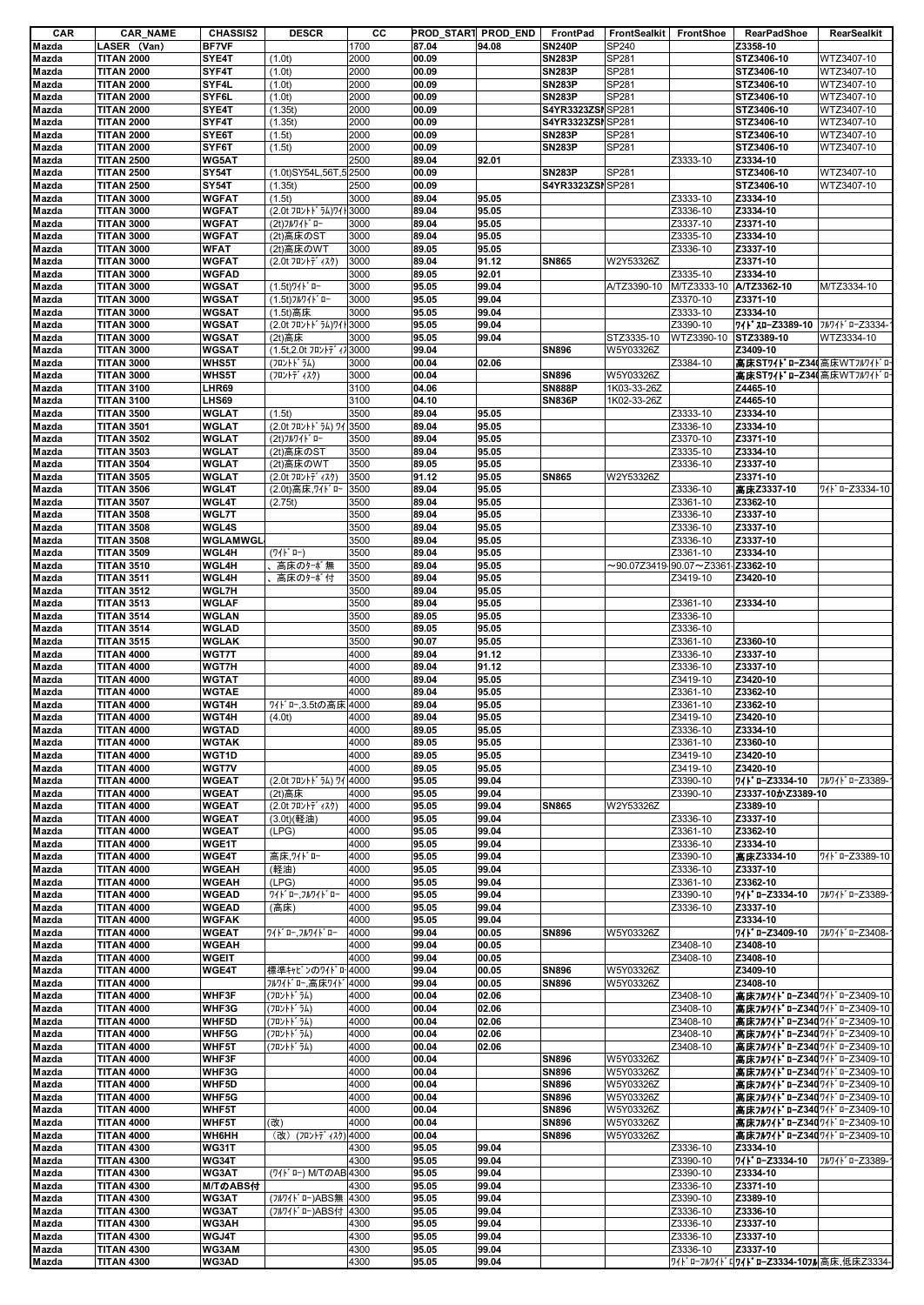| CAR            | <b>CAR_NAME</b>                        | <b>CHASSIS2</b>       | <b>DESCR</b>                                                                                                                                                                                                                                                                                         | CС           | PROD_START PROD_END |       | FrontPad                  | <b>FrontSealkit</b> | FrontShoe                | <b>RearPadShoe</b>                                    | RearSealkit   |
|----------------|----------------------------------------|-----------------------|------------------------------------------------------------------------------------------------------------------------------------------------------------------------------------------------------------------------------------------------------------------------------------------------------|--------------|---------------------|-------|---------------------------|---------------------|--------------------------|-------------------------------------------------------|---------------|
| Mazda          | <b>TITAN 4300</b>                      | WG3AN                 |                                                                                                                                                                                                                                                                                                      | 4300         | 95.05               | 99.04 |                           |                     |                          | Z3334-10                                              |               |
| Mazda          | <b>TITAN 4300</b>                      | WG3AT                 |                                                                                                                                                                                                                                                                                                      | 4300         | 99.04               | 00.05 | <b>SN896</b>              | W5Y03326Z           |                          | <b>ワイト ローZ3409-107ル</b> ABS付Z3405-10                  |               |
| Mazda          | <b>TITAN 4300</b>                      | WG3AH                 |                                                                                                                                                                                                                                                                                                      | 4300         | 99.04               | 00.05 |                           |                     | Z3408-10                 | Z3408-10                                              |               |
| Mazda          | <b>TITAN 4300</b>                      | WG31T                 |                                                                                                                                                                                                                                                                                                      | 4300         | 99.04               | 00.05 |                           |                     | Z3408-10                 | Z3408-10                                              |               |
| Mazda          | <b>TITAN 4300</b>                      | WGJ4T                 |                                                                                                                                                                                                                                                                                                      | 4300         | 99.04               | 00.05 |                           |                     | Z3408-10                 | Z3408-10                                              |               |
| Mazda          | <b>TITAN 4300</b>                      | WG3AM                 |                                                                                                                                                                                                                                                                                                      | 4300         | 99.04               | 00.05 |                           |                     | Z3336-10                 | Z3337-10                                              |               |
| Mazda          | <b>TITAN 4300</b>                      | WG34T                 |                                                                                                                                                                                                                                                                                                      | 4300         | 99.04               | 00.05 | <b>SN896</b>              | W5Y03326Z           |                          | Z3408-10                                              |               |
| Mazda          | <b>TITAN 4300</b>                      | WH3HH                 | (フロントトンラム)                                                                                                                                                                                                                                                                                           | 4300         | 00.04               |       |                           |                     | Z3408-10                 | Z3408-10                                              |               |
| Mazda          | <b>TITAN 4300</b>                      | WH38H                 | (フロントトンラム)                                                                                                                                                                                                                                                                                           | 4300         | 00.04               |       |                           |                     | Z3408-10                 | Z3408-10                                              |               |
| Mazda          | <b>TITAN 4300</b>                      | WH3HH                 | (フロントデ ィスク)                                                                                                                                                                                                                                                                                          | 4300         | 00.04               |       | <b>SN896</b>              | W5Y03326Z           |                          | Z3408-10                                              |               |
| Mazda          | <b>TITAN 4300</b>                      | WH38H                 | (フロントデ ィスク)                                                                                                                                                                                                                                                                                          | 4300         | 00.04               |       | <b>SN896</b>              | W5Y03326Z           |                          | Z3408-10                                              |               |
| Mazda          | <b>TITAN 4300</b>                      | <b>WH35D</b>          | (フロントトンラム)                                                                                                                                                                                                                                                                                           | 4300         | 00.04               |       |                           |                     | Z3408-10                 | 高床フルワイドローZ340 ワイドローZ3409-10                           |               |
| Mazda          | <b>TITAN 4300</b>                      | WH3HD                 | (フロントトンラム)                                                                                                                                                                                                                                                                                           | 4300         | 00.04               |       |                           |                     | Z3408-10                 | 高床フルワイドローZ340 ワイドローZ3409-10                           |               |
| Mazda          | <b>TITAN 4300</b>                      | WH35H                 | (フロントトンラム)                                                                                                                                                                                                                                                                                           | 4300         | 00.04               |       |                           |                     | Z3408-10                 | 高床フルワイドローZ340 ワイドローZ3409-10                           |               |
| Mazda          | <b>TITAN 4300</b>                      | <b>WH35T</b>          | (フロントドラム)                                                                                                                                                                                                                                                                                            | 4300         | 00.04               |       |                           |                     | Z3408-10                 | 高床フルワイドローZ340 ワイドローZ3409-10                           |               |
| Mazda          | <b>TITAN 4300</b>                      | WH33G                 | (フロントドラム)                                                                                                                                                                                                                                                                                            | 4300         | 00.04               |       |                           |                     | Z3408-10                 | 高床フルワイドローZ340 ワイドローZ3409-10                           |               |
| Mazda          | <b>TITAN 4300</b>                      | WH33F                 | (フロントトンラム)                                                                                                                                                                                                                                                                                           | 4300         | 00.04               |       |                           |                     | Z3408-10                 | 高床フルワイドローZ340 ワイドローZ3409-10                           |               |
| Mazda          | <b>TITAN 4300</b>                      | <b>WH35D</b>          | (フロントデ ィスク)                                                                                                                                                                                                                                                                                          | 4300         | 00.04               |       | <b>SN896</b>              | W5Y03326Z           |                          | 高床フルワイドローZ340 ワイドローZ3409-10                           |               |
| Mazda          | <b>TITAN 4300</b>                      | WH3HD                 | (フロントデ ィスク)                                                                                                                                                                                                                                                                                          | 4300         | 00.04               |       | <b>SN896</b>              | W5Y03326Z           |                          | 高床フルワイドローZ340 ワイドローZ3409-10                           |               |
| Mazda          | <b>TITAN 4300</b>                      | WH35H                 | (フロントデ ィスク)                                                                                                                                                                                                                                                                                          | 4300         | 00.04               |       | <b>SN896</b>              | W5Y03326Z           |                          | 高床フルワイドローZ340 ワイドローZ3409-10                           |               |
| Mazda          | <b>TITAN 4300</b>                      | <b>WH35T</b>          | (フロントデ ィスク)                                                                                                                                                                                                                                                                                          | 4300         | 00.04               |       | <b>SN896</b>              | W5Y03326Z           |                          | 高床フルワイドローZ340ワイドローZ3409-10                            |               |
| Mazda          | <b>TITAN 4300</b>                      | WH33G                 | (フロントデ ィスク)                                                                                                                                                                                                                                                                                          | 4300         | 00.04               |       | <b>SN896</b>              | W5Y03326Z           |                          | 高床フルワイドローZ340 ワイドローZ3409-10                           |               |
| Mazda          | <b>TITAN 4300</b>                      | WH33F                 | (フロントデ ィスク)                                                                                                                                                                                                                                                                                          | 4300         | 00.04               |       | <b>SN896</b>              | W5Y03326Z           |                          | 高床フルワイドローZ340 ワイドローZ3409-10                           |               |
| Mazda          | <b>TITAN 4300</b>                      | LKR81                 | (フロントデ ィスク)                                                                                                                                                                                                                                                                                          | 4300         | 04.07               |       | <b>SN896</b>              | 1K00-33-26Z         |                          | Z4459-10                                              |               |
| Mazda          | <b>TITAN 4300</b>                      | <b>LKR81</b>          | (フロントドラム)標準ボi4300                                                                                                                                                                                                                                                                                    |              | 04.07               |       |                           |                     | Z4459-10                 | Z4459-10                                              |               |
| Mazda          | <b>TITAN 4300</b>                      | LPR81                 | 2 t ベース) ロングボテ 4300                                                                                                                                                                                                                                                                                  |              | 04.07               |       | <b>SN896</b>              | 1K00-33-26Z         |                          | Z4459-10                                              |               |
| Mazda          | <b>TITAN 4300</b>                      | LPR81                 | 3 t ^ - ス) ロング ボ デ 4300                                                                                                                                                                                                                                                                              |              | 04.07               |       | <b>SN896</b>              | 1K00-33-26Z         |                          | Z4459-10                                              |               |
| Mazda          | <b>TITAN 4300</b>                      | LPR81                 | $(3t)$ $I$ $2^t$ $\hbar$ $\hbar$ $\hbar$ $\hbar$ $\hbar$ $\hbar$ $\hbar$ $\hbar$ $\hbar$ $\hbar$ $\hbar$ $\hbar$ $\hbar$ $\hbar$ $\hbar$ $\hbar$ $\hbar$ $\hbar$ $\hbar$ $\hbar$ $\hbar$ $\hbar$ $\hbar$ $\hbar$ $\hbar$ $\hbar$ $\hbar$ $\hbar$ $\hbar$ $\hbar$ $\hbar$ $\hbar$ $\hbar$ $\hbar$ $\$ |              | 04.07               |       | <b>SN904</b>              | 1K04-33-26Z         |                          | Z4459-10                                              |               |
| Mazda          | <b>TITAN 4300</b>                      | LPR81                 | (3 t ベース)ロングボ 4300                                                                                                                                                                                                                                                                                   |              | 04.07               |       | <b>SN904</b>              | 1K04-33-26Z         |                          | Z4459-10                                              |               |
| Mazda          | <b>TITAN 4300</b>                      | LPR81                 | (3t^゚-ス,3.5t,4t)フロン  4300                                                                                                                                                                                                                                                                            |              | 04.07               |       |                           |                     | Z4459-10                 | Z4459-10                                              |               |
| Mazda          | <b>TITAN 4300</b>                      | LPR81                 | (4t以上)フロントドラムブ 4300                                                                                                                                                                                                                                                                                  |              | 04.07               |       |                           |                     | 1K01-33-310              | Z4459-10                                              |               |
| Mazda          | <b>TITAN 4600</b>                      | <b>WGM7H</b>          |                                                                                                                                                                                                                                                                                                      | 4600         | 89.04               | 95.05 |                           |                     | Z3419-10                 | Z3420-10                                              |               |
| Mazda          | <b>TITAN 4600</b>                      | WGM4T                 |                                                                                                                                                                                                                                                                                                      | 4600         | 91.12               | 95.05 |                           |                     | Z3336-10                 | ABS無Z3334-10                                          | ABS付Z3371-10  |
| Mazda          | <b>TITAN 4600</b>                      | WGM4T                 | (2.0t) 高床WT                                                                                                                                                                                                                                                                                          | 4600         | 91.12               | 95.05 |                           |                     | Z3336-10                 | Z3337-10                                              |               |
| Mazda          | <b>TITAN 4600</b>                      | WGM4T                 | (2.0t)低床,WT                                                                                                                                                                                                                                                                                          | 4600         | 91.12               | 95.05 |                           |                     | Z3361-10                 | Z3362-10                                              |               |
| Mazda          | <b>TITAN 4600</b>                      | WGM4T                 | (2.1t)ST                                                                                                                                                                                                                                                                                             | 4600         | 91.12               | 95.05 |                           |                     | Z3335-10                 | Z3334-10                                              |               |
| Mazda          | <b>TITAN 4600</b>                      | WGM4S                 |                                                                                                                                                                                                                                                                                                      | 4600         | 91.12               | 95.05 |                           |                     | Z3361-10                 | Z3334-10                                              |               |
| Mazda          | <b>TITAN 4600</b>                      | WGM7T                 |                                                                                                                                                                                                                                                                                                      | 4600         | 91.12               | 95.05 |                           |                     | Z3361-10                 | Z3334-10                                              |               |
| Mazda          | <b>TITAN 4600</b>                      | WGM4H                 |                                                                                                                                                                                                                                                                                                      | 4600         | 91.12               | 95.05 |                           |                     |                          | ワイドローフルワイドロワイドローZ3334-10フル 高床Z3420-10                 |               |
| Mazda          | <b>TITAN 4600</b>                      | WGM1D                 |                                                                                                                                                                                                                                                                                                      | 4600         | 92.01               | 95.05 |                           |                     | Z3419-10                 | Z3420-10                                              |               |
| Mazda          | <b>TITAN 4600</b>                      | WG6AD                 |                                                                                                                                                                                                                                                                                                      | 4600         | 95.05               | 99.04 |                           |                     |                          | 高床,低床Z3337/l'ロ-Z3334-1071 高床,低床Z3337                  |               |
| Mazda          | <b>TITAN 4600</b>                      | WG6AT                 |                                                                                                                                                                                                                                                                                                      | 4600         | 95.05               | 99.04 |                           |                     |                          | 高床,低床Z333"7⁄ll * ロー Z3334-107 高床,低床Z3337              |               |
| Mazda          | <b>TITAN 4600</b>                      | <b>WG6AF</b>          |                                                                                                                                                                                                                                                                                                      | 4600         | 95.05               | 99.04 |                           |                     | Z3336-10                 | Z3337-10                                              |               |
| Mazda          | <b>TITAN 4600</b>                      | <b>WG61K</b>          |                                                                                                                                                                                                                                                                                                      | 4600         | 95.05               | 99.04 |                           |                     | Z3419-10                 | Z3420-10                                              |               |
| Mazda          | <b>TITAN 4600</b>                      | <b>WG64T</b>          | ワイト ロー,フルワイト ロー2.4600                                                                                                                                                                                                                                                                                |              | 95.05               | 99.04 |                           |                     | ワイト゛ローフルワイト゛             | ゙ロワイドローZ3334-10フルワイドロー2.0tの高月                         |               |
| Mazda          | <b>TITAN 4600</b>                      | WG64T                 | ワイト゛ロー,フルワイト゛ロー, 高4600                                                                                                                                                                                                                                                                               |              | 99.04               | 00.04 |                           |                     | Z3408-10                 | 71 * 0-Z3409-10                                       | フルワイドロー高床Z3   |
| Mazda          | <b>TITAN 4600</b>                      | <b>WG61D</b>          | $(C/\# \sim 101495)$                                                                                                                                                                                                                                                                                 | 4600         | 95.05               | 99.04 |                           |                     | Z3336-10                 | Z3334-10                                              |               |
| Mazda          | <b>TITAN 4600</b>                      | <b>WG61D</b>          | $(C/H101496\sim)$                                                                                                                                                                                                                                                                                    | 4600         | 95.05               | 99.04 |                           |                     | Z3361-10                 | Z3337-10                                              |               |
| Mazda          | <b>TITAN 4600</b>                      | WGZ4T                 |                                                                                                                                                                                                                                                                                                      | 4600         | 95.05               | 99.04 |                           |                     | Z3336-10                 | Z3337-10                                              |               |
| Mazda          | <b>TITAN 4600</b>                      | <b>WG67T</b>          |                                                                                                                                                                                                                                                                                                      | 4600         | 95.05               | 99.04 |                           |                     | Z3336-10                 | Z3337-10                                              |               |
| Mazda          | <b>TITAN 4600</b>                      | <b>WG61T</b>          | (3.0t)                                                                                                                                                                                                                                                                                               | 4600         | 95.05               | 99.04 |                           |                     | Z3336-10                 | Z3337-10                                              |               |
| Mazda          | <b>TITAN 4600</b>                      | WG61T                 | $(3.5t)C/H \sim 1000584600$                                                                                                                                                                                                                                                                          |              | 95.05               | 99.04 |                           |                     | C/#~100058Z Z3362-10     |                                                       |               |
| Mazda          | <b>TITAN 4600</b>                      | WG61H                 |                                                                                                                                                                                                                                                                                                      | 4600         | 95.05               | 99.04 |                           |                     | Z3419-10                 | Z3420-10                                              |               |
| Mazda          | <b>TITAN 4600</b>                      | WG67H                 |                                                                                                                                                                                                                                                                                                      | 4600         | 95.05               | 99.04 |                           |                     | Z3419-10                 | Z3420-10                                              |               |
| Mazda          | <b>TITAN 4600</b>                      | WG64H                 | (3.0t)                                                                                                                                                                                                                                                                                               | 4600         | 95.05               | 99.04 |                           |                     | Z3336-10                 | Z3337-10                                              |               |
| Mazda          | <b>TITAN 4600</b>                      | WG64H                 | (3.5t,4.25t)(フロントド                                                                                                                                                                                                                                                                                   | 4600         | 95.05               | 99.04 |                           |                     |                          | ワイドローフルワイド ワイドローフルワイドロ高床Z3419-10 ワイドローフルワイドローZ3362-10 |               |
| Mazda          | <b>TITAN 4600</b>                      | <b>WG6AT</b>          |                                                                                                                                                                                                                                                                                                      | 4600         | 99.04               | 00.04 | <b>SN896</b>              | W5Y03326Z           |                          | Z3408-10                                              |               |
| Mazda          | <b>TITAN 4600</b>                      | <b>WG61T</b>          |                                                                                                                                                                                                                                                                                                      | 4600         | 99.04               | 00.04 |                           |                     | Z3408-10                 | Z3408-10                                              |               |
| Mazda          | <b>TITAN 4600</b>                      | WG61H                 |                                                                                                                                                                                                                                                                                                      | 4600         | 99.04               | 00.04 |                           |                     | Z3408-10                 | Z3408-10                                              |               |
| Mazda          | <b>TITAN 4600</b>                      | WG64H                 |                                                                                                                                                                                                                                                                                                      | 4600         | 99.04               | 00.04 |                           |                     | Z3408-10                 | Z3408-10                                              |               |
| Mazda          | <b>TITAN 4600</b>                      | WG64T                 |                                                                                                                                                                                                                                                                                                      | 4600         | 99.04               | 00.04 |                           |                     | Z3408-10                 | Z3408-10                                              |               |
| Mazda          | <b>TITAN 4600</b>                      | <b>WG67T</b>          |                                                                                                                                                                                                                                                                                                      | 4600         | 99.04               | 00.04 |                           |                     | Z3408-10                 | Z3408-10                                              |               |
| Mazda          | <b>TITAN 4600</b>                      | WG67H                 |                                                                                                                                                                                                                                                                                                      | 4600         | 99.04               | 00.04 |                           |                     | Z3408-10                 | Z3408-10                                              |               |
| Mazda          | <b>TITAN 4600</b>                      | WGZ4T                 |                                                                                                                                                                                                                                                                                                      | 4600         | 99.04               | 00.04 |                           |                     | Z3408-10<br>Z3408-10     | Z3409-10                                              |               |
| Mazda          | <b>TITAN 4600</b>                      | <b>WH65T</b>          | (フロントト・ラム)                                                                                                                                                                                                                                                                                           | 4600         | 00.04               |       |                           |                     |                          | 高床WTフルワイドローZ高床STワイドローZ3                               |               |
| Mazda<br>Mazda | <b>TITAN 4600</b>                      | WH63F<br><b>WH68G</b> | (フロントト・ラム)<br>(フロントト・ラム)                                                                                                                                                                                                                                                                             | 4600<br>4600 | 00.04<br>00.04      |       |                           |                     | Z3408-10<br>Z3408-10     | 高床WTフルワイドローZ高床STワイドローZ3<br>高床WTフルワイドローZ高床STワイドローZ3    |               |
|                | <b>TITAN 4600</b><br><b>TITAN 4600</b> | WH63G                 | (フロントドラム)                                                                                                                                                                                                                                                                                            | 4600         | 00.04               |       |                           |                     | Z3408-10                 | 高床WTフルワイドローZ高床STワイドローZ3                               |               |
| Mazda          | <b>TITAN 4600</b>                      | <b>WH65D</b>          | (フロントトンラム)                                                                                                                                                                                                                                                                                           |              | 00.04               |       |                           |                     | Z3408-10                 | 高床WTフルワイドローZ高床STワイドローZ3                               |               |
| Mazda<br>Mazda | <b>TITAN 4600</b>                      | <b>WH65G</b>          | (フロントト・ラム)                                                                                                                                                                                                                                                                                           | 4600<br>4600 | 00.04               |       |                           |                     | Z3408-10                 | 高床WTフルワイドローZ高床STワイドローZ3                               |               |
| Mazda          | <b>TITAN 4600</b>                      | WH65H                 | (フロントト・ラム)                                                                                                                                                                                                                                                                                           | 4600         | 00.04               |       |                           |                     | Z3408-10                 | 高床WTフルワイドローZ高床STワイドローZ3                               |               |
| Mazda          | <b>TITAN 4600</b>                      | WH6HD                 | (フロントト・ラム)                                                                                                                                                                                                                                                                                           | 4600         | 00.04               |       |                           |                     | Z3408-10                 | 高床WTフルワイドローZ高床STワイドローZ3                               |               |
| Mazda          | <b>TITAN 4600</b>                      | <b>WH65T</b>          | (フロントデ ィスク)                                                                                                                                                                                                                                                                                          | 4600         | 00.04               |       | <b>SN896</b>              | W5Y03326Z           |                          | 高床WTフルワイドローZ高床STワイドローZ3                               |               |
| Mazda          | <b>TITAN 4600</b>                      | WH63F                 | (フロントデ ィスク)                                                                                                                                                                                                                                                                                          | 4600         | 00.04               |       | <b>SN896</b>              | W5Y03326Z           |                          | <b>高床WTフルワイドローZ</b> 高床STワイドローZ3                       |               |
| Mazda          | <b>TITAN 4600</b>                      | <b>WH68G</b>          | (フロントデ ィスク)                                                                                                                                                                                                                                                                                          | 4600         | 00.04               |       | <b>SN896</b>              | W5Y03326Z           |                          | 高床WTフルワイドローZ高床STワイドローZ3                               |               |
| Mazda          | <b>TITAN 4600</b>                      | <b>WH63G</b>          | (フロントデ ィスク)                                                                                                                                                                                                                                                                                          | 4600         | 00.04               |       | <b>SN896</b>              | W5Y03326Z           |                          | 高床WTフルワイドローZ高床STワイドローZ3                               |               |
| Mazda          | <b>TITAN 4600</b>                      | <b>WH65D</b>          | (フロントデ ィスク)                                                                                                                                                                                                                                                                                          | 4600         | 00.04               |       | <b>SN896</b>              | W5Y03326Z           |                          | 高床WTフルワイドローZ高床STワイドローZ3                               |               |
| Mazda          | <b>TITAN 4600</b>                      | <b>WH65G</b>          | (フロントデ ィスク)                                                                                                                                                                                                                                                                                          | 4600         | 00.04               |       | <b>SN896</b>              | W5Y03326Z           |                          | <b>高床WTフルワイドローZ</b> 高床STワイドローZ3                       |               |
| Mazda          | <b>TITAN 4600</b>                      | WH65H                 | (フロントデ ィスク)                                                                                                                                                                                                                                                                                          | 4600         | 00.04               |       | <b>SN896</b>              | W5Y03326Z           |                          | 高床WTフルワイドローZ高床STワイドローZ3                               |               |
| Mazda          | <b>TITAN 4600</b>                      | WH6HD                 | (フロントデ ィスク)                                                                                                                                                                                                                                                                                          | 4600         | 00.04               |       | <b>SN896</b>              | W5Y03326Z           |                          | 高床WTフルワイドローZ 高床STワイドローZ3                              |               |
| Mazda          | <b>TITAN 4600</b>                      | WH6HH                 | (フロントト・ラム)                                                                                                                                                                                                                                                                                           | 4600         | 00.06               |       |                           |                     | Z3408-10                 | Z3408-10                                              |               |
| Mazda          | <b>TITAN 4600</b>                      | WH68H                 | (フロントト・ラム)                                                                                                                                                                                                                                                                                           | 4600         | 00.06               |       |                           |                     | Z3408-10                 | Z3408-10                                              |               |
| Mazda          | <b>TITAN 4600</b>                      | WH69H                 | (フロントト・ラム)                                                                                                                                                                                                                                                                                           | 4600         | 00.06               |       |                           |                     | Z3408-10                 | Z3408-10                                              |               |
| Mazda          | <b>TITAN 4600</b>                      | WH69G                 | (フロントト・ラム)                                                                                                                                                                                                                                                                                           | 4600         | 00.06               |       |                           |                     | Z3408-10                 | Z3408-10                                              |               |
| Mazda          | <b>TITAN 4600</b>                      | WH6HH                 | (フロントデ ィスク)                                                                                                                                                                                                                                                                                          | 4600         | 00.06               |       | <b>SN896</b>              | W5Y03326Z           |                          | Z3408-10                                              |               |
| Mazda          | <b>TITAN 4600</b>                      | WH68H                 | (フロントデ ィスク)                                                                                                                                                                                                                                                                                          | 4600         | 00.06               |       | <b>SN896</b>              | W5Y03326Z           |                          | Z3408-10                                              |               |
| Mazda          | <b>TITAN 4600</b>                      | WH69H                 | (フロントデ ィスク)                                                                                                                                                                                                                                                                                          | 4600         | 00.06               |       | <b>SN896</b>              | W5Y03326Z           |                          | Z3408-10                                              |               |
| Mazda          | <b>TITAN 4600</b>                      | WH69G                 | (フロントデ ィスク)                                                                                                                                                                                                                                                                                          | 4600         | 00.06               |       | <b>SN896</b>              | W5Y03326Z           |                          | Z3408-10                                              |               |
| Mazda          | <b>TITAN 4600</b>                      | WH63H                 | (フロントト・ラム)                                                                                                                                                                                                                                                                                           | 4600         | 00.04               |       |                           |                     |                          | 高床2.95t.3.0t7高床3.5t以上W 高床2.95t.3.0t7ル7/ 高床3.5t以上W5    |               |
| Mazda          | <b>TITAN 4600</b>                      | WH69H                 | (フロントドラム)                                                                                                                                                                                                                                                                                            | 4600         | 00.04               |       |                           |                     |                          | 高床2.95t.3.0t7高床3.5t以上WAD 第2.95t.3.0t7 7/高床3.5t以上W5    |               |
| Mazda          | <b>TITAN 4600</b>                      | WH63H                 | (フロントデ ィスク)                                                                                                                                                                                                                                                                                          | 4600         | 00.04               |       | <b>SN896</b>              | W5Y03326Z           |                          | 高床2.95t.3.0t7M7 高床3.5t以上W5                            |               |
| Mazda          | <b>TITAN 4600</b>                      | WH69H                 | (フロントデ ィスク)                                                                                                                                                                                                                                                                                          | 4600         | 00.04               |       | <b>SN896</b>              | W5Y03326Z           |                          | 高床2.95t.3.0tフルワイ 高床3.5t以上W5                           |               |
| Mazda          | <b>TITAN 4600</b>                      | WH68K                 | (フロントト・ラム)                                                                                                                                                                                                                                                                                           | 4600         | 00.04               |       |                           | 3.0tZ3408-10        | 4.0tW5Y026383.0tZ3408-10 |                                                       | 4.0tW5Y02638Z |
| Mazda          | <b>TITAN 4600</b>                      | WH68K                 | (フロントデ ィスク)                                                                                                                                                                                                                                                                                          | 4600         | 00.04               |       | <b>SN896</b>              | W5Y03326Z           |                          | 3.0tZ3408-10                                          | 4.0tW5Y02638Z |
| Mazda          | <b>TITAN 4600</b>                      | <b>LKR81</b>          | (W31)                                                                                                                                                                                                                                                                                                | 4600         | 04.07               |       | <b>SN896</b>              | 1K00-33-26Z         |                          | Z4459-10                                              |               |
| Mazda          | <b>TITAN 4600</b>                      | <b>LKR81</b>          | (S/4)                                                                                                                                                                                                                                                                                                | 4600         | 04.07               |       | 1K01-33-23Z & 1K01-33-26Z |                     |                          | Z4461-10                                              |               |
| Mazda          | <b>TITAN 4600</b>                      | LKR81                 | (フロントト・ラム)                                                                                                                                                                                                                                                                                           | 4600         | 04.07               |       |                           |                     | Z4559-10                 | Z4459-10                                              |               |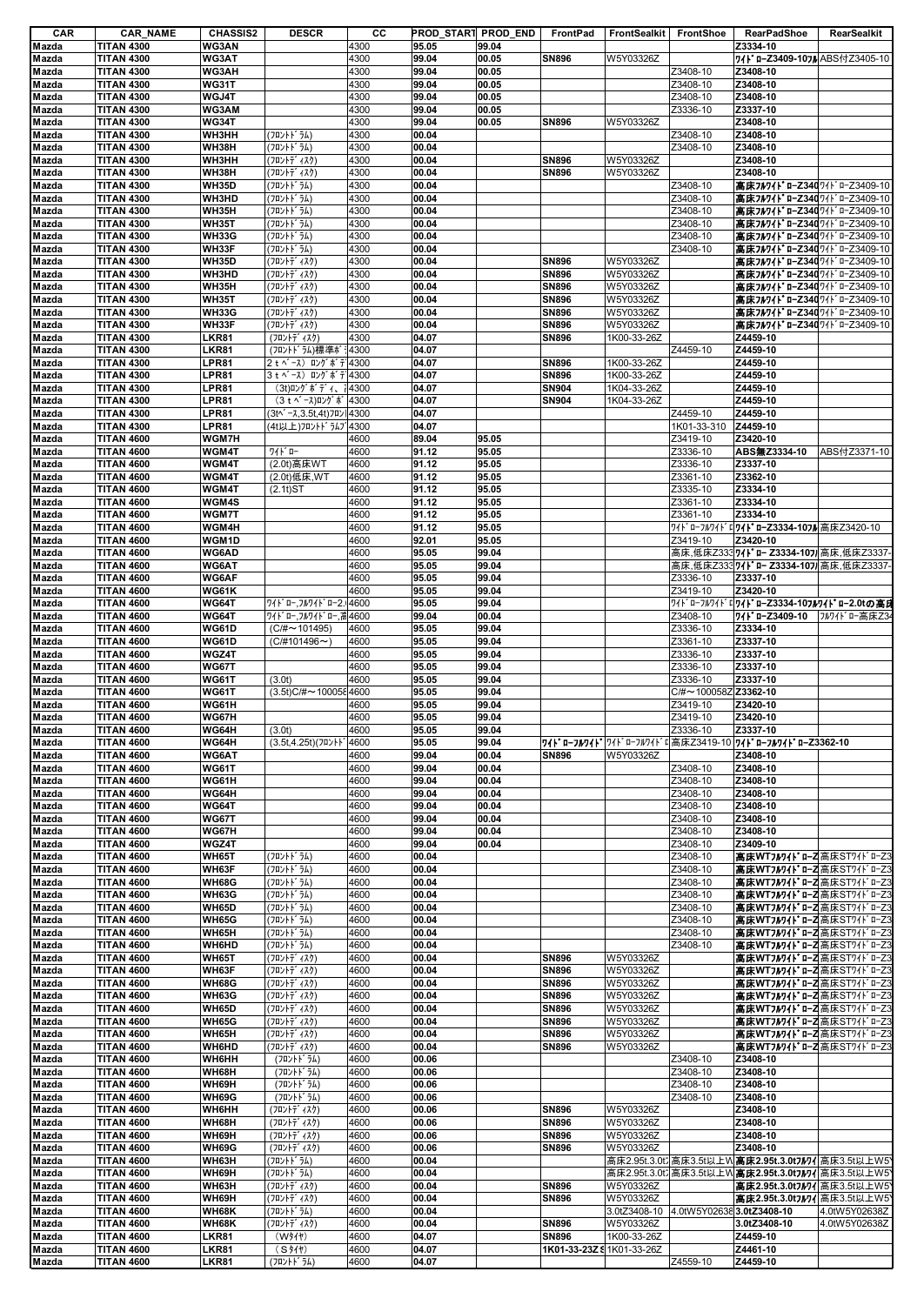| CAR            | <b>CAR NAME</b>   | <b>CHASSIS2</b> | <b>DESCR</b>                        | CС          |       | PROD_START PROD_END | FrontPad                  | FrontSealkit | FrontShoe                         | <b>RearPadShoe</b>            | <b>RearSealkit</b> |
|----------------|-------------------|-----------------|-------------------------------------|-------------|-------|---------------------|---------------------------|--------------|-----------------------------------|-------------------------------|--------------------|
| Mazda          | <b>TITAN 4600</b> | LPR81           | (2t), LPR82 (2t) 4600               |             | 04.07 |                     | <b>SN896</b>              | 1K00-33-26Z  |                                   | Z4459-10                      |                    |
| Mazda          | <b>TITAN 4600</b> | LPR81           | (2.95t)                             | 4600        | 04.07 |                     | <b>SN896</b>              | 1K00-33-26Z  |                                   | Z4459-10                      |                    |
| Mazda          | <b>TITAN 4600</b> | LPR81           | (3t)                                | 4600        | 04.07 |                     | <b>SN904</b>              | 1K04-33-26Z  |                                   | Z4459-10                      |                    |
| Mazda          | <b>TITAN 4600</b> | LPR82           | (3t)                                | 4600        | 04.07 |                     | <b>SN904</b>              | 1K04-33-26Z  |                                   | Z4459-10                      |                    |
| Mazda          | <b>TITAN 4600</b> | LPR81           | $(3t^2 - \lambda, 3.5t, 4t)$ (74600 |             | 04.07 |                     |                           |              | Z4559-10                          | Z4459-10                      |                    |
| Mazda          | <b>TITAN 4600</b> | LPR81           | (4t超)(フロントドラム)ロ'4600                |             | 04.07 |                     |                           |              | 1K01-33-310 Z4459-10              |                               |                    |
|                |                   |                 |                                     |             |       |                     |                           |              |                                   |                               |                    |
| Mazda          | <b>TITAN 4600</b> | LPR82           | (2.95t)                             | 4600        | 05.05 |                     | <b>SN896</b>              | 1K00-33-26Z  |                                   | Z4459-10                      |                    |
| Mazda          | <b>TITAN 4600</b> | LPR82           | $(3t^{\wedge} - \lambda)$           | 4600        | 05.05 |                     | <b>SN904</b>              | 1K04-33-26Z  |                                   | Z4459-10                      |                    |
| Mazda          | <b>TITAN 4600</b> | LPR82           | (3t^* - x, 3.5t, 4t) 7 0 / 4600     |             | 05.05 |                     |                           |              | Z4459-10                          | Z4459-10                      |                    |
| Mazda          | <b>TITAN 4800</b> | LKR81           | (標準Sキャブ) (イン4800                    |             | 04.07 |                     | <b>SN896</b>              | 1K00-33-26Z  |                                   | Z4451-10かZ4459-10か Z 4461-10か |                    |
| Mazda          | <b>TITAN 4800</b> | LKR81           | (標準Sキャブ) (3t 4800                   |             | 04.07 |                     | <b>SN896</b>              | 1K00-33-26Z  |                                   | Z4451-10かZ4459-10か Z 4461-10か |                    |
| Mazda          | <b>TITAN 4800</b> | LKR81           | (標準Sキャブ)                            | (除 4800     | 04.07 |                     | <b>SN896</b>              | 1K00-33-26Z  |                                   | Z4451-10かZ4459-10か Z 4461-10か |                    |
| Mazda          | <b>TITAN 4800</b> | LKR81           | (標準Sキャブ) (2t 4800                   |             | 04.07 |                     | <b>SN896</b>              | 1K00-33-26Z  |                                   | Z4451-10かZ4459-10か Z 4461-10か |                    |
| Mazda          | <b>TITAN 4800</b> | LKR81           | (標準Sキャブ) (3t 4800                   |             | 04.07 |                     | <b>SN896</b>              | 1K00-33-26Z  |                                   | Z4451-10かZ4459-10か Z 4461-10か |                    |
|                |                   |                 |                                     |             |       |                     |                           |              |                                   |                               |                    |
| Mazda          | <b>TITAN 4800</b> | LKR81           | (標準Sキャブ)                            | $(2t)$ 4800 | 04.07 |                     | 1K01-33-23Z & 1K01-33-26Z |              |                                   | Z4451-10かZ4459-10か Z 4461-10か |                    |
| Mazda          | <b>TITAN 4800</b> | LKR81           | (標準Sキャブ)(2t) 4800                   |             | 04.07 |                     | 1K01-33-23Z \$1K01-33-26Z |              |                                   | Z4451-10かZ4459-10か Z 4461-10か |                    |
| Mazda          | <b>TITAN 4800</b> | LKR81           | (標準Sキャブ) (2t 4800                   |             | 04.07 |                     | 1K01-33-23Z § 1K01-33-26Z |              |                                   | Z4451-10かZ4459-10か Z 4461-10か |                    |
| Mazda          | <b>TITAN 4800</b> | LKR81           | (標準Sキャブ)                            | (除 4800     | 04.07 |                     | <b>SN896</b>              | 1K00-33-26Z  |                                   | Z4451-10かZ4459-10か Z 4461-10か |                    |
| Mazda          | <b>TITAN 4800</b> | LKR81           | (フロントト・ラム)                          | 4800        | 04.07 |                     |                           |              | 1K00-33-310                       | Z4451-10かZ4459-10か Z 4461-10か |                    |
| Mazda          | <b>TITAN 4800</b> | LKR81           | (標準Wキャブ) (イ 4800                    |             | 04.07 |                     | <b>SN896</b>              | 1K00-33-26Z  |                                   | Z4451-10かZ4459-10か Z 4461-10か |                    |
| Mazda          | <b>TITAN 4800</b> | LKR81           | (標準Wキャブ) (隙4800                     |             | 04.07 |                     | <b>SN896</b>              | 1K00-33-26Z  |                                   | Z4451-10かZ4459-10か Z 4461-10か |                    |
| Mazda          | <b>TITAN 4800</b> | LKR81           | (標準Wキャブ) セミ4800                     |             | 04.07 |                     | <b>SN896</b>              | 1K00-33-26Z  |                                   | Z4451-10かZ4459-10か Z 4461-10か |                    |
| Mazda          | <b>TITAN 4800</b> | <b>LKR81</b>    | (標準Wキャブ)( インデ4800                   |             | 04.07 |                     | 1K01-33-23Z & 1K01-33-26Z |              |                                   | Z4451-10かZ4459-10か Z 4461-10か |                    |
| Mazda          | <b>TITAN 4800</b> | LKR81           | (標準Wキャブ)標準オ4800                     |             | 04.07 |                     | 1K01-33-23Z & 1K01-33-26Z |              |                                   | Z4451-10かZ4459-10か Z 4461-10か |                    |
|                |                   |                 |                                     |             |       |                     |                           |              |                                   |                               |                    |
| Mazda          | <b>TITAN 4800</b> | LKR81           | (標準Wキャブ)(ABS 4800                   |             | 04.07 |                     | 1K01-33-23Z & 1K01-33-26Z |              |                                   | Z4451-10かZ4459-10か Z 4461-10か |                    |
| Mazda          | <b>TITAN 4800</b> | LPR81           | (ワイト Sキャブ) (除4800                   |             | 04.07 |                     | <b>SN896</b>              | 1K00-33-26Z  |                                   | Z4451-10かZ4459-10か Z 4461-10か |                    |
| Mazda          | <b>TITAN 4800</b> | LPR81           | (741' S++7') (1) 4800               |             | 04.07 |                     | <b>SN896</b>              | 1K00-33-26Z  |                                   | Z4451-10かZ4459-10か Z 4461-10か |                    |
| Mazda          | <b>TITAN 4800</b> | LPR81           | (741' S++7') (2t 4800               |             | 04.07 |                     | <b>SN896</b>              | 1K00-33-26Z  |                                   | Z4451-10かZ4459-10か Z 4461-10か |                    |
| Mazda          | <b>TITAN 4800</b> | LPR81           | (71ドSキャブ)                           | $(2t)$ 4800 | 04.07 |                     | <b>SN896</b>              | 1K00-33-26Z  |                                   | Z4451-10かZ4459-10か Z 4461-10か |                    |
| Mazda          | <b>TITAN 4800</b> | LPR81           | (741' S++7') (3t 4800               |             | 04.07 |                     | <b>SN896</b>              | 1K00-33-26Z  |                                   | Z4451-10かZ4459-10か Z 4461-10か |                    |
| Mazda          | <b>TITAN 4800</b> | LPR81           | (741' S++7') (3t-4800               |             | 04.07 |                     | <b>SN904</b>              | 1K04-33-26Z  |                                   | Z4451-10かZ4459-10か Z 4461-10か |                    |
| Mazda          | <b>TITAN 4800</b> | LPR81           | (741' S++7') (3t-4800               |             | 04.07 |                     | <b>SN904</b>              | 1K04-33-26Z  |                                   | Z4451-10かZ4459-10か Z 4461-10か |                    |
| Mazda          | <b>TITAN 4800</b> | LKR81           | (3t^ - 7, 3.5t, 4t) (7n 4800        |             | 04.07 |                     |                           |              | Z4459-10                          | Z4451-10かZ4459-10か Z 4461-10か |                    |
|                |                   |                 |                                     |             |       |                     |                           |              |                                   |                               |                    |
| Mazda          | <b>TITAN 4800</b> | LPR81           | (4t超)(フロントドラム)セミ4800                |             | 04.07 |                     |                           |              | 1K01-33-310                       | Z4451-10かZ4459-10か Z 4461-10か |                    |
| Mazda          | <b>TITAN 4800</b> | LPR81           | (フロントドラム)超々ロ 4800                   |             | 04.07 |                     |                           |              | 1K01-33-310                       | Z4451-10かZ4459-10か Z 4461-10か |                    |
| Mazda          | <b>TITAN 4800</b> | LPR             | $(W + \tau^*)$                      | 4800        | 04.07 |                     | <b>SN896</b>              | 1K02-33-26Z  |                                   | Z4459-10                      |                    |
| Mazda          | <b>TITAN 4800</b> | <b>LPS81</b>    | (Sキャブ のフロントドラム4800                  |             | 04.07 |                     |                           |              | Z4451-10                          | Z4459-10かZ4451-10             |                    |
| Mazda          | <b>TITAN 4800</b> | <b>LPS81</b>    | (Sキャブ のフロントデスク4800                  |             | 04.07 |                     | <b>SN836P</b>             | 1K02-33-26Z  |                                   | Z4451-10                      |                    |
| Mazda          | <b>TITAN 4800</b> | <b>LPS81</b>    | (Sキャブのフロントデスク 4800                  |             | 04.07 |                     | <b>SN904</b>              | 1K04-33-26Z  |                                   | Z4459-10かZ4451-10             |                    |
| Mazda          | <b>TITAN 4800</b> | <b>LPS82</b>    | (Sキャブ のフロントデ スク4800                 |             | 04.07 |                     | <b>SN904</b>              | 1K04-33-26Z  |                                   |                               |                    |
| Mazda          | <b>TITAN 4800</b> | LKS81           | (S,Wキャブのフロントト)4800                  |             | 04.07 |                     |                           |              | Z4451-10                          | Z4451-10かZ4459-10             |                    |
| Mazda          | <b>TITAN 4800</b> | LKS81           | (S, W キャブ のフロントデ 4800               |             | 04.07 |                     | <b>SN836P</b>             | 1K02-33-26Z  |                                   |                               |                    |
|                |                   | CJ2             |                                     |             |       |                     | ※SN423PかS 5-86011803      |              |                                   | <b>SN419P</b>                 | <b>TP-54</b>       |
| Isuzu          | <b>ASKA</b>       |                 |                                     | 1800        | 97.09 | 02.03               |                           |              |                                   |                               |                    |
| Isuzu          | <b>ASKA</b>       | CJ1             | (ABSHeT)                            | 2000        | 94.03 | 02.03               | <b>SN418P</b>             | TP-53        |                                   | Z5520-10                      |                    |
| Isuzu          | <b>ASKA</b>       | CJ1             | (ABS есть)                          | 2000        | 94.05 | 02.03               | <b>SN418P</b>             | TP-53        |                                   | <b>SN419P</b>                 | <b>TP-54</b>       |
| Isuzu          | <b>ASKA</b>       | CJ3             |                                     | 2000        | 97.09 | 02.03               | ※SN423PかS5-86011804       |              |                                   | <b>SN419P</b>                 | <b>TP-54</b>       |
| Isuzu          | COMO              | JVPE25          |                                     | 2000        | 01.05 |                     | <b>SN900P</b>             | A-665P       |                                   | Z1174-10/20                   |                    |
| Isuzu          | COMO              | <b>JQE25</b>    |                                     | 2400        | 01.05 |                     | SN900P                    | A-665P       |                                   | Z1174-10/20                   |                    |
| Isuzu          | COMO              | <b>JQGE25</b>   |                                     | 2400        | 01.05 |                     | <b>SN900P</b>             | A-665P       |                                   | Z1174-10/20                   |                    |
| Isuzu          | COMO              | JCQGE25         |                                     | 2400        | 01.05 |                     | <b>SN900P</b>             | A-665P       |                                   | Z1174-10/20                   |                    |
| Isuzu          | COMO              | <b>JDQGE25</b>  |                                     | 2400        | 01.05 |                     | <b>SN900P</b>             | A-665P       |                                   | Z1174-10/20                   |                    |
|                |                   |                 |                                     |             |       |                     |                           |              |                                   |                               |                    |
| Isuzu          | COMO              | <b>JCWGE25</b>  |                                     | 3000        | 01.05 |                     | SN900P5-861. A-665P       |              |                                   | Z1174-10/20                   |                    |
| Isuzu          | COMO              | JVWE25          |                                     | 3000        | 01.05 |                     | SN900P5-861. A-665P       |              |                                   | Z1174-10/20                   |                    |
| Isuzu          | COMO              | JVWME25         |                                     | 3000        | 01.05 |                     | SN900P5-861. A-665P       |              |                                   | Z1174-10/20                   |                    |
| Isuzu          | COMO              | <b>JCWMGE25</b> |                                     | 3000        | 01.05 |                     | SN900P5-861. A-665P       |              |                                   | Z1174-10/20                   |                    |
| Isuzu          | COMO              | <b>JDWGE25</b>  |                                     | 3000        | 01.05 |                     | SN900P5-861: A-665P       |              |                                   | Z1174-10/20                   |                    |
| Isuzu          | COMO              | JDWMGE25        |                                     | 3000        | 01.05 |                     | SN900P5-861: A-665P       |              |                                   | Z1174-10/20                   |                    |
| Isuzu          | <b>GEMINI</b>     | MJ3             |                                     | 1500        | 95.02 | 00.06               | <b>SN425P</b>             | TP-67        |                                   | ABS無Z5527-10                  | ABS付Z5520-10       |
| Isuzu          | <b>GEMINI</b>     | MJ4             |                                     | 1500        | 95.02 | 00.06               | <b>SN425P</b>             | <b>TP-67</b> |                                   | ABS無Z5527-10                  | ABS付Z5520-10       |
| Isuzu          | <b>GEMINI</b>     | MJ1             | (ABSHeT)                            | 1600        | 93.08 | 98.03               | <b>SN425P</b>             | <b>TP-67</b> |                                   | A/TZ5520-10                   | M/TZ5527-10        |
|                |                   |                 |                                     |             |       |                     |                           |              |                                   |                               |                    |
| Isuzu          | <b>GEMINI</b>     | MJ1             | (ABS есть)                          | 1600        | 93.08 | 98.03               | <b>SN421P</b>             | <b>TP-67</b> |                                   | <b>SN427P</b>                 | TP-34              |
| Isuzu          | <b>GEMINI</b>     | MJ <sub>2</sub> | (ABSHeT)                            | 1600        | 93.08 | 98.03               | <b>SN425P</b>             | <b>TP-67</b> |                                   | Z5520-10                      |                    |
| Isuzu          | <b>GEMINI</b>     | MJ <sub>2</sub> | (ABS есть)                          | 1600        | 93.08 | 98.03               | <b>SN421P</b>             | <b>TP-67</b> |                                   | Z5520-10                      |                    |
| Isuzu          | <b>GEMINI</b>     | MJ5             |                                     | 1600        | 97.01 | 00.06               | <b>SN425P</b>             | <b>TP-67</b> |                                   | ABS無Z5527-10                  | ABS付Z5520-10       |
| Isuzu          | <b>GEMINI</b>     | MJ6             |                                     | 1600        | 97.01 | 00.06               | <b>SN421P</b>             | TP-68        |                                   | Z5520-10                      |                    |
| Isuzu          | MU/MU WIZARD      | UES73EW         |                                     | 3000        | 98.05 | 99.10               | <b>SN886P</b>             | 8-97127612   |                                   | <b>SN887P</b>                 | 8-97127613         |
| Isuzu          | MU/MU WIZARD      | UES73FW         |                                     | 3000        | 98.05 | 99.10               | <b>SN886P</b>             | 8-97127612   |                                   | <b>SN887P</b>                 | 8-97127613         |
| Isuzu          | MU/MU WIZARD      | UES73EW         |                                     | 3000        | 99.11 |                     | <b>SN828P</b>             | 8-97127612   |                                   | <b>SN829P</b>                 | 8-97127613         |
| Isuzu          | MU/MU WIZARD      | UES73FW         |                                     | 3000        | 99.11 |                     | <b>SN828P</b>             | 8-97127612   |                                   | <b>SN829P</b>                 | 8-97127613         |
| Isuzu          | MU/MU WIZARD      | UCS69DWM        |                                     | 3100        | 93.10 | 98.07               | <b>SN828P</b>             |              | A-386P フロントシールキット 96.03~98 SN829P |                               | A-387P リヤシールキッ     |
| Isuzu          | MU/MU WIZARD      | UCS69GW         |                                     | 3100        | 93.10 | 98.07               | <b>SN828P</b>             |              | A-386P フロントシールキット 96.03~98 SN829P |                               | A-387P リヤシールキッ     |
| Isuzu          | MU/MU WIZARD      | UER25FW         |                                     | 3200        | 98.05 | 99.10               | <b>SN886P</b>             | 8-97127612   |                                   | Z4462-10/20                   |                    |
|                |                   |                 |                                     |             |       |                     | <b>SN828P</b>             |              |                                   |                               |                    |
| Isuzu          | MU/MU WIZARD      | UER25FW         |                                     | 3200        | 99.11 |                     |                           | 8-97127612   |                                   | Z4462-10/20                   |                    |
| Isuzu          | MU/MU WIZARD      | UES25EW         |                                     | 3200        | 98.05 | 99.10               | <b>SN886P</b>             | 8-97127612   |                                   | <b>SN887P</b>                 | 8-97127613         |
| Isuzu          | MU/MU WIZARD      | UES25FW         |                                     | 3200        | 98.05 | 99.10               | <b>SN886P</b>             | 8-97127612   |                                   | <b>SN887P</b>                 | 8-97127613         |
| Isuzu          | MU/MU WIZARD      | UES25EW         |                                     | 3200        | 99.11 |                     | <b>SN828P</b>             | 8-97127612   |                                   | <b>SN829P</b>                 | 8-97127613         |
| Isuzu          | MU/MU WIZARD      | UES25FW         |                                     | 3200        | 99.11 |                     | <b>SN828P</b>             | 8-97127612   |                                   | <b>SN829P</b>                 | 8-97127613         |
| Isuzu          | <b>VEHI CROSS</b> | UGS25DW         |                                     | 3200        | 97.05 | 99.02               | <b>SN828P</b>             | C-386P       |                                   | <b>SN829P</b>                 | C-387P             |
| Isuzu          | <b>BIGHORN</b>    | UBS73DW         |                                     | 3000        | 98.02 |                     | <b>SN828P</b>             | C-386P       |                                   | <b>SN829P</b>                 | A-387P             |
| Isuzu          | <b>BIGHORN</b>    | UBS73GW         |                                     | 3000        | 98.02 |                     | <b>SN828P</b>             | C-386P       |                                   | <b>SN829P</b>                 | A-387P             |
| Isuzu          | <b>BIGHORN</b>    | UBS69DW         |                                     | 3100        | 91.12 | 98.02               | <b>SN828P</b>             |              | A-386P フロントシールキット 96.03~98 SN829P |                               | A-387P リヤシ-ルキット    |
| Isuzu          | <b>BIGHORN</b>    | UBS69GW         |                                     | 3100        | 91.12 | 98.02               | <b>SN828P</b>             |              | A-386P フロントシールキット 96.03~98 SN829P |                               | A-387P リヤシ-ルキット    |
| Isuzu          | <b>BIGHORN</b>    | UBS25DW         |                                     | 3200        | 91.12 | 98.02               | <b>SN828P</b>             |              | A-386P フロントシールキット 96.03~98 SN829P |                               | A-387P リヤシ-ルキット    |
|                |                   |                 |                                     |             |       |                     |                           |              |                                   |                               |                    |
| Isuzu          | <b>BIGHORN</b>    | UBS25GW         |                                     | 3200        | 91.12 | 98.02               | <b>SN828P</b>             |              | A-386P フロントシールキット 96.03~98 SN829P |                               | A-387P リヤシ-ルキット    |
| Isuzu          | <b>BIGHORN</b>    | UBS26DW         |                                     | 3500        | 98.02 |                     | <b>SN828P</b>             | C-386P       |                                   | <b>SN829P</b>                 | C-387P             |
| Isuzu          | <b>BIGHORN</b>    | UBS26GW         |                                     | 3500        | 98.02 |                     | <b>SN828P</b>             | C-386P       |                                   | <b>SN829P</b>                 | C-387P             |
| Isuzu          | FARGO (Wagon)     | <b>WFR62</b>    |                                     | 2400        | 90.12 | 95.08               | <b>SN230</b>              | SP230        |                                   | Z4431-10                      |                    |
| Isuzu          | FARGO (Wagon)     | <b>WFS62</b>    |                                     | 2400        | 90.12 | 95.08               | <b>SN230</b>              | SP230        |                                   | Z4431-10                      |                    |
| Isuzu          | FARGO (Wagon)     | JARE24          |                                     | 2700        | 95.08 | 97.05               | <b>SN536P</b>             | <b>TP-78</b> |                                   | Z1174-10/20                   |                    |
| Isuzu          | FARGO (Wagon)     | JARME24         |                                     | 2700        | 95.08 | 97.05               | <b>SN536P</b>             | <b>TP-78</b> |                                   | Z1174-10/20                   |                    |
|                | FARGO (Wagon)     |                 |                                     | 2700        | 95.08 | 99.06               | <b>SN536</b>              | <b>TP-78</b> |                                   |                               |                    |
| Isuzu          |                   | JKRGE24         |                                     |             |       |                     |                           |              |                                   | Z1174-10/20                   |                    |
| Isuzu          | FARGO (Wagon)     | JKRMGE24        |                                     | 2700        | 95.08 | 99.06               | <b>SN536</b>              | <b>TP-78</b> |                                   | Z1174-10/20                   |                    |
| Isuzu          | FARGO (Wagon)     | <b>JATE50</b>   |                                     | 3000        | 99.08 | 02.03               | <b>SN859P</b>             | A-450P       |                                   | Z1174-10/20                   |                    |
| Isuzu          | FARGO (Wagon)     | JATWE50         |                                     | 3000        | 99.08 | 02.03               | <b>SN859P</b>             | A-450P       |                                   | Z1174-10/20                   |                    |
| Isuzu          | FARGO (Wagon)     | JAVE50          |                                     | 3200        | 97.07 | 99.08               | <b>SN859P</b>             | A-450P       |                                   | Z1174-10/20                   |                    |
|                | FARGO (Wagon)     | JAVWE50         |                                     | 3200        | 97.07 | 99.08               | <b>SN859P</b>             | A-450P       |                                   | Z1174-10/20                   |                    |
| Isuzu<br>Isuzu | FARGO (Wagon)     | JALE50          |                                     | 3300        | 98.10 | 02.03               | <b>SN859P</b>             | A-450P       |                                   | Z1174-10/20                   |                    |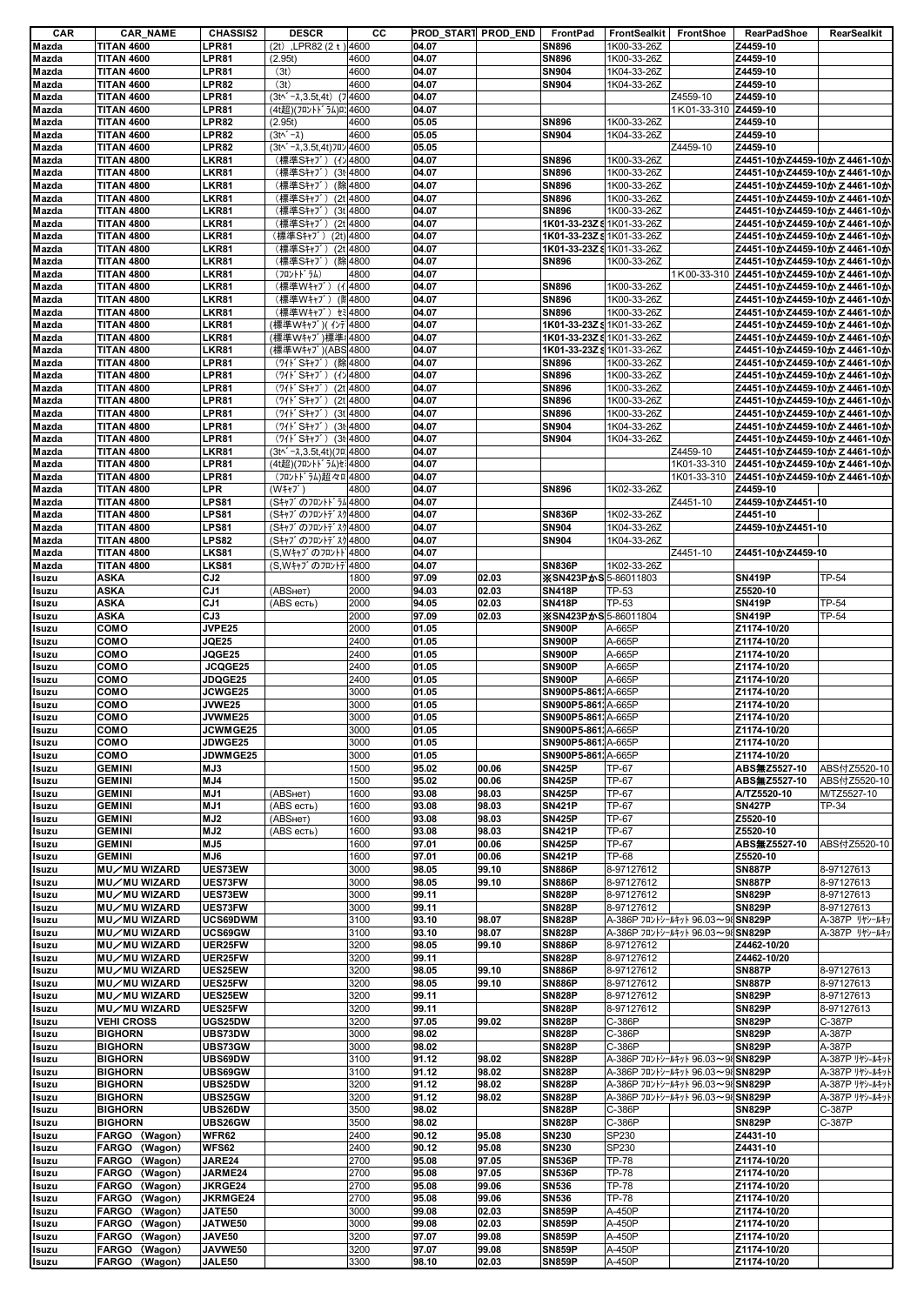| CAR   |               | <b>CAR_NAME</b>     | <b>CHASSIS2</b>   | <b>DESCR</b>          | cс   |       | PROD START PROD END | FrontPad      | <b>FrontSealkit</b> | FrontShoe                           | <b>RearPadShoe</b>                              | RearSealkit |
|-------|---------------|---------------------|-------------------|-----------------------|------|-------|---------------------|---------------|---------------------|-------------------------------------|-------------------------------------------------|-------------|
| Isuzu | FARGO (Wagon) |                     | JALWE50           |                       | 3300 | 98.10 | 02.03               | <b>SN859P</b> | A-450P              |                                     | Z1174-10/20                                     |             |
| Isuzu | FARGO (Van)   |                     | WFR12             |                       | 2000 | 85.12 | 95.08               | <b>SN230</b>  | SP230               |                                     | Z4431-10                                        |             |
| Isuzu | <b>FARGO</b>  | (Van)               | JVTGE24           |                       | 2000 | 96.06 | 99.06               | <b>SN536</b>  | TP-78               |                                     | Z1174-10/20                                     |             |
| Isuzu | <b>FARGO</b>  | (Van)               | JVPE24            |                       | 2000 | 99.06 |                     | <b>SN859P</b> | A-450P              |                                     | Z1189-10/20                                     |             |
|       | FARGO (Van)   |                     | <b>JVPGE24</b>    |                       | 2000 | 99.06 |                     | <b>SN859P</b> | A-450P              |                                     | Z1189-10/20                                     |             |
| Isuzu |               |                     |                   |                       |      |       |                     |               |                     |                                     |                                                 |             |
| Isuzu | <b>FARGO</b>  | (Van)               | JCPGE24           |                       | 2000 | 99.06 |                     | <b>SN859P</b> | A-450P              |                                     | Z1189-10/20                                     |             |
| Isuzu | <b>FARGO</b>  | (Van)               | <b>WFR62</b>      |                       | 2400 | 87.10 | 95.08               | <b>SN230</b>  | SP230               |                                     | Z4431-10                                        |             |
| Isuzu | <b>FARGO</b>  | (Van)               | <b>WFS62</b>      |                       | 2400 | 87.10 | 95.08               | <b>SN230</b>  | SP230               |                                     | Z4431-10                                        |             |
| Isuzu | <b>FARGO</b>  | (Van)               | <b>JCQGE24</b>    |                       | 2400 | 99.06 |                     | <b>SN859P</b> | A-450P              |                                     | Z1189-10/20                                     |             |
| Isuzu | <b>FARGO</b>  | (Van)               | <b>JVRE24</b>     |                       | 2700 | 95.08 | 97.05               | <b>SN536</b>  | TP-78               |                                     | Z1174-10/20                                     |             |
| Isuzu | <b>FARGO</b>  | (Van)               | <b>JVRGE24</b>    |                       | 2700 | 95.08 | 97.05               | <b>SN536</b>  | <b>TP-78</b>        |                                     | Z1174-10/20                                     |             |
| Isuzu | <b>FARGO</b>  | (Van)               | <b>JVRME24</b>    |                       | 2700 | 95.08 | 97.05               | <b>SN536</b>  | <b>TP-78</b>        |                                     | Z1174-10/20                                     |             |
| Isuzu | <b>FARGO</b>  | (Van)               | <b>JVRMGE24</b>   |                       | 2700 | 95.08 | 97.05               | <b>SN536</b>  | <b>TP-78</b>        |                                     | Z1174-10/20                                     |             |
| Isuzu | FARGO (Van)   |                     | <b>JCRGE24</b>    |                       | 2700 | 95.08 | 97.05               | <b>SN536</b>  | TP-78               |                                     | Z1174-10/20                                     |             |
| Isuzu | <b>FARGO</b>  | (Van)               | <b>JCRMGE24</b>   |                       | 2700 | 95.08 | 97.05               | <b>SN536</b>  | <b>TP-78</b>        |                                     | Z1174-10/20                                     |             |
| Isuzu | <b>FARGO</b>  | (Van)               | <b>JCWGE24</b>    |                       | 3200 | 96.08 | 99.06               | <b>SN536</b>  | <b>TP-78</b>        |                                     | Z1174-10/20                                     |             |
|       | FARGO (Van)   |                     | <b>JCWBE24</b>    |                       | 3200 | 96.08 | 99.06               | <b>SN536</b>  | <b>TP-78</b>        |                                     | Z1174-10/20                                     |             |
| Isuzu |               |                     |                   |                       |      |       |                     |               |                     |                                     |                                                 |             |
| Isuzu | <b>FARGO</b>  | (Van)               | <b>JCWMBE24</b>   |                       | 3200 | 96.08 | 99.06               | <b>SN536</b>  | <b>TP-78</b>        |                                     | Z1174-10/20                                     |             |
| Isuzu | <b>FARGO</b>  | (Van)               | <b>JCWMGE24</b>   |                       | 3200 | 96.08 | 99.06               | <b>SN536</b>  | <b>TP-78</b>        |                                     | Z1174-10/20                                     |             |
| Isuzu | <b>FARGO</b>  | (Van)               | JVWE24            |                       | 3200 | 96.08 | 99.06               | <b>SN536</b>  | <b>TP-78</b>        |                                     | Z1174-10/20                                     |             |
| Isuzu | <b>FARGO</b>  | (Van)               | <b>JVWGE24</b>    |                       | 3200 | 96.08 | 99.06               | <b>SN536</b>  | <b>TP-78</b>        |                                     | Z1174-10/20                                     |             |
| Isuzu | FARGO (Van)   |                     | JVWME24           |                       | 3200 | 96.08 | 99.06               | <b>SN536</b>  | <b>TP-78</b>        |                                     | Z1174-10/20                                     |             |
| Isuzu | <b>FARGO</b>  | (Van)               | <b>JVWMGE24</b>   |                       | 3200 | 96.08 | 99.06               | <b>SN536</b>  | <b>TP-78</b>        |                                     | Z1174-10/20                                     |             |
| Isuzu | <b>FARGO</b>  | (Van)               | <b>JCWGE24</b>    |                       | 3200 | 99.06 |                     | <b>SN859P</b> | A-450P              |                                     | Z1189-10/20                                     |             |
| Isuzu | <b>FARGO</b>  | (Van)               | <b>JCWMGE24</b>   |                       | 3200 | 99.06 |                     | <b>SN859P</b> | A-450P              |                                     | Z1189-10/20                                     |             |
| Isuzu | <b>FARGO</b>  | (Van)               | <b>JVWE24</b>     |                       | 3200 | 99.06 |                     | <b>SN859P</b> | A-450P              |                                     | Z1189-10/20                                     |             |
| Isuzu | <b>FARGO</b>  | (Van)               | <b>JVWGE24</b>    |                       | 3200 | 99.06 |                     | <b>SN859P</b> | A-450P              |                                     | Z1189-10/20                                     |             |
| Isuzu | <b>FARGO</b>  | (Van)               | JVWME24           |                       | 3200 | 99.06 |                     | <b>SN859P</b> | A-450P              |                                     | Z1189-10/20                                     |             |
| Isuzu | <b>FARGO</b>  | (Van)               | <b>JVWMGE24</b>   |                       | 3200 | 99.06 |                     | <b>SN859P</b> | A-450P              |                                     | Z1189-10/20                                     |             |
| Isuzu | <b>FARGO</b>  | (Microbus JDRGE24   |                   |                       | 2700 | 96.08 | 97.05               | <b>SN536</b>  | <b>TP-78</b>        |                                     | Z1174-10/20                                     |             |
| Isuzu | <b>FARGO</b>  | (Microbus JDRMGE24  |                   |                       | 2700 | 96.08 | 97.05               | <b>SN536</b>  | <b>TP-78</b>        |                                     | Z1174-10/20                                     |             |
|       | <b>FARGO</b>  | (Microbus · JFEGE24 |                   |                       | 3000 | 95.08 | 99.06               | <b>SN536P</b> | <b>TP-78</b>        |                                     | Z1174-10/20                                     |             |
| Isuzu |               |                     |                   |                       |      |       |                     |               |                     |                                     |                                                 |             |
| Isuzu | <b>FARGO</b>  | (Microbus JCEGE24   |                   |                       | 3000 | 99.06 |                     | <b>SN536P</b> | <b>TP-78</b>        |                                     | Z1174-10/20                                     |             |
| Isuzu | <b>FARGO</b>  | (Microbus           | JDWGE24           |                       | 3200 | 99.06 |                     | <b>SN536</b>  | TP-78               |                                     | Z1174-10/20                                     |             |
| Isuzu | <b>FARGO</b>  | (Microbus -         | JDWMGE24          |                       | 3200 | 99.06 |                     | <b>SN536</b>  | <b>TP-78</b>        |                                     | Z1174-10/20                                     |             |
| Isuzu | FARGO (Truck) |                     | NFR <sub>12</sub> |                       | 2000 | 88.09 | 94.06               | <b>SN230</b>  | SP230               |                                     | Z4431-10                                        |             |
| Isuzu | FARGO (Truck) |                     | NFR62             |                       | 2400 | 88.09 | 94.06               | <b>SN230</b>  | SP230               |                                     |                                                 |             |
| Isuzu | FARGO (Truck) |                     | <b>NFS62</b>      |                       | 2400 | 88.09 | 94.06               | <b>SN230</b>  | SP230               |                                     |                                                 |             |
| Isuzu | <b>ELF</b>    |                     | <b>NKR55C</b>     |                       | 2800 | 90.05 | 93.05               |               |                     | Z4402-10                            | Z4441-10                                        |             |
| Isuzu | <b>ELF</b>    |                     | NKR55E            | (フロントドラム)(Sタイヤ) 2800  |      | 90.05 | 93.05               |               |                     | Z4402-10                            |                                                 |             |
| Isuzu | <b>ELF</b>    |                     | NKR55E            | (W31+)                | 2800 | 90.05 | 93.05               |               |                     | Z4425-10                            | Z4425-10                                        |             |
| Isuzu | <b>ELF</b>    |                     | NKR55E            | (小径W好付)               | 2800 | 90.05 | 93.05               |               |                     | フロントト ラム Wキャ Z4428-10               |                                                 |             |
| Isuzu | <b>ELF</b>    |                     | NKR55L            | (WタイヤのSキャブ            | 2800 | 90.05 | 93.05               |               |                     | Z4425-10                            | Z4425-10                                        |             |
|       | <b>ELF</b>    |                     | NKR55L            | (小径WタイヤのSキャプ2800      |      | 90.05 | 93.05               |               |                     | Z4425-10                            | リヤドラム Z4425-10かZ4428-10かZ44                     |             |
| Isuzu | <b>ELF</b>    |                     |                   |                       | 2800 |       |                     |               |                     |                                     |                                                 |             |
| Isuzu |               |                     | NKR55L            | (W‡†J゛)               |      | 90.05 | 93.05               |               |                     | フロントト <sup>*</sup> ラム WキャZ4447-10   |                                                 |             |
| Isuzu | <b>ELF</b>    |                     | NKR55E            | (フロントディスク)(独立リ2800    |      | 90.05 | 93.05               | <b>SN841P</b> | A-361P              |                                     | リヤドラム Z4425-10かZ4428-10かZ44                     |             |
| Isuzu | <b>ELF</b>    |                     | NKR55L            | (フロントディスク)(独立リ2800    |      | 90.05 | 93.05               | <b>SN841P</b> | A-361P              |                                     | ዛተኑ' 54 Z4425-10かZ4428-10かZ44                   |             |
| Isuzu | <b>ELF</b>    |                     | NKR55E            | (独立懸架除Sタイヤ) 2800      |      | 90.05 | 93.05               | <b>SN235P</b> | SP235               |                                     | ZZ4441-10                                       |             |
| Isuzu | <b>ELF</b>    |                     | NKR55L            | (独立懸架除Sタイヤ)  2800     |      | 90.05 | 93.05               | <b>SN235P</b> | SP235               |                                     | ZZ4441-10                                       |             |
| Isuzu | <b>ELF</b>    |                     | NKR55E            | (独立懸架除Wタイヤ) 2800      |      | 90.05 | 93.05               | <b>SN858P</b> | A-522P              |                                     | Z4425-10かZ4451-10                               |             |
| Isuzu | <b>ELF</b>    |                     | NKR55L            | (独立懸架除Wタイヤ) 2800      |      | 90.05 | 93.05               | <b>SN858P</b> | A-522P              |                                     | Z4425-10かZ4451-10                               |             |
| Isuzu | <b>ELF</b>    |                     | NKR58E            | (フロントドラム)(Sタイヤ)       | 3600 | 90.05 | 93.05               |               |                     | Z4402-10                            | リヤドラム Sタイヤ(4JB1エンジン) Z4441-10                   |             |
| Isuzu | <b>ELF</b>    |                     | NKR58E            | (W91175">10-W++       | 3600 | 90.05 | 93.05               |               |                     | Z4451-10                            | Z4425-10                                        |             |
| Isuzu | <b>ELF</b>    |                     | NKR58E            | (上記除)                 | 3600 | 90.05 | 93.05               |               |                     | Z4425-10                            |                                                 |             |
|       | ELF           |                     |                   | (小径WタイヤのWキャフ3600      |      | 90.05 | 93.05               |               |                     | フロントト ラム WキャZ4428-10                |                                                 |             |
| Isuzu |               |                     | NKR58E            |                       |      |       |                     |               |                     | Z4425-10                            |                                                 |             |
| Isuzu | ELF           |                     | NKR58L            | (W917, S++7')         | 3600 | 90.05 | 93.05               |               |                     |                                     | Z4425-10                                        |             |
| Isuzu | <b>ELF</b>    |                     | NKR58L            | (W911.W++7')          | 3600 | 90.05 | 93.05               |               |                     |                                     | フロントドラム フラットロー Z4451-10 フラットロー除 Z4425-10        |             |
| Isuzu | <b>ELF</b>    |                     | NKR58L            | (小径W好)                | 3600 | 90.05 | 93.05               |               |                     | Z4425-10                            | Jትኑ՝ ラム Z4425-10かZ4428-10かZ44                   |             |
| Isuzu | <b>ELF</b>    |                     | NKR58E            | (フロントディスク)(独立リ3600    |      | 90.05 | 93.05               | <b>SN841P</b> | A-361P              |                                     | リヤドラム Z4425-10かZ4428-10かZ44                     |             |
| Isuzu | <b>ELF</b>    |                     | NKR58L            | (フロントディスク)(独立リ3600    |      | 90.05 | 93.05               | <b>SN841P</b> | A-361P              |                                     | リヤドラム Z4425-10かZ4428-10かZ444                    |             |
| Isuzu | <b>ELF</b>    |                     | NKR58E            | (独立懸架除Sタイヤ) 3600      |      | 90.05 | 93.05               | <b>SN235P</b> | SP235               |                                     | Z44402-10かZ4441-10                              |             |
| Isuzu | <b>ELF</b>    |                     | NKR58L            | (独立懸架除Sタイヤ) 3600      |      | 90.05 | 93.05               | <b>SN235P</b> | SP235               |                                     | Z44402-10かZ4441-10                              |             |
| Isuzu | <b>ELF</b>    |                     | NKR58E            | (独立懸架除W * / 1) 3600   |      | 90.05 | 93.05               | <b>SN858P</b> | A-522P              |                                     | Z4425-10かZ4428-10                               |             |
| Isuzu | <b>ELF</b>    |                     | NKR58L            | (独立懸架除Wタイヤ) 3600      |      | 90.05 | 93.05               | <b>SN858P</b> | A-522P              |                                     | Z4425-10かZ4428-10                               |             |
| Isuzu | <b>ELF</b>    |                     | NKR63L            | (フロントト うム)(Wタイヤ, 3600 |      | 90.05 | 93.05               |               |                     | Z4425-10                            | Z4425-10                                        |             |
| Isuzu | <b>ELF</b>    |                     | NKR63L            | (W911, W++7')         | 3600 | 90.05 | 93.05               |               |                     | フロントト <sup>*</sup> ラム フラット Z4425-10 |                                                 |             |
| Isuzu | <b>ELF</b>    |                     | NKR63L            | (小径W好(*)              | 3600 | 90.05 | 93.05               |               |                     | Z4425-10                            | Z4425-10                                        |             |
| Isuzu | <b>ELF</b>    |                     | NKR63E            | (S3/1)                | 3600 | 90.05 | 93.05               |               |                     | Z4402-10                            | Z4402-10                                        |             |
| Isuzu | <b>ELF</b>    |                     | NKR63E            | (W911.S++7')          | 3600 | 90.05 | 93.05               |               |                     | Z4425-10                            | Z4425-10                                        |             |
|       | <b>ELF</b>    |                     | NKR63E            | (W911.W++7')          | 3600 | 90.05 | 93.05               |               |                     | フロントト <sup>*</sup> ラム フラット Z4451-10 |                                                 |             |
| Isuzu | <b>ELF</b>    |                     |                   |                       | 3600 | 90.05 | 93.05               |               |                     | Z4425-10                            |                                                 |             |
| Isuzu |               |                     | NKR63E            | (小径W好(*)              |      |       |                     |               |                     |                                     | Z4428-10                                        |             |
| Isuzu | <b>ELF</b>    |                     | NKR63E            | (フロントディスク)(独立リ3600    |      | 90.05 | 93.05               | <b>SN841P</b> | A-361P              |                                     | リヤドラム Z4425-10かZ4428-10かZ44                     |             |
| Isuzu | <b>ELF</b>    |                     | NKR63L            | (フロントディスク)(独立リ3600    |      | 90.05 | 93.05               | <b>SN841P</b> | A-361P              |                                     | リヤドラム Z4425-10かZ4428-10かZ44                     |             |
| Isuzu | <b>ELF</b>    |                     | NKR63E            | (独立懸架除Sタイヤ) 3600      |      | 90.05 | 93.05               | <b>SN235P</b> | SP235               |                                     | Z4441-10かZ4402-10                               |             |
| Isuzu | <b>ELF</b>    |                     | NKR63L            | (独立懸架除Sタイヤ) 3600      |      | 90.05 | 93.05               | <b>SN235P</b> | SP235               |                                     | Z4441-10かZ4402-10                               |             |
| Isuzu | <b>ELF</b>    |                     | NKR63E            | (独立懸架除Wタイヤ) 3600      |      | 90.05 | 93.05               | <b>SN858P</b> | A-522P              |                                     | Z4425-10かZ4451-10                               |             |
| Isuzu | <b>ELF</b>    |                     | NKR63L            | (独立懸架除Wタイヤ) 3600      |      | 90.05 | 93.05               | <b>SN858P</b> | A-522P              |                                     | Z4425-10かZ4451-10                               |             |
| Isuzu | <b>ELF</b>    |                     | NKR66E            | (フロントドラム)(Sタイヤ) 4300  |      | 90.05 | 93.05               |               |                     | Z4402-10                            | Z4402-10                                        |             |
| Isuzu | <b>ELF</b>    |                     | NKR66E            | (W31t)                | 4300 | 90.05 | 93.05               |               |                     | Z4451-10                            | Z4451-10                                        |             |
| Isuzu | <b>ELF</b>    |                     | NKR66E            | (小径Wタイヤ)              | 4300 | 90.05 | 93.05               |               |                     | Z4425-10                            | Z4428-10                                        |             |
| Isuzu | <b>ELF</b>    |                     | NKR66L            | (W31)                 | 4300 | 90.05 | 93.05               |               |                     | フロントト ラム Z444Z4425-10               |                                                 |             |
| Isuzu | <b>ELF</b>    |                     | NKR66L            | (小径W好)                | 4300 | 90.05 | 93.05               |               |                     |                                     | フロントドラム Z44! リヤドラム Z4425-10かZ4428-10かZ44        |             |
| Isuzu | <b>ELF</b>    |                     | NKR66E            | (フロントディスク) (独立4300    |      | 90.05 | 93.05               | <b>SN841P</b> | A-361P              |                                     | リヤドラム Z4425-10かZ4428-10かZ44                     |             |
| Isuzu | <b>ELF</b>    |                     | NKR66L            | (フロントディスク) (独立4300    |      | 90.05 | 93.05               | <b>SN841P</b> | A-361P              |                                     | リヤドラム Z4425-10かZ4428-10かZ44                     |             |
| Isuzu | <b>ELF</b>    |                     | NKR66E            | (独立懸架除Sタイヤ)  4300     |      | 90.05 | 93.05               | <b>SN235P</b> | SP235               |                                     | Z4402-10                                        |             |
| Isuzu | <b>ELF</b>    |                     | NKR66L            | (独立懸架除Sタイヤ) 4300      |      | 90.05 | 93.05               | <b>SN235P</b> | SP235               |                                     | Z4402-10                                        |             |
|       |               |                     |                   |                       |      |       |                     |               |                     |                                     |                                                 |             |
| Isuzu | <b>ELF</b>    |                     | NKR66E            | (独立懸架除Wタイヤ) 4300      |      | 90.05 | 93.05               | <b>SN858P</b> | A-522P              |                                     | リヤドラム Z4425-10かZ4428-10かZ44                     |             |
| Isuzu | <b>ELF</b>    |                     | NKR66L            | (独立懸架除Wタイヤ) 4300      |      | 90.05 | 93.05               | <b>SN858P</b> | A-522P              |                                     | リヤドラム Z4425-10かZ4428-10かZ44                     |             |
| Isuzu | <b>ELF</b>    |                     | <b>NKR69</b>      | (フロントト・ラム)            | 3100 | 93.05 | 99.04               |               |                     |                                     | Z4451-10かZ4 リャト・ラム Z4428-10かZ4451-10かZ445       |             |
| Isuzu | <b>ELF</b>    |                     | <b>NKR69</b>      | (フロントディスク)(独立リ3100    |      | 93.05 | 99.04               | <b>SN836P</b> | A-429P              |                                     | リヤドラム Z4428-10かZ4451-10かZ445                    |             |
| Isuzu | <b>ELF</b>    |                     | NKR69             | (独立懸架除)               | 3100 | 93.05 | 99.04               | <b>SN858P</b> | A-522P              |                                     | リヤドラム Z4428-10かZ4451-10かZ446                    |             |
| Isuzu | <b>ELF</b>    |                     | <b>NKR58</b>      | (フロントドラム)             | 3600 | 93.05 | 99.04               |               |                     |                                     | Z4451-10かZ4 リヤト うん Z4428-10かZ4451-10かZ446       |             |
| Isuzu | <b>ELF</b>    |                     | <b>NKR63</b>      | (フロントト゛ラム)            | 3600 | 93.05 | 99.04               |               |                     |                                     | Z4451-10かZ4 <b>リヤドラム Z4428-10かZ4451-10かZ446</b> |             |
| Isuzu | <b>ELF</b>    |                     | <b>NKR58</b>      | (フロントディスク)(独立リ3600    |      | 93.05 | 99.04               | <b>SN836P</b> | A-429P              |                                     | リヤドラム Z4428-10かZ4451-10かZ446                    |             |
| Isuzu | <b>ELF</b>    |                     | <b>NKR63</b>      | (フロントディスク)(独立リ3600    |      | 93.05 | 99.04               | <b>SN836P</b> | A-429P              |                                     | リヤドラム Z4428-10かZ4451-10かZ446                    |             |
| Isuzu | <b>ELF</b>    |                     | <b>NKR58</b>      | (フロントディスク)(独立リ3600    |      | 93.05 | 99.04               | <b>SN858P</b> | A-522P              |                                     | リヤドラム Z4428-10かZ4451-10かZ446                    |             |
| Isuzu | <b>ELF</b>    |                     | <b>NKR63</b>      | (フロントディスク)(独立リ3600    |      | 93.05 | 99.04               | <b>SN858P</b> | A-522P              |                                     | Jヤドラム Z4428-10かZ4451-10かZ446                    |             |
|       |               |                     |                   |                       |      |       |                     |               |                     |                                     |                                                 |             |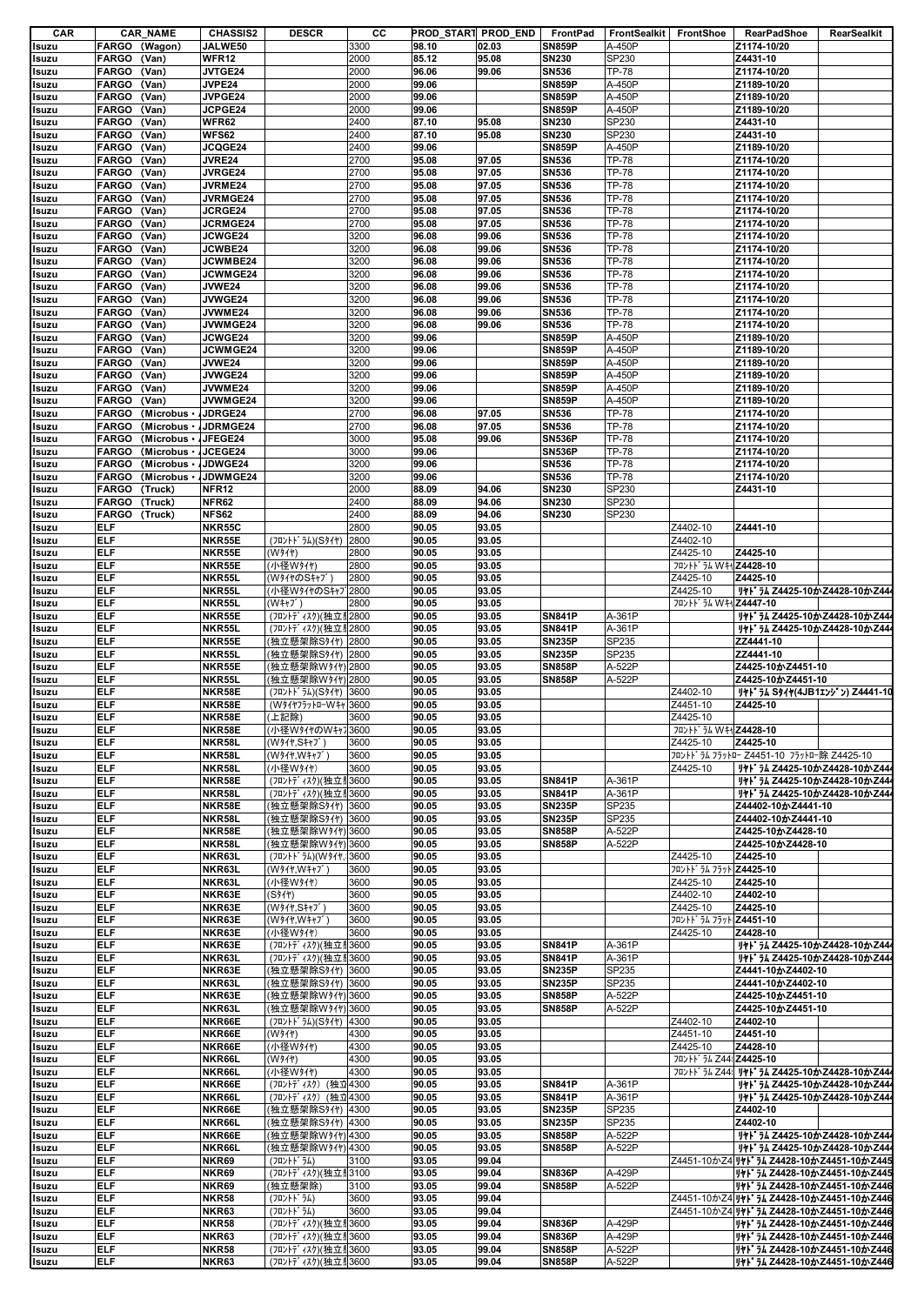| CAR            | <b>CAR_NAME</b>          | <b>CHASSIS2</b>              | <b>DESCR</b>                                        | cс   |                | PROD START PROD END | FrontPad                       | FrontSealkit         | FrontShoe | <b>RearPadShoe</b><br>RearSealkit                             |
|----------------|--------------------------|------------------------------|-----------------------------------------------------|------|----------------|---------------------|--------------------------------|----------------------|-----------|---------------------------------------------------------------|
| Isuzu          | <b>ELF</b>               | <b>NKR66</b>                 | (フロントト ラム)                                          | 4300 | 93.05          | 99.04               |                                |                      |           | Z4451-10かZ4 JII 74 Z4428-10かZ4451-10かZ446                     |
| Isuzu          | ELF                      | <b>NKR66</b>                 | (フロントディスク)(独立リ4300                                  |      | 93.05          | 99.04               | <b>SN836P</b>                  | A-429P               |           | リヤドラム Z4428-10かZ4451-10かZ446                                  |
| Isuzu          | ELF                      | <b>NKR66</b>                 | (フロントディスク)(独立リ4300                                  |      | 93.05          | 99.04               | <b>SN858P</b>                  | A-522P               |           | リヤドラム Z4428-10かZ4451-10かZ446                                  |
| Isuzu          | ELF                      | <b>NKR71</b>                 | (フロントト゛ラム)                                          | 4600 | 93.05          | 99.04               |                                |                      |           | Z4451-10かZ4 JII JA Z4428-10かZ4451-10かZ446                     |
| Isuzu          | ELF                      | <b>NKR71</b>                 | (フロントディスク)(独立サ4600                                  |      | 95.04          | 99.04               | <b>SN836P</b>                  | A-429P               |           | リヤドラム Z4428-10かZ4451-10かZ446                                  |
| Isuzu          | ELF                      | <b>NKR71</b>                 | (フロントディスク)(独立サ4600                                  |      | 95.04          | 99.04               | <b>SN858P</b>                  | A-522P               |           | リャト ラム Z4428-10かZ4451-10かZ446                                 |
| Isuzu          | ELF                      | <b>NKR69</b>                 | (フロントト゛ラム)                                          | 3100 | 99.04          |                     |                                |                      | Z4459-10  | リヤドラム Z4451-10かZ4459-10かZ446                                  |
| Isuzu          | <b>ELF</b>               | <b>NKR69</b>                 | (フロトディスク) S タイヤの3100                                |      | $99.04 -$      |                     | <b>SN836P</b>                  | A-429P               |           | リヤドラム Z4451-10かZ4459-10かZ446                                  |
| Isuzu          | <b>ELF</b>               | <b>NKR69</b>                 | (フロントデ ィスク)、Wタイ3100                                 |      | 99.04          |                     | <b>SN836P</b>                  | A-429P               |           | リヤドラム Z4451-10かZ4459-10かZ446                                  |
| Isuzu          | ELF                      | NKR69                        | (フロントデ ィスク)、Wター3100                                 |      | 99.04          |                     | <b>SN836P</b>                  | A-429P               |           | リヤドラム Z4451-10かZ4459-10かZ446                                  |
| Isuzu          | <b>ELF</b>               | <b>NKR69</b>                 | (フロントデ ィスク), 2 t, M 3100                            |      | 99.04          |                     | <b>SN682P</b>                  | 8-97203208           |           | リヤドラム Z4451-10かZ4459-10かZ446                                  |
| Isuzu          | <b>ELF</b>               | <b>NKR69</b>                 | (フロントディスク),Wタイヤ3100                                 |      | 99.04          | 00.11               | <b>SN682P</b>                  | 8-97203208           |           | リヤドラム Z4451-10かZ4459-10かZ446                                  |
| Isuzu          | ELF                      | <b>NKR69</b>                 | (フロントディスク)(独立リ3100                                  |      | 00.12          |                     | <b>SN682P</b>                  | 8-97203208           |           | ዛተኑ* 54 Z4451-10かZ4459-10かZ446                                |
| Isuzu          | <b>ELF</b>               | <b>NKR69</b>                 | (フロントデ ィスク), 3t, W 9 3100                           |      | 99.04          |                     | <b>SN896</b>                   | 8-97168635           |           | リヤドラム Z4451-10かZ4459-10かZ446                                  |
| Isuzu          | ELF                      | <b>NKR69</b>                 | (フロントディスク),3.0t(犯3100                               |      | 99.04          | 99.12               | <b>SN896</b>                   | 8-97168635           |           | リヤドラム Z4451-10かZ4459-10かZ446                                  |
| Isuzu          | ELF                      | <b>NKR69</b>                 | (フロントディスク),3.0t(犯3100                               |      | 00.12          |                     | <b>SN896</b>                   | 8-97168635           |           | リヤドラム Z4451-10かZ4459-10かZ446                                  |
| Isuzu          | <b>ELF</b>               | NKR69                        | (フロントデ ィスク), 2.0t(3 3100                            |      | 99.04          | 99.12               | <b>SN896</b>                   | 8-97168635           |           | リヤドラム Z4451-10かZ4459-10かZ446                                  |
| Isuzu          | ELF                      | <b>NKR69</b>                 | (フロントディスク)Wタイヤ(3100                                 |      | 99.04          |                     | <b>SN896</b>                   | 8-97168635           |           | リヤドラム Z4451-10かZ4459-10かZ446                                  |
| Isuzu          | <b>ELF</b>               | <b>NKR96</b>                 | (フロントデ ィスク), 2t, W 93100                            |      | 00.01          | 00.11               | <b>SN896</b>                   | 8-97168635           |           | リヤドラム Z4451-10かZ4459-10かZ446                                  |
| Isuzu          | ELF                      | <b>NKR97</b>                 | (フロントデ ィスク),2 t, VI3100                             |      | 00.12          |                     | 8-97203-209=18-97168635        |                      |           | リヤドラム Z4451-10かZ4459-10かZ446                                  |
| Isuzu          | ELF                      | <b>NKR66</b>                 | (フロントト゛ラム)                                          | 4300 | 99.04          |                     |                                |                      | Z4459-10  | リヤドラム Z4451-10かZ4459-10かZ446                                  |
| Isuzu          | ELF                      | <b>NKR69</b>                 | (フロトディスク) S タイヤの4300                                |      | $99.04 -$      |                     | <b>SN836P</b>                  | A-429P               |           | リャト ラム Z4451-10かZ4459-10かZ446                                 |
| Isuzu          | <b>ELF</b>               | <b>NKR69</b>                 | (フロントデ ィスク), Wタイヤ 4300                              |      | 99.04          |                     | <b>SN836P</b>                  | A-429P               |           | リヤドラム Z4451-10かZ4459-10かZ446                                  |
| Isuzu          | ELF                      | <b>NKR69</b>                 | (フロントディスク),Wタイヤ4300                                 |      | $99.04 -$      |                     | <b>SN836P</b>                  | A-429P               |           | リヤドラム Z4451-10かZ4459-10かZ446                                  |
| Isuzu          | ELF                      | <b>NKR69</b>                 | (フロントデ ィスク), 3t, W 94300                            |      | $99.04 -$      |                     | <b>SN836P</b>                  | A-429P               |           | リヤドラム Z4451-10かZ4459-10かZ446                                  |
| Isuzu          | <b>ELF</b>               | <b>NKR69</b>                 | (フロントディスク)(独立リ4300                                  |      | 00.12          |                     | <b>SN836P</b>                  | A-429P               |           | リヤドラム Z4451-10かZ4459-10かZ446<br>リャト うん Z4451-10かZ4459-10かZ446 |
| Isuzu          | ELF<br>ELF               | <b>NKR69</b><br><b>NKR69</b> | (フロントディスク)(独立リ4300                                  |      | 99.04          |                     | <b>SN836P</b>                  | A-429P<br>8-97203208 |           |                                                               |
| Isuzu          | ELF                      | <b>NKR69</b>                 | (フロントデ ィスク), 2 t, VI4300<br>(フロントデ ィスク), 2 t, M4300 |      | 99.04<br>99.04 |                     | <b>SN682P</b><br><b>SN682P</b> | 8-97203208           |           | リヤドラム Z4451-10かZ4459-10かZ446                                  |
| Isuzu          | <b>ELF</b>               | <b>NKR69</b>                 | (フロントデ ィスク), 2 t, M4300                             |      | 99.04          | 00.11               | <b>SN682P</b>                  | 8-97203208           |           | リヤドラム Z4451-10かZ4459-10かZ446<br>リヤドラム Z4451-10かZ4459-10かZ446  |
| Isuzu<br>Isuzu | ELF                      | <b>NKR69</b>                 | (フロントデ ィスク), 2.0t(3 4300                            |      | 00.12          |                     | <b>SN682P</b>                  | 8-97203208           |           | リャト ラム Z4451-10かZ4459-10かZ446                                 |
|                | ELF                      | <b>NKR69</b>                 | (フロントデ ィスク), 2.0t(3! 4300                           |      | 00.12          | 00.11               | <b>SN682P</b>                  | 8-97203208           |           | リャト ラム Z4451-10かZ4459-10かZ446                                 |
| Isuzu<br>Isuzu | <b>ELF</b>               | <b>NKR69</b>                 | (フロントデ ィスク),2.0t(犯4300                              |      | 00.12          |                     | <b>SN682P</b>                  | 8-97203208           |           | リヤドラム Z4451-10かZ4459-10かZ446                                  |
| Isuzu          | ELF                      | <b>NKR69</b>                 | (フロントデ ィスク), 2.0t(3! 4300                           |      | 00.12          |                     | <b>SN682P</b>                  | 8-97203208           |           | リヤドラム Z4451-10かZ4459-10かZ446                                  |
| Isuzu          | ELF                      | NKR69                        | (フロントデ ィスク), 3.0t(3 4300                            |      | 99.04          |                     | <b>SN896</b>                   | 8-97168635           |           | リヤドラム Z4451-10かZ4459-10かZ446                                  |
| Isuzu          | ELF                      | <b>NKR69</b>                 | (フロントデ ィスク), 2t, W 94300                            |      | 99.04          | 99.12               | <b>SN896</b>                   | 8-97168635           |           | リヤドラム Z4451-10かZ4459-10かZ446                                  |
| Isuzu          | ELF                      | <b>NKR69</b>                 | (フロントデ ィスク), 2t, W9 4300                            |      | 00.01          | 00.11               | <b>SN896</b>                   | 8-97168635           |           | リヤドラム Z4451-10かZ4459-10かZ446                                  |
| Isuzu          | ELF                      | <b>NKR69</b>                 | (フロントテ ィスク), 2t, W 9 4300                           |      | 00,12          |                     | <b>SN896</b>                   | 8-97168635           |           | リヤドラム Z4451-10かZ4459-10かZ446                                  |
| Isuzu          | ELF                      | <b>NKR70</b>                 | (フロントディスク),Wタイヤ4300                                 |      | 99.04          |                     | <b>SN896</b>                   | 8-97168635           |           | リヤドラム Z4451-10かZ4459-10かZ446                                  |
| Isuzu          | ELF                      | <b>NKR69</b>                 | (フロントデ ィスク), 2t, W 94300                            |      | 99.04          | 99.12               | <b>SN896</b>                   | 8-97168635           |           | リヤドラム Z4451-10かZ4459-10かZ446                                  |
| Isuzu          | ELF                      | <b>NKR69</b>                 | (フロントデ ィスク), 2t, W 94300                            |      | 00.01          | 99.11               | <b>SN896</b>                   | 8-97168635           |           | リヤドラム Z4451-10かZ4459-10かZ446                                  |
| Isuzu          | <b>ELF</b>               | NKR69                        | (フロントデ ィスク), 2t, W 94300                            |      | 00.12          |                     | <b>SN896</b>                   | 8-97168635           |           | リヤドラム Z4451-10かZ4459-10かZ446                                  |
| Isuzu          | ELF                      | <b>NKR71</b>                 | (フロントト ラム)                                          | 4600 | 99.04          |                     |                                |                      | Z4459-10  | SN896か リヤドラム Z 8-97168635                                     |
| Isuzu          | ELF                      | <b>NKR66</b>                 | (フロントディスク)(独立 !4600                                 |      | 99.04          |                     | <b>SN836P</b>                  | A-429P               |           | SN896か リヤドラム Z 8-97168635                                     |
| Isuzu          | ELF                      | <b>NKR66</b>                 | (フロントデ ィスク),2.0t(犯4600                              |      | 99.04          |                     | <b>SN682P</b>                  | 8-97203208           |           | SN896か リヤドラム Z 8-97168635                                     |
| Isuzu          | ELF                      | <b>NKR66</b>                 | (フロントデ ィスク),2.0t(犯4600                              |      | 99.04          | 00.11               | <b>SN682P</b>                  | 8-97203208           |           | SN896か リヤドラム Z 8-97168635                                     |
| Isuzu          | ELF                      | <b>NKR66</b>                 | (フロントデ ィスク), 2.0t(3! 4600                           |      | 00.12          |                     | <b>SN682P</b>                  | 8-97203208           |           | SN896か リヤドラム Z 8-97168635                                     |
| Isuzu          | <b>ELF</b>               | <b>NKR66</b>                 | (フロントディスク)(独立リ4600                                  |      | 99.04          |                     | <b>SN896</b>                   | 8-97168635           |           | SN896か リヤト ラム Z 8-97168635                                    |
| Isuzu          | ELF                      | <b>NKR66</b>                 | (フロントデ ィスク), 2.0 t 4600                             |      | 00.01          | 00.11               | <b>SN896</b>                   | 8-97168635           |           | SN896か リヤドラム Z 8-97168635                                     |
| Isuzu          | ELF                      | <b>NKR66</b>                 | (フロントディスク)(独立リ4600                                  |      | 99.04          |                     | <b>SN896</b>                   | 8-97168635           |           | SN896か リヤドラム Z 8-97168635                                     |
| Isuzu          | <b>ELF</b>               | <b>NKR71</b>                 | (フロントドラム)                                           | 4600 | 00.12          |                     |                                |                      | Z4459-10  | SN896か リヤドラム Z 8-97168635                                     |
| Isuzu          | ELF                      | <b>NKR71</b>                 | (フロントディスク) (独立4600                                  |      | 00.12          |                     | <b>SN836P</b>                  | A-429P               |           | SN896か リヤドラム Z 8-97168635                                     |
| Isuzu          | <b>ELF</b>               | <b>NKR71</b>                 | (フロントデ ィスク),3.0t (4600                              |      | 00.12          |                     | <b>SN896</b>                   | 8-97168635           |           | SN896か リヤドラム Z 8-97168635                                     |
| Isuzu          | ELF                      | <b>NKR71</b>                 | (フロントディスク) (独立4600                                  |      | 00.12          |                     | <b>SN896</b>                   | 8-97168635           |           | SN896か リヤドラム Z 8-97168635                                     |
| Isuzu          | <b>ELF</b>               | <b>NKR71</b>                 | (フロントデ ィスク), 2.0t (4600                             |      | 00.12          |                     | <b>SN896</b>                   | 8-97168635           |           | SN896か リヤト ラム Z 8-97168635                                    |
| Isuzu          | <b>ELF</b>               | <b>NKR71</b>                 | (フロントディスク) (独立4600                                  |      | 00.12          |                     | <b>SN896</b>                   | 8-97168635           |           | SN896か リヤドラム Z 8-97168635                                     |
| Isuzu          | <b>ELF</b>               | <b>NKR71</b>                 | (フロントデ ィスク), 2.0t (4600                             |      | 00.12          |                     | <b>SN896</b>                   | 8-97168635           |           | SN896か リヤドラム Z 8-97168635                                     |
| Isuzu          | <b>ELF</b>               | <b>NKR71</b>                 | (フロントデ ィスク), 2.0t (4600                             |      | 00.12          | 02.04               | <b>SN682P</b>                  | 8-97203208           |           | SN896か リヤドラム Z 8-97168635                                     |
| Isuzu          | <b>ELF</b>               | <b>NKR71</b>                 | (フロントデ ィスク), 2.0t<br>(4600)                         |      | 00.12          | 02.04               | <b>SN682P</b>                  | 8-97203208           |           | SN896か リヤドラム Z 8-97168635                                     |
| Isuzu          | <b>ELF</b>               | <b>NKR</b>                   | (4800)<br>(フロントデ ィスク),2.0t                          |      | 02.05          |                     | <b>SN682P</b>                  | 8-97203208           |           | SN896か リヤドラム Z 8-97168635                                     |
| Isuzu          | <b>ELF</b>               | <b>NKR</b>                   | (フロントデ ィスク), 2.0t (4800                             |      | 02.05          |                     | <b>SN682P</b>                  | 8-97203208           |           | SN896か リヤト ラム Z 8-97168635                                    |
| Isuzu          | <b>ELF</b>               | <b>NKR</b>                   | (フロントデ ィスク), 2.0t (4800                             |      | 02.05          |                     | <b>SN682P</b>                  | 8-97203208           |           | SN896か リヤト ラム Z 8-97168635                                    |
| Isuzu          | ELF                      | <b>NKR81</b>                 | (フロントト・ラム)                                          | 4800 | 04.05          |                     |                                |                      | Z4459-10  | SN896か リヤドラム Z 8-97168635                                     |
| Isuzu          | <b>ELF</b>               | <b>NKR81</b>                 | (フロントデ ィスク)ショートシー4800                               |      | 04.05          |                     | 8-97378351                     | 8-97367541           |           | SN896か リヤドラム Z 8-97168635                                     |
| Isuzu          | <b>ELF</b>               | <b>NKR81</b>                 | (フロントデ ィスク), 2.0t (4800                             |      | 04.05          |                     | 8-97378351                     | 8-97367541           |           | SN896か リヤドラム Z 8-97168635                                     |
| Isuzu          | <b>ELF</b>               | <b>NKR81</b>                 | (フロントデ ィスク), 2.0t (4800                             |      | 04.05          |                     | 8-97378351                     | 8-97367541           |           | SN896か リヤト ラム Z 8-97168635                                    |
| Isuzu          | <b>ELF</b>               | <b>NKR81</b>                 | (フロントディスク) (独立4800                                  |      | 04.05          |                     | <b>SN896</b>                   | 8-97365913           |           | SN896か リヤドラム Z 8-97168635                                     |
| Isuzu          | <b>ELF</b>               | <b>NKR81</b>                 | (フロントデ ィスク), 3.0t (4800                             |      | 04.05          |                     | <b>SN896</b>                   | 8-97365913           |           | SN896か リャドラム Z 8-97168635                                     |
| Isuzu          | <b>ELF</b>               | <b>NKR81</b>                 | (フロントディスク) (独立4800                                  |      | 04.05          |                     | <b>SN896</b>                   | 8-97365913           |           | SN896か リヤドラム Z 8-97168635                                     |
| Isuzu          | <b>ELF</b><br><b>ELF</b> | <b>NKR81</b>                 | (フロントデ ィスク), 2.0t (4800<br>(フロントデ ィスク) (ABS 4800    |      | 04.05<br>04.05 |                     | <b>SN896</b><br><b>SN896</b>   | 8-97365913           |           | SN896か リヤドラム Z 8-97168635                                     |
| Isuzu          | <b>ELF</b>               | <b>NKR81</b>                 |                                                     |      | 99.04          |                     |                                | 8-97365913           | Z4459-10  | SN896か リヤドラム Z 8-97168635                                     |
| Isuzu          | <b>ELF</b>               | <b>NKR72</b><br><b>NKR72</b> | (フロントト゛ラム)<br>(フロントデ ィスク), Wタイヤ 5000                | 5000 |                |                     | <b>SN836P</b>                  |                      |           | SN896か リヤドラム Z 8-97168635<br>SN896か リャト ラム Z 8-97168635       |
| Isuzu<br>Isuzu | <b>ELF</b>               | <b>NKR72</b>                 | (フロントデ ィスク), Wタイヤ 5000                              |      | 99.04          |                     | <b>SN836P</b>                  | A-429P               |           | SN896か リヤドラム Z 8-97168635                                     |
| Isuzu          | <b>ELF</b>               | <b>NKR72</b>                 | (フロントデ ィスク), 2.0t(图 5000                            |      | 99.04          |                     | <b>SN682P</b>                  | 8-97203208           |           | SN896か リヤドラム Z 8-97168635                                     |
| Isuzu          | <b>ELF</b>               | <b>NKR72</b>                 | (フロントデ ィスク), 2.0 t 5000                             |      | 99.04          | 00.11               | <b>SN682P</b>                  | 8-97203208           |           | SN896か リヤドラム Z 8-97168635                                     |
| Isuzu          | <b>ELF</b>               | <b>NKR72</b>                 | (フロントデ ィスク), 2.0 t 5000                             |      | 99.04          |                     | <b>SN682P</b>                  | 8-97203208           |           | SN896か リヤドラム Z 8-97168635                                     |
| Isuzu          | <b>ELF</b>               | <b>NKR72</b>                 | (フロントデ ィスク), 3.0 t 5000                             |      | 99.04          |                     | <b>SN896</b>                   | 8-97168635           |           | SN896か リヤドラム Z 8-97168635                                     |
| Isuzu          | <b>ELF</b>               | <b>NKR72</b>                 | (フロントデ ィスク), 2.0T 5000                              |      | 99.04          | 99.12               | <b>SN896</b>                   | 8-97168635           |           | SN896か リヤドラム Z 8-97168635                                     |
| Isuzu          | <b>ELF</b>               | <b>NKR72</b>                 | (フロントデ ィスク), 2.0T 5000                              |      | 00.01          |                     | <b>SN896</b>                   | 8-97168635           |           | SN896か リトト・ラム Z 8-97168635                                    |
| Isuzu          | <b>ELF</b>               | <b>NKR72</b>                 | (フロントデ ィスク), 2.0T 5000                              |      | 00.12          |                     | SN8968-972038-97168635         |                      |           | SN896か リヤドラム Z 8-97168635                                     |
| Isuzu          | <b>ELF</b>               | <b>NKR69</b>                 | (フロントト・ラム)                                          | 3100 | 99.04          |                     |                                |                      | Z4459-10  | SN896か リヤドラム Z 8-97168635                                     |
| Isuzu          | <b>ELF</b>               | <b>NKR69</b>                 | (フロントデ ィスク)                                         | 3100 | 99.04          |                     | <b>SN836P</b>                  | A-429P               |           | SN896か リヤドラム Z 8-97168635                                     |
| Isuzu          | <b>ELF</b>               | <b>NKR66</b>                 | (フロントト゛ラム)                                          | 4300 | 99.04          |                     |                                |                      | Z4459-10  | SN896か リヤドラム Z 8-97168635                                     |
| Isuzu          | <b>ELF</b>               | <b>NKR66</b>                 | (フロントデ ィスク)Sタイヤ 4300                                |      | 99.04          |                     | <b>SN836P</b>                  | A-429P               |           | SN896か リヤドラム Z 8-97168635                                     |
| Isuzu          | <b>ELF</b>               | <b>NKR66</b>                 | (フロントディスク) (独立4300                                  |      | 99.04          |                     | <b>SN836P</b>                  | A-429P               |           | SN896か リヤドラム Z 8-97168635                                     |
| Isuzu          | <b>ELF</b>               | <b>NKR66</b>                 | (フロントディスク) (独立4300                                  |      | 99.04          |                     | <b>SN836P</b>                  | A-429P               |           | SN896か リヤドラム Z 8-97168635                                     |
| Isuzu          | <b>ELF</b>               | <b>NKR66</b>                 | (フロントディスク),Wタイヤ4300                                 |      | 99.04          |                     | <b>SN836P</b>                  | A-429P               |           | SN896か リヤドラム Z 8-97168635                                     |
| Isuzu          | <b>ELF</b>               | <b>NKR66</b>                 | (フロントディスク,ABS付4300                                  |      | 99.04          | 00.11               | <b>SN682P</b>                  | 8-97203208           |           | SN896か リヤドラム Z 8-97168635                                     |
| Isuzu          | ELF                      | <b>NKR66</b>                 | (フロントディスク) (独立4300                                  |      | 00.12          |                     | <b>SN682P</b>                  | 8-97203208           |           | SN896か リヤドラム Z 8-97168635                                     |
| Isuzu          | <b>ELF</b>               | <b>NKR71</b>                 | (フロントト゛ラム)                                          | 4600 | 99.04          |                     |                                |                      | Z4459-10  | SN896か リヤト ラム Z 8-97168635                                    |
| Isuzu          | <b>ELF</b>               | <b>NKR71</b>                 | (4輪ディスク)セミミドル!4600                                  |      | 99.04          | 00.11               | <b>SN896</b>                   | 8-97168635           |           | SN896か リヤドラム Z 8-97168635                                     |
| Isuzu          | <b>ELF</b>               | <b>NKR71</b>                 | (4輪ディスク)セミミドル!4600                                  |      | 00.12          |                     | <b>SN896</b>                   | 8-97168635           |           | SN896か リヤドラム Z 8-97168635                                     |
| Isuzu          | <b>ELF</b>               | NKR66                        | (フロントディスク) (独立4600                                  |      | 99.04          |                     | <b>SN836P</b>                  | A-429P               |           | SN896か リヤドラム Z 8-97168635                                     |
| Isuzu          | <b>ELF</b>               | <b>NKR66</b>                 | (フロントデ ィスク), Wタイヤ 4600                              |      | 99.04          |                     | <b>SN836P</b>                  | A-429P               |           | SN896か リヤドラム Z 8-97168635                                     |
| Isuzu          | <b>ELF</b>               | NKR66                        | (フロントディスク,ABS付4600                                  |      | 99.04          | 00.11               | <b>SN682P</b>                  | 8-97203208           |           | SN896か リヤドラム Z 8-97168635                                     |
| Isuzu          | <b>ELF</b>               | NKR66                        | (フロントディスク) (独立4600                                  |      | 00.12          |                     | <b>SN682P</b>                  | 8-97203208           |           | SN896か リヤドラム Z 8-97168635                                     |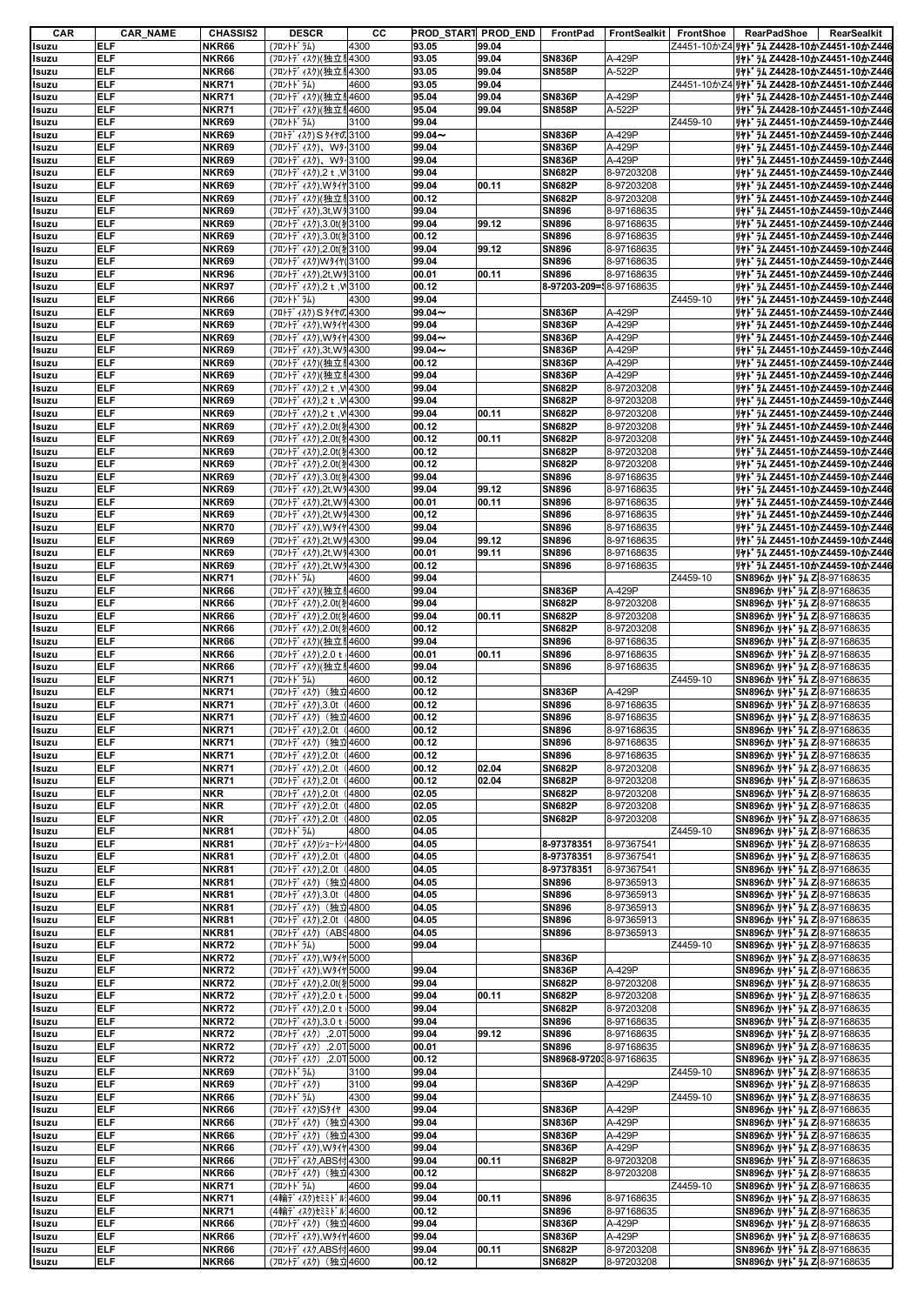| CAR                                                                                                                                                                                                         | <b>CAR_NAME</b>   | <b>CHASSIS2</b> | <b>DESCR</b>            | CС      | PROD_START PROD_END |       | FrontPad      | FrontSealkit | FrontShoe                           | <b>RearPadShoe</b><br>RearSealkit                                                                  |
|-------------------------------------------------------------------------------------------------------------------------------------------------------------------------------------------------------------|-------------------|-----------------|-------------------------|---------|---------------------|-------|---------------|--------------|-------------------------------------|----------------------------------------------------------------------------------------------------|
| Isuzu                                                                                                                                                                                                       | <b>ELF</b>        | <b>NKR</b>      | (4輪ディスク) (リミテッ  4800    |         | 02.05               |       | <b>SN896</b>  | 8-97168635   |                                     | SN896か リヤドラム Z 8-97168635                                                                          |
| Isuzu                                                                                                                                                                                                       | <b>ELF</b>        | <b>NKR</b>      | (独立懸架除)(ショート┆4800       |         | 02.05               |       | <b>SN836P</b> | A-429P       |                                     | SN896か リヤドラム Z 8-97168635                                                                          |
| Isuzu                                                                                                                                                                                                       | <b>ELF</b>        | <b>NKR81</b>    | (ショートシャーシのSタイヤ) 4800    |         | 04.05               |       | 8-97378351    | 8-97367541   |                                     | SN896か リヤドラム Z 8-97168635                                                                          |
| Isuzu                                                                                                                                                                                                       | <b>ELF</b>        | <b>NKR81</b>    | (フロントディスク)(独立リ4800      |         | 04.05               | 05.03 | 8-97378351    | 8-97367541   |                                     | SN896か リヤト ラム Z 8-97168635                                                                         |
|                                                                                                                                                                                                             | <b>ELF</b>        | NKR81           |                         |         | 04.05               |       | 8-97378351    |              |                                     | SN896か リヤドラム Z 8-97168635                                                                          |
| Isuzu                                                                                                                                                                                                       |                   |                 | (フロントディスク)(ABSf 4800    |         |                     |       |               | 8-97367541   |                                     |                                                                                                    |
| Isuzu                                                                                                                                                                                                       | <b>ELF</b>        | NKR81           | (フロントディスク)(独立リ4800      |         | 04.05               | 05.03 | <b>SN896</b>  | 8-97365913   |                                     | SN896か リヤドラム Z 8-97168635                                                                          |
| Isuzu                                                                                                                                                                                                       | <b>ELF</b>        | <b>NKR81</b>    | (フロントディスク)(独立リ4800      |         | 04.05               | 05.03 | <b>SN896</b>  | 8-97365913   |                                     | SN896か リヤドラム Z 8-97168635                                                                          |
| Isuzu                                                                                                                                                                                                       | <b>ELF</b>        | <b>NKR81</b>    | (フロントディスク)(セミミド4800     |         | 04.05               | 05.03 | <b>SN896</b>  | 8-97365913   |                                     | SN896か リヤドラム Z 8-97168635                                                                          |
| Isuzu                                                                                                                                                                                                       | ELF.              | NKR81           | (フロントディスク)(ABSf 4800    |         | 04.05               | 05.03 | <b>SN896</b>  | 8-97365913   |                                     | SN896か リヤドラム Z 8-97168635                                                                          |
| Isuzu                                                                                                                                                                                                       | <b>ELF</b>        | <b>NKR81</b>    | (フロントディスク)(ABSf 4800    |         | 05.04               |       | 8-97378351    | 8-97367541   |                                     | SN896か リヤドラム Z 8-97168635                                                                          |
|                                                                                                                                                                                                             | <b>ELF</b>        | <b>NKR81</b>    | (フロントデ ィスク)(ABS14800    |         | 05.04               |       | <b>SN896</b>  | 8-97365913   |                                     | SN896か リヤト ラム Z 8-97168635                                                                         |
| Isuzu                                                                                                                                                                                                       |                   |                 |                         |         |                     |       |               |              |                                     |                                                                                                    |
| Isuzu                                                                                                                                                                                                       | <b>ELF</b>        | <b>NKR81</b>    | (フロントデ ィスク)(ABS14800    |         | 05.04               |       | <b>SN896</b>  | 8-97365913   |                                     | SN896か リヤドラム Z 8-97168635                                                                          |
| Isuzu                                                                                                                                                                                                       | <b>ELF</b>        | <b>NKR81</b>    | (フロントディスク)(セミミド4800     |         | 05.04               |       | <b>SN896</b>  | 8-97365913   |                                     | SN896か リヤドラム Z 8-97168635                                                                          |
| Isuzu                                                                                                                                                                                                       | <b>ELF</b>        | <b>NKS58</b>    | (フロントト゛ラム)              | 3600    | 87.09               | 93.10 |               |              | Z4442-10                            | Z4442-10                                                                                           |
| Isuzu                                                                                                                                                                                                       | <b>ELF</b>        | <b>NKS66</b>    | (フロントト・ラム)              | 4300    | 93.07               | 99.04 |               |              | Z4451-10                            | Z4451-10                                                                                           |
| Isuzu                                                                                                                                                                                                       | <b>ELF</b>        | <b>NKS66</b>    | (フロントデ ィスク)             | 4300    | 93.07               | 99.04 | <b>SN836P</b> | A-429P       |                                     | Z4451-10                                                                                           |
| Isuzu                                                                                                                                                                                                       | <b>ELF</b>        | <b>NKS71</b>    | (フロントト゛ラム)              | 4600    | 93.07               |       |               |              | Z4451-10                            | Z4451-10                                                                                           |
|                                                                                                                                                                                                             |                   |                 |                         |         |                     |       |               |              |                                     |                                                                                                    |
| Isuzu                                                                                                                                                                                                       | ELF.              | <b>NKS71</b>    | (フロントデ ィスク)             | 4600    | 93.07               |       | <b>SN836P</b> | A-429P       |                                     | Z4451-10                                                                                           |
| Isuzu                                                                                                                                                                                                       | <b>ELF</b>        | <b>NKS71</b>    | (フロントト・ラム)              | 4600    | 00.06               |       |               |              | Z4451-10                            | Z4451-10かZ4459-10                                                                                  |
| Isuzu                                                                                                                                                                                                       | ELF               | <b>NKS71</b>    | (フロントデ ィスク)             | 4600    | 00.06               |       | <b>SN836P</b> | A-429P       |                                     | Z4451-10かZ4459-10                                                                                  |
| Isuzu                                                                                                                                                                                                       | ELF.              | <b>NKS81</b>    | (フロントドラム)               | 4800    | 04.05               |       |               |              | Z7751-10                            | Z4451-10かZ4459-10                                                                                  |
| Isuzu                                                                                                                                                                                                       | <b>ELF</b>        | <b>NKS81</b>    | (フロントディスク)              | 4800    | 04.05               |       | <b>SN836P</b> | A-429P       |                                     | Z4451-10かZ4459-10                                                                                  |
| Isuzu                                                                                                                                                                                                       | ELF.              | NKR66           | (フロントドラム)               | 4300    | 98.07               |       |               |              | Z4451-10かZ4                         | リヤドラム Z4451-10かZ4458-10かZ4                                                                         |
|                                                                                                                                                                                                             |                   |                 |                         |         |                     |       |               |              |                                     |                                                                                                    |
| Isuzu                                                                                                                                                                                                       | <b>ELF</b>        | NKR66           | (フロントディスク) (独立4300      |         | 98.07               | 02.03 | <b>SN836P</b> | A-429P       |                                     | リヤドラム Z4451-10かZ4458-10かZ4                                                                         |
| Isuzu                                                                                                                                                                                                       | <b>ELF</b>        | NKR66           | (フロントデ ィスク)<br>(独立4300  |         | 98.07               | 00.05 | <b>SN858P</b> | 8-944795841  |                                     | リヤドラム Z4451-10かZ4458-10かZ4                                                                         |
| Isuzu                                                                                                                                                                                                       | <b>ELF</b>        | NKR66           | (フロントデ ィスク)<br>(独立4300  |         | 00.06               | 01.02 | <b>SN682P</b> | 8-97203208   |                                     | Z4451-10かZ4458-10かZ4<br>リヤト・ラム                                                                     |
| Isuzu                                                                                                                                                                                                       | <b>ELF</b>        | NKR66           | (フロントデ ィスク), 2.0t       | (4300)  | 00.06               | 01.02 | <b>SN682P</b> | 8-97203208   |                                     | Z4451-10かZ4458-10かZ4<br>リヤト・ラム                                                                     |
|                                                                                                                                                                                                             | <b>ELF</b>        | NKR66           |                         |         | 00.06               | 01.02 | <b>SN896</b>  | 8-97168635   |                                     | リヤドラム<br>Z4451-10かZ4458-10かZ4                                                                      |
| Isuzu                                                                                                                                                                                                       |                   |                 | (フロントディスク) (独立4300      |         |                     |       |               |              |                                     |                                                                                                    |
| Isuzu                                                                                                                                                                                                       | <b>ELF</b>        | NKR66           | (フロントデ ィスク),3.0t        | 4300    | 00.06               | 01.02 | <b>SN896</b>  | 8-97168635   |                                     | Z4451-10かZ4458-10かZ<br>リヤド・ラム                                                                      |
| Isuzu                                                                                                                                                                                                       | <b>ELF</b>        | NKR66           | (フロントデ ィスク),2.0t        | 4300    | 01.03               |       | <b>SN682P</b> | 8-97203208   |                                     | リヤドラム Z4451-10かZ4458-10かZ4                                                                         |
| Isuzu                                                                                                                                                                                                       | <b>ELF</b>        | NKR66           | (フロントデ ィスク),2.0t        | (4300   | 01.03               |       | <b>SN682P</b> | 8-97203208   |                                     | リヤドラム Z4451-10かZ4458-10かZ4                                                                         |
| Isuzu                                                                                                                                                                                                       | <b>ELF</b>        | NKR66           | (フロントデ ィスク),3.0t        | 4300    | 01.03               | 02.03 | <b>SN896</b>  | 8-97168635   |                                     | リヤト・ラム<br>Z4451-10かZ4458-10かZ4                                                                     |
|                                                                                                                                                                                                             | <b>ELF</b>        | NKR66           |                         |         | 01.03               |       | <b>SN896</b>  |              |                                     | リヤドラム Z4451-10かZ4458-10かZ4                                                                         |
| Isuzu                                                                                                                                                                                                       |                   |                 | (フロントディスク),2.0t         | 4300    |                     | 02.03 |               | 8-97168635   |                                     |                                                                                                    |
| Isuzu                                                                                                                                                                                                       | ELF.              | <b>NKR</b>      | (フロントディスク) (独立4300      |         | 02.04               |       | <b>SN836P</b> | A-429P       |                                     | リヤドラム Z4451-10かZ4458-10かZ4                                                                         |
| Isuzu                                                                                                                                                                                                       | <b>ELF</b>        | <b>NKR</b>      | (フロントディスク) (独立4300      |         | 02.04               |       | <b>SN896</b>  | 8-97168635   |                                     | リヤドラム Z4451-10かZ4458-10かZ4                                                                         |
| Isuzu                                                                                                                                                                                                       | <b>ELF</b>        | <b>NKR81</b>    | (フロントト・ラム)              | 4300    | 04.06               |       |               |              | Z4459-10                            | Z4459-10                                                                                           |
| Isuzu                                                                                                                                                                                                       | ELF               | <b>NKR81</b>    | (フロントデ ィスク)             | 4300    | 04.06               |       | <b>SN896</b>  | 8-97365913   |                                     | Z4459-10                                                                                           |
|                                                                                                                                                                                                             | <b>ELF</b>        | <b>NKR71</b>    | (フロントト゛ラム)              | 4600    | 00.06               |       |               |              |                                     | Z4459-10かZ4 <b>リヤドラム Z4451-10かZ4459-10かZ4</b>                                                      |
| Isuzu                                                                                                                                                                                                       |                   |                 |                         |         |                     |       |               |              |                                     |                                                                                                    |
| Isuzu                                                                                                                                                                                                       | ELF               | <b>NKR71</b>    | (フロントディスク) (独立4600      |         | 00.06               | 02.03 | <b>SN896</b>  | 8-97168653   |                                     | Z4451-10かZ4459-10かZ4<br>リヤト・ラム                                                                     |
| Isuzu                                                                                                                                                                                                       | <b>ELF</b>        | <b>NKR71</b>    | (フロントデ ィスク), 3.0T       | 4600    | 00.06               | 02.03 | <b>SN896</b>  | 8-97168653   |                                     | リヤド・ラム<br>Z4451-10かZ4459-10かZ4                                                                     |
| Isuzu                                                                                                                                                                                                       | <b>ELF</b>        | <b>NKR71</b>    | (フロントデ ィスク),2.0t        | 4600    | 00.06               | 02.03 | <b>SN896</b>  | 8-97168653   |                                     | リヤドラム Z4451-10かZ4459-10かZ4                                                                         |
| Isuzu                                                                                                                                                                                                       | <b>ELF</b>        | <b>NKR71</b>    | (フロントデ ィスク)(ミト ル)4600   |         | 00.06               | 02.03 | <b>SN896</b>  | 8-97168653   |                                     | リヤドラム Z4451-10かZ4459-10かZ4                                                                         |
|                                                                                                                                                                                                             |                   |                 |                         |         |                     | 02.03 |               | A-429P       |                                     | リヤドラム Z4451-10かZ4459-10かZ4                                                                         |
| Isuzu                                                                                                                                                                                                       | ELF.              | <b>NKR71</b>    | (フロントディスク) (独立4600      |         | 00.06               |       | <b>SN235</b>  |              |                                     |                                                                                                    |
| Isuzu                                                                                                                                                                                                       | <b>ELF</b>        | <b>NKR71</b>    | (フロントデ ィスク), 2.0t       | 4600    | 00.10               | 02.03 | <b>SN682P</b> | 8-97203208   |                                     | リヤドラム Z4451-10かZ4459-10かZ4                                                                         |
| Isuzu                                                                                                                                                                                                       | <b>ELF</b>        | <b>NKR</b>      | (フロントディスク)(独立4600       |         | 02.04               | 02.07 | <b>SN235</b>  | A-429P       |                                     | リヤト・ラム<br>Z4451-10かZ4459-10かZ4                                                                     |
| Isuzu                                                                                                                                                                                                       | <b>ELF</b>        | <b>NKR</b>      | (フロントディスク)(独立 4600      |         | 02.04               | 02.07 | <b>SN896</b>  | 8-97168653   |                                     | Z4451-10かZ4459-10かZ4<br>リヤド・ラム                                                                     |
| Isuzu                                                                                                                                                                                                       | <b>ELF</b>        | <b>NKR</b>      | (フロントデ゛ィスク)<br>(独立 4600 |         | 02.08               |       | <b>SN235</b>  | A-429P       |                                     | リヤト・ラム<br>Z4451-10かZ4459-10かZ4                                                                     |
|                                                                                                                                                                                                             |                   |                 |                         |         |                     |       |               |              |                                     |                                                                                                    |
| Isuzu                                                                                                                                                                                                       | <b>ELF</b>        | <b>NKR</b>      | (フロントデ゛ィスク)<br>(独立 4600 |         | 02.08               |       | <b>SN896</b>  | 8-97168635   |                                     | リヤト・ラム<br>Z4451-10かZ4459-10かZ4                                                                     |
| Isuzu                                                                                                                                                                                                       | <b>ELF</b>        | NKR81           | (フロントデ ィスク)             | (独立4600 | 04.06               |       | 8-97378-351   | 8-97367541   |                                     | リヤドラム Z4451-10かZ4459-10かZ4                                                                         |
| Isuzu                                                                                                                                                                                                       | <b>ELF HYBRID</b> | <b>NKR81</b>    | (フロントデ゛ィスク)<br>(独立4600  |         | 04.06               | 05.03 | <b>SN896</b>  | 8-97365913   |                                     | リャト・ラム Z4451-10かZ4459-10かZ4                                                                        |
| Isuzu                                                                                                                                                                                                       | <b>ELF HYBRID</b> | NKR81           | (フロントデ ィスク)             | (独立4600 | 04.06               | 05.03 | <b>SN896</b>  | 8-97365913   |                                     | Z4451-10かZ4459-10かZ4<br>リヤト・ラム                                                                     |
|                                                                                                                                                                                                             |                   |                 |                         |         |                     |       |               |              |                                     |                                                                                                    |
| Isuzu                                                                                                                                                                                                       | <b>ELF HYBRID</b> | NKR81           | (フロントデ゛ィスク)<br>(独立4600  |         | 04.06               | 05.03 | <b>SN896</b>  | 8-97365913   |                                     | リヤト・ラム<br>Z4451-10かZ4459-10かZ4                                                                     |
| Isuzu                                                                                                                                                                                                       | <b>ELF HYBRID</b> | NKR81           | (フロントディスク) (独立4600      |         | 05.04               |       | <b>SN896</b>  | 8-97365913   |                                     | リヤドラム Z4451-10かZ4459-10かZ4                                                                         |
| Isuzu                                                                                                                                                                                                       | <b>ELF HYBRID</b> | <b>NKR81</b>    | (ABS付)(ショウトシャーシ4800     |         | 05.02               |       | 8-97378351    | 8-97367541   |                                     | リヤドラム Z4451-10かZ4459-10かZ44                                                                        |
| Isuzu                                                                                                                                                                                                       | <b>ELF HYBRID</b> | NKR81           | (ABS除)(ショウトシャーシ 4800    |         | 05.02               |       | <b>SN896</b>  | 8-97365913   |                                     | リヤドラム Z4451-10かZ4459-10かZ44                                                                        |
| Isuzu                                                                                                                                                                                                       | <b>ELF HYBRID</b> | <b>NKR81</b>    | (独立懸架)(ミドルシャ・4800       |         | 05.02               |       | <b>SN896</b>  | 8-97365913   |                                     | リヤドラム Z4451-10かZ4459-10かZ44                                                                        |
|                                                                                                                                                                                                             | <b>ELF</b>        | <b>NHR54</b>    | (フロントト゛ラム)              | 2500    | 84.07               | 90.05 |               |              | Z4434-10                            | S 947 Z4434-10 7571-<br>リヤト・ラム                                                                     |
| Isuzu                                                                                                                                                                                                       |                   |                 |                         |         |                     |       |               |              |                                     |                                                                                                    |
| Isuzu                                                                                                                                                                                                       | <b>ELF</b>        | <b>NHR54</b>    | (フロントディスク)              | 2500    | 84.07               | 93.06 | <b>SN841P</b> | A-361P       |                                     | Z4434-10                                                                                           |
| Isuzu                                                                                                                                                                                                       | <b>ELF</b>        | <b>NHR55</b>    | (フロントト・ラム)              | 2800    | 84.07               | 90.05 |               |              | Z4434-10                            | リヤト・ラム S タイヤ Z4434-10 フラットロー                                                                       |
| Isuzu                                                                                                                                                                                                       | <b>ELF</b>        | <b>NHR55</b>    | (フロントデ ィスク)             | 2800    | 84.07               | 93.06 | <b>SN841P</b> | A-361P       |                                     | Z4434-10                                                                                           |
| Isuzu                                                                                                                                                                                                       | <b>ELF</b>        | NHR69           | (フロントト・ラム)              | 3100    | 93.07               |       |               |              | Z4460-10                            | リヤドラム S タイヤ Z4460-10 Wタイヤ Z                                                                        |
|                                                                                                                                                                                                             |                   |                 |                         |         |                     |       |               |              |                                     |                                                                                                    |
| Isuzu                                                                                                                                                                                                       | <b>ELF</b>        | NHR69           | (フロントディスク)(独立リ3100      |         | 93.07               |       | <b>SN841P</b> | A-361P       |                                     | S 911 Z4460-10 W 911 Z<br>リヤト・ラム                                                                   |
| Isuzu                                                                                                                                                                                                       | <b>ELF</b>        | NHR69           | (フロントディスク)(独立リ3100      |         | 97.04               |       | <b>SN888</b>  | A-485P       |                                     | リヤト・ラム<br>S 911 Z4460-10 W911 Z                                                                    |
| Isuzu                                                                                                                                                                                                       | <b>ELF</b>        | NHR69           | (フロントディスク) (独立3100      |         | 99.05               | 00.11 | <b>SN814P</b> | A-361P       |                                     | リヤト・ラム<br>S 917 Z4460-10 W917 Z                                                                    |
| Isuzu                                                                                                                                                                                                       | <b>ELF</b>        | NHR69           | (フロントディスク) (ミドリ3100     |         | 99.05               | 00.11 | <b>SN814P</b> | A-361P       |                                     | リヤト・ラム<br>Z4460-10 W911 Z<br><b>S911</b>                                                           |
| Isuzu                                                                                                                                                                                                       | <b>ELF</b>        | NHR69           | (フロントディスク) (独立3100      |         | 99.05               | 02.05 | <b>SN888</b>  | A-485P       |                                     | リヤト・ラム<br>S 917 Z4460-10 W917 Z4                                                                   |
|                                                                                                                                                                                                             | <b>ELF</b>        |                 |                         |         |                     | 02.05 |               | A-429P       |                                     |                                                                                                    |
| Isuzu                                                                                                                                                                                                       |                   | NHR69           | (フロントディスク) (独立3100      |         | 00.12               |       | <b>SN836P</b> |              |                                     | リヤド・ラム<br>S 917 Z4460-10 W 917 Z4                                                                  |
| Isuzu                                                                                                                                                                                                       | <b>ELF</b>        | NHR69           | (フロントディスク) (独立3100      |         | 02.06               | 03.08 | <b>SN836P</b> | A-429P       |                                     | リヤト・ラム<br><b>S917</b><br>Z4460-10 W911 Z                                                           |
| Isuzu                                                                                                                                                                                                       | <b>ELF</b>        | NHR69           | (フロントディスク) (ミトン)3100    |         | 02.06               | 03.08 | <b>SN836P</b> | A-429P       |                                     | リヤドラム S タイヤ Z4460-10 Wタイヤ Z4                                                                       |
| Isuzu                                                                                                                                                                                                       | <b>ELF</b>        | NHR69           | (フロントディスク) (独立3100      |         | 02.06               | 03.08 | <b>SN888</b>  | A-485P       |                                     | リヤドラム S タイヤ Z4460-10 Wタイヤ Z4                                                                       |
| Isuzu                                                                                                                                                                                                       | <b>ELF</b>        | NHR69           | (フロントディスク)(ショートシ 3100   |         | 02.06               | 03.08 | <b>SN888</b>  | A-485P       |                                     | リヤト・ラム<br>S911 Z4460-10 W911 Z                                                                     |
| Isuzu                                                                                                                                                                                                       | <b>ELF</b>        | NHR69           | (フロントディスク) (独立3100      |         | 03.09               |       | <b>SN888</b>  | A-485P       |                                     | リヤドラム S タイヤ Z4460-10 Wタイヤ Z4                                                                       |
|                                                                                                                                                                                                             |                   |                 |                         |         |                     |       | <b>SN888</b>  |              |                                     |                                                                                                    |
| Isuzu                                                                                                                                                                                                       |                   |                 |                         | 3100    | 04.06               |       |               |              |                                     | Z4465-10                                                                                           |
| Isuzu                                                                                                                                                                                                       | <b>ELF</b>        | NHR69           | (フロントデ ィスク)             |         |                     |       |               | A-485P       |                                     |                                                                                                    |
|                                                                                                                                                                                                             | <b>ELF</b>        | <b>NHS55</b>    |                         | 2800    | 91.08               | 93.07 | <b>SN841P</b> | A-361P       |                                     | JYI 74 91.08~9305 S911 Z4434-1                                                                     |
|                                                                                                                                                                                                             | <b>ELF</b>        | NHS69           |                         | 3100    | 93.07               | 95.02 | <b>SN841P</b> | A-361P       |                                     | J+1 54 91.08~9305 S11+ Z4434-1                                                                     |
|                                                                                                                                                                                                             |                   |                 |                         |         |                     |       |               |              |                                     |                                                                                                    |
|                                                                                                                                                                                                             | <b>ELF</b>        | NHS69           |                         | 3100    | 95.03               |       | <b>SN836P</b> | A-429P       |                                     | リヤドラム 91.08~9305 S9イヤ Z4434-1                                                                      |
|                                                                                                                                                                                                             | <b>ELF</b>        | <b>NHS69</b>    |                         | 3100    | 98.07               |       | <b>SN836P</b> | A-429P       |                                     | ※1 リヤドラム Z4428-10かZ4465-10                                                                         |
|                                                                                                                                                                                                             | <b>ELF</b>        | NHR69           | $(C/H7435058\sim)$      | 3100    | 98.02               | 01.03 | <b>SN841P</b> | A-361P       |                                     | ※1 リヤドラム Z4428-10かZ4465-10                                                                         |
|                                                                                                                                                                                                             | <b>ELF</b>        | NHR69           |                         | 3100    | 01.04               |       | <b>SN836P</b> | A-429P       |                                     | ※1 リヤドラム Z4428-10かZ4465-10                                                                         |
|                                                                                                                                                                                                             | <b>ELF</b>        | NHR69           |                         | 3100    | 04.06               |       | <b>SN888</b>  | A-485P       |                                     | ※1 リヤドラム Z4428-10かZ4465-10                                                                         |
|                                                                                                                                                                                                             |                   |                 |                         |         |                     |       |               |              |                                     |                                                                                                    |
|                                                                                                                                                                                                             | <b>ELF</b>        | NPR58G          | (フロントト゛ラム)              | 3600    | 90.05               | 93.05 |               |              | Z4425-10                            | Z4425-10                                                                                           |
|                                                                                                                                                                                                             | <b>ELF</b>        | NPR58L          | (W9イヤのSキャブ)             | 3600    | 90.05               | 93.05 |               |              | Z4425-10                            |                                                                                                    |
|                                                                                                                                                                                                             | <b>ELF</b>        | NPR58P          | (WタイヤのSキャブ)             | 3600    | 90.05               | 93.05 |               |              | Z4425-10                            |                                                                                                    |
|                                                                                                                                                                                                             | <b>ELF</b>        | NPR58L          | (WタイヤのWキャブ)             | 3600    | 90.05               | 93.05 |               |              | Z4425-10                            | リャト ラム (4BD1,4HF1エンジン) Z4451-1                                                                     |
|                                                                                                                                                                                                             |                   |                 |                         |         |                     |       |               |              |                                     |                                                                                                    |
|                                                                                                                                                                                                             | <b>ELF</b>        | NPR58P          | (W91ヤのWキャブ              | 3600    | 90.05               | 93.05 |               |              | Z4425-10                            | リヤト ラム (4BD1,4HF1エンジン) Z4451-1                                                                     |
|                                                                                                                                                                                                             | <b>ELF</b>        | NPR58L          | (小径タイヤのSキャブ             | 3600    | 90.05               | 93.05 |               |              | Z4425-10                            |                                                                                                    |
|                                                                                                                                                                                                             | <b>ELF</b>        | NPR58P          | (小径タイヤのSキャブ)            | 3600    | 90.05               | 93.05 |               |              | Z4425-10                            |                                                                                                    |
|                                                                                                                                                                                                             | <b>ELF</b>        | NPR58L          | (小径タイヤのWキャブ             | 3600    | 90.05               | 93.05 |               |              | Z4451-10                            |                                                                                                    |
|                                                                                                                                                                                                             |                   |                 |                         |         |                     |       |               |              |                                     | リヤト ラム (4BD1,4HF1エンジン) Z4451-1<br>リヤト ラム (4BD1,4HF1エンジン) Z4451-1<br>リヤト ラム (4BD1,4HF1エンジン) Z4451-1 |
|                                                                                                                                                                                                             | <b>ELF</b>        | NPR58P          | (小径タイヤのWキャブ             | 3600    | 90.05               | 93.05 |               |              | Z4451-10                            | リヤト ラム (4BD1,4HF1エンジン) Z4451-1                                                                     |
|                                                                                                                                                                                                             | <b>ELF</b>        | <b>NPR58</b>    | (フロントディスク)              | 3600    | 90.05               | 93.05 | <b>SN858P</b> | A-522P       |                                     | Z4425-10かZ4428-10                                                                                  |
|                                                                                                                                                                                                             | <b>ELF</b>        | <b>NPR59</b>    | (フロントト゛ラム)              | 3900    | 90.05               | 93.05 |               |              | Z4425-10                            | Z4425-10                                                                                           |
|                                                                                                                                                                                                             | <b>ELF</b>        |                 |                         |         | 90.05               |       | <b>SN858P</b> |              |                                     |                                                                                                    |
|                                                                                                                                                                                                             |                   | <b>NPR59</b>    | (フロントディスク)              | 3900    |                     | 93.05 |               | A-522P       |                                     | Z4425-10かZ4428-10                                                                                  |
|                                                                                                                                                                                                             | <b>ELF</b>        | NPR66           | (フロントト゛ラム)              | 4300    | 90.05               | 93.05 |               |              | フロントト <sup>*</sup> ラム 3.5t以Z4451-10 |                                                                                                    |
|                                                                                                                                                                                                             | <b>ELF</b>        | NPR66           | (W34)                   | 4300    | 90.05               | 93.05 |               |              |                                     | フロントドラム 3.5t以下 Z4451-10 3.75t超 Z4459-10                                                            |
|                                                                                                                                                                                                             | <b>ELF</b>        | NPR66           | (小径タイヤ)                 | 4300    | 90.05               | 93.05 |               |              | Z4451-10                            | リヤト ラム (4BD1,4HF1エンジン) Z4451-1                                                                     |
|                                                                                                                                                                                                             | <b>ELF</b>        | NPR66           | (フロントデ ィスク)             | 4300    | 90.05               | 93.05 | <b>SN858P</b> | A-522P       |                                     | Z4428-10                                                                                           |
| Isuzu<br>Isuzu<br>Isuzu<br>Isuzu<br>Isuzu<br>Isuzu<br>Isuzu<br>Isuzu<br>Isuzu<br>Isuzu<br>Isuzu<br>Isuzu<br>Isuzu<br>Isuzu<br>Isuzu<br>Isuzu<br>Isuzu<br>Isuzu<br>Isuzu<br>Isuzu<br>Isuzu<br>Isuzu<br>Isuzu | <b>ELF</b>        | NPR66           | (フロントト・ラム)              | 4300    | 93.05               | 99.04 |               |              |                                     | Z4451-10かZ4 リャト・ラム Z4447-10かZ4451-10かZ445                                                          |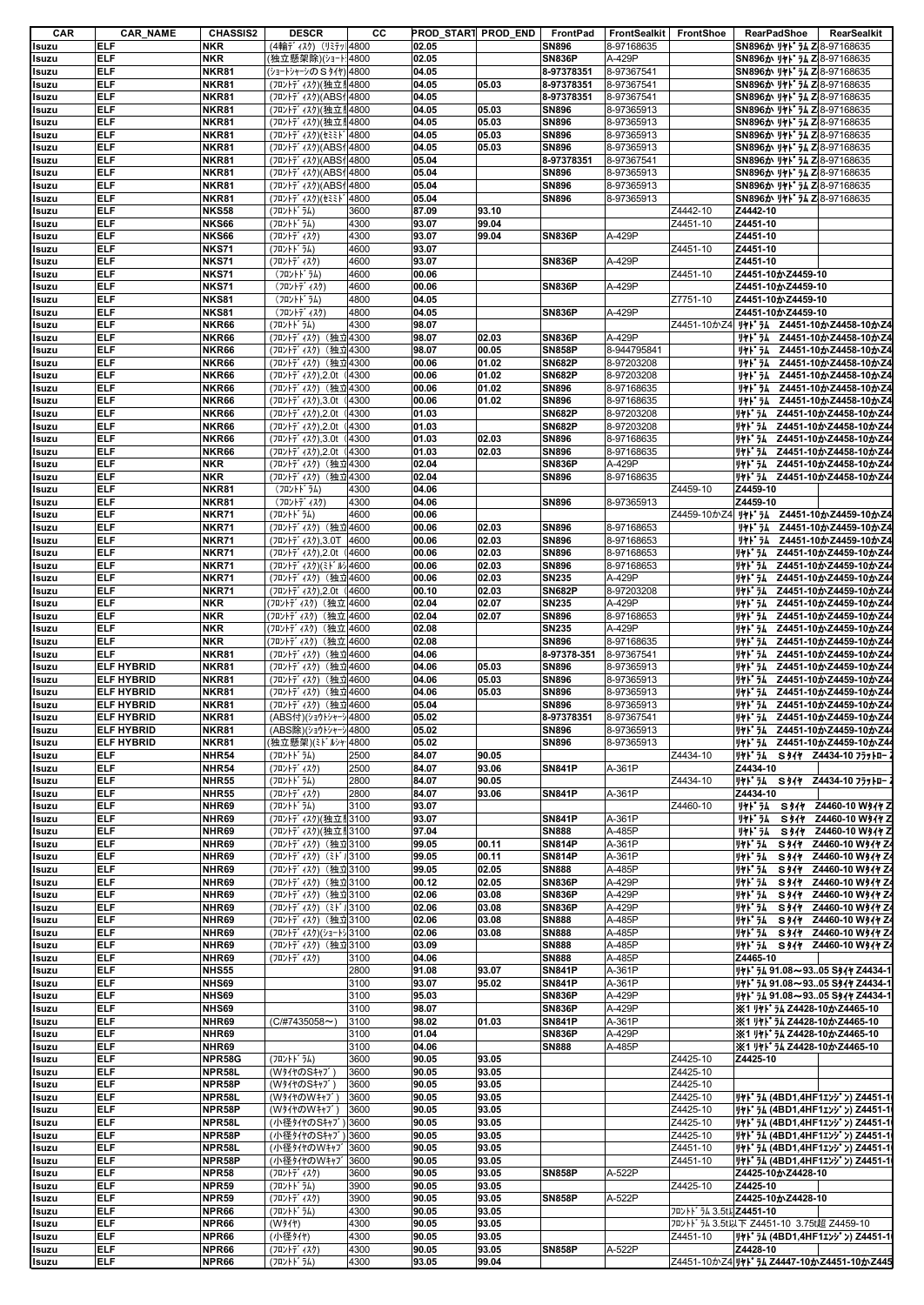| CAR   | <b>CAR_NAME</b> | <b>CHASSIS2</b> | <b>DESCR</b>                      | CС   | PROD START PROD END |       | FrontPad               | <b>FrontSealkit</b> | FrontShoe            | RearPadShoe<br>RearSealkit                                         |
|-------|-----------------|-----------------|-----------------------------------|------|---------------------|-------|------------------------|---------------------|----------------------|--------------------------------------------------------------------|
| Isuzu | <b>ELF</b>      | NPR66           | (フロントデ ィスク)                       | 4300 | 93.05               | 99.04 | <b>SN858P</b>          | A-522P              |                      | リヤドラム Z4447-10かZ4451-10かZ445                                       |
| Isuzu | <b>ELF</b>      | NPR71           | (フロントト゛ラム)                        | 4600 | 95.03               | 99.04 |                        |                     |                      | Z4451-10かZ4 JII 74 Z4447-10かZ4451-10かZ445                          |
| Isuzu | <b>ELF</b>      | NPR71           | (フロントデ ィスク)                       | 4600 | 95.03               | 99.04 | <b>SN858P</b>          | A-522P              |                      | リヤト ラム Z4447-10かZ4451-10かZ445                                      |
| Isuzu | <b>ELF</b>      | NPR70           | (フロントト゛ラム)                        | 4800 | 93.05               | 99.04 |                        |                     |                      | Z4451-10かZ4 <b>リヤドラム Z4447-10かZ4451-10かZ445</b>                    |
| Isuzu | <b>ELF</b>      | NPR70           | (フロントデ ィスク)                       | 4800 | 93.05               | 99.04 | <b>SN858P</b>          | A-522P              |                      | リヤドラム Z4447-10かZ4451-10かZ445                                       |
|       | <b>ELF</b>      | <b>NPR72</b>    |                                   | 5000 | 97.04               |       |                        |                     |                      |                                                                    |
| Isuzu |                 |                 | (フロントト゛ラム)                        |      |                     | 99.04 |                        |                     |                      | Z4451-10かZ4 <b>リヤドラム Z4447-10かZ4451-10かZ445</b>                    |
| Isuzu | <b>ELF</b>      | <b>NPR72</b>    | (フロントディスク)                        | 5000 | 97.04               | 99.04 | <b>SN858P</b>          | A-522P              |                      | Jヤドラム Z4447-10かZ4451-10かZ445                                       |
| Isuzu | <b>ELF</b>      | NPR66L          | (フロントト・ラム)                        | 4300 | 99.04               |       |                        |                     | Z4459-10             | SN896 か リヤドラム Z8-97168635                                          |
| Isuzu | <b>ELF</b>      | NPR66L          | (フロントデ ィスク)(2.0t) 4300            |      | 99.04               |       | <b>SN682P</b>          | 8-97203208          |                      | SN896 か リヤドラム Z8-97168635                                          |
| Isuzu | <b>ELF</b>      | NPR66L          | (2.75t, 3.0t)                     | 4300 | 99.04               |       | <b>SN896</b>           | 8-97168635          |                      | SN896 か リヤドラム 28-97168635                                          |
| Isuzu | <b>ELF</b>      | NPR71           | (フロントト・ラム)                        | 4600 | 99.04               |       |                        |                     | Z4459-10             | SN896 か リヤドラム Z8-97168635                                          |
| Isuzu | <b>ELF</b>      | NPR71           | (フロントデ ィスク)(2.0t以4600             |      | 99.04               |       | <b>SN682P</b>          | 8-97203208          |                      | SN896 か リヤドラム Z8-97168635                                          |
| Isuzu | <b>ELF</b>      | NPR71           | (フロントデ ィスク)(2.75tj 4600           |      | 99.04               |       | <b>SN896</b>           | 8-97168635          |                      | SN896 か※1<br>8-97168635                                            |
| Isuzu | <b>ELF</b>      | NPR71           | (フロントト・ラム)                        | 4600 | 00.12               |       |                        |                     | Z4459-10             |                                                                    |
|       |                 |                 |                                   |      |                     |       |                        |                     |                      |                                                                    |
| Isuzu | <b>ELF</b>      | NPR71           | (4輪ディスク) ,2.0t 4600               |      | 00.12               | 02.04 | <b>SN682P</b>          | 8-97203208          |                      |                                                                    |
| Isuzu | <b>ELF</b>      | NPR71           | (フロントディスク),2.0t 4600              |      | 00.12               | 02.04 | <b>SN682P</b>          | 8-97203208          |                      |                                                                    |
| Isuzu | <b>ELF</b>      | NPR71           | (4輪デ ィスク), 3.0t(独 4600            |      | 00.12               | 02.04 | <b>SN896</b>           | 8-97168635          |                      |                                                                    |
| Isuzu | <b>ELF</b>      | NPR71           | (フロントデ ィスク), 3.0t(犯4600           |      | 00.12               | 02.04 | <b>SN896</b>           | 8-97168635          |                      |                                                                    |
| Isuzu | <b>ELF</b>      | NPR71           | (4輪ディスク)(独立懸4600                  |      | 00.12               | 02.04 | <b>SN896</b>           | 8-97168635          |                      |                                                                    |
| Isuzu | <b>ELF</b>      | NPR71           | (フロントディスク),3.5t(犯4600             |      | 00.12               |       | <b>SN904</b>           | 8-97167636          |                      |                                                                    |
| Isuzu | <b>ELF</b>      | NPR81           | (フロントト゛ラム)                        | 4800 | 02.05               |       |                        |                     |                      | Z4459-10か8-9 <b>リヤドラム Z4447-10かZ4451-10かZ445</b>                   |
| Isuzu | <b>ELF</b>      | NPR81           | (フロントデ ィスク) ,2.0 4800             |      | 02.05               |       | <b>SN682P</b>          | 8-97203208          |                      | リヤドラム Z4447-10かZ4451-10かZ445                                       |
| Isuzu | <b>ELF</b>      | NPR81           | (フロントディスク),2.0t(¾4800             |      | 02.05               |       | <b>SN682P</b>          | 8-97203208          |                      | リヤドラム Z4447-10かZ4451-10かZ445                                       |
| Isuzu | <b>ELF</b>      | <b>NPR</b>      | (フロントディスク) ,3.4800                |      | 02.05               |       | <b>SN896</b>           | 8-97168635          |                      | リヤドラム Z4447-10かZ4451-10かZ445                                       |
|       |                 |                 |                                   |      |                     |       |                        |                     |                      |                                                                    |
| Isuzu | <b>ELF</b>      | <b>NPR</b>      | (フロントデ ィスク), 2.0t 4800            |      | 02.05               |       | <b>SN896</b>           | 8-97168635          |                      | Jヤドラム Z4447-10かZ4451-10かZ445                                       |
| Isuzu | <b>ELF</b>      | <b>NPR</b>      | (フロントデ ィスク), 3.0t 4800            |      | 02.05               |       | <b>SN896</b>           | 8-97168635          |                      | SN896 か リヤドラム 8-97168635                                           |
| Isuzu | <b>ELF</b>      | <b>NPR</b>      | (フロントデ ィスク), 2.0t, 4800           |      | 02.05               |       | <b>SN896</b>           | 8-97168635          |                      | SN896 か Jヤト ラム 8-97168635                                          |
| Isuzu | <b>ELF</b>      | NPR81           | (フロントデ ィスク), 3.0t (4800           |      | 04.06               | 05.03 | <b>SN904</b>           | 8-97365914          |                      | SN896 か リヤドラム 8-97168635                                           |
| Isuzu | <b>ELF</b>      | NPR81           | (フロントデ ィスク),3.0t (4800            |      | 04.06               | 05.03 | <b>SN904</b>           | 8-97365914          |                      | SN896 か リヤドラム 8-97168635                                           |
| Isuzu | <b>ELF</b>      | NPR81           | (フロントディスク)(独立リ4800                |      | 04.06               | 05.03 | <b>SN896</b>           | 8-97365913          |                      | SN896 か リヤドラム 8-97168635                                           |
| Isuzu | <b>ELF</b>      | NPR81           | (フロントディスク)(独立リ4800                |      | 04.06               | 05.03 | <b>SN896</b>           | 8-97365913          |                      | SN896 か Jヤト ラム 8-97168635                                          |
|       |                 |                 |                                   |      |                     |       |                        |                     |                      |                                                                    |
| Isuzu | <b>ELF</b>      | NPR81           | (フロントデ ィスク), 2.0t(3 4800          |      | 04.06               | 05.03 | <b>SN896</b>           | 8-97365913          |                      | SN896 か JIII 74 8-97168635                                         |
| Isuzu | <b>ELF</b>      | NPR81           | (フロントデ ィスク), 3.0t(犯4800           |      | 04.06               | 05.03 | <b>SN896</b>           | 8-97365913          |                      | SN896 か リヤドラム 8-97168635                                           |
| Isuzu | <b>ELF</b>      | NPR81           | (フロントデ ィスク), 2.0t(3! 4800         |      | 04.06               | 05.03 | <b>SN896</b>           | 8-97365913          |                      | SN896 か リヤドラム 8-97168635                                           |
| Isuzu | <b>ELF</b>      | NPR81           | (フロントデ ィスク), 3.0t(3 4800          |      | 04.06               | 05.03 | <b>SN896</b>           | 8-97365913          |                      | SN896 か リヤドラム 8-97168635                                           |
| Isuzu | <b>ELF</b>      | NPR81           | (フロントディスク),3.5t (4800             |      | 05.04               |       | <b>SN904</b>           | 8-97365914          |                      | SN896 か Jヤドラム 8-97168635                                           |
| Isuzu | <b>ELF</b>      | NPR81           | (フロントデ ィスク), 2.0t, 3 4800         |      | 05.04               |       | <b>SN896</b>           | 8-97365913          |                      | SN896 か リヤドラム 8-97168635                                           |
| Isuzu | <b>ELF</b>      | NPR81           | (フロントディスク)(独立リ4800                |      | 05.04               |       | <b>SN896</b>           | 8-97365914          |                      | SN896 か リヤドラム 8-97168635                                           |
| Isuzu | <b>ELF</b>      | <b>NPR72</b>    | (フロントト゛ラム)                        | 5000 | 99.04               |       |                        |                     | Z4459-10             | SN896 か リャト・ラム 8-97168635                                          |
|       |                 |                 |                                   |      |                     |       |                        |                     |                      |                                                                    |
| Isuzu | <b>ELF</b>      | <b>NPR72</b>    | (フロントデ ィスク)(2.0t以 5000            |      | 99.04               |       | SN682P8-972 8-97203208 |                     |                      | SN896 か Jヤドラム 8-97168635                                           |
| Isuzu | <b>ELF</b>      | <b>NPR72</b>    | (フロントデ ィスク)(2.75tj 5000           |      | 99.04               |       | <b>SN896</b>           | 8-97168635          |                      | SN896 か JI+1 54 8-97168635                                         |
| Isuzu | <b>ELF</b>      | <b>NPR75</b>    | (フロントドラム)                         | 5200 | 99.04               |       |                        |                     | Z4459-10             | SN896 か リヤドラム 8-97168635                                           |
| Isuzu | <b>ELF</b>      | <b>NPR75</b>    | (フロントデ ィスク)(2.0tl 5200            |      | 99.04               |       | SN682P8-972 8-97203208 |                     |                      | SN896 か リヤドラム 8-97168635                                           |
| Isuzu | <b>ELF</b>      | <b>NPR75</b>    | (フロントデ ィスク)(2.75tj 5200           |      | 99.04               |       | <b>SN896</b>           | 8-97168635          |                      | SN896 か リヤドラム 8-97168635                                           |
| Isuzu | <b>ELF</b>      | NPR71L          | (2.0t)                            | 4600 | 99.04               |       | <b>SN682P</b>          | 8-97203208          |                      | Z4451-10かZ4459-10                                                  |
| Isuzu | <b>ELF</b>      | NPR71L          | (2.75t) ,NPR71F4600               |      | 99.04               |       | <b>SN896</b>           | 8-97168635          |                      | Z4451-10かZ4459-10                                                  |
| Isuzu | <b>ELF</b>      | NPR71L          | ミト <sup>*</sup> ルシャーシのWタイヤの4600   |      | 00.12               |       | <b>SN682P</b>          | 8-97203208          |                      | Z4451-10かZ4459-10                                                  |
|       | <b>ELF</b>      | NPR81           | (ABS付)(ミト <sup>*</sup> ルシャーシ 4800 |      | 04.06               | 05.03 | <b>SN896</b>           | 8-97365913          |                      | Z4451-10かZ4459-10                                                  |
| Isuzu |                 |                 |                                   |      |                     |       |                        |                     |                      |                                                                    |
| Isuzu | <b>ELF</b>      | NPR81           | (独立懸架) ミドル 4800                   |      | 04.06               | 05.03 | <b>SN896</b>           | 8-97365913          |                      | Z4451-10かZ4459-10                                                  |
| Isuzu | <b>ELF</b>      | NPR81           | ミドルシャーシのWタイヤと4800                 |      | 05.04               |       | <b>SN896</b>           | 8-97365913          |                      | Z4451-10かZ4459-10                                                  |
| Isuzu | <b>ELF</b>      | <b>NPS58</b>    | (フロントト゛ラム)                        | 3600 | 88.07               | 93.05 |                        |                     | Z4451-10             | Z4451-10かZ4459-10                                                  |
| Isuzu | <b>ELF</b>      | <b>NPS59</b>    | (フロントト・ラム)                        | 3900 | 87.12               | 93.05 |                        |                     | Z4451-10             | Z4451-10かZ4459-10                                                  |
| Isuzu | <b>ELF</b>      | <b>NPS66</b>    | (フロントト゛ラム)                        | 4300 | 93.12               | 95.04 |                        |                     | Z4451-10             | Z4451-10かZ4459-10                                                  |
| Isuzu | <b>ELF</b>      | <b>NPS71</b>    | (フロントト゛ラム)                        | 4600 | 95.04               | 97.03 |                        |                     | Z4451-10             | Z4451-10かZ4459-10                                                  |
| Isuzu | <b>ELF</b>      | <b>NPS</b>      | (フロントト・ラム)                        | 4800 | 02.10               |       |                        |                     | Z4451-10             | Z4451-10かZ4459-10                                                  |
| Isuzu | <b>ELF</b>      | <b>NPS</b>      | (フロントデ ィスク),3.0t(犯4800            |      | 02.10               | 03.08 | <b>SN896</b>           | 8-97168635          |                      | Z4451-10かZ4459-10                                                  |
|       |                 |                 |                                   |      |                     |       |                        |                     |                      |                                                                    |
| Isuzu | <b>ELF</b>      | <b>NPS</b>      | (フロントデ ィスク).2.0t.34800            |      | 02.10               | 03.08 | <b>SN896</b>           | 8-97168635          |                      | Z4451-10かZ4459-10                                                  |
| Isuzu | <b>ELF</b>      | <b>NPS</b>      | (フロントデ ィスク),2.0t(3 4800           |      | 02.10               |       | <b>SN682P</b>          | 8-97203208          |                      | Z4451-10かZ4459-10                                                  |
| Isuzu | <b>ELF</b>      | <b>NPS</b>      | (フロントデ ィスク), 3.5t(3!4800          |      | 02.10               |       | <b>SN904</b>           | 8-97168636          |                      | Z4451-10かZ4459-10                                                  |
| Isuzu | <b>ELF</b>      | <b>NPS81</b>    | (フロントデ ィスク), 3.0t(3 4800          |      | 03.08               |       | <b>SN896</b>           | 8-97168635          |                      | Z4451-10かZ4459-10                                                  |
| Isuzu | <b>ELF</b>      | <b>NPS81</b>    | (フロントデ ィスク), 2.0t(3!4800          |      | 03.08               |       | <b>SN896</b>           | 8-97168635          |                      | Z4451-10かZ4459-10                                                  |
| Isuzu | <b>ELF</b>      | <b>NPS81</b>    | (フロントデ ィスク), 2.0t(3 4800          |      | 04.06               | 05.03 | <b>SN896</b>           | 8-97365913          |                      | Z4451-10かZ4459-10                                                  |
| Isuzu | <b>ELF</b>      | <b>NPS81</b>    | (フロントディスク) (独立4800                |      | 04.06               | 05.03 | SN904                  | 8-97365914          |                      | Z4451-10かZ4459-10                                                  |
| Isuzu | <b>ELF</b>      | <b>NPS81</b>    | (フロントデ ィスク), 3.5t (4800           |      | 04.06               | 05.03 | <b>SN904</b>           | 8-97365914          |                      | Z4451-10かZ4459-10                                                  |
|       |                 |                 |                                   |      |                     |       |                        |                     |                      |                                                                    |
| Isuzu | <b>ELF</b>      | <b>NPS81</b>    | (フロントデ ィスク), 3.5t (4800           |      | 05.04               |       | <b>SN904</b>           | 8-97365914          |                      | Z4451-10かZ4459-10                                                  |
| Isuzu | <b>ELF</b>      | <b>NPS81</b>    | (フロントデ ィスク), 3.5t(ロ 4800          |      | 05.04               |       | <b>SN904</b>           | 8-97365914          |                      | Z4451-10かZ4459-10                                                  |
| Isuzu | <b>ELF</b>      | <b>NPS81</b>    | (フロントデ ィスク), 2.0t (4800           |      | 05.04               |       | <b>SN896</b>           | 8-97365913          |                      | Z4451-10かZ4459-10                                                  |
| Isuzu | <b>ELF</b>      | <b>NPS81</b>    | (フロントデ ィスク), 2.0t(ロ 4800          |      | 05.04               |       | <b>SN896</b>           | 8-97365913          |                      | Z4451-10かZ4459-10                                                  |
| Isuzu | <b>ELF</b>      | <b>NPS72</b>    |                                   | 5000 | 97.04               |       |                        |                     | Z4451-10             | Z4451-10かZ4459-10                                                  |
| Isuzu | <b>ELF</b>      | NPR71           | (フロントト゛ラム)                        | 4300 | 98.07               |       |                        |                     | Z4451-10かZ4          | リヤドラム Z4447-10かZ4451-10かZ                                          |
| Isuzu | <b>ELF</b>      | <b>NPR72</b>    | (フロントト゛ラム)                        | 4300 | 98.07               |       |                        |                     | Z4451-10かZ4          | リヤドラム Z4447-10かZ4451-10かZ                                          |
| Isuzu | <b>ELF</b>      | NPR71           | (フロントデ ィスク)(ミト ル)4300             |      | 98.07               | 00.05 | <b>SN858P</b>          | A-522               |                      | リヤドラム Z4447-10かZ4451-10かZ                                          |
| Isuzu | <b>ELF</b>      | <b>NPR72</b>    | (フロントデ ィスク)(ミト ルシ4300             |      | 98.07               | 00.05 | <b>SN858P</b>          | A-522               |                      | リヤドラム Z4447-10かZ4451-10かZ                                          |
| Isuzu | <b>ELF</b>      | NPR71           | (フロントデ ィスク), 2.0t(ミ 4300          |      | 00.06               | 00.10 | オプションコード               |                     |                      | (BSQ)はSN682P · · · シールキッ リヤト・ラム Z4447-10かZ4451-10かZ44              |
| Isuzu | <b>ELF</b>      | <b>NPR72</b>    | (フロントデ ィスク), 2.0t(ミ4300           |      | 00.06               | 00.10 | オプ ションコード              |                     |                      | (BSQ)はSN682P · · · シールキッ リヤト・ラム Z4447-10かZ4451-10かZ44              |
| Isuzu | <b>ELF</b>      | NPR71           | (フロントデ ィスク), 3.0t(ミ 4300          |      | 00.06               | 02.03 | <b>SN896</b>           | 8-97168635          |                      | リヤドラム Z4447-10かZ4451-10かZ44                                        |
|       |                 |                 |                                   |      |                     |       |                        |                     |                      |                                                                    |
| Isuzu | <b>ELF</b>      | <b>NPR72</b>    | (フロントデ ィスク), 3.0t(ミ4300           |      | 00.06               | 02.03 | <b>SN896</b>           | 8-97168635          |                      | リヤドラム Z4447-10かZ4451-10かZ44                                        |
| Isuzu | <b>ELF</b>      | NPR71           | (フロントデ ィスク), 2.0t(ミ 4300          |      | 00.11               | 02.03 |                        |                     |                      | オプ ションコート (BSQ), (BXB),(BXM)はSN682Fリヤト ラム Z4447-10かZ4451-10かZ44    |
| Isuzu | <b>ELF</b>      | <b>NPR72</b>    | (フロントデ ィスク), 2.0t(ミ4300           |      | 00.11               | 02.03 |                        |                     |                      | オプションコード(BSQ), (BXB),(BXM)はSN682Fリヤドラム Z4447-10かZ4451-10かZ44       |
| Isuzu | <b>ELF</b>      | NPR71           | (フロントデ ィスク), 2.0t(ミ4300           |      | 01.03               | 02.03 |                        |                     |                      | オプ ションコート (BSQ), (BXB),(BXM),(BXP)は 5 リャト ラム Z4447-10かZ4451-10かZ44 |
| Isuzu | <b>ELF</b>      | <b>NPR72</b>    | (フロントデ ィスク), 2.0t(ミ 4300          |      | 01.03               | 02.03 |                        |                     |                      | オプ ションコード(BSQ), (BXB),(BXM),(BXP)はรりヤドラム Z4447-10かZ4451-10かZ44     |
| Isuzu | <b>ELF</b>      | NPR71           | (フロントデ ィスク)(ミドルシ/4300             |      | 02.04               | 02.07 | <b>SN896</b>           | 8-97168635          |                      | リヤト ラム Z4447-10かZ4451-10かZ44                                       |
| Isuzu | <b>ELF</b>      | <b>NPR72</b>    | (フロントデ ィスク)(ミト ルシ4300             |      | 02.04               | 02.07 | <b>SN896</b>           | 8-97168635          |                      | リャト・ラム Z4447-10かZ4451-10かZ44                                       |
| Isuzu | <b>ELF</b>      | NPR71           | (フロントデ ィスク), 2.0t(ミ4300           |      | 02.08               |       | <b>SN896</b>           | 8-97168635          |                      | リヤドラム Z4447-10かZ4451-10かZ44                                        |
|       | <b>ELF</b>      | <b>NPR72</b>    | (フロントデ ィスク), 2.0t(ミ 4300          |      | 02.08               |       | <b>SN896</b>           | 8-97168635          |                      | リャト・ラム Z4447-10かZ4451-10かZ44                                       |
| Isuzu |                 |                 |                                   |      |                     |       |                        |                     |                      |                                                                    |
| Isuzu | <b>ELF</b>      | NPR81           | (フロントデ ィスク), 2.0t(3!4300          |      | 04.06               |       | <b>SN896</b>           | 8-97365913          |                      | リヤドラム Z4447-10かZ4451-10かZ44                                        |
| Isuzu | <b>ELF</b>      | NPR81           | (フロントデ ィスク), 3.0t(3! 4300         |      | 04.06               | 05.04 | <b>SN896</b>           | 8-97365913          |                      | リヤト ラム Z4447-10かZ4451-10かZ44                                       |
| Isuzu | <b>ELF</b>      | NPR81           | (フロントデ ィスク),3.0t(犯4300            |      | 04.06               | 05.04 | <b>SN904</b>           | 8-97365914          |                      | リヤドラム Z4447-10かZ4451-10かZ44                                        |
| Isuzu | <b>ELF</b>      | NPR81           | (フロントデ ィスク), 3.0t(3!4300          |      | 04.06               | 05.04 | <b>SN904</b>           | 8-97365914          |                      | リャト・ラム Z4447-10かZ4451-10かZ44                                       |
| Isuzu | <b>ELF</b>      | <b>NPR81</b>    | (フロントディスク)3.5t(独4300              |      | 05.05               |       | <b>SN904</b>           | 8-97365914          |                      | リヤドラム Z4447-10かZ4451-10かZ44                                        |
| Isuzu | <b>ELF</b>      | NPR81           | (フロントデ ィスク), 2.95t 4600           |      | 05.05               |       | <b>SN896</b>           | 8-97365913          |                      | リヤト ラム Z4447-10かZ4451-10かZ44                                       |
|       |                 |                 |                                   |      |                     |       |                        |                     |                      |                                                                    |
| Isuzu | <b>ELF</b>      | NPR81           | (フロントデ ィスク),3.0t (4600            |      | 05.05               |       | <b>SN904</b>           | 8-97365914          |                      | リヤドラム Z4447-10かZ4451-10かZ44                                        |
| Isuzu | <b>ELF</b>      | NPR81           | (フロントディスク) (独立4600                |      | 05.05               |       | <b>SN904</b>           | 8-97365914          |                      | リヤドラム Z4447-10かZ4451-10かZ44                                        |
| Isuzu | <b>ELF</b>      | <b>NPR72</b>    | (フロントト゛ラム)                        | 4600 | 02.08               |       |                        |                     | Z4459-10か8-9Z4459-10 |                                                                    |
| Isuzu | <b>ELF</b>      | <b>NPR72</b>    | (フロントディスク)                        | 4600 | 02.08               |       | <b>SN896</b>           | 8-97168635          |                      | Z4459-10                                                           |
| Isuzu | <b>ELF</b>      | NPR81           | (フロントデ ィスク), 2.0t (4600           |      | 04.06               |       | <b>SN896</b>           | 8-97365913          |                      | Z4459-10                                                           |
| Isuzu | <b>ELF</b>      | NPR81           | (フロントデ ィスク), 3.0t (4600           |      | 04.06               | 05.03 | <b>SN896</b>           | 8-97365913          |                      | Z4459-10                                                           |